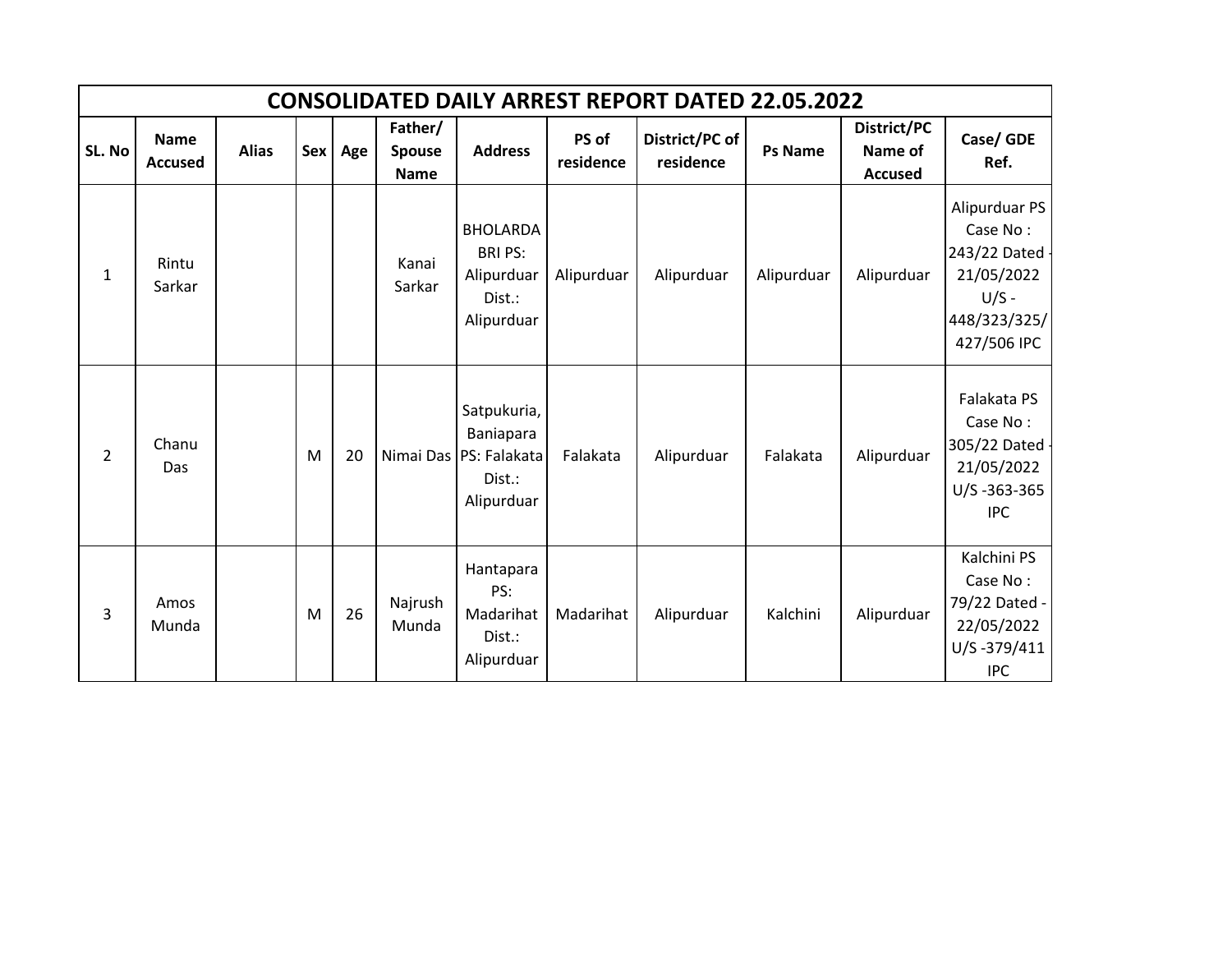| $\overline{a}$ | Md<br>Sufiyan | M | 18 | Md Azad      | Railpar, OK<br>Road, RCH,<br>Hospital PS:<br>Asansole<br>north Dist.:<br>Asansol<br>Durgapur<br>Police<br>Commissio<br>nerate            | Asansole<br>north | Asansol<br>Durgapur<br>Police<br>Commissioner<br>ate | Asansole<br>south | Asansol<br>Durgapur<br>Police<br>Commissione<br>rate | Asansole<br>south PS Case<br>No: 215/22<br>Dated -<br>19/05/2022<br>U/S-399/402<br><b>IPC</b> |
|----------------|---------------|---|----|--------------|------------------------------------------------------------------------------------------------------------------------------------------|-------------------|------------------------------------------------------|-------------------|------------------------------------------------------|-----------------------------------------------------------------------------------------------|
| 5              | Md Jafir      | M | 30 | Md<br>Nausad | <b>Babu Talaw</b><br>near Old<br>Kabar<br>Sthana PS:<br>Asansole<br>north Dist.:<br>Asansol<br>Durgapur<br>Police<br>Commissio<br>nerate | Asansole<br>north | Asansol<br>Durgapur<br>Police<br>Commissioner<br>ate | Asansole<br>south | Asansol<br>Durgapur<br>Police<br>Commissione<br>rate | Asansole<br>south PS Case<br>No: 215/22<br>Dated -<br>19/05/2022<br>U/S-399/402<br><b>IPC</b> |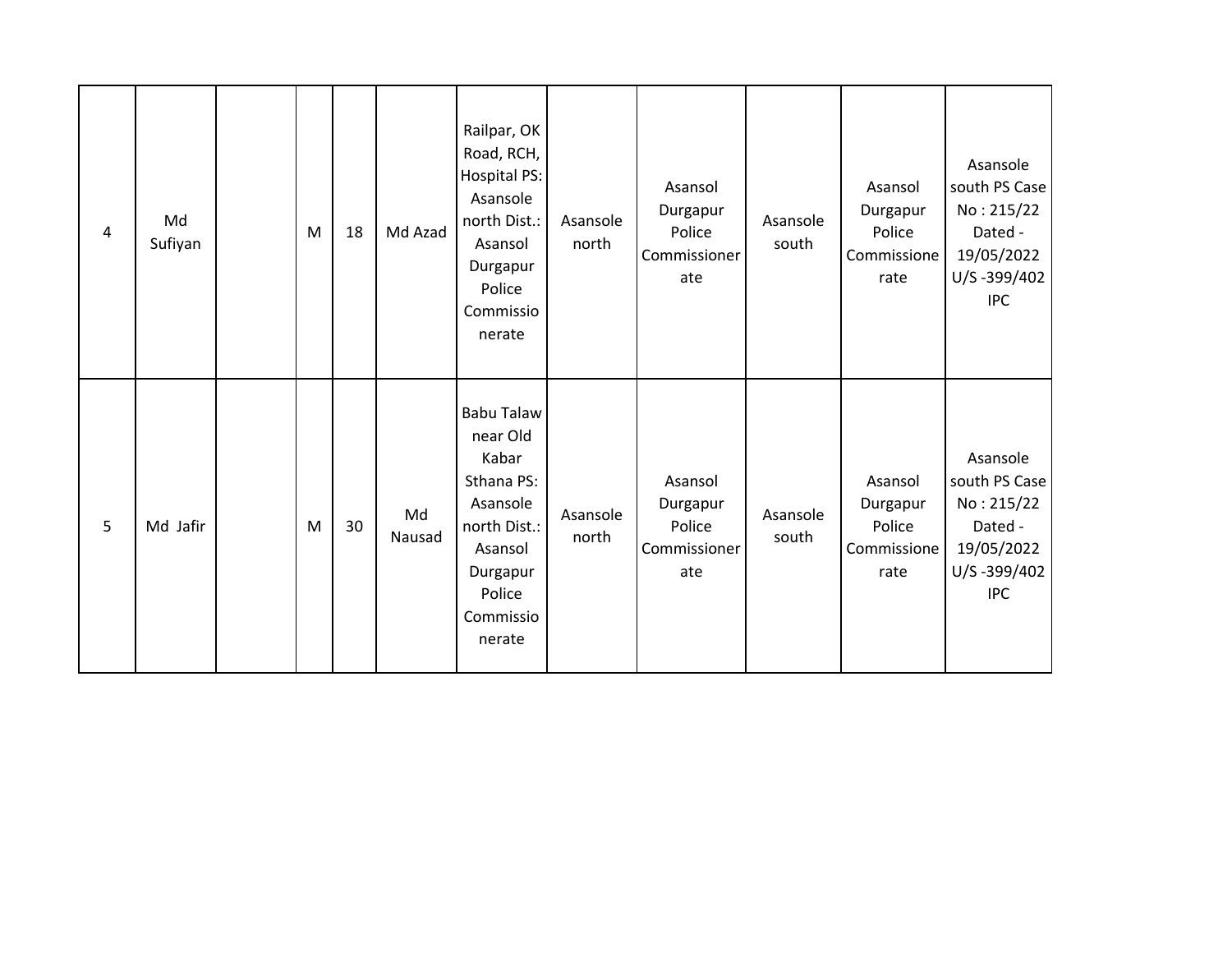| 6              | Sadhin<br>Ruidas | M | 23 | Lakhu<br>Ruidas      | Katapahari<br>PS:<br>Barabani<br>Dist.:<br>Asansol<br>Durgapur<br>Police<br>Commissio<br>nerate | Barabani | Asansol<br>Durgapur<br>Police<br>Commissioner<br>ate | Barabani | Asansol<br>Durgapur<br>Police<br>Commissione<br>rate | Barabani PS<br>Case No:<br>101/22 Dated -<br>17/05/2022<br>U/S-379 IPC                                                             |
|----------------|------------------|---|----|----------------------|-------------------------------------------------------------------------------------------------|----------|------------------------------------------------------|----------|------------------------------------------------------|------------------------------------------------------------------------------------------------------------------------------------|
| $\overline{7}$ | Santosh<br>Murmu | M | 21 | Baidyanat<br>h Murmu | Kamalpur<br>PS:<br>Durgapur<br>Dist.:<br>Asansol<br>Durgapur<br>Police<br>Commissio<br>nerate   | Durgapur | Asansol<br>Durgapur<br>Police<br>Commissioner<br>ate | Kanksa   | Asansol<br>Durgapur<br>Police<br>Commissione<br>rate | Kanksa PS<br>Case No:<br>186/22 Dated<br>21/05/2022<br>U/S-363/365<br><b>IPC</b>                                                   |
| 8              | Shambhu<br>Shaw  |   | 34 | Ram<br>Binod<br>Shaw | Simulgram<br>PS: Kulti<br>Dist.:<br>Asansol<br>Durgapur<br>Police<br>Commissio<br>nerate        | Kulti    | Asansol<br>Durgapur<br>Police<br>Commissioner<br>ate | Kulti    | Asansol<br>Durgapur<br>Police<br>Commissione<br>rate | Kulti PS Case<br>No: 321/22<br>Dated -<br>22/05/2022<br>$U/S -$<br>147/148/149/<br>447/427/506<br>IPC & 25/27<br>Arms Act,<br>1959 |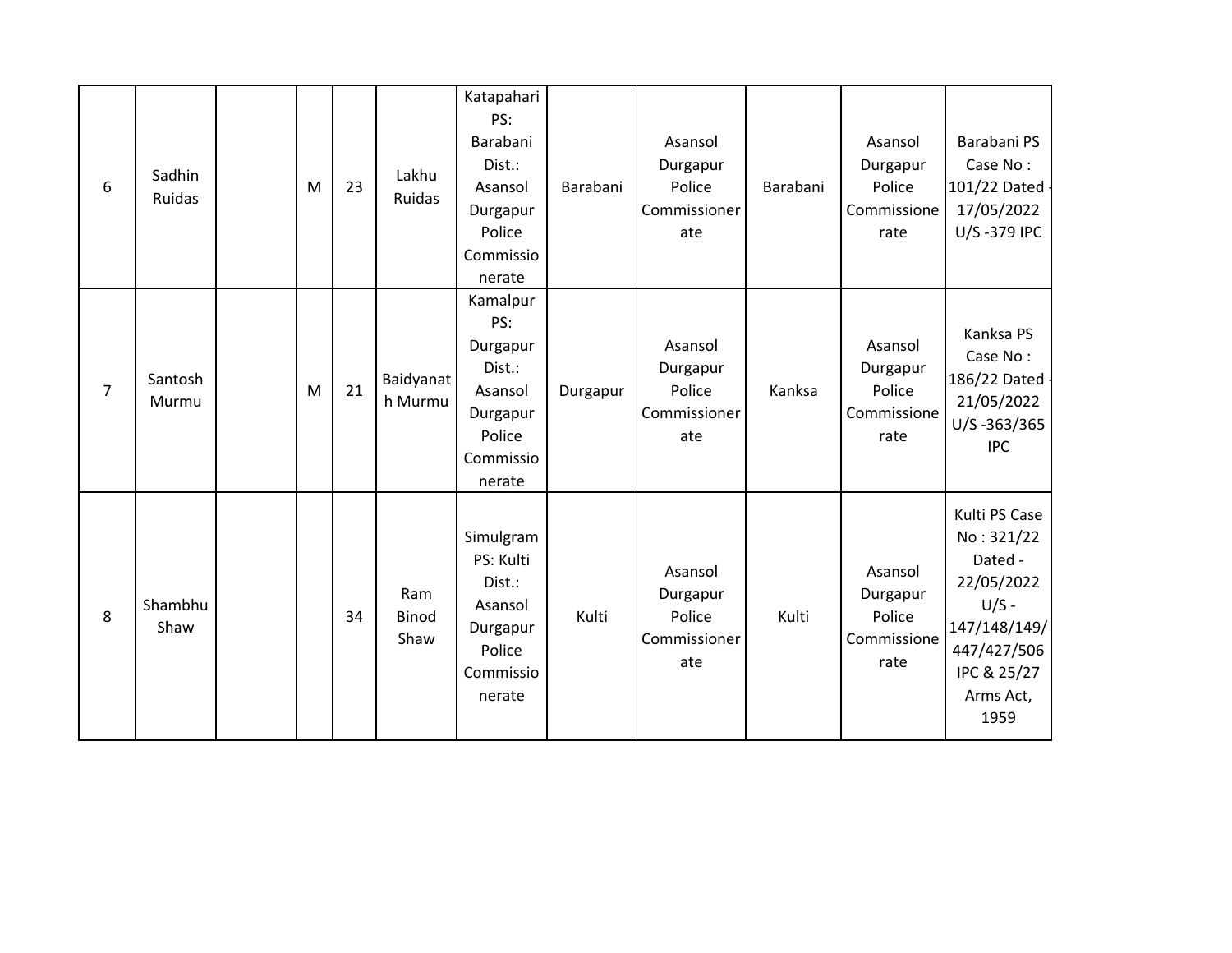| 9  | Abhijit Pal             |   |    | <b>Bijay Pal</b>          | Simulgram<br>PS: Kulti<br>Dist.:<br>Asansol<br>Durgapur<br>Police<br>Commissio<br>nerate | Kulti    | Asansol<br>Durgapur<br>Police<br>Commissioner<br>ate | Kulti                   | Asansol<br>Durgapur<br>Police<br>Commissione<br>rate | Kulti PS Case<br>No: 321/22<br>Dated -<br>22/05/2022<br>$U/S -$<br>147/148/149/<br>447/427/506<br>IPC & 25/27<br>Arms Act,<br>1959 |
|----|-------------------------|---|----|---------------------------|------------------------------------------------------------------------------------------|----------|------------------------------------------------------|-------------------------|------------------------------------------------------|------------------------------------------------------------------------------------------------------------------------------------|
| 10 | Bijay<br><b>Bouri</b>   |   | 29 | Lt Ananda<br><b>Bouri</b> | Sanctoria<br>PS: Kulti<br>Dist.:<br>Asansol<br>Durgapur<br>Police<br>Commissio<br>nerate | Kulti    | Asansol<br>Durgapur<br>Police<br>Commissioner<br>ate | Kulti                   | Asansol<br>Durgapur<br>Police<br>Commissione<br>rate | Kulti PS Case<br>No: 322/22<br>Dated -<br>22/05/2022<br>U/S-379 IPC                                                                |
| 11 | Amit<br>Kumar<br>Mondal | M | 27 | Sunil<br>Kumar<br>Mondal  | PS:<br>Durgapur<br>Dist.:<br>Asansol<br>Durgapur<br>Police<br>Commissio<br>nerate        | Durgapur | Asansol<br>Durgapur<br>Police<br>Commissioner<br>ate | <b>Bankura</b><br>women | Bankura                                              | Bankura<br>women PS<br>Case No:<br>52/22 Dated -<br>21/05/2022<br>$U/S -$<br>498A/323/31<br>3/506/34 IPC                           |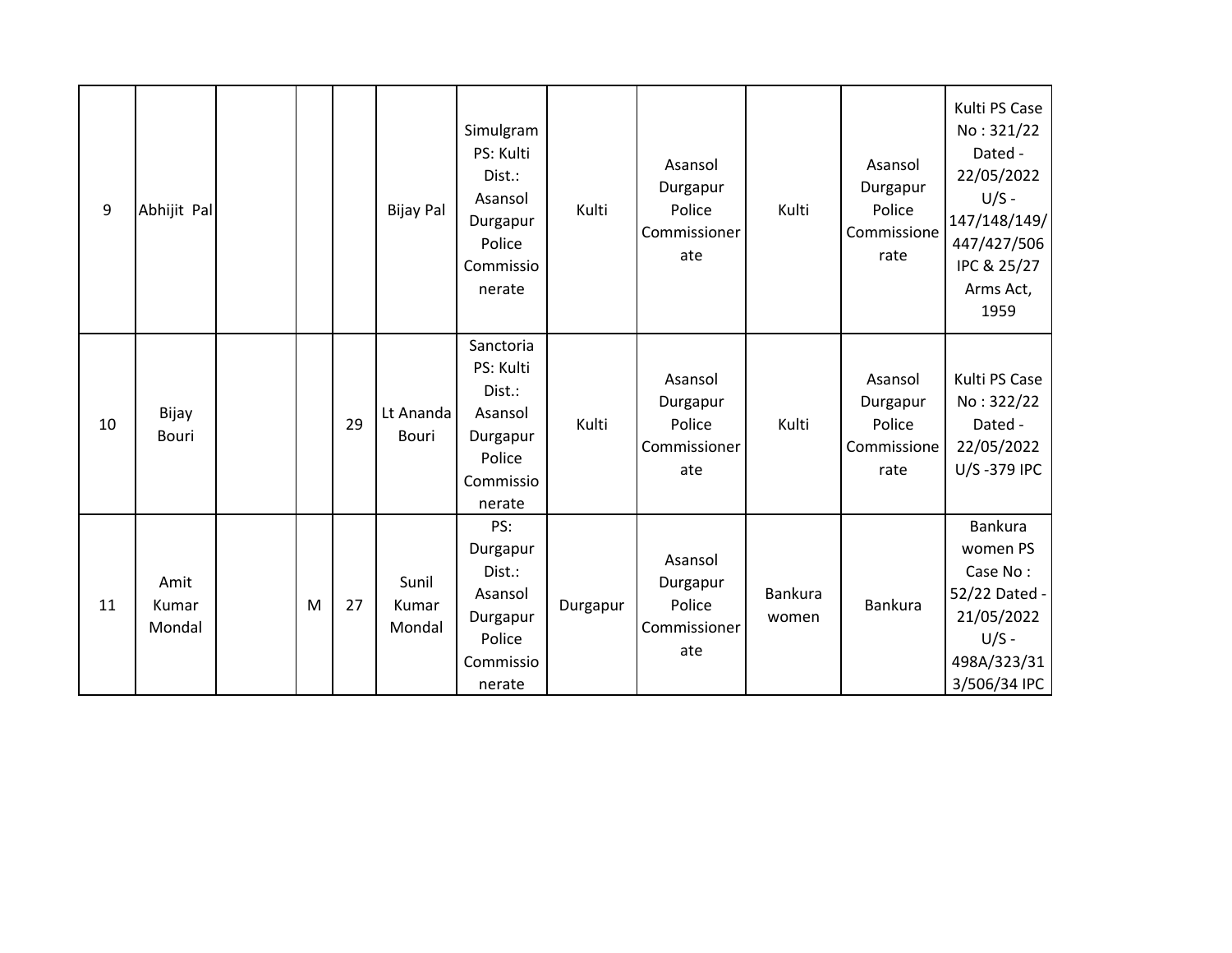| 12 | Bijoy<br>Mondal | Khela | 38 | Megnath<br>Mondal | Palajuria<br>PS:<br>Gangajalgh<br>ati Dist.:<br><b>Bankura</b> | Gangajalgh<br>ati | <b>Bankura</b> | Barjora | <b>Bankura</b> | <b>Barjora PS</b><br>Case No:<br>92/22 Dated -<br>22/05/2022<br>$U/S -$<br>379/411/413/<br>414/120B IPC<br>& 30(ii)<br>Mines and<br>Minerals<br>(Regulation<br>and<br>Development)<br>Act (1957)Â |
|----|-----------------|-------|----|-------------------|----------------------------------------------------------------|-------------------|----------------|---------|----------------|---------------------------------------------------------------------------------------------------------------------------------------------------------------------------------------------------|
| 13 | Nabik<br>Mondal |       | 48 | Motur<br>Mondal   | Gangajal<br>Ghati PS:<br>Gangajalgh<br>ati Dist.:<br>Bankura   | Gangajalgh<br>ati | Bankura        | Barjora | <b>Bankura</b> | <b>Barjora PS</b><br>Case No:<br>92/22 Dated -<br>22/05/2022<br>$U/S -$<br>379/411/413/<br>414/120B IPC<br>& 30(ii)<br>Mines and<br>Minerals<br>(Regulation<br>and<br>Development)<br>Act (1957)Â |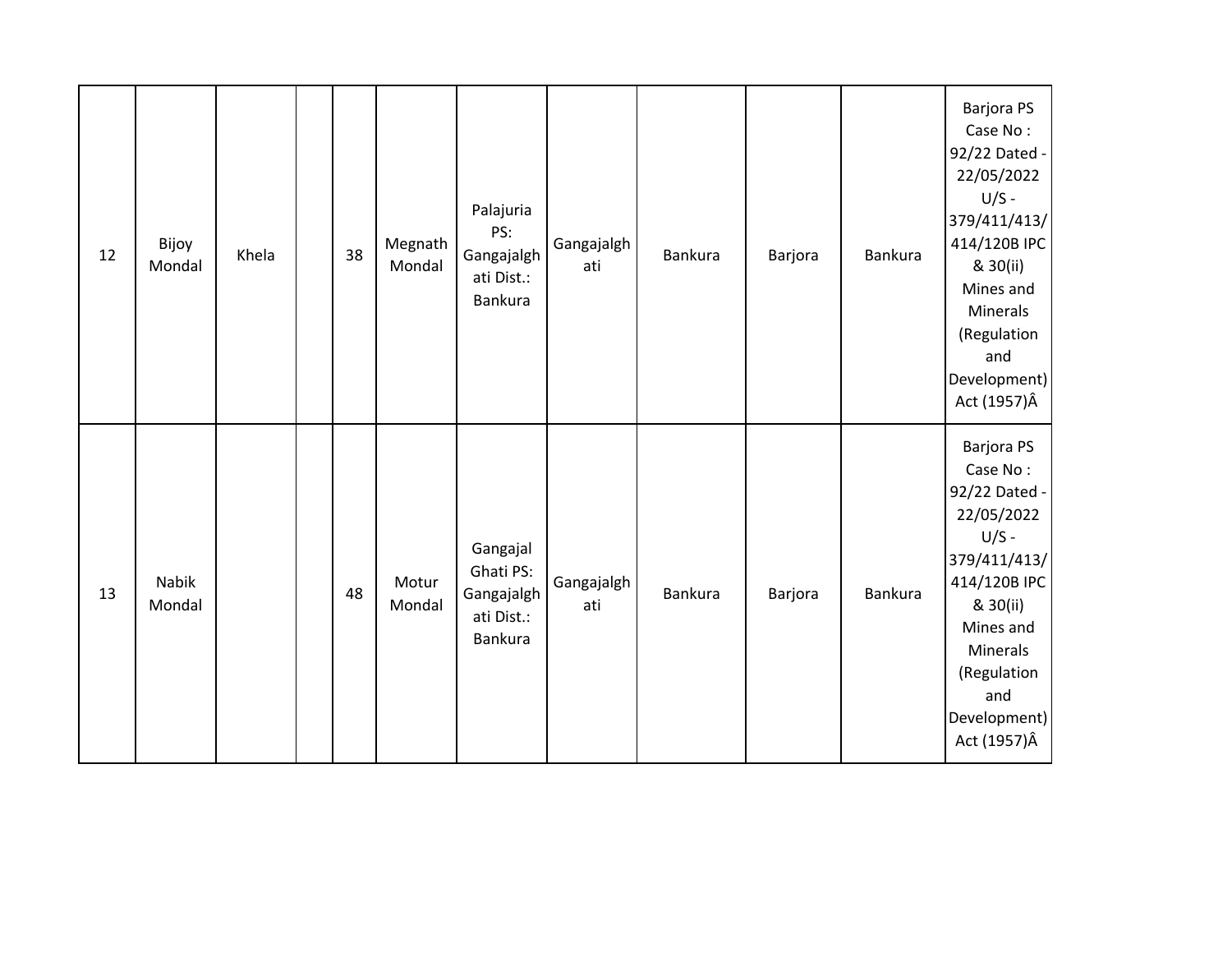| 14 | Lakshman<br>Mondal | ${\sf M}$ | 34 | Madhusud<br>an<br>Mondal | Chururi PS:<br>Gangajalgh<br>ati Dist.:<br>Bankura | Gangajalgh<br>ati | <b>Bankura</b> | Bishnupur | <b>Bankura</b> | <b>Bishnupur PS</b><br>Case No:<br>56/22 Dated -<br>22/05/2022<br>U/S-379/411<br><b>IPC &amp; 21</b><br>Mines and<br><b>Minerals</b><br>(Regulation<br>and<br>Development)<br>Act (1957)Â     |
|----|--------------------|-----------|----|--------------------------|----------------------------------------------------|-------------------|----------------|-----------|----------------|-----------------------------------------------------------------------------------------------------------------------------------------------------------------------------------------------|
| 15 | Raju<br>Mondal     | ${\sf M}$ | 26 | Dhiren<br>Mondal         | Damodarpu<br>r PS: Saltora<br>Dist.:<br>Bankura    | Saltora           | Bankura        | Bishnupur | <b>Bankura</b> | <b>Bishnupur PS</b><br>Case No:<br>56/22 Dated -<br>22/05/2022<br>$U/S - 379/411$<br><b>IPC &amp; 21</b><br>Mines and<br><b>Minerals</b><br>(Regulation<br>and<br>Development)<br>Act (1957)Â |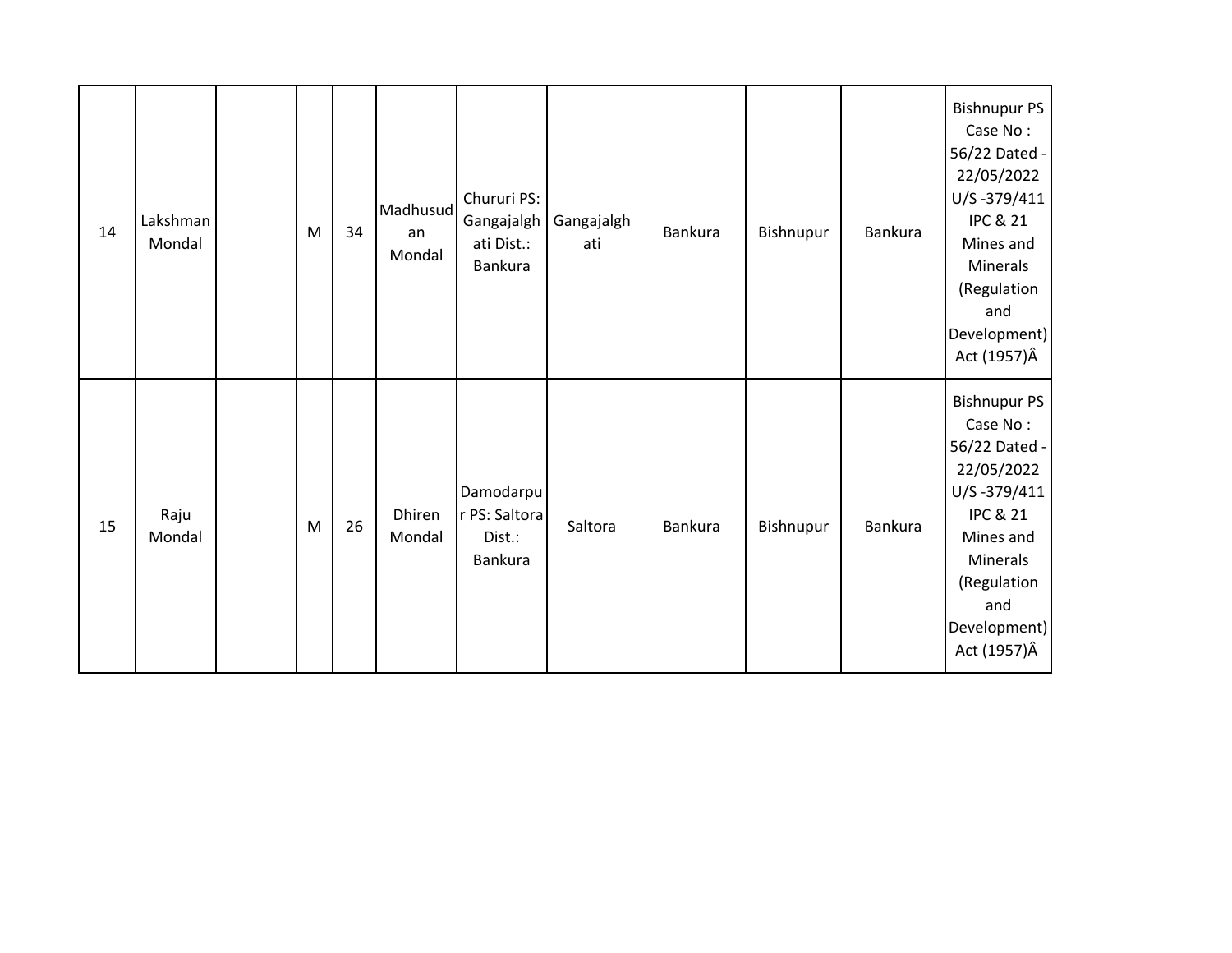| 16 | Sumit<br>Bera   | Patol | M |    | Lt. Gopal<br>Bera        | PS:<br>Bishnupur<br>Dist.:<br>Diamond<br>Harbour<br>Police<br>District                                      | Bishnupur       | Diamond<br>Harbour<br><b>Police District</b> | Bishnupur       | Diamond<br>Harbour<br><b>Police District</b> | <b>Bishnupur PS</b><br>Case No:<br>348/22 Dated -<br>22/05/2022<br>$U/S - 21(C)$<br>Narcotic<br>Drugs and<br>Psychotropic<br>Substances<br>Act, 1985 |
|----|-----------------|-------|---|----|--------------------------|-------------------------------------------------------------------------------------------------------------|-----------------|----------------------------------------------|-----------------|----------------------------------------------|------------------------------------------------------------------------------------------------------------------------------------------------------|
| 17 | Suresh<br>Nayak |       | M |    | <b>Babu Ram</b><br>Nayak | K.N.C Road,<br>P.S Quarter<br>Compound,<br>$P.O+P.S-$<br><b>Barasat PS:</b><br>Barasat<br>Dist.:<br>Barasat | Barasat         | <b>Barasat</b>                               | <b>Barasat</b>  | Barasat                                      | <b>Barasat PS</b><br>Case No:<br>275/22 Dated<br>26/04/2022<br>U/S-380 IPC                                                                           |
| 18 | Sumonta<br>Shil |       |   | 30 | Subhas<br>Shil           | <b>NODIBHAG</b><br>SCHOOL,<br>PO BADU,<br>PS<br><b>BARASAT</b><br>PS:<br>Madhyamg<br>ram Dist.:<br>Barasat  | Madhyamg<br>ram | Barasat                                      | Madhyamgr<br>am | <b>Barasat</b>                               | Madhyamgra<br>m PS Case No<br>: 241/22<br>Dated -<br>15/05/2022<br>U/S-380 IPC                                                                       |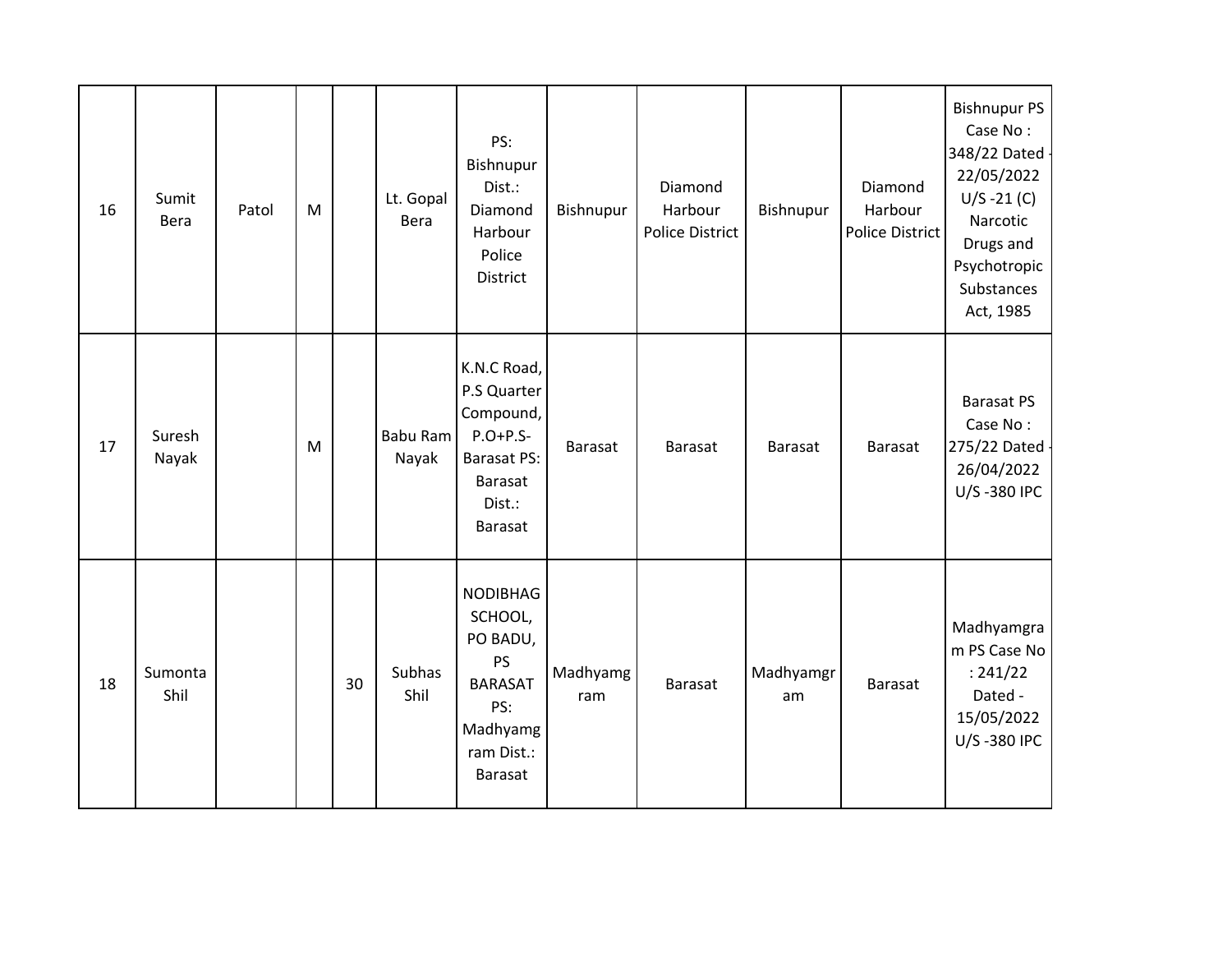| 19 | Alok<br>Adhikary       |   | 45 | Lt Kanchi<br>Ram<br>Adhikary | <b>KORA</b><br><b>PURBACHA</b><br>$L - 2$ , PS<br>MADHYAM<br><b>GRAM PS:</b><br>Madhyamg<br>ram Dist.:<br><b>Barasat</b> | Madhyamg<br>ram | <b>Barasat</b>                               | Madhyamgr<br>am | <b>Barasat</b>                               | Madhyamgra<br>m PS Case No<br>: 255/22<br>Dated -<br>21/05/2022<br>$U/S -$<br>341/323/325/<br>326/307/506/<br><b>34 IPC</b> |
|----|------------------------|---|----|------------------------------|--------------------------------------------------------------------------------------------------------------------------|-----------------|----------------------------------------------|-----------------|----------------------------------------------|-----------------------------------------------------------------------------------------------------------------------------|
| 20 | Ritwik<br>Kundu        | M | 22 | <b>Bikash</b><br>Kundu       | PS:<br>Belghoria<br>Dist.:<br>Barrackpor<br>e Police<br>Commissio<br>nerate                                              | Belghoria       | Barrackpore<br>Police<br>Commissioner<br>ate | Belghoria       | Barrackpore<br>Police<br>Commissione<br>rate | <b>Belghoria PS</b><br>Case No:<br>288/22 Dated<br>22/05/2022<br>U/S-363/365<br><b>IPC</b>                                  |
| 21 | Jeet Das               |   | 18 | <b>Bijoy Das</b>             | PS: Nimta<br>Dist.:<br>Barrackpor<br>e Police<br>Commissio<br>nerate                                                     | Nimta           | Barrackpore<br>Police<br>Commissioner<br>ate | Belghoria       | Barrackpore<br>Police<br>Commissione<br>rate | <b>Belghoria PS</b><br>Case No:<br>288/22 Dated -<br>22/05/2022<br>U/S-363/365<br><b>IPC</b>                                |
| 22 | <b>Bishal</b><br>Kundu | M | 19 | <b>Bikash</b><br>Kundu       | PS:<br>Belghoria<br>Dist.:<br>Barrackpor<br>e Police<br>Commissio<br>nerate                                              | Belghoria       | Barrackpore<br>Police<br>Commissioner<br>ate | Belghoria       | Barrackpore<br>Police<br>Commissione<br>rate | <b>Belghoria PS</b><br>Case No:<br>288/22 Dated -<br>22/05/2022<br>U/S-363/365<br><b>IPC</b>                                |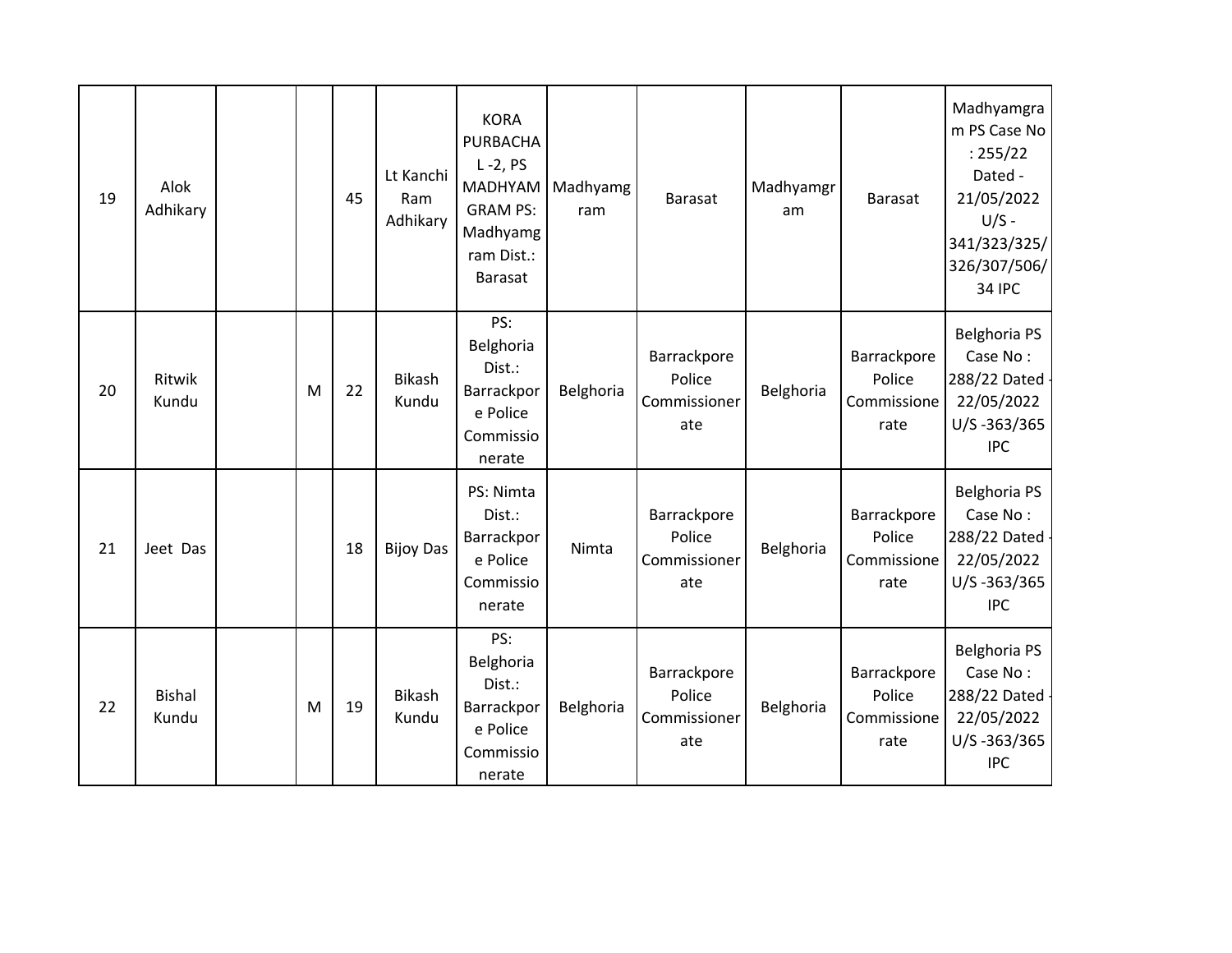| 23 | Suraj<br>Shaw         | Sanjay | M | 35 | Lt Bijay<br>Shaw       | Nabin Babu<br>Road<br>Ishwar<br>Dayal Nagar<br>PS:<br>Noapara<br>Dist.:<br>Barrackpor<br>e Police<br>Commissio<br>nerate | Noapara | Barrackpore<br>Police<br>Commissioner<br>ate | Noapara | Barrackpore<br>Police<br>Commissione<br>rate | Noapara PS<br>Case No:<br>137/22 Dated<br>28/04/2022<br>U/S-302 IPC                                                                          |
|----|-----------------------|--------|---|----|------------------------|--------------------------------------------------------------------------------------------------------------------------|---------|----------------------------------------------|---------|----------------------------------------------|----------------------------------------------------------------------------------------------------------------------------------------------|
| 24 | Om<br>Prakash<br>Shaw |        | M | 35 | Lt.<br>Ajodhya<br>Shaw | Out fall<br>drain Road<br>PS:<br>Noapara<br>Dist.:<br>Barrackpor<br>e Police<br>Commissio<br>nerate                      | Noapara | Barrackpore<br>Police<br>Commissioner<br>ate | Noapara | Barrackpore<br>Police<br>Commissione<br>rate | Noapara PS<br>Case No:<br>137/22 Dated<br>28/04/2022<br>U/S-302 IPC                                                                          |
| 25 | Sahajamal<br>Laskar   |        | M | 28 | Majed Ali<br>Laskar    | Amtala PS:<br>Canning<br>Dist.:<br>Baruipur<br>Police<br>District                                                        | Canning | Baruipur<br><b>Police District</b>           | Canning | <b>Baruipur</b><br><b>Police District</b>    | <b>Canning PS</b><br>Case No:<br>143/22 Dated -<br>13/04/2022<br>$U/S -$<br>498A/326/30<br>7 IPC & 3/4<br>Dowry<br>Prohibition<br>Act, 1961Â |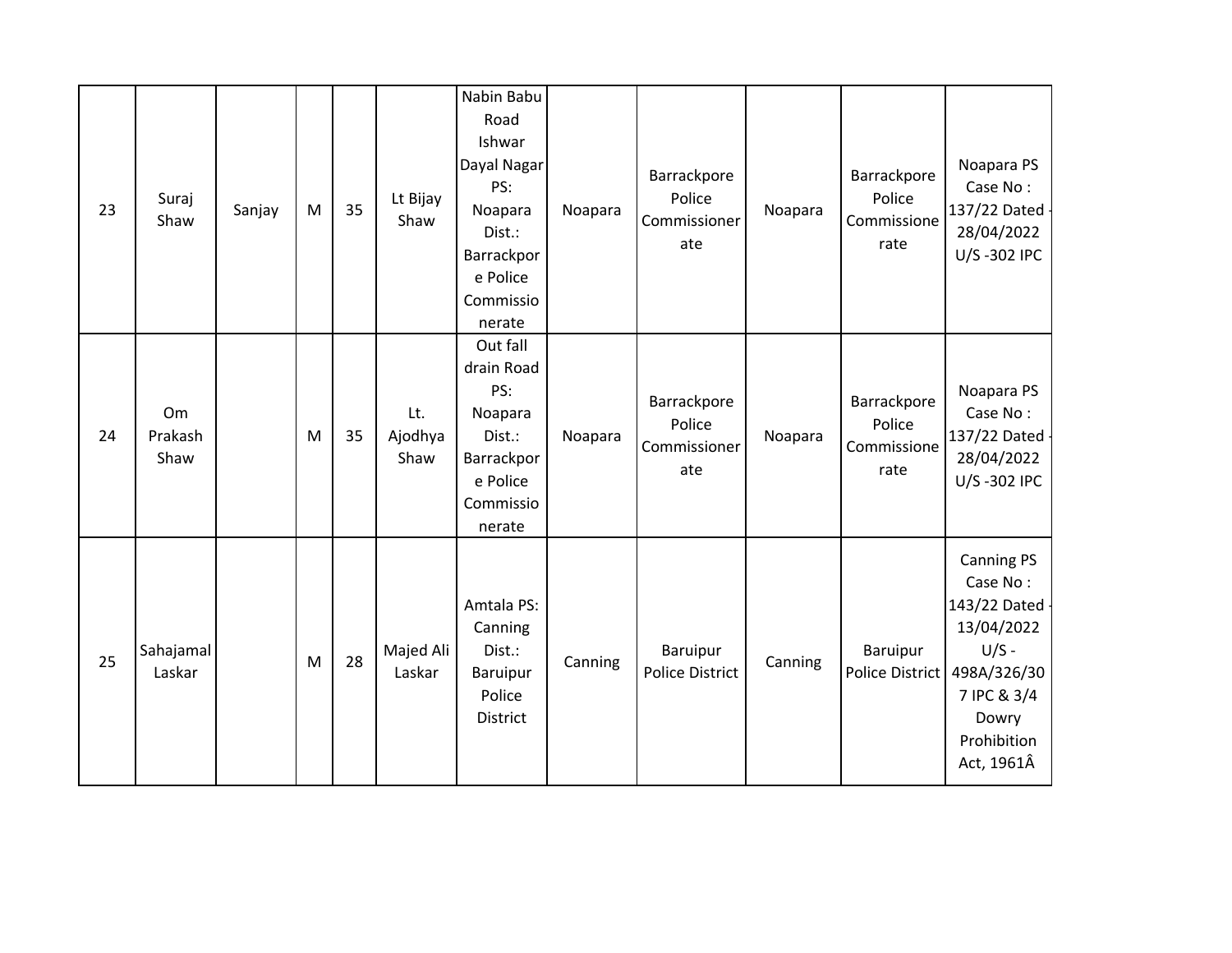| 26 | Aktarulla<br>Laskar        | M         | 21 | Haran<br>Laskar                | Vill-<br>Kalidanga,<br>PO-<br>Shibganj, PS-<br>Basanti,<br>Dist-South<br>24 Pgs. PS:<br>Jharkhali<br>coastal<br>Dist.:<br>Baruipur<br>Police<br><b>District</b> | Jharkhali<br>coastal | Baruipur<br><b>Police District</b> | Jharkhali<br>coastal | Baruipur<br><b>Police District</b> | Jharkhali<br>coastal PS<br>Case No:<br>51/22 Dated -<br>05/05/2022<br>U/S-363/365<br><b>IPC</b> |
|----|----------------------------|-----------|----|--------------------------------|-----------------------------------------------------------------------------------------------------------------------------------------------------------------|----------------------|------------------------------------|----------------------|------------------------------------|-------------------------------------------------------------------------------------------------|
| 27 | Mahamm<br>ad Ali<br>Bapari | M         | 48 | Lt. Jal<br>Haque<br>Bepari     |                                                                                                                                                                 |                      | <b>Basirhat</b>                    | Jibantala            | Baruipur<br><b>Police District</b> | Jibantala PS<br>Case No:<br>183/22 Dated<br>22/05/2022<br>$U/S -$<br>420/120B IPC               |
| 28 | Mahamm<br>ad Harun         | ${\sf M}$ | 63 | Lt.<br>Mahamm<br>ad<br>Shaukin |                                                                                                                                                                 |                      | <b>Basirhat</b>                    | Jibantala            | Baruipur<br>Police District        | Jibantala PS<br>Case No:<br>183/22 Dated -<br>22/05/2022<br>$U/S -$<br>420/120B IPC             |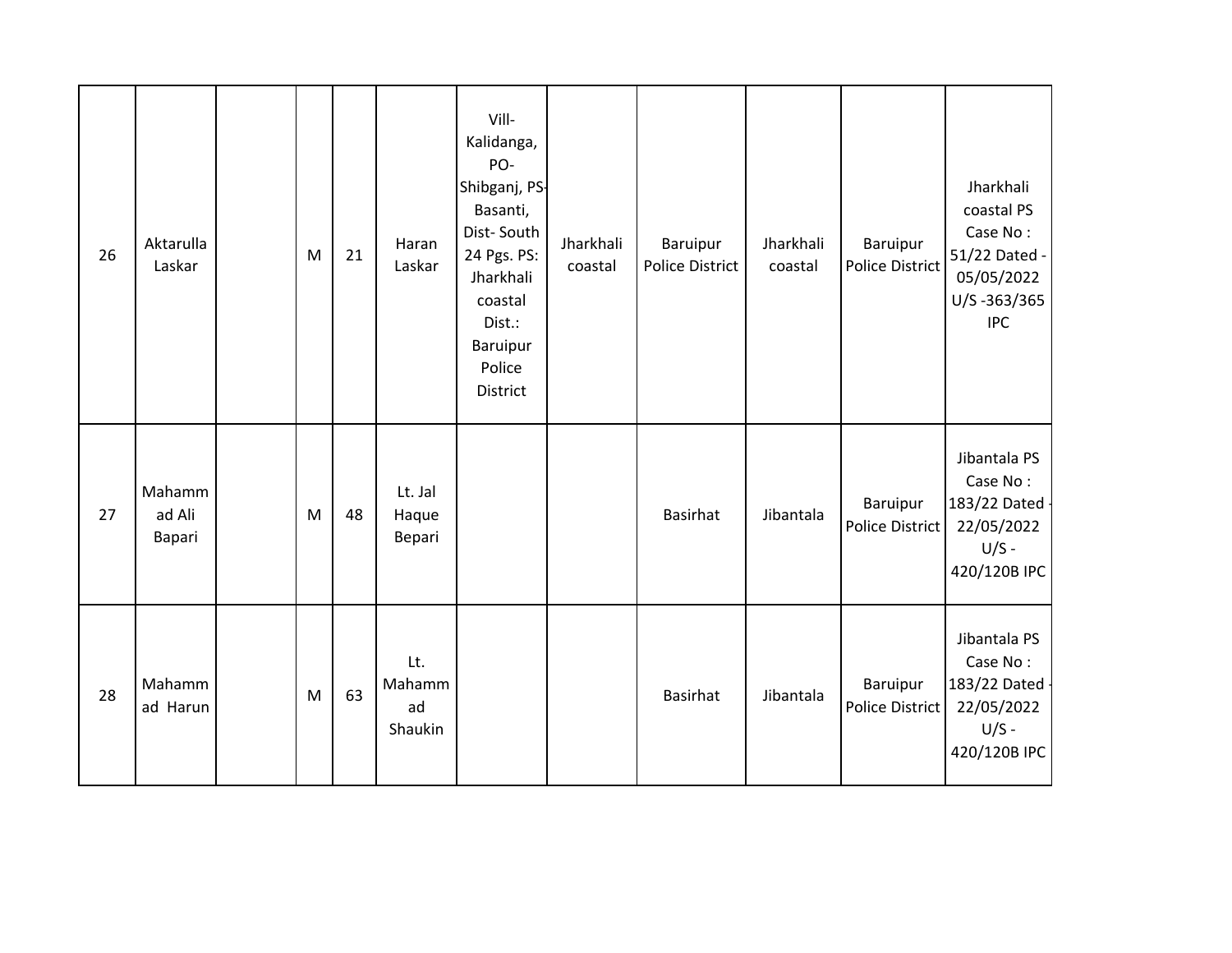| 29 | Kalyani<br><b>Biswas</b> | Salma | $\mathsf F$ | 45 | Mahamm<br>ad Harun |                                                                                                                                                                                |                   | <b>Basirhat</b>                              | Jibantala | Baruipur<br>Police District | Jibantala PS<br>Case No:<br>183/22 Dated -<br>22/05/2022<br>$U/S -$<br>420/120B IPC |
|----|--------------------------|-------|-------------|----|--------------------|--------------------------------------------------------------------------------------------------------------------------------------------------------------------------------|-------------------|----------------------------------------------|-----------|-----------------------------|-------------------------------------------------------------------------------------|
| 30 | Maidul Sk                |       | M           | 29 | Late Raju<br>Sk    | Santoshpur,<br>Panchu<br>Naskar<br>Para, PS<br>Rabindrana<br>gar, Dist.<br>South 24<br>Parganas<br>PS:<br>Rabindrana<br>gar Dist.:<br>Diamond<br>Harbour<br>Police<br>District | Rabindrana<br>gar | Diamond<br>Harbour<br><b>Police District</b> | Joynagar  | Baruipur<br>Police District | Joynagar PS<br>Case No:<br>261/22 Dated -<br>08/04/2022<br>U/S-380 IPC              |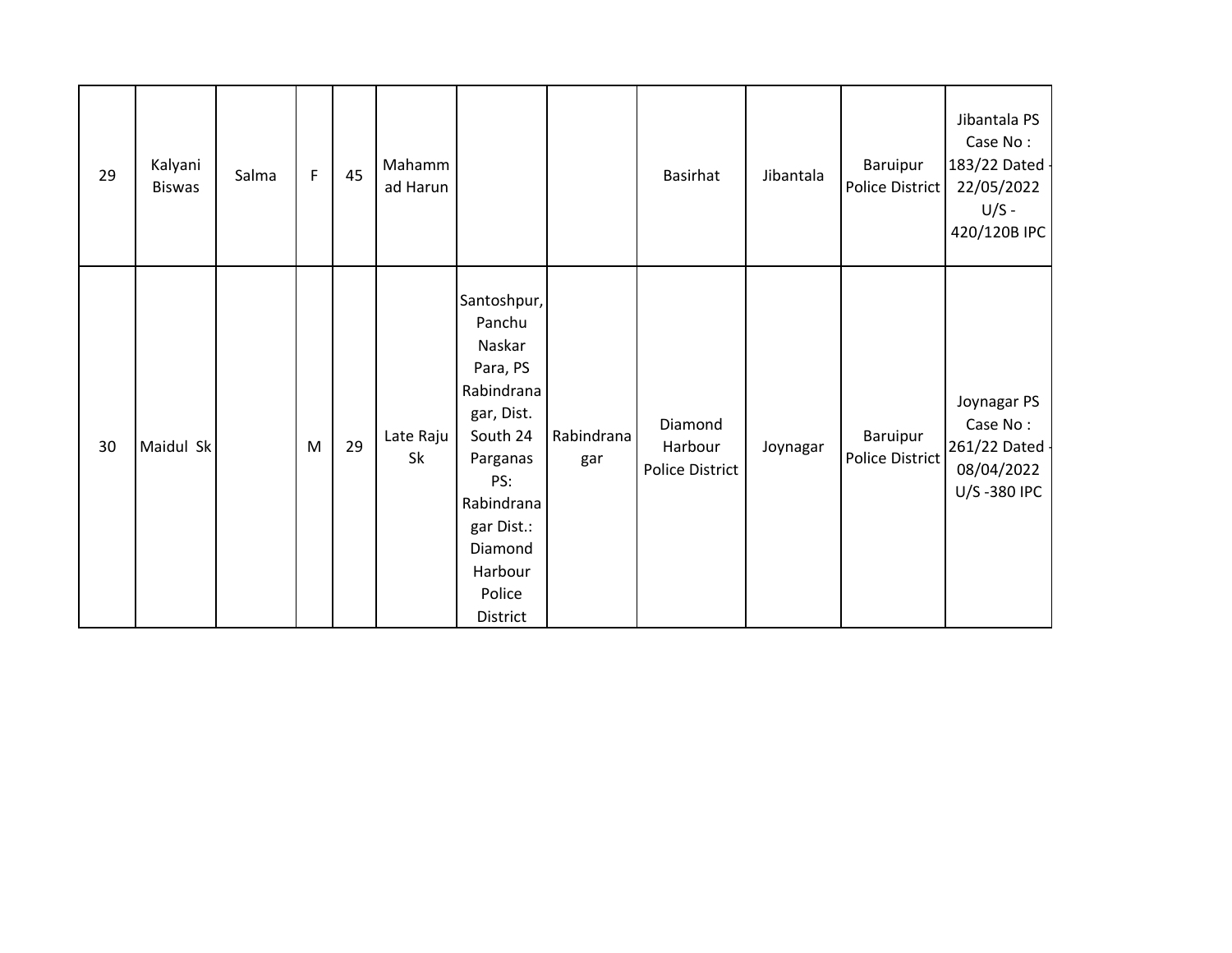| 31 | Khokan<br>Halder | Gulu |   | 36 | $S/O$ .<br>Rampada<br>Halder | Ghasiara<br>Kathpole,<br><b>PS</b><br>Sonarpur,<br>South 24<br>Parganas<br>PS:<br>Sonarpur<br>Dist.:<br>Baruipur<br>Police<br>District | Sonarpur       | Baruipur<br><b>Police District</b> | Sonarpur       | Baruipur<br>Police District | Sonarpur PS<br>Case No:<br>553/22 Dated -<br>22/05/2022<br>$U/S - 46(A)$<br><b>Bengal Excise</b><br>Act, 1909                             |
|----|------------------|------|---|----|------------------------------|----------------------------------------------------------------------------------------------------------------------------------------|----------------|------------------------------------|----------------|-----------------------------|-------------------------------------------------------------------------------------------------------------------------------------------|
| 32 | Robiul<br>Islam  |      | M |    | Abdur<br>Samad<br>Mondal     | Haiderpur,<br>PO Mandra,<br>PS Baduria,<br>North 24<br>Pgs PS:<br><b>Baduria</b><br>Dist.:<br>Basirhat                                 | <b>Baduria</b> | <b>Basirhat</b>                    | <b>Baduria</b> | <b>Basirhat</b>             | <b>Baduria PS</b><br>Case No:<br>316/22 Dated -<br>20/05/2022<br>$U/S - 135 1(a)$<br>Electricity Act,<br>2003<br>(Relevant<br>Provisions) |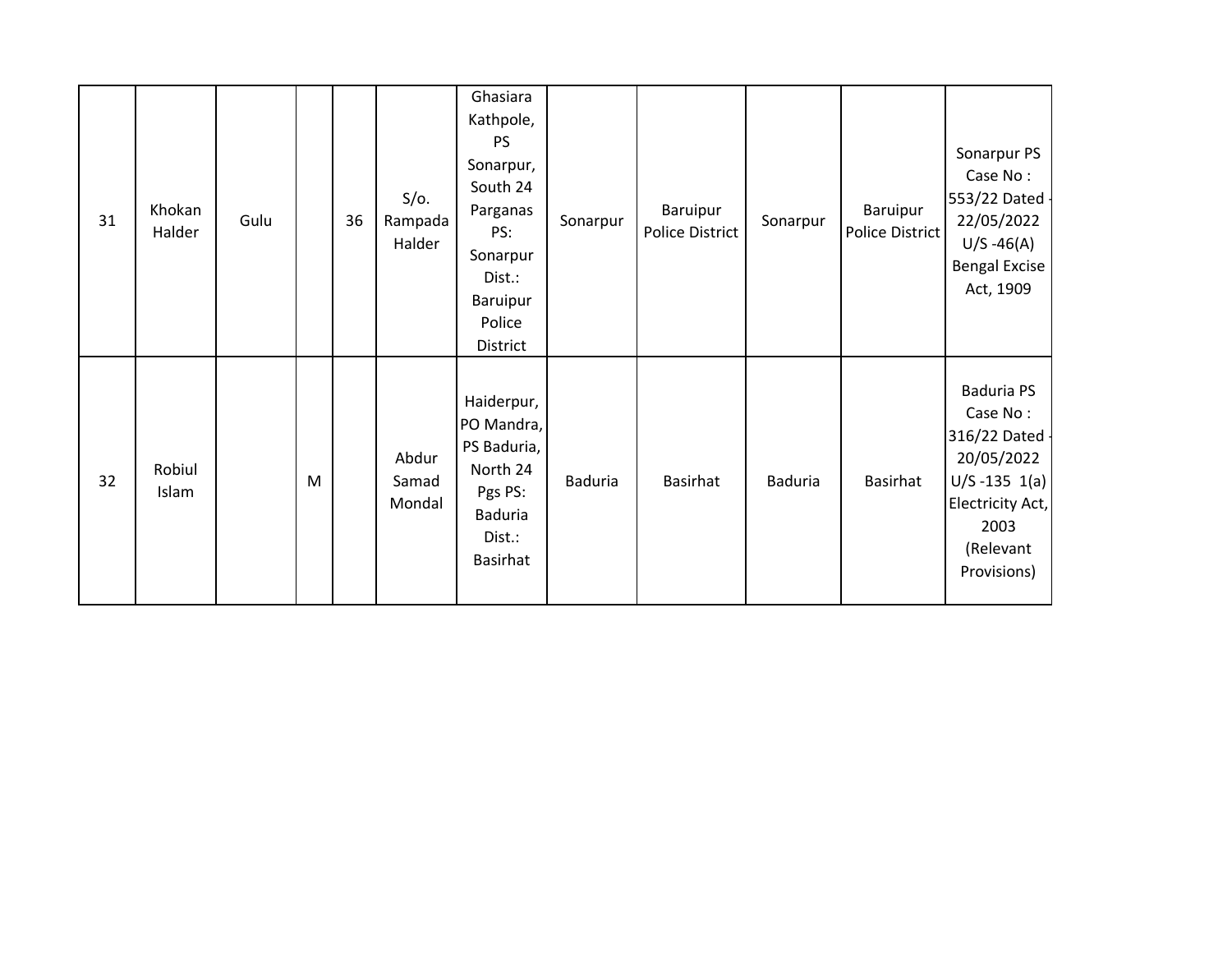| 33 | Subhankar<br>Das | M | 27 | Late<br>Gobinda<br>Das | Ghuni, PS-<br>Hasnabad<br>PS:<br>Hasnabad<br>Dist.:<br><b>Basirhat</b> | Hasnabad | <b>Basirhat</b> | Hasnabad | Basirhat        | Hasnabad PS<br>Case No:<br>263/22 Dated -<br>22/05/2022<br>U/S-294A IPC<br>& 3/4 The<br>West Bengal<br>Gambling and<br>Prize<br>Competitions<br>Act, 1957 |
|----|------------------|---|----|------------------------|------------------------------------------------------------------------|----------|-----------------|----------|-----------------|-----------------------------------------------------------------------------------------------------------------------------------------------------------|
| 34 | Madan<br>Sardar  |   | 33 | Anil<br>Sardar         | Ghuni, PS-<br>Hasnabad<br>PS:<br>Hasnabad<br>Dist.:<br><b>Basirhat</b> | Hasnabad | <b>Basirhat</b> | Hasnabad | <b>Basirhat</b> | Hasnabad PS<br>Case No:<br>263/22 Dated -<br>22/05/2022<br>U/S-294A IPC<br>& 3/4 The<br>West Bengal<br>Gambling and<br>Prize<br>Competitions<br>Act, 1957 |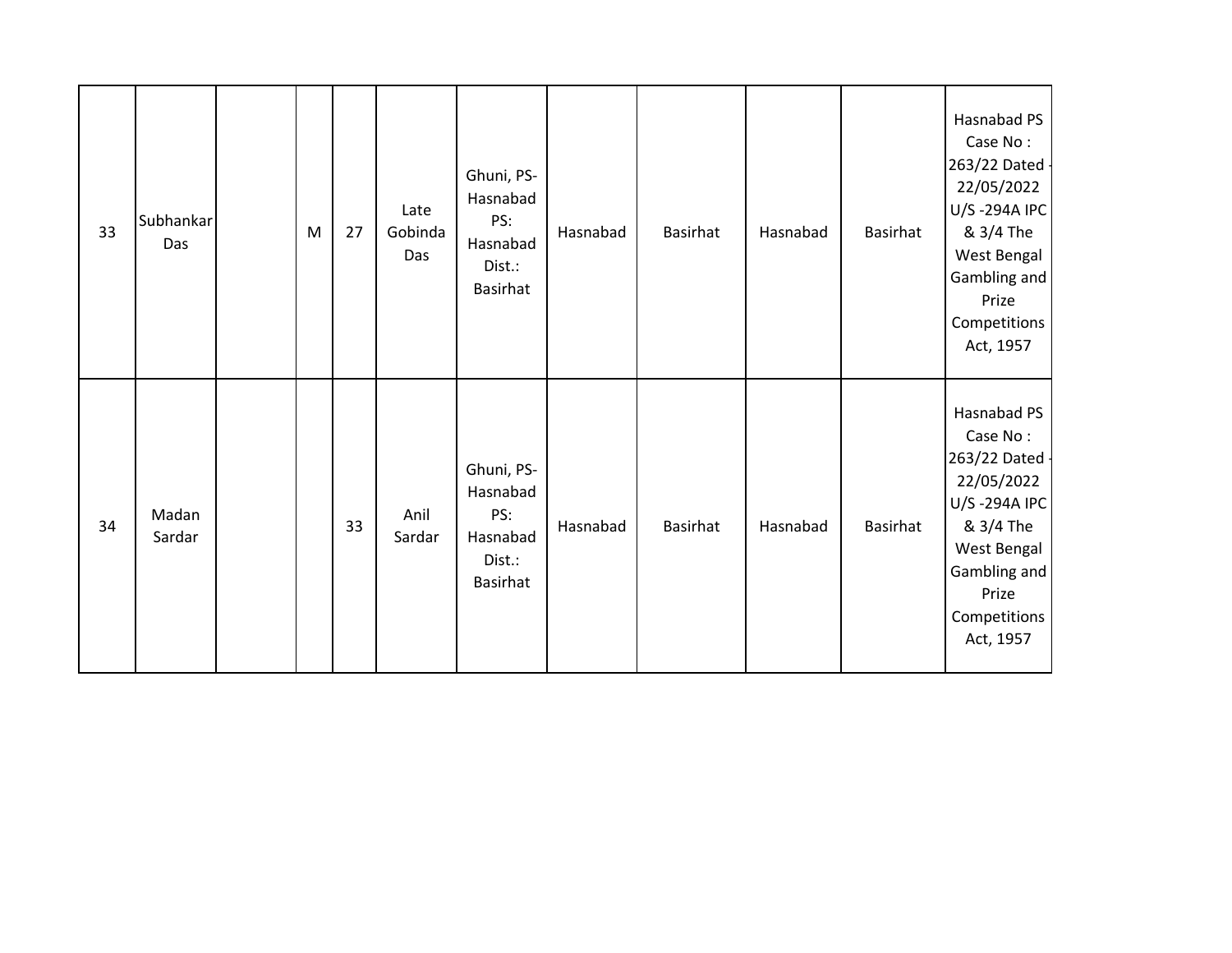| 35 | Dinaband<br>hu Das         | M | 55 | Lt<br>Nonigopal<br>Das | Kanmari<br>Bazar under<br>PS Nazat,<br>North 24<br>Pgs PS:<br>Nazat Dist.:<br><b>Basirhat</b> | Nazat           | Basirhat        | Nazat      | Basirhat | Nazat PS Case<br>No: 143/22<br>Dated -<br>21/05/2022<br>$U/S -$<br>448/325/307/<br>354B/509/50<br>6/34 IPC |
|----|----------------------------|---|----|------------------------|-----------------------------------------------------------------------------------------------|-----------------|-----------------|------------|----------|------------------------------------------------------------------------------------------------------------|
| 36 | Swapan<br>Das              | M | 35 | Dinaband<br>hu Das     | Kanmari<br>Bazar under<br>PS Nazat,<br>North 24<br>Pgs PS:<br>Nazat Dist.:<br><b>Basirhat</b> | Nazat           | <b>Basirhat</b> | Nazat      | Basirhat | Nazat PS Case<br>No: 143/22<br>Dated -<br>21/05/2022<br>$U/S -$<br>448/325/307/<br>354B/509/50<br>6/34 IPC |
| 37 | Lutfar<br>Rahaman<br>Morol | M | 70 | Late Bishu<br>Morol    | PS:<br>Swarupnag<br>ar Dist.:<br>Basirhat                                                     | Swarupnag<br>ar | <b>Basirhat</b> | Swarupnaga | Basirhat | Swarupnagar<br>PS Case No:<br>520/22 Dated -<br>22/05/2022<br>$U/S - 14$<br>Foreigners<br>Act, 1946Â       |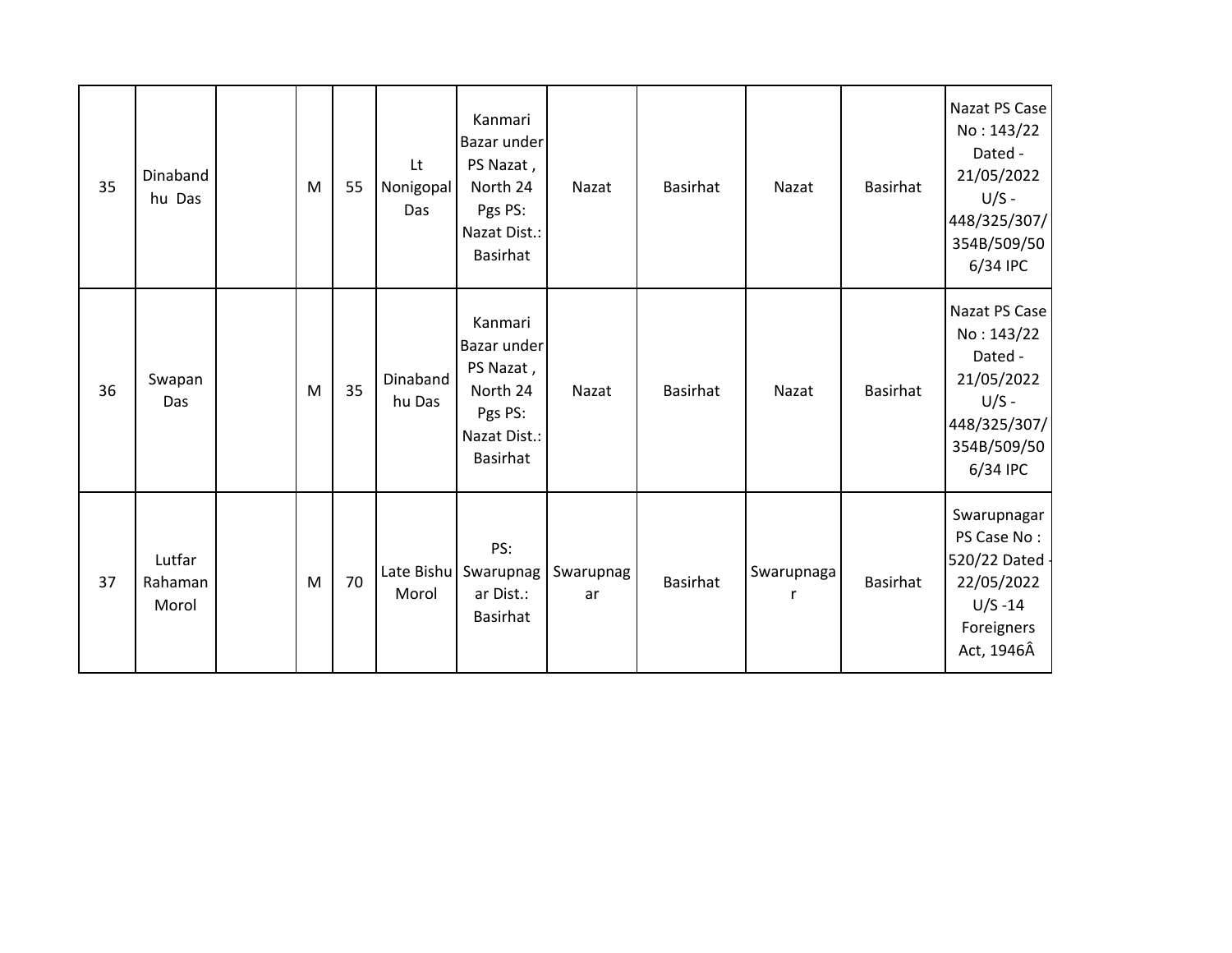| 38 | Gopinath<br><b>Biswas</b> |      | M | 27 | Gour<br><b>Biswas</b>    | Vill-<br>Harrishpur,<br>PO-<br>Tentulia, PS-<br>Swarupnag<br>ar, Dist-<br>North 24<br>Parganas<br>PS:<br>Swarupnag<br>ar Dist.:<br><b>Basirhat</b> | Swarupnag<br>ar | <b>Basirhat</b> | Swarupnaga<br>r | <b>Basirhat</b> | Swarupnagar<br>PS Case No:<br>349/22 Dated -<br>17/04/2022<br>U/S-399/402<br><b>IPC</b>        |
|----|---------------------------|------|---|----|--------------------------|----------------------------------------------------------------------------------------------------------------------------------------------------|-----------------|-----------------|-----------------|-----------------|------------------------------------------------------------------------------------------------|
| 39 | Aktarul<br>Mondal         |      | M | 32 | Lt.<br>Chattan<br>Mondal | Vill+PO-<br>Barghoriya,<br>PS-<br>Swarupnag<br>ar, Dist-<br>North 24<br>Parganas<br>PS:<br>Swarupnag<br>ar Dist.:<br><b>Basirhat</b>               | Swarupnag<br>ar | <b>Basirhat</b> | Swarupnaga<br>r | <b>Basirhat</b> | Swarupnagar<br>PS Case No:<br>506/22 Dated -<br>18/05/2022<br>U/S-379 IPC                      |
| 40 | Nurul<br>Hoda             | Tetu | M | 48 | Lt.mohasi<br>n Mondal    | Bhadiswar<br>PS: Murarai<br>Dist.:<br>Birbhum                                                                                                      | Murarai         | Birbhum         | Murarai         | Birbhum         | Murarai PS<br>Case No:<br>96/22 Dated -<br>21/05/2022<br>$U/S -$<br>323/448/506/<br>307/34 IPC |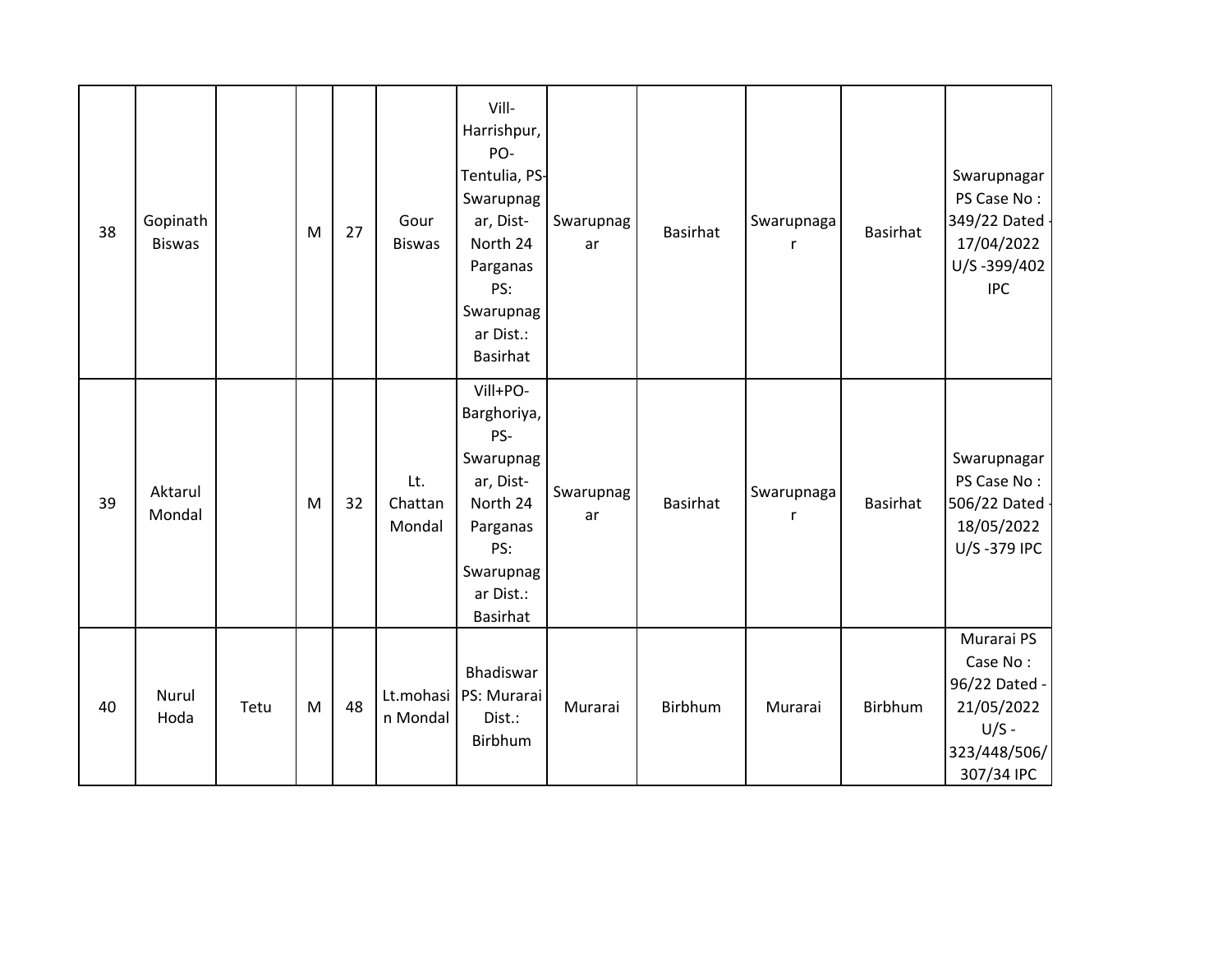| 41 | Kisan<br>Kahar  | M | 60 | Lt Raghab<br>Kahar | Sainthia<br>Lowtore<br>Ward No-<br>01, PS-<br>Sainthia,<br>Dist-<br>Birbhum<br>PS: Sainthia<br>Dist.:<br>Birbhum          | Sainthia | Birbhum | Sainthia | Birbhum | Sainthia PS<br>Case No:<br>143/22 Dated -<br>22/05/2022<br>$U/S -46(A)(C)$<br><b>Bengal Excise</b><br>Act, 1909 |
|----|-----------------|---|----|--------------------|---------------------------------------------------------------------------------------------------------------------------|----------|---------|----------|---------|-----------------------------------------------------------------------------------------------------------------|
| 42 | Mangal<br>Bagdi | M | 20 | Dhanu<br>Bagdi     | Sainthia<br>Barakalitala<br>Para ward<br>No-03, PS-<br>Sainthia,<br>Dist-<br>Birbhum<br>PS: Sainthia<br>Dist.:<br>Birbhum | Sainthia | Birbhum | Sainthia | Birbhum | Sainthia PS<br>Case No:<br>144/22 Dated<br>22/05/2022<br>$U/S -46(A)(C)$<br><b>Bengal Excise</b><br>Act, 1909   |
| 43 | Kasem Sk        | M | 21 | Sk                 | Nazrulpally<br>Mathpara<br>Lt- Kurban Ward no-16<br>PS: Sainthia<br>Dist.:<br>Birbhum                                     | Sainthia | Birbhum | Sainthia | Birbhum | Sainthia PS<br>Case No:<br>107/22 Dated<br>27/04/2022<br>U/S-399/402<br><b>IPC</b>                              |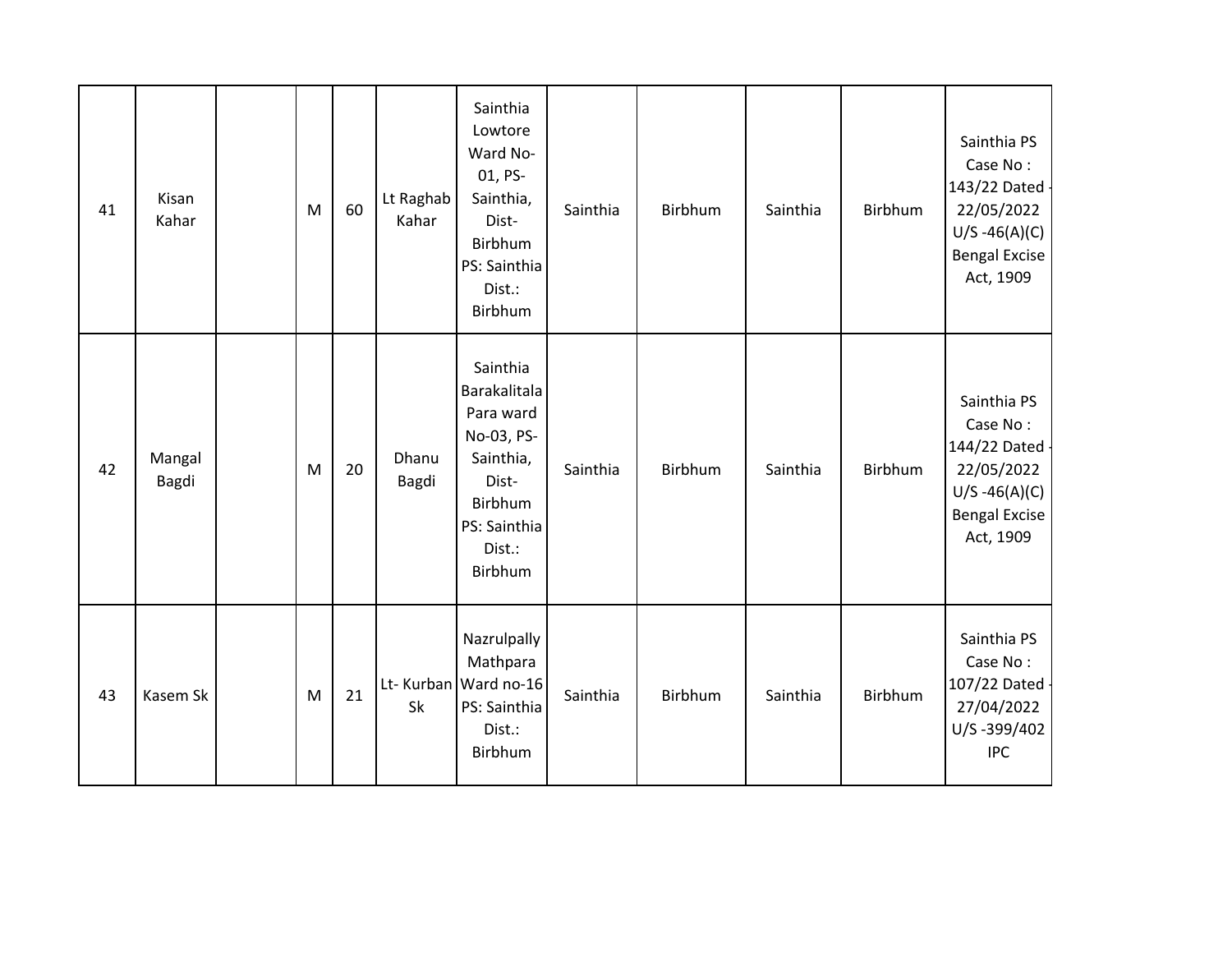| 44 | Kalipada<br>Sahani | M |    | Lt-Sonalal<br>Sahani | PS:<br>Bongaon<br>Dist.:<br>Bongaon<br>Police<br>District                                                                                                        | Bongaon | Bongaon<br><b>Police District</b>             | Bongaon          | Bongaon<br>Police District                     | Bongaon PS<br>Case No:<br>515/22 Dated -<br>20/05/2022<br>$U/S -$<br>447/323/325/<br>354/506/34<br><b>IPC</b>   |
|----|--------------------|---|----|----------------------|------------------------------------------------------------------------------------------------------------------------------------------------------------------|---------|-----------------------------------------------|------------------|------------------------------------------------|-----------------------------------------------------------------------------------------------------------------|
| 45 | Raju Jana          | M | 37 | Rabin Jana           | Nichupatty,<br>Kalitala,<br>$P.O+PS-$<br>Chandanna<br>gar,<br>Hooghly PS: Chandanna<br>Chandanna<br>gar Dist.:<br>Chandanna<br>gar Police<br>Commissio<br>nerate | gar     | Chandannagar<br>Police<br>Commissioner<br>ate | Chandannag<br>ar | Chandannaga<br>r Police<br>Commissione<br>rate | Chandannagar<br>PS Case No:<br>124/22 Dated -<br>22/05/2022<br>$U/S - 46A$<br><b>Bengal Excise</b><br>Act, 1909 |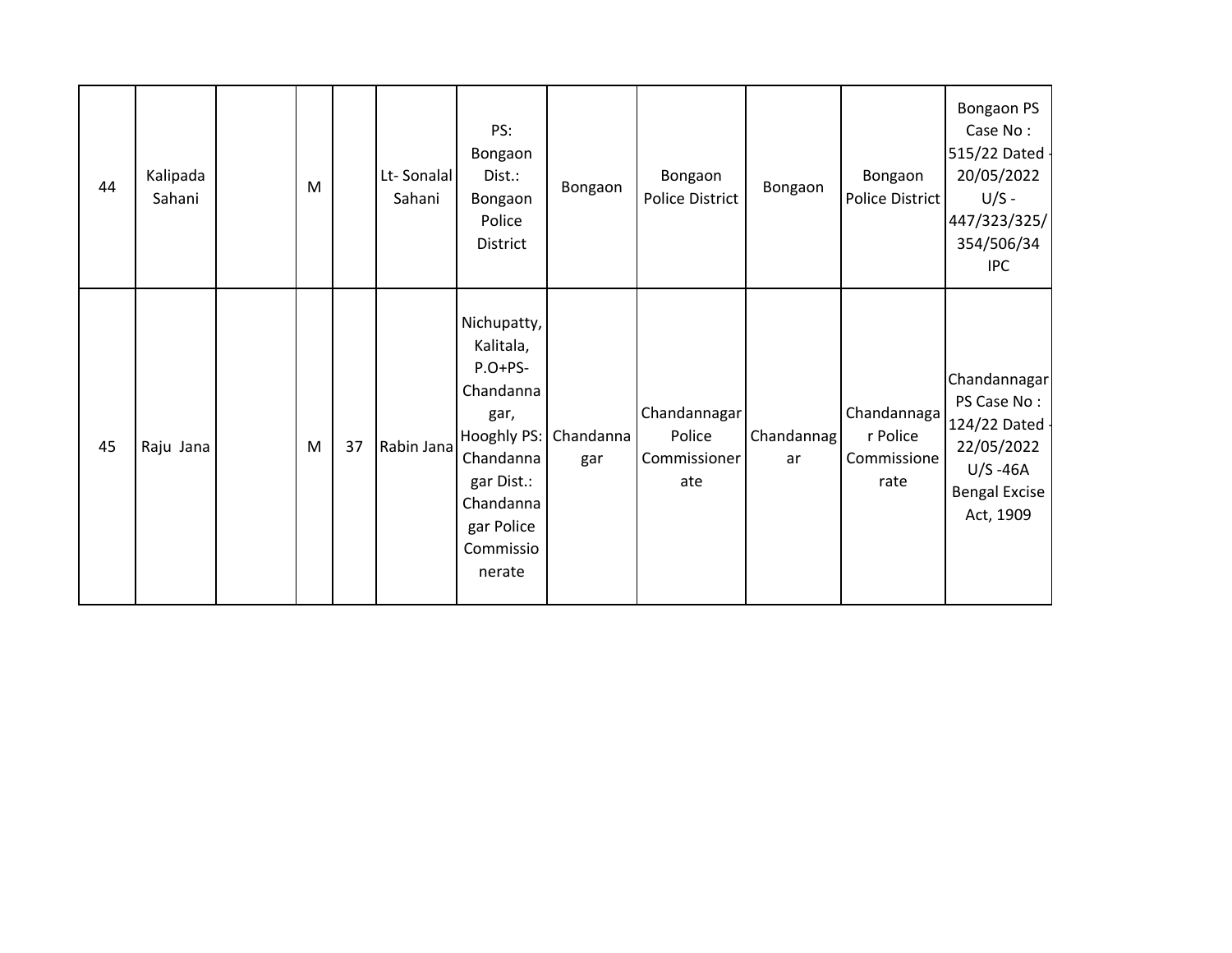| 46 | Milan<br>Baral   | M | 32 | Lt.<br>Manmath<br>Baral | Basanta<br>Bagan,<br>house of<br>Pulin Ojha,<br>PS CHN (H)<br>PS:<br>Chinsurah<br>Dist.:<br>Chandanna<br>gar Police<br>Commissio<br>nerate           | Chinsurah | Chandannagar<br>Police<br>Commissioner<br>ate | Chinsurah | Chandannaga<br>r Police<br>Commissione<br>rate | Chinsurah PS<br>Case No:<br>255/22 Dated -<br>22/05/2022<br>$U/S - 46 A$<br><b>Bengal Excise</b><br>Act, 1909                 |
|----|------------------|---|----|-------------------------|------------------------------------------------------------------------------------------------------------------------------------------------------|-----------|-----------------------------------------------|-----------|------------------------------------------------|-------------------------------------------------------------------------------------------------------------------------------|
| 47 | Subhrajit<br>Dey | M | 32 | Dilip Kr.<br>Dey        | Shyambabu<br>r Ghat, near<br>Karunamoy<br>ee Kalibari,<br>PS CHN (H)<br>PS:<br>Chinsurah<br>Dist.:<br>Chandanna<br>gar Police<br>Commissio<br>nerate | Chinsurah | Chandannagar<br>Police<br>Commissioner<br>ate | Chinsurah | Chandannaga<br>r Police<br>Commissione<br>rate | Chinsurah PS<br>Case No:<br>244/22 Dated -<br>15/05/2022<br>$U/S -$<br>323/326/352/<br>406/120B/30<br>7/506/511<br><b>IPC</b> |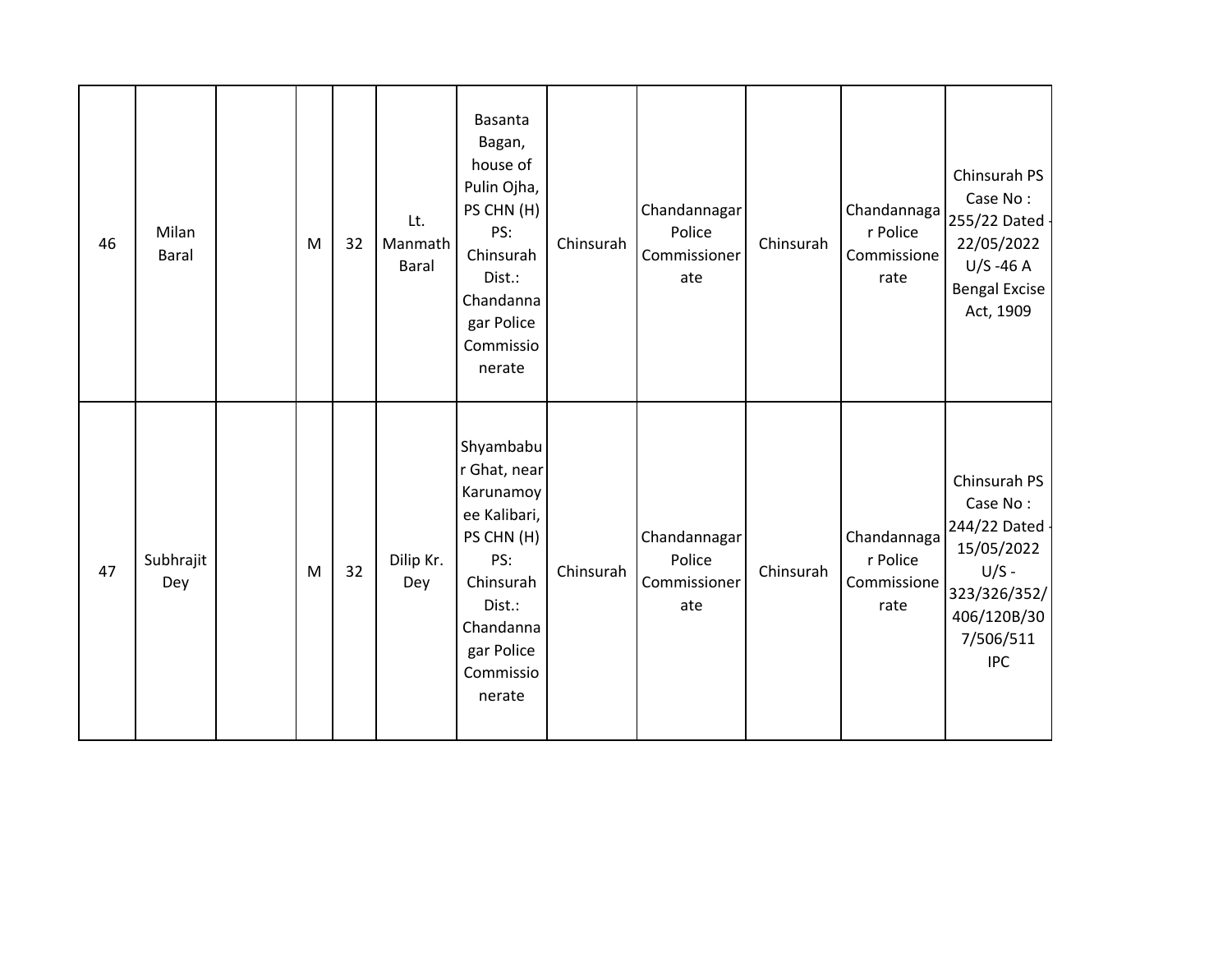| 48 | Sk<br>Selimuddi<br>$\mathsf{n}$ | M | 42 | Alauddin          | Taldanga<br>Kajipara, PS<br>CHN (H) PS:<br>Chinsurah<br>Dist.:<br>Chandanna<br>gar Police<br>Commissio<br>nerate | Chinsurah | Chandannagar<br>Police<br>Commissioner<br>ate | Chinsurah | Chandannaga<br>r Police<br>Commissione<br>rate | Chinsurah PS<br>Warrant $No =$<br>237 |
|----|---------------------------------|---|----|-------------------|------------------------------------------------------------------------------------------------------------------|-----------|-----------------------------------------------|-----------|------------------------------------------------|---------------------------------------|
| 49 | Raju<br>Santra                  | M | 35 | Lt Haru<br>Santra | Pragatinaga<br>r, PS CHN<br>$(H)$ PS:<br>Chinsurah<br>Dist.:<br>Chandanna<br>gar Police<br>Commissio<br>nerate   | Chinsurah | Chandannagar<br>Police<br>Commissioner<br>ate | Chinsurah | Chandannaga<br>r Police<br>Commissione<br>rate | Chinsurah PS<br>Warrant $No =$<br>239 |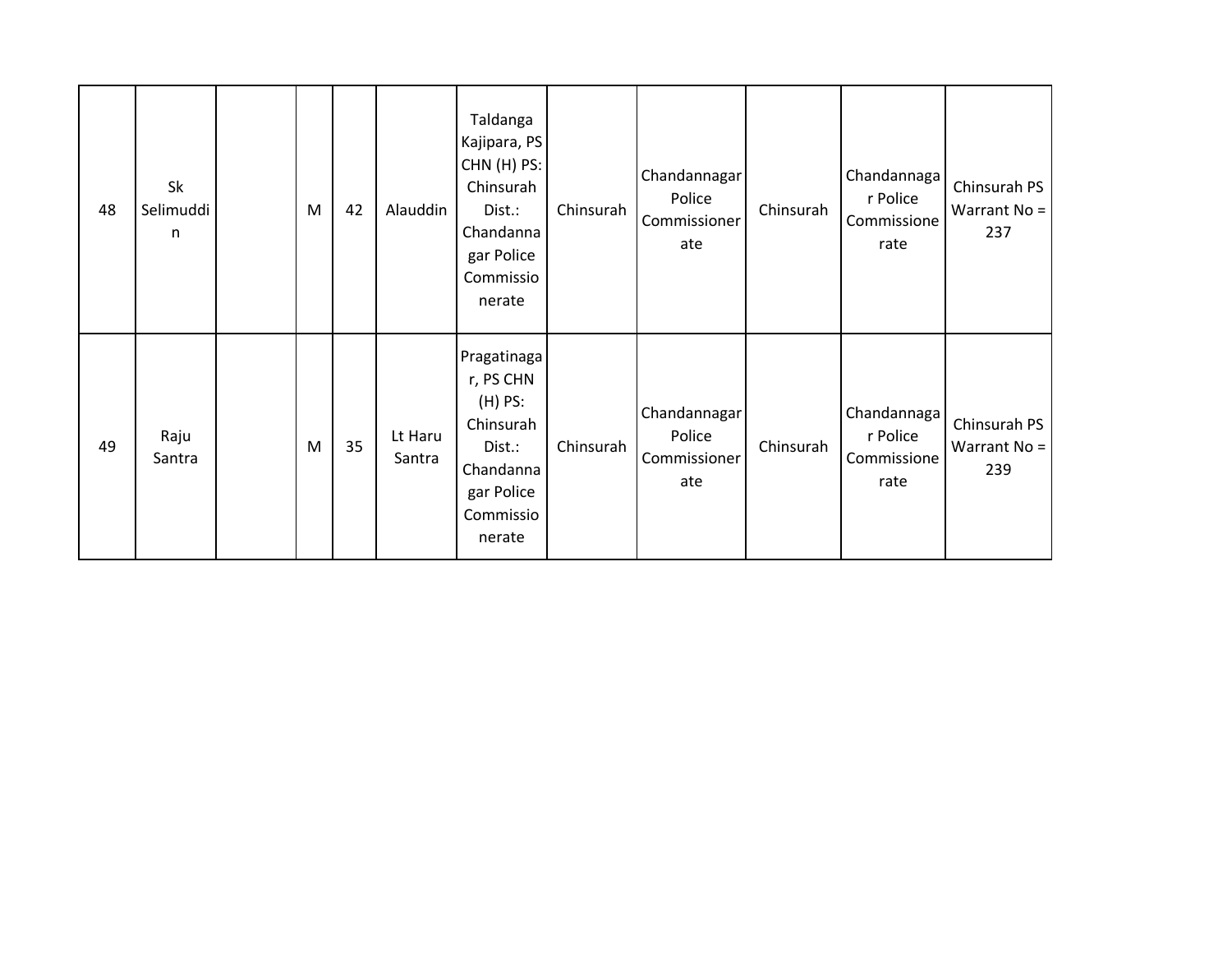| 50 | Swapan<br>Mallick | M           | 52 | Lt<br>Panchana<br>n Mallick | Pallyshree,<br>Chinsurah<br>Station<br>Road, PS<br>CHN (H) PS:<br>Chinsurah<br>Dist.:<br>Chandanna<br>gar Police<br>Commissio<br>nerate | Chinsurah | Chandannagar<br>Police<br>Commissioner<br>ate | Chinsurah | Chandannaga<br>r Police<br>Commissione<br>rate | Chinsurah PS<br>Warrant No =<br>238                                                                 |
|----|-------------------|-------------|----|-----------------------------|-----------------------------------------------------------------------------------------------------------------------------------------|-----------|-----------------------------------------------|-----------|------------------------------------------------|-----------------------------------------------------------------------------------------------------|
| 51 | Sabita Das        | $\mathsf F$ | 26 | Anil Das                    | Kalipur<br>Daspara, PS-<br>Dankuni,<br>Dist-<br>Hooghly PS:<br>Dankuni<br>Dist.:<br>Chandanna<br>gar Police<br>Commissio<br>nerate      | Dankuni   | Chandannagar<br>Police<br>Commissioner<br>ate | Dankuni   | Chandannaga<br>r Police<br>Commissione<br>rate | Dankuni PS<br>Case No:<br>88/19 Dated -<br>13/05/2019<br>$U/S -$<br>341/323/325/<br><b>354B IPC</b> |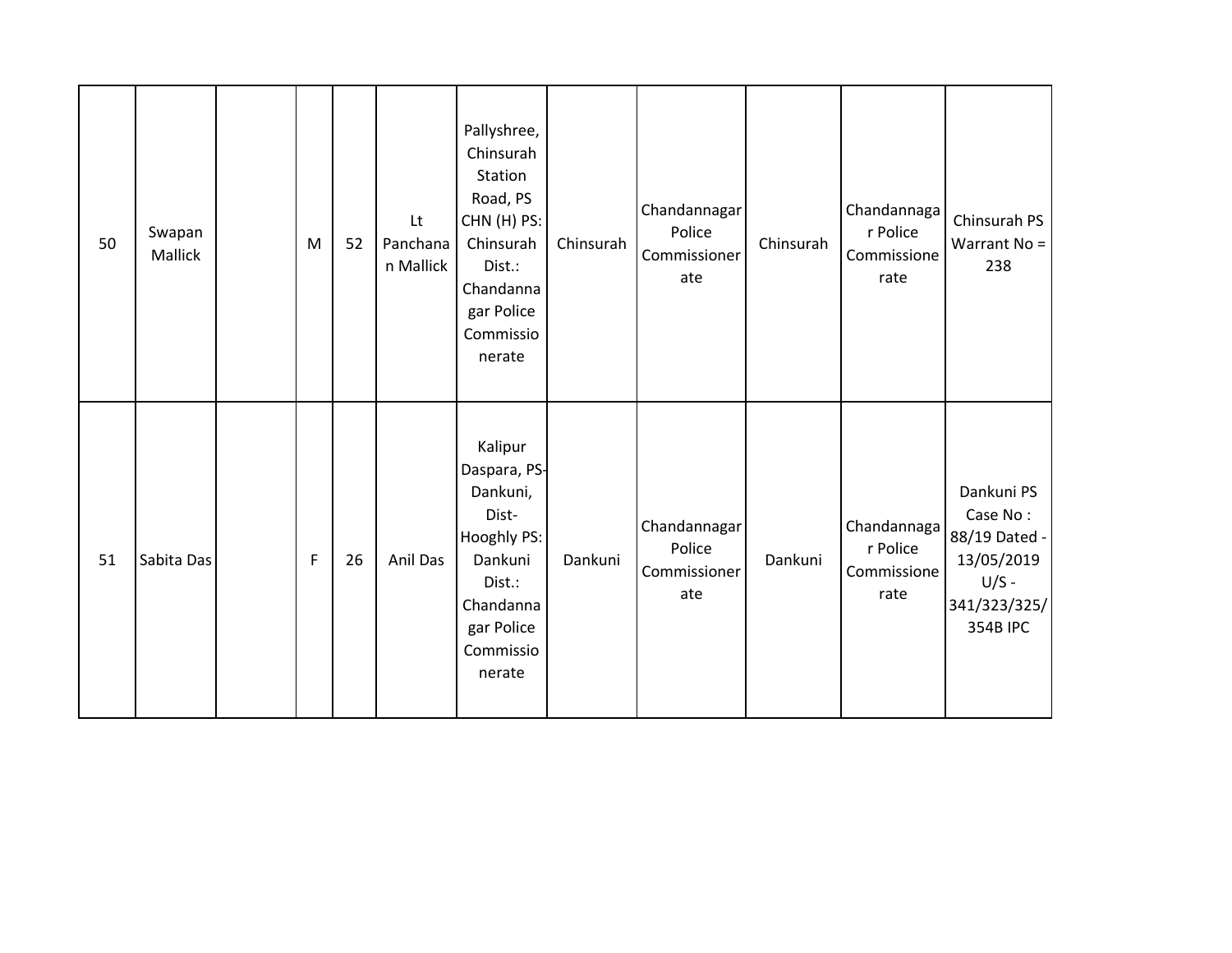| 52 | Anil Das | Nil             | M            | 48 | Lt.<br>Goutam<br>Das                   | Kalipur<br>Daspara, PS-<br>Dankuni,<br>Dist-<br>Hooghly PS:<br>Dankuni<br>Dist.:<br>Chandanna<br>gar Police<br>Commissio<br>nerate | Dankuni | Chandannagar<br>Police<br>Commissioner<br>ate | Dankuni | Chandannaga<br>r Police<br>Commissione<br>rate | Dankuni PS<br>Case No:<br>88/19 Dated -<br>13/05/2019<br>$U/S -$<br>341/323/325/<br><b>354B IPC</b> |
|----|----------|-----------------|--------------|----|----------------------------------------|------------------------------------------------------------------------------------------------------------------------------------|---------|-----------------------------------------------|---------|------------------------------------------------|-----------------------------------------------------------------------------------------------------|
| 53 | Romi Das | Mondal @<br>Pal | $\mathsf{F}$ | 28 | Chirantan<br>Mondal<br>D/o Anil<br>Das | Kalipur<br>Daspara, PS-<br>Dankuni,<br>Dist-<br>Hooghly PS:<br>Dankuni<br>Dist.:<br>Chandanna<br>gar Police<br>Commissio<br>nerate | Dankuni | Chandannagar<br>Police<br>Commissioner<br>ate | Dankuni | Chandannaga<br>r Police<br>Commissione<br>rate | Dankuni PS<br>Case No:<br>88/19 Dated -<br>13/05/2019<br>$U/S -$<br>341/323/325/<br><b>354B IPC</b> |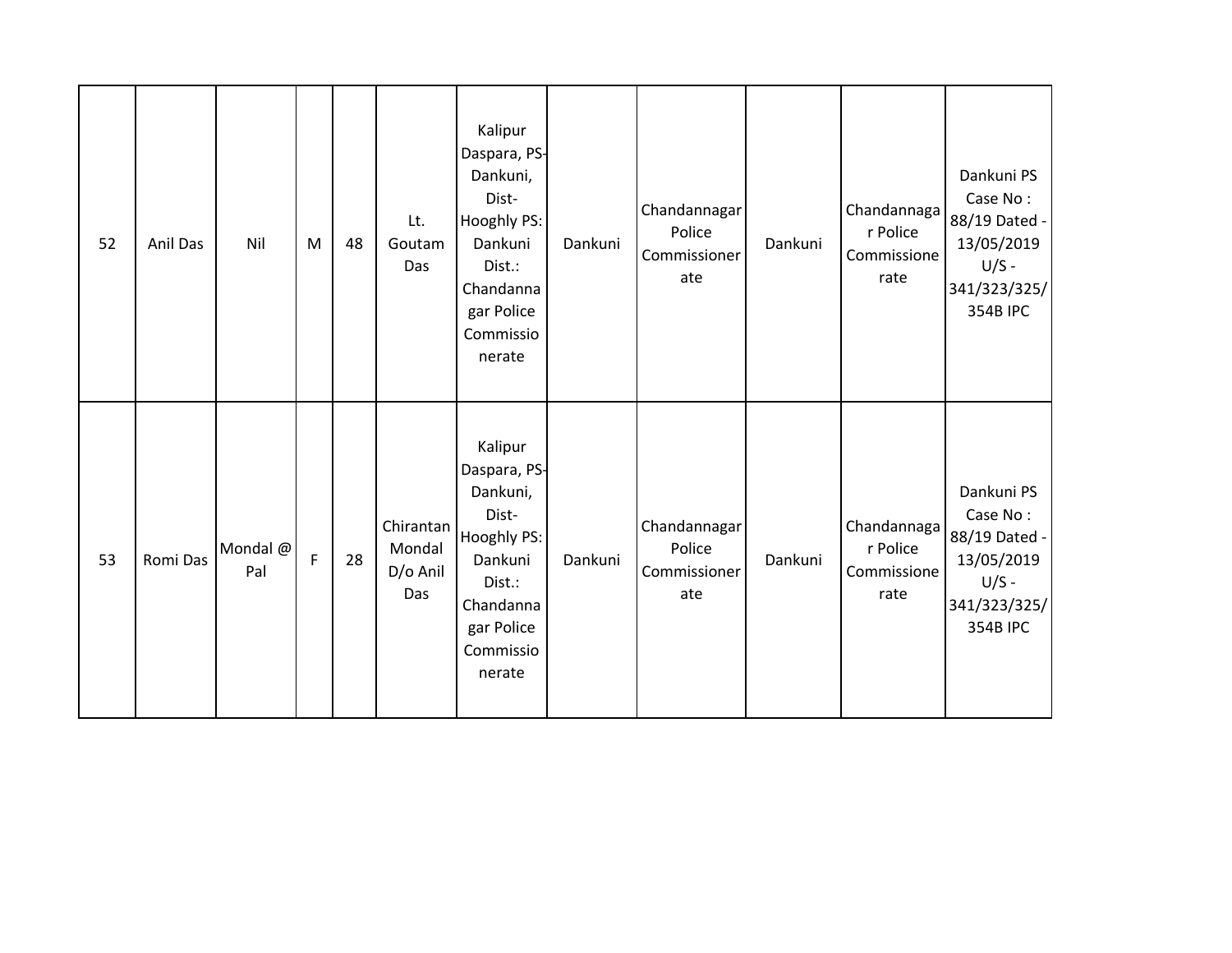| 54 | Ashima<br>Das           | F | 45 | Anil Das    | Kalipur<br>Daspara, PS-<br>Dankuni,<br>Dist-<br>Hooghly PS:<br>Dankuni<br>Dist.:<br>Chandanna<br>gar Police<br>Commissio<br>nerate                           | Dankuni | Chandannagar<br>Police<br>Commissioner<br>ate | Dankuni | Chandannaga<br>r Police<br>Commissione<br>rate | Dankuni PS<br>Case No:<br>88/19 Dated -<br>13/05/2019<br>$U/S -$<br>341/323/325/<br><b>354B IPC</b> |
|----|-------------------------|---|----|-------------|--------------------------------------------------------------------------------------------------------------------------------------------------------------|---------|-----------------------------------------------|---------|------------------------------------------------|-----------------------------------------------------------------------------------------------------|
| 55 | Chanda<br>Choudhur<br>y | F | 38 | Sambhu<br>y | Raghunathp<br>ur,<br>Mondalpar<br>a, PS-<br>Dankuni,<br>Dist-<br>Choudhur Hooghly PS:<br>Dankuni<br>Dist.:<br>Chandanna<br>gar Police<br>Commissio<br>nerate | Dankuni | Chandannagar<br>Police<br>Commissioner<br>ate | Dankuni | Chandannaga<br>r Police<br>Commissione<br>rate | Dankuni PS<br>Case No:<br>205/18 Dated -<br>08/07/2018<br>$U/S -$<br>341/323/506/<br><b>34 IPC</b>  |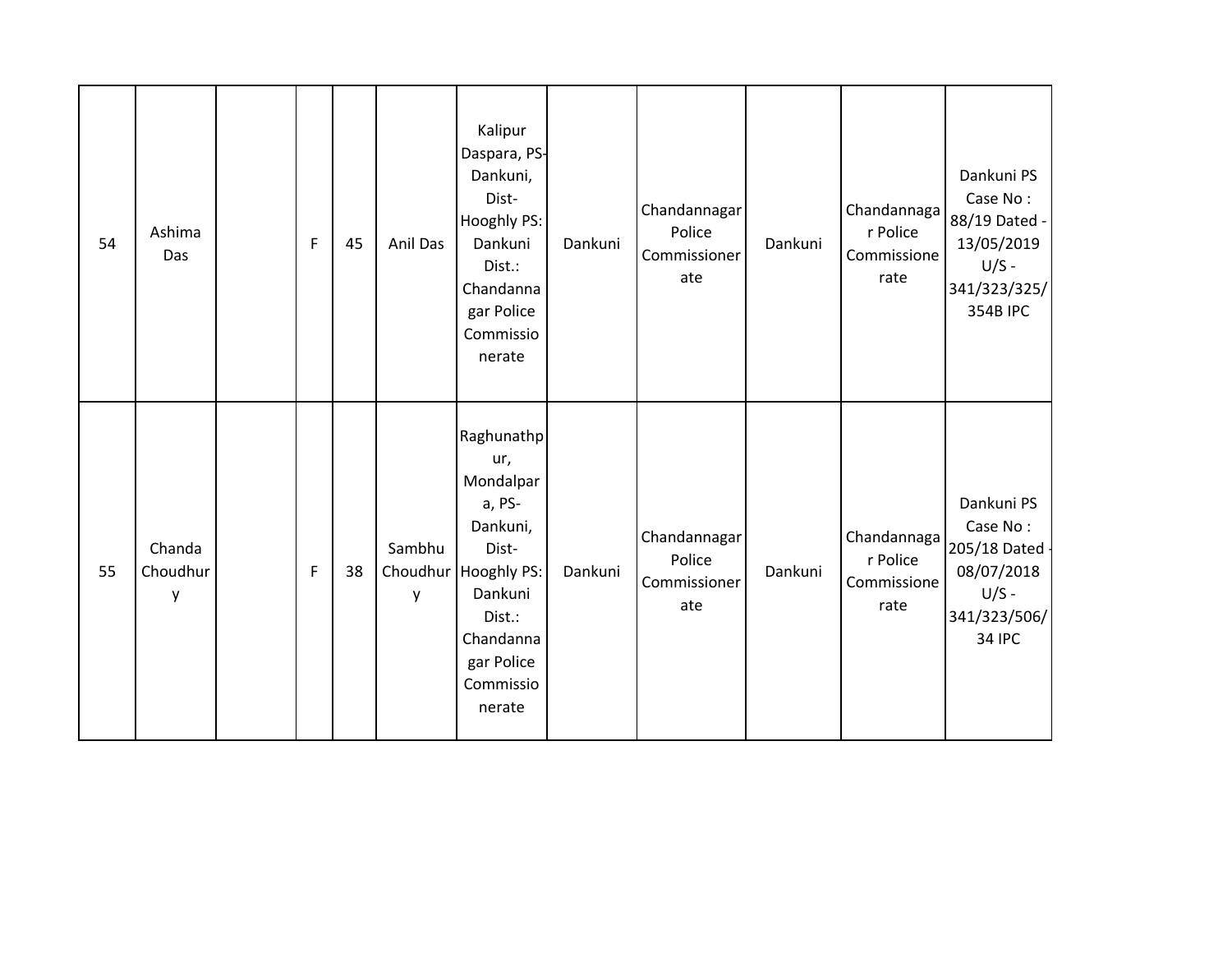| 56 | Laxmi<br>Choudhur<br>y |        | F | 35 | Dipankar<br>Das   | Ramkrishna<br>Bati, PS-<br>Dankuni,<br>Dist-<br>Hooghly PS:<br>Dankuni<br>Dist.:<br>Chandanna<br>gar Police<br>Commissio<br>nerate                                     | Dankuni               | Chandannagar<br>Police<br>Commissioner<br>ate | Dankuni    | Chandannaga<br>r Police<br>Commissione<br>rate | Dankuni PS<br>Case No:<br>142/18 Dated -<br>02/05/2018<br>$U/S -$<br>341/323/325/<br>307/504/506/<br>379/114/34<br><b>IPC</b> |
|----|------------------------|--------|---|----|-------------------|------------------------------------------------------------------------------------------------------------------------------------------------------------------------|-----------------------|-----------------------------------------------|------------|------------------------------------------------|-------------------------------------------------------------------------------------------------------------------------------|
| 57 | Biswajit<br>Das        | Bachha | M | 20 | Lt. Ananta<br>Das | Baidyabati<br>Chak<br>Goalapara<br>Primary<br>School PO-<br>Baidyabati<br>PS-<br>Hooghly PS:<br>Srirampore<br>Dist.:<br>Chandanna<br>gar Police<br>Commissio<br>nerate | Serampore, Srirampore | Chandannagar<br>Police<br>Commissioner<br>ate | Srirampore | Chandannaga<br>r Police<br>Commissione<br>rate | Srirampore PS<br>Case No:<br>160/22 Dated -<br>21/05/2022<br>U/S-376D IPC                                                     |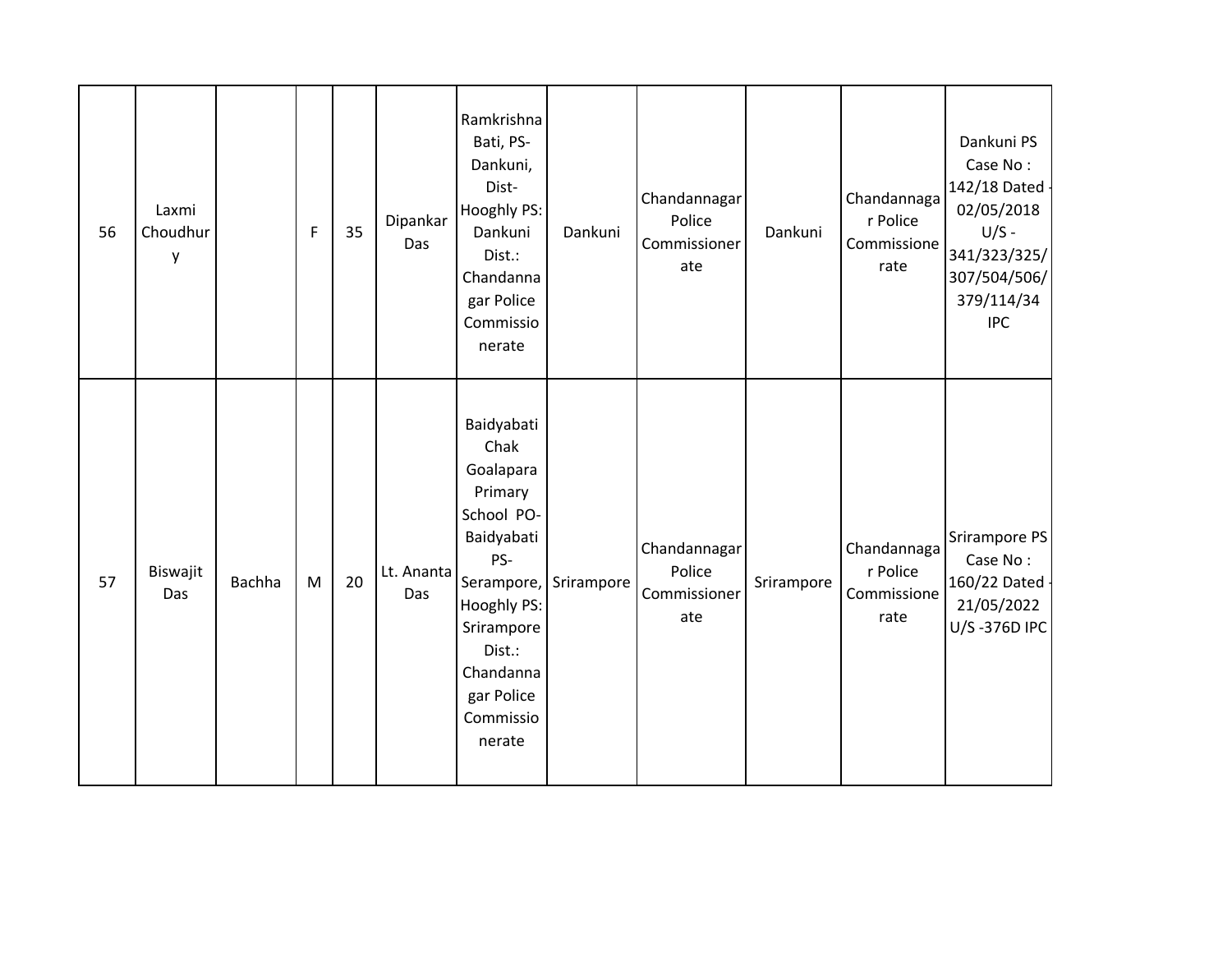| 58 | <b>Dipak</b><br>Ghosh | Chotu | M | 27 | Nitish<br>Ghosh | 345 R.B.S<br>Road,<br>Kalabagan<br>PO-<br>Baidyabati<br>PS-<br>Serampore,<br>Hooghly PS:<br>Srirampore<br>Dist.:<br>Chandanna<br>gar Police<br>Commissio<br>nerate | Srirampore | Chandannagar<br>Police<br>Commissioner<br>ate | Srirampore | Chandannaga<br>r Police<br>Commissione<br>rate | Srirampore PS<br>Case No:<br>160/22 Dated -<br>21/05/2022<br>U/S-376D IPC                       |
|----|-----------------------|-------|---|----|-----------------|--------------------------------------------------------------------------------------------------------------------------------------------------------------------|------------|-----------------------------------------------|------------|------------------------------------------------|-------------------------------------------------------------------------------------------------|
| 59 | Sahidul<br>Hoque      |       | M |    | Asar Ali        | CHARALJAN<br>I, NATABARI<br>PS:<br>Tufanganj<br>Dist.:<br>Coochbehar                                                                                               | Tufanganj  | Coochbehar                                    | Tufanganj  | Coochbehar                                     | Tufanganj PS<br>Case No:<br>428/22 Dated -<br>22/05/2022<br>$U/S -$<br>448/436/34<br><b>IPC</b> |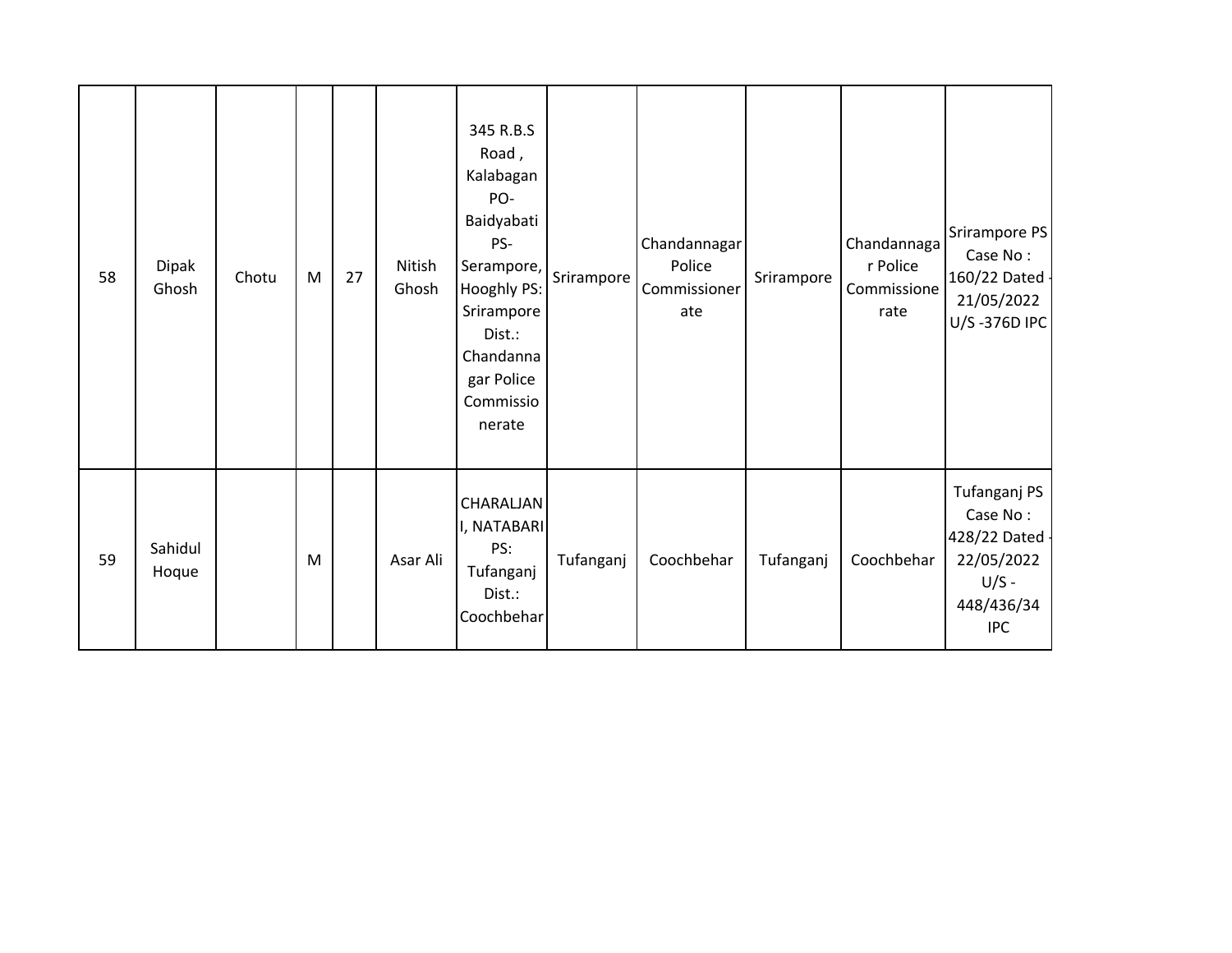| 60 | Som<br>Besra       | M |    | Suresh<br>Besra          | Kangarpur,<br>PO-<br>Badrajote,<br>PS-<br>Kharibari,<br>Dist-<br>Darjeelin<br>PS:<br>Kharibari<br>Dist.:<br>Darjeeling | Kharibari         | Darjeeling | Kharibari | Darjeeling | Kharibari PS<br>Case No:<br>185/22 Dated<br>19/05/2022<br>U/S-363/506<br><b>IPC</b>                                                                                                 |
|----|--------------------|---|----|--------------------------|------------------------------------------------------------------------------------------------------------------------|-------------------|------------|-----------|------------|-------------------------------------------------------------------------------------------------------------------------------------------------------------------------------------|
| 61 | Monoj<br>Khawas    |   | 40 | Harkaman<br>Khawas       | Raigaon, Du<br>dhia PS:<br>Kurseong<br>Dist.:<br>Darjeeling                                                            | Kurseong          | Darjeeling | Kurseong  | Darjeeling | <b>Kurseong PS</b><br>Case No:<br>56/22 Dated -<br>19/05/2022<br>U/S-363 IPC                                                                                                        |
| 62 | Lakshman<br>Mondal | M | 34 | Madhusud<br>an<br>Mondal | Chururi PS:<br>Gangajalgh<br>ati Dist.:<br><b>Bankura</b>                                                              | Gangajalgh<br>ati | Bankura    | Bishnupur | Bankura    | <b>Bishnupur PS</b><br>Case No:<br>56/22 Dated -<br>22/05/2022<br>U/S-379/411<br><b>IPC &amp; 21</b><br>Mines and<br>Minerals<br>(Regulation<br>and<br>Development)<br>Act (1957) Â |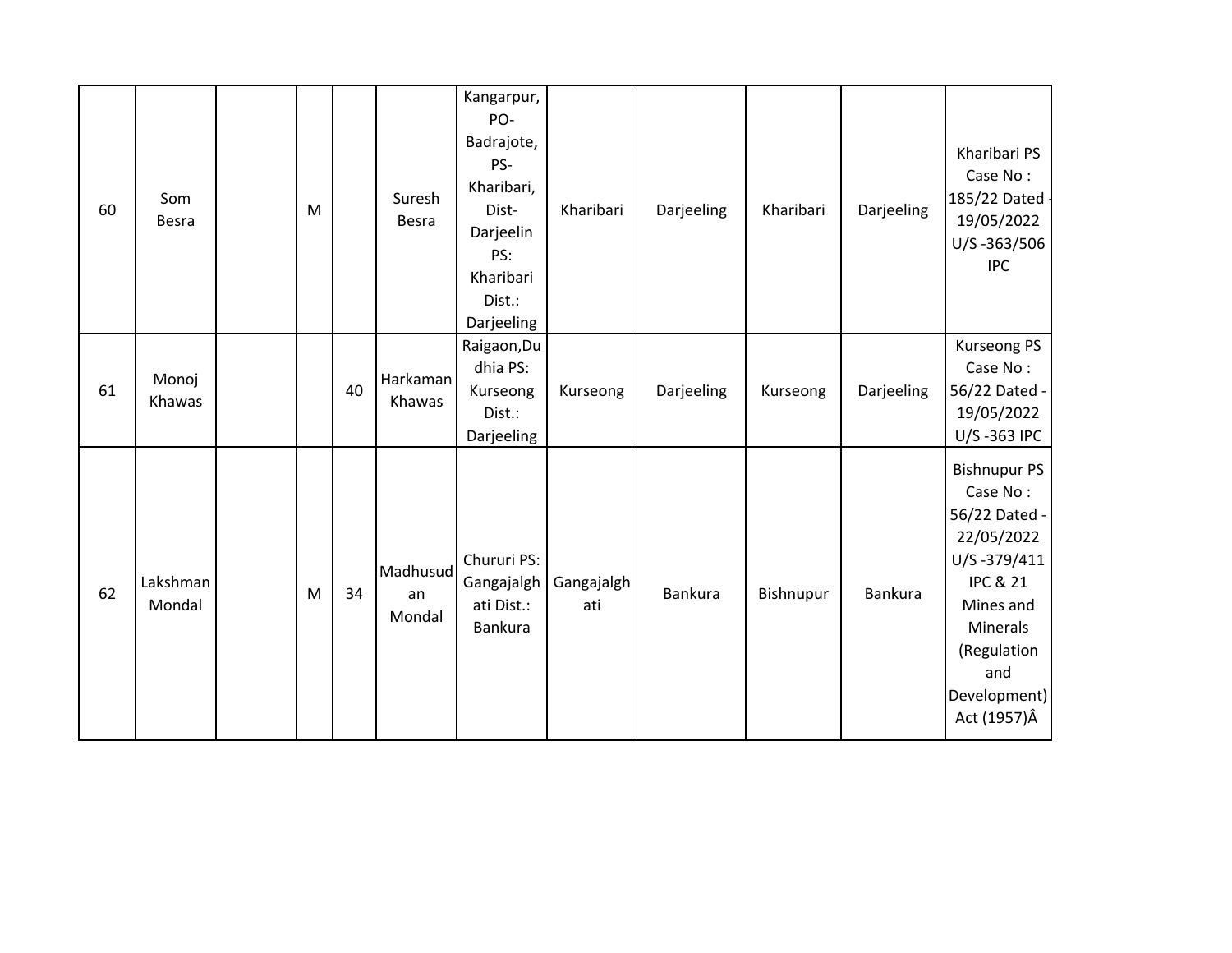| 63 | Raju<br>Mondal |       | ${\sf M}$ | 26 | Dhiren<br>Mondal  | Damodarpu<br>r PS: Saltora<br>Dist.:<br>Bankura                        | Saltora   | <b>Bankura</b>                               | Bishnupur | Bankura                               | <b>Bishnupur PS</b><br>Case No:<br>56/22 Dated -<br>22/05/2022<br>U/S-379/411<br><b>IPC &amp; 21</b><br>Mines and<br>Minerals<br>(Regulation<br>and<br>Development)<br>Act (1957) Â |
|----|----------------|-------|-----------|----|-------------------|------------------------------------------------------------------------|-----------|----------------------------------------------|-----------|---------------------------------------|-------------------------------------------------------------------------------------------------------------------------------------------------------------------------------------|
| 64 | Sumit<br>Bera  | Patol | M         |    | Lt. Gopal<br>Bera | PS:<br>Bishnupur<br>Dist.:<br>Diamond<br>Harbour<br>Police<br>District | Bishnupur | Diamond<br>Harbour<br><b>Police District</b> | Bishnupur | Diamond<br>Harbour<br>Police District | <b>Bishnupur PS</b><br>Case No:<br>348/22 Dated<br>22/05/2022<br>$U/S - 21 (C)$<br>Narcotic<br>Drugs and<br>Psychotropic<br>Substances<br>Act, 1985                                 |

 $\pmb{\cdot}$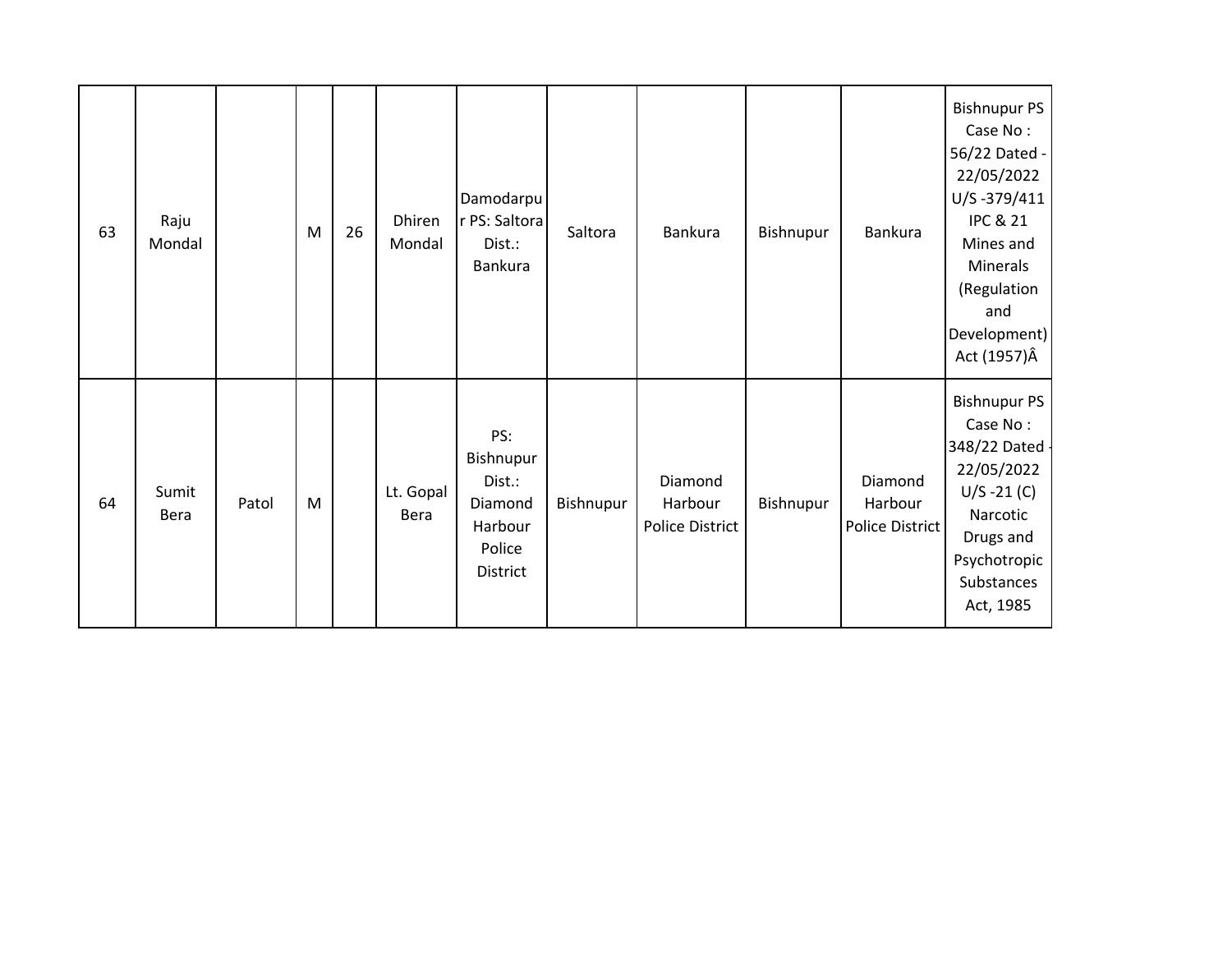| 65 | Suresh<br>Routh | M | 35 | S/O<br>Ramesh<br>Routh     | Sodepur,<br>Thre Mukti<br>Club Rd, PS-<br>Khardah,<br>North 24<br>Parganas<br>PS:<br>Maheshtala<br>Dist.:<br>Diamond<br>Harbour<br>Police<br>District        | Maheshtala | Diamond<br>Harbour<br><b>Police District</b> | Maheshtala | Diamond<br>Harbour<br><b>Police District</b> | Maheshtala<br>PS Case No:<br>244/22 Dated -<br>22/05/2022<br>U/S-279/338<br><b>IPC</b> |
|----|-----------------|---|----|----------------------------|--------------------------------------------------------------------------------------------------------------------------------------------------------------|------------|----------------------------------------------|------------|----------------------------------------------|----------------------------------------------------------------------------------------|
| 66 | Sabir Ali       | M | 35 | $S/O$ Lt<br>Samser<br>Alam | Anwar<br>Para,<br>Magarhati,<br>PS-<br>Rabindrana<br>gar, South<br>24<br>Parganas<br>PS:<br>Maheshtala<br>Dist.:<br>Diamond<br>Harbour<br>Police<br>District | Maheshtala | Diamond<br>Harbour<br><b>Police District</b> | Maheshtala | Diamond<br>Harbour<br>Police District        | Maheshtala<br>PS Case No:<br>240/22 Dated -<br>19/05/2022<br>U/S-379 IPC               |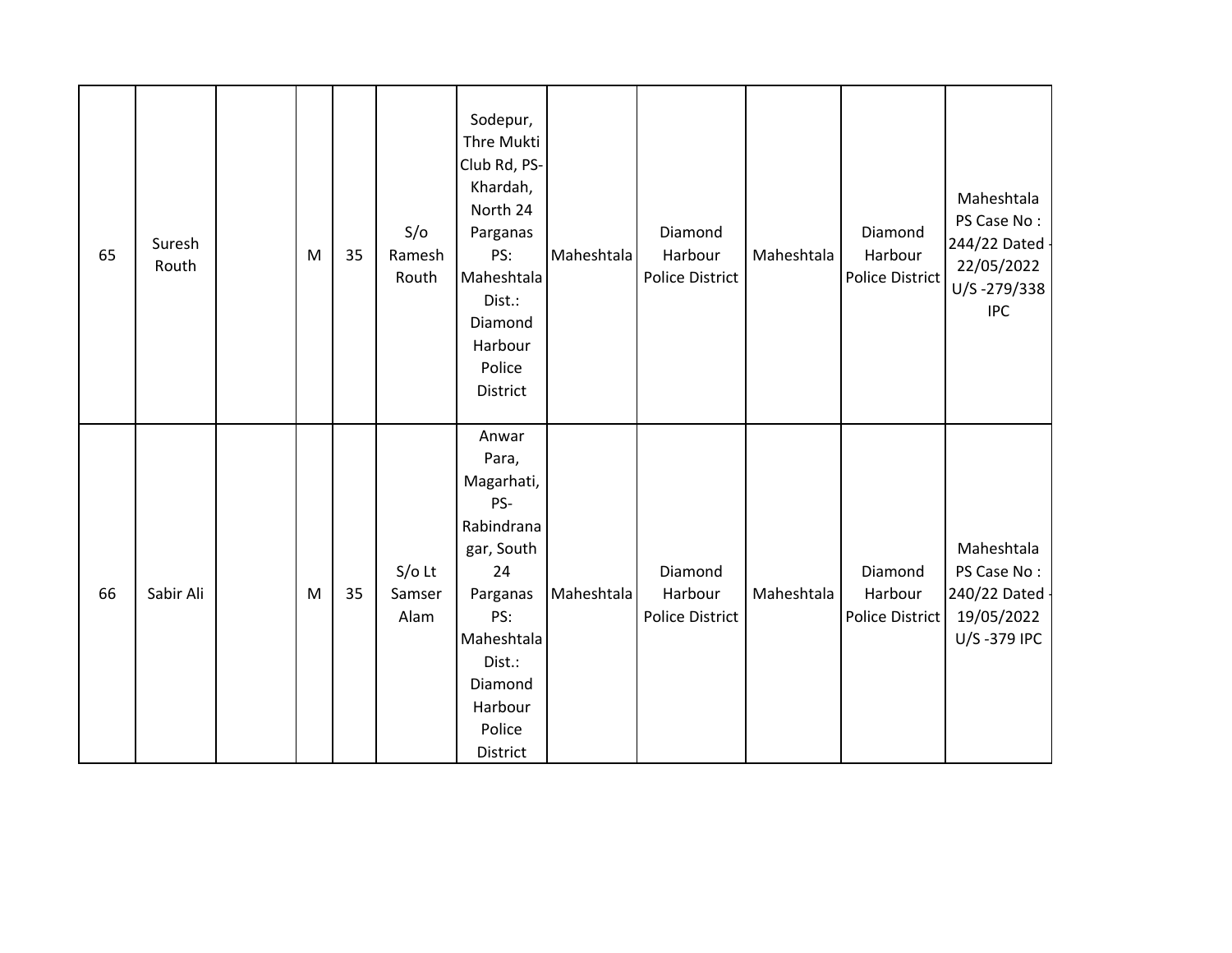| 67 | Golam<br>Sardar         | M | 36 | Lt. Kousar<br>Sardar        | <b>GOLABARI</b><br>PS:<br>Mograhat<br>Dist.:<br>Diamond<br>Harbour<br>Police<br><b>District</b> | Mograhat | Diamond<br>Harbour<br><b>Police District</b> | Mograhat | Diamond<br>Harbour<br>Police District        | Mograhat PS<br>Case No:<br>202/22 Dated -<br>22/05/2022<br>$U/S -$<br>147/148/149/<br>323/324/325/<br>308/506 IPC |
|----|-------------------------|---|----|-----------------------------|-------------------------------------------------------------------------------------------------|----------|----------------------------------------------|----------|----------------------------------------------|-------------------------------------------------------------------------------------------------------------------|
| 68 | Rahul<br>Amin<br>Sardar |   | 43 | Noor<br>Mohamm<br>ad Sardar | <b>GOLABARI</b><br>PS:<br>Mograhat<br>Dist.:<br>Diamond<br>Harbour<br>Police<br>District        | Mograhat | Diamond<br>Harbour<br><b>Police District</b> | Mograhat | Diamond<br>Harbour<br><b>Police District</b> | Mograhat PS<br>Case No:<br>202/22 Dated<br>22/05/2022<br>$U/S -$<br>147/148/149/<br>323/324/325/<br>308/506 IPC   |
| 69 | Nasirul<br>Sardaar      |   | 36 | Magreb<br>Sardar            | <b>GOLABARI</b><br>PS:<br>Mograhat<br>Dist.:<br>Diamond<br>Harbour<br>Police<br>District        | Mograhat | Diamond<br>Harbour<br><b>Police District</b> | Mograhat | Diamond<br>Harbour<br>Police District        | Mograhat PS<br>Case No:<br>202/22 Dated -<br>22/05/2022<br>$U/S -$<br>147/148/149/<br>323/324/325/<br>308/506 IPC |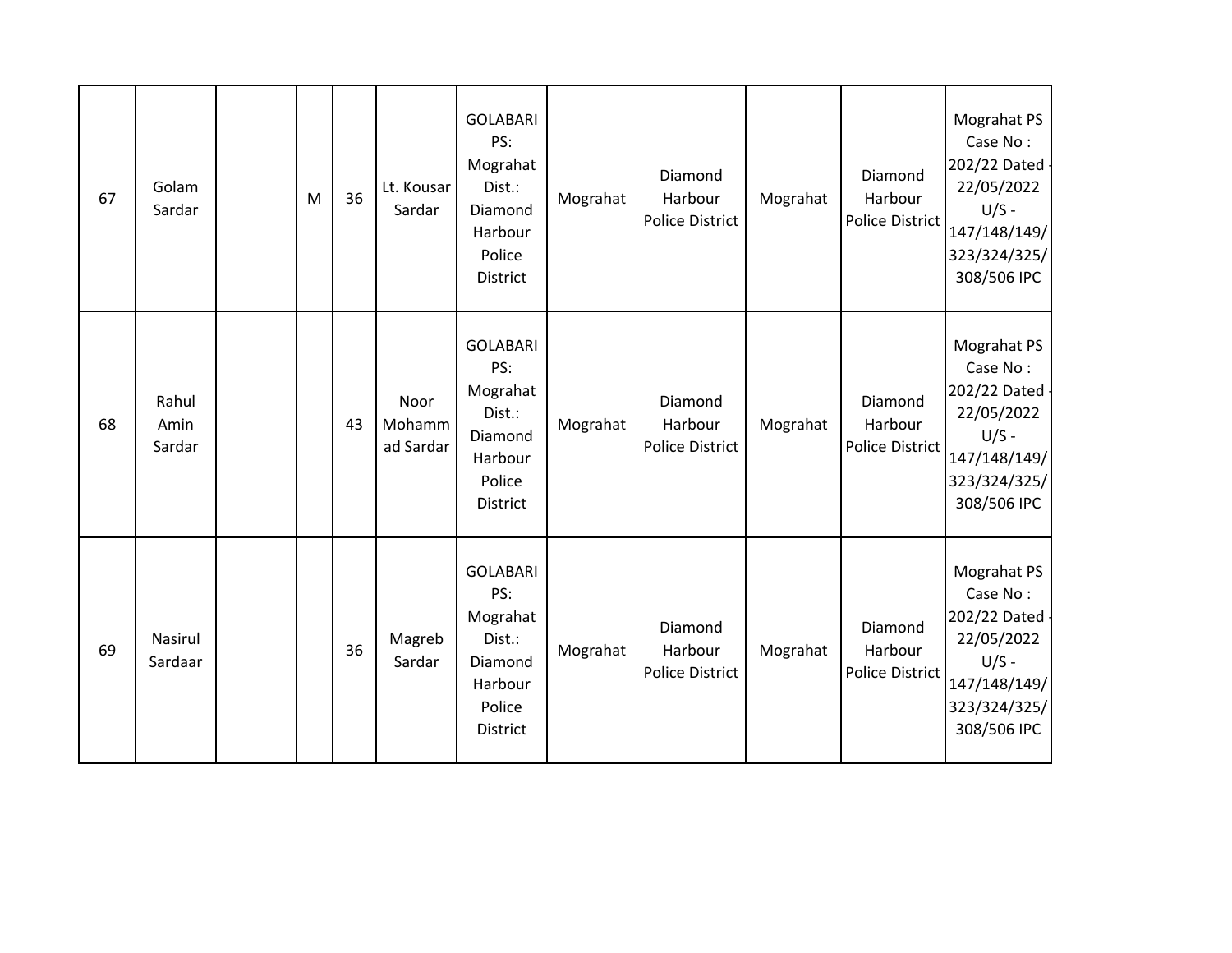| 70 | Toyeb<br>Sardar   |   | 38 | Kousar Ali              | <b>GOLABARI</b><br>PS:<br>Mograhat<br>Dist.:<br>Diamond<br>Harbour<br>Police<br>District  | Mograhat | Diamond<br>Harbour<br><b>Police District</b> | Mograhat | Diamond<br>Harbour<br>Police District | Mograhat PS<br>Case No:<br>202/22 Dated -<br>22/05/2022<br>$U/S -$<br>147/148/149/<br>323/324/325/<br>308/506 IPC |
|----|-------------------|---|----|-------------------------|-------------------------------------------------------------------------------------------|----------|----------------------------------------------|----------|---------------------------------------|-------------------------------------------------------------------------------------------------------------------|
| 71 | Karim<br>Sardar   | M | 35 | Noor<br>Islam<br>Sardar | <b>GOLABARI</b><br>PS:<br>Mograhat<br>Dist.:<br>Diamond<br>Harbour<br>Police<br>District  | Mograhat | Diamond<br>Harbour<br><b>Police District</b> | Mograhat | Diamond<br>Harbour<br>Police District | Mograhat PS<br>Case No:<br>202/22 Dated<br>22/05/2022<br>$U/S -$<br>147/148/149/<br>323/324/325/<br>308/506 IPC   |
| 72 | Habibul<br>Sardar |   | 36 | Toyeb<br>Sardar         | <b>GOILABARI</b><br>PS:<br>Mograhat<br>Dist.:<br>Diamond<br>Harbour<br>Police<br>District | Mograhat | Diamond<br>Harbour<br><b>Police District</b> | Mograhat | Diamond<br>Harbour<br>Police District | Mograhat PS<br>Case No:<br>202/22 Dated -<br>22/05/2022<br>$U/S -$<br>147/148/149/<br>323/324/325/<br>308/506 IPC |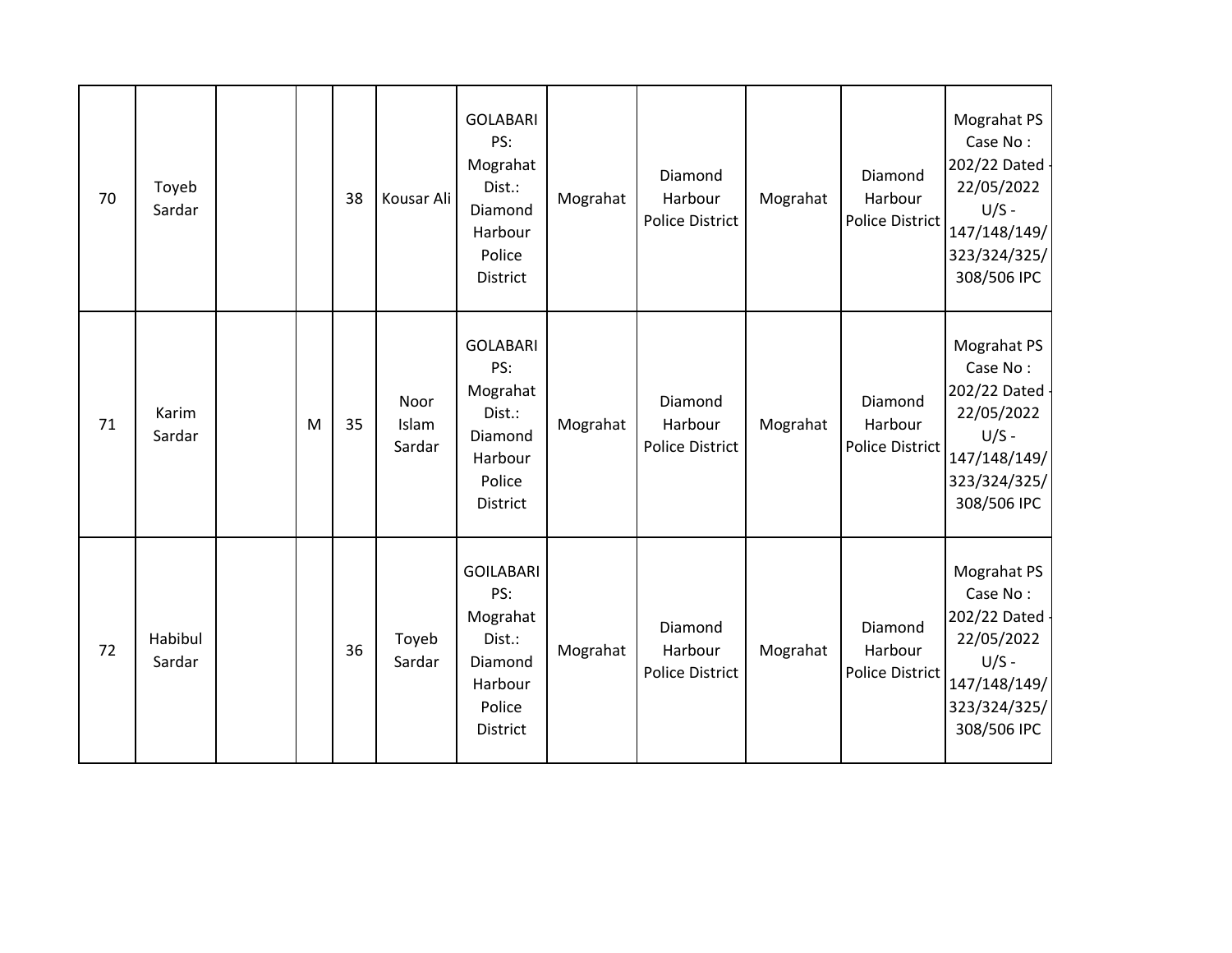| 73 | Ramjan Ali<br>Fakir |   | 21 | Lt. Samsul<br>Hq. Fakir | <b>BANKIPUR</b><br>PS:<br>Mograhat<br>Dist.:<br>Diamond<br>Harbour<br>Police<br><b>District</b> | Mograhat  | Diamond<br>Harbour<br><b>Police District</b> | Mograhat  | Diamond<br>Harbour<br><b>Police District</b> | Mograhat PS<br>Case No:<br>137/22 Dated -<br>13/04/2022<br>$U/S -$<br>341/323/325/<br>308/354/34<br><b>IPC</b>    |
|----|---------------------|---|----|-------------------------|-------------------------------------------------------------------------------------------------|-----------|----------------------------------------------|-----------|----------------------------------------------|-------------------------------------------------------------------------------------------------------------------|
| 74 | <b>Biju Maity</b>   | M | 30 | Sambhu<br>Maity         | Muchisha<br>PS:<br>Nodakhali<br>Dist.:<br>Diamond<br>Harbour<br>Police<br><b>District</b>       | Nodakhali | Diamond<br>Harbour<br><b>Police District</b> | Nodakhali | Diamond<br>Harbour<br>Police District        | Nodakhali PS<br>Case No:<br>158/22 Dated<br>23/04/2022<br>U/S-399/402<br>IPC&<br>25(i)(a)/27<br>Arms Act,<br>1959 |
| 75 | Santu Das           | M | 28 | Lt. Ganesh<br>Das       | Mohanpur<br>PS:<br>Nodakhali<br>Dist.:<br>Diamond<br>Harbour<br>Police<br>District              | Nodakhali | Diamond<br>Harbour<br><b>Police District</b> | Nodakhali | Diamond<br>Harbour<br><b>Police District</b> | Nodakhali PS<br>Case No:<br>217/22 Dated -<br>22/05/2022<br>$U/S -$<br>448/341/325/<br>354/506/34<br><b>IPC</b>   |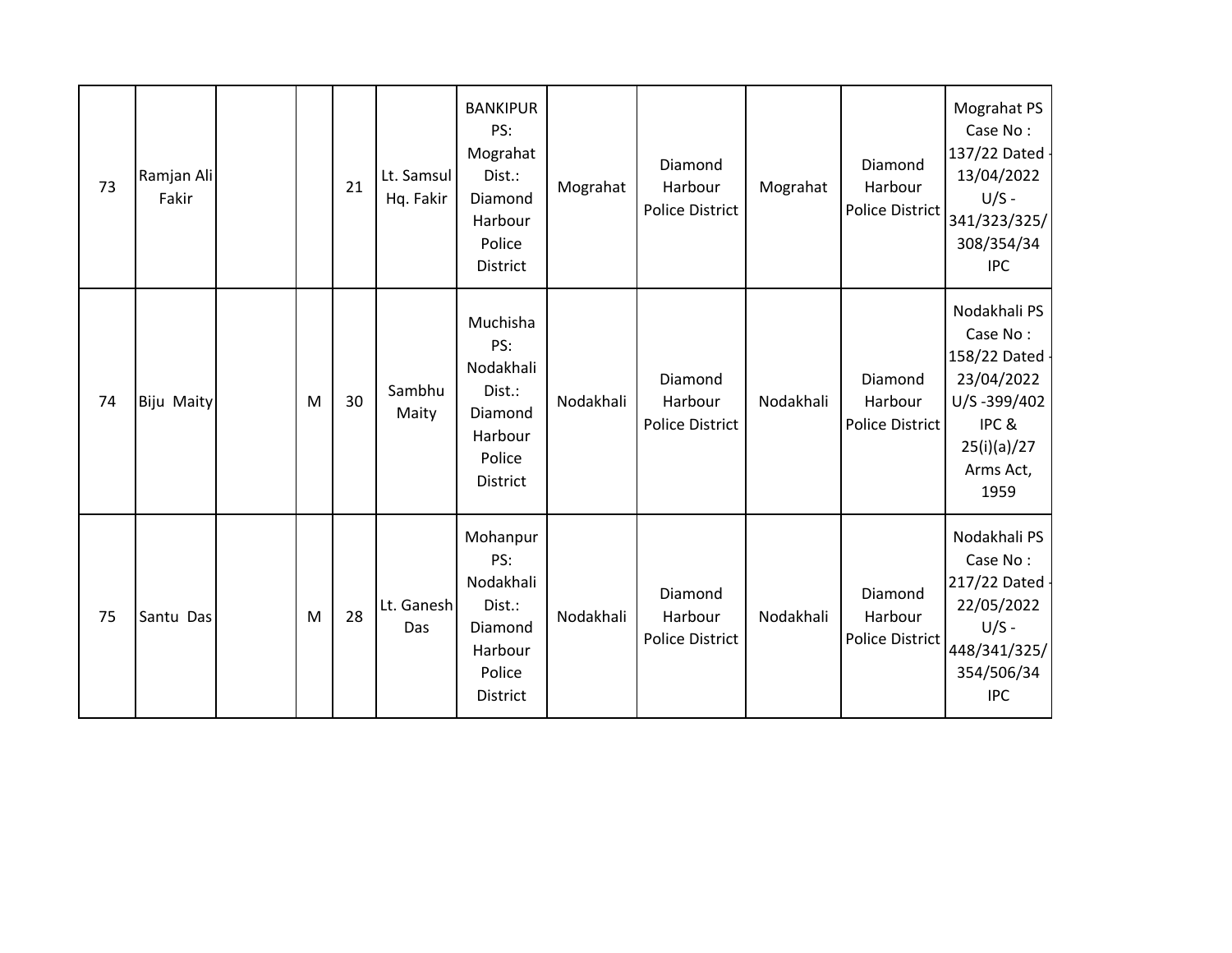| 76 | Sajahan<br>Molla  | M | 49 | Lt. Saokat<br>Molla | Bareya PS:<br>Nodakhali<br>Dist.:<br>Diamond<br>Harbour<br>Police<br>District                                     | Nodakhali  | Diamond<br>Harbour<br><b>Police District</b> | Nodakhali  | Diamond<br>Harbour<br>Police District | Nodakhali PS<br>Case No:<br>216/22 Dated -<br>22/05/2022<br>$U/S -$<br>341/325/307/<br>506/34 IPC                  |
|----|-------------------|---|----|---------------------|-------------------------------------------------------------------------------------------------------------------|------------|----------------------------------------------|------------|---------------------------------------|--------------------------------------------------------------------------------------------------------------------|
| 77 | Sahanabi<br>Molla | M | 36 | Lt. Saokat<br>Molla | Bareya PS:<br>Nodakhali<br>Dist.:<br>Diamond<br>Harbour<br>Police<br>District                                     | Nodakhali  | Diamond<br>Harbour<br><b>Police District</b> | Nodakhali  | Diamond<br>Harbour<br>Police District | Nodakhali PS<br>Case No:<br>216/22 Dated -<br>22/05/2022<br>$U/S -$<br>341/325/307/<br>506/34 IPC                  |
| 78 | Rabi Roy          | M | 35 | Bablu Roy           | of Eklakhi,<br>Roypara,<br>PS:<br>Chanditala,<br>Dist:<br>Hooghly PS:<br>Chanditala<br>Dist.:<br>Hooghly<br>Rural | Chanditala | <b>Hooghly Rural</b>                         | Chanditala | <b>Hooghly Rural</b>                  | Chanditala PS<br>Case No:<br>208/22 Dated -<br>22/05/2022<br>$U/S - 46(A)(C)$<br><b>Bengal Excise</b><br>Act, 1909 |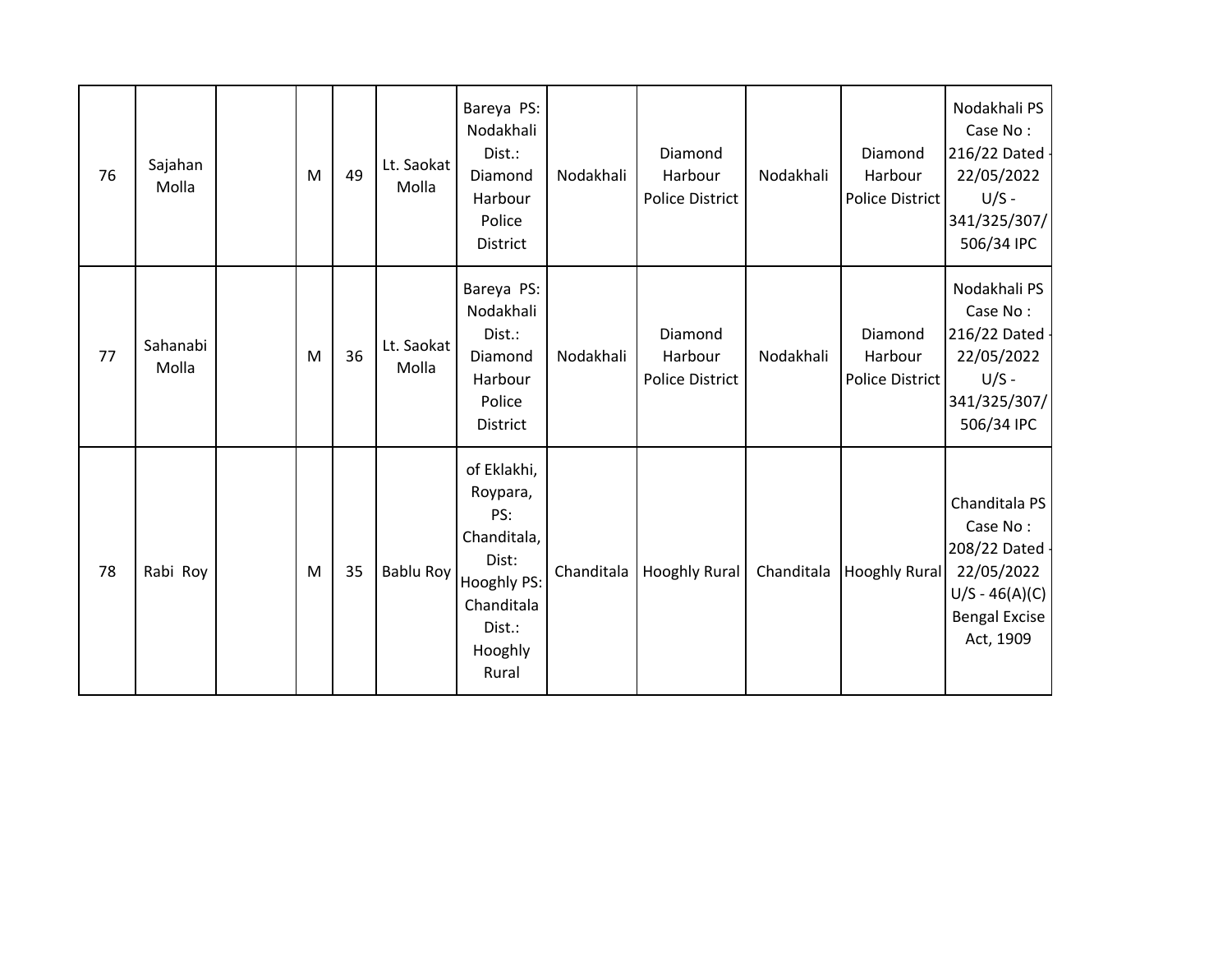| 79 | Taharul<br>Molla  | M | 32 | Mokbul<br>Molla          | Vill-<br>Ramananda<br>pur, PS –<br>Goghat,<br>Dist –<br>Hooghly PS:<br>Goghat<br>Dist.:<br>Hooghly<br>Rural  | Goghat   | <b>Hooghly Rural</b> | Goghat   | <b>Hooghly Rural</b> | Goghat PS<br>Case No:<br>128/22 Dated<br>22/05/2022<br>$U/S -$<br>448/323/325/<br>186/504/506<br><b>IPC</b> |
|----|-------------------|---|----|--------------------------|--------------------------------------------------------------------------------------------------------------|----------|----------------------|----------|----------------------|-------------------------------------------------------------------------------------------------------------|
| 80 | Sk Mabiz<br>Ali   | M | 62 | Lt. Sk<br>Kubar Ali      | Vill-<br>Gopalnagar<br>, PS-<br>Khanakul,<br>Dist.-<br>Hooghly PS:<br>Khanakul<br>Dist.:<br>Hooghly<br>Rural | Khanakul | <b>Hooghly Rural</b> | Khanakul | <b>Hooghly Rural</b> | Khanakul PS<br>Case No:<br>225/22 Dated -<br>22/05/2022<br>$U/S -$<br>498A/324/30<br>7 IPC                  |
| 81 | Firdous<br>Mondal | M | 19 | Md.<br>Hossain<br>Mondal | Niyal<br>Nowpara,<br>PS- Pandua,<br>Dist-<br>Hooghly PS:<br>Pandua<br>Dist.:<br>Hooghly<br>Rural             | Pandua   | <b>Hooghly Rural</b> | Mogra    | <b>Hooghly Rural</b> | Mogra PS<br>Case No:<br>143/22 Dated<br>28/04/2022<br>U/S-399/402<br><b>IPC</b>                             |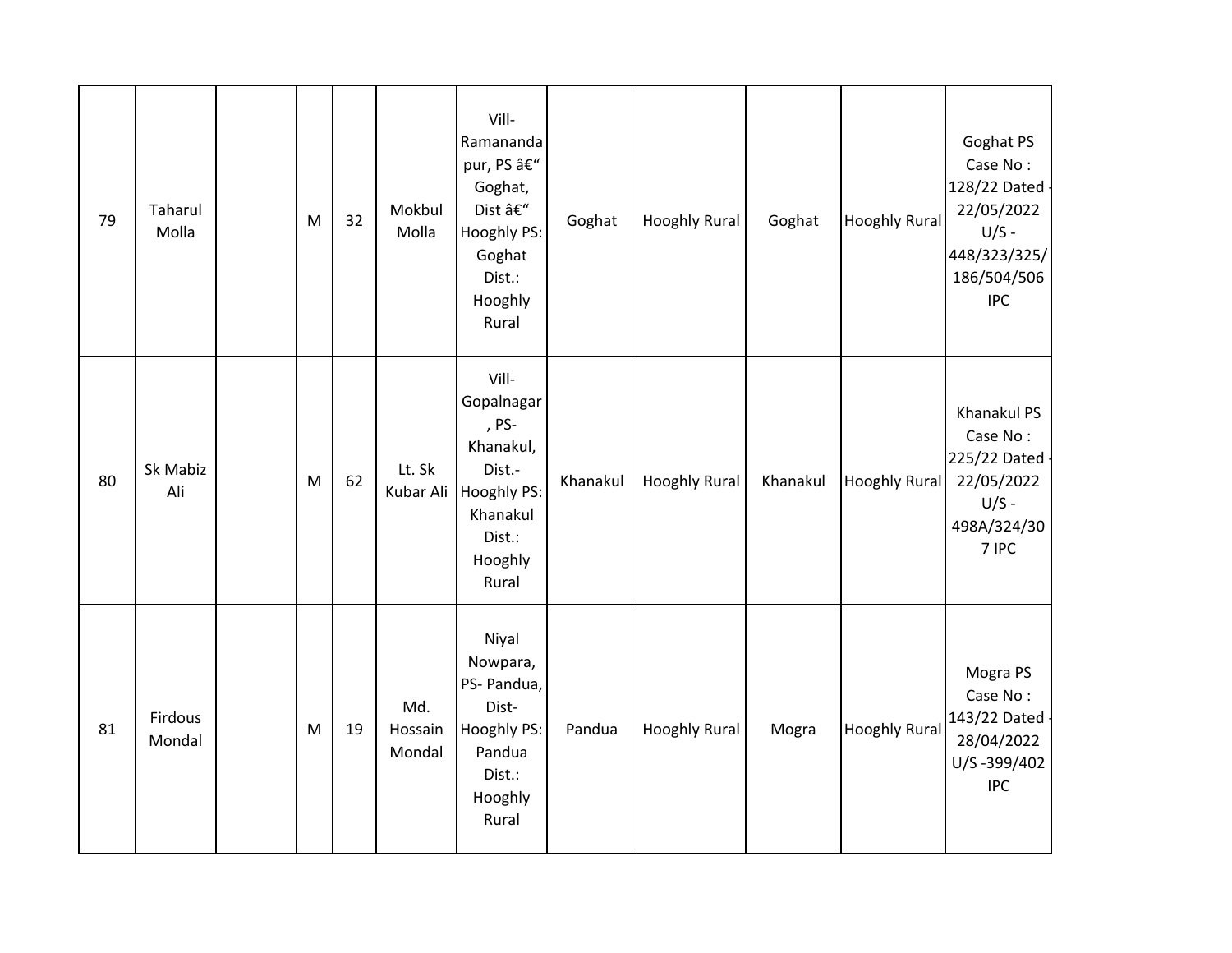| 82 | Nazir<br>Hossain<br>Mondal |           | 20 | Md. Nasir<br>Ali   | Niyal<br>Nowpara,<br>PS- Pandua,<br>Dist-<br>Hooghly PS:<br>Pandua<br>Dist.:<br>Hooghly<br>Rural                 | Pandua | <b>Hooghly Rural</b> | Mogra  | <b>Hooghly Rural</b> | Mogra PS<br>Case No:<br>143/22 Dated<br>28/04/2022<br>U/S-399/402<br><b>IPC</b> |
|----|----------------------------|-----------|----|--------------------|------------------------------------------------------------------------------------------------------------------|--------|----------------------|--------|----------------------|---------------------------------------------------------------------------------|
| 83 | Sujit<br>Adhikary          |           | 44 | Nirmal<br>Adhikary | 1No.<br>Bishpara<br>Nayasarai,<br>P.S-Mogra,<br>Dist-<br>Hooghly PS:<br>Mogra<br>Dist.:<br>Hooghly<br>Rural      | Mogra  | <b>Hooghly Rural</b> | Mogra  |                      | Mogra PS<br>Hooghly Rural Warrant No =<br>196/22                                |
| 84 | Md<br>Farhan<br>Alam       | ${\sf M}$ | 21 |                    | Sekhpukur<br>Balikhad, PS-<br>Pandua,<br>Dist-<br>Md. Alam   Hooghly PS:<br>Pandua<br>Dist.:<br>Hooghly<br>Rural | Pandua | <b>Hooghly Rural</b> | Pandua | <b>Hooghly Rural</b> | Pandua PS                                                                       |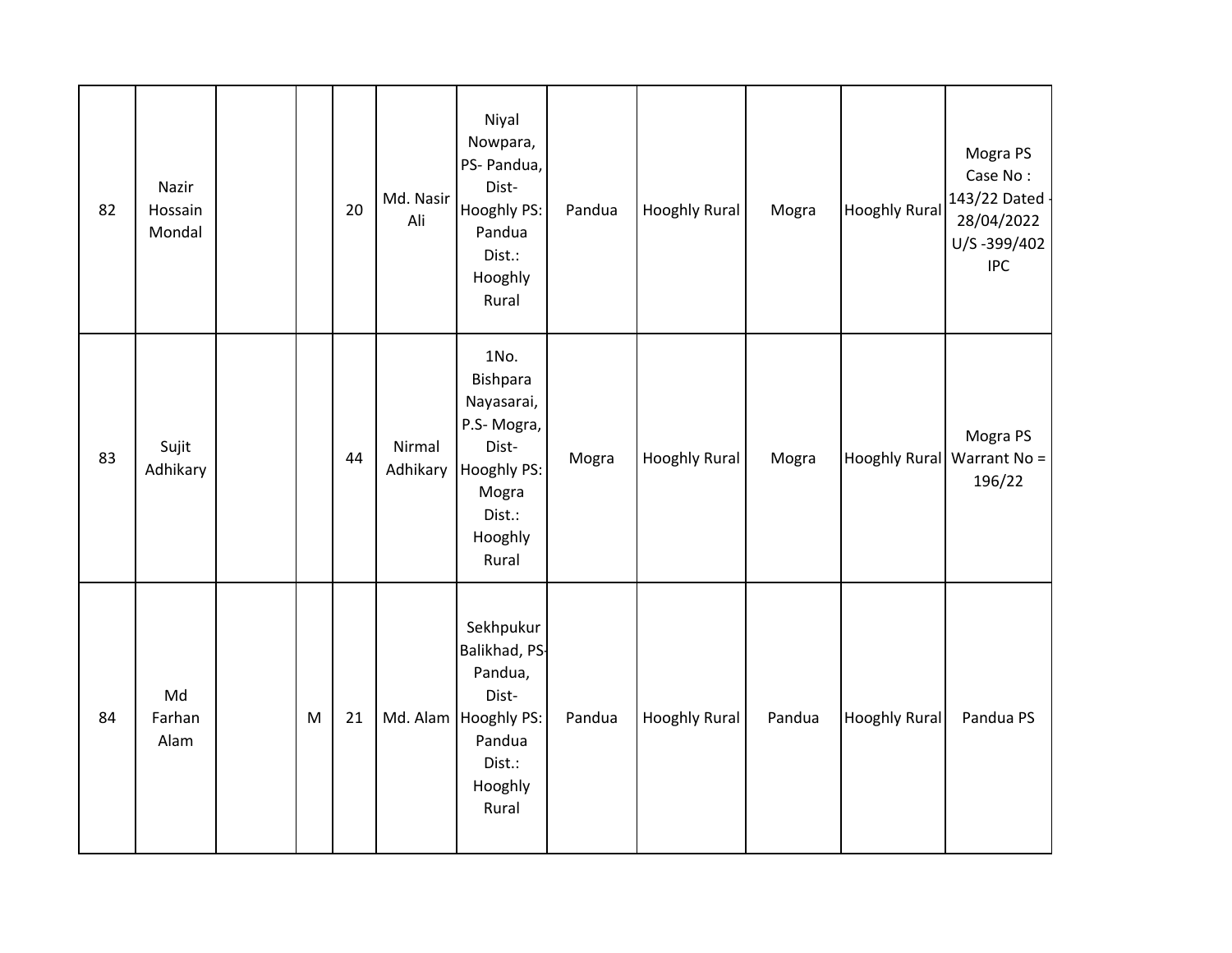| 85 | Sk Raju                            | M | 30 | Lt. Sk Nur<br>Alam                    | Namajgram<br>Uttarpara,<br>PS- Pandua,<br>Dist-<br>Hooghly PS:<br>Pandua<br>Dist.:<br>Hooghly<br>Rural | Pandua | <b>Hooghly Rural</b> | Pandua | <b>Hooghly Rural</b> | Pandua PS                                                                                                    |
|----|------------------------------------|---|----|---------------------------------------|--------------------------------------------------------------------------------------------------------|--------|----------------------|--------|----------------------|--------------------------------------------------------------------------------------------------------------|
| 86 | Md Ismile<br>Kalendar              | M | 42 | Md Aslam<br>Kalendar                  | Bardarpatti,<br>PS-Pandua,<br>Dist-<br>Hooghly PS:<br>Pandua<br>Dist.:<br>Hooghly<br>Rural             | Pandua | Hooghly Rural        | Pandua | <b>Hooghly Rural</b> | Pandua PS                                                                                                    |
| 87 | Debraj<br>Sadhukha<br>$\mathsf{n}$ | M |    | Lt.<br>Dhananjo<br>у<br>Sadhukha<br>n | Vill –<br>Jhapantala,<br>Polba PS:<br>Polba Dist.:<br>Hooghly<br>Rural                                 | Polba  | <b>Hooghly Rural</b> | Polba  | <b>Hooghly Rural</b> | Polba PS Case<br>No: 87/22<br>Dated -<br>22/05/2022<br>U/S-46 IPC &<br>(A) (C) Bengal<br>Excise Act,<br>1909 |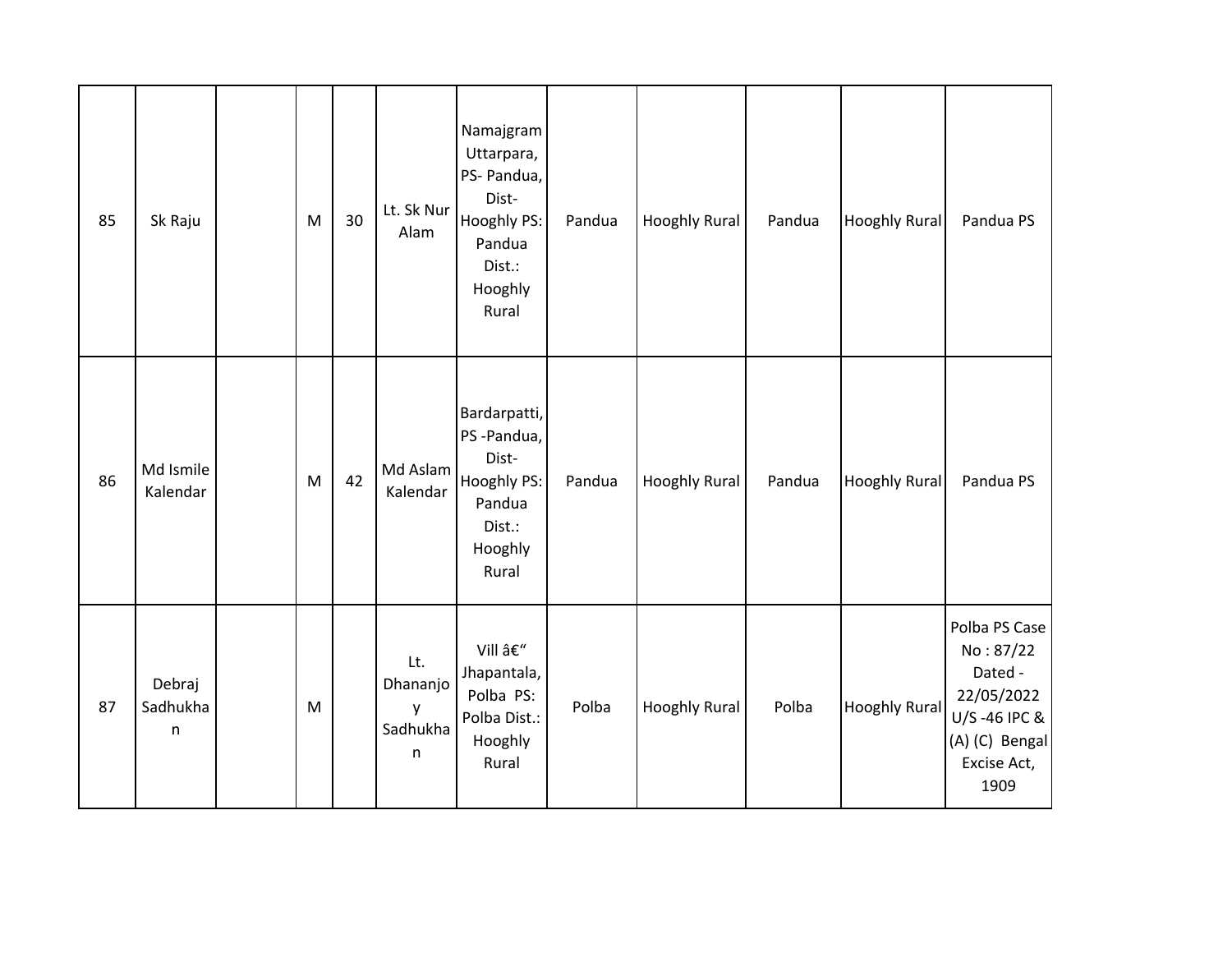| 88 | Mofazzal<br>Mondal | M | 47 | Lt Zuran<br>Mondal | Rajbaria PS:<br><b>Baduria</b><br>Dist.:<br>Basirhat                                                                                                                    | <b>Baduria</b> | Basirhat                                             | Pursurah          | <b>Hooghly Rural</b> | Pursurah PS<br>Case No:<br>75/22 Dated -<br>22/05/2022<br>$U/S -$<br>379/411/414<br>IPC & 21(i)<br>Mines and<br>Minerals<br>(Regulation<br>and<br>Development)<br>Act (1957) Â |
|----|--------------------|---|----|--------------------|-------------------------------------------------------------------------------------------------------------------------------------------------------------------------|----------------|------------------------------------------------------|-------------------|----------------------|--------------------------------------------------------------------------------------------------------------------------------------------------------------------------------|
| 89 | Md Nasim           | M | 26 | Md.<br>Shamim      | of Top<br>Line<br>Harishpur<br>Colony, PS-<br><b>Andal Dist-</b><br>Paschim<br>Bardhaman<br>PS: Andal<br>Dist.:<br>Asansol<br>Durgapur<br>Police<br>Commissio<br>nerate | Andal          | Asansol<br>Durgapur<br>Police<br>Commissioner<br>ate | Andal<br>g.r.p.s. | Howrah<br>G.R.P.     | Andal g.r.p.s.<br>PS Case No:<br>12/22 Dated -<br>09/04/2022<br>U/S-399/402<br><b>IPC</b>                                                                                      |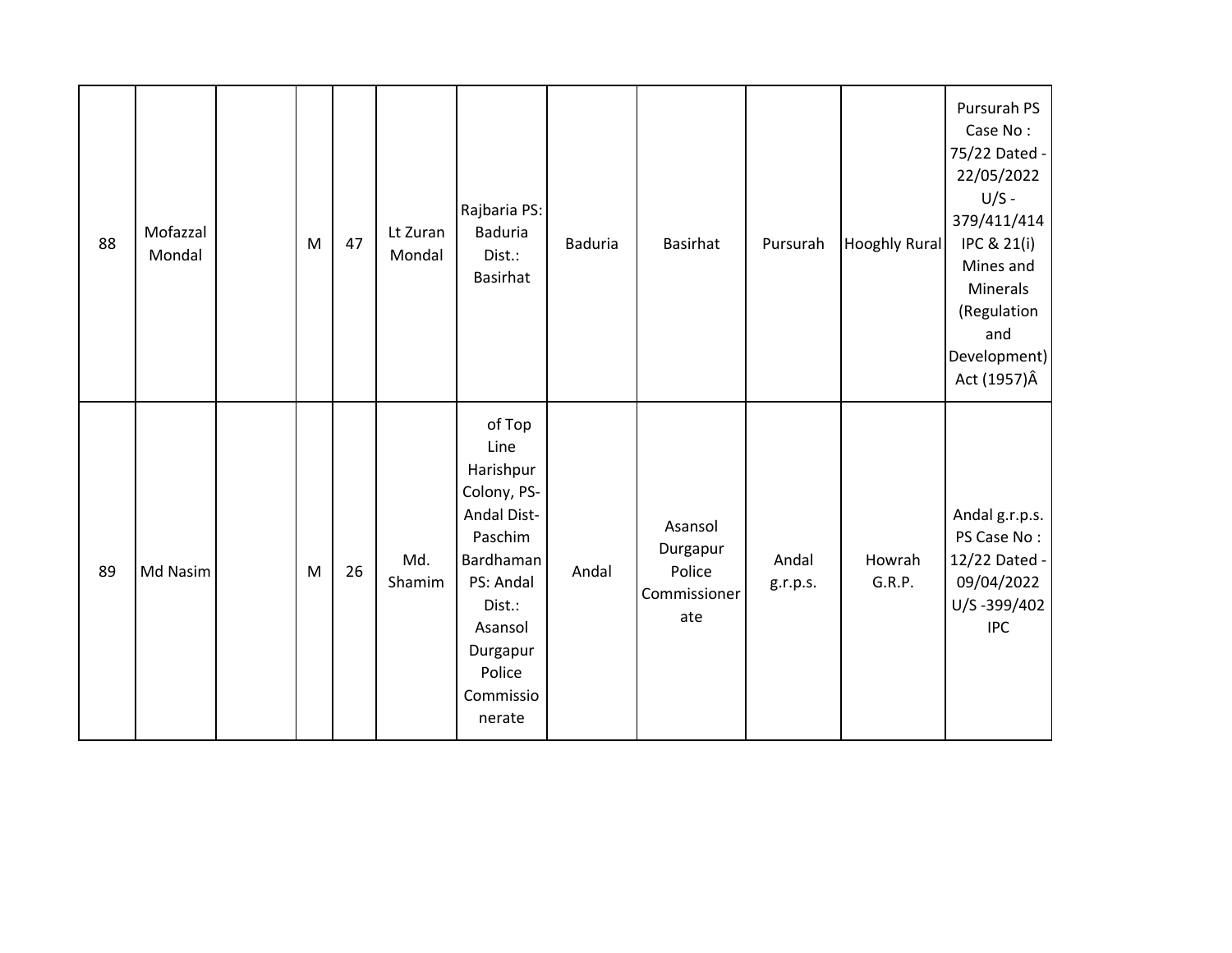| 90 | Sonu<br>Kumar   |                 | M | 24 | Bhaso<br>Singh    | Vill. Itahari,<br>Anchal-<br>Jamalpur,<br>PS.<br>Nayaram<br>Nagar, Dist.<br>Munger,<br><b>Bihar</b> | Basirhat        | Bantra | Howrah<br>Police<br>Commissione<br>rate | <b>Bantra PS</b><br>Case No:<br>112/22 Dated -<br>22/05/2022<br>$U/S -$<br>419/420/467/<br>468/471/120<br><b>B/34 IPC</b> |
|----|-----------------|-----------------|---|----|-------------------|-----------------------------------------------------------------------------------------------------|-----------------|--------|-----------------------------------------|---------------------------------------------------------------------------------------------------------------------------|
| 91 | Gunjan<br>Kapri |                 | M | 28 | Laxmi<br>Kapri    | Vill.<br>Mahadebpu<br>r, PS<br>Amarpur,<br>Dist. Baka,<br>State Bihar                               | <b>Basirhat</b> | Bantra | Howrah<br>Police<br>Commissione<br>rate | <b>Bantra PS</b><br>Case No:<br>112/22 Dated -<br>22/05/2022<br>$U/S -$<br>419/420/467/<br>468/471/120<br><b>B/34 IPC</b> |
| 92 | Sandip<br>Kumar | Ganesh<br>Kumar | M | 28 | Lt. Arun<br>Kumar | Vill Jaijor<br>Anandnagar<br>, PS + Dist.<br>Siwan,<br><b>State Bihar</b>                           | <b>Basirhat</b> | Bantra | Howrah<br>Police<br>Commissione<br>rate | <b>Bantra PS</b><br>Case No:<br>113/22 Dated -<br>22/05/2022<br>$U/S -$<br>419/420/467/<br>468/471/120<br><b>B/34 IPC</b> |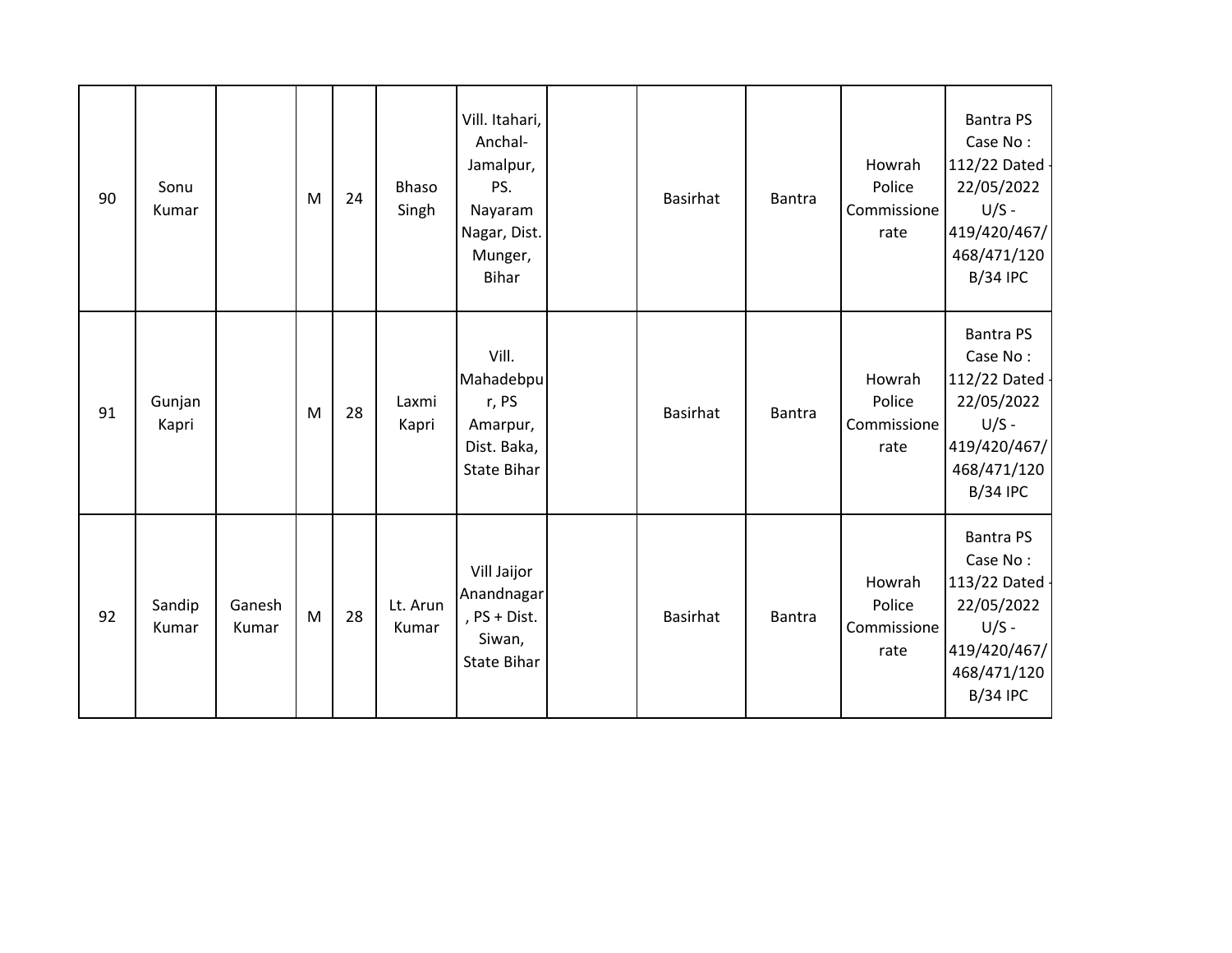| 93 | Ram<br>Kumar     | Ramu<br>Kumar | M | 24 | Nageshwa<br>r Sha | Vill. Mekna,<br>P.O Athar,<br>P.S<br>Bahadurpur<br>, Dist.<br>Darbhanga,<br>State Bihar.                          | <b>Basirhat</b> | Bantra | Howrah<br>Police<br>Commissione<br>rate | <b>Bantra PS</b><br>Case No:<br>113/22 Dated<br>22/05/2022<br>$U/S -$<br>419/420/467/<br>468/471/120<br><b>B/34 IPC</b>   |
|----|------------------|---------------|---|----|-------------------|-------------------------------------------------------------------------------------------------------------------|-----------------|--------|-----------------------------------------|---------------------------------------------------------------------------------------------------------------------------|
| 94 | Prasant<br>Kumar |               | M | 29 | Pramod<br>Kumar   | $Vill. + P.O$<br>–<br>Baniarpur/F<br>ulkia<br>Bhramstha<br>n, PS + Dist.-<br>Munger/Ba<br>niarpur,<br>State Bihar | <b>Basirhat</b> | Bantra | Howrah<br>Police<br>Commissione<br>rate | <b>Bantra PS</b><br>Case No:<br>113/22 Dated<br>22/05/2022<br>$U/S -$<br>419/420/467/<br>468/471/120<br><b>B/34 IPC</b>   |
| 95 | Samdev<br>Kumar  |               | M | 27 | Doman<br>Yadav    | $Vill.+P.O-$<br>Taufir, PS-<br>Maufsil,<br>Dist.<br>Munger,<br>State Bihar.                                       | <b>Basirhat</b> | Bantra | Howrah<br>Police<br>Commissione<br>rate | <b>Bantra PS</b><br>Case No:<br>113/22 Dated -<br>22/05/2022<br>$U/S -$<br>419/420/467/<br>468/471/120<br><b>B/34 IPC</b> |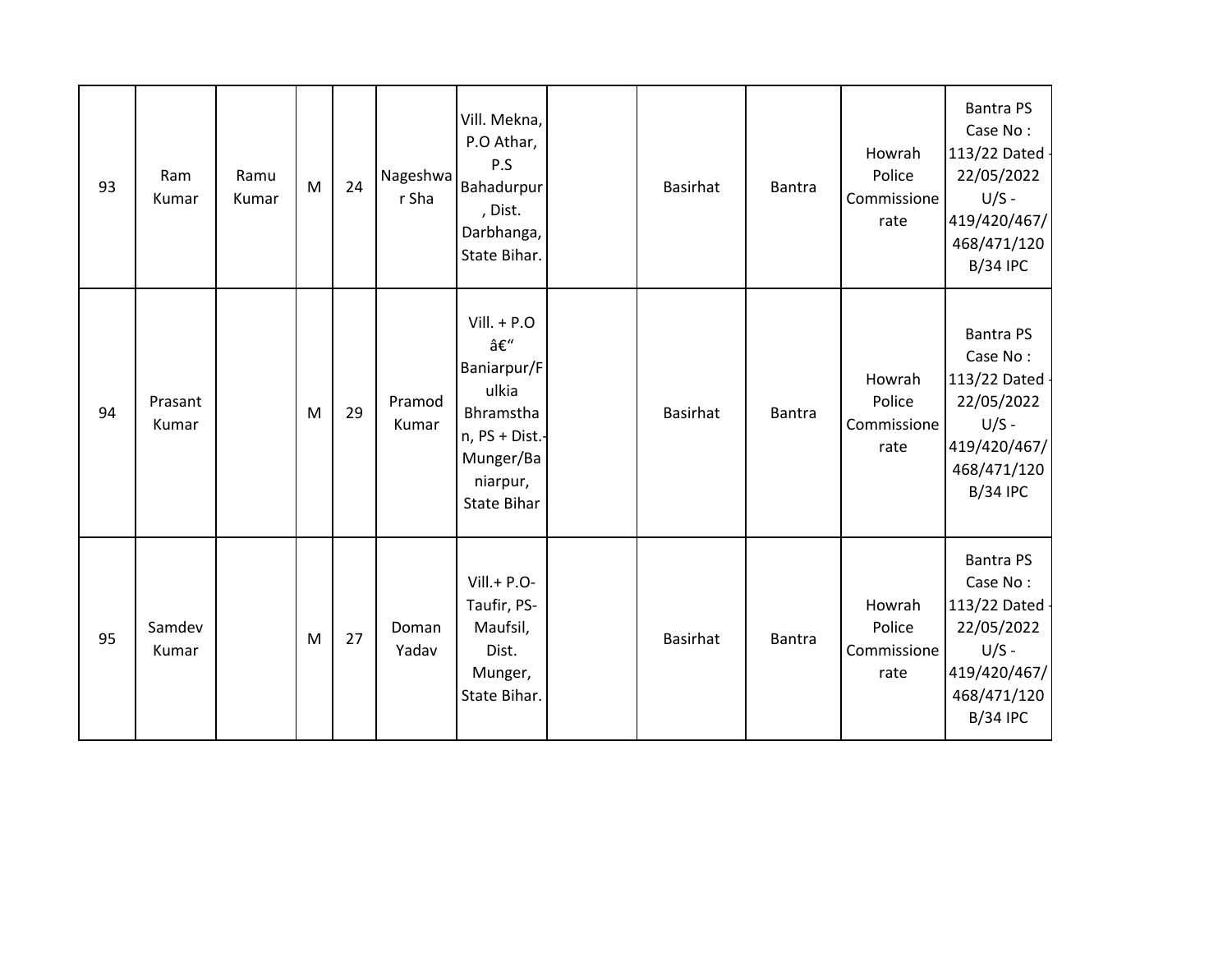| 96 | Nitesh<br>Kumar                     | Ritesh<br>Kumar | M | 25 | Madan<br>Prasad<br>Ray               | Vill. Domo,<br>P.O<br>Kumarpur,<br><b>PS</b><br>Fullidumar,<br>Dist. Baka,<br>State Bihar           | Basirhat        | Bantra | Howrah<br>Police<br>Commissione<br>rate | <b>Bantra PS</b><br>Case No:<br>113/22 Dated<br>22/05/2022<br>$U/S -$<br>419/420/467/<br>468/471/120<br><b>B/34 IPC</b>   |
|----|-------------------------------------|-----------------|---|----|--------------------------------------|-----------------------------------------------------------------------------------------------------|-----------------|--------|-----------------------------------------|---------------------------------------------------------------------------------------------------------------------------|
| 97 | Ramesh<br>Kumar<br>Navneet<br>Kumar |                 | M | 25 | Rakesh<br>Kumar @<br>Ranjit<br>Kumar | Vill.<br>Dasarath<br>Sah, P.O+<br><b>PS</b><br>Sultangang<br>e, Dist.<br>Bhagalpur,<br>State Bihar. | Basirhat        | Bantra | Howrah<br>Police<br>Commissione<br>rate | <b>Bantra PS</b><br>Case No:<br>113/22 Dated<br>22/05/2022<br>$U/S -$<br>419/420/467/<br>468/471/120<br><b>B/34 IPC</b>   |
| 98 | Ravi<br>Kumar                       |                 | M | 24 | Siyaram<br>Paswan                    | Vill.<br>Kopgadh,<br>P.O<br>Pachadhi,<br>PS Raiyam,<br>Dist.<br>Darbhanga,<br>State.<br>Bihar.      | <b>Basirhat</b> | Bantra | Howrah<br>Police<br>Commissione<br>rate | <b>Bantra PS</b><br>Case No:<br>113/22 Dated -<br>22/05/2022<br>$U/S -$<br>419/420/467/<br>468/471/120<br><b>B/34 IPC</b> |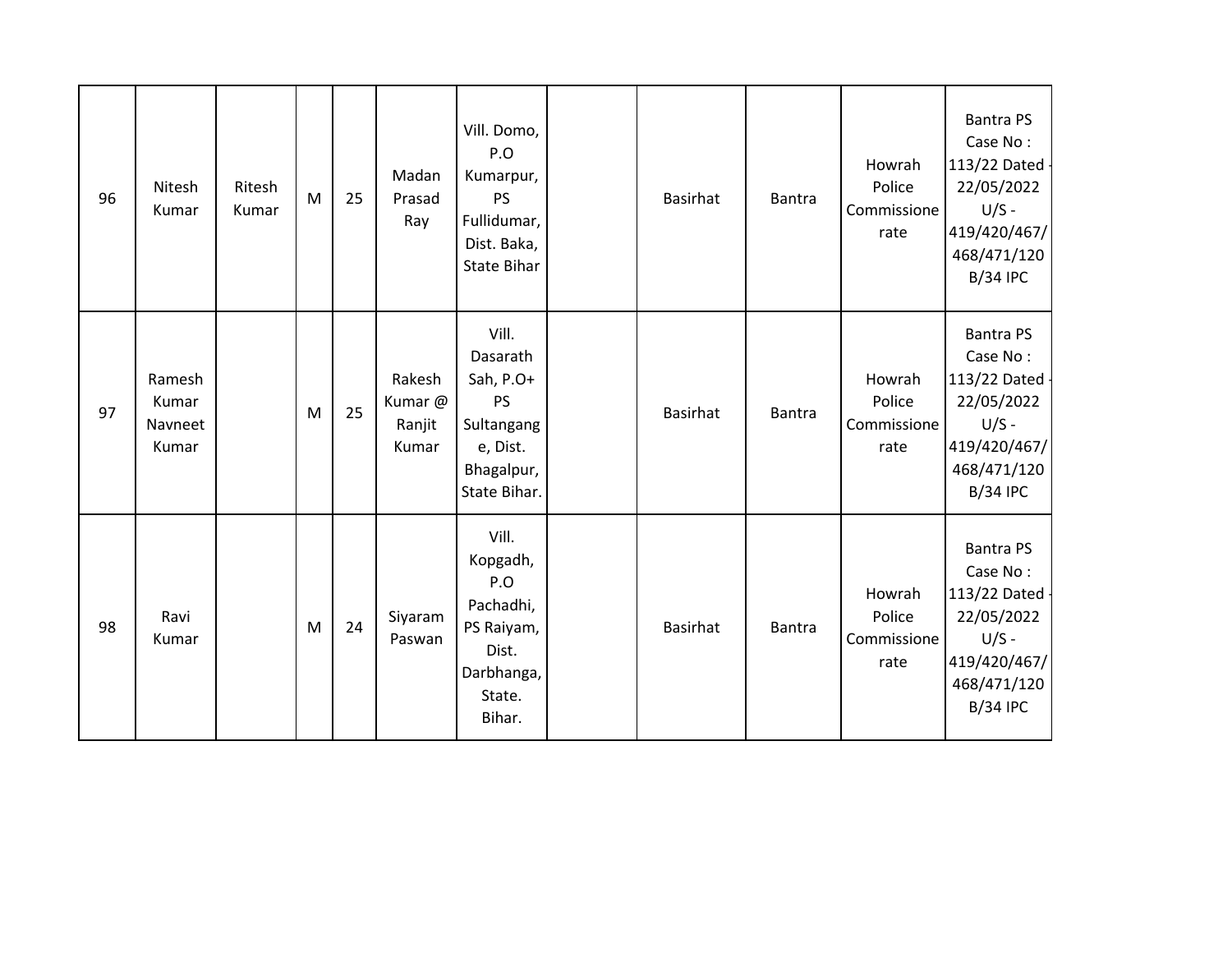| 99  | Krishna<br>Kumar       | Krishna<br>Kushwaha | M | 22 | Lt.<br><b>Birendrag</b><br>awari<br>Kushwaha | $Vill. + P.O$<br>Dumrahat<br>Khurd, PS.<br>Taruli, Dist.<br>Siwan,<br>State Bihar.              | Basirhat | <b>Bantra</b> | Howrah<br>Police<br>Commissione<br>rate | <b>Bantra PS</b><br>Case No:<br>113/22 Dated<br>22/05/2022<br>$U/S -$<br>419/420/467/<br>468/471/120<br><b>B/34 IPC</b> |
|-----|------------------------|---------------------|---|----|----------------------------------------------|-------------------------------------------------------------------------------------------------|----------|---------------|-----------------------------------------|-------------------------------------------------------------------------------------------------------------------------|
| 100 | Rakesh<br>Kumar<br>Ray |                     | M | 26 | Haridev<br>Ray                               | Vill.<br>Sathghara,<br>P.O<br>Mahpra, PS<br>Bahadurpur<br>, Dist.<br>Darbhanga.<br>State Bihar. | Basirhat | <b>Bantra</b> | Howrah<br>Police<br>Commissione<br>rate | <b>Bantra PS</b><br>Case No:<br>113/22 Dated<br>22/05/2022<br>$U/S -$<br>419/420/467/<br>468/471/120<br><b>B/34 IPC</b> |

 $\mathsf{I}$ 

 $\mathsf{I}$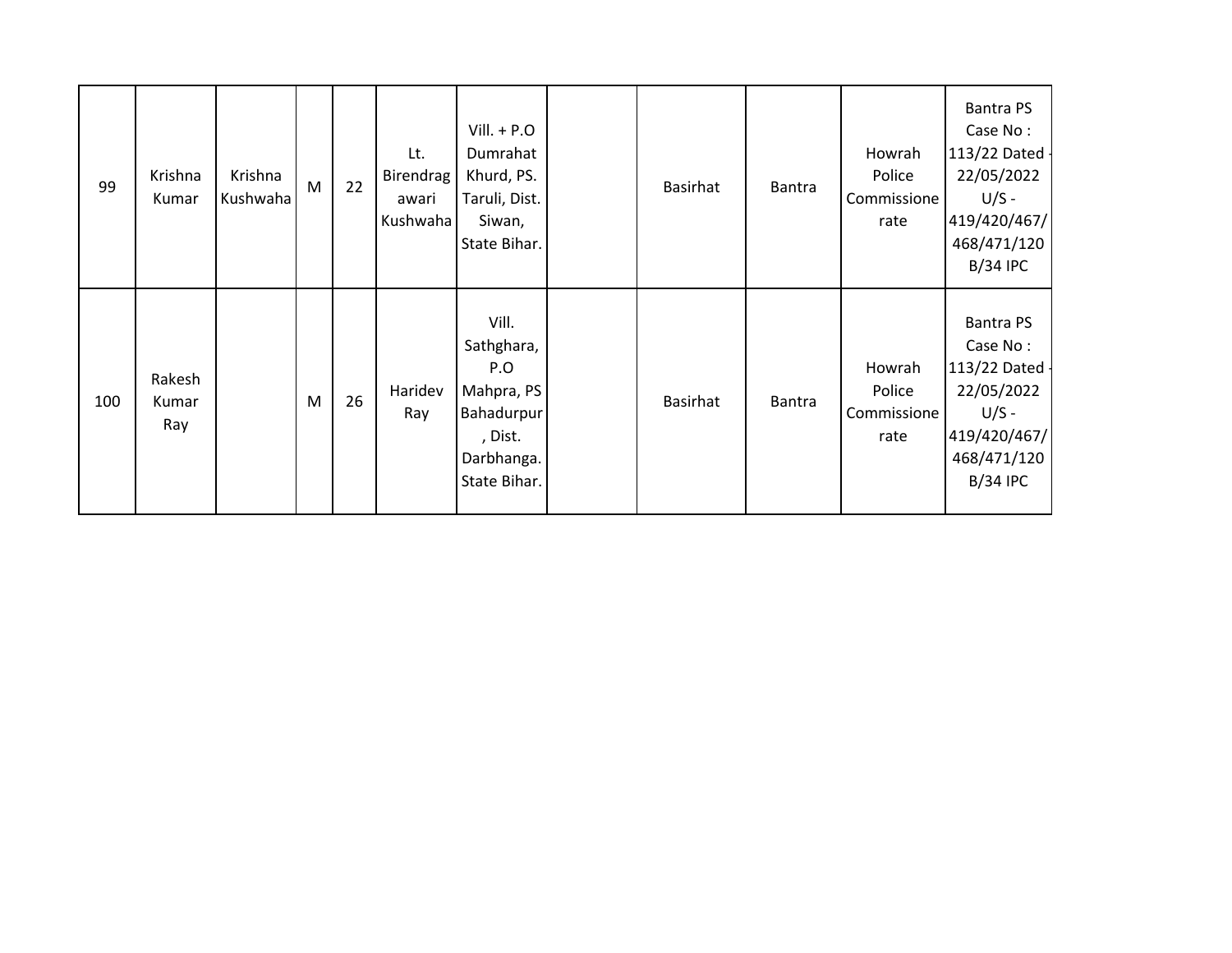|     |          |       |   |    |           |            |        |              |       |             | <b>Belur PS Case</b> |
|-----|----------|-------|---|----|-----------|------------|--------|--------------|-------|-------------|----------------------|
|     |          |       |   |    |           |            |        |              |       |             | No: 97/22            |
|     |          |       |   |    |           |            |        |              |       |             | Dated -              |
|     |          |       |   |    |           |            |        |              |       |             | 29/04/2022           |
|     |          |       |   |    |           |            |        |              |       |             | $U/S - 9/10$         |
|     |          |       |   |    |           |            |        |              |       |             | Prohibition of       |
|     |          |       |   |    | Lt Sk     | PS: Bagnan |        |              |       | Howrah      | Child                |
|     |          |       |   |    |           | Dist.:     |        | Howrah Rural | Belur | Police      | Marriage Act,        |
| 101 | Raup Ali | Rajib | M | 22 | Kamaluddi | Howrah     | Bagnan |              |       | Commissione | 2006Â & 4            |
|     |          |       |   |    | n         | Rural      |        |              |       | rate        | The                  |
|     |          |       |   |    |           |            |        |              |       |             | Protection of        |
|     |          |       |   |    |           |            |        |              |       |             | children from        |
|     |          |       |   |    |           |            |        |              |       |             | sexual               |
|     |          |       |   |    |           |            |        |              |       |             | offences             |
|     |          |       |   |    |           |            |        |              |       |             | Act, 2012            |
|     |          |       |   |    |           |            |        |              |       |             | (POCSO)              |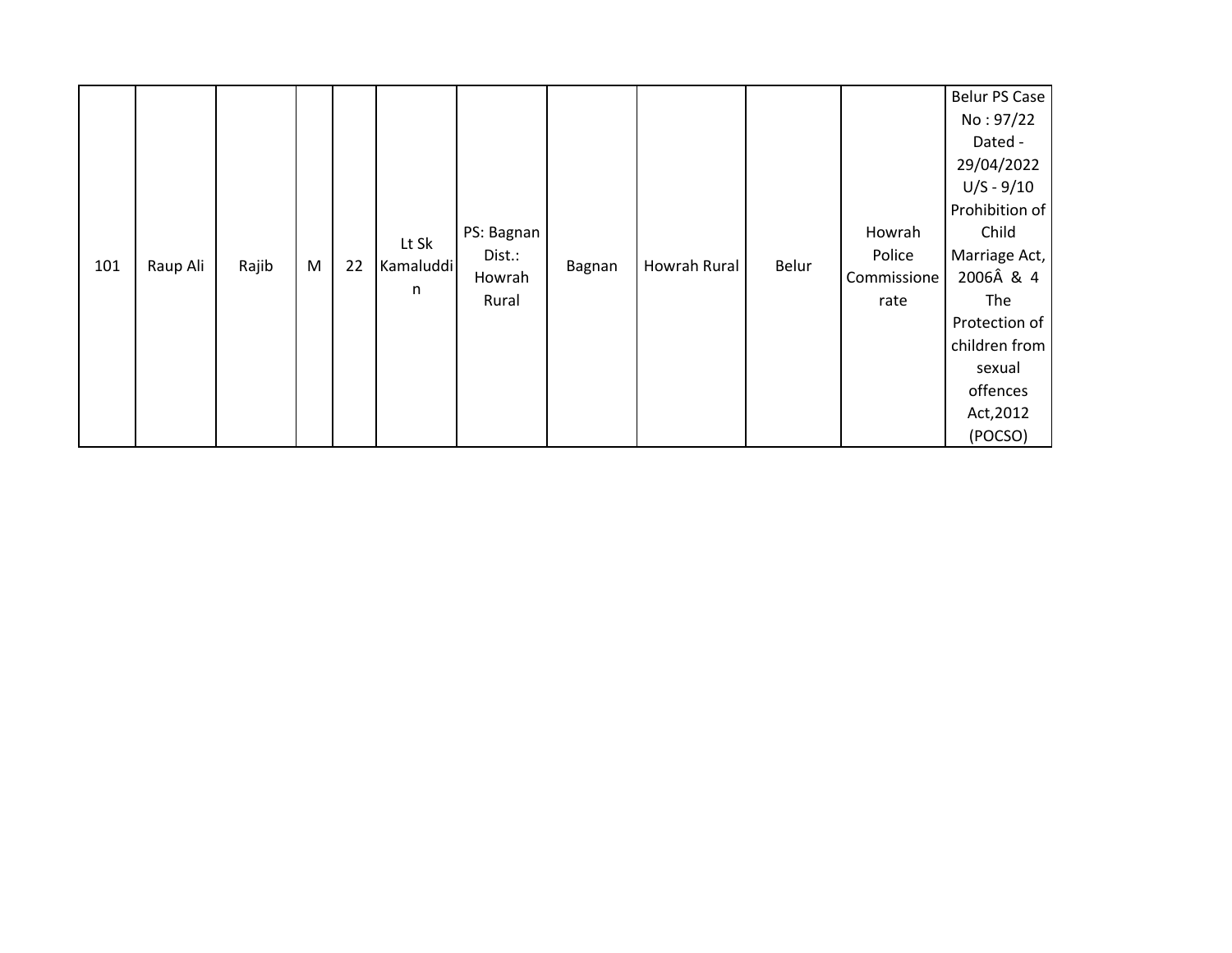| 102 | Sanjiv<br>Upadhyay |  |  | 46 | $S/O$ Lt.<br>Ganesh<br>Mal<br>Upadhyay | Of 2, Khirod<br>Ghosh<br>Road, PS<br>–<br>Golabari,<br>Dist –<br>Howrah &<br>A/P-152/7,<br>Hardutt Rai<br>Chamaria<br>Road, PS-<br>Golabari,<br>Dist-<br>Howrah PS:<br>Golabari<br>Dist.:<br>Howrah<br>Police<br>Commissio<br>nerate | Golabari | Howrah Police<br>Commissioner<br>ate | Golabari | Howrah<br>Police<br>Commissione<br>rate | Golabari PS<br>Case No:<br>229/22 Dated -<br>22/05/2022<br>$U/S -$<br>341/323/325/<br>307/506/34<br><b>IPC</b> |
|-----|--------------------|--|--|----|----------------------------------------|--------------------------------------------------------------------------------------------------------------------------------------------------------------------------------------------------------------------------------------|----------|--------------------------------------|----------|-----------------------------------------|----------------------------------------------------------------------------------------------------------------|
|-----|--------------------|--|--|----|----------------------------------------|--------------------------------------------------------------------------------------------------------------------------------------------------------------------------------------------------------------------------------------|----------|--------------------------------------|----------|-----------------------------------------|----------------------------------------------------------------------------------------------------------------|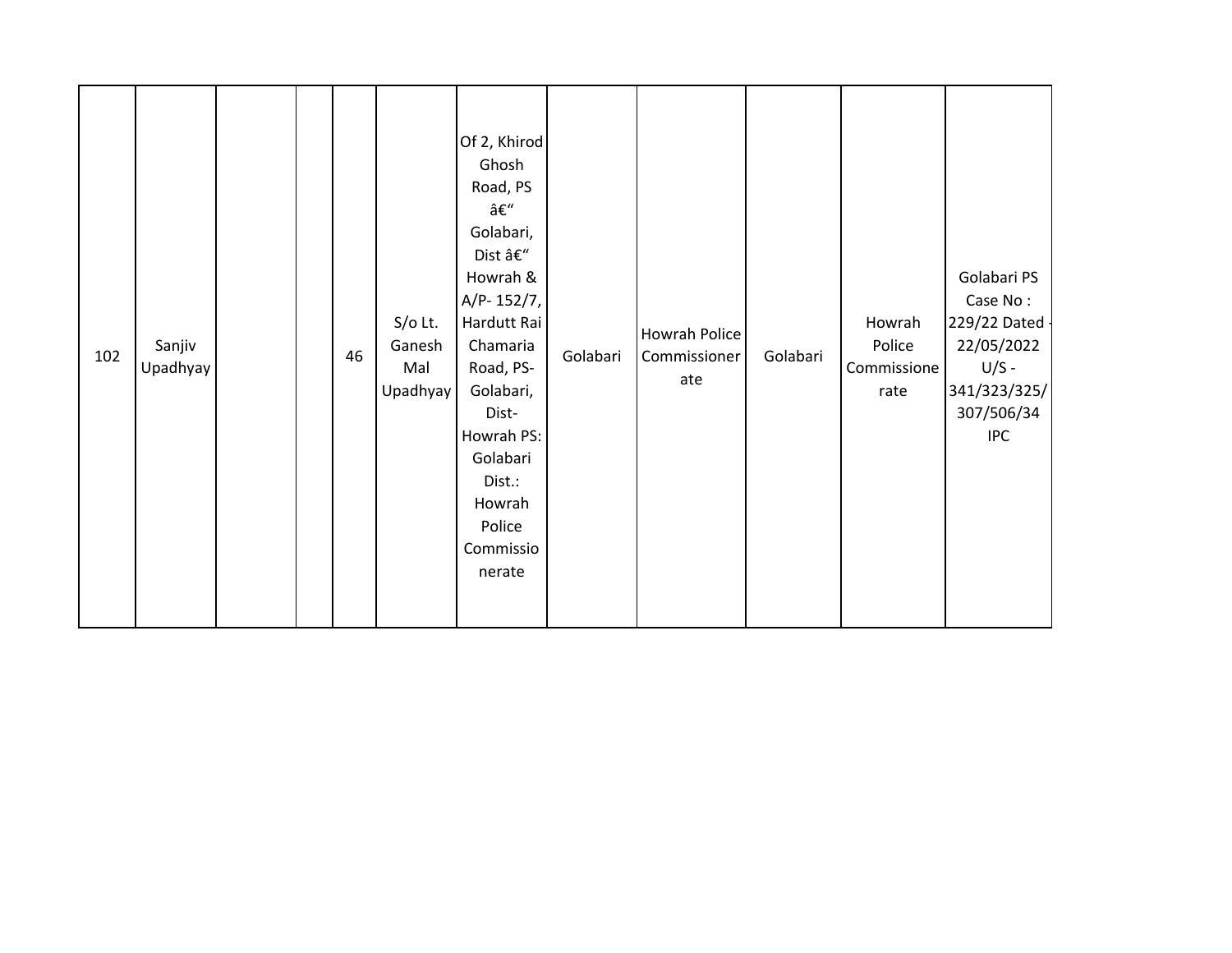| 103 | Abhishek<br>Upadhyay |  |  |  | S/o Sanjiv<br>Upadhyay | Of 2, Khirod<br>Ghosh<br>Road, PS<br>–<br>Golabari,<br>Dist –<br>Howrah &<br>A/P-152/7,<br>Hardutt Rai<br>Chamaria<br>Road, PS-<br>Golabari,<br>Dist-<br>Howrah PS:<br>Golabari<br>Dist.:<br>Howrah<br>Police<br>Commissio<br>nerate | Golabari | Howrah Police<br>Commissioner<br>ate | Golabari | Howrah<br>Police<br>Commissione<br>rate | Golabari PS<br>Case No:<br>229/22 Dated -<br>22/05/2022<br>$U/S -$<br>341/323/325/<br>307/506/34<br><b>IPC</b> |
|-----|----------------------|--|--|--|------------------------|--------------------------------------------------------------------------------------------------------------------------------------------------------------------------------------------------------------------------------------|----------|--------------------------------------|----------|-----------------------------------------|----------------------------------------------------------------------------------------------------------------|
|-----|----------------------|--|--|--|------------------------|--------------------------------------------------------------------------------------------------------------------------------------------------------------------------------------------------------------------------------------|----------|--------------------------------------|----------|-----------------------------------------|----------------------------------------------------------------------------------------------------------------|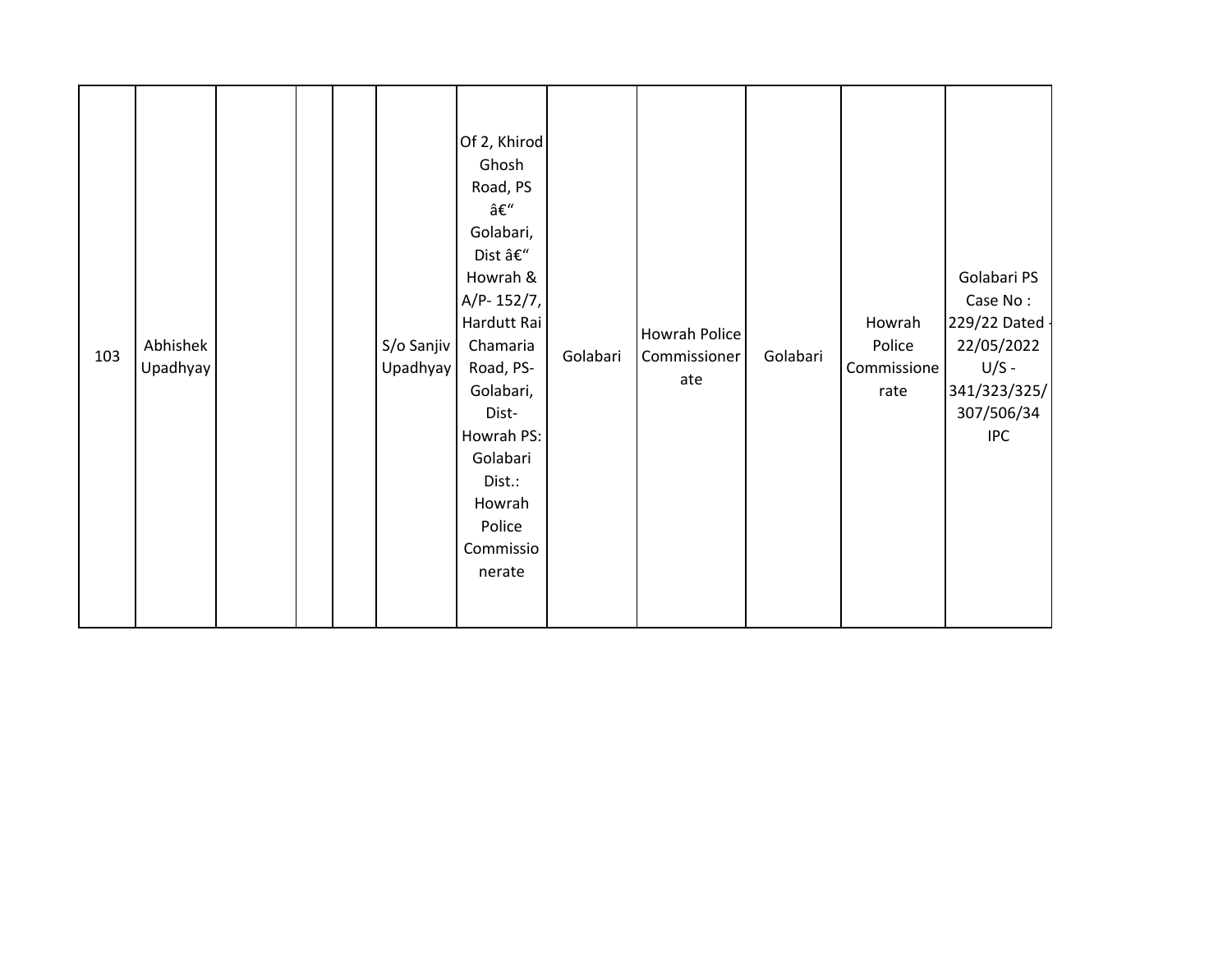| 104 | Samanta<br><b>Kumar Giri</b> | M |    | Harihar<br>Giri | Vill.-<br>Nuyadihi,<br>$P.O.$ -<br>Bautibera,<br>P.S.- Bishui,<br>Dist.-<br>Mayurbhan<br>j, Odisha |         | Basirhat                                    | Sankrail | Jhargram                                | Sankrail PS<br>Case No:<br>29/22 Dated -<br>08/04/2022<br>$U/S -$<br>498A/323/32<br>5/307/34 IPC<br>& 3/4 Dowry<br>Prohibition<br>Act, 1961Â |
|-----|------------------------------|---|----|-----------------|----------------------------------------------------------------------------------------------------|---------|---------------------------------------------|----------|-----------------------------------------|----------------------------------------------------------------------------------------------------------------------------------------------|
| 105 | <b>Bikash Ray</b>            | M | 18 | Bijender<br>Ray | PS: Shibpur<br>Dist.:<br>Howrah<br>Police<br>Commissio<br>nerate                                   | Shibpur | Howrah Police<br>Commissioner<br>ate        | Shibpur  | Howrah<br>Police<br>Commissione<br>rate | Shibpur PS<br>Case No:<br>154/22 Dated -<br>21/05/2022<br>$U/S -$<br>341/325/506/<br><b>34 IPC</b>                                           |
| 106 | Sarbind<br>Ray               | M | 33 | Umesh<br>Ray    | PS: Shibpur<br>Dist.:<br>Howrah<br>Police<br>Commissio<br>nerate                                   | Shibpur | <b>Howrah Police</b><br>Commissioner<br>ate | Shibpur  | Howrah<br>Police<br>Commissione<br>rate | Shibpur PS<br>Case No:<br>154/22 Dated -<br>21/05/2022<br>$U/S -$<br>341/325/506/<br><b>34 IPC</b>                                           |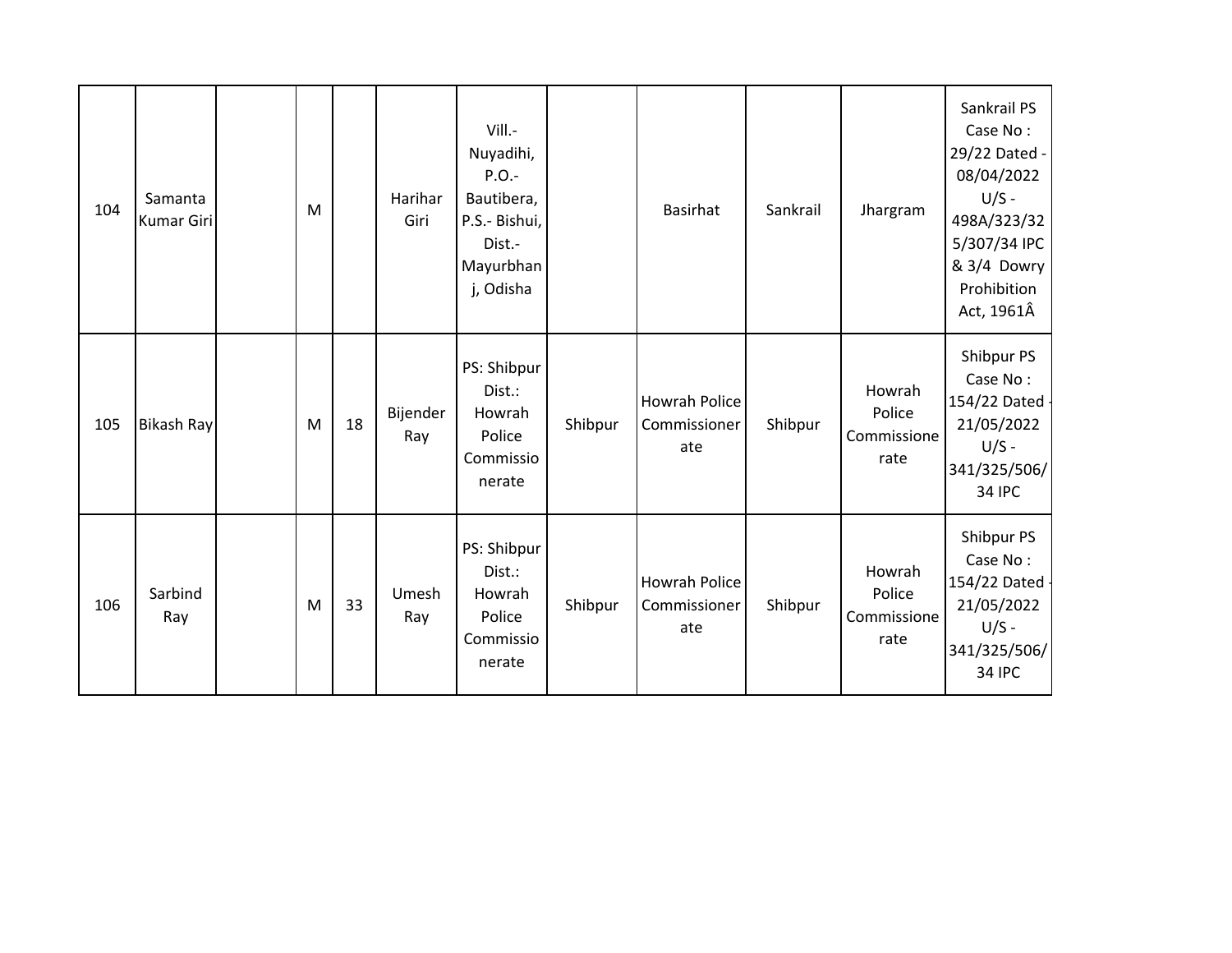| 107 | Prabitra<br>Khanra | M | 24 | Lt. Tarak<br>Khanra | Rabibhag<br>Dakshinpar<br>a, Bagnan,<br>Howrah PS:<br>Bagnan<br>Dist.:<br>Howrah<br>Rural                                      | Bagnan  | <b>Howrah Rural</b>                | Bagnan  |                                    | <b>Bagnan PS</b><br>Case No:<br>Howrah Rural 506/21 Dated<br>15/10/2021<br>U/S-379 IPC |
|-----|--------------------|---|----|---------------------|--------------------------------------------------------------------------------------------------------------------------------|---------|------------------------------------|---------|------------------------------------|----------------------------------------------------------------------------------------|
| 108 | Saroj<br>Mandal    |   | 50 | Lt. Anil<br>Mandal  | Kashinagar<br>A/P NTPC<br>More (Asha<br>Medical)<br>P.O-<br>Nabarun<br>PS: Farakka<br>Dist.:<br>Jangipur<br>Police<br>District | Farakka | Jangipur<br><b>Police District</b> | Farakka | Jangipur<br>Police District        | Farakka PS<br>Case No:<br>164/22 Dated<br>21/05/2022<br>U/S-376/417<br><b>IPC</b>      |
| 109 | Kismat Sk          | M | 22 | Jabbar Sk           | Andhua PS:<br>Farakka<br>Dist.:<br>Jangipur<br>Police<br>District                                                              | Farakka | Jangipur<br><b>Police District</b> | Farakka | Jangipur<br><b>Police District</b> | Farakka PS<br>Case No:<br>164/22 Dated -<br>21/05/2022<br>U/S-376/417<br><b>IPC</b>    |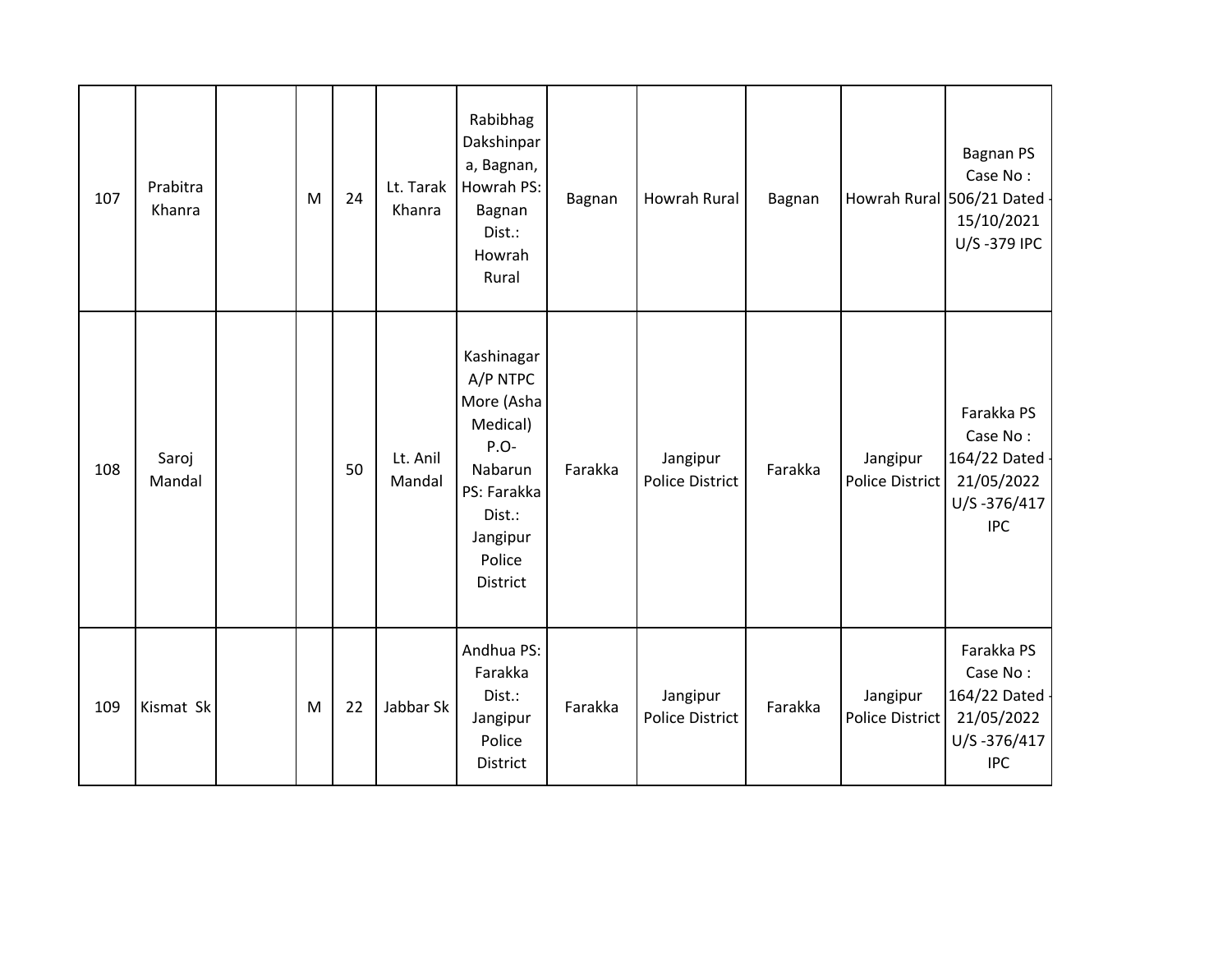| 110 | Samser Sk |      | M | 33 | Late<br>Yeakub Sk<br>@ Yeakub<br>Ali | Housenagar<br>PS: Farakka<br>Dist.:<br>Jangipur<br>Police<br>District    | Farakka           | Jangipur<br><b>Police District</b> | Farakka           | Jangipur<br>Police District | Farakka PS<br>Case No:<br>153/22 Dated<br>16/05/2022<br>$U/S -$<br>448/354/326/<br>307/379/34<br><b>IPC</b>                                    |
|-----|-----------|------|---|----|--------------------------------------|--------------------------------------------------------------------------|-------------------|------------------------------------|-------------------|-----------------------------|------------------------------------------------------------------------------------------------------------------------------------------------|
| 111 | Apu Sk    |      | M | 27 | Fajel Sk<br>@ Fajle<br>Rabbi         | Maniknagar<br>PS: Farakka<br>Dist.:<br>Jangipur<br>Police<br>District    | Farakka           | Jangipur<br><b>Police District</b> | Farakka           | Jangipur<br>Police District | Farakka PS<br>Case No:<br>153/22 Dated -<br>16/05/2022<br>$U/S -$<br>448/354/326/<br>307/379/34<br><b>IPC</b>                                  |
| 112 | Rajesh Sk | Babu | M | 25 | Ukil Sk                              | PS:<br>Raghunathg<br>anj Dist.:<br>Jangipur<br>Police<br><b>District</b> | Raghunathg<br>anj | Jangipur<br><b>Police District</b> | Raghunathg<br>anj | Jangipur<br>Police District | Raghunathgan<br>j PS Case No:<br>341/22 Dated -<br>13/05/2022<br>U/S-399/402<br>IPC&<br>25(i)(a)/27/35<br>The Arms<br>(Amendment)<br>ACT, 2019 |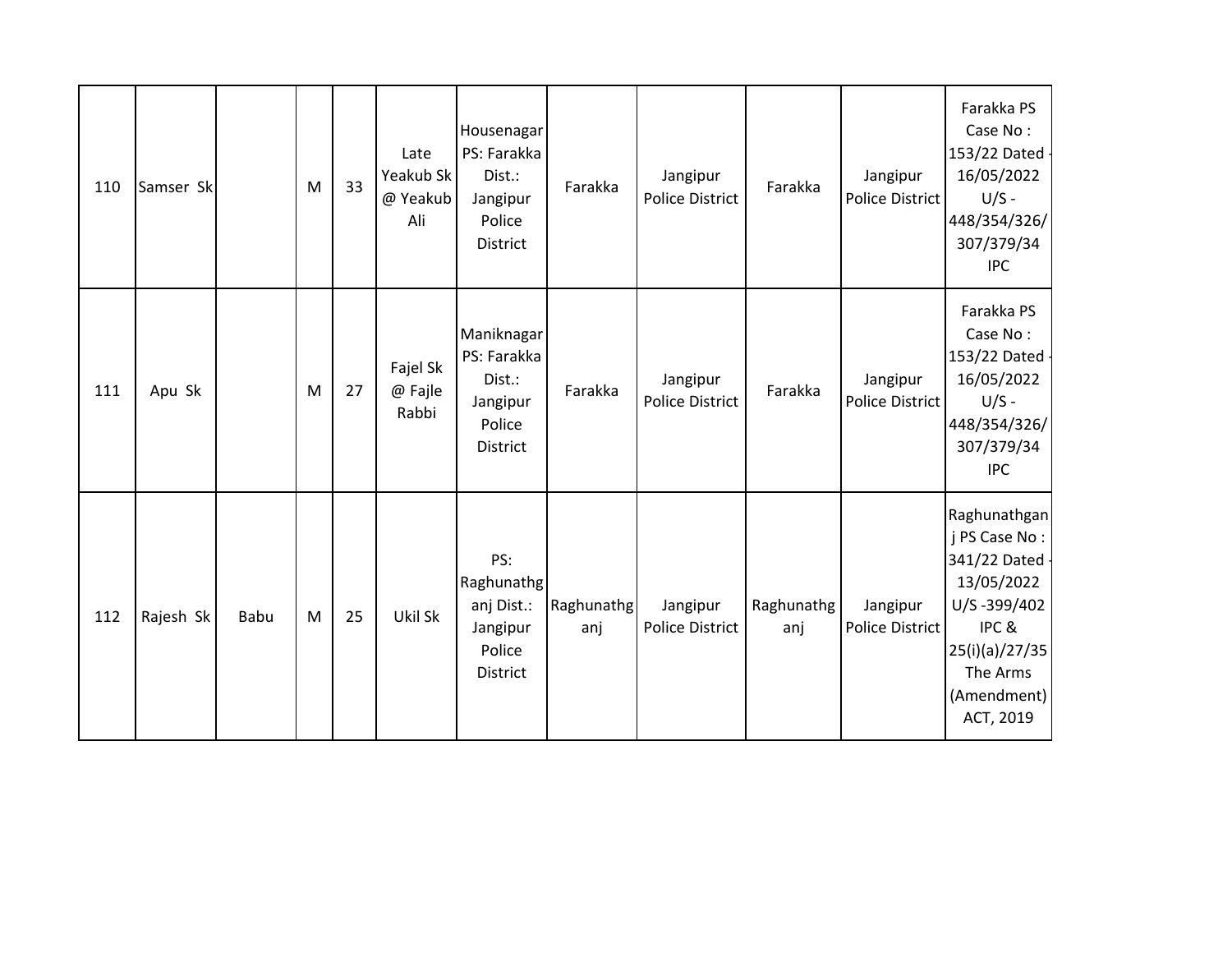| 113 | Tojibur<br>Rahaman | Saddam          | M | 30 | Mostakim<br>Sk  | PS:<br>Raghunathg<br>anj Dist.:<br>Jangipur<br>Police<br><b>District</b> | Raghunathg<br>anj | Jangipur<br><b>Police District</b> | Raghunathg<br>anj | Jangipur<br><b>Police District</b> | Raghunathgan<br>j PS Case No:<br>341/22 Dated -<br>13/05/2022<br>U/S-399/402<br>IPC&<br>25(i)(a)/27/35<br>The Arms<br>(Amendment)<br>ACT, 2019 |
|-----|--------------------|-----------------|---|----|-----------------|--------------------------------------------------------------------------|-------------------|------------------------------------|-------------------|------------------------------------|------------------------------------------------------------------------------------------------------------------------------------------------|
| 114 | Sankai<br>Mandal   |                 | M | 47 | Soren<br>Mandal | Barosanko<br>PS: English<br>bazar Dist.:<br>Malda                        | English<br>bazar  | Malda                              | Samsherganj       | Jangipur<br>Police District        | Samsherganj<br>PS Case No:<br>127/22 Dated<br>18/04/2022<br>U/S-279/338<br><b>IPC</b>                                                          |
| 115 | Hasnara<br>Khatun  | Hasnara<br>Bibi | F | 38 | Safikul<br>Alam | Dihigram<br>PS: Suti<br>Dist.:<br>Jangipur<br>Police<br>District         | Suti              | Jangipur<br><b>Police District</b> | Suti              | Jangipur<br><b>Police District</b> | Suti PS Case<br>No: 252/22<br>Dated -<br>07/05/2022<br>$U/S -$<br>498A/326/30<br>7/34 IPC &<br>3/4 Dowry<br>Prohibition<br>Act, 1961Â          |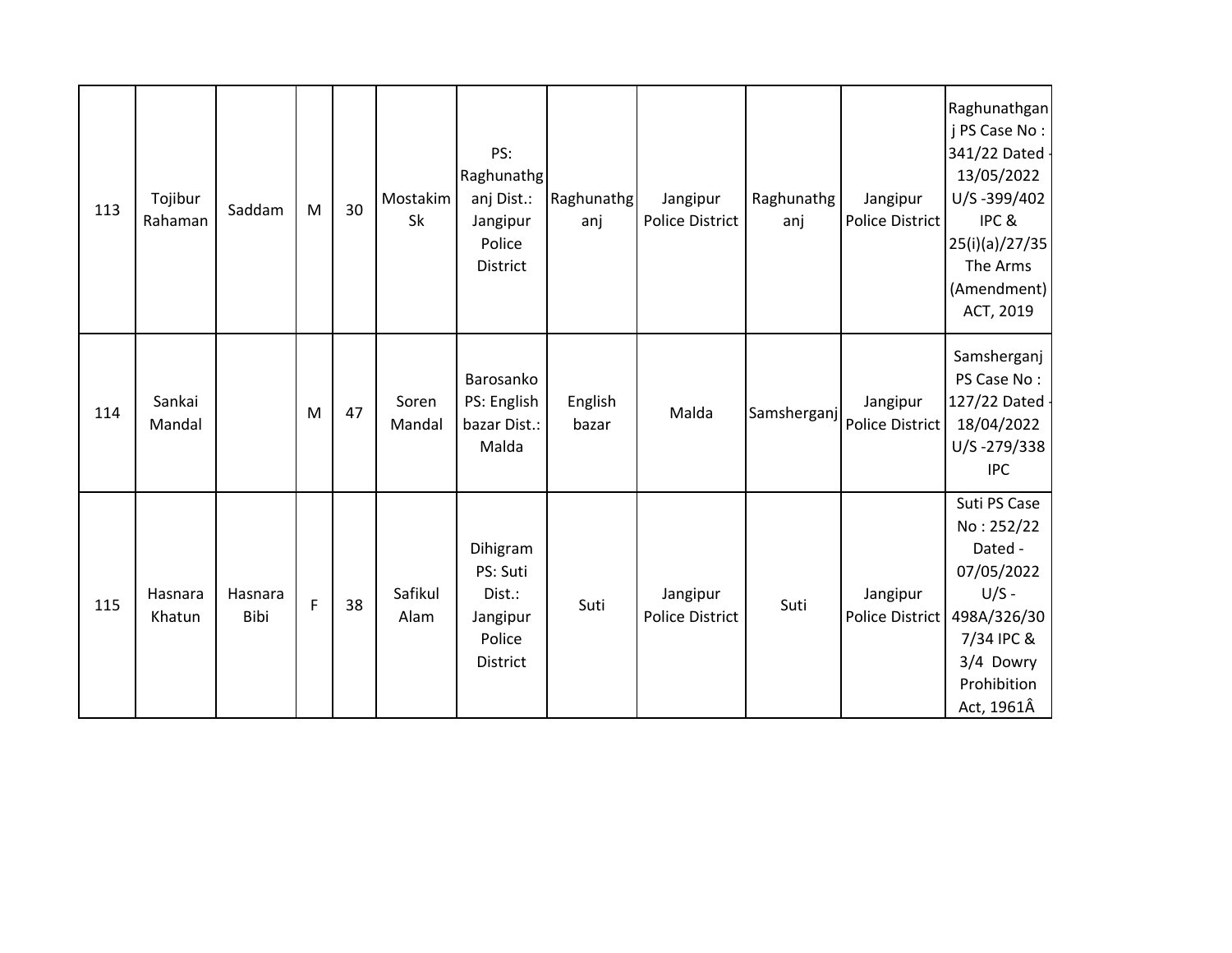| 116 | Rakim Sk              | M | 30 | Seraj Sk            | Dhuliyan<br>Gajinagar<br>PS:<br>Samsherga<br>nj Dist.:<br>Jangipur<br>Police<br>District           | Samsherga<br>nj | Jangipur<br><b>Police District</b>     | Suti     | Jangipur<br><b>Police District</b> | Suti PS Case<br>No: 218/22<br>Dated -<br>22/04/2022<br>U/S-399/402<br>IPC &<br>25(i)(A)/27<br>Arms Act,<br>1959                                    |
|-----|-----------------------|---|----|---------------------|----------------------------------------------------------------------------------------------------|-----------------|----------------------------------------|----------|------------------------------------|----------------------------------------------------------------------------------------------------------------------------------------------------|
| 117 | Samanta<br>Kumar Giri | M |    | Harihar<br>Giri     | Vill.-<br>Nuyadihi,<br>$P.O. -$<br>Bautibera,<br>P.S.- Bishui,<br>Dist.-<br>Mayurbhan<br>j, Odisha |                 | Basirhat                               | Sankrail | Jhargram                           | Sankrail PS<br>Case No:<br>29/22 Dated -<br>08/04/2022<br>$U/S -$<br>498A/323/32<br>5/307/34 IPC<br>& 3/4 Dowry<br>Prohibition<br>Act, 1961Â       |
| 118 | Nitai<br>Durlav       | M | 31 | Lt. Nimai<br>Durlav | Asannagar<br>Durlavpara,<br>PS:<br>Bhimpur<br>Dist.:<br>Krishnanag<br>ar Police<br>District        | Bhimpur         | Krishnanagar<br><b>Police District</b> | Bhimpur  | Krishnanagar<br>Police District    | <b>Bhimpur PS</b><br>Case No:<br>191/22 Dated<br>22/05/2022<br>$U/S -3/4$ The<br>West Bengal<br>Gambling and<br>Prize<br>Competitions<br>Act, 1957 |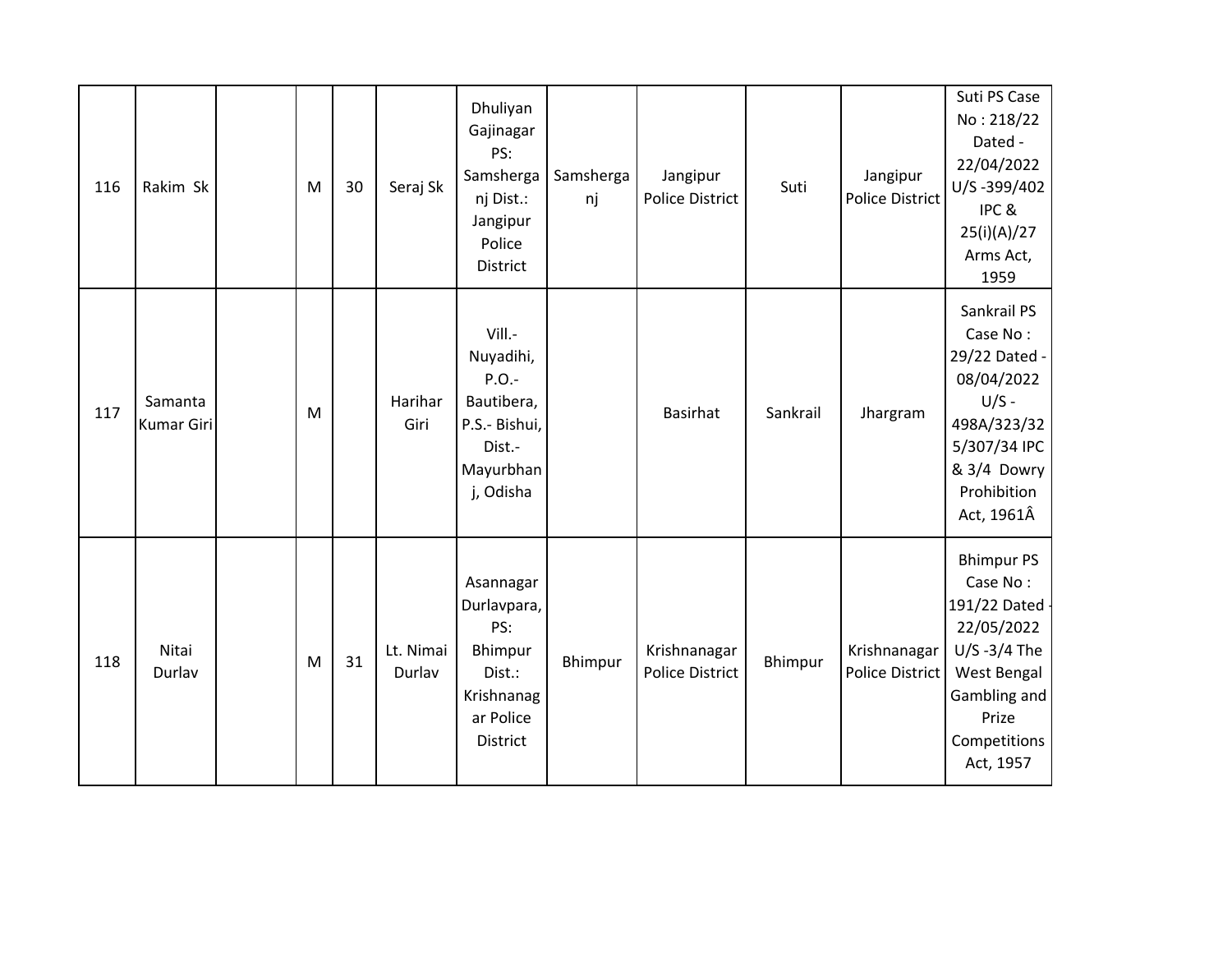| 119 | Rintu Sk           |       | M | 23 | Lt.<br>Khodabox<br>Sk       | Tarapur<br>Bhangapara<br>PS:<br>Hogalberia<br>Dist.:<br>Krishnanag<br>ar Police<br>District                            | Hogalberia                | Krishnanagar<br><b>Police District</b> | Hogalberia                  | Police District                        | Hogalberia PS<br>Case No:<br>Krishnanagar 173/22 Dated<br>21/05/2022<br>U/S-376/511<br><b>IPC</b>                    |
|-----|--------------------|-------|---|----|-----------------------------|------------------------------------------------------------------------------------------------------------------------|---------------------------|----------------------------------------|-----------------------------|----------------------------------------|----------------------------------------------------------------------------------------------------------------------|
| 120 | Saharul<br>Molla   | Kalu  | M | 32 | Doyat<br>Molla              | Gopinathpu<br>Karigarpara<br>PS:<br>Dist.:<br>Krishnanag<br>ar Police<br>District                                      | Palashipara   Palashipara | Krishnanagar<br><b>Police District</b> | Kaligunj                    | Police District                        | Kaligunj PS<br>Case No:<br>Krishnanagar 165/22 Dated<br>23/03/2022<br>U/S-399/402<br><b>IPC</b>                      |
| 121 | Probhash<br>Halder |       | M |    | Lt.<br>Narayan<br>Halder    | Kishorpur,<br><b>PS</b><br>Karimpur,<br>Nadia PS:<br>Karimpore<br>Dist.:<br>Krishnanag<br>ar Police<br><b>District</b> | Karimpore                 | Krishnanagar<br><b>Police District</b> | Karimpore                   | Krishnanagar<br><b>Police District</b> | Karimpore PS<br>Case No:<br>113/22 Dated -<br>20/05/2022<br>$U/S -$<br>341/325/379/<br>506/326/307/<br><b>34 IPC</b> |
| 122 | Roni Saha          | Sumit | M | 32 | Subir Saha<br>@<br>Kalipada | Saktinagar<br>Anjanapara<br>PS:<br>Krishnanag<br>ar Dist.:<br>Krishnanag<br>ar Police<br>District                      | Krishnanag<br>ar          | Krishnanagar<br><b>Police District</b> | Krishnanaga<br>$\mathsf{r}$ | Krishnanagar<br>Police District        | Krishnanagar<br>PS Case No:<br>513/22 Dated<br>22/05/2022<br>U/S-399/402<br><b>IPC</b>                               |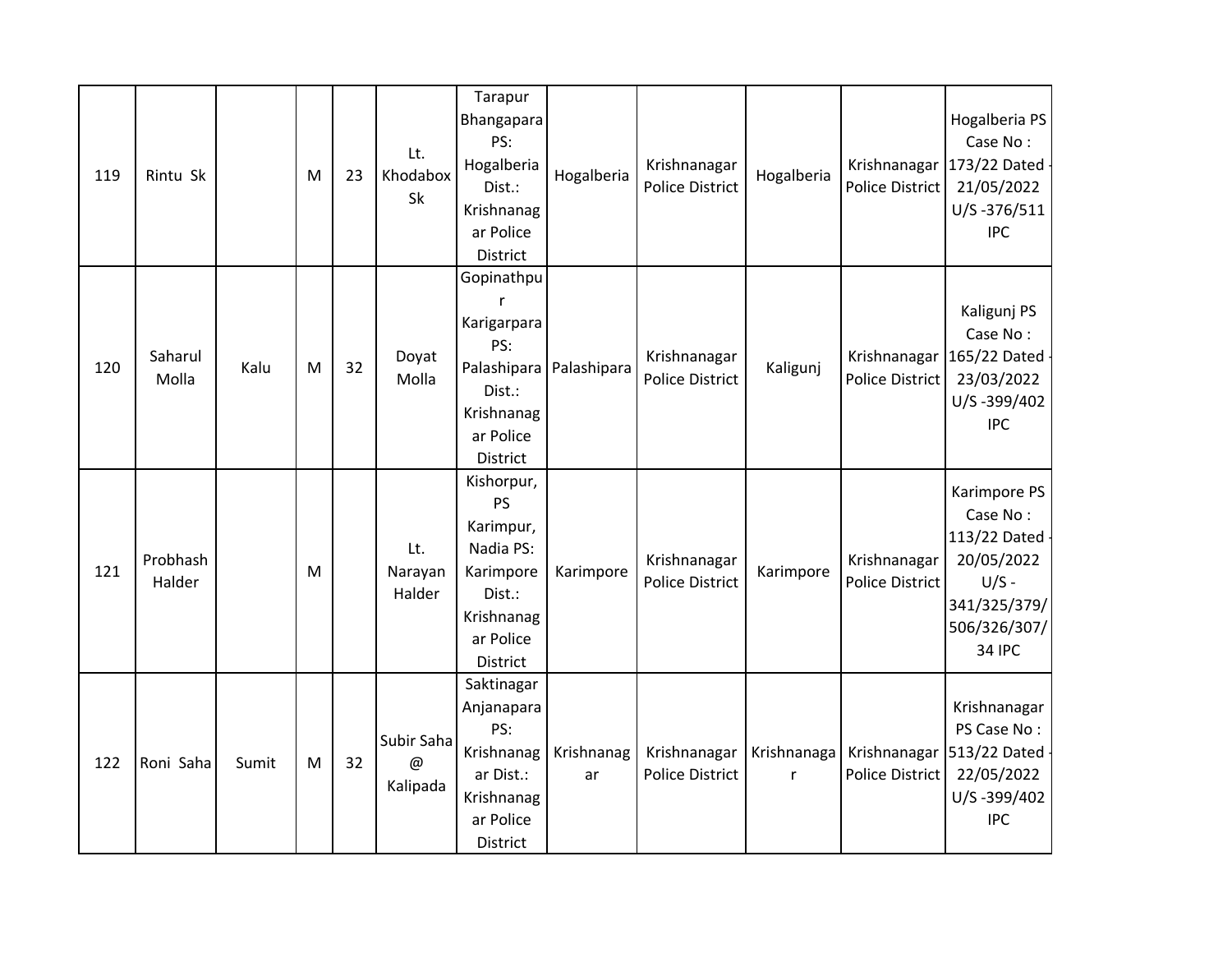| 123 | Papai<br>Sharma            |      | M         | 28 | Jharu<br>Sharma                | Raja Road<br>Majherpara<br>PS:<br>Krishnanag<br>ar Dist.:<br>Krishnanag<br>ar Police<br>District         | Krishnanag<br>ar | Krishnanagar<br><b>Police District</b> | Krishnanaga<br>r            | Krishnanagar<br>Police District        | Krishnanagar<br>PS Case No:<br>513/22 Dated<br>22/05/2022<br>U/S-399/402<br><b>IPC</b>              |
|-----|----------------------------|------|-----------|----|--------------------------------|----------------------------------------------------------------------------------------------------------|------------------|----------------------------------------|-----------------------------|----------------------------------------|-----------------------------------------------------------------------------------------------------|
| 124 | Babai Roy<br>Chowdhur<br>y | Tela |           | 27 | Goutam<br>Roy<br>Chowdhur<br>у | Raja Road<br>Sastitala PS:<br>Krishnanag<br>ar Dist.:<br>Krishnanag<br>ar Police<br>District             | Krishnanag<br>ar | Krishnanagar<br><b>Police District</b> | Krishnanaga<br>r            | Krishnanagar<br><b>Police District</b> | Krishnanagar<br>PS Case No:<br>513/22 Dated<br>22/05/2022<br>U/S-399/402<br><b>IPC</b>              |
| 125 | Abhijit<br>Ghoshal         |      | ${\sf M}$ | 38 | Sukhen<br>Ghoshal              | Rup pur,<br>Kodtala PS:<br>Kandi Dist.:<br>Murshidaba<br>d                                               | Kandi            | Murshidabad                            | Krishnanaga<br>$\mathsf{r}$ | Krishnanagar<br><b>Police District</b> | Krishnanagar<br>PS Case No:<br>458/22 Dated -<br>08/05/2022<br>$U/S -$<br>376/417/506<br><b>IPC</b> |
| 126 | <b>Biplab</b><br>Mondal    |      | M         | 28 | Sukhen<br>Mondal               | Baliya Sisha<br><b>School Para</b><br>PS:<br>Hogalberia<br>Dist.:<br>Krishnanag<br>ar Police<br>District | Hogalberia       | Krishnanagar<br><b>Police District</b> | Krishnanaga<br>$\mathsf{r}$ | Krishnanagar<br><b>Police District</b> | Krishnanagar<br>PS Case No:<br>460/22 Dated<br>09/05/2022<br>$U/S -$<br>498A/325/30<br>8/406/34 IPC |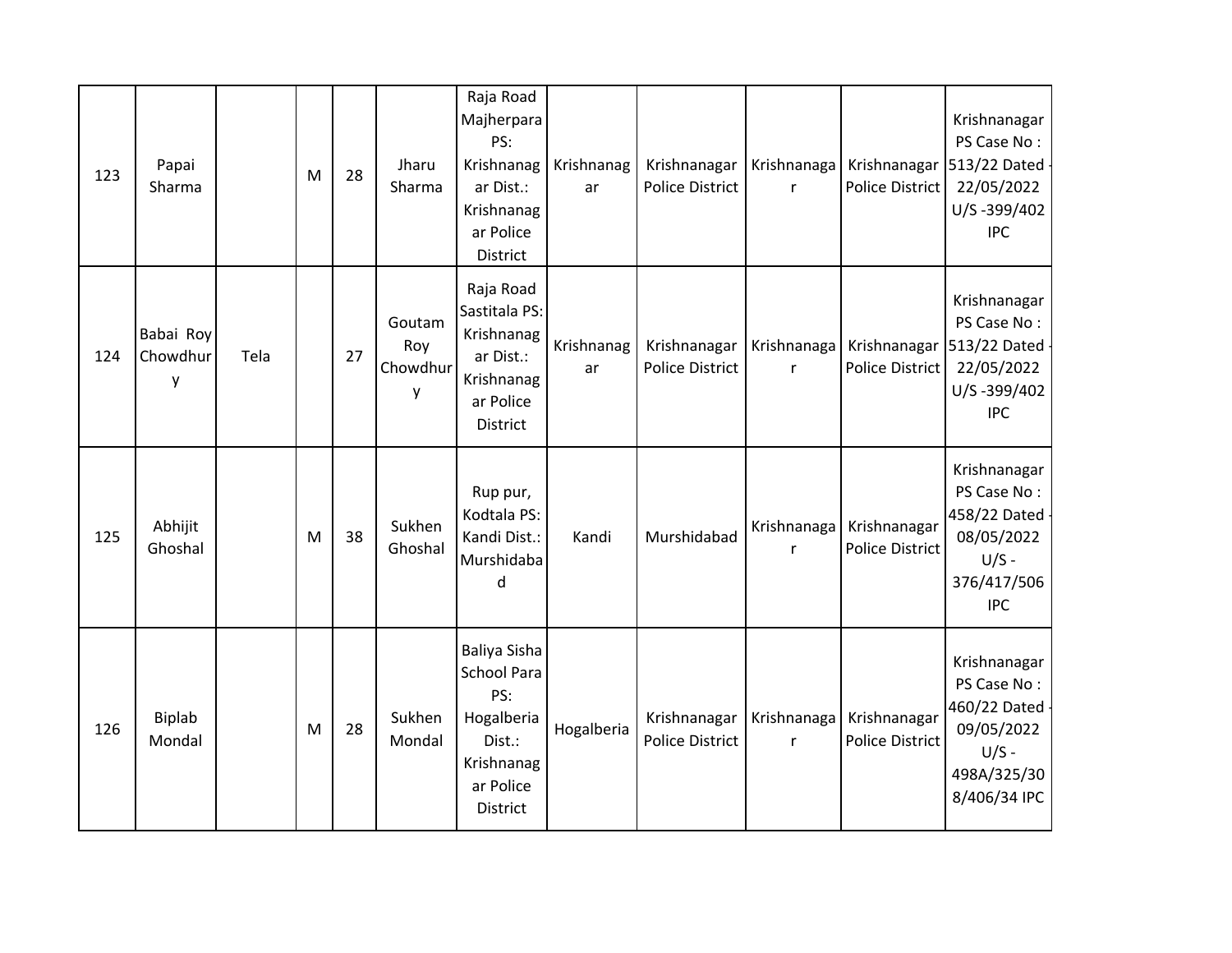| 127 | Debasish<br>Ghosh    | M | Dilip<br>Ghosh    | PS: Murutia<br>Dist.:<br>Krishnanag<br>ar Police<br>District                                            | Murutia           | Krishnanagar<br><b>Police District</b> | Murutia                  | Krishnanagar<br><b>Police District</b> | Murutia PS<br>Case No:<br>110/22 Dated -<br>22/05/2022<br>$U/S -$<br>498A/354B/3<br>54C/354A/32<br>6/307/34 IPC |
|-----|----------------------|---|-------------------|---------------------------------------------------------------------------------------------------------|-------------------|----------------------------------------|--------------------------|----------------------------------------|-----------------------------------------------------------------------------------------------------------------|
| 128 | Subhanak<br>ar Ghosh | M | Gouranga<br>Ghosh | Panchdara,<br>Palashipara,<br>Nadia PS:<br>Palashipara<br>Dist.:<br>Krishnanag<br>ar Police<br>District | Palashipara       | Krishnanagar<br><b>Police District</b> | Nakashipara              | Krishnanagar<br><b>Police District</b> | Nakashipara<br>PS Case No:<br>633/21 Dated -<br>07/12/2021<br>$U/S -$<br>363/365/34<br><b>IPC</b>               |
| 129 | Rubel Sk             | M | <b>Kubed Sk</b>   | Doulatpur<br>Saiyab Ali<br>Tola PS:<br>Baishnabna<br>gar Dist.:<br>Malda                                | Baishnabna<br>gar | Malda                                  | <b>Baishnabnag</b><br>ar | Malda                                  | <b>Baishnabnaga</b><br>r PS Case No:<br>377/22 Dated -<br>07/05/2022<br>$U/S -$<br>363/365/34<br><b>IPC</b>     |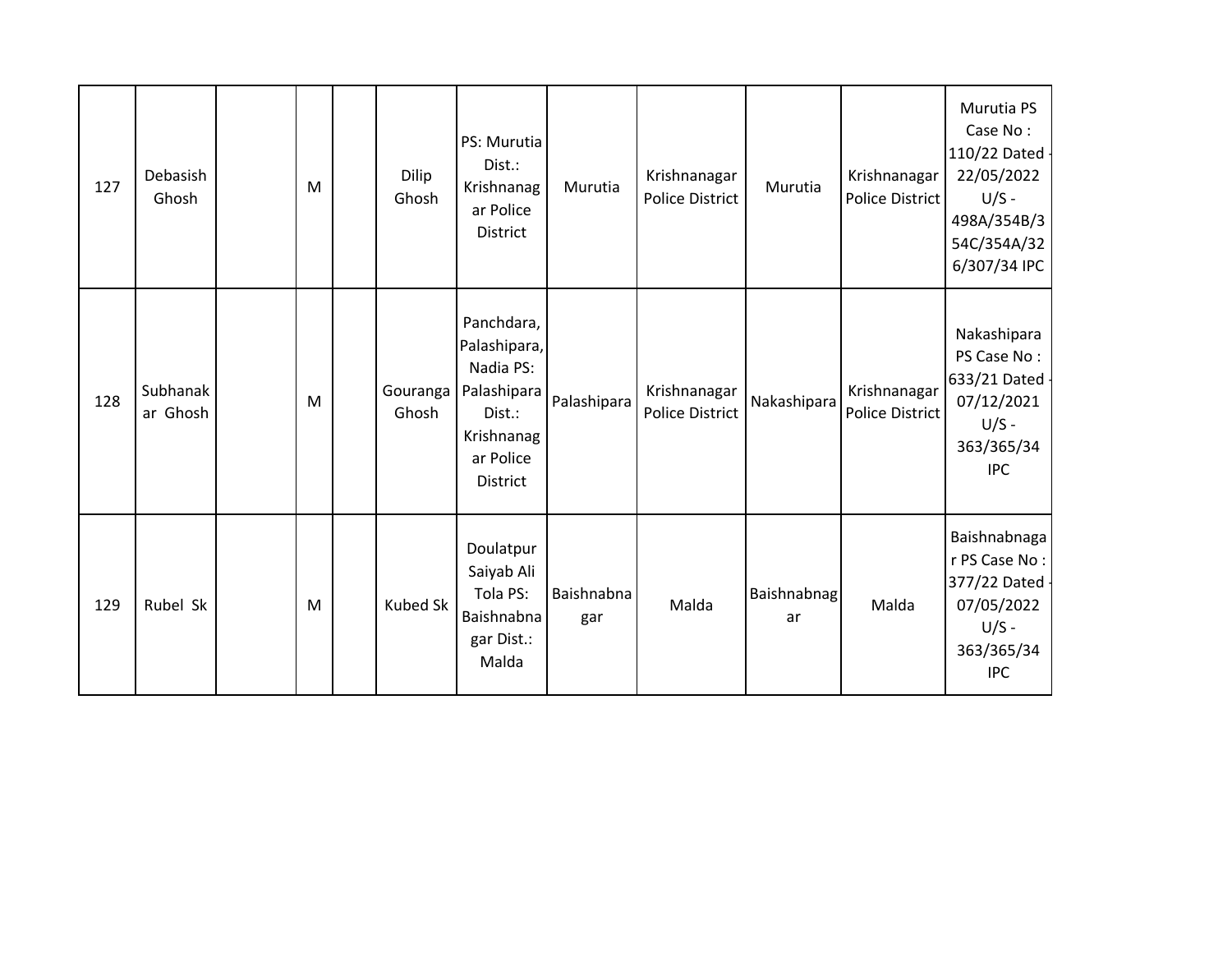| 130 | <b>Bibek</b><br>Mandal |                | M         |    | Lt. Kulesh<br>Mandal | Krishnapur<br>kanaitola<br>PS:<br>Baishnabna<br>gar Dist.:<br>Malda  | Baishnabna<br>gar    | Malda | Baishnabnag<br>ar | Malda | Baishnabnaga<br>r PS Case No:<br>403/22 Dated<br>15/05/2022<br>$U/S -$<br>323/325/326/<br>307/354/379/<br><b>34 IPC</b> |
|-----|------------------------|----------------|-----------|----|----------------------|----------------------------------------------------------------------|----------------------|-------|-------------------|-------|-------------------------------------------------------------------------------------------------------------------------|
| 131 | Abdul<br>Mahaime<br>n  | Masaraf<br>Ali | M         | 36 | Abdul<br>Latif       | Mahari,<br>Doulatpur<br>Nalagola<br>PS:<br>Bamangola<br>Dist.: Malda | Bamangola            | Malda | Bamangola         | Malda | Bamangola PS<br>Case No:<br>116/22 Dated<br>23/04/2022<br>$U/S -$<br>448/325/354/<br>379/307/34<br><b>IPC</b>           |
| 132 | Rejaul<br>Karim        | @ PABUL        | M         | 22 | Ataur<br>Rahaman     | <b>RANGAIPUR</b><br>PS:<br>Harishchan<br>drapur<br>Dist.: Malda      | Harishchan<br>drapur | Malda | Chanchal          | Malda | Chanchal PS<br>Case No:<br>481/22 Dated<br>13/05/2022<br>U/S-379 IPC                                                    |
| 133 | Rafikul                |                | ${\sf M}$ | 32 | Khokan               | KALIGRAM<br>PS:<br>Chanchal<br>Dist.: Malda                          | Chanchal             | Malda | Chanchal          | Malda | Chanchal PS<br>Case No:<br>473/22 Dated<br>10/05/2022<br>$U/S - 3/4$<br>Explosive<br>Substances<br>Act, 1908Â           |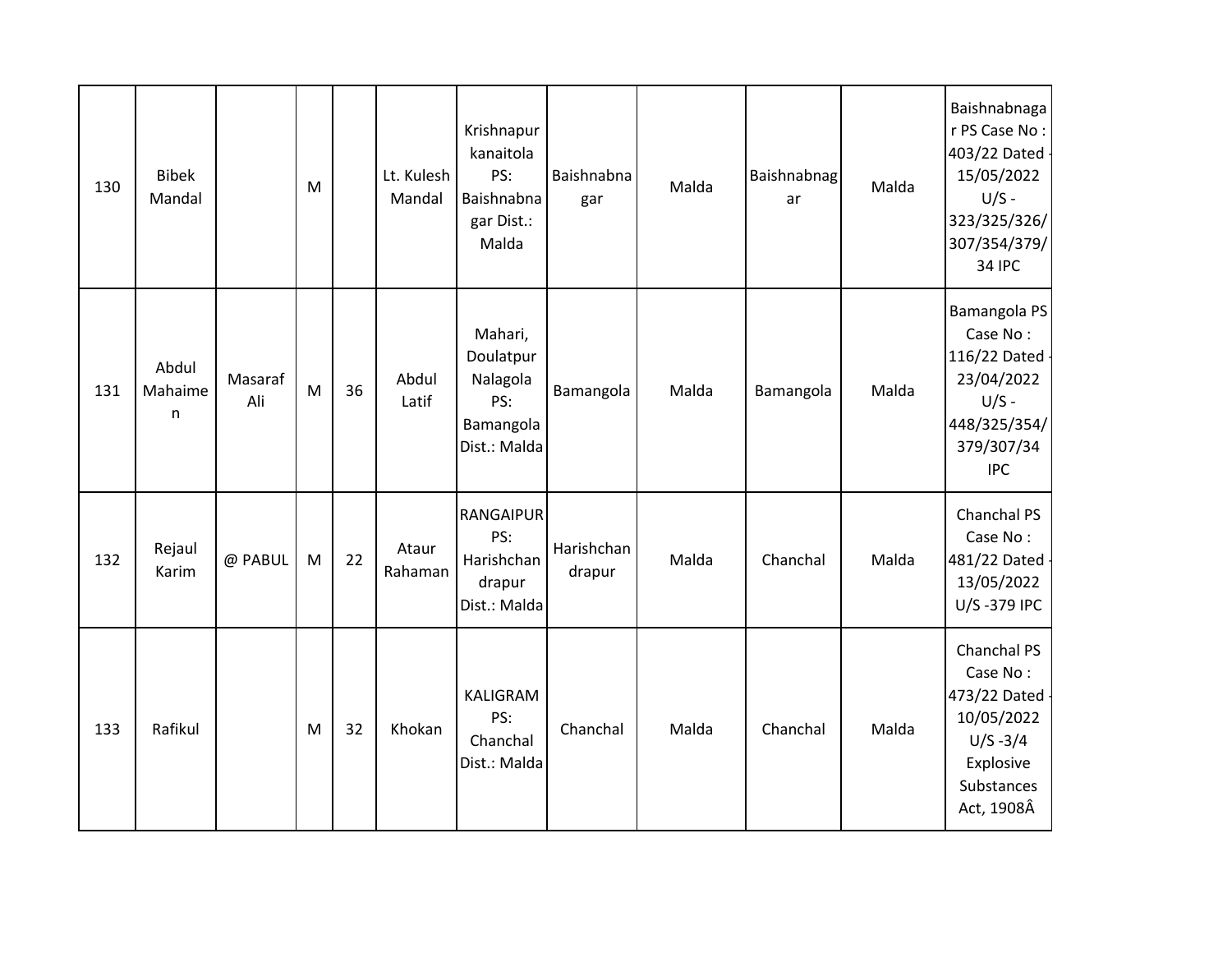| 134 | Manjur<br>Alam    | M         | 30 | Hamed Ali  | KALIGRAM<br>PS:<br>Chanchal<br>Dist.: Malda                 | Chanchal         | Malda | Chanchal         | Malda | Chanchal PS<br>Case No:<br>473/22 Dated -<br>10/05/2022<br>$U/S - 3/4$<br>Explosive<br>Substances<br>Act, 1908Â                                      |
|-----|-------------------|-----------|----|------------|-------------------------------------------------------------|------------------|-------|------------------|-------|------------------------------------------------------------------------------------------------------------------------------------------------------|
| 135 | Matiur<br>Rahaman | ${\sf M}$ | 48 | Eklash Ali | Jadupur<br>Ghuntola<br>PS: English<br>bazar Dist.:<br>Malda | English<br>bazar | Malda | English<br>bazar | Malda | English bazar<br>PS Case No:<br>792/22 Dated -<br>22/05/2022<br>$U/S - 3/4$ The<br>West Bengal<br>Gambling and<br>Prize<br>Competitions<br>Act, 1957 |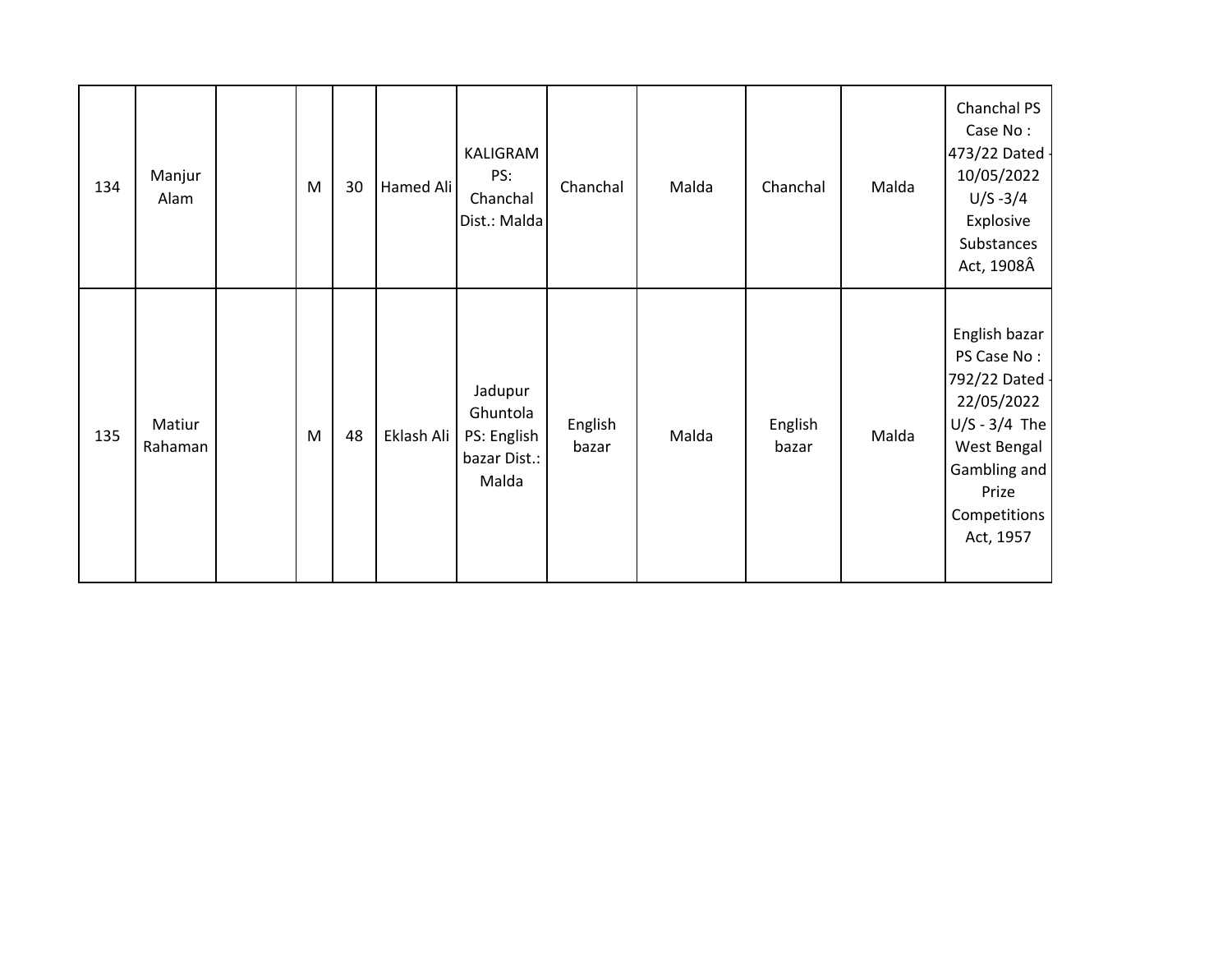| 136 | Sazzad Ali       | M | 60 | Late<br>Mohar Ali | Jadupur<br>High<br>Schoolpara<br>PS: English<br>bazar Dist.:<br>Malda | English<br>bazar         | Malda | English<br>bazar | Malda | English bazar<br>PS Case No:<br>792/22 Dated -<br>22/05/2022<br>$U/S - 3/4$ The<br>West Bengal<br>Gambling and<br>Prize<br><b>Competitions</b><br>Act, 1957 |
|-----|------------------|---|----|-------------------|-----------------------------------------------------------------------|--------------------------|-------|------------------|-------|-------------------------------------------------------------------------------------------------------------------------------------------------------------|
| 137 | Manirul<br>Islam | M | 38 | Lt Sentu<br>Mia   | Sahabancha<br>k PS:<br>Baishnabna<br>gar Dist.:<br>Malda              | <b>Baishnabna</b><br>gar | Malda | English<br>bazar | Malda | English bazar<br>PS Case No:<br>792/22 Dated -<br>22/05/2022<br>$U/S - 3/4$ The<br>West Bengal<br>Gambling and<br>Prize<br>Competitions<br>Act, 1957        |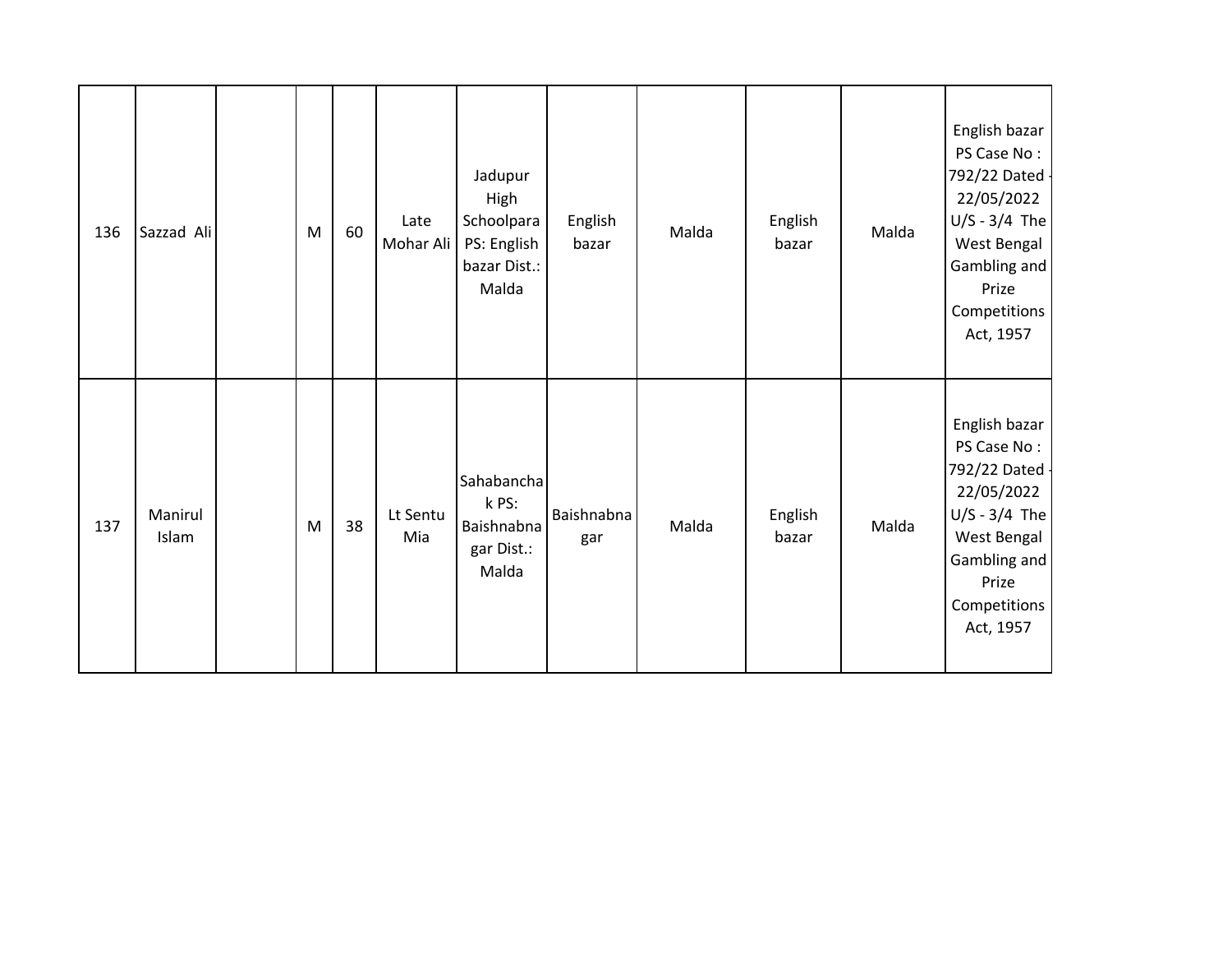| 138 | Rejaul Sk | M | 22 | Nazu Sk   | Gabgachhi<br>Jadupur PS:<br>English<br>bazar Dist.:<br>Malda | English<br>bazar | Malda | English<br>bazar | Malda | English bazar<br>PS Case No:<br>792/22 Dated -<br>22/05/2022<br>$U/S - 3/4$ The<br>West Bengal<br>Gambling and<br>Prize<br><b>Competitions</b><br>Act, 1957 |
|-----|-----------|---|----|-----------|--------------------------------------------------------------|------------------|-------|------------------|-------|-------------------------------------------------------------------------------------------------------------------------------------------------------------|
| 139 | Riajul Sk | M | 38 | Bayed Ali | Gabgachhi<br>Jadupur PS:<br>English<br>bazar Dist.:<br>Malda | English<br>bazar | Malda | English<br>bazar | Malda | English bazar<br>PS Case No:<br>792/22 Dated -<br>22/05/2022<br>$U/S - 3/4$ The<br>West Bengal<br>Gambling and<br>Prize<br>Competitions<br>Act, 1957        |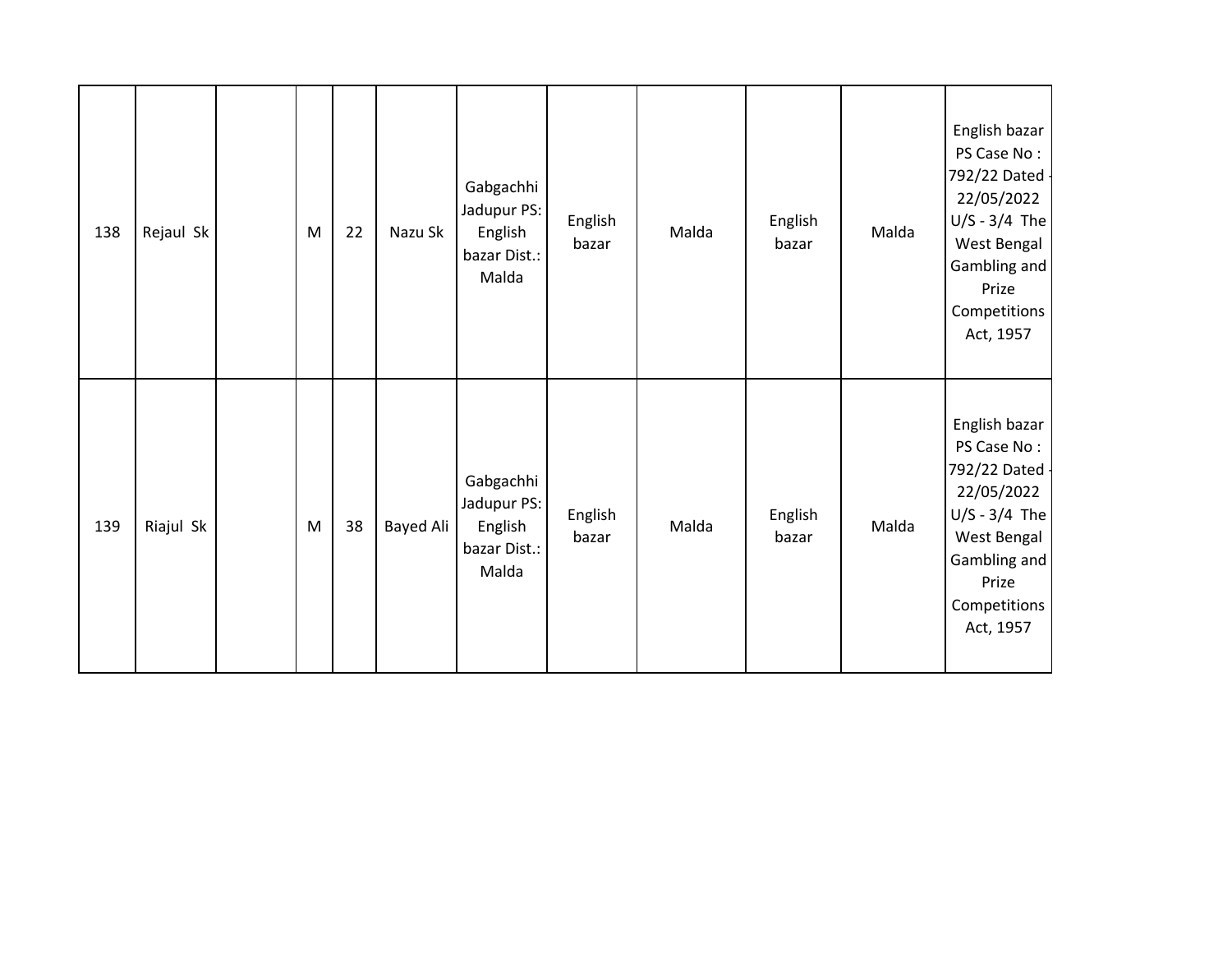| 140 | Tabjul<br>Hossain | M | 33 | Safi Sk        | Gabgachhi<br>Jadupur PS:<br>English<br>bazar Dist.:<br>Malda | English<br>bazar | Malda | English<br>bazar | Malda | English bazar<br>PS Case No:<br>792/22 Dated -<br>22/05/2022<br>$U/S - 3/4$ The<br>West Bengal<br>Gambling and<br>Prize<br>Competitions<br>Act, 1957 |
|-----|-------------------|---|----|----------------|--------------------------------------------------------------|------------------|-------|------------------|-------|------------------------------------------------------------------------------------------------------------------------------------------------------|
| 141 | Sanjay<br>Saha    | M | 22 | Pradip<br>Saha | Buraburitol<br>a PS:<br>English<br>bazar Dist.:<br>Malda     | English<br>bazar | Malda | English<br>bazar | Malda | English bazar<br>PS Case No:<br>781/22 Dated -<br>20/05/2022<br>U/S-399/402<br><b>IPC</b>                                                            |
| 142 | Manatosh<br>Das   | M | 25 | Swapan<br>Das  | Telipukur<br>PS: English<br>bazar Dist.:<br>Malda            | English<br>bazar | Malda | English<br>bazar | Malda | English bazar<br>PS Case No:<br>781/22 Dated -<br>20/05/2022<br>U/S-399/402<br><b>IPC</b>                                                            |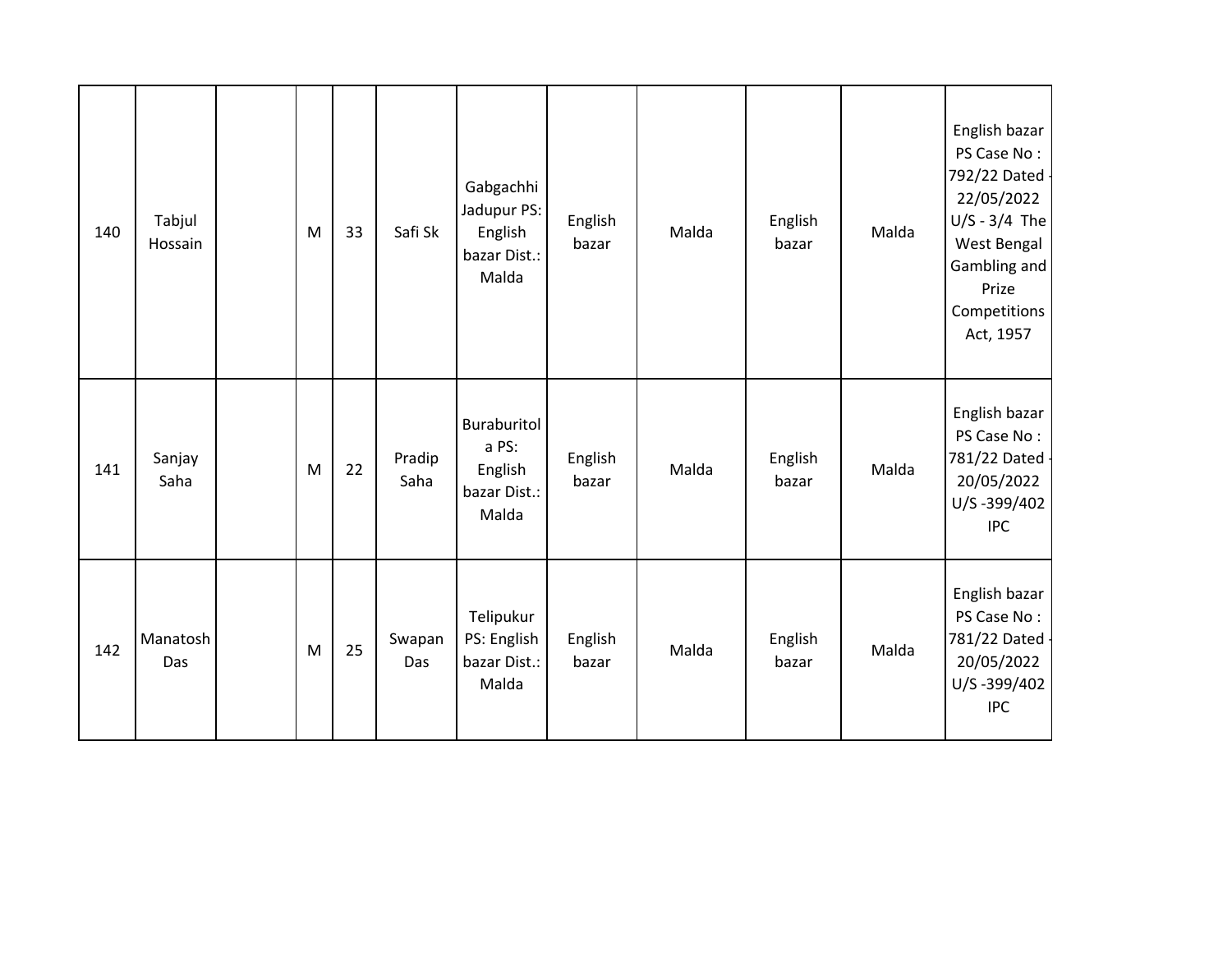| 143 | Asaruddin<br>Momin  | M           | 38 | Amir<br>Hossain<br>Momin | Amrity<br>Lalapur,<br>PS: English<br>bazar Dist.:<br>Malda                                                                                     | English<br>bazar | Malda | English<br>bazar | Malda | English bazar<br>PS Case No:<br>770/22 Dated<br>17/05/2022<br>$U/S -$<br>498A/323/32<br>5/308/34 IPC<br>& 4 Dowry<br>Prohibition<br>Act, 1961Â |
|-----|---------------------|-------------|----|--------------------------|------------------------------------------------------------------------------------------------------------------------------------------------|------------------|-------|------------------|-------|------------------------------------------------------------------------------------------------------------------------------------------------|
| 144 | Yasmin<br>Khatun    | $\mathsf F$ | 26 | Hazi<br>Yasmin<br>Sardar | Ghorialicha<br>k, near<br>Panchtala<br>Mosque<br>(Masjid) on<br>the upper<br>floor of<br>Nawab<br>Fashion,<br>PS:<br>Kaliachak<br>Dist.: Malda | Kaliachak        | Malda | English<br>bazar | Malda | English bazar<br>PS Case No:<br>794/22 Dated -<br>22/05/2022<br>$U/S - 25(1-a)$<br>Arms Act,<br>1959                                           |
| 145 | Baidyanat<br>Mandal | M           | 27 | Radhanat<br>h Mandal     | Khochakan<br>dar<br>Babupara<br>PS:<br>Habibpur<br>Dist.: Malda                                                                                | Habibpur         | Malda | Habibpur         | Malda | Habibpur PS<br>Case No:<br>166/22 Dated<br>22/05/2022<br>$U/S -$<br>341/323/325/<br>354 IPC                                                    |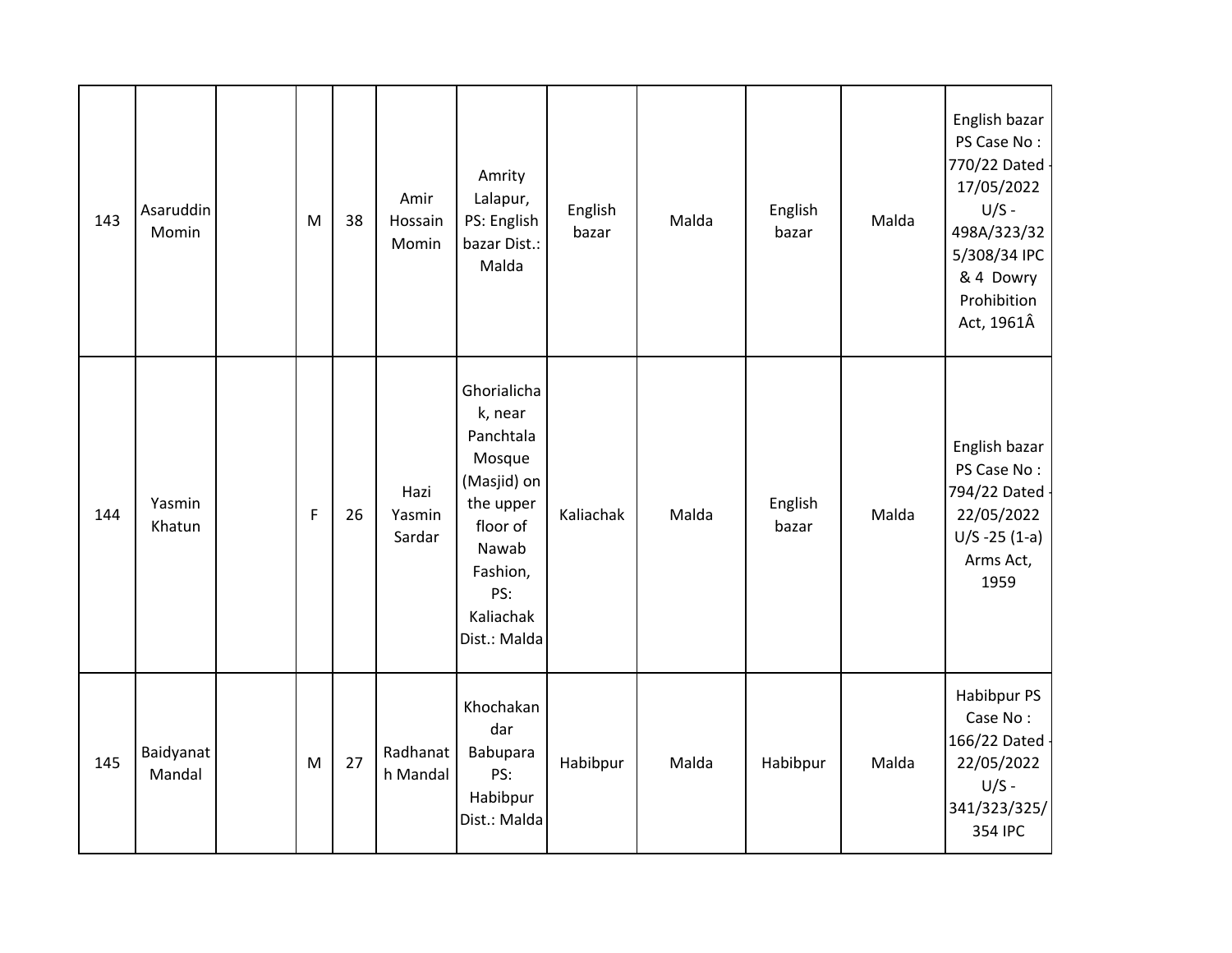| 146 | Sanjay<br>Mandal |                   | M | 32 | Tarun<br>Mandal             | Buritala PS:<br>Habibpur<br>Dist.: Malda                 | Habibpur             | Malda | Habibpur             | Malda | Habibpur PS<br>Case No:<br>151/22 Dated<br>07/05/2022<br>$U/S -$<br>498A/308/34<br><b>IPC &amp; 3/4</b><br>Dowry<br>Prohibition<br>Act, 1961Â |
|-----|------------------|-------------------|---|----|-----------------------------|----------------------------------------------------------|----------------------|-------|----------------------|-------|-----------------------------------------------------------------------------------------------------------------------------------------------|
| 147 | Md Dulal         | Saddam<br>Hossain | M |    | Abdul<br><b>Basir</b>       | Katlamari<br>PS:<br>Harishchan<br>drapur<br>Dist.: Malda | Harishchan<br>drapur | Malda | Harishchand<br>rapur | Malda | Harishchandra<br>pur PS Case<br>No: 385/22<br>Dated -<br>15/05/2022<br>$U/S -$<br>447/342/363/<br>365/506/323/<br>120B/34 IPC                 |
| 148 | Nurjahan<br>Bibi |                   | F |    | Ajijur<br>Rahaman<br>@ Kazi | Katlamari<br>PS:<br>Harishchan<br>drapur<br>Dist.: Malda | Harishchan<br>drapur | Malda | Harishchand<br>rapur | Malda | Harishchandra<br>pur PS Case<br>No: 385/22<br>Dated -<br>15/05/2022<br>$U/S -$<br>447/342/363/<br>365/506/323/<br>120B/34 IPC                 |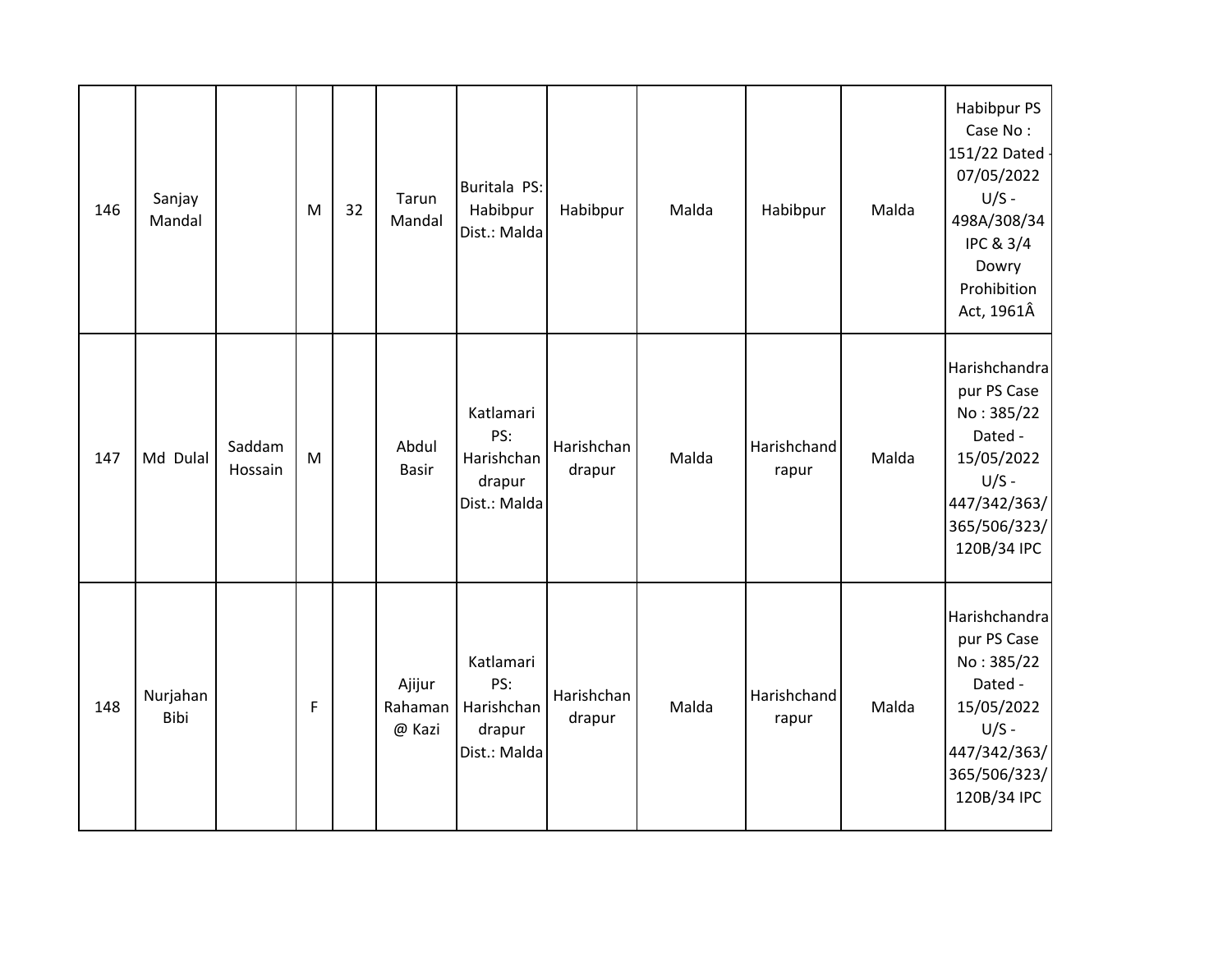| 149 | Sakil<br>Momin     | M | Mojamme<br>I Momin | Alipur<br>Mominpara<br>PS:<br>Kaliachak<br>Dist.: Malda        | Kaliachak | Malda | Kaliachak | Malda | Kaliachak PS<br>Case No:<br>538/22 Dated<br>22/05/2022<br>$U/S -$<br>21(b)/22(b)/2<br>7a/29<br>Narcotic<br>Drugs and<br>Psychotropic<br>Substances<br>Act, 1985 |
|-----|--------------------|---|--------------------|----------------------------------------------------------------|-----------|-------|-----------|-------|-----------------------------------------------------------------------------------------------------------------------------------------------------------------|
| 150 | Sujan<br>Mandal    | M | Ashok<br>Mandal    | Kuttipara<br>Duisatabigh<br>i PS:<br>Kaliachak<br>Dist.: Malda | Kaliachak | Malda | Kaliachak | Malda | Kaliachak PS<br>Case No:<br>536/22 Dated -<br>21/05/2022<br>$U/S -$<br>417/376/323/<br><b>34 IPC</b>                                                            |
| 151 | Suchitra<br>Mandal | M | Bishu<br>Mandal    | Maniktola<br>PS:<br>Kaliachak<br>Dist.: Malda                  | Kaliachak | Malda | Kaliachak | Malda | Kaliachak PS<br>Case No:<br>537/22 Dated<br>21/05/2022<br>$U/S -$<br>498(A)/323/3<br>25/308/34<br><b>IPC &amp; 3/4</b><br>Dowry<br>Prohibition<br>Act, 1961Â    |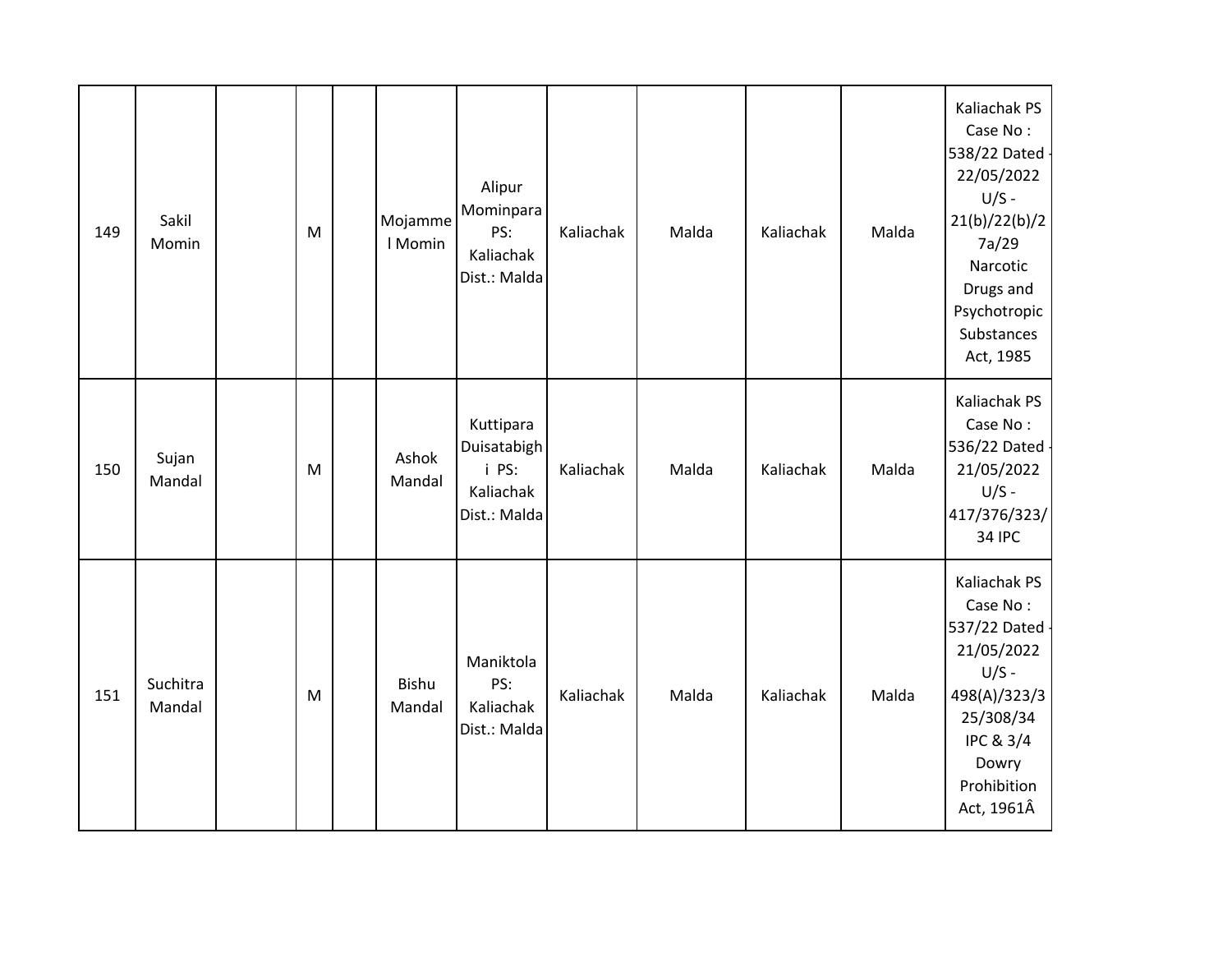| 152 | Md Jharu        | Md<br>Alimuddin | M | 45 | Lt-md<br>Hussain   | Nurpur<br>Mandalpara<br>PS:<br>Manickchak<br>Dist.: Malda           | Manickchak | Malda       | Manickchak | Malda       | Manickchak<br>PS Case No:<br>198/22 Dated<br>05/05/2022<br>$U/S -$<br>448/323/326/<br><b>34 IPC</b>   |
|-----|-----------------|-----------------|---|----|--------------------|---------------------------------------------------------------------|------------|-------------|------------|-------------|-------------------------------------------------------------------------------------------------------|
| 153 | Nowsad<br>Ali   | Ketab Ali       | M | 24 | Nadab<br>Sajid     | Nurpur<br>Mandalpara<br>PS:<br>Manickchak<br>Dist.: Malda           | Manickchak | Malda       | Manickchak | Malda       | Manickchak<br>PS Case No:<br>198/22 Dated -<br>05/05/2022<br>$U/S -$<br>448/323/326/<br><b>34 IPC</b> |
| 154 | Mohinur<br>Bibi | Sahela<br>Bibi  | F | 40 | Md Jharu<br>@ Md   | Nurpur<br>Mandalpara<br>PS:<br>Alimuddin Manickchak<br>Dist.: Malda | Manickchak | Malda       | Manickchak | Malda       | Manickchak<br>PS Case No:<br>198/22 Dated<br>05/05/2022<br>$U/S -$<br>448/323/326/<br><b>34 IPC</b>   |
| 155 | Raju<br>Mondal  |                 | M | 25 | Juad Ali<br>Mondal | Par<br>Raghunathp<br>ur PS:<br>Domkal<br>Dist.:<br>Murshidaba<br>d  | Domkal     | Murshidabad | Domkal     | Murshidabad | Domkal PS<br>Case No:<br>312/22 Dated -<br>21/05/2022<br>U/S-461/379<br><b>IPC</b>                    |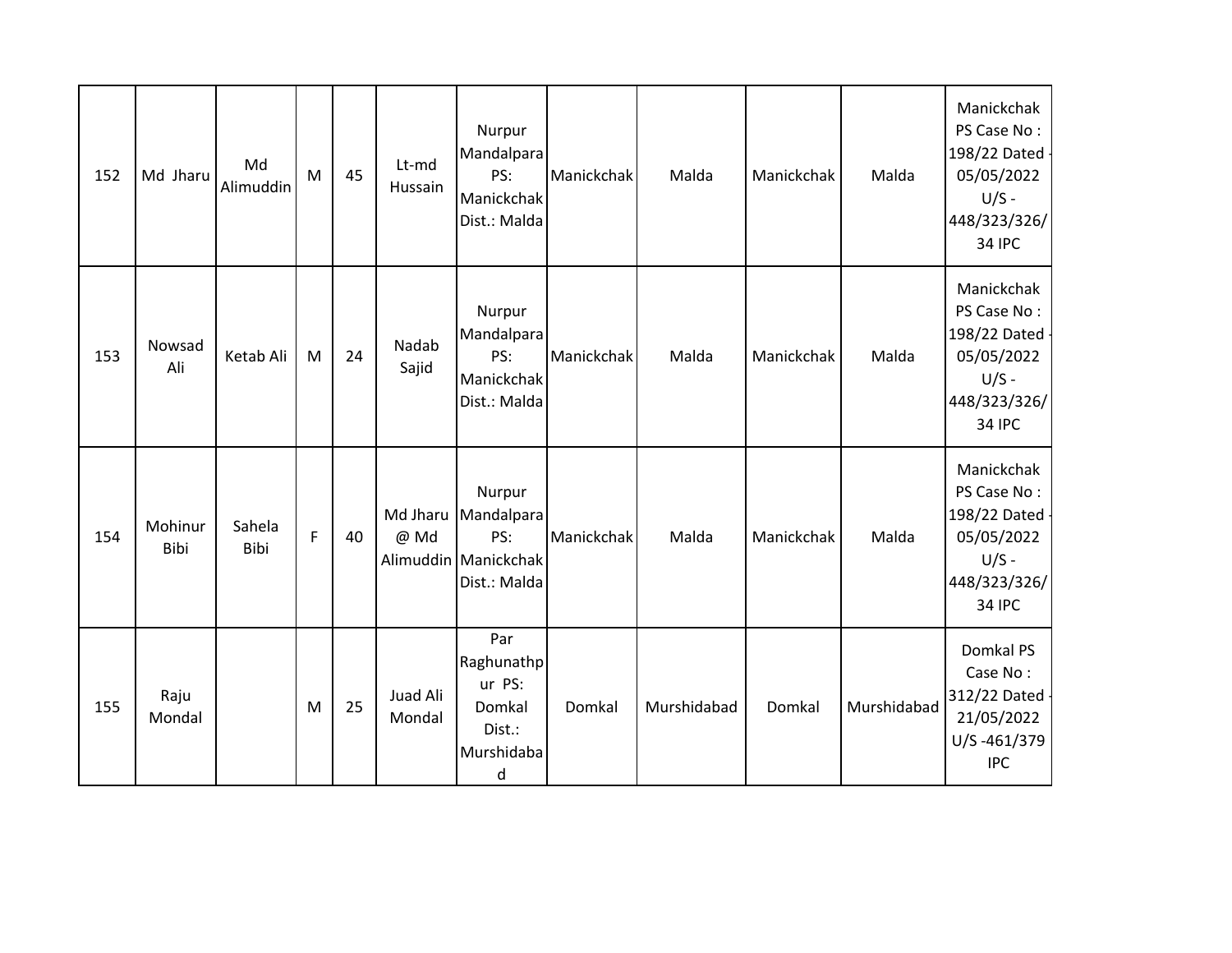| 156 | Mirajul Sk      |           | 25 | Nurabul<br>Sk         | Par<br>Raghunathp<br>ur PS:<br>Domkal<br>Dist.:<br>Murshidaba<br>d          | Domkal          | Murshidabad | Domkal  | Murshidabad | Domkal PS<br>Case No:<br>312/22 Dated<br>21/05/2022<br>U/S-461/379<br><b>IPC</b>                                                                                             |
|-----|-----------------|-----------|----|-----------------------|-----------------------------------------------------------------------------|-----------------|-------------|---------|-------------|------------------------------------------------------------------------------------------------------------------------------------------------------------------------------|
| 157 | Purna<br>Mandal | ${\sf M}$ | 30 | Shyamapa<br>da Mandal | Kalikup PS:<br>Jiaganj<br>Dist.:<br>Murshidaba<br>d                         | Jiaganj         | Murshidabad | Jiaganj |             | Jiaganj PS<br>Case No:<br>Murshidabad 124/22 Dated<br>22/05/2022<br>U/S-498A IPC                                                                                             |
| 158 | Sanarul<br>Sk   | M         | 30 | Miraj Sk              | Debidaspur<br>Natungram<br>PS:<br>Murshidaba<br>d Dist.:<br>Murshidaba<br>d | Murshidaba<br>d | Murshidabad | Jiaganj | Murshidabad | Jiaganj PS<br>Case No:<br>127/22 Dated -<br>22/05/2022<br>$U/S -$<br>379/411/34<br>IPC & 4/21<br>Mines and<br>Minerals<br>(Regulation<br>and<br>Development)<br>Act (1957) Â |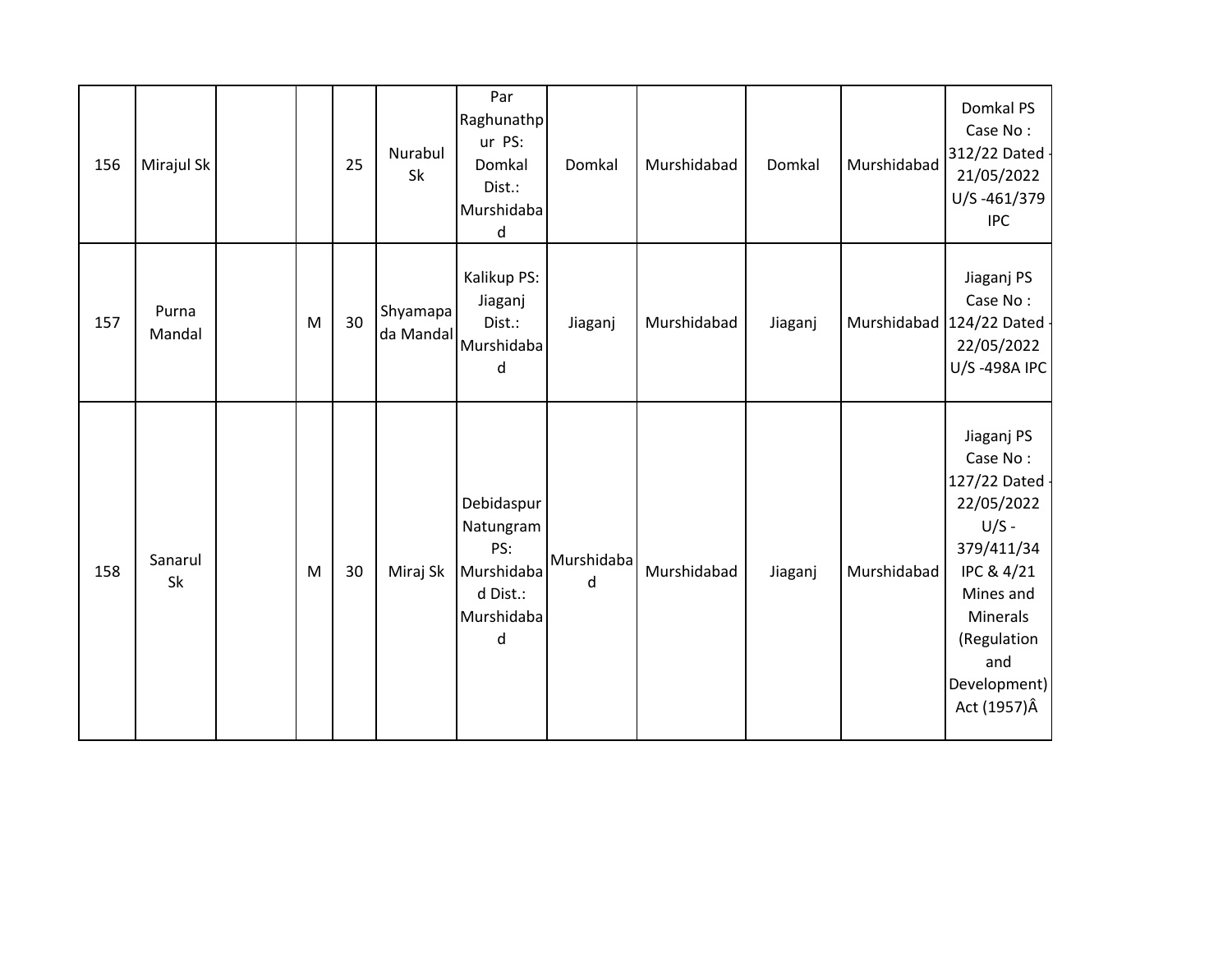| 159 | Sahif Sk       |           | 18 | Sajjad Sk | Moraghati<br>PS:<br>Nabagram<br>Dist.:<br>Murshidaba<br>d | Nabagram                   | Murshidabad | Jiaganj | Murshidabad | Jiaganj PS<br>Case No:<br>127/22 Dated -<br>22/05/2022<br>$U/S -$<br>379/411/34<br>IPC & 4/21<br>Mines and<br>Minerals<br>(Regulation<br>and<br>Development)<br>Act (1957) Â        |
|-----|----------------|-----------|----|-----------|-----------------------------------------------------------|----------------------------|-------------|---------|-------------|-------------------------------------------------------------------------------------------------------------------------------------------------------------------------------------|
| 160 | Chanarul<br>Sk | ${\sf M}$ |    | Nastar Sk | Bhagawang<br>ola PS:<br>ola Dist.:<br>Murshidaba<br>d     | Bhagawang Bhagawang<br>ola | Murshidabad | Jiaganj | Murshidabad | Jiaganj PS<br>Case No:<br>127/22 Dated -<br>22/05/2022<br>$U/S -$<br>379/411/34<br>IPC & 4/21<br>Mines and<br><b>Minerals</b><br>(Regulation<br>and<br>Development)<br>Act (1957) Â |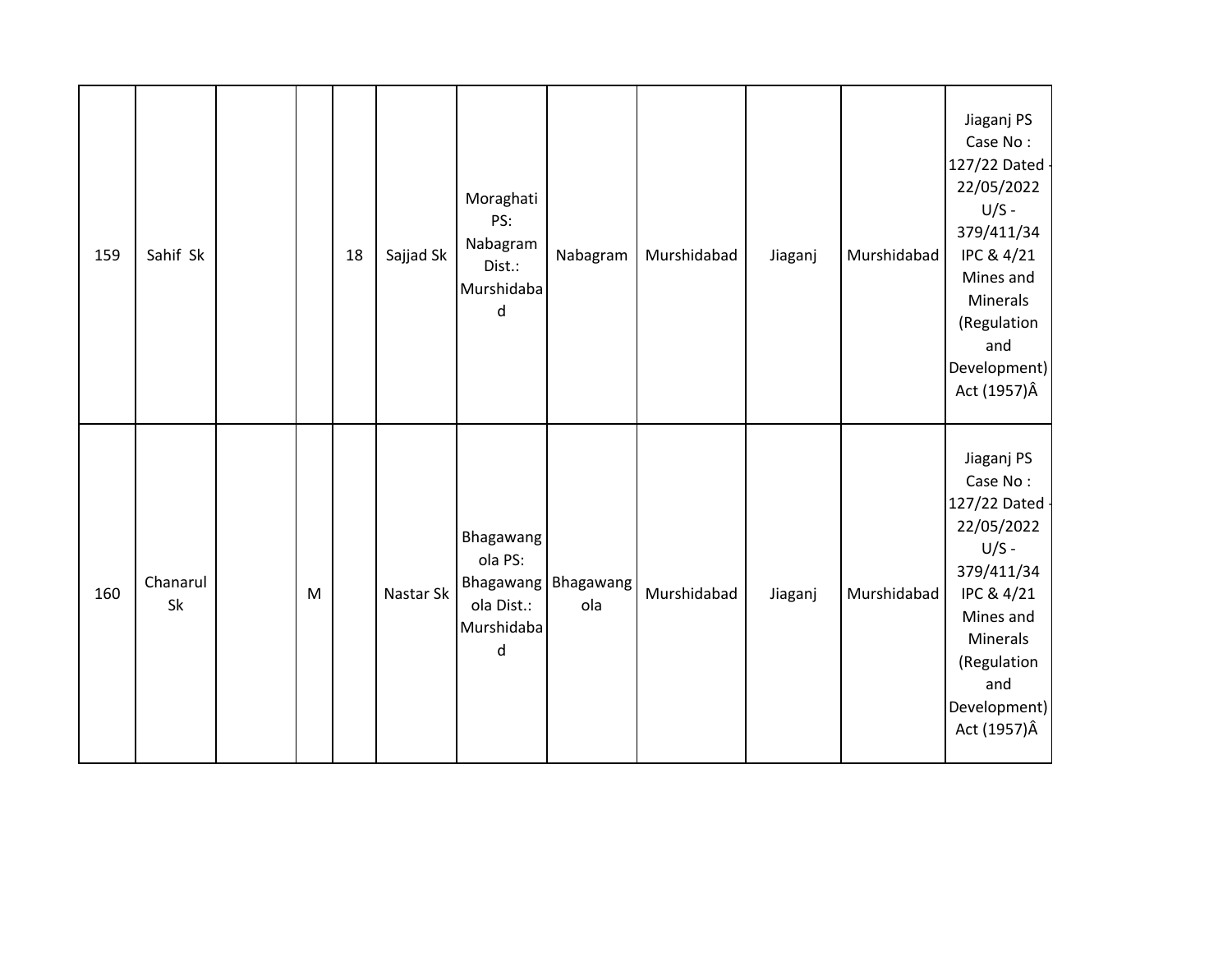| 161 | Arju Sk          | M |    | Majad Sk         | Moraghati<br>PS:<br>Nabagram<br>Dist.:<br>Murshidaba<br>d | Nabagram | Murshidabad | Jiaganj  | Murshidabad | Jiaganj PS<br>Case No:<br>127/22 Dated<br>22/05/2022<br>$U/S -$<br>379/411/34<br>IPC & 4/21<br>Mines and<br>Minerals<br>(Regulation<br>and<br>Development)<br>Act (1957) Â |
|-----|------------------|---|----|------------------|-----------------------------------------------------------|----------|-------------|----------|-------------|----------------------------------------------------------------------------------------------------------------------------------------------------------------------------|
| 162 | Fulchand<br>Khan | M | 23 | Tosen<br>Khan    | Lawpara PS:<br>Kandi Dist.:<br>Murshidaba<br>d            | Kandi    | Murshidabad | Khargram | Murshidabad | Khargram PS<br>Case No:<br>194/22 Dated -<br>12/05/2022<br>U/S-399/402<br><b>IPC</b>                                                                                       |
| 163 | Natan<br>Ghosh   | M | 30 | Hemanta<br>Ghosh | Keshabpur<br>PS:<br>Khargram<br>Dist.:<br>Murshidaba<br>d | Khargram | Murshidabad | Khargram | Murshidabad | Khargram PS<br>Case No:<br>194/22 Dated -<br>12/05/2022<br>U/S-399/402<br><b>IPC</b>                                                                                       |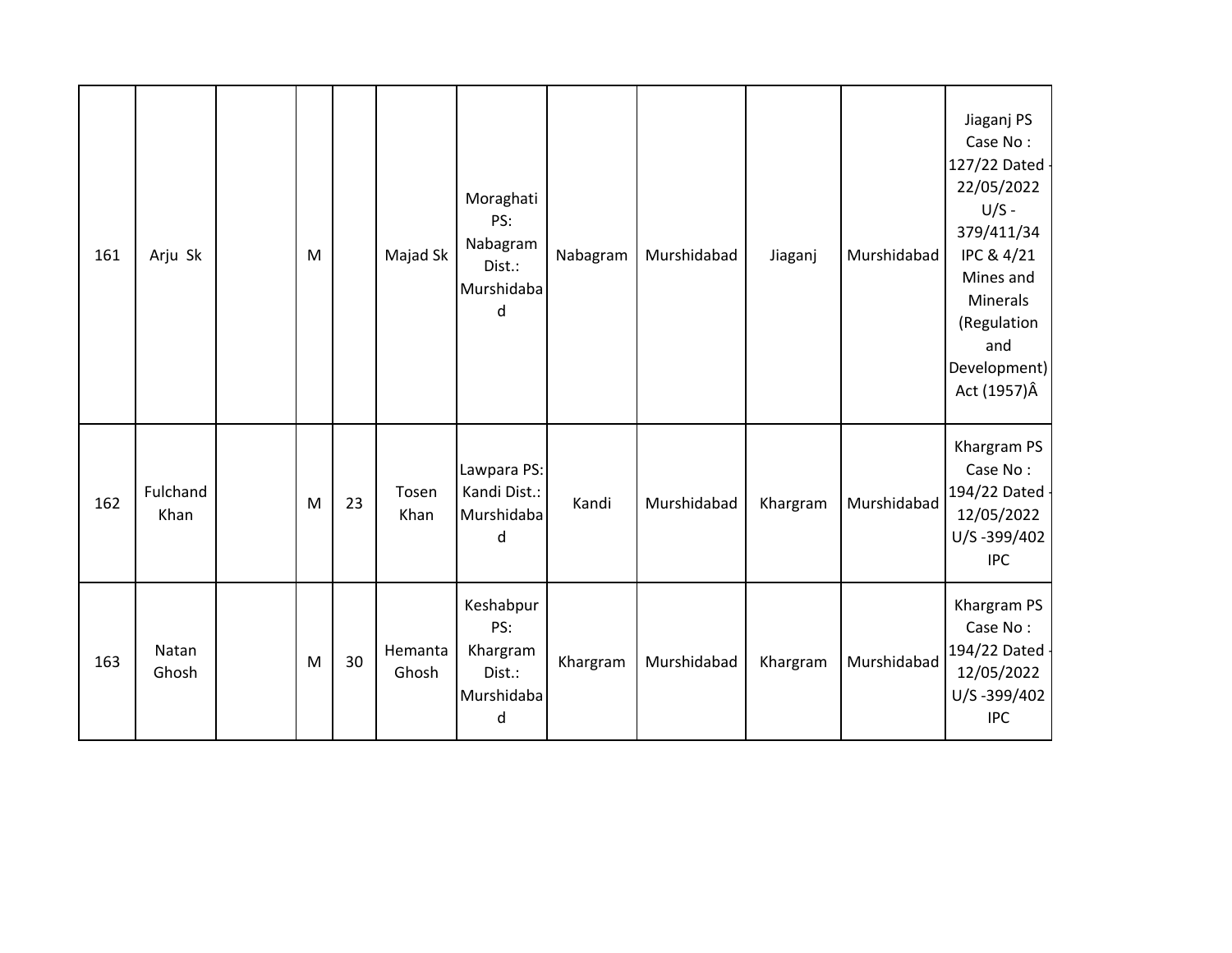| 164 | Bidhan<br>Mondal |             | M | 37 | Madan<br>Mondal                   | PS: Nawda<br>Dist.:<br>Murshidaba<br>d                           | Nawda   | Murshidabad          | Nawda           | Murshidabad          | Nawda PS<br>Case No:<br>125/22 Dated -<br>22/05/2022<br>$U/S -46(A)$<br><b>Bengal Excise</b><br>Act, 1909 |
|-----|------------------|-------------|---|----|-----------------------------------|------------------------------------------------------------------|---------|----------------------|-----------------|----------------------|-----------------------------------------------------------------------------------------------------------|
| 165 | Gourhari<br>Bera | <b>BABU</b> | M | 33 | Bhanu<br>Charan<br><b>Bera</b>    | VILL-<br>PANIYARA<br>PS: Belda<br>Dist.:<br>Paschim<br>Mednipore | Belda   | Paschim<br>Mednipore | Belda           | Paschim<br>Mednipore | Belda PS Case<br>No: 87/18<br>$U/S -$                                                                     |
| 166 | Tufan<br>Mahar   |             | M |    | Modha @<br><b>Bhakti</b><br>Mahar | Nanna PS:<br>Keshpur<br>Dist.:<br>Paschim<br>Mednipore           | Keshpur | Paschim<br>Mednipore | Chandrakon<br>a | Paschim<br>Mednipore | Chandrakona<br>PS Case No:<br>171/22 Dated -<br>10/05/2022<br>$U/S -$<br>363/365/34<br><b>IPC</b>         |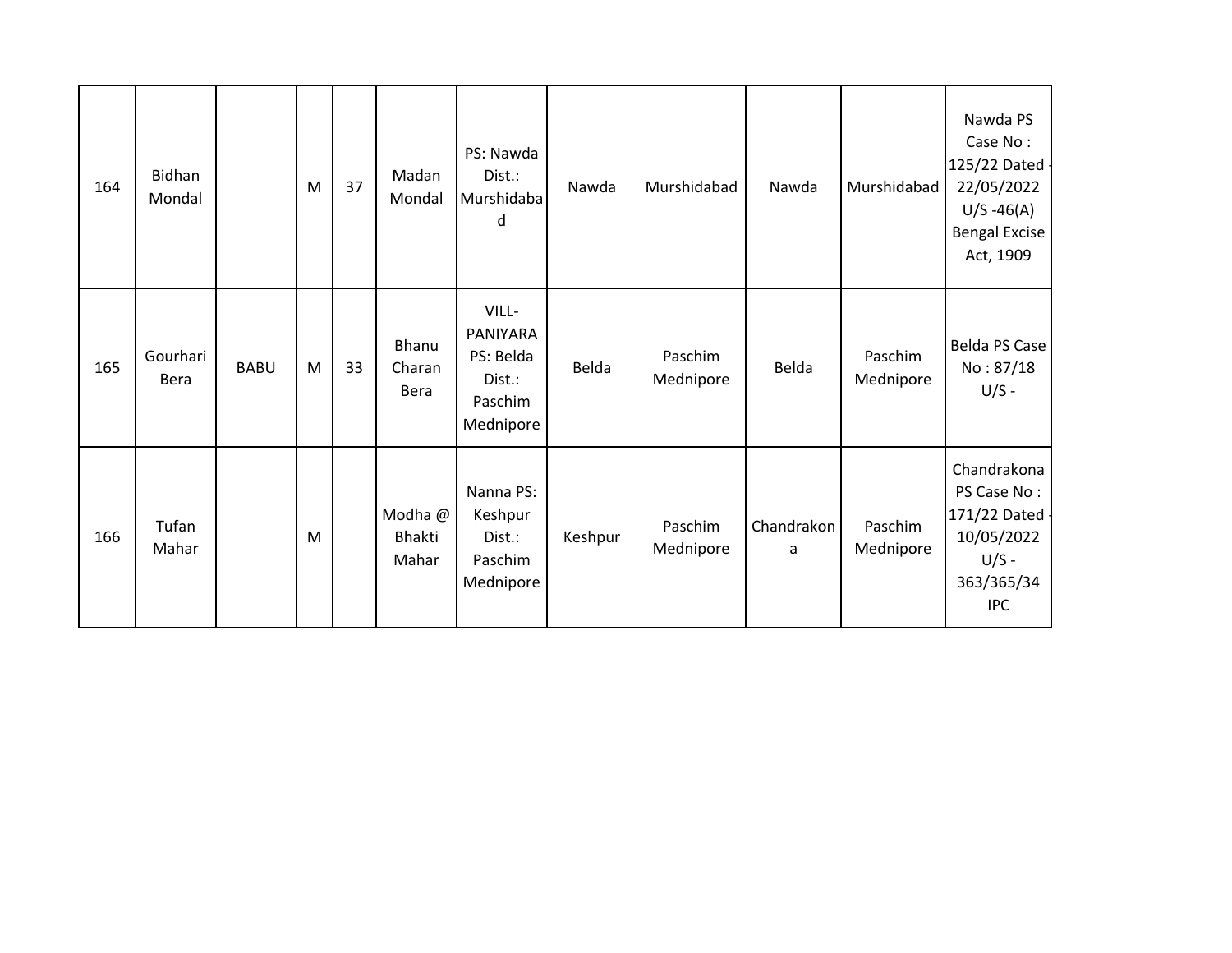| 167 | Manas<br>Samanta |  | 27 | Biren<br>Samanta   | Vill-<br>Kaluaakub,<br>PO- Jhanjia,<br>P.S Debra,<br><b>Dist</b><br>Paschim<br>Medinipur<br>PS: Debra<br>Dist.:<br>Paschim<br>Mednipore | Debra   | Paschim<br>Mednipore | Debra   | Paschim<br>Mednipore | Debra PS Case<br>No: 238/22<br>Dated -<br>13/05/2022<br>$U/S -$<br>341/323/384/<br>511/509/506/<br><b>34 IPC</b> |
|-----|------------------|--|----|--------------------|-----------------------------------------------------------------------------------------------------------------------------------------|---------|----------------------|---------|----------------------|------------------------------------------------------------------------------------------------------------------|
| 168 | Rakesh<br>Ghosh  |  |    | S/o Nepal<br>Ghosh | of Vill-<br>Gopinathpu<br>r, PS-<br>Garhbeta,<br>Dist.<br>Paschim<br>Medinipur<br>PS: Garbeta<br>Dist.:<br>Paschim<br>Mednipore         | Garbeta | Paschim<br>Mednipore | Garbeta | Paschim<br>Mednipore | Garbeta PS<br>Case No:<br>289/22 Dated -<br>22/05/2022<br>$U/S - 46A(c)$<br>of Bengal<br>Excise Act,<br>1909     |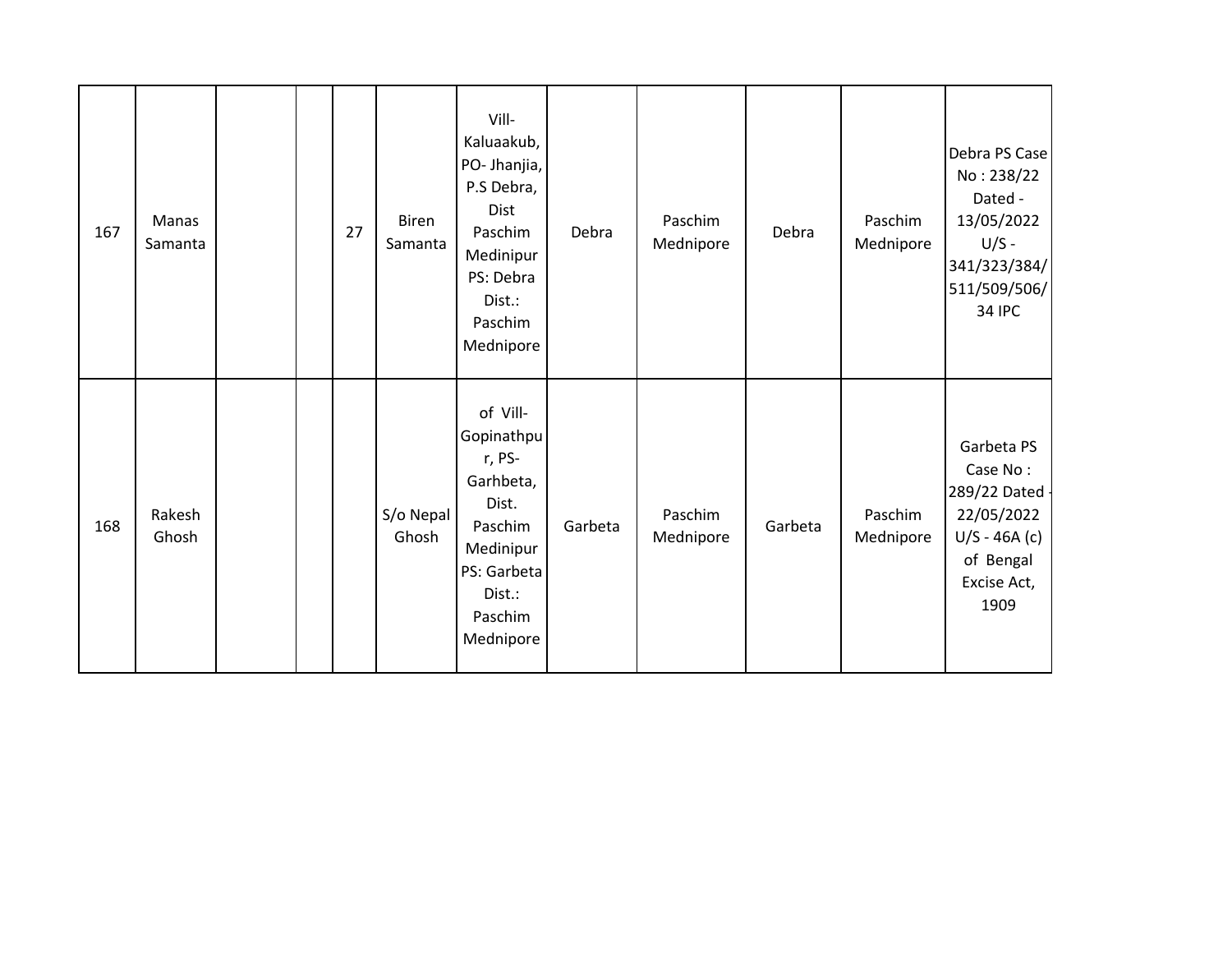| 169 | Amit Jana         |      | M | 22 | Lt.<br>Nabakum<br>ar Jana | Ratneswarb<br>ati, PS.<br>Ghatal,<br>Dist.<br>Paschim<br>Medinipur<br>PS: Ghatal<br>Dist.:<br>Paschim<br>Mednipore | Ghatal  | Paschim<br>Mednipore | Ghatal  | Paschim<br>Mednipore | <b>Ghatal PS</b><br>Case No:<br>171/22 Dated<br>22/05/2022<br>U/S-380/34<br><b>IPC</b>                   |
|-----|-------------------|------|---|----|---------------------------|--------------------------------------------------------------------------------------------------------------------|---------|----------------------|---------|----------------------|----------------------------------------------------------------------------------------------------------|
| 170 | Srikanta<br>Dhara |      | M | 18 | Shrikrishn<br>a Dhara     | Manohorpu<br>r, PS.<br>Ghatal,<br>Dist.<br>Paschim<br>Medinipur<br>PS: Ghatal<br>Dist.:<br>Paschim<br>Mednipore    | Ghatal  | Paschim<br>Mednipore | Ghatal  | Paschim<br>Mednipore | <b>Ghatal PS</b><br>Case No:<br>171/22 Dated<br>22/05/2022<br>U/S-380/34<br><b>IPC</b>                   |
| 171 | Osibul Ali        | Oska | M | 33 | Abdul<br>Odud             | Gorgojpota,<br>PS-Keshpur<br>, Dist-<br>Paschim<br>Medinipur<br>PS: Keshpur<br>Dist.:<br>Paschim<br>Mednipore      | Keshpur | Paschim<br>Mednipore | Keshpur | Paschim<br>Mednipore | <b>Keshpur PS</b><br>Case No:<br>80/22 Dated -<br>29/04/2022<br>$U/S -$<br>341/326/307/<br><b>34 IPC</b> |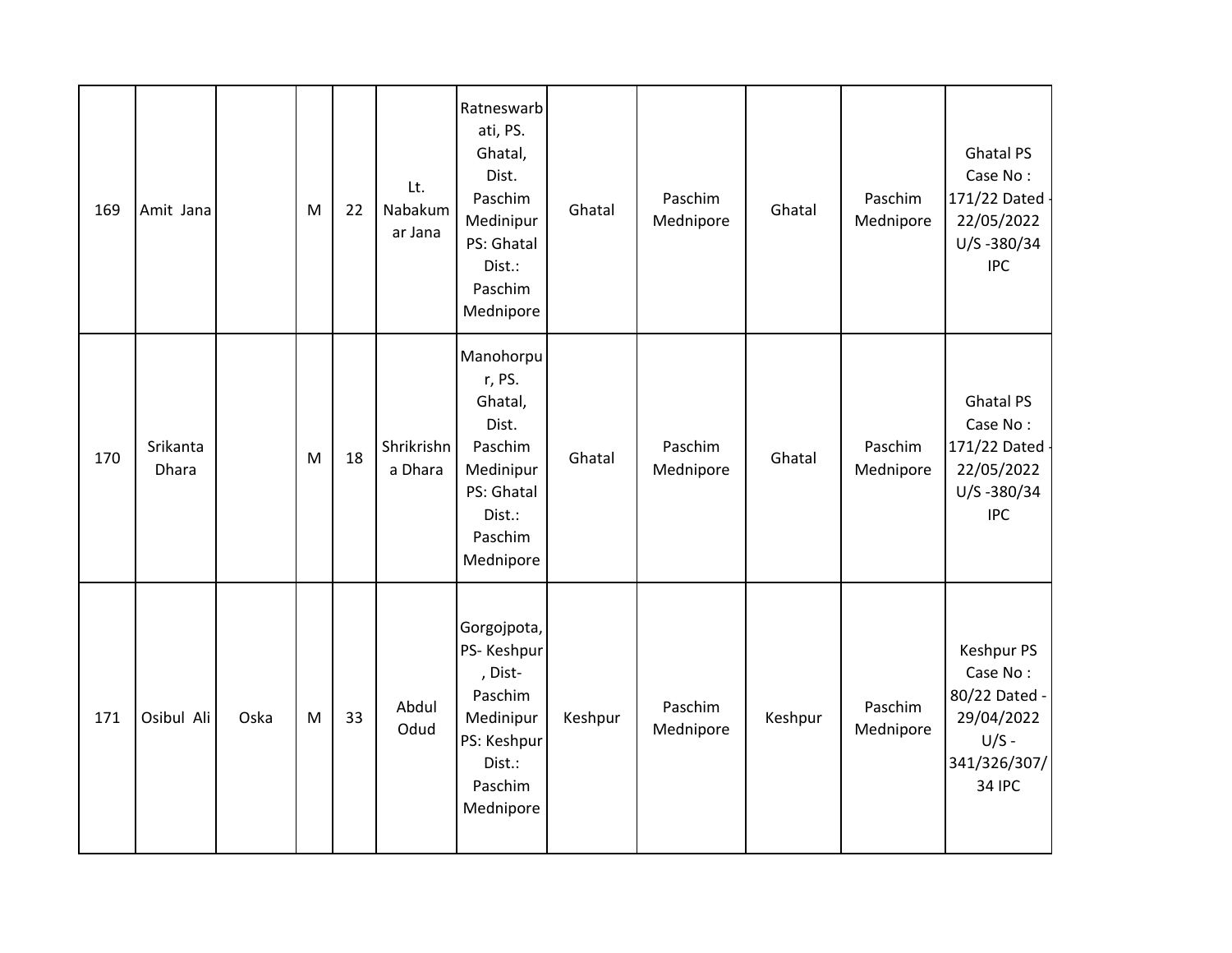| 172 | Santosh<br>Jana | M | 42 | Gobardha<br>n Jana       | Amuriya PS:<br>Belda Dist.:<br>Paschim<br>Mednipore                                                                                                            | Belda            | Paschim<br>Mednipore | Mohanpur    | Paschim<br>Mednipore | Mohanpur PS<br>Case No:<br>33/22 Dated -<br>18/02/2022<br>$U/S -$<br>354B/325/50<br>6 IPC                         |
|-----|-----------------|---|----|--------------------------|----------------------------------------------------------------------------------------------------------------------------------------------------------------|------------------|----------------------|-------------|----------------------|-------------------------------------------------------------------------------------------------------------------|
| 173 | Debasis<br>Bera | M |    | Kamal<br>Krishna<br>Bera | Nandakisho<br>repur, PO-<br>Jhajhiyanan<br>kar, PS-<br>Narayangar<br>h, Dist-<br>Paschim<br>Medinipur<br>PS:<br>Narayangar<br>h Dist.:<br>Paschim<br>Mednipore | Narayangar<br>h. | Paschim<br>Mednipore | Narayangarh | Paschim<br>Mednipore | Narayangarh<br>PS Case No:<br>127/22 Dated -<br>22/05/2022<br>$U/S -$<br>498A/341/32<br>3/354B/354/3<br>07/34 IPC |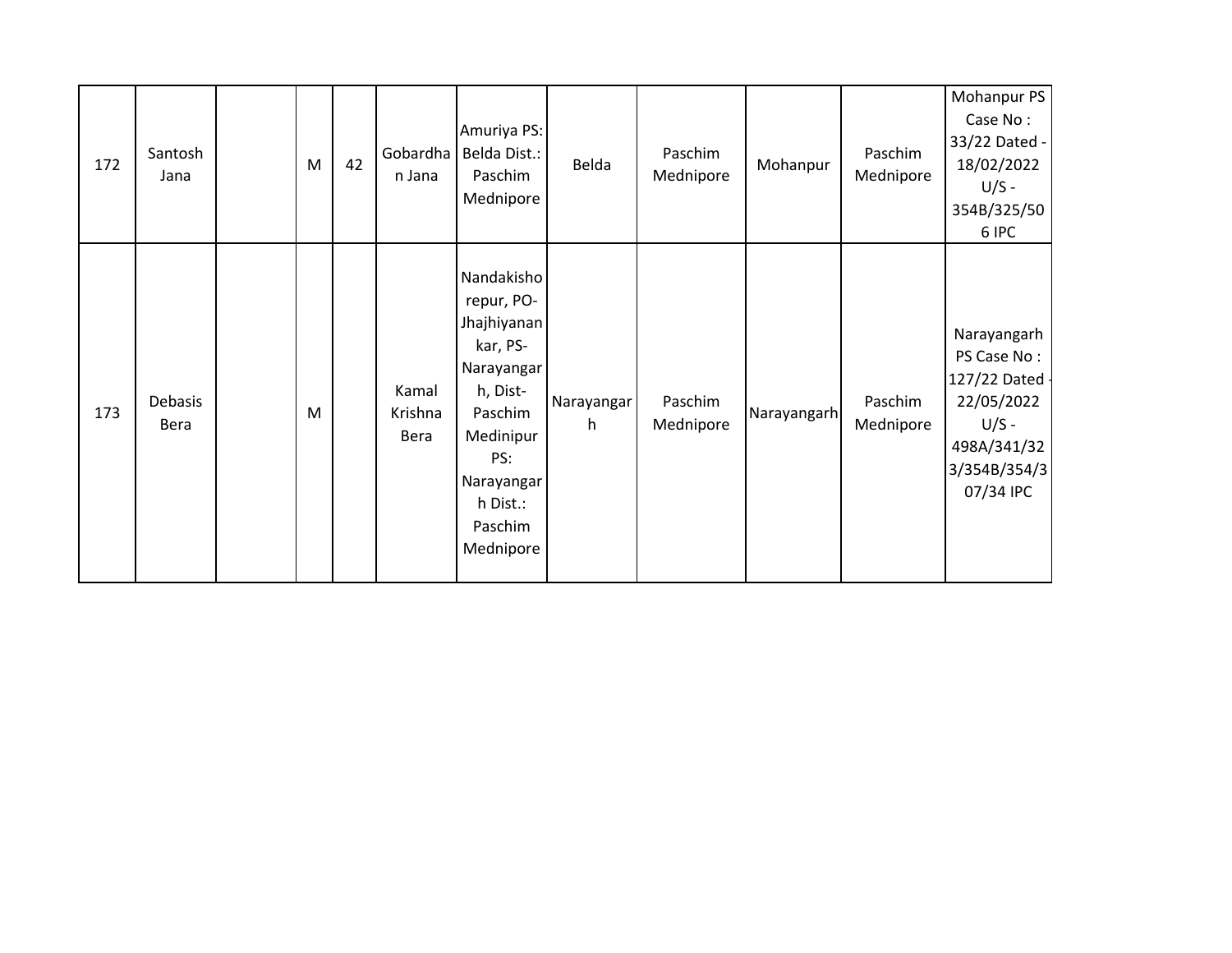| 174 | Kamal<br>Krishna<br>Bera |  | Lt. Binod<br><b>Bihari</b><br>Bera | Nandakisho<br>repur, PO-<br>Jhajhiyanan<br>kar, PS-<br>Narayangar<br>h, Dist-<br>Paschim<br>Medinipur<br>PS:<br>Narayangar<br>h Dist.:<br>Paschim<br>Mednipore | Narayangar<br>h | Paschim<br>Mednipore | Narayangarh | Paschim<br>Mednipore | Narayangarh<br>PS Case No:<br>127/22 Dated -<br>22/05/2022<br>$U/S -$<br>498A/341/32<br>3/354B/354/3<br>07/34 IPC |
|-----|--------------------------|--|------------------------------------|----------------------------------------------------------------------------------------------------------------------------------------------------------------|-----------------|----------------------|-------------|----------------------|-------------------------------------------------------------------------------------------------------------------|
| 175 | Jayashree<br>Bera        |  | Kamal<br>Krishna<br>Bera           | Nandakisho<br>repur, PO-<br>Jhajhiyanan<br>kar, PS-<br>Narayangar<br>h, Dist-<br>Paschim<br>Medinipur<br>PS:<br>Narayangar<br>h Dist.:<br>Paschim<br>Mednipore | Narayangar<br>h | Paschim<br>Mednipore | Narayangarh | Paschim<br>Mednipore | Narayangarh<br>PS Case No:<br>127/22 Dated -<br>22/05/2022<br>$U/S -$<br>498A/341/32<br>3/354B/354/3<br>07/34 IPC |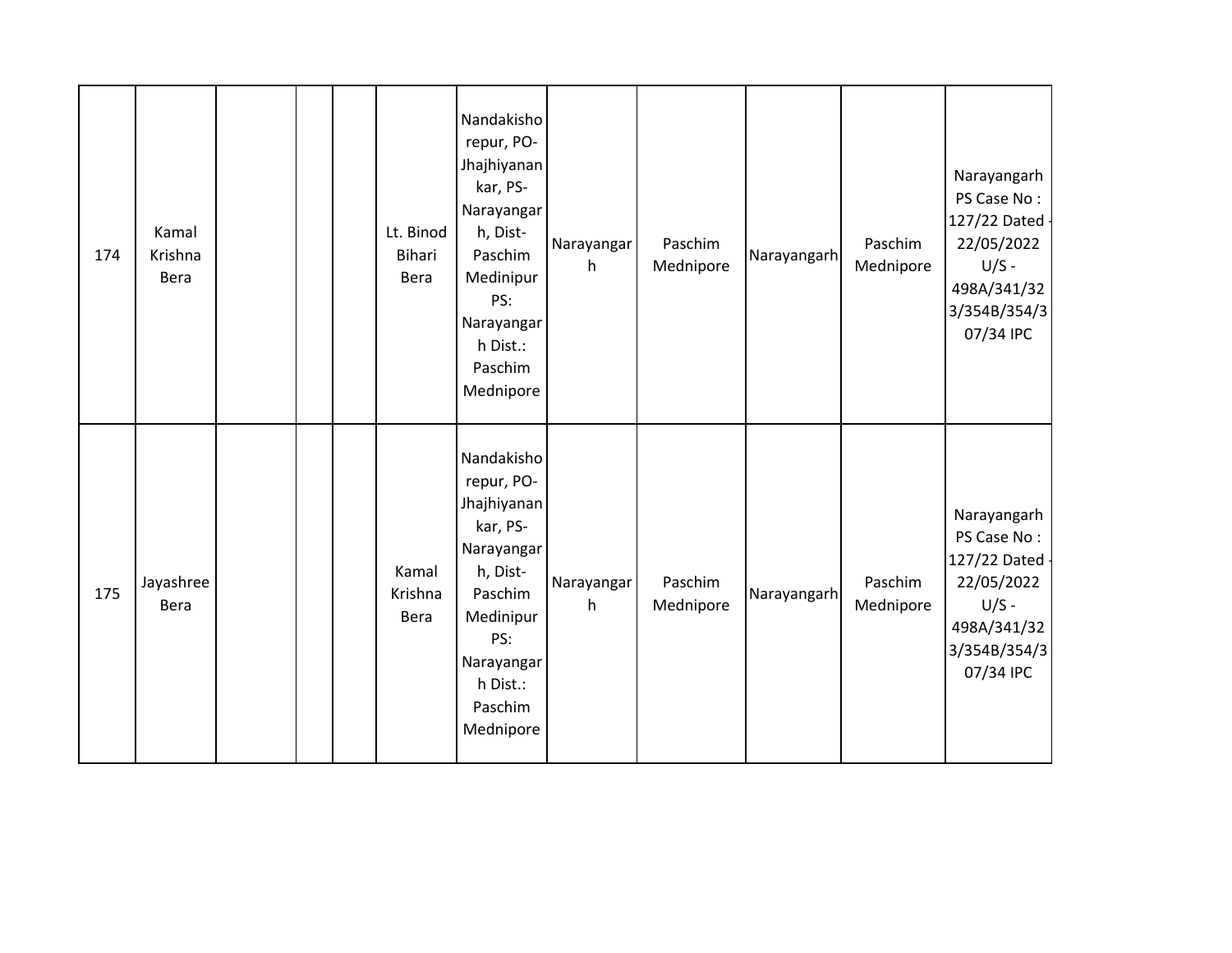| 176 | Chatradha<br>r Mahata | M         | 29 | Mrigen<br>Mahata | Bhangaban<br>dh PS:<br>Salbani<br>Dist.:<br>Paschim<br>Mednipore | Salbani | Paschim<br>Mednipore | Salbani | Paschim<br>Mednipore | Salbani PS<br>Case No:<br>140/22 Dated<br>19/05/2022<br>U/S-379 IPC                                     |
|-----|-----------------------|-----------|----|------------------|------------------------------------------------------------------|---------|----------------------|---------|----------------------|---------------------------------------------------------------------------------------------------------|
| 177 | Mehebub<br>Sk         | ${\sf M}$ | 36 | Lt Mana<br>Sk    | Keshia<br>Math Para<br>PS: Katwa<br>Dist.: Purba<br>Burdwan      | Katwa   | Purba<br>Burdwan     | Katwa   | Purba<br>Burdwan     | Katwa PS Case<br>No: 268/22<br>Dated -<br>22/05/2022<br>U/S-399/402<br>IPC & 25/27<br>Arms Act,<br>1959 |
| 178 | Pranab<br>Das         | ${\sf M}$ | 42 | Mahadeb<br>Das   | Khaspur PS:<br>Katwa Dist.:<br>Purba<br>Burdwan                  | Katwa   | Purba<br>Burdwan     | Katwa   | Purba<br>Burdwan     | Katwa PS Case<br>No: 268/22<br>Dated -<br>22/05/2022<br>U/S-399/402<br>IPC & 25/27<br>Arms Act,<br>1959 |
| 179 | Prasanta<br>Das       | M         | 52 | Lt. Anil<br>Das  | Khaspur PS:<br>Katwa Dist.:<br>Purba<br>Burdwan                  | Katwa   | Purba<br>Burdwan     | Katwa   | Purba<br>Burdwan     | Katwa PS Case<br>No: 268/22<br>Dated -<br>22/05/2022<br>U/S-399/402<br>IPC & 25/27<br>Arms Act,<br>1959 |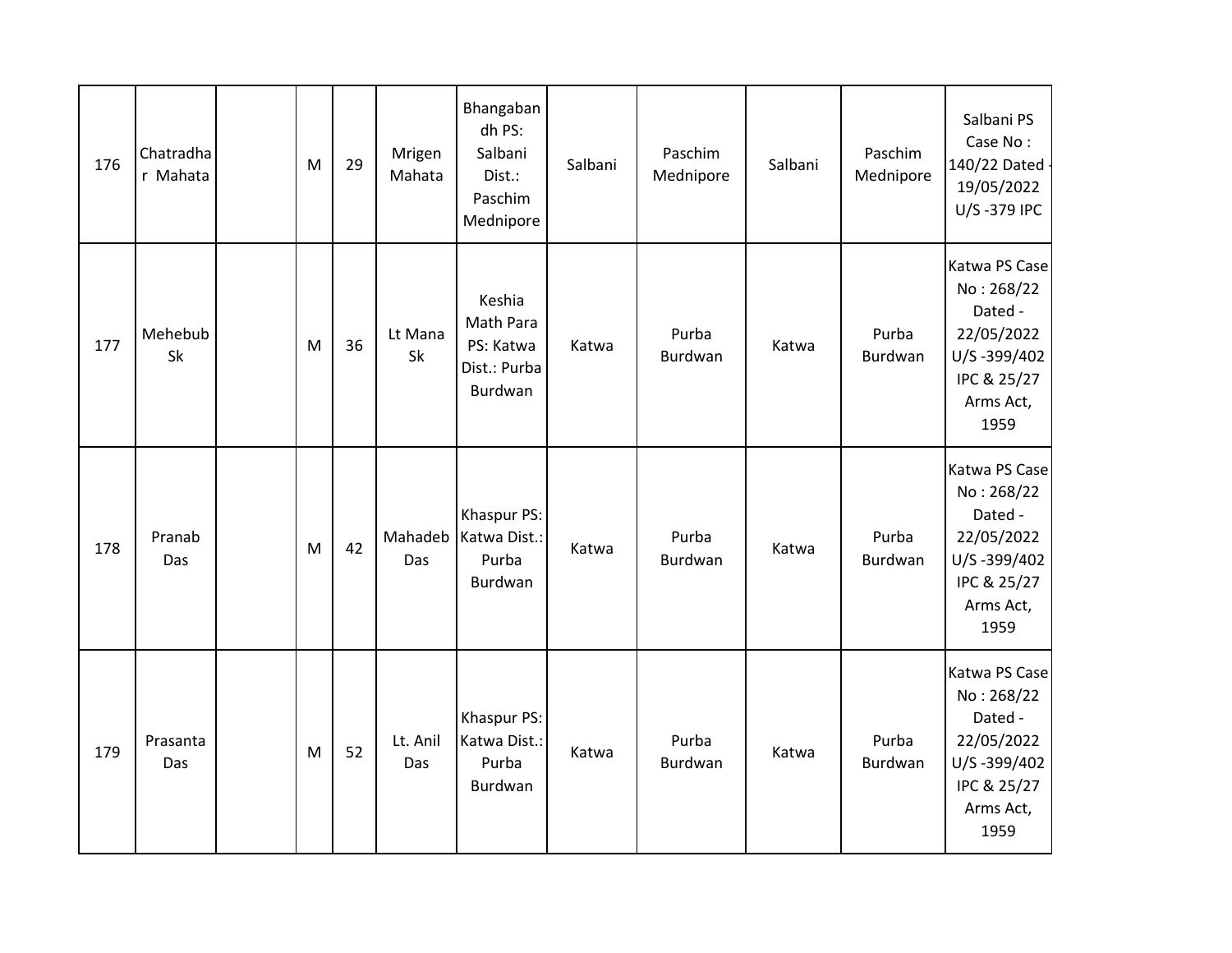| 180 | Soumik<br>Mukherje<br>e | M | 24 | Rudra<br><b>Bhairav</b><br>Mukherje<br>e | Katwa<br>Faridpur<br>Colony PS:<br>Katwa Dist.:<br>Purba<br>Burdwan | Katwa  | Purba<br>Burdwan | Katwa    | Purba<br>Burdwan | Katwa PS Case<br>No: 268/22<br>Dated -<br>22/05/2022<br>U/S-399/402<br>IPC & 25/27<br>Arms Act,<br>1959 |
|-----|-------------------------|---|----|------------------------------------------|---------------------------------------------------------------------|--------|------------------|----------|------------------|---------------------------------------------------------------------------------------------------------|
| 181 | Rahul<br>Chattoraj      | M | 30 | Hemanta<br>Chattoraj                     | Katwa<br>Pabna<br>Colony PS:<br>Katwa Dist.:<br>Purba<br>Burdwan    | Katwa  | Purba<br>Burdwan | Katwa    | Purba<br>Burdwan | Katwa PS Case<br>No: 268/22<br>Dated -<br>22/05/2022<br>U/S-399/402<br>IPC & 25/27<br>Arms Act,<br>1959 |
| 182 | Gopal<br>Dalui          | M | 29 | Lt. Madhu<br>Dalui                       | Gangatikuri<br>PS: Katwa<br>Dist.: Purba<br>Burdwan                 | Katwa  | Purba<br>Burdwan | Katwa    | Purba<br>Burdwan | Katwa PS Case<br>No: 268/22<br>Dated -<br>22/05/2022<br>U/S-399/402<br>IPC & 25/27<br>Arms Act,<br>1959 |
| 183 | Sandip<br>Mondal        | M | 26 | Suprabhat<br>Mondal                      | Brambhanp<br>ara PS:<br>Nanoor<br>Dist.:<br>Birbhum                 | Nanoor | Birbhum          | Ketugram | Purba<br>Burdwan | Ketugram PS<br>Case No:<br>61/22 Dated -<br>14/02/2022<br>$U/S -$<br>354(A)/417/5<br>09 IPC             |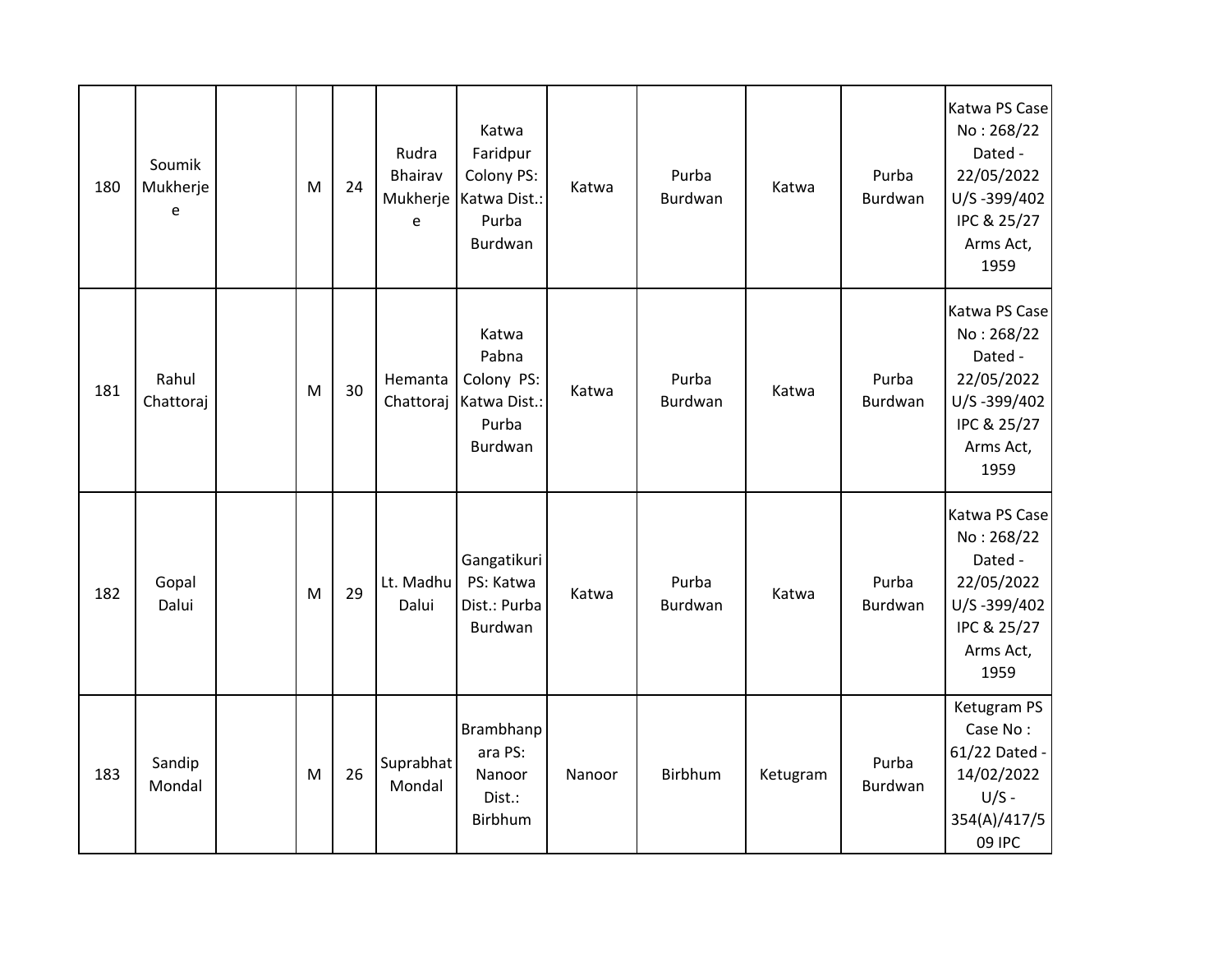| 184 | Hasnat Sk      |       | M | 32 | Joynal<br>Abedin Sk | Sultanpur<br>PS:<br>Ketugram<br>Dist.: Purba<br>Burdwan             | Ketugram  | Purba<br>Burdwan | Ketugram         | Purba<br>Burdwan | Ketugram PS<br>Case No:<br>236/22 Dated<br>21/05/2022<br>$U/S -$<br>25(1)(A)/35<br>Arms Act,<br>1959          |
|-----|----------------|-------|---|----|---------------------|---------------------------------------------------------------------|-----------|------------------|------------------|------------------|---------------------------------------------------------------------------------------------------------------|
| 185 | Rajesh<br>Roy  |       | M |    | Paresh<br>Roy       | <b>MOGALMA</b><br>RI PS: Raina<br>Dist.: Purba<br>Burdwan           | Raina     | Purba<br>Burdwan | Raina            | Purba<br>Burdwan | Raina PS Case<br>No: 172/22<br>Dated -<br>22/05/2022<br>$U/S - 46 A (C)$<br><b>Bengal Excise</b><br>Act, 1909 |
| 186 | Basanti<br>Roy |       |   |    | ar Roy              | <b>MOGALMA</b><br>Tarashank RI PS: Raina<br>Dist.: Purba<br>Burdwan | Raina     | Purba<br>Burdwan | Raina            | Purba<br>Burdwan | Raina PS Case<br>No: 172/22<br>Dated -<br>22/05/2022<br>$U/S - 46 A (C)$<br><b>Bengal Excise</b><br>Act, 1909 |
| 187 | Sk Ali         | Rahit | M | 25 | Sk<br>Mamtajul      | Amrah PS:<br>SAKTIGARH<br>Dist.: Purba<br>Burdwan                   | SAKTIGARH | Purba<br>Burdwan | <b>SAKTIGARH</b> | Purba<br>Burdwan | <b>SAKTIGARH PS</b><br>Case No:<br>66/22 Dated -<br>27/02/2022<br>U/S-399/402<br><b>IPC</b>                   |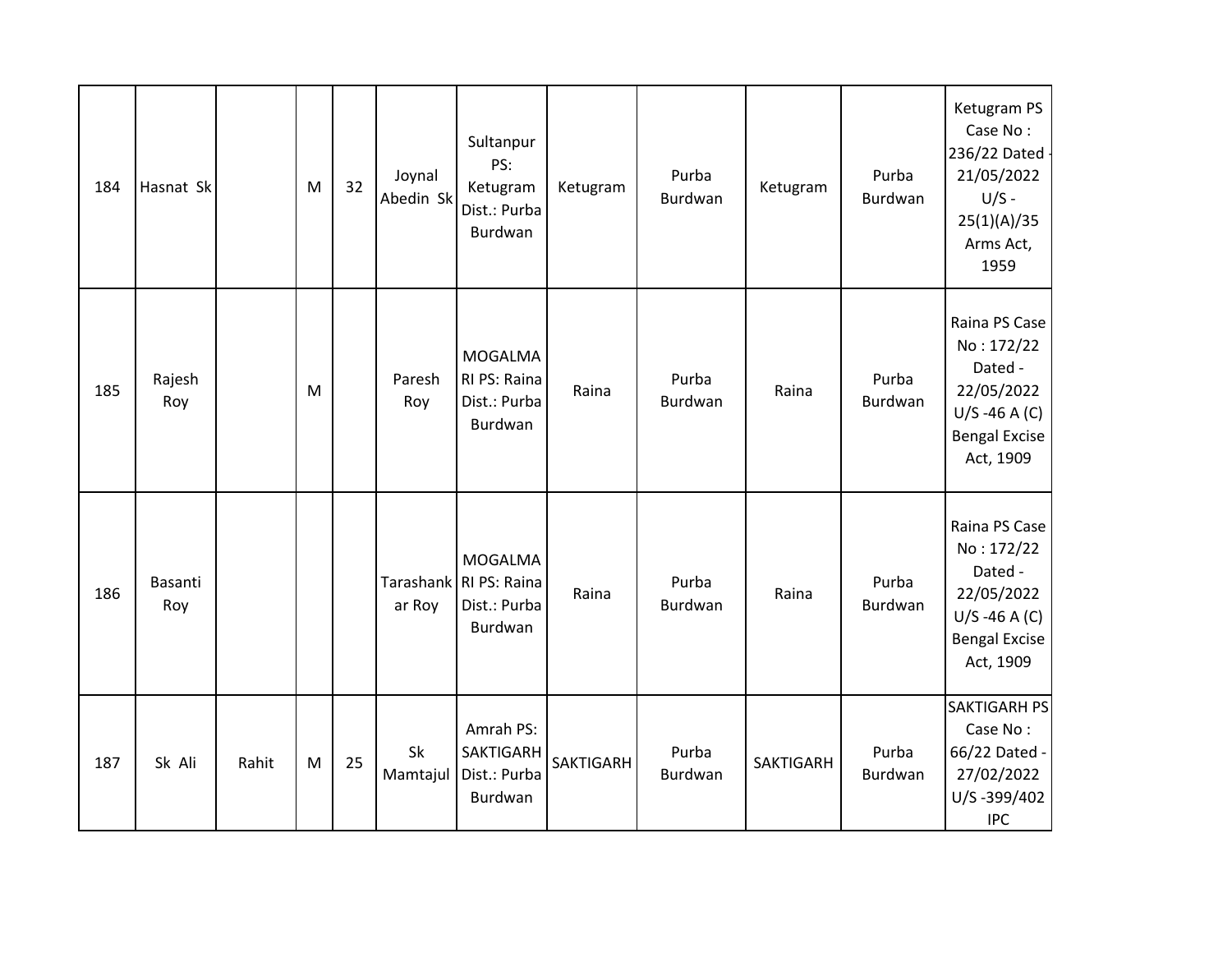| 188 | Sk Sahin                  | M         | 27 | Sk Ajubar                  | PS:<br><b>SAKTIGARH</b><br>Dist.: Purba<br>Burdwan        | <b>SAKTIGARH</b>          | Purba<br>Burdwan   | <b>SAKTIGARH</b> | Purba<br>Burdwan   | <b>SAKTIGARH PS</b><br>Case No:<br>66/22 Dated -<br>27/02/2022<br>U/S-399/402<br><b>IPC</b>                                   |
|-----|---------------------------|-----------|----|----------------------------|-----------------------------------------------------------|---------------------------|--------------------|------------------|--------------------|-------------------------------------------------------------------------------------------------------------------------------|
| 189 | Srimanta<br><b>Barman</b> | M         |    | Late<br>Tailokya<br>Barman | Gurgram<br>PS:<br>ur Dist.:<br>Purba<br>Mednipore         | Bhagawanp Bhagawanp<br>ur | Purba<br>Mednipore | Bhagawanp<br>ur  | Purba<br>Mednipore | Bhagawanpur<br>PS Case No:<br>197/22 Dated -<br>22/05/2022<br>$U/S -$<br>341/323/325/<br>307/354/379/<br>506/34 IPC           |
| 190 | Debasis<br>Mondal         | M         | 31 | Jadab<br>Mondal            | Gourchak<br>PS:<br>Chandipur<br>Dist.: Purba<br>Mednipore | Chandipur                 | Purba<br>Mednipore | Chandipur        | Purba<br>Mednipore | Chandipur PS<br>Case No:<br>169/22 Dated<br>22/05/2022<br>$U/S -$<br>341/323/325/<br>307/354/379/<br>427/506/34<br><b>IPC</b> |
| 191 | Suman<br>Bar              | ${\sf M}$ | 23 | Late<br>Snehamoy<br>Bar    | Dubda PS:<br>Egra Dist.:<br>Purba<br>Mednipore            | Egra                      | Purba<br>Mednipore | Egra             | Purba<br>Mednipore | Egra PS Case<br>No: 359/22<br>Dated -<br>22/05/2022<br>$U/S - 46A(C)$<br><b>Bengal Excise</b><br>Act, 1909                    |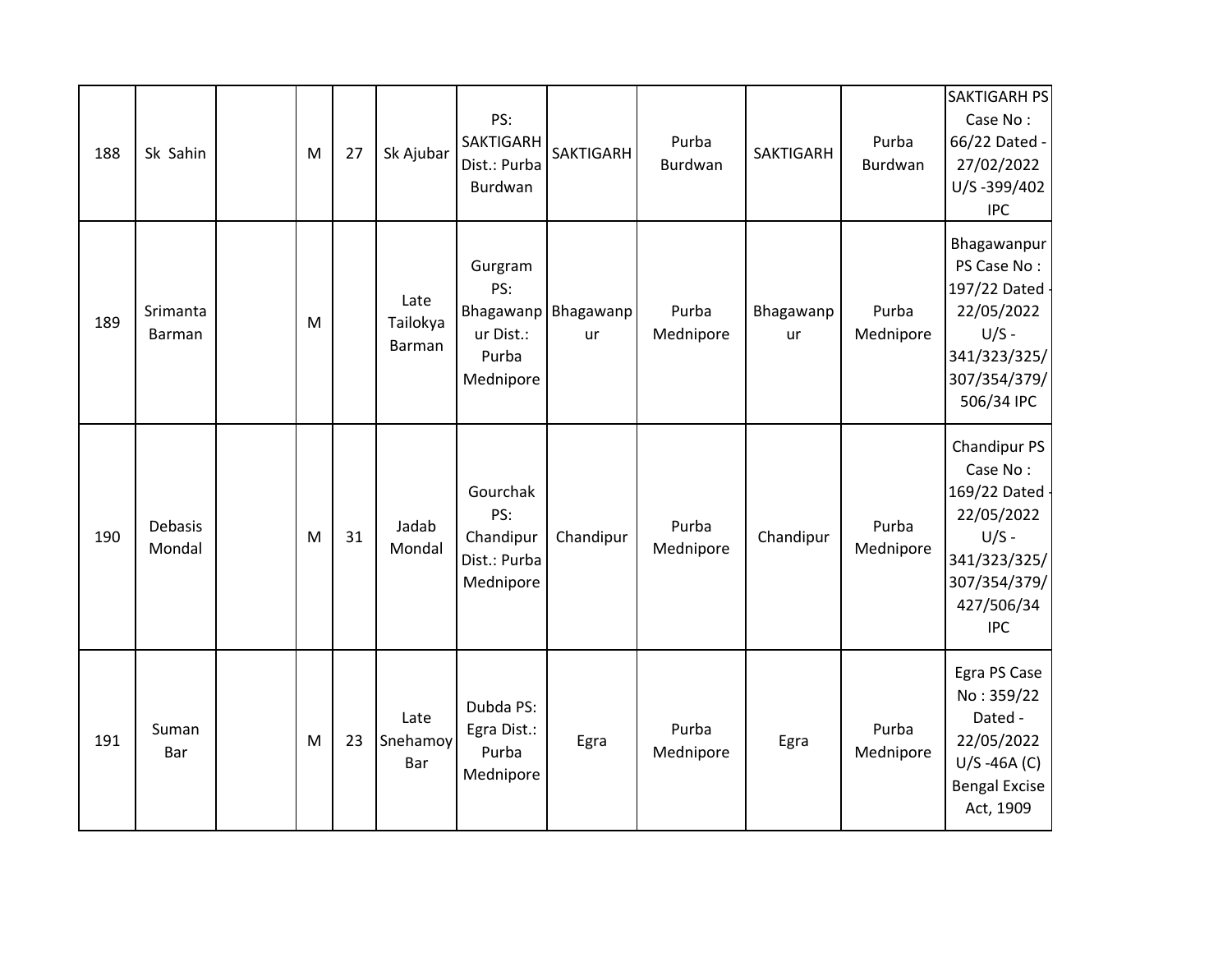| 192 | Rabin<br>Mondal          | Manas | M           | 21 | Ghanashy<br>am<br>Mondal | Dakshin<br>Pithulia PS:<br>Marishda<br>Dist.: Purba<br>Mednipore | Marishda                            | Purba<br>Mednipore | Marishda                  | Purba<br>Mednipore | Marishda PS<br>Case No:<br>94/22 Dated -<br>14/05/2022<br>U/S-363 IPC                                                                                          |
|-----|--------------------------|-------|-------------|----|--------------------------|------------------------------------------------------------------|-------------------------------------|--------------------|---------------------------|--------------------|----------------------------------------------------------------------------------------------------------------------------------------------------------------|
| 193 | Alamgir<br>Unknown       |       | M           | 27 | Hamid                    | Bakhrabad<br>PS:<br>r Dist.:<br>Purba<br>Mednipore               | Sk. Abdul Nandakuma Nandakuma<br>r  | Purba<br>Mednipore | Nandakuma<br>$\mathsf{r}$ | Purba<br>Mednipore | Nandakumar<br>PS Case No:<br>193/22 Dated ·<br>22/05/2022<br>$U/S -$<br>20(b)(ii)(C)/29<br>of Narcotic<br>Drugs and<br>Psychotropic<br>Substances<br>Act, 1985 |
| 194 | Hafeza<br>Khatun<br>Bibi |       | $\mathsf F$ | 28 | Sk.<br>Hafizuddin        | Bakhrabad<br>PS:<br>r Dist.:<br>Purba<br>Mednipore               | Nandakuma Nandakuma<br>$\mathsf{r}$ | Purba<br>Mednipore | Nandakuma<br>$\mathsf{r}$ | Purba<br>Mednipore | Nandakumar<br>PS Case No:<br>193/22 Dated ·<br>22/05/2022<br>$U/S -$<br>20(b)(ii)(C)/29<br>of Narcotic<br>Drugs and<br>Psychotropic<br>Substances<br>Act, 1985 |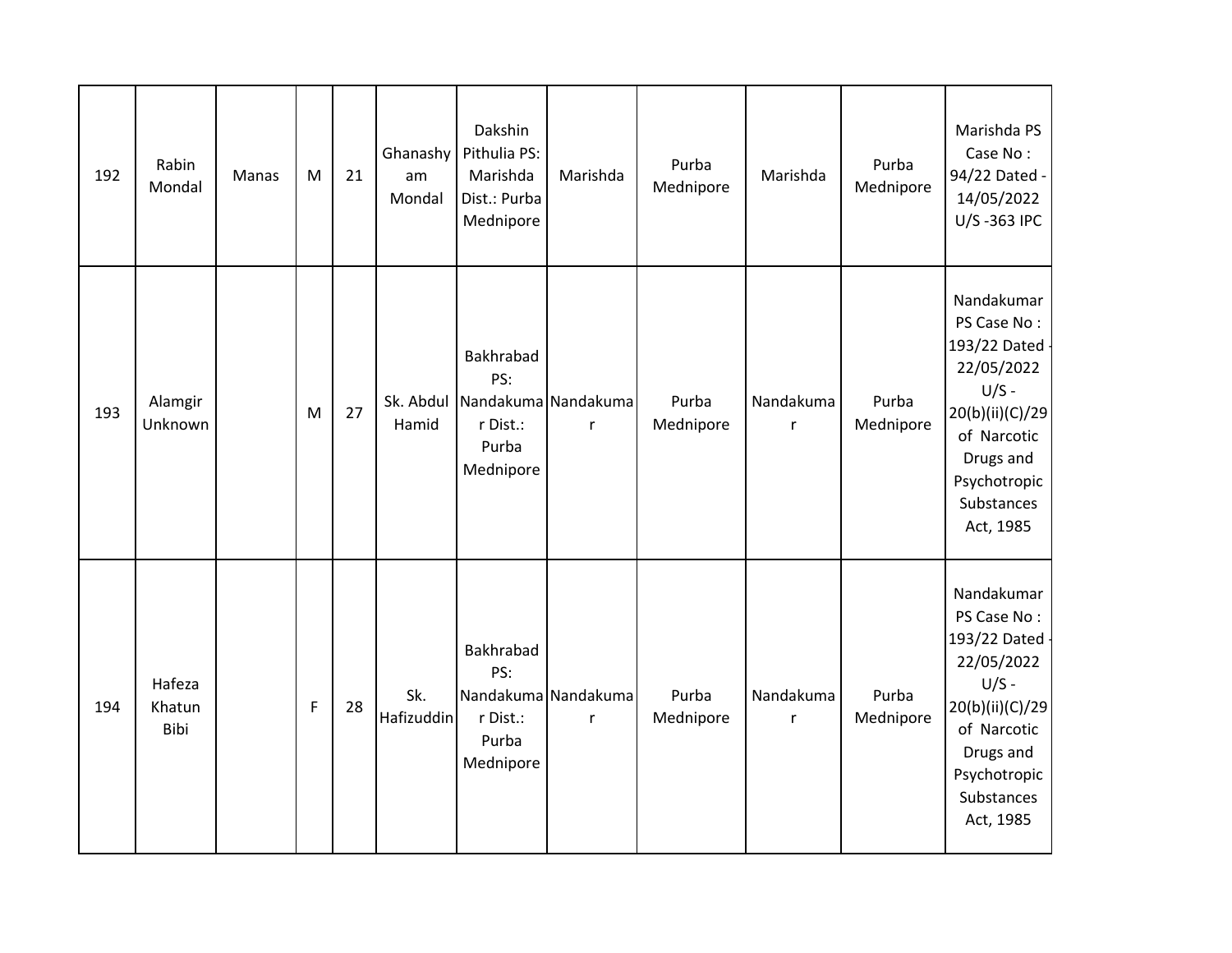| 195 | Sri<br><b>Basanta</b><br>Kumar<br>Bhanja |   |    | Lt.<br>Nagendra<br>Bhanja | PS:<br>Pataspur<br>Dist.: Purba<br>Mednipore                 | Pataspur | Purba<br>Mednipore | Pataspur | Purba<br>Mednipore | Pataspur PS<br>Case No:<br>295/22 Dated -<br>22/05/2022<br>$U/S -$<br>448/341/323/<br>307/506 IPC |
|-----|------------------------------------------|---|----|---------------------------|--------------------------------------------------------------|----------|--------------------|----------|--------------------|---------------------------------------------------------------------------------------------------|
| 196 | Sk Ali<br>Hossain                        | M | 52 | Lt. Usiar<br>Rahaman      | Dakshin<br>Baguan PS:<br>Tamluk<br>Dist.: Purba<br>Mednipore | Tamluk   | Purba<br>Mednipore | Tamluk   | Purba<br>Mednipore | <b>Tamluk PS</b>                                                                                  |
| 197 | Susanta<br>Singh                         |   |    | Panchana<br>n Singh       | Dhadki PS:<br>Puncha<br>Dist.:<br>Purulia                    | Puncha   | Purulia            | Puncha   | Purulia            | Puncha PS<br>Case No:<br>45/22 Dated -<br>22/05/2022<br>$U/S -$<br>184/194C/19<br>4D/192 IPC      |
| 198 | Raju<br>Mahato                           |   |    | Mahadeb<br>Mahato         | PS: Puncha<br>Dist.:<br>Purulia                              | Puncha   | Purulia            | Puncha   | Purulia            | Puncha PS<br>Case No:<br>46/22 Dated -<br>22/05/2022<br>$U/S -$<br>184/194D/18<br>1/192 IPC       |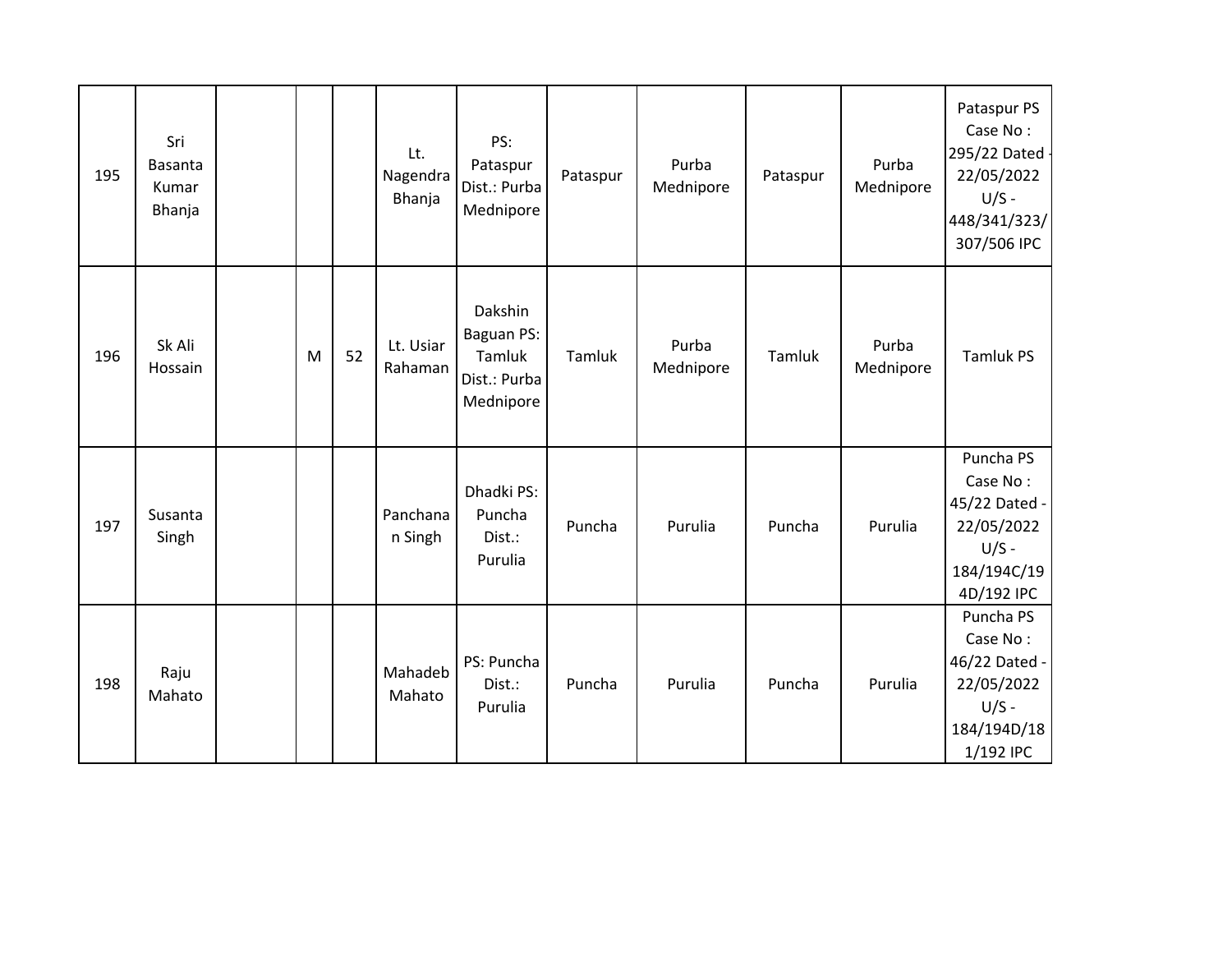| 199 | Mousami<br>Sarkar |       |   |    | Manmoy<br>Pramanik | PS:<br>Kaliaganj<br>Dist.:<br>Raiganj<br>Police<br>District                             | Kaliaganj  | Raiganj Police<br><b>District</b>         | Kaliaganj             | Raiganj Police<br><b>District</b> | Kaliaganj PS<br>Case No:<br>146/22 Dated<br>20/03/2022<br>$U/S -$<br>420/406/34<br><b>IPC</b>                    |
|-----|-------------------|-------|---|----|--------------------|-----------------------------------------------------------------------------------------|------------|-------------------------------------------|-----------------------|-----------------------------------|------------------------------------------------------------------------------------------------------------------|
| 200 | Jardesh<br>Ali    |       | M | 20 | Alam<br>Hoque      | Raghabpur<br>Kurkitola<br>PS:<br>Karandighi<br>Dist.:<br>Raiganj<br>Police<br>District  | Karandighi | Raiganj Police<br>District                | Karandighi            | <b>District</b>                   | Karandighi PS<br>Case No:<br>Raiganj Police 247/22 Dated<br>15/05/2022<br>U/S-363/365<br><b>IPC</b>              |
| 201 | Nitai<br>Oraw     |       | M | 45 | Lt Lalu<br>Oraw,   | <b>Altapur PS:</b><br>Karandighi<br>Dist.:<br>Raiganj<br>Police<br><b>District</b>      | Karandighi | Raiganj Police<br><b>District</b>         | Karandighi            | Raiganj Police<br>District        | Karandighi PS<br>Case No:<br>254/22 Dated<br>19/05/2022<br>$U/S -$<br>341/323/325/<br>326/307/354/<br>506/34 IPC |
| 202 | Sudip<br>Sarkar   | Chima | M | 30 | Gobinda<br>Sarkar  | Mallick pur<br>Ghoshpara<br>PS:<br>Baruipur<br>Dist.:<br>Baruipur<br>Police<br>District | Baruipur   | <b>Baruipur</b><br><b>Police District</b> | Jadavpore<br>g.r.p.s. | Sealdah<br>G.R.P.                 | Jadavpore<br>g.r.p.s. PS<br>Case No:<br>01/22 Dated -<br>25/02/2022<br>U/S-379 IPC                               |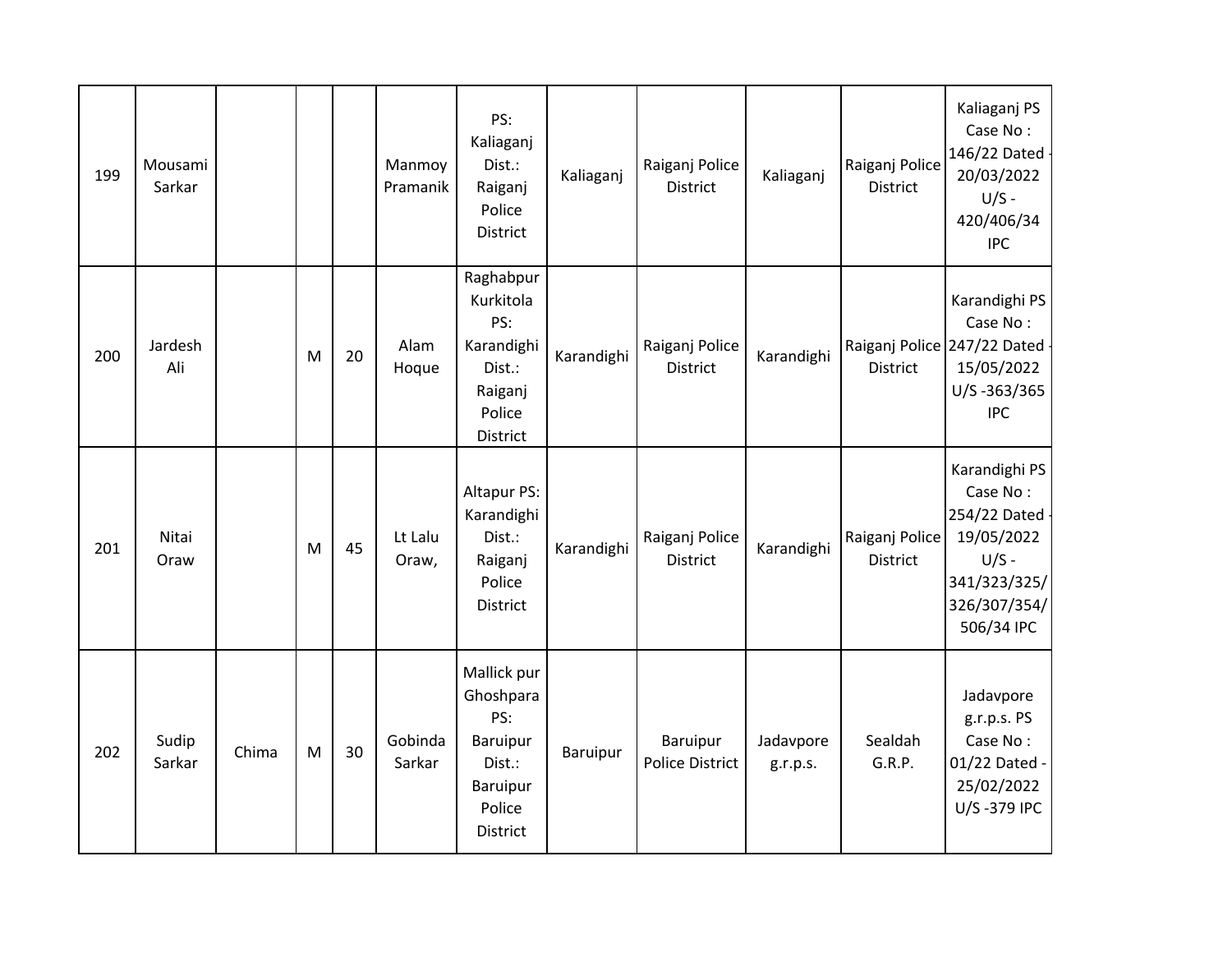| 203 | Md Nuru         | Mainuddi<br>n. | M | 25 | Md.<br>Sekantar          | Vill-<br>Bhabanipur<br>, PO+PS-<br>Daulatkhan,<br>Dist. Bhola<br>Pin-8310,<br>Bangladesh |                            | <b>Basirhat</b>                     | Kakdwip     | Sundarban<br>Police District | Kakdwip PS<br>Case No:<br>151/22 Dated<br>22/05/2022<br>$U/S - 14-A$<br>Foreigners<br>Act, 1946Â                                                |
|-----|-----------------|----------------|---|----|--------------------------|------------------------------------------------------------------------------------------|----------------------------|-------------------------------------|-------------|------------------------------|-------------------------------------------------------------------------------------------------------------------------------------------------|
| 204 | Kumar<br>Halder |                | M | 55 | Late<br>Sukesh<br>Halder | Raghunathp<br>ur PS:<br>Mandirbaza<br>r Dist.:<br>Sundarban<br>Police<br>District        | Mandirbaza<br>$\mathsf{r}$ | Sundarban<br><b>Police District</b> | Mandirbazar | Sundarban<br>Police District | Mandirbazar<br>PS Case No:<br>173/22 Dated<br>22/05/2022<br>$U/S -3/4$ The<br>West Bengal<br>Gambling and<br>Prize<br>Competitions<br>Act, 1957 |
| 205 | Ujjal<br>Halder |                |   | 45 | Late<br>Ranjan<br>Halder | Raghunathp<br>ur PS:<br>Mandirbaza<br>r Dist.:<br>Sundarban<br>Police<br>District        | Mandirbaza<br>r            | Sundarban<br><b>Police District</b> | Mandirbazar | Sundarban<br>Police District | Mandirbazar<br>PS Case No:<br>173/22 Dated<br>22/05/2022<br>$U/S -3/4$ The<br>West Bengal<br>Gambling and<br>Prize<br>Competitions<br>Act, 1957 |

 $\pmb{\cdot}$ 

 $\pmb{\cdot}$ 

 $\pmb{\cdot}$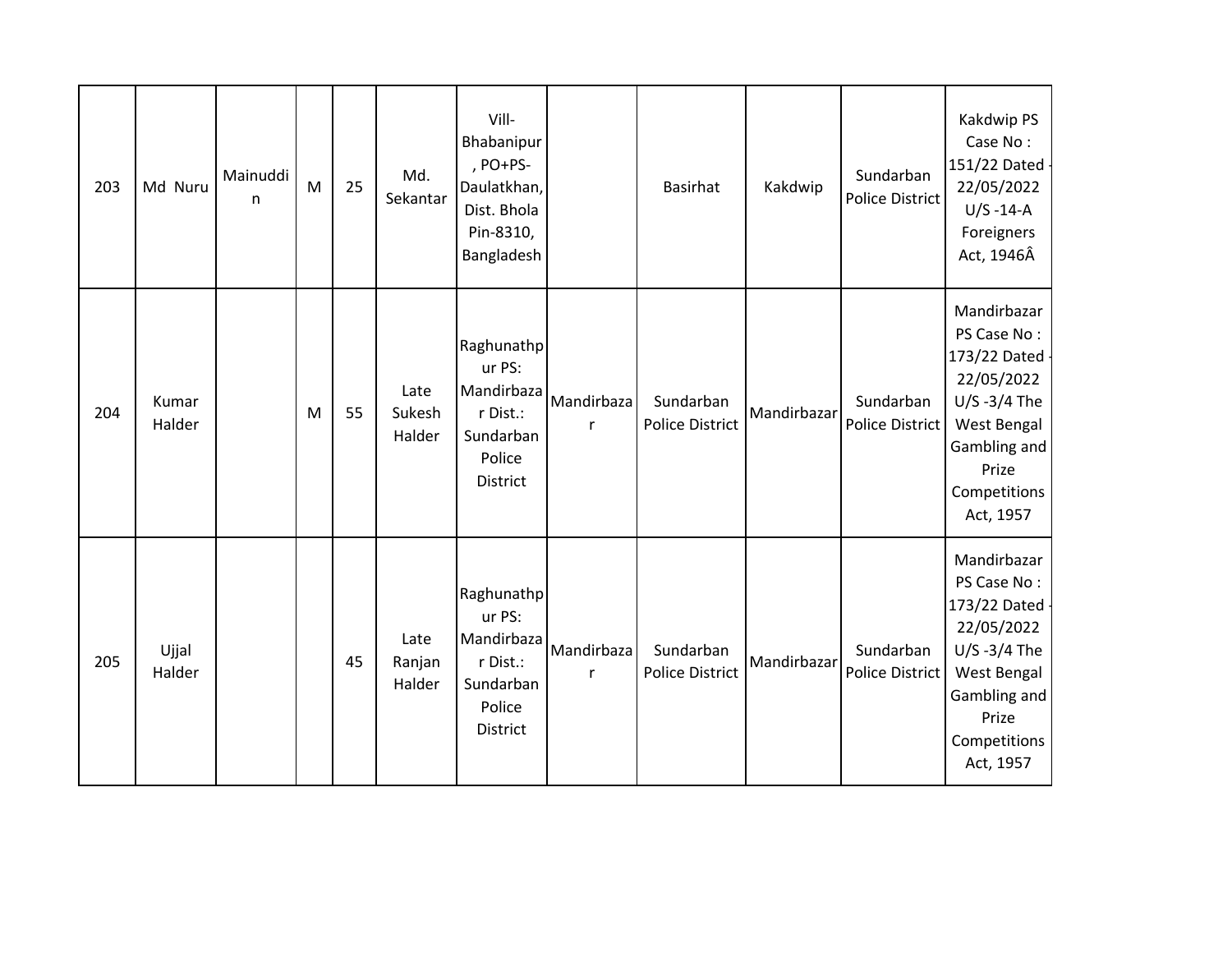| 206 | Chiranjit<br>Halder         |   |    | Gopal<br>Halder | Raghunathp<br>ur PS:<br>Mandirbaza<br>r Dist.:<br>Sundarban<br>Police<br>District                             | Mandirbaza<br>$\mathsf{r}$ | Sundarban<br><b>Police District</b> | Mandirbazar | Sundarban<br>Police District        | Mandirbazar<br>PS Case No:<br>173/22 Dated<br>22/05/2022<br>$U/S -3/4$ The<br>West Bengal<br>Gambling and<br>Prize<br>Competitions<br>Act, 1957 |
|-----|-----------------------------|---|----|-----------------|---------------------------------------------------------------------------------------------------------------|----------------------------|-------------------------------------|-------------|-------------------------------------|-------------------------------------------------------------------------------------------------------------------------------------------------|
| 207 | Prosenjit<br>Halder         |   | 19 | Gopal<br>Halder | Raghunathp<br>ur PS:<br>Mandirbaza<br>r Dist.:<br>Sundarban<br>Police<br>District                             | Mandirbaza<br>$\mathsf{r}$ | Sundarban<br><b>Police District</b> | Mandirbazar | Sundarban<br><b>Police District</b> | Mandirbazar<br>PS Case No:<br>173/22 Dated<br>22/05/2022<br>$U/S -3/4$ The<br>West Bengal<br>Gambling and<br>Prize<br>Competitions<br>Act, 1957 |
| 208 | <b>Buddhade</b><br>b Sardar | M | 42 | Samir<br>Sardar | Vill-<br>Daudpur,<br>PO-Baro<br>Koipukuria<br>PS:<br>Mathurapu<br>r Dist.:<br>Sundarban<br>Police<br>District | Mathurapu<br>$\mathsf{r}$  | Sundarban<br><b>Police District</b> | Mandirbazar | Sundarban<br>Police District        | Mandirbazar<br>PS Case No:<br>173/22 Dated<br>22/05/2022<br>$U/S -3/4$ The<br>West Bengal<br>Gambling and<br>Prize<br>Competitions<br>Act, 1957 |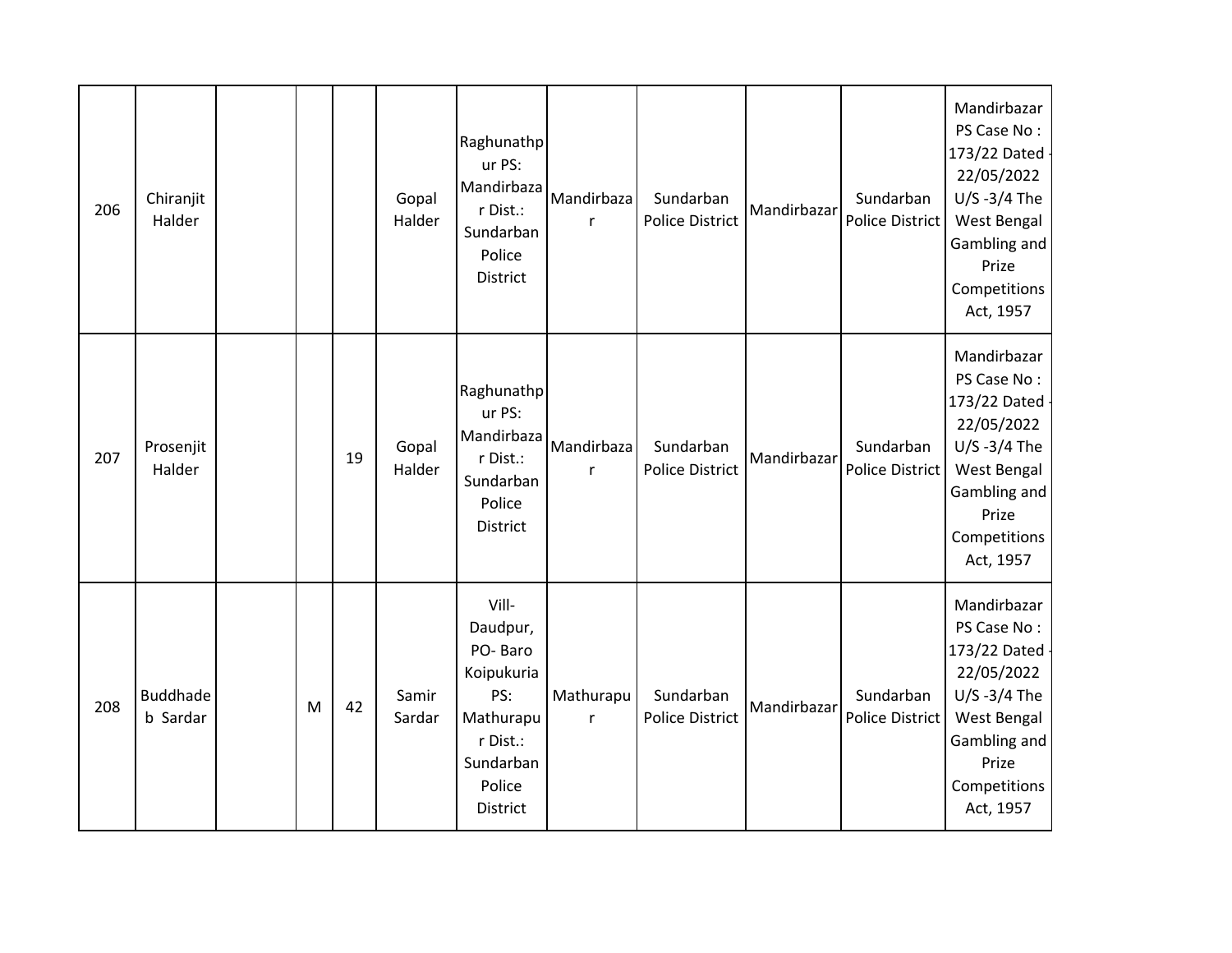| 209 | Saifulla<br>Gazi            |      | M | 34 | Lt. Arfat<br>Gazi | Vill-<br>Banomalipu<br>r, PO-<br>Futigoda<br>PS:<br><b>Bakultala</b><br>Dist.:<br>Baruipur<br>Police<br>District | <b>Bakultala</b>                      | Baruipur<br><b>Police District</b>           | Mandirbazar | Sundarban<br><b>Police District</b> | Mandirbazar<br>PS Case No:<br>173/22 Dated<br>22/05/2022<br>$U/S -3/4$ The<br>West Bengal<br>Gambling and<br>Prize<br>Competitions<br>Act, 1957 |
|-----|-----------------------------|------|---|----|-------------------|------------------------------------------------------------------------------------------------------------------|---------------------------------------|----------------------------------------------|-------------|-------------------------------------|-------------------------------------------------------------------------------------------------------------------------------------------------|
| 210 | Dipankar<br>Gharami         |      | M | 30 | Tarun<br>Gharami  | Vill-<br>Adityapur<br>PS:<br>r Dist.:<br>Sundarban<br>Police<br>District                                         | Mandirbaza Mandirbaza<br>$\mathsf{r}$ | Sundarban<br><b>Police District</b>          | Mandirbazar | Sundarban<br><b>Police District</b> | Mandirbazar<br>PS Case No:<br>173/22 Dated<br>22/05/2022<br>$U/S -3/4$ The<br>West Bengal<br>Gambling and<br>Prize<br>Competitions<br>Act, 1957 |
| 211 | <b>Dhananjay</b><br>Bairagi | Kush | M | 30 | Rabin<br>Bairagi  | Vill-<br>Pranballavp<br>ur PS: Usthi<br>Dist.:<br>Diamond<br>Harbour<br>Police<br>District                       | Usthi                                 | Diamond<br>Harbour<br><b>Police District</b> | Mandirbazar | Sundarban<br><b>Police District</b> | Mandirbazar<br>PS Case No:<br>169/22 Dated<br>20/05/2022<br>U/S-363/365<br><b>IPC</b>                                                           |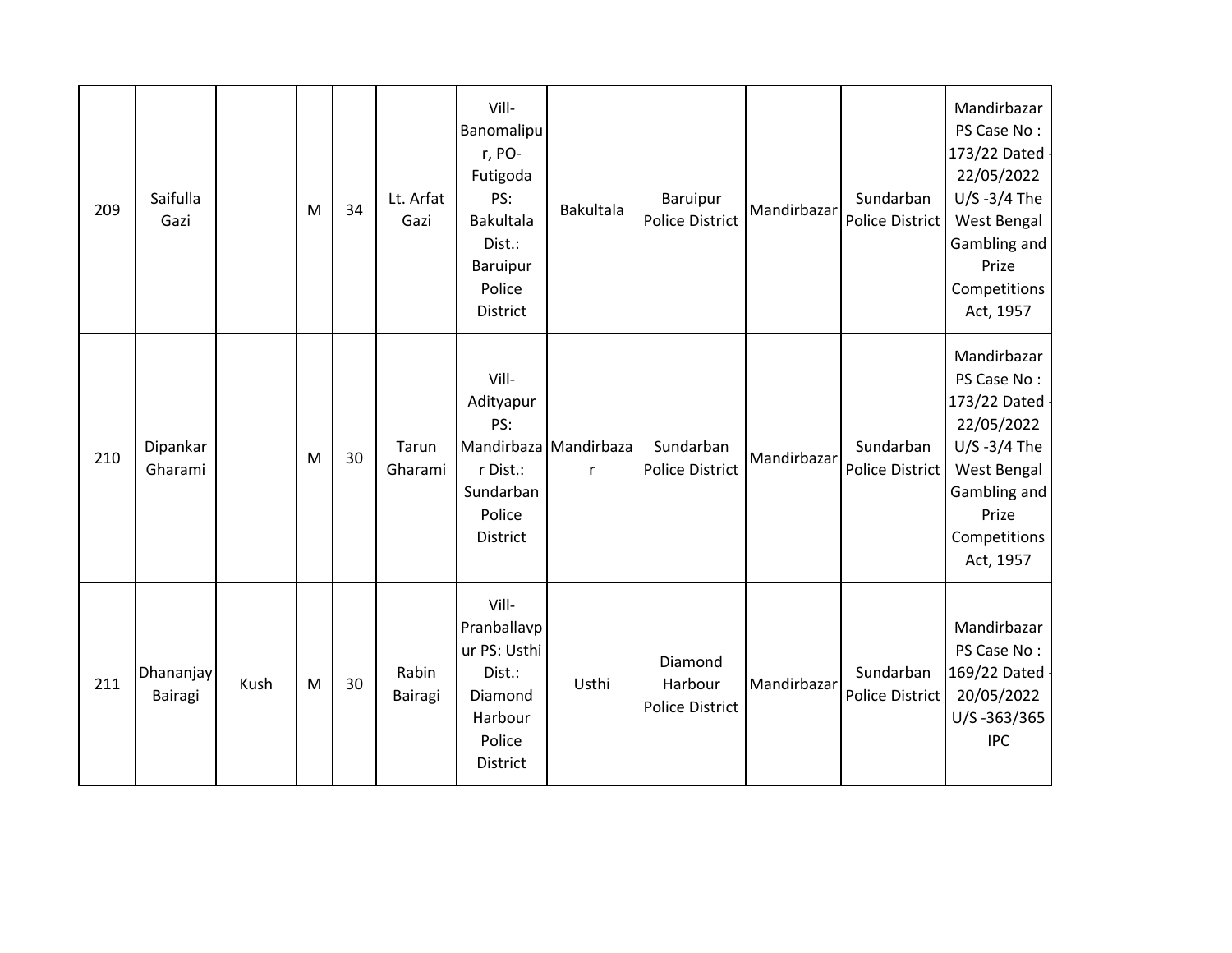| 212 | Rajib<br>Samanta     | M | 40 | S/O<br>Debaprasa<br>d@<br>Mantu<br>Samant | Vill-<br>Dakshin<br>Chandanpiri<br>, PS<br>Namkhana,<br>South 24<br>Pgs PS:<br>Namkhana<br>Dist.:<br>Sundarban<br>Police<br>District | Namkhana | Sundarban<br><b>Police District</b> | Namkhana   | Sundarban<br>Police District | Namkhana PS<br>Case No:<br>115/22 Dated -<br>06/05/2022<br>$U/S -$<br>447/323/325/<br>308/354/506/<br><b>34 IPC</b> |
|-----|----------------------|---|----|-------------------------------------------|--------------------------------------------------------------------------------------------------------------------------------------|----------|-------------------------------------|------------|------------------------------|---------------------------------------------------------------------------------------------------------------------|
| 213 | Gobinda<br>Kirtoniya |   |    | Upendra<br>Kirtoniya                      | <b>FALAKATA</b>                                                                                                                      |          | <b>Basirhat</b>                     | Alipurduar | Alipurduar                   | Alipurduar PS<br><b>GDE No. 980</b>                                                                                 |
| 214 | Asutosh<br>Das       |   |    | Haripada<br>Das                           | <b>BAGDOGRA</b>                                                                                                                      |          | <b>Basirhat</b>                     | Alipurduar | Alipurduar                   | Alipurduar PS<br><b>GDE No. 980</b>                                                                                 |
| 215 | Manesh<br>Hossain    |   |    | Ajijul<br>Rahaman                         | <b>PROMOD</b><br><b>NAGAR</b>                                                                                                        |          | <b>Basirhat</b>                     | Alipurduar | Alipurduar                   | Alipurduar PS<br><b>GDE No. 980</b>                                                                                 |
| 216 | Md Aftav             |   |    | Md Hasib                                  | <b>HOTAT</b><br>COLONY                                                                                                               |          | Basirhat                            | Alipurduar | Alipurduar                   | Alipurduar PS<br><b>GDE No. 980</b>                                                                                 |
| 217 | Dipankar<br>Shil     |   |    | Subhash<br>Shil                           | <b>LOHAR</b><br><b>POLE</b>                                                                                                          |          | Basirhat                            | Alipurduar | Alipurduar                   | Alipurduar PS<br><b>GDE No. 980</b>                                                                                 |
| 218 | Rabi<br>Malakar      |   |    | Tridip<br>Malakar                         | <b>THANA</b><br><b>MORE</b>                                                                                                          |          | <b>Basirhat</b>                     | Alipurduar | Alipurduar                   | Alipurduar PS<br><b>GDE No. 980</b>                                                                                 |
| 219 | Rahul<br>Barman      |   |    | Huriya<br>Malakar                         | <b>BANCHUKA</b><br><b>MARI</b>                                                                                                       |          | <b>Basirhat</b>                     | Alipurduar | Alipurduar                   | Alipurduar PS<br><b>GDE No. 980</b>                                                                                 |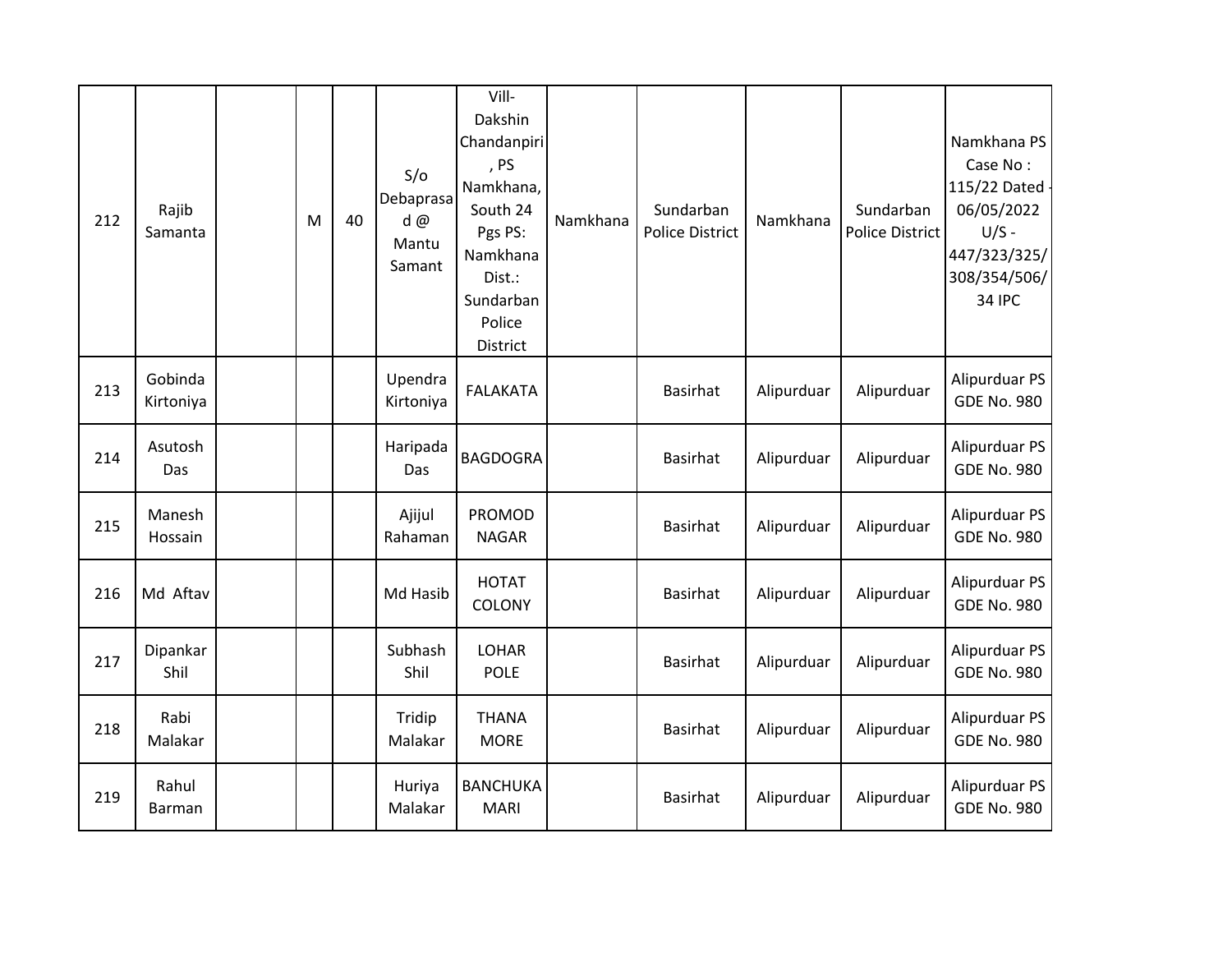| 220 | Goutam<br>Das           |  | Suren Das         | PUNDIBARI                     | <b>Basirhat</b> | Alipurduar | Alipurduar | Alipurduar PS<br><b>GDE No. 980</b>                             |
|-----|-------------------------|--|-------------------|-------------------------------|-----------------|------------|------------|-----------------------------------------------------------------|
| 221 | Sumit<br><b>Bhowmik</b> |  | Kamal<br>Bhowmik  | <b>NETAJI</b><br><b>ROAD</b>  | <b>Basirhat</b> | Alipurduar | Alipurduar | Alipurduar PS<br><b>GDE No. 980</b>                             |
| 222 | Dipak Das               |  | <b>Shiker Das</b> | <b>NETAJI</b><br><b>ROAD</b>  | <b>Basirhat</b> | Alipurduar | Alipurduar | Alipurduar PS<br><b>GDE No. 980</b>                             |
| 223 | Ashim<br>Marak          |  | Pasan<br>Marak    | <b>GARAM</b><br><b>BASTY</b>  | <b>Basirhat</b> | Alipurduar | Alipurduar | Alipurduar PS<br>Outpost<br>Alipurduar Jn<br>TOP GDE No.<br>388 |
| 224 | Jeet Bera               |  | Sani Bera         | <b>MAJHERDA</b><br><b>BRI</b> | <b>Basirhat</b> | Alipurduar | Alipurduar | Alipurduar PS<br>Outpost<br>Alipurduar Jn<br>TOP GDE No.<br>388 |
| 225 | Sambhu<br>Mahanta       |  | Gopal<br>Mahanta  | <b>JITPUR</b>                 | <b>Basirhat</b> | Alipurduar | Alipurduar | Alipurduar PS<br>Outpost<br>Alipurduar Jn<br>TOP GDE No.<br>388 |
| 226 | Biswajit<br>Roy         |  | Nipendra<br>Roy   | <b>GOPAL PUR</b>              | <b>Basirhat</b> | Alipurduar | Alipurduar | Alipurduar PS<br>Outpost<br>Sonapur OP<br><b>GDE No. 638</b>    |
| 227 | Dipak Roy               |  | Prasanna<br>Roy   | <b>PACHKOLG</b><br>URI        | <b>Basirhat</b> | Alipurduar | Alipurduar | Alipurduar PS<br>Outpost<br>Sonapur OP<br><b>GDE No. 638</b>    |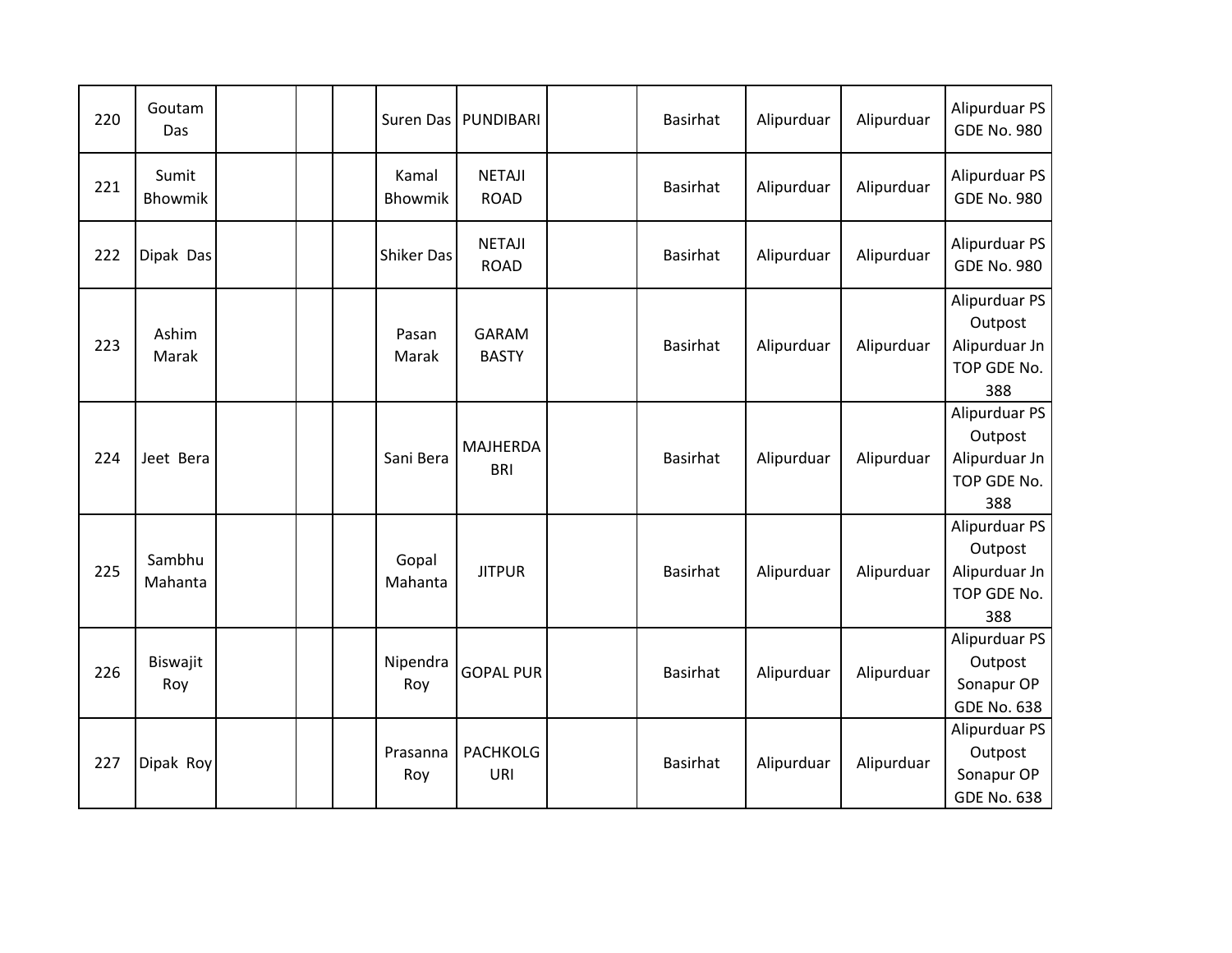| 228 | Tatan Roy          |   |    | Bibekanan<br>da Roy | KALABERIY<br>A                                                |                | Basirhat   | Alipurduar | Alipurduar | Alipurduar PS<br>Outpost<br>Sonapur OP<br><b>GDE No. 638</b> |
|-----|--------------------|---|----|---------------------|---------------------------------------------------------------|----------------|------------|------------|------------|--------------------------------------------------------------|
| 229 | Afjal<br>Haque     |   |    | Nur Islam           | PUNDIBARI                                                     |                | Basirhat   | Alipurduar | Alipurduar | Alipurduar PS<br>Outpost<br>Sonapur OP<br><b>GDE No. 638</b> |
| 230 | Indrajit<br>Das    |   |    | Jiten Das           | PAKURITAL<br>A                                                |                | Basirhat   | Alipurduar | Alipurduar | Alipurduar PS<br>Outpost<br>Sonapur OP<br><b>GDE No. 638</b> |
| 231 | Manjul<br>Mia      | M | 22 | Osman<br>Mia        | Janata<br>Colony PS:<br>Falakata<br>Dist.:<br>Alipurduar      | Falakata       | Alipurduar | Falakata   | Alipurduar | Falakata PS<br><b>GDE No. 1000</b>                           |
| 232 | Joginder<br>Bhagat |   | 62 | Lt. Durga<br>Bhagat | Old<br>Hasimara<br>PS: Jaigaon<br>Dist.:<br>Alipurduar        | Jaigaon        | Alipurduar | Jaigaon    | Alipurduar | Jaigaon PS<br>Outpost<br>Hashimara OP<br><b>GDE No. 748</b>  |
| 233 | Mahendar<br>Lohar  | M |    | Hariram<br>Lohar    | Nangdala<br>T.E PS:<br><b>Birpara</b><br>Dist.:<br>Alipurduar | <b>Birpara</b> | Alipurduar | Kalchini   | Alipurduar | Kalchini PS<br><b>GDE No. 733</b>                            |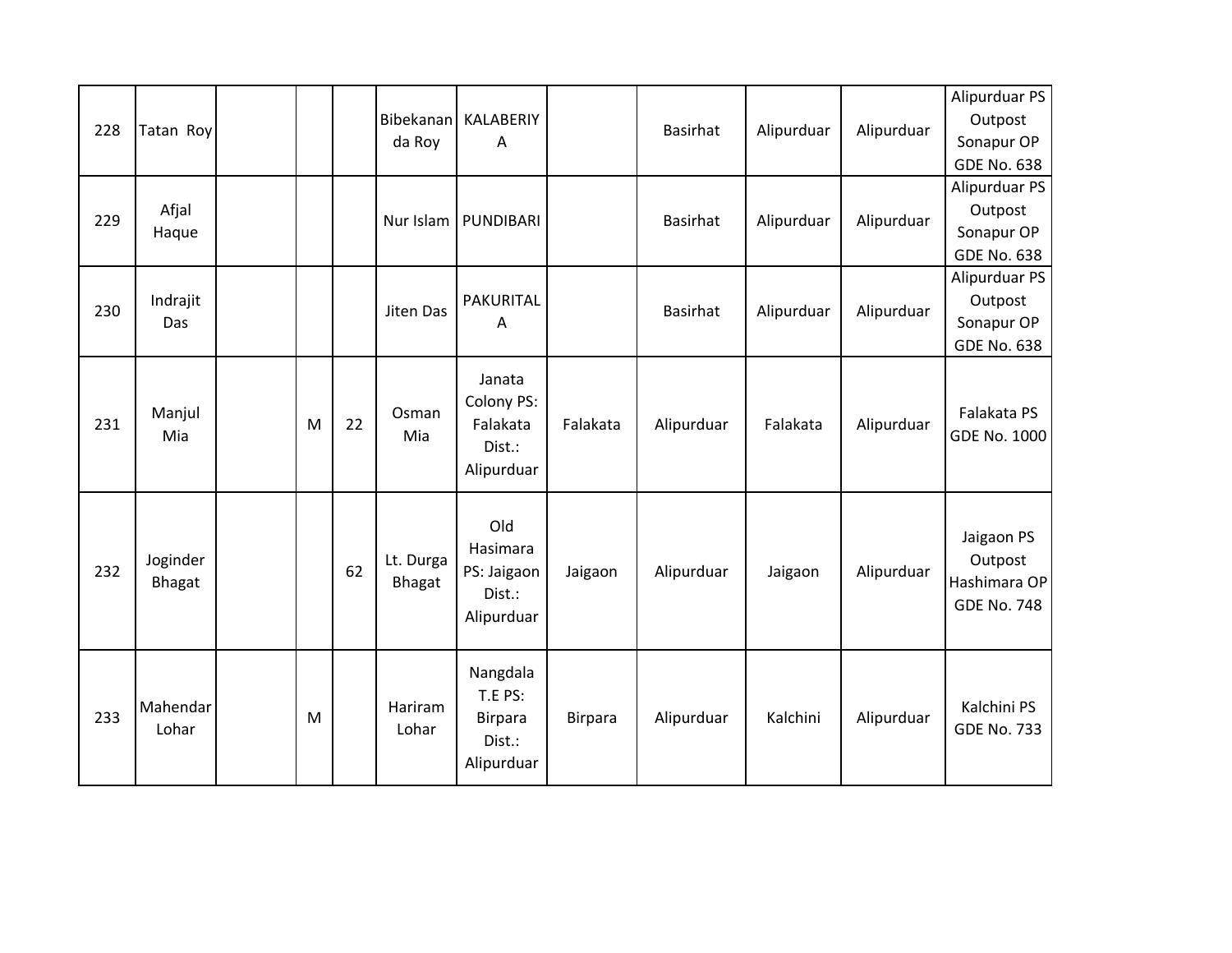| 234 | Ajay<br>Lama            | M | 31 | Rithey<br>Lama        | Gangutia<br>Forest<br><b>Basty PS:</b><br>Kalchini<br>Dist.:<br>Alipurduar              | Kalchini             | Alipurduar | Kalchini  | Alipurduar | Kalchini PS<br><b>GDE No. 733</b> |
|-----|-------------------------|---|----|-----------------------|-----------------------------------------------------------------------------------------|----------------------|------------|-----------|------------|-----------------------------------|
| 235 | Deepak<br><b>Barman</b> | M | 33 | Lt. Sunil<br>Barman   | <b>MES</b><br>Chowpati,<br>Hatakt Line<br>PS: Kalchini<br>Dist.:<br>Alipurduar          | Kalchini             | Alipurduar | Kalchini  | Alipurduar | Kalchini PS<br><b>GDE No. 733</b> |
| 236 | Ranjit<br><b>Baraik</b> | M | 36 | Akla<br><b>Baraik</b> | Dalsingpara<br>, Badal Line<br>PS: Jaigaon<br>Dist.:<br>Alipurduar                      | Jaigaon              | Alipurduar | Kalchini  | Alipurduar | Kalchini PS<br><b>GDE No. 733</b> |
| 237 | <b>Boken Das</b>        |   | 37 | Bireswar<br>Das       | Chengmari<br>Anchal PS<br>Kumargram<br>Dist<br>PS:<br>Kumargram<br>Dist.:<br>Alipurduar | Alipurduar Kumargram | Alipurduar | Kumargram | Alipurduar | Kumargram<br>PS GDE No.<br>711    |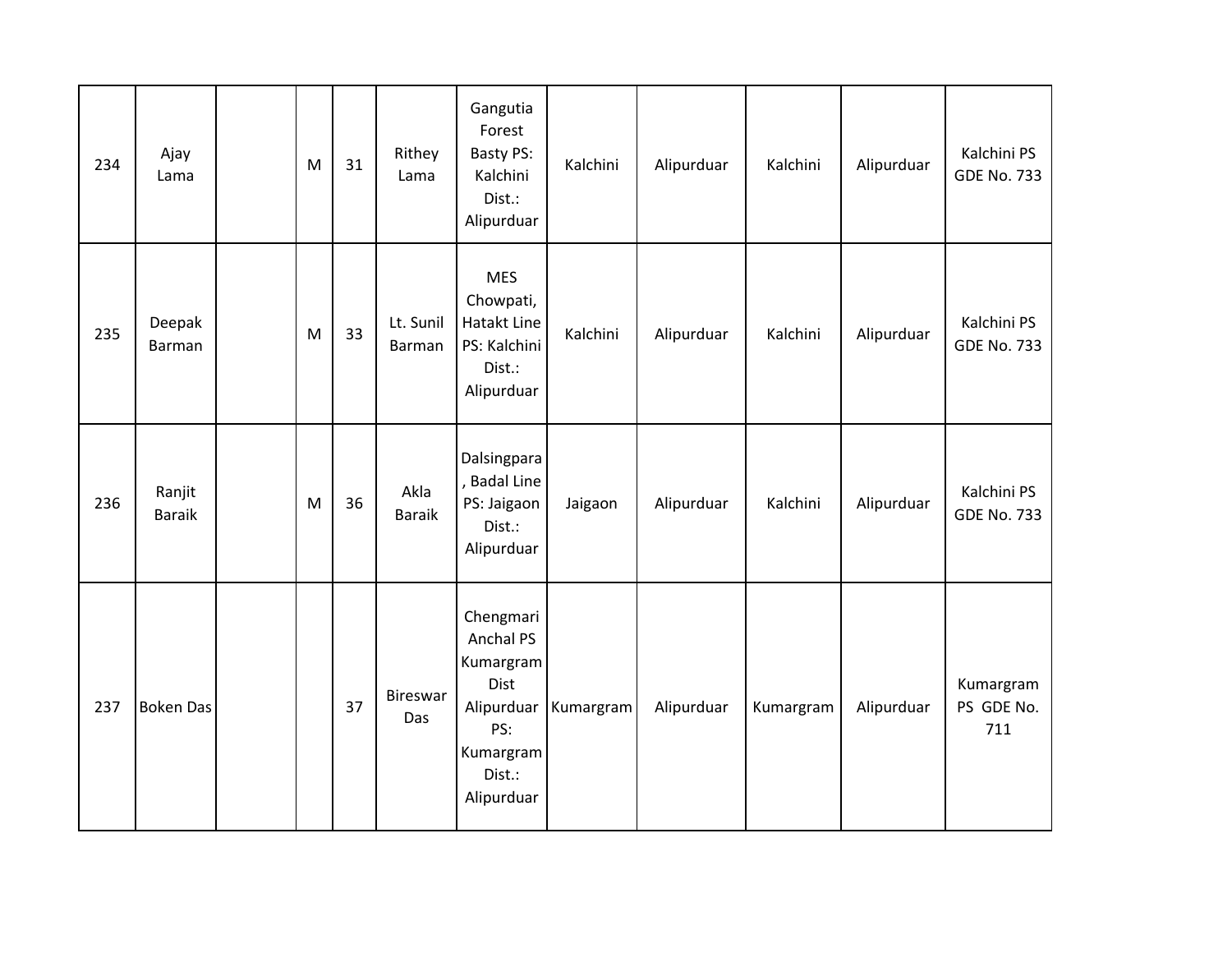| 238 | <b>Debabrata</b><br>Das | ${\sf M}$ | 20 | Kamal Das         | Madhya<br>Rampur,<br>Jorai, PS-<br>Boxirhat<br>Dist-<br>Coochbehar<br>PS:<br>Baxsirhat<br>Dist.:<br>Coochbehar | Baxsirhat | Coochbehar | Kumargram | Alipurduar | Kumargram<br>PS Outpost<br>Barobisha OP<br><b>GDE No. 834</b> |
|-----|-------------------------|-----------|----|-------------------|----------------------------------------------------------------------------------------------------------------|-----------|------------|-----------|------------|---------------------------------------------------------------|
| 239 | Bappa<br>Barman         | M         | 22 | Beshadu<br>Barman | Khagribari,<br>PS-Boxirhat<br>Dist-<br>Coochbehar<br>PS:<br>Baxsirhat<br>Dist.:<br>Coochbehar                  | Baxsirhat | Coochbehar | Kumargram | Alipurduar | Kumargram<br>PS Outpost<br>Barobisha OP<br><b>GDE No. 834</b> |
| 240 | Ashutosh<br>Saha        | M         | 37 | Lal Mohan<br>Saha | Uttar<br>Rampur,<br>Jorai, PS-<br>Boxirhat<br>Dist-<br>Coochbehar<br>PS:<br>Baxsirhat<br>Dist.:<br>Coochbehar  | Baxsirhat | Coochbehar | Kumargram | Alipurduar | Kumargram<br>PS Outpost<br>Barobisha OP<br><b>GDE No. 844</b> |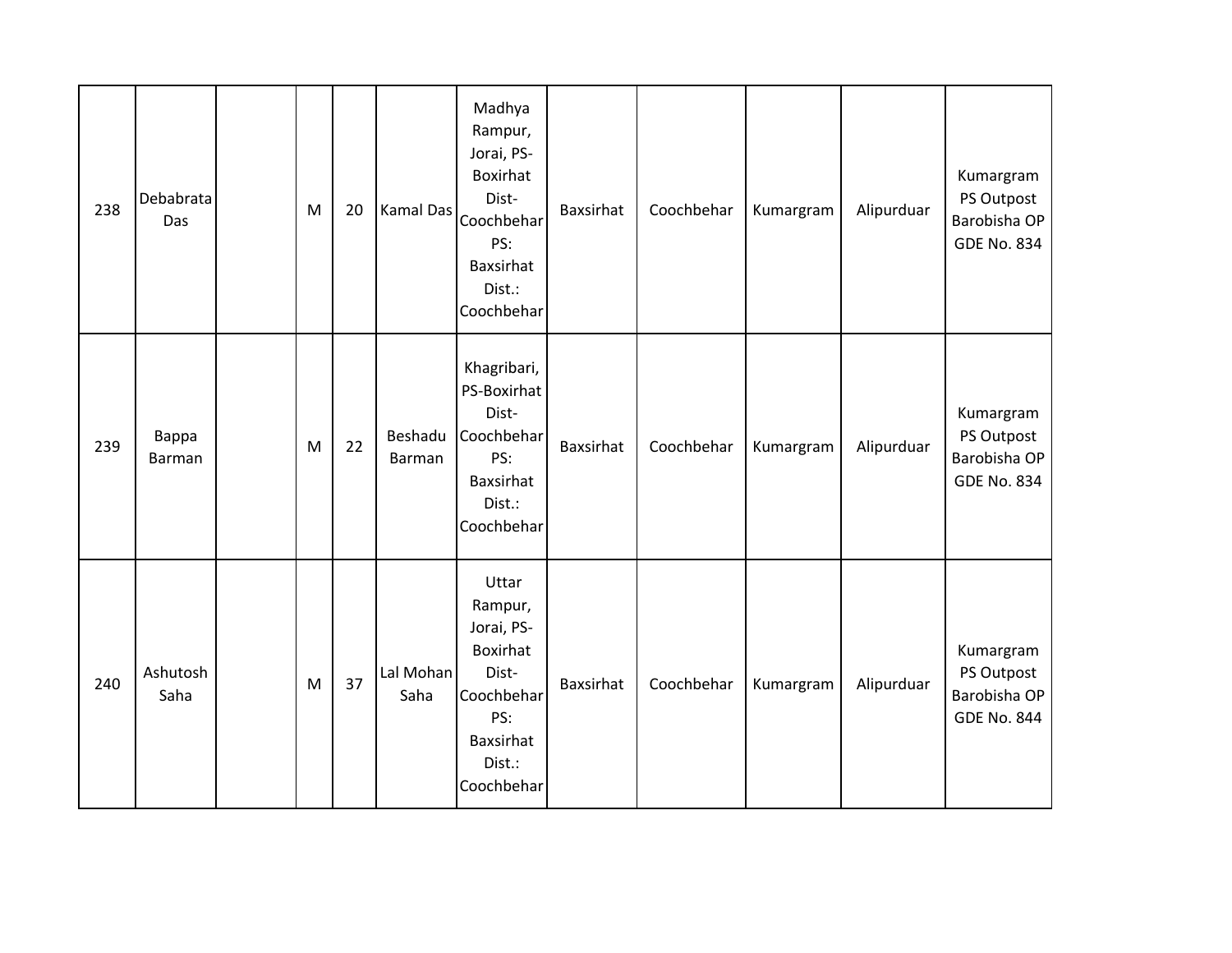| 241 | Manik Ray          | M | 35 | Ratan Ray       | Paschim<br>Nararthali,<br>PS-<br>Kumargram<br>Dist-<br>Alipurduar<br>PS:<br>Kumargram<br>Dist.:<br>Alipurduar | Kumargram              | Alipurduar | Kumargram | Alipurduar | Kumargram<br>PS Outpost<br>Barobisha OP<br><b>GDE No. 844</b> |
|-----|--------------------|---|----|-----------------|---------------------------------------------------------------------------------------------------------------|------------------------|------------|-----------|------------|---------------------------------------------------------------|
| 242 | Ratan Paul         | M | 29 | Pradip<br>Paul  | Laskarpara,<br>Kalibari, PS-<br>Kumargram<br>Dist-<br>PS:<br>Kumargram<br>Dist.:<br>Alipurduar                | Alipurduar   Kumargram | Alipurduar | Kumargram | Alipurduar | Kumargram<br>PS Outpost<br>Barobisha OP<br><b>GDE No. 844</b> |
| 243 | Nirmal<br>Karmokar | M | 43 | Lt. Ukil<br>Roy | Pansua, PS<br>Jagal, Dist<br>Malda PS:<br>Gajole<br>Dist.: Malda                                              | Gajole                 | Malda      | Kumargram | Alipurduar | Kumargram<br>PS Outpost<br>Kamakhaguri<br>OP GDE No.<br>694   |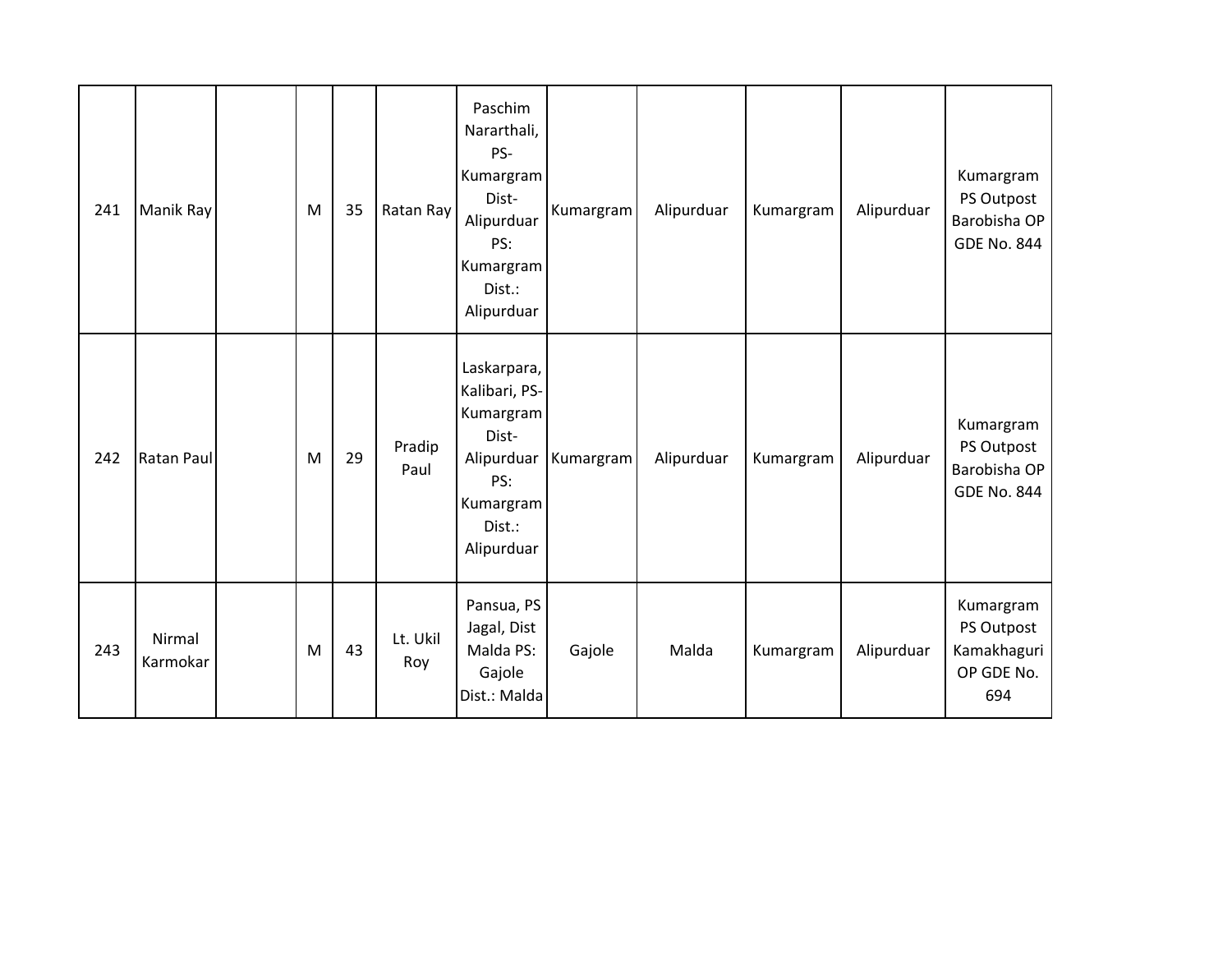| 244 | Karuna<br>Roy                    | M | 19 | Niren Roy      | Gochimari,<br><b>PS</b><br>Kumargram<br>, Dist<br>Alipurduar<br>PS:<br>Kumargram<br>Dist.:<br>Alipurduar | Kumargram      | Alipurduar | Kumargram | Alipurduar | Kumargram<br>PS Outpost<br>Kamakhaguri<br>OP GDE No.<br>694 |
|-----|----------------------------------|---|----|----------------|----------------------------------------------------------------------------------------------------------|----------------|------------|-----------|------------|-------------------------------------------------------------|
| 245 | Joysankar<br>Das                 | M | 24 | Nipen Roy      | Vataguri,<br>PS<br>Pundibari,<br>Dist<br>Coochbihar<br>PS:<br>Pundibari<br>Dist.:<br>Coochbehar          | Pundibari      | Coochbehar | Kumargram | Alipurduar | Kumargram<br>PS Outpost<br>Kamakhaguri<br>OP GDE No.<br>694 |
| 246 | <b>Biswajit</b><br><b>Barman</b> | M | 19 | Ajit<br>Barman | Chandamon<br>i, PS<br>Kotwali,<br>Dist<br>Coochbihar,<br>PS: Cooch<br>behar Dist.:<br>Coochbehar         | Cooch<br>behar | Coochbehar | Kumargram | Alipurduar | Kumargram<br>PS Outpost<br>Kamakhaguri<br>OP GDE No.<br>694 |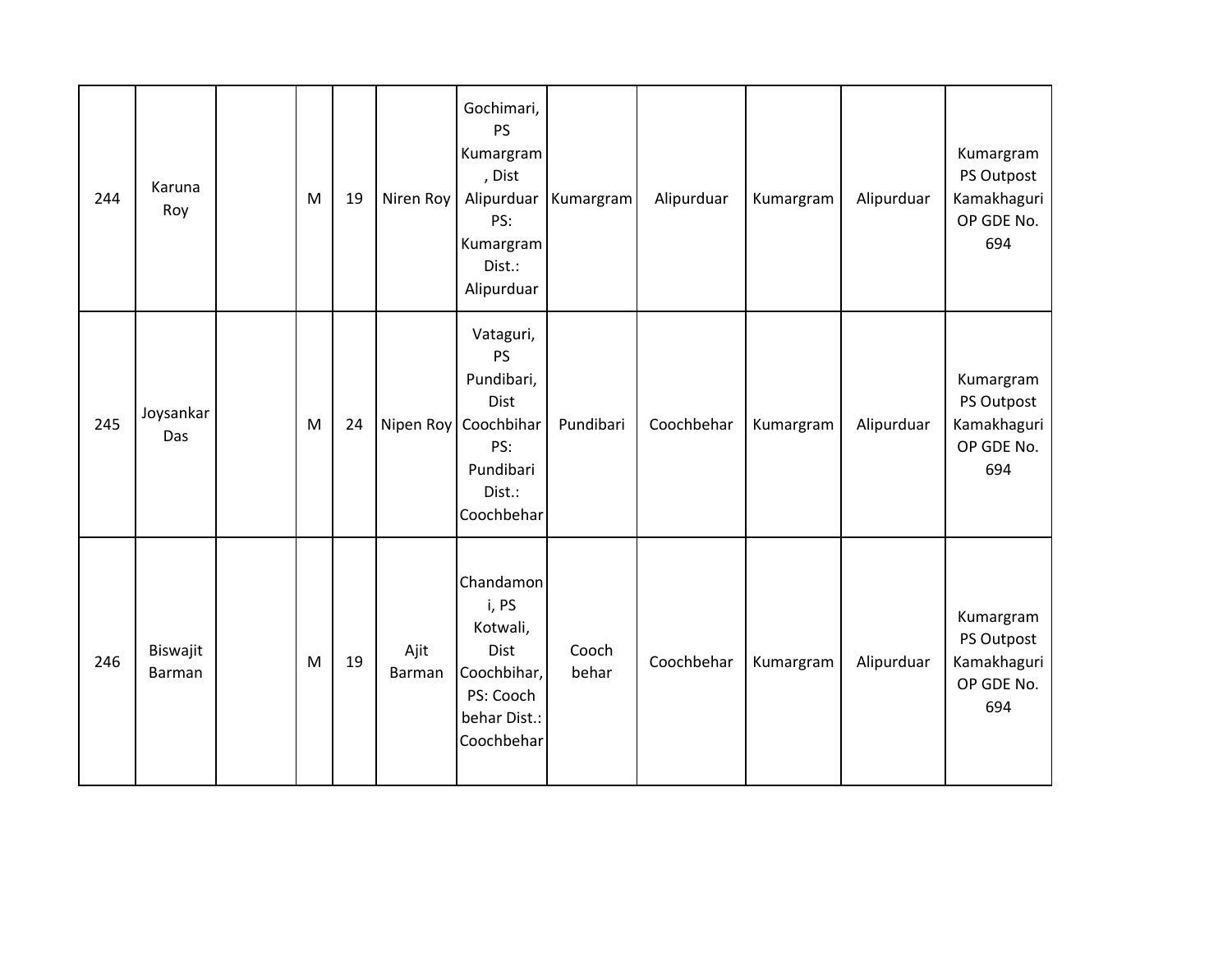| 247 | Munilal<br>Chowhan | M | 22 | Joylal<br>Chowhan    | Salshalabari<br>, PS + Dist<br>Alipurduar,<br>PS:<br>Alipurduar<br>Dist.:<br>Alipurduar                              | Alipurduar | Alipurduar | Kumargram | Alipurduar | Kumargram<br>PS Outpost<br>Kamakhaguri<br>OP GDE No.<br>694 |
|-----|--------------------|---|----|----------------------|----------------------------------------------------------------------------------------------------------------------|------------|------------|-----------|------------|-------------------------------------------------------------|
| 248 | Sitai<br>Ghosh     | M | 60 | Lt. Jasodal<br>Ghosh | Dakshin<br>Nararthali,<br><b>PS</b><br>Kumargram<br>, Dist<br>Alipurduar<br>PS:<br>Kumargram<br>Dist.:<br>Alipurduar | Kumargram  | Alipurduar | Kumargram | Alipurduar | Kumargram<br>PS Outpost<br>Kamakhaguri<br>OP GDE No.<br>694 |
| 249 | Bikram<br>Roy      | M | 35 | Khokan<br>Roy        | Madhya<br>Kamakhyag<br>uri<br>Nayerhat,<br>PS<br>Kumargram<br>, Dist PS:<br>Kumargram<br>Dist.:<br>Alipurduar        | Kumargram  | Alipurduar | Kumargram | Alipurduar | Kumargram<br>PS Outpost<br>Kamakhaguri<br>OP GDE No.<br>694 |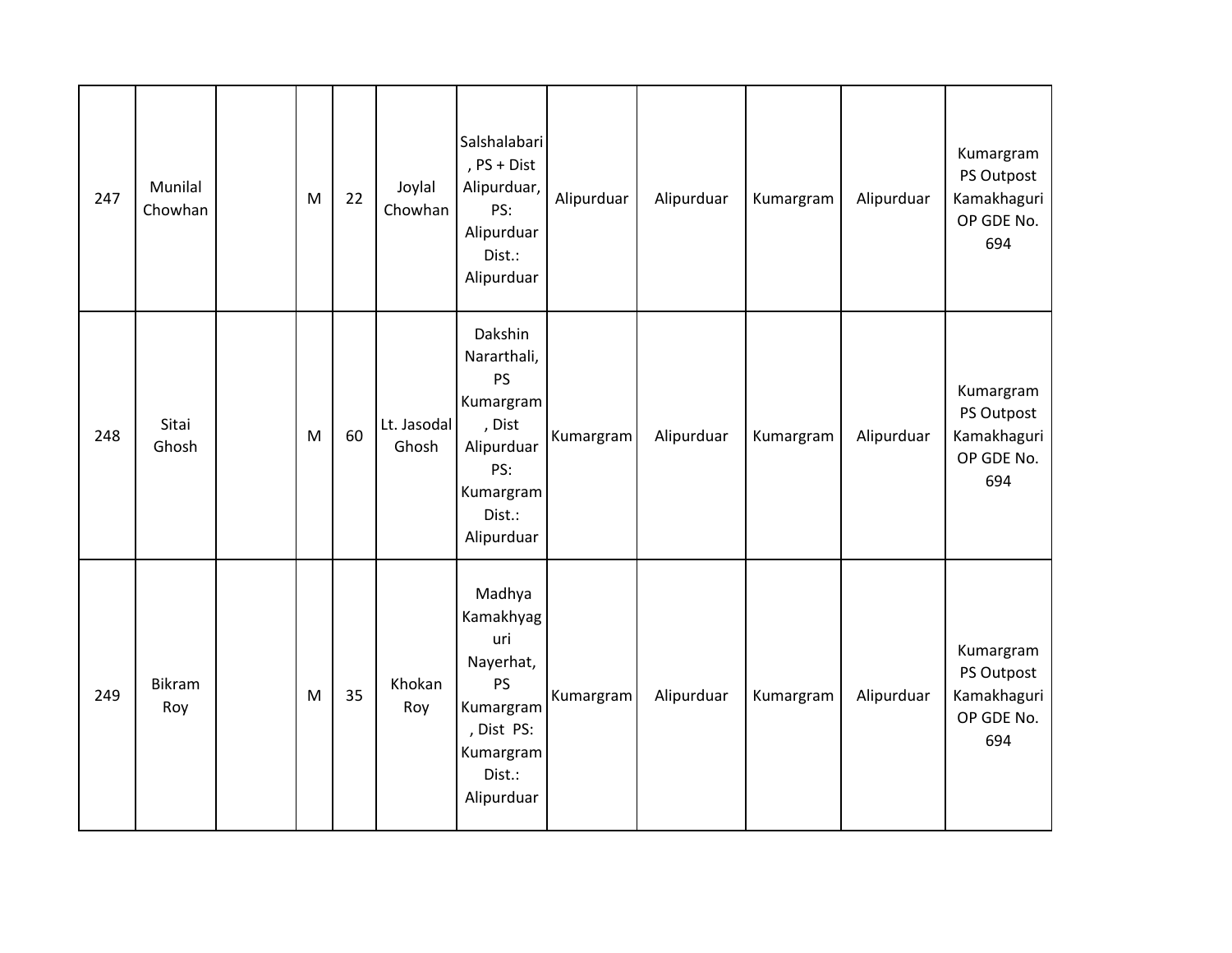| 250 | Chinmay<br><b>Biswas</b> | M | 35 | Lt.<br>Chunilal<br><b>Biswas</b> | Subhashnag<br>ar PS:<br>Madarihat<br>Dist.:<br>Alipurduar        | Madarihat | Alipurduar | Madarihat | Alipurduar | <b>Madarihat PS</b><br><b>GDE No. 713</b> |
|-----|--------------------------|---|----|----------------------------------|------------------------------------------------------------------|-----------|------------|-----------|------------|-------------------------------------------|
| 251 | Rananath<br>Roy          | M | 48 | Lt. Kachu<br>Ram Roy             | Madhya<br>Chhekamari<br>PS:<br>Madarihat<br>Dist.:<br>Alipurduar | Madarihat | Alipurduar | Madarihat | Alipurduar | Madarihat PS<br><b>GDE No. 713</b>        |
| 252 | Utpal<br>Basumata        | M | 23 | Tetanga<br>Basumata              | Madhya<br>Chhekamari<br>PS:<br>Madarihat<br>Dist.:<br>Alipurduar | Madarihat | Alipurduar | Madarihat | Alipurduar | <b>Madarihat PS</b><br><b>GDE No. 713</b> |
| 253 | Sujit<br>Sarkar          | M | 26 | Akhil<br>Sarkar                  | <b>JASODANG</b><br>A PS:<br>Samuktala<br>Dist.:<br>Alipurduar    | Samuktala | Alipurduar | Samuktala | Alipurduar | Samuktala PS<br><b>GDE No. 790</b>        |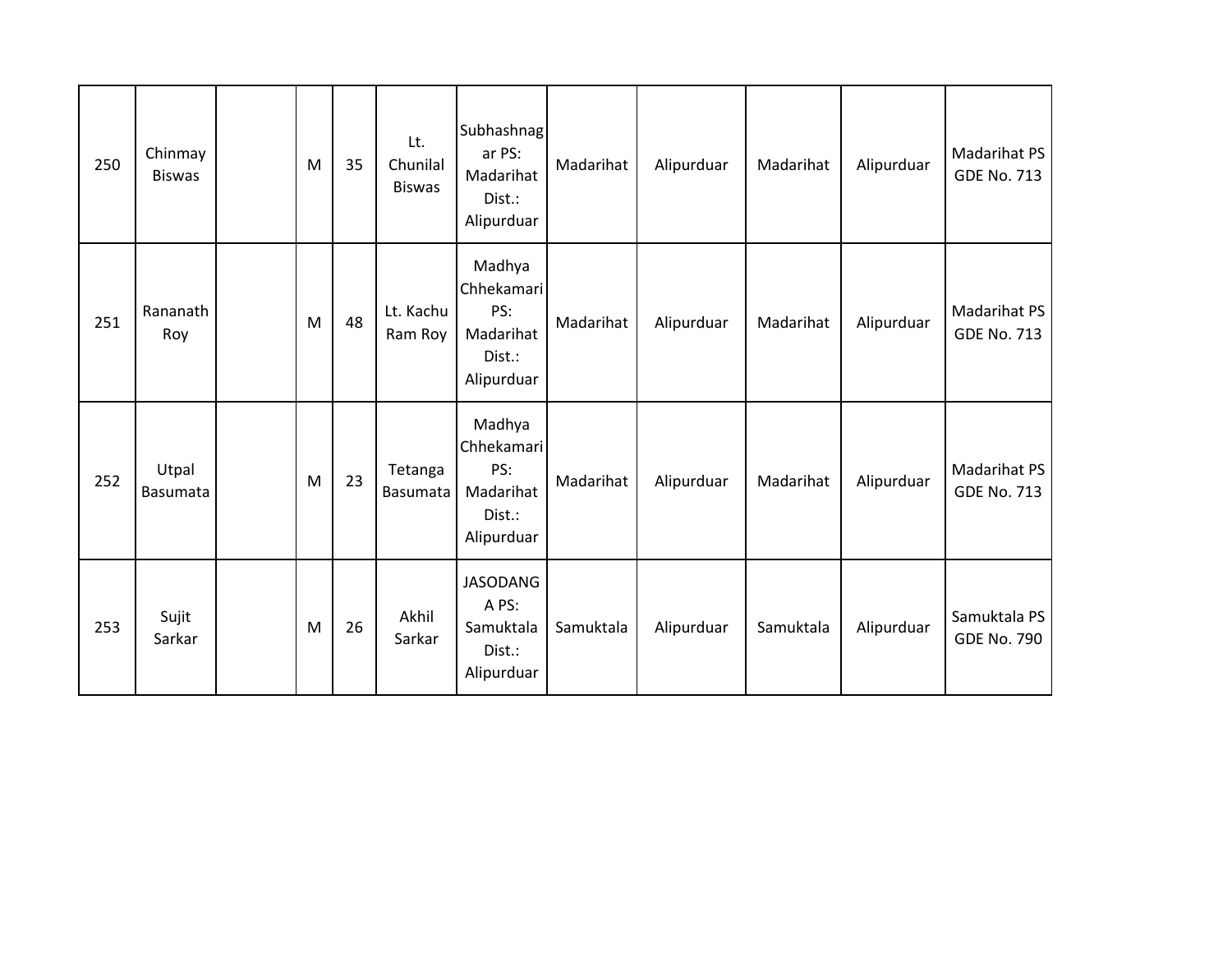| 254 | Jiten<br>Shaw      |  | <b>Bikash</b><br>Shaw  | Kajora<br>More PS:<br>Andal Dist.:<br>Asansol<br>Durgapur<br>Police<br>Commissio<br>nerate         | Andal | Asansol<br>Durgapur<br>Police<br>Commissioner<br>ate | Andal | Asansol<br>Durgapur<br>Police<br>Commissione<br>rate | Andal PS GDE<br>No. 1382 |
|-----|--------------------|--|------------------------|----------------------------------------------------------------------------------------------------|-------|------------------------------------------------------|-------|------------------------------------------------------|--------------------------|
| 255 | Jibesh<br>Yadav    |  | <b>Biresh</b><br>Yadav | Kajora<br>More PS:<br>Andal Dist.:<br>Asansol<br>Durgapur<br>Police<br>Commissio<br>nerate         | Andal | Asansol<br>Durgapur<br>Police<br>Commissioner<br>ate | Andal | Asansol<br>Durgapur<br>Police<br>Commissione<br>rate | Andal PS GDE<br>No. 1382 |
| 256 | Bhamal<br>Sengupta |  | Nirmal<br>Sengupta     | Andal<br>Thana Road<br>PS: Andal<br>Dist.:<br>Asansol<br>Durgapur<br>Police<br>Commissio<br>nerate | Andal | Asansol<br>Durgapur<br>Police<br>Commissioner<br>ate | Andal | Asansol<br>Durgapur<br>Police<br>Commissione<br>rate | Andal PS GDE<br>No. 1382 |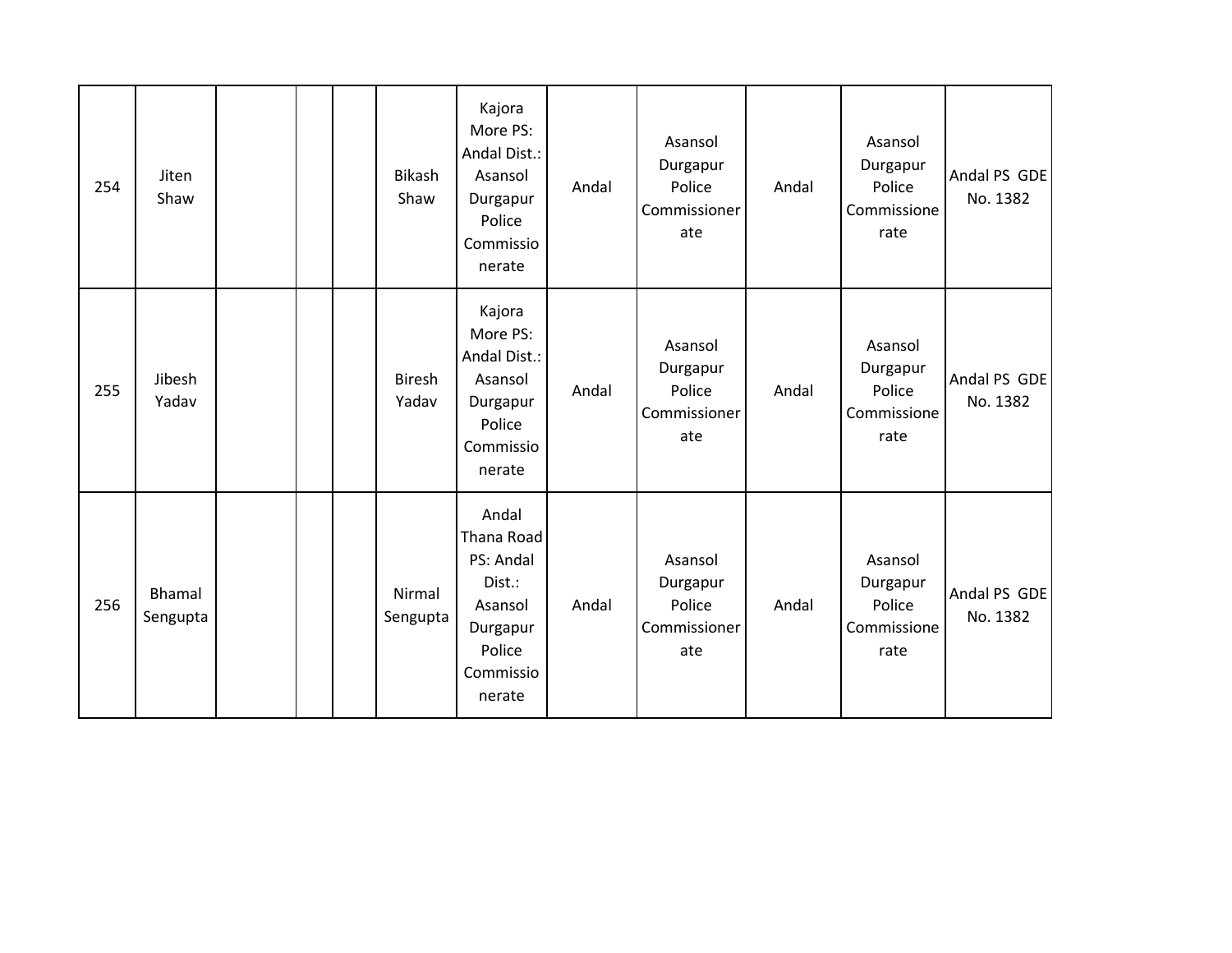| 257 | <b>Bhola</b><br>Paswan |  | Amit<br>Paswan   | Andal<br>Thana Road<br>PS: Andal<br>Dist.:<br>Asansol<br>Durgapur<br>Police<br>Commissio<br>nerate | Andal | Asansol<br>Durgapur<br>Police<br>Commissioner<br>ate | Andal | Asansol<br>Durgapur<br>Police<br>Commissione<br>rate | Andal PS GDE<br>No. 1382 |
|-----|------------------------|--|------------------|----------------------------------------------------------------------------------------------------|-------|------------------------------------------------------|-------|------------------------------------------------------|--------------------------|
| 258 | Arjun<br>Mondal        |  | Dharam<br>Mondal | Andal<br>Thana Road<br>PS: Andal<br>Dist.:<br>Asansol<br>Durgapur<br>Police<br>Commissio<br>nerate | Andal | Asansol<br>Durgapur<br>Police<br>Commissioner<br>ate | Andal | Asansol<br>Durgapur<br>Police<br>Commissione<br>rate | Andal PS GDE<br>No. 1382 |
| 259 | Babon<br>Gorai         |  | Guiram<br>Gorai  | Andal<br>Thana Road<br>PS: Andal<br>Dist.:<br>Asansol<br>Durgapur<br>Police<br>Commissio<br>nerate | Andal | Asansol<br>Durgapur<br>Police<br>Commissioner<br>ate | Andal | Asansol<br>Durgapur<br>Police<br>Commissione<br>rate | Andal PS GDE<br>No. 1382 |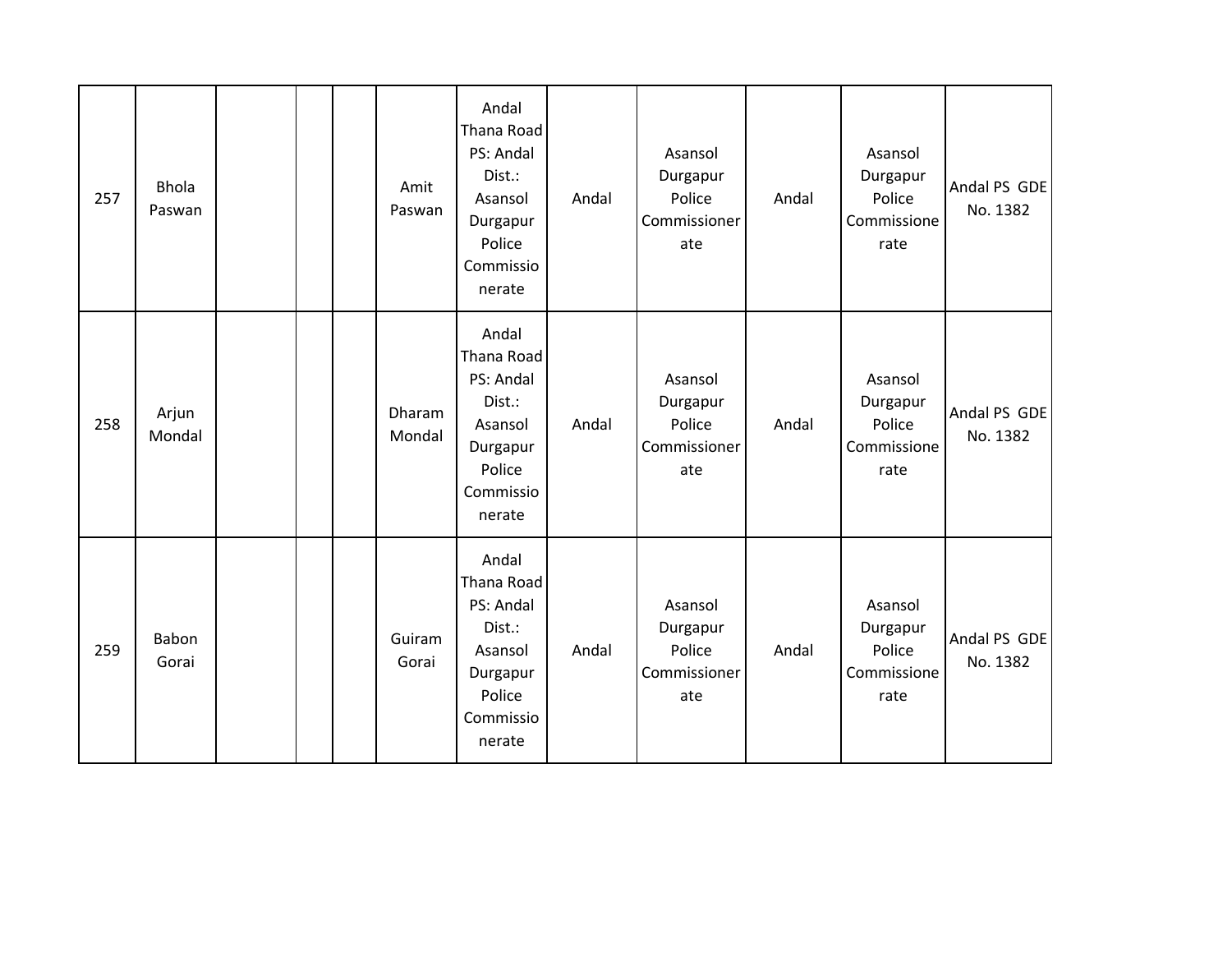| 260 | Subir<br>Bauri |  | <b>Bimal</b><br>Bauri | <b>Bhadur</b><br>More PS:<br>Andal Dist.:<br>Asansol<br>Durgapur<br>Police<br>Commissio<br>nerate | Andal | Asansol<br>Durgapur<br>Police<br>Commissioner<br>ate | Andal | Asansol<br>Durgapur<br>Police<br>Commissione<br>rate | Andal PS GDE<br>No. 1383 |
|-----|----------------|--|-----------------------|---------------------------------------------------------------------------------------------------|-------|------------------------------------------------------|-------|------------------------------------------------------|--------------------------|
| 261 | Tokan<br>Bagdi |  | Sital Bagdi           | Bhadur<br>More PS:<br>Andal Dist.:<br>Asansol<br>Durgapur<br>Police<br>Commissio<br>nerate        | Andal | Asansol<br>Durgapur<br>Police<br>Commissioner<br>ate | Andal | Asansol<br>Durgapur<br>Police<br>Commissione<br>rate | Andal PS GDE<br>No. 1383 |
| 262 | Babu Das       |  | Anil Das              | Andal More<br>PS: Andal<br>Dist.:<br>Asansol<br>Durgapur<br>Police<br>Commissio<br>nerate         | Andal | Asansol<br>Durgapur<br>Police<br>Commissioner<br>ate | Andal | Asansol<br>Durgapur<br>Police<br>Commissione<br>rate | Andal PS GDE<br>No. 1383 |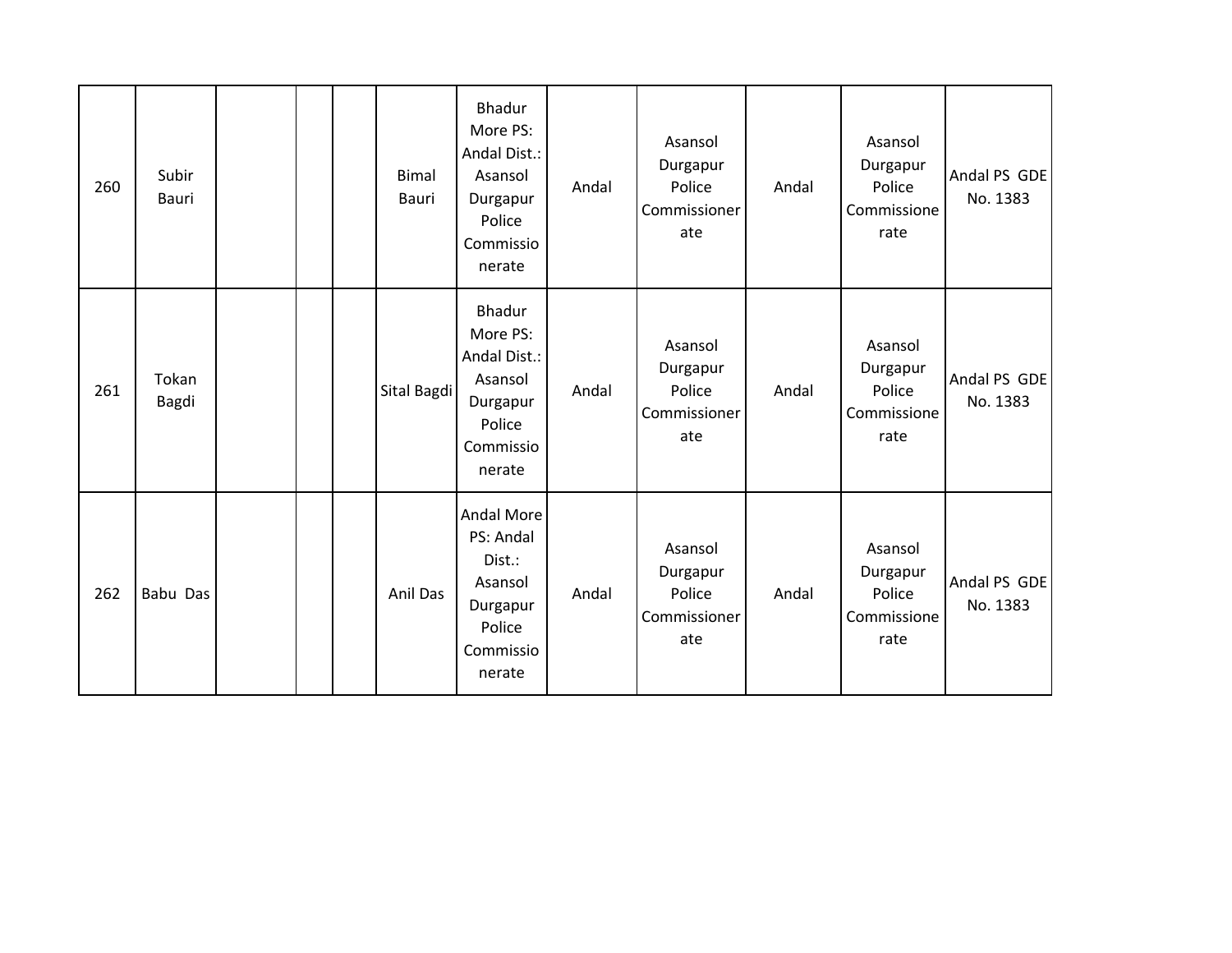| 263 | Bikram<br>Das    |  | Samar Das            | Andal More<br>PS: Andal<br>Dist.:<br>Asansol<br>Durgapur<br>Police<br>Commissio<br>nerate   | Andal | Asansol<br>Durgapur<br>Police<br>Commissioner<br>ate | Andal | Asansol<br>Durgapur<br>Police<br>Commissione<br>rate | Andal PS GDE<br>No. 1383 |
|-----|------------------|--|----------------------|---------------------------------------------------------------------------------------------|-------|------------------------------------------------------|-------|------------------------------------------------------|--------------------------|
| 264 | Awadesh<br>Singh |  | Lt. Kailash<br>Singh | Kajora Golai<br>PS: Andal<br>Dist.:<br>Asansol<br>Durgapur<br>Police<br>Commissio<br>nerate | Andal | Asansol<br>Durgapur<br>Police<br>Commissioner<br>ate | Andal | Asansol<br>Durgapur<br>Police<br>Commissione<br>rate | Andal PS GDE<br>No. 1384 |
| 265 | Kailash<br>Singh |  | Ramnath<br>Singh     | Kajora Golai<br>PS: Andal<br>Dist.:<br>Asansol<br>Durgapur<br>Police<br>Commissio<br>nerate | Andal | Asansol<br>Durgapur<br>Police<br>Commissioner<br>ate | Andal | Asansol<br>Durgapur<br>Police<br>Commissione<br>rate | Andal PS GDE<br>No. 1384 |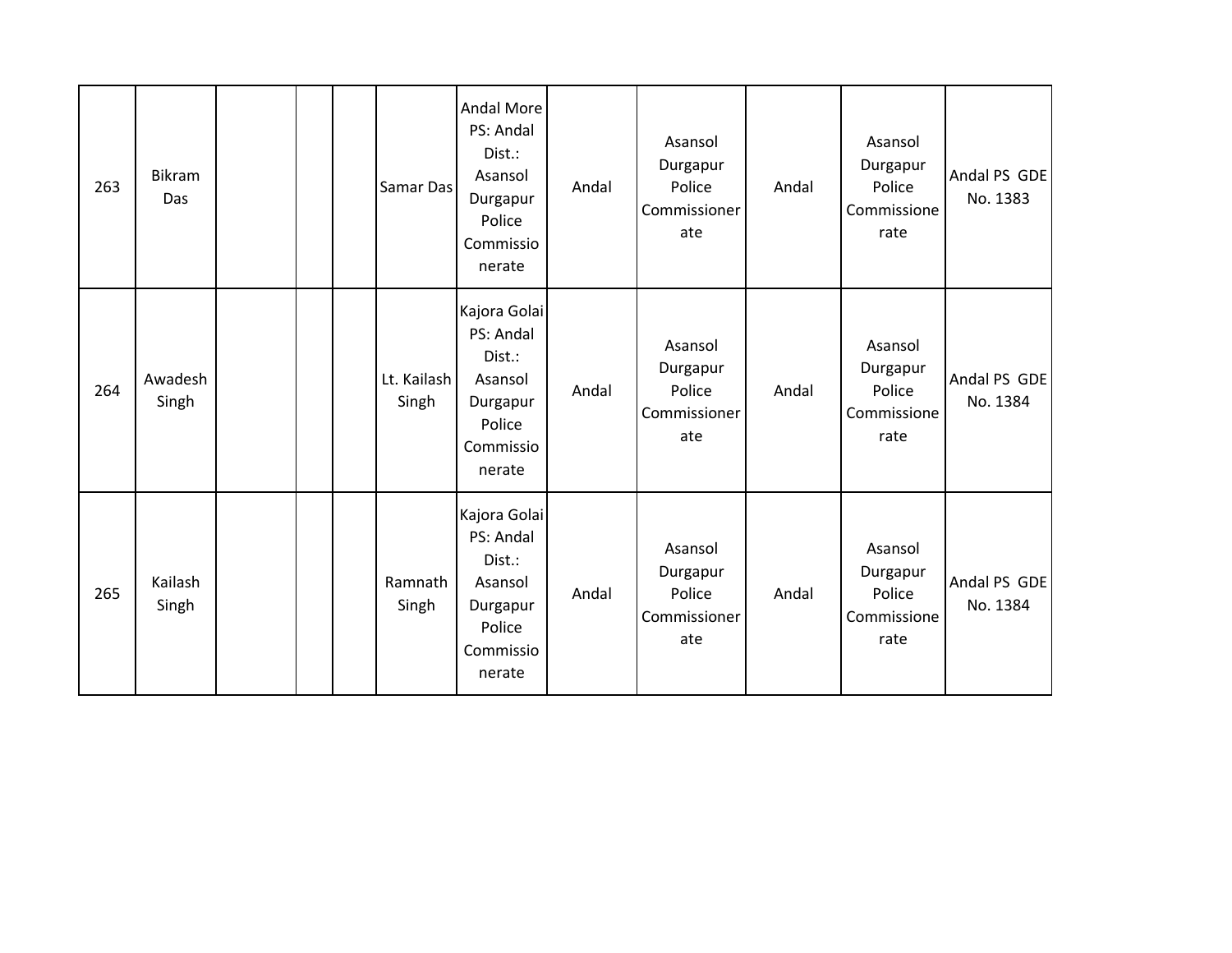| 266 | Amar<br>Ram            |  | Bishu Ram        | Kajora<br>Marwari<br>Kothi PS:<br>Andal Dist.:<br>Asansol<br>Durgapur<br>Police<br>Commissio<br>nerate | Andal | Asansol<br>Durgapur<br>Police<br>Commissioner<br>ate | Andal | Asansol<br>Durgapur<br>Police<br>Commissione<br>rate | Andal PS GDE<br>No. 1384                                 |
|-----|------------------------|--|------------------|--------------------------------------------------------------------------------------------------------|-------|------------------------------------------------------|-------|------------------------------------------------------|----------------------------------------------------------|
| 267 | Kamal<br>Singh         |  | Awadesh<br>Singh | Kajora<br>Marwari<br>Kothi PS:<br>Andal Dist.:<br>Asansol<br>Durgapur<br>Police<br>Commissio<br>nerate | Andal | Asansol<br>Durgapur<br>Police<br>Commissioner<br>ate | Andal | Asansol<br>Durgapur<br>Police<br>Commissione<br>rate | Andal PS GDE<br>No. 1384                                 |
| 268 | Sk Yen<br>Mohamm<br>ad |  | Ajul Sk          | Pakuria<br>Gram PS:<br>Andal Dist.:<br>Asansol<br>Durgapur<br>Police<br>Commissio<br>nerate            | Andal | Asansol<br>Durgapur<br>Police<br>Commissioner<br>ate | Andal | Asansol<br>Durgapur<br>Police<br>Commissione<br>rate | Andal PS<br>Outpost<br>Monbahal OP<br><b>GDE No. 824</b> |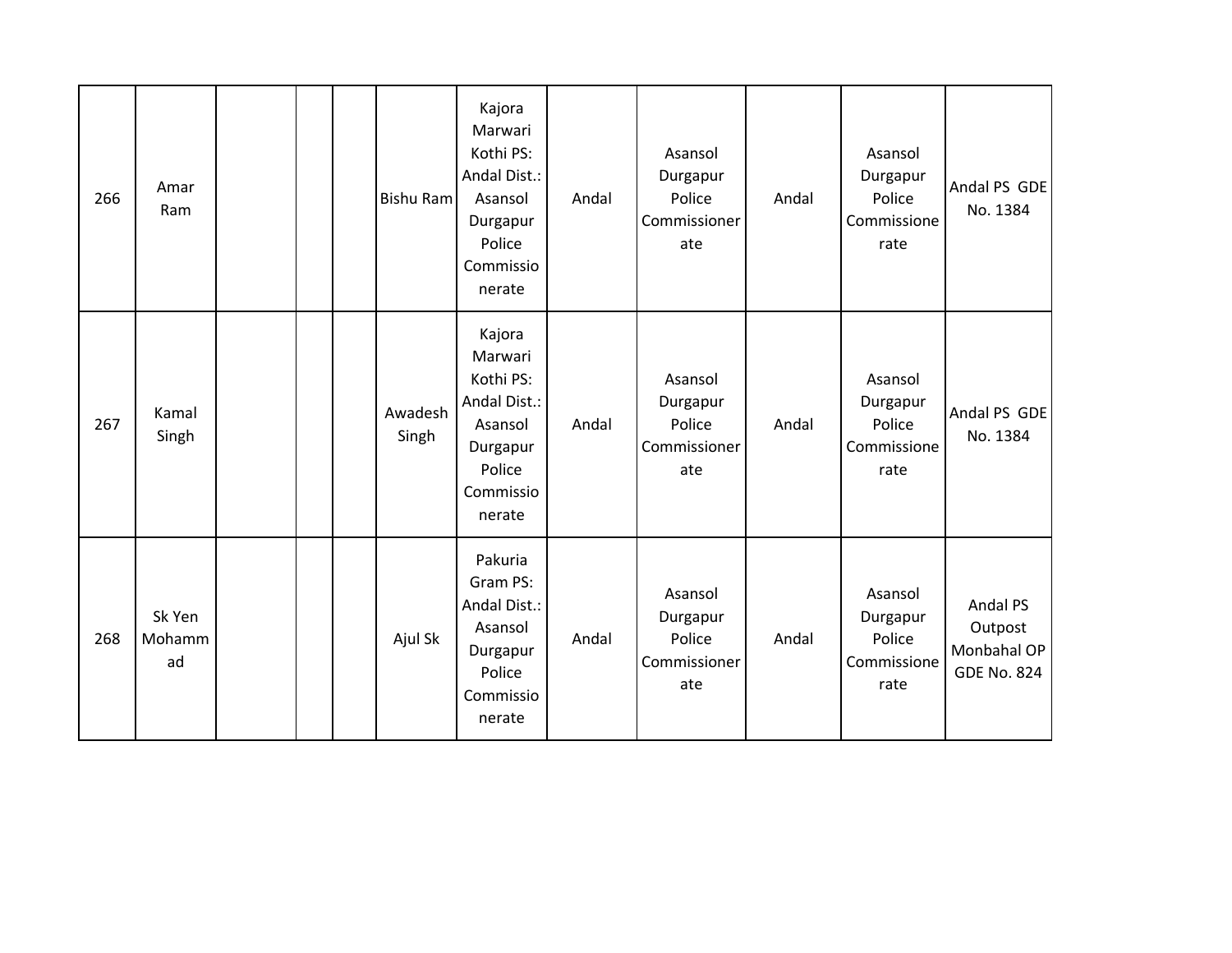| 269 | <b>Budhu</b><br>Majhi |  | Nandlal<br>Majhi | Chowni<br>Danga<br>Majhi Para<br>PS: Andal<br>Dist.:<br>Asansol<br>Durgapur<br>Police<br>Commissio<br>nerate | Andal | Asansol<br>Durgapur<br>Police<br>Commissioner<br>ate | Andal | Asansol<br>Durgapur<br>Police<br>Commissione<br>rate | Andal PS<br>Outpost<br>Monbahal OP<br><b>GDE No. 824</b> |
|-----|-----------------------|--|------------------|--------------------------------------------------------------------------------------------------------------|-------|------------------------------------------------------|-------|------------------------------------------------------|----------------------------------------------------------|
| 270 | Anil Majhi            |  | Nandlal<br>Majhi | Chowni<br>Danga<br>Majhi Para<br>PS: Andal<br>Dist.:<br>Asansol<br>Durgapur<br>Police<br>Commissio<br>nerate | Andal | Asansol<br>Durgapur<br>Police<br>Commissioner<br>ate | Andal | Asansol<br>Durgapur<br>Police<br>Commissione<br>rate | Andal PS<br>Outpost<br>Monbahal OP<br><b>GDE No. 824</b> |
| 271 | Tala Tudu             |  | Ganesh<br>Tudu   | Huddubi<br>Gram Majhi<br>Para PS:<br>Andal Dist.:<br>Asansol<br>Durgapur<br>Police<br>Commissio<br>nerate    | Andal | Asansol<br>Durgapur<br>Police<br>Commissioner<br>ate | Andal | Asansol<br>Durgapur<br>Police<br>Commissione<br>rate | Andal PS<br>Outpost<br>Monbahal OP<br><b>GDE No. 824</b> |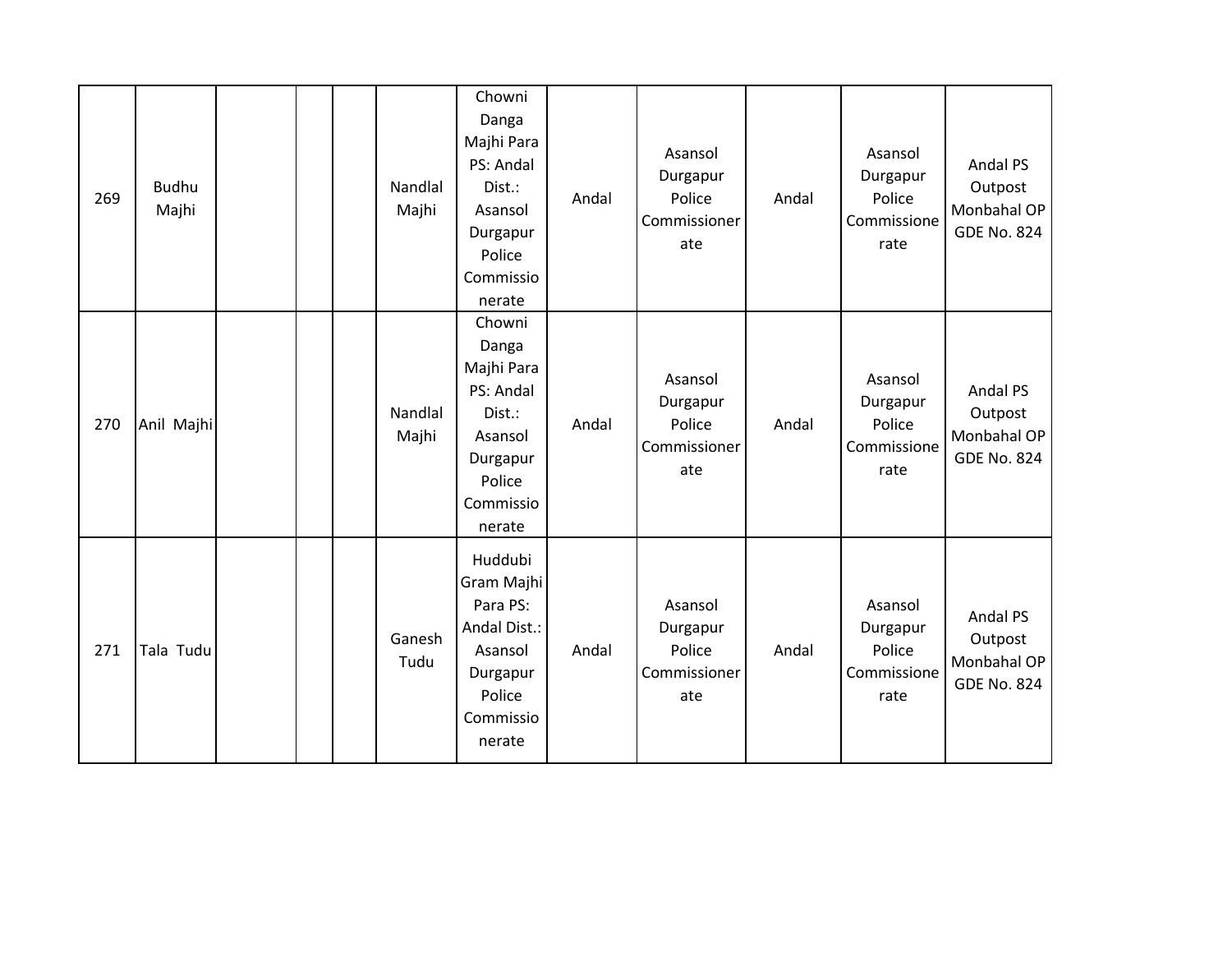| 272 | Sk<br>Jamman    |   |    | Lt. Sk<br>Islam           | Bibirbandh<br>Para PS:<br>Andal Dist.:<br>Asansol<br>Durgapur<br>Police<br>Commissio<br>nerate       | Andal             | Asansol<br>Durgapur<br>Police<br>Commissioner<br>ate | Andal             | Asansol<br>Durgapur<br>Police<br>Commissione<br>rate | Andal PS<br>Outpost Ukra<br>OP GDE No.<br>469              |
|-----|-----------------|---|----|---------------------------|------------------------------------------------------------------------------------------------------|-------------------|------------------------------------------------------|-------------------|------------------------------------------------------|------------------------------------------------------------|
| 273 | Ajay<br>Gorai   |   |    | Rupsadha<br>n Gorai       | Sarada Pally<br>Ukhra PS:<br>Andal Dist.:<br>Asansol<br>Durgapur<br>Police<br>Commissio<br>nerate    | Andal             | Asansol<br>Durgapur<br>Police<br>Commissioner<br>ate | Andal             | Asansol<br>Durgapur<br>Police<br>Commissione<br>rate | Andal PS<br>Outpost Ukra<br>OP GDE No.<br>469              |
| 274 | Mukesh<br>Rajak | M | 32 | Prakash<br>Rajak          | Sayerpara<br>PS:<br>Asansole<br>south Dist.:<br>Asansol<br>Durgapur<br>Police<br>Commissio<br>nerate | Asansole<br>south | Asansol<br>Durgapur<br>Police<br>Commissioner<br>ate | Asansole<br>south | Asansol<br>Durgapur<br>Police<br>Commissione<br>rate | Asansole<br>south PS<br>Outpost<br>South PP GDE<br>No. 799 |
| 275 | Guddu<br>Kumar  | M | 19 | Late<br>Rajaram<br>Mahato | Beghsurai<br>Beghsurai<br><b>Bihar PS:</b><br>Asansole<br>south                                      | Asansole<br>south | <b>Basirhat</b>                                      | Asansole<br>south | Asansol<br>Durgapur<br>Police<br>Commissione<br>rate | Asansole<br>south PS GDE<br>No. 1423                       |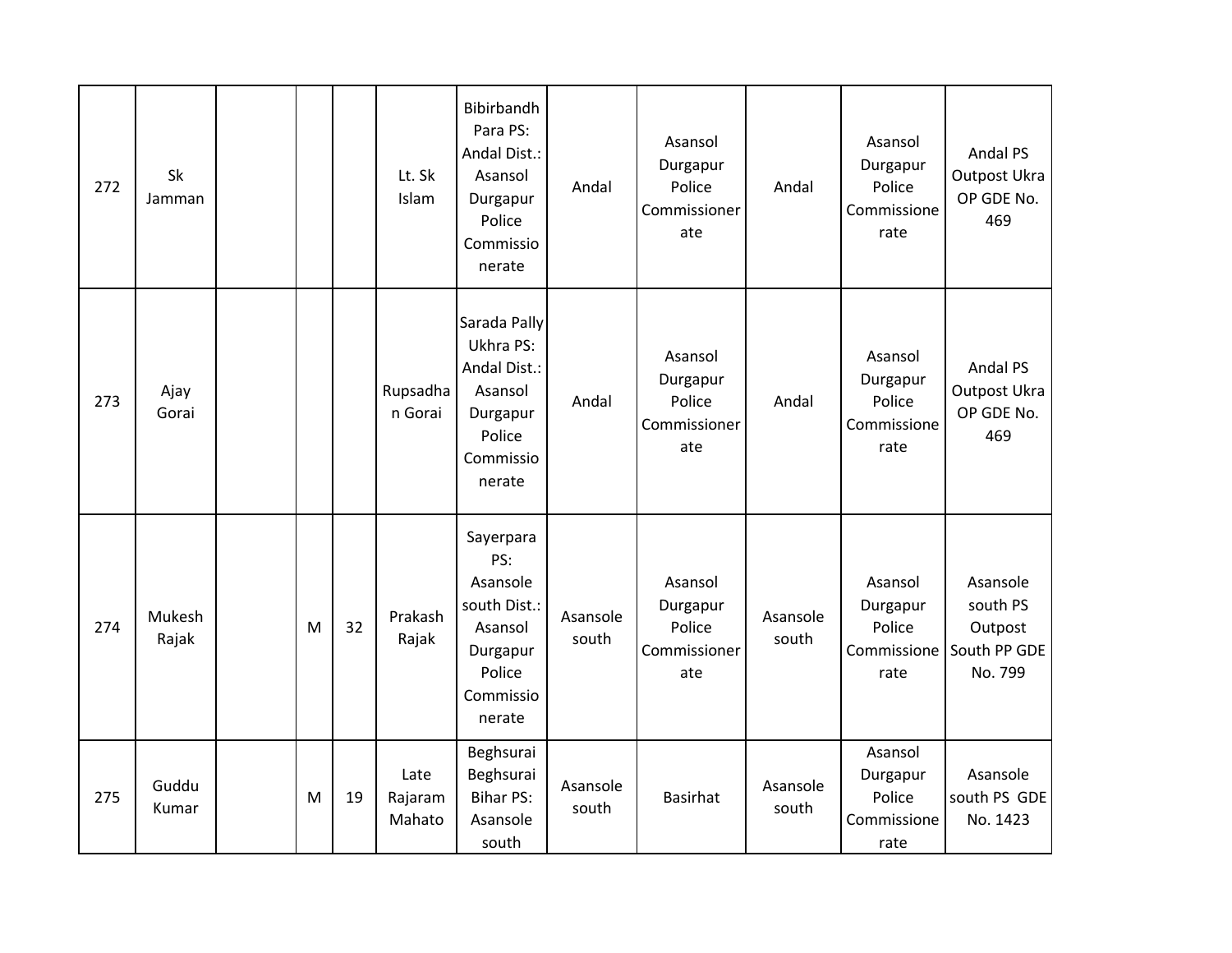| 276 | Prince<br>Paswan | M | 20 | Bijay<br>Paswan  | <b>DAV School</b><br>PS:<br>Asansole<br>south Dist.:<br>Asansol<br>Durgapur<br>Police<br>Commissio<br>nerate                        | Asansole<br>south | Asansol<br>Durgapur<br>Police<br>Commissioner<br>ate | Asansole<br>south | Asansol<br>Durgapur<br>Police<br>Commissione<br>rate | Asansole<br>south PS GDE<br>No. 1426 |
|-----|------------------|---|----|------------------|-------------------------------------------------------------------------------------------------------------------------------------|-------------------|------------------------------------------------------|-------------------|------------------------------------------------------|--------------------------------------|
| 277 | Amit<br>Paswan   | M | 19 | Babu<br>Paswan   | Budha Raj<br>Para PS:<br>Asansole<br>south Dist.:<br>Asansol<br>Durgapur<br>Police<br>Commissio<br>nerate                           | Asansole<br>south | Asansol<br>Durgapur<br>Police<br>Commissioner<br>ate | Asansole<br>south | Asansol<br>Durgapur<br>Police<br>Commissione<br>rate | Asansole<br>south PS GDE<br>No. 1426 |
| 278 | Md Anif          | M | 24 | Late Md<br>Kader | <b>Budha</b><br>Chakrabort<br>y Bye Lane<br>PS:<br>Asansole<br>south Dist.:<br>Asansol<br>Durgapur<br>Police<br>Commissio<br>nerate | Asansole<br>south | Asansol<br>Durgapur<br>Police<br>Commissioner<br>ate | Asansole<br>south | Asansol<br>Durgapur<br>Police<br>Commissione<br>rate | Asansole<br>south PS GDE<br>No. 1426 |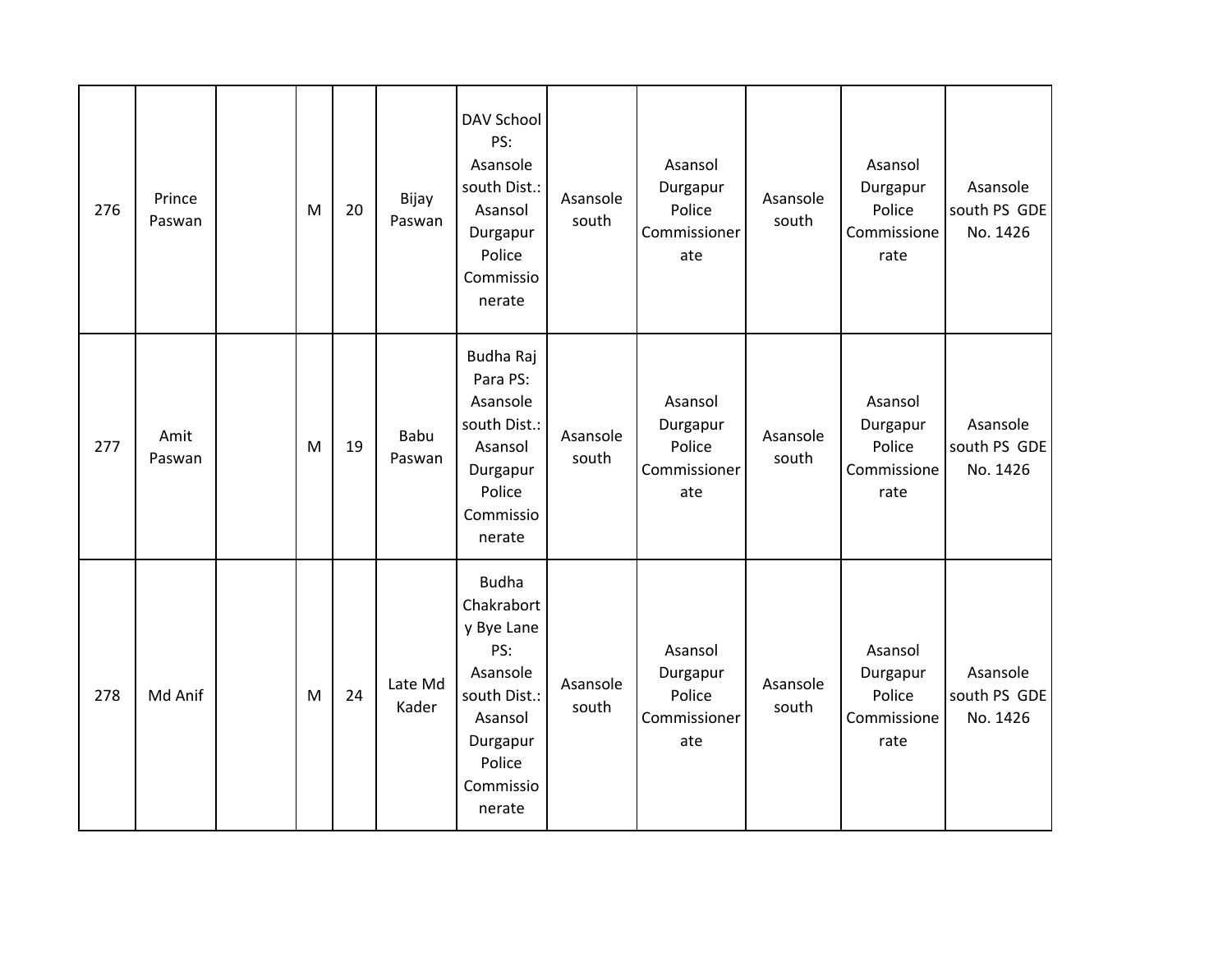| 279 | Md<br>Samim    | M | 40 | Late Md<br>Salim  | Azad Basti<br>railpar PS:<br>Asansole<br>north Dist.:<br>Asansol<br>Durgapur<br>Police<br>Commissio<br>nerate | Asansole<br>north | Asansol<br>Durgapur<br>Police<br>Commissioner<br>ate | Asansole<br>south | Asansol<br>Durgapur<br>Police<br>Commissione<br>rate | Asansole<br>south PS GDE<br>No. 1426 |
|-----|----------------|---|----|-------------------|---------------------------------------------------------------------------------------------------------------|-------------------|------------------------------------------------------|-------------------|------------------------------------------------------|--------------------------------------|
| 280 | Kajal<br>Bauri | M | 30 | Mohan<br>Bauri    | Kapista PS:<br>Barabani<br>Dist.:<br>Asansol<br>Durgapur<br>Police<br>Commissio<br>nerate                     | Barabani          | Asansol<br>Durgapur<br>Police<br>Commissioner<br>ate | Barabani          | Asansol<br>Durgapur<br>Police<br>Commissione<br>rate | Barabani PS<br><b>GDE No. 1702</b>   |
| 281 | Ramen<br>Hasda | M | 32 | Nandalal<br>Hasda | Nutundih<br>PS:<br>Barabani<br>Dist.:<br>Asansol<br>Durgapur<br>Police<br>Commissio<br>nerate                 | Barabani          | Asansol<br>Durgapur<br>Police<br>Commissioner<br>ate | Barabani          | Asansol<br>Durgapur<br>Police<br>Commissione<br>rate | Barabani PS<br><b>GDE No. 1702</b>   |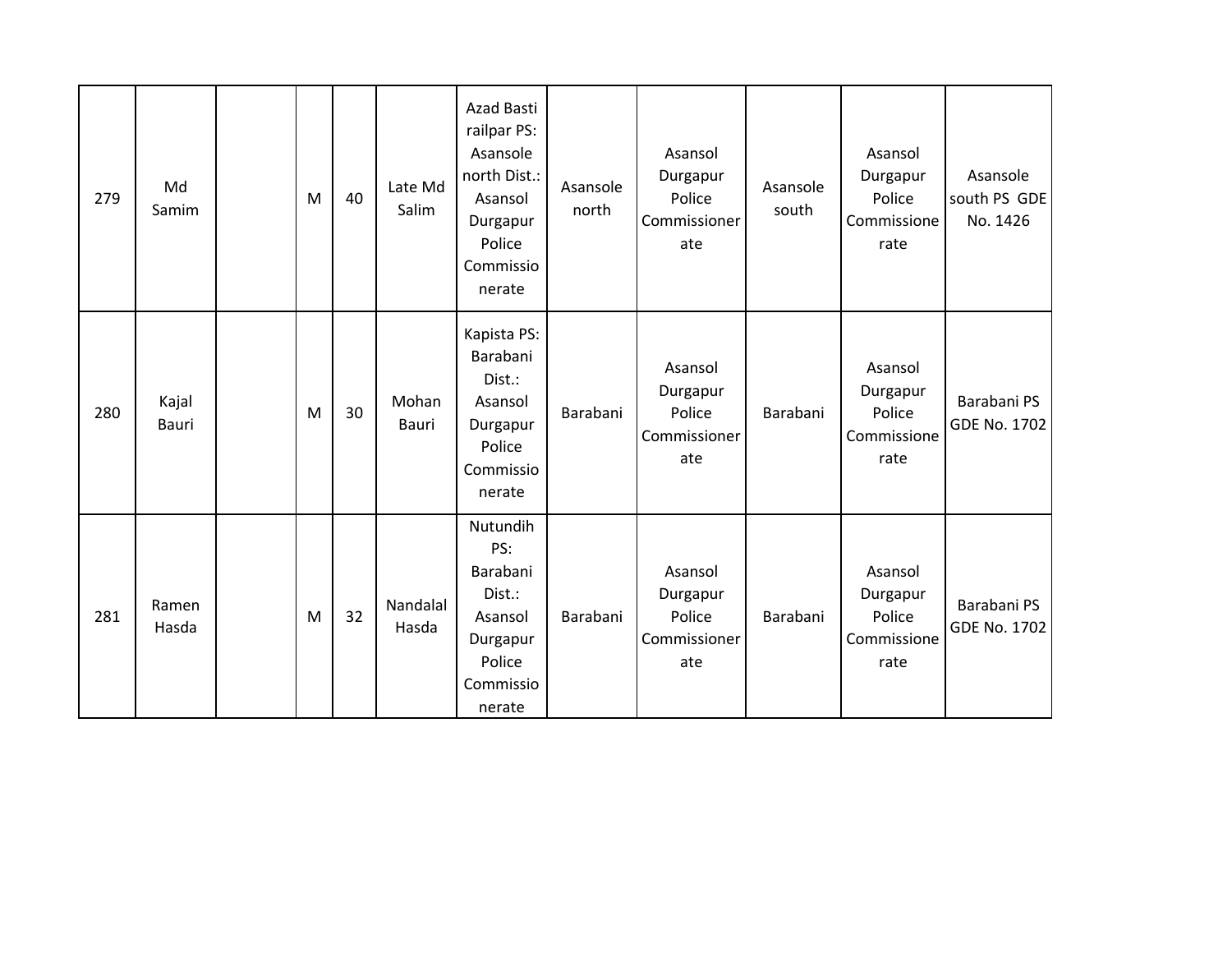| 282 | Gopinath<br>Shil       | M | 23 | Giten Shil              | <b>ITAPARA</b><br>PS:<br>Barabani<br>Dist.:<br>Asansol<br>Durgapur<br>Police<br>Commissio<br>nerate | Barabani   | Asansol<br>Durgapur<br>Police<br>Commissioner<br>ate | Jamuria | Asansol<br>Durgapur<br>Police<br>Commissione<br>rate | Jamuria PS<br>Outpost<br>Churulia OP<br><b>GDE No. 764</b> |
|-----|------------------------|---|----|-------------------------|-----------------------------------------------------------------------------------------------------|------------|------------------------------------------------------|---------|------------------------------------------------------|------------------------------------------------------------|
| 283 | <b>Birbal</b><br>Bouri | M | 26 | Krincha<br><b>Bouri</b> | <b>ITAPARA</b><br>PS:<br>Barabani<br>Dist.:<br>Asansol<br>Durgapur<br>Police<br>Commissio<br>nerate | Barabani   | Asansol<br>Durgapur<br>Police<br>Commissioner<br>ate | Jamuria | Asansol<br>Durgapur<br>Police<br>Commissione<br>rate | Jamuria PS<br>Outpost<br>Churulia OP<br><b>GDE No. 764</b> |
| 284 | Sanjoy<br>Ruidas       | M | 35 | Kachuri<br>Ruidas       | <b>CHURULIA</b><br>PS: Jamuria<br>Dist.:<br>Asansol<br>Durgapur<br>Police<br>Commissio<br>nerate    | Jamuria    | Asansol<br>Durgapur<br>Police<br>Commissioner<br>ate | Jamuria | Asansol<br>Durgapur<br>Police<br>Commissione<br>rate | Jamuria PS<br>Outpost<br>Churulia OP<br><b>GDE No. 764</b> |
| 285 | Debdas<br>Gorai        | M | 27 | Mukti<br>Gorai          | Nabason<br>PS:<br>Kankartala<br>Dist.:<br>Birbhum                                                   | Kankartala | Birbhum                                              | Jamuria | Asansol<br>Durgapur<br>Police<br>Commissione<br>rate | Jamuria PS<br>Outpost<br>Kenda PP GDE<br>No. 791           |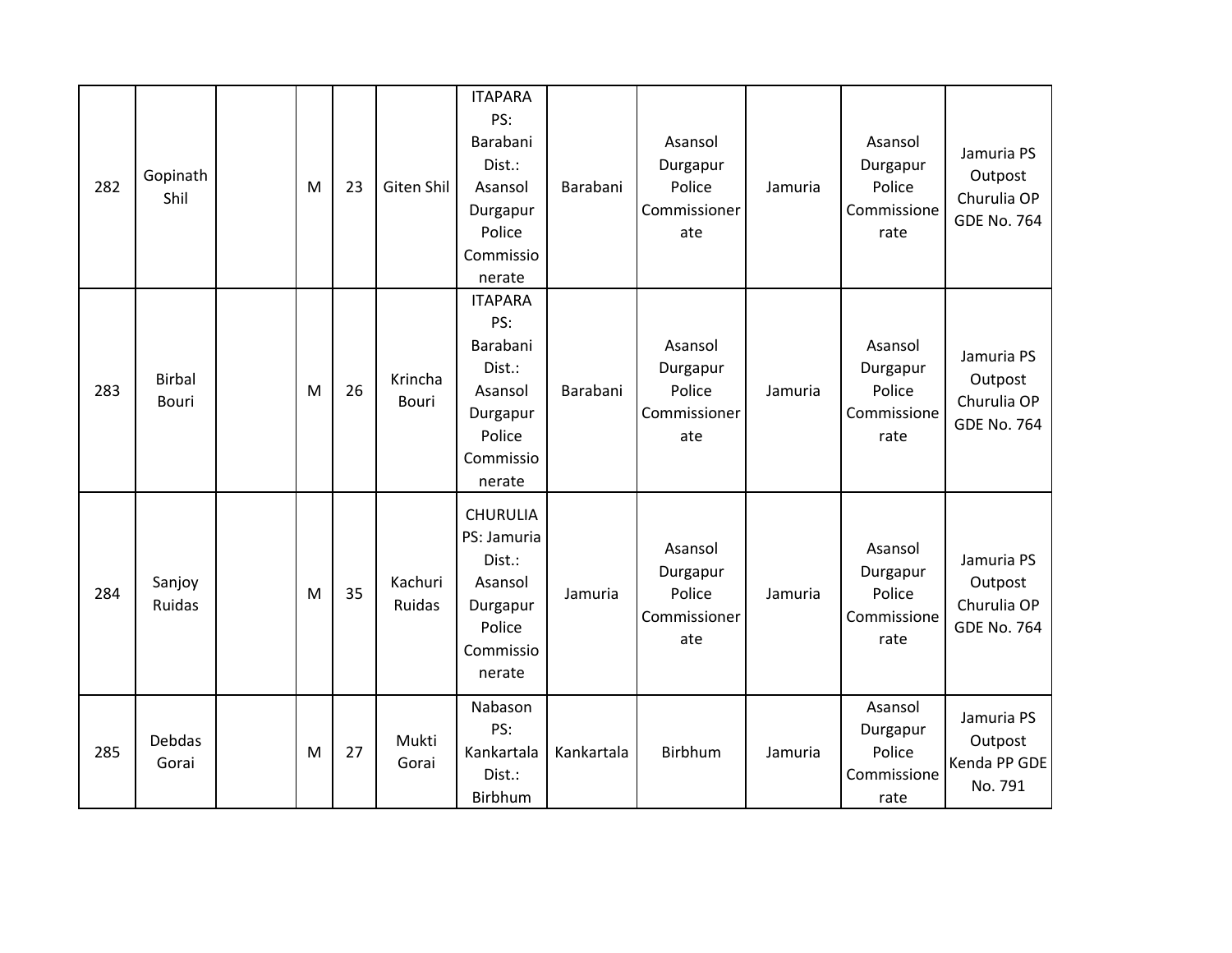| 286 | Mithun<br>Bagdi  | M | 33 | Joydeb<br>Bagdi         | Nabason<br>PS:<br>Kankartala<br>Dist.:<br>Birbhum                                                   | Kankartala | Birbhum                                              | Jamuria | Asansol<br>Durgapur<br>Police<br>Commissione<br>rate | Jamuria PS<br>Outpost<br>Kenda PP GDE<br>No. 791 |
|-----|------------------|---|----|-------------------------|-----------------------------------------------------------------------------------------------------|------------|------------------------------------------------------|---------|------------------------------------------------------|--------------------------------------------------|
| 287 | Amit<br>Gope     | M | 22 | Ashok<br>Gope           | Lakshmanb<br>andh PS:<br>Mejhia<br>Dist.:<br><b>Bankura</b>                                         | Mejhia     | Bankura                                              | Jamuria | Asansol<br>Durgapur<br>Police<br>Commissione<br>rate | Jamuria PS<br>Outpost<br>Kenda PP GDE<br>No. 791 |
| 288 | Rumjan<br>Sk     | M | 21 | Sk<br>Monibul           | Manikpur<br>PS:<br>Sadaipore<br>Dist.:<br>Birbhum                                                   | Sadaipore  | <b>Birbhum</b>                                       | Jamuria | Asansol<br>Durgapur<br>Police<br>Commissione<br>rate | Jamuria PS<br>Outpost<br>Kenda PP GDE<br>No. 792 |
| 289 | <b>Bhala Dey</b> | M | 32 | Bablu Dey               | Panagarh<br>Railpar PS:<br>Kanksa<br>Dist.:<br>Asansol<br>Durgapur<br>Police<br>Commissio<br>nerate | Kanksa     | Asansol<br>Durgapur<br>Police<br>Commissioner<br>ate | Kanksa  | Asansol<br>Durgapur<br>Police<br>Commissione<br>rate | Kanksa PS<br><b>GDE No. 1254</b>                 |
| 290 | Jamshed<br>Khan  | M | 33 | Lt. Nur<br>Mahamm<br>ed | Mannka<br>,P.S-Alubar,<br>Dist-Alubar                                                               |            | <b>Basirhat</b>                                      | Kanksa  | Asansol<br>Durgapur<br>Police<br>Commissione<br>rate | Kanksa PS<br>GDE No. 1257                        |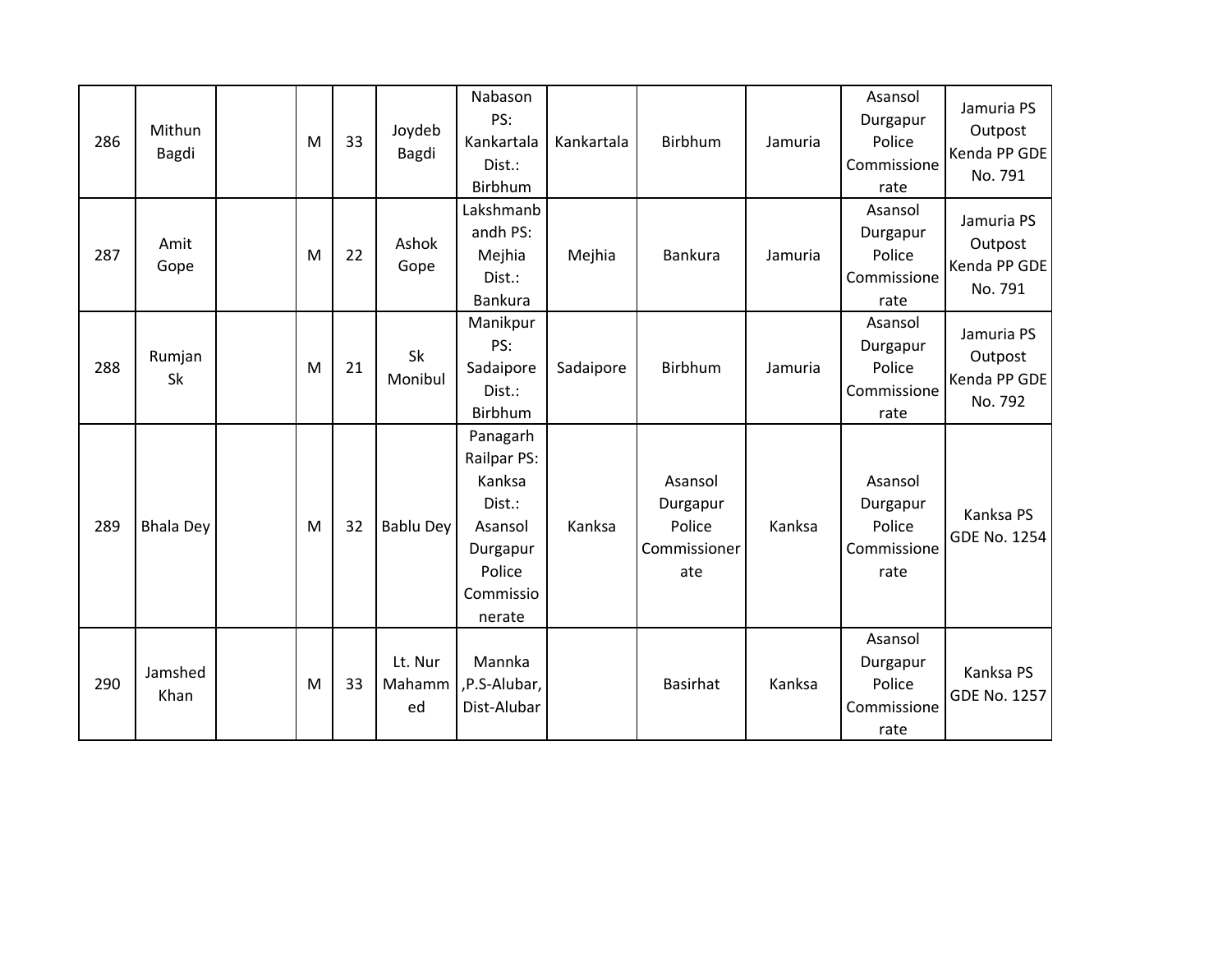| 291 | Azzaruddi<br>n Khan             | M | 26 | Warin Sk.                 | Ladia, P.S-<br>Jaluke, Dist-<br>Bharatpur,<br>(Rajasthan)                                |        | <b>Basirhat</b>                                      | Kanksa | Asansol<br>Durgapur<br>Police<br>Commissione<br>rate | Kanksa PS<br>GDE No. 1257        |
|-----|---------------------------------|---|----|---------------------------|------------------------------------------------------------------------------------------|--------|------------------------------------------------------|--------|------------------------------------------------------|----------------------------------|
| 292 | Uttam<br>Koner                  | M | 55 | Lt.<br>Bhabani<br>Koner   | Rajbandh<br>PS: Kanksa<br>Dist.:<br>Asansol<br>Durgapur<br>Police<br>Commissio<br>nerate | Kanksa | Asansol<br>Durgapur<br>Police<br>Commissioner<br>ate | Kanksa | Asansol<br>Durgapur<br>Police<br>Commissione<br>rate | Kanksa PS<br>GDE No. 1257        |
| 293 | Jiban<br>Modak                  | M | 43 | Lt. Bappa<br>Modak        | 11 mile PS:<br>Kanksa<br>Dist.:<br>Asansol<br>Durgapur<br>Police<br>Commissio<br>nerate  | Kanksa | Asansol<br>Durgapur<br>Police<br>Commissioner<br>ate | Kanksa | Asansol<br>Durgapur<br>Police<br>Commissione<br>rate | Kanksa PS<br>GDE No. 1261        |
| 294 | <b>Basanta</b><br><b>Biswas</b> | M | 32 | Prasanta<br><b>Biswas</b> | 11 Mile PS:<br>Kanksa<br>Dist.:<br>Asansol<br>Durgapur<br>Police<br>Commissio<br>nerate  | Kanksa | Asansol<br>Durgapur<br>Police<br>Commissioner<br>ate | Kanksa | Asansol<br>Durgapur<br>Police<br>Commissione<br>rate | Kanksa PS<br><b>GDE No. 1261</b> |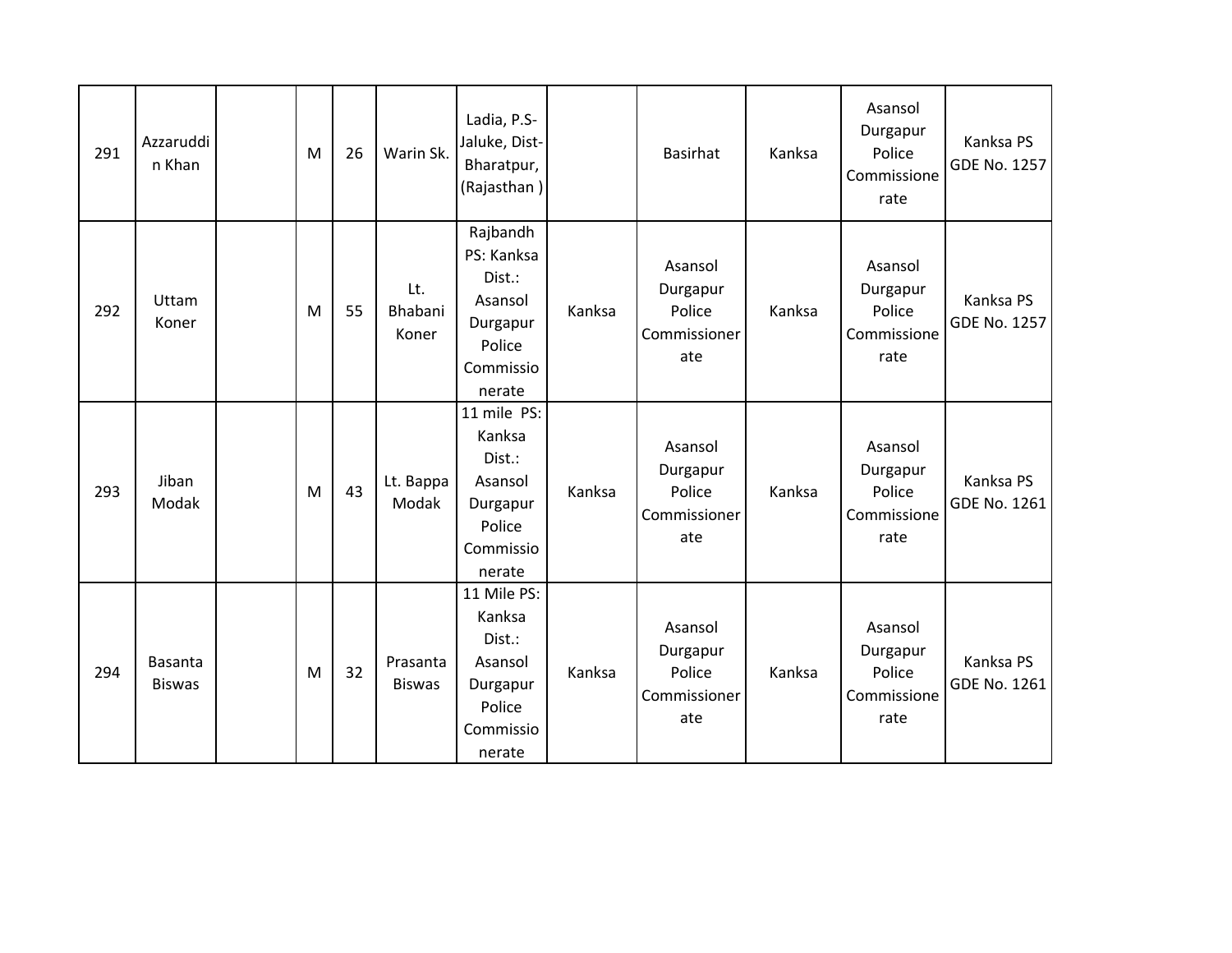| 295 | Ajoy Bagdi          | M | 29 | Subhas<br>Bagdi         | Domra PS:<br>Kanksa<br>Dist.:<br>Asansol<br>Durgapur<br>Police<br>Commissio<br>nerate     | Kanksa     | Asansol<br>Durgapur<br>Police<br>Commissioner<br>ate | Kanksa | Asansol<br>Durgapur<br>Police<br>Commissione<br>rate | Kanksa PS<br>GDE No. 1261       |
|-----|---------------------|---|----|-------------------------|-------------------------------------------------------------------------------------------|------------|------------------------------------------------------|--------|------------------------------------------------------|---------------------------------|
| 296 | Harichara<br>n Mete | M | 27 | Bhuban<br>Mete          | Domra PS:<br>Kanksa<br>Dist.:<br>Asansol<br>Durgapur<br>Police<br>Commissio<br>nerate     | Kanksa     | Asansol<br>Durgapur<br>Police<br>Commissioner<br>ate | Kanksa | Asansol<br>Durgapur<br>Police<br>Commissione<br>rate | Kanksa PS<br>GDE No. 1261       |
| 297 | Narayan<br>Chand    | M | 62 | Lt.<br>Gobinda<br>Chand | Patrasayer<br>PS:<br>Patrasayar<br>Dist.:<br>Bankura                                      | Patrasayar | <b>Bankura</b>                                       | Kanksa | Asansol<br>Durgapur<br>Police<br>Commissione<br>rate | Kanksa PS<br><b>GDE No. 501</b> |
| 298 | Habal<br>Mallick    | M | 20 | Paresh<br>Mallick       | Prayagpur<br>PS: Kanksa<br>Dist.:<br>Asansol<br>Durgapur<br>Police<br>Commissio<br>nerate | Kanksa     | Asansol<br>Durgapur<br>Police<br>Commissioner<br>ate | Kanksa | Asansol<br>Durgapur<br>Police<br>Commissione<br>rate | Kanksa PS<br><b>GDE No. 501</b> |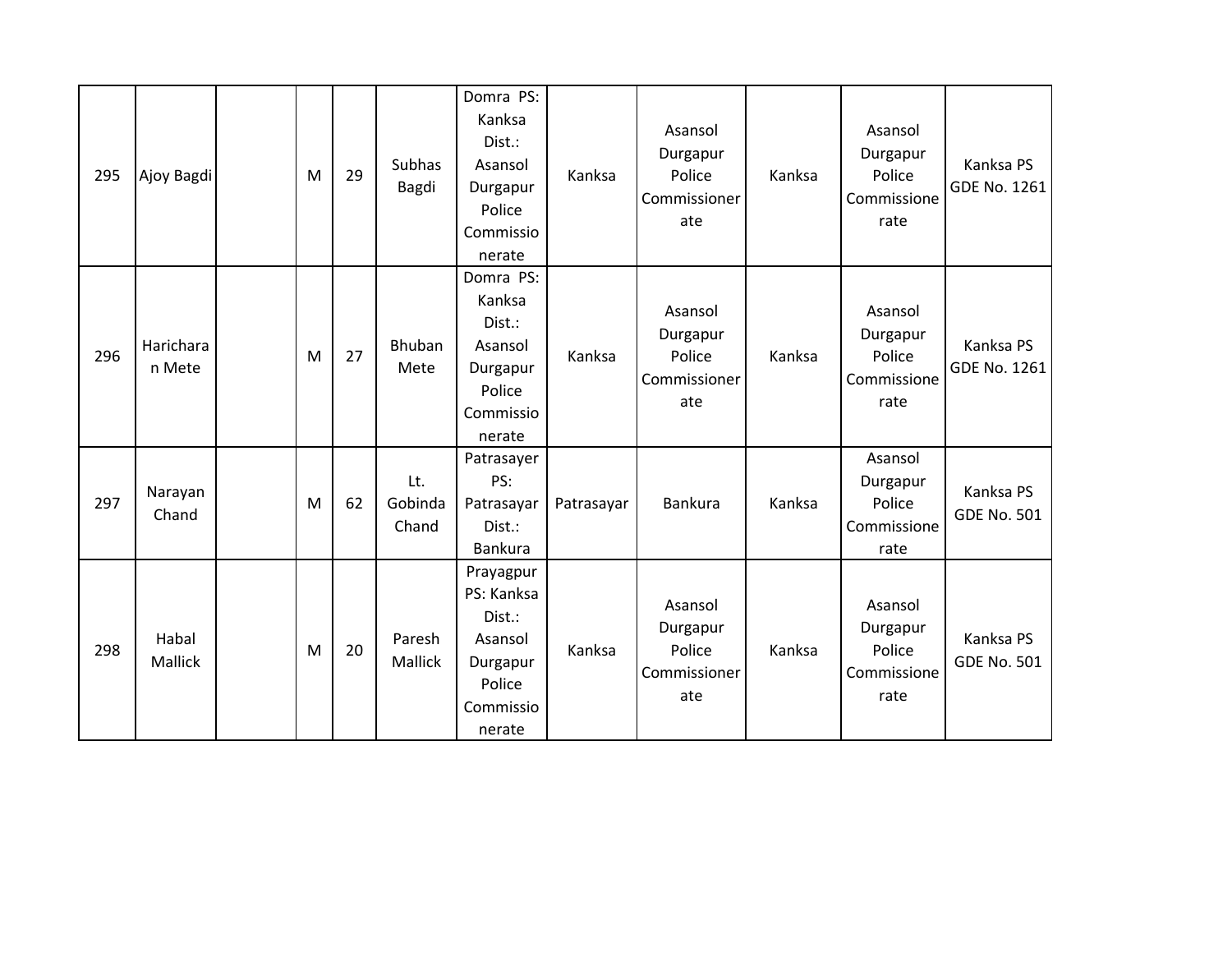| 299 | Sk. Dilwar<br>Sk.     | M | 42 | Sk. Anayar<br>Ali        | Kanksa<br>Mirepara<br>PS: Kanksa<br>Dist.:<br>Asansol<br>Durgapur<br>Police<br>Commissio<br>nerate | Kanksa | Asansol<br>Durgapur<br>Police<br>Commissioner<br>ate | Kanksa | Asansol<br>Durgapur<br>Police<br>Commissione<br>rate | Kanksa PS<br><b>GDE No. 501</b>                         |
|-----|-----------------------|---|----|--------------------------|----------------------------------------------------------------------------------------------------|--------|------------------------------------------------------|--------|------------------------------------------------------|---------------------------------------------------------|
| 300 | Md Ejhar<br>Hassan    |   |    | <b>Min</b><br>Hassan     | Talpara PS:<br>Kulti Dist.:<br>Asansol<br>Durgapur<br>Police<br>Commissio<br>nerate                | Kulti  | Asansol<br>Durgapur<br>Police<br>Commissioner<br>ate | Kulti  | Asansol<br>Durgapur<br>Police<br>Commissione<br>rate | Kulti PS<br>Outpost<br>Neiamotpur<br>OP GDE No.<br>1167 |
| 301 | <b>Barun</b><br>Kumar |   |    | Lt Nima<br>Hari          | Kusunda<br>PS: Kulti<br>Dist.:<br>Asansol<br>Durgapur<br>Police<br>Commissio<br>nerate             | Kulti  | Asansol<br>Durgapur<br>Police<br>Commissioner<br>ate | Kulti  | Asansol<br>Durgapur<br>Police<br>Commissione<br>rate | Kulti PS<br>Outpost<br>Neiamotpur<br>OP GDE No.<br>1188 |
| 302 | Chotu Hari            |   |    | <b>Ful Chand</b><br>Hari | Kusunda<br>PS: Kulti<br>Dist.:<br>Asansol<br>Durgapur<br>Police<br>Commissio<br>nerate             | Kulti  | Asansol<br>Durgapur<br>Police<br>Commissioner<br>ate | Kulti  | Asansol<br>Durgapur<br>Police<br>Commissione<br>rate | Kulti PS<br>Outpost<br>Neiamotpur<br>OP GDE No.<br>1188 |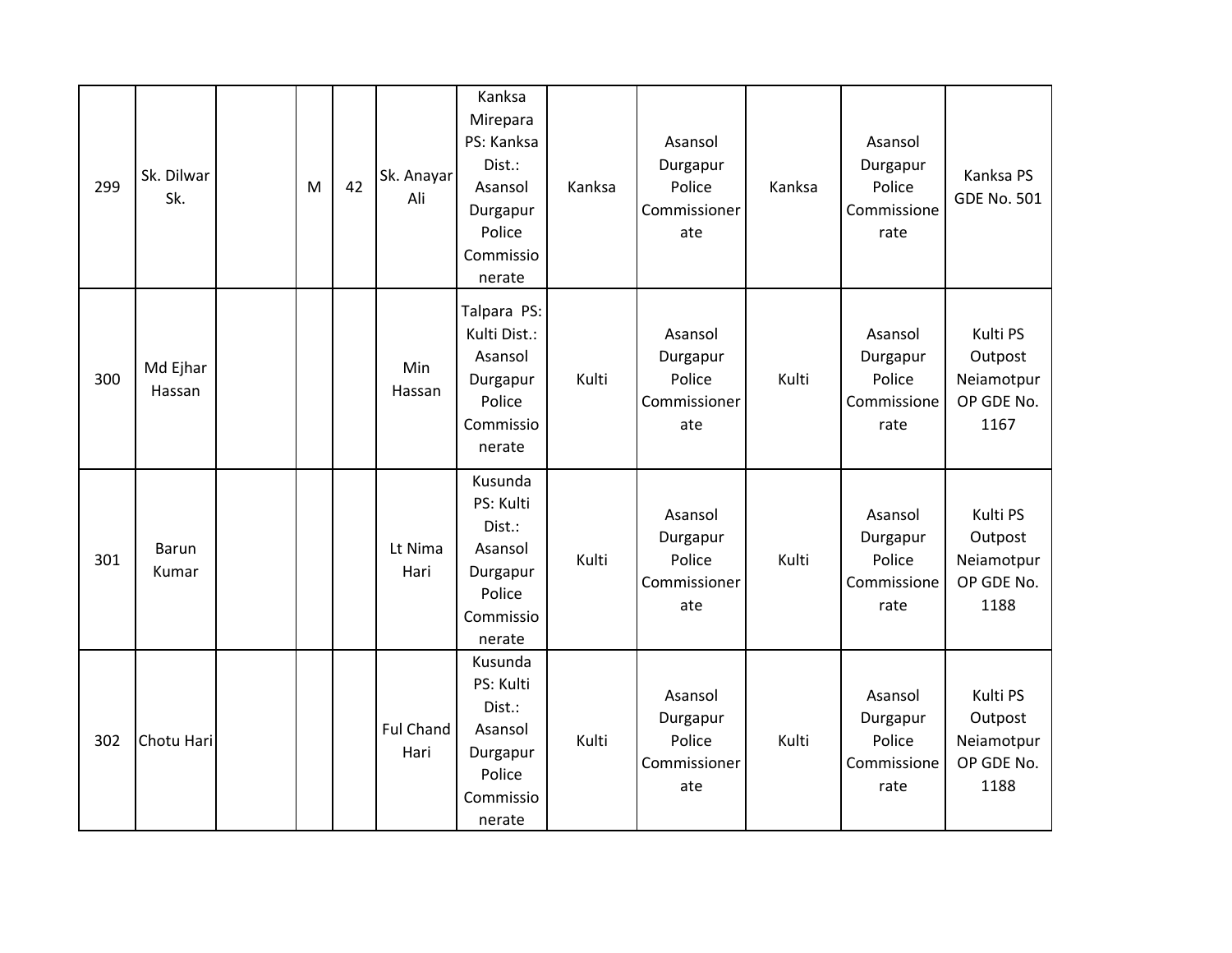| 303 | Ajay<br>Kumar   |  | Shankar<br>Kumar       | Budha PS:<br>Kulti Dist.:<br>Asansol<br>Durgapur<br>Police<br>Commissio<br>nerate               | Kulti | Asansol<br>Durgapur<br>Police<br>Commissioner<br>ate | Kulti | Asansol<br>Durgapur<br>Police<br>Commissione<br>rate | Kulti PS<br>Outpost<br>Neiamotpur<br>OP GDE No.<br>1188 |
|-----|-----------------|--|------------------------|-------------------------------------------------------------------------------------------------|-------|------------------------------------------------------|-------|------------------------------------------------------|---------------------------------------------------------|
| 304 | Manik<br>Kumar  |  | <b>Bharat</b><br>Kumar | <b>Bank More</b><br>PS: Kulti<br>Dist.:<br>Asansol<br>Durgapur<br>Police<br>Commissio<br>nerate | Kulti | Asansol<br>Durgapur<br>Police<br>Commissioner<br>ate | Kulti | Asansol<br>Durgapur<br>Police<br>Commissione<br>rate | Kulti PS<br>Outpost<br>Neiamotpur<br>OP GDE No.<br>1188 |
| 305 | Subham<br>Kumar |  | Lr Ramesh<br>Sharma    | <b>Bank More</b>                                                                                |       | <b>Basirhat</b>                                      | Kulti | Asansol<br>Durgapur<br>Police<br>Commissione<br>rate | Kulti PS<br>Outpost<br>Neiamotpur<br>OP GDE No.<br>1188 |
| 306 | Pawan<br>Shaw   |  | Satrughan<br>Shaw      | Tohram PS:<br>Kulti Dist.:<br>Asansol<br>Durgapur<br>Police<br>Commissio<br>nerate              | Kulti | Asansol<br>Durgapur<br>Police<br>Commissioner<br>ate | Kulti | Asansol<br>Durgapur<br>Police<br>Commissione<br>rate | Kulti PS<br>Outpost<br>Neiamotpur<br>OP GDE No.<br>1188 |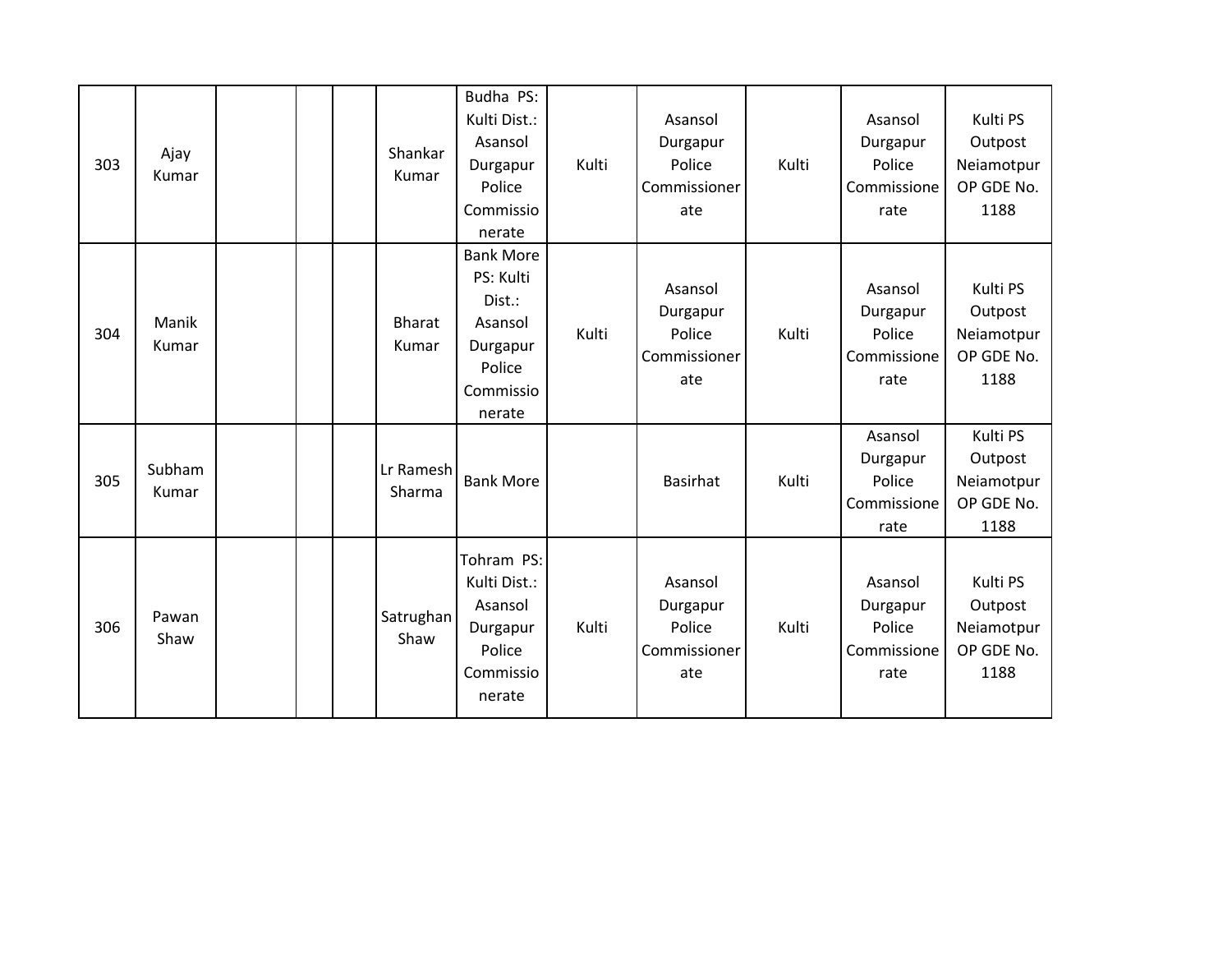| 307 | Chandan<br>Kumar<br>Yadav |  |    | Santosh<br>Yadav  | PS: Kulti<br>Dist.:<br>Asansol<br>Durgapur<br>Police<br>Commissio<br>nerate                         | Kulti             | Asansol<br>Durgapur<br>Police<br>Commissioner<br>ate | Kulti | Asansol<br>Durgapur<br>Police<br>Commissione<br>rate | Kulti PS<br>Outpost<br>Neiamotpur<br>OP GDE No.<br>1188 |
|-----|---------------------------|--|----|-------------------|-----------------------------------------------------------------------------------------------------|-------------------|------------------------------------------------------|-------|------------------------------------------------------|---------------------------------------------------------|
| 308 | Sunil<br>Singh            |  |    | Radhe<br>Singh    | PS: Kulti<br>Dist.:<br>Asansol<br>Durgapur<br>Police<br>Commissio<br>nerate                         | Kulti             | Asansol<br>Durgapur<br>Police<br>Commissioner<br>ate | Kulti | Asansol<br>Durgapur<br>Police<br>Commissione<br>rate | Kulti PS<br>Outpost<br>Neiamotpur<br>OP GDE No.<br>1188 |
| 309 | Pankaj<br>Singh           |  | 40 | Raghubir<br>Singh | PS:<br>Asansole<br>south Dist.:<br>Asansol<br>Durgapur<br>Police<br>Commissio<br>nerate             | Asansole<br>south | Asansol<br>Durgapur<br>Police<br>Commissioner<br>ate | Kulti | Asansol<br>Durgapur<br>Police<br>Commissione<br>rate | Kulti PS<br>Outpost<br>Neiamotpur<br>OP GDE No.<br>1188 |
| 310 | Sk Kadir                  |  | 20 | K Azad            | Madanpur<br>PS:<br>Asansole<br>south Dist.:<br>Asansol<br>Durgapur<br>Police<br>Commissio<br>nerate | Asansole<br>south | Asansol<br>Durgapur<br>Police<br>Commissioner<br>ate | Kulti | Asansol<br>Durgapur<br>Police<br>Commissione<br>rate | Kulti PS<br>Outpost<br>Neiamotpur<br>OP GDE No.<br>1188 |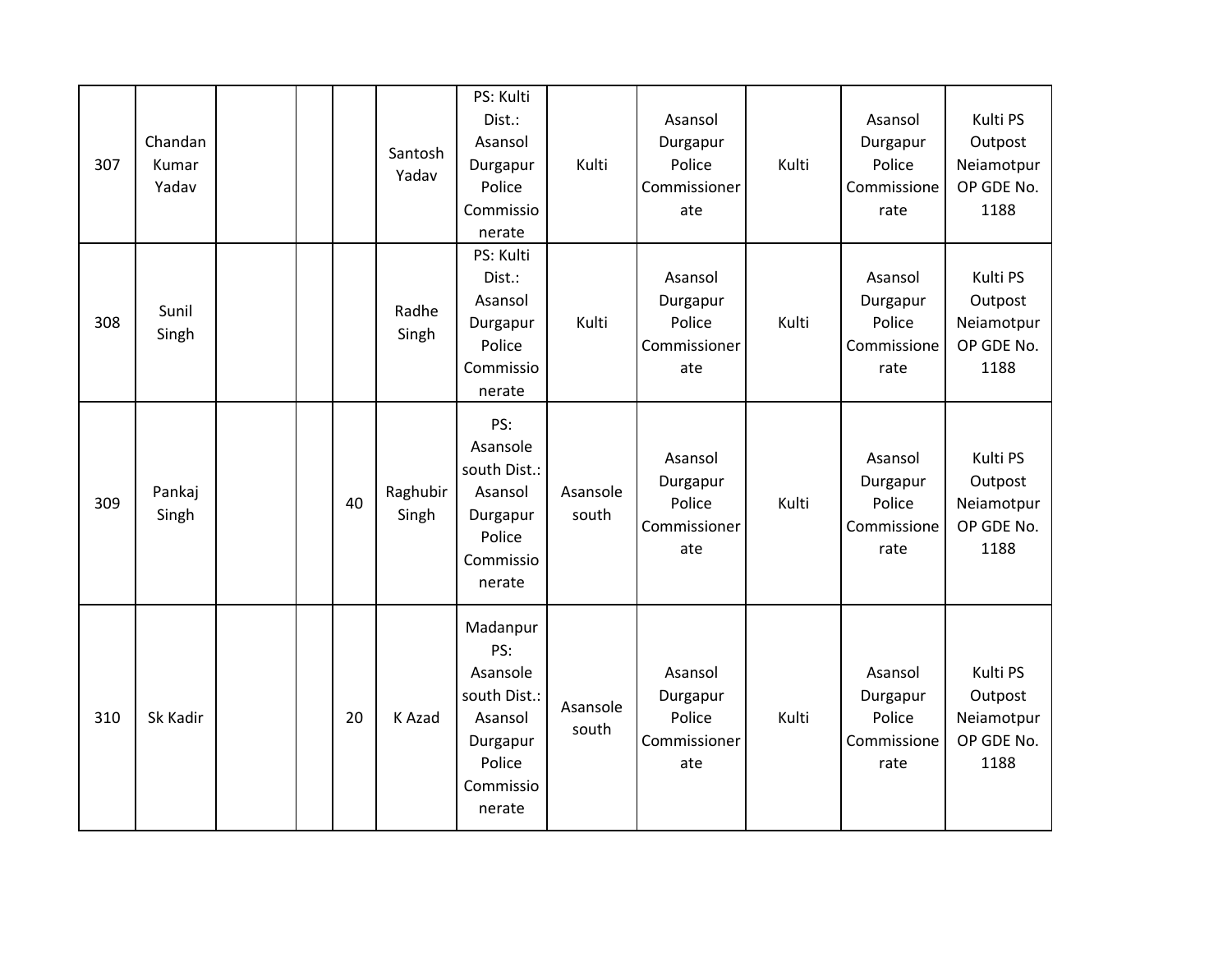| 311 | Sk<br>Hakimul |  |    | Sk Wahid         | PS:<br>Asansole<br>south Dist.:<br>Asansol<br>Durgapur<br>Police<br>Commissio<br>nerate | Asansole<br>south | Asansol<br>Durgapur<br>Police<br>Commissioner<br>ate | Kulti | Asansol<br>Durgapur<br>Police<br>Commissione<br>rate | Kulti PS<br>Outpost<br>Neiamotpur<br>OP GDE No.<br>1188 |
|-----|---------------|--|----|------------------|-----------------------------------------------------------------------------------------|-------------------|------------------------------------------------------|-------|------------------------------------------------------|---------------------------------------------------------|
| 312 | Md Arif       |  |    | Khalek<br>Ansari | PS:<br>Asansole<br>south Dist.:<br>Asansol<br>Durgapur<br>Police<br>Commissio<br>nerate | Asansole<br>south | Asansol<br>Durgapur<br>Police<br>Commissioner<br>ate | Kulti | Asansol<br>Durgapur<br>Police<br>Commissione<br>rate | Kulti PS<br>Outpost<br>Neiamotpur<br>OP GDE No.<br>1199 |
| 313 | Md Manu       |  | 24 | Alam<br>Ansari   | PS:<br>Asansole<br>south Dist.:<br>Asansol<br>Durgapur<br>Police<br>Commissio<br>nerate | Asansole<br>south | Asansol<br>Durgapur<br>Police<br>Commissioner<br>ate | Kulti | Asansol<br>Durgapur<br>Police<br>Commissione<br>rate | Kulti PS<br>Outpost<br>Neiamotpur<br>OP GDE No.<br>1199 |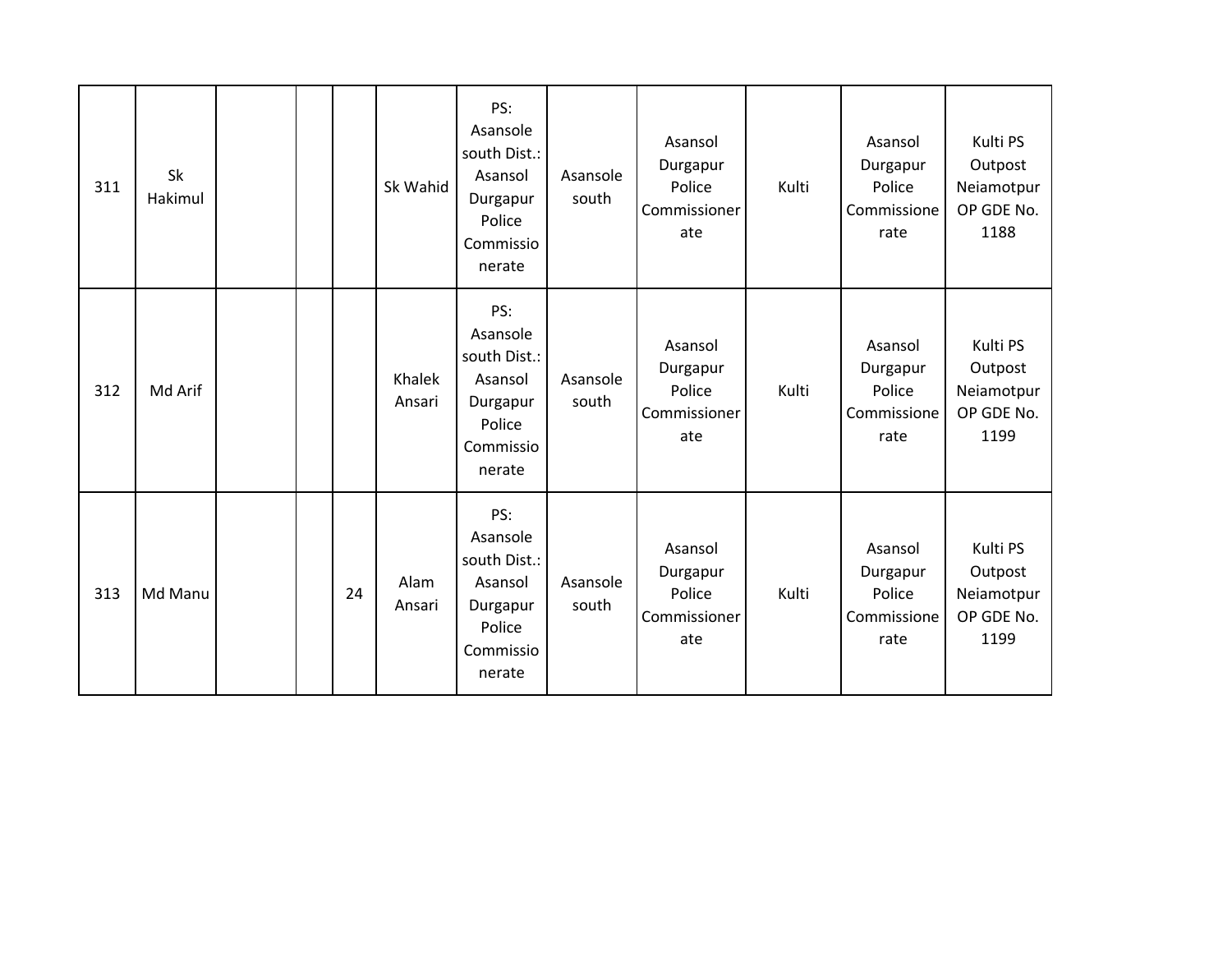| 314 | Mahato<br>Alam     |   | 24 | Sahid<br>Ansari   | PS:<br>Asansole<br>south Dist.:<br>Asansol<br>Durgapur<br>Police<br>Commissio<br>nerate                    | Asansole<br>south | Asansol<br>Durgapur<br>Police<br>Commissioner<br>ate | Kulti            | Asansol<br>Durgapur<br>Police<br>Commissione<br>rate | Kulti PS<br>Outpost<br>Neiamotpur<br>OP GDE No.<br>1199 |
|-----|--------------------|---|----|-------------------|------------------------------------------------------------------------------------------------------------|-------------------|------------------------------------------------------|------------------|------------------------------------------------------|---------------------------------------------------------|
| 315 | Mukaddar<br>Ansari |   | 28 | Yunush<br>Ansari  | PS:<br>Asansole<br>south Dist.:<br>Asansol<br>Durgapur<br>Police<br>Commissio<br>nerate                    | Asansole<br>south | Asansol<br>Durgapur<br>Police<br>Commissioner<br>ate | Kulti            | Asansol<br>Durgapur<br>Police<br>Commissione<br>rate | Kulti PS<br>Outpost<br>Neiamotpur<br>OP GDE No.<br>1199 |
| 316 | Aabid Ali          | M | 24 | Lt Sohel<br>Aktar | Haripur<br>Colliery PS:<br>Pandabesh<br>war Dist.:<br>Asansol<br>Durgapur<br>Police<br>Commissio<br>nerate | Pandabesh<br>war  | Asansol<br>Durgapur<br>Police<br>Commissioner<br>ate | Pandabeshw<br>ar | Asansol<br>Durgapur<br>Police<br>Commissione<br>rate | Pandabeshwa<br>r PS GDE No.<br>1188                     |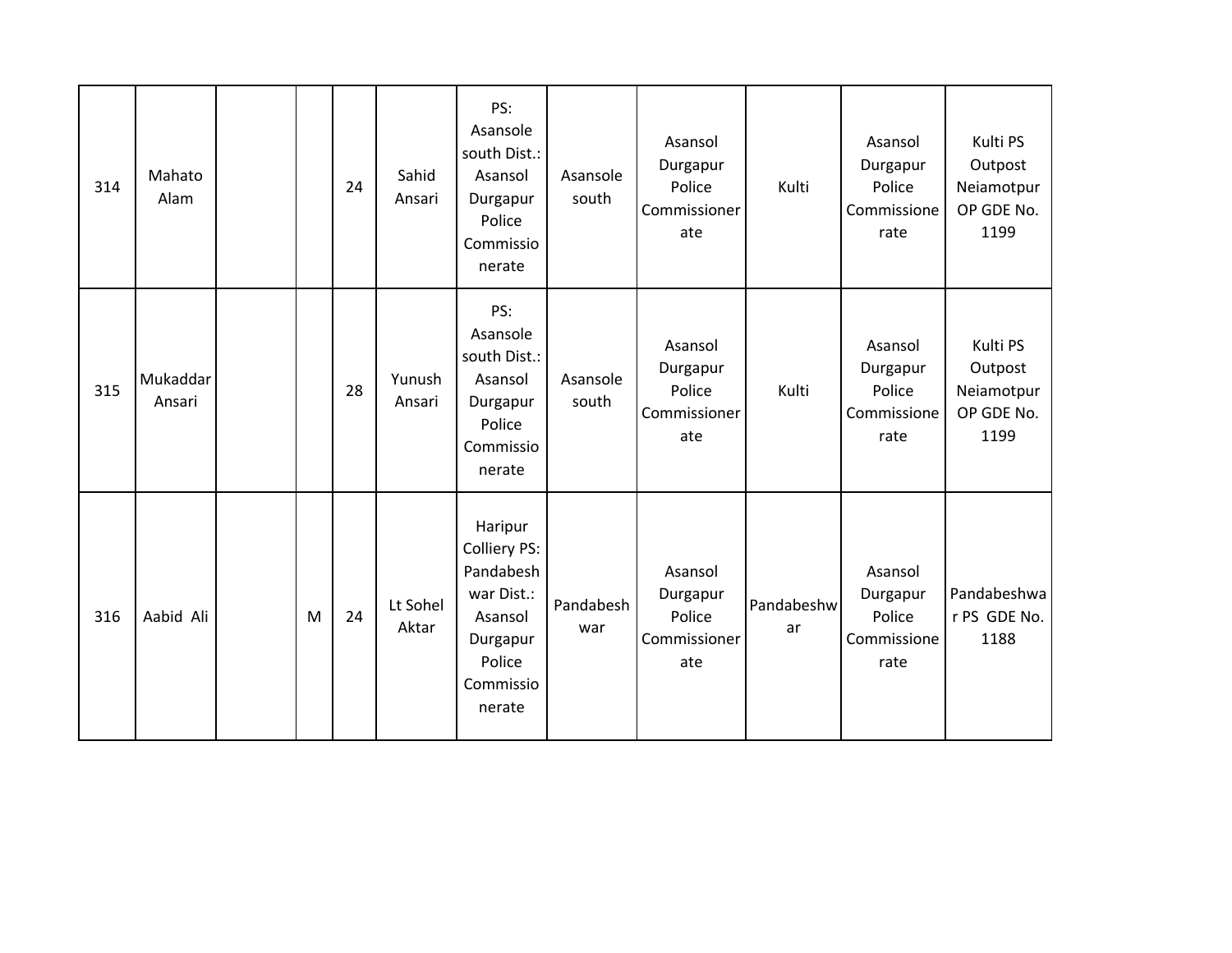| 317 | Birendra<br>Prasad | M | 20 | Ramdayal<br>Paswan | Kumardihi<br><b>OCP Colony</b><br>PS:<br>Pandabesh<br>war Dist.:<br>Asansol<br>Durgapur<br>Police<br>Commissio<br>nerate | Pandabesh<br>war | Asansol<br>Durgapur<br>Police<br>Commissioner<br>ate | Pandabeshw<br>ar | Asansol<br>Durgapur<br>Police<br>Commissione<br>rate | Pandabeshwa<br>r PS GDE No.<br>1194                           |
|-----|--------------------|---|----|--------------------|--------------------------------------------------------------------------------------------------------------------------|------------------|------------------------------------------------------|------------------|------------------------------------------------------|---------------------------------------------------------------|
| 318 | Swapan<br>Ghosh    | M | 45 | Lt Anil<br>Ghosh   | Jowalbhang<br>a PS:<br>Pandabesh<br>war Dist.:<br>Asansol<br>Durgapur<br>Police<br>Commissio<br>nerate                   | Pandabesh<br>war | Asansol<br>Durgapur<br>Police<br>Commissioner<br>ate | Pandabeshw<br>ar | Asansol<br>Durgapur<br>Police<br>Commissione<br>rate | Pandabeshwa<br>r PS GDE No.<br>1194                           |
| 319 | Jitesh Das         | M | 38 | Late<br>Satish Das | Kalipathar<br>PS:<br>Salanpur<br>Dist.:<br>Asansol<br>Durgapur<br>Police<br>Commissio<br>nerate                          | Salanpur         | Asansol<br>Durgapur<br>Police<br>Commissioner<br>ate | Salanpur         | Asansol<br>Durgapur<br>Police<br>Commissione<br>rate | Salanpur PS<br>Outpost<br>Rupnarayanp<br>ur OP GDE<br>No. 958 |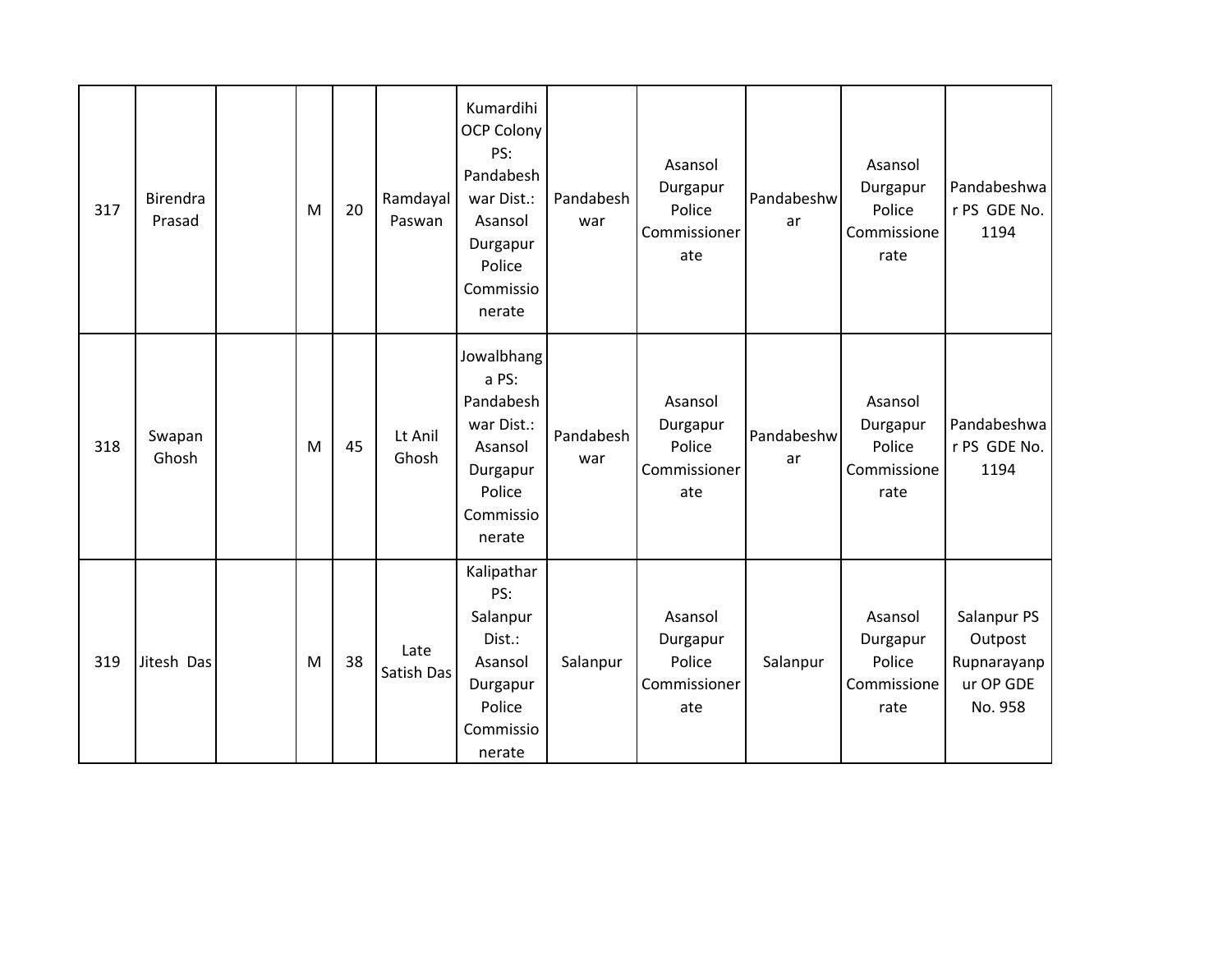| 320 | <b>Bidhan</b><br>Sen     | M | 28 | Narayan<br>Sen         | Gopinathpu<br>r Goraipara<br>PS: Bankura<br>Dist.:<br><b>Bankura</b>           | <b>Bankura</b> | Bankura | <b>Bankura</b> | <b>Bankura</b> | Bankura PS<br>GDE No. 1297               |
|-----|--------------------------|---|----|------------------------|--------------------------------------------------------------------------------|----------------|---------|----------------|----------------|------------------------------------------|
| 321 | Subhas<br>Tantubai       | M | 27 | Lt. Bandal<br>Tantubai | Gopinathpu<br>r Goraipara<br>PS: Bankura<br>Dist.:<br>Bankura                  | <b>Bankura</b> | Bankura | <b>Bankura</b> | <b>Bankura</b> | <b>Bankura PS</b><br><b>GDE No. 1297</b> |
| 322 | Majoj<br>Ghosh           | M | 32 | Lt. Baru<br>Ghosh      | Tikargram<br>PS: Barjora<br>Dist.:<br><b>Bankura</b>                           | Barjora        | Bankura | Barjora        | <b>Bankura</b> | Barjora PS<br><b>GDE No. 1266</b>        |
| 323 | Digambar<br><b>Bhuia</b> | M | 29 | Bijay<br><b>Bhuia</b>  | Saharjora<br>PS: Barjora<br>Dist.:<br>Bankura                                  | Barjora        | Bankura | Barjora        | Bankura        | Barjora PS<br><b>GDE No. 1266</b>        |
| 324 | Narugopal<br>Lodh        | M | 25 | Tribhanga<br>Lodh      | Jamunapar<br>a,<br>Krishnaganj<br>PS:<br>Bishnupur<br>Dist.:<br><b>Bankura</b> | Bishnupur      | Bankura | Bishnupur      | <b>Bankura</b> | <b>Bishnupur PS</b><br>GDE No. 1074      |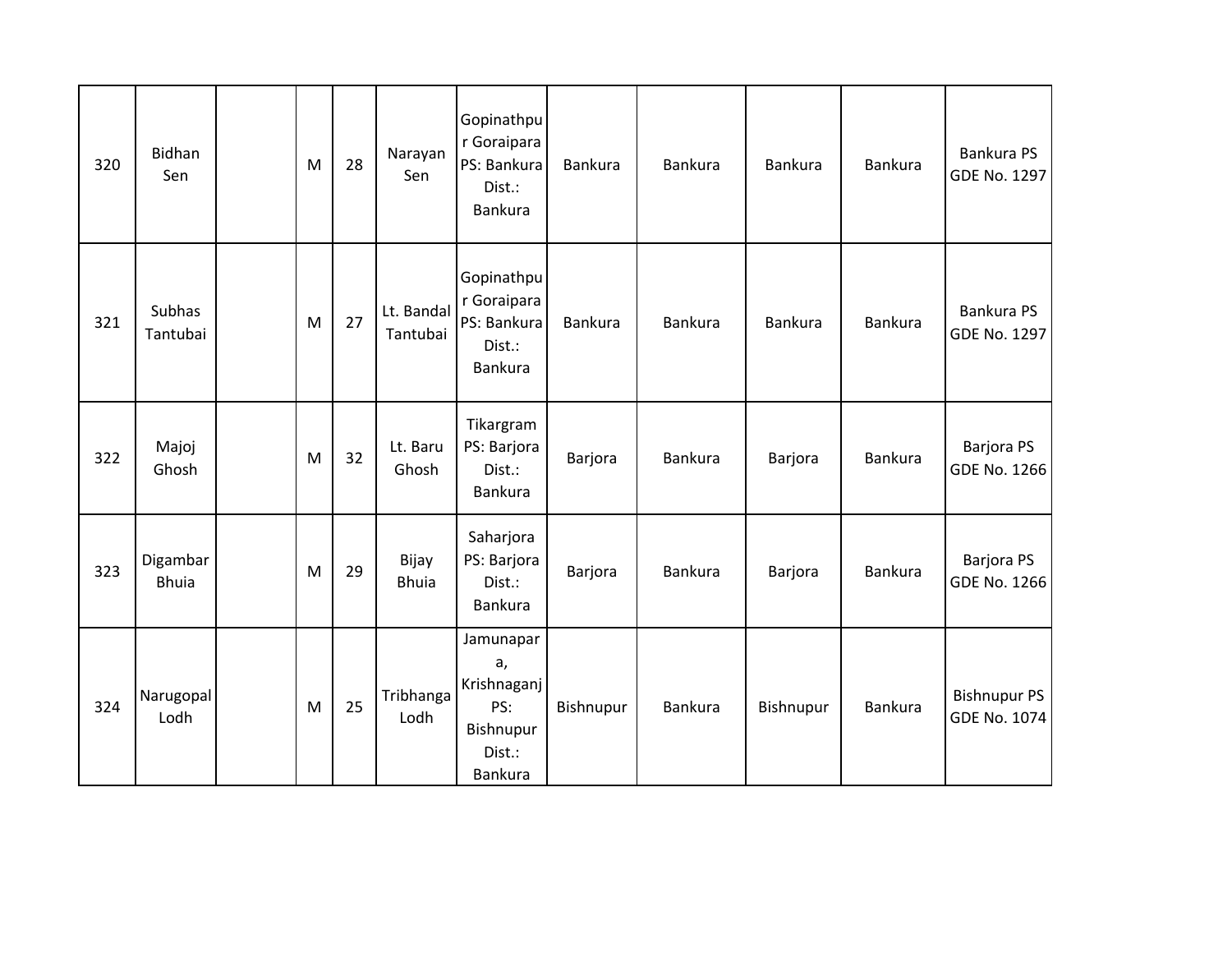| 325 | Tarak<br>Mondal       | M | 30 | Tapan<br>Mondal                | <b>Balsi PS:</b><br>Patrasayar<br>Dist.:<br><b>Bankura</b>                    | Patrasayar | <b>Bankura</b>                               | Bishnupur | Bankura                               | <b>Bishnupur PS</b><br><b>GDE No. 1074</b>                        |
|-----|-----------------------|---|----|--------------------------------|-------------------------------------------------------------------------------|------------|----------------------------------------------|-----------|---------------------------------------|-------------------------------------------------------------------|
| 326 | Laltu<br><b>Bhuin</b> | M | 25 | <b>Basudeb</b><br><b>Bhuin</b> | <b>Balsi PS:</b><br>Patrasayar<br>Dist.:<br><b>Bankura</b>                    | Patrasayar | <b>Bankura</b>                               | Bishnupur | <b>Bankura</b>                        | <b>Bishnupur PS</b><br><b>GDE No. 1074</b>                        |
| 327 | Ajoy<br>Mondal        | M | 23 | Lt.<br>Nabagopal<br>Mondal     | <b>Balsi PS:</b><br>Patrasayar<br>Dist.:<br><b>Bankura</b>                    | Patrasayar | <b>Bankura</b>                               | Bishnupur | Bankura                               | <b>Bishnupur PS</b><br>GDE No. 1074                               |
| 328 | Mahadeb<br>Lohar      | M | 35 | Lt. Amit<br>Lohar              | Sarkardang<br>a PS:<br>Patrasayar<br>Dist.:<br>Bankura                        | Patrasayar | <b>Bankura</b>                               | Bishnupur | <b>Bankura</b>                        | <b>Bishnupur PS</b><br><b>GDE No. 1074</b>                        |
| 329 | Rana<br>Lohar         | M | 32 | Lt. Raju<br>Lohar              | Kankila PS:<br>Bishnupur<br>Dist.:<br><b>Bankura</b>                          | Bishnupur  | <b>Bankura</b>                               | Bishnupur | <b>Bankura</b>                        | <b>Bishnupur PS</b><br>Outpost<br>Radhanagar<br>OP GDE No.<br>537 |
| 330 | Soumen<br>Sen         | M | 21 | Krishnapa<br>da Sen            | PS:<br>Bishnupur<br>Dist.:<br>Diamond<br>Harbour<br>Police<br><b>District</b> | Bishnupur  | Diamond<br>Harbour<br><b>Police District</b> | Bishnupur | Diamond<br>Harbour<br>Police District | <b>Bishnupur PS</b><br><b>GDE No. 456</b>                         |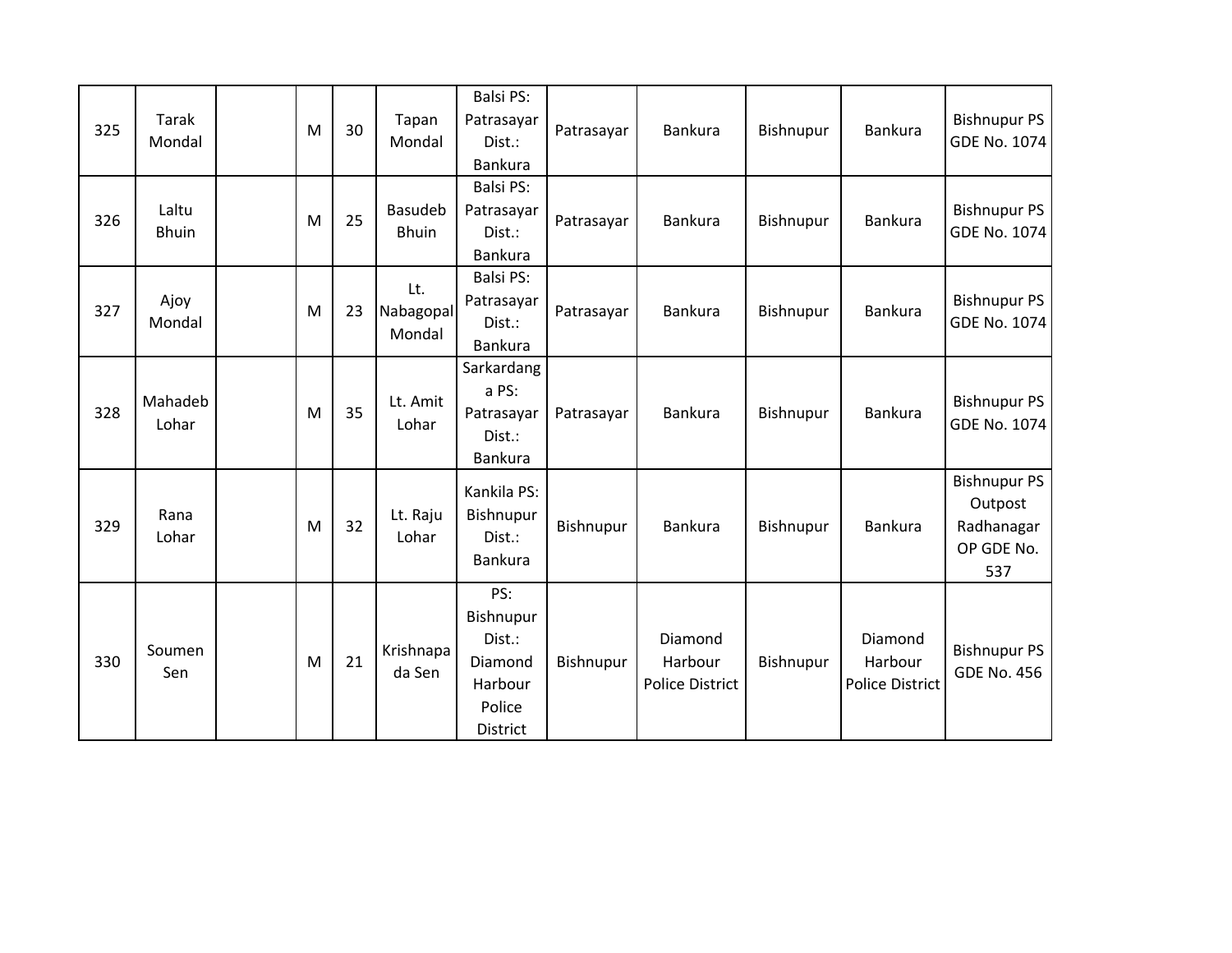| 331 | Ritabrata<br>Sen      | M | 22 | Prafulla<br>Sen           | PS:<br>Bishnupur<br>Dist.:<br>Diamond<br>Harbour<br>Police<br><b>District</b> | Bishnupur | Diamond<br>Harbour<br><b>Police District</b> | Bishnupur | Diamond<br>Harbour<br><b>Police District</b> | <b>Bishnupur PS</b><br><b>GDE No. 456</b> |
|-----|-----------------------|---|----|---------------------------|-------------------------------------------------------------------------------|-----------|----------------------------------------------|-----------|----------------------------------------------|-------------------------------------------|
| 332 | Mahendra<br>Bangal    | M | 18 | Nihar<br>Ranjan<br>Bangal | PS:<br>Bishnupur<br>Dist.:<br>Diamond<br>Harbour<br>Police<br><b>District</b> | Bishnupur | Diamond<br>Harbour<br><b>Police District</b> | Bishnupur | Diamond<br>Harbour<br><b>Police District</b> | <b>Bishnupur PS</b><br><b>GDE No. 456</b> |
| 333 | Sourav<br><b>Bose</b> | M | 32 | Dipak<br><b>Bose</b>      | PS:<br>Bishnupur<br>Dist.:<br>Diamond<br>Harbour<br>Police<br><b>District</b> | Bishnupur | Diamond<br>Harbour<br><b>Police District</b> | Bishnupur | Diamond<br>Harbour<br>Police District        | <b>Bishnupur PS</b><br><b>GDE No. 456</b> |
| 334 | Jaharul<br>Molla      | M | 30 | Giyasuddi<br>n Molla      | PS:<br>Bishnupur<br>Dist.:<br>Diamond<br>Harbour<br>Police<br><b>District</b> | Bishnupur | Diamond<br>Harbour<br><b>Police District</b> | Bishnupur | Diamond<br>Harbour<br><b>Police District</b> | <b>Bishnupur PS</b><br><b>GDE No. 456</b> |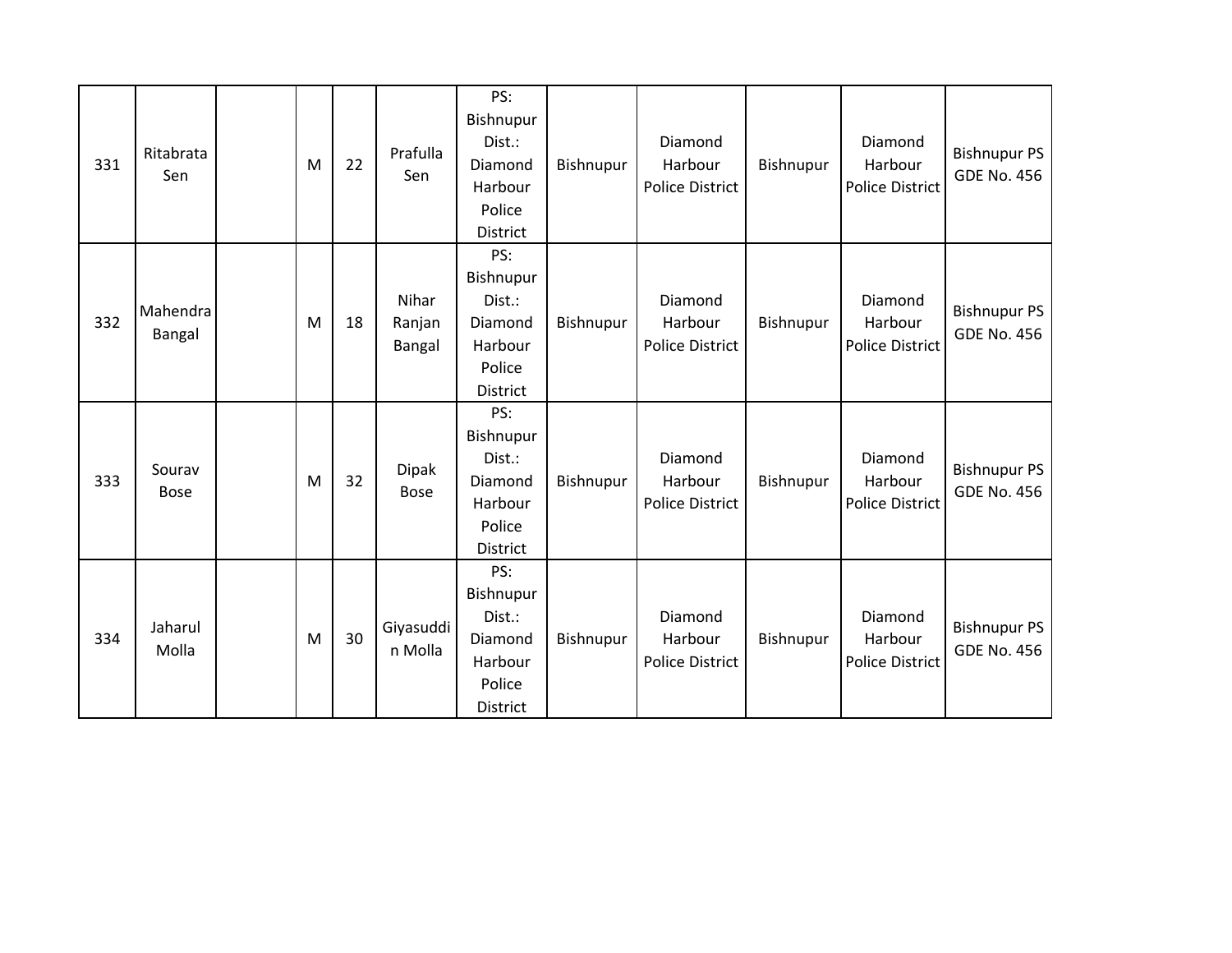| 335 | Pradip<br>Gayen   | M | 34 | Panchana<br>n Gayen  | PS:<br>Bishnupur<br>Dist.:<br>Diamond<br>Harbour<br>Police<br>District        | Bishnupur | Diamond<br>Harbour<br><b>Police District</b> | Bishnupur | Diamond<br>Harbour<br><b>Police District</b> | <b>Bishnupur PS</b><br><b>GDE No. 456</b>  |
|-----|-------------------|---|----|----------------------|-------------------------------------------------------------------------------|-----------|----------------------------------------------|-----------|----------------------------------------------|--------------------------------------------|
| 336 | Rajesh<br>Mondal  | M | 20 | Nemai<br>Mondal      | PS:<br>Bishnupur<br>Dist.:<br>Diamond<br>Harbour<br>Police<br><b>District</b> | Bishnupur | Diamond<br>Harbour<br><b>Police District</b> | Bishnupur | Diamond<br>Harbour<br><b>Police District</b> | <b>Bishnupur PS</b><br><b>GDE No. 1757</b> |
| 337 | Raj<br>Mondal     | M | 21 | Bhagadha<br>r Mondal | PS:<br>Bishnupur<br>Dist.:<br>Diamond<br>Harbour<br>Police<br>District        | Bishnupur | Diamond<br>Harbour<br><b>Police District</b> | Bishnupur | Diamond<br>Harbour<br><b>Police District</b> | <b>Bishnupur PS</b><br><b>GDE No. 1757</b> |
| 338 | Nabakum<br>ar Bar | M | 28 | Nantu Bar            | PS:<br>Bishnupur<br>Dist.:<br>Diamond<br>Harbour<br>Police<br><b>District</b> | Bishnupur | Diamond<br>Harbour<br><b>Police District</b> | Bishnupur | Diamond<br>Harbour<br><b>Police District</b> | <b>Bishnupur PS</b><br><b>GDE No. 1757</b> |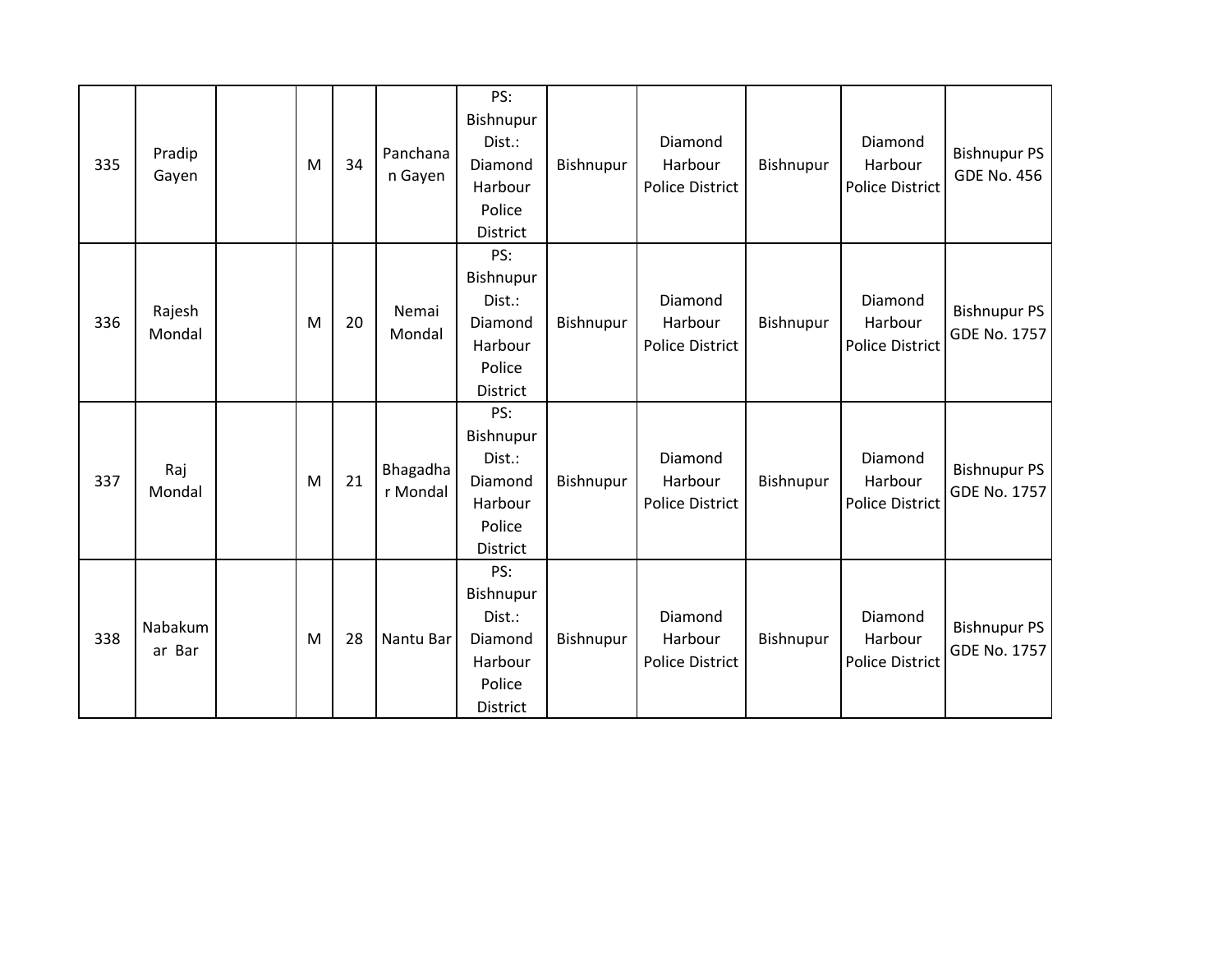| 339 | Suresh Kr.<br>Das | M | 46 | Lt. Nabin<br>Ch. Das | PS:<br>Bishnupur<br>Dist.:<br>Diamond<br>Harbour<br>Police<br><b>District</b> | Bishnupur | Diamond<br>Harbour<br><b>Police District</b> | Bishnupur | Diamond<br>Harbour<br><b>Police District</b> | <b>Bishnupur PS</b><br><b>GDE No. 1744</b> |
|-----|-------------------|---|----|----------------------|-------------------------------------------------------------------------------|-----------|----------------------------------------------|-----------|----------------------------------------------|--------------------------------------------|
| 340 | Pratap<br>Bangal  | M | 45 | Lt. Subal<br>Bangal  | PS:<br>Bishnupur<br>Dist.:<br>Diamond<br>Harbour<br>Police<br><b>District</b> | Bishnupur | Diamond<br>Harbour<br><b>Police District</b> | Bishnupur | Diamond<br>Harbour<br><b>Police District</b> | <b>Bishnupur PS</b><br><b>GDE No. 1744</b> |
| 341 | Nirupam<br>Ghosh  | M | 40 | Lt. Badal<br>Ghosh   | PS:<br>Bishnupur<br>Dist.:<br>Diamond<br>Harbour<br>Police<br><b>District</b> | Bishnupur | Diamond<br>Harbour<br><b>Police District</b> | Bishnupur | Diamond<br>Harbour<br><b>Police District</b> | <b>Bishnupur PS</b><br><b>GDE No. 1744</b> |
| 342 | Malay<br>Baidya   | M | 37 | Asit<br>Baidya       | PS:<br>Bishnupur<br>Dist.:<br>Diamond<br>Harbour<br>Police<br><b>District</b> | Bishnupur | Diamond<br>Harbour<br><b>Police District</b> | Bishnupur | Diamond<br>Harbour<br><b>Police District</b> | <b>Bishnupur PS</b><br><b>GDE No. 1744</b> |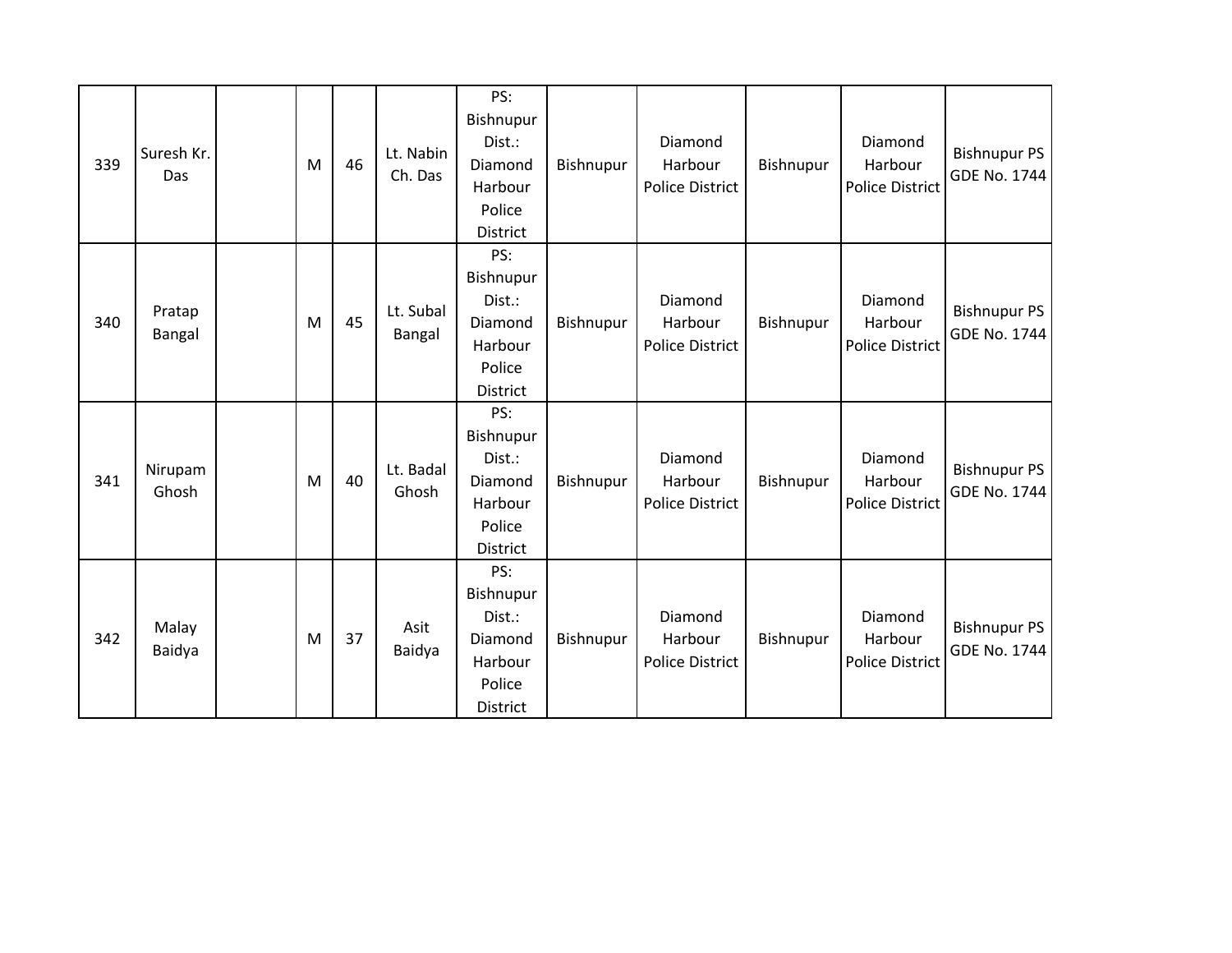| 343 | Mithun<br>Dhari       | M | 21 | Gopal<br>Dhari        | PS:<br>Bishnupur<br>Dist.:<br>Diamond<br>Harbour<br>Police<br>District | Bishnupur         | Diamond<br>Harbour<br><b>Police District</b> | Bishnupur         | Diamond<br>Harbour<br><b>Police District</b> | <b>Bishnupur PS</b><br>GDE No. 1744           |
|-----|-----------------------|---|----|-----------------------|------------------------------------------------------------------------|-------------------|----------------------------------------------|-------------------|----------------------------------------------|-----------------------------------------------|
| 344 | Bapan<br>Bauri        | M | 20 |                       | Natungram<br>PS:<br>Sunil Bauri Gangajalgh<br>ati Dist.:<br>Bankura    | Gangajalgh<br>ati | Bankura                                      | Gangajalgha<br>ti | Bankura                                      | Gangajalghati<br>PS GDE No.<br>947            |
| 345 | <b>Tapas</b><br>Singh | M | 29 | Lt Anchal<br>Singh    | Akui<br><b>Dhitpur PS:</b><br>Indus Dist.:<br>Bankura                  | Indus             | <b>Bankura</b>                               | Indus             | <b>Bankura</b>                               | Indus PS<br>Outpost Akui<br>OP GDE No.<br>412 |
| 346 | Rathu<br>Mahato       | M | 32 | Niranjan<br>Mahato    | Kathaltard<br>PS: Joypur<br>Dist.:<br>Purulia                          | Joypur            | Purulia                                      | Joypur            | Purulia                                      | Joypur PS<br><b>GDE No. 1098</b>              |
| 347 | Abinash<br>Mahato     | M | 20 | Guruchara<br>n Mahato | Kathaltard<br>PS: Joypur<br>Dist.:<br>Purulia                          | Joypur            | Purulia                                      | Joypur            | Purulia                                      | Joypur PS<br><b>GDE No. 1098</b>              |
| 348 | Shantiram<br>Mahato   | M | 45 | Lt. Charku<br>Mahato  | Kosangi<br>More PS:<br>Joypur<br>Dist.:<br>Purulia                     | Joypur            | Purulia                                      | Joypur            | Purulia                                      | Joypur PS<br><b>GDE No. 646</b>               |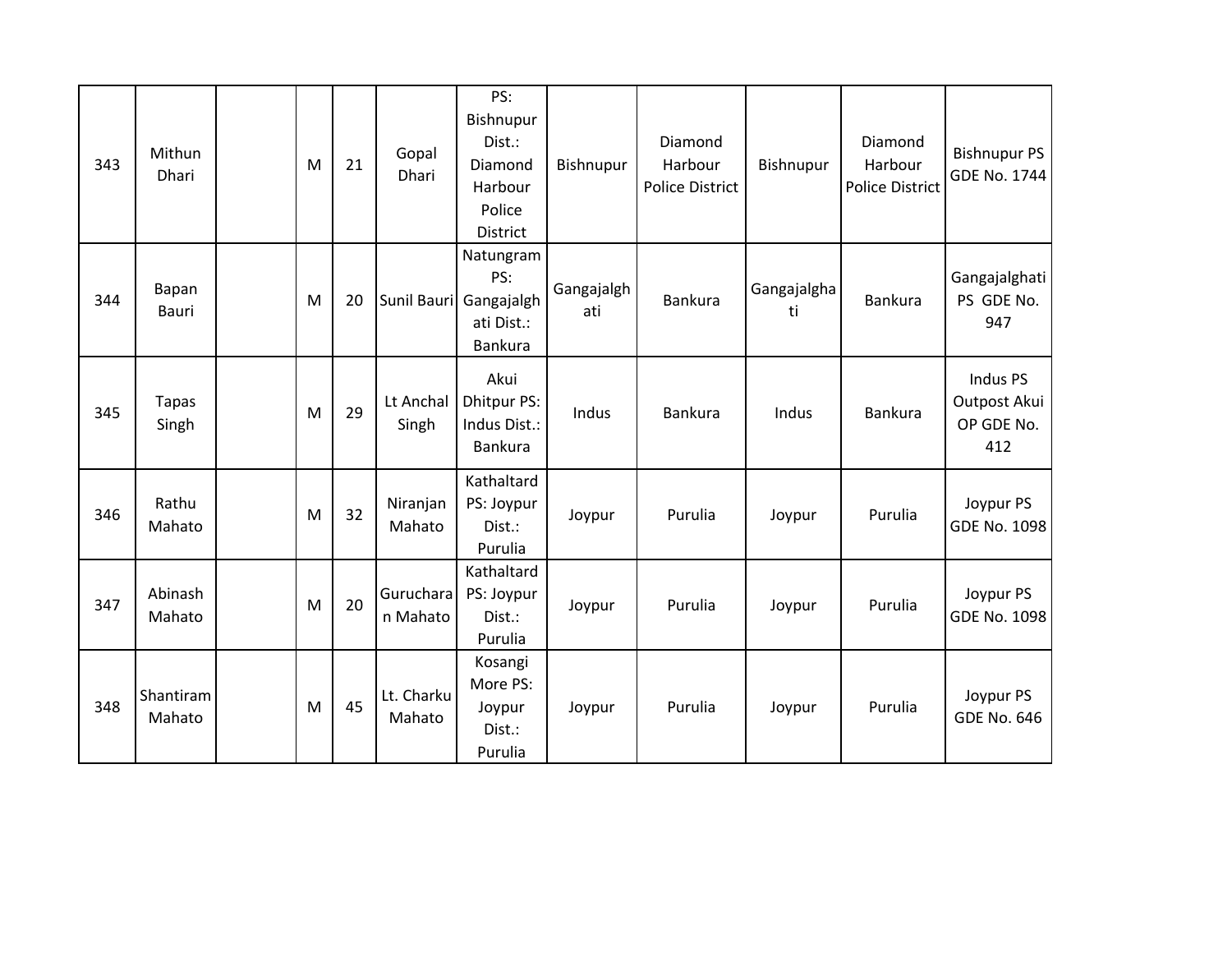| 349 | Anil<br>Kumar<br>Soren   | M | 37 | Digam<br>Majhi     | <b>Bartard</b><br>More PS:<br>Joypur<br>Dist.:<br>Purulia | Joypur | Purulia | Joypur | Purulia | Joypur PS<br>GDE No. 1108        |
|-----|--------------------------|---|----|--------------------|-----------------------------------------------------------|--------|---------|--------|---------|----------------------------------|
| 350 | Karan<br>Kumar<br>Mahato | M | 32 | Ghambhir<br>Mahato | Bartard<br>More PS:<br>Joypur<br>Dist.:<br>Purulia        | Joypur | Purulia | Joypur | Purulia | Joypur PS<br><b>GDE No. 1108</b> |
| 351 | Kartick<br>Kuiry         | M |    | Mahadeb<br>Kuiry   | Joypur<br><b>Bazar PS:</b><br>Joypur<br>Dist.:<br>Purulia | Joypur | Purulia | Joypur | Purulia | Joypur PS<br>GDE No. 1093        |
| 352 | Bablu<br>Yadab           | M | 29 | Jaynath<br>Yadab   | Joypur<br>Bazar PS:<br>Joypur<br>Dist.:<br>Purulia        | Joypur | Purulia | Joypur | Purulia | Joypur PS<br>GDE No. 1105        |
| 353 | Dinesh<br>Kumar<br>Modi  | M | 34 | Jagadish<br>Modi   | Joypur<br>Bazar PS:<br>Joypur<br>Dist.:<br>Purulia        | Joypur | Purulia | Joypur | Purulia | Joypur PS<br>GDE No. 1105        |
| 354 | Lavlesh<br>Singh         | M | 42 | Lt. Laxmi<br>Singh | Joypur<br>Bazar PS:<br>Joypur<br>Dist.:<br>Purulia        | Joypur | Purulia | Joypur | Purulia | Joypur PS<br>GDE No. 1105        |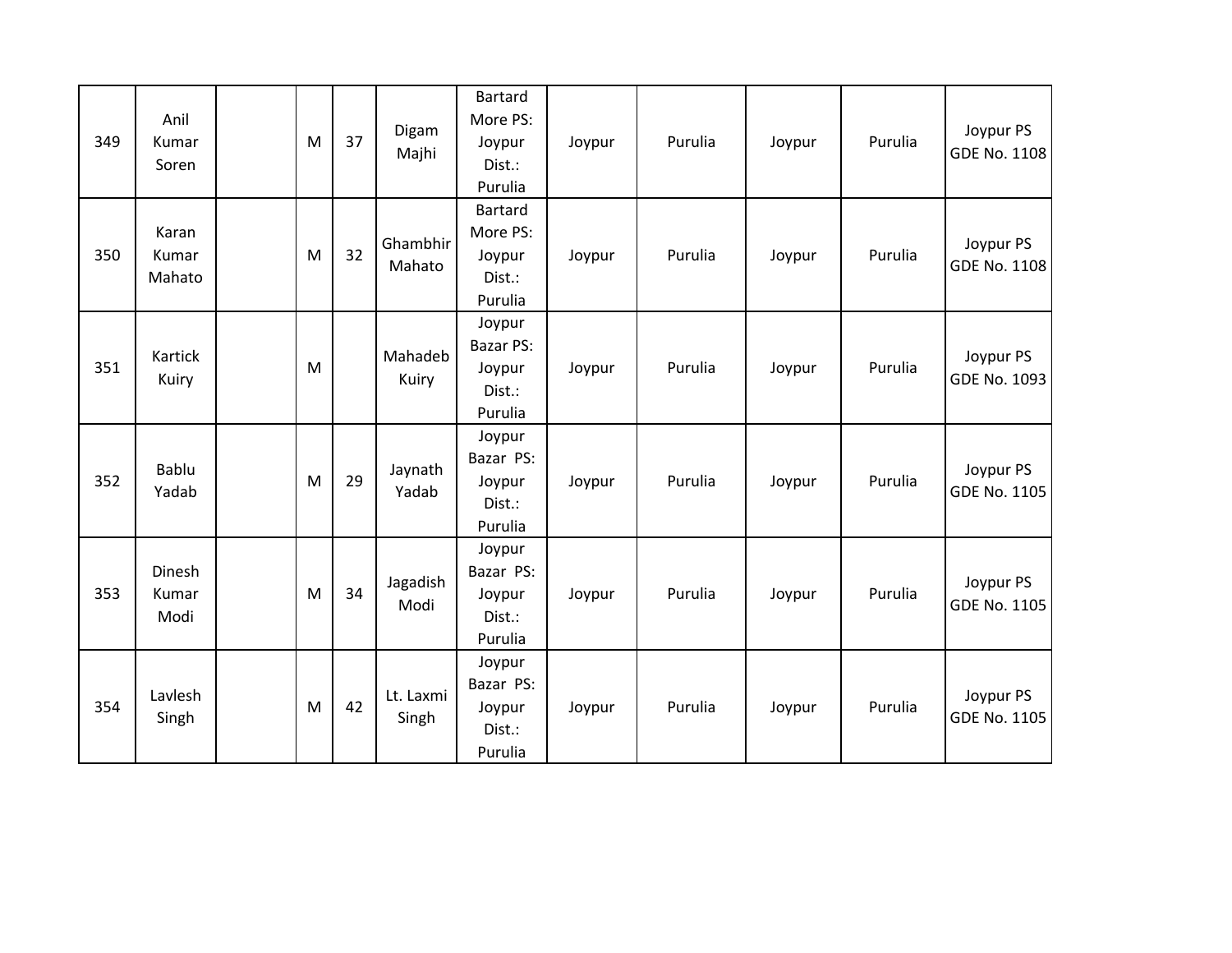| 355 | Akhilesh<br>Prasad        | M | 45 | Narendra<br>Prasad    | Joypur<br>Bazar PS:<br>Joypur<br>Dist.:<br>Purulia         | Joypur | Purulia        | Joypur | Purulia | Joypur PS<br>GDE No. 1105 |
|-----|---------------------------|---|----|-----------------------|------------------------------------------------------------|--------|----------------|--------|---------|---------------------------|
| 356 | Kishor<br>Karmali         | M | 50 | Radhanat<br>h Karmali | Joypur<br>Bazar PS:<br>Joypur<br>Dist.:<br>Purulia         | Joypur | Purulia        | Joypur | Purulia | Joypur PS<br>GDE No. 1105 |
| 357 | Binoy<br>Kumar            | M | 43 | Ramnanda<br>n Prasad  | Joypur<br>Bazar PS:<br>Joypur<br>Dist.:<br>Purulia         | Joypur | Purulia        | Joypur | Purulia | Joypur PS<br>GDE No. 1105 |
| 358 | Deawrat<br>Kumar<br>Singh | M | 37 | Rajbahadu<br>r Singh  | Joypur<br>Bazar PS:<br>Joypur<br>Dist.:<br>Purulia         | Joypur | Purulia        | Joypur | Purulia | Joypur PS<br>GDE No. 1105 |
| 359 | Amar<br>Guin              | M | 34 | Tarapada<br>Guin      | Barpetya<br>PS: Onda<br>Dist.:<br><b>Bankura</b>           | Onda   | Bankura        | Onda   | Bankura | Onda PS GDE<br>No. 1214   |
| 360 | Dhananjo<br>y Mondal      | M | 43 | Dilip Kr.<br>Mondal   | Lapur,<br>Ramsagar<br>PS: Onda<br>Dist.:<br><b>Bankura</b> | Onda   | <b>Bankura</b> | Onda   | Bankura | Onda PS GDE<br>No. 1214   |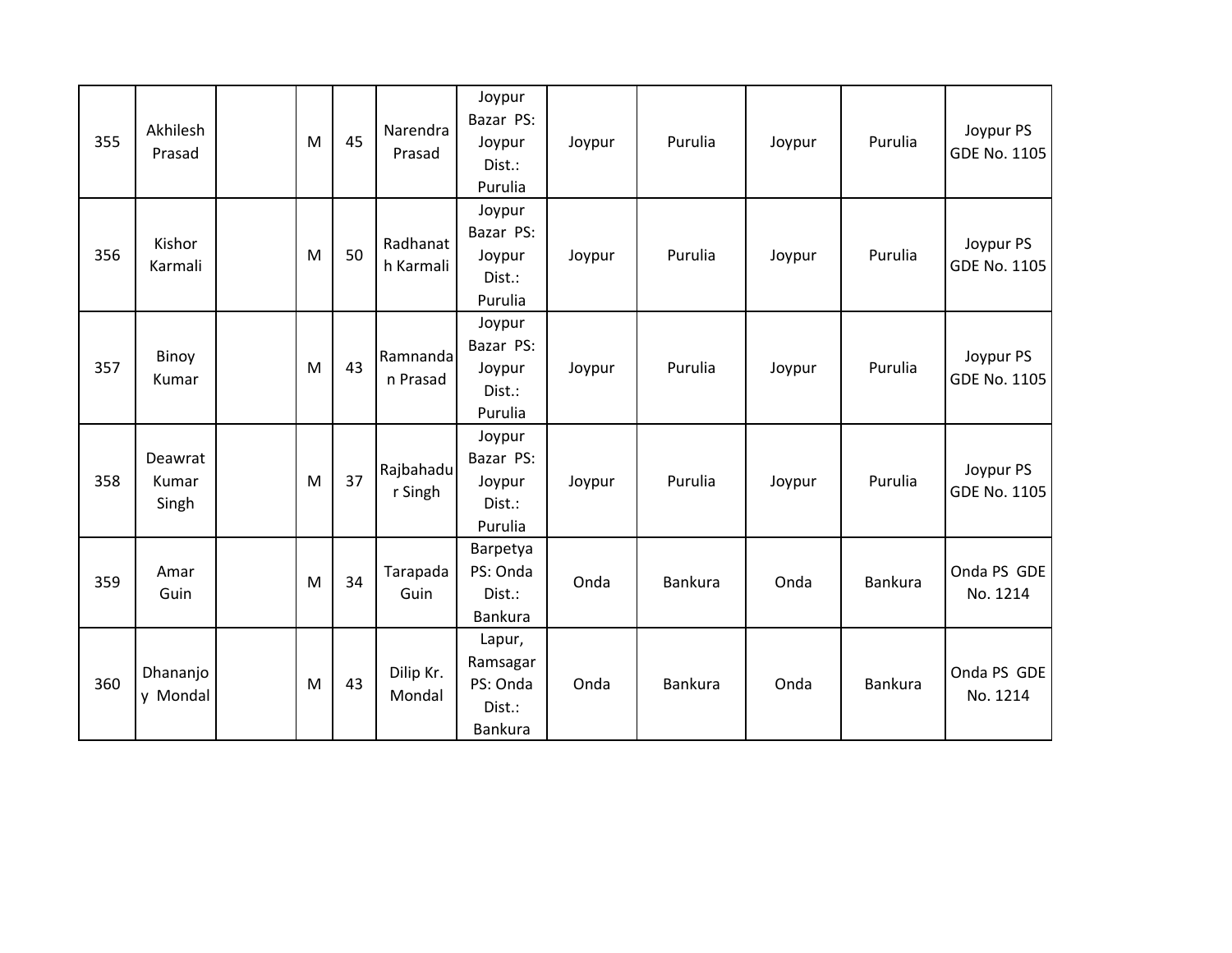| 361 | Prasanta<br>Kr Dey | M | 45 | Lt. Gour<br>Chandra<br>Dey | Lapur,<br>Nabayanpal<br>ly PS: Onda<br>Dist.:<br>Bankura         | Onda       | <b>Bankura</b> | Onda       | <b>Bankura</b> | Onda PS GDE<br>No. 1214       |
|-----|--------------------|---|----|----------------------------|------------------------------------------------------------------|------------|----------------|------------|----------------|-------------------------------|
| 362 | Tapu<br>Ruidas     | M | 45 | Alok<br>Ruidas             | Rasulpur<br>Ruidaspara<br>PS:<br>Patrasayar<br>Dist.:<br>Bankura | Patrasayar | Bankura        | Patrasayar | Bankura        | Patrasayar PS<br>GDE No. 1161 |
| 363 | Sajahan<br>Mandal  | M | 38 | Rahaman<br>Mandal          | Vill-saltora<br>PS: Joypur<br>Dist.:<br>Bankura                  | Joypur     | <b>Bankura</b> | Simlapal   | Bankura        | Simlapal PS<br>GDE No. 1107   |
| 364 | Raju<br>Pramanik   | M | 30 | Ashoke<br>Pramanik         | Vill-<br>Lakshmisag<br>ar PS:<br>Simlapal<br>Dist.:<br>Bankura   | Simlapal   | Bankura        | Simlapal   | Bankura        | Simlapal PS<br>GDE No. 1107   |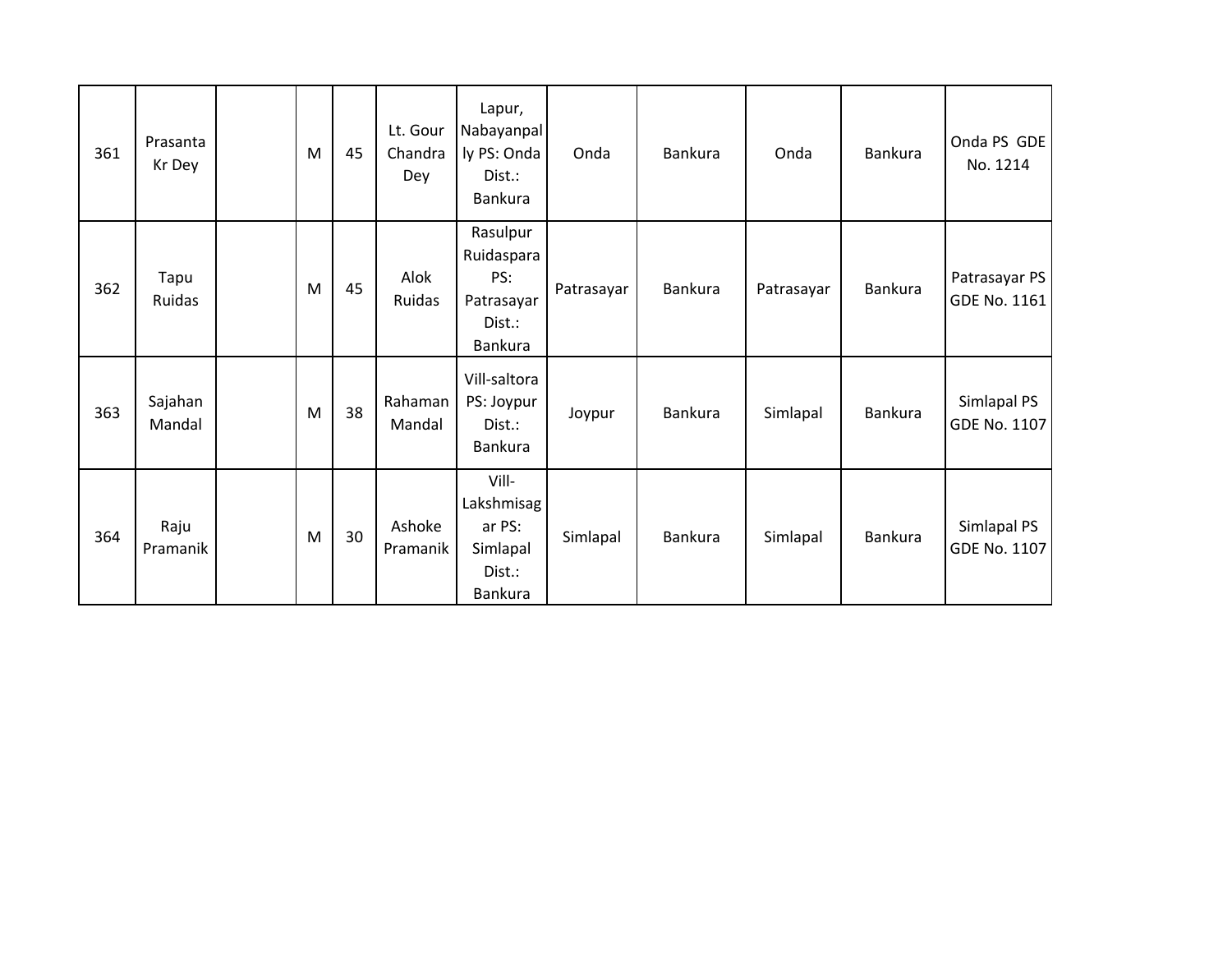| 365 | Sadek Ali<br>Khan | M | 37 | Mor<br>Mahamm<br>ad Khan | Vill-<br>Kharkushm<br>a, P.S-<br>Garhbeta,<br>Dist-<br>Paschim<br>Medi PS:<br>Garbeta<br>Dist.:<br>Paschim<br>Mednipore | Garbeta | Paschim<br>Mednipore | Simlapal | <b>Bankura</b> | Simlapal PS<br>GDE No. 1109 |
|-----|-------------------|---|----|--------------------------|-------------------------------------------------------------------------------------------------------------------------|---------|----------------------|----------|----------------|-----------------------------|
| 366 | Mukle<br>Khan     | M | 35 | Nur<br>Hossen<br>Khan    | Vill-<br>Kharkushm<br>a, P.S-<br>Garhbeta,<br>Dist-<br>Paschim<br>Medi PS:<br>Garbeta<br>Dist.:<br>Paschim<br>Mednipore | Garbeta | Paschim<br>Mednipore | Simlapal | <b>Bankura</b> | Simlapal PS<br>GDE No. 1109 |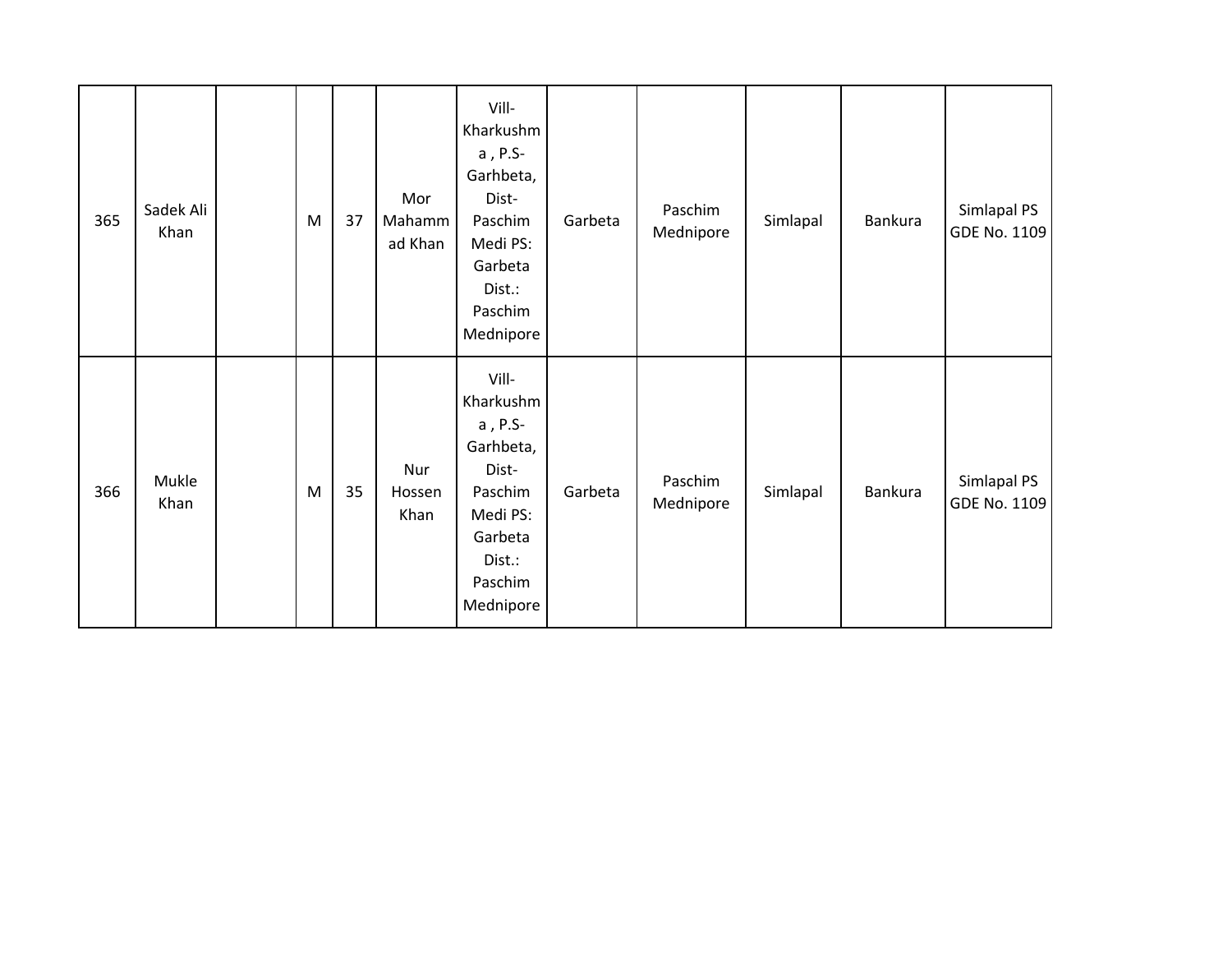| 367 | Hasmat<br>Khan      | M | 30 | Lutfal<br>Khan     | Vill-<br>Kharkushm<br>a, P.S-<br>Garhbeta,<br>Dist-<br>Paschim<br>Medi PS:<br>Garbeta<br>Dist.:<br>Paschim<br>Mednipore | Garbeta    | Paschim<br>Mednipore | Simlapal  | Bankura        | Simlapal PS<br><b>GDE No. 1109</b> |
|-----|---------------------|---|----|--------------------|-------------------------------------------------------------------------------------------------------------------------|------------|----------------------|-----------|----------------|------------------------------------|
| 368 | Rashid<br>Hayet     | M | 40 | Lt. Mojam<br>Hayet | Vill-<br>Kharkushm<br>a, P.S-<br>Garhbeta,<br>Dist-<br>Paschim<br>Medi PS:<br>Garbeta<br>Dist.:<br>Paschim<br>Mednipore | Garbeta    | Paschim<br>Mednipore | Simlapal  | Bankura        | Simlapal PS<br><b>GDE No. 1109</b> |
| 369 | Sanjoy<br>Bauri     | M | 32 | Pratap<br>Bauri    | Patrasayer<br>PS:<br>Patrasayar<br>Dist.:<br><b>Bankura</b>                                                             | Patrasayar | <b>Bankura</b>       | Sonamukhi | <b>Bankura</b> | Sonamukhi PS<br>GDE No. 1081       |
| 370 | Sk Sahidul<br>Islam | M |    | Sk Sabur<br>Ali    | Eajpur PS:<br>Deganga<br>Dist.:<br>Barasat                                                                              | Deganga    | Barasat              | Deganga   | <b>Barasat</b> | Deganga PS<br><b>GDE No. 1398</b>  |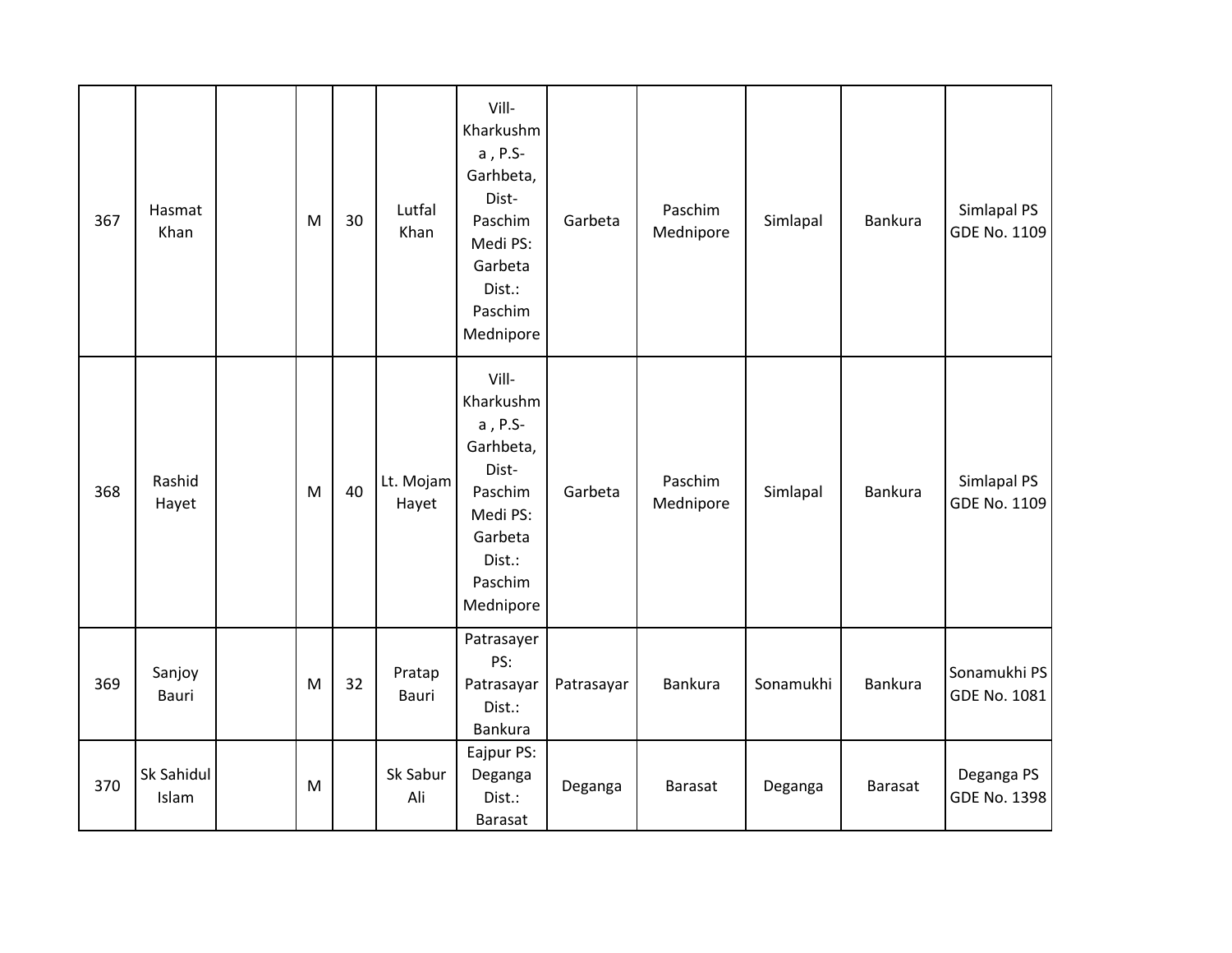| 371 | Paritosh<br>Mondal    | M |    | Shibe<br>Mondal       | Narar<br>Kachua PS:<br><b>MATIA</b><br>Dist.:<br><b>Basirhat</b>                                        | <b>MATIA</b> | <b>Basirhat</b> | Deganga         | <b>Barasat</b> | Deganga PS<br>GDE No. 1398         |
|-----|-----------------------|---|----|-----------------------|---------------------------------------------------------------------------------------------------------|--------------|-----------------|-----------------|----------------|------------------------------------|
| 372 | Subhasish<br>Karmakar | M | 24 | Biswanath<br>Karmakar | Berachamp<br>a PS:<br>Deganga<br>Dist.:<br><b>Barasat</b>                                               | Deganga      | <b>Barasat</b>  | Deganga         | <b>Barasat</b> | Deganga PS<br><b>GDE No. 1394</b>  |
| 373 | Gopal<br>Mondal       |   |    | Sudipta<br>Mondal     |                                                                                                         |              | <b>Basirhat</b> | Gobardanga      | Barasat        | Gobardanga<br>PS GDE No.<br>786    |
| 374 | Biswajit<br>Mondal    | M |    | Sadanand<br>a Mondal  |                                                                                                         |              | <b>Basirhat</b> | Gobardanga      | <b>Barasat</b> | Gobardanga<br>PS GDE No.<br>786    |
| 375 | Raja Roy              |   |    | Ram Roy               | <b>KRISNAPAL</b><br>LY,<br>GANGANAG<br>AR, PS<br>MADHYAM<br><b>GRAM</b>                                 |              | <b>Basirhat</b> | Madhyamgr<br>am | <b>Barasat</b> | Madhyamgra<br>m PS GDE No.<br>1650 |
| 376 | <b>Tapas Dey</b>      |   |    | Pradip<br>Dey         | <b>KABI GURU</b><br>SARANI,<br><b>NANDAN</b><br><b>KANAN</b><br>DOLTALA,<br><b>PS</b><br><b>MADHYAM</b> |              | <b>Basirhat</b> | Madhyamgr<br>am | <b>Barasat</b> | Madhyamgra<br>m PS GDE No.<br>1650 |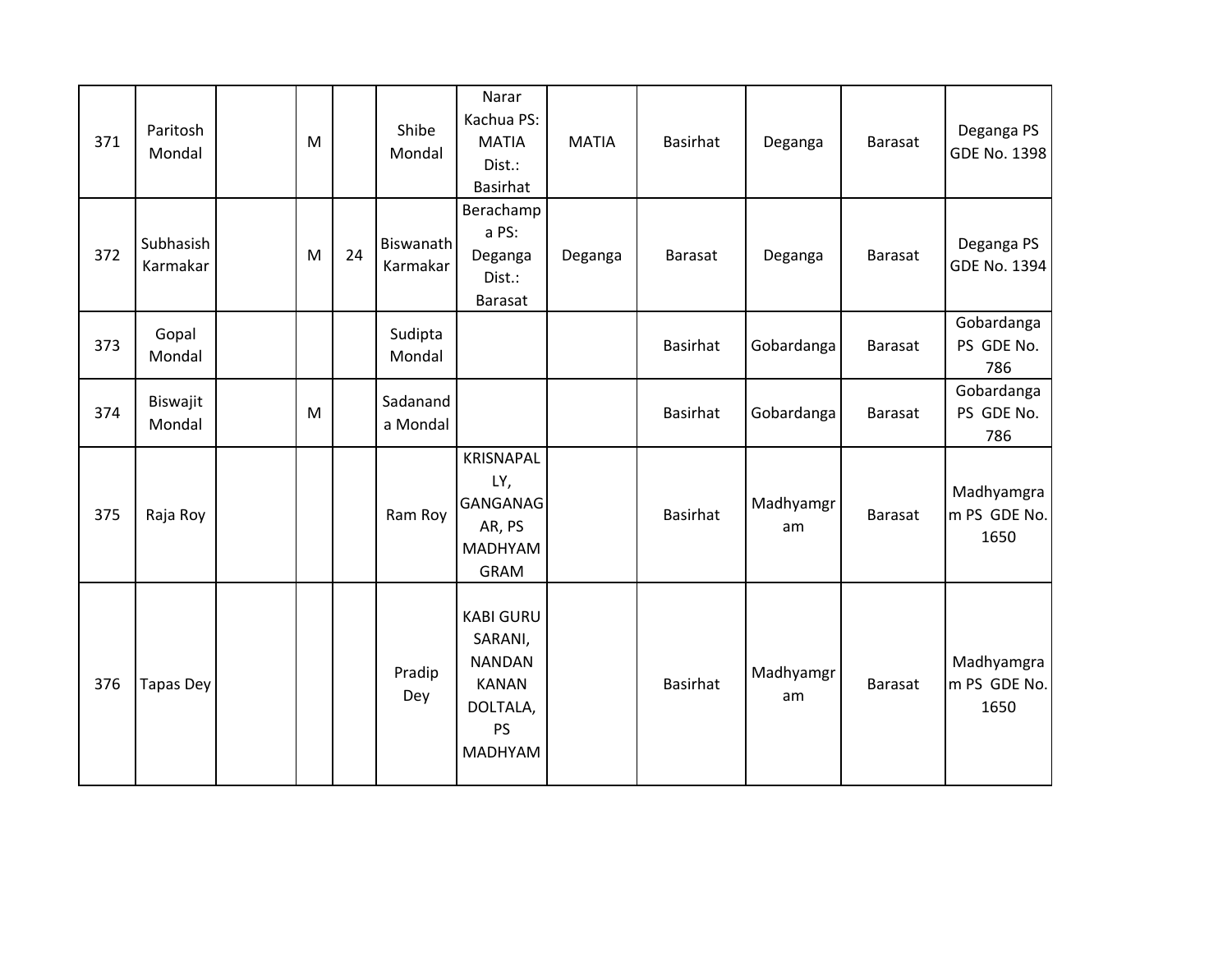| 377 | Lokai<br>Mondal        |  | Fakir<br>Mondal    | Kristan<br>Para, PO<br>Ganganagar<br>, PS<br>Madhyamg<br>ram.          | <b>Basirhat</b> | Madhyamgr<br>am | <b>Barasat</b> | Madhyamgra<br>m PS GDE No.<br>1733 |
|-----|------------------------|--|--------------------|------------------------------------------------------------------------|-----------------|-----------------|----------------|------------------------------------|
| 378 | <b>Bishnu</b><br>Oraon |  | Lt. Jagua<br>Oraon | Doltala<br>Adhibasi<br>Para, PO<br>Ganganagar<br>, PS<br>Madhyamg<br>r | <b>Basirhat</b> | Madhyamgr<br>am | <b>Barasat</b> | Madhyamgra<br>m PS GDE No.<br>1733 |
| 379 | Jitram<br>Oraon        |  | Dinesh<br>Oraon    | Nandan<br>Kanan, PO<br>Ganganagar<br>, PS<br>Madhyamg<br>ram.          | <b>Basirhat</b> | Madhyamgr<br>am | Barasat        | Madhyamgra<br>m PS GDE No.<br>1733 |
| 380 | Subhas<br>Kar          |  | Nemai Kar          | Doltala, PO<br>Ganganagar<br>, PS<br>Madhyagm<br>ram.c                 | <b>Basirhat</b> | Madhyamgr<br>am | <b>Barasat</b> | Madhyamgra<br>m PS GDE No.<br>1733 |
| 381 | Laechu<br>Gayen        |  | Sushil<br>Gayen    | Bidhanpally<br>, near Balok<br>Sangha<br>club, PS<br>Madhyamg<br>ra    | <b>Basirhat</b> | Madhyamgr<br>am | Barasat        | Madhyamgra<br>m PS GDE No.<br>1733 |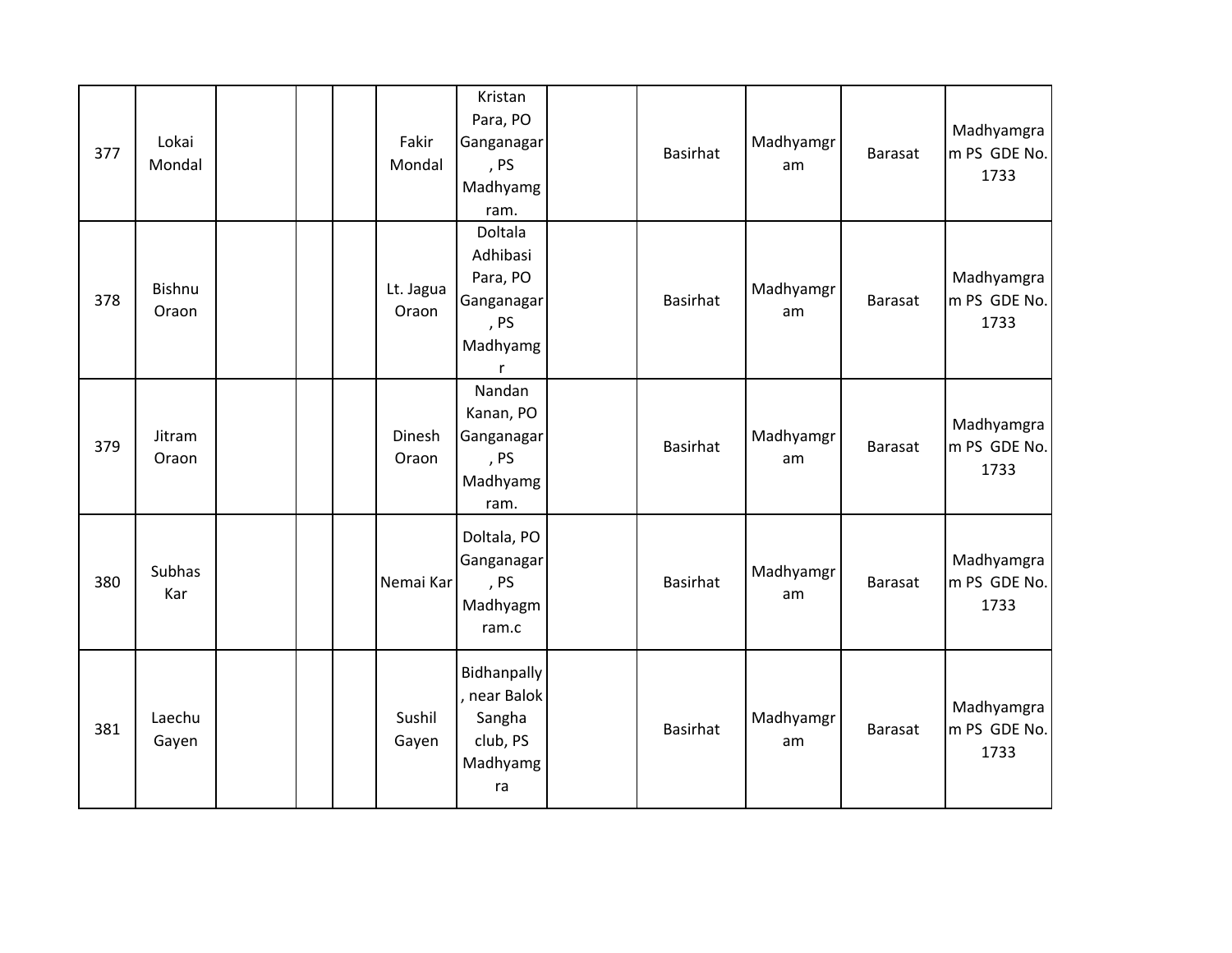| 382 | Bapija            | M | Hakim<br>Molla                 | PS: Sasan<br>Dist.:<br><b>Barasat</b> | Sasan | <b>Barasat</b> | Sasan | <b>Barasat</b> | Sasan PS GDE<br>No. 922 |
|-----|-------------------|---|--------------------------------|---------------------------------------|-------|----------------|-------|----------------|-------------------------|
| 383 | Md<br>Hasanur     | M | Asir Ali                       | PS: Sasan<br>Dist.:<br><b>Barasat</b> | Sasan | <b>Barasat</b> | Sasan | <b>Barasat</b> | Sasan PS GDE<br>No. 956 |
| 384 | Firoj<br>Mondal   | M | Hekmol<br>Mondal               | PS: Sasan<br>Dist.:<br>Barasat        | Sasan | <b>Barasat</b> | Sasan | <b>Barasat</b> | Sasan PS GDE<br>No. 954 |
| 385 | Sahid Ali         | M | Wares Ali                      | PS: Sasan<br>Dist.:<br>Barasat        | Sasan | <b>Barasat</b> | Sasan | <b>Barasat</b> | Sasan PS GDE<br>No. 954 |
| 386 | Rajib<br>Pramanik | M | Sambhu<br>Pramanik             | PS: Sasan<br>Dist.:<br>Barasat        | Sasan | <b>Barasat</b> | Sasan | <b>Barasat</b> | Sasan PS GDE<br>No. 956 |
| 387 | Chiranjit<br>Roy  | M | Shyam<br>Sundar<br>Roy         | PS: Sasan<br>Dist.:<br><b>Barasat</b> | Sasan | <b>Barasat</b> | Sasan | <b>Barasat</b> | Sasan PS GDE<br>No. 956 |
| 388 | Suraj Ali         | M | Bakkar Ali                     | PS: Sasan<br>Dist.:<br>Barasat        | Sasan | <b>Barasat</b> | Sasan | <b>Barasat</b> | Sasan PS GDE<br>No. 957 |
| 389 | Amin Ali          | M | Rouf Ali                       | PS: Sasan<br>Dist.:<br>Barasat        | Sasan | <b>Barasat</b> | Sasan | <b>Barasat</b> | Sasan PS GDE<br>No. 957 |
| 390 | Mongal<br>Mongal  | M | Nepan<br>Mondal                | PS: Sasan<br>Dist.:<br><b>Barasat</b> | Sasan | <b>Barasat</b> | Sasan | <b>Barasat</b> | Sasan PS GDE<br>No. 953 |
| 391 | Monoj<br>Ghosh    | M | Lt.<br><b>Basudeb</b><br>Ghosh | PS: Sasan<br>Dist.:<br><b>Barasat</b> | Sasan | <b>Barasat</b> | Sasan | <b>Barasat</b> | Sasan PS GDE<br>No. 953 |
| 392 | Sumon<br>Mondal   | M | Samir<br>Mondal                | PS: Sasan<br>Dist.:<br><b>Barasat</b> | Sasan | <b>Barasat</b> | Sasan | <b>Barasat</b> | Sasan PS GDE<br>No. 953 |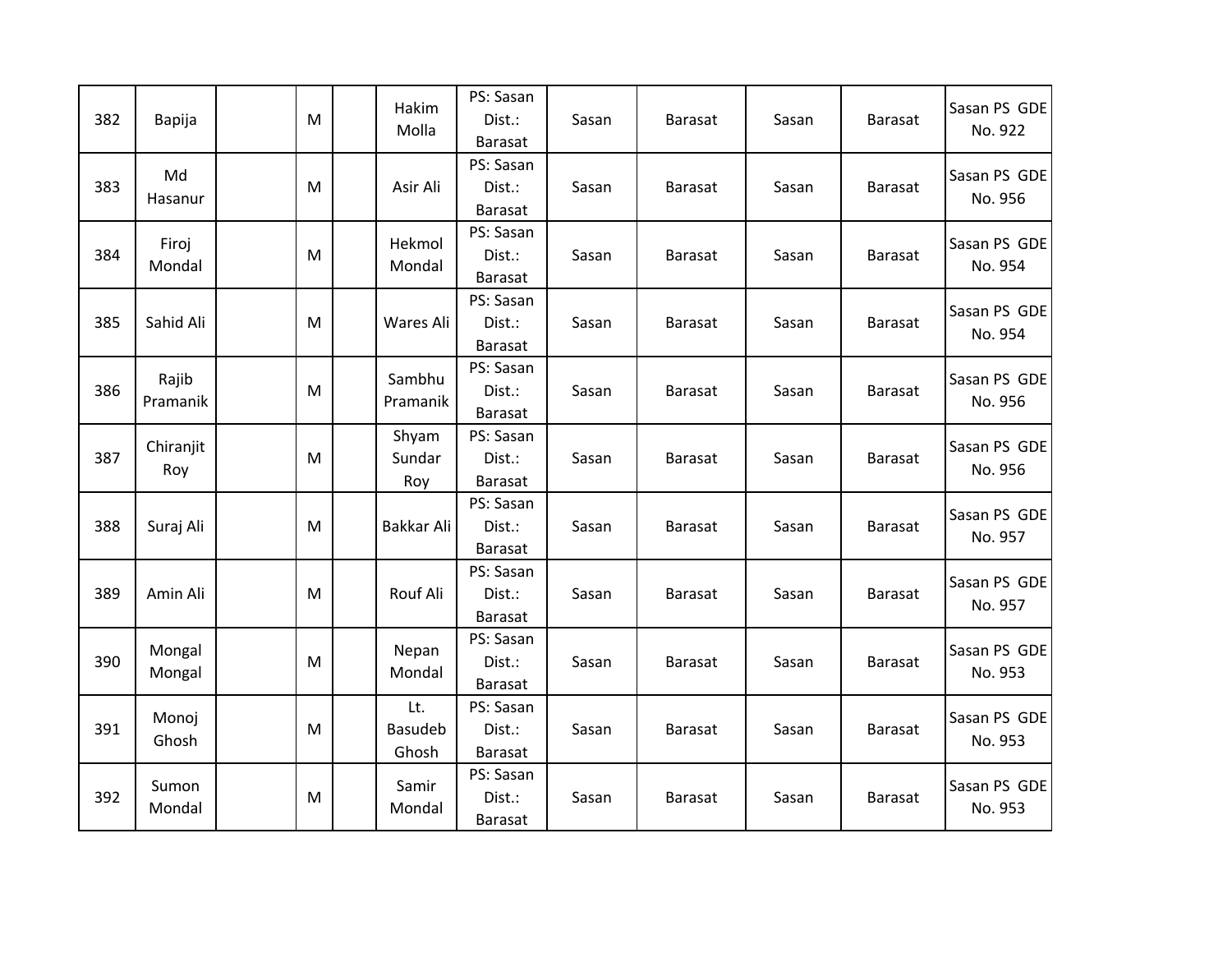| 393 | Biswanath<br>Mondal          | M |    | Pritosh<br>Mondal              | PS: Sasan<br>Dist.:<br>Barasat                                                                      | Sasan   | <b>Barasat</b>                               | Sasan   | <b>Barasat</b>                               | Sasan PS GDE<br>No. 953           |
|-----|------------------------------|---|----|--------------------------------|-----------------------------------------------------------------------------------------------------|---------|----------------------------------------------|---------|----------------------------------------------|-----------------------------------|
| 394 | Sulchendu<br>Chakrabor<br>ty | M | 30 | Goutam<br>Chakrabor<br>ty      | Ichapur<br>Anandamat<br>h PS:<br>Noapara<br>Dist.:<br>Barrackpor<br>e Police<br>Commissio<br>nerate | Noapara | Barrackpore<br>Police<br>Commissioner<br>ate | Noapara | Barrackpore<br>Police<br>Commissione<br>rate | Noapara PS<br>GDE No. 1225        |
| 395 | Abhijit<br>Kundu             | M | 30 | Ashok<br>Kundu                 | Ichapur<br>Anandamat<br>h PS:<br>Noapara<br>Dist.:<br>Barrackpor<br>e Police<br>Commissio<br>nerate | Noapara | Barrackpore<br>Police<br>Commissioner<br>ate | Noapara | Barrackpore<br>Police<br>Commissione<br>rate | Noapara PS<br><b>GDE No. 1225</b> |
| 396 | Raja<br>Bhattacha<br>rjee    | M | 32 | Lt Swaraj<br>Bhattacha<br>rjee | Anandamat<br>h A block<br>PS:<br>Noapara<br>Dist.:<br>Barrackpor<br>e Police<br>Commissio<br>nerate | Noapara | Barrackpore<br>Police<br>Commissioner<br>ate | Noapara | Barrackpore<br>Police<br>Commissione<br>rate | Noapara PS<br><b>GDE No. 1225</b> |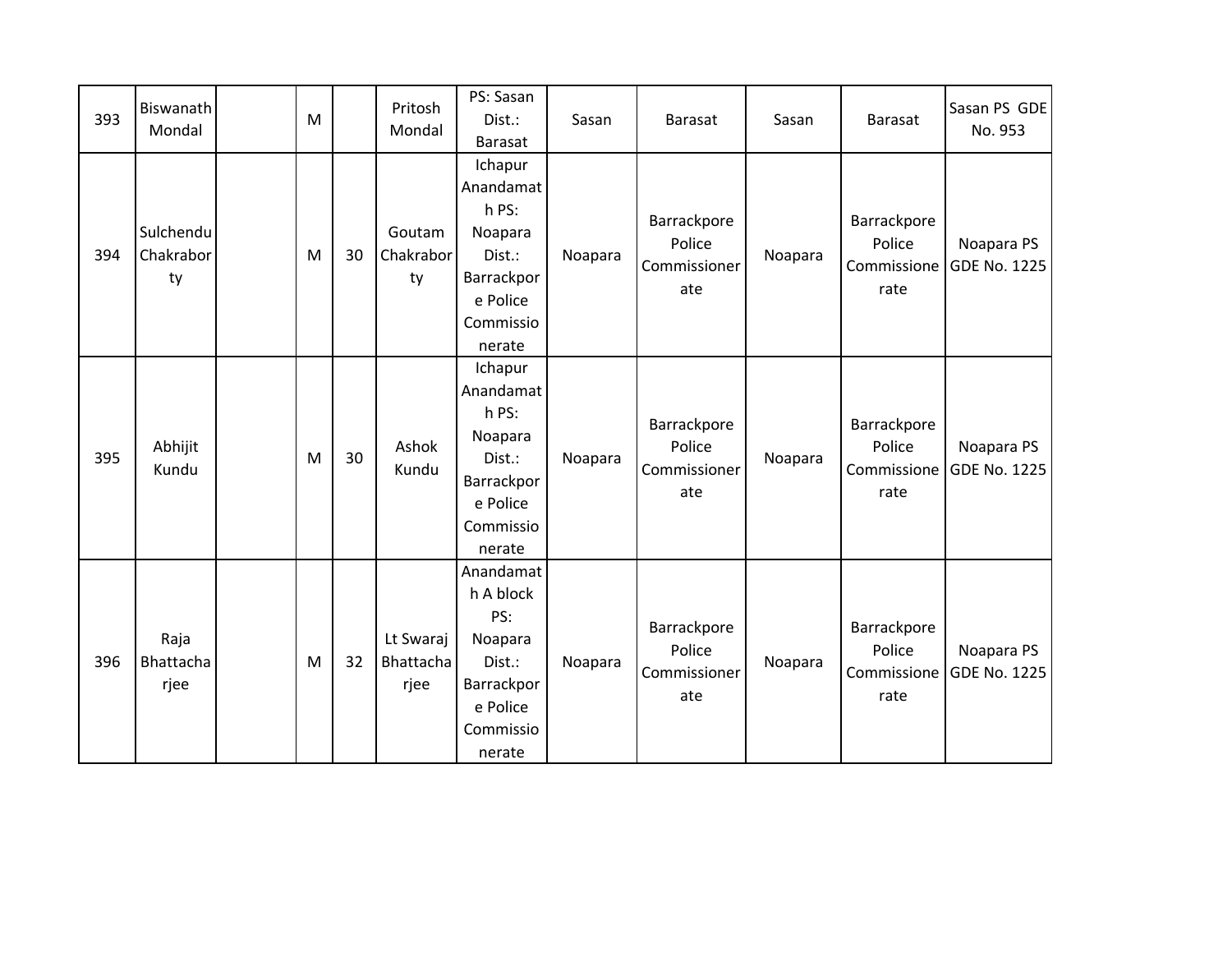| 397 | Pradip<br>Purkait<br>(28) |   |    | S/o Bapi<br>Purkait       | PS:<br>Bakultala<br>Dist.:<br>Baruipur<br>Police<br>District                                       | <b>Bakultala</b> | Baruipur<br><b>Police District</b> | <b>Bakultala</b> | Baruipur<br>Police District | Bakultala PS<br><b>GDE No. 983</b>                 |
|-----|---------------------------|---|----|---------------------------|----------------------------------------------------------------------------------------------------|------------------|------------------------------------|------------------|-----------------------------|----------------------------------------------------|
| 398 | Jhudhistir<br>Naskar      |   | 38 | S/O<br>Nanturam<br>Naskar | Fultala, Baru<br>ipur, PS-<br>Baruipur<br>Dist-South<br>24 Pgs                                     |                  | Basirhat                           | Baruipur         | Baruipur                    | <b>Baruipur PS</b><br>Police District GDE No. 2872 |
| 399 | Md Faisal<br>Ansari       |   | 18 | S/o Md<br>Usal            | Mansi Pur,<br>PS-Nazipur<br>Dist-<br>Jharkhand                                                     |                  | Basirhat                           | Baruipur         | Baruipur                    | <b>Baruipur PS</b><br>Police District GDE No. 2957 |
| 400 | Madhab<br>Dalui           | M | 50 | Lt. Amulla                | 6 No<br>Pakhirala,P<br>S_Basanti<br>PS: Basanti<br>Dist.:<br>Baruipur<br>Police<br><b>District</b> | Basanti          | Baruipur<br><b>Police District</b> | Basanti          | Baruipur                    | Basanti PS<br>Police District GDE No. 1084         |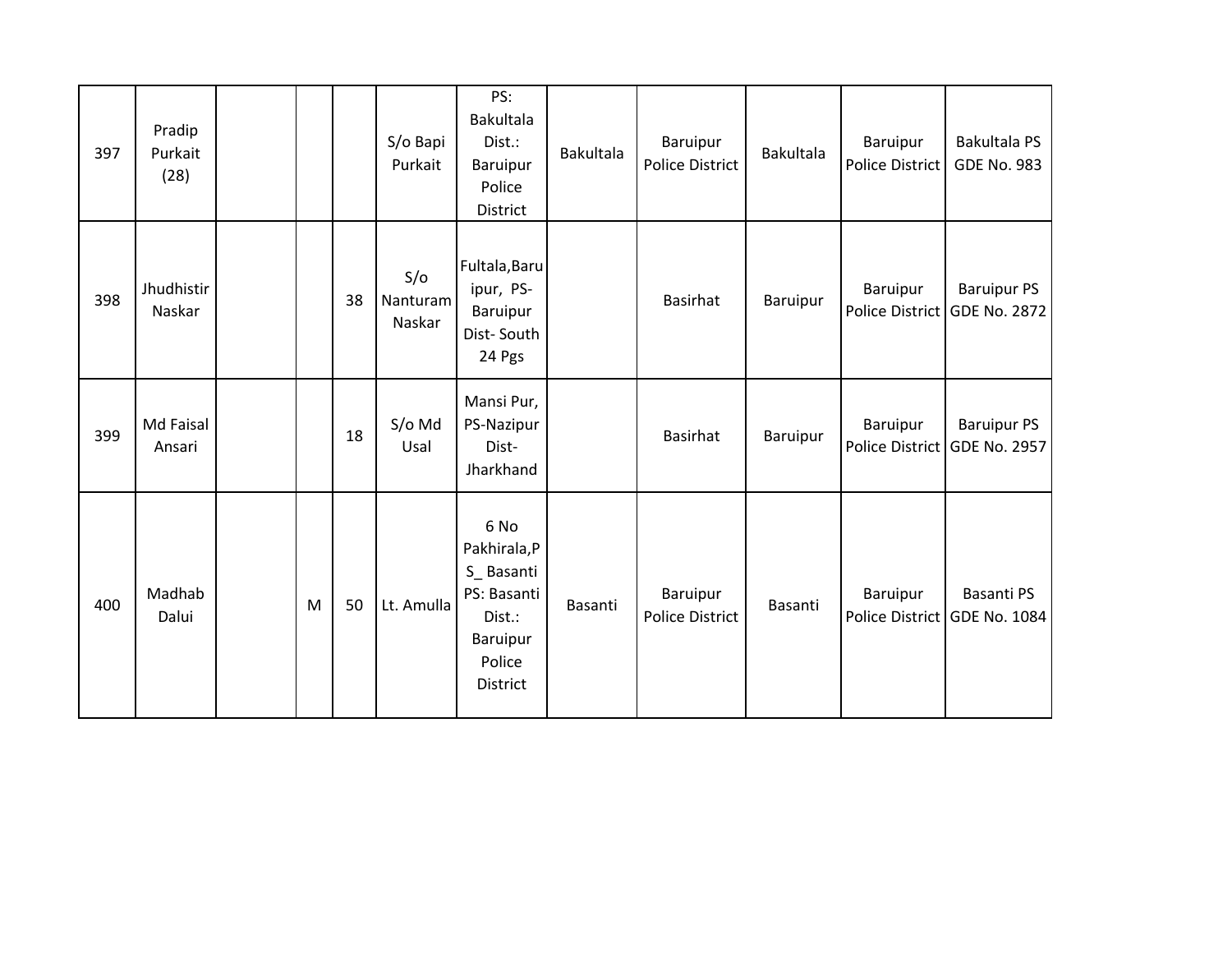| 401 | Jaydib<br>Kalsar | M | 43 | Lt. Nahi  | 6 No<br>Pakhirala<br>PS: Basanti<br>Dist.:<br>Baruipur<br>Police<br>District                         | Basanti | Baruipur<br><b>Police District</b> | Basanti | Baruipur | Basanti PS<br>Police District GDE No. 1084 |
|-----|------------------|---|----|-----------|------------------------------------------------------------------------------------------------------|---------|------------------------------------|---------|----------|--------------------------------------------|
| 402 | Rittik<br>Kalsar | M |    | Jaydip    | 06 No<br>Pakhirala,<br>PS-Basanti<br>PS: Basanti<br>Dist.:<br>Baruipur<br>Police<br>District         | Basanti | Baruipur<br><b>Police District</b> | Basanti | Baruipur | Basanti PS<br>Police District GDE No. 1084 |
| 403 | Surju<br>Dolui   | M |    | Lt. Ratan | 06 No<br>Pakhiralay,<br>PS-Basanti<br>PS: Basanti<br>Dist.:<br>Baruipur<br>Police<br><b>District</b> | Basanti | Baruipur<br>Police District        | Basanti | Baruipur | Basanti PS<br>Police District GDE No. 1084 |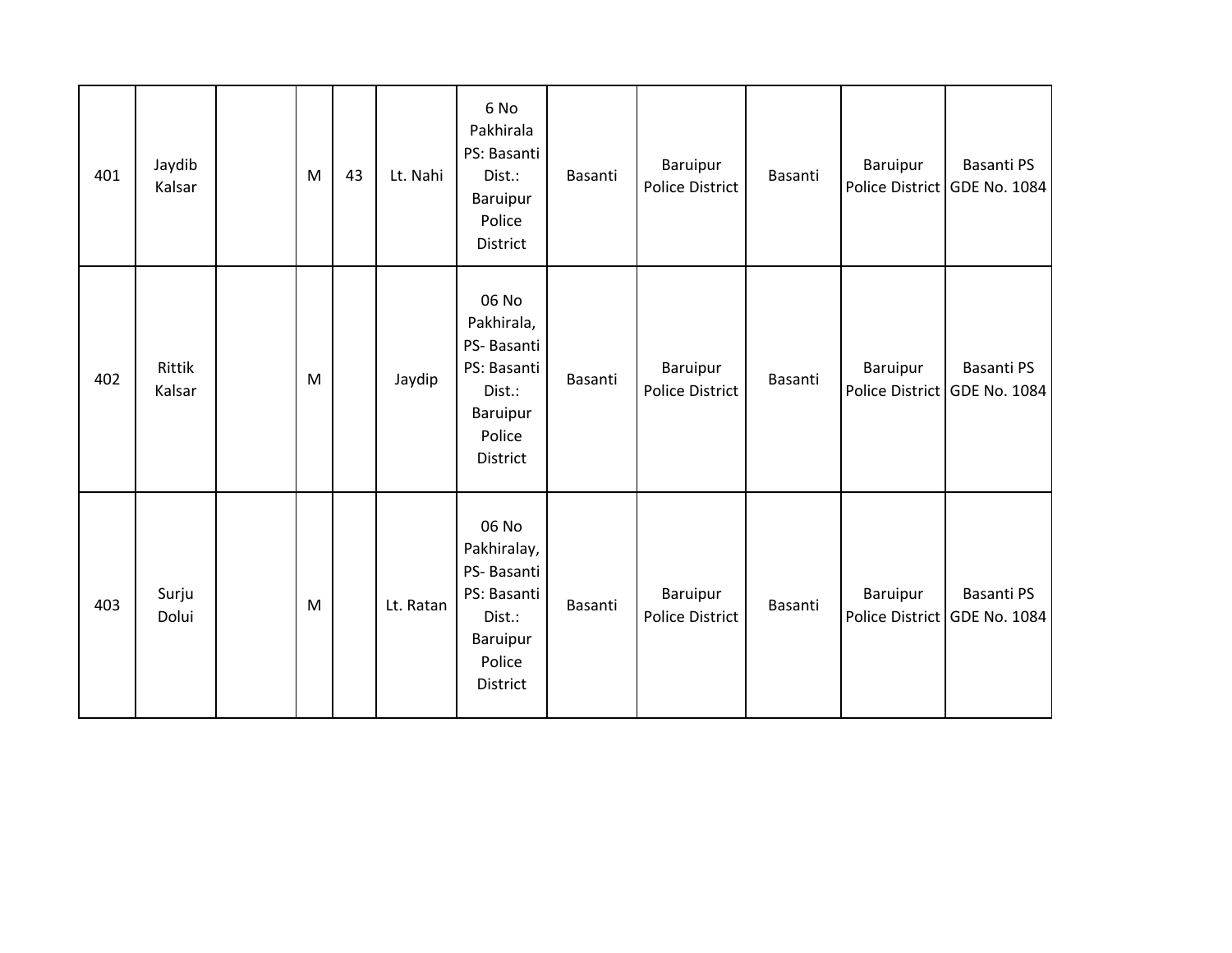| 404 | Subrata<br>Mondal   | M | 32 | Santiram             | Godkhali,<br>PS-Basanti<br>PS: Basanti<br>Dist.:<br>Baruipur<br>Police<br>District           | Basanti | Baruipur<br><b>Police District</b> | Basanti | Baruipur        | <b>Basanti PS</b><br>Police District GDE No. 1090 |
|-----|---------------------|---|----|----------------------|----------------------------------------------------------------------------------------------|---------|------------------------------------|---------|-----------------|---------------------------------------------------|
| 405 | Sujay<br>Mondal     | M |    | Ramprosa<br>d        | Godkhali,<br>PS- Basanti<br>PS: Basanti<br>Dist.:<br>Baruipur<br>Police<br>District          | Basanti | Baruipur<br><b>Police District</b> | Basanti | Baruipur        | Basanti PS<br>Police District GDE No. 1090        |
| 406 | Probir Das          | M | 30 | Lt<br>Gobinda<br>Das | 5 no. coloni<br>(Ghatakpuk<br>ur) PS:<br>Bhangar<br>Dist.:<br>Baruipur<br>Police<br>District | Bhangar | Baruipur<br><b>Police District</b> | Bhangar | <b>Baruipur</b> | <b>Bhangar PS</b><br>Police District GDE No. 1275 |
| 407 | Md Jakir<br>Hossain | M | 38 | Nowsad<br>Ali        | Gobindapur<br>PS: Bhangar<br>Dist.:<br>Baruipur<br>Police<br>District                        | Bhangar | Baruipur<br><b>Police District</b> | Bhangar | Baruipur        | <b>Bhangar PS</b><br>Police District GDE No. 1275 |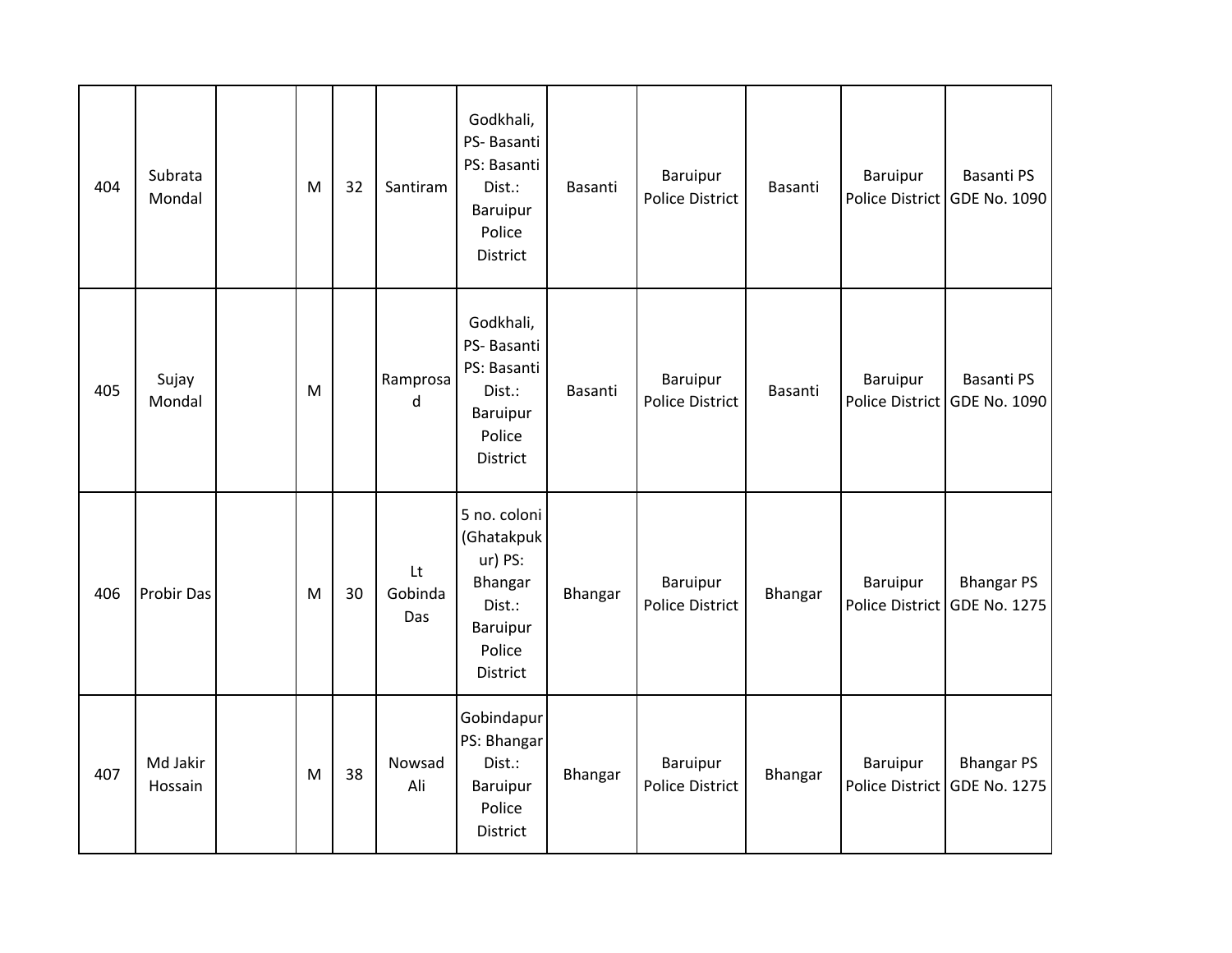| 408 | Rulamin<br>Molla          | M | 27 | Mannan<br>Ali Molla | Ghatakpuku<br>r PS:<br>Bhangar<br>Dist.:<br>Baruipur<br>Police<br>District               | Bhangar | Baruipur<br><b>Police District</b> | Bhangar   | <b>Baruipur</b><br><b>Police District</b> | <b>Bhangar PS</b><br><b>GDE No. 1275</b>          |
|-----|---------------------------|---|----|---------------------|------------------------------------------------------------------------------------------|---------|------------------------------------|-----------|-------------------------------------------|---------------------------------------------------|
| 409 | Saifuddin<br>Sardar       | M | 20 | Rojob<br>Sardar     | Ghatakpuku<br>r PS:<br>Bhangar<br>Dist.:<br><b>Baruipur</b><br>Police<br><b>District</b> | Bhangar | Baruipur<br><b>Police District</b> | Bhangar   | Baruipur<br><b>Police District</b>        | <b>Bhangar PS</b><br><b>GDE No. 1275</b>          |
| 410 | Raja Molla                | M | 22 | Samser Ali<br>Molla | Ghatakpuku<br>r PS:<br>Bhangar<br>Dist.:<br>Baruipur<br>Police<br><b>District</b>        | Bhangar | Baruipur<br><b>Police District</b> | Bhangar   | Baruipur                                  | <b>Bhangar PS</b><br>Police District GDE No. 1275 |
| 411 | Madhusud<br>an Sau        | M | 20 | Sunil Sau           | Hinchakhali<br>PS: Canning<br>Dist.:<br>Baruipur<br>Police<br>District                   | Canning | Baruipur<br><b>Police District</b> | Canning   | Baruipur<br><b>Police District</b>        | <b>Canning PS</b><br>GDE No. 1189                 |
| 412 | Kshirode<br><b>Biswas</b> |   | 42 | <b>Biswas</b>       | Lt Kshtish   Bonga Dist.:<br><b>Basirhat</b>                                             |         | <b>Basirhat</b>                    | Kashipore | Baruipur<br><b>Police District</b>        | Kashipore PS<br>GDE No. 1056                      |
| 413 | Bablu<br>Mondal           |   | 49 | Lt Abdul<br>Rosid   | Madertola<br>Dist.:<br><b>Basirhat</b>                                                   |         | <b>Basirhat</b>                    | Kashipore | Baruipur<br>Police District               | Kashipore PS<br><b>GDE No. 1056</b>               |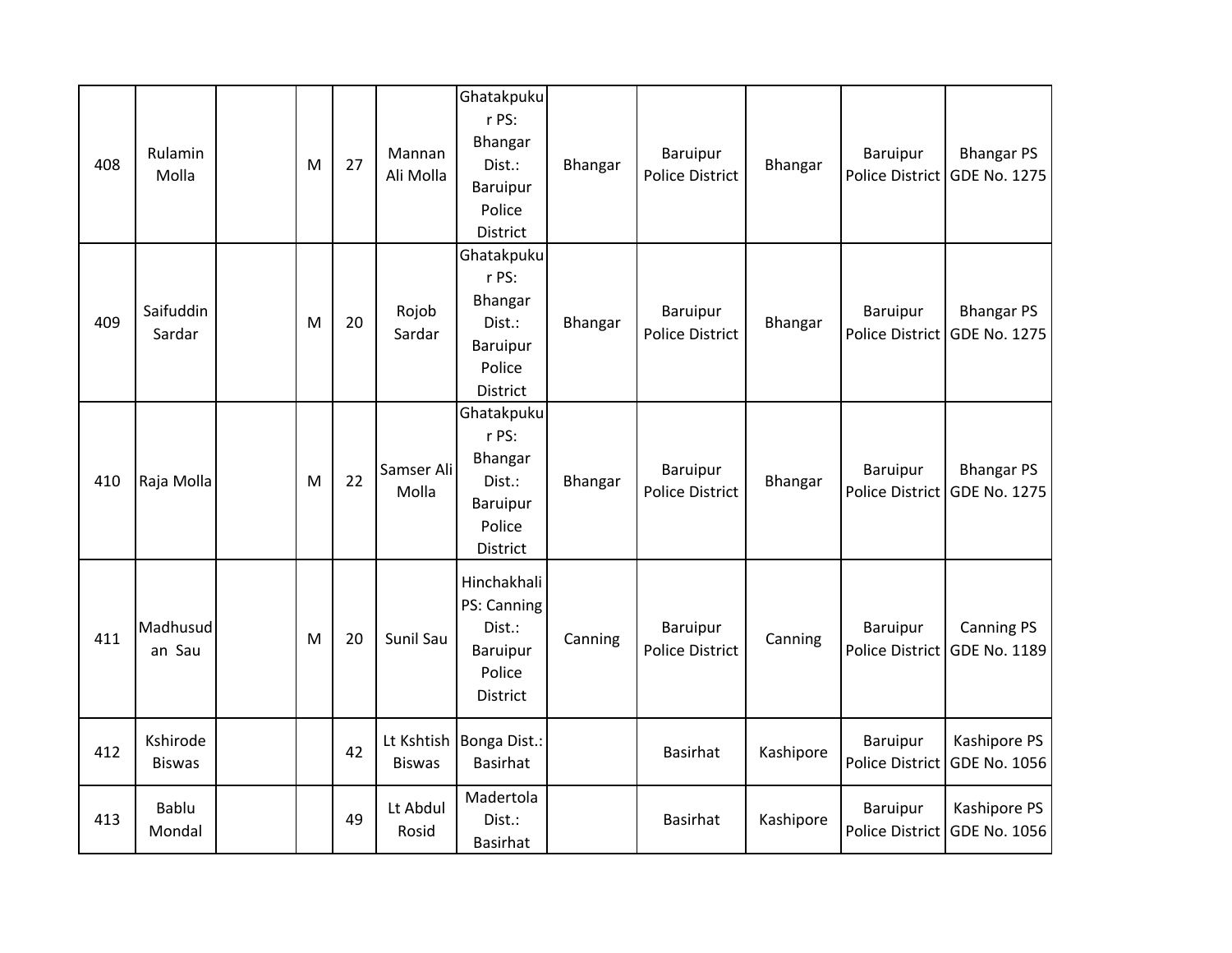| 414 | Anup<br>Sardar               | M         | Madhusud<br>an    | Of Jamtala,<br>PS Kultali,<br>South 24<br>Parganas<br>PS: Kultali<br>Dist.:<br>Baruipur<br>Police<br><b>District</b> | Kultali | <b>Baruipur</b><br><b>Police District</b> | Kultali                    | Baruipur                           | Kultali PS<br>Police District GDE No. 1129 |
|-----|------------------------------|-----------|-------------------|----------------------------------------------------------------------------------------------------------------------|---------|-------------------------------------------|----------------------------|------------------------------------|--------------------------------------------|
| 415 | Prashanta<br>Naskar          | ${\sf M}$ | Anil              | Of Jamtala,<br>PS Kultali,<br>South 24<br>Parganas<br>PS: Kultali<br>Dist.:<br>Baruipur<br>Police<br>District        | Kultali | Baruipur<br><b>Police District</b>        | Kultali                    | Baruipur                           | Kultali PS<br>Police District GDE No. 1129 |
| 416 | Bhushan<br>Chandra<br>Sardar | M         | Karuna            | Of Jamtala,<br>PS Kultali,<br>South 24<br>Parganas<br>PS: Kultali<br>Dist.:<br>Baruipur<br>Police<br>District        | Kultali | Baruipur<br><b>Police District</b>        | Kultali                    | Baruipur                           | Kultali PS<br>Police District GDE No. 1129 |
| 417 | Rahul<br>Dalai               | M         | S/o Bapi<br>Dalai |                                                                                                                      |         | Basirhat                                  | Narendrapu<br>$\mathsf{r}$ | Baruipur<br><b>Police District</b> | Narendrapur<br>PS GDE No.<br>2043          |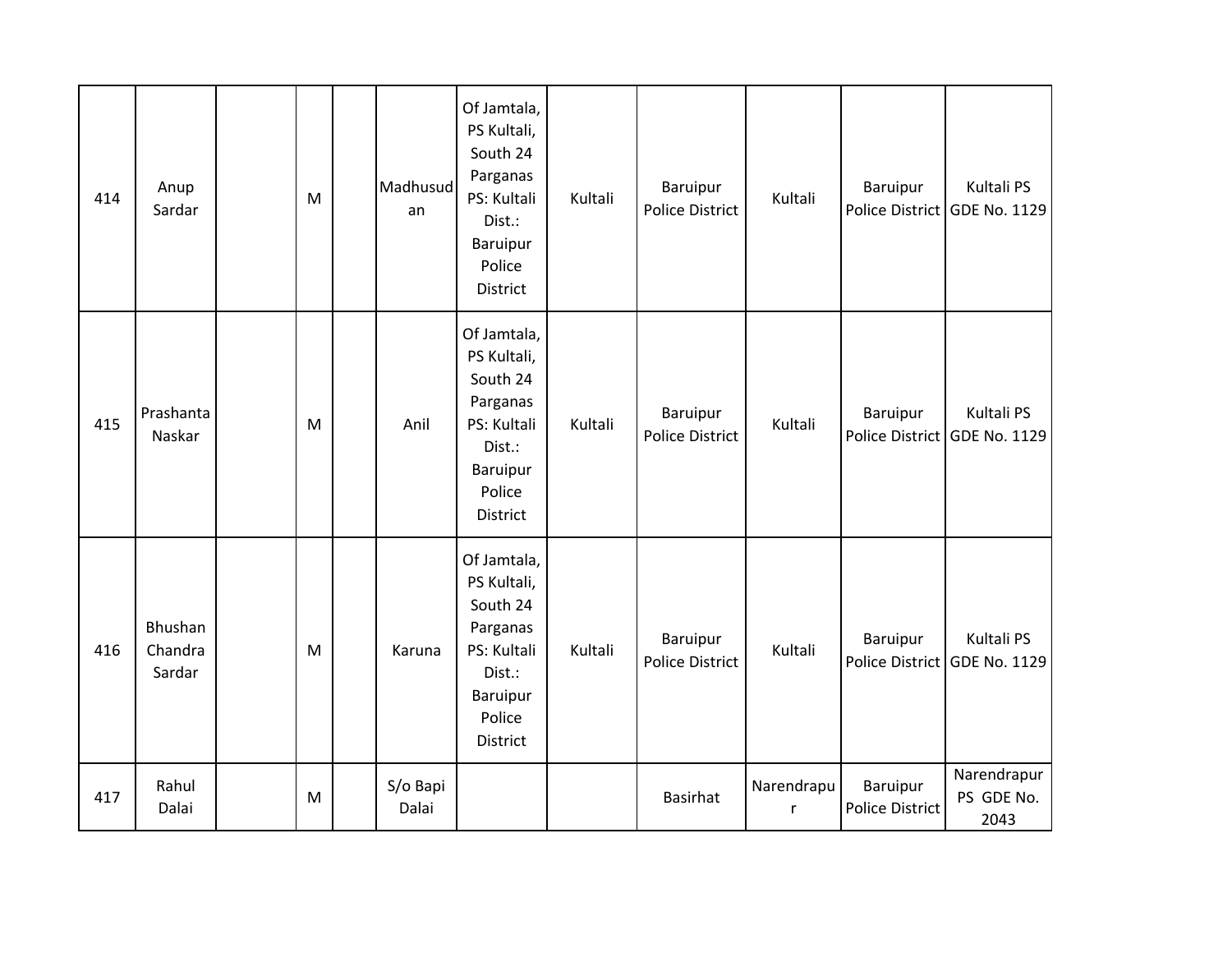| 418 | Santanu<br>Mondal | ${\sf M}$ |    | S/o Anat<br>Mondal            |                                                                                                                                               |          | <b>Basirhat</b>                    | Narendrapu<br>r            | Baruipur<br><b>Police District</b> | Narendrapur<br>PS GDE No.<br>2043           |
|-----|-------------------|-----------|----|-------------------------------|-----------------------------------------------------------------------------------------------------------------------------------------------|----------|------------------------------------|----------------------------|------------------------------------|---------------------------------------------|
| 419 | Sajal<br>Chandra  | M         |    | S/O<br>Sawpan<br>Chandra      |                                                                                                                                               |          | <b>Basirhat</b>                    | Narendrapu<br>r            | Baruipur<br>Police District        | Narendrapur<br>PS GDE No.<br>2043           |
| 420 | Gopal<br>Mandal   | M         |    | S/O<br>Kalipada<br>Mandal     |                                                                                                                                               |          | <b>Basirhat</b>                    | Narendrapu<br>r            | Baruipur<br><b>Police District</b> | Narendrapur<br>PS GDE No.<br>2043           |
| 421 | <b>Bisal Das</b>  | ${\sf M}$ |    | S/O<br>Goutam<br>Das          |                                                                                                                                               |          | <b>Basirhat</b>                    | Narendrapu<br>r            | Baruipur<br><b>Police District</b> | Narendrapur<br>PS GDE No.<br>2045           |
| 422 | Shubho<br>Sardar  | M         |    | S/o Samir<br>Sardar           |                                                                                                                                               |          | <b>Basirhat</b>                    | Narendrapu<br>$\mathsf{r}$ | Baruipur<br><b>Police District</b> | Narendrapur<br>PS GDE No.<br>2045           |
| 423 | Mohan<br>Das      | M         |    | S/o Bapi<br>Das               |                                                                                                                                               |          | <b>Basirhat</b>                    | Narendrapu<br>r            | Baruipur<br><b>Police District</b> | Narendrapur<br>PS GDE No.<br>2115           |
| 424 | Animesh<br>Satra  | M         |    | S/o Phani<br>Bhushan<br>Satra |                                                                                                                                               |          | <b>Basirhat</b>                    | Narendrapu<br>r            | Baruipur<br>Police District        | Narendrapur<br>PS GDE No.<br>2115           |
| 425 | Biswajit<br>Patra | M         | 20 | $S/O$ .<br>Arabinda<br>Patra  | Ghasiara<br>Kathpole,<br><b>PS</b><br>Sonarpur,<br>South 24<br>Parganas<br>PS:<br>Sonarpur<br>Dist.:<br><b>Baruipur</b><br>Police<br>District | Sonarpur | Baruipur<br><b>Police District</b> | Sonarpur                   | Baruipur                           | Sonarpur PS<br>Police District GDE No. 1786 |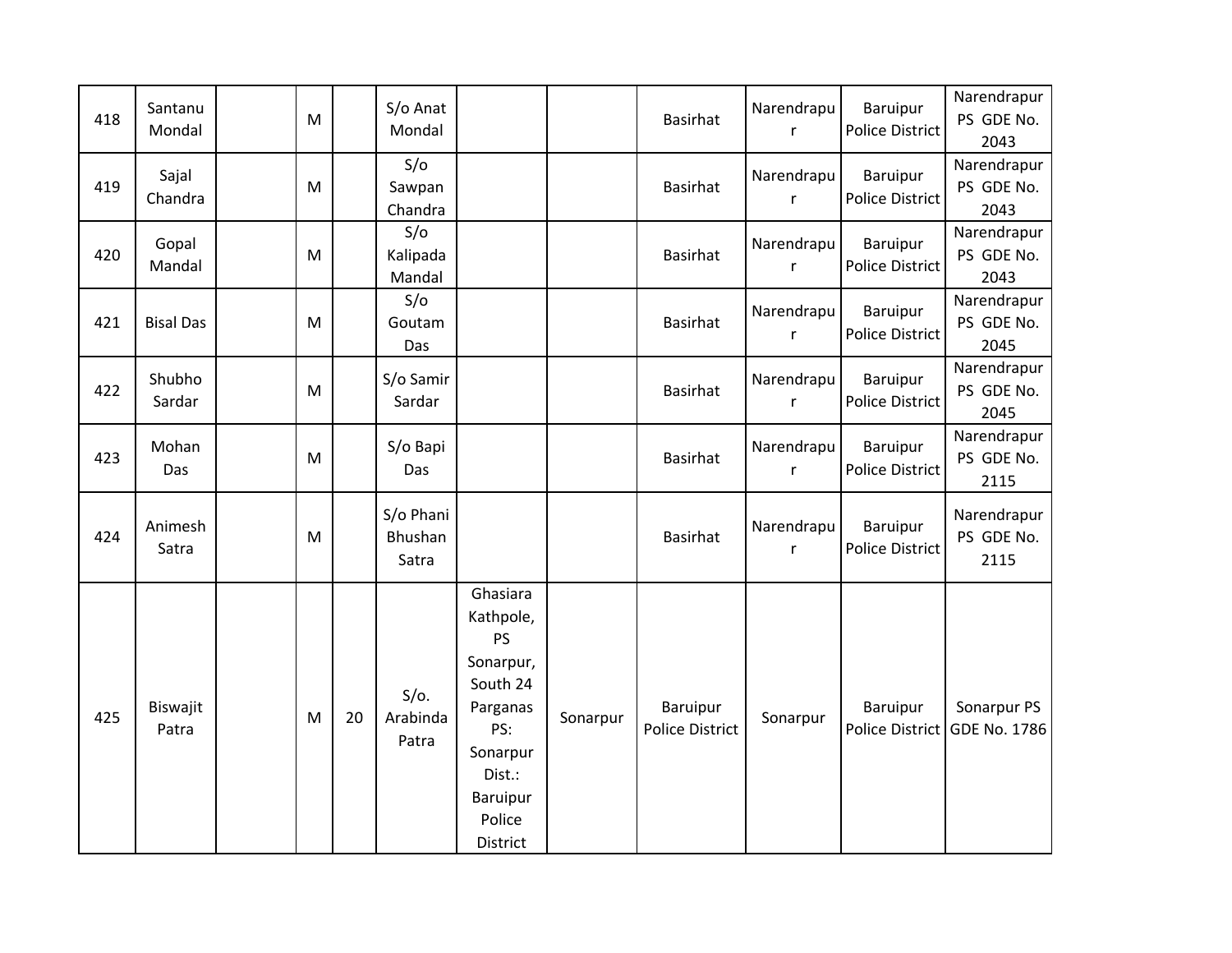| 426 | Abdul<br>Sattar<br>Gazi | M |    | Sayed<br>Tafijuddin<br>Gazi |                                                          |         | <b>Basirhat</b> | <b>Baduria</b> | <b>Basirhat</b> | <b>Baduria PS</b><br><b>GDE No. 801</b> |
|-----|-------------------------|---|----|-----------------------------|----------------------------------------------------------|---------|-----------------|----------------|-----------------|-----------------------------------------|
| 427 | Anup<br>Mondal          | M | 50 | Fani<br>Mondal              | Kulti PS:<br>Haroa Dist.:<br><b>Basirhat</b>             | Haroa   | <b>Basirhat</b> | Haroa          | <b>Basirhat</b> | Haroa PS GDE<br>No. 1121                |
| 428 | Rakesh<br>Khanra        | M | 26 | Tapan<br>Khanra             | Kulti PS:<br>Haroa Dist.:<br><b>Basirhat</b>             | Haroa   | <b>Basirhat</b> | Haroa          | <b>Basirhat</b> | Haroa PS GDE<br>No. 1121                |
| 429 | Bahar<br>Molla          | M | 48 | Lt.<br>Molla                | Kulti PS:<br>Rahajddin   Haroa Dist.:<br><b>Basirhat</b> | Haroa   | <b>Basirhat</b> | Haroa          | <b>Basirhat</b> | Haroa PS GDE<br>No. 1121                |
| 430 | Rabiul<br>Mondal        | M | 22 | Hayat Ali<br>Mondal         | Jamalpur<br>PS: Haroa<br>Dist.:<br><b>Basirhat</b>       | Haroa   | <b>Basirhat</b> | Haroa          | <b>Basirhat</b> | Haroa PS GDE<br>No. 1121                |
| 431 | Surajuddi<br>n          | M | 23 | Ajad<br>Mondal              | Jamalpur<br>PS:<br>Deganga<br>Dist.:<br><b>Barasat</b>   | Deganga | <b>Barasat</b>  | Haroa          | <b>Basirhat</b> | Haroa PS GDE<br>No. 1121                |
| 432 | Rakesh<br>Alam          | M | 22 | Abdur<br>Rajjak             | Dewanati<br>PS: Haroa<br>Dist.:<br>Basirhat              | Haroa   | <b>Basirhat</b> | Haroa          | <b>Basirhat</b> | Haroa PS GDE<br>No. 1121                |
| 433 | Jayhed<br>Islam         | M | 21 | Mujit<br>Mondal             | Dewanati<br>PS: Haroa<br>Dist.:<br>Basirhat              | Haroa   | <b>Basirhat</b> | Haroa          | <b>Basirhat</b> | Haroa PS GDE<br>No. 1121                |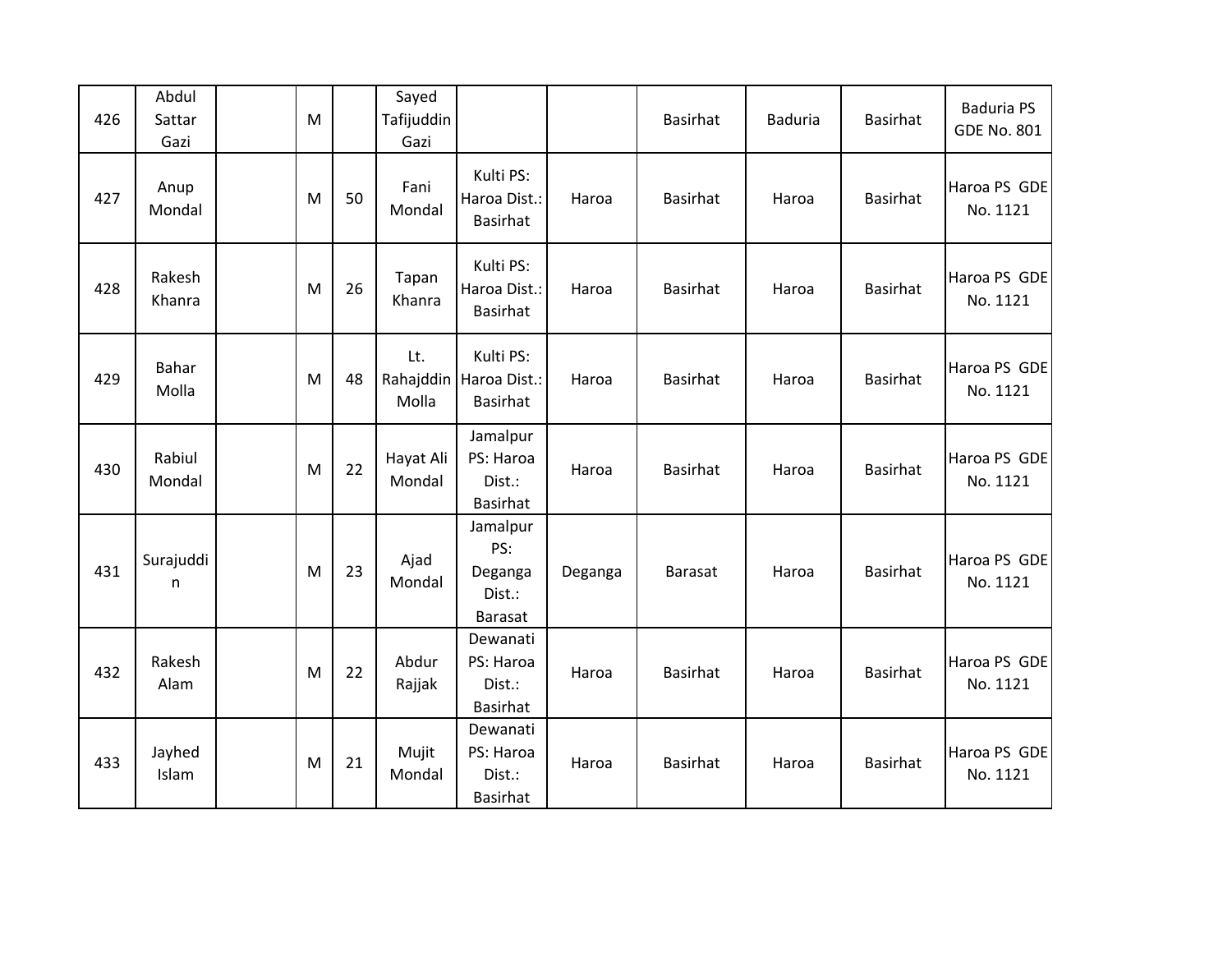| 434 | Abul<br>Kayam<br>Gazi      | M | 18 | Abul<br>Karim Gazi           | Asharia<br>Narayanpur<br>, PS-<br>Hasnabad<br>PS:<br>Hasnabad<br>Dist.:<br><b>Basirhat</b>                                    | Hasnabad        | <b>Basirhat</b>                              | Hasnabad | Basirhat        | Hasnabad PS<br>GDE No. 1217 |
|-----|----------------------------|---|----|------------------------------|-------------------------------------------------------------------------------------------------------------------------------|-----------------|----------------------------------------------|----------|-----------------|-----------------------------|
| 435 | Tohinurja<br>man<br>Mondal | M | 18 | Nizanur<br>Rahaman<br>Mondal | Asharia<br>Narayanpur<br>, PS-<br>Hasnabad<br>PS:<br>Hasnabad<br>Dist.:<br><b>Basirhat</b>                                    | Hasnabad        | <b>Basirhat</b>                              | Hasnabad | Basirhat        | Hasnabad PS<br>GDE No. 1217 |
| 436 | Debopriyo<br>Das           | M | 22 | Madan<br>Mohan<br>Das        | Barrackpor<br>e, PS-<br>Barrackpor<br>e PS:<br><b>Barrackpor</b><br>e Dist.:<br>Barrackpor<br>e Police<br>Commissio<br>nerate | Barrackpor<br>e | Barrackpore<br>Police<br>Commissioner<br>ate | Hasnabad | <b>Basirhat</b> | Hasnabad PS<br>GDE No. 1217 |
| 437 | Subhojit<br>Roy            | M | 23 | Samarjit<br>Roy              | Deganga,<br>PS-<br>Deganga<br>PS:<br>Deganga<br>Dist.:<br>Barasat                                                             | Deganga         | Barasat                                      | Hasnabad | Basirhat        | Hasnabad PS<br>GDE No. 1217 |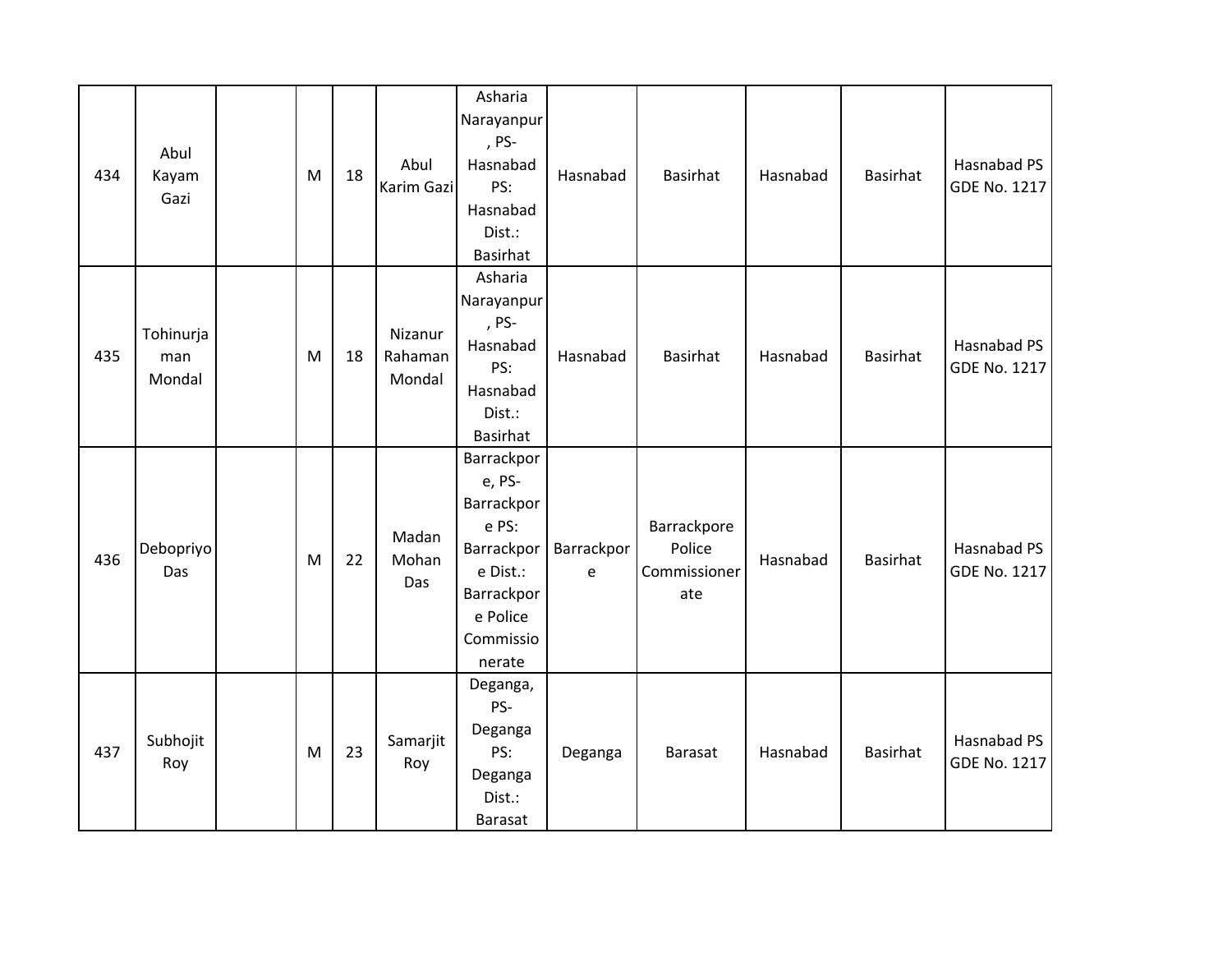| 438 | Satyajit<br>Das | ${\sf M}$ | 18 | Netaipada<br>Das  | Tokipur, PS-<br>Hasnabad<br>PS:<br>Hasnabad<br>Dist.:<br><b>Basirhat</b>                   | Hasnabad | Basirhat        | Hasnabad | Basirhat | Hasnabad PS<br>GDE No. 1217        |
|-----|-----------------|-----------|----|-------------------|--------------------------------------------------------------------------------------------|----------|-----------------|----------|----------|------------------------------------|
| 439 | Motinur<br>Gazi | ${\sf M}$ | 21 | Mushibar<br>Gazi  | Asharia<br>Narayanpur<br>, PS-<br>Hasnabad<br>PS:<br>Hasnabad<br>Dist.:<br><b>Basirhat</b> | Hasnabad | Basirhat        | Hasnabad | Basirhat | Hasnabad PS<br><b>GDE No. 1217</b> |
| 440 | Tanmoy<br>Das   | M         | 19 | Amar Das          | Tokipur, PS-<br>Hasnabad<br>PS:<br>Hasnabad<br>Dist.:<br>Basirhat                          | Hasnabad | <b>Basirhat</b> | Hasnabad | Basirhat | Hasnabad PS<br><b>GDE No. 1217</b> |
| 441 | Biplab<br>Das   | M         | 18 | <b>Bikash Das</b> | Tokipur, PS-<br>Hasnabad<br>PS:<br>Hasnabad<br>Dist.:<br><b>Basirhat</b>                   | Hasnabad | Basirhat        | Hasnabad | Basirhat | Hasnabad PS<br><b>GDE No. 1217</b> |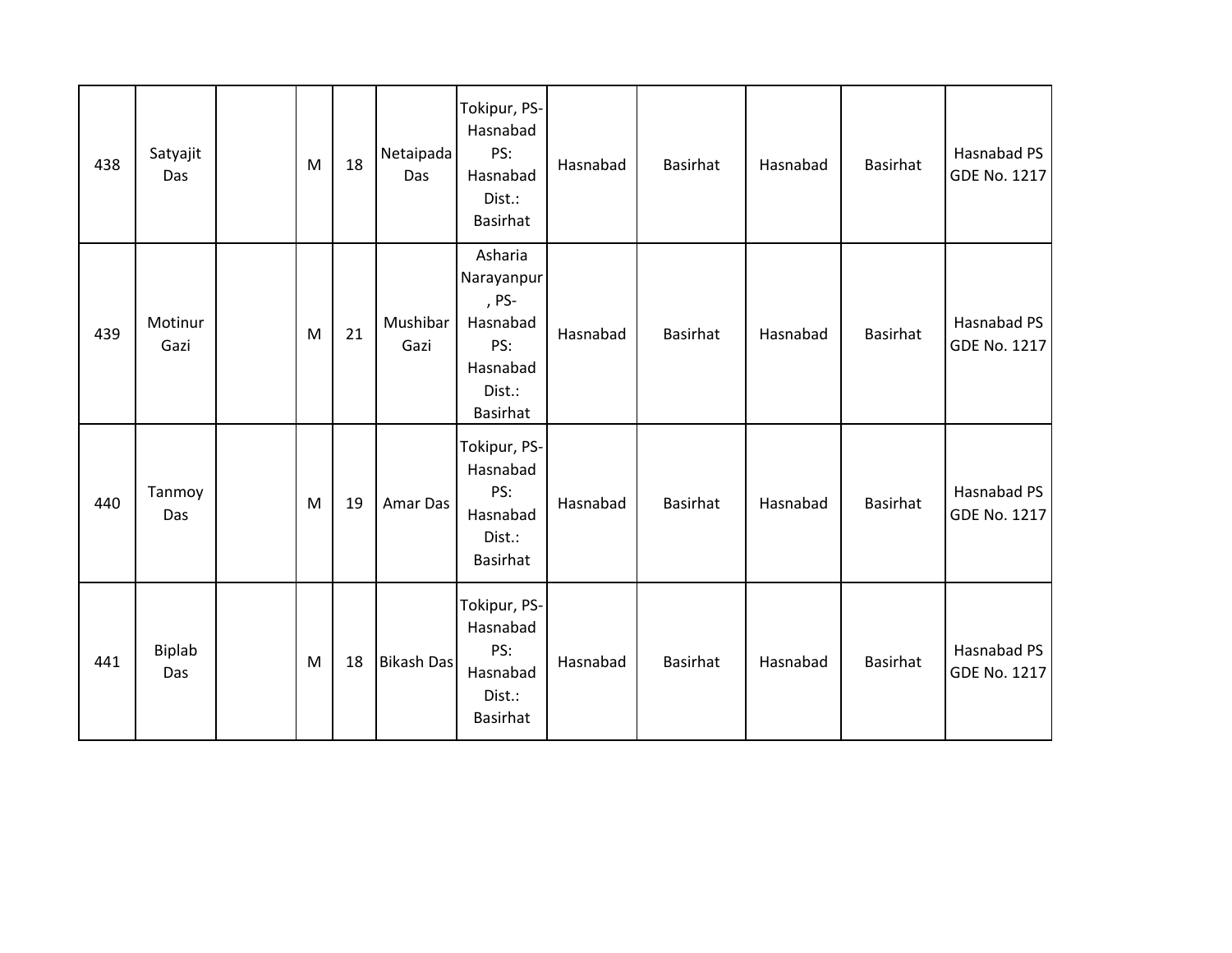| 442 | Montajul<br>Paik  | ${\sf M}$ | 18 | Amirul<br>Paik             | Asharia<br>Narayanpur<br>, PS-<br>Hasnabad<br>PS:<br>Hasnabad<br>Dist.:<br><b>Basirhat</b> | Hasnabad | <b>Basirhat</b> | Hasnabad     | Basirhat        | Hasnabad PS<br>GDE No. 1217            |
|-----|-------------------|-----------|----|----------------------------|--------------------------------------------------------------------------------------------|----------|-----------------|--------------|-----------------|----------------------------------------|
| 443 | Mijanur<br>Molla  |           |    | S/o-rasid<br>Molla         | Vill-<br>Ghoshpur<br>Bazar, PO-<br>Ghoshpur,<br>PS-Haroa,<br>Dist-                         |          | <b>Basirhat</b> | <b>MATIA</b> | Basirhat        | <b>MATIA PS</b><br><b>GDE No. 1221</b> |
| 444 | Khalifa<br>Molla  |           |    | $S/O-$<br>jinnath<br>Molla | Vill-<br>Ghoshpur<br>Bazar, PO-<br>Ghoshpur,<br>PS-Haroa,<br>Dist-                         |          | Basirhat        | <b>MATIA</b> | Basirhat        | <b>MATIA PS</b><br>GDE No. 1221        |
| 445 | Faraj<br>Molla    |           |    | S/o-ajan<br>Molla          | Vill-<br>Ghoshpur<br>Bazar, PO-<br>Ghoshpur,<br>PS-Haroa,<br>Dist-                         |          | Basirhat        | <b>MATIA</b> | <b>Basirhat</b> | <b>MATIA PS</b><br>GDE No. 1221        |
| 446 | Samim<br>Tarafdar |           |    | S/o-soud<br>Tarafder       | Vill-<br>Niramisha,<br>PO-Sohai<br>Kumarpur,<br>PS-<br>Deganga, D                          |          | <b>Basirhat</b> | <b>MATIA</b> | Basirhat        | <b>MATIA PS</b><br>GDE No. 1221        |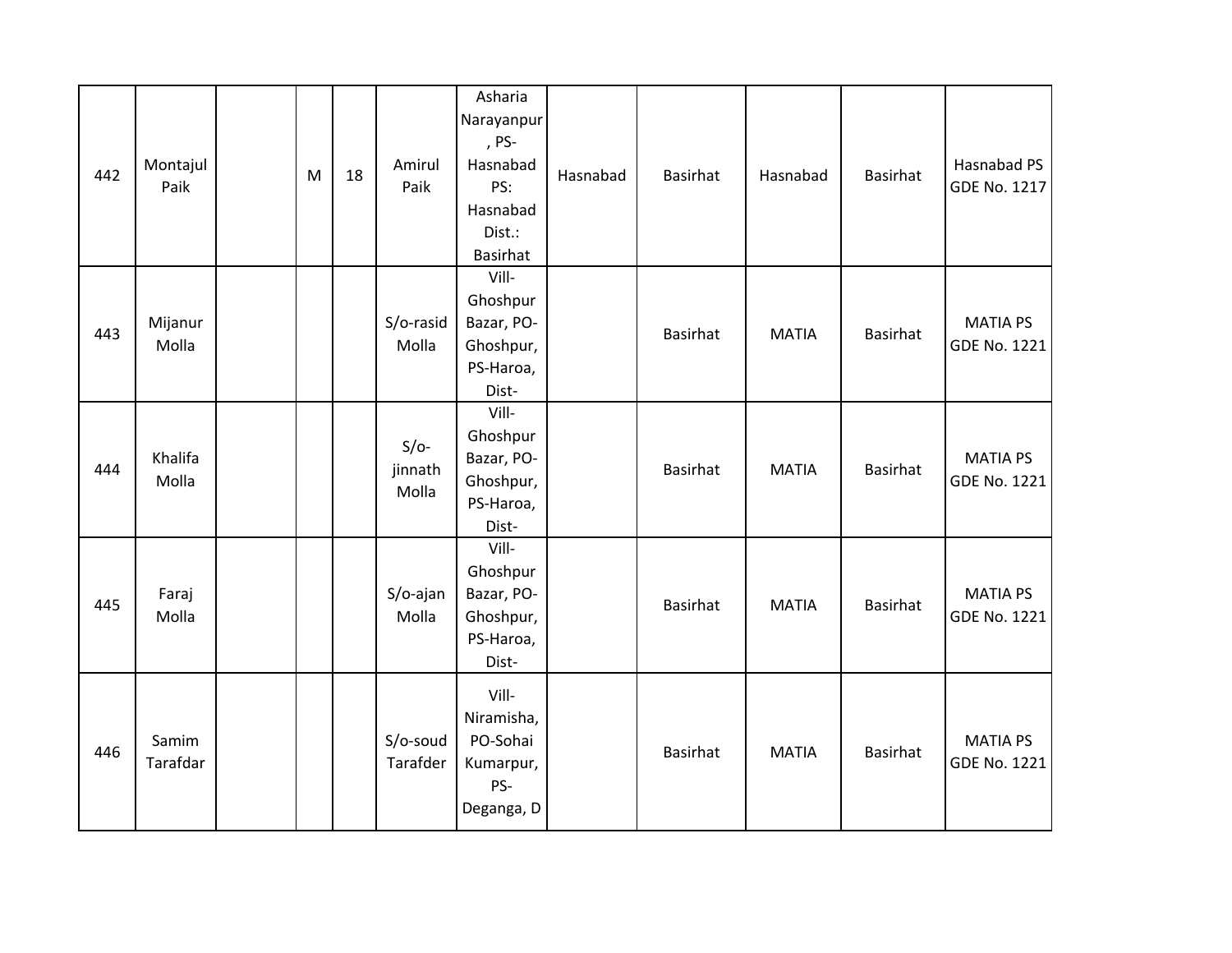| 447 | Jahid<br>Hasan<br>Tarafder |  | $S/O-$<br>saifuddin<br>Tarafder | Vill-<br>Niramisha,<br>PO-Sohai<br>Kumarpur,<br>PS-<br>Deganga, D              | <b>Basirhat</b> | <b>MATIA</b> | <b>Basirhat</b> | <b>MATIA PS</b><br><b>GDE No. 1221</b> |
|-----|----------------------------|--|---------------------------------|--------------------------------------------------------------------------------|-----------------|--------------|-----------------|----------------------------------------|
| 448 | Narujama<br>n Mondal       |  | $S/O$ -nur<br>Islam<br>Mondal   | Vill-<br>Niramisha,<br>PO-Sohai<br>Kumarpur,<br>PS-<br>Deganga, D              | <b>Basirhat</b> | <b>MATIA</b> | <b>Basirhat</b> | <b>MATIA PS</b><br><b>GDE No. 1221</b> |
| 449 | Saddam<br>Hossain          |  | S/o-abdul<br>Alim<br>Mondal     | Vill-Tona,<br>PO-<br>Baidhyapur,<br>PS-Shasan,<br>Dist-North<br>$\overline{2}$ | <b>Basirhat</b> | <b>MATIA</b> | <b>Basirhat</b> | <b>MATIA PS</b><br>GDE No. 1221        |
| 450 | Amirul<br>Islam            |  | Islam                           | Vill-Tona,<br>PO-<br>S/o-tarikul Baidhyapur,<br>PS-Shasan,<br>Dist-North<br>2  | <b>Basirhat</b> | <b>MATIA</b> | <b>Basirhat</b> | <b>MATIA PS</b><br><b>GDE No. 1221</b> |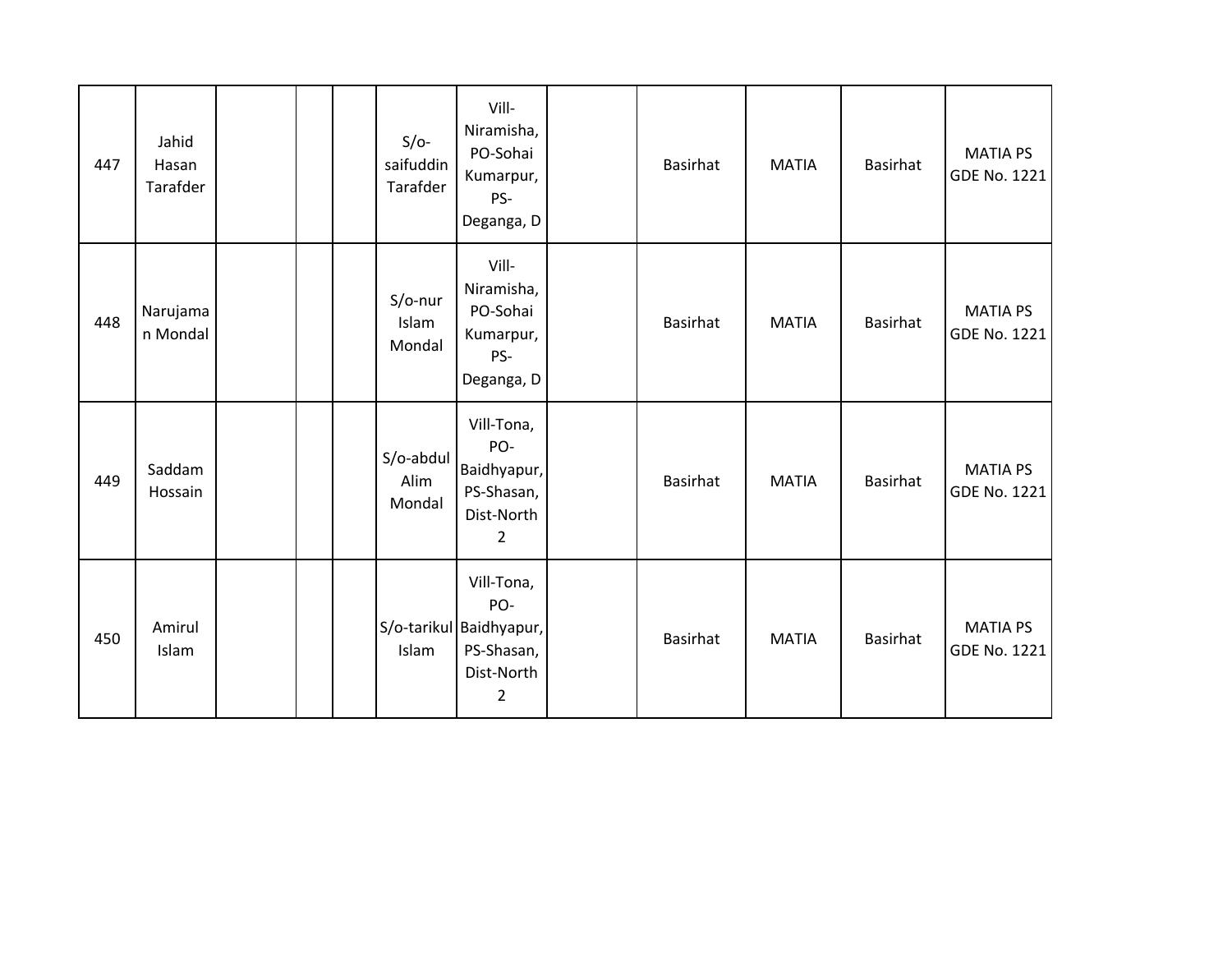| 451 | Rejaul<br>Haque          |   |    | S/o-safikul<br>Islam                    | Vill-<br>Nurnagar,<br>PO-<br>Fajilpur, PS-<br>Deganga,<br>Dist-Nort | <b>Basirhat</b> | <b>MATIA</b>     | <b>Basirhat</b>                              | <b>MATIA PS</b><br>GDE No. 1221     |
|-----|--------------------------|---|----|-----------------------------------------|---------------------------------------------------------------------|-----------------|------------------|----------------------------------------------|-------------------------------------|
| 452 | Jayanta<br>Mondal        | M |    | $S/O-$<br>Probhash<br>Chandra<br>Mondal |                                                                     | Basirhat        | Minakhan         | <b>Basirhat</b>                              | Minakhan PS<br><b>GDE No. 1077</b>  |
| 453 | Surajit<br>Sarder        | M | 31 | S/o- Gopal<br>Sarder                    | of<br>Manikpur,<br>Manasbhu<br>mi, PS-<br>Dum Dum,<br>Kol-79        | Basirhat        | Nscbi<br>airport | Bidhannagar<br>Police<br>Commissione<br>rate | Nscbi airport<br>PS GDE No.<br>723  |
| 454 | Modan<br>Mohan<br>Pandey | M | 48 | $S/O-$ Lt.<br>Uma<br>Sankar<br>Pandey   | of 102,<br>Narkeldang<br>a Main<br>Road, PS-<br>Phoolbagan<br>, Kol | <b>Basirhat</b> | Nscbi<br>airport | Bidhannagar<br>Police<br>Commissione<br>rate | Nscbi airport<br>PS GDE No.<br>723  |
| 455 | Biswanath<br>Das         | M | 26 | S/o-Dilip<br>Das                        | of 18 No.<br>Shibtala<br>Lane, PS-<br>Narkeldang<br>a, Kol-15       | Basirhat        | Nscbi<br>airport | Bidhannagar<br>Police<br>Commissione<br>rate | Nscbi airport<br>PS GDE No.<br>723  |
| 456 | Sanjit<br>Ankure         | M | 20 | Sarojini<br>Ankure                      |                                                                     | <b>Basirhat</b> | Khoyrasole       | Birbhum                                      | Khoyrasole PS<br><b>GDE No. 823</b> |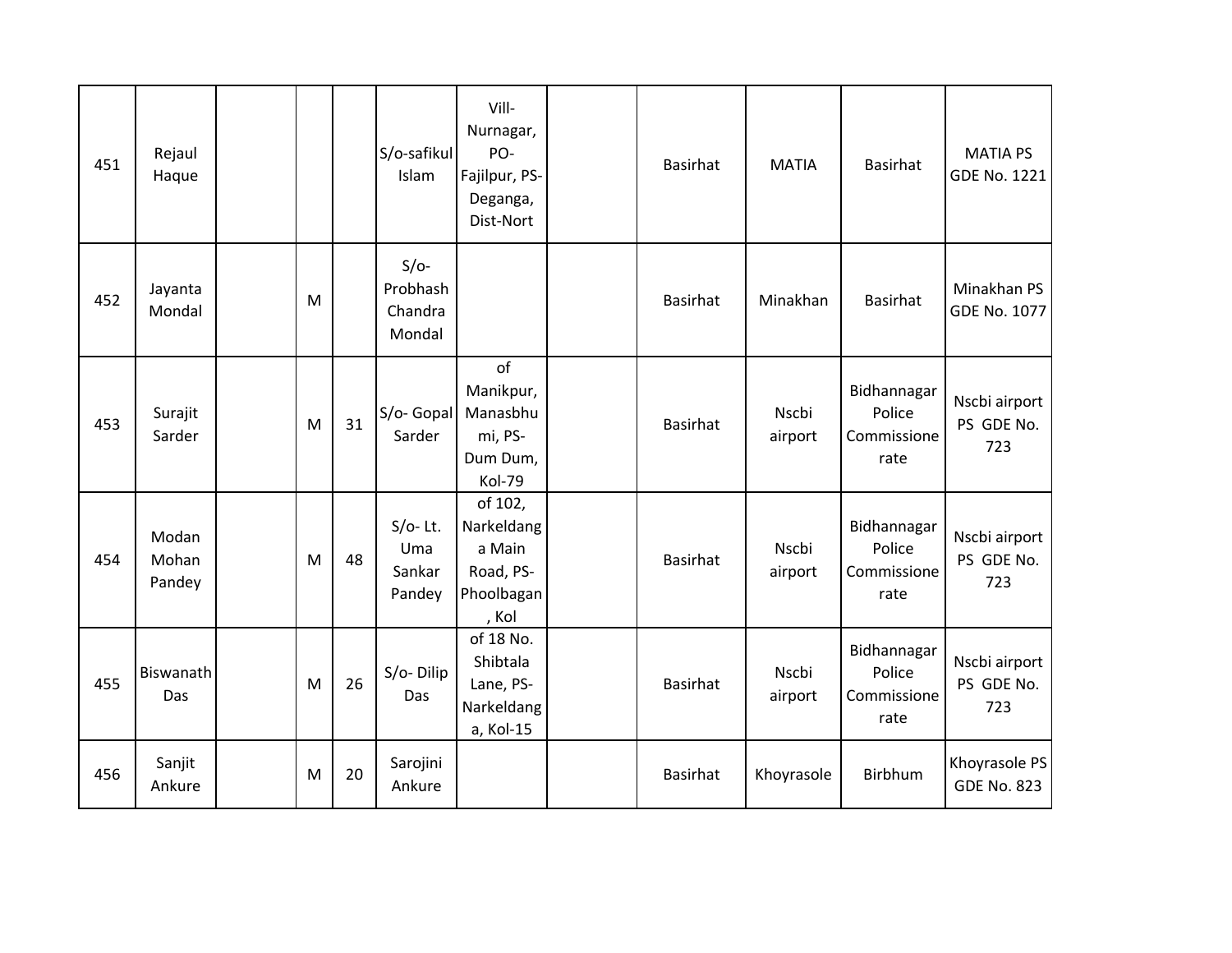| 457 | Gulam<br>Hosdsain    |   | 22 | Babar Ali                             | Sontsal,<br>fakirpur<br>Md. Bazar<br>Birbhum<br>PS:<br>Mahamma<br>d bazar<br>Dist.:<br>Birbhum | Mahamma<br>d bazar    | Birbhum | Mahammad<br>bazar | Birbhum | Mahammad<br>bazar PS GDE<br>No. 1829 |
|-----|----------------------|---|----|---------------------------------------|------------------------------------------------------------------------------------------------|-----------------------|---------|-------------------|---------|--------------------------------------|
| 458 | Biswajit<br>Ghoshal  | M |    | Late<br>Prokash<br>Chandra<br>Ghoshal | Deucha Md.<br>Bazar<br>Birbhum<br>PS:<br>Mahamma<br>d bazar<br>Dist.:<br>Birbhum               | Mahamma<br>d bazar    | Birbhum | Mahammad<br>bazar | Birbhum | Mahammad<br>bazar PS GDE<br>No. 1829 |
| 459 | Siddharth<br>a Bagdi | M | 28 | Bhajahari<br>Bagdi                    | Paramtore<br>PS:<br>Dist.:<br>Birbhum                                                          | Mayureshar Mayureshar | Birbhum | Mayureshar        | Birbhum | Mayureshar<br>PS GDE No.<br>1045     |
| 460 | <b>Babu</b><br>Molla | M | 19 | Allahrakha<br>Molla                   | Kushmore<br>PS: Paikar<br>Dist.:<br>Birbhum                                                    | Paikar                | Birbhum | Murarai           | Birbhum | Murarai PS<br>GDE No. 1090           |
| 461 | Rahul<br>Molla       | M | 20 | Badam<br>Molla                        | Kushmore<br>PS: Paikar<br>Dist.:<br>Birbhum                                                    | Paikar                | Birbhum | Murarai           | Birbhum | Murarai PS<br>GDE No. 1090           |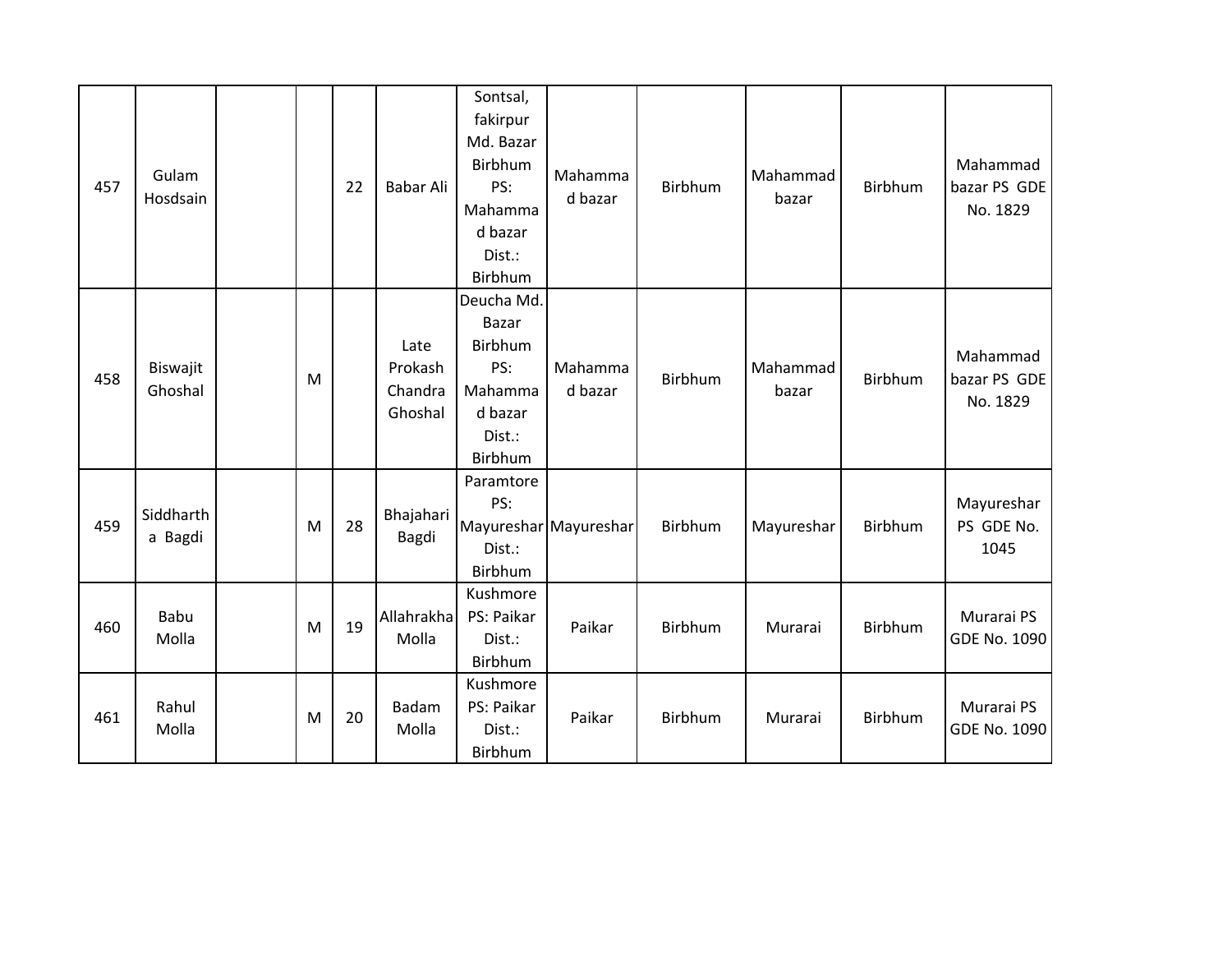| 462 | <b>Nisit</b><br>Mondal | M | 27 | Narayan<br>Mondal          | Nabichandi,<br>PS Lalbag<br>Dist.:<br>Murshidaba<br>d                          |          | Murshidabad | Paikar   | Birbhum | Paikar PS<br><b>GDE No. 952</b> |
|-----|------------------------|---|----|----------------------------|--------------------------------------------------------------------------------|----------|-------------|----------|---------|---------------------------------|
| 463 | Laxman<br>Mondal       | M | 45 | Lt.<br>Rishipada<br>Mondal | Nabichandi,<br>PS Lalbag<br>Dist.:<br>Murshidaba<br>d                          |          | Murshidabad | Paikar   | Birbhum | Paikar PS<br><b>GDE No. 952</b> |
| 464 | Sujoy<br>Mallick       | M | 27 | Subrata<br>Mallick         | Sainthia<br>Ashrampall<br>y Ward no<br>16 PS:<br>Sainthia<br>Dist.:<br>Birbhum | Sainthia | Birbhum     | Sainthia | Birbhum | Sainthia PS<br>GDE No. 1164     |
| 465 | Ram<br>Kumar<br>Dalui  | M | 47 | Lt. Sanat<br>Dalui         | Bagdahari<br>PS: Sainthia<br>Dist.:<br>Birbhum                                 | Sainthia | Birbhum     | Sainthia | Birbhum | Sainthia PS<br>GDE No. 1164     |
| 466 | Abhisek<br>Roy         | M | 27 | Nandadul<br>al Roy         | Sainthia<br>Lawtore<br>Ward no 01<br>PS: Sainthia<br>Dist.:<br>Birbhum         | Sainthia | Birbhum     | Sainthia | Birbhum | Sainthia PS<br>GDE No. 1165     |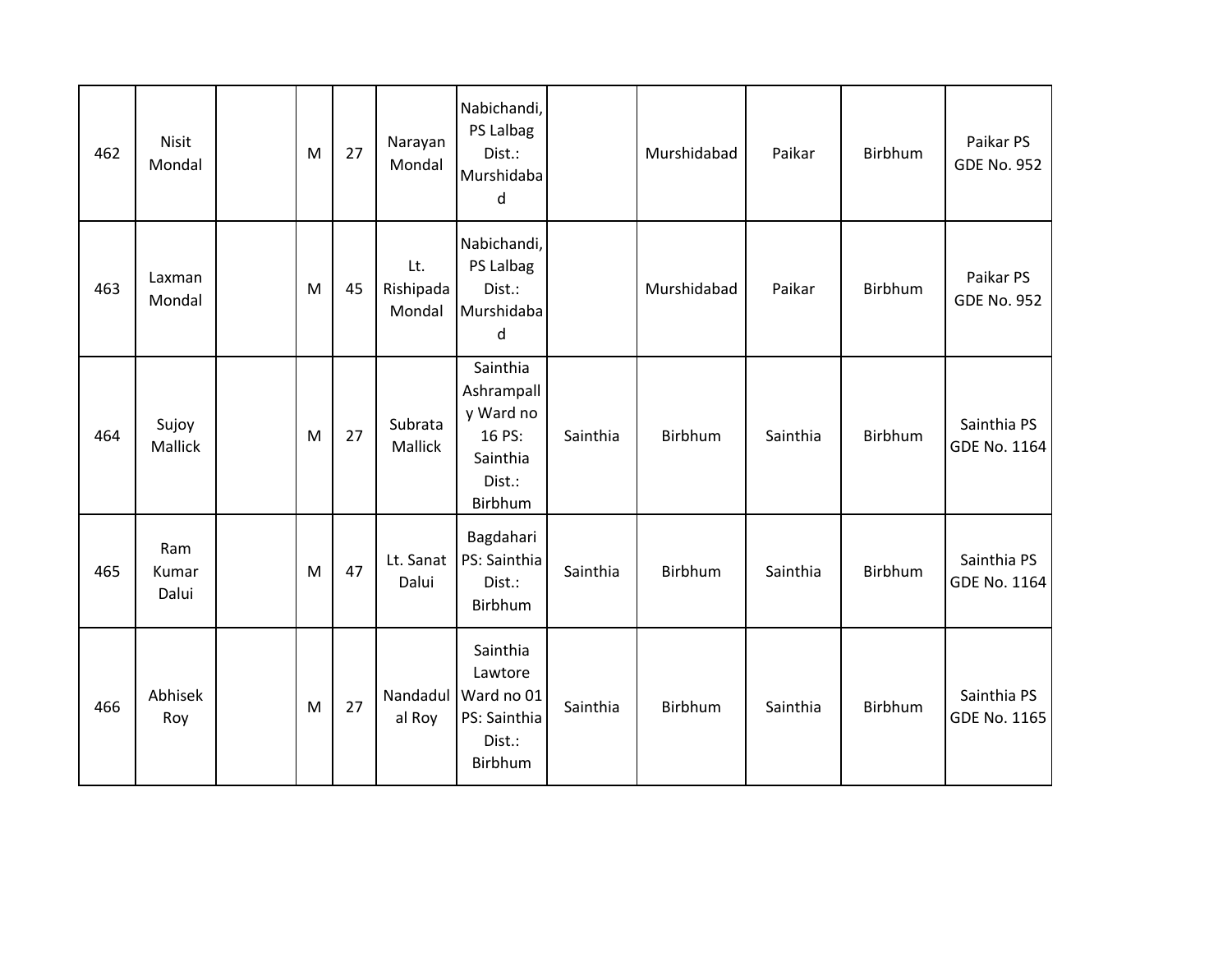| 467 | Kamal<br>Hazra        | M | 31 | Lt. Mantu<br>Hazra | Sainthia<br>Turkipara<br>Ward no 10<br>PS: Sainthia<br>Dist.:<br>Birbhum | Sainthia          | Birbhum | Sainthia          | Birbhum        | Sainthia PS<br>GDE No. 1165         |
|-----|-----------------------|---|----|--------------------|--------------------------------------------------------------------------|-------------------|---------|-------------------|----------------|-------------------------------------|
| 468 | Sumanta<br>Das        | M | 31 | Bakasham<br>Das    | Nandora<br>PS:<br>Mallarpur<br>Dist.:<br>Birbhum                         | Mallarpur         | Birbhum | Sainthia          | Birbhum        | Sainthia PS<br>GDE No. 1165         |
| 469 | Tinku<br><b>Bauri</b> | M | 30 | Lt. Gora<br>Bauri  | Sainthia<br>Ward no 15<br>PS: Sainthia<br>Dist.:<br>Birbhum              | Sainthia          | Birbhum | Sainthia          | <b>Birbhum</b> | Sainthia PS<br><b>GDE No. 1168</b>  |
| 470 | Mantu<br>Soren        | M | 34 | Domna<br>Soren     | Mahisdhal<br>PS:<br>Shantiniket<br>an Dist.:<br>Birbhum                  | Shantiniket<br>an | Birbhum | Shantiniketa<br>n | Birbhum        | Shantiniketan<br>PS GDE No.<br>1098 |
| 471 | Mukti<br>Bagdi        | M | 28 | Bidhan<br>Bagdi    | Nabagram<br>PS: Suri<br>Dist.:<br>Birbhum                                | Suri              | Birbhum | Suri              | Birbhum        | Suri PS GDE<br>No. 1625             |
| 472 | Sk<br>Najimuddi<br>n  | M | 44 | Lt.sk Jan<br>Ali   | Monpur PS:<br>Suri Dist.:<br>Birbhum                                     | Suri              | Birbhum | Suri              | Birbhum        | Suri PS GDE<br>No. 1625             |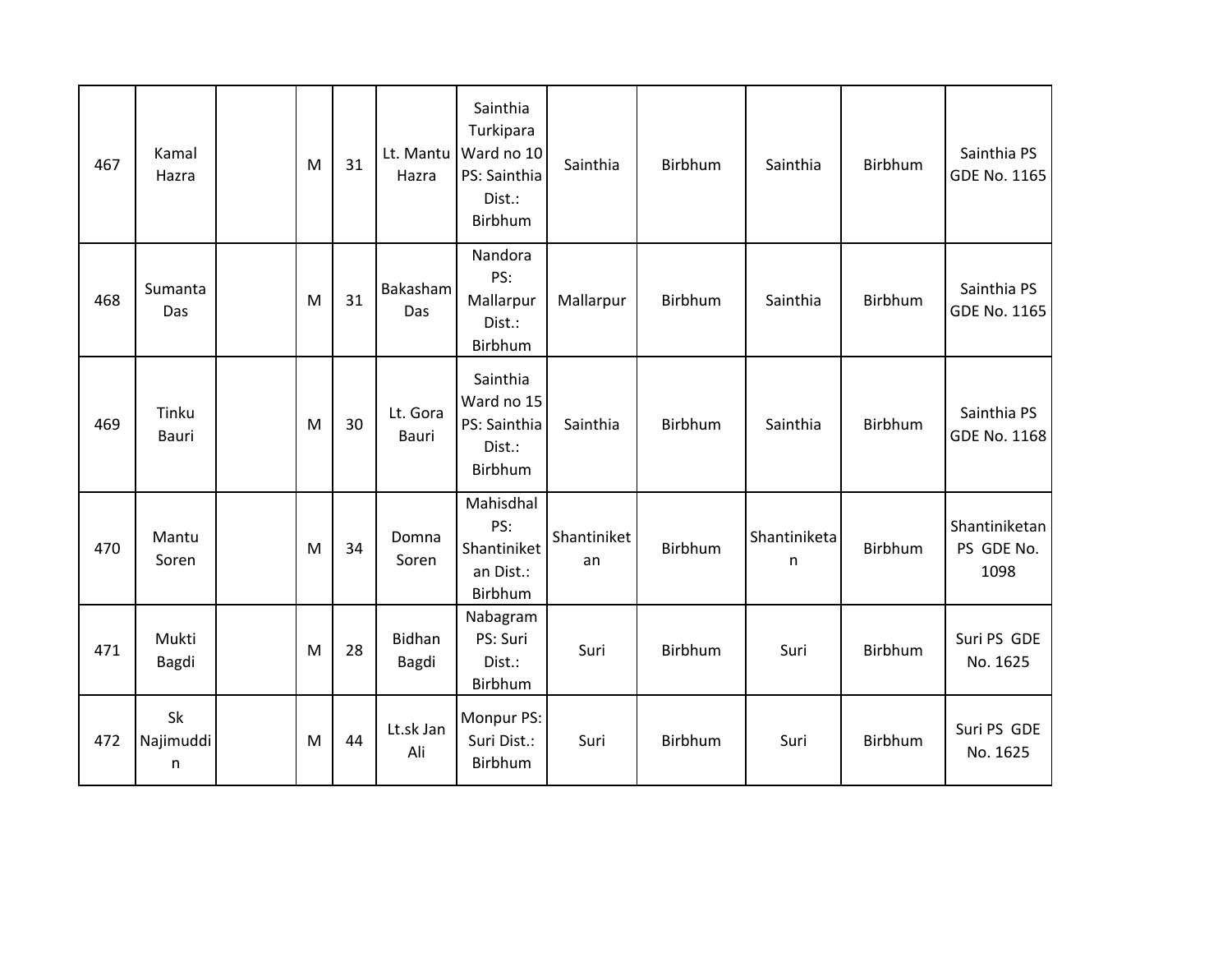| 473 | Molinda<br>Marandi   | M | 22 | Dakter<br>Marandi      | Kamaldang<br>a PS: Suri<br>Dist.:<br>Birbhum | Suri | Birbhum         | Suri       | Birbhum                                        | Suri PS GDE<br>No. 1625                  |
|-----|----------------------|---|----|------------------------|----------------------------------------------|------|-----------------|------------|------------------------------------------------|------------------------------------------|
| 474 | Babudhan<br>Tudu     | M | 52 | Monasha<br>Tudu        | Kamaldang<br>a PS: Suri<br>Dist.:<br>Birbhum | Suri | Birbhum         | Suri       | Birbhum                                        | Suri PS GDE<br>No. 1625                  |
| 475 | Jitendar<br>Kumar    | M | 32 | <b>Braho</b><br>Show   | Nowada PS-<br>Warisiliganj<br>Dist-          |      | Basirhat        | Tarapith   | Birbhum                                        | Tarapith PS<br><b>GDE No. 807</b>        |
| 476 | Bandi<br>Shankar     | M | 25 | Bholanath<br>Singh     | Nowada PS-<br>Warisiliganj<br>Nowada         |      | Basirhat        | Tarapith   | Birbhum                                        | <b>Tarapith PS</b><br><b>GDE No. 807</b> |
| 477 | Prakash<br>Ch Biswas | M | 57 | Lt Harish<br>Ch Biswas |                                              |      | <b>Basirhat</b> | Bhadreswar | Chandannaga<br>r Police<br>Commissione<br>rate | Bhadreswar<br>PS GDE No.<br>1503         |
| 478 | Sanjay<br>Shaw       | M | 38 | Jagan<br>Shaw          |                                              |      | <b>Basirhat</b> | Bhadreswar | Chandannaga<br>r Police<br>Commissione<br>rate | Bhadreswar<br>PS GDE No.<br>1511         |
| 479 | Dhiraj<br>Kumar      | M | 23 | Monoj<br>Kumar         |                                              |      | <b>Basirhat</b> | Bhadreswar | Chandannaga<br>r Police<br>Commissione<br>rate | Bhadreswar<br>PS GDE No.<br>1511         |
| 480 | Rajesh<br>Prasad     | M | 40 | Lt Laxman<br>Prasad    |                                              |      | <b>Basirhat</b> | Bhadreswar | Chandannaga<br>r Police<br>Commissione<br>rate | Bhadreswar<br>PS GDE No.<br>399          |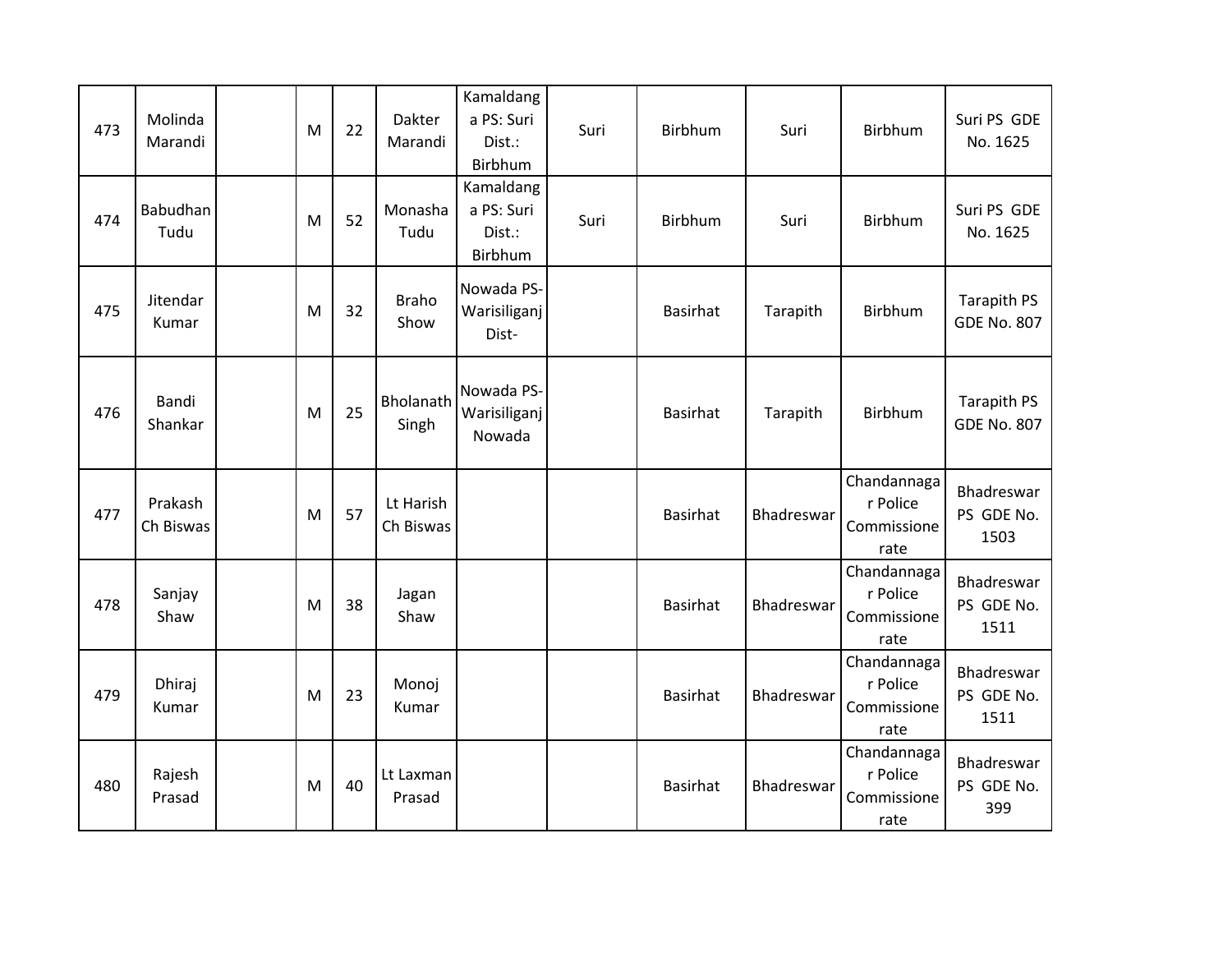| 481 | Md Sahid           | M | 20 | Lt Md<br>Firoz          |  | <b>Basirhat</b> | Bhadreswar | Chandannaga<br>r Police<br>Commissione<br>rate | Bhadreswar<br>PS GDE No.<br>397 |
|-----|--------------------|---|----|-------------------------|--|-----------------|------------|------------------------------------------------|---------------------------------|
| 482 | Md Sabad           | M | 28 | Md Islam                |  | Basirhat        | Bhadreswar | Chandannaga<br>r Police<br>Commissione<br>rate | Bhadreswar<br>PS GDE No.<br>397 |
| 483 | Bijay Kr<br>Prasad | M | 29 | Shiv<br>Kumar<br>Prasad |  | Basirhat        | Bhadreswar | Chandannaga<br>r Police<br>Commissione<br>rate | Bhadreswar<br>PS GDE No.<br>397 |
| 484 | Rafik<br>Sekh      | M | 37 | Amir<br>Hussain<br>Sekh |  | <b>Basirhat</b> | Bhadreswar | Chandannaga<br>r Police<br>Commissione<br>rate | Bhadreswar<br>PS GDE No.<br>455 |
| 485 | Sekh<br>Safiul     | M | 35 | Sk<br>Safiullah         |  | <b>Basirhat</b> | Bhadreswar | Chandannaga<br>r Police<br>Commissione<br>rate | Bhadreswar<br>PS GDE No.<br>455 |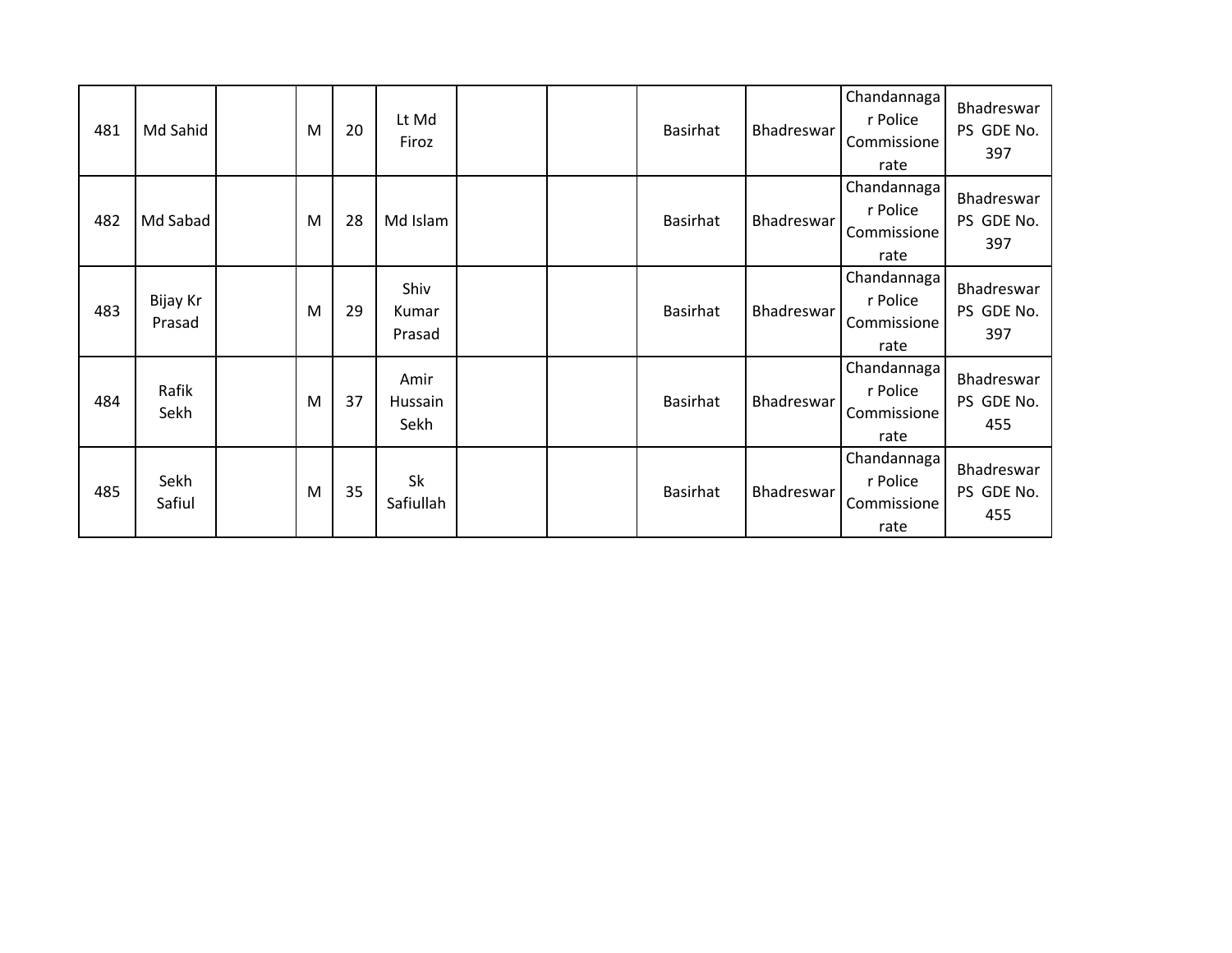| 486 | Abhiit Kar           | M | 36 | Kamakha<br>Kar        | Haridradan<br>ga<br>Satyanaray<br>an Colony,<br>$P.S-$<br>Chandanna<br>ga PS:<br>Chandanna<br>gar Dist.:<br>Chandanna<br>gar Police<br>Commissio<br>nerate | Chandanna<br>gar | Chandannagar<br>Police<br>Commissioner<br>ate | Chandannag<br>ar | Chandannaga<br>r Police<br>Commissione<br>rate | Chandannagar<br>PS GDE No.<br>1093 |
|-----|----------------------|---|----|-----------------------|------------------------------------------------------------------------------------------------------------------------------------------------------------|------------------|-----------------------------------------------|------------------|------------------------------------------------|------------------------------------|
| 487 | Abhijit<br>Singharoy | M | 49 | Ajoy Kr.<br>Singharoy | Apanjanpar<br>ak Station<br>Road, , P.S-<br>Chandanna<br>gar, Ho PS:<br>Chandanna<br>gar Dist.:<br>Chandanna<br>gar Police<br>Commissio<br>nerate          | Chandanna<br>gar | Chandannagar<br>Police<br>Commissioner<br>ate | Chandannag<br>ar | Chandannaga<br>r Police<br>Commissione<br>rate | Chandannagar<br>PS GDE No.<br>1093 |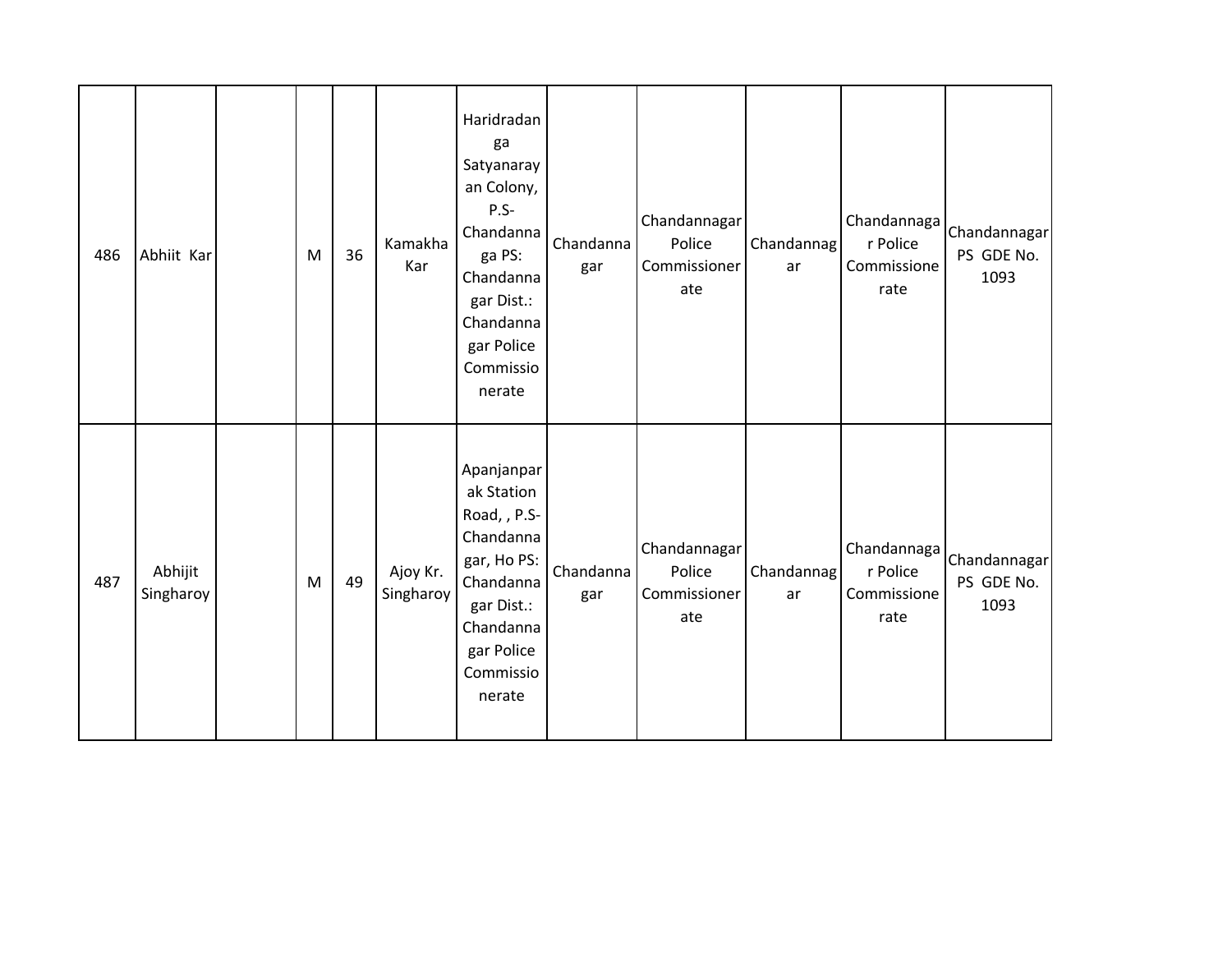| 488 | Ujjal<br>Singharoy | ${\sf M}$ | 42 | Uday Kr.<br>Singharoy        | Apanjanpar<br>ak Station<br>Road, , P.S-<br>Chandanna<br>gar, Ho PS:<br>Chandanna<br>gar Dist.:<br>Chandanna<br>gar Police<br>Commissio<br>nerate | Chandanna<br>gar | Chandannagar<br>Police<br>Commissioner<br>ate | Chandannag<br>ar | Chandannaga<br>r Police<br>Commissione<br>rate | Chandannagar<br>PS GDE No.<br>1093 |
|-----|--------------------|-----------|----|------------------------------|---------------------------------------------------------------------------------------------------------------------------------------------------|------------------|-----------------------------------------------|------------------|------------------------------------------------|------------------------------------|
| 489 | Arko<br>Banerjee   | M         | 33 | Krishnaka<br>nti<br>Banerjee | 26 Sujan<br>Bagan, PS<br>CHN (H) PS:<br>Chinsurah<br>Dist.:<br>Chandanna<br>gar Police<br>Commissio<br>nerate                                     | Chinsurah        | Chandannagar<br>Police<br>Commissioner<br>ate | Chinsurah        | Chandannaga<br>r Police<br>Commissione<br>rate | Chinsurah PS<br>GDE No. 1523       |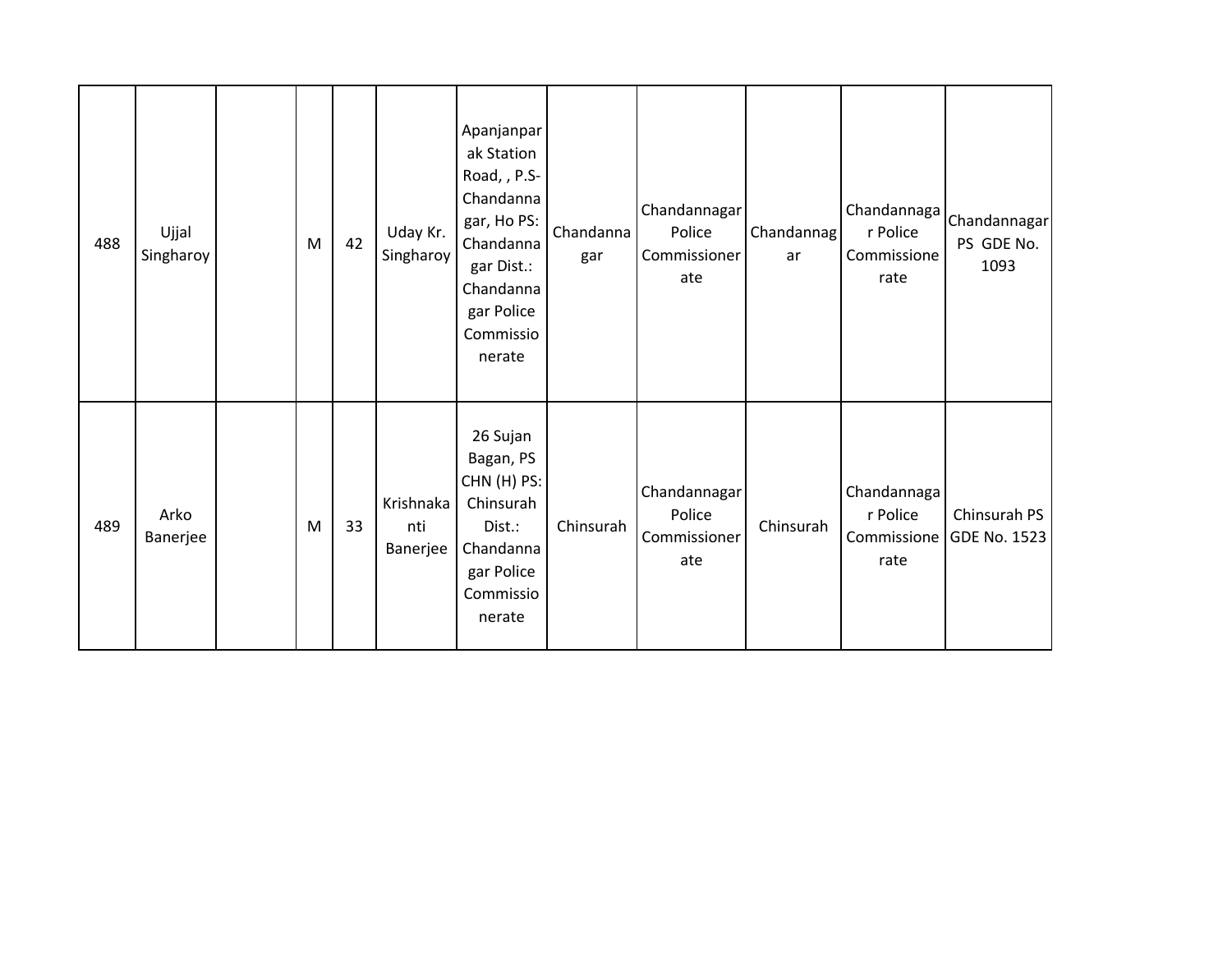| 490 | Raju<br>Ghosh          | M | 45 | Lt. Biren<br>Ghosh                | Milanpally,<br>PS CHN (H)<br>PS:<br>Chinsurah<br>Dist.:<br>Chandanna<br>gar Police<br>Commissio<br>nerate | Chinsurah | Chandannagar<br>Police<br>Commissioner<br>ate | Chinsurah | Chandannaga<br>r Police<br>Commissione<br>rate | Chinsurah PS<br>GDE No. 1536 |
|-----|------------------------|---|----|-----------------------------------|-----------------------------------------------------------------------------------------------------------|-----------|-----------------------------------------------|-----------|------------------------------------------------|------------------------------|
| 491 | Monoj<br><b>Biswas</b> | M | 42 | Lt.<br>Makhanlal<br><b>Biswas</b> | Bidhanpally<br>PS CHN (H)<br>PS:<br>Chinsurah<br>Dist.:<br>Chandanna<br>gar Police<br>Commissio<br>nerate | Chinsurah | Chandannagar<br>Police<br>Commissioner<br>ate | Chinsurah | Chandannaga<br>r Police<br>Commissione<br>rate | Chinsurah PS<br>GDE No. 1559 |
| 492 | Deep Mal               | M | 36 | Chinmay<br>Pal                    | Pirtala PS<br>CHN (H) PS:<br>Chinsurah<br>Dist.:<br>Chandanna<br>gar Police<br>Commissio<br>nerate        | Chinsurah | Chandannagar<br>Police<br>Commissioner<br>ate | Chinsurah | Chandannaga<br>r Police<br>Commissione<br>rate | Chinsurah PS<br>GDE No. 1559 |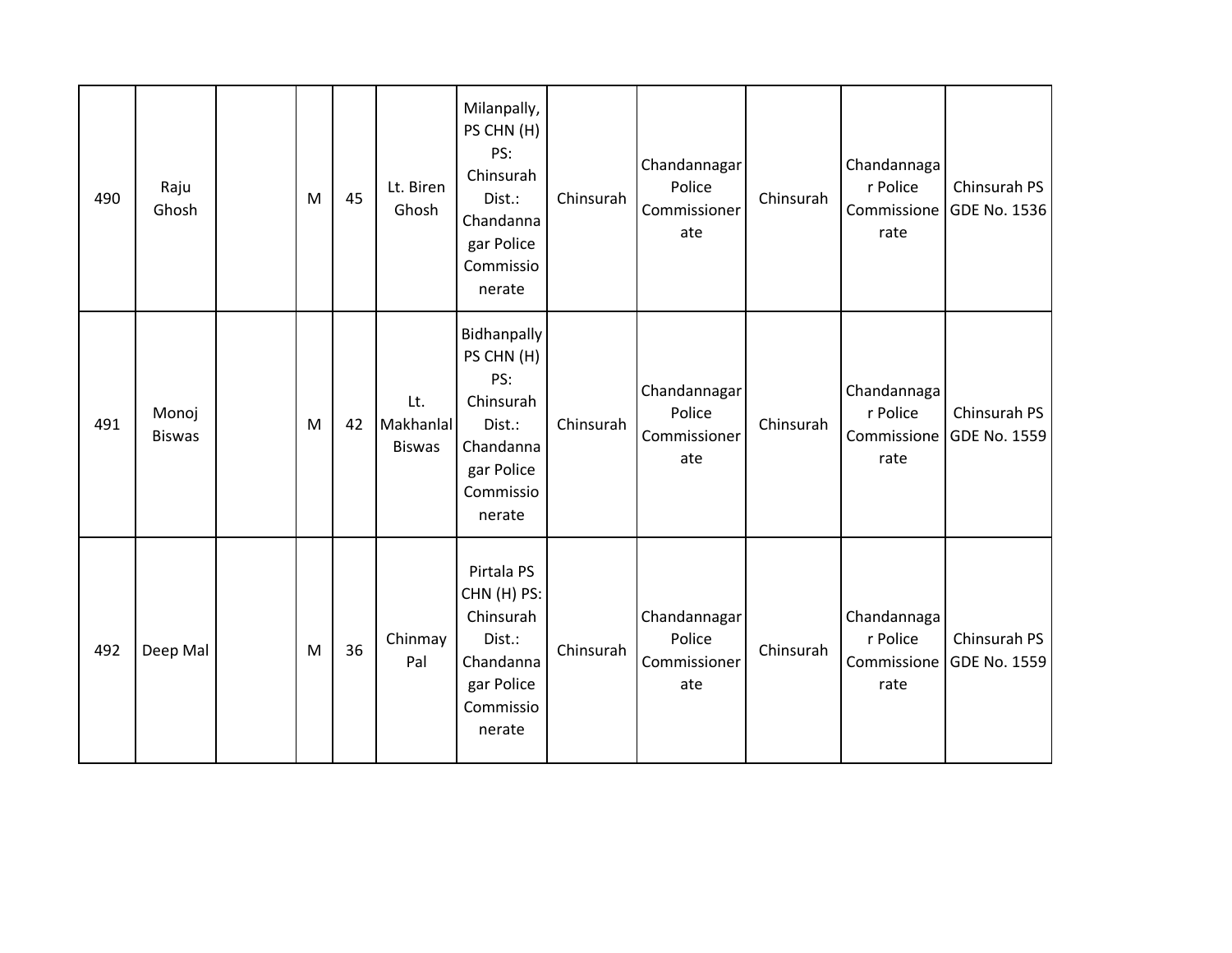| 493 | Debanan<br>Baeher | M         | 54 | Lt.<br>Horimoha<br>n Baeher | 2No<br>Kapasdanga<br>, New GS PS<br>CHN (H) PS:<br>Chinsurah<br>Dist.:<br>Chandanna<br>gar Police<br>Commissio<br>nerate     | Chinsurah | Chandannagar<br>Police<br>Commissioner<br>ate | Chinsurah | Chandannaga<br>r Police<br>rate                | Chinsurah PS<br>Commissione GDE No. 1559 |
|-----|-------------------|-----------|----|-----------------------------|------------------------------------------------------------------------------------------------------------------------------|-----------|-----------------------------------------------|-----------|------------------------------------------------|------------------------------------------|
| 494 | Sanjoy<br>Das     | ${\sf M}$ | 41 | Lt Dulal<br>Das             | Dharampur,<br>Adarshapall<br>y, PS CHN<br>$(H)$ PS:<br>Chinsurah<br>Dist.:<br>Chandanna<br>gar Police<br>Commissio<br>nerate | Chinsurah | Chandannagar<br>Police<br>Commissioner<br>ate | Chinsurah | Chandannaga<br>r Police<br>Commissione<br>rate | Chinsurah PS<br>GDE No. 1559             |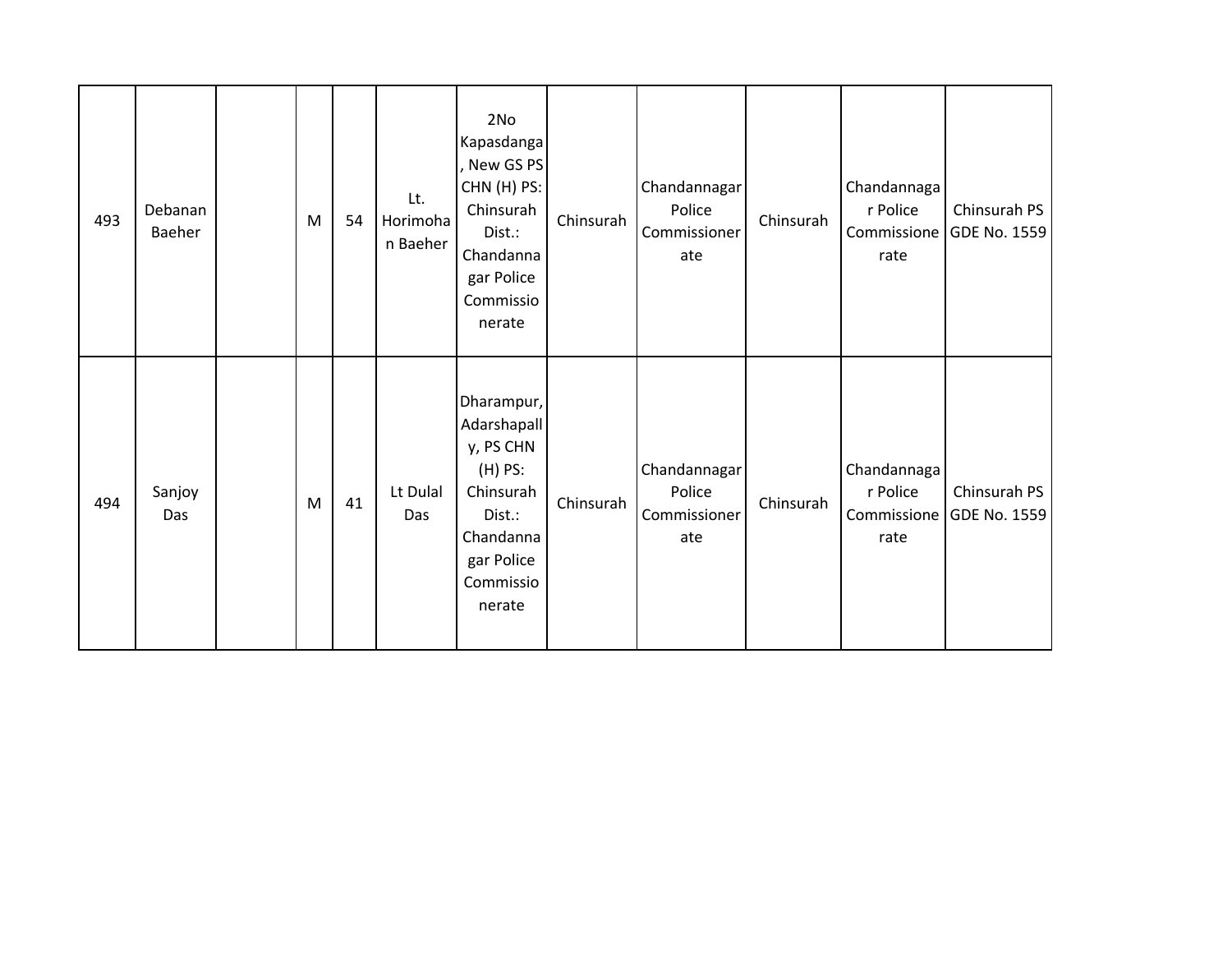| 495 | <b>Bishu Ray</b> | M | 42 | Lt Anil Ray       | Dharampur,<br>Kalitala, PS<br>CHN (H) PS:<br>Chinsurah<br>Dist.:<br>Chandanna<br>gar Police<br>Commissio<br>nerate        | Chinsurah | Chandannagar<br>Police<br>Commissioner<br>ate | Chinsurah | Chandannaga<br>r Police<br>Commissione<br>rate | Chinsurah PS<br>GDE No. 1559 |
|-----|------------------|---|----|-------------------|---------------------------------------------------------------------------------------------------------------------------|-----------|-----------------------------------------------|-----------|------------------------------------------------|------------------------------|
| 496 | Sk Sakim         | M | 30 | Sud Ali           | Pankhatuli,<br>Mitrabagan<br>. PS CHN<br>(H) PS:<br>Chinsurah<br>Dist.:<br>Chandanna<br>gar Police<br>Commissio<br>nerate | Chinsurah | Chandannagar<br>Police<br>Commissioner<br>ate | Chinsurah | Chandannaga<br>r Police<br>Commissione<br>rate | Chinsurah PS<br>GDE No. 1563 |
| 497 | Anup<br>Kundu    | M | 38 | Lt. Ajit<br>Kundu | Santi Pally,<br>PS CHN (H)<br>PS:<br>Chinsurah<br>Dist.:<br>Chandanna<br>gar Police<br>Commissio<br>nerate                | Chinsurah | Chandannagar<br>Police<br>Commissioner<br>ate | Chinsurah | Chandannaga<br>r Police<br>Commissione<br>rate | Chinsurah PS<br>GDE No. 1563 |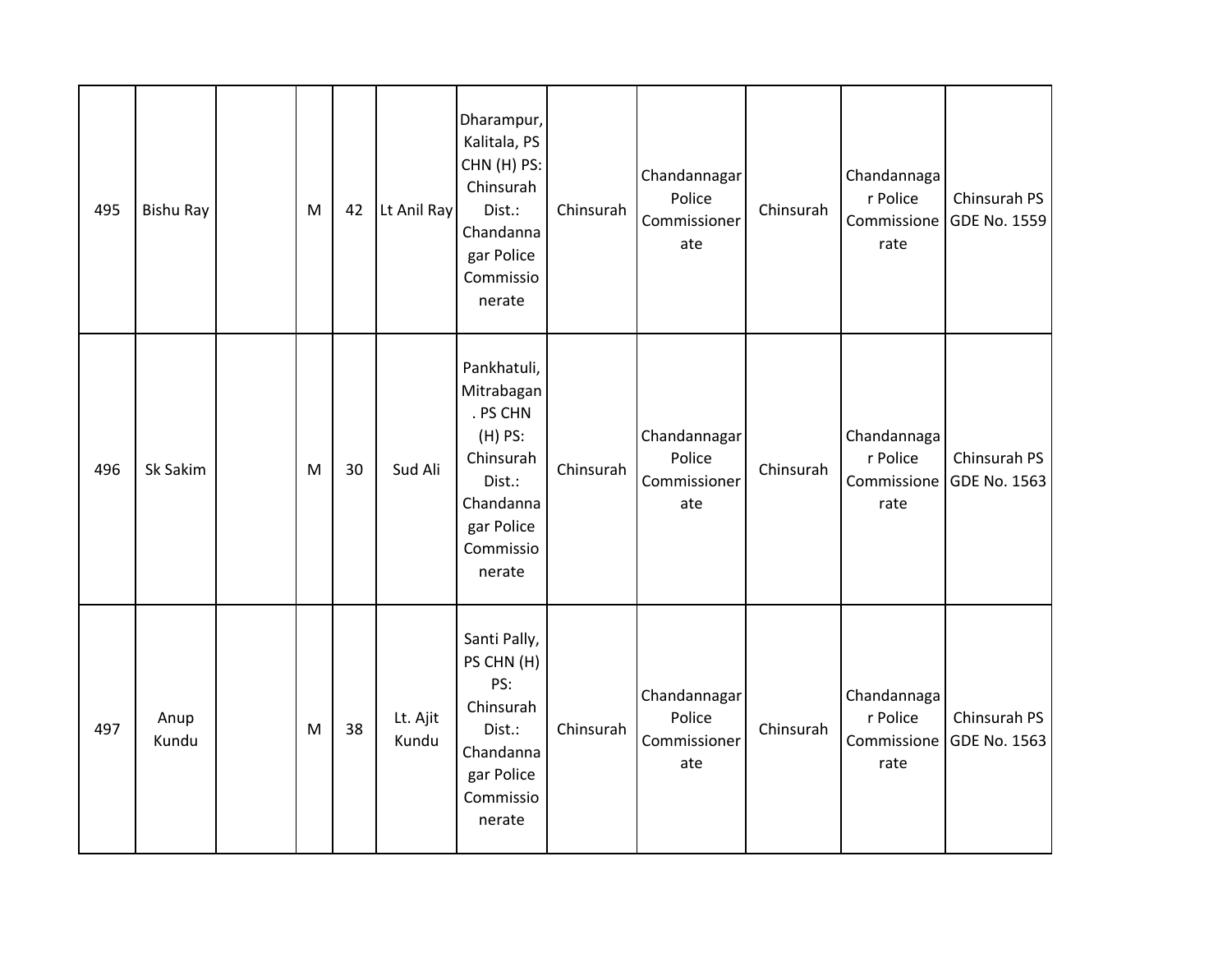| 498 | Ranjit<br>Karmakar | M | 40 | Basudeb<br>Karmakar | Santi Pally,<br>PS CHN (H)<br>PS:<br>Chinsurah<br>Dist.:<br>Chandanna<br>gar Police<br>Commissio<br>nerate    | Chinsurah | Chandannagar<br>Police<br>Commissioner<br>ate | Chinsurah | Chandannaga<br>r Police<br>Commissione<br>rate | Chinsurah PS<br><b>GDE No. 1563</b> |
|-----|--------------------|---|----|---------------------|---------------------------------------------------------------------------------------------------------------|-----------|-----------------------------------------------|-----------|------------------------------------------------|-------------------------------------|
| 499 | Amit<br>Mallick    | M | 24 | Amar<br>Mallick     | Kharuabaza<br>r, PS CHN<br>$(H)$ PS:<br>Chinsurah<br>Dist.:<br>Chandanna<br>gar Police<br>Commissio<br>nerate | Chinsurah | Chandannagar<br>Police<br>Commissioner<br>ate | Chinsurah | Chandannaga<br>r Police<br>Commissione<br>rate | Chinsurah PS<br>GDE No. 1563        |
| 500 | Biswanath<br>Das   | M | 23 | Bablu Das           | Kharuabaza<br>r, PS CHN<br>$(H)$ PS:<br>Chinsurah<br>Dist.:<br>Chandanna<br>gar Police<br>Commissio<br>nerate | Chinsurah | Chandannagar<br>Police<br>Commissioner<br>ate | Chinsurah | Chandannaga<br>r Police<br>Commissione<br>rate | Chinsurah PS<br>GDE No. 1563        |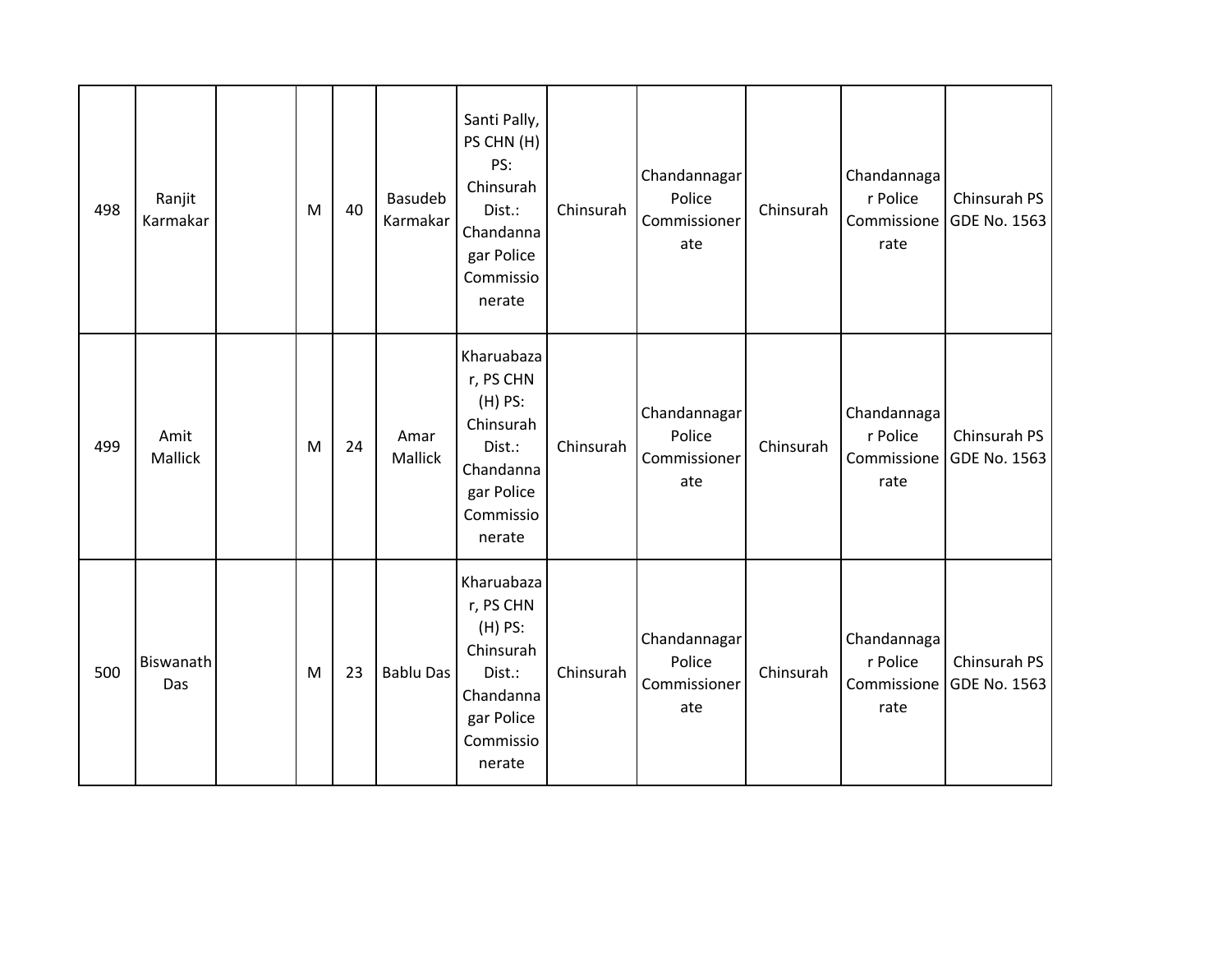| 501 | Sajid<br>Hossien | M         | 23 | Haider Ali          | Pankhatuli,<br>PS CHN (H)<br>PS:<br>Chinsurah<br>Dist.:<br>Chandanna<br>gar Police<br>Commissio<br>nerate                 | Chinsurah | Chandannagar<br>Police<br>Commissioner<br>ate | Chinsurah | Chandannaga<br>r Police<br>Commissione<br>rate | Chinsurah PS<br>GDE No. 1563 |
|-----|------------------|-----------|----|---------------------|---------------------------------------------------------------------------------------------------------------------------|-----------|-----------------------------------------------|-----------|------------------------------------------------|------------------------------|
| 502 | Jit<br>Adhikari  | ${\sf M}$ | 27 | Ram Ch.<br>Adhikari | Pipulpati,<br>Pathak<br>Bagan, PS<br>CHN (H) PS:<br>Chinsurah<br>Dist.:<br>Chandanna<br>gar Police<br>Commissio<br>nerate | Chinsurah | Chandannagar<br>Police<br>Commissioner<br>ate | Chinsurah | Chandannaga<br>r Police<br>Commissione<br>rate | Chinsurah PS<br>GDE No. 1563 |
| 503 | Sanjay<br>Singh  | M         | 26 | <b>Birju Singh</b>  | Lelinnagar,<br>PS CHN (H)<br>PS:<br>Chinsurah<br>Dist.:<br>Chandanna<br>gar Police<br>Commissio<br>nerate                 | Chinsurah | Chandannagar<br>Police<br>Commissioner<br>ate | Chinsurah | Chandannaga<br>r Police<br>Commissione<br>rate | Chinsurah PS<br>GDE No. 1564 |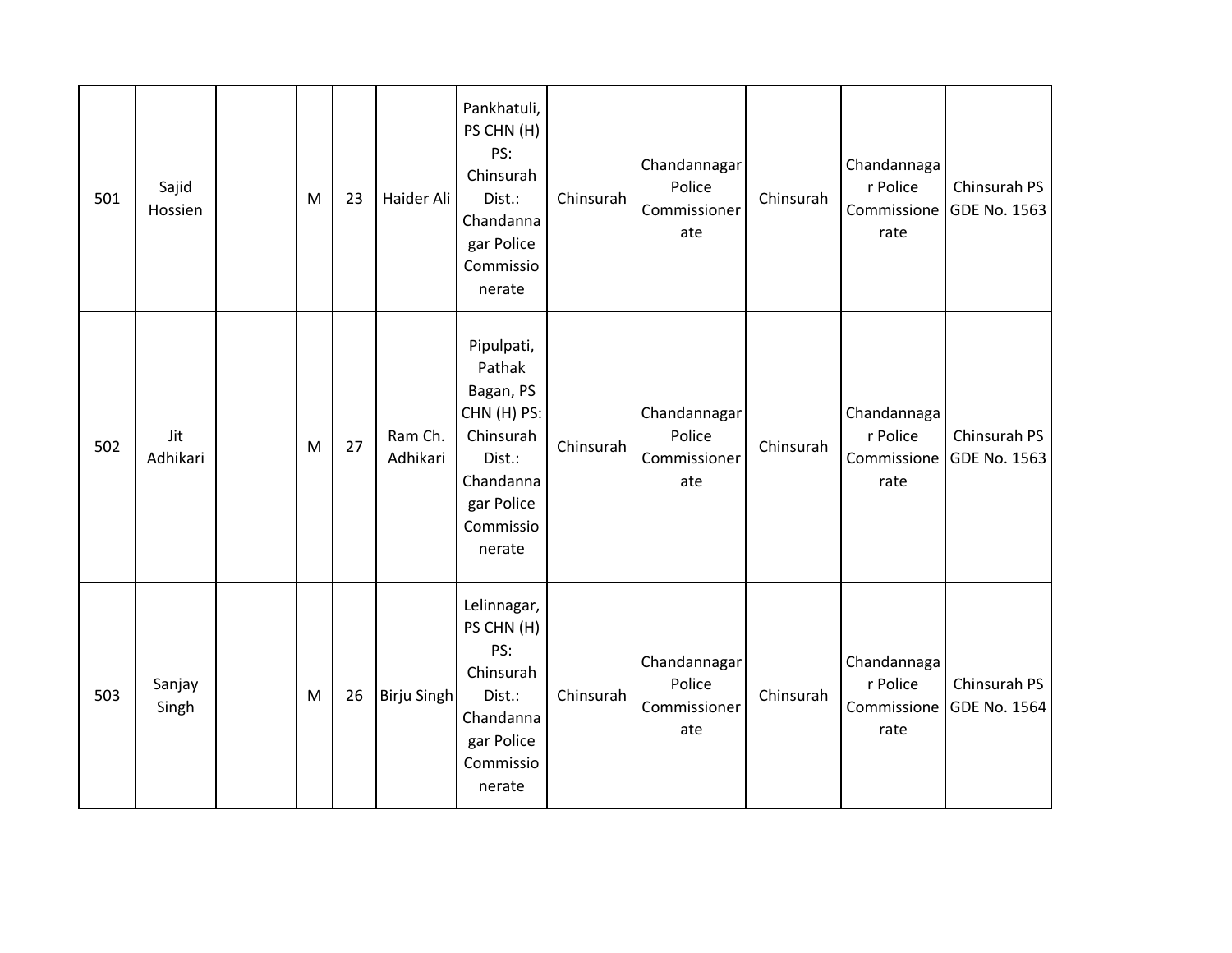| 504 | Somnath<br><b>Bag</b>        | M | 30   | Tarak Bag         | Lelinnagar,<br>PS CHN (H)<br>PS:<br>Chinsurah<br>Dist.:<br>Chandanna<br>gar Police<br>Commissio<br>nerate | Chinsurah | Chandannagar<br>Police<br>Commissioner<br>ate | Chinsurah | Chandannaga<br>r Police<br>Commissione<br>rate | Chinsurah PS<br>GDE No. 1564        |
|-----|------------------------------|---|------|-------------------|-----------------------------------------------------------------------------------------------------------|-----------|-----------------------------------------------|-----------|------------------------------------------------|-------------------------------------|
| 505 | Manab<br>Mistri              | M | 1564 | Rakhal<br>Mistri  | Lelinnagar,<br>PS CHN (H)<br>PS:<br>Chinsurah<br>Dist.:<br>Chandanna<br>gar Police<br>Commissio<br>nerate | Chinsurah | Chandannagar<br>Police<br>Commissioner<br>ate | Chinsurah | Chandannaga<br>r Police<br>Commissione<br>rate | Chinsurah PS<br><b>GDE No. 1564</b> |
| 506 | <b>Bhabotos</b><br>h Bairagi | M | 30   | Bhuban<br>Bairagi | Lelinnagar,<br>PS CHN (H)<br>PS:<br>Chinsurah<br>Dist.:<br>Chandanna<br>gar Police<br>Commissio<br>nerate | Chinsurah | Chandannagar<br>Police<br>Commissioner<br>ate | Chinsurah | Chandannaga<br>r Police<br>Commissione<br>rate | Chinsurah PS<br><b>GDE No. 1564</b> |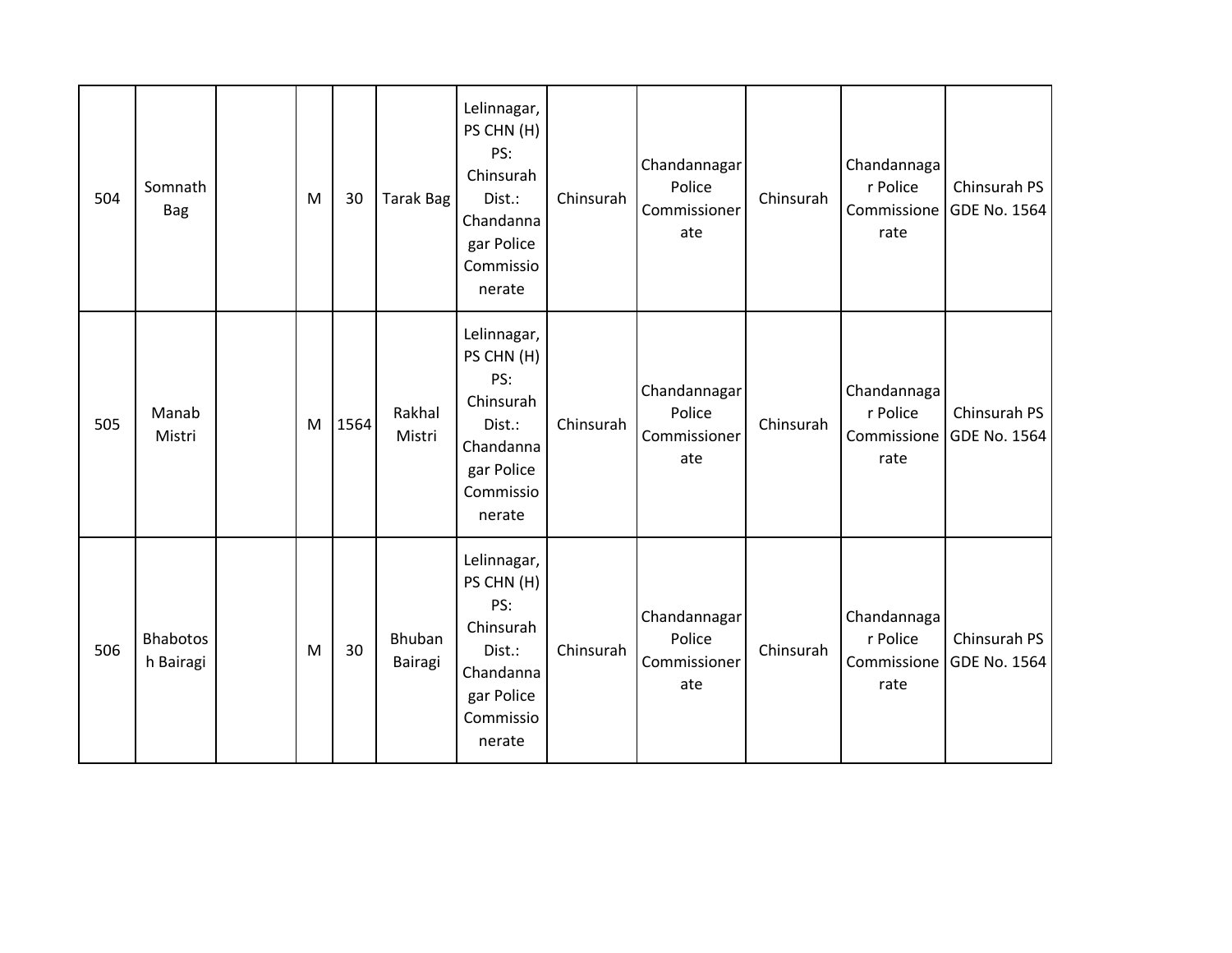| 507 | Pantu<br>Singh    | M         | 34 | Jatin Singh         | Lelinnagar,<br>PS CHN (H)<br>PS:<br>Chinsurah<br>Dist.:<br>Chandanna<br>gar Police<br>Commissio<br>nerate   | Chinsurah | Chandannagar<br>Police<br>Commissioner<br>ate | Chinsurah | Chandannaga<br>r Police<br>Commissione<br>rate | Chinsurah PS<br>GDE No. 1564 |
|-----|-------------------|-----------|----|---------------------|-------------------------------------------------------------------------------------------------------------|-----------|-----------------------------------------------|-----------|------------------------------------------------|------------------------------|
| 508 | Sujit<br>Adhikari | ${\sf M}$ | 50 | Harodas<br>Adhikari | Subashnaga<br>r, PS CHN<br>(H) PS:<br>Chinsurah<br>Dist.:<br>Chandanna<br>gar Police<br>Commissio<br>nerate | Chinsurah | Chandannagar<br>Police<br>Commissioner<br>ate | Chinsurah | Chandannaga<br>r Police<br>Commissione<br>rate | Chinsurah PS<br>GDE No. 1564 |
| 509 | Amit<br>Yadav     | M         | 28 | Sumit<br>Yadav      | Mearber<br>Road, PS<br>CHN (H) PS:<br>Chinsurah<br>Dist.:<br>Chandanna<br>gar Police<br>Commissio<br>nerate | Chinsurah | Chandannagar<br>Police<br>Commissioner<br>ate | Chinsurah | Chandannaga<br>r Police<br>Commissione<br>rate | Chinsurah PS<br>GDE No. 1556 |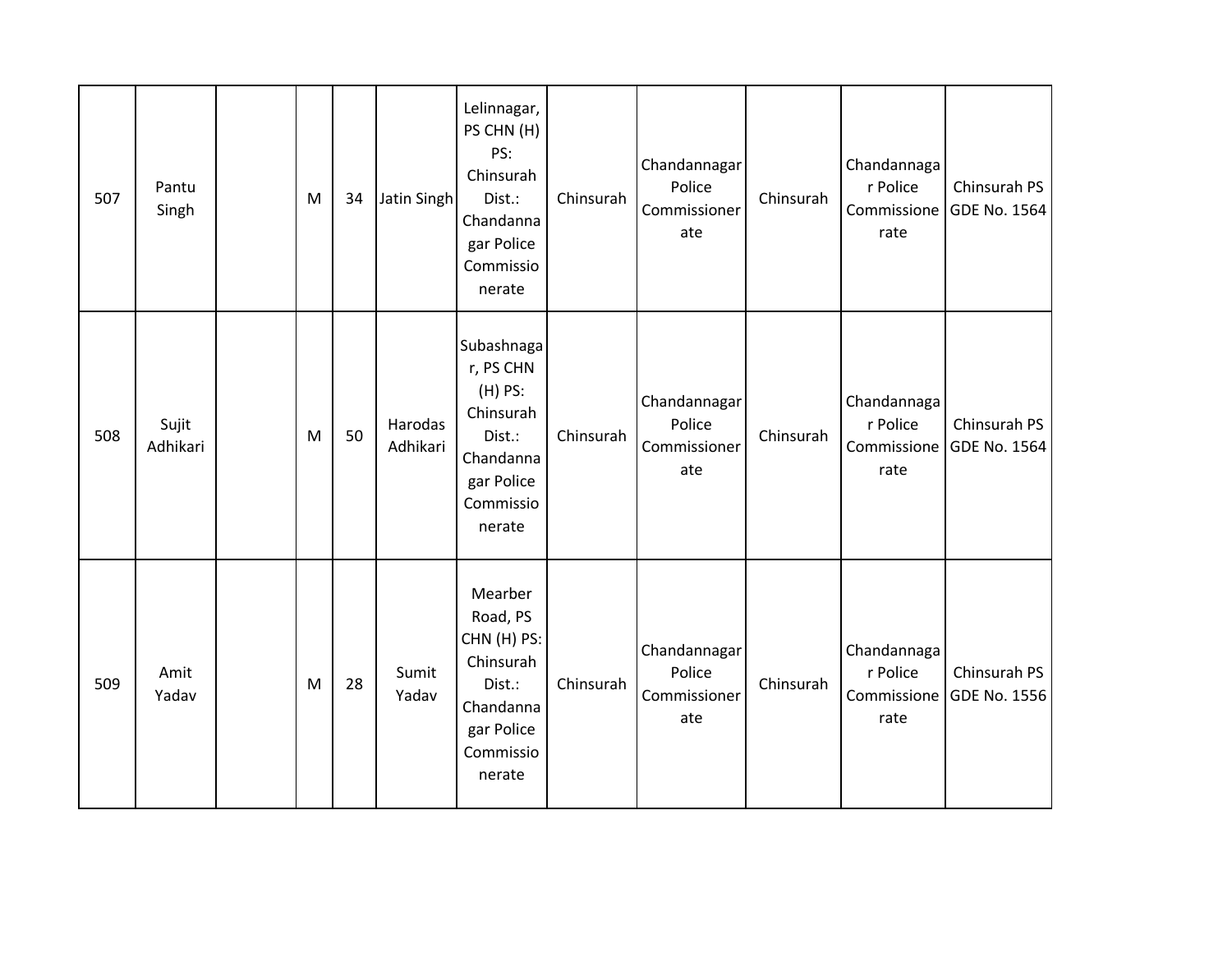| 510 | Bidhsu<br>Das       | Kalu | M         | 22 | Sankar<br>Das          | Hooghly,<br>Kapasdanga<br>, Aurobindo<br>Pally PS<br>CHN (H) PS:<br>Chinsurah<br>Dist.:<br>Chandanna<br>gar Police<br>Commissio<br>nerate        | Chinsurah  | Chandannagar<br>Police<br>Commissioner<br>ate | Chinsurah | Chandannaga<br>r Police<br>Commissione<br>rate | Chinsurah PS<br><b>GDE No. 781</b> |
|-----|---------------------|------|-----------|----|------------------------|--------------------------------------------------------------------------------------------------------------------------------------------------|------------|-----------------------------------------------|-----------|------------------------------------------------|------------------------------------|
| 511 | Krishna Kr<br>Gupta |      | ${\sf M}$ | 38 | Om<br>Prakash<br>Gupta | 119,<br>Jayshree,<br>Adarsh<br>Nagar, P.S-<br>Serampore,<br>Dist-H PS:<br>Srirampore<br>Dist.:<br>Chandanna<br>gar Police<br>Commissio<br>nerate | Srirampore | Chandannagar<br>Police<br>Commissioner<br>ate | Rishra    | Chandannaga<br>r Police<br>Commissione<br>rate | Rishra PS<br>GDE No. 1105          |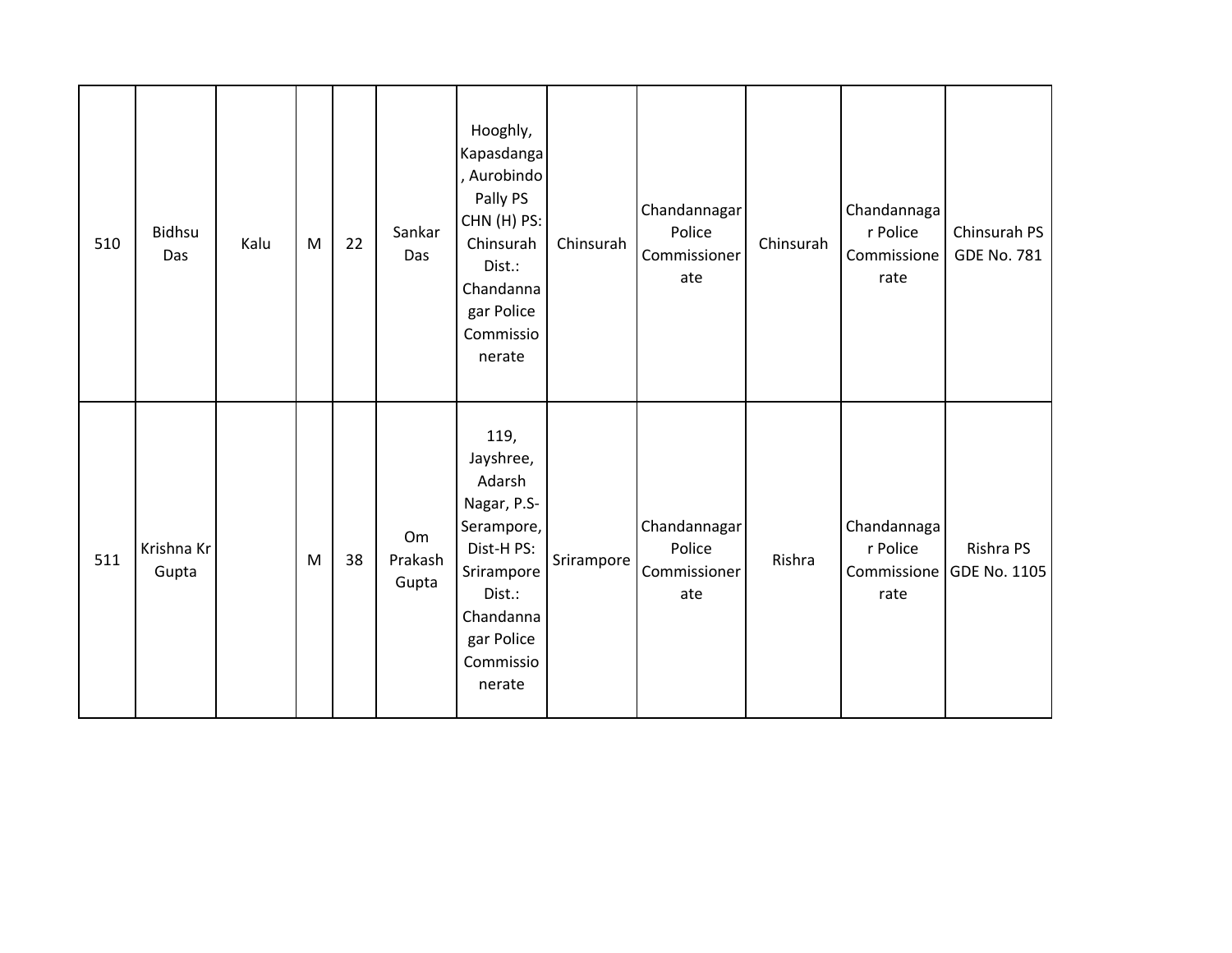| 512 | Sourav<br>Singh | M | 29 | Sambhuna<br>th Singh | 119,<br>Jayshree,<br>Adarsh<br>Nagar, P.S-<br>Serampore,<br>Dist-H PS:<br>Srirampore<br>Dist.:<br>Chandanna<br>gar Police<br>Commissio<br>nerate | Srirampore | Chandannagar<br>Police<br>Commissioner<br>ate | Rishra | Chandannaga<br>r Police<br>Commissione<br>rate | Rishra PS<br>GDE No. 1105        |
|-----|-----------------|---|----|----------------------|--------------------------------------------------------------------------------------------------------------------------------------------------|------------|-----------------------------------------------|--------|------------------------------------------------|----------------------------------|
| 513 | Md Sahil        | M | 19 | Md<br>Meheraj        | Bagkhal, P.S.<br>Rishra, Dist-<br>Hooghly.<br>PS: Rishra<br>Dist.:<br>Chandanna<br>gar Police<br>Commissio<br>nerate                             | Rishra     | Chandannagar<br>Police<br>Commissioner<br>ate | Rishra | Chandannaga<br>r Police<br>Commissione<br>rate | Rishra PS<br><b>GDE No. 1105</b> |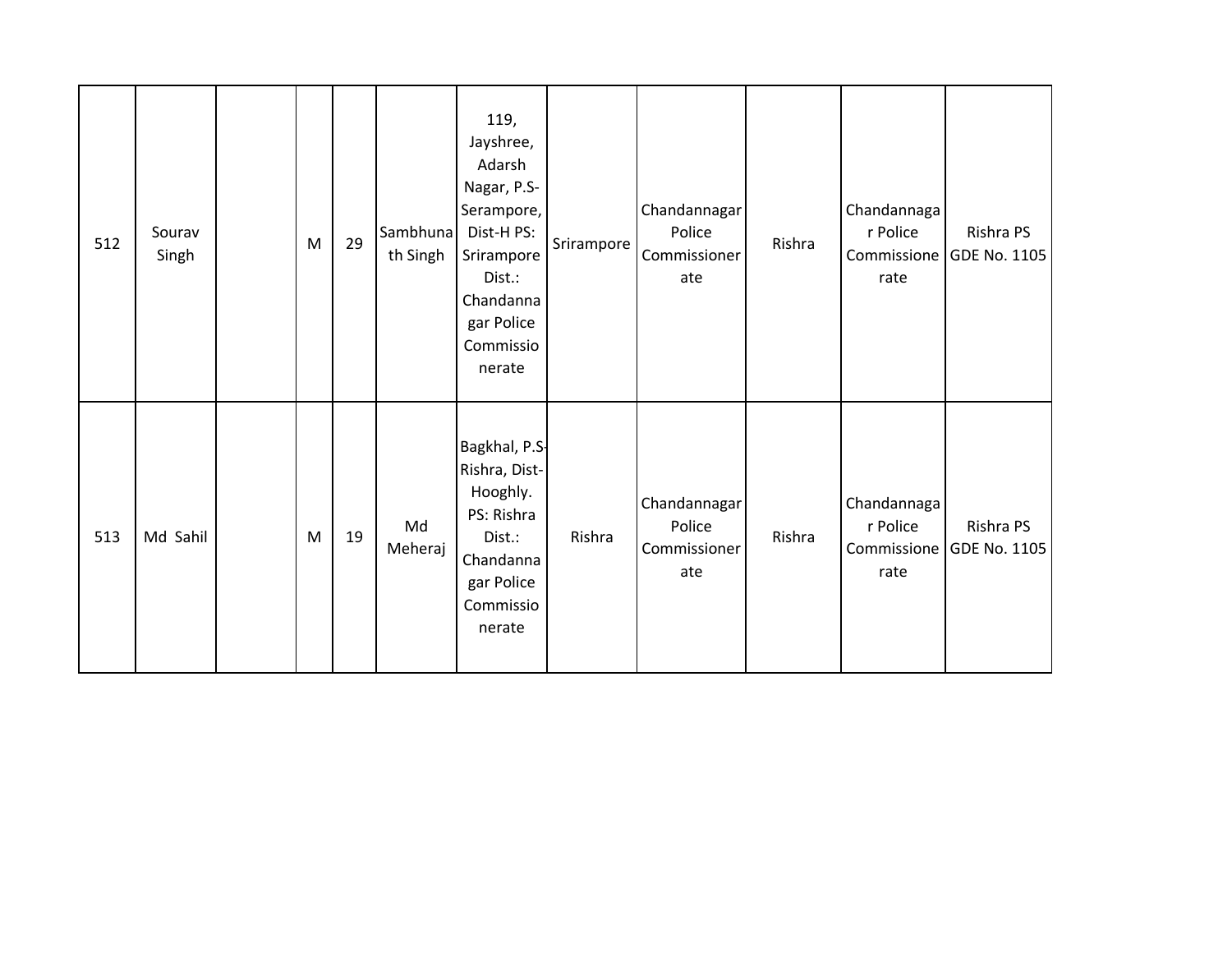| 514 | Karan<br>Mallick | ${\sf M}$ | 18 | Kartick<br>Mallick | Bagkhal, P.S.<br>Rishra, Dist-<br>Hooghly.<br>PS: Rishra<br>Dist.:<br>Chandanna<br>gar Police<br>Commissio<br>nerate                       | Rishra | Chandannagar<br>Police<br>Commissioner<br>ate | Rishra | Chandannaga<br>r Police<br>rate                | Rishra PS<br>Commissione   GDE No. 1105 |
|-----|------------------|-----------|----|--------------------|--------------------------------------------------------------------------------------------------------------------------------------------|--------|-----------------------------------------------|--------|------------------------------------------------|-----------------------------------------|
| 515 | Dhanu<br>Ram     | M         | 20 | Siya Ram           | 6 No P.C<br>Daw Bazar<br>Road, P.S-<br>Rishra, Dist-<br>Hooghly.<br>PS: Rishra<br>Dist.:<br>Chandanna<br>gar Police<br>Commissio<br>nerate | Rishra | Chandannagar<br>Police<br>Commissioner<br>ate | Rishra | Chandannaga<br>r Police<br>Commissione<br>rate | Rishra PS<br>GDE No. 1105               |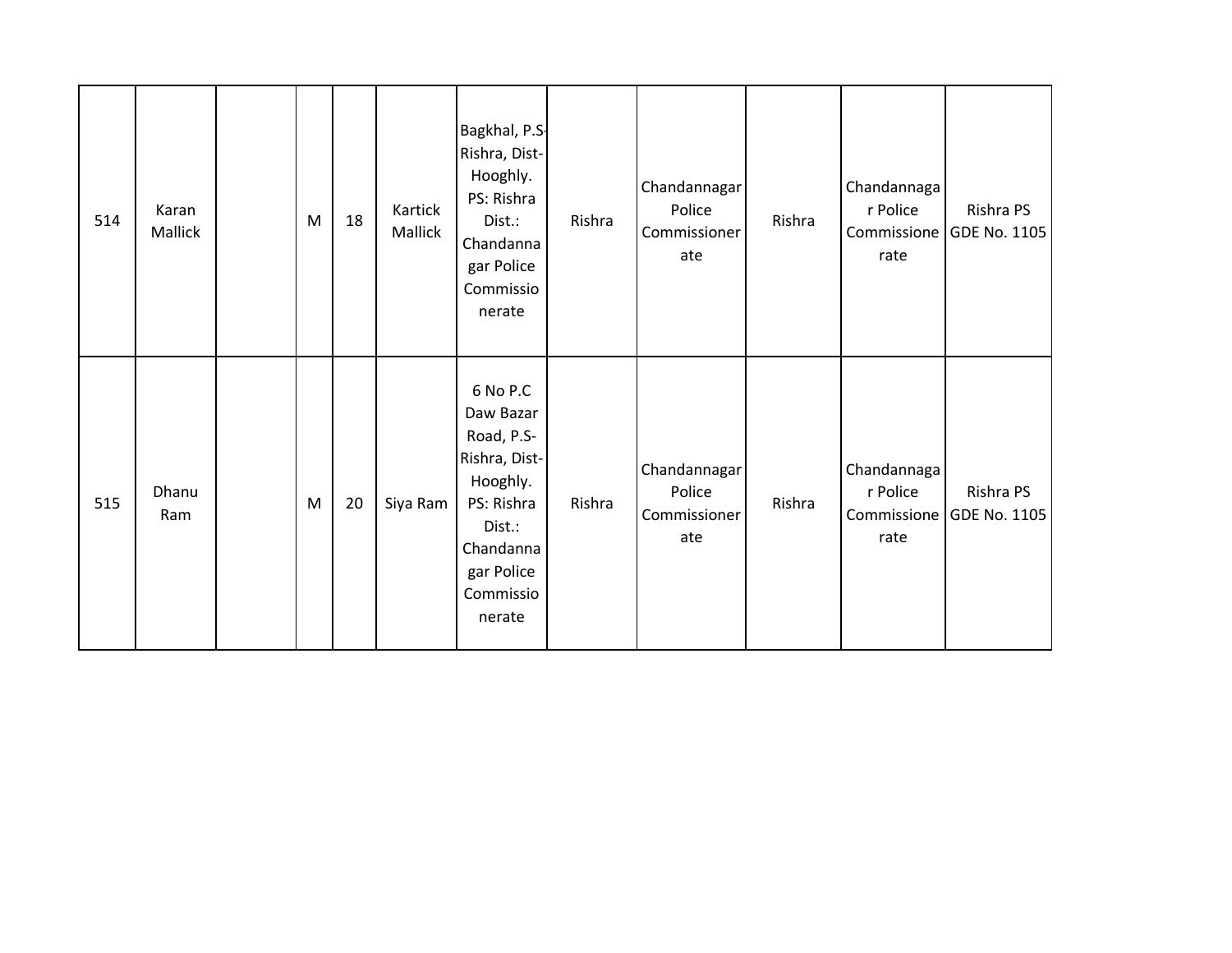| 516 | Rohit Das | M | 19 | Birendra<br>Das     | N.S Road,<br>P.S-Rishra,<br>Dist-<br>Hooghly.<br>PS: Rishra<br>Dist.:<br>Chandanna<br>gar Police<br>Commissio<br>nerate   | Rishra | Chandannagar<br>Police<br>Commissioner<br>ate | Rishra | Chandannaga<br>r Police<br>rate                | Rishra PS<br>Commissione GDE No. 1105 |
|-----|-----------|---|----|---------------------|---------------------------------------------------------------------------------------------------------------------------|--------|-----------------------------------------------|--------|------------------------------------------------|---------------------------------------|
| 517 | Md Sartaj | M | 23 | Md<br>Samsuddi<br>n | 12 Bagkhal,<br>P.S-Rishra,<br>Dist-<br>Hooghly.<br>PS: Rishra<br>Dist.:<br>Chandanna<br>gar Police<br>Commissio<br>nerate | Rishra | Chandannagar<br>Police<br>Commissioner<br>ate | Rishra | Chandannaga<br>r Police<br>Commissione<br>rate | Rishra PS<br>GDE No. 1105             |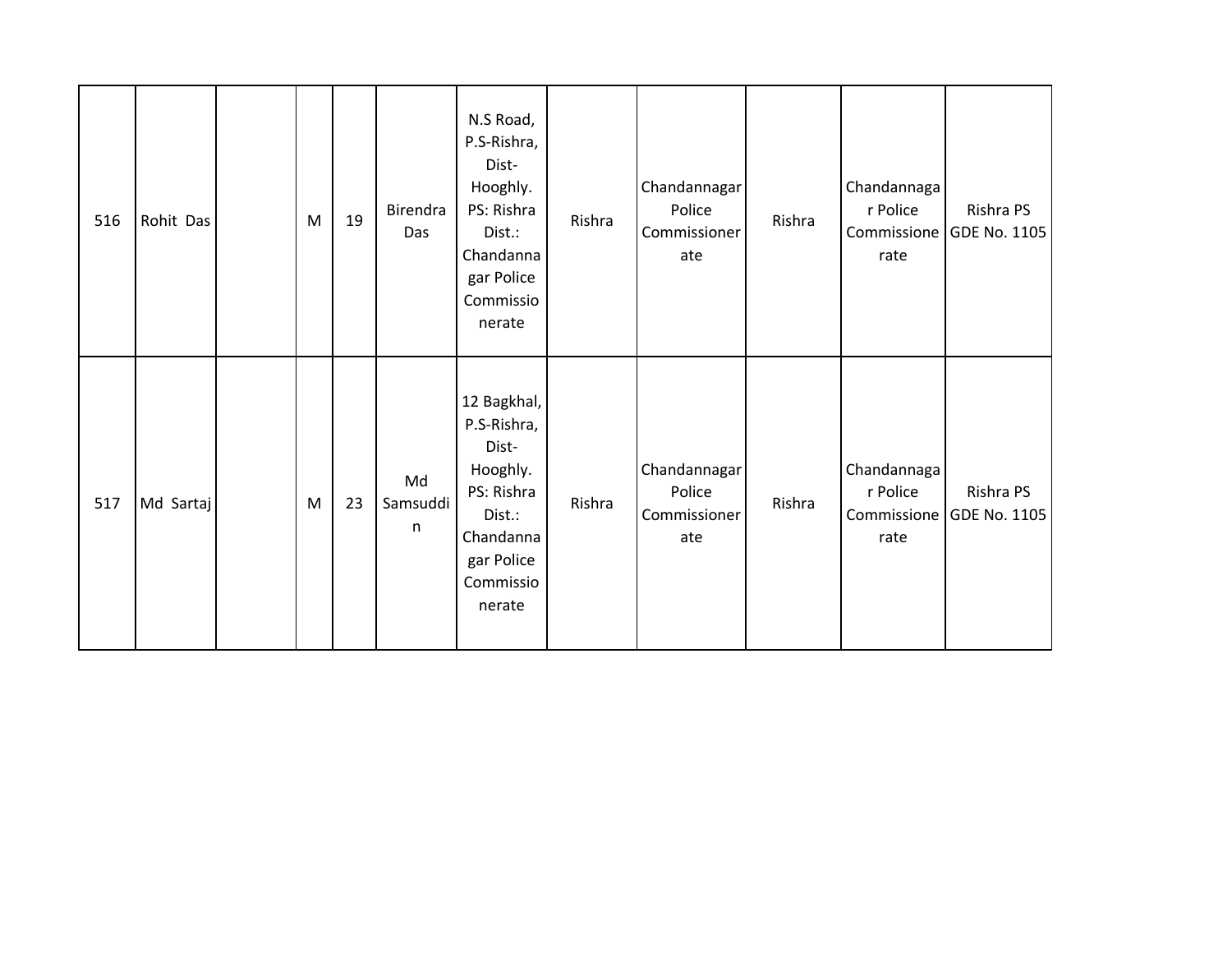| 518 | Saddam<br>Hossain  | M | 22 | Md<br>Samsuddi<br>n | 15/23<br>Bagkhal,<br>Konnagar<br>J.L.Sarani,<br>$P.S -$<br>Uttarpara,<br>PS:<br>Uttarpara<br>Dist.:<br>Chandanna<br>gar Police<br>Commissio<br>nerate | Uttarpara  | Chandannagar<br>Police<br>Commissioner<br>ate | Rishra     | Chandannaga<br>r Police<br>Commissione<br>rate | Rishra PS<br>GDE No. 1105            |
|-----|--------------------|---|----|---------------------|-------------------------------------------------------------------------------------------------------------------------------------------------------|------------|-----------------------------------------------|------------|------------------------------------------------|--------------------------------------|
| 519 | Partha<br>Majumder | M | 35 | Ganesh<br>Majumder  | <b>Bibir Ber Ps-</b><br>Serampore,<br>Hooghly PS:<br>Srirampore<br>Dist.:<br>Chandanna<br>gar Police<br>Commissio<br>nerate                           | Srirampore | Chandannagar<br>Police<br>Commissioner<br>ate | Srirampore | Chandannaga<br>r Police<br>Commissione<br>rate | Srirampore PS<br><b>GDE No. 1282</b> |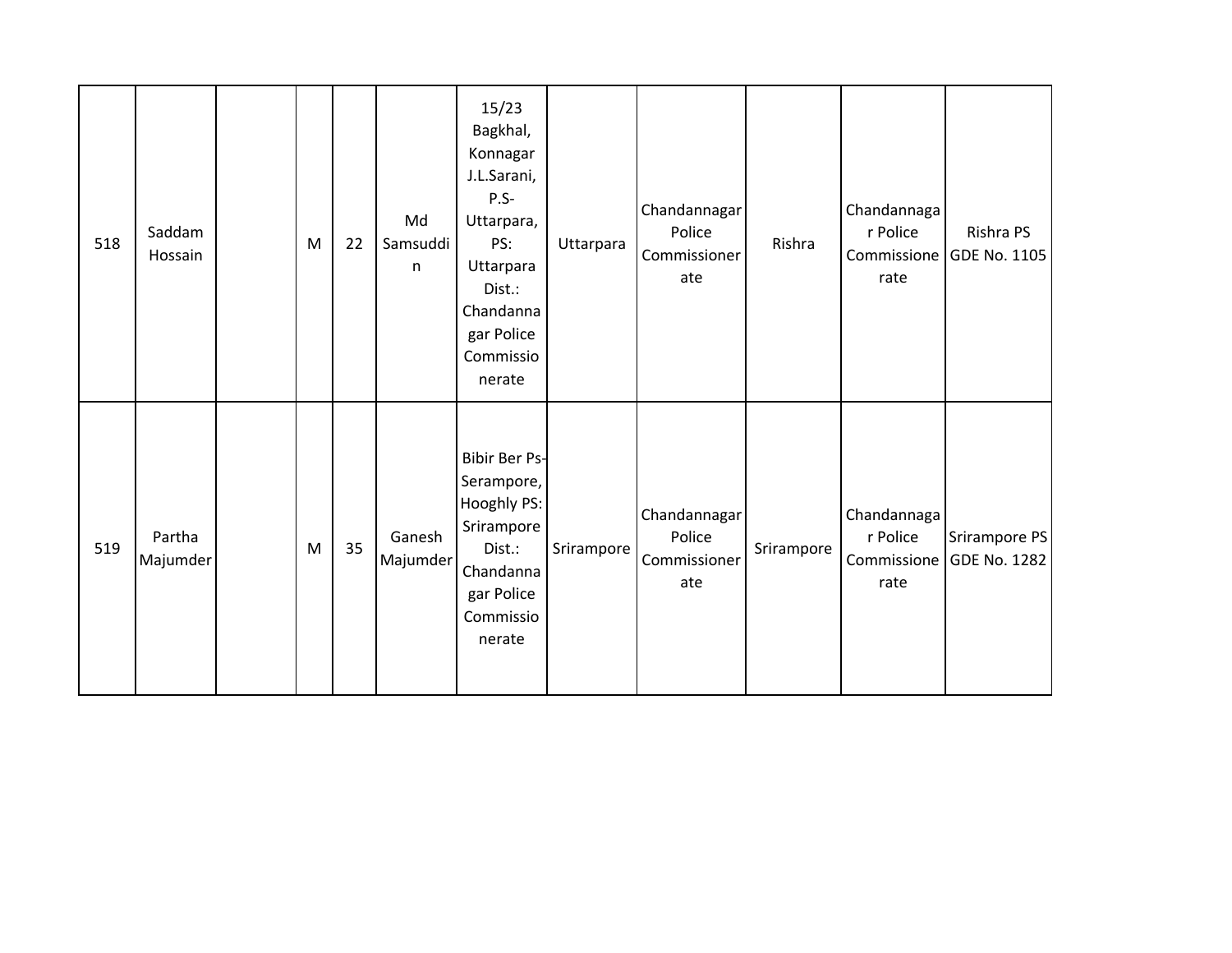| 520 | <b>Balai</b><br>Mukherje<br>e | M         | 45 | Nonilal<br>Mukherje<br>e | Bhattacherj<br>ee Garden<br>Bye Lane PS-<br>Serampore,<br>Hoogh PS:<br>Srirampore<br>Dist.:<br>Chandanna<br>gar Police<br>Commissio<br>nerate | Srirampore | Chandannagar<br>Police<br>Commissioner<br>ate | Srirampore | Chandannaga<br>r Police<br>Commissione<br>rate | Srirampore PS<br>GDE No. 1282             |
|-----|-------------------------------|-----------|----|--------------------------|-----------------------------------------------------------------------------------------------------------------------------------------------|------------|-----------------------------------------------|------------|------------------------------------------------|-------------------------------------------|
| 521 | Raju Roy                      | M         |    | S/O<br>Yogesh<br>Roy     | Makhla<br><b>Bhagar</b><br>More Singh<br>Para, PO-<br>Makhla, PS-<br>Utt                                                                      |            | <b>Basirhat</b>                               | Uttarpara  | Chandannaga<br>r Police<br>Commissione<br>rate | <b>Uttarpara PS</b><br>GDE No. 1433       |
| 522 | Gopal<br>Ghosh                | ${\sf M}$ | 50 | Lt. Aswani<br>Ghosh      | Rashidpur<br>PS:<br>Bansihari<br>Dist.:<br>Dakshin<br>Dinajpur                                                                                | Bansihari  | Dakshin<br>Dinajpur                           | Bansihari  | Dakshin<br>Dinajpur                            | <b>Bansihari PS</b><br><b>GDE No. 936</b> |
| 523 | Safikul<br>Islam              | M         | 24 | Sarajuddin<br>Sarkar     | Nawpara<br>PS: Gajole<br>Dist.: Malda                                                                                                         | Gajole     | Malda                                         | Harirampur | Dakshin<br>Dinajpur                            | Harirampur<br>PS GDE No.<br>925           |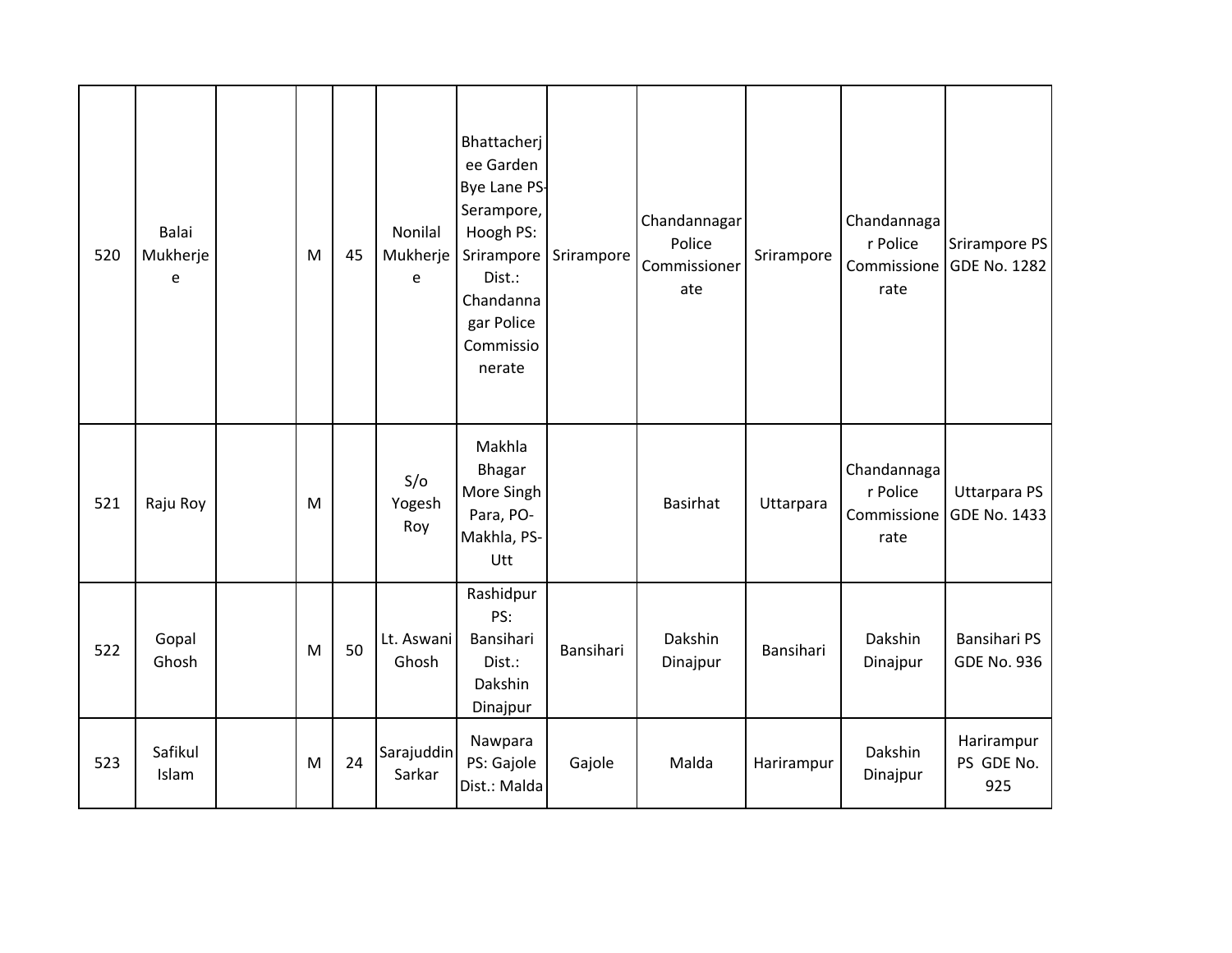| 524 | Minal<br>Chandra<br>Rai | M | 34 | Nittalal<br>Chandra<br>Rai | 103, 7th<br>Cross,<br>Anepalaya,<br>Bangalore<br>South<br>Bangalo                                              |          | <b>Basirhat</b>                                    | Hilli    | Dakshin<br>Dinajpur | Hilli PS GDE<br>No. 912                                  |
|-----|-------------------------|---|----|----------------------------|----------------------------------------------------------------------------------------------------------------|----------|----------------------------------------------------|----------|---------------------|----------------------------------------------------------|
| 525 | Rajib<br>Minji          | M | 18 | O                          | Majhikhand<br>Jirke Minji a PS: Tapan<br>Dist.:<br>Dakshin<br>Dinajpur                                         | Tapan    | Dakshin<br>Dinajpur                                | Tapan    | Dakshin<br>Dinajpur | Tapan PS<br><b>GDE No. 1030</b>                          |
| 526 | Anil<br>Barman          |   | 18 | Suresh<br>Barman           | Salugara<br>near KV<br><b>School PS:</b><br>Bhaktinagar<br>Dist.:<br>Siliguri<br>Police<br>Commissio<br>nerate |          | Siliguri Police<br>Bhaktinagar Commissioner<br>ate | Kurseong | Darjeeling          | <b>Kurseong PS</b><br>Outpost<br>Sukna IC GDE<br>No. 488 |
| 527 | Akshay<br>Sarawgi       |   | 25 | Bhagan<br>Sarawgi          | Lumina<br>Block-I,<br>Uttarayan<br>PS:<br>Matigara<br>Dist.:<br>Siliguri<br>Police<br>Commissio<br>nerate      | Matigara | Siliguri Police<br>Commissioner<br>ate             | Kurseong | Darjeeling          | <b>Kurseong PS</b><br>Outpost<br>Sukna IC GDE<br>No. 488 |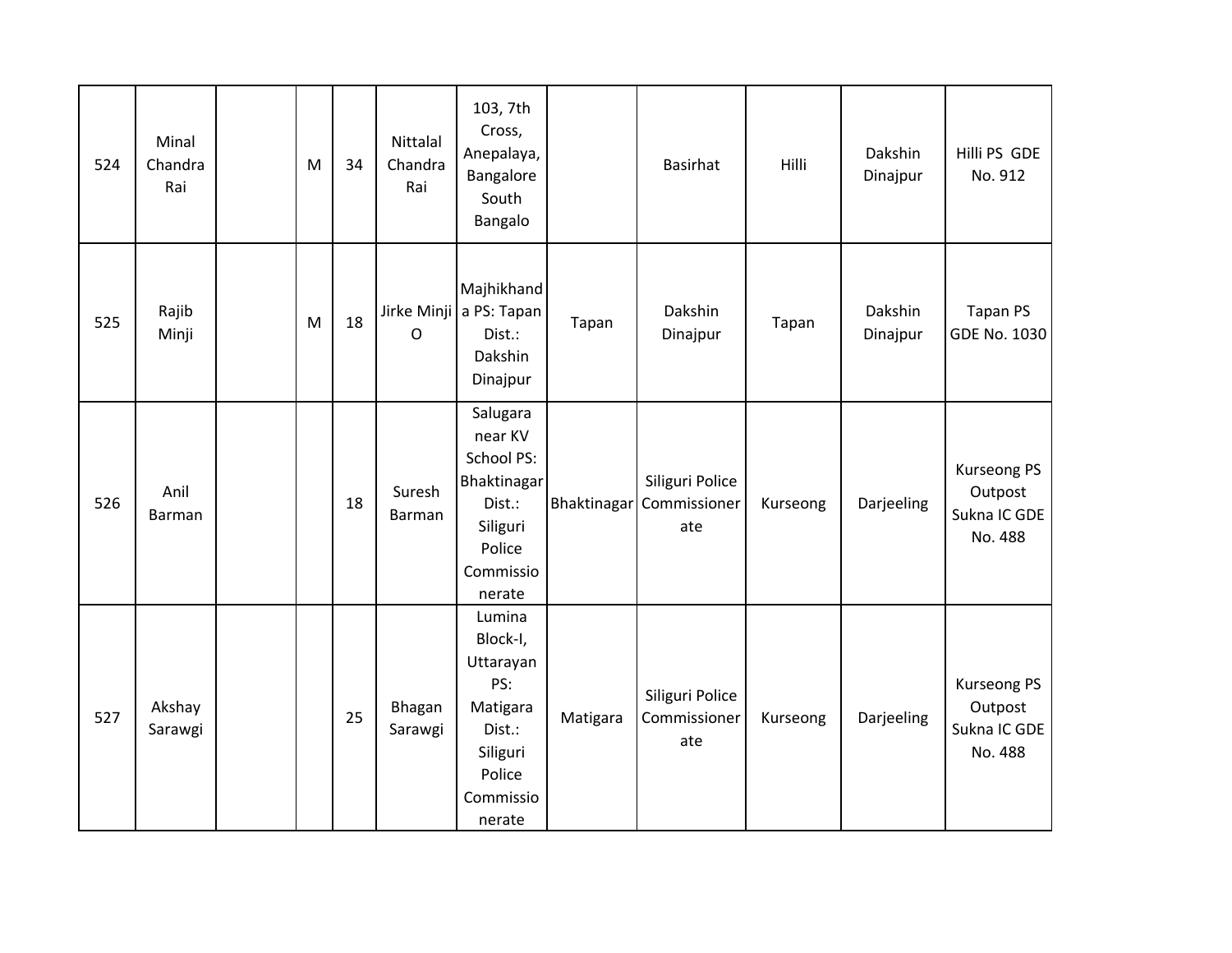| 528 | Rajesh<br>Tudu          |   | 22 | Subey<br>Tudu                       | Machine<br>Busty,<br>Bedgara,<br>PO Salugara<br>PS:<br>Dist.:<br>Siliguri<br>Police<br>Commissio<br>nerate |           | Siliguri Police<br>Bhaktinagar Bhaktinagar Commissioner<br>ate | Kurseong | Darjeeling | <b>Kurseong PS</b><br>Outpost<br>Sukna IC GDE<br>No. 488 |
|-----|-------------------------|---|----|-------------------------------------|------------------------------------------------------------------------------------------------------------|-----------|----------------------------------------------------------------|----------|------------|----------------------------------------------------------|
| 529 | Jiwan<br>Biswakar<br>ma | M | 37 | Lt Surya<br>Mohan<br>Biswakar<br>ma | <b>UPPER</b><br><b>BAGDOGRA</b><br>, P.S.<br><b>BAGDOGRA</b><br>Dist.:<br>Darjeeling                       |           | Darjeeling                                                     | Mirik    | Darjeeling | Mirik PS GDE<br>No. 561                                  |
| 530 | Samir<br>Kherwar        | M | 26 | $S/O-$ Lt.<br>Malu<br>Kherwar       | <b>MANJHA</b><br><b>T.E. PS:</b><br>Naxalbari<br>Dist.:<br>Darjeeling                                      | Naxalbari | Darjeeling                                                     | Mirik    | Darjeeling | Mirik PS GDE<br>No. 565                                  |
| 531 | Rajen Rai               | M |    | $S/O-$<br>Ramesh<br>Ch. Rai         | <b>UPPER</b><br><b>BAGDOGRA</b><br>, P.S.<br><b>BAGDOGRA</b><br>Dist.:<br>Darjeeling                       |           | Darjeeling                                                     | Mirik    | Darjeeling | Mirik PS GDE<br>No. 561                                  |
| 532 | Manoj<br>Roy            | M | 27 | $S/O-$<br>Manoranj<br>an Roy        | <b>BABU PARA</b><br>PS:<br>Naxalbari<br>Dist.:<br>Darjeeling                                               | Naxalbari | Darjeeling                                                     | Mirik    | Darjeeling | Mirik PS GDE<br>No. 565                                  |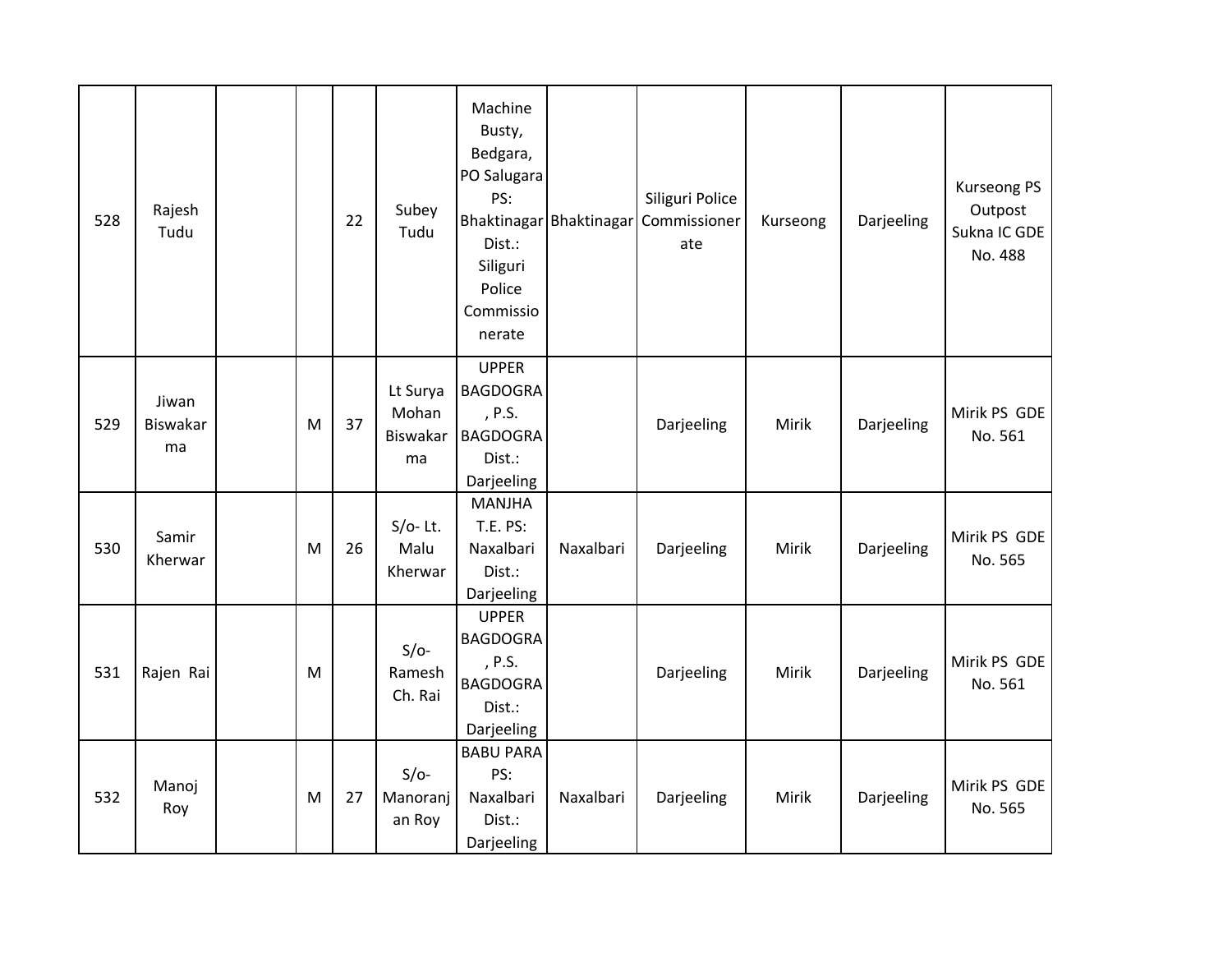| 533 | Narugopal<br>Lodh      | M | 25 | Tribhanga<br>Lodh              | Jamunapar<br>a,<br>Krishnaganj<br>PS:<br>Bishnupur<br>Dist.:<br><b>Bankura</b> | Bishnupur  | <b>Bankura</b> | Bishnupur | <b>Bankura</b> | <b>Bishnupur PS</b><br><b>GDE No. 1074</b>                        |
|-----|------------------------|---|----|--------------------------------|--------------------------------------------------------------------------------|------------|----------------|-----------|----------------|-------------------------------------------------------------------|
| 534 | <b>Tarak</b><br>Mondal | M | 30 | Tapan<br>Mondal                | <b>Balsi PS:</b><br>Patrasayar<br>Dist.:<br><b>Bankura</b>                     | Patrasayar | <b>Bankura</b> | Bishnupur | <b>Bankura</b> | <b>Bishnupur PS</b><br><b>GDE No. 1074</b>                        |
| 535 | Laltu<br><b>Bhuin</b>  | M | 25 | <b>Basudeb</b><br><b>Bhuin</b> | <b>Balsi PS:</b><br>Patrasayar<br>Dist.:<br>Bankura                            | Patrasayar | <b>Bankura</b> | Bishnupur | <b>Bankura</b> | <b>Bishnupur PS</b><br><b>GDE No. 1074</b>                        |
| 536 | Ajoy<br>Mondal         | M | 23 | Lt.<br>Nabagopal<br>Mondal     | <b>Balsi PS:</b><br>Patrasayar<br>Dist.:<br>Bankura                            | Patrasayar | <b>Bankura</b> | Bishnupur | <b>Bankura</b> | <b>Bishnupur PS</b><br><b>GDE No. 1074</b>                        |
| 537 | Mahadeb<br>Lohar       | M | 35 | Lt. Amit<br>Lohar              | Sarkardang<br>a PS:<br>Patrasayar<br>Dist.:<br>Bankura                         | Patrasayar | <b>Bankura</b> | Bishnupur | <b>Bankura</b> | <b>Bishnupur PS</b><br><b>GDE No. 1074</b>                        |
| 538 | Rana<br>Lohar          | M | 32 | Lt. Raju<br>Lohar              | Kankila PS:<br>Bishnupur<br>Dist.:<br><b>Bankura</b>                           | Bishnupur  | <b>Bankura</b> | Bishnupur | Bankura        | <b>Bishnupur PS</b><br>Outpost<br>Radhanagar<br>OP GDE No.<br>537 |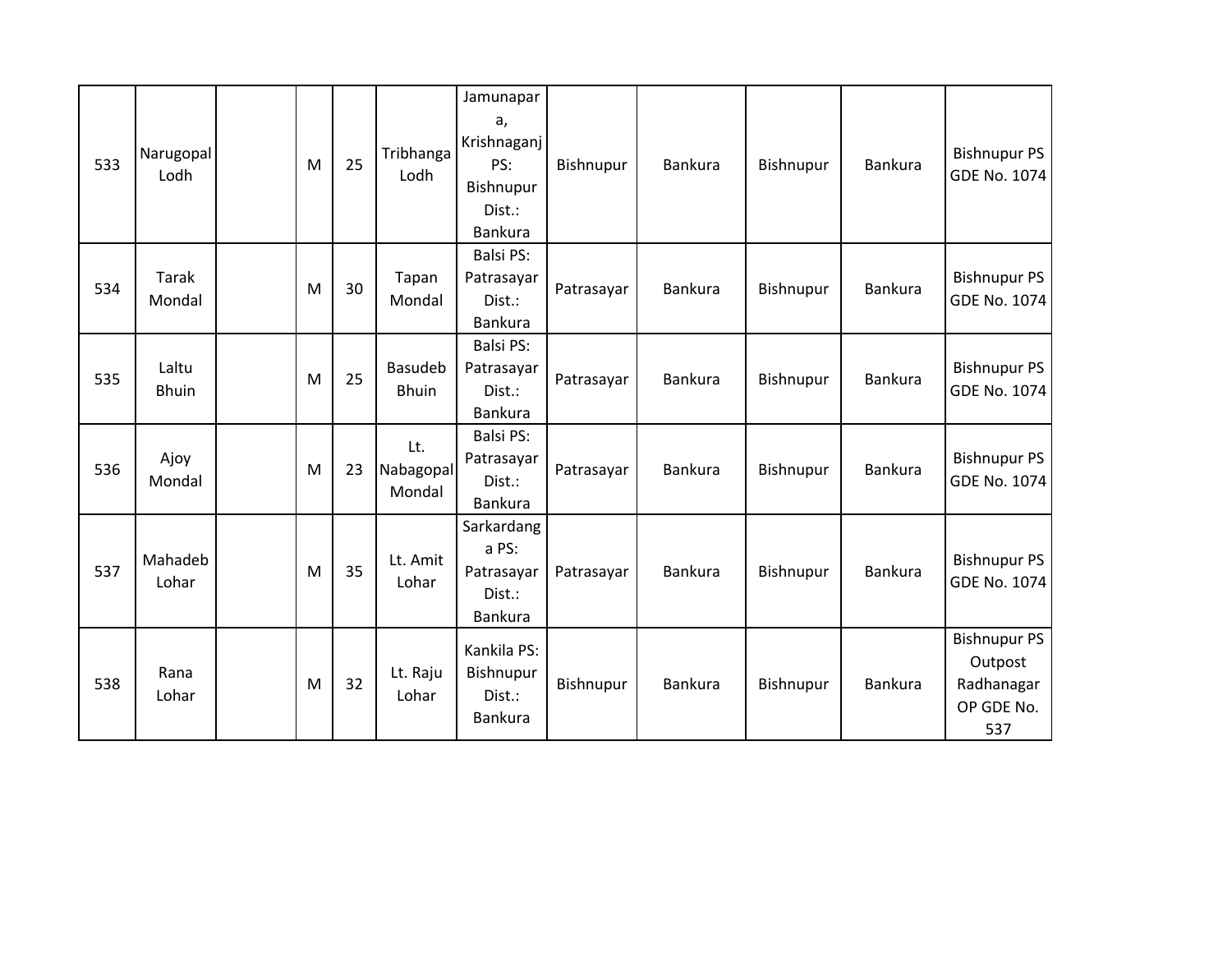| 539 | Soumen<br>Sen         | M | 21 | Krishnapa<br>da Sen         | PS:<br>Bishnupur<br>Dist.:<br>Diamond<br>Harbour<br>Police<br><b>District</b> | Bishnupur | Diamond<br>Harbour<br><b>Police District</b> | Bishnupur | Diamond<br>Harbour<br><b>Police District</b> | <b>Bishnupur PS</b><br><b>GDE No. 456</b> |
|-----|-----------------------|---|----|-----------------------------|-------------------------------------------------------------------------------|-----------|----------------------------------------------|-----------|----------------------------------------------|-------------------------------------------|
| 540 | Ritabrata<br>Sen      | M | 22 | Prafulla<br>Sen             | PS:<br>Bishnupur<br>Dist.:<br>Diamond<br>Harbour<br>Police<br>District        | Bishnupur | Diamond<br>Harbour<br><b>Police District</b> | Bishnupur | Diamond<br>Harbour<br>Police District        | <b>Bishnupur PS</b><br><b>GDE No. 456</b> |
| 541 | Mahendra<br>Bangal    | M | 18 | Nihar<br>Ranjan<br>Bangal   | PS:<br>Bishnupur<br>Dist.:<br>Diamond<br>Harbour<br>Police<br><b>District</b> | Bishnupur | Diamond<br>Harbour<br><b>Police District</b> | Bishnupur | Diamond<br>Harbour<br><b>Police District</b> | <b>Bishnupur PS</b><br><b>GDE No. 456</b> |
| 542 | Sourav<br><b>Bose</b> | M | 32 | <b>Dipak</b><br><b>Bose</b> | PS:<br>Bishnupur<br>Dist.:<br>Diamond<br>Harbour<br>Police<br><b>District</b> | Bishnupur | Diamond<br>Harbour<br><b>Police District</b> | Bishnupur | Diamond<br>Harbour<br><b>Police District</b> | <b>Bishnupur PS</b><br><b>GDE No. 456</b> |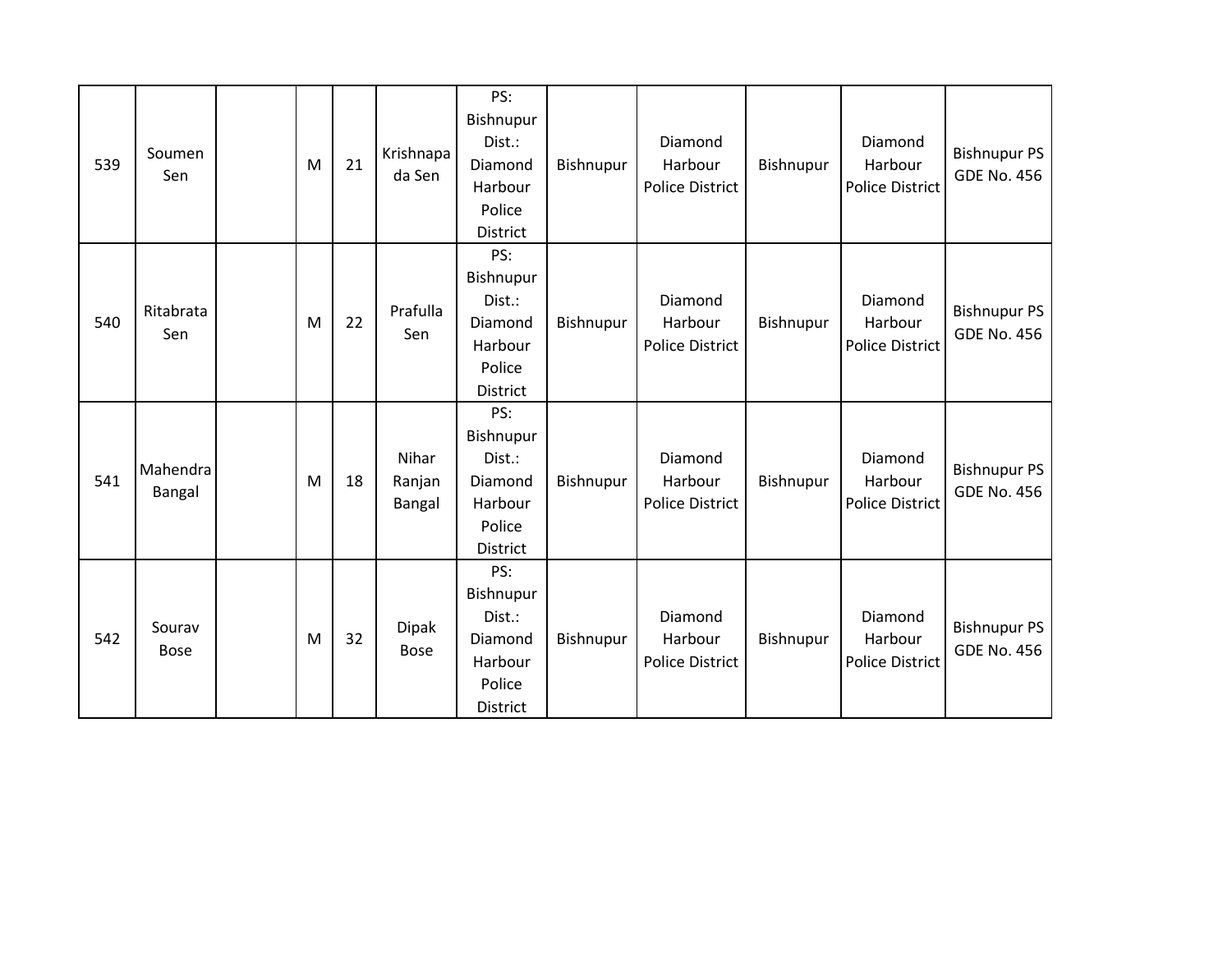| 543 | Jaharul<br>Molla | M | 30 | Giyasuddi<br>n Molla | PS:<br>Bishnupur<br>Dist.:<br>Diamond<br>Harbour<br>Police<br>District        | Bishnupur | Diamond<br>Harbour<br><b>Police District</b> | Bishnupur | Diamond<br>Harbour<br><b>Police District</b> | <b>Bishnupur PS</b><br><b>GDE No. 456</b>  |
|-----|------------------|---|----|----------------------|-------------------------------------------------------------------------------|-----------|----------------------------------------------|-----------|----------------------------------------------|--------------------------------------------|
| 544 | Pradip<br>Gayen  | M | 34 | Panchana<br>n Gayen  | PS:<br>Bishnupur<br>Dist.:<br>Diamond<br>Harbour<br>Police<br><b>District</b> | Bishnupur | Diamond<br>Harbour<br><b>Police District</b> | Bishnupur | Diamond<br>Harbour<br><b>Police District</b> | <b>Bishnupur PS</b><br><b>GDE No. 456</b>  |
| 545 | Rajesh<br>Mondal | M | 20 | Nemai<br>Mondal      | PS:<br>Bishnupur<br>Dist.:<br>Diamond<br>Harbour<br>Police<br>District        | Bishnupur | Diamond<br>Harbour<br><b>Police District</b> | Bishnupur | Diamond<br>Harbour<br><b>Police District</b> | <b>Bishnupur PS</b><br><b>GDE No. 1757</b> |
| 546 | Raj<br>Mondal    | M | 21 | Bhagadha<br>r Mondal | PS:<br>Bishnupur<br>Dist.:<br>Diamond<br>Harbour<br>Police<br><b>District</b> | Bishnupur | Diamond<br>Harbour<br><b>Police District</b> | Bishnupur | Diamond<br>Harbour<br><b>Police District</b> | <b>Bishnupur PS</b><br><b>GDE No. 1757</b> |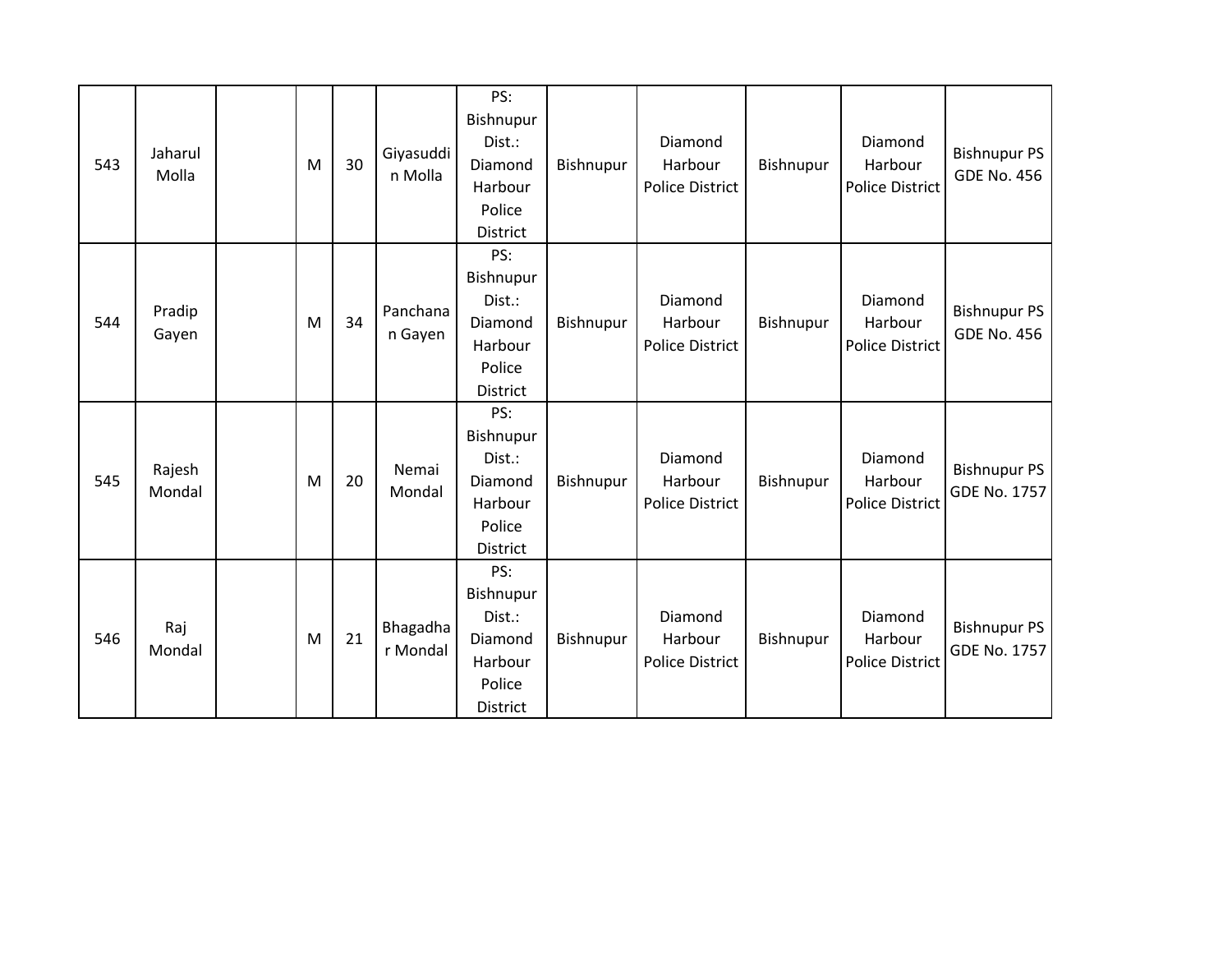| 547 | Nabakum<br>ar Bar | M | 28 | Nantu Bar            | PS:<br>Bishnupur<br>Dist.:<br>Diamond<br>Harbour<br>Police<br><b>District</b> | Bishnupur | Diamond<br>Harbour<br><b>Police District</b> | Bishnupur | Diamond<br>Harbour<br><b>Police District</b> | <b>Bishnupur PS</b><br><b>GDE No. 1757</b> |
|-----|-------------------|---|----|----------------------|-------------------------------------------------------------------------------|-----------|----------------------------------------------|-----------|----------------------------------------------|--------------------------------------------|
| 548 | Suresh Kr.<br>Das | M | 46 | Lt. Nabin<br>Ch. Das | PS:<br>Bishnupur<br>Dist.:<br>Diamond<br>Harbour<br>Police<br><b>District</b> | Bishnupur | Diamond<br>Harbour<br><b>Police District</b> | Bishnupur | Diamond<br>Harbour<br><b>Police District</b> | <b>Bishnupur PS</b><br><b>GDE No. 1744</b> |
| 549 | Pratap<br>Bangal  | M | 45 | Lt. Subal<br>Bangal  | PS:<br>Bishnupur<br>Dist.:<br>Diamond<br>Harbour<br>Police<br><b>District</b> | Bishnupur | Diamond<br>Harbour<br><b>Police District</b> | Bishnupur | Diamond<br>Harbour<br><b>Police District</b> | <b>Bishnupur PS</b><br><b>GDE No. 1744</b> |
| 550 | Nirupam<br>Ghosh  | M | 40 | Lt. Badal<br>Ghosh   | PS:<br>Bishnupur<br>Dist.:<br>Diamond<br>Harbour<br>Police<br><b>District</b> | Bishnupur | Diamond<br>Harbour<br><b>Police District</b> | Bishnupur | Diamond<br>Harbour<br><b>Police District</b> | <b>Bishnupur PS</b><br><b>GDE No. 1744</b> |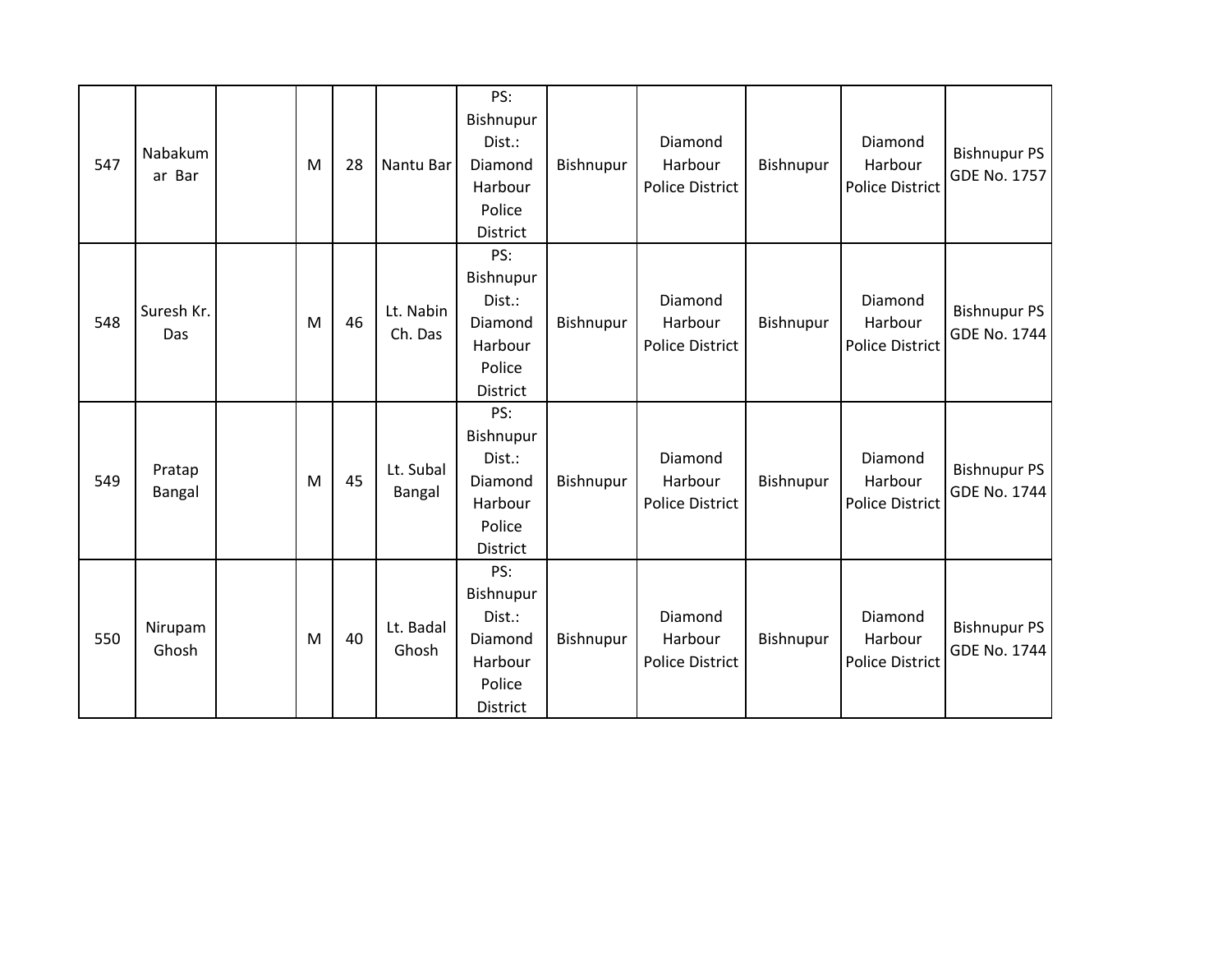| 551 | Malay<br>Baidya | M | 37 | Asit<br>Baidya         | PS:<br>Bishnupur<br>Dist.:<br>Diamond<br>Harbour<br>Police<br>District                               | Bishnupur      | Diamond<br>Harbour<br>Police District        | Bishnupur  | Diamond<br>Harbour<br><b>Police District</b> | <b>Bishnupur PS</b><br><b>GDE No. 1744</b> |
|-----|-----------------|---|----|------------------------|------------------------------------------------------------------------------------------------------|----------------|----------------------------------------------|------------|----------------------------------------------|--------------------------------------------|
| 552 | Mithun<br>Dhari | M | 21 | Gopal<br>Dhari         | PS:<br>Bishnupur<br>Dist.:<br>Diamond<br>Harbour<br>Police<br>District                               | Bishnupur      | Diamond<br>Harbour<br><b>Police District</b> | Bishnupur  | Diamond<br>Harbour<br><b>Police District</b> | <b>Bishnupur PS</b><br>GDE No. 1744        |
| 553 | Sk. Saruk       | M | 26 | S/o Lt. Sk.<br>Sanowar | Avirampur<br>Madhya<br>Para PS:<br>Budgebudg<br>e Dist.:<br>Diamond<br>Harbour<br>Police<br>District | Budgebudg<br>e | Diamond<br>Harbour<br><b>Police District</b> | Budgebudge | Diamond<br>Harbour<br><b>Police District</b> | Budgebudge<br>PS GDE No.<br>989            |
| 554 | Sk. Sajjad      | M | 25 | $S/O$ Sk.<br>Jared     | Bagmari,<br>Checkpost<br>PS:<br>Budgebudg<br>e Dist.:<br>Diamond<br>Harbour<br>Police<br>District    | Budgebudg<br>e | Diamond<br>Harbour<br><b>Police District</b> | Budgebudge | Diamond<br>Harbour<br><b>Police District</b> | Budgebudge<br>PS GDE No.<br>989            |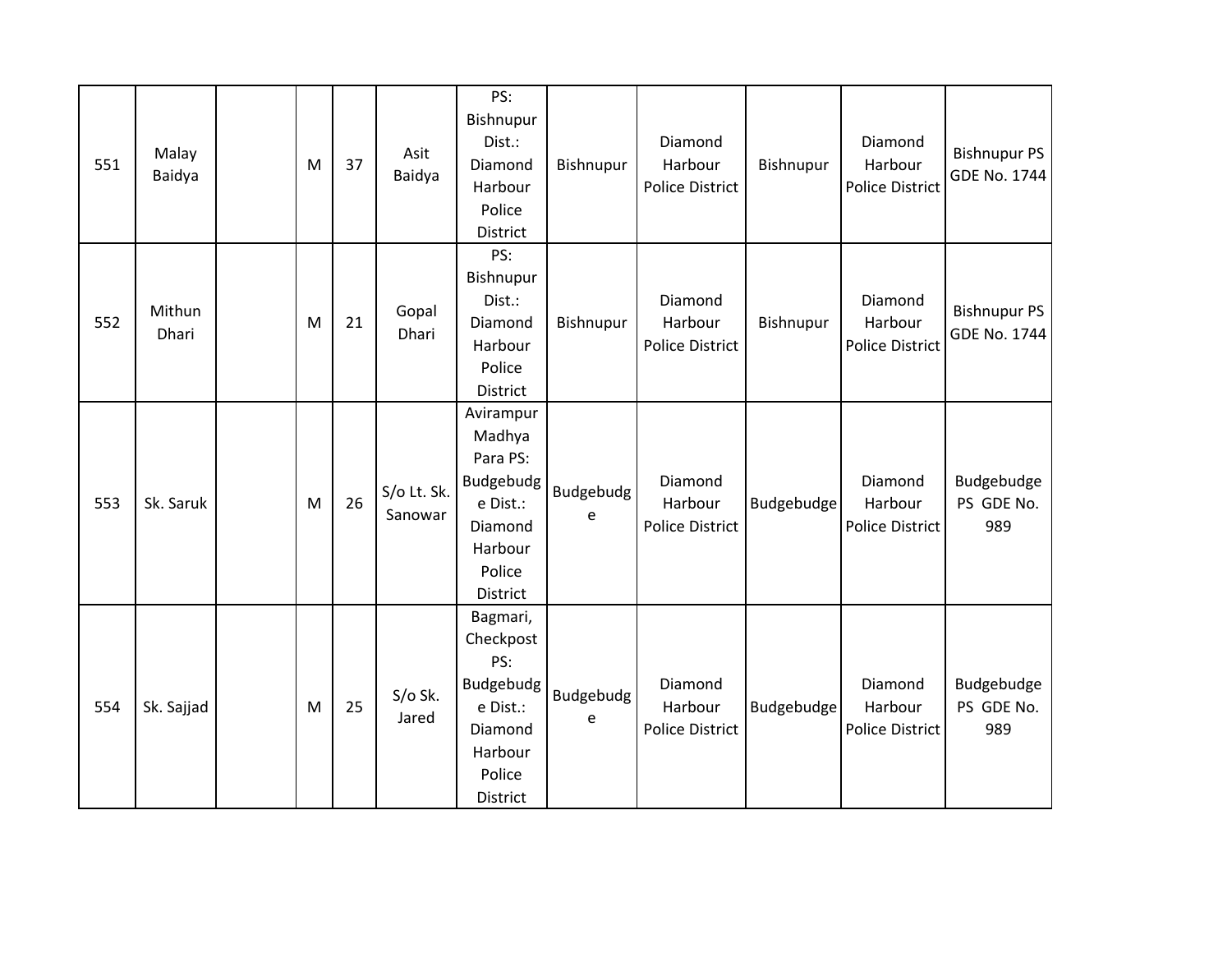| 555 | Suman<br>Adak      | M | 25 | S/O<br>Swapan<br>Adak    | Paschim<br>Nischintapu<br>r PS:<br>Budgebudg<br>e Dist.:<br>Diamond<br>Harbour<br>Police<br><b>District</b> | Budgebudg<br>e     | Diamond<br>Harbour<br><b>Police District</b> | Budgebudge         | Diamond<br>Harbour<br>Police District | Budgebudge<br>PS Outpost<br>Budgebudge<br>TOP GDE No.<br>961 |
|-----|--------------------|---|----|--------------------------|-------------------------------------------------------------------------------------------------------------|--------------------|----------------------------------------------|--------------------|---------------------------------------|--------------------------------------------------------------|
| 556 | Biswajit<br>Mondal | M | 26 | S/O<br>Sukumar<br>Mondal | Vill+PS<br>Gosaba                                                                                           |                    | <b>Basirhat</b>                              | Budgebudge         | Diamond<br>Harbour<br>Police District | Budgebudge<br>PS Outpost<br>Budgebudge<br>TOP GDE No.<br>961 |
| 557 | Faruk<br>Laskar    | M | 18 | Anarul<br>Laskar         | PS:<br>Diamond<br>harbour<br>Dist.:<br>Diamond<br>Harbour<br>Police<br>District                             | Diamond<br>harbour | Diamond<br>Harbour<br><b>Police District</b> | Diamond<br>harbour | Diamond<br>Harbour                    | Diamond<br>harbour PS<br>Police District GDE No. 3033        |
| 558 | Alam<br>Laskar     | M | 22 | Jalal<br>Laskar          | PS:<br>Diamond<br>harbour<br>Dist.:<br>Diamond<br>Harbour<br>Police<br><b>District</b>                      | Diamond<br>harbour | Diamond<br>Harbour<br><b>Police District</b> | Diamond<br>harbour | Diamond<br>Harbour                    | Diamond<br>harbour PS<br>Police District GDE No. 3033        |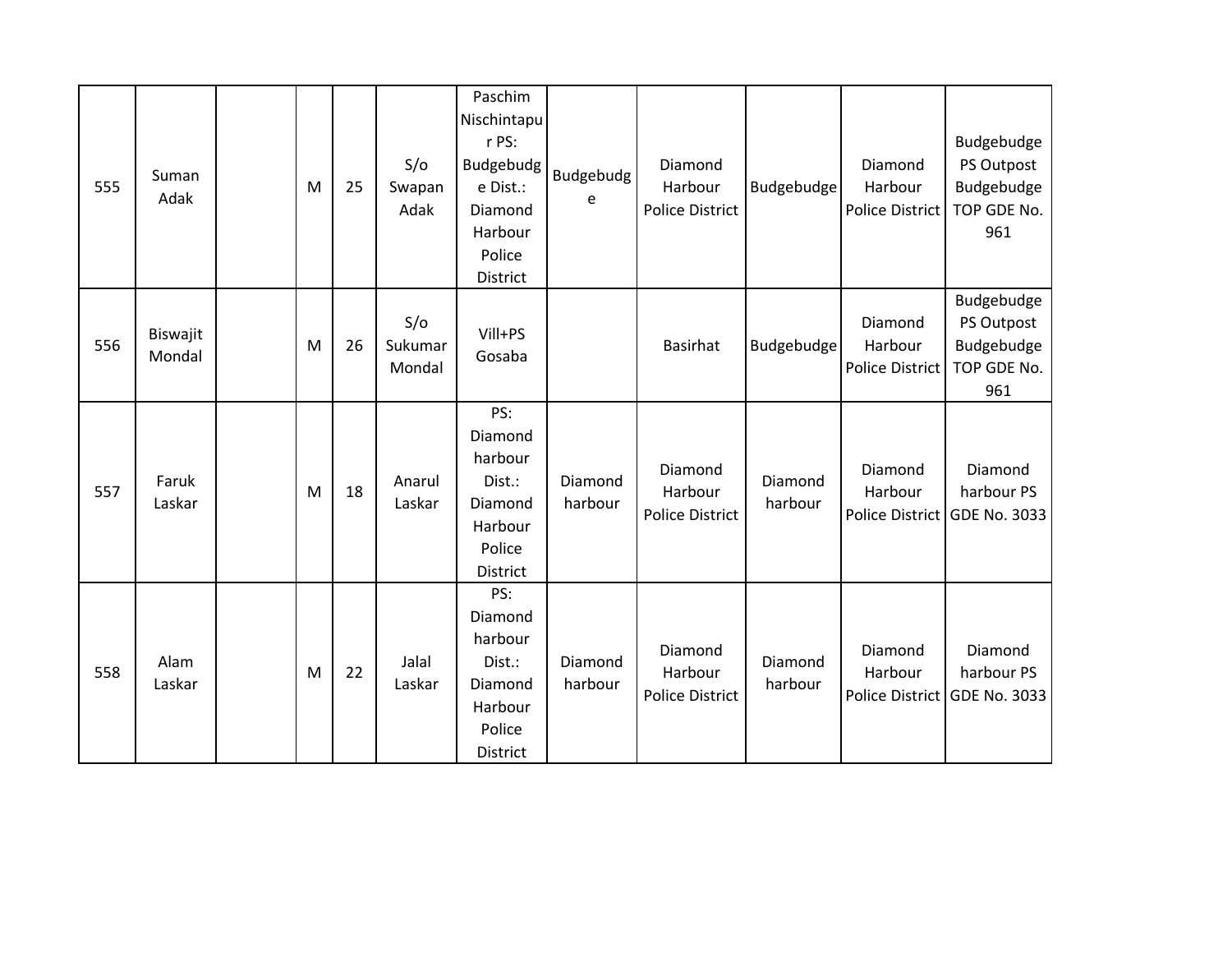| 559 | Ramprosa<br>d<br>Samanta | M | 26 | Rajkumar<br>Samanta | PS:<br>Diamond<br>harbour<br>Dist.:<br>Diamond<br>Harbour<br>Police<br><b>District</b> | Diamond<br>harbour | Diamond<br>Harbour<br><b>Police District</b> | Diamond<br>harbour | Diamond<br>Harbour | Diamond<br>harbour PS<br>Police District GDE No. 3033 |
|-----|--------------------------|---|----|---------------------|----------------------------------------------------------------------------------------|--------------------|----------------------------------------------|--------------------|--------------------|-------------------------------------------------------|
| 560 | Miraj<br>Daptary         | M | 23 | Mosaraf<br>Daptary  | PS:<br>Diamond<br>harbour<br>Dist.:<br>Diamond<br>Harbour<br>Police<br>District        | Diamond<br>harbour | Diamond<br>Harbour<br><b>Police District</b> | Diamond<br>harbour | Diamond<br>Harbour | Diamond<br>harbour PS<br>Police District GDE No. 3033 |
| 561 | Jahangir<br>Kazi         | M | 26 | Palan Kazi          | PS:<br>Diamond<br>harbour<br>Dist.:<br>Diamond<br>Harbour<br>Police<br>District        | Diamond<br>harbour | Diamond<br>Harbour<br><b>Police District</b> | Diamond<br>harbour | Diamond<br>Harbour | Diamond<br>harbour PS<br>Police District GDE No. 3033 |
| 562 | Pranab<br>Mondal         | M | 21 | Tipu<br>Mondal      | PS:<br>Diamond<br>harbour<br>Dist.:<br>Diamond<br>Harbour<br>Police<br><b>District</b> | Diamond<br>harbour | Diamond<br>Harbour<br><b>Police District</b> | Diamond<br>harbour | Diamond<br>Harbour | Diamond<br>harbour PS<br>Police District GDE No. 3033 |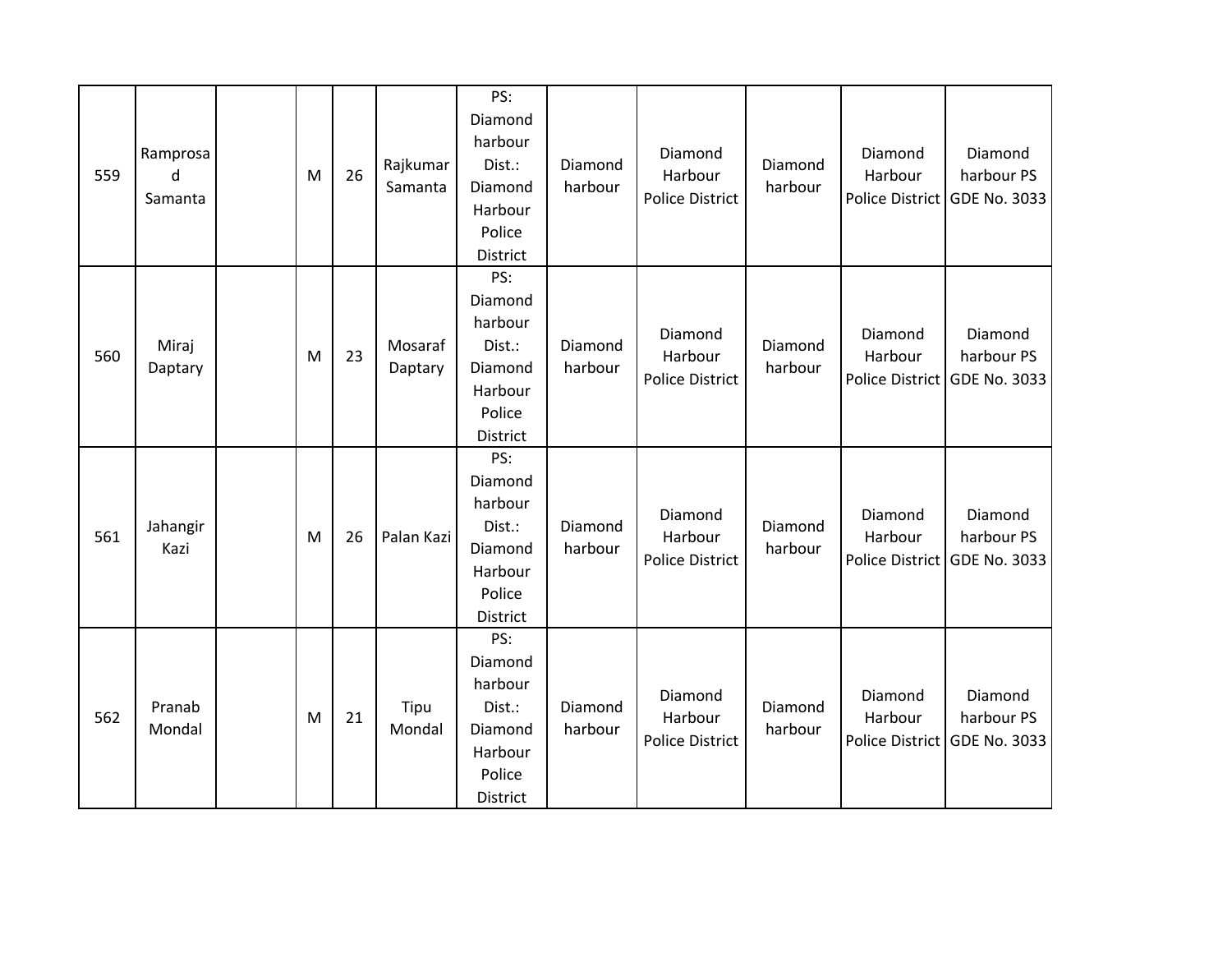| 563 | <b>Basudeb</b><br>Mondal | M | 20 | Pratap<br>Mondal        | PS:<br>Diamond<br>harbour<br>Dist.:<br>Diamond<br>Harbour<br>Police<br>District        | Diamond<br>harbour | Diamond<br>Harbour<br><b>Police District</b> | Diamond<br>harbour | Diamond<br>Harbour<br><b>Police District</b> | Diamond<br>harbour PS<br><b>GDE No. 3033</b>          |
|-----|--------------------------|---|----|-------------------------|----------------------------------------------------------------------------------------|--------------------|----------------------------------------------|--------------------|----------------------------------------------|-------------------------------------------------------|
| 564 | Hamim<br>Molla           | M | 19 | Bablu<br>Molla          | PS:<br>Diamond<br>harbour<br>Dist.:<br>Diamond<br>Harbour<br>Police<br>District        | Diamond<br>harbour | Diamond<br>Harbour<br><b>Police District</b> | Diamond<br>harbour | Diamond<br>Harbour                           | Diamond<br>harbour PS<br>Police District GDE No. 3033 |
| 565 | Asif Molla               | M | 19 | Ali<br>Hossain<br>Molla | PS:<br>Diamond<br>harbour<br>Dist.:<br>Diamond<br>Harbour<br>Police<br>District        | Diamond<br>harbour | Diamond<br>Harbour<br><b>Police District</b> | Diamond<br>harbour | Diamond<br>Harbour                           | Diamond<br>harbour PS<br>Police District GDE No. 3033 |
| 566 | Rijaul<br>Halder         | M | 19 | Saifulla<br>Halder      | PS:<br>Diamond<br>harbour<br>Dist.:<br>Diamond<br>Harbour<br>Police<br><b>District</b> | Diamond<br>harbour | Diamond<br>Harbour<br>Police District        | Diamond<br>harbour | Diamond<br>Harbour                           | Diamond<br>harbour PS<br>Police District GDE No. 3033 |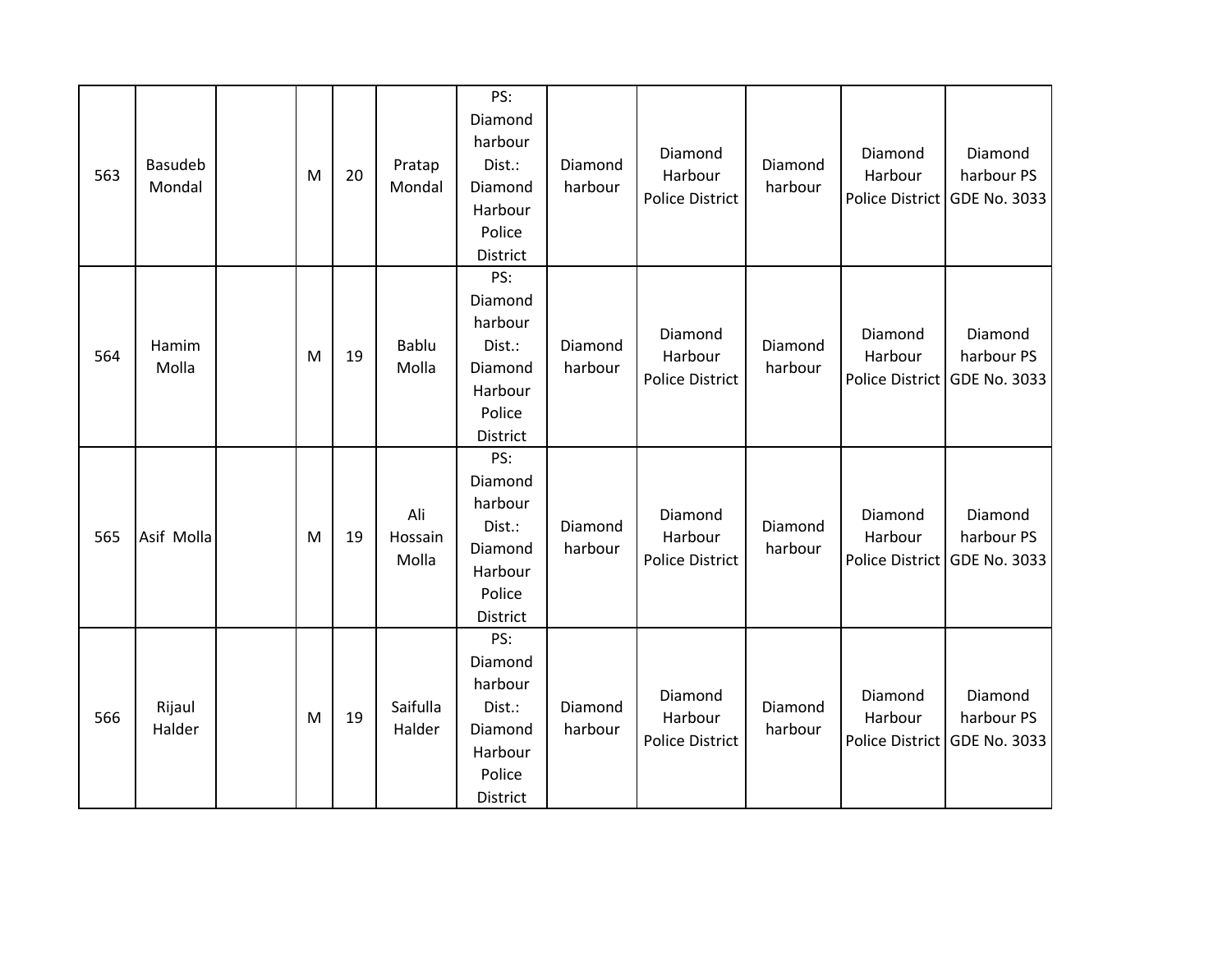| 567 | Rasidul<br>Molla | M | 19 | Najrul<br>Molla  | PS:<br>Diamond<br>harbour<br>Dist.:<br>Diamond<br>Harbour<br>Police<br>District | Diamond<br>harbour | Diamond<br>Harbour<br><b>Police District</b> | Diamond<br>harbour | Diamond<br>Harbour<br><b>Police District</b> | Diamond<br>harbour PS<br><b>GDE No. 3033</b>          |
|-----|------------------|---|----|------------------|---------------------------------------------------------------------------------|--------------------|----------------------------------------------|--------------------|----------------------------------------------|-------------------------------------------------------|
| 568 | Saidul<br>Laskar | M | 19 | Habil<br>Laskar  | PS:<br>Diamond<br>harbour<br>Dist.:<br>Diamond<br>Harbour<br>Police<br>District | Diamond<br>harbour | Diamond<br>Harbour<br><b>Police District</b> | Diamond<br>harbour | Diamond<br>Harbour                           | Diamond<br>harbour PS<br>Police District GDE No. 3033 |
| 569 | Sabir<br>Molla   | M | 18 | Monirul<br>Molla | PS:<br>Diamond<br>harbour<br>Dist.:<br>Diamond<br>Harbour<br>Police<br>District | Diamond<br>harbour | Diamond<br>Harbour<br><b>Police District</b> | Diamond<br>harbour | Diamond<br>Harbour                           | Diamond<br>harbour PS<br>Police District GDE No. 3033 |
| 570 | Samim<br>Molla   | M | 19 | Amirul<br>Molla  | PS:<br>Diamond<br>harbour<br>Dist.:<br>Diamond<br>Harbour<br>Police<br>District | Diamond<br>harbour | Diamond<br>Harbour<br><b>Police District</b> | Diamond<br>harbour | Diamond<br>Harbour                           | Diamond<br>harbour PS<br>Police District GDE No. 3033 |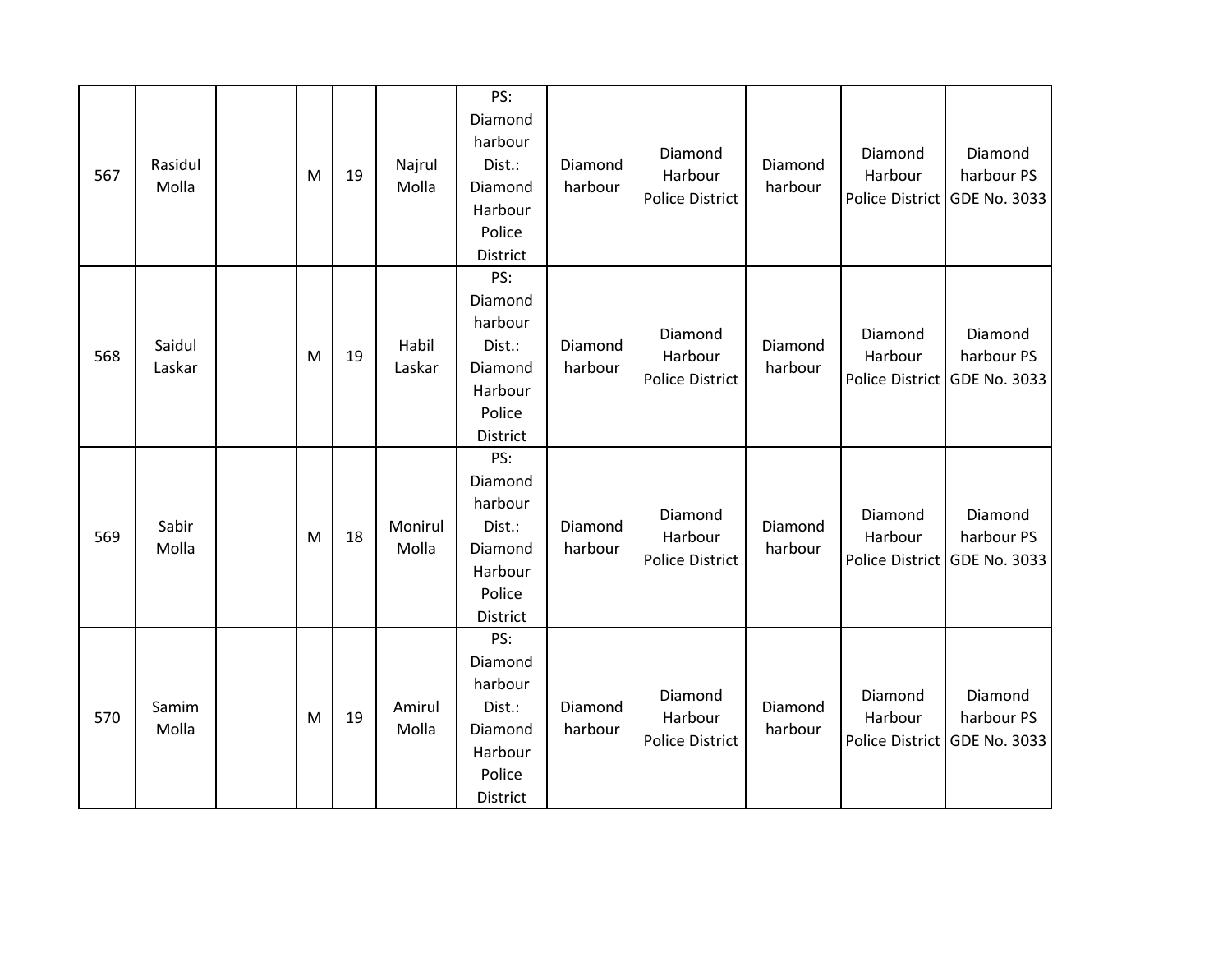|     |         |  |   |    |           | PS:             |         |                        |         |                        |                              |
|-----|---------|--|---|----|-----------|-----------------|---------|------------------------|---------|------------------------|------------------------------|
|     |         |  |   |    |           | Diamond         |         |                        |         |                        |                              |
|     |         |  |   |    |           | harbour         |         | Diamond                |         | Diamond                | Diamond                      |
| 571 | Imran   |  | M | 19 | Najibul   | Dist.:          | Diamond | Harbour                | Diamond | Harbour                | harbour PS                   |
|     | Molla   |  |   |    | Molla     | Diamond         | harbour | <b>Police District</b> | harbour |                        | Police District GDE No. 3033 |
|     |         |  |   |    |           | Harbour         |         |                        |         |                        |                              |
|     |         |  |   |    |           | Police          |         |                        |         |                        |                              |
|     |         |  |   |    |           | District<br>PS: |         |                        |         |                        |                              |
|     |         |  |   |    |           | Diamond         |         |                        |         |                        |                              |
|     |         |  |   |    |           | harbour         |         |                        |         |                        |                              |
|     | Ataulla |  |   |    | Mofiuddin | Dist.:          | Diamond | Diamond                | Diamond | Diamond                | Diamond                      |
| 572 | Molla   |  | M | 26 | Molla     | Diamond         | harbour | Harbour                | harbour | Harbour                | harbour PS                   |
|     |         |  |   |    |           | Harbour         |         | <b>Police District</b> |         |                        | Police District GDE No. 3000 |
|     |         |  |   |    |           | Police          |         |                        |         |                        |                              |
|     |         |  |   |    |           | District        |         |                        |         |                        |                              |
|     |         |  |   |    |           | PS:             |         |                        |         |                        |                              |
|     |         |  |   |    |           | Diamond         |         |                        |         |                        |                              |
|     |         |  |   |    |           | harbour         |         |                        |         |                        |                              |
|     | Raju    |  |   |    | Mofiuddin | Dist.:          | Diamond | Diamond                | Diamond | Diamond                | Diamond                      |
| 573 | Molla   |  | M | 21 | Molla     | Diamond         | harbour | Harbour                | harbour | Harbour                | harbour PS                   |
|     |         |  |   |    |           | Harbour         |         | <b>Police District</b> |         | Police District        | <b>GDE No. 3000</b>          |
|     |         |  |   |    |           | Police          |         |                        |         |                        |                              |
|     |         |  |   |    |           | District        |         |                        |         |                        |                              |
| 574 |         |  |   |    |           | PS: Falta       |         |                        |         |                        |                              |
|     |         |  |   |    |           | Dist.:          |         | Diamond                |         | Diamond                |                              |
|     | Arjun   |  | M |    | Nisikanta | Diamond         | Falta   | Harbour                | Falta   | Harbour                | Falta PS GDE                 |
|     | Mondal  |  |   |    | Mondal    | Harbour         |         | <b>Police District</b> |         | <b>Police District</b> | No. 985                      |
|     |         |  |   |    |           | Police          |         |                        |         |                        |                              |
|     |         |  |   |    |           | <b>District</b> |         |                        |         |                        |                              |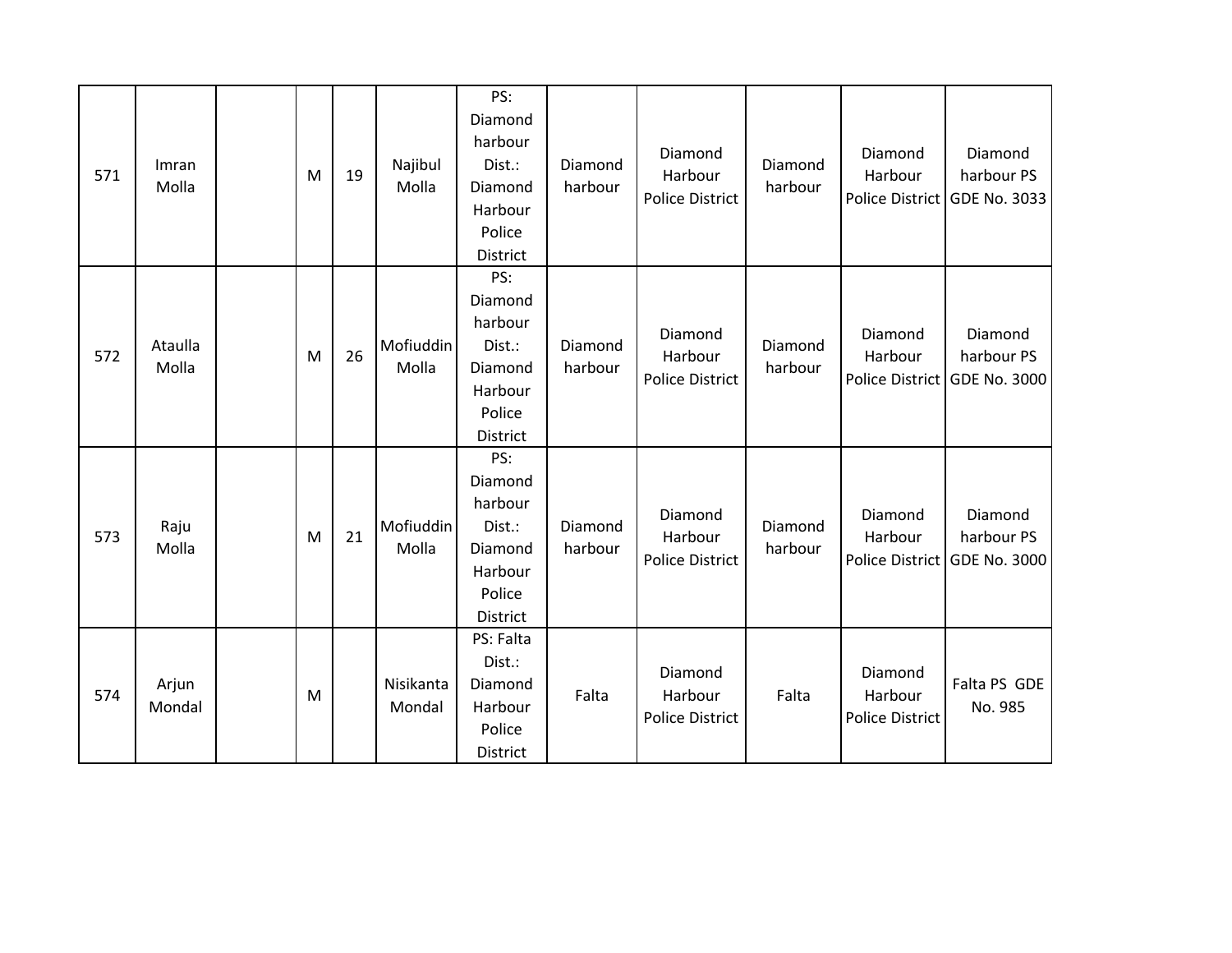| 575 | Sukamar<br>Manna | ${\sf M}$ |    | Bishnupad<br>a Mondal  | PS: Falta<br>Dist.:<br>Diamond<br>Harbour<br>Police<br>District                                                              | Falta              | Diamond<br>Harbour<br><b>Police District</b> | Falta              | Diamond<br>Harbour<br><b>Police District</b> | Falta PS GDE<br>No. 985               |
|-----|------------------|-----------|----|------------------------|------------------------------------------------------------------------------------------------------------------------------|--------------------|----------------------------------------------|--------------------|----------------------------------------------|---------------------------------------|
| 576 | Rabiyal Sk       | M         |    | Jamal Sk               | PS: Falta<br>Dist.:<br>Diamond<br>Harbour<br>Police<br>District                                                              | Falta              | Diamond<br>Harbour<br><b>Police District</b> | Falta              | Diamond<br>Harbour<br><b>Police District</b> | Falta PS GDE<br>No. 985               |
| 577 | Pintu<br>Kotal   | ${\sf M}$ |    | Swapan<br>Kotal        | PS: Falta<br>Dist.:<br>Diamond<br>Harbour<br>Police<br>District                                                              | Falta              | Diamond<br>Harbour<br><b>Police District</b> | Falta              | Diamond<br>Harbour<br><b>Police District</b> | Falta PS GDE<br>No. 985               |
| 578 | Ajodhya<br>Sepai | M         | 60 | Lt.<br>Makhan<br>Sepai | Kalagachia<br>near Kailash<br>Kamini<br>School, PS:<br>Kalitala<br>Ashuti Dist.:<br>Diamond<br>Harbour<br>Police<br>District | Kalitala<br>Ashuti | Diamond<br>Harbour<br>Police District        | Kalitala<br>Ashuti | Diamond<br>Harbour<br><b>Police District</b> | Kalitala Ashuti<br>PS GDE No.<br>1051 |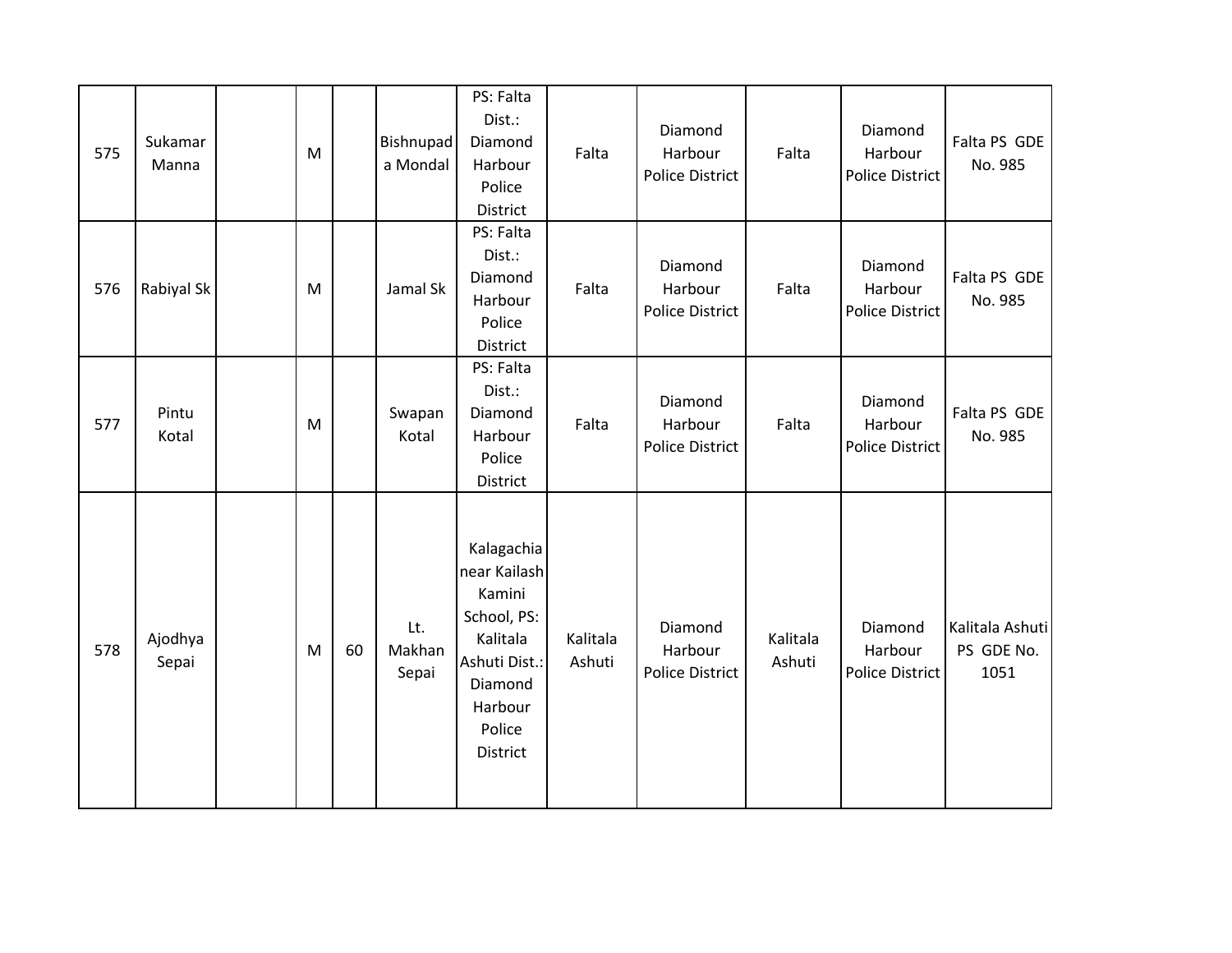| 579 | Sankar<br>Sardar | M | 40 | Lt. Palan<br>Sardar   | ,Ghugu<br>Para, PS:<br>Kalitala<br>Ashuti Dist.:<br>Diamond<br>Harbour<br>Police<br><b>District</b>                 | Kalitala<br>Ashuti | Diamond<br>Harbour<br><b>Police District</b> | Kalitala<br>Ashuti | Diamond<br>Harbour<br><b>Police District</b> | Kalitala Ashuti<br>PS GDE No.<br>1077 |
|-----|------------------|---|----|-----------------------|---------------------------------------------------------------------------------------------------------------------|--------------------|----------------------------------------------|--------------------|----------------------------------------------|---------------------------------------|
| 580 | Sagar Sk         | M | 18 |                       | Chatta<br>Rameswarp<br>ur, PS:<br>Kalitala<br>Lt. Isha Sk Ashuti Dist.:<br>Diamond<br>Harbour<br>Police<br>District | Kalitala<br>Ashuti | Diamond<br>Harbour<br><b>Police District</b> | Kalitala<br>Ashuti | Diamond<br>Harbour<br>Police District        | Kalitala Ashuti<br>PS GDE No.<br>1077 |
| 581 | Kucho<br>Molla   | M | 22 | Kochimud<br>din Molla | <b>JUGDIA PS:</b><br>Mograhat<br>Dist.:<br>Diamond<br>Harbour<br>Police<br>District                                 | Mograhat           | Diamond<br>Harbour<br><b>Police District</b> | Mograhat           | Diamond<br>Harbour<br><b>Police District</b> | Mograhat PS<br>GDE No. 1751           |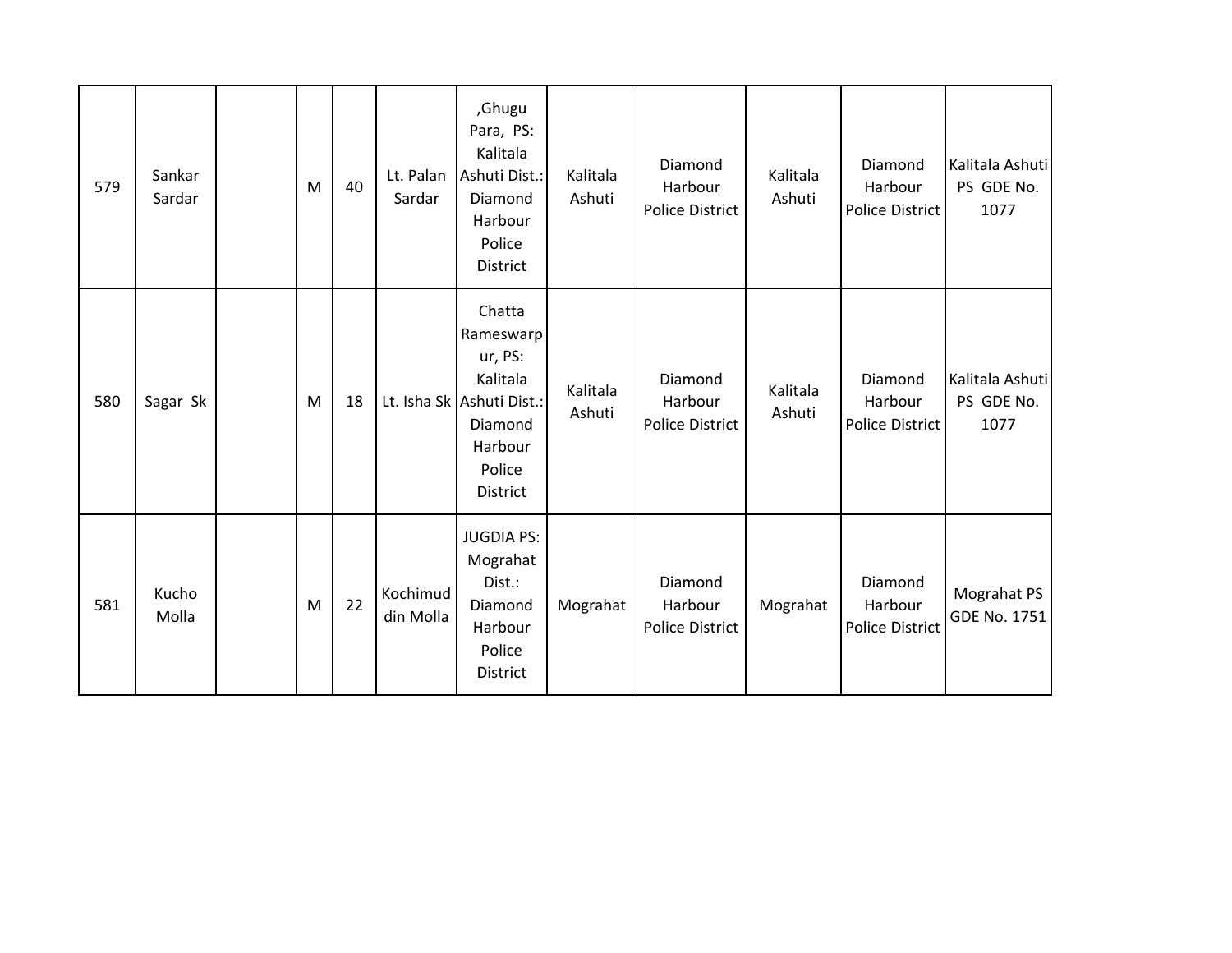| 582 | Tarun<br>Mondal | M | 37 | Gobinda<br>Mondal   | <b>HARISANKA</b><br>R PUR PS:<br>Mograhat<br>Dist.:<br>Diamond<br>Harbour<br>Police<br>District                     | Mograhat | Diamond<br>Harbour<br><b>Police District</b> | Mograhat | Diamond<br>Harbour<br><b>Police District</b> | Mograhat PS<br>GDE No. 1751        |
|-----|-----------------|---|----|---------------------|---------------------------------------------------------------------------------------------------------------------|----------|----------------------------------------------|----------|----------------------------------------------|------------------------------------|
| 583 | Dilip<br>Gayen  | M | 52 | Lt. Sushil<br>Gayen | <b>HARISANKA</b><br><b>RPUR PS:</b><br>Mograhat<br>Dist.:<br>Diamond<br>Harbour<br>Police<br><b>District</b>        | Mograhat | Diamond<br>Harbour<br><b>Police District</b> | Mograhat | Diamond<br>Harbour<br><b>Police District</b> | Mograhat PS<br>GDE No. 1751        |
| 584 | Ramen<br>Halder | M | 40 | Lt. Mihir<br>Halder | <b>PURBA</b><br><b>KARAMON</b><br><b>URAJ PS:</b><br>Mograhat<br>Dist.:<br>Diamond<br>Harbour<br>Police<br>District | Mograhat | Diamond<br>Harbour<br><b>Police District</b> | Mograhat | Diamond<br>Harbour<br><b>Police District</b> | Mograhat PS<br><b>GDE No. 1751</b> |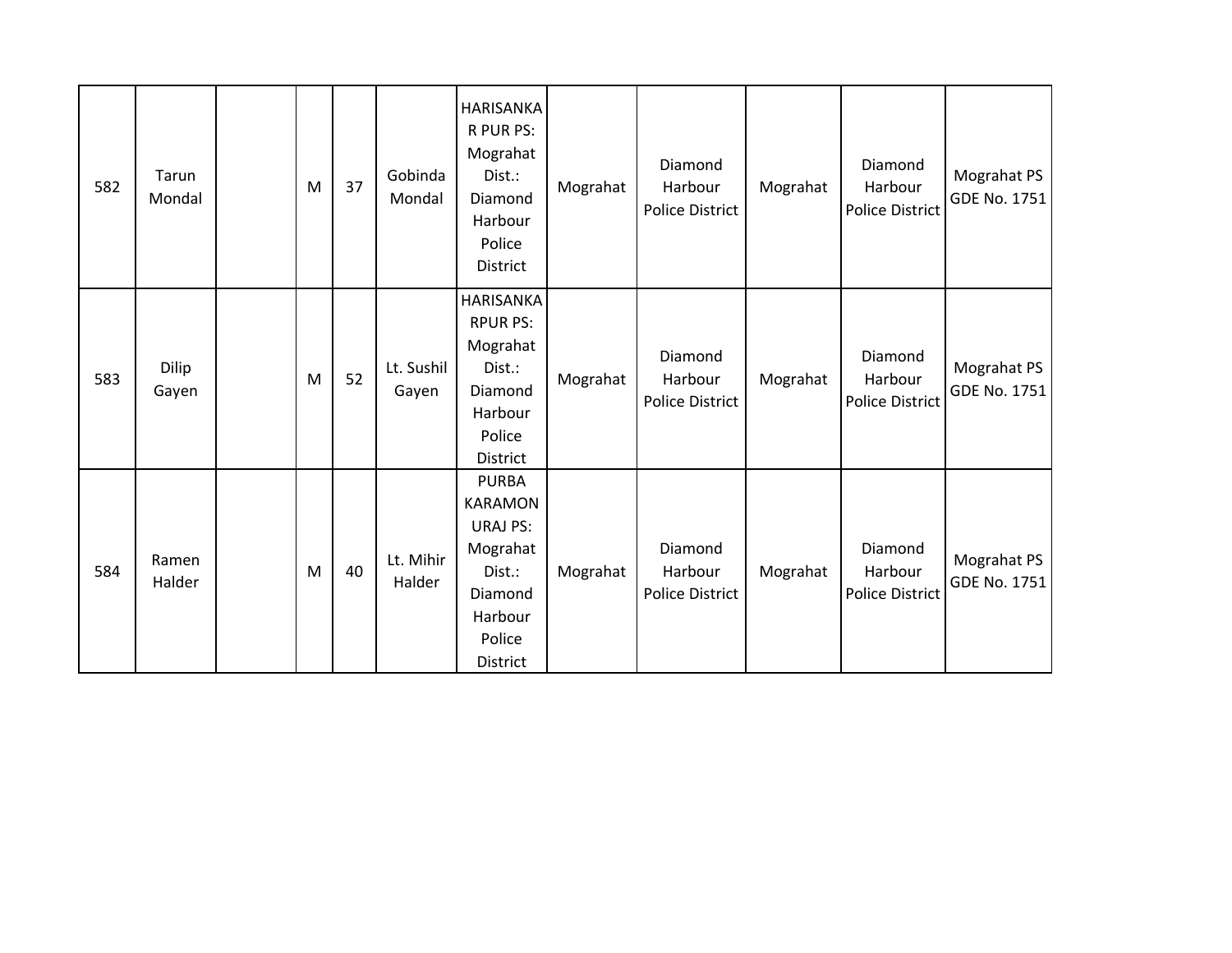| 585 | Somnath<br>Mondal     | M | 38 | Mritunjay<br>Mondal  | <b>HARISANKA</b><br>R PUR PS:<br>Mograhat<br>Dist.:<br>Diamond<br>Harbour<br>Police<br>District | Mograhat | Diamond<br>Harbour<br><b>Police District</b> | Mograhat | Diamond<br>Harbour<br><b>Police District</b> | Mograhat PS<br>GDE No. 1751        |
|-----|-----------------------|---|----|----------------------|-------------------------------------------------------------------------------------------------|----------|----------------------------------------------|----------|----------------------------------------------|------------------------------------|
| 586 | Subendu<br>Karmokar   | M | 26 | Haran<br>Karmokar    | <b>MADHABP</b><br>UR PS:<br>Mograhat<br>Dist.:<br>Diamond<br>Harbour<br>Police<br>District      | Mograhat | Diamond<br>Harbour<br><b>Police District</b> | Mograhat | Diamond<br>Harbour<br><b>Police District</b> | Mograhat PS<br><b>GDE No. 1759</b> |
| 587 | Rahul<br>Naskar       | M | 32 | Rajkumar<br>Naskar   | <b>KANTAKHA</b><br>LI PS:<br>Mograhat<br>Dist.:<br>Diamond<br>Harbour<br>Police<br>District     | Mograhat | Diamond<br>Harbour<br><b>Police District</b> | Mograhat | Diamond<br>Harbour<br><b>Police District</b> | Mograhat PS<br><b>GDE No. 1759</b> |
| 588 | Bapi<br>Pramanui<br>k | M | 40 | Basudeb<br>Paramanik | <b>KANTAKHA</b><br>LAI PS:<br>Mograhat<br>Dist.:<br>Diamond<br>Harbour<br>Police<br>District    | Mograhat | Diamond<br>Harbour<br><b>Police District</b> | Mograhat | Diamond<br>Harbour<br><b>Police District</b> | Mograhat PS<br><b>GDE No. 1759</b> |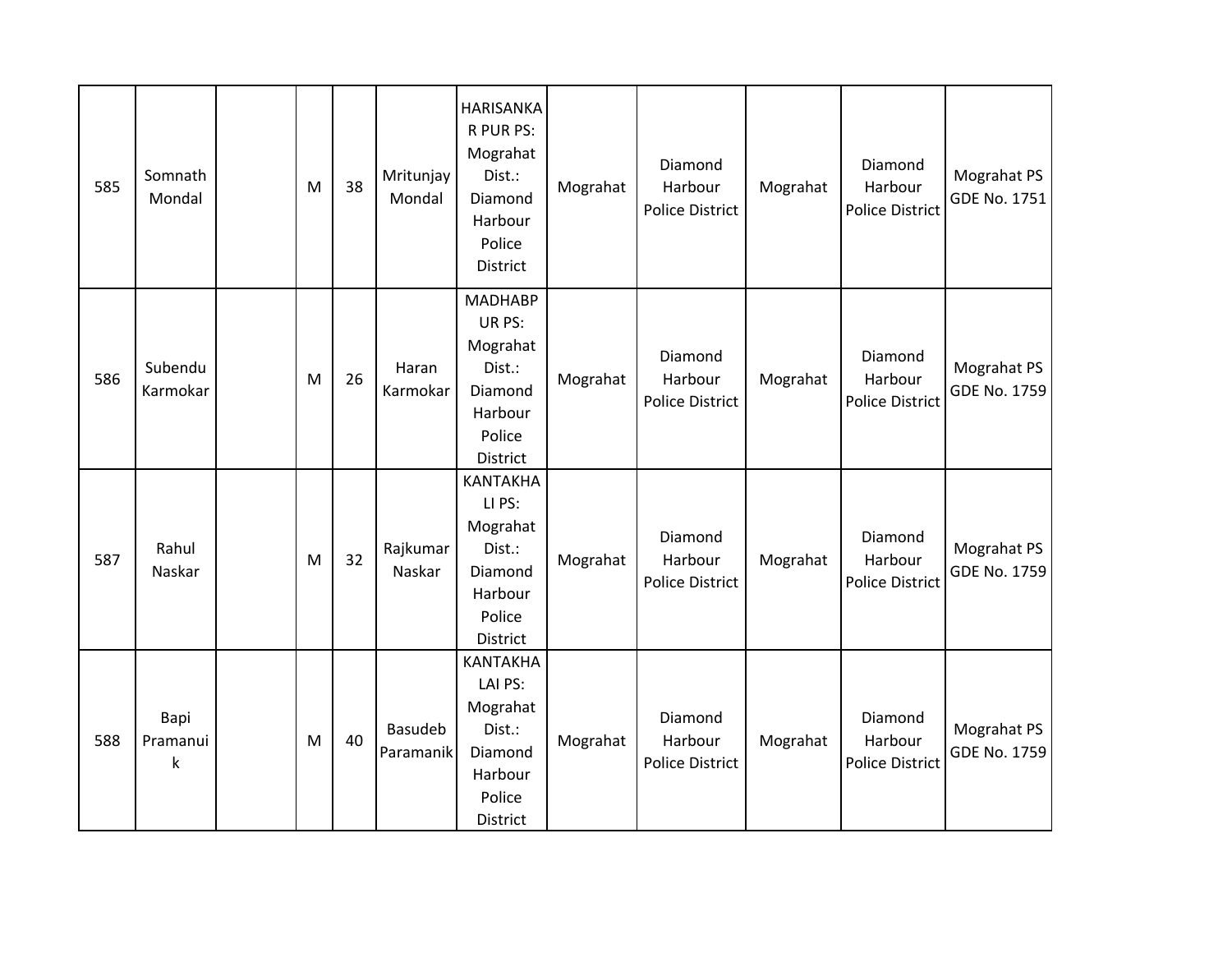| 589 | Sk<br>Samsuddi<br>n | M | 49 | Lt. Sk<br>Saogat | Bahirkunja<br>PS:<br>Nodakhali<br>Dist.:<br>Diamond<br>Harbour<br>Police<br>District                  | Nodakhali | Diamond<br>Harbour<br><b>Police District</b> | Nodakhali | Diamond<br>Harbour<br>Police District        | Nodakhali PS<br><b>GDE No. 422</b> |
|-----|---------------------|---|----|------------------|-------------------------------------------------------------------------------------------------------|-----------|----------------------------------------------|-----------|----------------------------------------------|------------------------------------|
| 590 | Sk Sairab           | M | 50 | Lt. Sk<br>Saogat | <b>Burul</b><br>Nankar<br>Para PS:<br>Nodakhali<br>Dist.:<br>Diamond<br>Harbour<br>Police<br>District | Nodakhali | Diamond<br>Harbour<br><b>Police District</b> | Nodakhali | Diamond<br>Harbour<br><b>Police District</b> | Nodakhali PS<br><b>GDE No. 422</b> |
| 591 | Jahir<br>Mallick    | M | 18 | Amir<br>Mallick  | Sirakol<br>Amtala PS:<br>Bishnupur<br>Dist.:<br>Diamond<br>Harbour<br>Police<br>District              | Bishnupur | Diamond<br>Harbour<br><b>Police District</b> | Nodakhali | Diamond<br>Harbour<br><b>Police District</b> | Nodakhali PS<br><b>GDE No. 422</b> |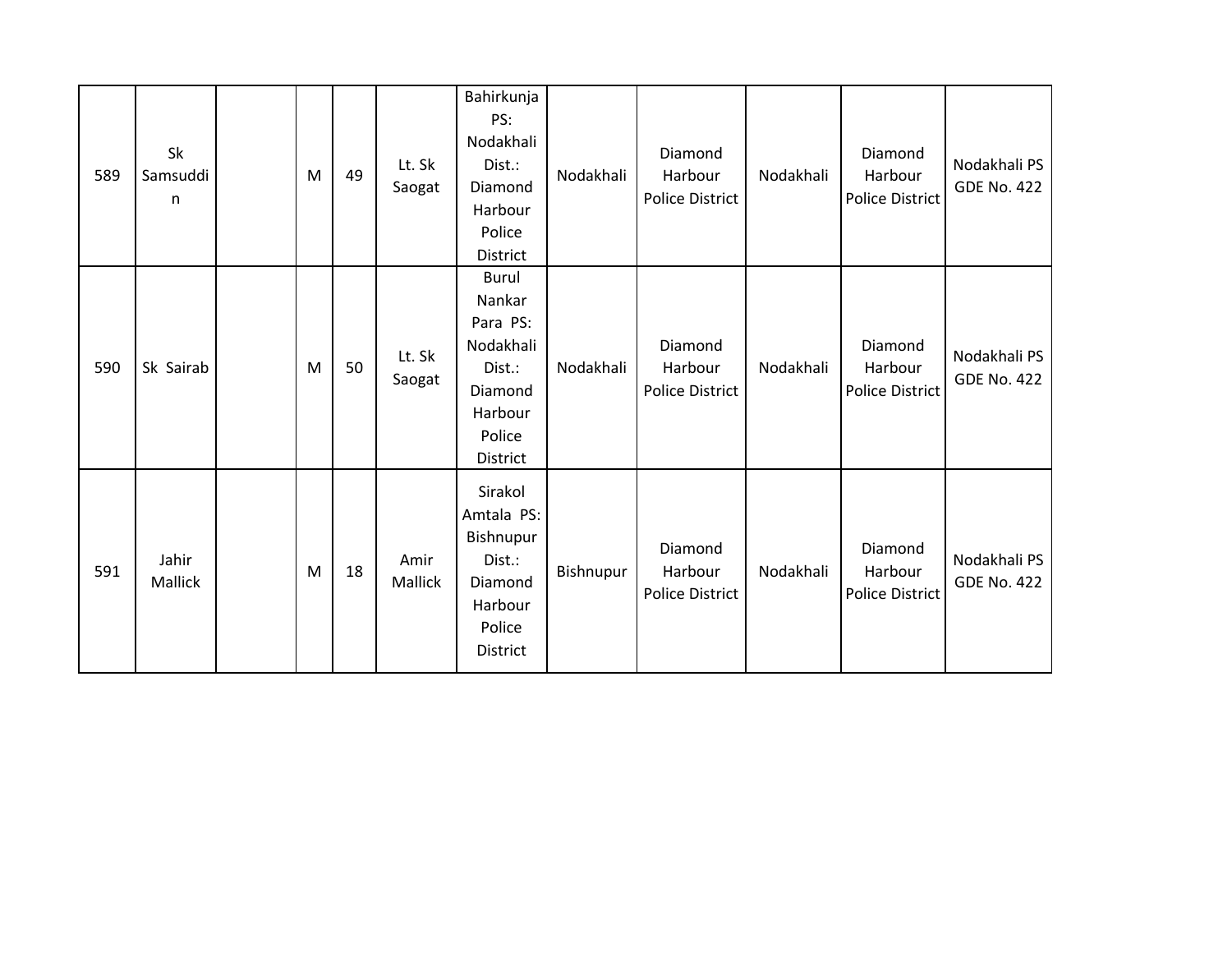| 592 | Jamir<br>Molla  | M | 23 | Nasir<br>Molla  | Sirakol<br>Amtala PS:<br>Bishnupur<br>Dist.:<br>Diamond<br>Harbour<br>Police<br>District    | Bishnupur | Diamond<br>Harbour<br><b>Police District</b> | Nodakhali | Diamond<br>Harbour<br><b>Police District</b> | Nodakhali PS<br><b>GDE No. 422</b> |
|-----|-----------------|---|----|-----------------|---------------------------------------------------------------------------------------------|-----------|----------------------------------------------|-----------|----------------------------------------------|------------------------------------|
| 593 | Binod<br>Jadav  | M | 22 | Pappu<br>Jadav  | Kamra PS:<br>Nodakhali<br>Dist.:<br>Diamond<br>Harbour<br>Police<br>District                | Nodakhali | Diamond<br>Harbour<br><b>Police District</b> | Nodakhali | Diamond<br>Harbour<br><b>Police District</b> | Nodakhali PS<br>GDE No. 1384       |
| 594 | Ruksona<br>Bibi | M | 29 | Monirul<br>Sk   | Naskarpur<br>Pirtala PS:<br>Nodakhali<br>Dist.:<br>Diamond<br>Harbour<br>Police<br>District | Nodakhali | Diamond<br>Harbour<br><b>Police District</b> | Nodakhali | Diamond<br>Harbour<br><b>Police District</b> | Nodakhali PS<br>GDE No. 1352       |
| 595 | Samir<br>Mondal | M | 24 | Sajal<br>Mondal | Muchisha<br>PS:<br>Nodakhali<br>Dist.:<br>Diamond<br>Harbour<br>Police<br>District          | Nodakhali | Diamond<br>Harbour<br><b>Police District</b> | Nodakhali | Diamond<br>Harbour<br><b>Police District</b> | Nodakhali PS<br>GDE No. 1340       |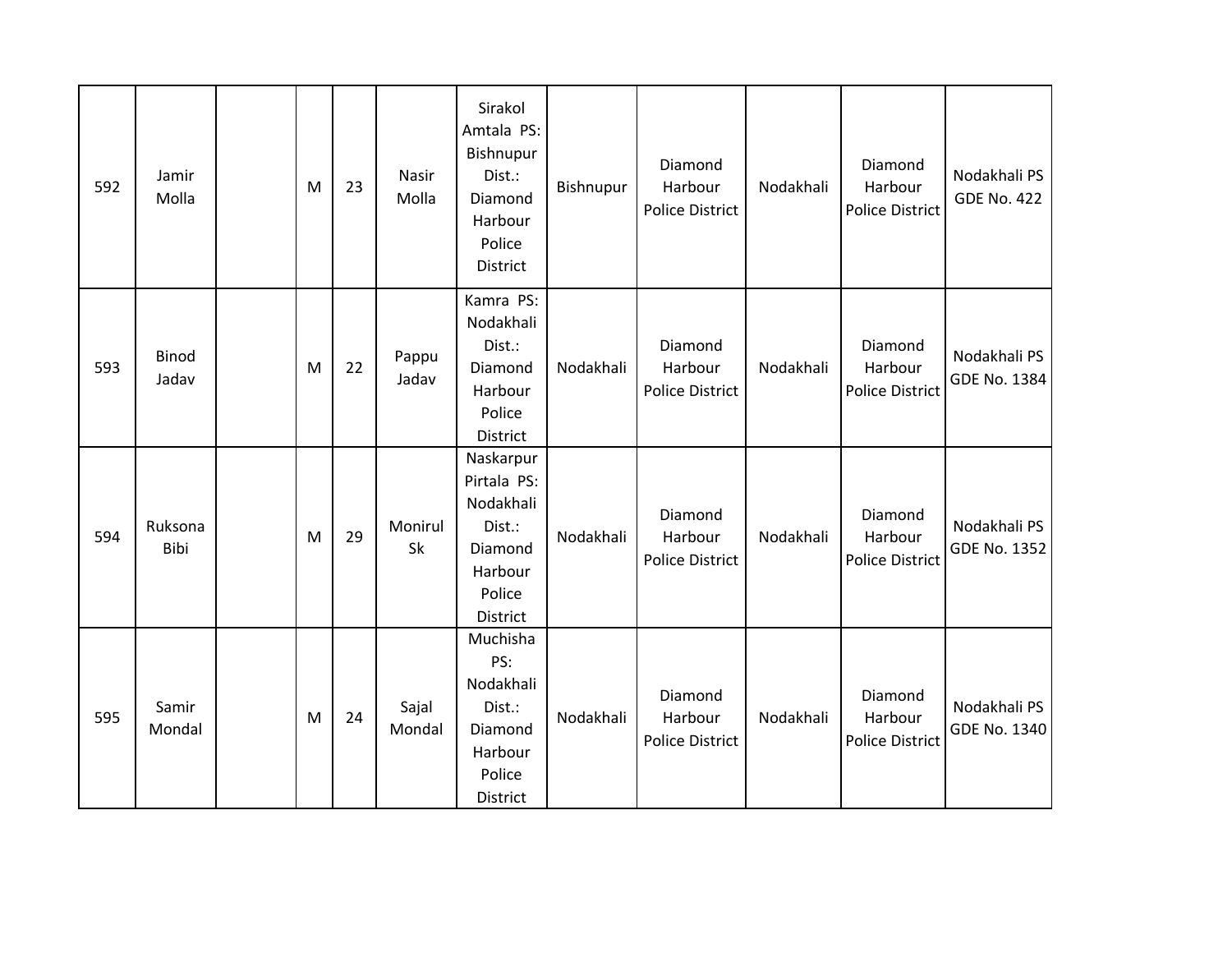| 596 | Golab<br>Nabi<br>Molla | M         | 32 | Lt. Saokat<br>Ali Molla     | Paschim<br>Barea PS:<br>Nodakhali<br>Dist.:<br>Diamond<br>Harbour<br>Police<br>District | Nodakhali | Diamond<br>Harbour<br><b>Police District</b> | Nodakhali | Diamond<br>Harbour<br><b>Police District</b> | Nodakhali PS<br><b>GDE No. 1340</b> |
|-----|------------------------|-----------|----|-----------------------------|-----------------------------------------------------------------------------------------|-----------|----------------------------------------------|-----------|----------------------------------------------|-------------------------------------|
| 597 | Dilip<br>Hazra         | M         | 58 | Lt. Panu<br>Hazra           | Dongaria<br>PS:<br>Nodakhali<br>Dist.:<br>Diamond<br>Harbour<br>Police<br>District      | Nodakhali | Diamond<br>Harbour<br><b>Police District</b> | Nodakhali | Diamond<br>Harbour<br><b>Police District</b> | Nodakhali PS<br><b>GDE No. 1340</b> |
| 598 | Ganesh<br><b>Barik</b> | ${\sf M}$ | 47 | Lt. Sadhan<br><b>Barik</b>  | Alampur<br>PS:<br>Nodakhali<br>Dist.:<br>Diamond<br>Harbour<br>Police<br>District       | Nodakhali | Diamond<br>Harbour<br><b>Police District</b> | Nodakhali | Diamond<br>Harbour<br><b>Police District</b> | Nodakhali PS<br><b>GDE No. 1340</b> |
| 599 | Haripada<br>Das        | M         | 61 | Lt.<br>Jatindrana<br>th Das | Umedpur<br>PS:<br>Nodakhali<br>Dist.:<br>Diamond<br>Harbour<br>Police<br>District       | Nodakhali | Diamond<br>Harbour<br><b>Police District</b> | Nodakhali | Diamond<br>Harbour<br><b>Police District</b> | Nodakhali PS<br>GDE No. 1340        |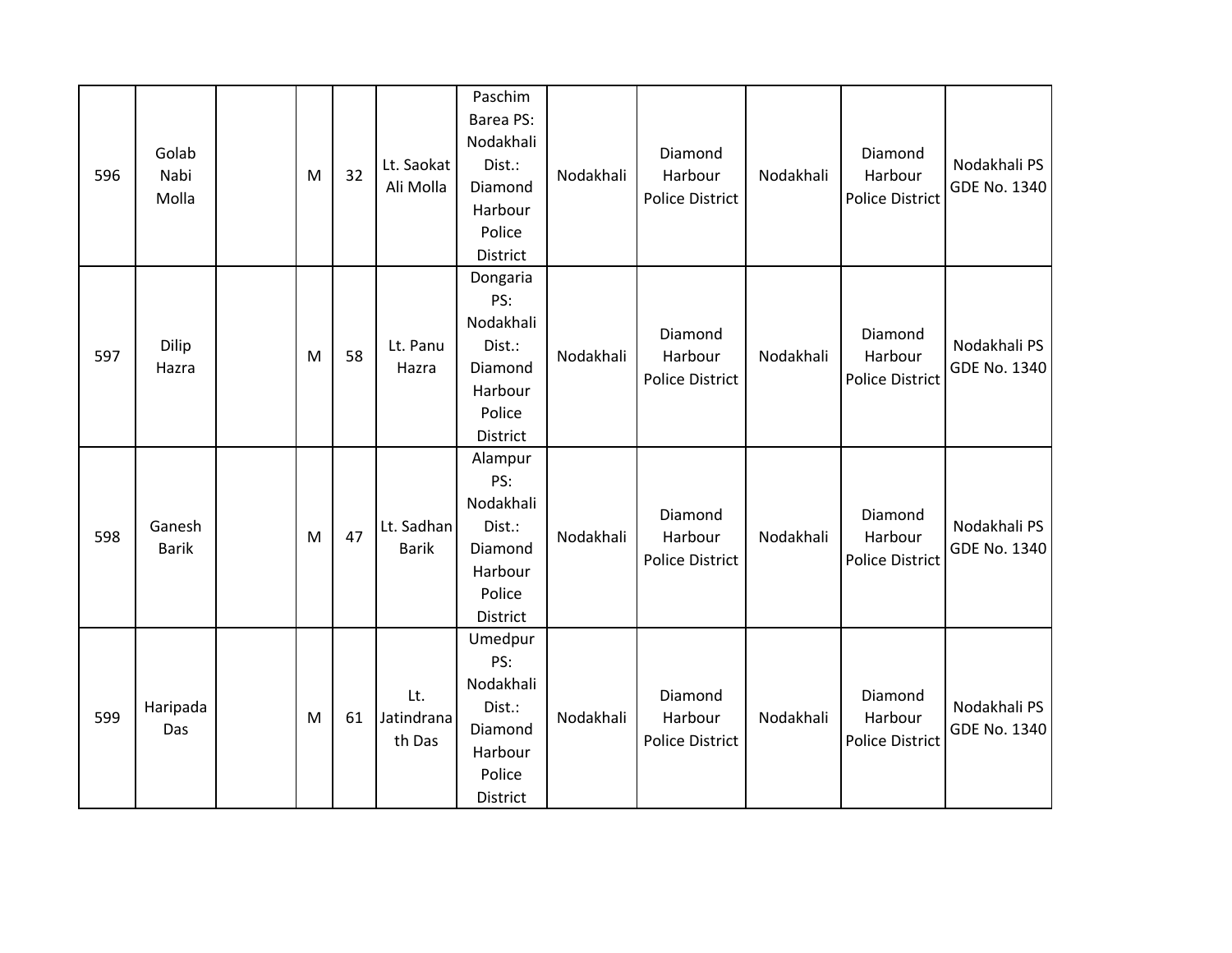| 600 | Kartick<br>Mondal          | M | 63 | Shibapada<br>Mondal                  | PS: Parulia<br>coastal<br>Dist.:<br>Diamond<br>Harbour<br>Police<br>District                                        | Parulia<br>coastal | Diamond<br>Harbour<br><b>Police District</b> | Parulia<br>coastal | Diamond<br>Harbour<br>Police District        | Parulia<br>coastal PS<br><b>GDE No. 587</b> |
|-----|----------------------------|---|----|--------------------------------------|---------------------------------------------------------------------------------------------------------------------|--------------------|----------------------------------------------|--------------------|----------------------------------------------|---------------------------------------------|
| 601 | Somnath<br>Chakarbor<br>ty | M | 36 | $S/O-$<br>dibakar<br>Chakrabor<br>ty | Purba<br>Nischintapu<br>r PS:<br>Budgebudg<br>e Dist.:<br>Diamond<br>Harbour<br>Police<br>District                  | Budgebudg<br>e     | Diamond<br>Harbour<br><b>Police District</b> | Pujali             | Diamond<br>Harbour<br>Police District        | Pujali PS GDE<br>No. 742                    |
| 602 | Ashis<br>Chakarbor<br>ty   | M | 30 | $S/O-$<br>Tapan<br>Chakrabor<br>ty   | Ramchandr<br>apur, Pujali,<br>Ward No 10<br>PS: Pujali<br>Dist.:<br>Diamond<br>Harbour<br>Police<br><b>District</b> | Pujali             | Diamond<br>Harbour<br><b>Police District</b> | Pujali             | Diamond<br>Harbour<br><b>Police District</b> | Pujali PS GDE<br>No. 742                    |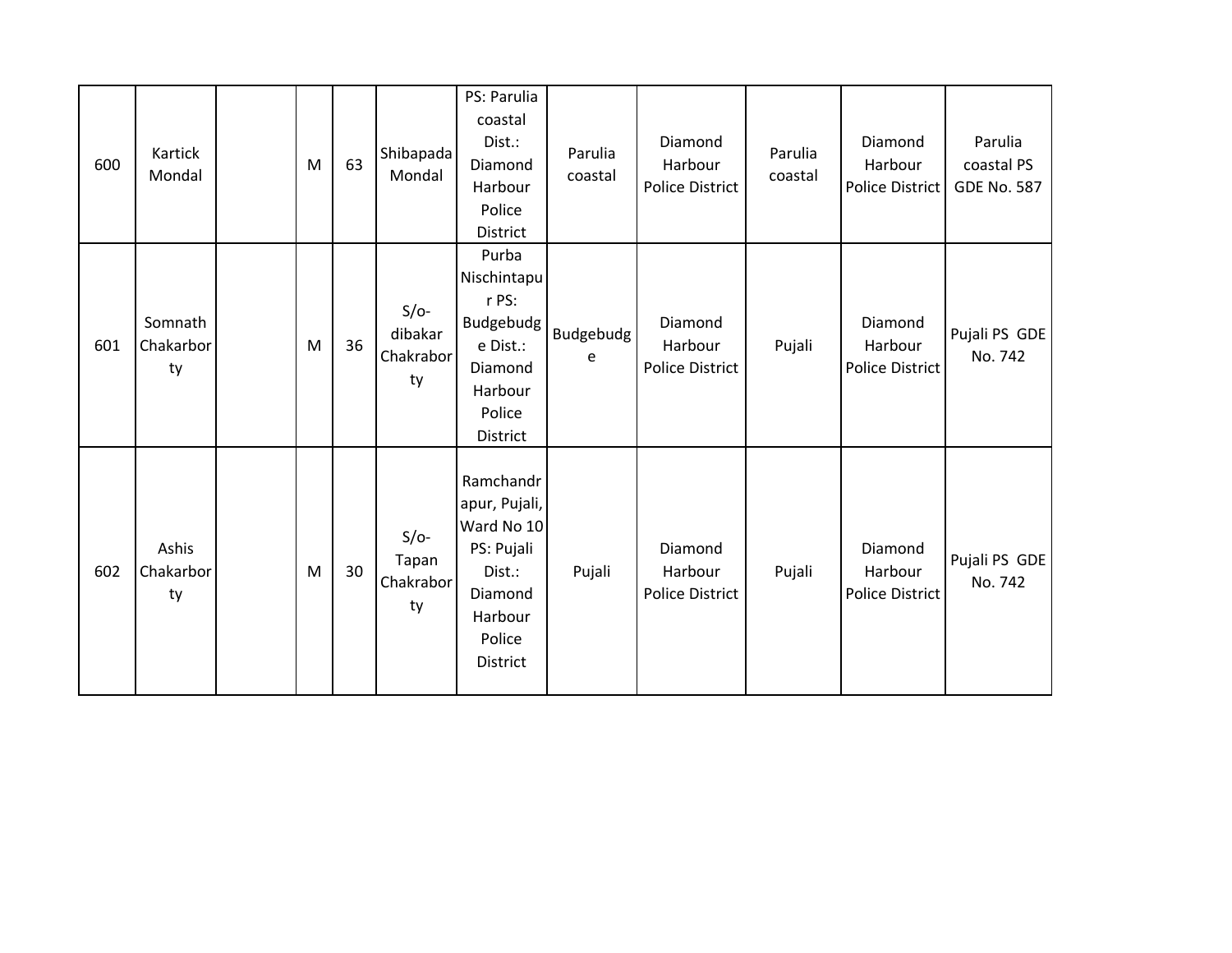| 603 | Sougata<br>Das        | M         | 34 | $S/O-$<br>Swapan<br>Das | Kalipur,<br>Palpara PS:<br>Pujali Dist.:<br>Diamond<br>Harbour<br>Police<br>District                       | Pujali            | Diamond<br>Harbour<br><b>Police District</b> | Pujali            | Diamond<br>Harbour<br><b>Police District</b> | Pujali PS GDE<br>No. 742             |
|-----|-----------------------|-----------|----|-------------------------|------------------------------------------------------------------------------------------------------------|-------------------|----------------------------------------------|-------------------|----------------------------------------------|--------------------------------------|
| 604 | Nur Islam<br>Khan     | M         | 32 | Aspiar<br>Khan          | Panchur<br>Gazipara<br>PS:<br>Rabindrana<br>gar Dist.:<br>Diamond<br>Harbour<br>Police<br>District         | Rabindrana<br>gar | Diamond<br>Harbour<br><b>Police District</b> | Rabindranag<br>ar | Diamond<br>Harbour<br>Police District        | Rabindranaga<br>r PS GDE No.<br>1137 |
| 605 | Shobhan<br>Chatterjee | ${\sf M}$ | 34 | Lt Swapan<br>Chatterjee | $S-12$<br>Santinagar<br>PS:<br>Rabindrana<br>gar Dist.:<br>Diamond<br>Harbour<br>Police<br><b>District</b> | Rabindrana<br>gar | Diamond<br>Harbour<br><b>Police District</b> | Rabindranag<br>ar | Diamond<br>Harbour<br><b>Police District</b> | Rabindranaga<br>r PS GDE No.<br>1137 |
| 606 | Bapan<br>Patro        | M         | 35 | Shyamal<br>Patra        | Kalinagar<br>PS:<br>Rabindrana<br>gar Dist.:<br>Diamond<br>Harbour<br>Police<br><b>District</b>            | Rabindrana<br>gar | Diamond<br>Harbour<br><b>Police District</b> | Rabindranag<br>ar | Diamond<br>Harbour<br>Police District        | Rabindranaga<br>r PS GDE No.<br>1137 |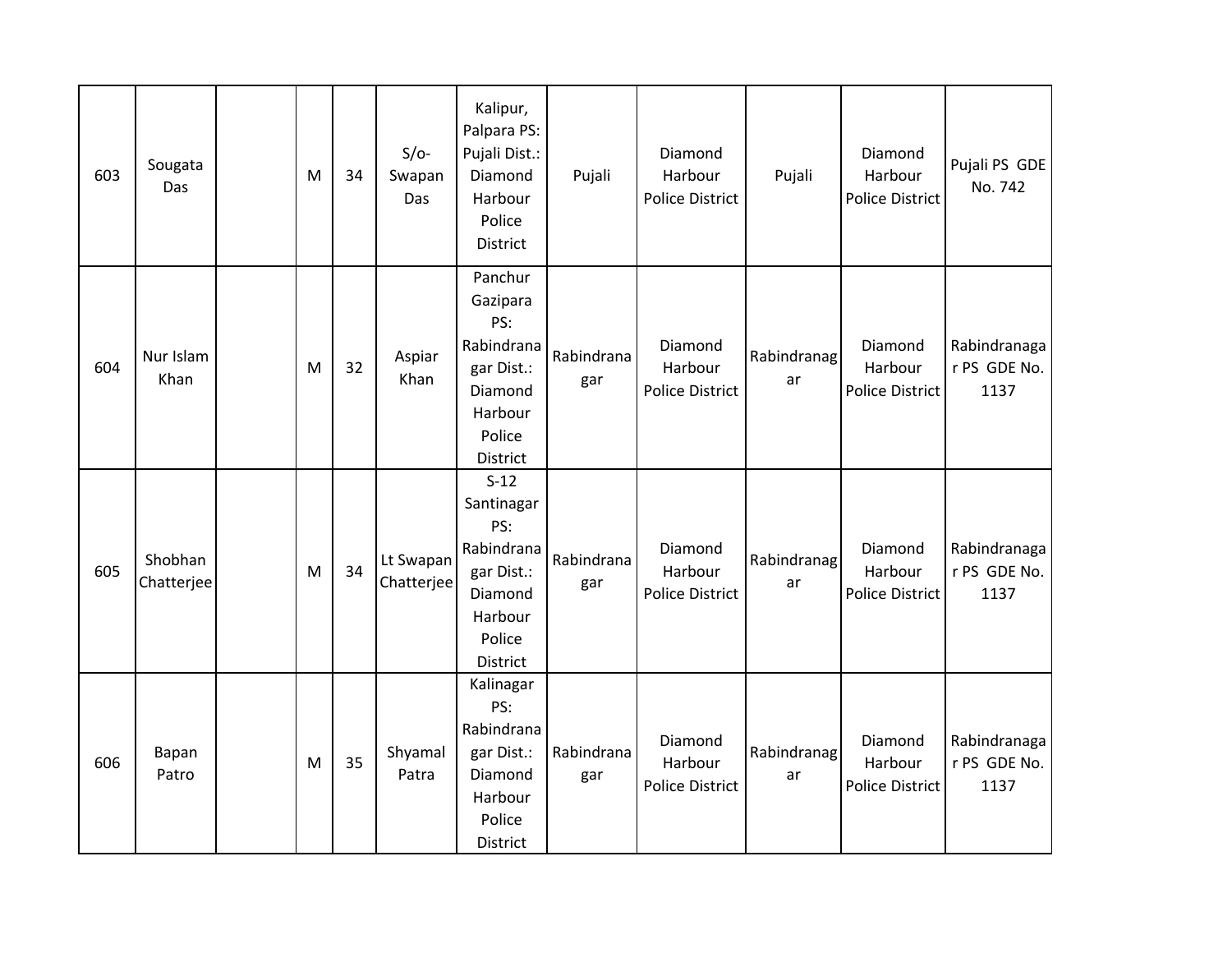| 607 | Avijit<br>Dutta        | M         | 39 | Lt Shishir<br>Dutta       | Kalinagar<br>PS:<br>Rabindrana<br>gar Dist.:<br>Diamond<br>Harbour<br>Police<br>District                          | Rabindrana<br>gar | Diamond<br>Harbour<br><b>Police District</b> | Rabindranag<br>ar | Diamond<br>Harbour<br>Police District        | Rabindranaga<br>r PS GDE No.<br>1137 |
|-----|------------------------|-----------|----|---------------------------|-------------------------------------------------------------------------------------------------------------------|-------------------|----------------------------------------------|-------------------|----------------------------------------------|--------------------------------------|
| 608 | <b>Basudeb</b><br>Saha | ${\sf M}$ | 42 | Lt<br>Narayan<br>Ch. Saha | Paharpur<br>Jhilpar PS:<br>Rabindrana<br>gar Dist.:<br>Diamond<br>Harbour<br>Police<br>District                   | Rabindrana<br>gar | Diamond<br>Harbour<br><b>Police District</b> | Rabindranag<br>ar | Diamond<br>Harbour<br>Police District        | Rabindranaga<br>r PS GDE No.<br>1137 |
| 609 | Sk Jabbar<br>Ali       | ${\sf M}$ | 23 | Lt Sk<br>Muktar<br>Ahmed  | $A-325$<br>Badamtala<br>Kajirdanga<br>PS:<br>Rabindrana<br>gar Dist.:<br>Diamond<br>Harbour<br>Police<br>District | Rabindrana<br>gar | Diamond<br>Harbour<br><b>Police District</b> | Rabindranag<br>ar | Diamond<br>Harbour<br>Police District        | Rabindranaga<br>r PS GDE No.<br>1137 |
| 610 | Akbar Sk               | M         | 32 | Lt. Sontu<br>Sk           | Gondia PS:<br>Ramnagar<br>Dist.:<br>Diamond<br>Harbour<br>Police<br>District                                      | Ramnagar          | Diamond<br>Harbour<br><b>Police District</b> | Ramnagar          | Diamond<br>Harbour<br><b>Police District</b> | Ramnagar PS<br><b>GDE No. 939</b>    |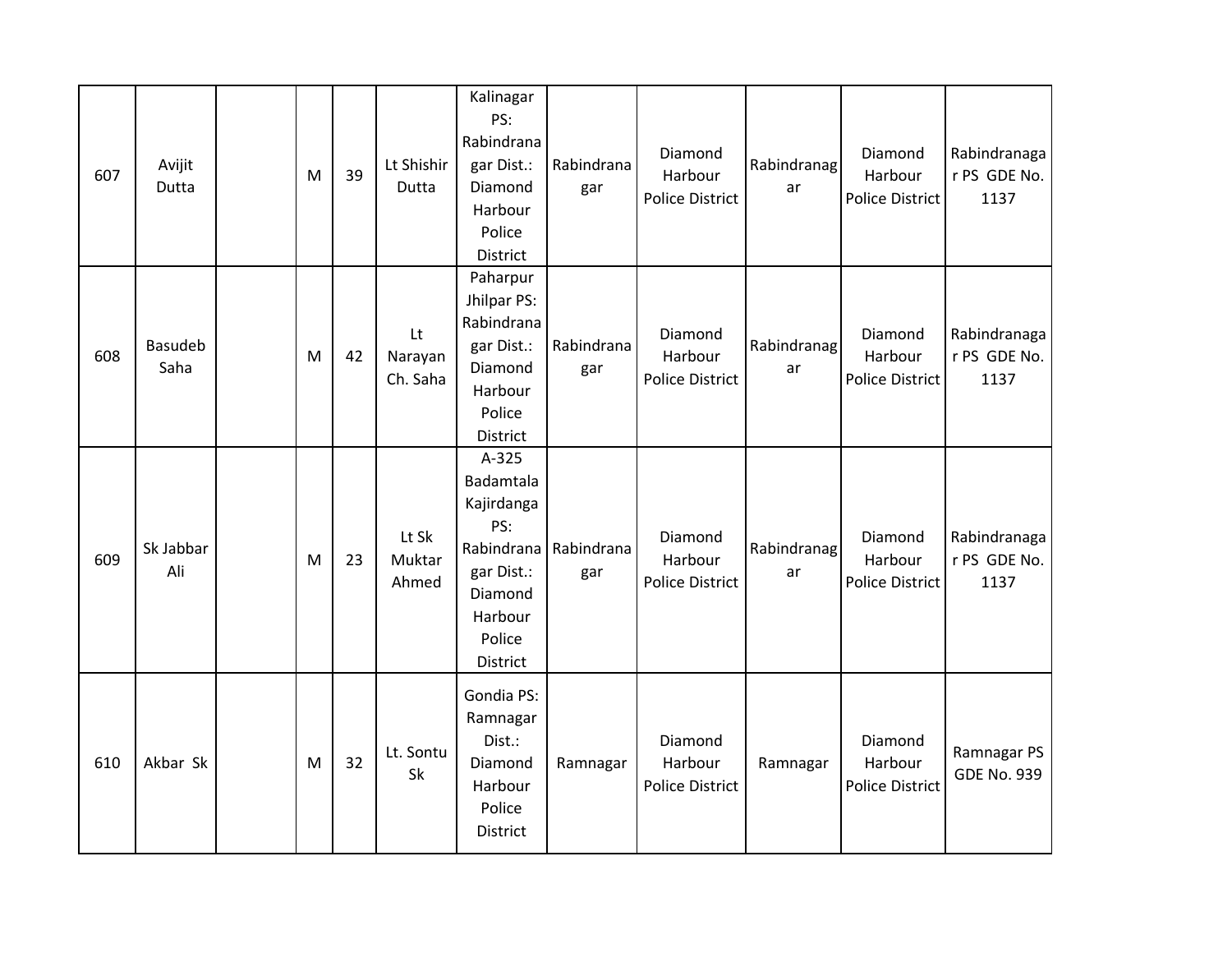| 611 | Kutub Sk            | ${\sf M}$ | 30 | Lt. Sontu<br>Sk | Gondia PS:<br>Ramnagar<br>Dist.:<br>Diamond<br>Harbour<br>Police<br>District                                              | Ramnagar | Diamond<br>Harbour<br><b>Police District</b> | Ramnagar | Diamond<br>Harbour<br><b>Police District</b> | Ramnagar PS<br><b>GDE No. 939</b>  |
|-----|---------------------|-----------|----|-----------------|---------------------------------------------------------------------------------------------------------------------------|----------|----------------------------------------------|----------|----------------------------------------------|------------------------------------|
| 612 | Sk Abu<br>Salam     | M         | 30 | Lt. Abur Sk     | Poali PS:<br>Ramnagar<br>Dist.:<br>Diamond<br>Harbour<br>Police<br>District                                               | Ramnagar | Diamond<br>Harbour<br><b>Police District</b> | Ramnagar | Diamond<br>Harbour<br><b>Police District</b> | Ramnagar PS<br><b>GDE No. 939</b>  |
| 613 | Prashanta<br>Mondal | M         |    | Nemai<br>Mondal | Vill-<br>Shirakole<br>Mondal<br>Para, PO-<br>Shirakole<br>PS: Usthi<br>Dist.:<br>Diamond<br>Harbour<br>Police<br>District | Usthi    | Diamond<br>Harbour<br><b>Police District</b> | Usthi    | Diamond<br>Harbour<br><b>Police District</b> | Usthi PS GDE<br>No. 1196           |
| 614 | Shibu<br>Rajak      | M         |    | Dilip Rajak     | Kalipur<br>$W/N-18$<br>PS-Ar PS:<br>Arambagh<br>Dist.:<br>Hooghly<br>Rural                                                | Arambagh | <b>Hooghly Rural</b>                         | Arambagh | <b>Hooghly Rural</b>                         | Arambagh PS<br><b>GDE No. 1550</b> |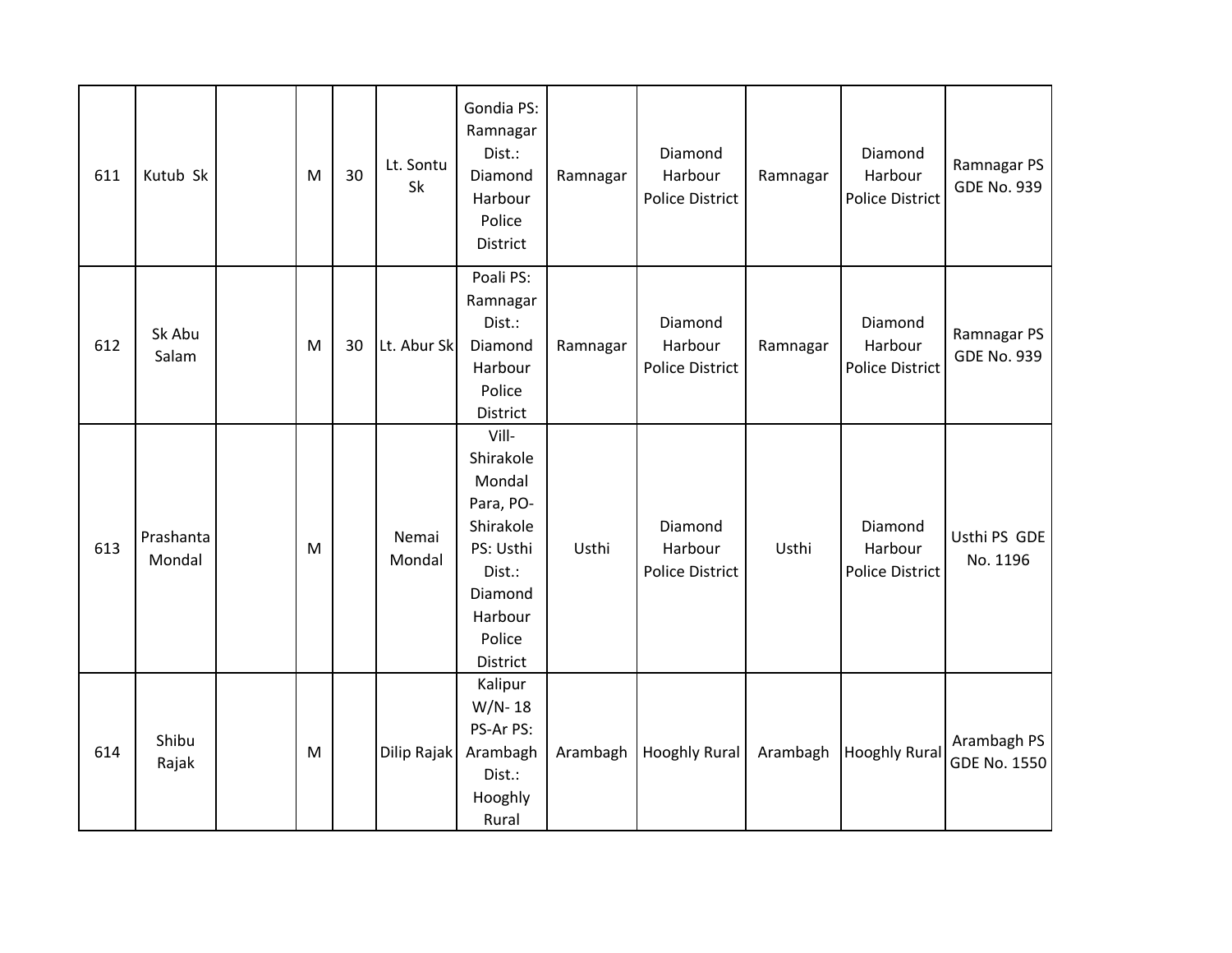| 615 | Monsha<br>Duley  | ${\sf M}$ | Lt<br>Bhadswar<br>Duley | Vill-Rishra<br>PS-Dankuni<br>Dist-<br>Hooghly PS:<br>Arambagh<br>Dist.:<br>Hooghly<br>Rural | Arambagh | <b>Hooghly Rural</b> | Arambagh | <b>Hooghly Rural</b> | Arambagh PS<br>GDE No. 1556 |
|-----|------------------|-----------|-------------------------|---------------------------------------------------------------------------------------------|----------|----------------------|----------|----------------------|-----------------------------|
| 616 | Laltu<br>Mallick | M         | Laxman<br>Mallick       | Vill-Rishra<br>PS-Dankuni<br>Dist-<br>Hooghly PS:<br>Arambagh<br>Dist.:<br>Hooghly<br>Rural | Arambagh | <b>Hooghly Rural</b> | Arambagh | <b>Hooghly Rural</b> | Arambagh PS<br>GDE No. 1556 |
| 617 | Rajesh Bui       | ${\sf M}$ | Bijoy Bui               | Vill-Rishra<br>PS-Dankuni<br>Dist-<br>Hooghly PS:<br>Arambagh<br>Dist.:<br>Hooghly<br>Rural | Arambagh | <b>Hooghly Rural</b> | Arambagh | <b>Hooghly Rural</b> | Arambagh PS<br>GDE No. 1556 |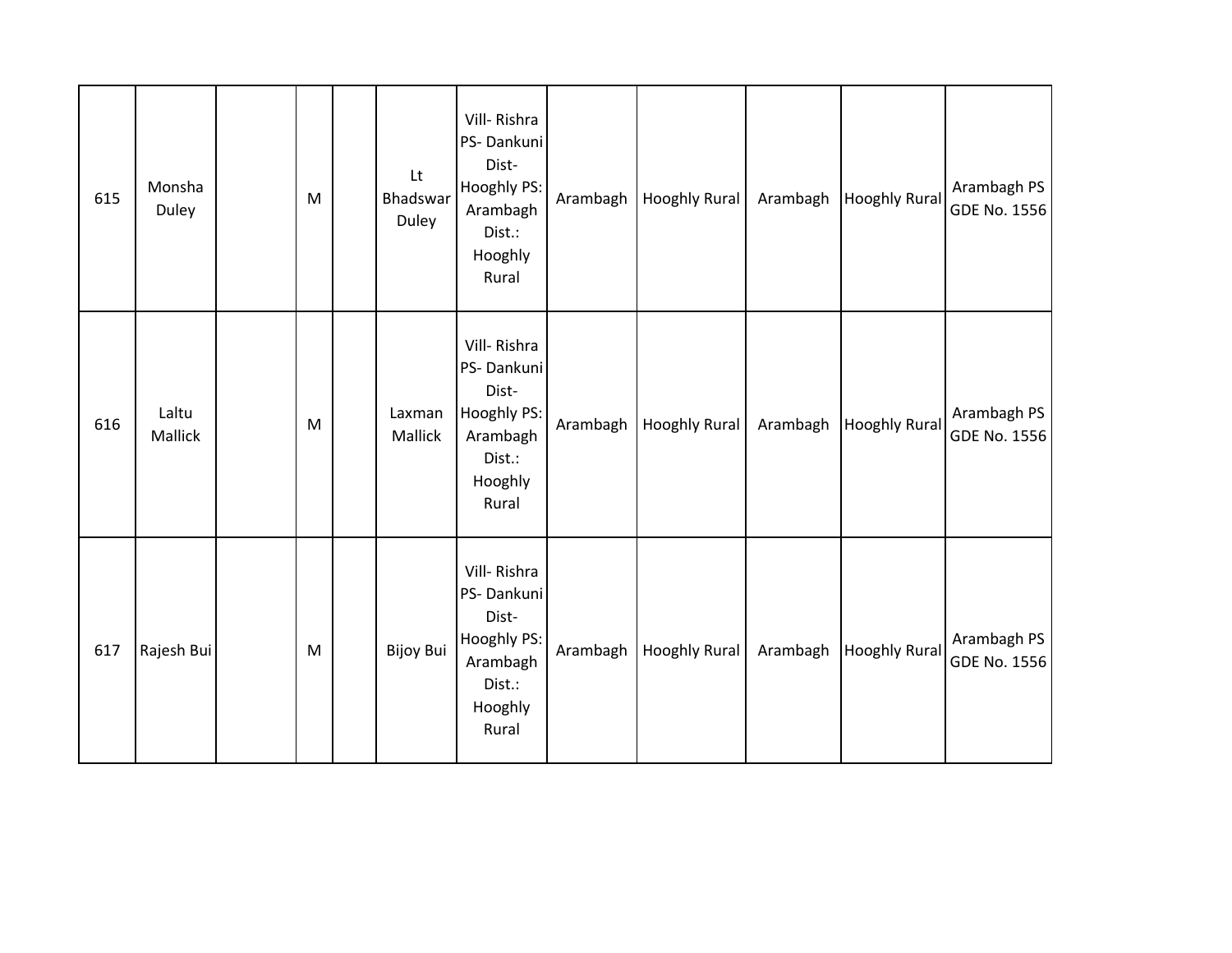| 618 | Bapan<br>Duley             | M |    | Sambhu<br>Duley | Vill-Rishra<br>PS-Dankuni<br>Dist-<br>Hooghly PS:<br>Arambagh<br>Dist.:<br>Hooghly<br>Rural | Arambagh | <b>Hooghly Rural</b> | Arambagh | <b>Hooghly Rural</b> | Arambagh PS<br><b>GDE No. 1556</b>        |
|-----|----------------------------|---|----|-----------------|---------------------------------------------------------------------------------------------|----------|----------------------|----------|----------------------|-------------------------------------------|
| 619 | Baneswar<br>Bayan          | M | 22 | Sukumar         | Milangarh                                                                                   |          | <b>Basirhat</b>      | Balagarh | <b>Hooghly Rural</b> | <b>Balagarh PS</b><br><b>GDE No. 1220</b> |
| 620 | Padmolac<br>han<br>Goswami | M | 45 | Lalmohon        | Kamelpur                                                                                    |          | <b>Basirhat</b>      | Balagarh | <b>Hooghly Rural</b> | <b>Balagarh PS</b><br><b>GDE No. 1220</b> |
| 621 | Subrata<br>Das             | M | 21 | Samar           |                                                                                             |          | <b>Basirhat</b>      | Balagarh | <b>Hooghly Rural</b> | <b>Balagarh PS</b><br><b>GDE No. 1220</b> |
| 622 | Bapan<br>Das               | M | 32 | Lt. Ajit        | Ichapur                                                                                     |          | <b>Basirhat</b>      | Balagarh | <b>Hooghly Rural</b> | <b>Balagarh PS</b><br><b>GDE No. 1220</b> |
| 623 | Debasiish<br>Mondal        | M | 25 | Uday            | Ichapur                                                                                     |          | <b>Basirhat</b>      | Balagarh | <b>Hooghly Rural</b> | <b>Balagarh PS</b><br><b>GDE No. 1220</b> |
| 624 | Bapi<br><b>Biswas</b>      | M | 25 | Somnath         | Ichapur                                                                                     |          | <b>Basirhat</b>      | Balagarh | <b>Hooghly Rural</b> | <b>Balagarh PS</b><br><b>GDE No. 1220</b> |
| 625 | Chattu<br>Mondal           | M | 28 | Moni            | Ichapur                                                                                     |          | <b>Basirhat</b>      | Balagarh | <b>Hooghly Rural</b> | <b>Balagarh PS</b><br><b>GDE No. 1220</b> |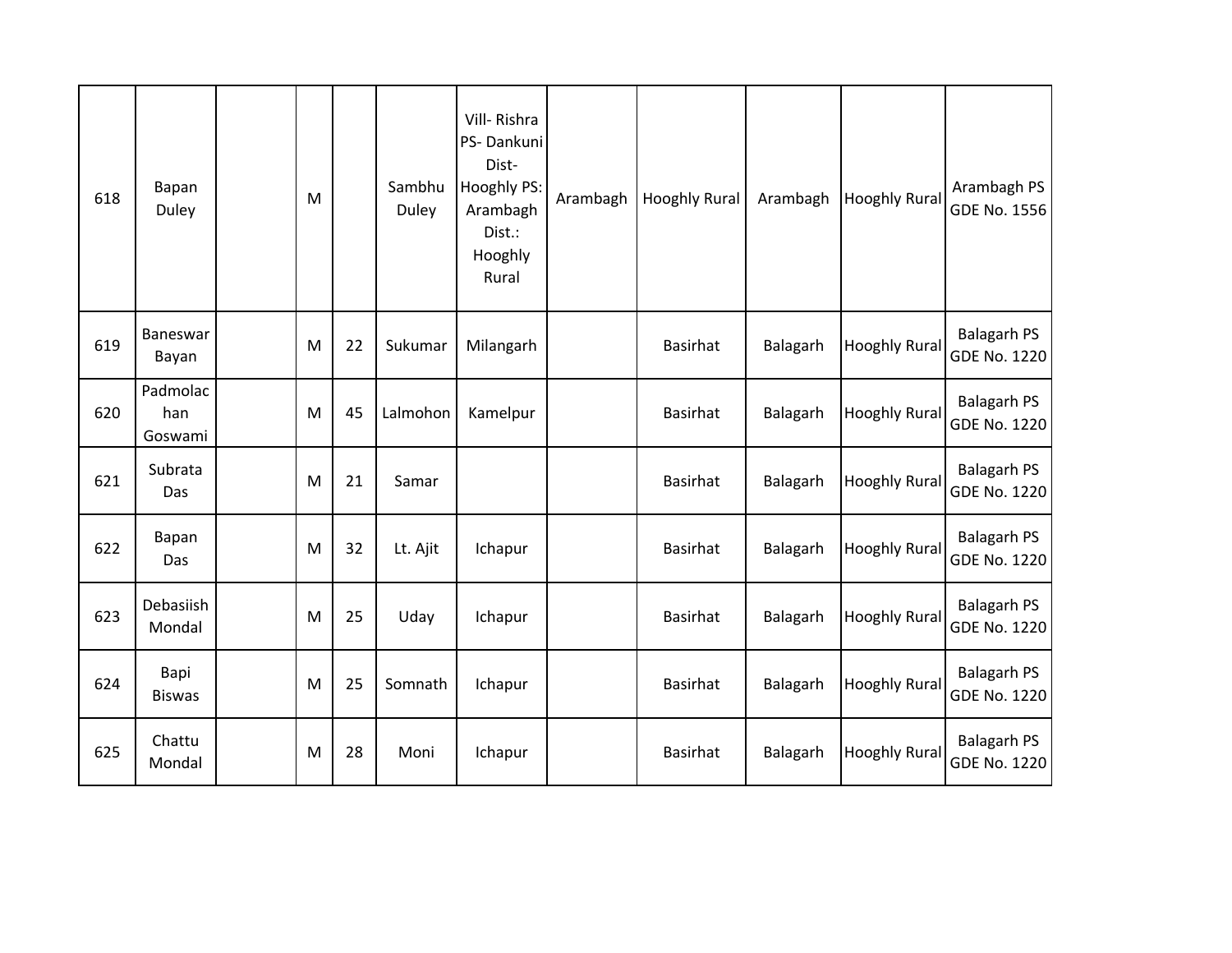| 626 | Pratap<br>Roy          | M         | 22 | Sushanata<br>Roy      | Naity,<br>Mansatala,<br>PS:<br>Chanditala,<br>Hooghly                                             |        | Basirhat             | Chanditala | <b>Hooghly Rural</b> | Chanditala PS<br>GDE No. 1476 |
|-----|------------------------|-----------|----|-----------------------|---------------------------------------------------------------------------------------------------|--------|----------------------|------------|----------------------|-------------------------------|
| 627 | Sudip<br>Baidya        | ${\sf M}$ | 30 | Lt. Sankar<br>Baidya  | Naity,<br>Mansatala,<br>PS:<br>Chanditala,<br>Hooghly                                             |        | Basirhat             | Chanditala | <b>Hooghly Rural</b> | Chanditala PS<br>GDE No. 1476 |
| 628 | Kishor<br><b>Banik</b> | ${\sf M}$ | 34 | Tanuj<br><b>Banik</b> | Vill-Sinet,<br>$P.S -$<br>Dadpur,<br>Dist-<br>Hooghly<br>PS: Dadpur<br>Dist.:<br>Hooghly<br>Rural | Dadpur | <b>Hooghly Rural</b> | Dadpur     | <b>Hooghly Rural</b> | Dadpur PS<br>GDE No. 1306     |
| 629 | Prabir<br>Mal          | ${\sf M}$ |    | Paresh<br>Malik       | Vill-<br>Bhusali, P.S-<br>Dadpur,<br>Dist-<br>Hooghly PS:<br>Dadpur<br>Dist.:<br>Hooghly<br>Rural | Dadpur | <b>Hooghly Rural</b> | Dadpur     | Hooghly Rural        | Dadpur PS<br>GDE No. 1306     |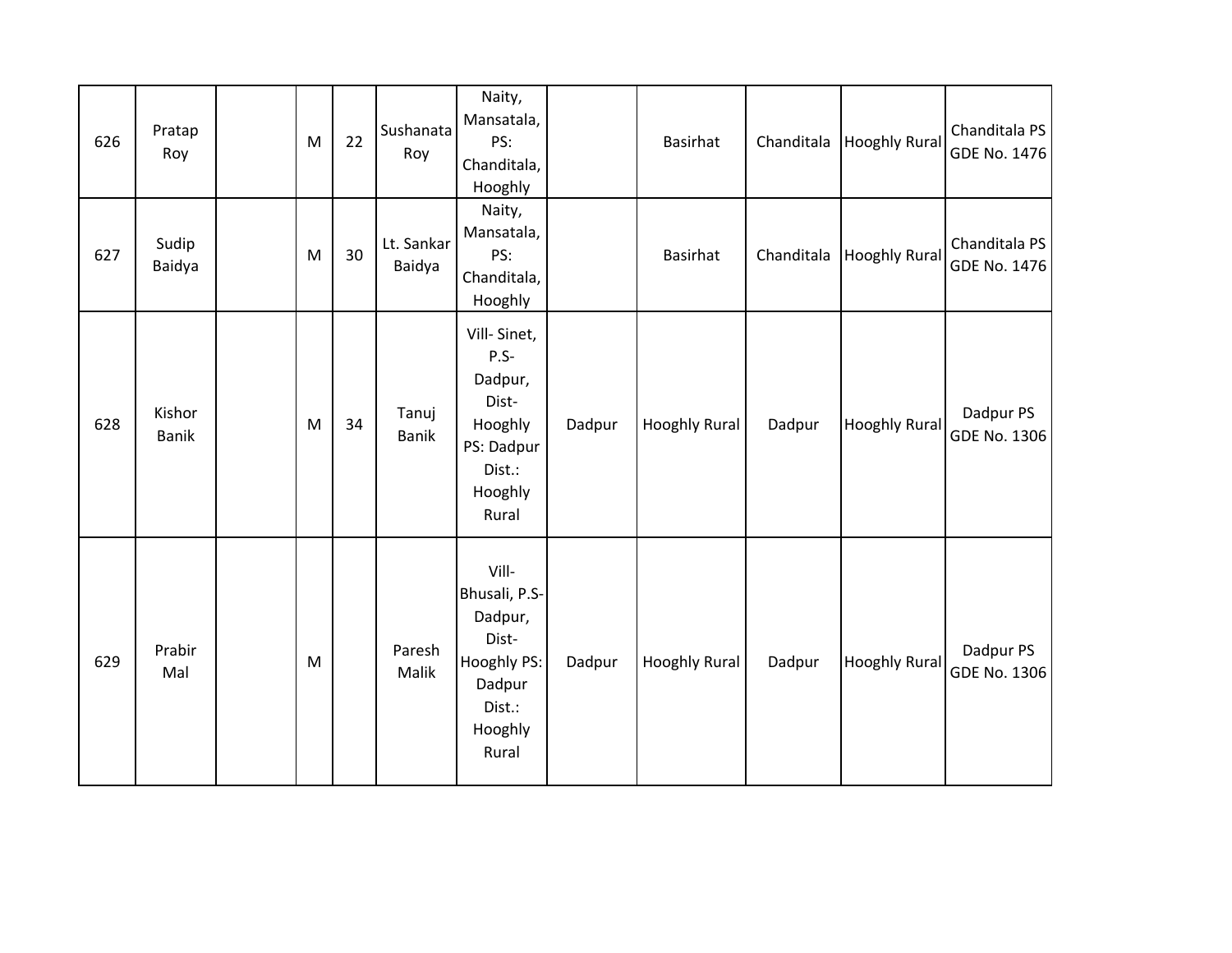| 630 | Mongal<br>Roy               | M         |    | Sukumar<br>Roy               | PS:<br>Dhaniakhali<br>Dist.:<br>Hooghly<br>Rural                                                       |        | Dhaniakhali   Hooghly Rural                               |        | Dhaniakhali   Hooghly Rural | Dhaniakhali<br>PS GDE No.<br>1217 |
|-----|-----------------------------|-----------|----|------------------------------|--------------------------------------------------------------------------------------------------------|--------|-----------------------------------------------------------|--------|-----------------------------|-----------------------------------|
| 631 | Hiru<br>Malik               | ${\sf M}$ |    | Mithu<br>Malik               | PS:<br>Dhaniakhali<br>Dist.:<br>Hooghly<br>Rural                                                       |        | Dhaniakhali   Hooghly Rural   Dhaniakhali   Hooghly Rural |        |                             | Dhaniakhali<br>PS GDE No.<br>1217 |
| 632 | Sanjay<br>Das               | ${\sf M}$ | 35 | Late<br>Sohon Das            | Vill-Datpur,<br>PS –<br>Goghat,<br>Dist –<br>Hooghly PS:<br>Goghat<br>Dist.:<br>Hooghly<br>Rural       | Goghat | <b>Hooghly Rural</b>                                      | Goghat | <b>Hooghly Rural</b>        | Goghat PS<br><b>GDE No. 1512</b>  |
| 633 | Chowdhur<br>y Anamat<br>Ali | M         | 39 | Chowdhur<br>y Murshed<br>Ali | Vill-<br>Dariahat,<br>PS –<br>Goghat,<br>Dist –<br>Hooghly PS:<br>Goghat<br>Dist.:<br>Hooghly<br>Rural | Goghat | <b>Hooghly Rural</b>                                      | Goghat | <b>Hooghly Rural</b>        | Goghat PS<br><b>GDE No. 1512</b>  |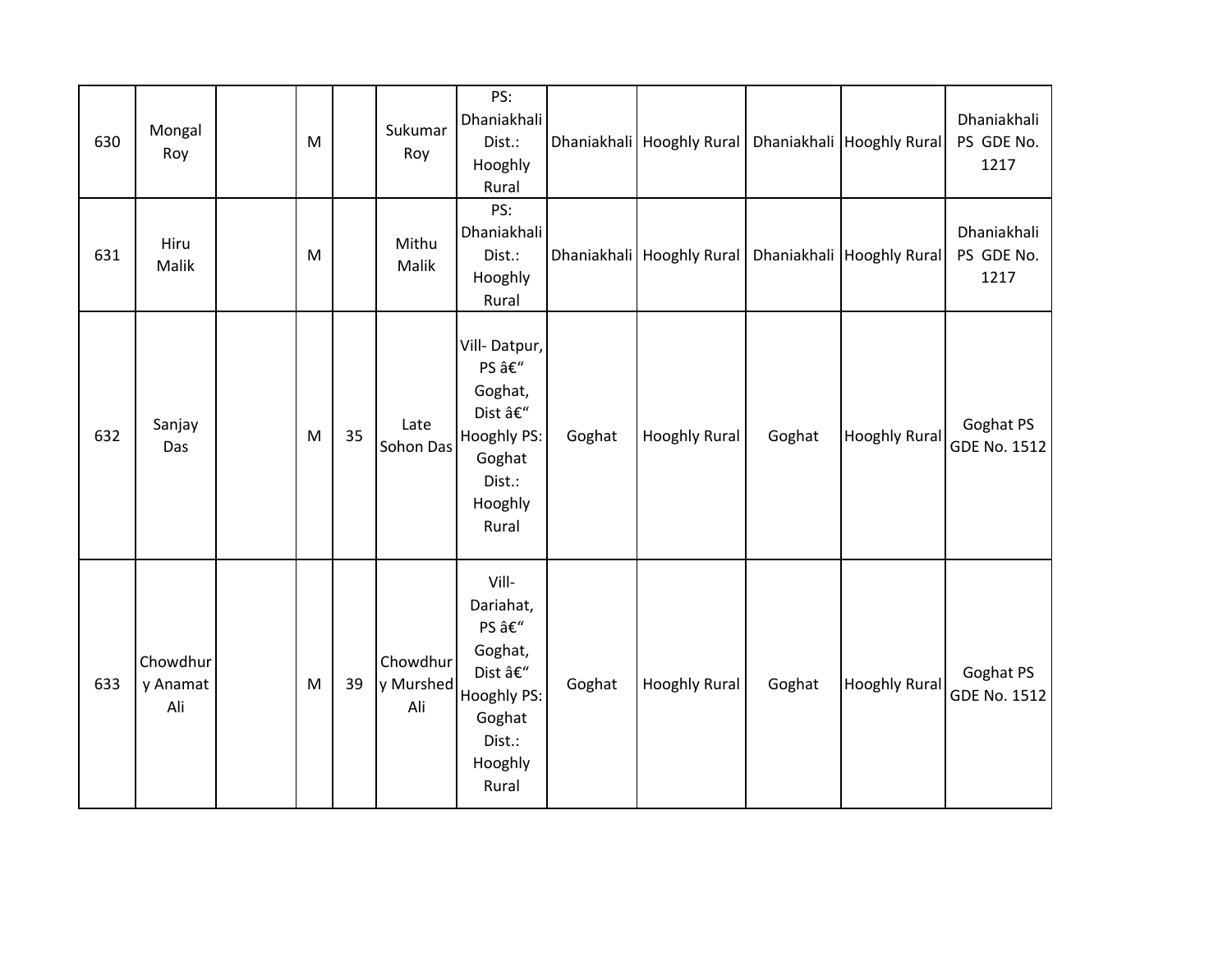| 634 | Ramesh<br>Barui | ${\sf M}$                                                                                                  | 25 | Tarun<br>Barui             | Vill-<br>Garhmanda<br>ran, PS –<br>Goghat,<br>Dist –<br>Hooghly PS:<br>Goghat<br>Dist.:<br>Hooghly<br>Rural | Goghat | <b>Hooghly Rural</b> | Goghat | <b>Hooghly Rural</b> | Goghat PS<br>GDE No. 1495        |
|-----|-----------------|------------------------------------------------------------------------------------------------------------|----|----------------------------|-------------------------------------------------------------------------------------------------------------|--------|----------------------|--------|----------------------|----------------------------------|
| 635 | Narayan<br>Das  | $\mathsf{M}% _{T}=\mathsf{M}_{T}\!\left( a,b\right) ,\ \mathsf{M}_{T}=\mathsf{M}_{T}\!\left( a,b\right) ,$ | 47 | Late<br>Shaktipad<br>a Das | Vill-<br>Santoshpur,<br>PS –<br>Goghat,<br>Dist –<br>Hooghly PS:<br>Goghat<br>Dist.:<br>Hooghly<br>Rural    | Goghat | <b>Hooghly Rural</b> | Goghat | <b>Hooghly Rural</b> | Goghat PS<br>GDE No. 1495        |
| 636 | Haru Bag        | ${\sf M}$                                                                                                  | 55 | Late Fakir<br><b>Bag</b>   | Vill-<br>Santoshpur,<br>PS –<br>Goghat,<br>Dist –<br>Hooghly PS:<br>Goghat<br>Dist.:<br>Hooghly<br>Rural    | Goghat | <b>Hooghly Rural</b> | Goghat | <b>Hooghly Rural</b> | Goghat PS<br><b>GDE No. 1495</b> |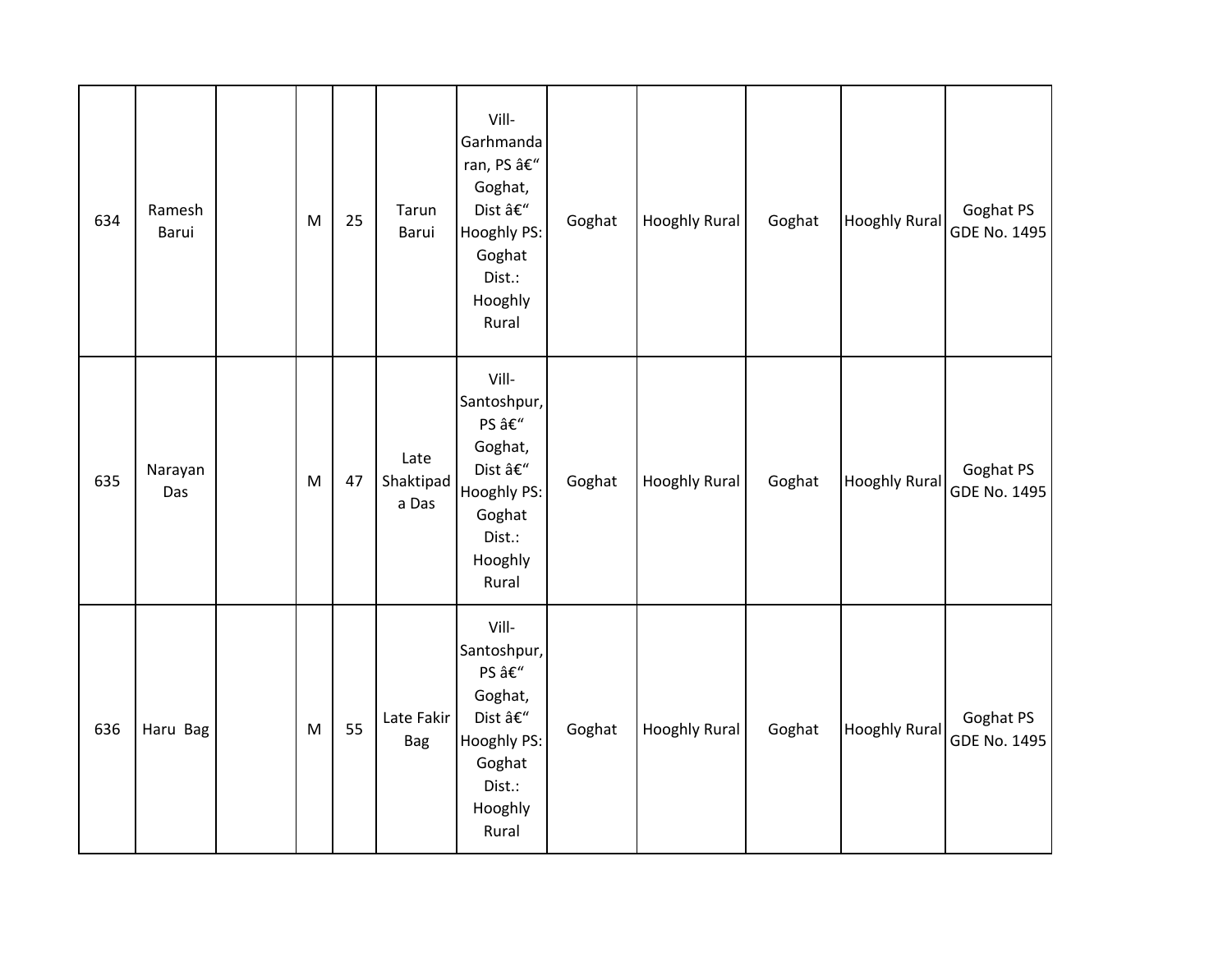| 637 | Monmoha<br>nta Singh        | M | 26 | Panchana<br>n Singh | Vill-<br>Rajyadharp<br>ur, PS –<br>Chandrakon<br>a, Dist –<br>Pasch PS:<br>Goghat<br>Dist.:<br>Hooghly<br>Rural | Goghat | <b>Hooghly Rural</b> | Goghat | <b>Hooghly Rural</b> | Goghat PS<br><b>GDE No. 1495</b> |
|-----|-----------------------------|---|----|---------------------|-----------------------------------------------------------------------------------------------------------------|--------|----------------------|--------|----------------------|----------------------------------|
| 638 | Laxmikant<br>a<br>Paramanik | M | 38 | Anil<br>Paramanik   | Vill-<br>Rajyadharp<br>ur, PS –<br>Chandrakon<br>a, Dist –<br>Pasch PS:<br>Goghat<br>Dist.:<br>Hooghly<br>Rural | Goghat | Hooghly Rural        | Goghat | <b>Hooghly Rural</b> | Goghat PS<br><b>GDE No. 1495</b> |
| 639 | Srikanta<br>Ghosh           | M |    | Dipak<br>Ghosh      | Balidaha<br>PS: Gurap<br>Dist.:<br>Hooghly<br>Rural                                                             | Gurap  | <b>Hooghly Rural</b> | Gurap  | <b>Hooghly Rural</b> | <b>Gurap PS</b><br>GDE No. 1165  |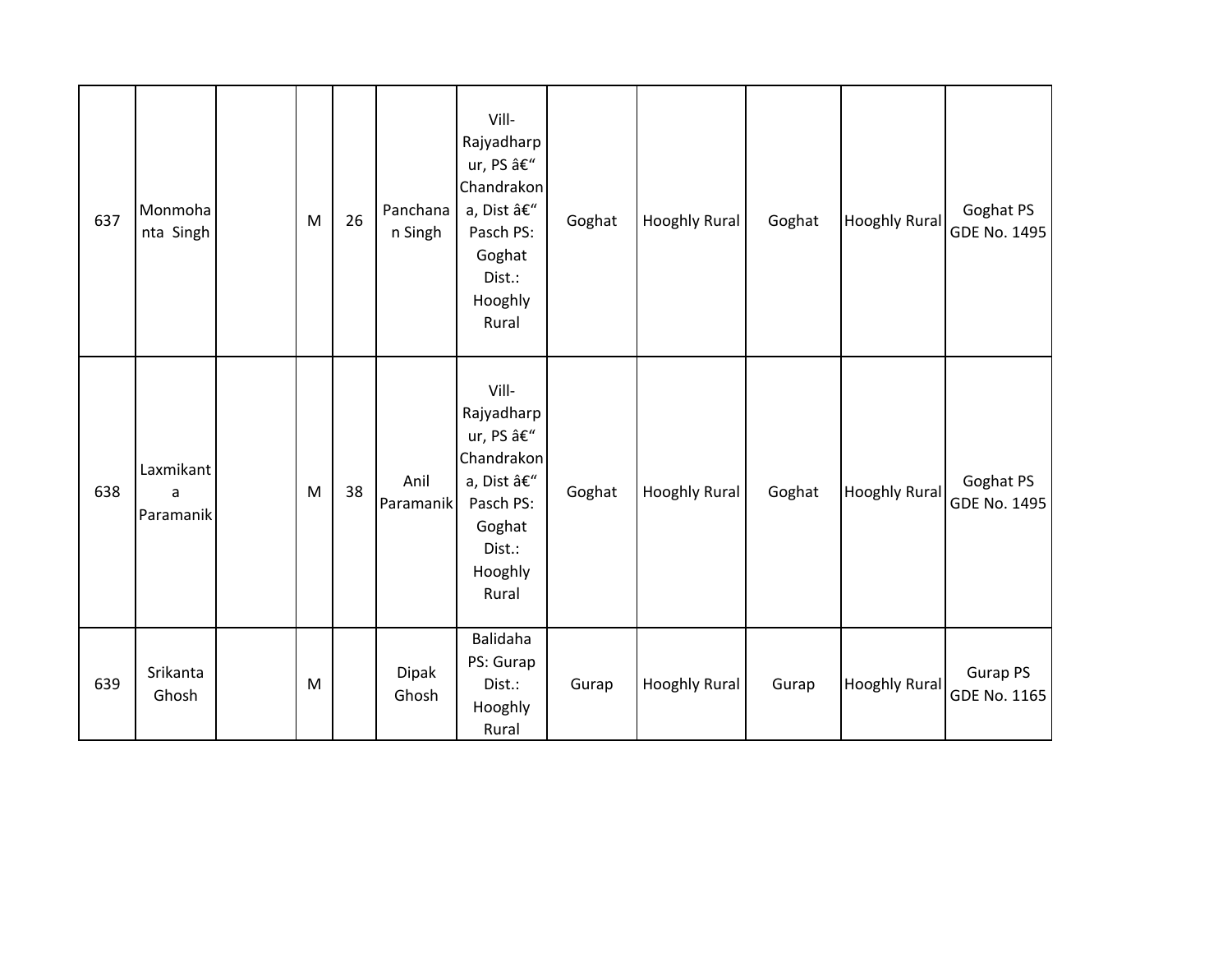| 640 | Munna<br>Ghosh    | M         | 23 | Khakan<br>Ghosh     | Gurap<br>Magherpar<br>a PS: Gurap<br>Dist.:<br>Hooghly<br>Rural                                            | Gurap  | <b>Hooghly Rural</b>      | Gurap   | <b>Hooghly Rural</b> | Gurap PS<br>GDE No. 1165          |
|-----|-------------------|-----------|----|---------------------|------------------------------------------------------------------------------------------------------------|--------|---------------------------|---------|----------------------|-----------------------------------|
| 641 | Sumit<br>Ghosh    | ${\sf M}$ | 25 | Nimai<br>Ghosh      | Digha PS:<br>Pandua<br>Dist.:<br>Hooghly<br>Rural                                                          | Pandua | <b>Hooghly Rural</b>      | Gurap   | <b>Hooghly Rural</b> | Gurap PS<br>GDE No. 1165          |
| 642 | Gopal<br>Maity    | ${\sf M}$ | 26 | Ajit Maity          | Digha PS:<br>Pandua<br>Dist.:<br>Hooghly<br>Rural                                                          | Pandua | <b>Hooghly Rural</b>      | Gurap   | <b>Hooghly Rural</b> | Gurap PS<br>GDE No. 1165          |
| 643 | Jaganath<br>Murmu | M         | 22 | Biswanath<br>Murmu  | Nandingra<br>m PS:<br>Pandua<br>Dist.:<br>Hooghly<br>Rural                                                 | Pandua | <b>Hooghly Rural</b>      | Gurap   | Hooghly Rural        | <b>Gurap PS</b><br>GDE No. 1165   |
| 644 | Asib<br>Maudal    | ${\sf M}$ | 20 | Saifuddin<br>Maudal | Vill –<br>Bazidpur,<br>PS–<br>Dhaniakhali<br>, hooghly<br>PS:<br>Dhaniakhali<br>Dist.:<br>Hooghly<br>Rural |        | Dhaniakhali Hooghly Rural | Haripal | <b>Hooghly Rural</b> | <b>Haripal PS</b><br>GDE No. 1145 |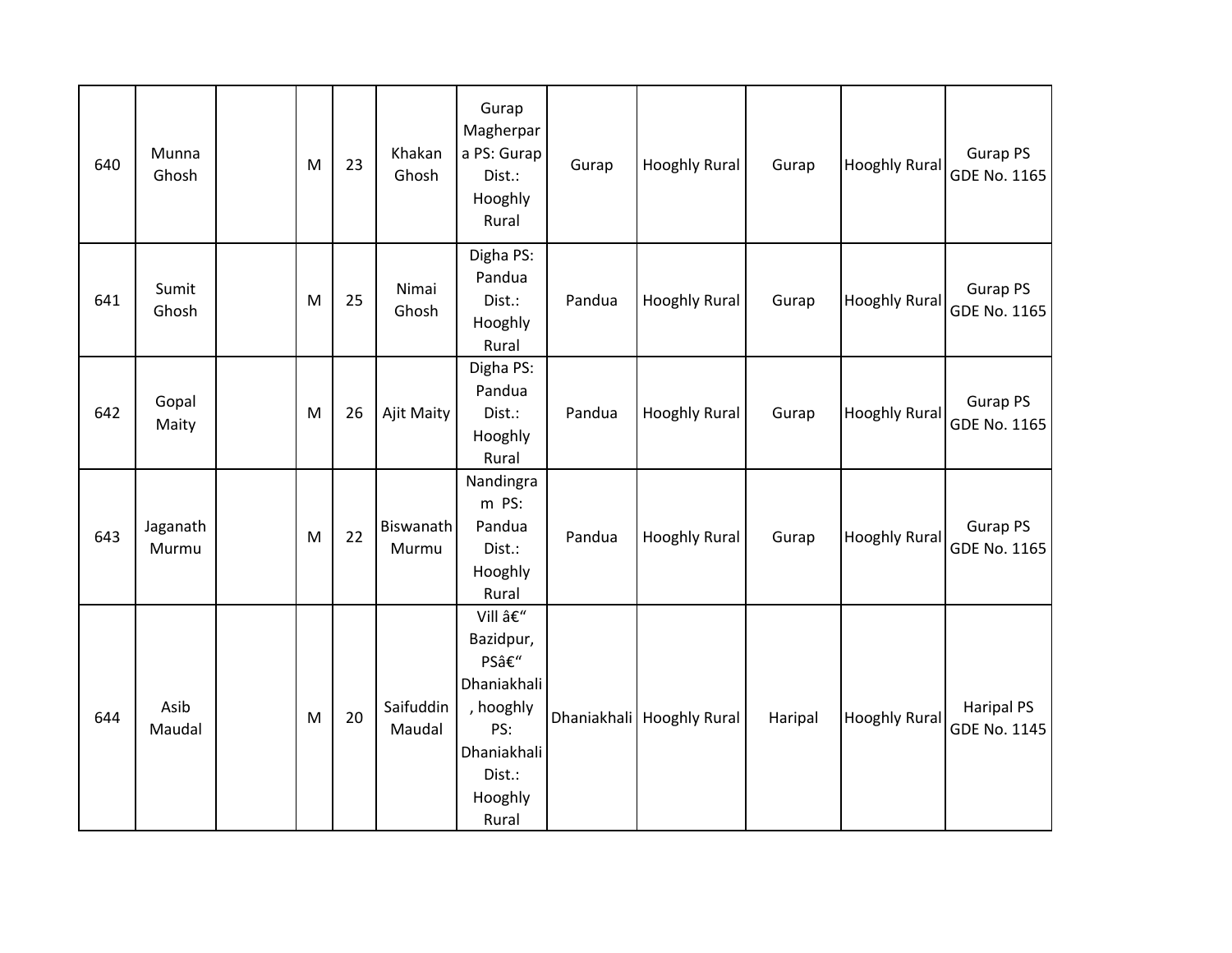| 645 | Firoj Ali<br>Mallick | $\mathsf{M}% _{T}=\mathsf{M}_{T}\!\left( a,b\right) ,\ \mathsf{M}_{T}=\mathsf{M}_{T}$ | 20 | Sukur Ali<br>Mallick | Vill –<br>Meherpur,<br>PS–<br>Dhaniakhali<br>, hooghly<br>PS:<br>Dhaniakhali<br>Dist.:<br>Hooghly<br>Rural     |           | Dhaniakhali Hooghly Rural | Haripal   | <b>Hooghly Rural</b> | <b>Haripal PS</b><br>GDE No. 1145 |
|-----|----------------------|---------------------------------------------------------------------------------------|----|----------------------|----------------------------------------------------------------------------------------------------------------|-----------|---------------------------|-----------|----------------------|-----------------------------------|
| 646 | Badal<br>Munda       | ${\sf M}$                                                                             | 35 | Lt. Kanai<br>Munda   | Vill- Gaja,<br>PS-Haripal<br>,Hooghly<br>PS: Haripal<br>Dist.:<br>Hooghly<br>Rural                             | Haripal   | <b>Hooghly Rural</b>      | Haripal   | <b>Hooghly Rural</b> | <b>Haripal PS</b><br>GDE No. 1155 |
| 647 | Pradip<br>Bauri      | M                                                                                     | 27 |                      | Vill-<br>Mosinan PS-<br>Jangipara<br>Dist-<br>Anu Bauri Hooghly PS:<br>Jangipara<br>Dist.:<br>Hooghly<br>Rural | Jangipara | <b>Hooghly Rural</b>      | Jangipara | <b>Hooghly Rural</b> | Jangipara PS<br>GDE No. 1235      |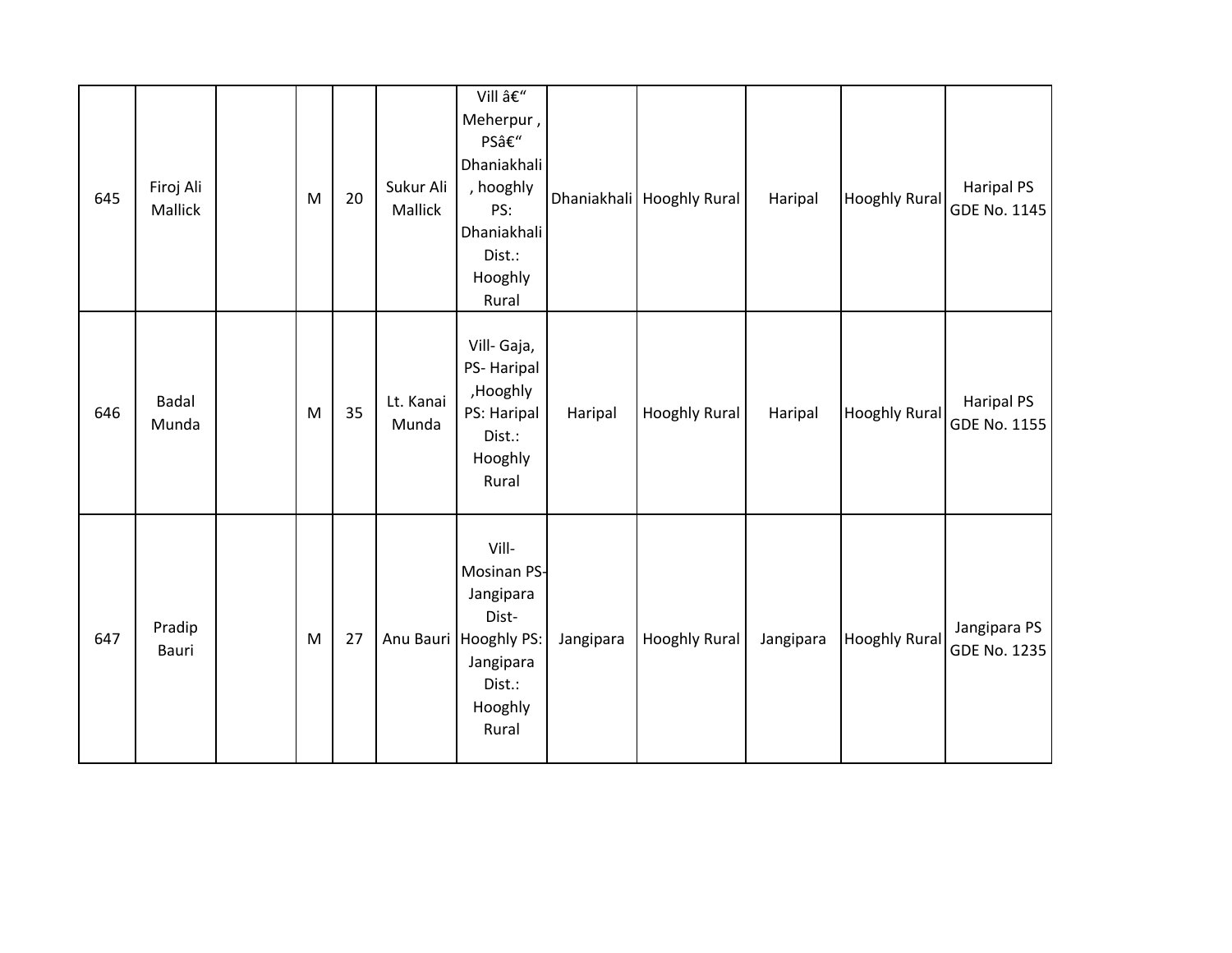| 648 | Ujjal Dolui       | M | 29 | Sannasi<br>Dolui         | Vill-<br>Ramnagar,<br>PS-<br>Khanakul,<br>Dist.-<br>Hooghly                                               |       | <b>Basirhat</b>      | Khanakul | <b>Hooghly Rural</b> | Khanakul PS<br>GDE No. 1375    |
|-----|-------------------|---|----|--------------------------|-----------------------------------------------------------------------------------------------------------|-------|----------------------|----------|----------------------|--------------------------------|
| 649 | Suvandu<br>Pandit | M | 38 | Lt.<br>Gobinda<br>Pandit | Vill-<br>Ramnagar,<br>PS-<br>Khanakul,<br>Dist.-<br>Hooghly                                               |       | <b>Basirhat</b>      | Khanakul | <b>Hooghly Rural</b> | Khanakul PS<br>GDE No. 1375    |
| 650 | Ajay Ram          |   | 25 | Asoke<br>Ram             | Bansberia<br>Kalbazar<br>Sitarambari<br>, P.S-<br>Mogra, Dist-<br>PS: Mogra<br>Dist.:<br>Hooghly<br>Rural | Mogra | <b>Hooghly Rural</b> | Mogra    | Hooghly Rural        | Mogra PS<br><b>GDE No. 435</b> |
| 651 | Somu<br>Shaw      |   | 25 | Kailash<br>Shaw          | Bansberia<br>Kalbazar,<br>P.S-Mogra,<br>Dist-<br>Hooghly PS:<br>Mogra<br>Dist.:<br>Hooghly<br>Rural       | Mogra | <b>Hooghly Rural</b> | Mogra    | <b>Hooghly Rural</b> | Mogra PS<br><b>GDE No. 435</b> |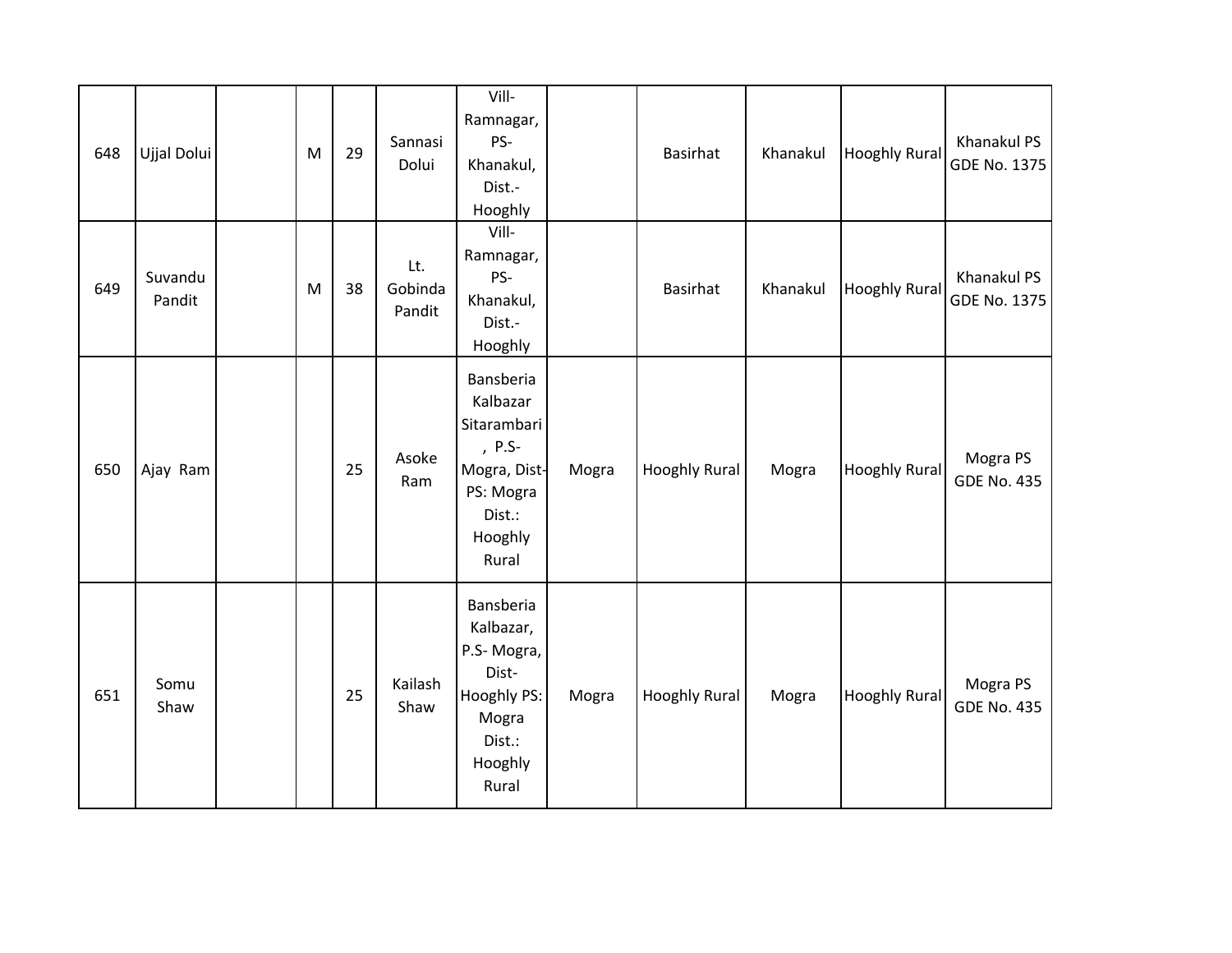| 652 | Arjun<br>Paswan   |           | 21 | Alghu<br>Paswan      | Bansberia<br>Kalbazar,<br>P.S-Mogra,<br>Dist-<br>Hooghly PS:<br>Mogra<br>Dist.:<br>Hooghly<br>Rural | Mogra  | <b>Hooghly Rural</b> | Mogra  | <b>Hooghly Rural</b> | Mogra PS<br><b>GDE No. 435</b> |
|-----|-------------------|-----------|----|----------------------|-----------------------------------------------------------------------------------------------------|--------|----------------------|--------|----------------------|--------------------------------|
| 653 | Sanjib<br>Shaw    |           | 22 | Sanjoy<br>Shaw       | Bansberia<br>Kalbazar,<br>P.S-Mogra,<br>Dist-<br>Hooghly PS:<br>Mogra<br>Dist.:<br>Hooghly<br>Rural | Mogra  | <b>Hooghly Rural</b> | Mogra  | <b>Hooghly Rural</b> | Mogra PS<br><b>GDE No. 435</b> |
| 654 | Rabial<br>Mollick | ${\sf M}$ | 40 | Lt Moksed<br>Mollick | Namajgram<br>, PS-<br>Pandua,<br>Dist-<br>Hooghly PS:<br>Pandua<br>Dist.:<br>Hooghly<br>Rural       | Pandua | <b>Hooghly Rural</b> | Pandua | Hooghly Rural        | Pandua PS<br>GDE No. 1435      |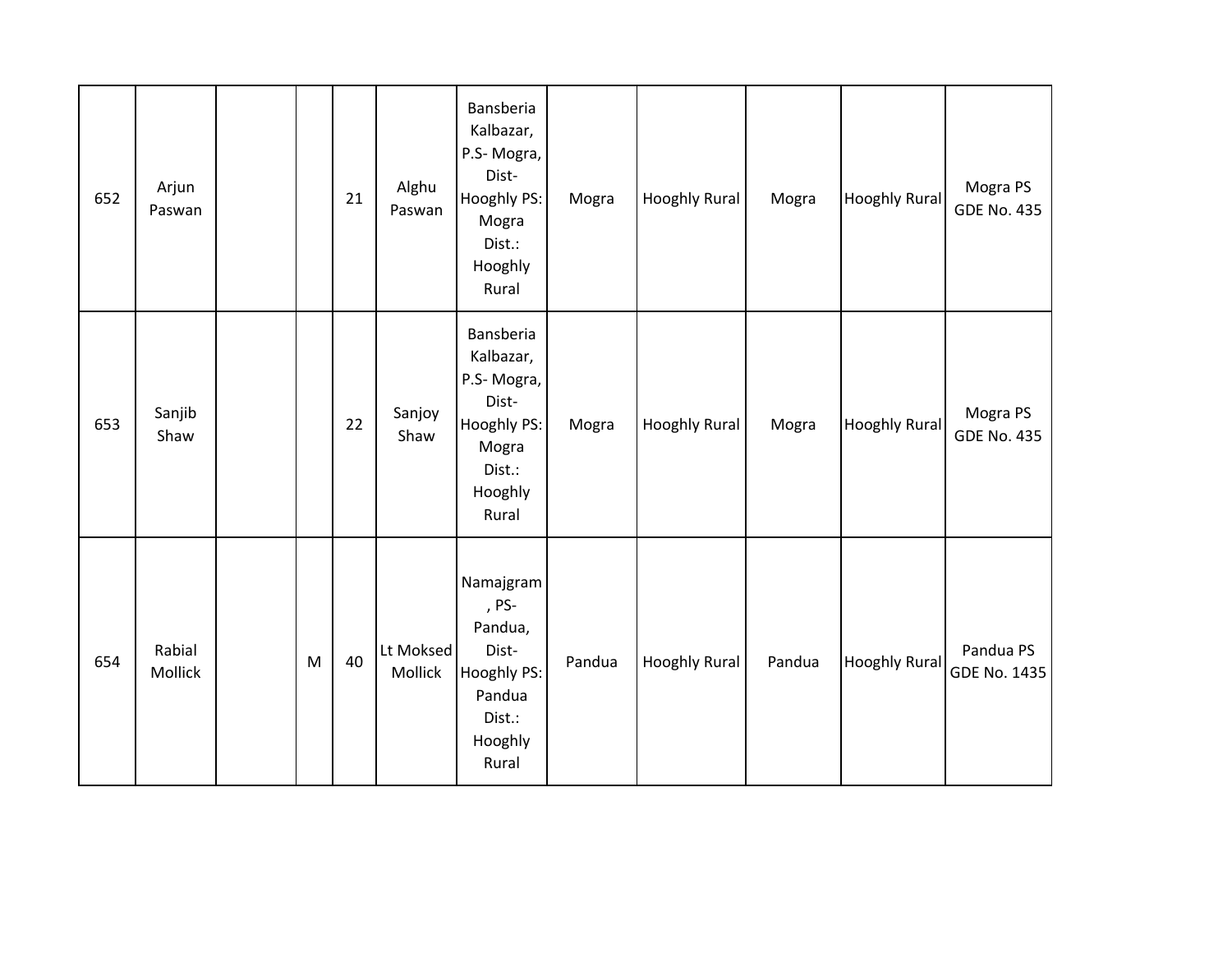| 655 | Sumon<br>Das      | M | 28 | Goutam<br>Das    | Chandanna<br>gar, PS-<br>Chandanna<br>gar, Dist.<br>Hooghly PS: Chandanna<br>Chandanna<br>gar Dist.:<br>Chandanna<br>gar Police<br>Commissio<br>nerate | gar    | Chandannagar<br>Police<br>Commissioner<br>ate | Pandua | <b>Hooghly Rural</b> | Pandua PS<br>GDE No. 1435 |
|-----|-------------------|---|----|------------------|--------------------------------------------------------------------------------------------------------------------------------------------------------|--------|-----------------------------------------------|--------|----------------------|---------------------------|
| 656 | Chanchal<br>Murmu | M | 27 | Basudeb<br>Murmu | Gramgahal,<br>Dabra, PS-<br>Pandua,<br>Dist.<br>Hooghly PS:<br>Pandua<br>Dist.:<br>Hooghly<br>Rural                                                    | Pandua | Hooghly Rural                                 | Pandua | <b>Hooghly Rural</b> | Pandua PS<br>GDE No. 1435 |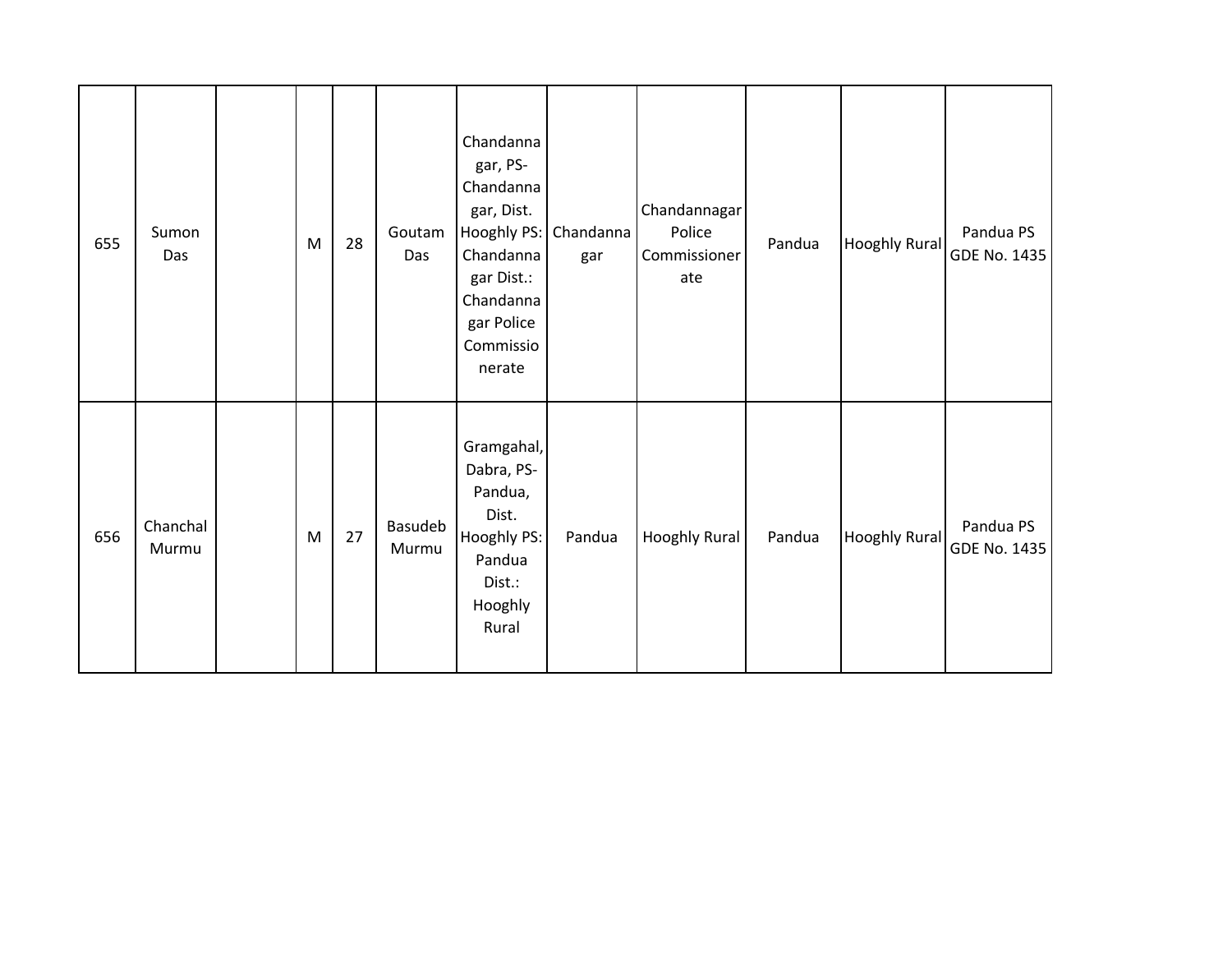| 657 | Babai Roy       | M | 26 | Sudhir<br>Roy     | Subhaspally<br>, PS-<br>Pandua,<br>Dist.<br>Hooghly PS:<br>Pandua<br>Dist.:<br>Hooghly<br>Rural                                                   | Pandua           | Hooghly Rural                                 | Pandua | <b>Hooghly Rural</b> | Pandua PS<br>GDE No. 1435 |
|-----|-----------------|---|----|-------------------|---------------------------------------------------------------------------------------------------------------------------------------------------|------------------|-----------------------------------------------|--------|----------------------|---------------------------|
| 658 | Sujoy<br>Boidya | M | 28 | Sonnashi<br>Bidya | Chandanna<br>gar, Joti PS-<br>Chandanna<br>gar, Dist.<br>Hooghly PS:<br>Chandanna<br>gar Dist.:<br>Chandanna<br>gar Police<br>Commissio<br>nerate | Chandanna<br>gar | Chandannagar<br>Police<br>Commissioner<br>ate | Pandua | <b>Hooghly Rural</b> | Pandua PS<br>GDE No. 1435 |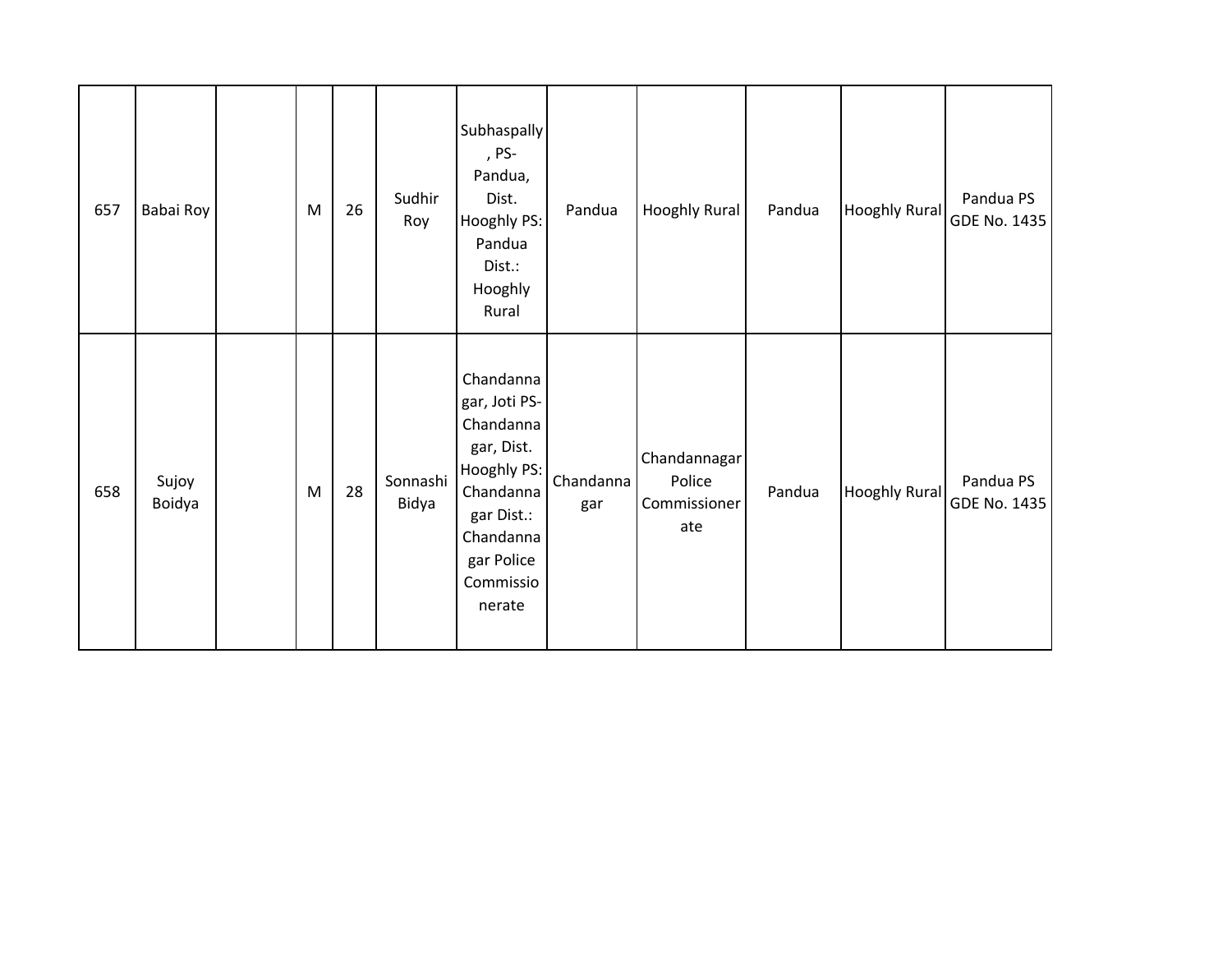| 659 | Sankar Pal     | M         | 45 | Lt Ratan<br>Moni Pal    | Namajgram<br>, PS-<br>Pandua,<br>Dist-<br>Hooghly PS:<br>Pandua<br>Dist.:<br>Hooghly<br>Rural | Pandua   | <b>Hooghly Rural</b> | Pandua   | <b>Hooghly Rural</b> | Pandua PS<br>GDE No. 1435   |
|-----|----------------|-----------|----|-------------------------|-----------------------------------------------------------------------------------------------|----------|----------------------|----------|----------------------|-----------------------------|
| 660 | Sk. Hasan      | ${\sf M}$ | 29 | Sk. Aamin               | Vill-<br>Sudarson,<br>P.S –<br>Polba, Dist<br>–<br>Hooghly                                    |          | <b>Basirhat</b>      | Polba    | <b>Hooghly Rural</b> | Polba PS GDE<br>No. 1042    |
| 661 | Amar<br>Lohar  | ${\sf M}$ | 35 | Biswanath<br>Lohar      | Vill -<br>Sudarson,<br>P.S –<br>Polba, Dist<br>–<br>Hooghly                                   |          | <b>Basirhat</b>      | Polba    | <b>Hooghly Rural</b> | Polba PS GDE<br>No. 1042    |
| 662 | Abhijit<br>Pan | M         | 33 | Sahadeb<br>Pan          | Shyampur<br>PS:<br>Pursurah<br>Dist.:<br>Hooghly<br>Rural                                     | Pursurah | <b>Hooghly Rural</b> | Pursurah | <b>Hooghly Rural</b> | Pursurah PS<br>GDE No. 1299 |
| 663 | Sanjoy<br>Pan  | M         | 50 | Lt.<br>Kashinath<br>Pan | Shyampur<br>PS:<br>Pursurah<br>Dist.:<br>Hooghly<br>Rural                                     | Pursurah | <b>Hooghly Rural</b> | Pursurah | <b>Hooghly Rural</b> | Pursurah PS<br>GDE No. 1299 |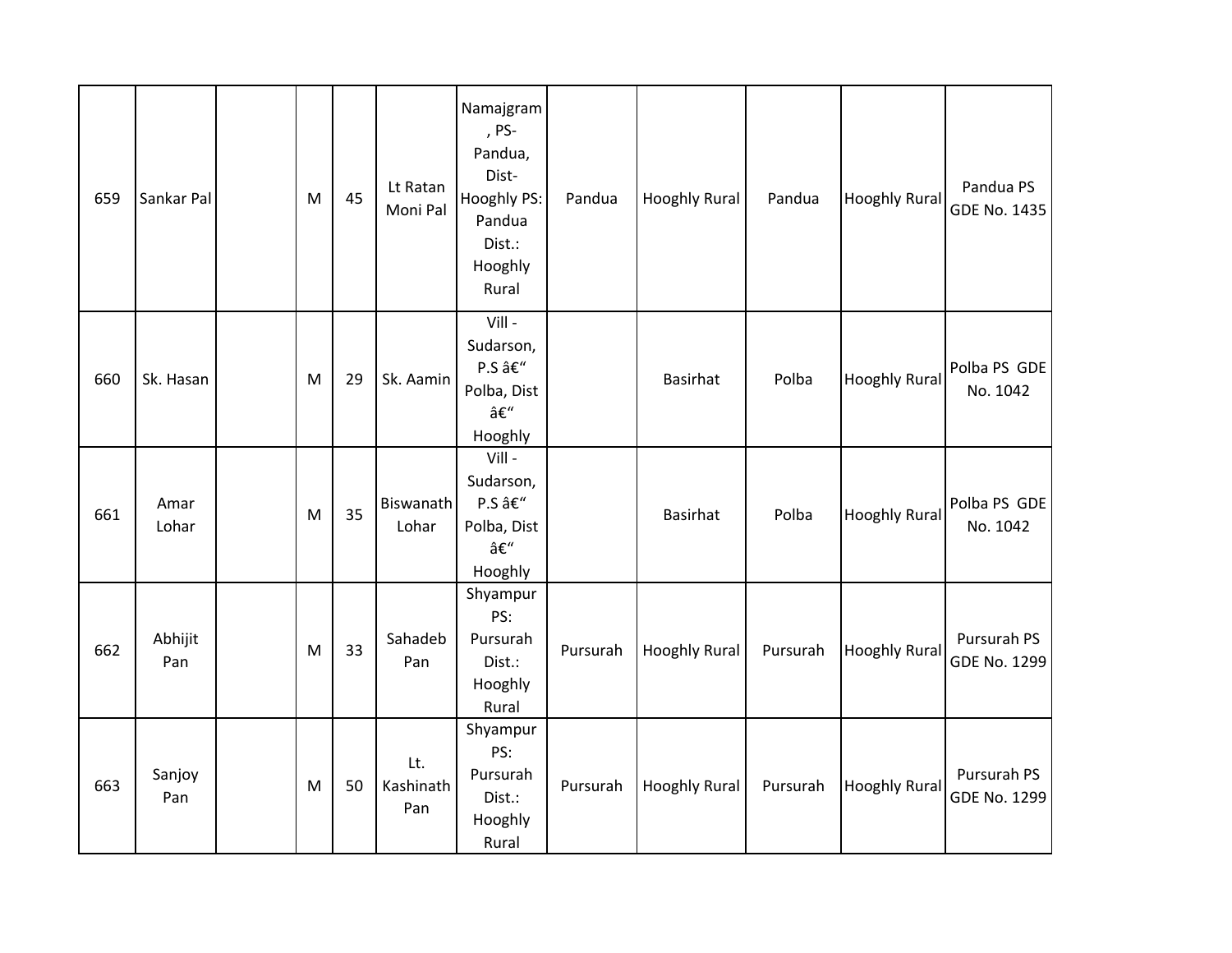| 664 | Raju<br>Yadav    | M | 30 | <b>Brish</b><br>Kumar   | Salinpur<br>Panapur<br>Chapra,<br><b>Bihar</b>         | <b>Basirhat</b> | Andal<br>g.r.p.s.    | Howrah<br>G.R.P. | Andal g.r.p.s.<br>PS Outpost<br>Durgapur<br><b>GRPP GDE No.</b><br>676 |
|-----|------------------|---|----|-------------------------|--------------------------------------------------------|-----------------|----------------------|------------------|------------------------------------------------------------------------|
| 665 | Sanu<br>Kumar    | M | 28 | Mohan<br>Roy            | Prithpur<br>Panapur<br>Chapra,<br><b>Bihar</b>         | <b>Basirhat</b> | Andal<br>g.r.p.s.    | Howrah<br>G.R.P. | Andal g.r.p.s.<br>PS Outpost<br>Durgapur<br><b>GRPP GDE No.</b><br>676 |
| 666 | Raju<br>Acharya  | M | 30 | <b>Tapas</b><br>Acharya | Dhol danga<br>Bankura<br><b>Bankura</b>                | <b>Basirhat</b> | Andal<br>g.r.p.s.    | Howrah<br>G.R.P. | Andal g.r.p.s.<br>PS Outpost<br>Durgapur<br><b>GRPP GDE No.</b><br>676 |
| 667 | Sandeep<br>Kumar | M | 22 | Shyam<br>Babu Rai       | Paesa<br>Dhawa<br>Derni<br>Chappra<br><b>Bihar</b>     | <b>Basirhat</b> | Asansole<br>g.r.p.s. | Howrah<br>G.R.P. | Asansole<br>g.r.p.s. PS<br><b>GDE No. 929</b>                          |
| 668 | Sanjoy<br>Mallik | M | 26 | Hari Pada<br>Mallik     | Kheyuadih<br>Khandagho<br>sh Purbo<br>Bardhaman<br>W.B | <b>Basirhat</b> | Asansole<br>g.r.p.s. | Howrah<br>G.R.P. | Asansole<br>g.r.p.s. PS<br><b>GDE No. 929</b>                          |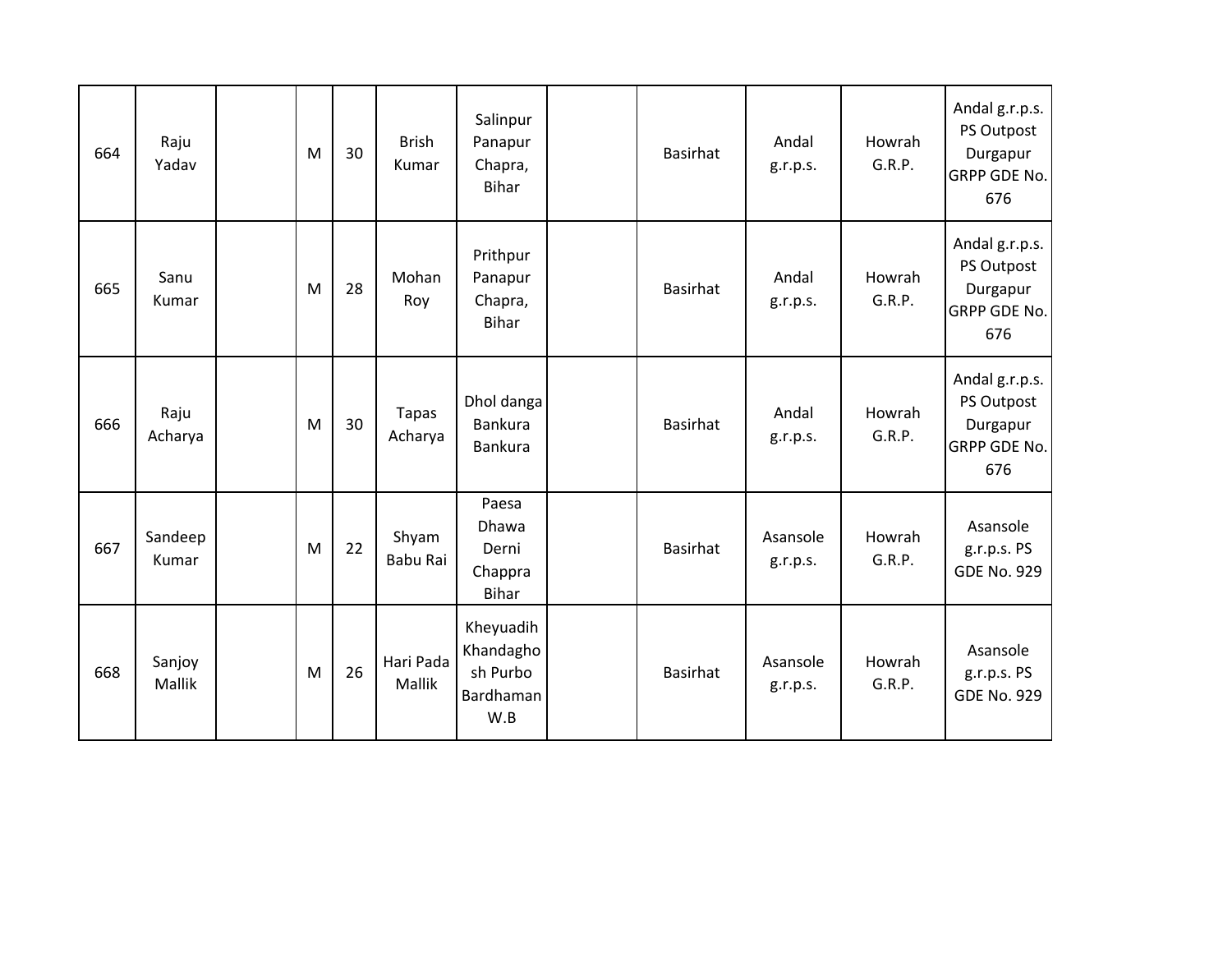| 669 | Krishnend<br>u Mallik | M | 24 | Aditya<br><b>Mllik</b> | Kheyuadih<br>Khandagho<br>sh Purbo<br>Bardhaman<br>W.B | <b>Basirhat</b> | Asansole<br>g.r.p.s. | Howrah<br>G.R.P. | Asansole<br>g.r.p.s. PS<br><b>GDE No. 929</b> |
|-----|-----------------------|---|----|------------------------|--------------------------------------------------------|-----------------|----------------------|------------------|-----------------------------------------------|
| 670 | Sukumar<br>Kharat     | M | 19 | Sishu<br>Kharat        | Kheyuadih<br>Khandagho<br>sh Purbo<br>Bardhaman<br>W.B | <b>Basirhat</b> | Asansole<br>g.r.p.s. | Howrah<br>G.R.P. | Asansole<br>g.r.p.s. PS<br><b>GDE No. 929</b> |
| 671 | Suresh<br>Baski       | M | 20 | Paramesw<br>ar Baski   | Bhurkunda<br>Bari Nirsha<br>Dhanbad,<br><b>JHK</b>     | <b>Basirhat</b> | Asansole<br>g.r.p.s. | Howrah<br>G.R.P. | Asansole<br>g.r.p.s. PS<br><b>GDE No. 929</b> |
| 672 | Aakash<br>Bhandari    | M | 21 | Subadh<br>Bhandari     | Bhurkunda<br>Bari Nirsha<br>Dhanbad,<br><b>JHK</b>     | <b>Basirhat</b> | Asansole<br>g.r.p.s. | Howrah<br>G.R.P. | Asansole<br>g.r.p.s. PS<br><b>GDE No. 929</b> |
| 673 | Md. Yasin             | M | 47 | Abdul<br>Kayam         | Chapri<br>Fatchpur<br>Gaya, Bihar                      | <b>Basirhat</b> | Asansole<br>g.r.p.s. | Howrah<br>G.R.P. | Asansole<br>g.r.p.s. PS<br><b>GDE No. 929</b> |
| 674 | Prabhu<br>Das         | M | 60 | <b>Balram</b><br>Das   | Kushmaha<br>Fatchpur<br>Gaya, Bihar                    | <b>Basirhat</b> | Asansole<br>g.r.p.s. | Howrah<br>G.R.P. | Asansole<br>g.r.p.s. PS<br><b>GDE No. 929</b> |
| 675 | Mithilesh<br>Kumar    | M | 30 | Lalu Yadav             | Jaganbagi<br>Fatchpur<br>Gaya, Bihar                   | <b>Basirhat</b> | Asansole<br>g.r.p.s. | Howrah<br>G.R.P. | Asansole<br>g.r.p.s. PS<br><b>GDE No. 929</b> |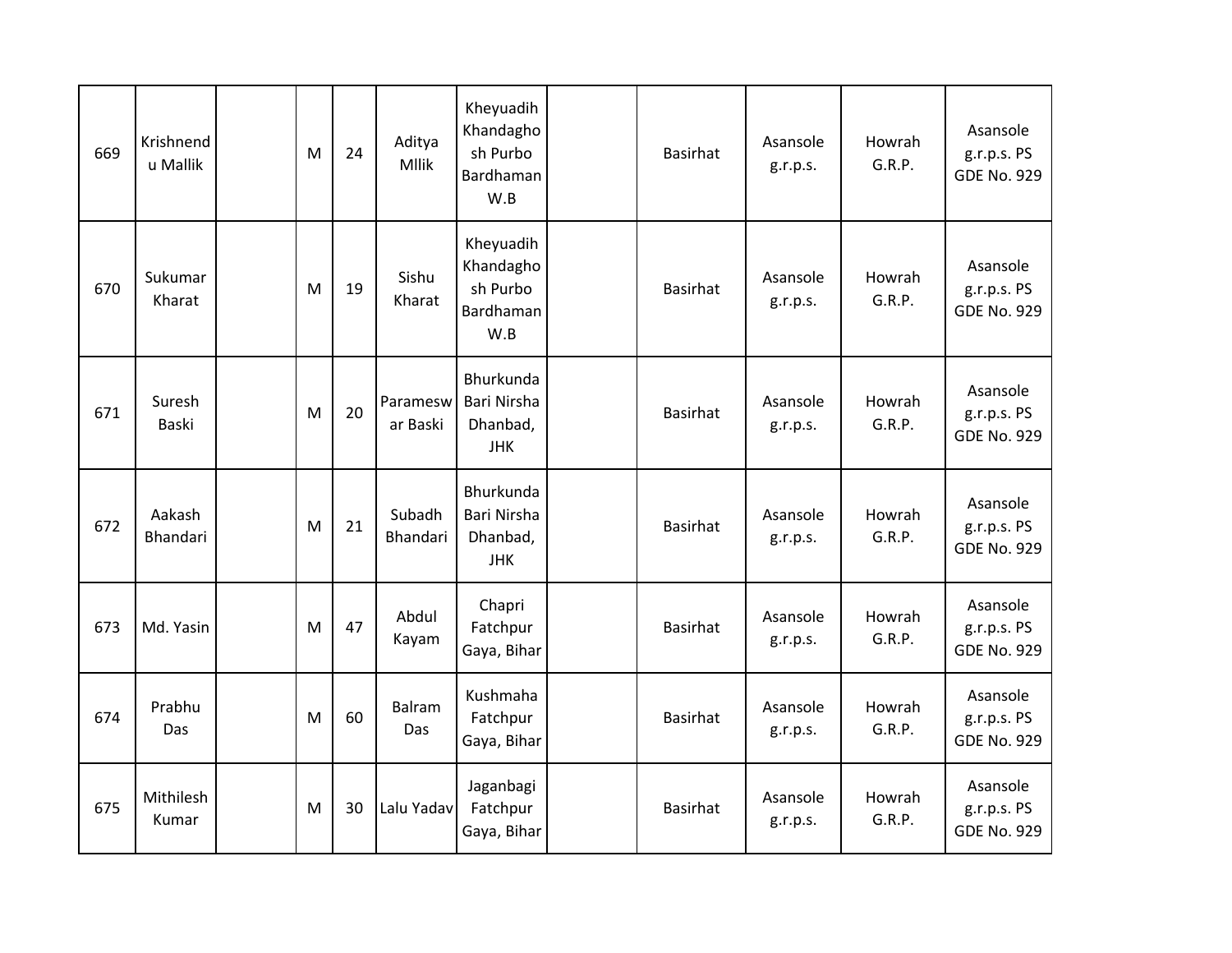| 676 | Santosh<br>Kumar           | M | 25 | Kaikash<br>Prasad<br>Yadav | Jaganbagi<br>Fatchpur<br>Gaya, Bihar                      | <b>Basirhat</b> | Asansole<br>g.r.p.s. | Howrah<br>G.R.P. | Asansole<br>g.r.p.s. PS<br><b>GDE No. 929</b> |
|-----|----------------------------|---|----|----------------------------|-----------------------------------------------------------|-----------------|----------------------|------------------|-----------------------------------------------|
| 677 | <b>Dulal Das</b>           | M | 45 | Sri Jhari<br><b>Das</b>    | Nawagarh<br>Chatti<br>Rajdhanwar<br>Giridih, JHK          | <b>Basirhat</b> | Asansole<br>g.r.p.s. | Howrah<br>G.R.P. | Asansole<br>g.r.p.s. PS<br><b>GDE No. 929</b> |
| 678 | Bijay<br>Shankar<br>Prasad | M | 37 | Seo<br>Narayan<br>Prasad   | Moira<br>Colliery<br>Andal<br>Paschim<br>Baedhaman<br>W.B | <b>Basirhat</b> | Asansole<br>g.r.p.s. | Howrah<br>G.R.P. | Asansole<br>g.r.p.s. PS<br><b>GDE No. 929</b> |
| 679 | Arvind<br>Mishra           | M | 23 | Ram Dayal<br>Mishra        | Chirkunda<br>Chirkunda<br>Dhanbad,<br><b>JHK</b>          | <b>Basirhat</b> | Asansole<br>g.r.p.s. | Howrah<br>G.R.P. | Asansole<br>g.r.p.s. PS<br><b>GDE No. 929</b> |
| 680 | Nand<br>Kumar<br>Mondal    | M | 47 | Lt.<br>Raghubir<br>Mondal  | Nirsha<br>Nirsha<br>Dhanbad,<br><b>JHK</b>                | <b>Basirhat</b> | Asansole<br>g.r.p.s. | Howrah<br>G.R.P. | Asansole<br>g.r.p.s. PS<br><b>GDE No. 929</b> |
| 681 | Mahesh<br>Yadav            | M | 43 | Bhikhari<br>Yadav          | Lakhibari<br>Kodarma<br>Kodarma,<br><b>JHK</b>            | <b>Basirhat</b> | Asansole<br>g.r.p.s. | Howrah<br>G.R.P. | Asansole<br>g.r.p.s. PS<br><b>GDE No. 929</b> |
| 682 | Rajendra<br>Yadav          | M | 30 | Sarju<br>Yadav             | Jainagar<br>Jaynagar<br>Kodarma,<br><b>JHK</b>            | <b>Basirhat</b> | Asansole<br>g.r.p.s. | Howrah<br>G.R.P. | Asansole<br>g.r.p.s. PS<br><b>GDE No. 929</b> |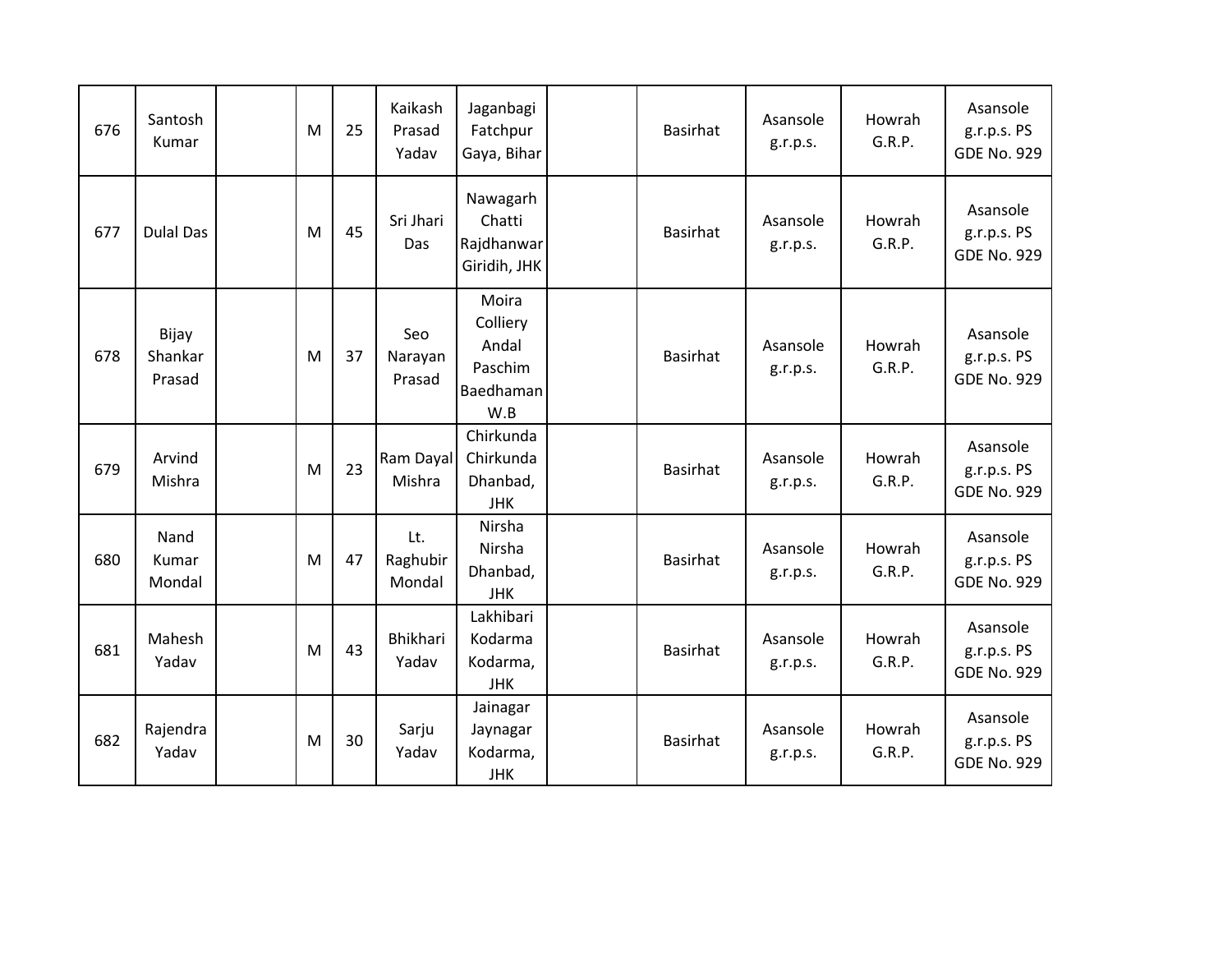| 683 | Rabindra<br>Kr. Yadav  | M | 25 | Shashi<br>Yadav                    | Batpar<br>Chakai<br>Jamui,<br><b>Bihar</b>                 | <b>Basirhat</b> | Asansole<br>g.r.p.s. | Howrah<br>G.R.P. | Asansole<br>g.r.p.s. PS<br><b>GDE No. 929</b> |
|-----|------------------------|---|----|------------------------------------|------------------------------------------------------------|-----------------|----------------------|------------------|-----------------------------------------------|
| 684 | Amit Kr.<br>Yadav      | M | 18 | Suresh<br>Yadav                    | Batpar<br>Chakai<br>Jamui,<br><b>Bihar</b>                 | <b>Basirhat</b> | Asansole<br>g.r.p.s. | Howrah<br>G.R.P. | Asansole<br>g.r.p.s. PS<br><b>GDE No. 929</b> |
| 685 | Rajesh<br>Yadav        | M | 25 | Arjun<br>Yadav                     | Batpar<br>Chakai<br>Jamui,<br><b>Bihar</b>                 | <b>Basirhat</b> | Asansole<br>g.r.p.s. | Howrah<br>G.R.P. | Asansole<br>g.r.p.s. PS<br><b>GDE No. 929</b> |
| 686 | Vikram<br>Kumar        | M | 19 | Magesh<br>Yadav                    | Batpar<br>Chakai<br>Jamui,<br><b>Bihar</b>                 | <b>Basirhat</b> | Asansole<br>g.r.p.s. | Howrah<br>G.R.P. | Asansole<br>g.r.p.s. PS<br><b>GDE No. 929</b> |
| 687 | Pulak<br>Mukherje<br>e | M | 39 | Kharagpe<br>d<br>Mukherje<br>e     | Gobardhan<br>pur<br>Mangalcot<br>Purbo<br>Bardhaman<br>W.B | <b>Basirhat</b> | Asansole<br>g.r.p.s. | Howrah<br>G.R.P. | Asansole<br>g.r.p.s. PS<br><b>GDE No. 933</b> |
| 688 | Alok<br>Kumar          | M | 34 | <b>Birendra</b><br>Prasad<br>Singh | Gamarhia<br>Gamarhia<br>Saraikela,<br><b>JHK</b>           | <b>Basirhat</b> | Asansole<br>g.r.p.s. | Howrah<br>G.R.P. | Asansole<br>g.r.p.s. PS<br><b>GDE No. 933</b> |
| 689 | Lalan<br>Singh         | M | 54 | Punit<br>Singh                     | Kauchanpur<br>Lachhmipur<br>Jamui,<br><b>Bihar</b>         | <b>Basirhat</b> | Asansole<br>g.r.p.s. | Howrah<br>G.R.P. | Asansole<br>g.r.p.s. PS<br><b>GDE No. 933</b> |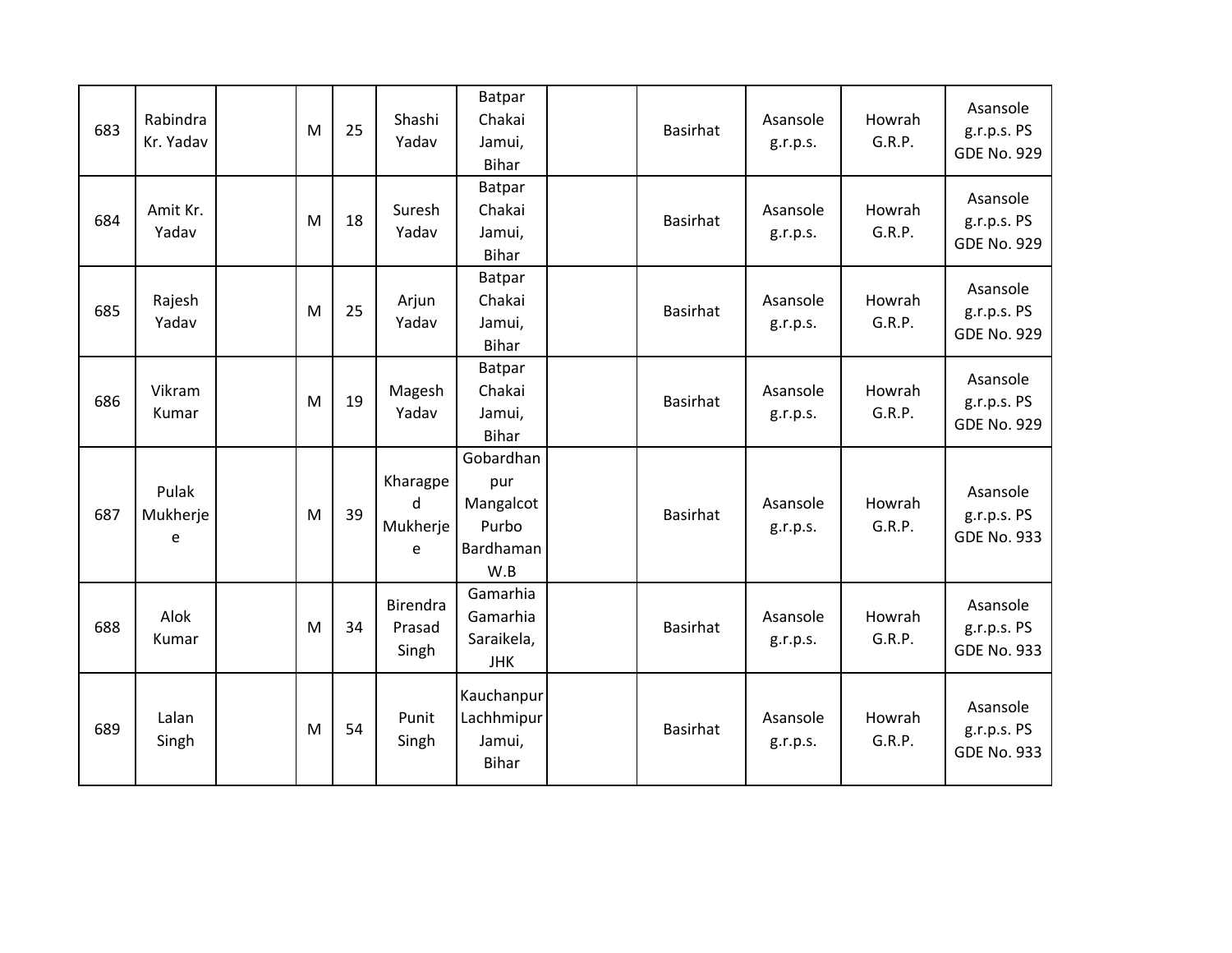| 690 | Prakash<br>Singh     | M | 30 | Sarju<br>Yadav         | Kauchanpur<br>Lachhmipur<br>Jamui,<br><b>Bihar</b>                     | <b>Basirhat</b> | Asansole<br>g.r.p.s. | Howrah<br>G.R.P. | Asansole<br>g.r.p.s. PS<br><b>GDE No. 933</b> |
|-----|----------------------|---|----|------------------------|------------------------------------------------------------------------|-----------------|----------------------|------------------|-----------------------------------------------|
| 691 | Sanjoy Kr.<br>Pandey | M | 48 | Jagdev<br>Pandey       | Sanarai<br>Sonarai<br>East<br>Singbhum,<br><b>JHK</b>                  | <b>Basirhat</b> | Asansole<br>g.r.p.s. | Howrah<br>G.R.P. | Asansole<br>g.r.p.s. PS<br><b>GDE No. 933</b> |
| 692 | Jitu Pandit          | M | 42 | <b>Bhola</b><br>Pandit | Bandi<br>Jarmundi<br>Dumka, JHK                                        | <b>Basirhat</b> | Asansole<br>g.r.p.s. | Howrah<br>G.R.P. | Asansole<br>g.r.p.s. PS<br><b>GDE No. 933</b> |
| 693 | Arun<br>Shaw         | M | 50 | Sarju<br>Shaw          | Ratauli<br>Singhaul<br>Begusarai,<br><b>Bihar</b>                      | <b>Basirhat</b> | Asansole<br>g.r.p.s. | Howrah<br>G.R.P. | Asansole<br>g.r.p.s. PS<br><b>GDE No. 933</b> |
| 694 | Tirtha<br>Tanti      | M | 45 | Lt. Debu<br>Tanti      | Kumardih<br><b>B.</b> Colliery<br>Pandabesw<br>ar Paschim<br>Baedhaman | <b>Basirhat</b> | Asansole<br>g.r.p.s. | Howrah<br>G.R.P. | Asansole<br>g.r.p.s. PS<br><b>GDE No. 933</b> |
| 695 | Bijay<br>Yadav       | M | 20 | Daraga<br>Yadav        | Kaanauli<br>Tower<br>Jamui Jamui<br>Jamui,<br><b>Bihar</b>             | <b>Basirhat</b> | Asansole<br>g.r.p.s. | Howrah<br>G.R.P. | Asansole<br>g.r.p.s. PS<br><b>GDE No. 933</b> |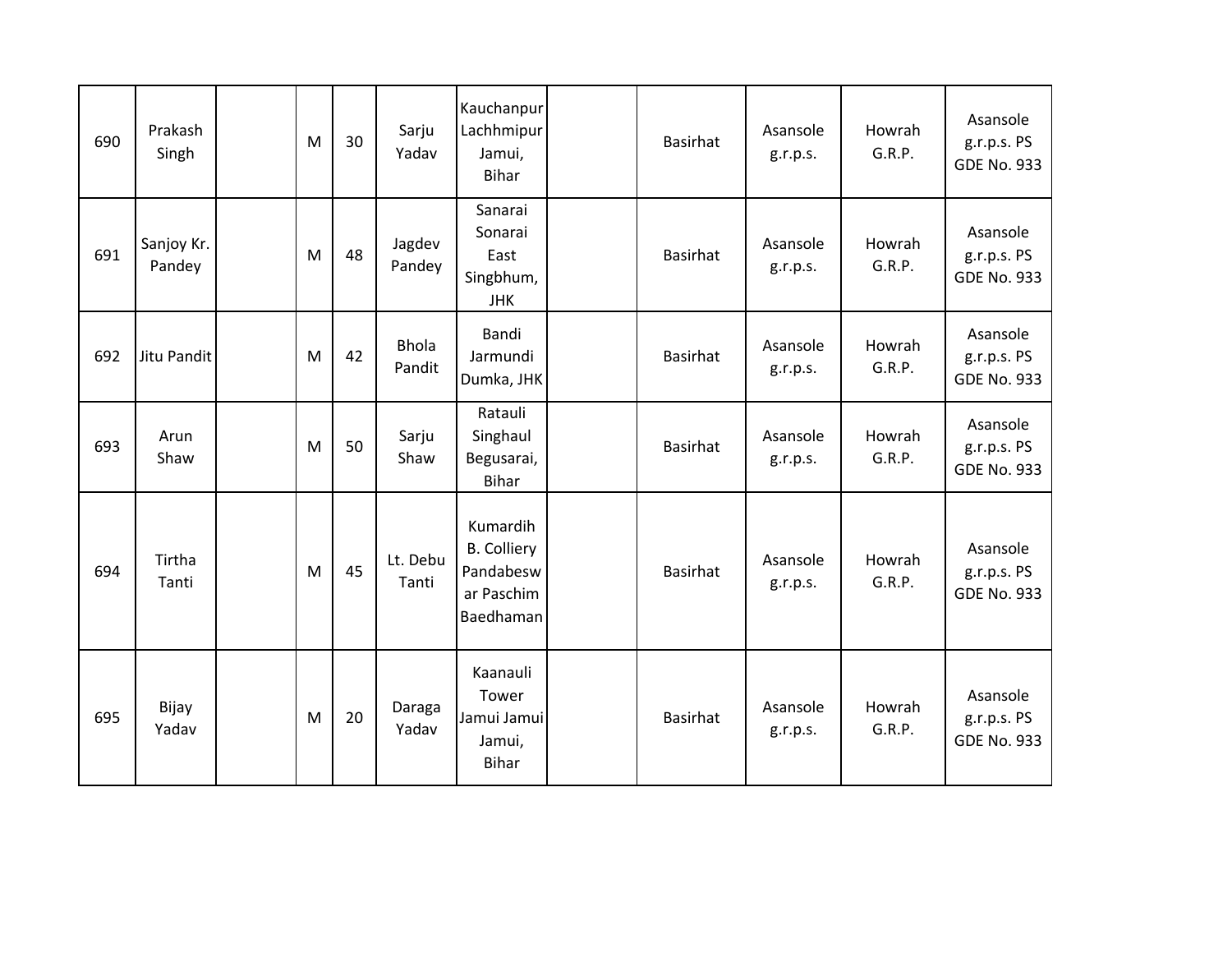| 696 | Rajkumar<br>Prasad          | M | 57 | Lt. Bhim<br>Prasad           | Ghrap<br>Gurap<br>Hooghly,<br><b>WB</b>                                  |       | <b>Basirhat</b>  | Asansole<br>g.r.p.s. | Howrah<br>G.R.P. | Asansole<br>g.r.p.s. PS<br><b>GDE No. 933</b> |
|-----|-----------------------------|---|----|------------------------------|--------------------------------------------------------------------------|-------|------------------|----------------------|------------------|-----------------------------------------------|
| 697 | Dipak Kr.<br>Yadav          | M | 33 | Birendra<br>Yadav            | Nayagarh<br>Gidhaur<br>Jamui,<br>Bihar                                   |       | <b>Basirhat</b>  | Asansole<br>g.r.p.s. | Howrah<br>G.R.P. | Asansole<br>g.r.p.s. PS<br><b>GDE No. 933</b> |
| 698 | Pandaw<br>Mondal            | M | 19 | Madhu<br>Mondal              | <b>Bandhdih</b><br>Jarmundi<br>Dumka, JHK                                |       | <b>Basirhat</b>  | Asansole<br>g.r.p.s. | Howrah<br>G.R.P. | Asansole<br>g.r.p.s. PS<br><b>GDE No. 933</b> |
| 699 | <b>Dharmend</b><br>ra Kumar | M | 19 | Shib<br>Nandan<br>Shaw       | Lakhisarai<br><b>Bazar</b><br>Samiti<br>Lakhisarai<br>Lakhisarai,<br>Bih |       | <b>Basirhat</b>  | Asansole<br>g.r.p.s. | Howrah<br>G.R.P. | Asansole<br>g.r.p.s. PS<br><b>GDE No. 933</b> |
| 700 | Hapij<br>Mondal             | M | 39 | S/O<br>Rahamat<br>Mondal     | Kopurdanga<br>PS: Kalna<br>Dist.: Purba<br>Burdwan                       | Kalna | Purba<br>Burdwan | Kalna g.r.p.s.       | Howrah<br>G.R.P. | Kalna g.r.p.s.<br>PS GDE No.<br>785           |
| 701 | Suman<br><b>Biswas</b>      | M | 27 | S/o Sarajit<br><b>Biswas</b> | Satapati<br>Malopara<br>PS: Kalna<br>Dist.: Purba<br>Burdwan             | Kalna | Purba<br>Burdwan | Kalna g.r.p.s.       | Howrah<br>G.R.P. | Kalna g.r.p.s.<br>PS GDE No.<br>785           |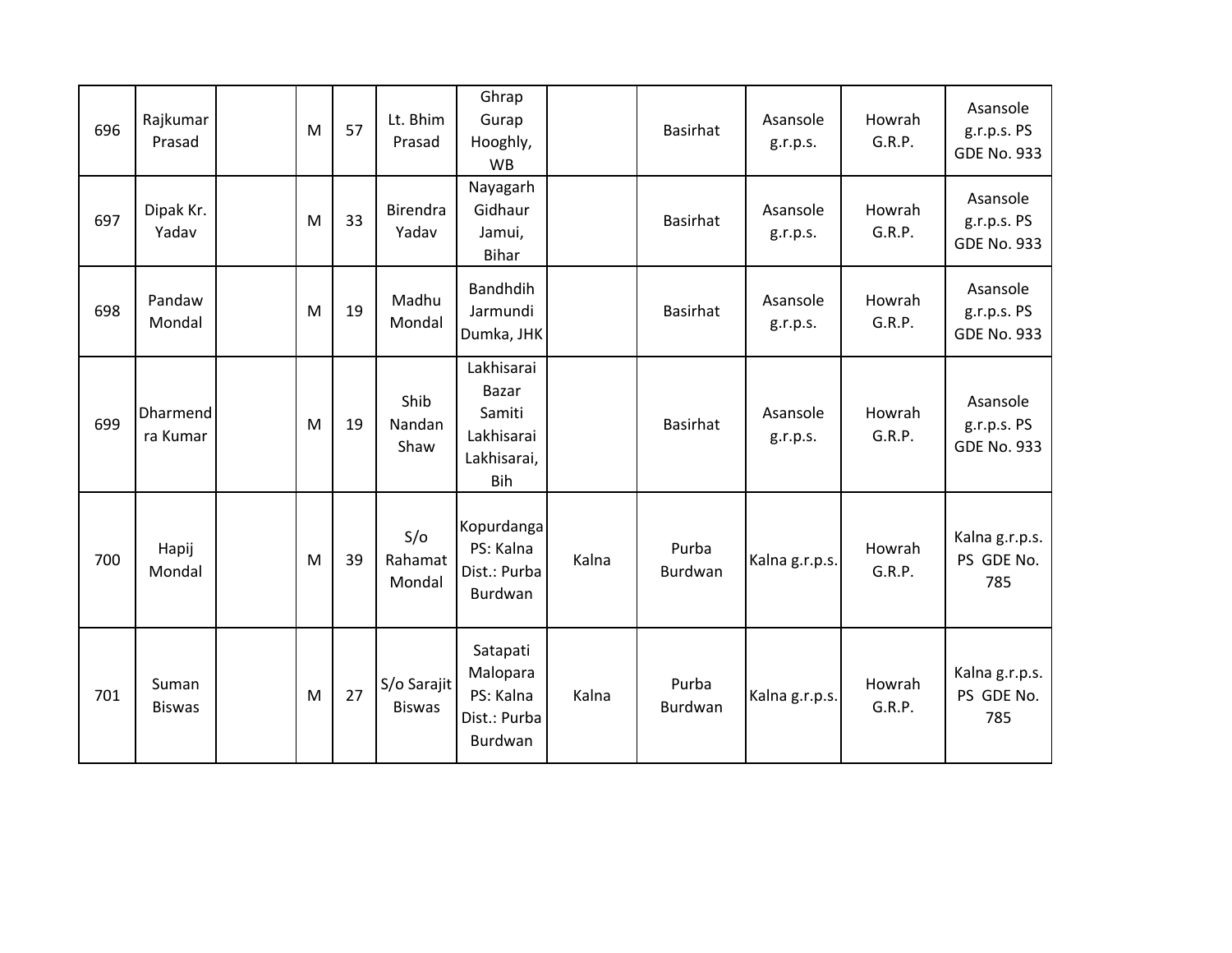| 702 | Mujibar<br>Mallick    | M | 45 | S/o Khepa<br>Mallick         | Hanspukur<br>PS: Kalna<br>Dist.: Purba<br>Burdwan          | Kalna    | Purba<br>Burdwan             | Kalna g.r.p.s. | Howrah<br>G.R.P. | Kalna g.r.p.s.<br>PS GDE No.<br>785 |
|-----|-----------------------|---|----|------------------------------|------------------------------------------------------------|----------|------------------------------|----------------|------------------|-------------------------------------|
| 703 | <b>Biplab</b><br>Basu | M | 30 | S/o Bijoy<br>Krishna<br>Basu | Guptipara<br>PS:<br>Balagarh<br>Dist.:<br>Hooghly<br>Rural | Balagarh | Hooghly Rural Kalna g.r.p.s. |                | Howrah<br>G.R.P. | Kalna g.r.p.s.<br>PS GDE No.<br>793 |
| 704 | Rabi<br>Mondal        | M | 32 | S/o Arun<br>Mondal           | Choto<br>Mitrapara<br>PS: Kalna<br>Dist.: Purba<br>Burdwan | Kalna    | Purba<br>Burdwan             | Kalna g.r.p.s. | Howrah<br>G.R.P. | Kalna g.r.p.s.<br>PS GDE No.<br>793 |
| 705 | Kader Sk              | M | 42 | S/O<br>Jumbar Sk             | Rahatpur<br>PS: Kalna<br>Dist.: Purba<br>Burdwan           | Kalna    | Purba<br>Burdwan             | Kalna g.r.p.s. | Howrah<br>G.R.P. | Kalna g.r.p.s.<br>PS GDE No.<br>793 |
| 706 | Siraj<br>Molla        | M | 55 | S/o Rosid<br>Molla           | Rahatpur<br>PS: Kalna<br>Dist.: Purba<br>Burdwan           | Kalna    | Purba<br>Burdwan             | Kalna g.r.p.s. | Howrah<br>G.R.P. | Kalna g.r.p.s.<br>PS GDE No.<br>793 |
| 707 | Mahabub<br>Alam Sk    | M | 22 | S/o Joser<br>Ali Sk          | Rahatpur<br>PS: Kalna<br>Dist.: Purba<br>Burdwan           | Kalna    | Purba<br>Burdwan             | Kalna g.r.p.s. | Howrah<br>G.R.P. | Kalna g.r.p.s.<br>PS GDE No.<br>793 |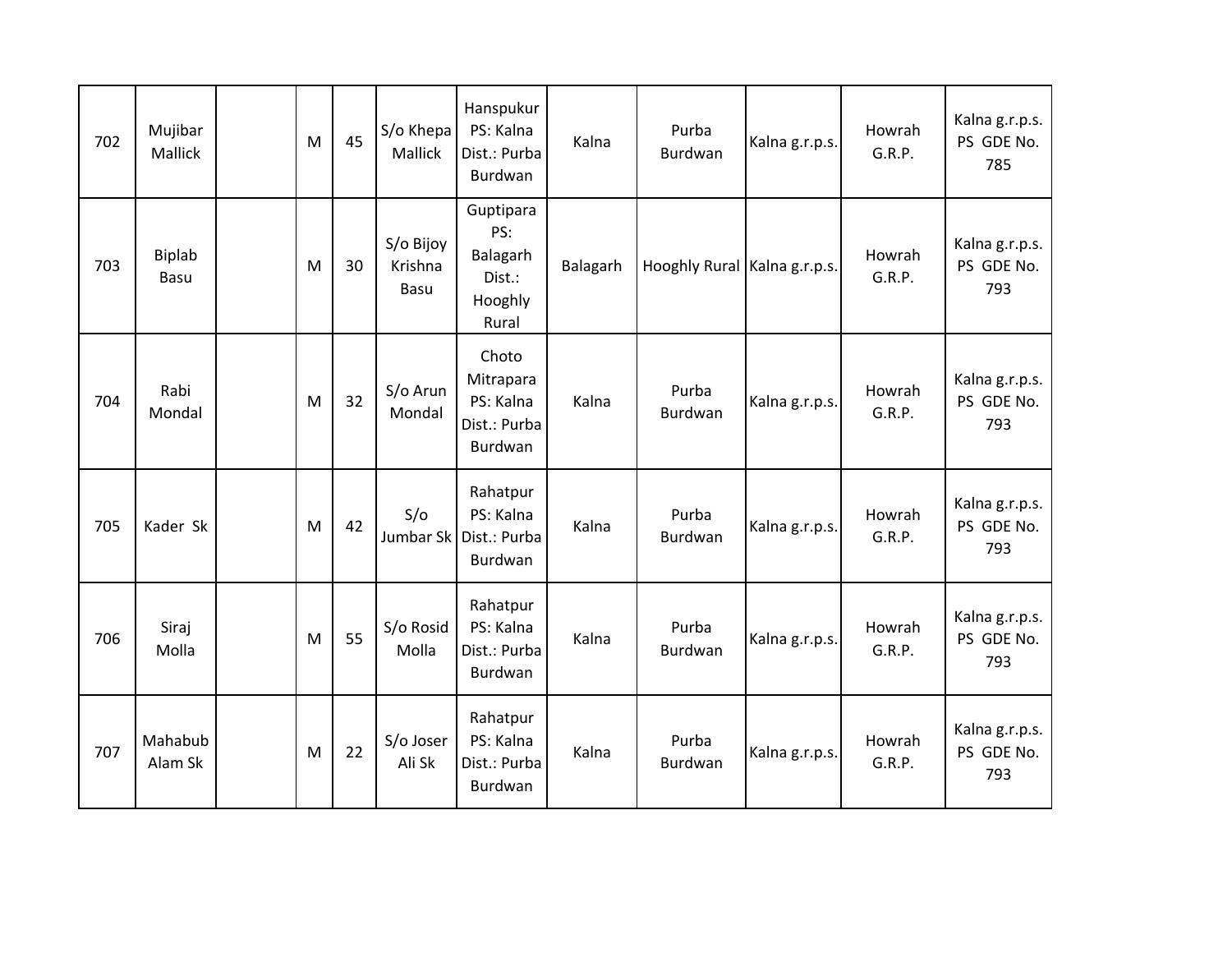| 708 | Lalu Sk            | M | 25 | S/O<br>Ieashin Sk | Raghunathg<br>anj PS:<br>anj Dist.:<br>Jangipur<br>Police<br>District | Raghunathg Raghunathg<br>anj | Jangipur<br><b>Police District</b> | Kalna g.r.p.s.             | Howrah<br>G.R.P. | Kalna g.r.p.s.<br>PS GDE No.<br>796              |
|-----|--------------------|---|----|-------------------|-----------------------------------------------------------------------|------------------------------|------------------------------------|----------------------------|------------------|--------------------------------------------------|
| 709 | Rakesh<br>Pandit   | M | 42 | Asim<br>Pandit    | Seakhala<br>PS: Haripal<br>Dist.:<br>Hooghly<br>Rural                 | Haripal                      | <b>Hooghly Rural</b>               | Kamar<br>kundu<br>g.r.p.s. | Howrah<br>G.R.P. | Kamar kundu<br>g.r.p.s. PS<br><b>GDE No. 807</b> |
| 710 | Anshuman<br>Roy    | M | 25 | Achinta<br>Roy    | Padmapuku<br>r PS:<br>Tarakeswar<br>Dist.:<br>Hooghly<br>Rural        | Tarakeswar                   | <b>Hooghly Rural</b>               | Kamar<br>kundu<br>g.r.p.s. | Howrah<br>G.R.P. | Kamar kundu<br>g.r.p.s. PS<br><b>GDE No. 807</b> |
| 711 | Mozibur<br>Rahaman | M | 50 | Abdur Rob         | Khanpur PS:<br>Murarai<br>Dist.:<br>Birbhum                           | Murarai                      | Birbhum                            | Kamar<br>kundu<br>g.r.p.s. | Howrah<br>G.R.P. | Kamar kundu<br>g.r.p.s. PS<br><b>GDE No. 807</b> |
| 712 | <b>Kuddus Sk</b>   | M | 58 | Lt Erphan<br>Sk   | Forchnadpu<br>r PS:<br>Murarai<br>Dist.:<br>Birbhum                   | Murarai                      | Birbhum                            | Kamar<br>kundu<br>g.r.p.s. | Howrah<br>G.R.P. | Kamar kundu<br>g.r.p.s. PS<br><b>GDE No. 807</b> |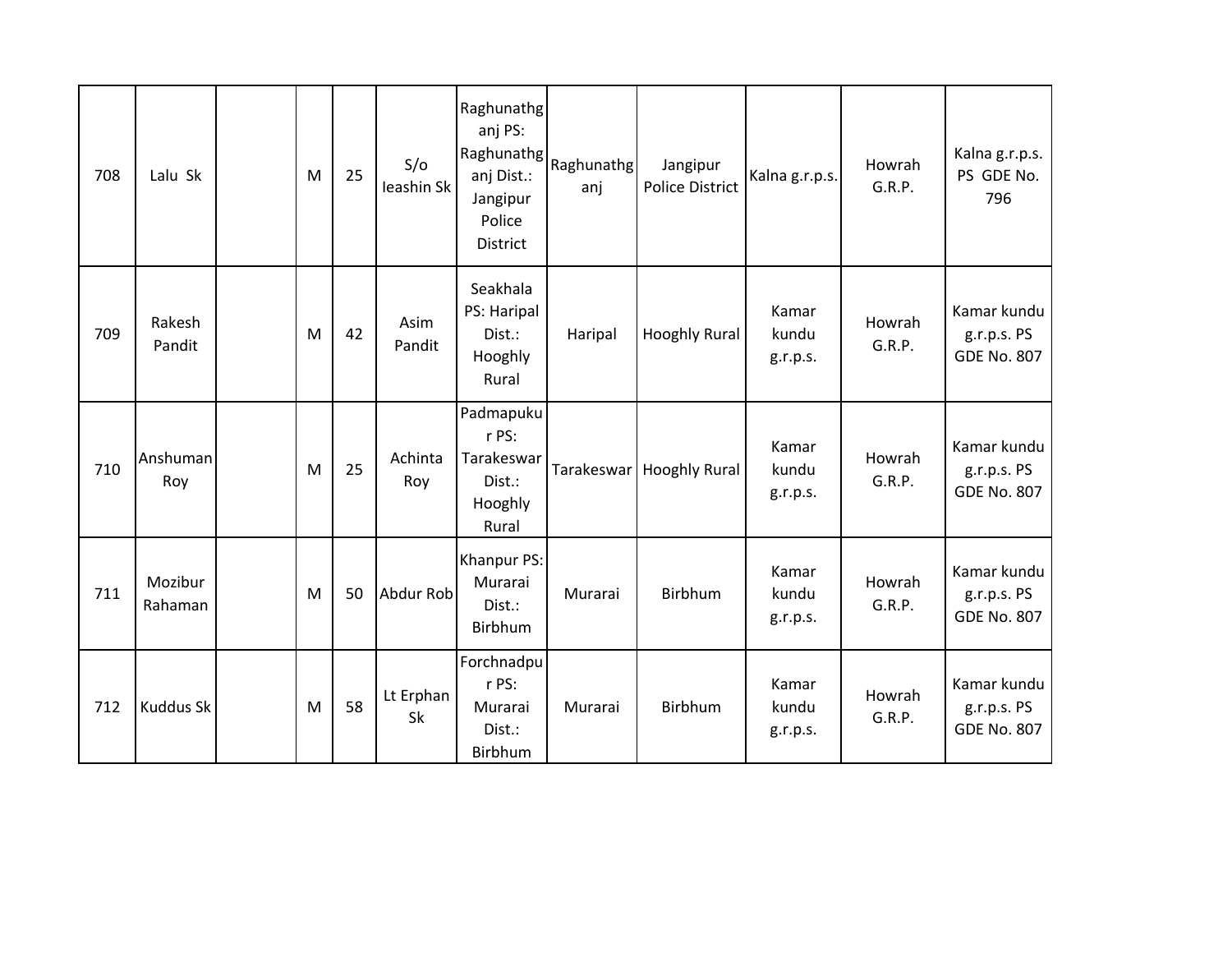| 713 | Ganesh<br>Tikader  | M | 33 | Sarath Ch<br>Tikader | Nilkhuti PS:<br>Memari<br>Dist.: Purba<br>Burdwan                                        | Memari | Purba<br>Burdwan                                     | Kamar<br>kundu<br>g.r.p.s. | Howrah<br>G.R.P. | Kamar kundu<br>g.r.p.s. PS<br><b>GDE No. 807</b> |
|-----|--------------------|---|----|----------------------|------------------------------------------------------------------------------------------|--------|------------------------------------------------------|----------------------------|------------------|--------------------------------------------------|
| 714 | Amar<br>Mondal     | M | 44 | Mukunda<br>Mondal    | Doulatpur<br>PS: Singur<br>Dist.:<br>Hooghly<br>Rural                                    | Singur | <b>Hooghly Rural</b>                                 | Kamar<br>kundu<br>g.r.p.s. | Howrah<br>G.R.P. | Kamar kundu<br>g.r.p.s. PS<br><b>GDE No. 807</b> |
| 715 | Selim Sk           | M | 35 | Nizamuddi<br>n Sk    | Kasimnagar<br>PS: Paikar<br>Dist.:<br>Birbhum                                            | Paikar | Birbhum                                              | Kamar<br>kundu<br>g.r.p.s. | Howrah<br>G.R.P. | Kamar kundu<br>g.r.p.s. PS<br><b>GDE No. 807</b> |
| 716 | Hasem Sk           | M | 28 | Jakir Sk             | Mohespur<br>PS: Paikar<br>Dist.:<br>Birbhum                                              | Paikar | Birbhum                                              | Kamar<br>kundu<br>g.r.p.s. | Howrah<br>G.R.P. | Kamar kundu<br>g.r.p.s. PS<br><b>GDE No. 807</b> |
| 717 | Janaki<br>Banerjee | M | 54 | Banerjee             | Polba PS:<br>Lt Siburam Polba Dist.:<br>Hooghly<br>Rural                                 | Polba  | Hooghly Rural                                        | Kamar<br>kundu<br>g.r.p.s. | Howrah<br>G.R.P. | Kamar kundu<br>g.r.p.s. PS<br><b>GDE No. 807</b> |
| 718 | Samir<br>Mistri    | M | 52 | Haripada<br>Mistri   | Gopalpur<br>PS: Kanksa<br>Dist.:<br>Asansol<br>Durgapur<br>Police<br>Commissio<br>nerate | Kanksa | Asansol<br>Durgapur<br>Police<br>Commissioner<br>ate | Kamar<br>kundu<br>g.r.p.s. | Howrah<br>G.R.P. | Kamar kundu<br>g.r.p.s. PS<br><b>GDE No. 807</b> |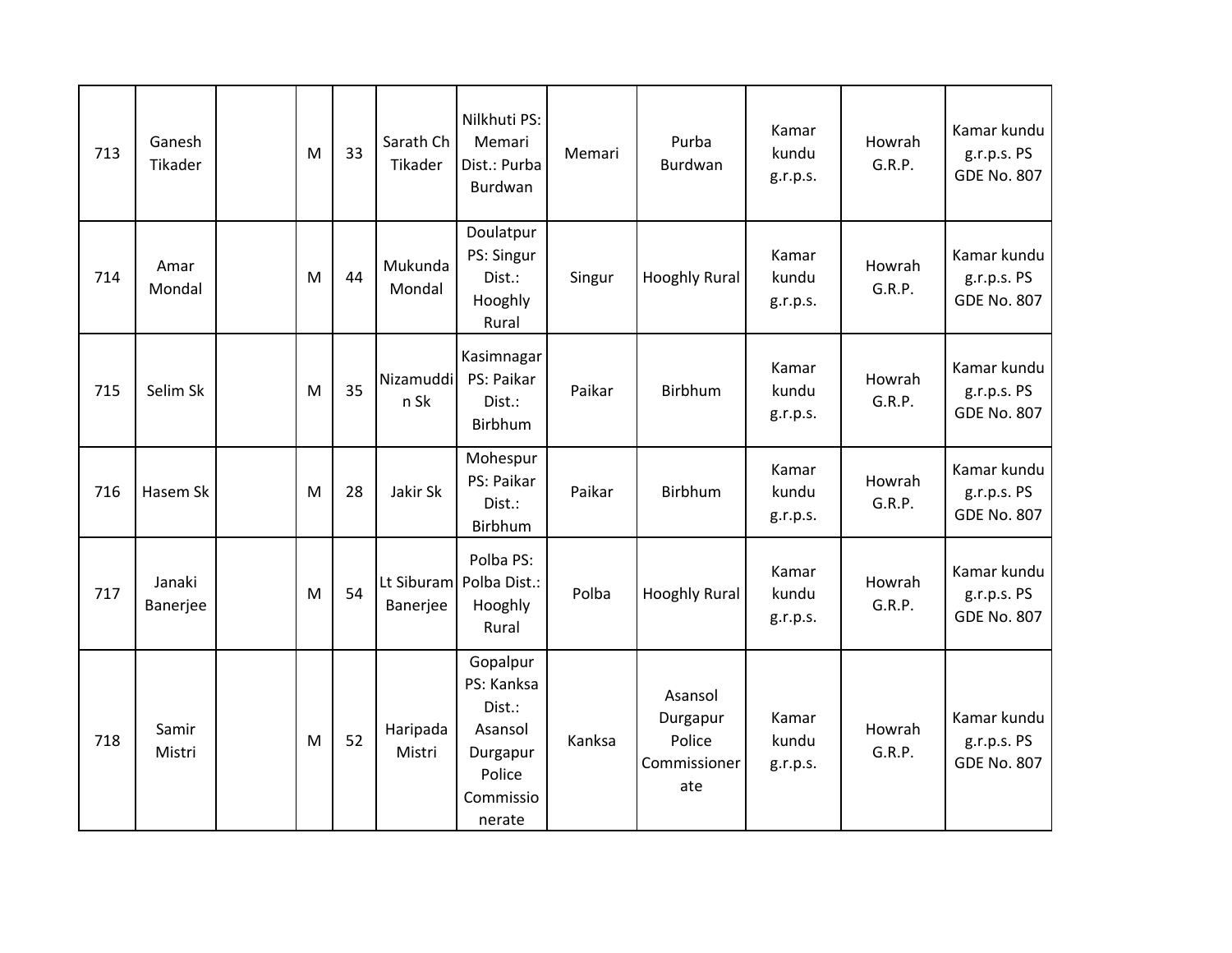| 719 | Subhojit<br>Maity      | M | 22 | Jayanta<br>Maity  | Selampur<br>PS: Budbud<br>Dist.:<br>Asansol<br>Durgapur<br>Police<br>Commissio<br>nerate | <b>Budbud</b> | Asansol<br>Durgapur<br>Police<br>Commissioner<br>ate | Kamar<br>kundu<br>g.r.p.s. | Howrah<br>G.R.P. | Kamar kundu<br>g.r.p.s. PS<br><b>GDE No. 820</b> |
|-----|------------------------|---|----|-------------------|------------------------------------------------------------------------------------------|---------------|------------------------------------------------------|----------------------------|------------------|--------------------------------------------------|
| 720 | Susil<br>Yadeb         | M | 38 | Jagadish<br>Yadeb | Garmundak<br>ala PS:<br><b>Budbud</b>                                                    | <b>Budbud</b> | Basirhat                                             | Kamar<br>kundu<br>g.r.p.s. | Howrah<br>G.R.P. | Kamar kundu<br>g.r.p.s. PS<br><b>GDE No. 820</b> |
| 721 | Abu<br><b>Bakkar</b>   | M | 30 | Soheb Ali         | Hosenpur<br>PS: Singur<br>Dist.:<br>Hooghly<br>Rural                                     | Singur        | <b>Hooghly Rural</b>                                 | Kamar<br>kundu<br>g.r.p.s. | Howrah<br>G.R.P. | Kamar kundu<br>g.r.p.s. PS<br><b>GDE No. 820</b> |
| 722 | <b>Dipak</b><br>Mondal | M | 30 | Sashi<br>Mondal   | Chotokader<br>pur PS:<br>Mothabari<br>Dist.: Malda                                       | Mothabari     | Malda                                                | Kamar<br>kundu<br>g.r.p.s. | Howrah<br>G.R.P. | Kamar kundu<br>g.r.p.s. PS<br><b>GDE No. 820</b> |
| 723 | Ranjit<br>Malik        | M | 38 | Vanu<br>Malik     | Gobarhara<br>PS:<br>Tarakeswar<br>Dist.:<br>Hooghly<br>Rural                             |               | Tarakeswar   Hooghly Rural                           | Kamar<br>kundu<br>g.r.p.s. | Howrah<br>G.R.P. | Kamar kundu<br>g.r.p.s. PS<br><b>GDE No. 820</b> |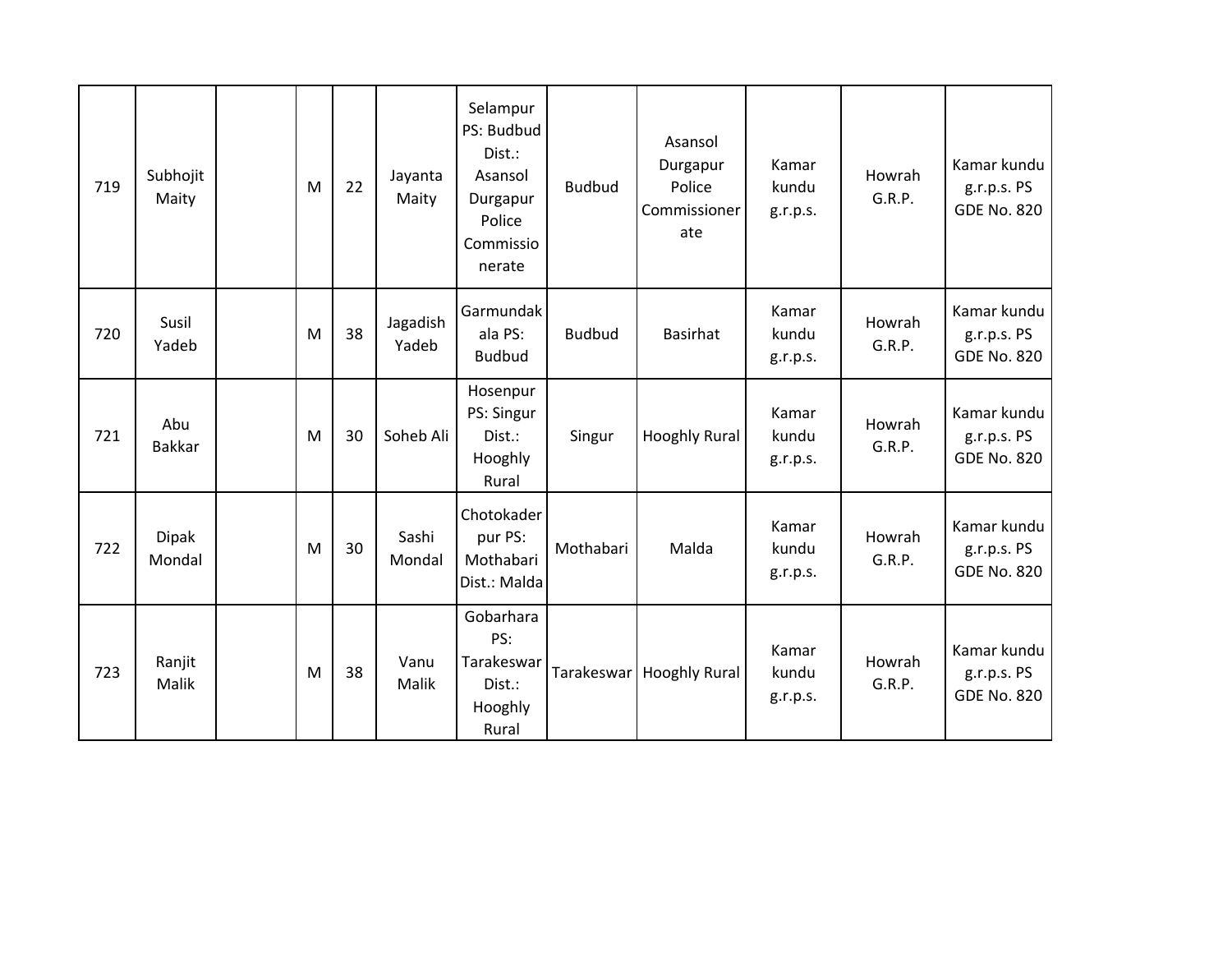| 724 | Lakhan<br>Oraon    | M         | 58 | Lt Dipak<br>Oraon         | Sthirpara<br>PS:<br>Jagaddal<br>Dist.:<br>Barrackpor<br>e Police<br>Commissio<br>nerate | Jagaddal   | Barrackpore<br>Police<br>Commissioner<br>ate | Kamar<br>kundu<br>g.r.p.s. | Howrah<br>G.R.P. | Kamar kundu<br>g.r.p.s. PS<br><b>GDE No. 820</b> |
|-----|--------------------|-----------|----|---------------------------|-----------------------------------------------------------------------------------------|------------|----------------------------------------------|----------------------------|------------------|--------------------------------------------------|
| 725 | Sukchand<br>Sabbar | ${\sf M}$ | 35 | <b>Dhiralal</b><br>Sabbar | Esta PS:<br>Dadpur<br>Dist.:<br>Hooghly<br>Rural                                        | Dadpur     | <b>Hooghly Rural</b>                         | Kamar<br>kundu<br>g.r.p.s. | Howrah<br>G.R.P. | Kamar kundu<br>g.r.p.s. PS<br><b>GDE No. 820</b> |
| 726 | Akram Sk           | M         | 39 | Lt<br>Kamruddi<br>n       | Esta PS:<br>Dadpur<br>Dist.:<br>Hooghly<br>Rural                                        | Dadpur     | Hooghly Rural                                | Kamar<br>kundu<br>g.r.p.s. | Howrah<br>G.R.P. | Kamar kundu<br>g.r.p.s. PS<br><b>GDE No. 820</b> |
| 727 | Ujjal<br>Ghosh     | M         | 33 | Netai<br>Ghosh            | Malpaharp<br>ur PS:<br>Tarakeswar<br>Dist.:<br>Hooghly<br>Rural                         | Tarakeswar | <b>Hooghly Rural</b>                         | Kamar<br>kundu<br>g.r.p.s. | Howrah<br>G.R.P. | Kamar kundu<br>g.r.p.s. PS<br><b>GDE No. 824</b> |
| 728 | Amit Das           | M         | 35 | <b>Tarak Das</b>          | Malia PS:<br>Haripal<br>Dist.:<br>Hooghly<br>Rural                                      | Haripal    | <b>Hooghly Rural</b>                         | Kamar<br>kundu<br>g.r.p.s. | Howrah<br>G.R.P. | Kamar kundu<br>g.r.p.s. PS<br><b>GDE No. 824</b> |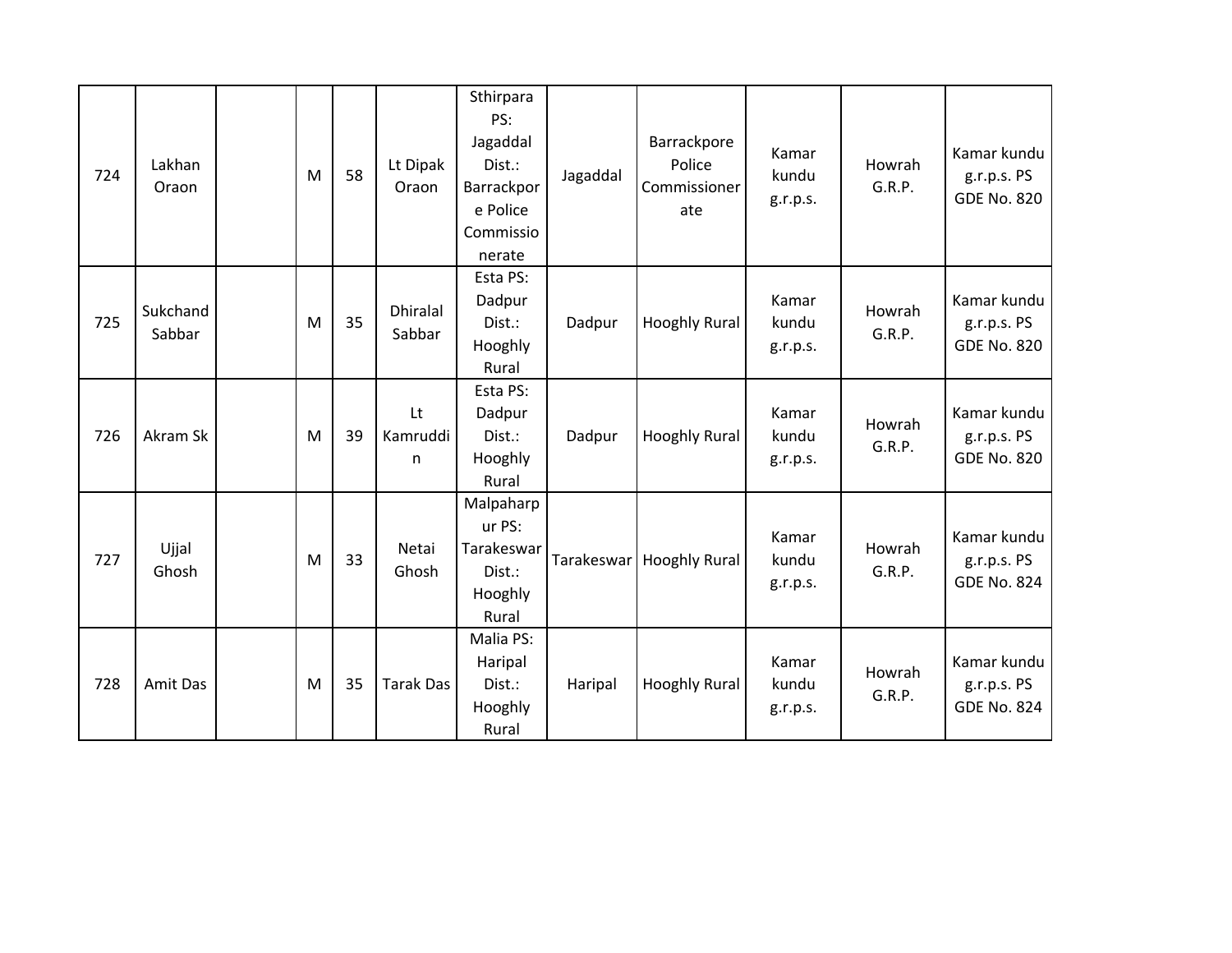| 729 | Sk Motiur<br>Rahaman   | M | 40 | Sk<br>Moniner<br>Rahaman   | Kulbandhpu<br>r PS:<br>Pursurah<br>Dist.:<br>Hooghly<br>Rural  | Pursurah | <b>Hooghly Rural</b>       | Kamar<br>kundu<br>g.r.p.s. | Howrah<br>G.R.P. | Kamar kundu<br>g.r.p.s. PS<br><b>GDE No. 824</b> |
|-----|------------------------|---|----|----------------------------|----------------------------------------------------------------|----------|----------------------------|----------------------------|------------------|--------------------------------------------------|
| 730 | Ganesh Ch<br>Pramanik  | M | 54 | Lt Nemai<br>Ch<br>Pramanik | Baikhantap<br>ur PS:<br>Pursurah<br>Dist.:<br>Hooghly<br>Rural | Pursurah | <b>Hooghly Rural</b>       | Kamar<br>kundu<br>g.r.p.s. | Howrah<br>G.R.P. | Kamar kundu<br>g.r.p.s. PS<br><b>GDE No. 824</b> |
| 731 | Mritunjoy<br>Samanta   | M | 56 | Kashinath<br>Samanta       | Astara PS:<br>Tarakeswar<br>Dist.:<br>Hooghly<br>Rural         |          | Tarakeswar   Hooghly Rural | Kamar<br>kundu<br>g.r.p.s. | Howrah<br>G.R.P. | Kamar kundu<br>g.r.p.s. PS<br><b>GDE No. 824</b> |
| 732 | Sridam<br><b>Bauri</b> | M | 30 | Gurupada<br><b>Bauri</b>   | Poyara PS:<br>Indpur<br>Dist.:<br>Bankura                      | Indpur   | Bankura                    | Kamar<br>kundu<br>g.r.p.s. | Howrah<br>G.R.P. | Kamar kundu<br>g.r.p.s. PS<br><b>GDE No. 824</b> |
| 733 | Sonatan<br>Niyogi      | M | 45 | Lt<br>Haradhan<br>Niyogi   | Deyanveri<br>PS: Singur<br>Dist.:<br>Hooghly<br>Rural          | Singur   | <b>Hooghly Rural</b>       | Kamar<br>kundu<br>g.r.p.s. | Howrah<br>G.R.P. | Kamar kundu<br>g.r.p.s. PS<br><b>GDE No. 824</b> |
| 734 | Somnath<br>Karmakar    | M | 43 | Monoranj<br>an<br>Karmakar | Ramnagar<br>PS:<br>Tarakeswar<br>Dist.:<br>Hooghly<br>Rural    |          | Tarakeswar   Hooghly Rural | Kamar<br>kundu<br>g.r.p.s. | Howrah<br>G.R.P. | Kamar kundu<br>g.r.p.s. PS<br><b>GDE No. 824</b> |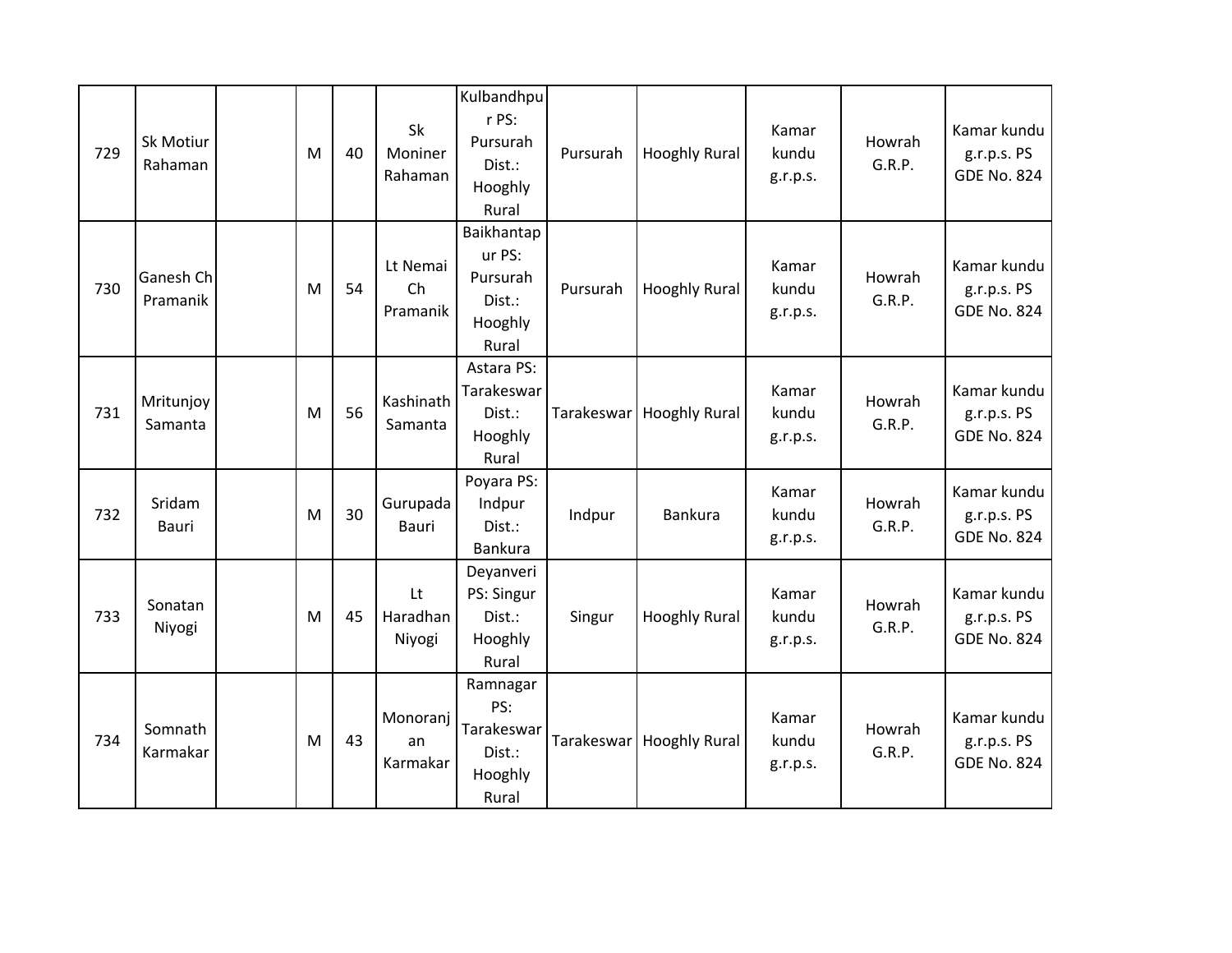| 735 | <b>Bhim</b><br>Dutta | M | 40 | Sisir Dutta          |                                                                                      |                                     | <b>Basirhat</b> | Sainthia<br>g.r.p.s.    | Howrah<br>G.R.P. | Sainthia<br>g.r.p.s. PS<br><b>GDE No. 780</b>    |
|-----|----------------------|---|----|----------------------|--------------------------------------------------------------------------------------|-------------------------------------|-----------------|-------------------------|------------------|--------------------------------------------------|
| 736 | Picku<br>Banerjee    | M | 52 | Sasthi<br>Banerjee   |                                                                                      |                                     | <b>Basirhat</b> | Sainthia<br>g.r.p.s.    | Howrah<br>G.R.P. | Sainthia<br>g.r.p.s. PS<br><b>GDE No. 780</b>    |
| 737 | Alamgir Sk           | M | 27 | Jalaluddin<br>Sk     |                                                                                      |                                     | <b>Basirhat</b> | Sainthia<br>g.r.p.s.    | Howrah<br>G.R.P. | Sainthia<br>g.r.p.s. PS<br><b>GDE No. 780</b>    |
| 738 | Ranjit<br>Ghosh      | M | 20 | Gopinath<br>Ghosh    |                                                                                      |                                     | <b>Basirhat</b> | Sainthia<br>g.r.p.s.    | Howrah<br>G.R.P. | Sainthia<br>g.r.p.s. PS<br><b>GDE No. 780</b>    |
| 739 | Raja<br>Santra       | M | 32 | Gobinda<br>Ch Santra | Chinsurah<br>Chinsurah<br>Hooghly PS:<br>g.r.p.s.<br>Dist.:<br>Howrah<br>G.R.P.      | Sheoraphuli Sheoraphuli<br>g.r.p.s. | Howrah G.R.P.   | Sheoraphuli<br>g.r.p.s. | Howrah<br>G.R.P. | Sheoraphuli<br>g.r.p.s. PS<br><b>GDE No. 806</b> |
| 740 | Debabrata<br>Roy     | M | 29 | Ajit Roy             | Belia Joypur<br>Bankura PS:<br>Sheoraphuli<br>g.r.p.s.<br>Dist.:<br>Howrah<br>G.R.P. | Sheoraphuli<br>g.r.p.s.             | Howrah G.R.P.   | Sheoraphuli<br>g.r.p.s. | Howrah<br>G.R.P. | Sheoraphuli<br>g.r.p.s. PS<br><b>GDE No. 806</b> |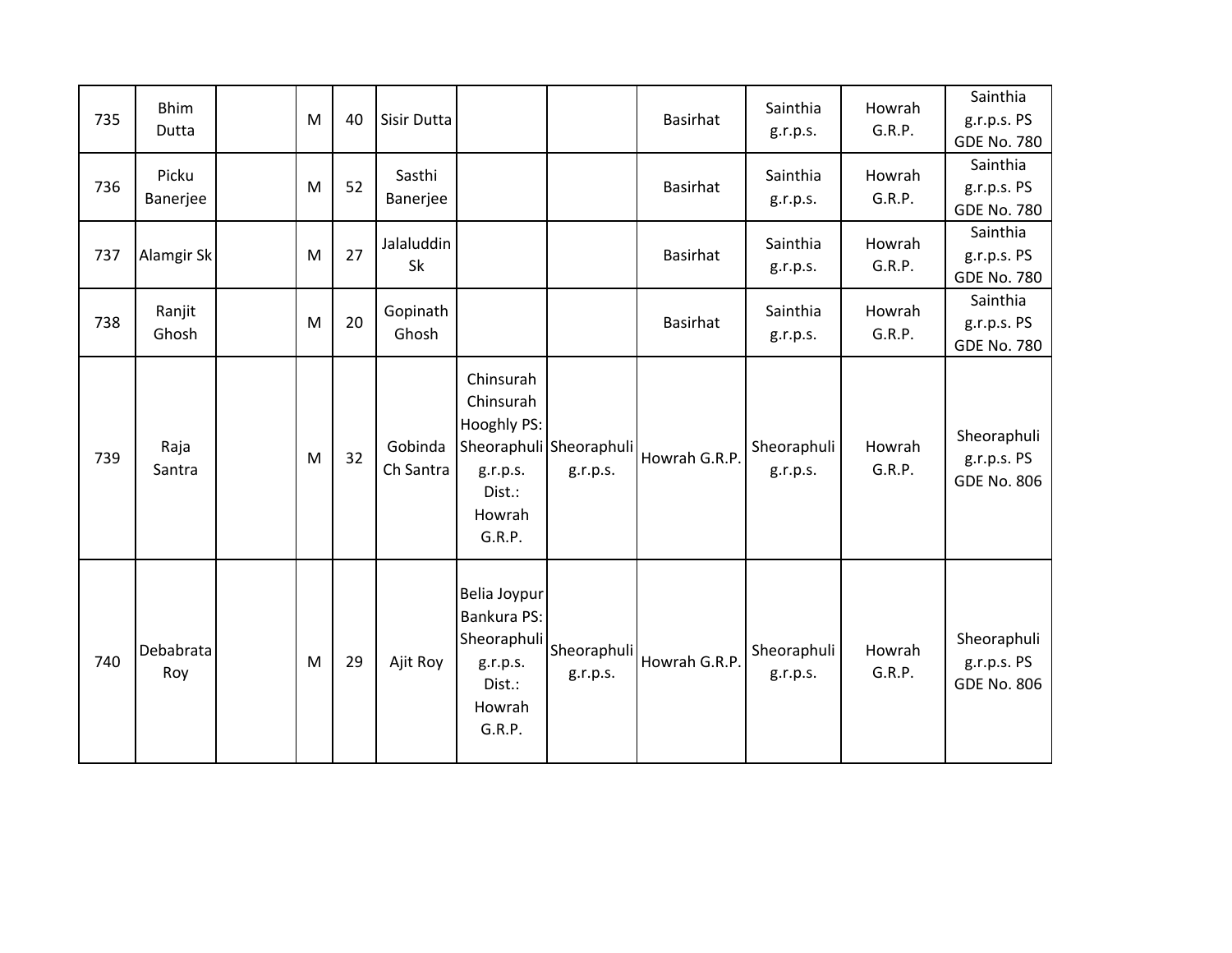| 741 | Kawsar Ali            | M | 26 | Manjarul<br>Sk      | Mirjapur<br>Beldanga<br>Murshidaba<br>d PS:<br>Sheoraphuli<br>g.r.p.s.<br>Dist.:<br>Howrah<br>G.R.P.           | Sheoraphuli<br>g.r.p.s. | Howrah G.R.P. | Sheoraphuli<br>g.r.p.s. | Howrah<br>G.R.P. | Sheoraphuli<br>g.r.p.s. PS<br><b>GDE No. 806</b> |
|-----|-----------------------|---|----|---------------------|----------------------------------------------------------------------------------------------------------------|-------------------------|---------------|-------------------------|------------------|--------------------------------------------------|
| 742 | Mustakim<br><b>Sk</b> | M | 24 | Sam<br>Mahamm<br>ad | Mirjapur<br>Beldanga<br>Murshidaba<br>d PS:<br>Sheoraphuli<br>g.r.p.s.<br>Dist.:<br>Howrah<br>G.R.P.           | Sheoraphuli<br>g.r.p.s. | Howrah G.R.P. | Sheoraphuli<br>g.r.p.s. | Howrah<br>G.R.P. | Sheoraphuli<br>g.r.p.s. PS<br><b>GDE No. 806</b> |
| 743 | Rajesh Sk             | M | 21 |                     | Mirjapur<br>Beldanga<br>Murshidaba<br>d PS:<br>Loxman Sk Sheoraphuli<br>g.r.p.s.<br>Dist.:<br>Howrah<br>G.R.P. | Sheoraphuli<br>g.r.p.s. | Howrah G.R.P. | Sheoraphuli<br>g.r.p.s. | Howrah<br>G.R.P. | Sheoraphuli<br>g.r.p.s. PS<br><b>GDE No. 806</b> |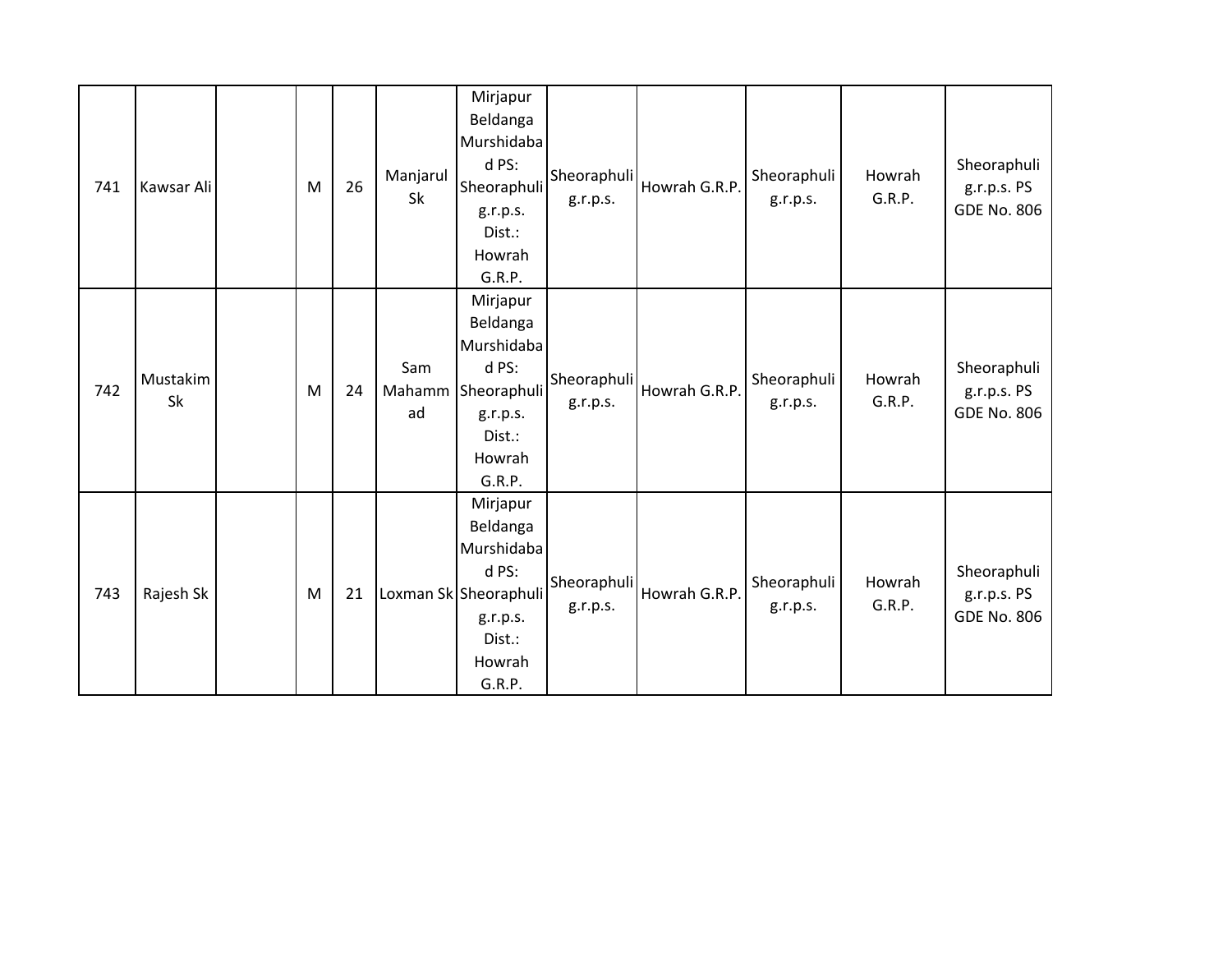| 744 | Pranabesh<br>Kundu | M | 45 | Prabir<br>Kundu | Sodpur<br>Kharda 24<br>Pgs(N) PS:<br>g.r.p.s.<br>Dist.:<br>Howrah<br>G.R.P.                            | Sheoraphuli Sheoraphuli<br>g.r.p.s. | Howrah G.R.P. | Sheoraphuli<br>g.r.p.s. | Howrah<br>G.R.P. | Sheoraphuli<br>g.r.p.s. PS<br><b>GDE No. 806</b> |
|-----|--------------------|---|----|-----------------|--------------------------------------------------------------------------------------------------------|-------------------------------------|---------------|-------------------------|------------------|--------------------------------------------------|
| 745 | Raj Kumar          | M | 40 | Raja            | Angus<br>Bhadreswar<br>Hooghly PS:<br>g.r.p.s.<br>Dist.:<br>Howrah<br>G.R.P.                           | Sheoraphuli Sheoraphuli<br>g.r.p.s. | Howrah G.R.P. | Sheoraphuli<br>g.r.p.s. | Howrah<br>G.R.P. | Sheoraphuli<br>g.r.p.s. PS<br><b>GDE No. 806</b> |
| 746 | Motiur<br>Rahaman  | M | 40 | Jirauddin<br>Sk | Rejinagar<br>Rejinagar<br>Murshidaba<br>d PS:<br>Sheoraphuli<br>g.r.p.s.<br>Dist.:<br>Howrah<br>G.R.P. | Sheoraphuli<br>g.r.p.s.             | Howrah G.R.P. | Sheoraphuli<br>g.r.p.s. | Howrah<br>G.R.P. | Sheoraphuli<br>g.r.p.s. PS<br><b>GDE No. 806</b> |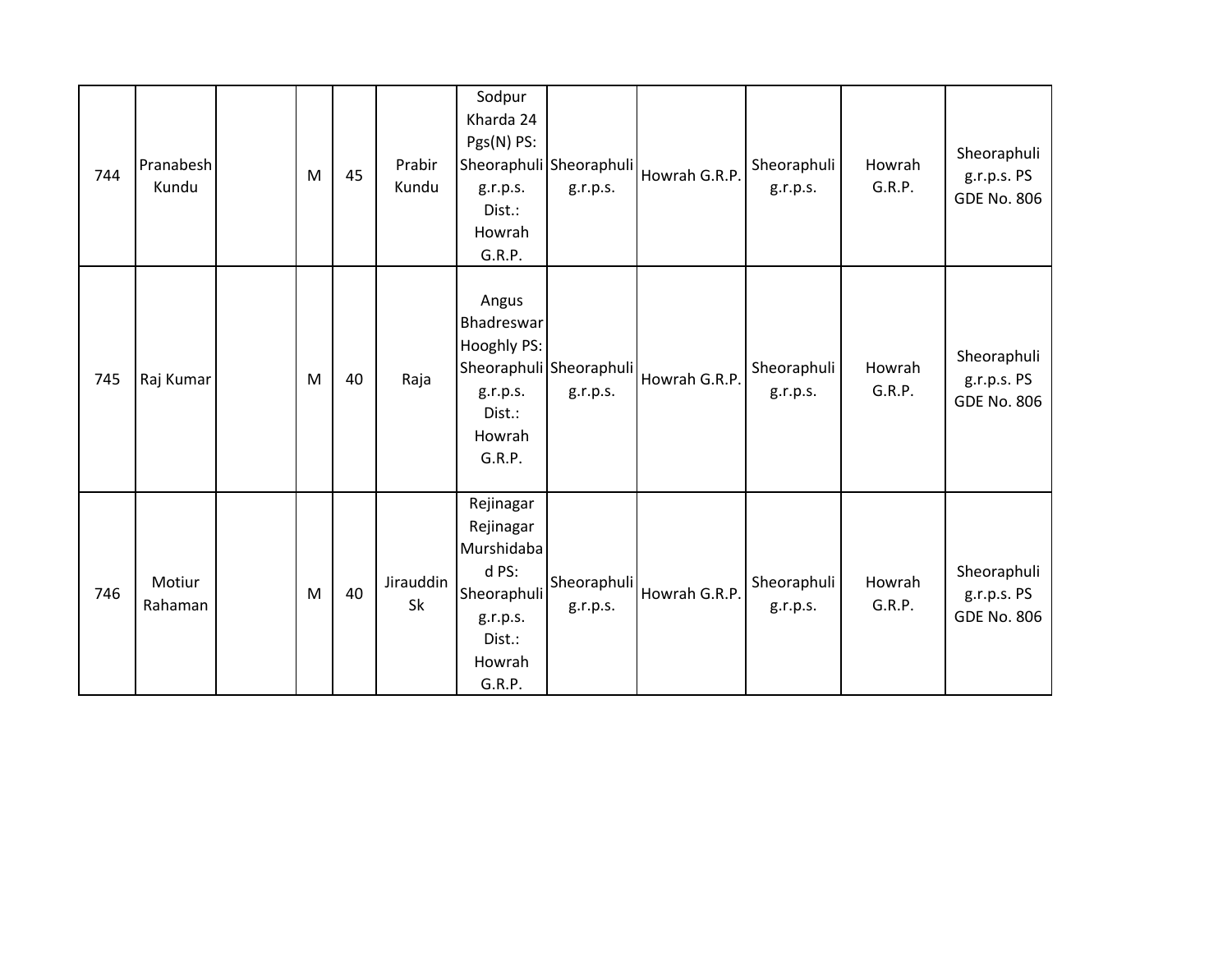| 747 | Sandip<br>Ghosh     | M | 50 | Lt.<br>Kalipada<br>Ghosh | Kazipara<br>Serampore<br>Hooghly PS:<br>g.r.p.s.<br>Dist.:<br>Howrah<br>G.R.P.                                         | Sheoraphuli Sheoraphuli<br>g.r.p.s. | Howrah G.R.P. | Sheoraphuli<br>g.r.p.s. | Howrah<br>G.R.P. | Sheoraphuli<br>g.r.p.s. PS<br><b>GDE No. 806</b> |
|-----|---------------------|---|----|--------------------------|------------------------------------------------------------------------------------------------------------------------|-------------------------------------|---------------|-------------------------|------------------|--------------------------------------------------|
| 748 | Kawsar Ali          | M | 31 | Md<br>n                  | Telinipara<br>Monsatala<br>Bhadreswar<br>Hooghly PS:<br>Shamuddi Sheoraphuli<br>g.r.p.s.<br>Dist.:<br>Howrah<br>G.R.P. | Sheoraphuli<br>g.r.p.s.             | Howrah G.R.P. | Sheoraphuli<br>g.r.p.s. | Howrah<br>G.R.P. | Sheoraphuli<br>g.r.p.s. PS<br><b>GDE No. 806</b> |
| 749 | Chandan<br>Ghoswami | M | 40 | Ashok<br>Ghoswami        | Kakinara<br>Bhatpara<br>24 Pgs(N)<br>PS:<br>Sheoraphuli<br>g.r.p.s.<br>Dist.:<br>Howrah<br>G.R.P.                      | Sheoraphuli<br>g.r.p.s.             | Howrah G.R.P. | Sheoraphuli<br>g.r.p.s. | Howrah<br>G.R.P. | Sheoraphuli<br>g.r.p.s. PS<br><b>GDE No. 806</b> |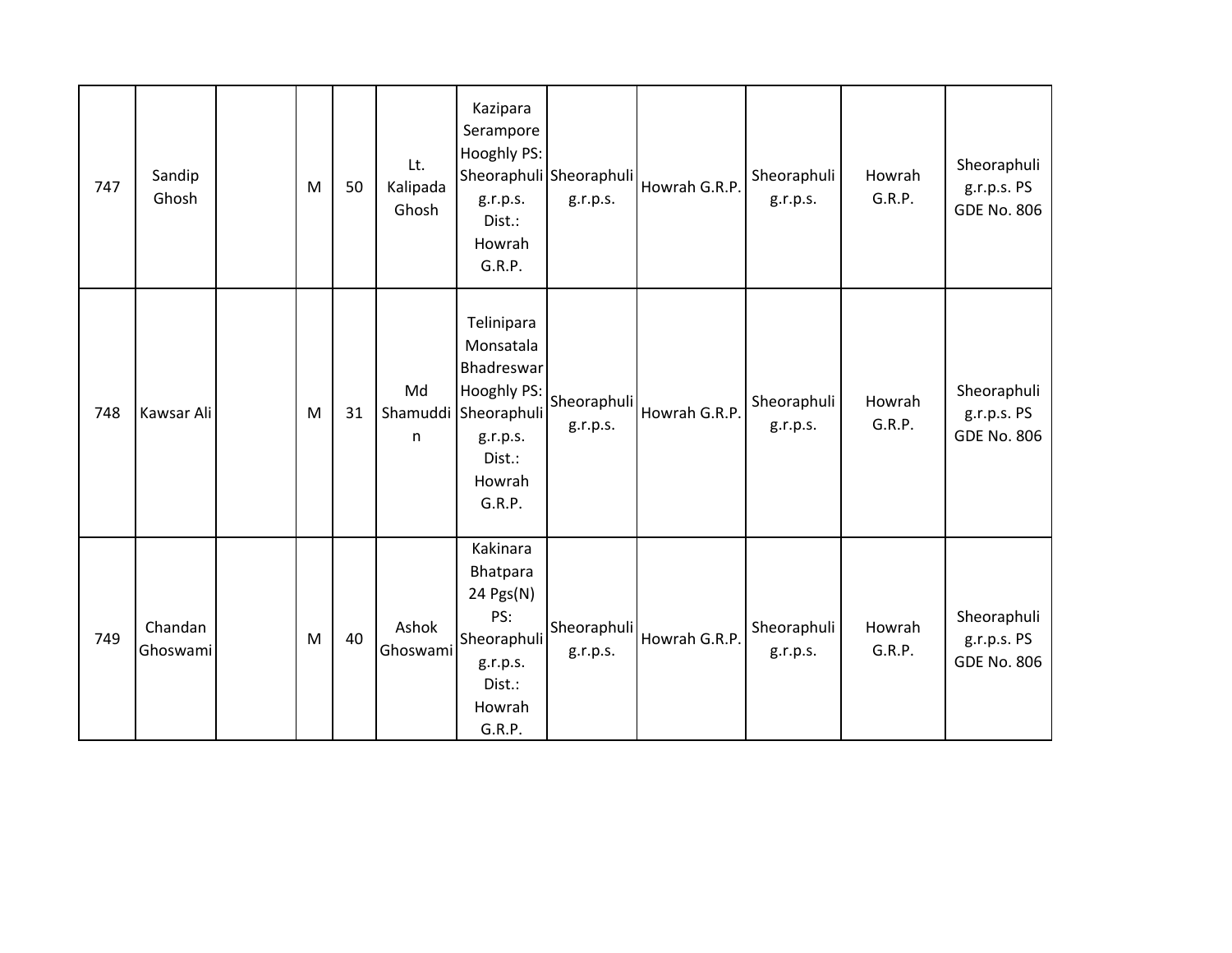| 750 | Suvam<br>Ghoswami       | M | 23 | Kartick<br>Ghoswami     | Kakinara<br>Bhatpara<br>24 Pgs(N)<br>PS:<br>Sheoraphuli<br>g.r.p.s.<br>Dist.:<br>Howrah<br>G.R.P. | Sheoraphuli<br>g.r.p.s.             | Howrah G.R.P. | Sheoraphuli<br>g.r.p.s. | Howrah<br>G.R.P. | Sheoraphuli<br>g.r.p.s. PS<br><b>GDE No. 806</b> |
|-----|-------------------------|---|----|-------------------------|---------------------------------------------------------------------------------------------------|-------------------------------------|---------------|-------------------------|------------------|--------------------------------------------------|
| 751 | Amrita<br><b>Biswas</b> | M | 32 | Khakon<br><b>Biswas</b> | Chakda<br>Chakda<br>Nadia PS:<br>g.r.p.s.<br>Dist.:<br>Howrah<br>G.R.P.                           | Sheoraphuli Sheoraphuli<br>g.r.p.s. | Howrah G.R.P. | Sheoraphuli<br>g.r.p.s. | Howrah<br>G.R.P. | Sheoraphuli<br>g.r.p.s. PS<br><b>GDE No. 806</b> |
| 752 | Md Yusuf                | M | 32 | Habibur<br>Rahaman      | Panduah<br>Panduah<br>Hooghly PS:<br>g.r.p.s.<br>Dist.:<br>Howrah<br>G.R.P.                       | Sheoraphuli Sheoraphuli<br>g.r.p.s. | Howrah G.R.P. | Sheoraphuli<br>g.r.p.s. | Howrah<br>G.R.P. | Sheoraphuli<br>g.r.p.s. PS<br><b>GDE No. 806</b> |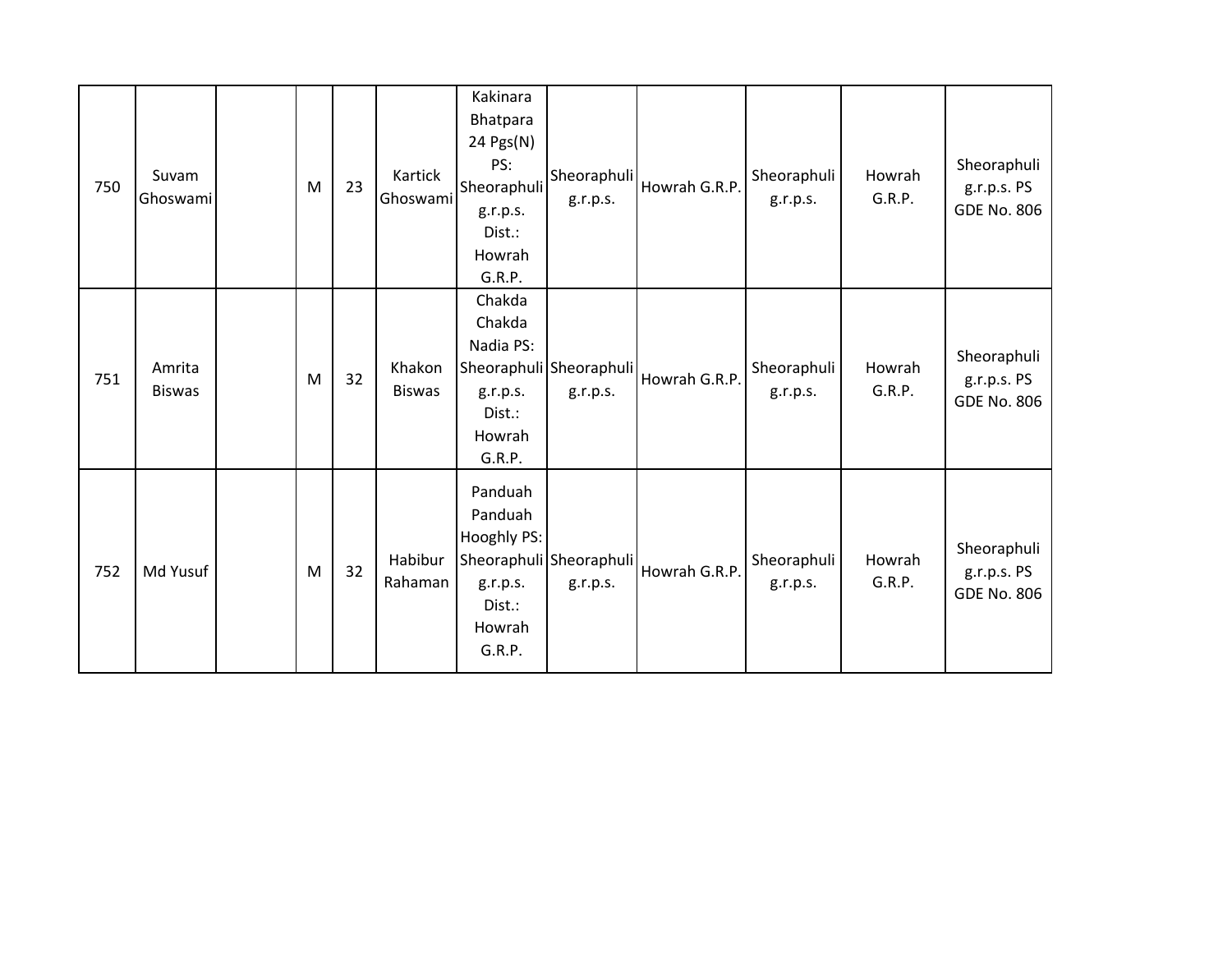| 753 | <b>Bikash</b><br>Shaw | M | 27 | Bijoy<br>Shaw             | Baidyabati<br>Serampore<br>Hooghly PS:<br>g.r.p.s.<br>Dist.:<br>Howrah<br>G.R.P.                                    | Sheoraphuli Sheoraphuli<br>g.r.p.s. | Howrah G.R.P. | Sheoraphuli<br>g.r.p.s. | Howrah<br>G.R.P. | Sheoraphuli<br>g.r.p.s. PS<br><b>GDE No. 817</b> |
|-----|-----------------------|---|----|---------------------------|---------------------------------------------------------------------------------------------------------------------|-------------------------------------|---------------|-------------------------|------------------|--------------------------------------------------|
| 754 | Mafijul<br>Molla      | M | 29 | Serajul<br>Molla          | <b>Barasat</b><br>Singur<br><b>Hooghly PS:</b><br>Sheoraphuli Sheoraphuli<br>g.r.p.s.<br>Dist.:<br>Howrah<br>G.R.P. | g.r.p.s.                            | Howrah G.R.P. | Sheoraphuli<br>g.r.p.s. | Howrah<br>G.R.P. | Sheoraphuli<br>g.r.p.s. PS<br><b>GDE No. 817</b> |
| 755 | Kishor<br>Bhagat      | M | 50 | Lt.<br>Kalipada<br>Bhagat | Sheoraphuli<br>Serampore<br>Hooghly PS:<br>g.r.p.s.<br>Dist.:<br>Howrah<br>G.R.P.                                   | Sheoraphuli Sheoraphuli<br>g.r.p.s. | Howrah G.R.P. | Sheoraphuli<br>g.r.p.s. | Howrah<br>G.R.P. | Sheoraphuli<br>g.r.p.s. PS<br><b>GDE No. 817</b> |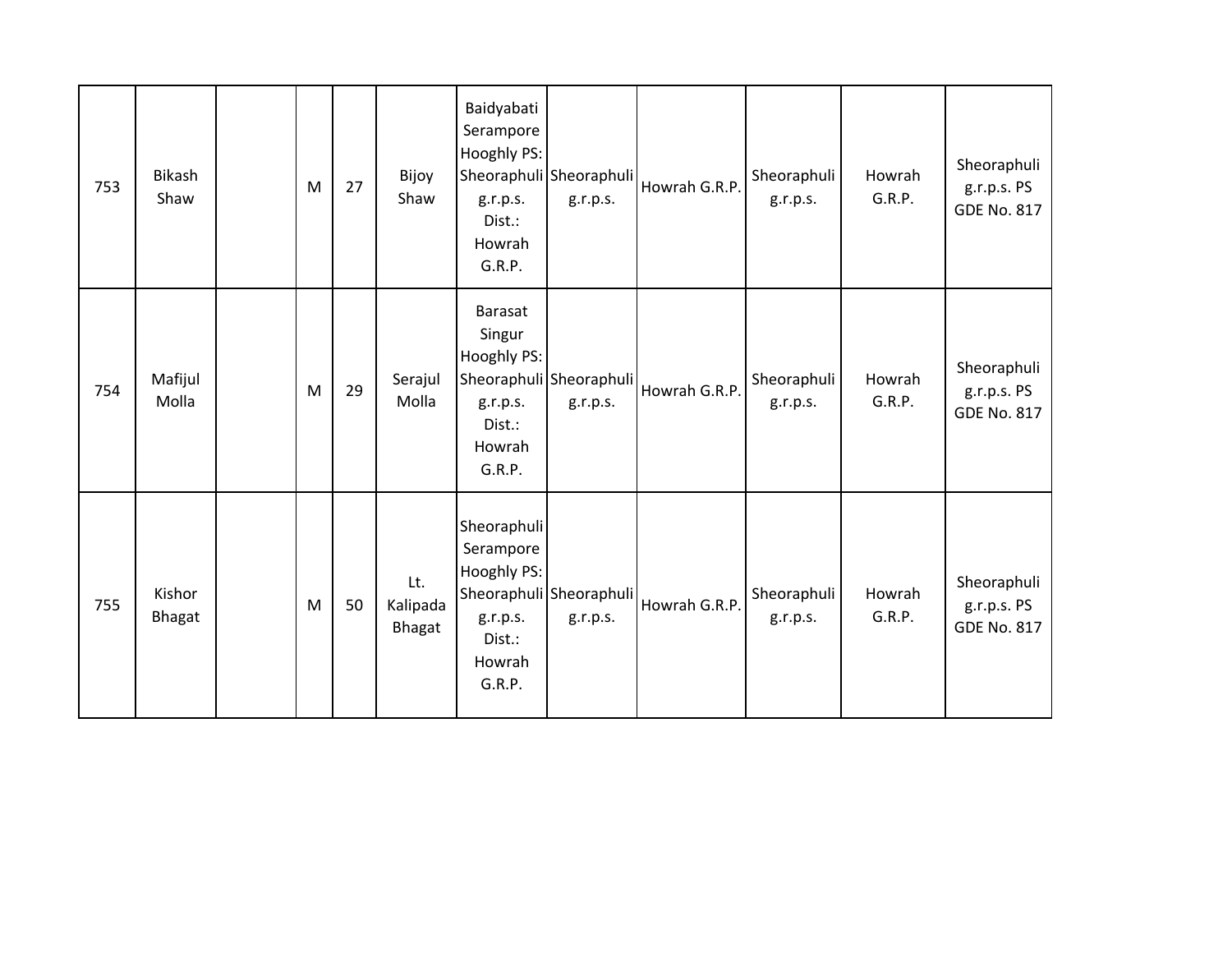| 756 | Debasish<br>Majhi  | M | 26 | an Majhi                 | Kaliyara<br>Singur<br>Hooghly PS:<br>g.r.p.s.<br>Dist.:<br>Howrah<br>G.R.P.     | Bamachar Sheoraphuli Sheoraphuli<br>g.r.p.s. | Howrah G.R.P. | Sheoraphuli<br>g.r.p.s. | Howrah<br>G.R.P. | Sheoraphuli<br>g.r.p.s. PS<br><b>GDE No. 817</b> |
|-----|--------------------|---|----|--------------------------|---------------------------------------------------------------------------------|----------------------------------------------|---------------|-------------------------|------------------|--------------------------------------------------|
| 757 | Sunny Lal          | M | 28 | Munna Lal                | Bansberia<br>Mogra<br>Hooghly PS:<br>g.r.p.s.<br>Dist.:<br>Howrah<br>G.R.P.     | Sheoraphuli Sheoraphuli<br>g.r.p.s.          | Howrah G.R.P. | Sheoraphuli<br>g.r.p.s. | Howrah<br>G.R.P. | Sheoraphuli<br>g.r.p.s. PS<br><b>GDE No. 817</b> |
| 758 | Manoj Kr<br>Mahato | M | 42 | Shew<br>Charan<br>Mahato | Uttarpara<br>Uttarpara<br>Hooghly PS:<br>g.r.p.s.<br>Dist.:<br>Howrah<br>G.R.P. | Sheoraphuli Sheoraphuli<br>g.r.p.s.          | Howrah G.R.P. | Sheoraphuli<br>g.r.p.s. | Howrah<br>G.R.P. | Sheoraphuli<br>g.r.p.s. PS<br><b>GDE No. 817</b> |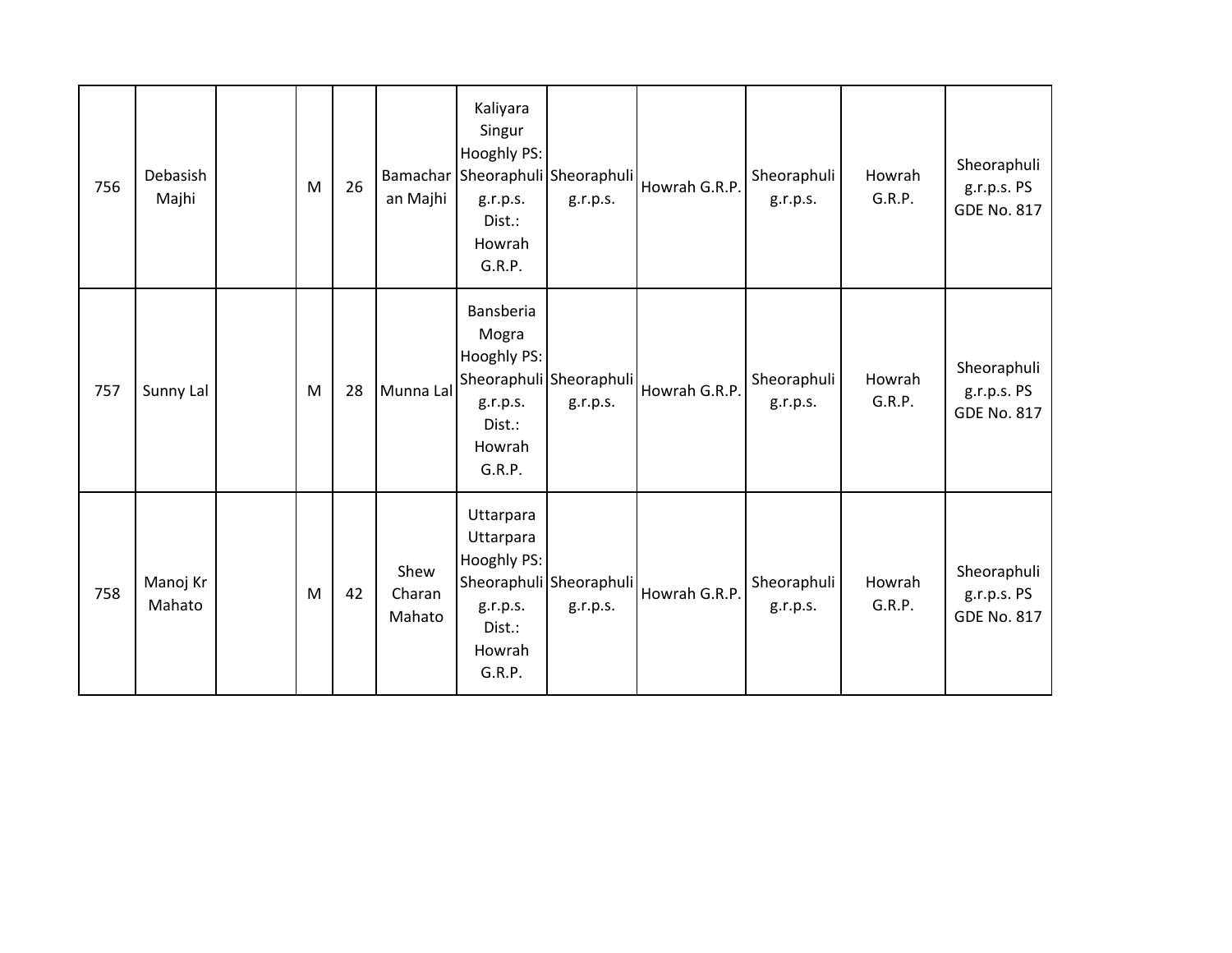| 759 | Sujal Saha           | M | 45 | Pradip<br>Saha           | Chandanna<br>gar<br>Chandanna<br>gar Hooghly<br>PS:<br>Sheoraphuli<br>g.r.p.s.<br>Dist.:<br>Howrah<br>G.R.P. | Sheoraphuli<br>g.r.p.s.             | Howrah G.R.P. | Sheoraphuli<br>g.r.p.s. | Howrah<br>G.R.P. | Sheoraphuli<br>g.r.p.s. PS<br><b>GDE No. 817</b> |
|-----|----------------------|---|----|--------------------------|--------------------------------------------------------------------------------------------------------------|-------------------------------------|---------------|-------------------------|------------------|--------------------------------------------------|
| 760 | Sk Anisur<br>Rahaman | M | 39 | Sk<br>Motiyar<br>Rahaman | Gabati<br>Haripal<br>Hooghly PS:<br>g.r.p.s.<br>Dist.:<br>Howrah<br>G.R.P.                                   | Sheoraphuli Sheoraphuli<br>g.r.p.s. | Howrah G.R.P. | Sheoraphuli<br>g.r.p.s. | Howrah<br>G.R.P. | Sheoraphuli<br>g.r.p.s. PS<br><b>GDE No. 817</b> |
| 761 | Sk Faruge            | M | 28 | Sk Akhtar                | Atiseora<br>Singur<br>Hooghly PS:<br>g.r.p.s.<br>Dist.:<br>Howrah<br>G.R.P.                                  | Sheoraphuli Sheoraphuli<br>g.r.p.s. | Howrah G.R.P. | Sheoraphuli<br>g.r.p.s. | Howrah<br>G.R.P. | Sheoraphuli<br>g.r.p.s. PS<br><b>GDE No. 817</b> |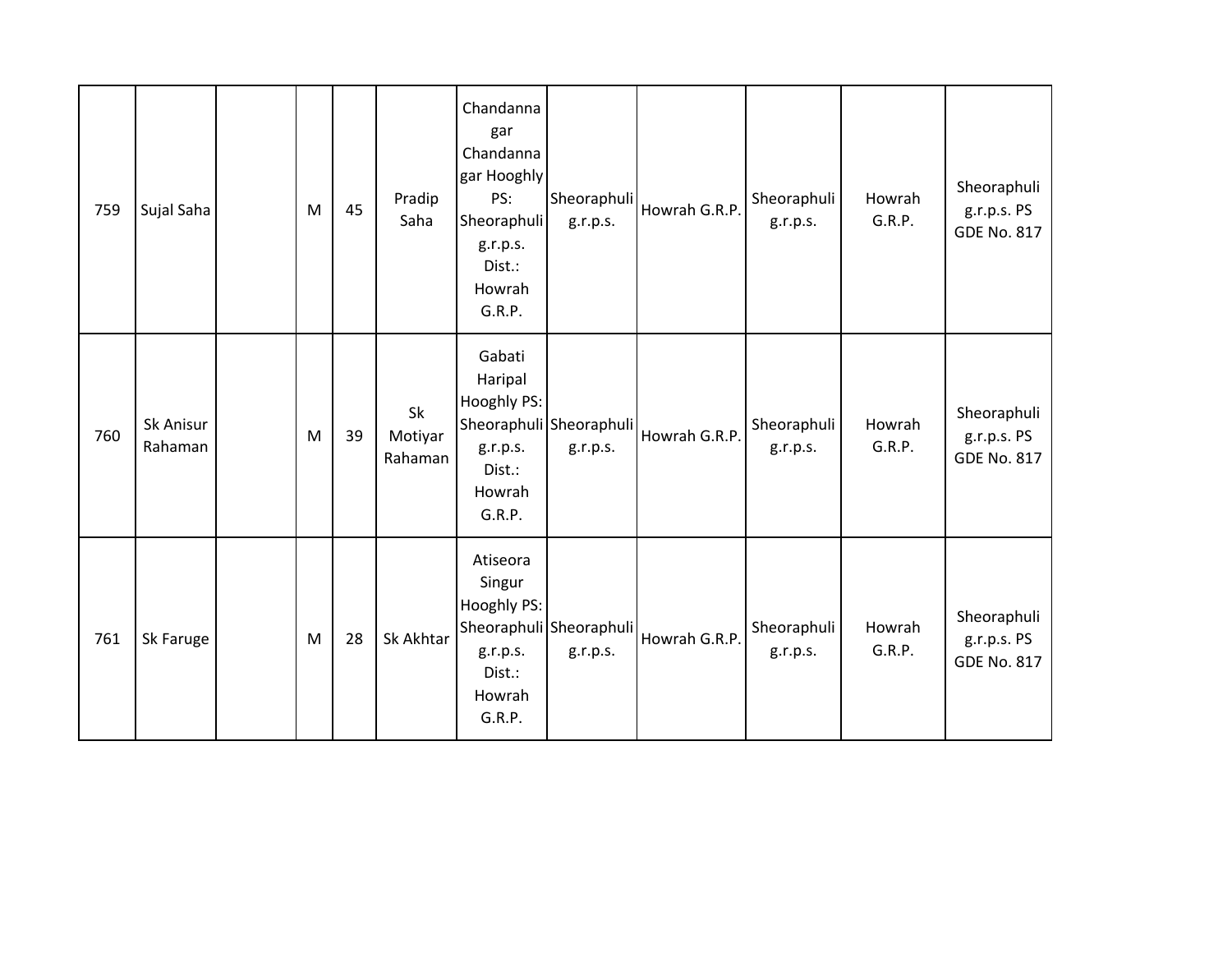| 762 | Palash Das        | M |    | Judhistir<br>Das    | Baidyabati<br>Serampore<br>Hooghly PS:<br>g.r.p.s.<br>Dist.:<br>Howrah<br>G.R.P. | Sheoraphuli Sheoraphuli<br>g.r.p.s. | Howrah G.R.P. | Sheoraphuli<br>g.r.p.s. | Howrah<br>G.R.P. | Sheoraphuli<br>g.r.p.s. PS<br><b>GDE No. 817</b> |
|-----|-------------------|---|----|---------------------|----------------------------------------------------------------------------------|-------------------------------------|---------------|-------------------------|------------------|--------------------------------------------------|
| 763 | Azizur<br>Rahaman | M | 20 | Sk Nasir            | Nasibpur<br>Singur<br>Hooghly PS:<br>g.r.p.s.<br>Dist.:<br>Howrah<br>G.R.P.      | Sheoraphuli Sheoraphuli<br>g.r.p.s. | Howrah G.R.P. | Sheoraphuli<br>g.r.p.s. | Howrah<br>G.R.P. | Sheoraphuli<br>g.r.p.s. PS<br><b>GDE No. 817</b> |
| 764 | Sk Izajul         | M | 19 | Sk<br>Samsuddi<br>n | Nasibpur<br>Singur<br>Hooghly PS:<br>g.r.p.s.<br>Dist.:<br>Howrah<br>G.R.P.      | Sheoraphuli Sheoraphuli<br>g.r.p.s. | Howrah G.R.P. | Sheoraphuli<br>g.r.p.s. | Howrah<br>G.R.P. | Sheoraphuli<br>g.r.p.s. PS<br><b>GDE No. 817</b> |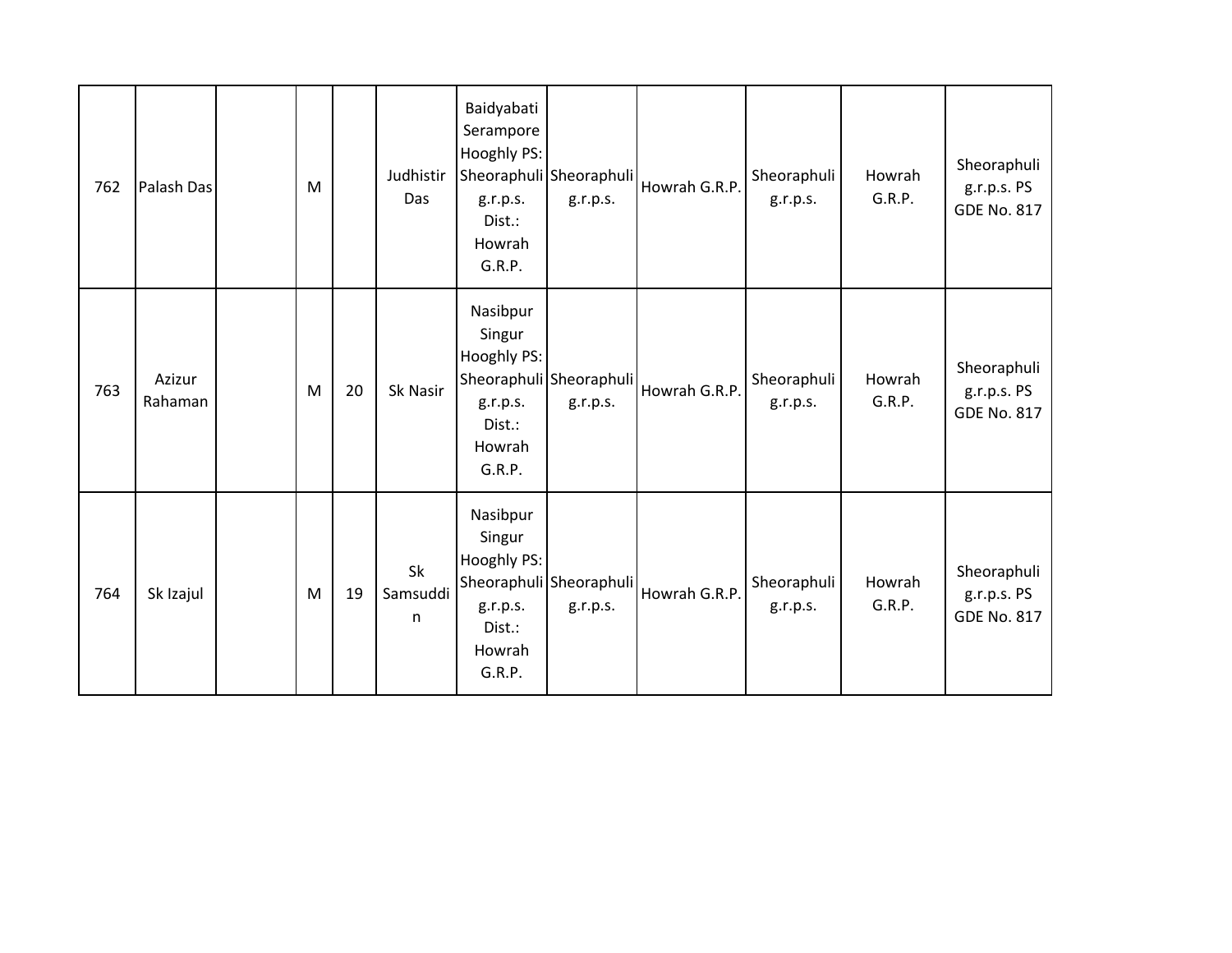| 765 | Sk Mafuj                           | M |    | Sk Nasir                | Nasibpur<br>Singur<br>Hooghly PS:<br>g.r.p.s.<br>Dist.:<br>Howrah<br>G.R.P.                                  | Sheoraphuli Sheoraphuli<br>g.r.p.s. | Howrah G.R.P. | Sheoraphuli<br>g.r.p.s. | Howrah<br>G.R.P. | Sheoraphuli<br>g.r.p.s. PS<br><b>GDE No. 817</b> |
|-----|------------------------------------|---|----|-------------------------|--------------------------------------------------------------------------------------------------------------|-------------------------------------|---------------|-------------------------|------------------|--------------------------------------------------|
| 766 | Sk Md<br>Azharuddi<br>$\mathsf{n}$ | M | 52 | Lt. Purna<br>Ch. Pal    | Sheoraphuli<br>Serampore<br>Hooghly PS:<br>Sheoraphuli Sheoraphuli<br>g.r.p.s.<br>Dist.:<br>Howrah<br>G.R.P. | g.r.p.s.                            | Howrah G.R.P. | Sheoraphuli<br>g.r.p.s. | Howrah<br>G.R.P. | Sheoraphuli<br>g.r.p.s. PS<br><b>GDE No. 817</b> |
| 767 | Swapan<br>Ghosh Giri               | M | 32 | <b>Badal Ch</b><br>Giri | Singur<br>Singur<br>Hooghly PS:<br>Sheoraphuli Sheoraphuli<br>g.r.p.s.<br>Dist.:<br>Howrah<br>G.R.P.         | g.r.p.s.                            | Howrah G.R.P. | Sheoraphuli<br>g.r.p.s. | Howrah<br>G.R.P. | Sheoraphuli<br>g.r.p.s. PS<br><b>GDE No. 817</b> |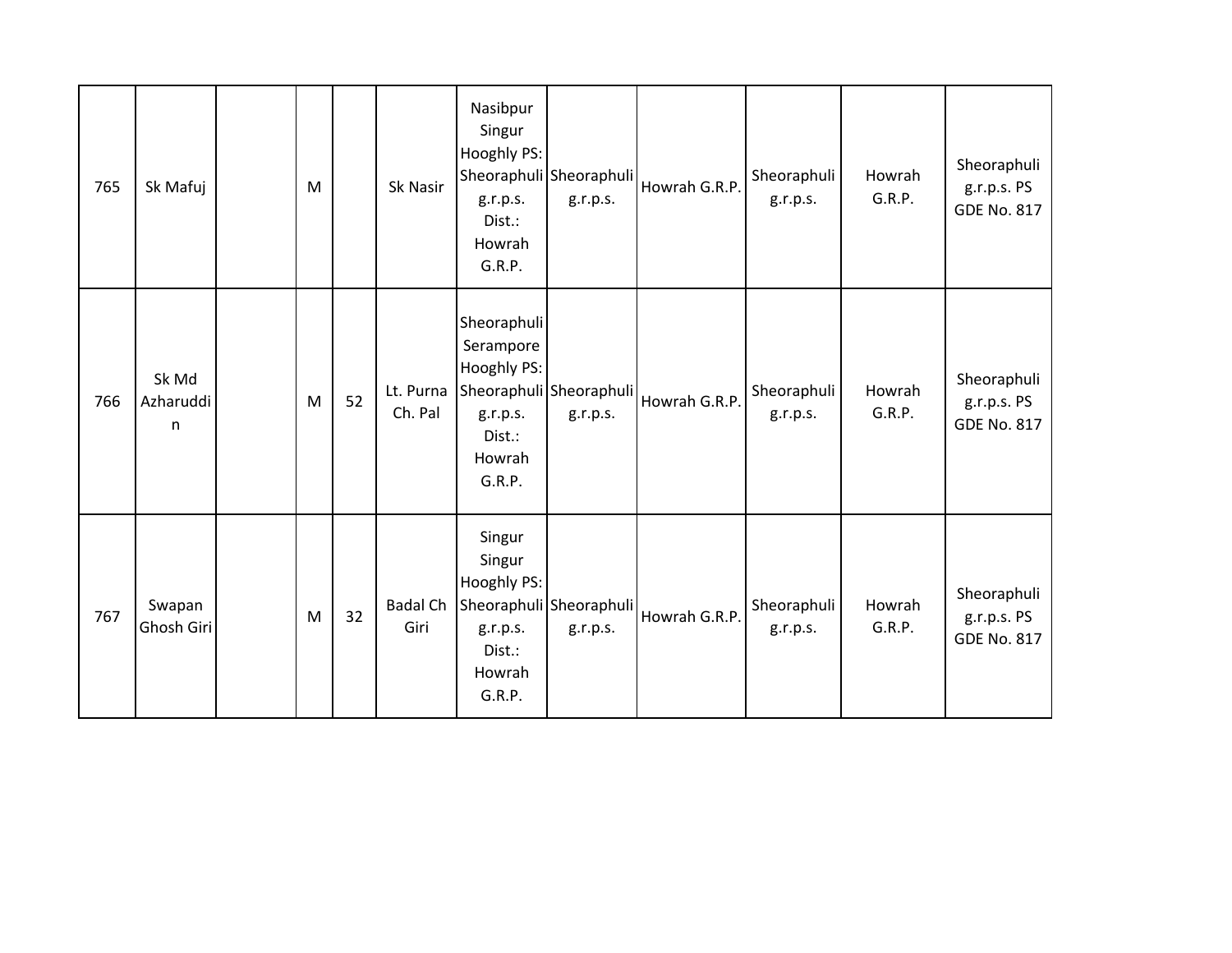| 768 | Subhajit<br>Hazira | M | 28 | Madan<br>Mohan<br>Hazira   | Joy Krishna<br>bazer<br>Tarakeswar<br>Hooghly PS:<br>Sheoraphuli<br>g.r.p.s.<br>Dist.:<br>Howrah<br>G.R.P. | Sheoraphuli<br>g.r.p.s.             | Howrah G.R.P. | Sheoraphuli<br>g.r.p.s. | Howrah<br>G.R.P. | Sheoraphuli<br>g.r.p.s. PS<br><b>GDE No. 817</b> |
|-----|--------------------|---|----|----------------------------|------------------------------------------------------------------------------------------------------------|-------------------------------------|---------------|-------------------------|------------------|--------------------------------------------------|
| 769 | Palash<br>Mondal   | M | 28 | Pradip<br>Mondal           | Kuntighat<br>Balagarh<br>Hooghly PS:<br>g.r.p.s.<br>Dist.:<br>Howrah<br>G.R.P.                             | Sheoraphuli Sheoraphuli<br>g.r.p.s. | Howrah G.R.P. | Sheoraphuli<br>g.r.p.s. | Howrah<br>G.R.P. | Sheoraphuli<br>g.r.p.s. PS<br><b>GDE No. 817</b> |
| 770 | Amar<br>Samanta    | M | 55 | Lt.<br>Jaganath<br>Samanta | Binogram<br>Tarakeswar<br>Hooghly PS:<br>g.r.p.s.<br>Dist.:<br>Howrah<br>G.R.P.                            | Sheoraphuli Sheoraphuli<br>g.r.p.s. | Howrah G.R.P. | Sheoraphuli<br>g.r.p.s. | Howrah<br>G.R.P. | Sheoraphuli<br>g.r.p.s. PS<br><b>GDE No. 817</b> |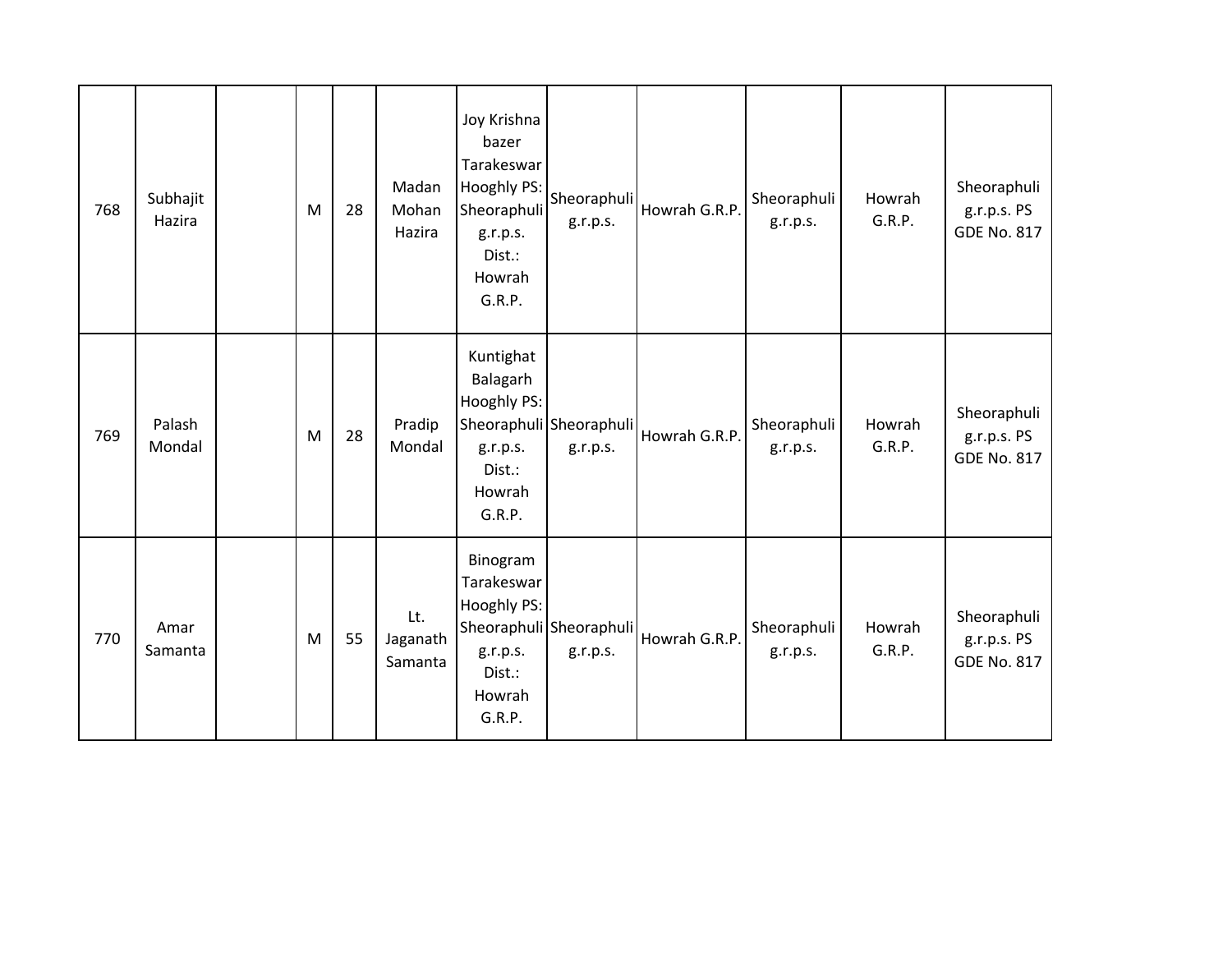| 771 | Milon<br>Hembram     | ${\sf M}$ | 34 | <b>Bimal</b><br>Hembram         | Kaikala<br>Haripal<br>Hooghly PS:<br>g.r.p.s.<br>Dist.:<br>Howrah<br>G.R.P. | Sheoraphuli Sheoraphuli<br>g.r.p.s. | Howrah G.R.P. | Sheoraphuli<br>g.r.p.s. | Howrah<br>G.R.P. | Sheoraphuli<br>g.r.p.s. PS<br><b>GDE No. 817</b> |
|-----|----------------------|-----------|----|---------------------------------|-----------------------------------------------------------------------------|-------------------------------------|---------------|-------------------------|------------------|--------------------------------------------------|
| 772 | Sambhu<br><b>Bag</b> | M         | 45 | Lt.<br><b>Buswanat</b><br>h Bag | Haripal<br>Haripal<br>Hooghly PS:<br>g.r.p.s.<br>Dist.:<br>Howrah<br>G.R.P. | Sheoraphuli Sheoraphuli<br>g.r.p.s. | Howrah G.R.P. | Sheoraphuli<br>g.r.p.s. | Howrah<br>G.R.P. | Sheoraphuli<br>g.r.p.s. PS<br><b>GDE No. 817</b> |
| 773 | Kartick<br>Adak      | M         | 27 | Nepal<br>Adak                   | Nalikul<br>Haripal<br>Hooghly PS:<br>g.r.p.s.<br>Dist.:<br>Howrah<br>G.R.P. | Sheoraphuli Sheoraphuli<br>g.r.p.s. | Howrah G.R.P. | Sheoraphuli<br>g.r.p.s. | Howrah<br>G.R.P. | Sheoraphuli<br>g.r.p.s. PS<br><b>GDE No. 817</b> |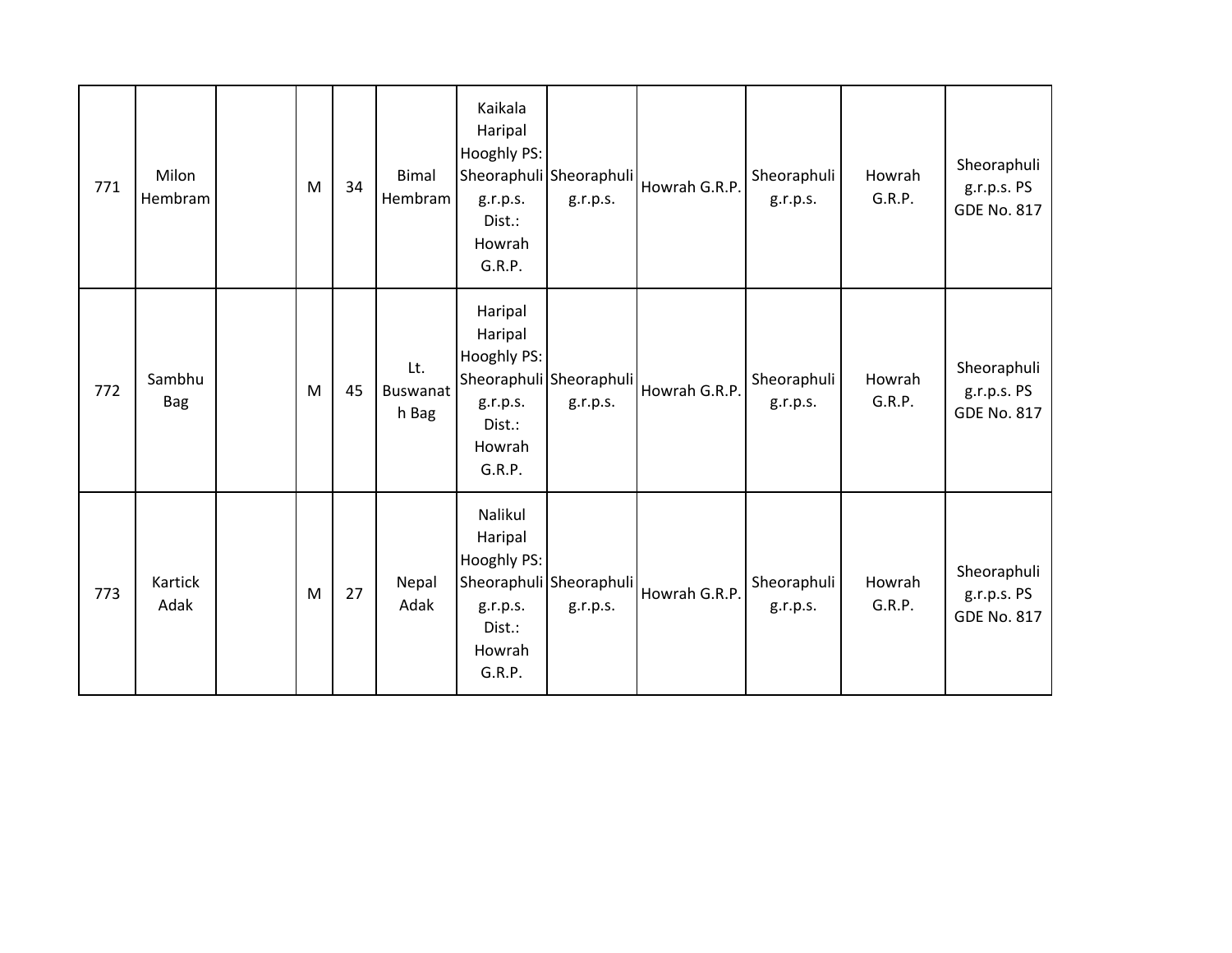| 774 | Ibrahim<br>Mallick | M | 40 | Hamid<br>Mallick | Moktarpur<br>Kalna Purba<br>Burdwan<br>PS:<br>Sheoraphuli<br>g.r.p.s.<br>Dist.:<br>Howrah<br>G.R.P. | Sheoraphuli<br>g.r.p.s.             | Howrah G.R.P. | Sheoraphuli<br>g.r.p.s. | Howrah<br>G.R.P. | Sheoraphuli<br>g.r.p.s. PS<br><b>GDE No. 817</b> |
|-----|--------------------|---|----|------------------|-----------------------------------------------------------------------------------------------------|-------------------------------------|---------------|-------------------------|------------------|--------------------------------------------------|
| 775 | Bijoy<br>Sarkar    | M | 24 | Bipul<br>Sarkar  | Guptipara<br>Balagarh<br>Hooghly PS:<br>g.r.p.s.<br>Dist.:<br>Howrah<br>G.R.P.                      | Sheoraphuli Sheoraphuli<br>g.r.p.s. | Howrah G.R.P. | Sheoraphuli<br>g.r.p.s. | Howrah<br>G.R.P. | Sheoraphuli<br>g.r.p.s. PS<br><b>GDE No. 817</b> |
| 776 | Pulakesh<br>Das    | M | 50 | Nakul Ck<br>Das  | Nalikul<br>Haripal<br>Hooghly PS:<br>g.r.p.s.<br>Dist.:<br>Howrah<br>G.R.P.                         | Sheoraphuli Sheoraphuli<br>g.r.p.s. | Howrah G.R.P. | Sheoraphuli<br>g.r.p.s. | Howrah<br>G.R.P. | Sheoraphuli<br>g.r.p.s. PS<br><b>GDE No. 817</b> |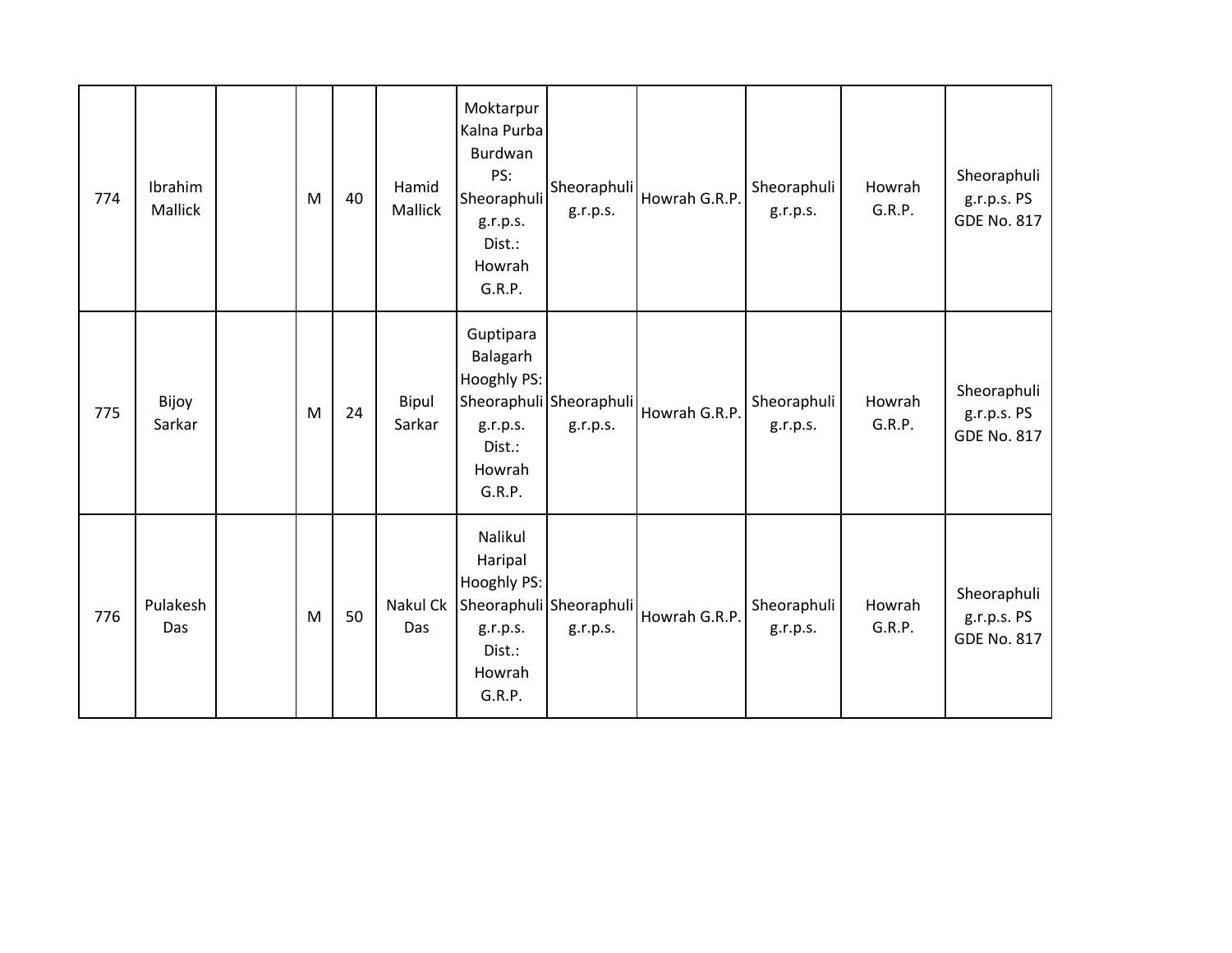| 777 | Bapi Duby                 | M | 27 | Bhajan<br>Duby      | Garbeta<br>garbeta<br>Purba<br>Medinipur<br>PS:<br>Sheoraphuli<br>g.r.p.s.<br>Dist.:<br>Howrah<br>G.R.P. | Sheoraphuli<br>g.r.p.s. | Howrah G.R.P. | Sheoraphuli<br>g.r.p.s. | Howrah<br>G.R.P. | Sheoraphuli<br>g.r.p.s. PS<br><b>GDE No. 817</b>                             |
|-----|---------------------------|---|----|---------------------|----------------------------------------------------------------------------------------------------------|-------------------------|---------------|-------------------------|------------------|------------------------------------------------------------------------------|
| 778 | Narayanje<br>et Saha      | M | 50 | Basudeb<br>Saha     | Chacharu<br>jambui<br>Birbhum<br>PS:<br>Sheoraphuli<br>g.r.p.s.<br>Dist.:<br>Howrah<br>G.R.P.            | Sheoraphuli<br>g.r.p.s. | Howrah G.R.P. | Sheoraphuli<br>g.r.p.s. | Howrah<br>G.R.P. | Sheoraphuli<br>g.r.p.s. PS<br><b>GDE No. 817</b>                             |
| 779 | Shyam<br>Sundar<br>Mahato | M | 24 | Biswanath<br>Mahato | Kuntighat<br>Balagarh<br>Hooghly<br>PS:<br>Sheoraphuli<br>g.r.p.s.<br>Dist.:<br>Howrah<br>G.R.P.         | Sheoraphuli<br>g.r.p.s. | Howrah G.R.P. | Sheoraphuli<br>g.r.p.s. | Howrah<br>G.R.P. | Sheoraphuli<br>g.r.p.s. PS<br>Outpost<br>Chandannagar<br>GRPP GDE No.<br>438 |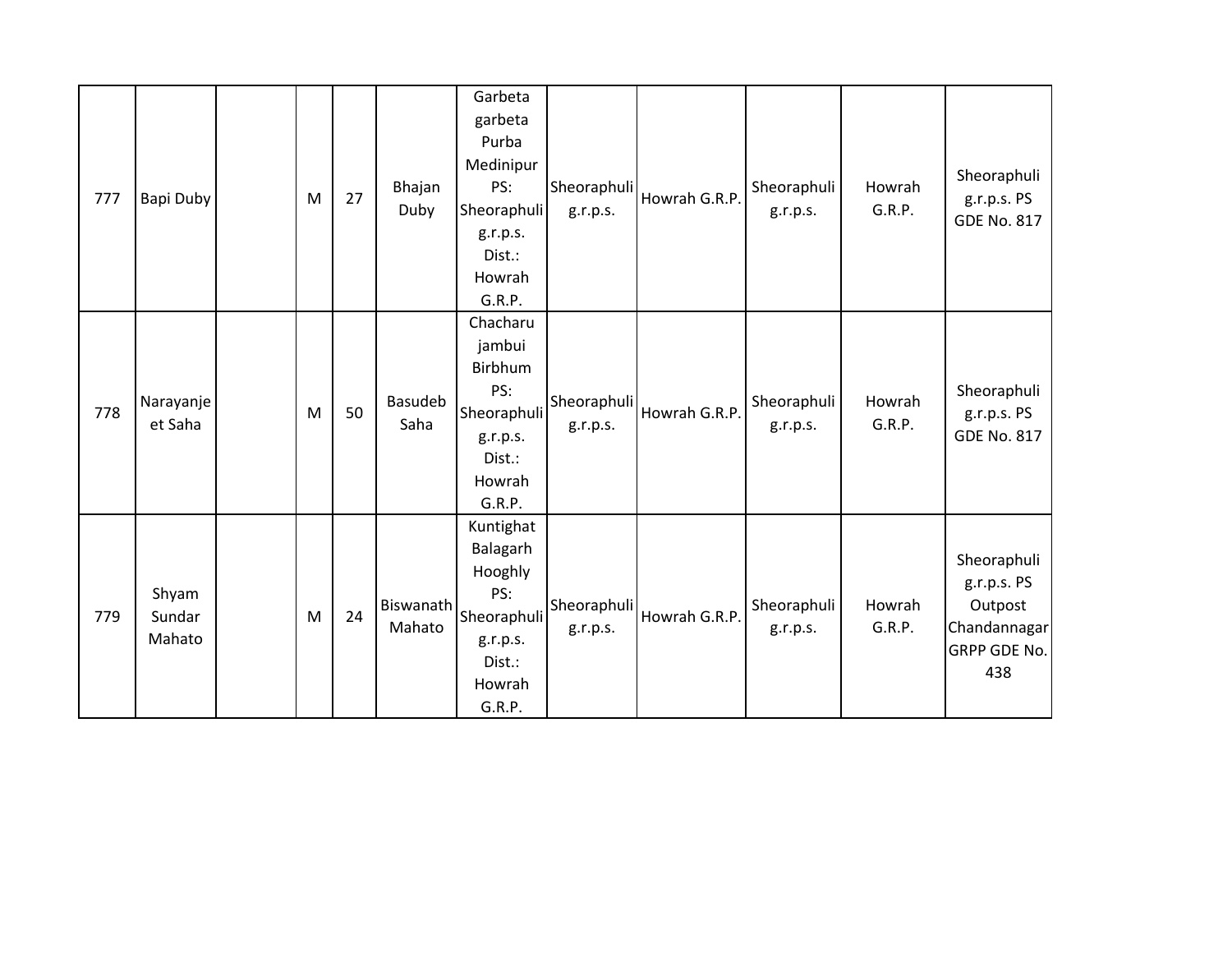| 780 | Sk Md.<br>Ibrahim | M | 38 | Sk<br>Rahaman                             | Locka Basti<br>Dhaniakhali<br>Hooghly PS:<br>g.r.p.s.<br>Dist.:<br>Howrah<br>G.R.P.                                 | Sheoraphuli Sheoraphuli<br>g.r.p.s. | Howrah G.R.P. | Sheoraphuli<br>g.r.p.s. | Howrah<br>G.R.P. | Sheoraphuli<br>g.r.p.s. PS<br>Outpost<br>Chandannagar<br>GRPP GDE No.<br>438        |
|-----|-------------------|---|----|-------------------------------------------|---------------------------------------------------------------------------------------------------------------------|-------------------------------------|---------------|-------------------------|------------------|-------------------------------------------------------------------------------------|
| 781 | Pappu<br>Gupta    | M | 32 | Lt.<br>Dhanup<br>Dhari<br>Prasad<br>Gupta | Jagadal<br>Jagaddal 24<br>Pgs (N) PS:<br>g.r.p.s.<br>Dist.:<br>Howrah<br>G.R.P.                                     | Sheoraphuli Sheoraphuli<br>g.r.p.s. | Howrah G.R.P. | Sheoraphuli<br>g.r.p.s. | Howrah<br>G.R.P. | Sheoraphuli<br>g.r.p.s. PS<br>Outpost<br>Chandannagar<br><b>GRPP GDE No.</b><br>438 |
| 782 | Suraj<br>Gupta    | M | 35 | Gupta                                     | Champa<br>Road Rishra<br>Hooghly PS:<br>Lt. Kamla Sheoraphuli Sheoraphuli<br>g.r.p.s.<br>Dist.:<br>Howrah<br>G.R.P. | g.r.p.s.                            | Howrah G.R.P. | Sheoraphuli<br>g.r.p.s. | Howrah<br>G.R.P. | Sheoraphuli<br>g.r.p.s. PS<br>Outpost<br>Chandannagar<br><b>GRPP GDE No.</b><br>438 |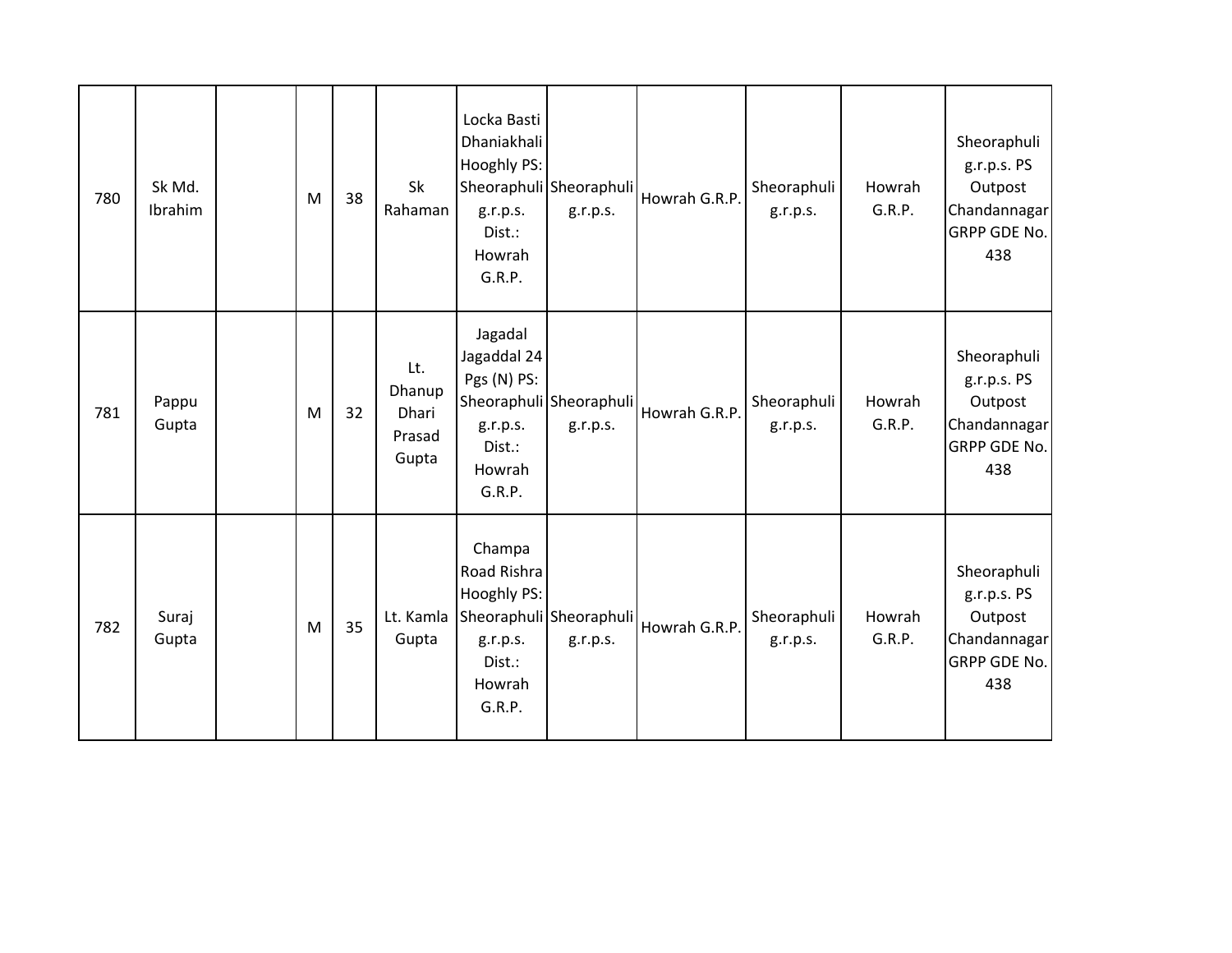| 783 | Md<br>Samim  | M         | 48 | Lt. Aktar<br>Hussain | Rishra<br>Ashram<br>School<br>Rishra<br>Sheoraphuli<br>g.r.p.s.<br>Dist.:<br>Howrah<br>G.R.P.               | Hooghly PS: Sheoraphuli<br>g.r.p.s. | Howrah G.R.P. | Sheoraphuli<br>g.r.p.s. | Howrah<br>G.R.P. | Sheoraphuli<br>g.r.p.s. PS<br>Outpost<br>Chandannagar<br>GRPP GDE No.<br>438 |
|-----|--------------|-----------|----|----------------------|-------------------------------------------------------------------------------------------------------------|-------------------------------------|---------------|-------------------------|------------------|------------------------------------------------------------------------------|
| 784 | Md Arman     | ${\sf M}$ | 18 | Md<br>Samim          | Rishra<br>Ashram<br>School<br>Rishra<br>Sheoraphuli<br>g.r.p.s.<br>Dist.:<br>Howrah<br>G.R.P.               | Hooghly PS: Sheoraphuli<br>g.r.p.s. | Howrah G.R.P. | Sheoraphuli<br>g.r.p.s. | Howrah<br>G.R.P. | Sheoraphuli<br>g.r.p.s. PS<br>Outpost<br>Chandannagar<br>GRPP GDE No.<br>438 |
| 785 | Sonu<br>Shaw | ${\sf M}$ |    | Mofijal<br>Shaw      | Nichgu<br>Patty<br>Chandanna<br>gar Hooghly<br>PS:<br>Sheoraphuli<br>g.r.p.s.<br>Dist.:<br>Howrah<br>G.R.P. | Sheoraphuli<br>g.r.p.s.             | Howrah G.R.P. | Sheoraphuli<br>g.r.p.s. | Howrah<br>G.R.P. | Sheoraphuli<br>g.r.p.s. PS<br>Outpost<br>Chandannagar<br>GRPP GDE No.<br>438 |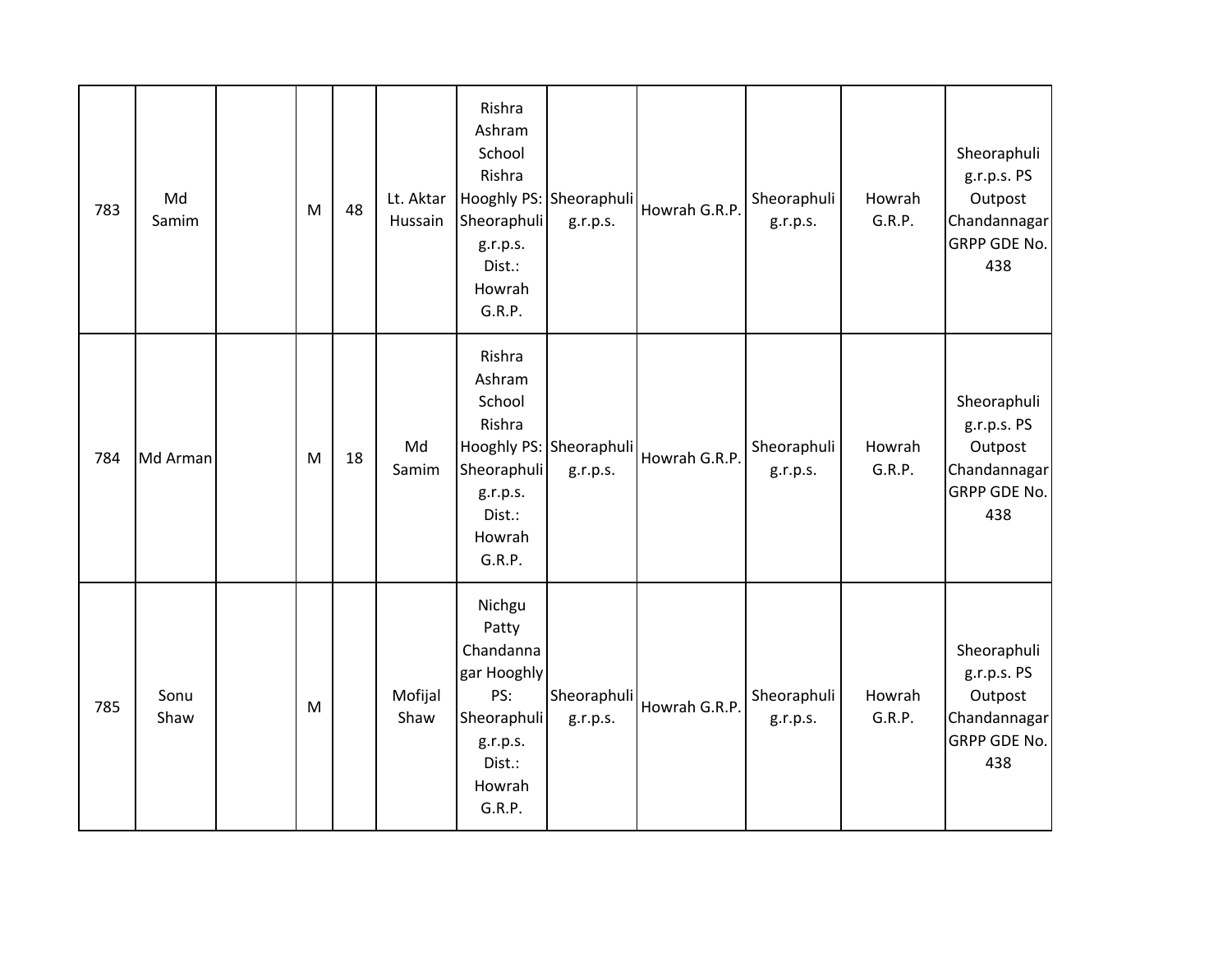| 786 | Mantu Kr.<br>Yadav  | M | 39 | Sitaram<br>Yadav   | Sonarpur<br>Sonarpur<br>24 Pgs (S)<br>PS:<br>Sheoraphuli<br>g.r.p.s.<br>Dist.:<br>Howrah<br>G.R.P. | Sheoraphuli<br>g.r.p.s.             | Howrah G.R.P. | Sheoraphuli<br>g.r.p.s. | Howrah<br>G.R.P. | Sheoraphuli<br>g.r.p.s. PS<br>Outpost<br>Chandannagar<br><b>GRPP GDE No.</b><br>438 |
|-----|---------------------|---|----|--------------------|----------------------------------------------------------------------------------------------------|-------------------------------------|---------------|-------------------------|------------------|-------------------------------------------------------------------------------------|
| 787 | Giasuddin<br>Farida | M | 38 | Julfikar           | Panchla<br>Panchla<br>Howrah PS:<br>g.r.p.s.<br>Dist.:<br>Howrah<br>G.R.P.                         | Sheoraphuli Sheoraphuli<br>g.r.p.s. | Howrah G.R.P. | Sheoraphuli<br>g.r.p.s. | Howrah<br>G.R.P. | Sheoraphuli<br>g.r.p.s. PS<br>Outpost<br>Chandannagar<br><b>GRPP GDE No.</b><br>438 |
| 788 | Chandu<br>Rajak     | M | 43 | Lt. Arjun<br>Rajak | Hindmotor<br>Uttarpara<br>Hooghly PS:<br>g.r.p.s.<br>Dist.:<br>Howrah<br>G.R.P.                    | Sheoraphuli Sheoraphuli<br>g.r.p.s. | Howrah G.R.P. | Sheoraphuli<br>g.r.p.s. | Howrah<br>G.R.P. | Sheoraphuli<br>g.r.p.s. PS<br>Outpost<br>Chandannagar<br><b>GRPP GDE No.</b><br>438 |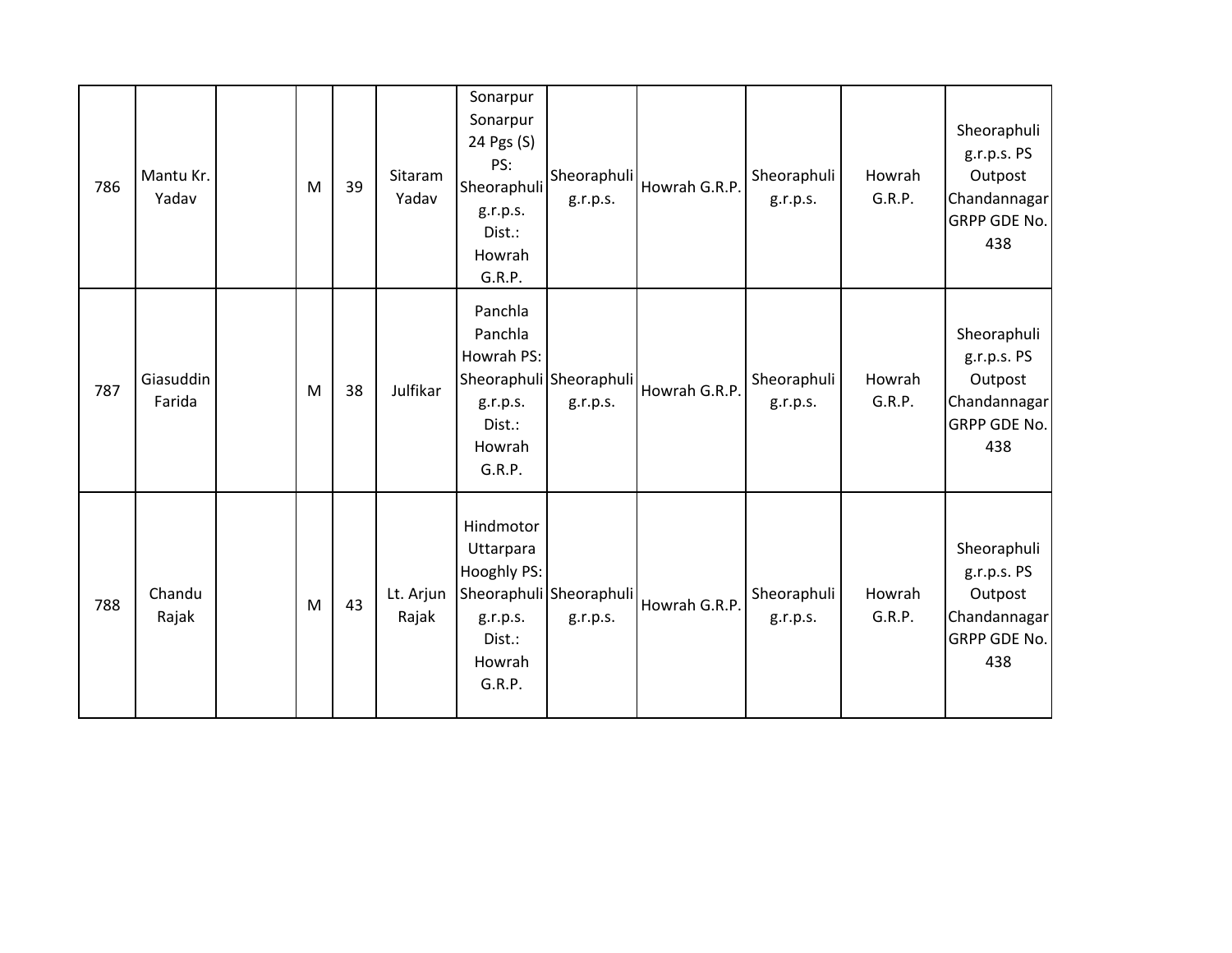| 789 | Tanmoy<br><b>Bag</b> | M | 43 | Lt.<br>Krishanu<br><b>Bag</b> | Chanditala<br>Chanditala<br>Hooghly PS:<br>g.r.p.s.<br>Dist.:<br>Howrah<br>G.R.P.             | Sheoraphuli Sheoraphuli<br>g.r.p.s. | Howrah G.R.P. | Sheoraphuli<br>g.r.p.s. | Howrah<br>G.R.P. | Sheoraphuli<br>g.r.p.s. PS<br>Outpost<br>Chandannagar<br>GRPP GDE No.<br>438 |
|-----|----------------------|---|----|-------------------------------|-----------------------------------------------------------------------------------------------|-------------------------------------|---------------|-------------------------|------------------|------------------------------------------------------------------------------|
| 790 | Srimanta<br>Ghata    | M | 20 | Baikuntha<br>Ghata            | Amta Amta<br>Howrah PS:<br>Sheoraphuli Sheoraphuli<br>g.r.p.s.<br>Dist.:<br>Howrah<br>G.R.P.  | g.r.p.s.                            | Howrah G.R.P. | Sheoraphuli<br>g.r.p.s. | Howrah<br>G.R.P. | Sheoraphuli<br>g.r.p.s. PS<br>Outpost<br>Chandannagar<br>GRPP GDE No.<br>438 |
| 791 | Dipu Jana            | M | 24 | Tapan<br>Jana                 | Amta Amta<br>Howrah PS:<br> Sheoraphuli Sheoraphuli<br>g.r.p.s.<br>Dist.:<br>Howrah<br>G.R.P. | g.r.p.s.                            | Howrah G.R.P. | Sheoraphuli<br>g.r.p.s. | Howrah<br>G.R.P. | Sheoraphuli<br>g.r.p.s. PS<br>Outpost<br>Chandannagar<br>GRPP GDE No.<br>438 |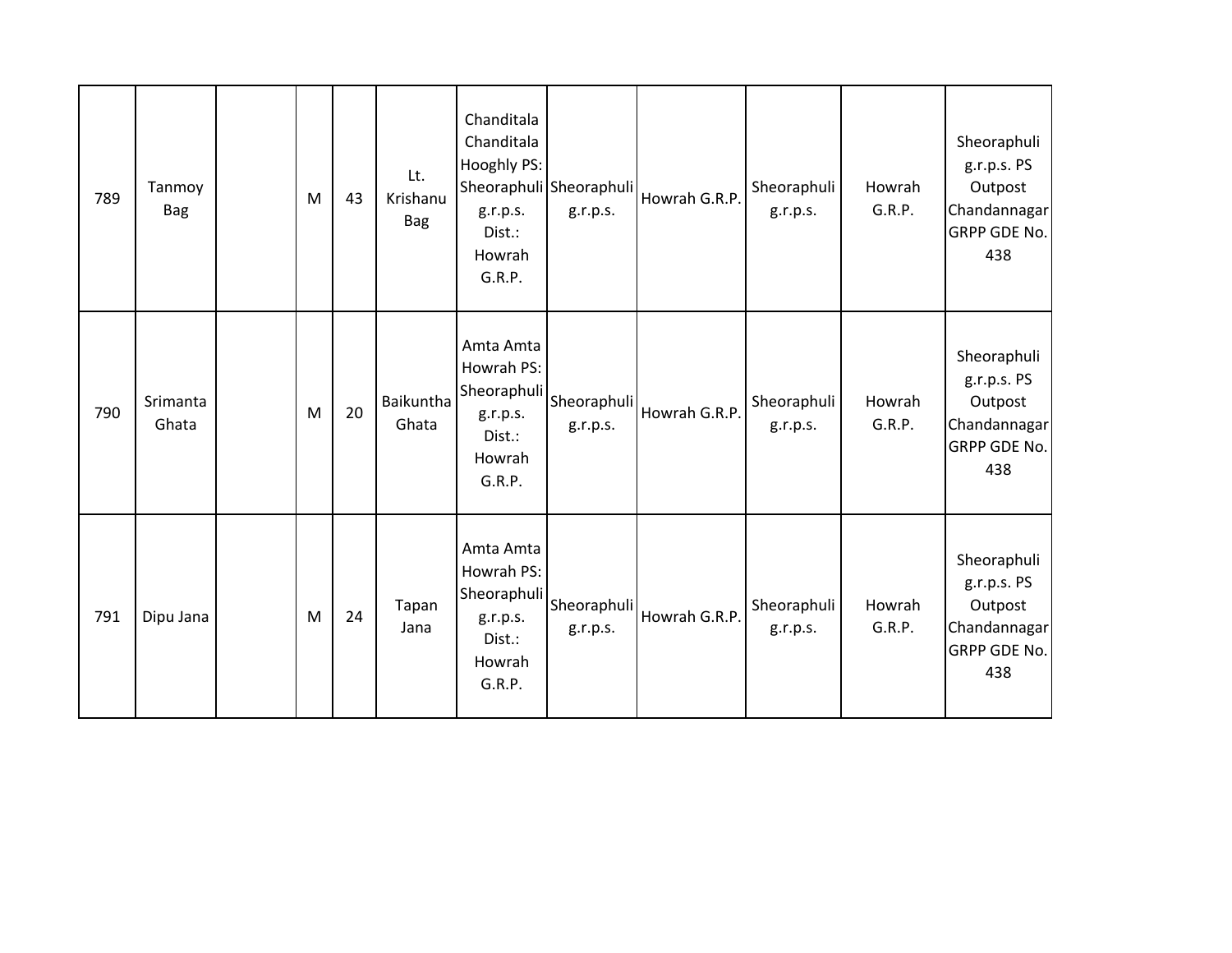| 792 | Indrajit<br>Mondal | M | 52 | Lt.<br>Kestopada<br>Mondal | Kanchrakha<br>li Uluberia<br>Howrah PS:<br>g.r.p.s.<br>Dist.:<br>Howrah<br>G.R.P. | Sheoraphuli Sheoraphuli<br>g.r.p.s. | Howrah G.R.P. | Sheoraphuli<br>g.r.p.s. | Howrah<br>G.R.P. | Sheoraphuli<br>g.r.p.s. PS<br>Outpost<br>Chandannagar<br><b>GRPP GDE No.</b><br>438 |
|-----|--------------------|---|----|----------------------------|-----------------------------------------------------------------------------------|-------------------------------------|---------------|-------------------------|------------------|-------------------------------------------------------------------------------------|
| 793 | Rajeev<br>Ray      | M | 40 | Lt.<br>Chandrika<br>Ray    | Seulipara<br>Titagarh 24<br>Pgs(N) PS:<br>g.r.p.s.<br>Dist.:<br>Howrah<br>G.R.P.  | Sheoraphuli Sheoraphuli<br>g.r.p.s. | Howrah G.R.P. | Sheoraphuli<br>g.r.p.s. | Howrah<br>G.R.P. | Sheoraphuli<br>g.r.p.s. PS<br>Outpost<br>Chandannagar<br><b>GRPP GDE No.</b><br>438 |
| 794 | Rajendra<br>Mishra | M | 50 | <b>B.I Mishra</b>          | Jagadal<br>Jagaddal 24<br>Pgs(N) PS:<br>g.r.p.s.<br>Dist.:<br>Howrah<br>G.R.P.    | Sheoraphuli Sheoraphuli<br>g.r.p.s. | Howrah G.R.P. | Sheoraphuli<br>g.r.p.s. | Howrah<br>G.R.P. | Sheoraphuli<br>g.r.p.s. PS<br>Outpost<br>Chandannagar<br>GRPP GDE No.<br>441        |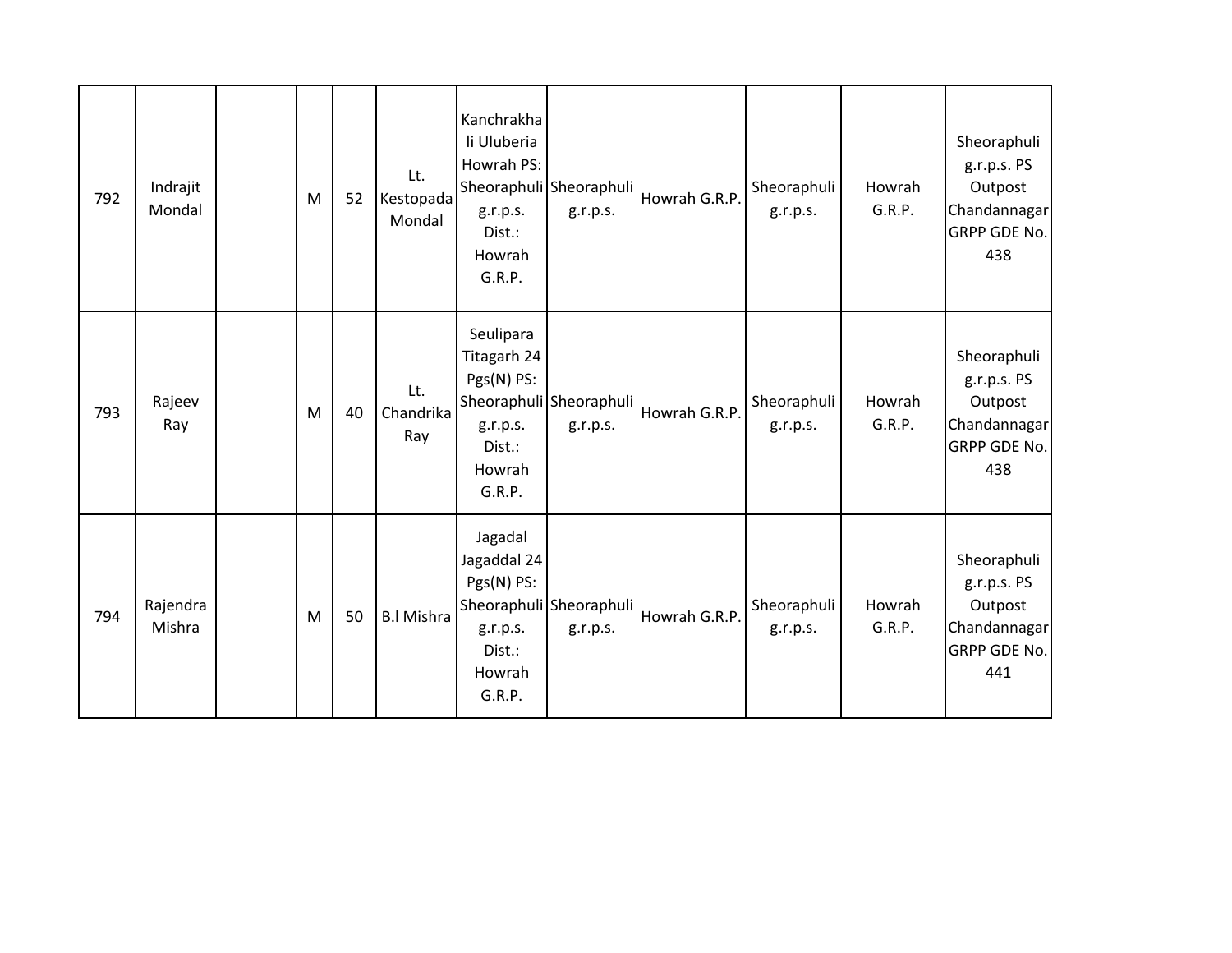| 795 | Anada<br>Singha<br>Ray | M | 52 | Biswanath<br>Singha<br>Ray | Arambag<br>Arambag<br>Hooghly PS:<br>g.r.p.s.<br>Dist.:<br>Howrah<br>G.R.P. | Sheoraphuli Sheoraphuli<br>g.r.p.s. | Howrah G.R.P. | Sheoraphuli<br>g.r.p.s. | Howrah<br>G.R.P. | Sheoraphuli<br>g.r.p.s. PS<br>Outpost<br>Chandannagar<br><b>GRPP GDE No.</b><br>441 |
|-----|------------------------|---|----|----------------------------|-----------------------------------------------------------------------------|-------------------------------------|---------------|-------------------------|------------------|-------------------------------------------------------------------------------------|
| 796 | Sanjoy<br>Karmakar     | M | 35 | Chandan<br>Karmakar        | olc Pur<br>Haripal<br>Hooghly PS:<br>g.r.p.s.<br>Dist.:<br>Howrah<br>G.R.P. | Sheoraphuli Sheoraphuli<br>g.r.p.s. | Howrah G.R.P. | Sheoraphuli<br>g.r.p.s. | Howrah<br>G.R.P. | Sheoraphuli<br>g.r.p.s. PS<br>Outpost<br>Chandannagar<br><b>GRPP GDE No.</b><br>441 |
| 797 | Swapan<br>Ghosh        | M | 30 | Madan<br>Ghosh             | olc Pur<br>Haripal<br>Hooghly PS:<br>g.r.p.s.<br>Dist.:<br>Howrah<br>G.R.P. | Sheoraphuli Sheoraphuli<br>g.r.p.s. | Howrah G.R.P. | Sheoraphuli<br>g.r.p.s. | Howrah<br>G.R.P. | Sheoraphuli<br>g.r.p.s. PS<br>Outpost<br>Chandannagar<br>GRPP GDE No.<br>441        |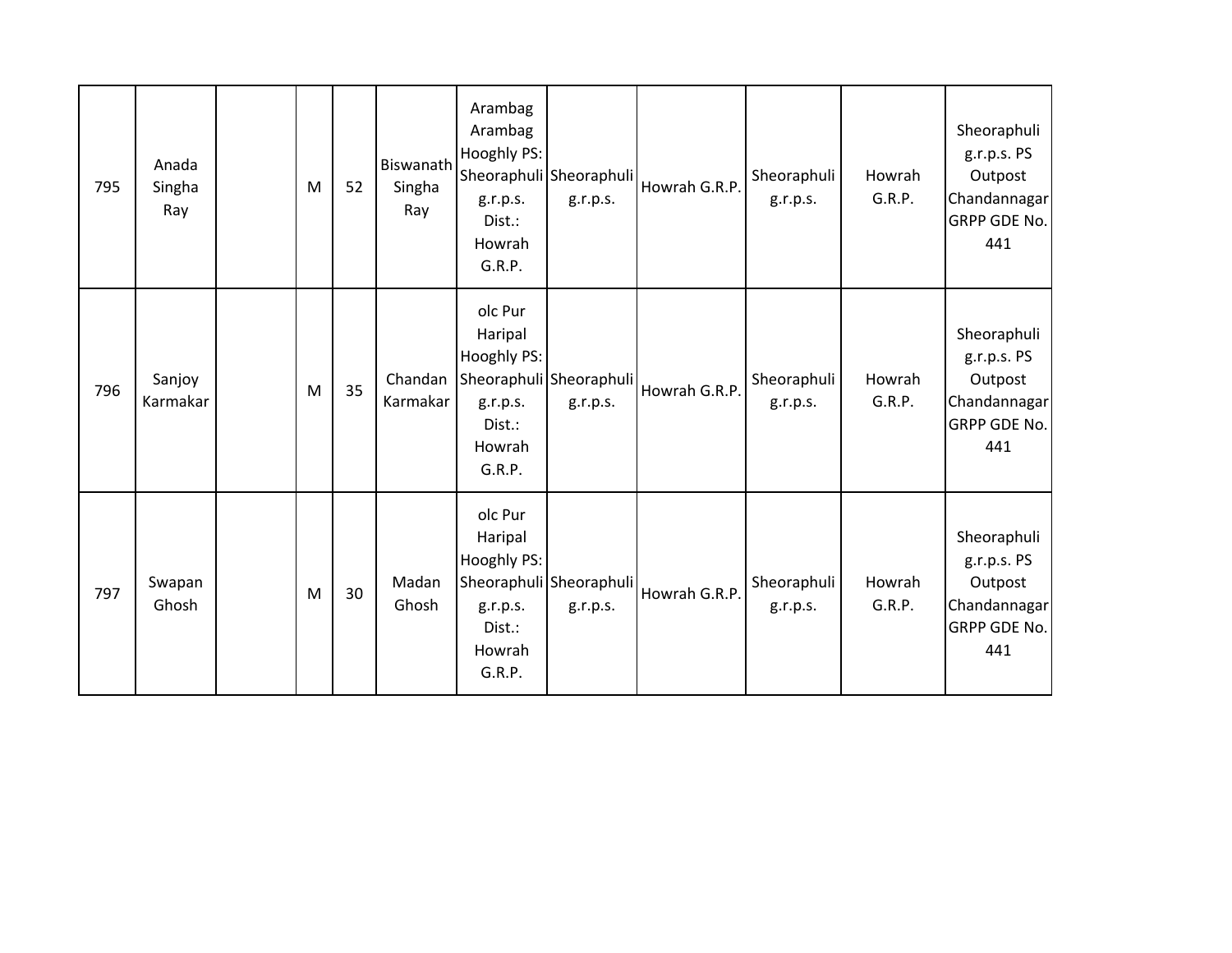| 798 | Md Aftab            | M | 23 | Md<br>Nizamuddi<br>n | Andup Rd<br>Sankrail<br>Howrah PS:<br>g.r.p.s.<br>Dist.:<br>Howrah<br>G.R.P.   | Sheoraphuli Sheoraphuli<br>g.r.p.s. | Howrah G.R.P. | Sheoraphuli<br>g.r.p.s. | Howrah<br>G.R.P. | Sheoraphuli<br>g.r.p.s. PS<br>Outpost<br>Chandannagar<br><b>GRPP GDE No.</b><br>441 |
|-----|---------------------|---|----|----------------------|--------------------------------------------------------------------------------|-------------------------------------|---------------|-------------------------|------------------|-------------------------------------------------------------------------------------|
| 799 | Bholanath<br>Sarkar | M | 46 | Lt. Anil<br>Sarkar   | Konnagar<br>Uttarpara<br>Hooghly PS:<br>g.r.p.s.<br>Dist.:<br>Howrah<br>G.R.P. | Sheoraphuli Sheoraphuli<br>g.r.p.s. | Howrah G.R.P. | Sheoraphuli<br>g.r.p.s. | Howrah<br>G.R.P. | Sheoraphuli<br>g.r.p.s. PS<br>Outpost<br>Chandannagar<br><b>GRPP GDE No.</b><br>441 |
| 800 | Nasim Ali           | M | 50 | Samsul<br>Haque      | Shibpur<br>Shibpur<br>Howrah PS:<br>g.r.p.s.<br>Dist.:<br>Howrah<br>G.R.P.     | Sheoraphuli Sheoraphuli<br>g.r.p.s. | Howrah G.R.P. | Sheoraphuli<br>g.r.p.s. | Howrah<br>G.R.P. | Sheoraphuli<br>g.r.p.s. PS<br>Outpost<br>Chandannagar<br><b>GRPP GDE No.</b><br>441 |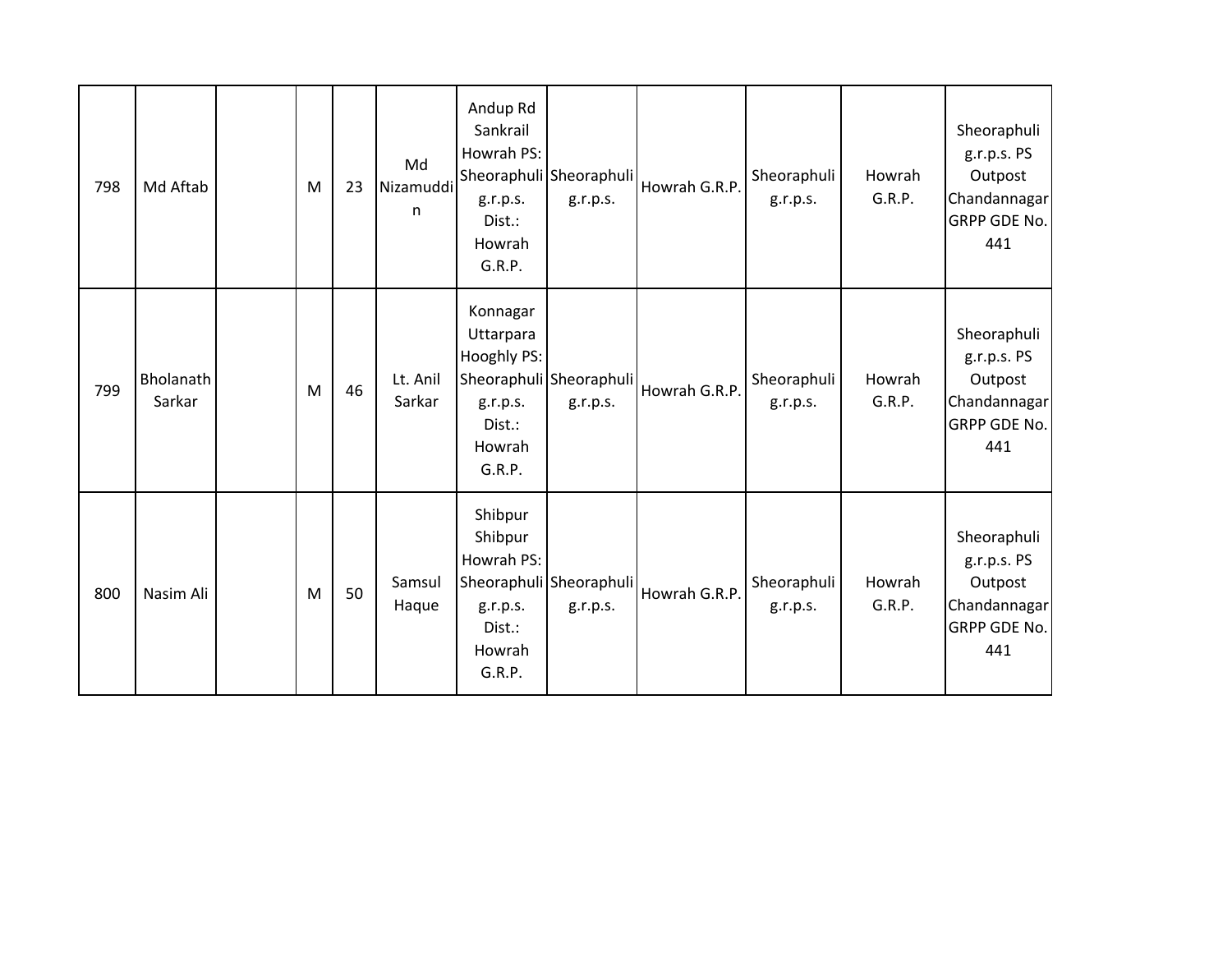| 801 | Kaju<br><b>Bhunia</b>  | M | 29 | <b>Bablu</b><br><b>Bhunia</b> | Jara<br>Chandrakon<br>a Purba<br>Medinipur<br>PS:<br>Sheoraphuli<br>g.r.p.s.<br>Dist.:<br>Howrah<br>G.R.P. | Sheoraphuli<br>g.r.p.s.             | Howrah G.R.P. | Sheoraphuli<br>g.r.p.s. | Howrah<br>G.R.P. | Sheoraphuli<br>g.r.p.s. PS<br>Outpost<br>Chandannagar<br>GRPP GDE No.<br>441        |
|-----|------------------------|---|----|-------------------------------|------------------------------------------------------------------------------------------------------------|-------------------------------------|---------------|-------------------------|------------------|-------------------------------------------------------------------------------------|
| 802 | Bhagyadh<br>ar Ghosh   | M | 38 | Bablu<br>Ghosh                | Nayada<br>Kalna Purba<br>Burdwan<br>PS:<br>Sheoraphuli<br>g.r.p.s.<br>Dist.:<br>Howrah<br>G.R.P.           | Sheoraphuli<br>g.r.p.s.             | Howrah G.R.P. | Sheoraphuli<br>g.r.p.s. | Howrah<br>G.R.P. | Sheoraphuli<br>g.r.p.s. PS<br>Outpost<br>Chandannagar<br><b>GRPP GDE No.</b><br>441 |
| 803 | Uma<br>Sankr<br>Prasad | M | 55 | Nandalal<br>Prasad            | Jagadal<br>Jagaddal 24<br>Pgs(N) PS:<br>g.r.p.s.<br>Dist.:<br>Howrah<br>G.R.P.                             | Sheoraphuli Sheoraphuli<br>g.r.p.s. | Howrah G.R.P. | Sheoraphuli<br>g.r.p.s. | Howrah<br>G.R.P. | Sheoraphuli<br>g.r.p.s. PS<br>Outpost<br>Chandannagar<br><b>GRPP GDE No.</b><br>441 |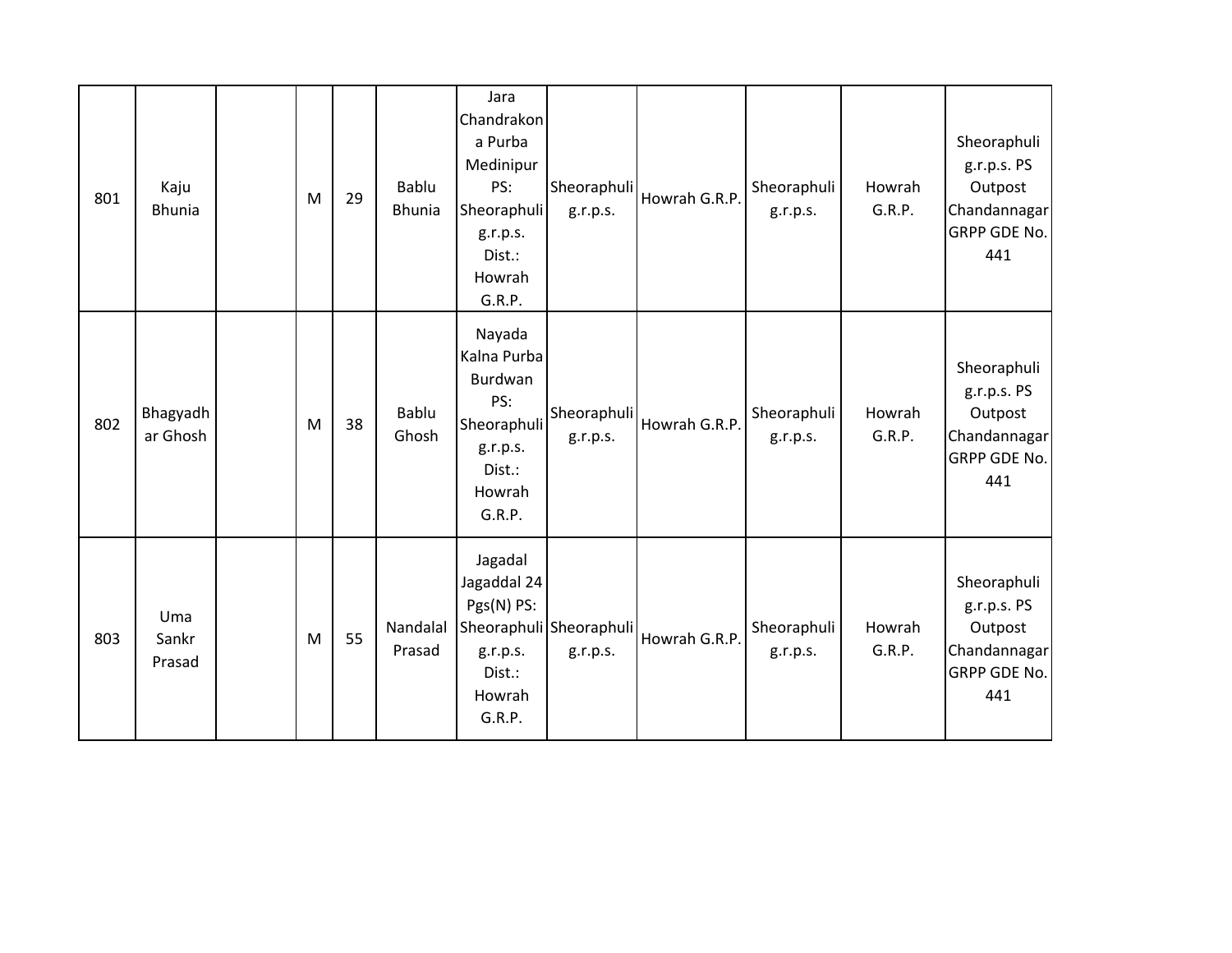| 804 | Prasanta<br>ma Prasad | ${\sf M}$ | 50 | Nandalal<br>Prasad | Jagadal<br>Jagaddal 24<br>Pgs(N) PS:<br>g.r.p.s.<br>Dist.:<br>Howrah<br>G.R.P.                       | Sheoraphuli Sheoraphuli<br>g.r.p.s. | Howrah G.R.P. | Sheoraphuli<br>g.r.p.s. | Howrah<br>G.R.P. | Sheoraphuli<br>g.r.p.s. PS<br>Outpost<br>Chandannagar<br>GRPP GDE No.<br>441        |
|-----|-----------------------|-----------|----|--------------------|------------------------------------------------------------------------------------------------------|-------------------------------------|---------------|-------------------------|------------------|-------------------------------------------------------------------------------------|
| 805 | Md Apsar              | M         | 18 | Md Firoz           | Rathtala<br>Chandanna<br>gar Hooghly<br>PS:<br>Sheoraphuli<br>g.r.p.s.<br>Dist.:<br>Howrah<br>G.R.P. | Sheoraphuli<br>g.r.p.s.             | Howrah G.R.P. | Sheoraphuli<br>g.r.p.s. | Howrah<br>G.R.P. | Sheoraphuli<br>g.r.p.s. PS<br>Outpost<br>Chandannagar<br><b>GRPP GDE No.</b><br>441 |
| 806 | <b>Binit Shaw</b>     | M         | 18 | Bablu<br>Shaw      | Champdani<br>Bhadreswar<br>Hooghly PS:<br>g.r.p.s.<br>Dist.:<br>Howrah<br>G.R.P.                     | Sheoraphuli Sheoraphuli<br>g.r.p.s. | Howrah G.R.P. | Sheoraphuli<br>g.r.p.s. | Howrah<br>G.R.P. | Sheoraphuli<br>g.r.p.s. PS<br>Outpost<br>Chandannagar<br>GRPP GDE No.<br>441        |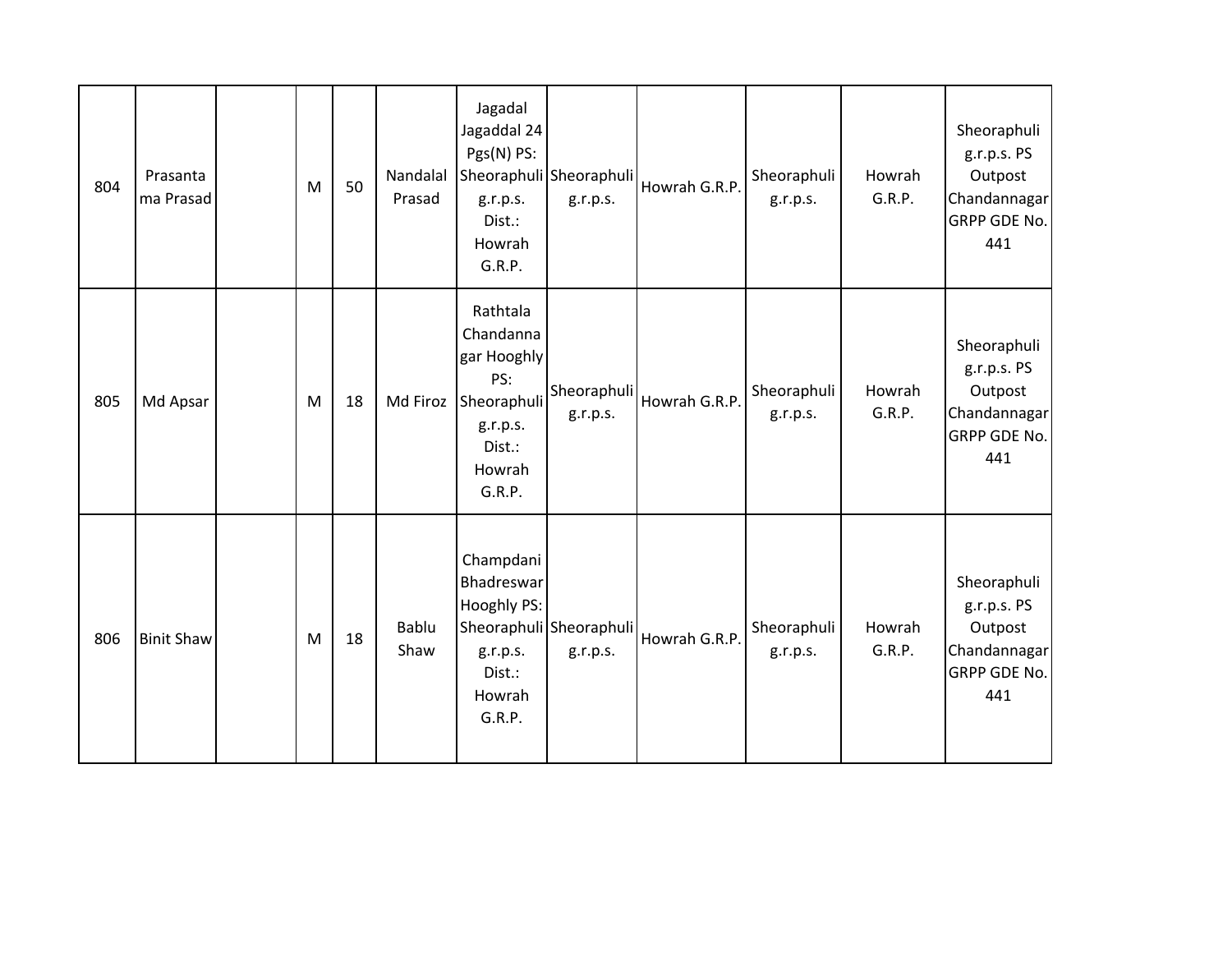| 807 | Dhiren<br>Kosta | M | 42 | Motilal<br>Kosta       | Serampore<br>Serampore<br>Hooghly PS:<br>g.r.p.s.<br>Dist.:<br>Howrah<br>G.R.P. | Sheoraphuli Sheoraphuli<br>g.r.p.s.           | Howrah G.R.P. | Sheoraphuli<br>g.r.p.s. | Howrah<br>G.R.P. | Sheoraphuli<br>g.r.p.s. PS<br>Outpost<br>Chandannagar<br>GRPP GDE No.<br>441        |
|-----|-----------------|---|----|------------------------|---------------------------------------------------------------------------------|-----------------------------------------------|---------------|-------------------------|------------------|-------------------------------------------------------------------------------------|
| 808 | Ajoy<br>Agarwal | M | 53 | Lt.<br>th<br>Agarwal   | Jagadal<br>Jagaddal 24<br>Pgs(N) PS:<br>g.r.p.s.<br>Dist.:<br>Howrah<br>G.R.P.  | Baibdyana Sheoraphuli Sheoraphuli<br>g.r.p.s. | Howrah G.R.P. | Sheoraphuli<br>g.r.p.s. | Howrah<br>G.R.P. | Sheoraphuli<br>g.r.p.s. PS<br>Outpost<br>Chandannagar<br><b>GRPP GDE No.</b><br>441 |
| 809 | Sahil Khan      | M | 24 | Abdul<br>Sabar<br>Khan | Serampore<br>Serampore<br>Hooghly PS:<br>g.r.p.s.<br>Dist.:<br>Howrah<br>G.R.P. | Sheoraphuli Sheoraphuli<br>g.r.p.s.           | Howrah G.R.P. | Sheoraphuli<br>g.r.p.s. | Howrah<br>G.R.P. | Sheoraphuli<br>g.r.p.s. PS<br>Outpost<br>Chandannagar<br><b>GRPP GDE No.</b><br>441 |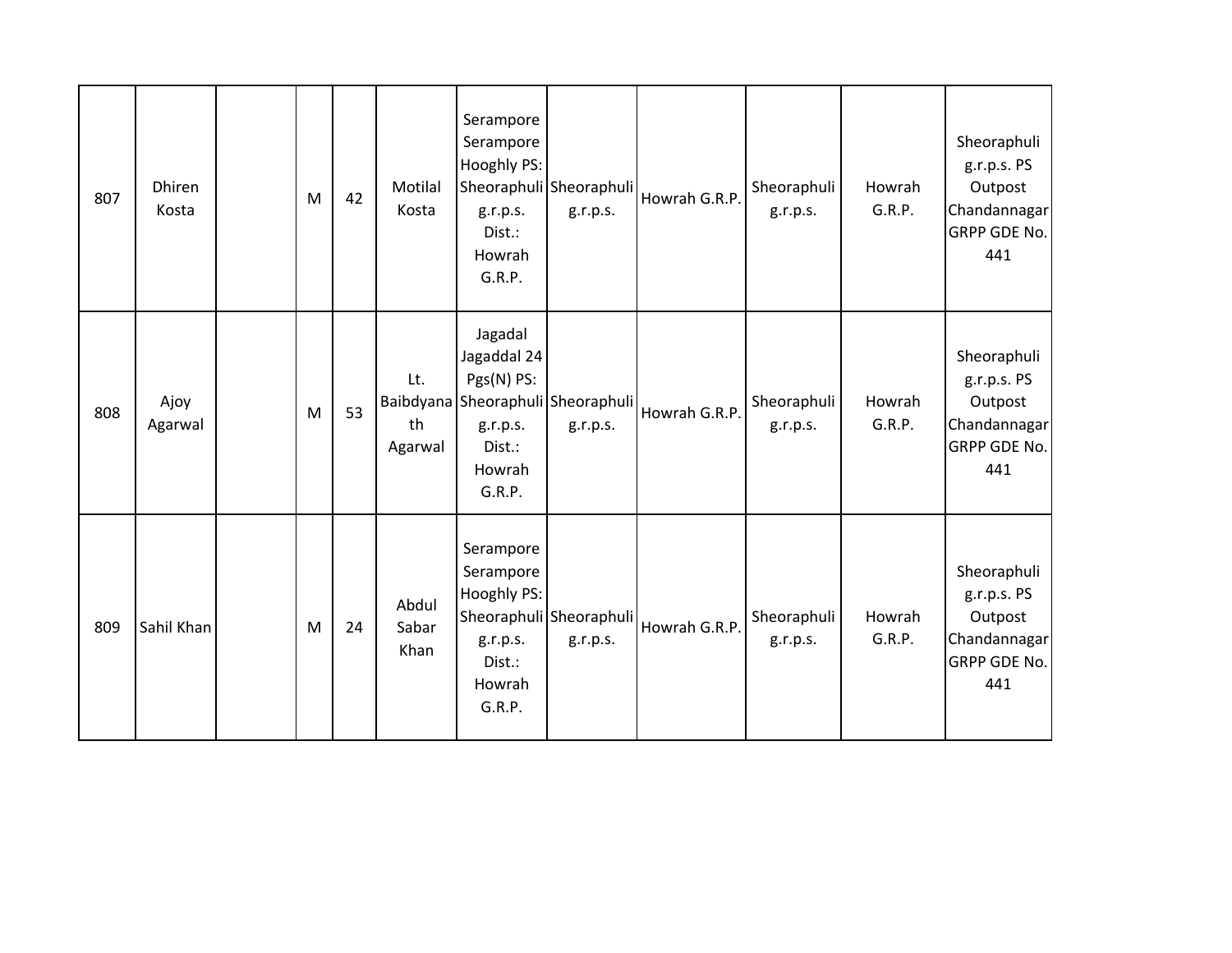| 810 | Ashok<br>Mondal        | M | 21 | Uttam<br>Mondal               | Of Amtabad<br>PS-<br>BAgdahari<br>Dist-<br>Jamtara                                |                   | <b>Basirhat</b>                     | Suri g.r.p.s. | Howrah<br>G.R.P. | Suri g.r.p.s. PS<br><b>GDE No. 722</b> |
|-----|------------------------|---|----|-------------------------------|-----------------------------------------------------------------------------------|-------------------|-------------------------------------|---------------|------------------|----------------------------------------|
| 811 | Mithun<br>Gope         | M | 21 | Uttam<br>Gope                 | Of Amtabad<br>PS-<br>BAgdahari<br>Dist-<br>Jamtara                                |                   | Basirhat                            | Suri g.r.p.s. | Howrah<br>G.R.P. | Suri g.r.p.s. PS<br><b>GDE No. 722</b> |
| 812 | Sougata<br>Das         | M | 19 | Shaktipad<br>a Das            | Gopal<br>Nagar PS:<br>Patharprati<br>ma Dist.:<br>Sundarban<br>Police<br>District | Patharprati<br>ma | Sundarban<br><b>Police District</b> | Suri g.r.p.s. | Howrah<br>G.R.P. | Suri g.r.p.s. PS<br><b>GDE No. 722</b> |
| 813 | Bagambar<br><b>Bag</b> | M | 26 | Souma<br>Charan<br><b>Bag</b> | Gopal<br>Nagar PS:<br>Patharprati<br>ma Dist.:<br>Sundarban<br>Police<br>District | Patharprati<br>ma | Sundarban<br><b>Police District</b> | Suri g.r.p.s. | Howrah<br>G.R.P. | Suri g.r.p.s. PS<br><b>GDE No. 722</b> |
| 814 | Abhijit<br>Mondal      | M | 18 | Arun<br>Mondal                | Gopal<br>Nagar PS:<br>Patharprati<br>ma Dist.:<br>Sundarban<br>Police<br>District | Patharprati<br>ma | Sundarban<br><b>Police District</b> | Suri g.r.p.s. | Howrah<br>G.R.P. | Suri g.r.p.s. PS<br><b>GDE No. 722</b> |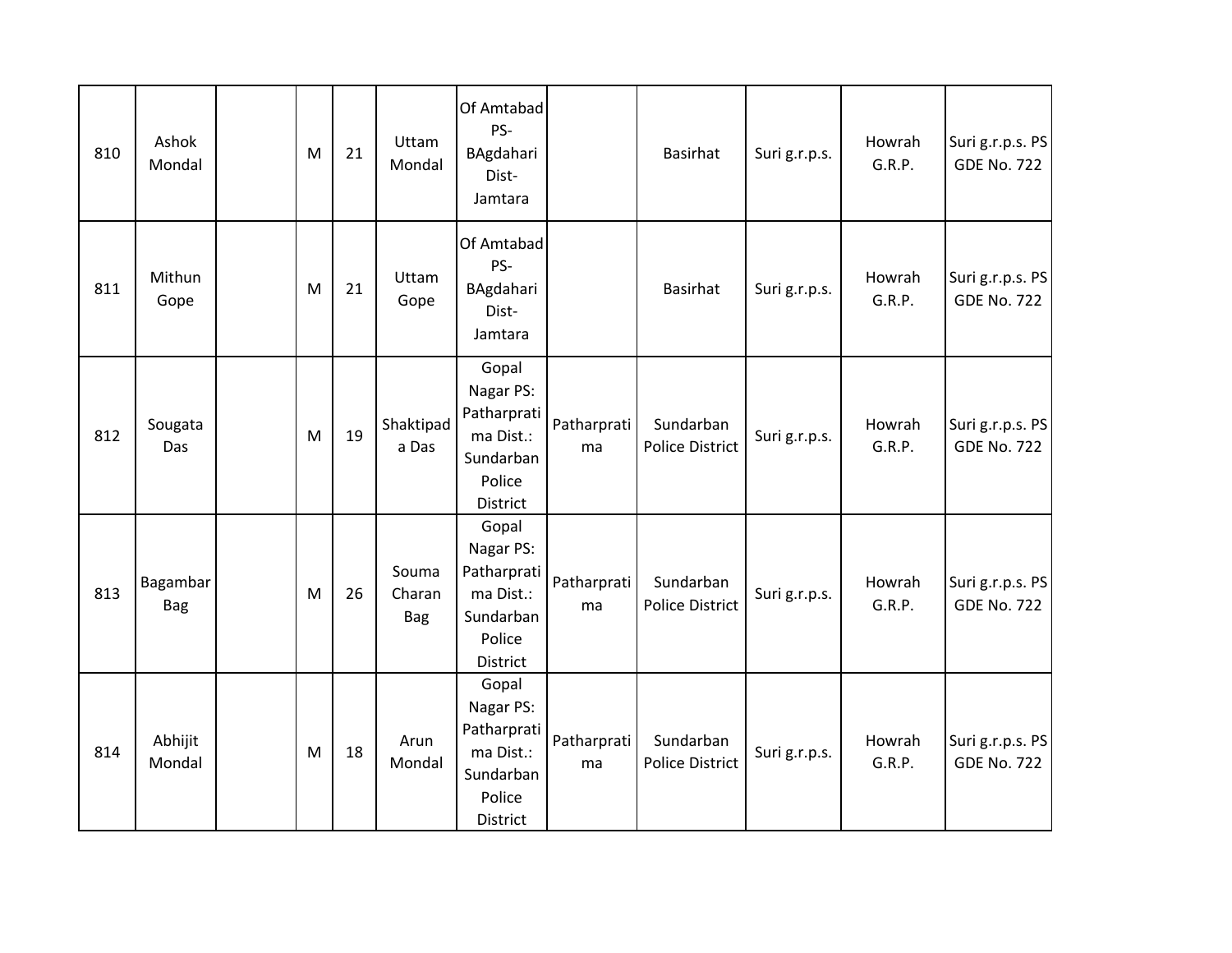| 815 | Soumen<br>Das      | M         | 35 | Sukhen<br>Das         | Gopal<br>Nagar PS:<br>Patharprati<br>ma Dist.:<br>Sundarban<br>Police<br>District | Patharprati<br>ma | Sundarban<br><b>Police District</b> | Suri g.r.p.s. | Howrah<br>G.R.P. | Suri g.r.p.s. PS<br><b>GDE No. 722</b> |
|-----|--------------------|-----------|----|-----------------------|-----------------------------------------------------------------------------------|-------------------|-------------------------------------|---------------|------------------|----------------------------------------|
| 816 | Raju Das           | M         | 35 | <b>Bijay Das</b>      | Sainthia PS:<br>Sainthia<br>Dist.:<br>Birbhum                                     | Sainthia          | Birbhum                             | Suri g.r.p.s. | Howrah<br>G.R.P. | Suri g.r.p.s. PS<br><b>GDE No. 722</b> |
| 817 | Aniket<br>Mal      | M         | 22 | Saptam<br>Mal         | Sainthia PS:<br>Sainthia<br>Dist.:<br>Birbhum                                     | Sainthia          | Birbhum                             | Suri g.r.p.s. | Howrah<br>G.R.P. | Suri g.r.p.s. PS<br><b>GDE No. 722</b> |
| 818 | Pradip<br>Gorai    | M         | 28 | Samir<br>Gorai        | Sainthia PS:<br>Sainthia<br>Dist.:<br>Birbhum                                     | Sainthia          | Birbhum                             | Suri g.r.p.s. | Howrah<br>G.R.P. | Suri g.r.p.s. PS<br><b>GDE No. 722</b> |
| 819 | Jagat<br>Mondal    | M         | 31 | Ashok<br>Mondal       | Sainthia PS:<br>Sainthia<br>Dist.:<br>Birbhum                                     | Sainthia          | Birbhum                             | Suri g.r.p.s. | Howrah<br>G.R.P. | Suri g.r.p.s. PS<br><b>GDE No. 722</b> |
| 820 | Mujaffar<br>Ansari | ${\sf M}$ | 19 | Sahabuddi<br>n Ansari | Sainthia PS:<br>Sainthia<br>Dist.:<br>Birbhum                                     | Sainthia          | Birbhum                             | Suri g.r.p.s. | Howrah<br>G.R.P. | Suri g.r.p.s. PS<br><b>GDE No. 722</b> |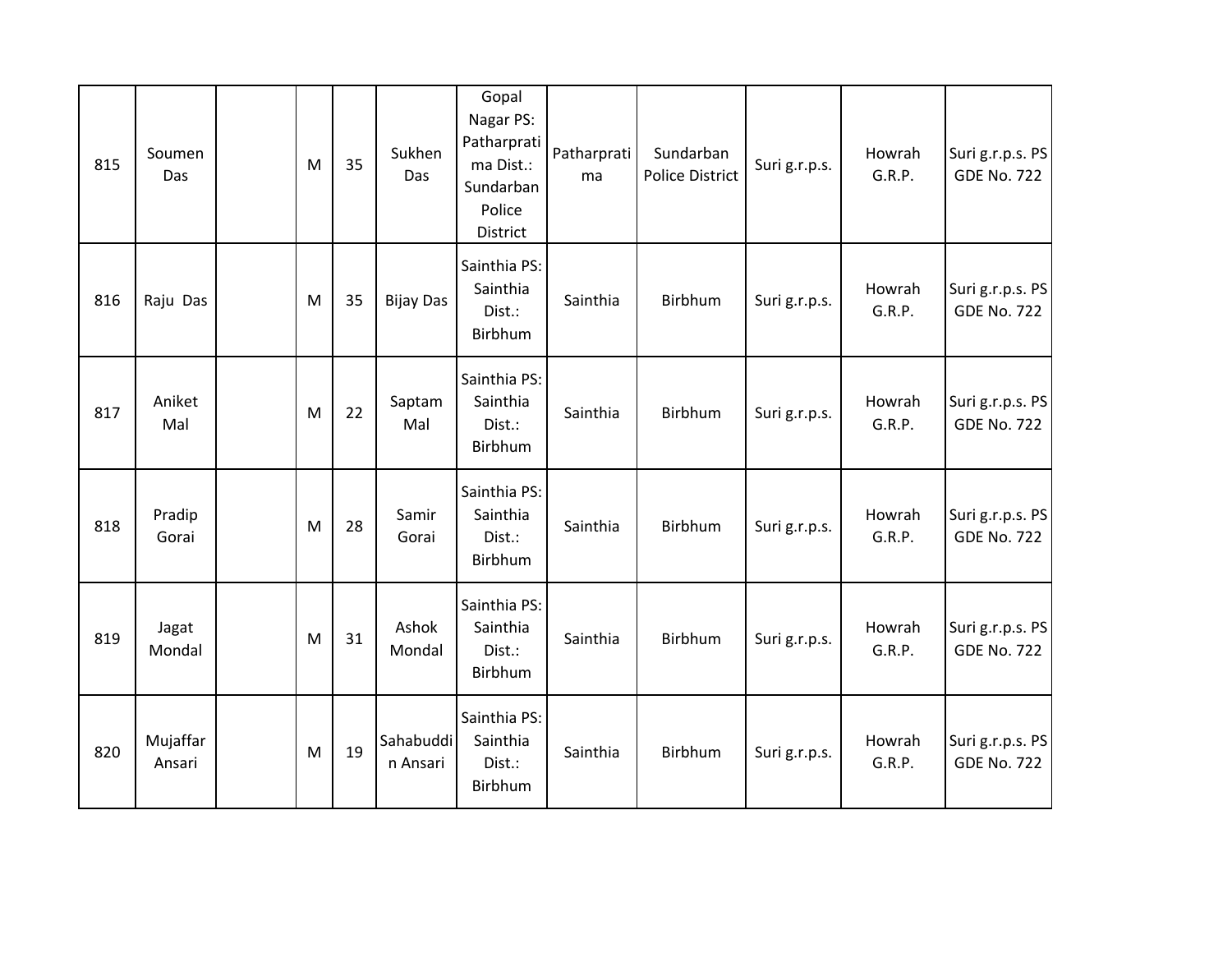| 821 | Kamruddi<br>n Ansari | M         | 21 | Sabir<br>Ansari    | Sainthia PS:<br>Sainthia<br>Dist.:<br>Birbhum              | Sainthia           | Birbhum | Suri g.r.p.s. | Howrah<br>G.R.P. | Suri g.r.p.s. PS<br><b>GDE No. 722</b> |
|-----|----------------------|-----------|----|--------------------|------------------------------------------------------------|--------------------|---------|---------------|------------------|----------------------------------------|
| 822 | Sk Kabir             | M         | 27 | Sk Selim           | Sainthia PS:<br>Sainthia<br>Dist.:<br>Birbhum              | Sainthia           | Birbhum | Suri g.r.p.s. | Howrah<br>G.R.P. | Suri g.r.p.s. PS<br><b>GDE No. 722</b> |
| 823 | Samrat<br>Bagdi      | M         | 21 | Biswanath<br>Bagdi | <b>Bolpur PS:</b><br>Bolpur<br>Dist.:<br>Birbhum           | Bolpur             | Birbhum | Suri g.r.p.s. | Howrah<br>G.R.P. | Suri g.r.p.s. PS<br><b>GDE No. 730</b> |
| 824 | Rajesh<br>Mehera     | M         | 25 | Sushanta<br>Mehera | <b>Bolpur PS:</b><br>Bolpur<br>Dist.:<br>Birbhum           | Bolpur             | Birbhum | Suri g.r.p.s. | Howrah<br>G.R.P. | Suri g.r.p.s. PS<br><b>GDE No. 730</b> |
| 825 | Motu<br>Sardar       | M         | 20 | Khokan<br>Sardar   | <b>Bolpur PS:</b><br><b>Bolpur</b><br>Dist.:<br>Birbhum    | Bolpur             | Birbhum | Suri g.r.p.s. | Howrah<br>G.R.P. | Suri g.r.p.s. PS<br><b>GDE No. 730</b> |
| 826 | Jahirul Sk           | ${\sf M}$ | 37 | Najir Sk           | <b>Bolpur PS:</b><br><b>Bolpur</b><br>Dist.:<br>Birbhum    | Bolpur             | Birbhum | Suri g.r.p.s. | Howrah<br>G.R.P. | Suri g.r.p.s. PS<br><b>GDE No. 730</b> |
| 827 | Samir<br>Mondal      | ${\sf M}$ | 22 | Santu<br>Mondal    | Bharkata<br>PS:<br>Mahamma<br>d bazar<br>Dist.:<br>Birbhum | Mahamma<br>d bazar | Birbhum | Suri g.r.p.s. | Howrah<br>G.R.P. | Suri g.r.p.s. PS<br><b>GDE No. 730</b> |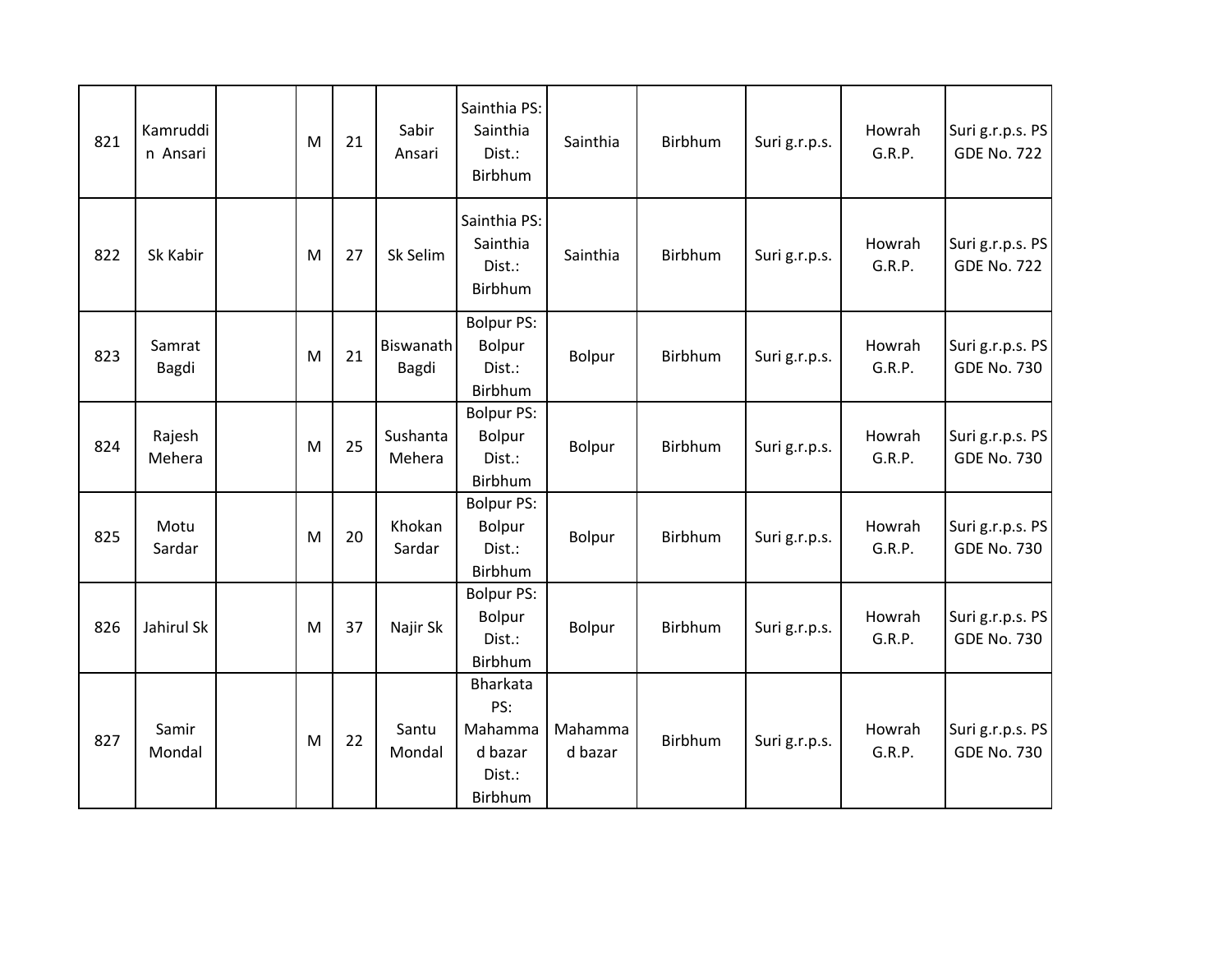| 828 | Nasim<br>Mallick       | M         | 30 | Samu<br>Mallick        | Bharkata<br>PS:<br>Mahamma<br>d bazar<br>Dist.:<br>Birbhum | Mahamma<br>d bazar | Birbhum         | Suri g.r.p.s. | Howrah<br>G.R.P.                        | Suri g.r.p.s. PS<br><b>GDE No. 730</b> |
|-----|------------------------|-----------|----|------------------------|------------------------------------------------------------|--------------------|-----------------|---------------|-----------------------------------------|----------------------------------------|
| 829 | Anas<br><b>Mallick</b> | ${\sf M}$ | 25 | Miraj<br>Mallick       | Bharkata<br>PS:<br>Mahamma<br>d bazar<br>Dist.:<br>Birbhum | Mahamma<br>d bazar | Birbhum         | Suri g.r.p.s. | Howrah<br>G.R.P.                        | Suri g.r.p.s. PS<br><b>GDE No. 730</b> |
| 830 | Dipak<br>Pandit        | ${\sf M}$ |    | <b>Binod</b><br>Pandit | 24, S.P<br>Banerjee<br>Road<br>Baranagar<br>Howrah         |                    | <b>Basirhat</b> | <b>Bally</b>  | Howrah<br>Police<br>Commissione<br>rate | <b>Bally PS GDE</b><br>No. 1357        |
| 831 | Avijit<br>Rajbhor      | M         | 18 | Kishore<br>Rajbhor     | Burdhwan<br>Railway (14<br>No Ward)<br>Burdwan<br>Burdwan  |                    | <b>Basirhat</b> | Bally         | Howrah<br>Police<br>Commissione<br>rate | Bally PS GDE<br>No. 1387               |
| 832 | Sudipta<br>Mandal      | ${\sf M}$ | 24 | Khankan<br>Mandal      | 52, Lala<br><b>Babu Sahire</b><br>Road Bally<br>Howrah     |                    | Basirhat        | Bally         | Howrah<br>Police<br>Commissione<br>rate | <b>Bally PS GDE</b><br>No. 1412        |
| 833 | Romi<br>Singh          | ${\sf M}$ | 22 | Pradip<br>Singh        | 80, Girish<br>Ghosh Road<br>Belur<br>Howrah                |                    | <b>Basirhat</b> | <b>Bally</b>  | Howrah<br>Police<br>Commissione<br>rate | Bally PS GDE<br>No. 1412               |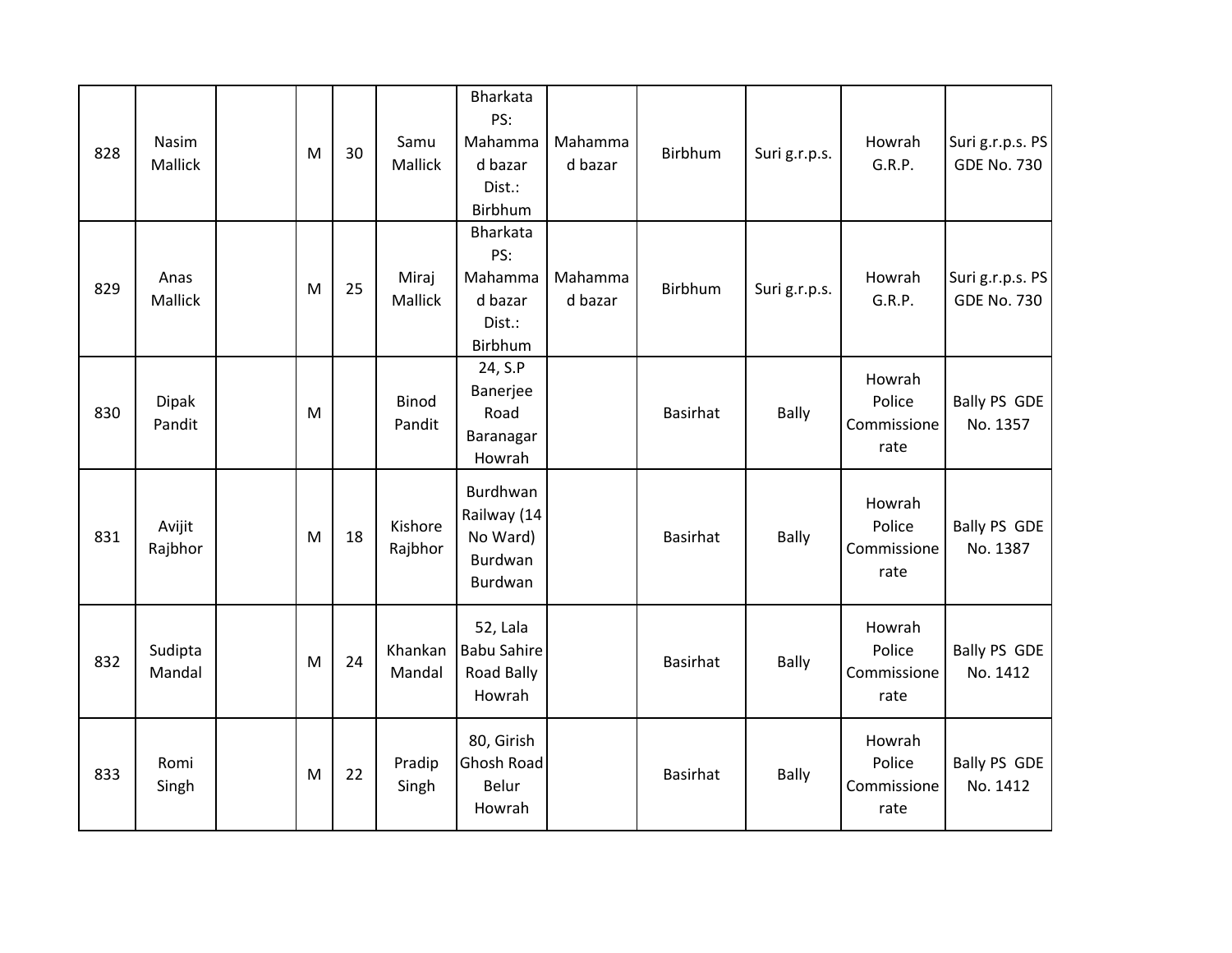| 834 | <b>Vivek Roy</b> | ${\sf M}$ | 19 | Kishore<br>Roy              | 187, Girish<br><b>Ghosh Road</b><br>Belur<br>Howrah                                                                         |          | Basirhat                                    | Bally  | Howrah<br>Police<br>Commissione<br>rate | Bally PS GDE<br>No. 1412         |
|-----|------------------|-----------|----|-----------------------------|-----------------------------------------------------------------------------------------------------------------------------|----------|---------------------------------------------|--------|-----------------------------------------|----------------------------------|
| 835 | Hemant<br>Paul   | ${\sf M}$ | 46 | Lt. Murali<br>Mohan<br>Paul | 25/1/1/1,<br>Kalachand<br>Nandi Lane,<br>PS Bantra<br>PS: Bantra<br>Dist.:<br>Howrah<br>Police<br>Commissio<br>nerate       | Bantra   | Howrah Police<br>Commissioner<br>ate        | Bantra | Howrah<br>Police<br>Commissione<br>rate | <b>Bantra PS</b><br>GDE No. 1114 |
| 836 | Kousik<br>Mondal | ${\sf M}$ | 43 | Kartick<br>Mondal           | Balitikuri<br>Bamun<br>Para, PS<br>Dasnagar,<br>Howrah PS:<br>Dasnagar<br>Dist.:<br>Howrah<br>Police<br>Commissio<br>nerate | Dasnagar | <b>Howrah Police</b><br>Commissioner<br>ate | Bantra | Howrah<br>Police<br>Commissione<br>rate | <b>Bantra PS</b><br>GDE No. 1114 |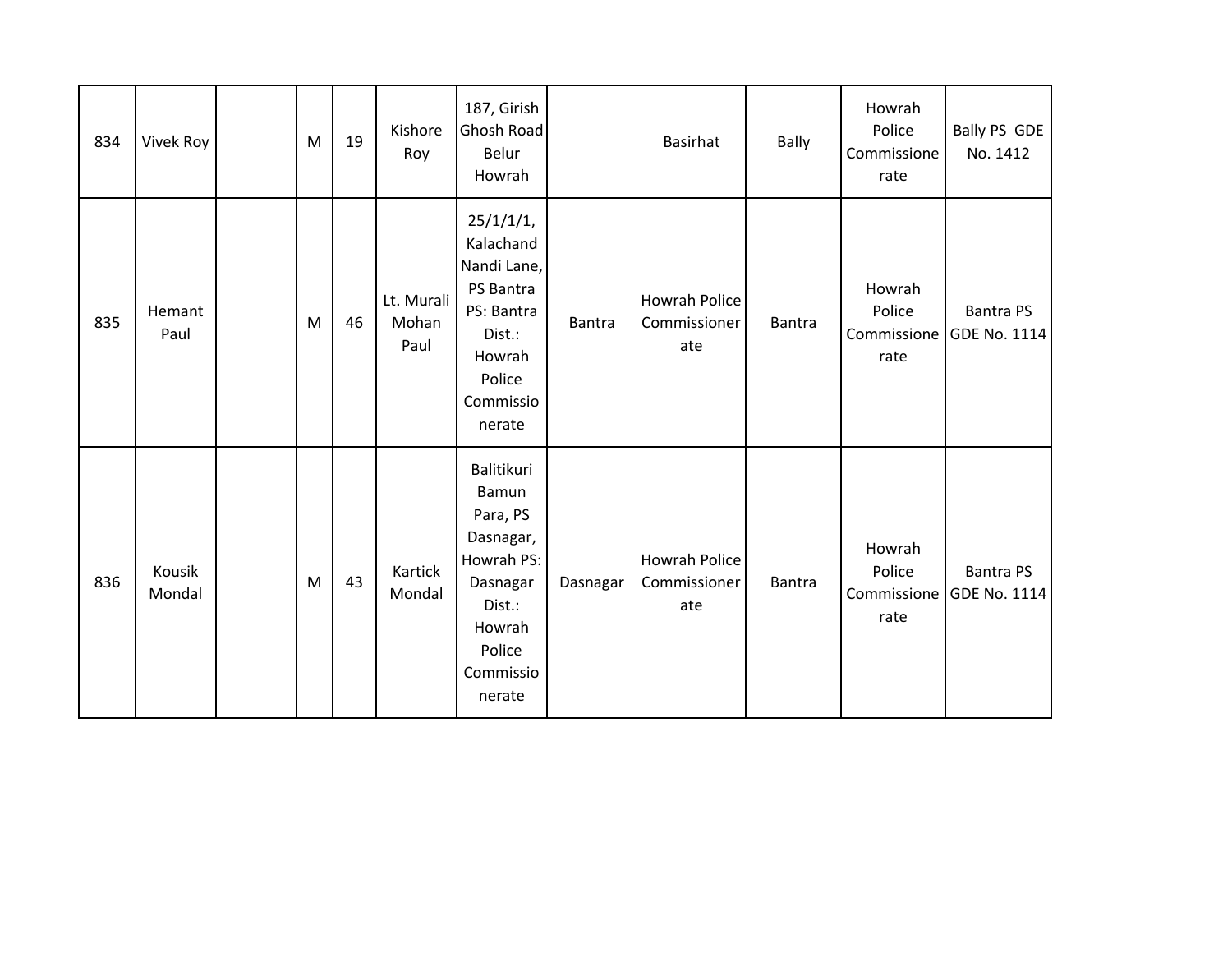| 837 | Tapas<br>Dey   | M | 35 | Nepal Dey                   | 384,<br>Natabarpau<br>I Road, near<br>Chatterjeep<br>ara, PS Ban<br>PS: Bantra<br>Dist.:<br>Howrah<br>Police<br>Commissio<br>nerate | Bantra | <b>Howrah Police</b><br>Commissioner<br>ate | Bantra | Howrah<br>Police<br>Commissione<br>rate | <b>Bantra PS</b><br>GDE No. 1140 |
|-----|----------------|---|----|-----------------------------|-------------------------------------------------------------------------------------------------------------------------------------|--------|---------------------------------------------|--------|-----------------------------------------|----------------------------------|
| 838 | Sumanta<br>Dey | M | 45 | Lt. Haru<br>Dey             | Dakshin<br>Chalkpara,<br>PS Liluah,<br>Road PS:<br>Liluah Dist.:<br>Howrah<br>Police<br>Commissio<br>nerate                         | Liluah | <b>Howrah Police</b><br>Commissioner<br>ate | Bantra | Howrah<br>Police<br>Commissione<br>rate | <b>Bantra PS</b><br>GDE No. 1140 |
| 839 | Bitto<br>Yadav | M | 34 | Chasndra<br>Sehker<br>Yadav |                                                                                                                                     |        | <b>Basirhat</b>                             | Belur  | Howrah<br>Police<br>Commissione<br>rate | Belur PS GDE<br>No. 1087         |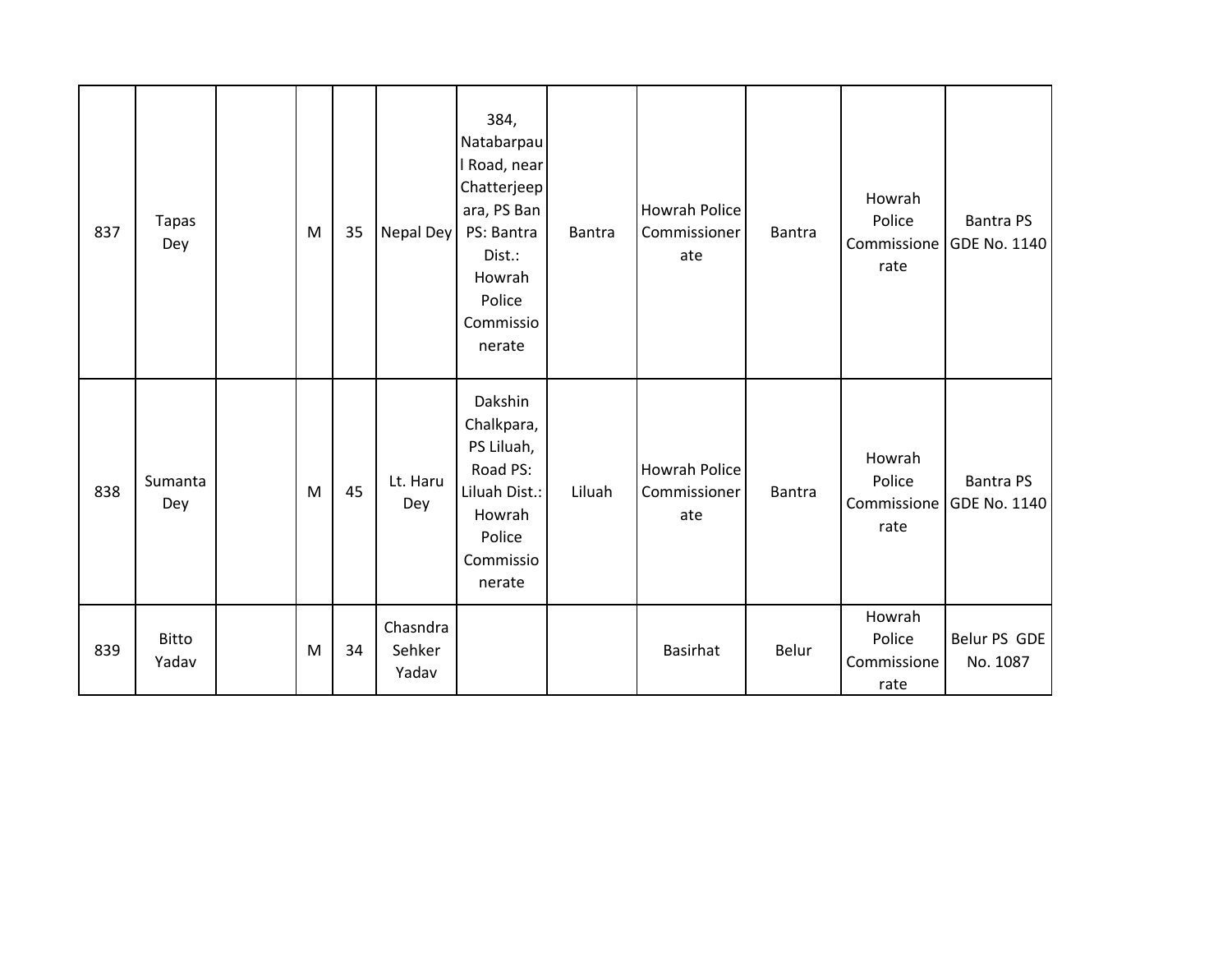| 840 | Sanu<br>Behara            | M | 22 | Ranjit<br>Behara       | KuliPara PS:<br>Dasnagar<br>Dist.:<br>Howrah<br>Police<br>Commissio<br>nerate                         | Dasnagar | <b>Howrah Police</b><br>Commissioner<br>ate | Dasnagar | Howrah<br>Police<br>Commissione<br>rate | Dasnagar PS<br>GDE No. 1089 |
|-----|---------------------------|---|----|------------------------|-------------------------------------------------------------------------------------------------------|----------|---------------------------------------------|----------|-----------------------------------------|-----------------------------|
| 841 | Imran<br>Husen            | M | 32 | <b>Taufik</b><br>Husen | Bankra<br>Dotala<br>More PS:<br>Domjur<br>Dist.:<br>Howrah<br>Police<br>Commissio<br>nerate           | Domjur   | <b>Howrah Police</b><br>Commissioner<br>ate | Dasnagar | Howrah<br>Police<br>Commissione<br>rate | Dasnagar PS<br>GDE No. 1092 |
| 842 | Nanda<br>Kishore<br>Yadav | M | 35 | Chublal<br>Yadav       | Shanpur V<br>Road<br>Shibtala<br>PS:<br>Dasnagar<br>Dist.:<br>Howrah<br>Police<br>Commissio<br>nerate | Dasnagar | <b>Howrah Police</b><br>Commissioner<br>ate | Dasnagar | Howrah<br>Police<br>Commissione<br>rate | Dasnagar PS<br>GDE No. 1092 |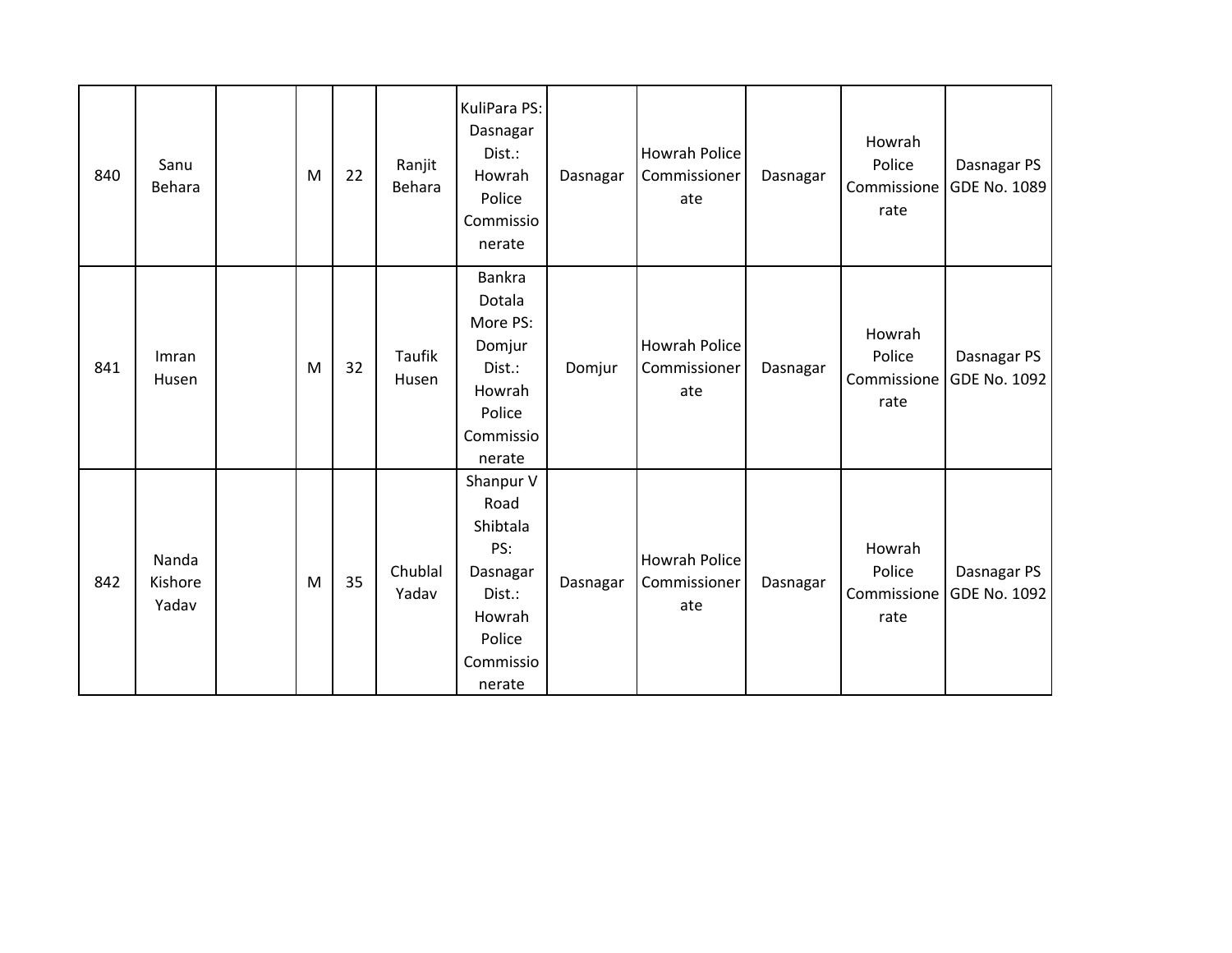| 843 | Santu<br>Yadav               | M | 40 | Chublal<br>Yadav    | Shanpur V<br>Road<br>Shibtala<br>PS:<br>Dasnagar<br>Dist.:<br>Howrah<br>Police<br>Commissio<br>nerate | Dasnagar | <b>Howrah Police</b><br>Commissioner<br>ate | Dasnagar | Howrah<br>Police<br>Commissione<br>rate | Dasnagar PS<br>GDE No. 1092        |
|-----|------------------------------|---|----|---------------------|-------------------------------------------------------------------------------------------------------|----------|---------------------------------------------|----------|-----------------------------------------|------------------------------------|
| 844 | Tinku<br>Routh               |   |    | Prem<br>Routh       | 41, Fakir<br>bagan lane<br>Golabari<br>Howrah                                                         |          | <b>Basirhat</b>                             | Golabari | Howrah<br>Police<br>Commissione<br>rate | Golabari PS<br>GDE No. 1698        |
| 845 | Ranjan<br>Kumar              |   |    | Hari<br>Prasad      | Khutahan<br>Hanspura<br>Aurangabad<br>, BR                                                            |          | <b>Basirhat</b>                             | Golabari | Howrah<br>Police<br>Commissione<br>rate | Golabari PS<br><b>GDE No. 1742</b> |
| 846 | Nandu<br>Singh               |   |    | Nardev<br>Singh     | Khutahan<br>Hanspura<br>Aurangabad<br>, BR                                                            |          | <b>Basirhat</b>                             | Golabari | Howrah<br>Police<br>Commissione<br>rate | Golabari PS<br>GDE No. 1742        |
| 847 | Sanoj<br>Kumar               |   |    | Raman<br>Yadav      | Khutahan<br>Hanspura<br>Aurangabad<br>, BR                                                            |          | <b>Basirhat</b>                             | Golabari | Howrah<br>Police<br>Commissione<br>rate | Golabari PS<br>GDE No. 1742        |
| 848 | <b>Binod</b><br>Kumar<br>Das |   |    | Lt Kapil<br>Deb Das | Mahagama<br>Mahagama<br>Godda, JH                                                                     |          | <b>Basirhat</b>                             | Golabari | Howrah<br>Police<br>Commissione<br>rate | Golabari PS<br>GDE No. 1742        |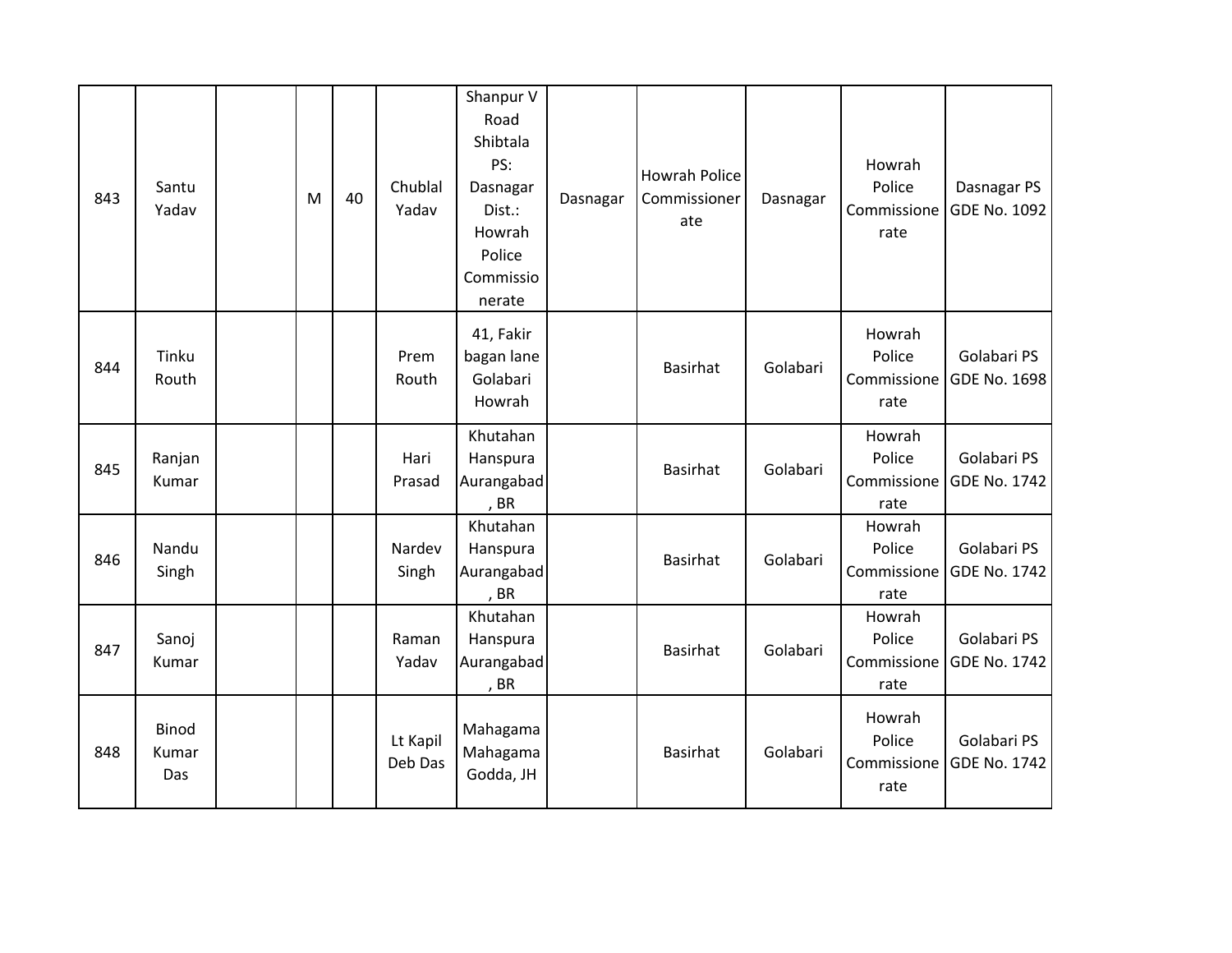| 849 | Niraj Kr<br>Tulsiyan |  | Lt Radhe<br>Shyam<br>Tulsian   | Pirpaity<br>Pirpaity<br>Bhagalpur,<br><b>BR</b>          | <b>Basirhat</b> | Golabari | Howrah<br>Police<br>Commissione<br>rate | Golabari PS<br>GDE No. 1742 |
|-----|----------------------|--|--------------------------------|----------------------------------------------------------|-----------------|----------|-----------------------------------------|-----------------------------|
| 850 | Md Sainul<br>Ansari  |  | Lt Md<br>Selim<br>Ansari       | Pirpaity<br>Pirpaity<br>Bhagalpur,<br><b>BR</b>          | <b>Basirhat</b> | Golabari | Howrah<br>Police<br>Commissione<br>rate | Golabari PS<br>GDE No. 1742 |
| 851 | Amit<br>Kumar        |  | Prithvi Ch<br>Das              | Mahagama<br>Mahagama<br>Godda, JH                        | <b>Basirhat</b> | Golabari | Howrah<br>Police<br>Commissione<br>rate | Golabari PS<br>GDE No. 1742 |
| 852 | Dildar<br>Ansari     |  | Soukat Ali                     | Mahagama<br>Mahagama<br>Godda, JH                        | <b>Basirhat</b> | Golabari | Howrah<br>Police<br>Commissione<br>rate | Golabari PS<br>GDE No. 1742 |
| 853 | Sarwant<br>Kr Gupta  |  | Lt Nand<br>Lal Prasad<br>Gupta | Mahagama<br>Mahagama<br>Godda, JH                        | <b>Basirhat</b> | Golabari | Howrah<br>Police<br>Commissione<br>rate | Golabari PS<br>GDE No. 1742 |
| 854 | Kishore<br>Kumar     |  | Rajendra<br>Prasad<br>Shah     | Modinagar<br>Mujahidpur<br>Bhagalpur,<br><b>BR</b>       | <b>Basirhat</b> | Golabari | Howrah<br>Police<br>Commissione<br>rate | Golabari PS<br>GDE No. 1742 |
| 855 | Md<br>Saddam         |  | Md<br>Sahadat                  | Bangara<br>Ghatajal<br>Chawk<br>Samastipur,<br><b>BR</b> | <b>Basirhat</b> | Golabari | Howrah<br>Police<br>Commissione<br>rate | Golabari PS<br>GDE No. 1742 |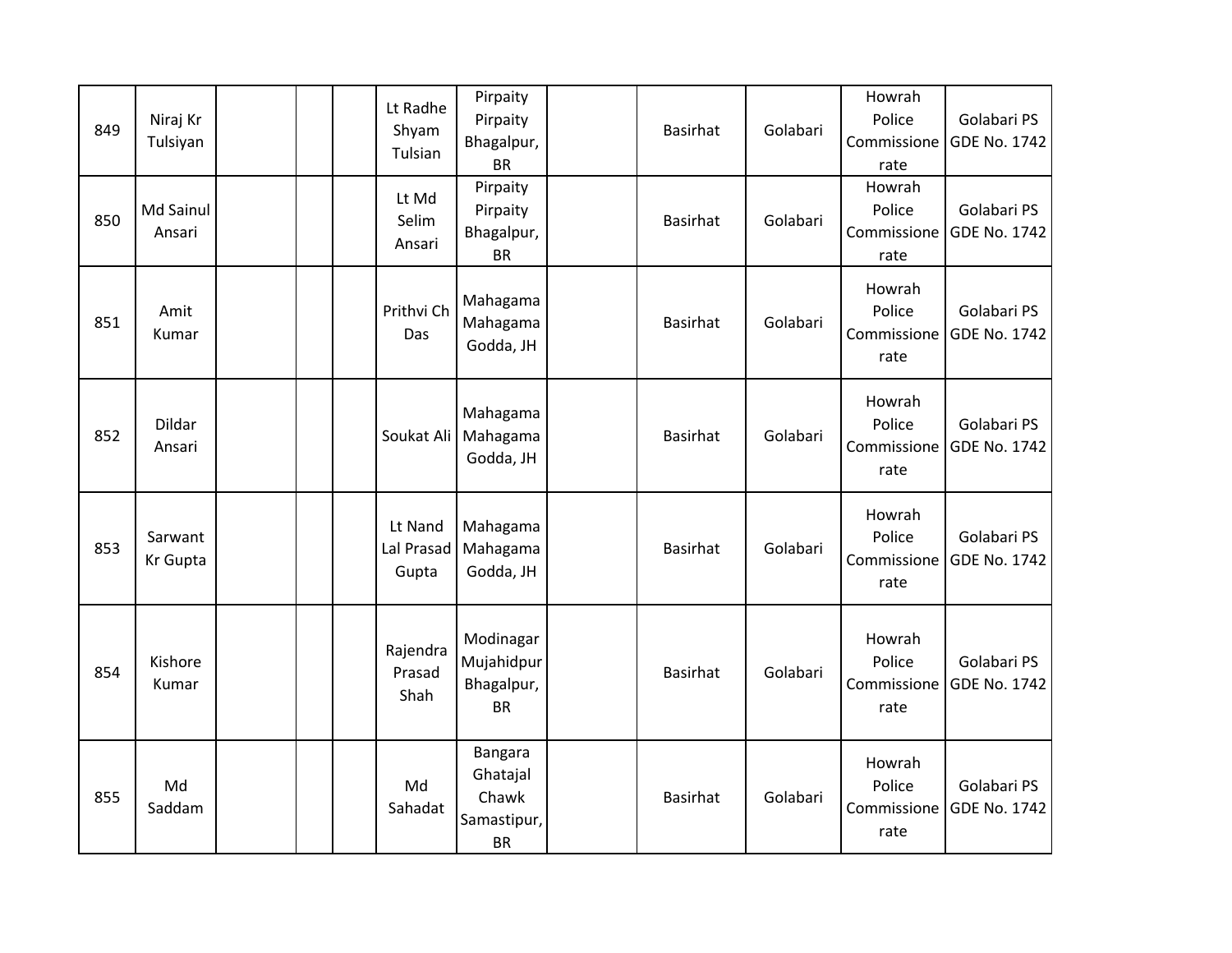| 856 | Md<br>Magsood    |  | Lt Md<br>Gayas          | Bangara<br>Ghatajal<br>Chawk<br>Samastipur,<br><b>BR</b>                     | <b>Basirhat</b> | Golabari | Howrah<br>Police<br>Commissione<br>rate | Golabari PS<br>GDE No. 1742 |
|-----|------------------|--|-------------------------|------------------------------------------------------------------------------|-----------------|----------|-----------------------------------------|-----------------------------|
| 857 | Md<br>Mustafa    |  | Md<br>Mukkim            | Sobhan<br>Simri<br>Darbhanga,<br><b>BR</b>                                   | <b>Basirhat</b> | Golabari | Howrah<br>Police<br>Commissione<br>rate | Golabari PS<br>GDE No. 1742 |
| 858 | Sujit<br>Kumar   |  | Sri Bihari<br>Khuddar   | Ratna<br>Chawk<br>Godda<br>Godda, JH                                         | <b>Basirhat</b> | Golabari | Howrah<br>Police<br>Commissione<br>rate | Golabari PS<br>GDE No. 1742 |
| 859 | Raja<br>Kumar    |  | Kishore<br>Poddar       | Ratna<br>Chawk<br>Godda<br>Godda, JH                                         | <b>Basirhat</b> | Golabari | Howrah<br>Police<br>Commissione<br>rate | Golabari PS<br>GDE No. 1742 |
| 860 | Banti<br>Rana    |  | Uman<br>Singh           | Majhora<br>Khadima<br>Udam<br>Singuh<br>Nagar,<br>Uttarakhan<br>$\mathsf{d}$ | <b>Basirhat</b> | Golabari | Howrah<br>Police<br>Commissione<br>rate | Golabari PS<br>GDE No. 1742 |
| 861 | Prakash<br>Singh |  | Lt<br>Raghubir<br>Singh | Majhora<br>Khadima<br>Udam<br>Singuh<br>Nagar,<br>Uttarakhan<br>d            | <b>Basirhat</b> | Golabari | Howrah<br>Police<br>Commissione<br>rate | Golabari PS<br>GDE No. 1742 |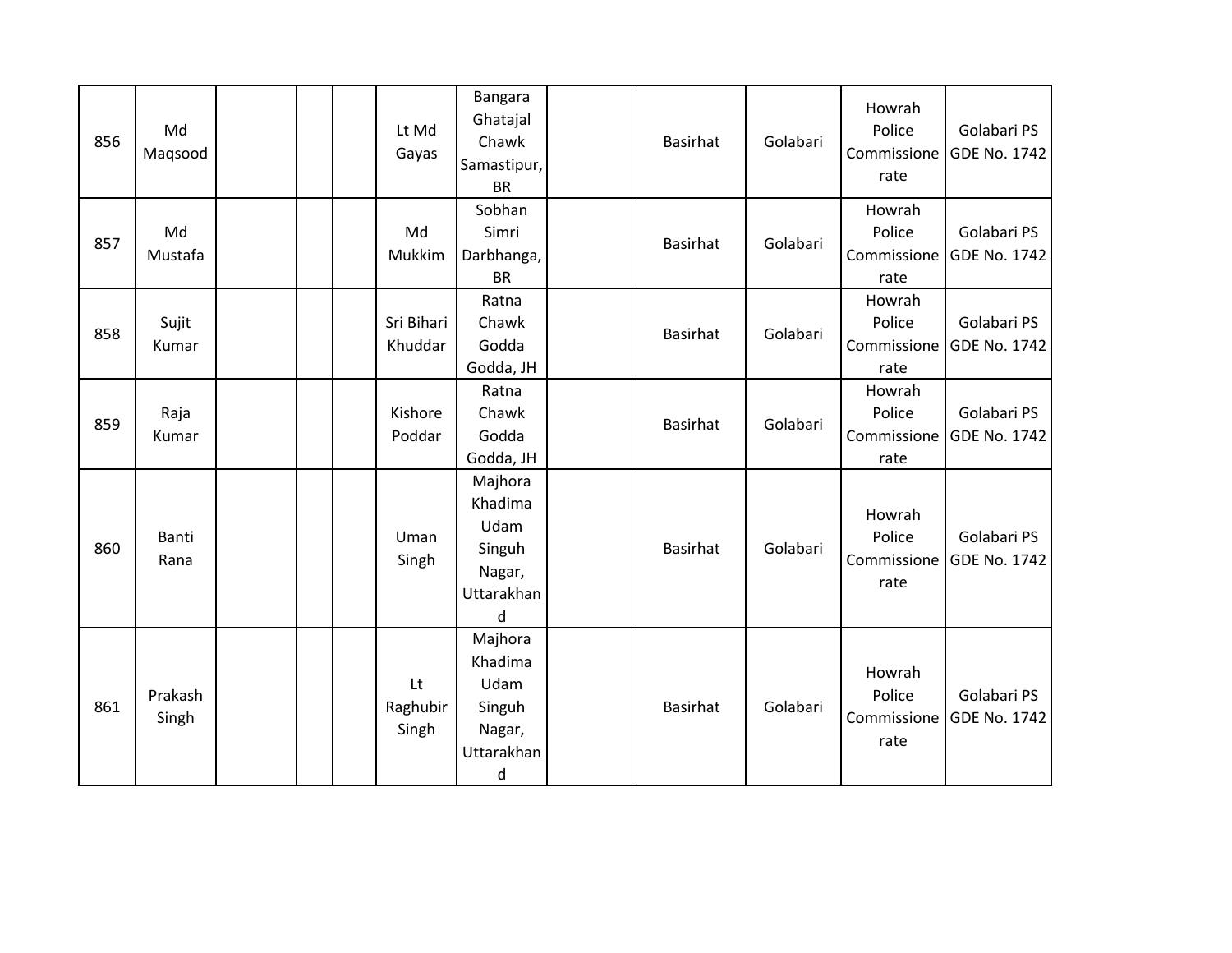| 862 | Subhojit<br>Dutta |   |    | Lt Asit<br>Dutta  | 40A,<br>Parbati<br>Ghosh lane<br>Burrabazar<br>Kolkata           | <b>Basirhat</b> | Golabari | Howrah<br>Police<br>Commissione<br>rate | Golabari PS<br>GDE No. 1742        |
|-----|-------------------|---|----|-------------------|------------------------------------------------------------------|-----------------|----------|-----------------------------------------|------------------------------------|
| 863 | Debraj<br>Das     |   |    | Sukumar<br>Das    | 40A,<br>Parbati<br>Ghosh lane<br>Burrabazar<br>Kolkata           | <b>Basirhat</b> | Golabari | Howrah<br>Police<br>Commissione<br>rate | Golabari PS<br>GDE No. 1742        |
| 864 | Bhanu<br>Majhi    |   |    | Lt Fatik<br>Majhi | Kumirmara<br>Chanditala<br>Hooghly                               | <b>Basirhat</b> | Golabari | Howrah<br>Police<br>Commissione<br>rate | Golabari PS<br>GDE No. 1742        |
| 865 | Pradip<br>Kumar   |   |    | Raja Ram<br>Patel | 41/1,<br><b>Bhairab</b><br>Dutta Lane<br>Golabari<br>Howrah      | <b>Basirhat</b> | Golabari | Howrah<br>Police<br>Commissione<br>rate | Golabari PS<br><b>GDE No. 1742</b> |
| 866 | Manoj<br>Kumar    |   |    | Siyaram<br>Rai    | 41/1,<br><b>Bhairab</b><br>Dutta Lane<br>Golabari<br>Howrah      | <b>Basirhat</b> | Golabari | Howrah<br>Police<br>Commissione<br>rate | Golabari PS<br>GDE No. 1742        |
| 867 | Akhilesh<br>Singh | M | 34 | Bijoy<br>Singh    | 17/10<br>Rameswar<br>Malia 1st<br>Lane., PS &<br>Dist.<br>Howrah | <b>Basirhat</b> | Howrah   | Howrah<br>Police<br>Commissione<br>rate | Howrah PS<br>GDE No. 1742          |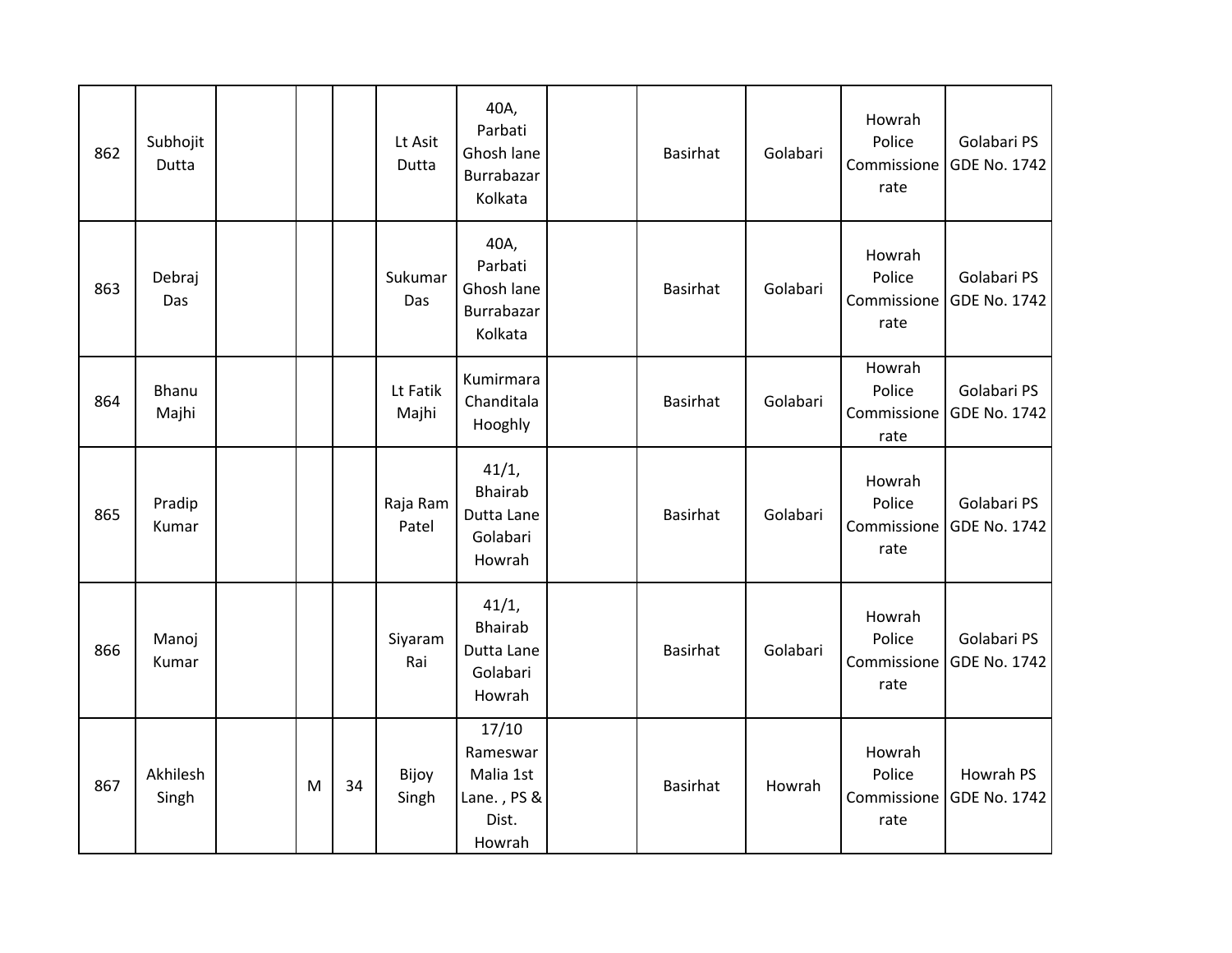| 868 | Laxman<br>Das   | M | 18 | Lt. Bapi<br>Das   | 60/2 Kali<br>Banerjee<br>Lane., PS &<br>Dist.<br>Howrah                            |          | Basirhat                                    | Howrah   | Howrah<br>Police<br>Commissione<br>rate | Howrah PS<br>GDE No. 1742          |
|-----|-----------------|---|----|-------------------|------------------------------------------------------------------------------------|----------|---------------------------------------------|----------|-----------------------------------------|------------------------------------|
| 869 | Basir Sk        | M | 24 | Mnnan Sk          | Faridpur PS:<br>Ranitala<br>Dist.:<br>Murshidaba<br>d                              | Ranitala | Murshidabad                                 | Jagachha | Howrah<br>Police<br>Commissione<br>rate | Jagachha PS<br><b>GDE No. 1050</b> |
| 870 | Nur<br>Haque Sk | M | 24 | Giyasuddi<br>n Sk | Satai PS:<br>Ranitala<br>Dist.:<br>Murshidaba<br>d                                 | Ranitala | Murshidabad                                 | Jagachha | Howrah<br>Police<br>Commissione<br>rate | Jagachha PS<br><b>GDE No. 1050</b> |
| 871 | Dalim Sk        | M | 23 | Malak Sk          | PS: Ranitala<br>Dist.:<br>Murshidaba<br>d                                          | Ranitala | Murshidabad                                 | Jagachha | Howrah<br>Police<br>Commissione<br>rate | Jagachha PS<br><b>GDE No. 1050</b> |
| 872 | Raja<br>Gandhi  | M | 26 | Kesahab<br>Gandhi | Saktinagar<br>PS:<br>Jagachha<br>Dist.:<br>Howrah<br>Police<br>Commissio<br>nerate | Jagachha | <b>Howrah Police</b><br>Commissioner<br>ate | Jagachha | Howrah<br>Police<br>Commissione<br>rate | Jagachha PS<br><b>GDE No. 1050</b> |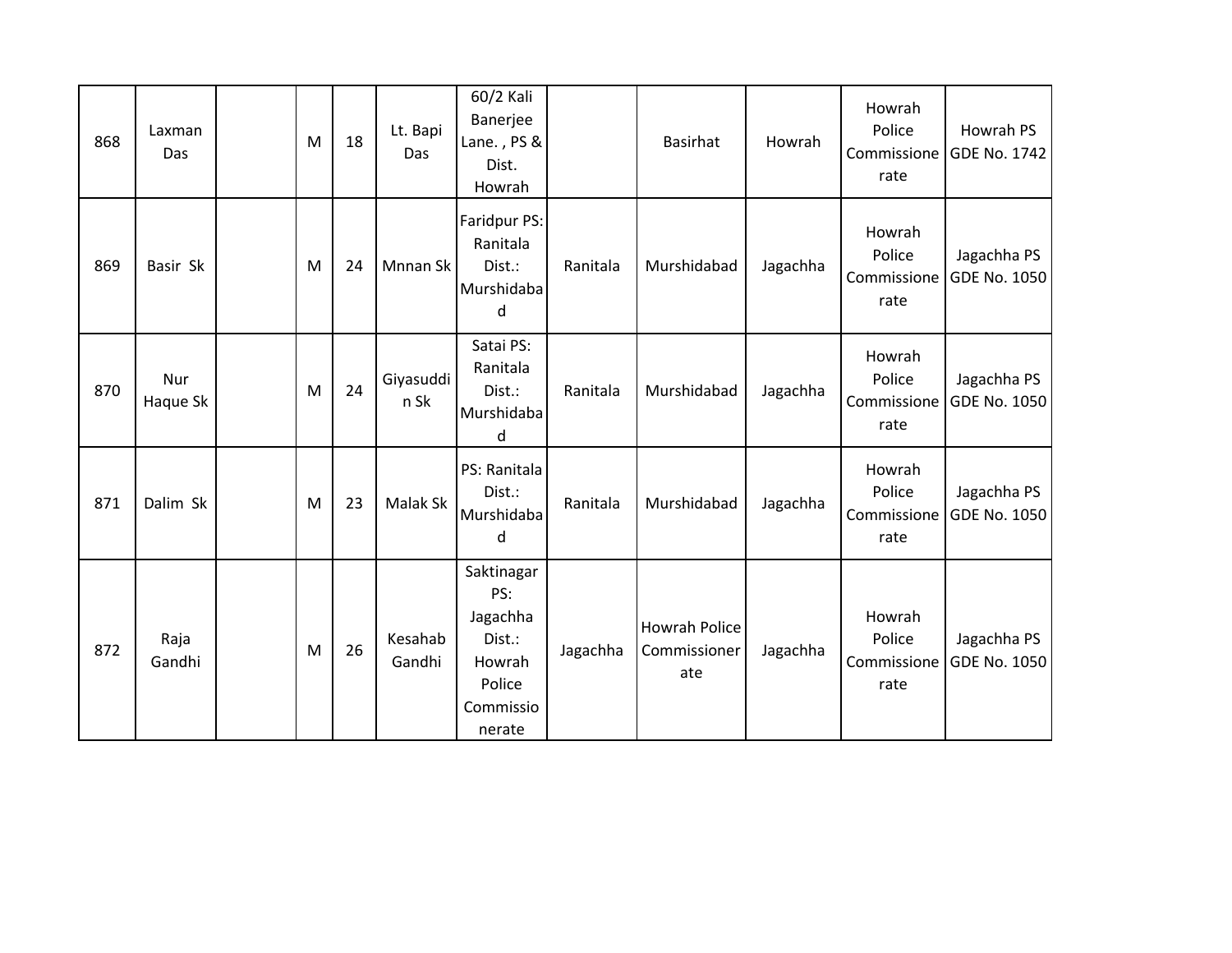| 873 | Sk<br>Mustak    | ${\sf M}$ |    | Sk Sorav        | Sardar Para<br>PS: Domjur<br>Dist.:<br>Howrah<br>Police<br>Commissio<br>nerate                                        | Domjur    | <b>Howrah Police</b><br>Commissioner<br>ate | Jagachha | Howrah<br>Police<br>Commissione<br>rate | Jagachha PS<br>GDE No. 1051 |
|-----|-----------------|-----------|----|-----------------|-----------------------------------------------------------------------------------------------------------------------|-----------|---------------------------------------------|----------|-----------------------------------------|-----------------------------|
| 874 | Md.<br>Arhan    | M         | 28 | Md. Blue        | Bankra PS:<br>Domjur<br>Dist.:<br>Howrah<br>Police<br>Commissio<br>nerate                                             | Domjur    | <b>Howrah Police</b><br>Commissioner<br>ate | Jagachha | Howrah<br>Police<br>Commissione<br>rate | Jagachha PS<br>GDE No. 1051 |
| 875 | Sanjay<br>Kumar | M         | 24 | Goutam<br>Yadav | Malancha<br>Road,<br>Reshmi<br>Factory, PS-<br>Nimpura,<br>Dist-Pa PS:<br>Anandapur<br>Dist.:<br>Paschim<br>Mednipore | Anandapur | Paschim<br>Mednipore                        | Liluah   | Howrah<br>Police<br>Commissione<br>rate | Liluah PS GDE<br>No. 1782   |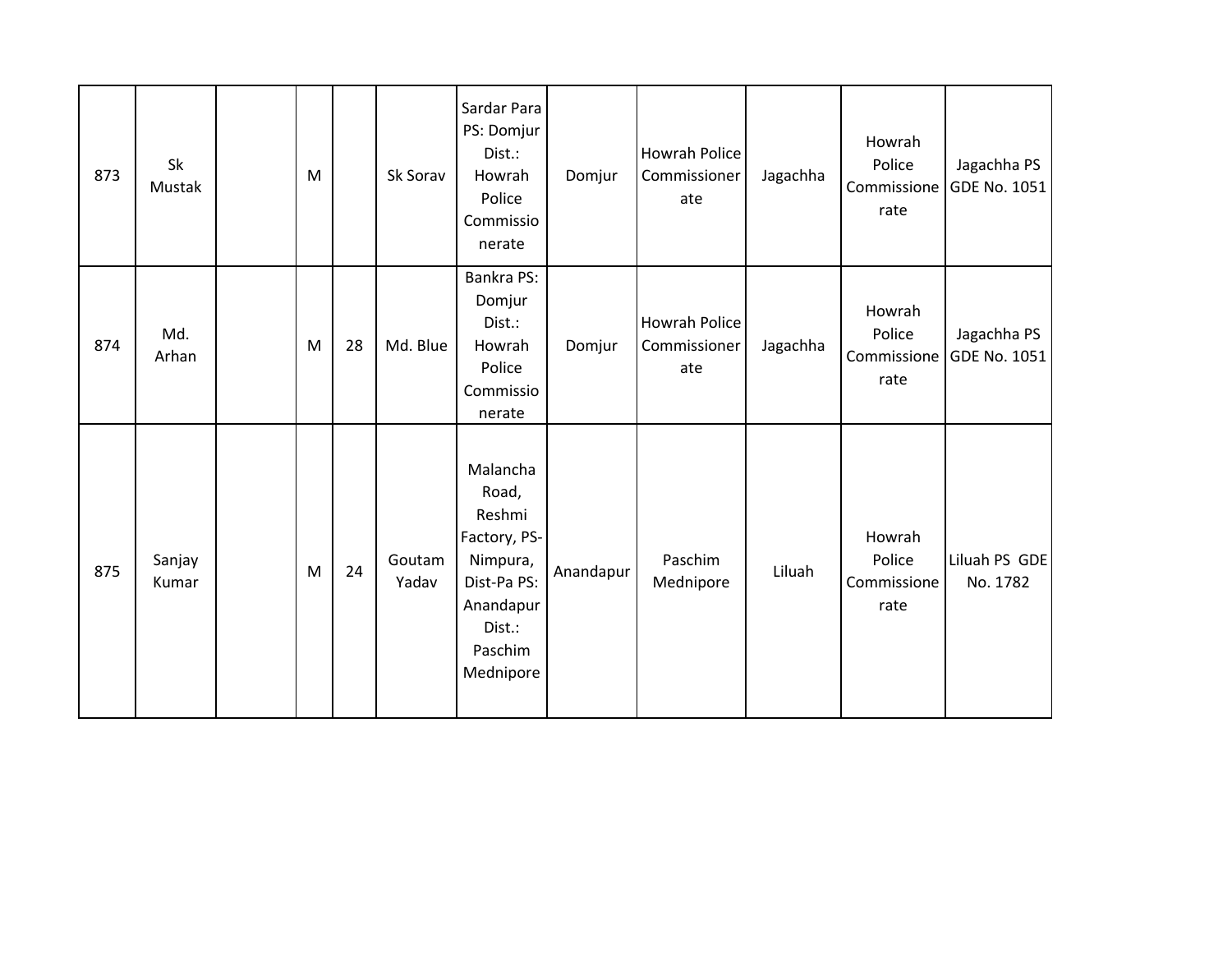| 876 | Sk<br>Mushar              | M | 42 | Sk<br>Mutakim    | Bamungach<br>i Rly.<br>Quarter, PS-<br>Liluah,<br>Howrah PS:<br>Anandapur<br>Dist.:<br>Paschim<br>Mednipore | Anandapur | Paschim<br>Mednipore | Liluah | Howrah<br>Police<br>Commissione<br>rate | Liluah PS GDE<br>No. 1831 |
|-----|---------------------------|---|----|------------------|-------------------------------------------------------------------------------------------------------------|-----------|----------------------|--------|-----------------------------------------|---------------------------|
| 877 | Sashi<br>Prakash<br>Singh | M | 34 | Paliram<br>Singh | 146, C<br>Road, PS-<br>Liluah,<br>Howrah PS:<br>Anandapur<br>Dist.:<br>Paschim<br>Mednipore                 | Anandapur | Paschim<br>Mednipore | Liluah | Howrah<br>Police<br>Commissione<br>rate | Liluah PS GDE<br>No. 1831 |
| 878 | Vahid.                    | M | 42 | Kahomod<br>Akbar | Sugaura, PO-<br>Basoili, PS-<br>Raika, Dist-<br>Madhubani,<br>Stat Dist.:<br>Paschim<br>Mednipore           |           | Paschim<br>Mednipore | Liluah | Howrah<br>Police<br>Commissione<br>rate | Liluah PS GDE<br>No. 432  |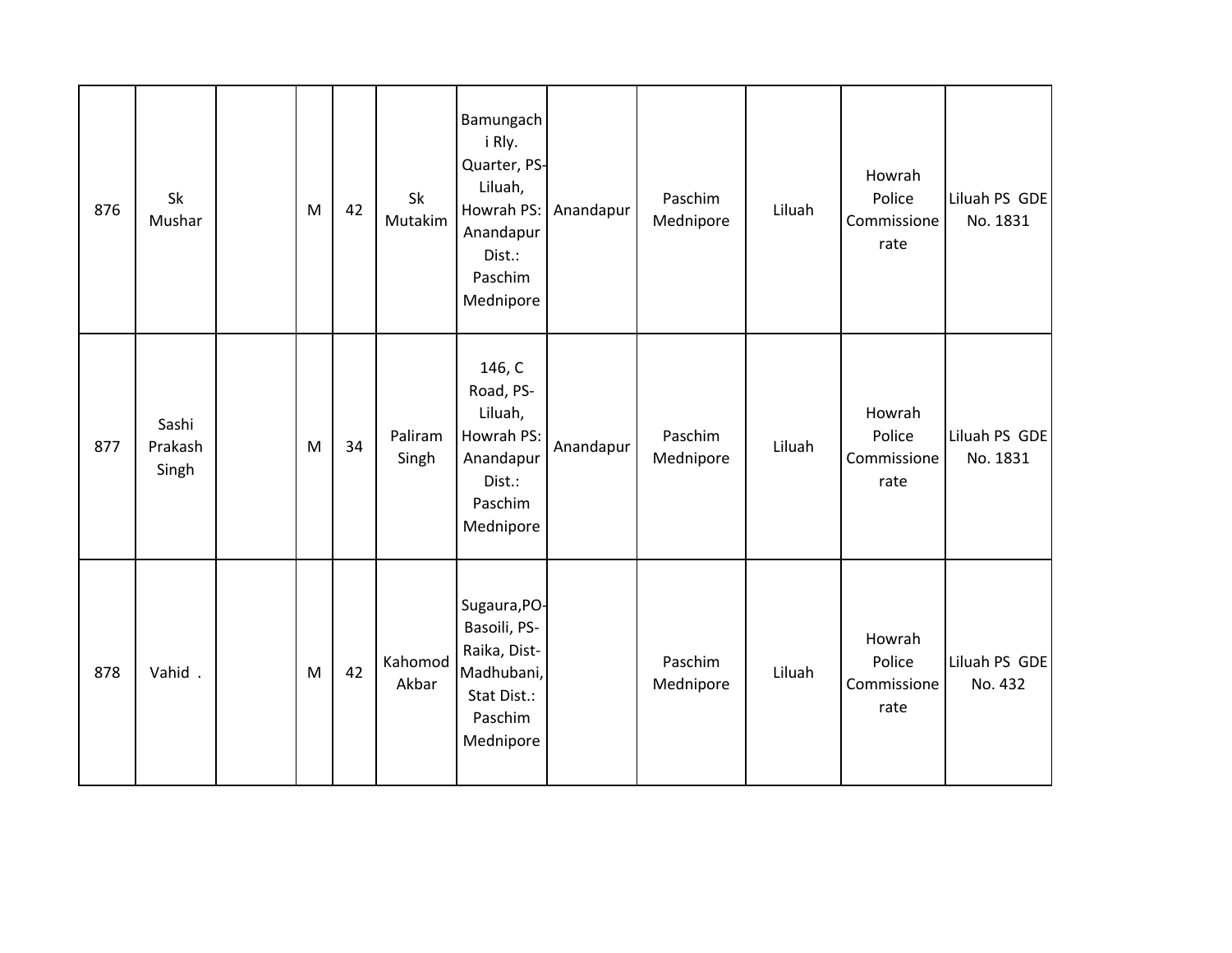| 879 | Dharmend<br>ra<br>Mondal | M | 27 | Rambahar<br>Mondal | Savan, PS-<br>Simil, Dist-<br>Dabhanga,<br><b>Bihar Dist.:</b><br>Paschim<br>Mednipore          | Paschim<br>Mednipore | Liluah | Howrah<br>Police<br>Commissione<br>rate | Liluah PS GDE<br>No. 432 |
|-----|--------------------------|---|----|--------------------|-------------------------------------------------------------------------------------------------|----------------------|--------|-----------------------------------------|--------------------------|
| 880 | Binay<br>Kumar           | M | 30 | Puran<br>Pandit    | Mirgapur,<br>PS-Kanti,<br>Dist-<br>Majafarpur,<br>State-Bihar<br>Dist.:<br>Paschim<br>Mednipore | Paschim<br>Mednipore | Liluah | Howrah<br>Police<br>Commissione<br>rate | Liluah PS GDE<br>No. 432 |
| 881 | Rabi<br>Dhara            | M | 35 | Bablu<br>Dhara     | Chamrail<br>Uttarpara,<br>PS-Liluah,<br>Dist-<br>Howrah<br>Dist.:<br>Paschim<br>Mednipore       | Paschim<br>Mednipore | Liluah | Howrah<br>Police<br>Commissione<br>rate | Liluah PS GDE<br>No. 432 |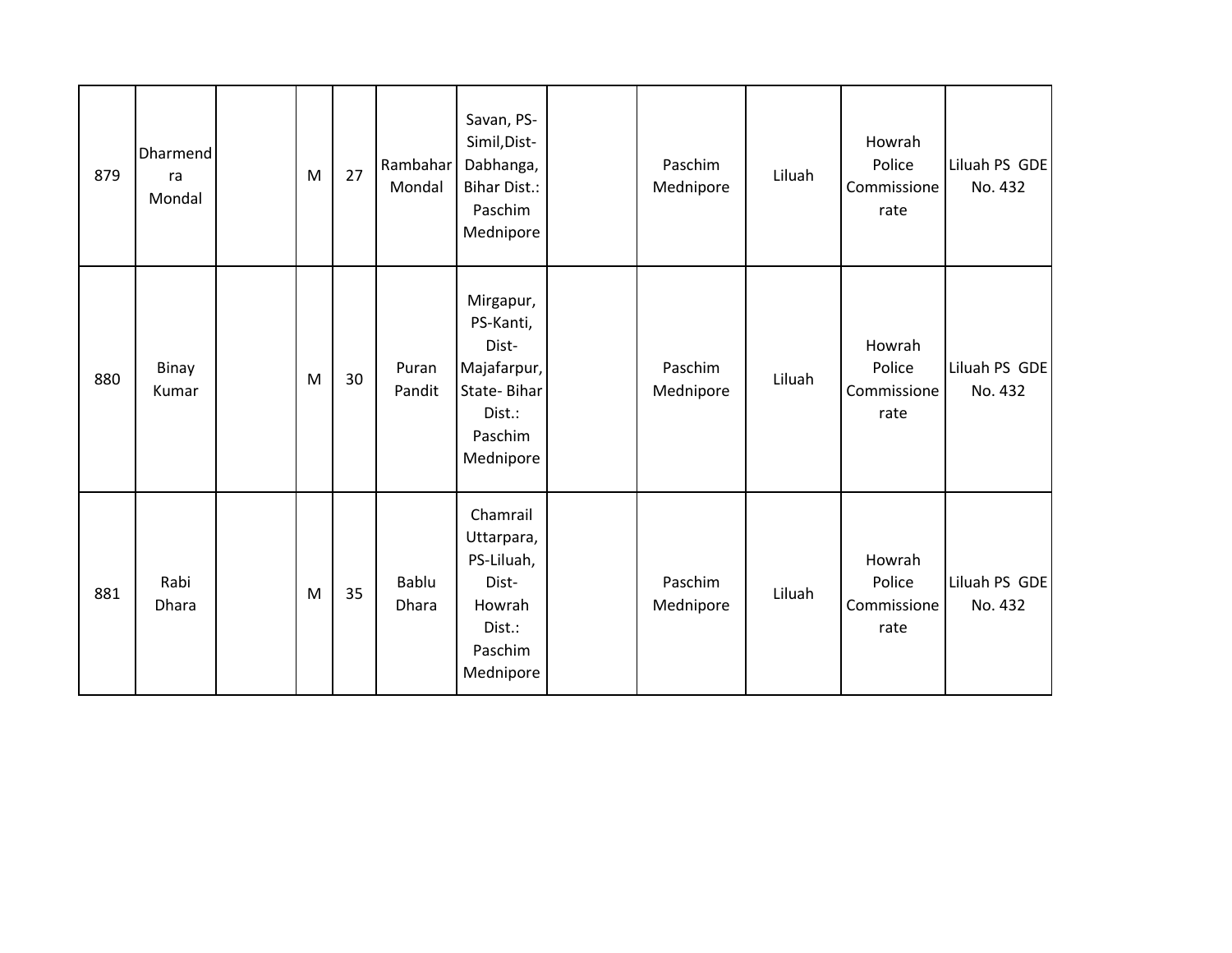| 882 | Raghu<br>Mallick       | M         | 26 | Sukdar<br>Mallick                | Salap<br>Majhar<br>battala, PS-<br>Domjur,<br>Dist-<br>Howrah<br>Dist.:<br>Paschim<br>Mednipore | Paschim<br>Mednipore | Liluah | Howrah<br>Police<br>Commissione<br>rate | Liluah PS GDE<br>No. 432 |
|-----|------------------------|-----------|----|----------------------------------|-------------------------------------------------------------------------------------------------|----------------------|--------|-----------------------------------------|--------------------------|
| 883 | Uttam<br>Das           | M         | 29 | Lt.<br>Bhagrat<br>Das            | Majharaut,<br>Natunpara,<br>PS-Liluah,<br>Dist-<br>Howrah<br>Dist.:<br>Paschim<br>Mednipore     | Paschim<br>Mednipore | Liluah | Howrah<br>Police<br>Commissione<br>rate | Liluah PS GDE<br>No. 432 |
| 884 | Akash<br>Tamashka<br>r | ${\sf M}$ | 22 | Gouri<br>Sankar<br>Tamashka<br>r | 23 P Road,<br>Belgachi, PS-<br>Dasnagar,<br>Dist-<br>Howrah<br>Dist.:<br>Paschim<br>Mednipore   | Paschim<br>Mednipore | Liluah | Howrah<br>Police<br>Commissione<br>rate | Liluah PS GDE<br>No. 432 |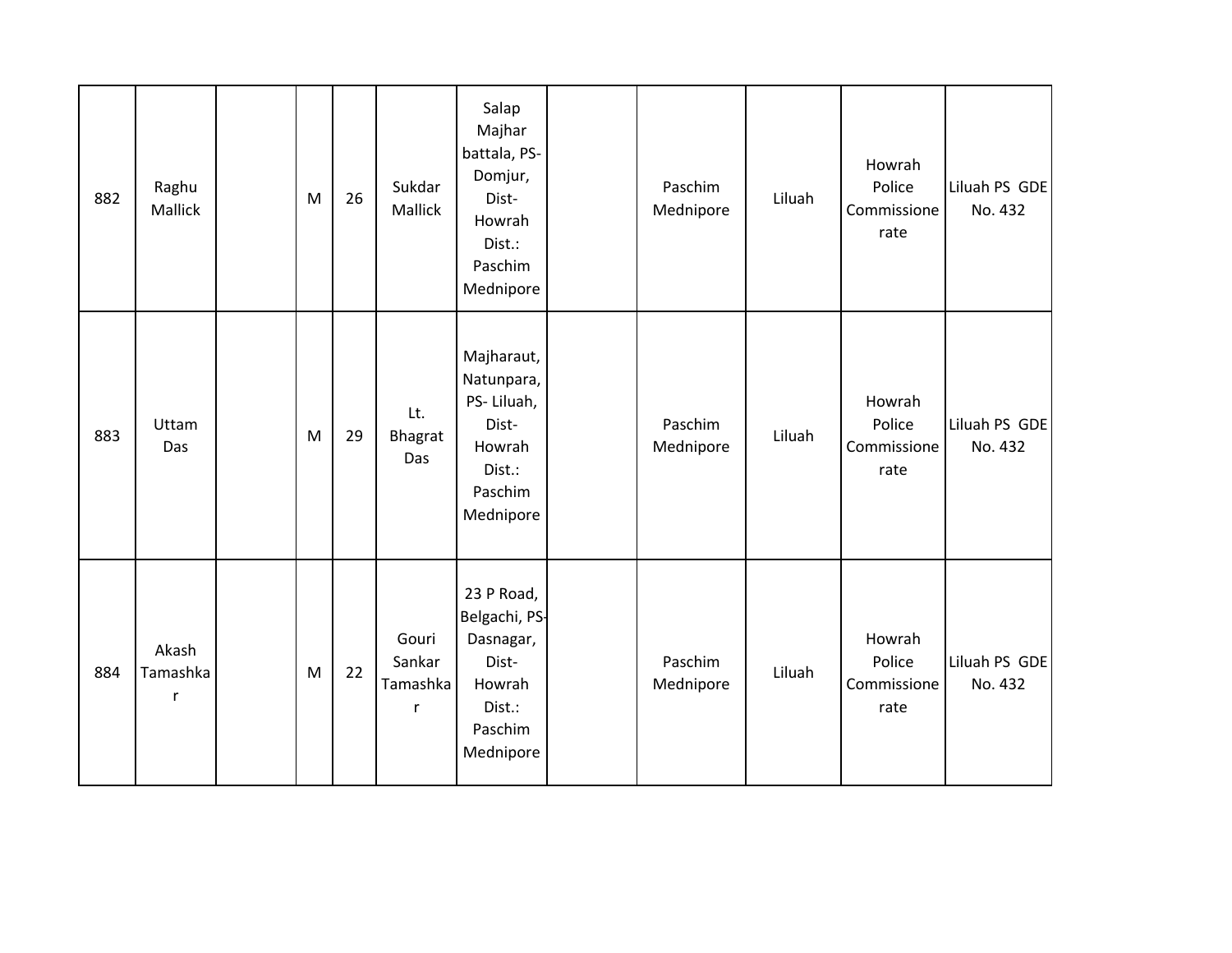| 885 | Ajay<br>Mallick           | ${\sf M}$ | 23 | Sankar<br>Mallick              | Kundanpara<br>, PS<br>Dasnagar,<br>Dist-<br>Howrah<br>Dist.:<br>Paschim<br>Mednipore                     | Paschim<br>Mednipore | Liluah | Howrah<br>Police<br>Commissione<br>rate | Liluah PS GDE<br>No. 432 |
|-----|---------------------------|-----------|----|--------------------------------|----------------------------------------------------------------------------------------------------------|----------------------|--------|-----------------------------------------|--------------------------|
| 886 | Laltu Paul                | M         | 23 | Shayam<br>Paul                 | 2 No.<br><b>Bharat</b><br>Mata 2nd<br>by Lane, PS-<br>Dasnagar,<br>Dist-H Dist.:<br>Paschim<br>Mednipore | Paschim<br>Mednipore | Liluah | Howrah<br>Police<br>Commissione<br>rate | Liluah PS GDE<br>No. 432 |
| 887 | Nitesh<br>Kumar<br>Sharma | ${\sf M}$ | 23 | Lt. Sanjay<br>Prasad<br>Sharma | Daranda, PS-<br>Rajdhwar,<br>Dist-Giridih<br>Dist.:<br>Paschim<br>Mednipore                              | Paschim<br>Mednipore | Liluah | Howrah<br>Police<br>Commissione<br>rate | Liluah PS GDE<br>No. 432 |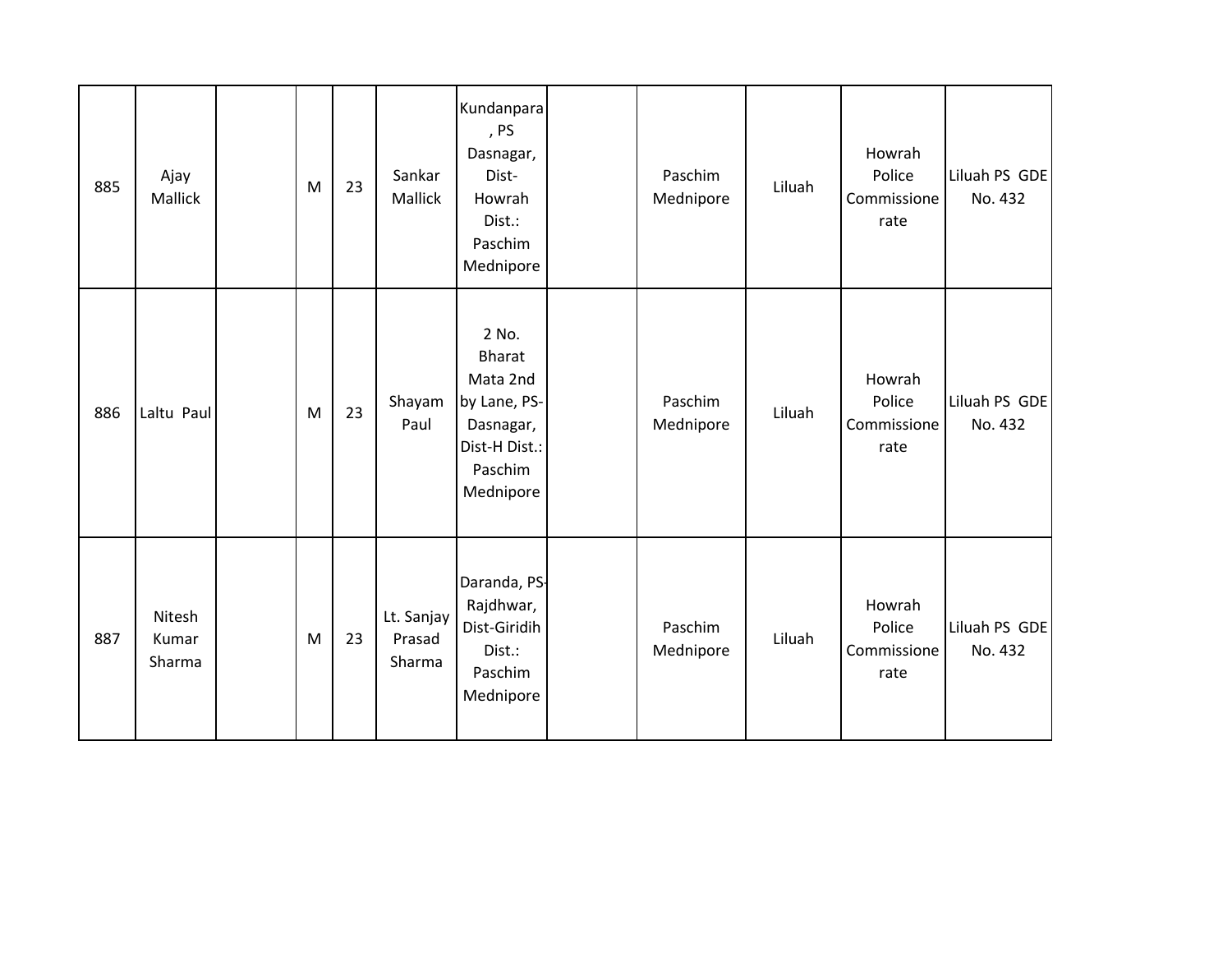| 888 | Santu<br>Singh | M | 41 | Lt Karanlal<br>Singh       | PS:<br>Malipanchg<br>hara Dist.:<br>Howrah<br>Police<br>Commissio<br>nerate | Malipanchg<br>hara | <b>Howrah Police</b><br>Commissioner<br>ate | Malipanchg<br>hara | Howrah<br>Police<br>Commissione<br>rate | Malipanchgha<br>ra PS GDE No.<br>1159 |
|-----|----------------|---|----|----------------------------|-----------------------------------------------------------------------------|--------------------|---------------------------------------------|--------------------|-----------------------------------------|---------------------------------------|
| 889 | Md Chand       | M | 21 | Ful<br>Mohamm<br>ad        | PS:<br>Malipanchg<br>hara Dist.:<br>Howrah<br>Police<br>Commissio<br>nerate | Malipanchg<br>hara | <b>Howrah Police</b><br>Commissioner<br>ate | Malipanchg<br>hara | Howrah<br>Police<br>Commissione<br>rate | Malipanchgha<br>ra PS GDE No.<br>1196 |
| 890 | Samar Das      | M | 39 | Lt<br>Rabindran<br>ath Das | PS:<br>Malipanchg<br>hara Dist.:<br>Howrah<br>Police<br>Commissio<br>nerate | Malipanchg<br>hara | <b>Howrah Police</b><br>Commissioner<br>ate | Malipanchg<br>hara | Howrah<br>Police<br>Commissione<br>rate | Malipanchgha<br>ra PS GDE No.<br>1196 |
| 891 | Md Akbar       | M | 18 | Md Kalim                   | PS:<br>Malipanchg<br>hara Dist.:<br>Howrah<br>Police<br>Commissio<br>nerate | Malipanchg<br>hara | <b>Howrah Police</b><br>Commissioner<br>ate | Malipanchg<br>hara | Howrah<br>Police<br>Commissione<br>rate | Malipanchgha<br>ra PS GDE No.<br>1207 |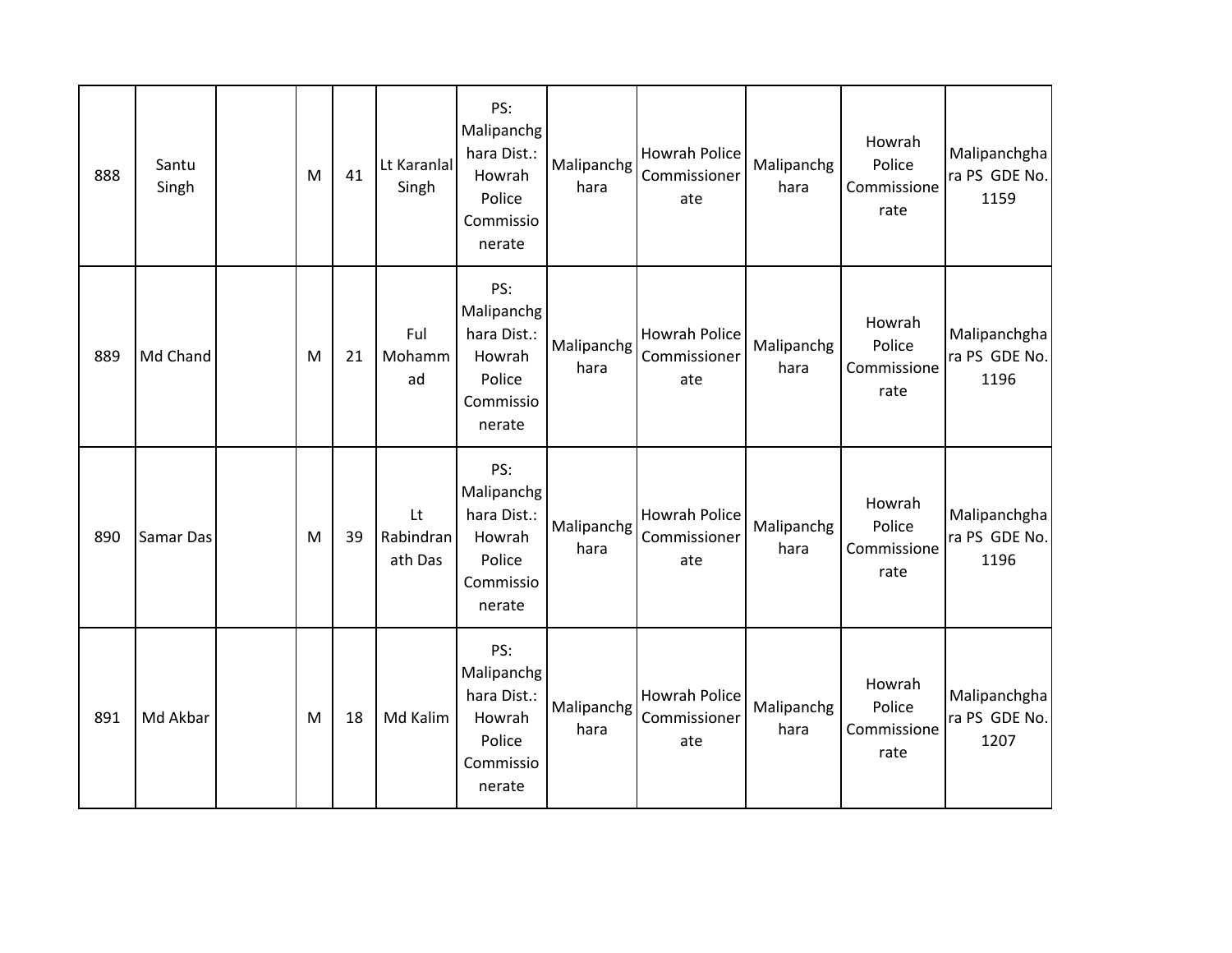| 892 | Bidyachan<br>d Shaw      | ${\sf M}$ | 30 | Parasnath<br>Shaw   | PS:<br>Malipanchg<br>hara Dist.:<br>Howrah<br>Police<br>Commissio<br>nerate | Malipanchg<br>hara | Howrah Police<br>Commissioner<br>ate | Malipanchg<br>hara | Howrah<br>Police<br>Commissione<br>rate | Malipanchgha<br>ra PS GDE No.<br>1207 |
|-----|--------------------------|-----------|----|---------------------|-----------------------------------------------------------------------------|--------------------|--------------------------------------|--------------------|-----------------------------------------|---------------------------------------|
| 893 | Sagar Das                | M         | 18 | Swapan<br>Das       | PS:<br>Malipanchg<br>hara Dist.:<br>Howrah<br>Police<br>Commissio<br>nerate | Malipanchg<br>hara | Howrah Police<br>Commissioner<br>ate | Malipanchg<br>hara | Howrah<br>Police<br>Commissione<br>rate | Malipanchgha<br>ra PS GDE No.<br>1207 |
| 894 | Partha<br>Sarathi<br>Das | M         |    | Kusadhwa<br>j Das   | Rohini PS:<br>Sankrail<br>Dist.:<br>Jhargram                                | Sankrail           | Jhargram                             | Sankrail           | Jhargram                                | Sankrail PS<br><b>GDE No. 783</b>     |
| 895 | Vhim<br>Sharkar          |           |    | Lt Jibon<br>Sharkar |                                                                             |                    | <b>Basirhat</b>                      | Sankrail           | Howrah<br>Police<br>Commissione<br>rate | Sankrail PS<br><b>GDE No. 829</b>     |
| 896 | Gopi<br>Ganguly          |           |    | Kritibas<br>Ganguly |                                                                             |                    | <b>Basirhat</b>                      | Sankrail           | Howrah<br>Police<br>Commissione<br>rate | Sankrail PS<br><b>GDE No. 1265</b>    |
| 897 | Sanjay<br>Marandi        |           |    | Srimanta<br>Marandi |                                                                             |                    | <b>Basirhat</b>                      | Sankrail           | Howrah<br>Police<br>Commissione<br>rate | Sankrail PS<br><b>GDE No. 1265</b>    |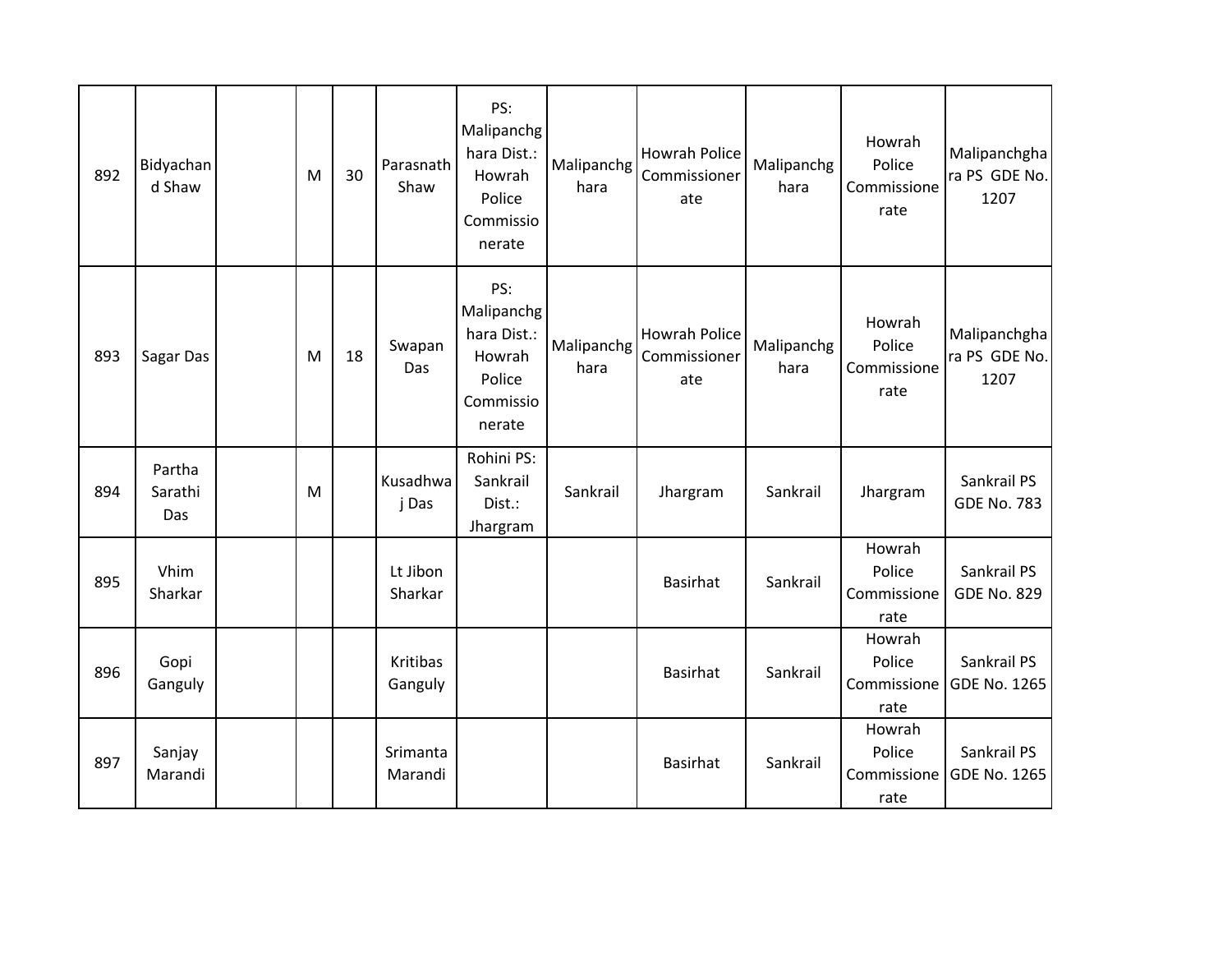| 898 | Umesh<br>Murmu           |   | Manda<br>Murmu                 |  | <b>Basirhat</b> | Sankrail | Howrah<br>Police<br>Commissione<br>rate | Sankrail PS<br><b>GDE No. 1265</b> |
|-----|--------------------------|---|--------------------------------|--|-----------------|----------|-----------------------------------------|------------------------------------|
| 899 | Hodim<br>Kisku           |   | <b>Bhagat</b><br>Kisku         |  | <b>Basirhat</b> | Sankrail | Howrah<br>Police<br>Commissione<br>rate | Sankrail PS<br><b>GDE No. 1265</b> |
| 900 | Nobo<br>Dolui            |   | Sanad<br>Dolui                 |  | <b>Basirhat</b> | Sankrail | Howrah<br>Police<br>Commissione<br>rate | Sankrail PS<br><b>GDE No. 832</b>  |
| 901 | <b>Bikash</b><br>Naskar  |   | Prolay<br>Naskar               |  | <b>Basirhat</b> | Sankrail | Howrah<br>Police<br>Commissione<br>rate | Sankrail PS<br><b>GDE No. 832</b>  |
| 902 | Nepal<br>Chandra<br>Saha |   | Lt. Kartick<br>Chandra<br>Saha |  | <b>Basirhat</b> | Sankrail | Howrah<br>Police<br>Commissione<br>rate | Sankrail PS<br><b>GDE No. 832</b>  |
| 903 | Prosenjit<br>Dolui       |   | Sona Dolui                     |  | <b>Basirhat</b> | Sankrail | Howrah<br>Police<br>Commissione<br>rate | Sankrail PS<br><b>GDE No. 832</b>  |
| 904 | Anil<br>Mahato           | M | Lt. Prolad<br>Naskar           |  | <b>Basirhat</b> | Sankrail | Howrah<br>Police<br>Commissione<br>rate | Sankrail PS<br><b>GDE No. 832</b>  |
| 905 | <b>Bikash</b><br>Naskar  | M | Lt. Prolad<br>Naskar           |  | <b>Basirhat</b> | Sankrail | Howrah<br>Police<br>Commissione<br>rate | Sankrail PS<br><b>GDE No. 832</b>  |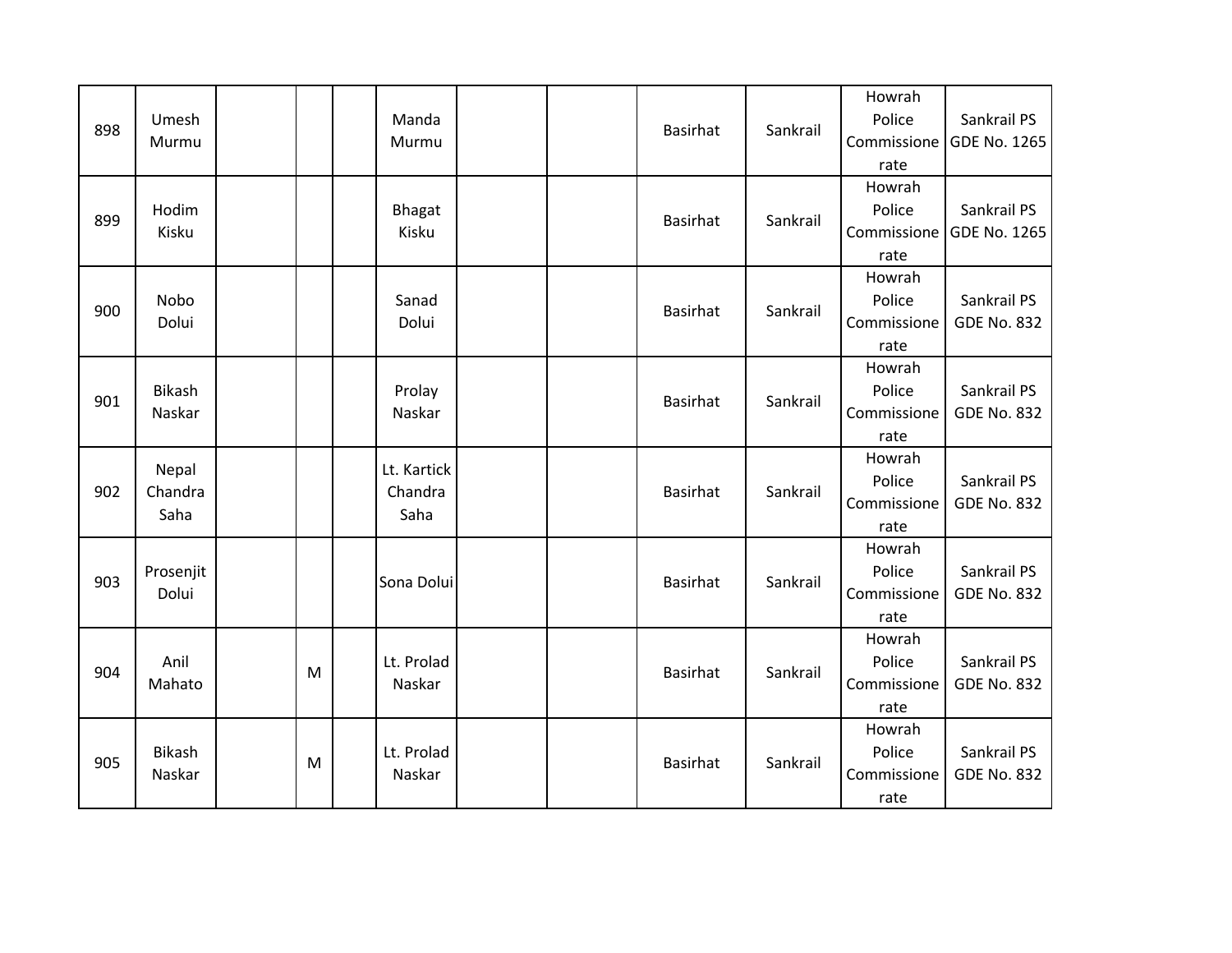| 906 | Dharam<br>Nath<br>Ghosh | M | 51 | Lt. Lakhmi<br>Chand<br>Ghosh | PS: Shibpur<br>Dist.:<br>Howrah<br>Police<br>Commissio<br>nerate | Shibpur | <b>Howrah Police</b><br>Commissioner<br>ate | Shibpur | Howrah<br>Police<br>Commissione<br>rate | Shibpur PS<br>GDE No. 1982        |
|-----|-------------------------|---|----|------------------------------|------------------------------------------------------------------|---------|---------------------------------------------|---------|-----------------------------------------|-----------------------------------|
| 907 | Sachin<br>Ghosh         | M | 18 | Dharam<br>Nath<br>Ghosh      | PS: Shibpur<br>Dist.:<br>Howrah<br>Police<br>Commissio<br>nerate | Shibpur | <b>Howrah Police</b><br>Commissioner<br>ate | Shibpur | Howrah<br>Police<br>Commissione<br>rate | Shibpur PS<br><b>GDE No. 1982</b> |
| 908 | Naushad<br>Ahmed        | M | 30 | Mustak<br>Ahmed              | PS: Shibpur<br>Dist.:<br>Howrah<br>Police<br>Commissio<br>nerate | Shibpur | <b>Howrah Police</b><br>Commissioner<br>ate | Shibpur | Howrah<br>Police<br>Commissione<br>rate | Shibpur PS<br><b>GDE No. 1991</b> |
| 909 | Bheem<br>Mahato         | M | 42 | Adhik<br>Mahato              | PS: Shibpur<br>Dist.:<br>Howrah<br>Police<br>Commissio<br>nerate | Shibpur | <b>Howrah Police</b><br>Commissioner<br>ate | Shibpur | Howrah<br>Police<br>Commissione<br>rate | Shibpur PS<br>GDE No. 1991        |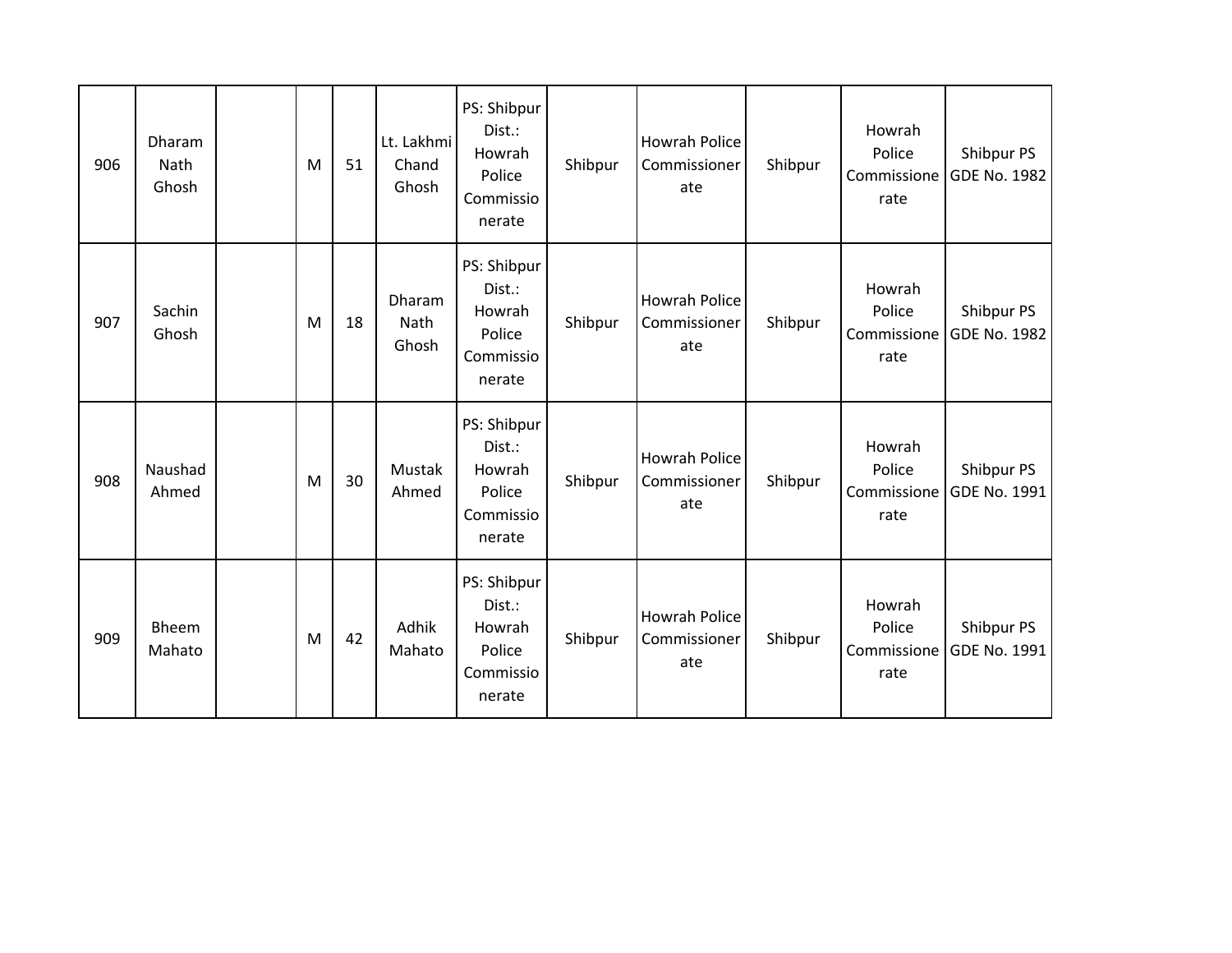| 910 | Sajal Kr<br>Dhura | M | 42 | Baidnath<br>Dhura   | PS: Shibpur<br>Dist.:<br>Howrah<br>Police<br>Commissio<br>nerate                  | Shibpur | <b>Howrah Police</b><br>Commissioner<br>ate | Shibpur             | Howrah<br>Police<br>Commissione<br>rate | Shibpur PS<br>GDE No. 1991                          |
|-----|-------------------|---|----|---------------------|-----------------------------------------------------------------------------------|---------|---------------------------------------------|---------------------|-----------------------------------------|-----------------------------------------------------|
| 911 | Akhilesh<br>Majhi | M | 26 | Lt. Chattu<br>Majhi | Dist.:<br>Hooghly<br>Rural                                                        |         | Hooghly Rural                               | Shibpur             | Howrah<br>Police<br>Commissione<br>rate | Shibpur PS<br>GDE No. 1991                          |
| 912 | Md Nasir          | M | 30 | Md<br>Jamshed       | PS: Shibpur<br>Dist.:<br>Howrah<br>Police<br>Commissio<br>nerate                  | Shibpur | <b>Howrah Police</b><br>Commissioner<br>ate | Shibpur             | Howrah<br>Police<br>Commissione<br>rate | Shibpur PS<br>GDE No. 1991                          |
| 913 | Rahamat<br>Sk.    | M | 21 | Mehraj Sk.          | Vill-<br>Naghara, PS-<br>Nalhati,<br>Birbhum.<br>PS: Nalhati<br>Dist.:<br>Birbhum | Nalhati | Birbhum                                     | Jagatballavp<br>ore |                                         | Jagatballavpor<br>Howrah Rural e PS GDE No.<br>1044 |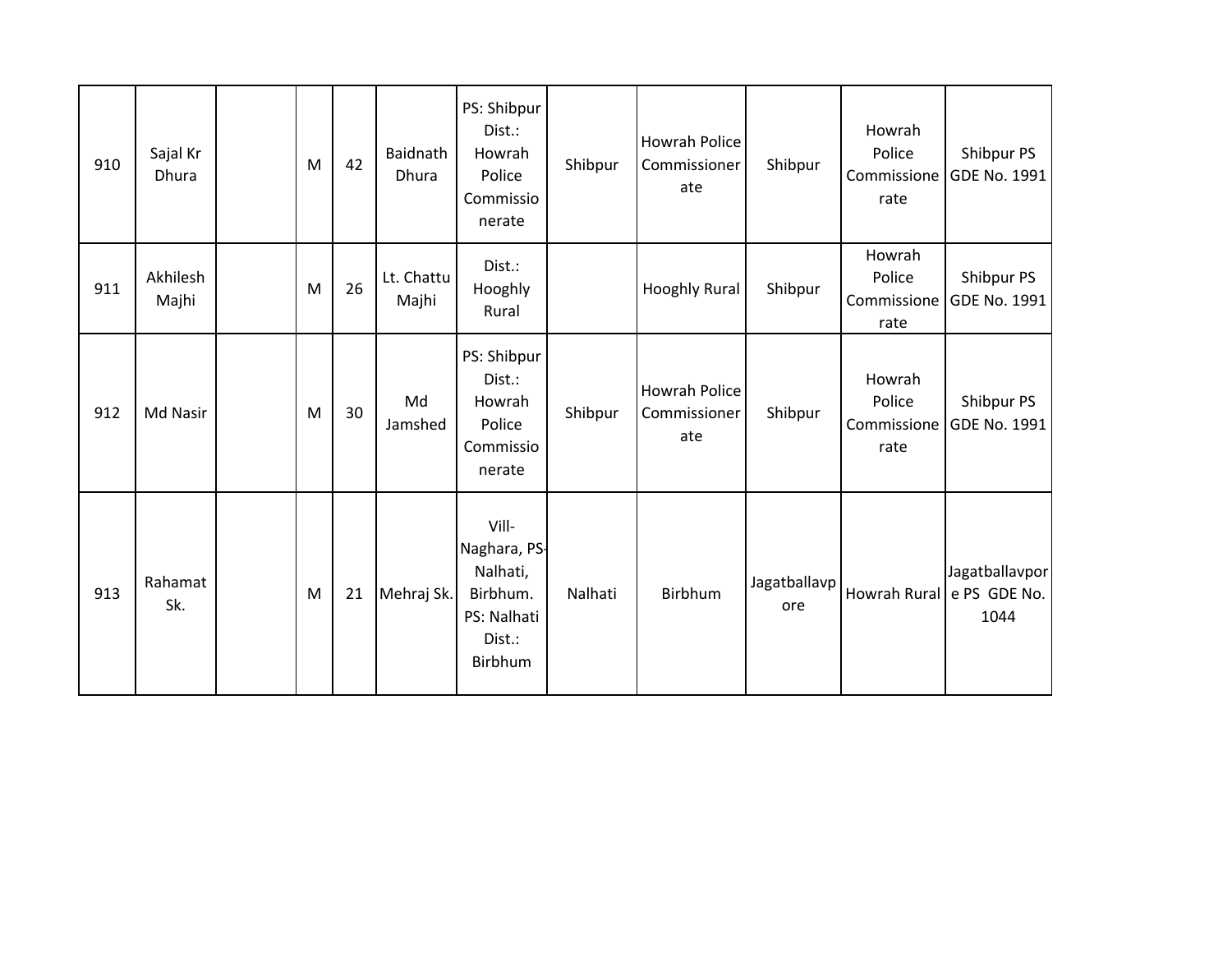| 914 | Deyian<br>Mullick        | M | 38 | Lt. Jalil<br>Mullick  | Vill-<br>Prasadpur,<br>Barasat, PS-<br>Jangipara,<br>Hooghly.<br>PS:<br>Jangipara<br>Dist.:<br>Hooghly<br>Rural | Jangipara | <b>Hooghly Rural</b> | Jagatballavp<br>ore |         | Jagatballavpor<br>Howrah Rural e PS GDE No.<br>1044 |
|-----|--------------------------|---|----|-----------------------|-----------------------------------------------------------------------------------------------------------------|-----------|----------------------|---------------------|---------|-----------------------------------------------------|
| 915 | Rathu<br>Mahato          | M | 32 | Niranjan<br>Mahato    | Kathaltard<br>PS: Joypur<br>Dist.:<br>Purulia                                                                   | Joypur    | Purulia              | Joypur              | Purulia | Joypur PS<br>GDE No. 1098                           |
| 916 | Abinash<br>Mahato        | M | 20 | Guruchara<br>n Mahato | Kathaltard<br>PS: Joypur<br>Dist.:<br>Purulia                                                                   | Joypur    | Purulia              | Joypur              | Purulia | Joypur PS<br><b>GDE No. 1098</b>                    |
| 917 | Shantiram<br>Mahato      | M | 45 | Lt. Charku<br>Mahato  | Kosangi<br>More PS:<br>Joypur<br>Dist.:<br>Purulia                                                              | Joypur    | Purulia              | Joypur              | Purulia | Joypur PS<br><b>GDE No. 646</b>                     |
| 918 | Anil<br>Kumar<br>Soren   | M | 37 | Digam<br>Majhi        | <b>Bartard</b><br>More PS:<br>Joypur<br>Dist.:<br>Purulia                                                       | Joypur    | Purulia              | Joypur              | Purulia | Joypur PS<br>GDE No. 1108                           |
| 919 | Karan<br>Kumar<br>Mahato | M | 32 | Ghambhir<br>Mahato    | <b>Bartard</b><br>More PS:<br>Joypur<br>Dist.:<br>Purulia                                                       | Joypur    | Purulia              | Joypur              | Purulia | Joypur PS<br><b>GDE No. 1108</b>                    |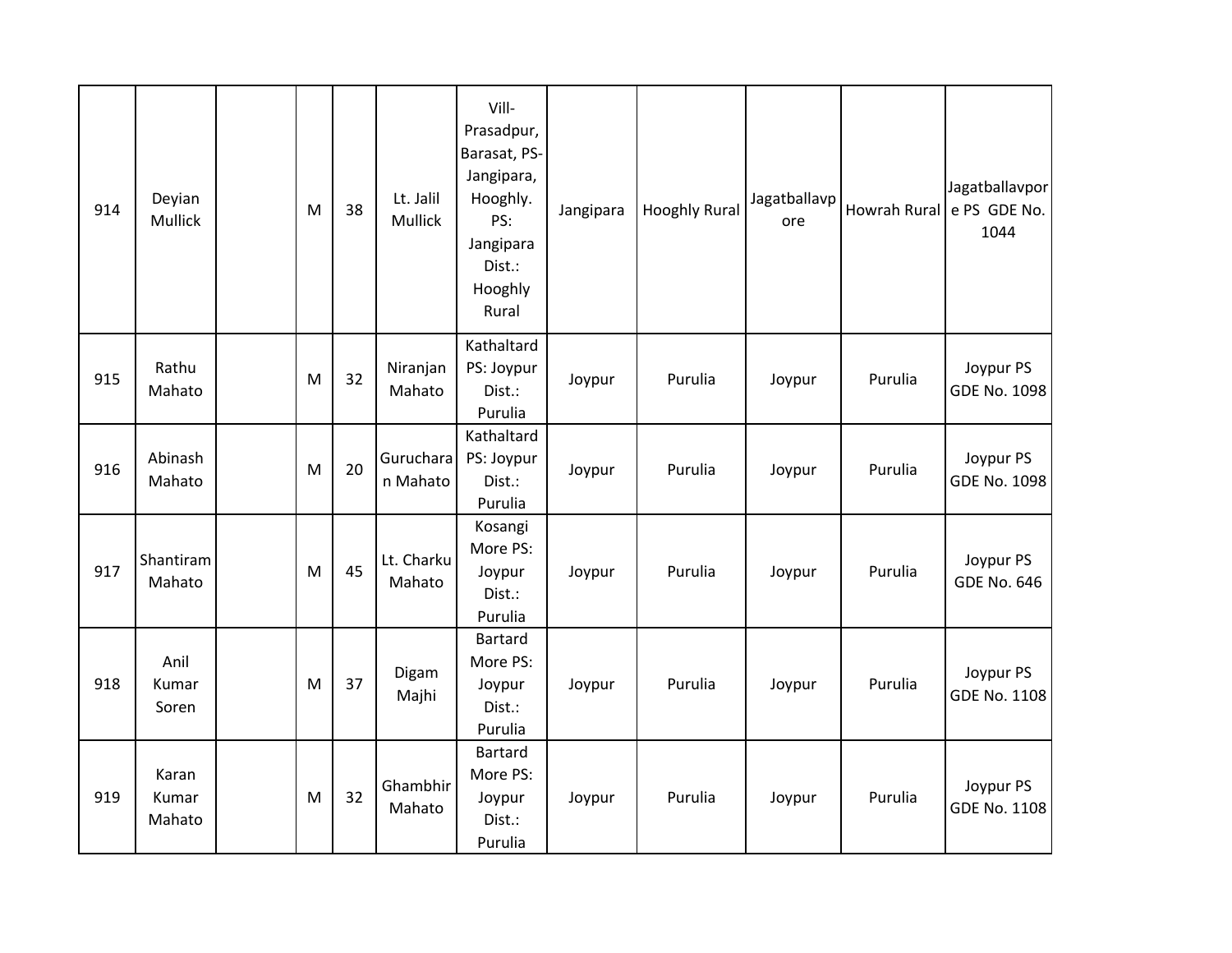| 920 | Kartick<br>Kuiry               | ${\sf M}$ |    | Mahadeb<br>Kuiry      | Joypur<br>Bazar PS:<br>Joypur<br>Dist.:<br>Purulia | Joypur | Purulia | Joypur | Purulia | Joypur PS<br>GDE No. 1093        |
|-----|--------------------------------|-----------|----|-----------------------|----------------------------------------------------|--------|---------|--------|---------|----------------------------------|
| 921 | Bablu<br>Yadab                 | M         | 29 | Jaynath<br>Yadab      | Joypur<br>Bazar PS:<br>Joypur<br>Dist.:<br>Purulia | Joypur | Purulia | Joypur | Purulia | Joypur PS<br><b>GDE No. 1105</b> |
| 922 | <b>Dinesh</b><br>Kumar<br>Modi | M         | 34 | Jagadish<br>Modi      | Joypur<br>Bazar PS:<br>Joypur<br>Dist.:<br>Purulia | Joypur | Purulia | Joypur | Purulia | Joypur PS<br>GDE No. 1105        |
| 923 | Lavlesh<br>Singh               | M         | 42 | Lt. Laxmi<br>Singh    | Joypur<br>Bazar PS:<br>Joypur<br>Dist.:<br>Purulia | Joypur | Purulia | Joypur | Purulia | Joypur PS<br>GDE No. 1105        |
| 924 | Akhilesh<br>Prasad             | M         | 45 | Narendra<br>Prasad    | Joypur<br>Bazar PS:<br>Joypur<br>Dist.:<br>Purulia | Joypur | Purulia | Joypur | Purulia | Joypur PS<br>GDE No. 1105        |
| 925 | Kishor<br>Karmali              | ${\sf M}$ | 50 | Radhanat<br>h Karmali | Joypur<br>Bazar PS:<br>Joypur<br>Dist.:<br>Purulia | Joypur | Purulia | Joypur | Purulia | Joypur PS<br>GDE No. 1105        |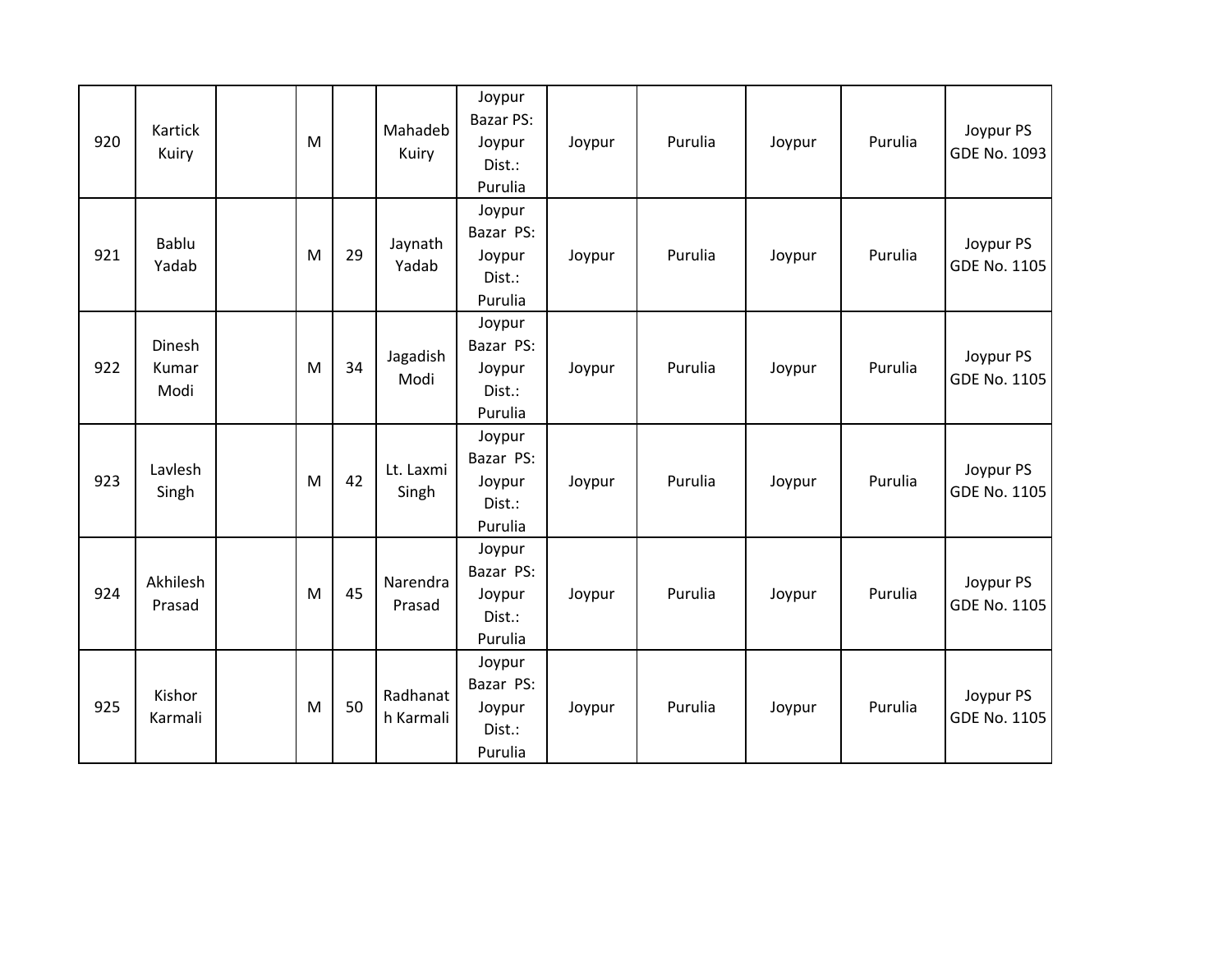| 926 | Binoy<br>Kumar            | ${\sf M}$ | 43 | Ramnanda<br>n Prasad | Joypur<br>Bazar PS:<br>Joypur<br>Dist.:<br>Purulia                                             | Joypur    | Purulia                            | Joypur    | Purulia                            | Joypur PS<br>GDE No. 1105                 |
|-----|---------------------------|-----------|----|----------------------|------------------------------------------------------------------------------------------------|-----------|------------------------------------|-----------|------------------------------------|-------------------------------------------|
| 927 | Deawrat<br>Kumar<br>Singh | ${\sf M}$ | 37 | Rajbahadu<br>r Singh | Joypur<br>Bazar PS:<br>Joypur<br>Dist.:<br>Purulia                                             | Joypur    | Purulia                            | Joypur    | Purulia                            | Joypur PS<br>GDE No. 1105                 |
| 928 | Sushil<br>Ghora           |           | 40 | Naba Kr.<br>Ghora    | Vill-<br>Shitalpur,<br>PS-<br>Shyampur,<br>Howrah PS:<br>Shyampur<br>Dist.:<br>Howrah<br>Rural | Shyampur  | Howrah Rural                       | Shyampur  | <b>Howrah Rural</b>                | Shyampur PS<br>GDE No. 1183               |
| 929 | Md Alam                   | M         |    | Jamsed<br>Alam       | Chowsia, PS-<br>Islampur<br>PS:<br>Islampore<br>Dist.:<br>Islampur<br>Police<br>District       | Islampore | Islampur<br><b>Police District</b> | Islampore | Islampur<br><b>Police District</b> | <b>Islampore PS</b><br><b>GDE No. 506</b> |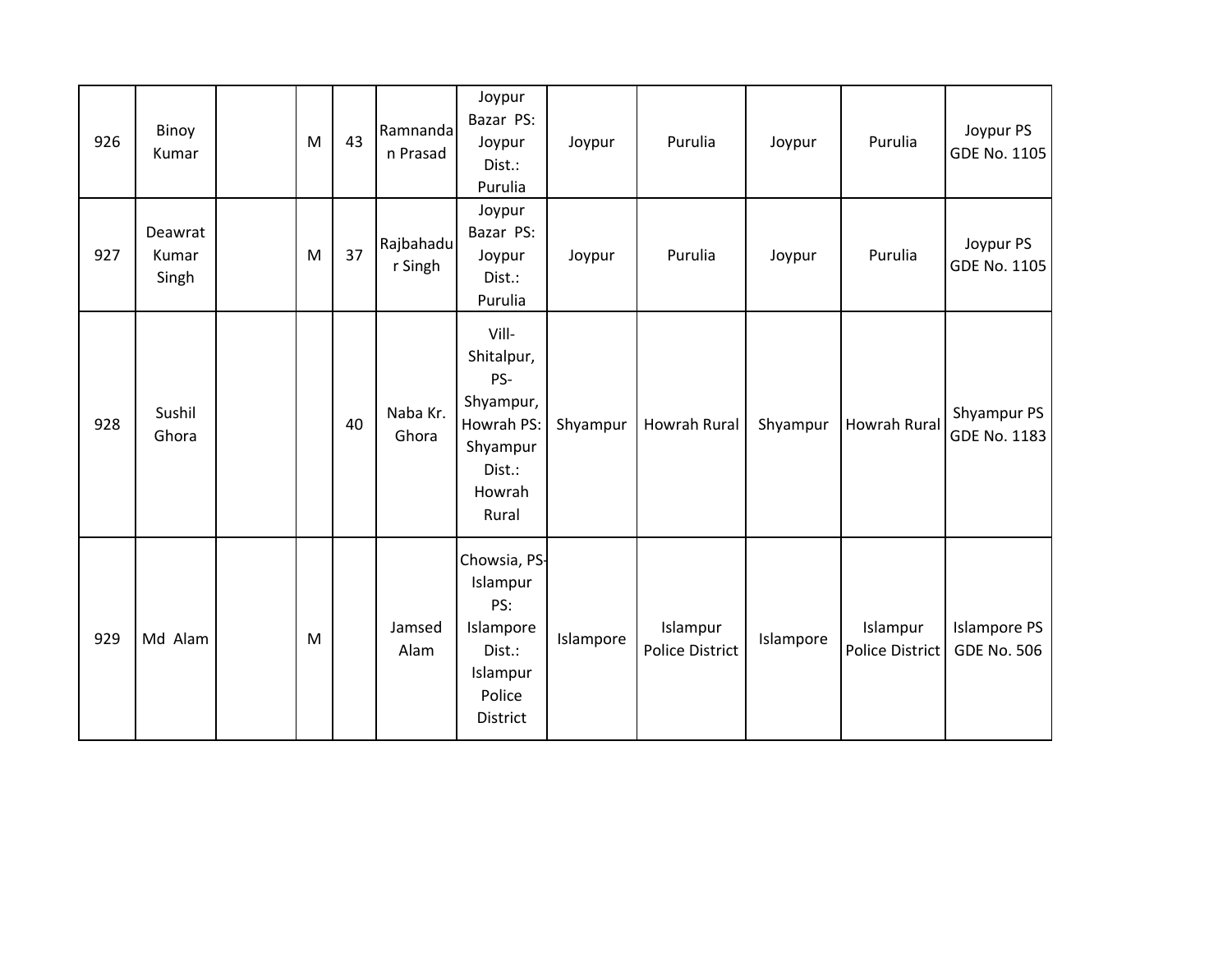| 930 | Abdul<br>Rasid | M         | Samsul             | Golapara, PS-<br>Islampur<br>PS:<br>Islampore<br>Dist.:<br>Islampur<br>Police<br>District             | Islampore | Islampur<br><b>Police District</b> | Islampore | Islampur<br><b>Police District</b> | <b>Islampore PS</b><br><b>GDE No. 506</b>  |
|-----|----------------|-----------|--------------------|-------------------------------------------------------------------------------------------------------|-----------|------------------------------------|-----------|------------------------------------|--------------------------------------------|
| 931 | Israial        | M         | Juned<br>Alam      | Teenpool,<br>PS-<br>Islampur<br>PS:<br>Islampore<br>Dist.:<br>Islampur<br>Police<br>District          | Islampore | Islampur<br><b>Police District</b> | Islampore | Islampur<br>Police District        | <b>Islampore PS</b><br><b>GDE No. 506</b>  |
| 932 | Halim          | ${\sf M}$ | Ahammed<br>Hussain | Old station<br>basty, PS-<br>Islampur<br>PS:<br>Islampore<br>Dist.:<br>Islampur<br>Police<br>District | Islampore | Islampur<br><b>Police District</b> | Islampore | Islampur<br>Police District        | <b>Islampore PS</b><br><b>GDE No. 506</b>  |
| 933 | Sagir Sha      | M         | Sirajul Sha        | <b>NASHIPUR</b><br>PS:<br>Islampore<br>Dist.:<br>Murshidaba<br>${\sf d}$                              | Islampore | Murshidabad                        | Islampore | Murshidabad                        | <b>Islampore PS</b><br><b>GDE No. 1204</b> |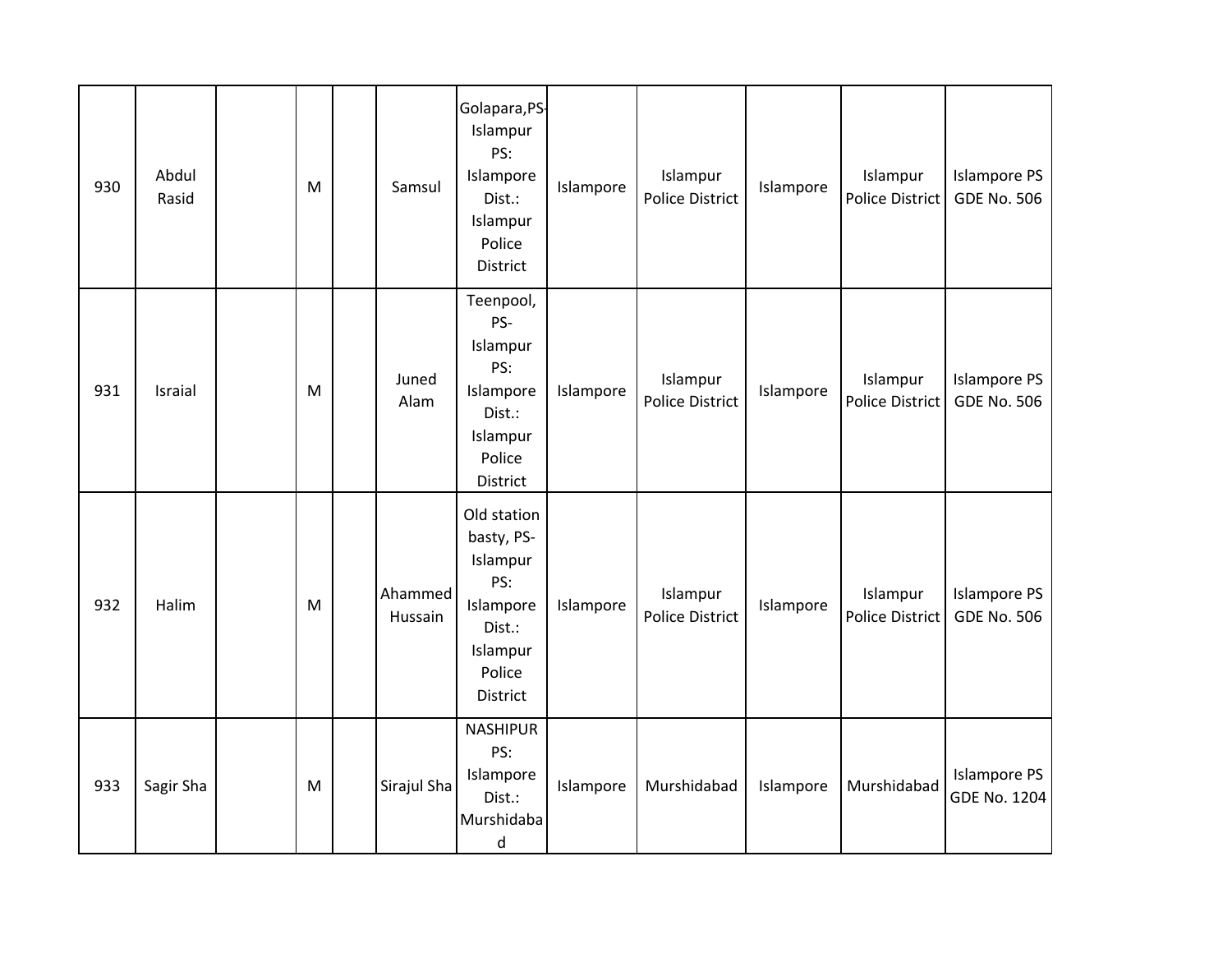| 934 | Sirajul<br>Mondal | ${\sf M}$ | Mahasin<br>Sk             | <b>NASHIPUR</b><br>PS:<br>Islampore<br>Dist.:<br>Murshidaba<br>d               | Islampore  | Murshidabad | Islampore | Murshidabad | <b>Islampore PS</b><br><b>GDE No. 1204</b> |
|-----|-------------------|-----------|---------------------------|--------------------------------------------------------------------------------|------------|-------------|-----------|-------------|--------------------------------------------|
| 935 | Sabnur Sk         | M         | Saigar Sk                 | <b>BARDHA</b><br>PS:<br>Daulatabad<br>Dist.:<br>Murshidaba<br>d                | Daulatabad | Murshidabad | Islampore | Murshidabad | <b>Islampore PS</b><br><b>GDE No. 1204</b> |
| 936 | Bidhan<br>Ghosh   | ${\sf M}$ | Shakti<br>Ghosh           | <b>BAGHARPU</b><br>R RAMNA<br>PS: Domkal<br>Dist.:<br>Murshidaba<br>$\sf d$    | Domkal     | Murshidabad | Islampore | Murshidabad | <b>Islampore PS</b><br><b>GDE No. 1204</b> |
| 937 | Tapan<br>Mandal   | ${\sf M}$ | Banshi<br>Badan<br>Mandal | GOAS<br><b>GOJEPARA</b><br>PS:<br>Islampore<br>Dist.:<br>Murshidaba<br>d       | Islampore  | Murshidabad | Islampore | Murshidabad | <b>Islampore PS</b><br><b>GDE No. 1204</b> |
| 938 | <b>Biren Das</b>  | ${\sf M}$ | Kalipada<br>Das           | GOAS<br><b>GOJEPARA</b><br>PS:<br>Islampore<br>Dist.:<br>Murshidaba<br>$\sf d$ | Islampore  | Murshidabad | Islampore | Murshidabad | <b>Islampore PS</b><br><b>GDE No. 1204</b> |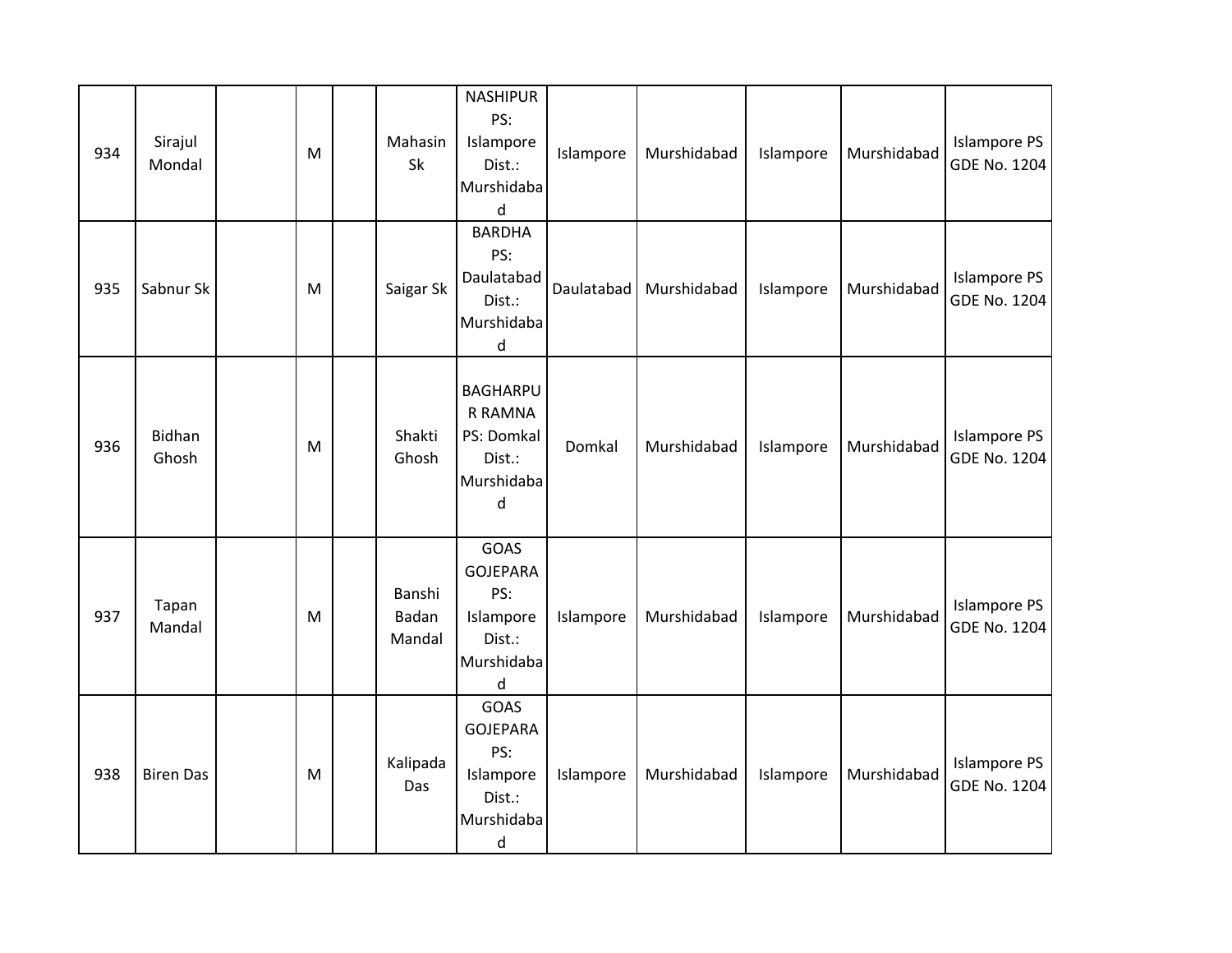| 939 | <b>Bakul</b><br>Mondal | ${\sf M}$ |    | Esrail<br>Mondal | <b>KOSBA</b><br>GOAS PS:<br>Islampore<br>Dist.:<br>Murshidaba<br>$\sf d$                              | Islampore | Murshidabad | Islampore | Murshidabad | <b>Islampore PS</b><br><b>GDE No. 1204</b> |
|-----|------------------------|-----------|----|------------------|-------------------------------------------------------------------------------------------------------|-----------|-------------|-----------|-------------|--------------------------------------------|
| 940 | Hazrat Sk              | ${\sf M}$ |    | Younus Sk        | <b>NAJIRPUR</b><br>PS:<br>Islampore<br>Dist.:<br>Murshidaba<br>d                                      | Islampore | Murshidabad | Islampore | Murshidabad | <b>Islampore PS</b><br><b>GDE No. 1204</b> |
| 941 | Prasanta<br>Das        | M         |    | Kartick<br>Das   | <b>KHEMRAJP</b><br>UR PS:<br>Islampore<br>Dist.:<br>Murshidaba<br>d                                   | Islampore | Murshidabad | Islampore | Murshidabad | <b>Islampore PS</b><br><b>GDE No. 1220</b> |
| 942 | Kartick<br>Das         | M         |    | Shyamal<br>Das   | <b>KHEMRAJP</b><br>UR PS:<br>Islampore<br>Dist.:<br>Murshidaba<br>d                                   | Islampore | Murshidabad | Islampore | Murshidabad | Islampore PS<br><b>GDE No. 1220</b>        |
| 943 | Debu Roy               | ${\sf M}$ | 40 | Lt. Malin<br>Roy | Singimari<br><b>PS</b><br>Maynaguri<br>Dist<br>Jalpaiguri<br>PS:<br>Moynaguri<br>Dist.:<br>Jalpaiguri | Moynaguri | Jalpaiguri  | Moynaguri | Jalpaiguri  | Moynaguri PS<br><b>GDE No. 1230</b>        |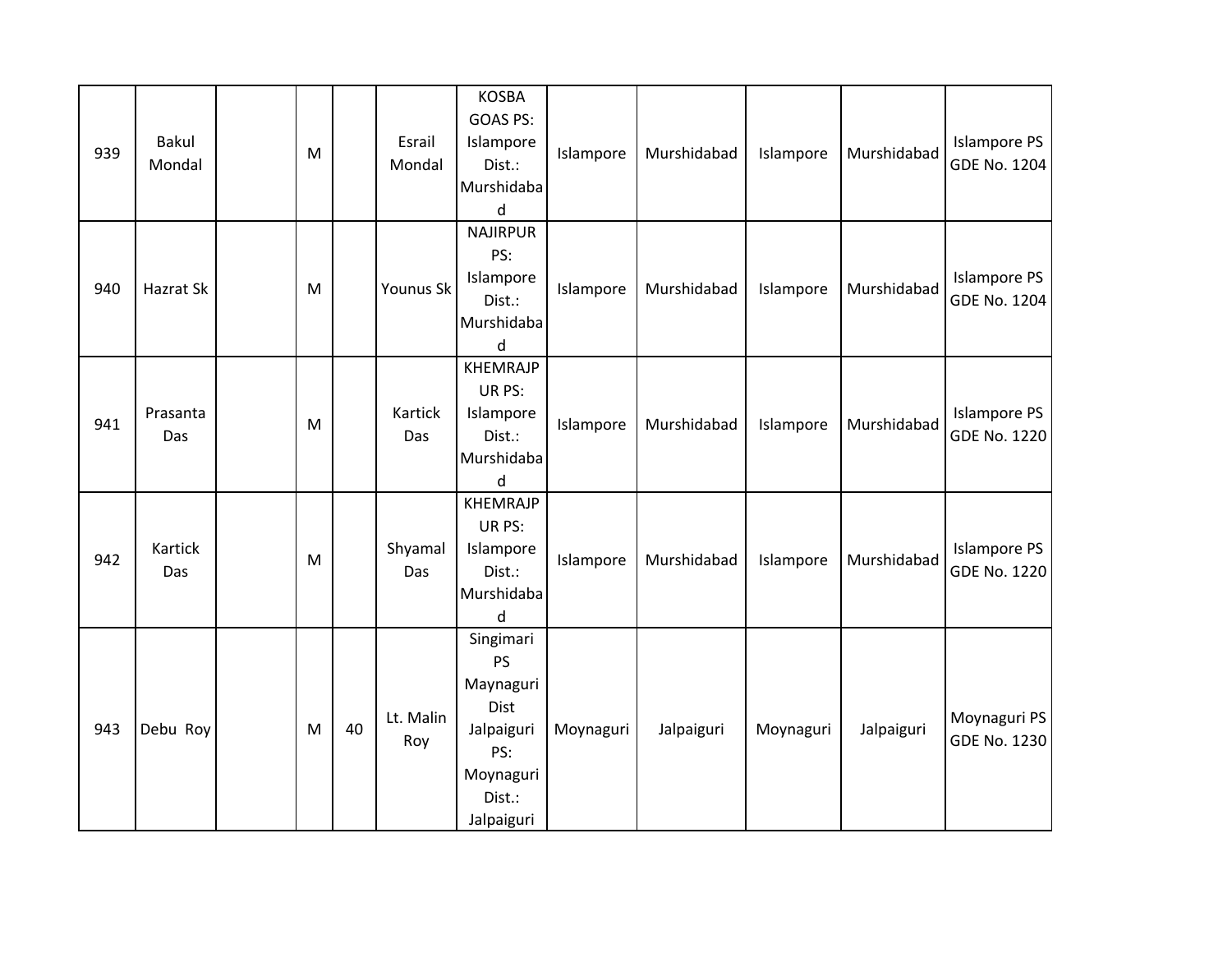| 944 | <b>Bimal Sen</b>       | M | 47 | Lt. Biren<br>Sen   | Subash<br>Nagar PS<br>Maynaguri<br>Dist<br>Jalpaiguri<br>PS:<br>Moynaguri<br>Dist.:<br>Jalpaiguri               | Moynaguri | Jalpaiguri | Moynaguri | Jalpaiguri | Moynaguri PS<br>GDE No. 1230 |
|-----|------------------------|---|----|--------------------|-----------------------------------------------------------------------------------------------------------------|-----------|------------|-----------|------------|------------------------------|
| 945 | Satish<br>Roy          | M | 45 | Lt. Papan<br>Roy   | Tekatuli PS<br>Maynaguri<br>Dist<br>Jalpaiguri<br>PS:<br>Moynaguri<br>Dist.:<br>Jalpaiguri                      | Moynaguri | Jalpaiguri | Moynaguri | Jalpaiguri | Moynaguri PS<br>GDE No. 1230 |
| 946 | <b>Bimal</b><br>Mandal | M | 41 | Hachiram<br>Mandal | Uttar<br>Khagrabari<br><b>PS</b><br>Maynaguri<br>Dist<br>Jalpaiguri<br>PS:<br>Moynaguri<br>Dist.:<br>Jalpaiguri | Moynaguri | Jalpaiguri | Moynaguri | Jalpaiguri | Moynaguri PS<br>GDE No. 1230 |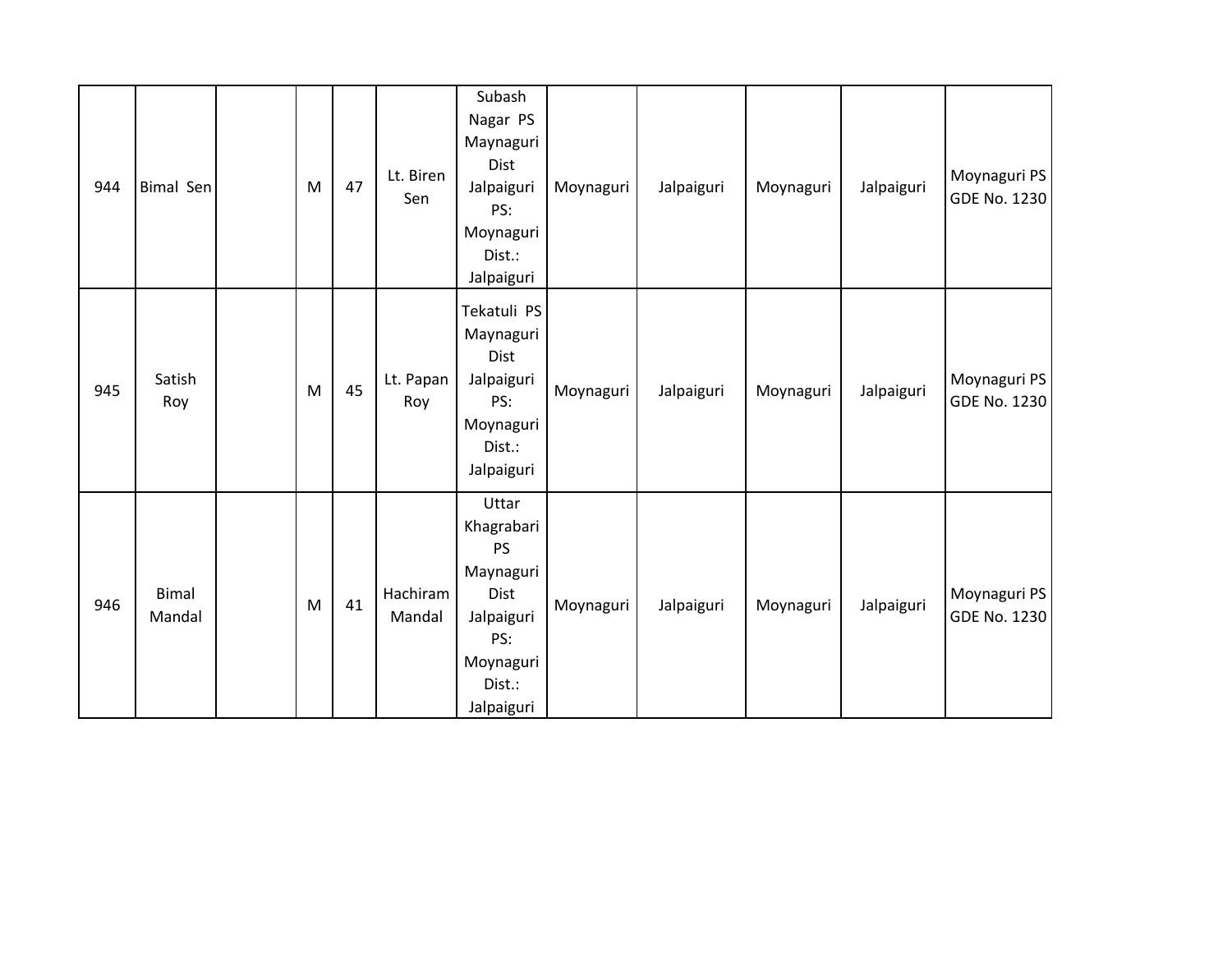| 947 | Selim<br>Alam    | M | 28 | Asikul Sk        | PS:<br>Raghunathg<br>anj Dist.:<br>Jangipur<br>Police<br>District        | Raghunathg<br>anj | Jangipur<br>Police District        | Raghunathg<br>anj | Jangipur<br><b>Police District</b> | Raghunathgan<br>j PS GDE No.<br>1562 |
|-----|------------------|---|----|------------------|--------------------------------------------------------------------------|-------------------|------------------------------------|-------------------|------------------------------------|--------------------------------------|
| 948 | Rubel Sk         | M | 21 | <b>Nurul Sk</b>  | PS:<br>Raghunathg<br>anj Dist.:<br>Jangipur<br>Police<br>District        | Raghunathg<br>anj | Jangipur<br><b>Police District</b> | Raghunathg<br>anj | Jangipur<br><b>Police District</b> | Raghunathgan<br>j PS GDE No.<br>1562 |
| 949 | Suman<br>Rabidas | M | 23 | Samir<br>Rabadas | PS:<br>Raghunathg<br>anj Dist.:<br>Jangipur<br>Police<br><b>District</b> | Raghunathg<br>anj | Jangipur<br><b>Police District</b> | Raghunathg<br>anj | Jangipur<br><b>Police District</b> | Raghunathgan<br>j PS GDE No.<br>1562 |
| 950 | Barik Sk         | M | 24 | Anikul Sk        | PS:<br>Raghunathg<br>anj Dist.:<br>Jangipur<br>Police<br><b>District</b> | Raghunathg<br>anj | Jangipur<br><b>Police District</b> | Raghunathg<br>anj | Jangipur<br><b>Police District</b> | Raghunathgan<br>j PS GDE No.<br>1562 |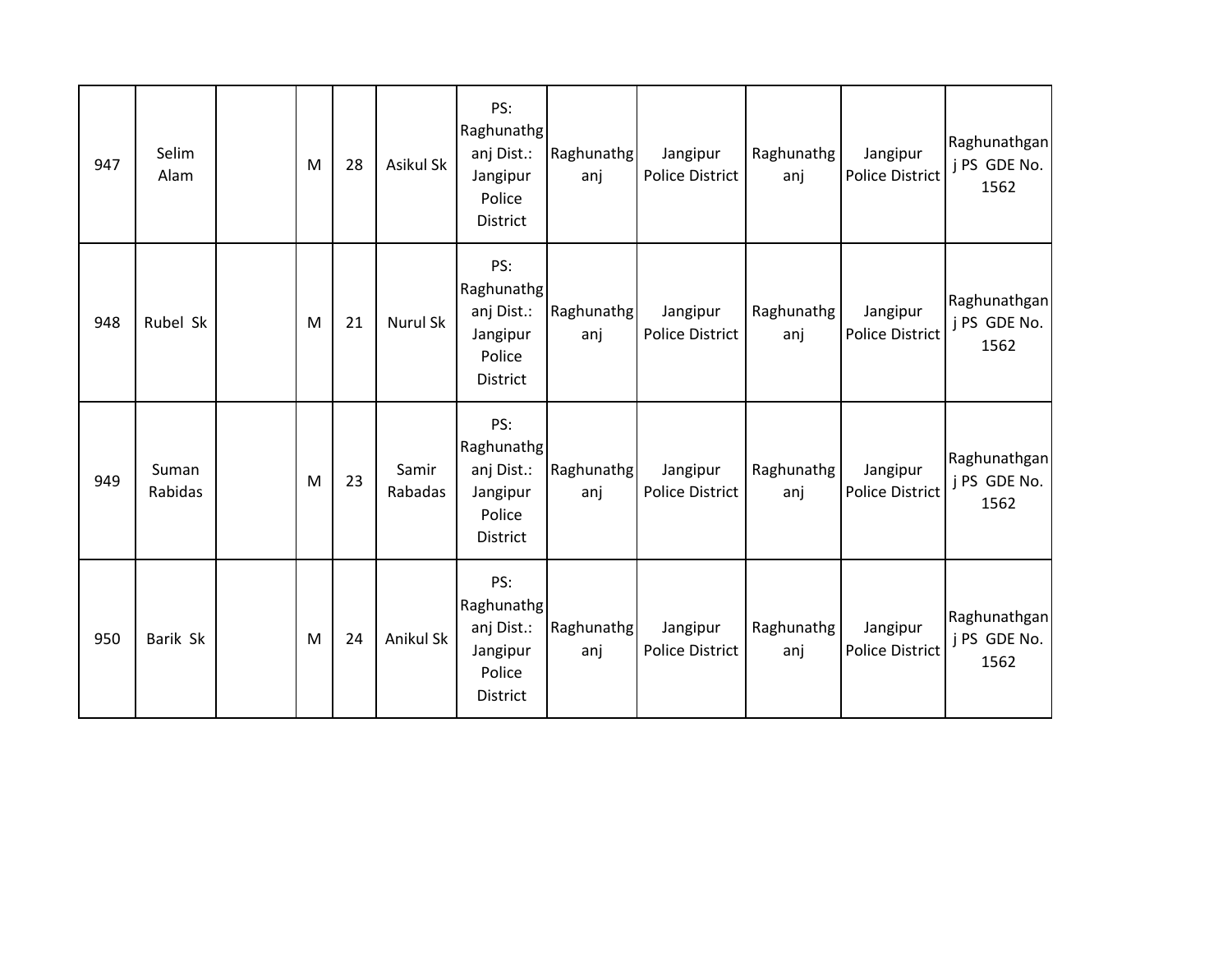| 951 | Sabirul Sk          | M | 28 | Bedaruddi<br>n Sk             | PS:<br>Raghunathg<br>anj Dist.:<br>Jangipur<br>Police<br>District        | Raghunathg<br>anj | Jangipur<br>Police District        | Raghunathg<br>anj | Jangipur<br><b>Police District</b> | Raghunathgan<br>j PS GDE No.<br>1562 |
|-----|---------------------|---|----|-------------------------------|--------------------------------------------------------------------------|-------------------|------------------------------------|-------------------|------------------------------------|--------------------------------------|
| 952 | Sahabaj<br>Sk       | M | 27 | Asraf Sk                      | PS:<br>Raghunathg<br>anj Dist.:<br>Jangipur<br>Police<br><b>District</b> | Raghunathg<br>anj | Jangipur<br><b>Police District</b> | Raghunathg<br>anj | Jangipur<br><b>Police District</b> | Raghunathgan<br>j PS GDE No.<br>1562 |
| 953 | Sonatan<br>Das      | M | 33 | Lt. Sri Ram<br>Chandra<br>Das | PS:<br>Raghunathg<br>anj Dist.:<br>Jangipur<br>Police<br><b>District</b> | Raghunathg<br>anj | Jangipur<br><b>Police District</b> | Raghunathg<br>anj | Jangipur<br><b>Police District</b> | Raghunathgan<br>j PS GDE No.<br>1036 |
| 954 | Md. Lutfal<br>Hoque | M | 71 | Lt. Md.<br>Youfuf Sk          | PS:<br>Raghunathg<br>anj Dist.:<br>Jangipur<br>Police<br><b>District</b> | Raghunathg<br>anj | Jangipur<br><b>Police District</b> | Raghunathg<br>anj | Jangipur<br><b>Police District</b> | Raghunathgan<br>j PS GDE No.<br>1027 |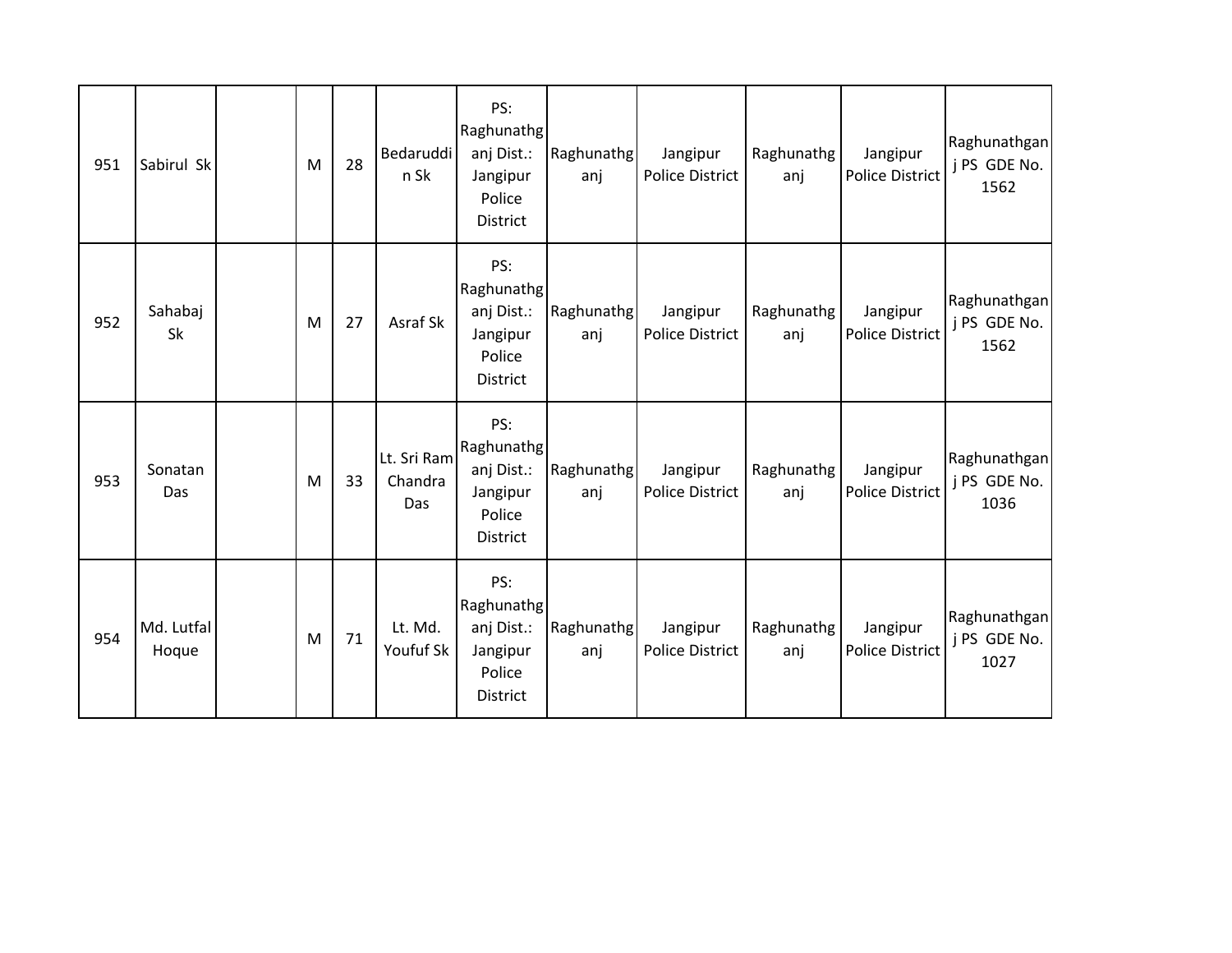| 955 | Md.<br>Jojibur<br>Rahaman | M | 46 | Md. Lutfal<br>Hoque | PS:<br>Raghunathg<br>anj Dist.:<br>Jangipur<br>Police<br><b>District</b> | Raghunathg<br>anj | Jangipur<br><b>Police District</b> | Raghunathg<br>anj | Jangipur<br><b>Police District</b> | Raghunathgan<br>j PS GDE No.<br>1027 |
|-----|---------------------------|---|----|---------------------|--------------------------------------------------------------------------|-------------------|------------------------------------|-------------------|------------------------------------|--------------------------------------|
| 956 | Jiaur<br>Rahaman          | M | 38 | Md. Lutfal<br>Hoque | PS:<br>Raghunathg<br>anj Dist.:<br>Jangipur<br>Police<br><b>District</b> | Raghunathg<br>anj | Jangipur<br><b>Police District</b> | Raghunathg<br>anj | Jangipur<br><b>Police District</b> | Raghunathgan<br>j PS GDE No.<br>1027 |
| 957 | Amirul<br>Islam           | M | 44 | Md. Lutfal<br>Hoque | PS:<br>Raghunathg<br>anj Dist.:<br>Jangipur<br>Police<br>District        | Raghunathg<br>anj | Jangipur<br><b>Police District</b> | Raghunathg<br>anj | Jangipur<br><b>Police District</b> | Raghunathgan<br>j PS GDE No.<br>1027 |
| 958 | Sahadat<br>Hossain        | M | 40 | Md. Lutfal<br>Hoque | PS:<br>Raghunathg<br>anj Dist.:<br>Jangipur<br>Police<br><b>District</b> | Raghunathg<br>anj | Jangipur<br><b>Police District</b> | Raghunathg<br>anj | Jangipur<br><b>Police District</b> | Raghunathgan<br>j PS GDE No.<br>1027 |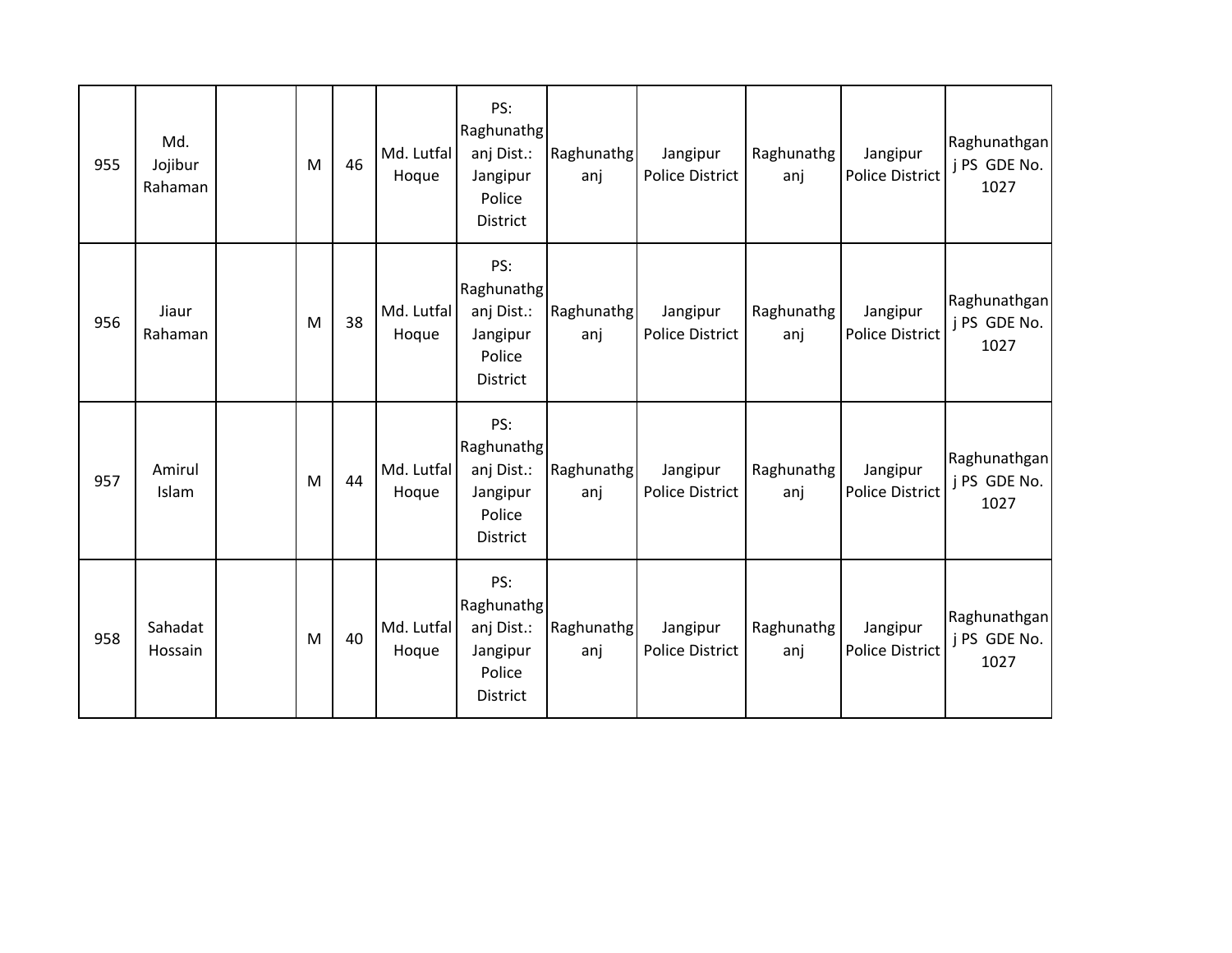| 959 | Saibur<br>Rahaman  | M | 32 | Md. Lutfal<br>Hoque | PS:<br>Raghunathg<br>anj Dist.:<br>Jangipur<br>Police<br><b>District</b>        | Raghunathg<br>anj | Jangipur<br><b>Police District</b> | Raghunathg<br>anj | Jangipur<br><b>Police District</b> | Raghunathgan<br>j PS GDE No.<br>1027 |
|-----|--------------------|---|----|---------------------|---------------------------------------------------------------------------------|-------------------|------------------------------------|-------------------|------------------------------------|--------------------------------------|
| 960 | Raju<br>Mandal     | M | 26 | Sogen<br>Mandal     | Beguntala<br>PS:<br>Kaliachak<br>Dist.: Malda                                   | Kaliachak         | Malda                              | Samsherganj       | Jangipur<br>Police District        | Samsherganj<br>PS GDE No.<br>1370    |
| 961 | Habibur<br>Rahaman | M | 24 | Hafijul Sk          | Chaksapur<br>PS:<br>Samsherga<br>nj Dist.:<br>Jangipur<br>Police<br>District    | Samsherga<br>nj   | Jangipur<br><b>Police District</b> | Samsherganj       | Jangipur<br>Police District        | Samsherganj<br>PS GDE No.<br>1370    |
| 962 | Alfaj Sk           | M | 25 | Lt Arfan<br>Sk      | Sulitala PS:<br>Samsherga<br>nj Dist.:<br>Jangipur<br>Police<br><b>District</b> | Samsherga<br>nj   | Jangipur<br><b>Police District</b> | Samsherganj       | Jangipur<br>Police District        | Samsherganj<br>PS GDE No.<br>1375    |
| 963 | Ebrahim<br>Sk      | M | 30 | Lt Namaj<br>Sk      | Sulitala PS:<br>Samsherga<br>nj Dist.:<br>Jangipur<br>Police<br><b>District</b> | Samsherga<br>nj   | Jangipur<br><b>Police District</b> | Samsherganj       | Jangipur<br>Police District        | Samsherganj<br>PS GDE No.<br>1375    |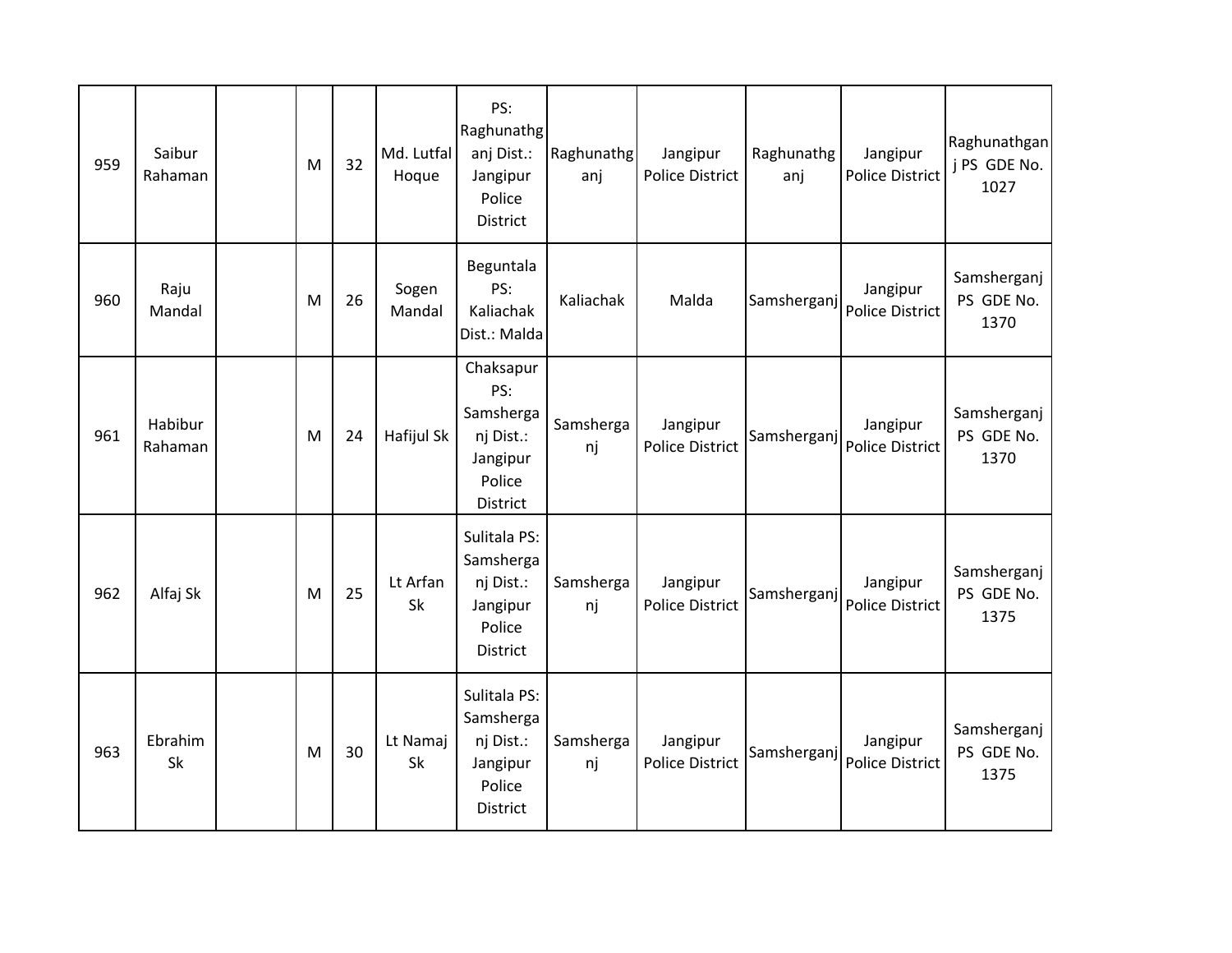| 964 | Anarul Sk                            | M         | 42 | Lt Banu Sk          | Panchgachi<br>PS: Suti<br>Dist.:<br>Jangipur<br>Police<br>District             | Suti | Jangipur<br><b>Police District</b> | Suti | Jangipur<br><b>Police District</b> | Suti PS GDE<br>No. 790 |
|-----|--------------------------------------|-----------|----|---------------------|--------------------------------------------------------------------------------|------|------------------------------------|------|------------------------------------|------------------------|
| 965 | Senarul<br>Sk                        | M         | 55 | Lt Abdul<br>Banu Sk | Panchgachi<br>PS: Suti<br>Dist.:<br>Jangipur<br>Police<br>District             | Suti | Jangipur<br><b>Police District</b> | Suti | Jangipur<br><b>Police District</b> | Suti PS GDE<br>No. 790 |
| 966 | Palash<br>Sarkar<br>Palash<br>Sarkar | M         | 23 | Lt Sagar<br>Sarkar  | Alampur<br>Jehelinagar<br>PS: Suti<br>Dist.:<br>Jangipur<br>Police<br>District | Suti | Jangipur<br><b>Police District</b> | Suti | Jangipur<br><b>Police District</b> | Suti PS GDE<br>No. 795 |
| 967 | Sujan Ray                            | ${\sf M}$ | 22 | Sujit Ray           | Raypara<br>Bahadurpur<br>PS: Suti<br>Dist.:<br>Jangipur<br>Police<br>District  | Suti | Jangipur<br><b>Police District</b> | Suti | Jangipur<br><b>Police District</b> | Suti PS GDE<br>No. 795 |
| 968 | Biswajit<br>Das                      | M         | 24 | Ashim Das           | Bangabari<br>PS: Suti<br>Dist.:<br>Jangipur<br>Police<br>District              | Suti | Jangipur<br><b>Police District</b> | Suti | Jangipur<br><b>Police District</b> | Suti PS GDE<br>No. 795 |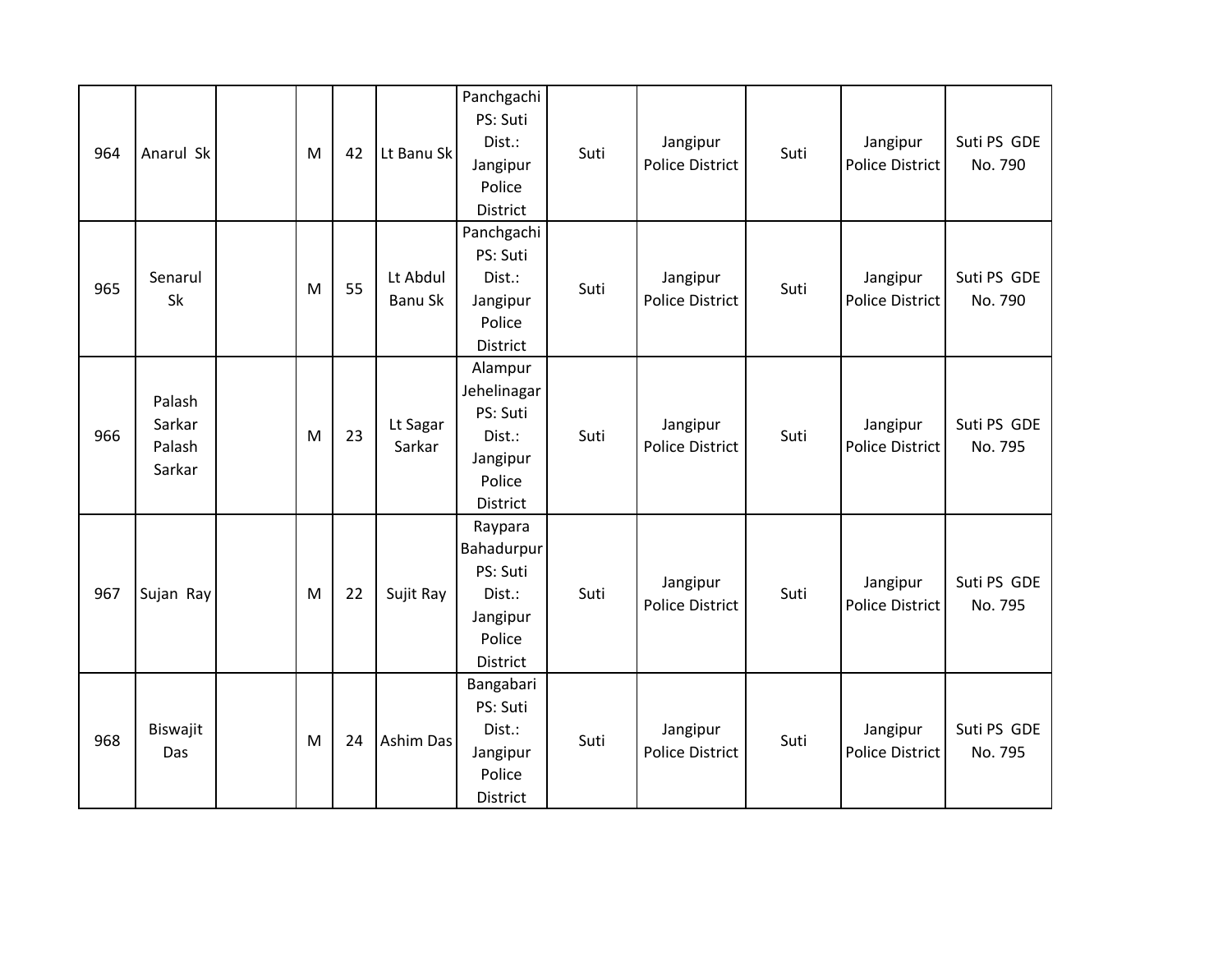| 969 | Rahim Sk               | M | 33 | Rashid Sk                 | Soverghat<br>PS: Suti<br>Dist.:<br>Jangipur<br>Police<br>District          | Suti      | Jangipur<br><b>Police District</b> | Suti      | Jangipur<br>Police District        | Suti PS GDE<br>No. 790                     |
|-----|------------------------|---|----|---------------------------|----------------------------------------------------------------------------|-----------|------------------------------------|-----------|------------------------------------|--------------------------------------------|
| 970 | Ashikul Sk             | M | 31 | Ali<br>Hossain            | Veliyan PS:<br>Suti Dist.:<br>Jangipur<br>Police<br>District               | Suti      | Jangipur<br><b>Police District</b> | Suti      | Jangipur<br>Police District        | Suti PS GDE<br>No. 790                     |
| 971 | Kajibur Sk             | M | 34 | Fitu Sk                   | Laxmipur<br>PS: Suti<br>Dist.:<br>Jangipur<br>Police<br>District           | Suti      | Jangipur<br><b>Police District</b> | Suti      | Jangipur<br><b>Police District</b> | Suti PS GDE<br>No. 1487                    |
| 972 | Debu<br>Khamri         | M | 30 | Ashoke<br>Khamri          | Vill-Laupara<br>PS:<br>Beliabera<br>Dist.:<br>Jhargram                     | Beliabera | Jhargram                           | Beliabera | Jhargram                           | <b>Beliabera PS</b><br>GDE No. 1013        |
| 973 | Sattyaranj<br>an Paloi | M | 31 | Lt.<br>Prafullya<br>Paloi | Vill-<br>Gohalura,<br>PO-Jugdiha<br>PS:<br>Beliabera<br>Dist.:<br>Jhargram | Beliabera | Jhargram                           | Beliabera | Jhargram                           | <b>Beliabera PS</b><br><b>GDE No. 1024</b> |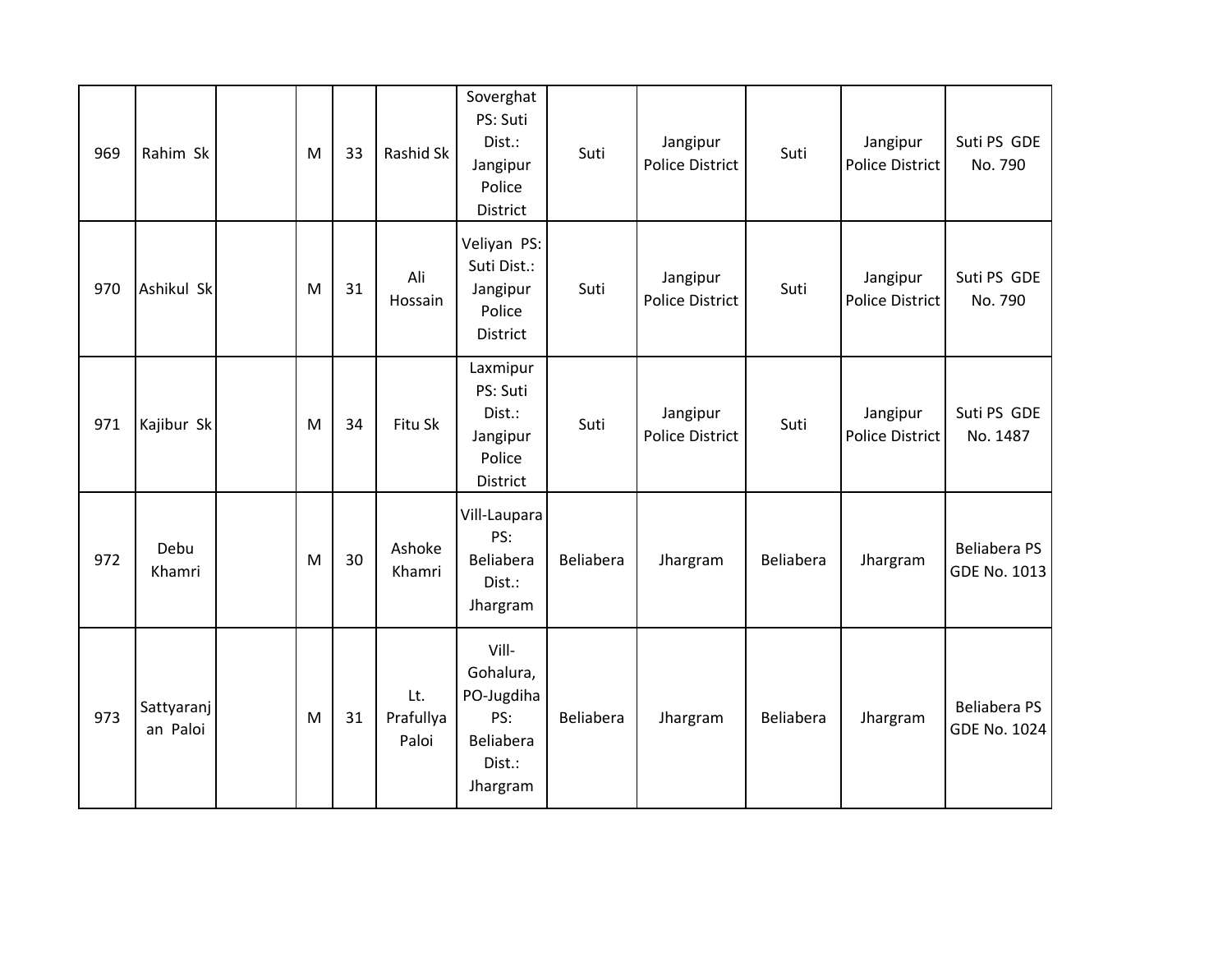| 974 | Gopal<br>Mohar    | M | 27 | Lt.<br>Haripada<br>Mohar | Vill-<br>Gohalura,<br>PO-Jugdiha<br>PS:<br>Beliabera<br>Dist.:<br>Jhargram | Beliabera | Jhargram | Beliabera | Jhargram | <b>Beliabera PS</b><br><b>GDE No. 1024</b> |
|-----|-------------------|---|----|--------------------------|----------------------------------------------------------------------------|-----------|----------|-----------|----------|--------------------------------------------|
| 975 | Jayanta<br>Kalya  | M |    | Ajit Kumar<br>Kalya      | Jamirasuli<br>PS: Binpur<br>Dist.:<br>Jhargram                             | Binpur    | Jhargram | Belpahari | Jhargram | Belpahari PS<br><b>GDE No. 1007</b>        |
| 976 | Susanta<br>Kalya  | M |    | Ajit Kumar<br>Kalya      | Jamirasuli<br>PS: Binpur<br>Dist.:<br>Jhargram                             | Binpur    | Jhargram | Belpahari | Jhargram | Belpahari PS<br><b>GDE No. 1007</b>        |
| 977 | Bhajahari<br>Sahu | M |    | Narendra<br>nath Sahu    | Kechanda<br>PS:<br>Belpahari<br>Dist.:<br>Jhargram                         | Belpahari | Jhargram | Belpahari | Jhargram | Belpahari PS<br><b>GDE No. 1007</b>        |
| 978 | Sibu<br>Mahanta   | M |    | Prafulla<br>Mahanta      | <b>Barsole PS:</b><br>Belpahari<br>$Dist.$ :<br>Jhargram                   | Belpahari | Jhargram | Belpahari | Jhargram | Belpahari PS<br><b>GDE No. 1007</b>        |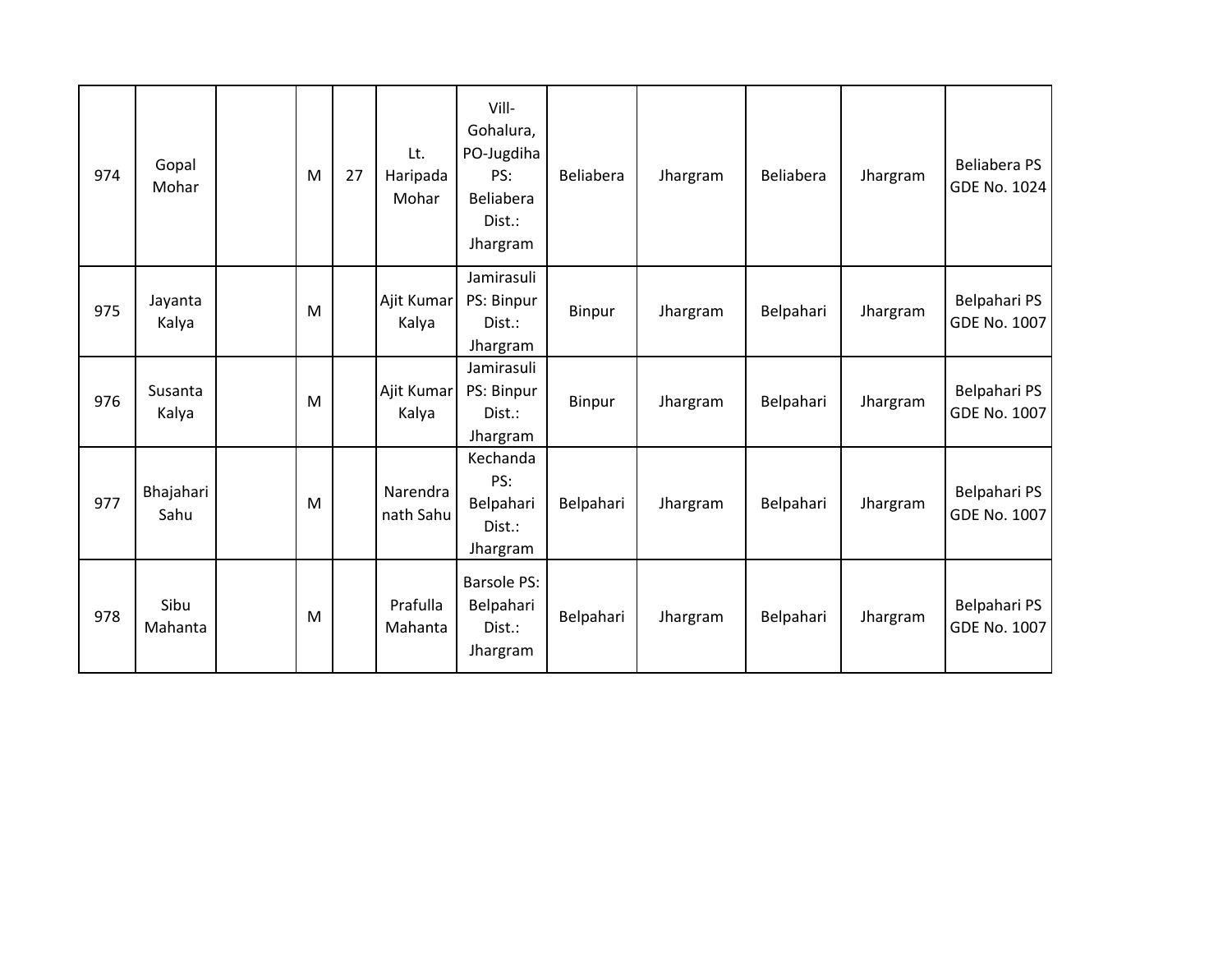| 979 | Biswajit<br>Routh        | M | 37 | Sri Durga<br>Prasad<br>Routh | Vill-<br>Sumitrapur<br>PS-<br>Gopiballavp<br>ur, Dist-<br>Jhargra PS:<br>Gopiballavp<br>ur Dist.:<br>Jhargram | Gopiballavp<br><b>ur</b> | Jhargram        | Gopiballavp<br>ur | Jhargram                                | Gopiballavpur<br>PS GDE No.<br>2005 |
|-----|--------------------------|---|----|------------------------------|---------------------------------------------------------------------------------------------------------------|--------------------------|-----------------|-------------------|-----------------------------------------|-------------------------------------|
| 980 | Partha<br>Sarathi<br>Das | M |    | Kusadhwa<br>j Das            | Rohini PS:<br>Sankrail<br>Dist.:<br>Jhargram                                                                  | Sankrail                 | Jhargram        | Sankrail          | Jhargram                                | Sankrail PS<br><b>GDE No. 783</b>   |
| 981 | Vhim<br>Sharkar          |   |    | Lt Jibon<br>Sharkar          |                                                                                                               |                          | <b>Basirhat</b> | Sankrail          | Howrah<br>Police<br>Commissione<br>rate | Sankrail PS<br><b>GDE No. 829</b>   |
| 982 | Gopi<br>Ganguly          |   |    | Kritibas<br>Ganguly          |                                                                                                               |                          | <b>Basirhat</b> | Sankrail          | Howrah<br>Police<br>Commissione<br>rate | Sankrail PS<br><b>GDE No. 1265</b>  |
| 983 | Sanjay<br>Marandi        |   |    | Srimanta<br>Marandi          |                                                                                                               |                          | <b>Basirhat</b> | Sankrail          | Howrah<br>Police<br>Commissione<br>rate | Sankrail PS<br><b>GDE No. 1265</b>  |
| 984 | Umesh<br>Murmu           |   |    | Manda<br>Murmu               |                                                                                                               |                          | <b>Basirhat</b> | Sankrail          | Howrah<br>Police<br>Commissione<br>rate | Sankrail PS<br><b>GDE No. 1265</b>  |
| 985 | Hodim<br>Kisku           |   |    | <b>Bhagat</b><br>Kisku       |                                                                                                               |                          | <b>Basirhat</b> | Sankrail          | Howrah<br>Police<br>Commissione<br>rate | Sankrail PS<br><b>GDE No. 1265</b>  |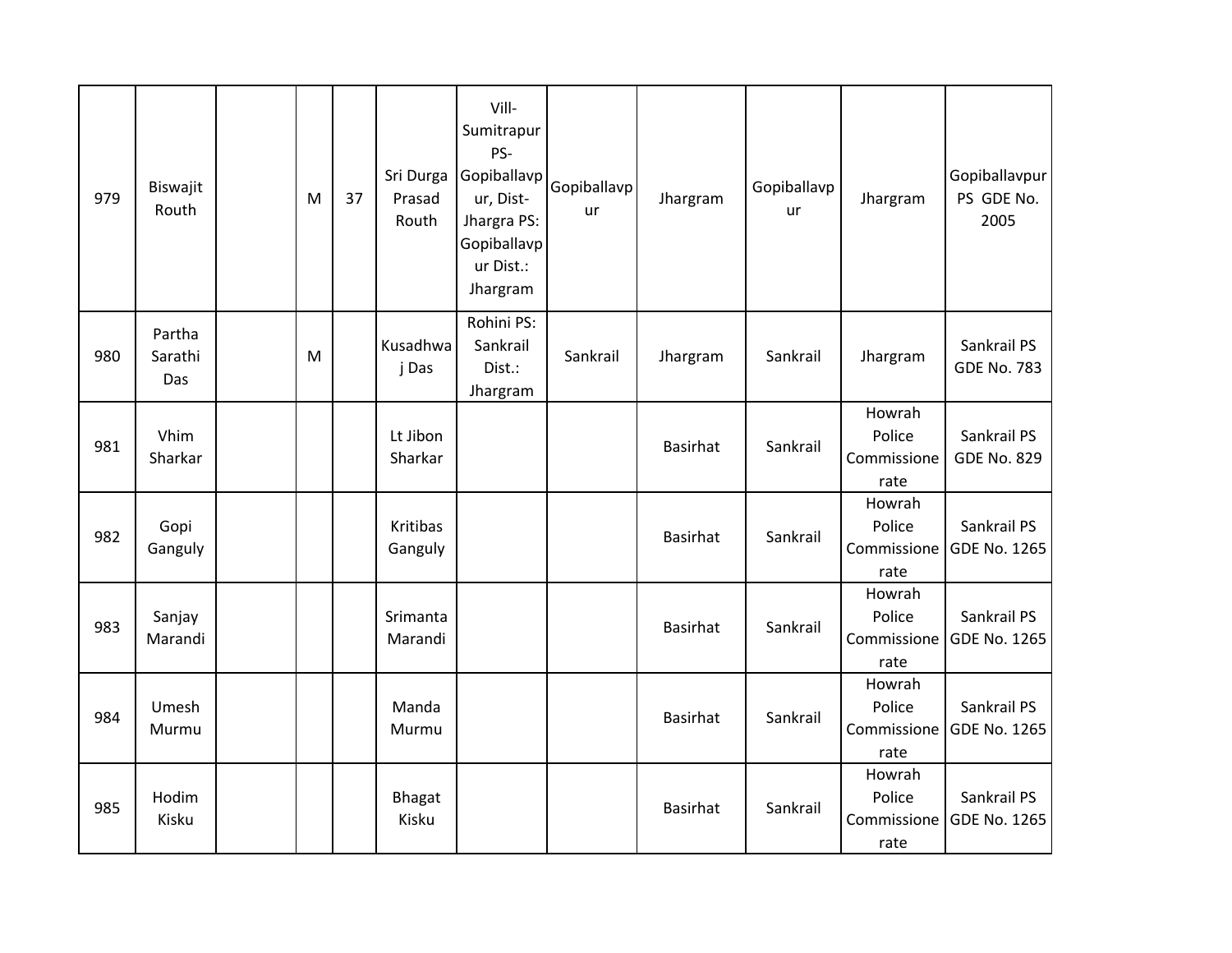|     |               |   |    |             |            |         |                 |          | Howrah      |                    |
|-----|---------------|---|----|-------------|------------|---------|-----------------|----------|-------------|--------------------|
| 986 | <b>Nobo</b>   |   |    | Sanad       |            |         | <b>Basirhat</b> | Sankrail | Police      | Sankrail PS        |
|     | Dolui         |   |    | Dolui       |            |         |                 |          | Commissione | <b>GDE No. 832</b> |
|     |               |   |    |             |            |         |                 |          | rate        |                    |
|     |               |   |    |             |            |         |                 |          | Howrah      |                    |
| 987 | <b>Bikash</b> |   |    | Prolay      |            |         | <b>Basirhat</b> | Sankrail | Police      | Sankrail PS        |
|     | Naskar        |   |    | Naskar      |            |         |                 |          | Commissione | <b>GDE No. 832</b> |
|     |               |   |    |             |            |         |                 |          | rate        |                    |
|     | Nepal         |   |    | Lt. Kartick |            |         |                 |          | Howrah      |                    |
| 988 | Chandra       |   |    | Chandra     |            |         | <b>Basirhat</b> | Sankrail | Police      | Sankrail PS        |
|     | Saha          |   |    | Saha        |            |         |                 |          | Commissione | <b>GDE No. 832</b> |
|     |               |   |    |             |            |         |                 |          | rate        |                    |
|     |               |   |    |             |            |         |                 |          | Howrah      |                    |
| 989 | Prosenjit     |   |    | Sona Dolui  |            |         | <b>Basirhat</b> | Sankrail | Police      | Sankrail PS        |
|     | Dolui         |   |    |             |            |         |                 |          | Commissione | <b>GDE No. 832</b> |
|     |               |   |    |             |            |         |                 |          | rate        |                    |
|     |               |   |    |             |            |         |                 |          | Howrah      |                    |
| 990 | Anil          | M |    | Lt. Prolad  |            |         | <b>Basirhat</b> | Sankrail | Police      | Sankrail PS        |
|     | Mahato        |   |    | Naskar      |            |         |                 |          | Commissione | <b>GDE No. 832</b> |
|     |               |   |    |             |            |         |                 |          | rate        |                    |
|     |               |   |    |             |            |         |                 |          | Howrah      |                    |
| 991 | <b>Bikash</b> |   |    | Lt. Prolad  |            |         | <b>Basirhat</b> | Sankrail | Police      | Sankrail PS        |
|     | Naskar        | M |    | Naskar      |            |         |                 |          | Commissione | <b>GDE No. 832</b> |
|     |               |   |    |             |            |         |                 |          | rate        |                    |
|     |               |   |    |             | Gidhni PS: |         |                 |          |             | Jhargram           |
| 992 | <b>Bikash</b> | M | 24 | Nripen      | Jamboni    | Jamboni | Jhargram        | Jhargram | Kharagpur   | g.r.p.s. PS        |
|     | Bagal         |   |    | Bagal       | Dist.:     |         |                 | g.r.p.s. | G.R.P.      | <b>GDE No. 942</b> |
|     |               |   |    |             | Jhargram   |         |                 |          |             |                    |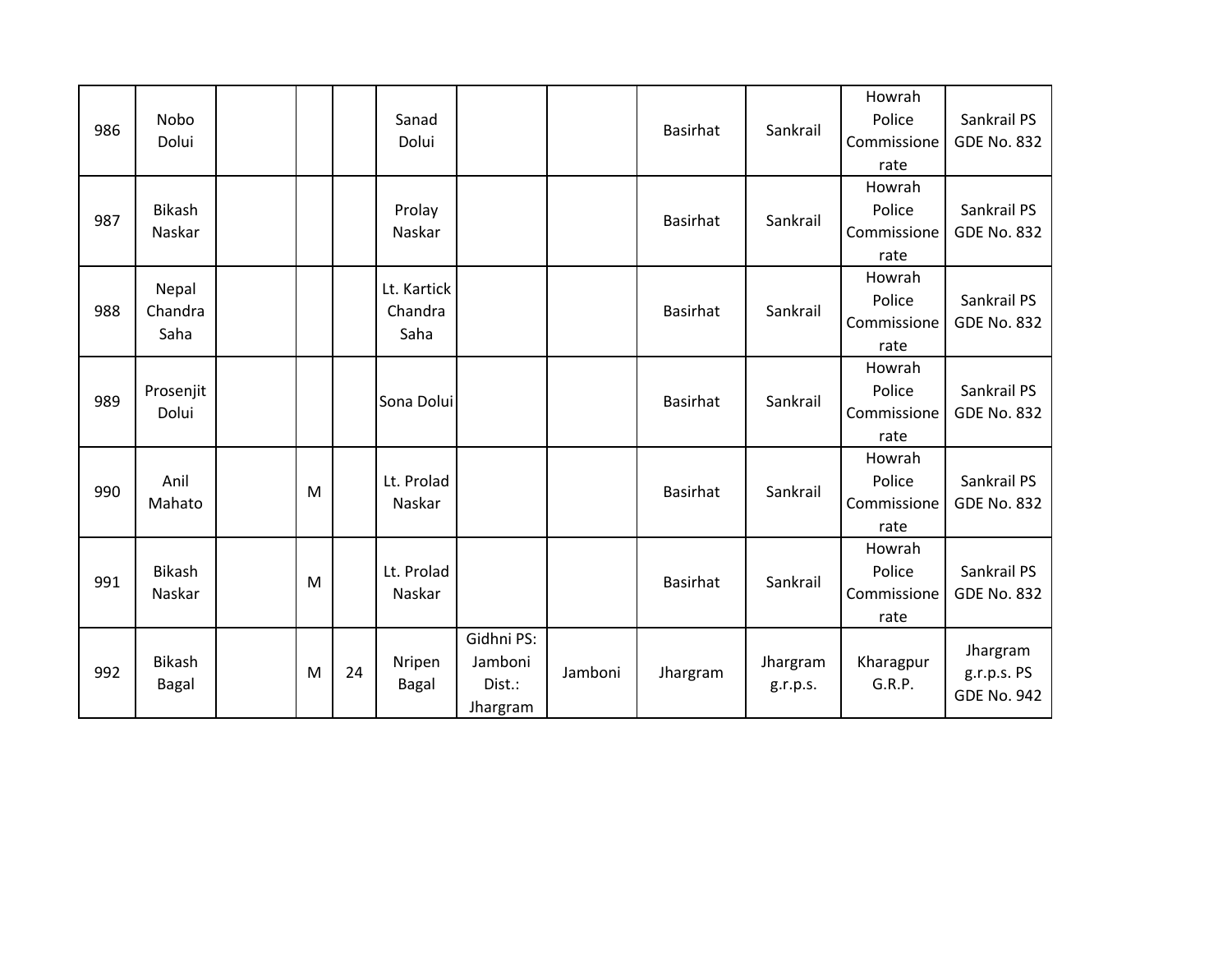| 993 | Abdul<br>Halim Sk       | M | 28 | Lt. Farid<br>Sk             | Uttar<br>Hazrapota<br>PS: Kaligunj<br>Dist.:<br>Krishnanag<br>ar Police                          | Kaligunj    | Krishnanagar<br><b>Police District</b> | Kaligunj    | Krishnanagar<br>Police District        | Kaligunj PS<br><b>Outpost Mira</b><br>OP GDE No.<br>406                       |
|-----|-------------------------|---|----|-----------------------------|--------------------------------------------------------------------------------------------------|-------------|----------------------------------------|-------------|----------------------------------------|-------------------------------------------------------------------------------|
|     |                         |   |    |                             | District                                                                                         |             |                                        |             |                                        |                                                                               |
| 994 | Sha Alam<br>Sk          | M | 25 | Atiyar<br>Rahaman           | Hazrapota<br>Stationpara<br>PS: Kaligunj<br>Dist.:<br>Krishnanag<br>ar Police<br><b>District</b> | Kaligunj    | Krishnanagar<br><b>Police District</b> | Kaligunj    | Krishnanagar<br>Police District        | Kaligunj PS<br><b>Outpost Mira</b><br>OP GDE No.<br>406                       |
| 995 | Sajibur<br>Rahaman      | M | 19 | <b>Basir Sk</b>             | Matiari PS:<br>Kaligunj<br>Dist.:<br>Krishnanag<br>ar Police<br><b>District</b>                  | Kaligunj    | Krishnanagar<br><b>Police District</b> | Kaligunj    | Krishnanagar                           | Kaligunj PS<br>Outpost<br>Police District   Debogram OP<br><b>GDE No. 740</b> |
| 996 | Goutam<br><b>Biswas</b> | M |    | Lt<br>Bhadeshw<br>ar Biswas | PS:<br>Krishnaganj<br>Dist.:<br>Krishnanag<br>ar Police<br>District                              | Krishnaganj | Krishnanagar<br><b>Police District</b> | Krishnaganj | Krishnanagar<br><b>Police District</b> | Krishnaganj<br>PS GDE No.<br>899                                              |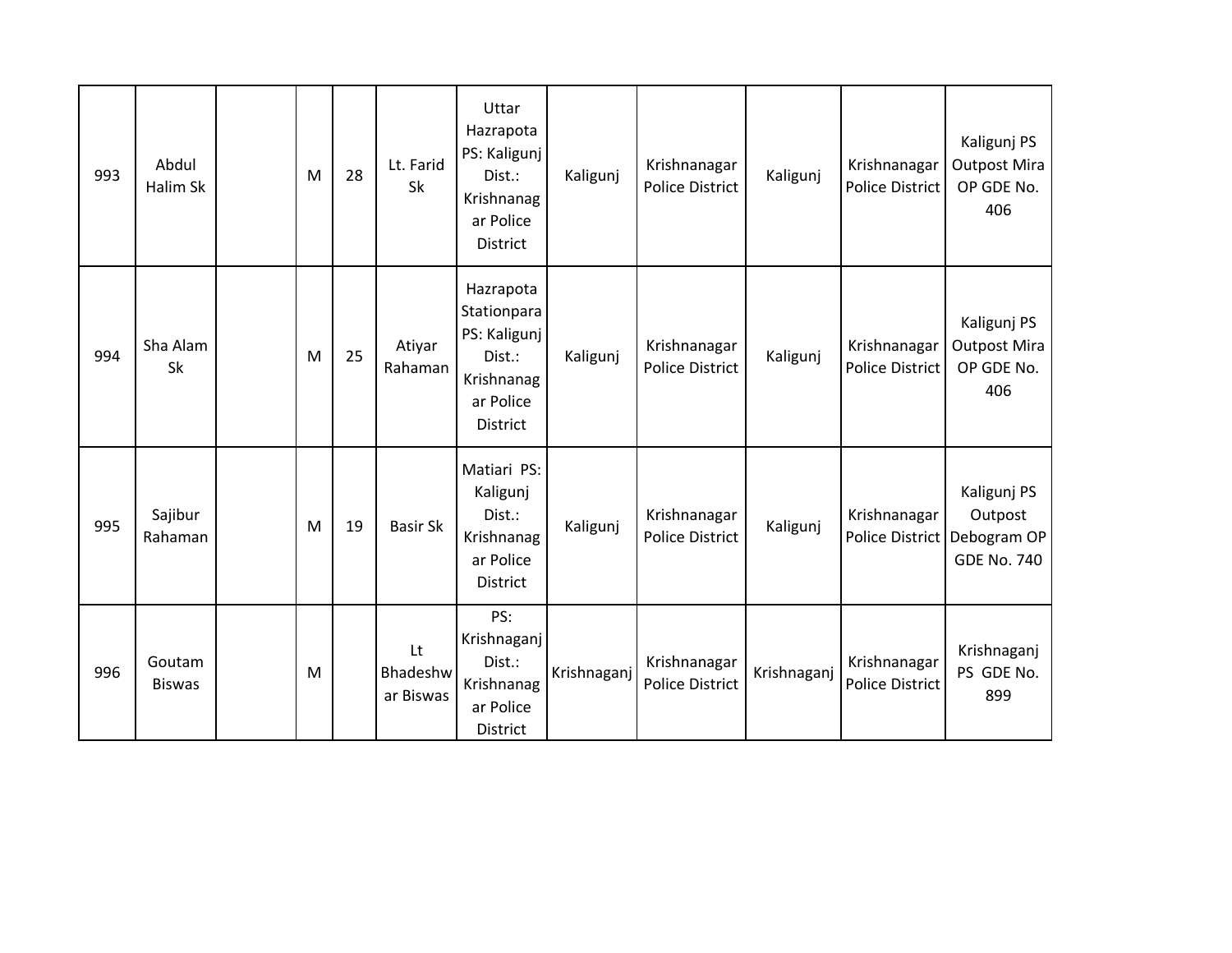| 997  | <b>Tarak</b><br>Mondal          | M         |    | Lt Nepal<br>Mondal         | PS:<br>Krishnaganj<br>Dist.:<br>Krishnanag<br>ar Police<br><b>District</b>                                      | Krishnaganj       | Krishnanagar<br><b>Police District</b> | Krishnaganj       | Krishnanagar<br><b>Police District</b> | Krishnaganj<br>PS GDE No.<br>899            |
|------|---------------------------------|-----------|----|----------------------------|-----------------------------------------------------------------------------------------------------------------|-------------------|----------------------------------------|-------------------|----------------------------------------|---------------------------------------------|
| 998  | <b>Basudeb</b><br><b>Biswas</b> | ${\sf M}$ |    | Lt Sachin<br><b>Biswas</b> | PS:<br>Krishnaganj<br>Dist.:<br>Krishnanag<br>ar Police<br>District                                             | Krishnaganj       | Krishnanagar<br><b>Police District</b> | Krishnaganj       | Krishnanagar<br><b>Police District</b> | Krishnaganj<br>PS GDE No.<br>899            |
| 999  | Swathik<br><b>Biswas</b>        | M         | 19 | Saikas<br><b>Biswas</b>    | Dandapanit<br>ala, PS<br>Nabadwip,<br>Nadia<br>PS:<br>Nabadwip<br>Dist.:<br>Krishnanag<br>ar Police<br>District | Nabadwip          | Krishnanagar<br><b>Police District</b> | Nabadwip          | Krishnanagar                           | Nabadwip PS<br>Police District GDE No. 1729 |
| 1000 | Lojir<br>Mondal                 | M         |    | Ajimuddin<br>Mondal        | PS:<br>Thanapara<br>Dist.:<br>Krishnanag<br>ar Police<br>District                                               | Thanapara         | Krishnanagar<br><b>Police District</b> | Thanapara         | Krishnanagar<br>Police District        | Thanapara PS<br><b>GDE No. 753</b>          |
| 1001 | Rajesh<br>Singha                | M         |    | Chobi<br>Singha            | Kumbhira<br>PS:<br>Baishnabna<br>gar Dist.:<br>Malda                                                            | Baishnabna<br>gar | Malda                                  | Baishnabnag<br>ar | Malda                                  | Baishnabnaga<br>r PS GDE No.<br>709         |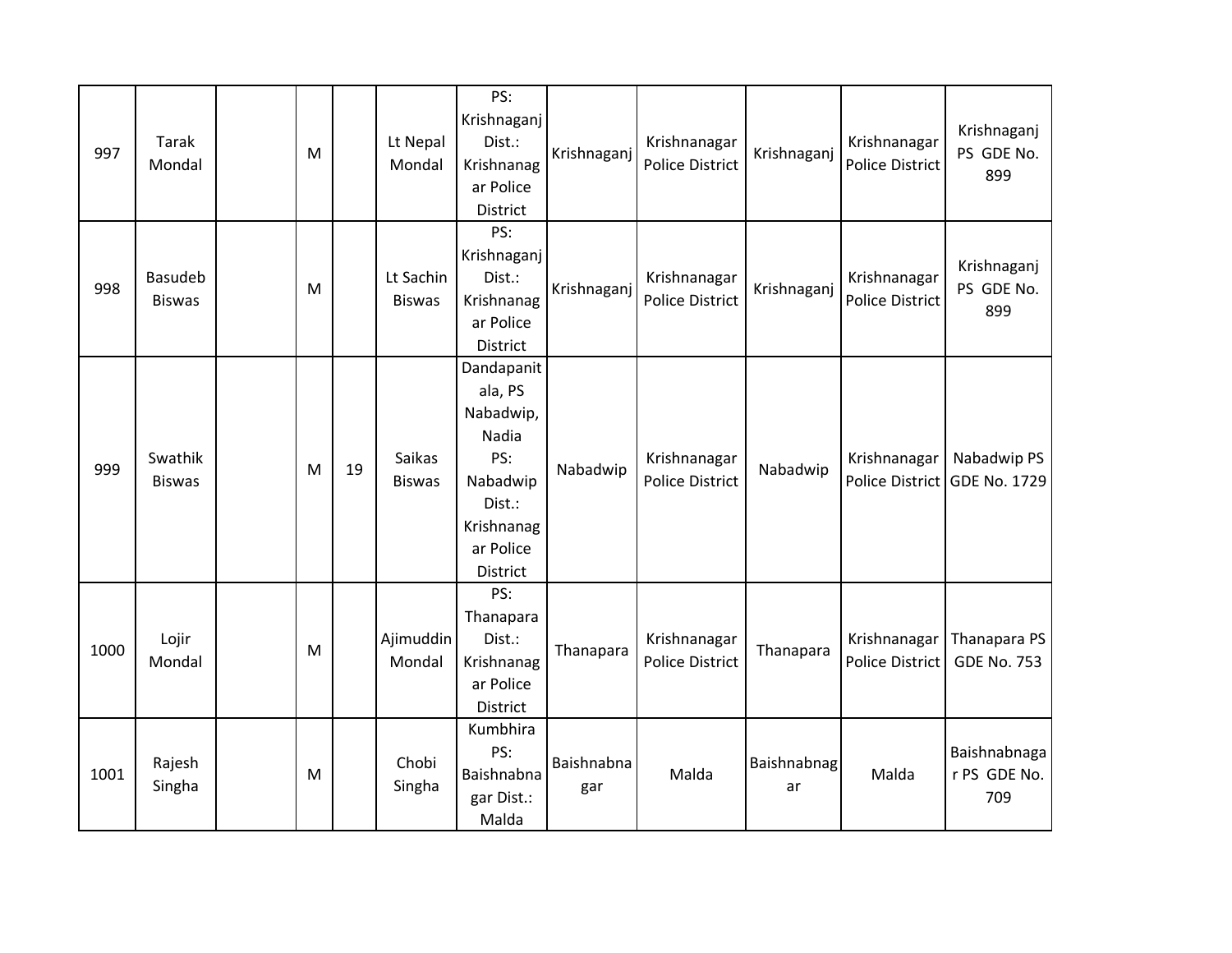| 1002 | Rajdip<br>Mandal      | M |    | Lt. Mantu<br>Mandal | Nityananda<br>pur PS:<br>Oldmalda<br>Dist.: Malda                  | Oldmalda          | Malda | Baishnabnag<br>ar | Malda | Baishnabnaga<br>r PS GDE No.<br>709 |
|------|-----------------------|---|----|---------------------|--------------------------------------------------------------------|-------------------|-------|-------------------|-------|-------------------------------------|
| 1003 | Akhil<br>Mandal       | M |    | Nagen<br>Mandal     | Chainpara<br>PS:<br>Baishnabna<br>gar Dist.:<br>Malda              | Baishnabna<br>gar | Malda | Baishnabnag<br>ar | Malda | Baishnabnaga<br>r PS GDE No.<br>672 |
| 1004 | Dalu Mia              | M |    | Emajuddin<br>Sk     | Gurutola<br>PS:<br>Baishnabna<br>gar Dist.:<br>Malda               | Baishnabna<br>gar | Malda | Baishnabnag<br>ar | Malda | Baishnabnaga<br>r PS GDE No.<br>672 |
| 1005 | Ukil Sk               | M |    | Enamul<br>Hoque     | Hasupara,<br>Sabdalpur<br>PS:<br>Baishnabna<br>gar Dist.:<br>Malda | Baishnabna<br>gar | Malda | Baishnabnag<br>ar | Malda | Baishnabnaga<br>r PS GDE No.<br>672 |
| 1006 | Nityanand<br>a Mandal | M | 26 | Gour<br>Mandal      | Duba<br>Khoksan PS:<br>Gajole<br>Dist.: Malda                      | Gajole            | Malda | Bamangola         | Malda | Bamangola PS<br><b>GDE No. 467</b>  |
| 1007 | Sudip<br>Hembram      | M | 24 | Lt. Amin<br>Hembram | Mahupaul<br>PS:<br>Bamangola<br>Dist.: Malda                       | Bamangola         | Malda | Bamangola         | Malda | Bamangola PS<br><b>GDE No. 467</b>  |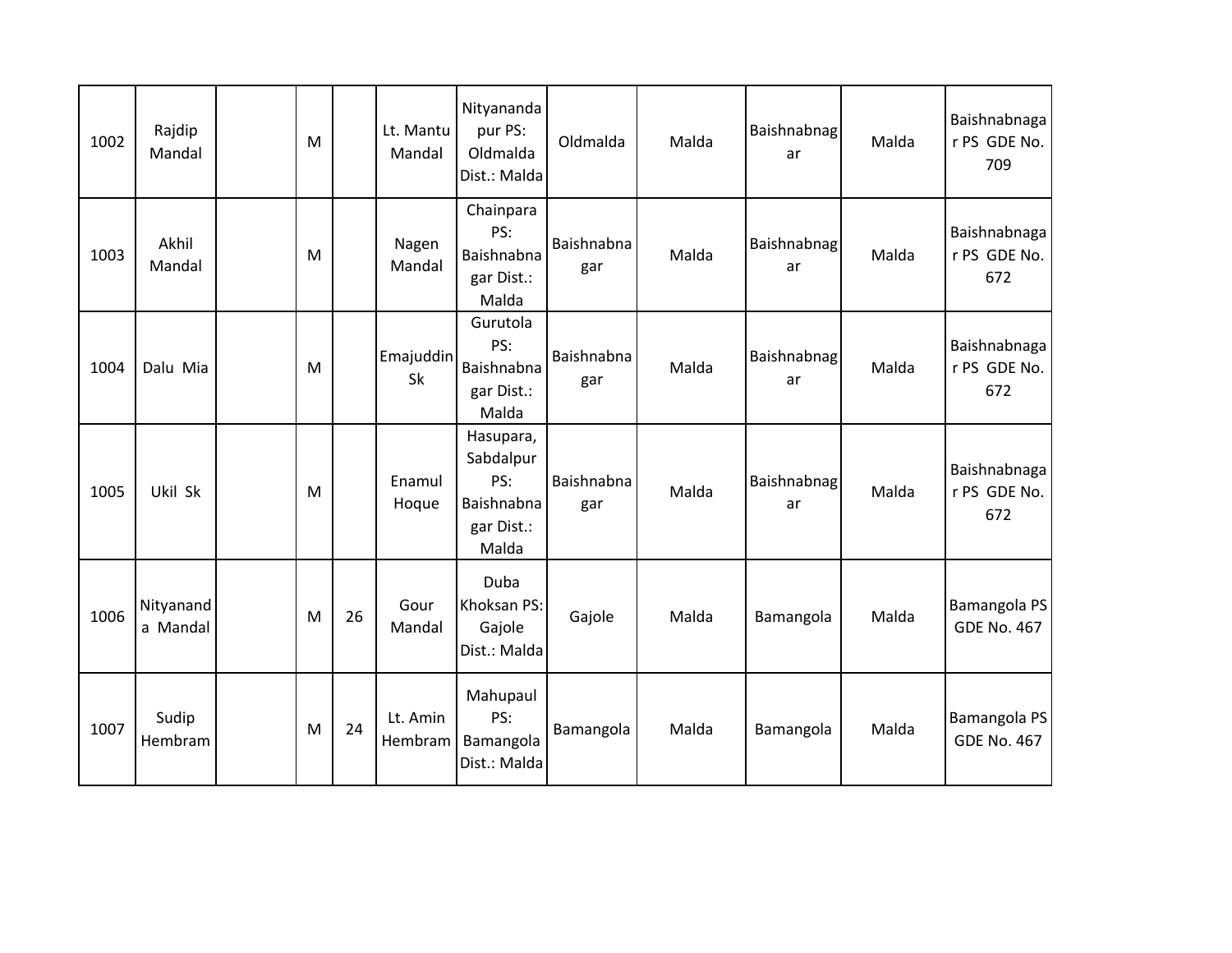| 1008 | Sadikul<br>Sarkar       | M | 33 | Lt.<br>Sajiruddin<br>Sarkar       | Salalpur<br>PS:<br>Bamangola<br>Dist.: Malda           | Bamangola     | Malda | Bamangola | Malda | Bamangola PS<br><b>GDE No. 467</b>     |
|------|-------------------------|---|----|-----------------------------------|--------------------------------------------------------|---------------|-------|-----------|-------|----------------------------------------|
| 1009 | Sanjit<br>Kisku         | M | 21 | Somnath<br>Kisku                  | Bardanga<br>PS: Gajole<br>Dist.: Malda                 | Gajole        | Malda | Bamangola | Malda | Bamangola PS<br><b>GDE No. 467</b>     |
| 1010 | Pravash<br>Mandal       | M | 50 | Lt.<br>Mahendra<br>nath<br>Mandal | Gobardhant<br>ola PS:<br><b>Bhutni</b><br>Dist.: Malda | <b>Bhutni</b> | Malda | Bhutni    | Malda | <b>Bhutni PS</b><br><b>GDE No. 568</b> |
| 1011 | <b>Bihari</b><br>Mahato | M | 33 | Surju<br>Mahato                   | Bagedantol<br>a PS:<br>Bhutni<br>Dist.: Malda          | Bhutni        | Malda | Bhutni    | Malda | <b>Bhutni PS</b><br><b>GDE No. 568</b> |
| 1012 | Shyamal<br>Rabidas      | M | 30 | Nagen<br>Rabidas                  | Gobardhant<br>ola PS:<br><b>Bhutni</b><br>Dist.: Malda | Bhutni        | Malda | Bhutni    | Malda | <b>Bhutni PS</b><br><b>GDE No. 568</b> |
| 1013 | <b>Dipak</b><br>Mandal  | M | 29 | Dhiren<br>Mandal                  | Bhubantola<br>PS: Bhutni<br>Dist.: Malda               | Bhutni        | Malda | Bhutni    | Malda | <b>Bhutni PS</b><br><b>GDE No. 568</b> |
| 1014 | Sk Nadim                | M | 25 | Md.<br>Mofijuddi<br>n             | Nakirtola<br>PS:<br>Manickchak<br>Dist.: Malda         | Manickchak    | Malda | Bhutni    | Malda | <b>Bhutni PS</b><br><b>GDE No. 568</b> |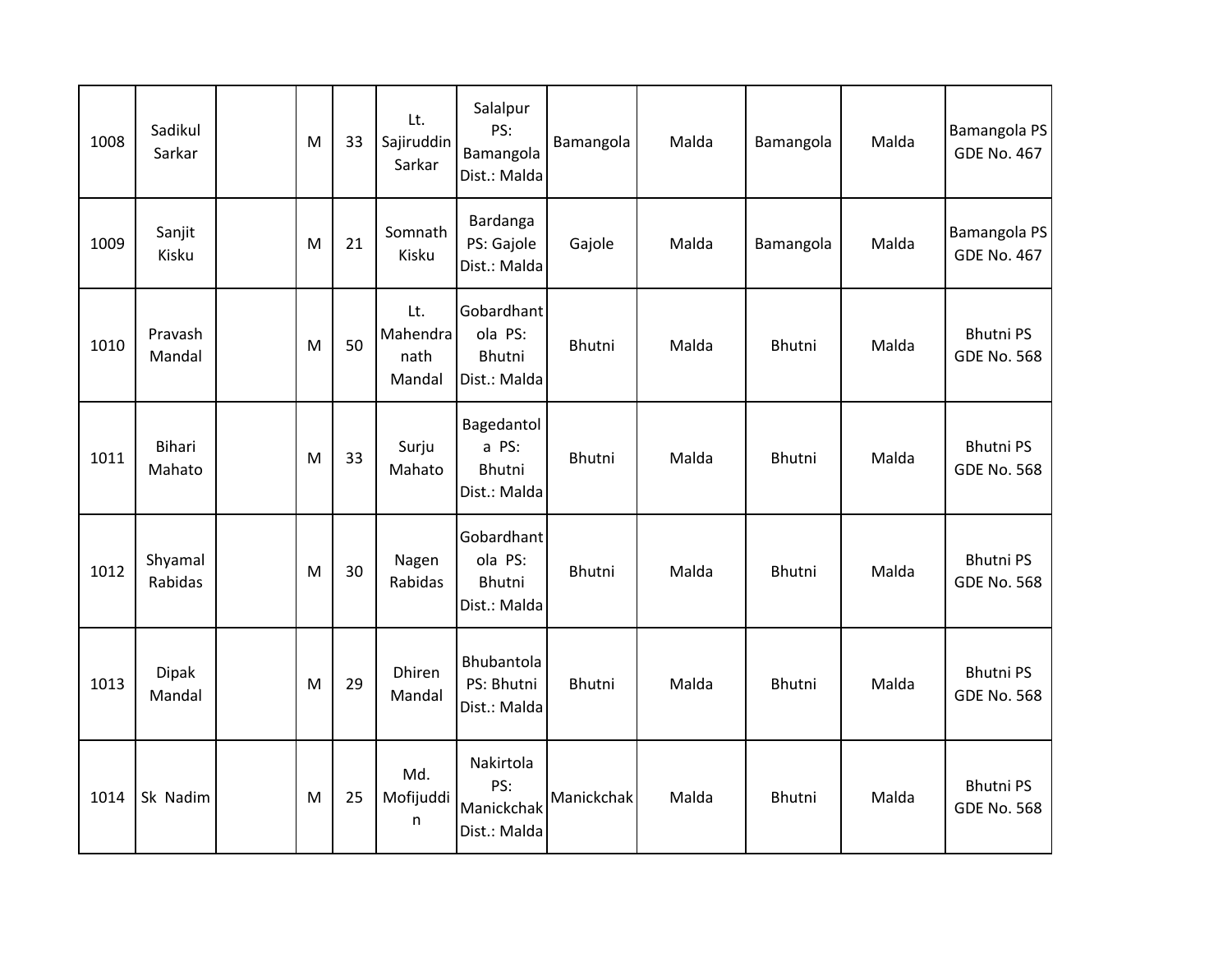| 1015 | Hasen Ali          | M         | 27 | Sattar               | Maniruddin<br>tola PS:<br>Bhutni<br>Dist.: Malda | Bhutni | Malda | Bhutni        | Malda | <b>Bhutni PS</b><br><b>GDE No. 568</b> |
|------|--------------------|-----------|----|----------------------|--------------------------------------------------|--------|-------|---------------|-------|----------------------------------------|
| 1016 | Ramesh<br>Mahato   | M         | 52 | Indradeb<br>Mahato   | Rajkumarto<br>la PS:<br>Bhutni<br>Dist.: Malda   | Bhutni | Malda | Bhutni        | Malda | <b>Bhutni PS</b><br><b>GDE No. 568</b> |
| 1017 | Suman<br>Mahato    | ${\sf M}$ | 39 | Ramlal<br>Mahato     | Rajkumarto<br>la PS:<br>Bhutni<br>Dist.: Malda   | Bhutni | Malda | Bhutni        | Malda | <b>Bhutni PS</b><br><b>GDE No. 568</b> |
| 1018 | Mobarak<br>Hossion | M         | 32 | Sish<br>Mahamm<br>ad | Bilaimari<br>PS: Ratua<br>Dist.: Malda           | Ratua  | Malda | Bhutni        | Malda | <b>Bhutni PS</b><br><b>GDE No. 568</b> |
| 1019 | Rinku<br>Mandal    | M         |    | Dubaram<br>Mandal    | Kata Bandh<br>PS: Bhutni<br>Dist.: Malda         | Bhutni | Malda | Bhutni        | Malda | <b>Bhutni PS</b><br><b>GDE No. 568</b> |
| 1020 | Dubaram<br>Mandal  | M         | 30 | Mittan<br>Mandal     | Kata Bandh<br>PS: Bhutni<br>Dist.: Malda         | Bhutni | Malda | <b>Bhutni</b> | Malda | <b>Bhutni PS</b><br><b>GDE No. 568</b> |
| 1021 | Rabbul Sk          | M         | 42 | Faijuddin<br>Sk      | Kashimtola<br>PS: Bhutni<br>Dist.: Malda         | Bhutni | Malda | Bhutni        | Malda | <b>Bhutni PS</b><br><b>GDE No. 568</b> |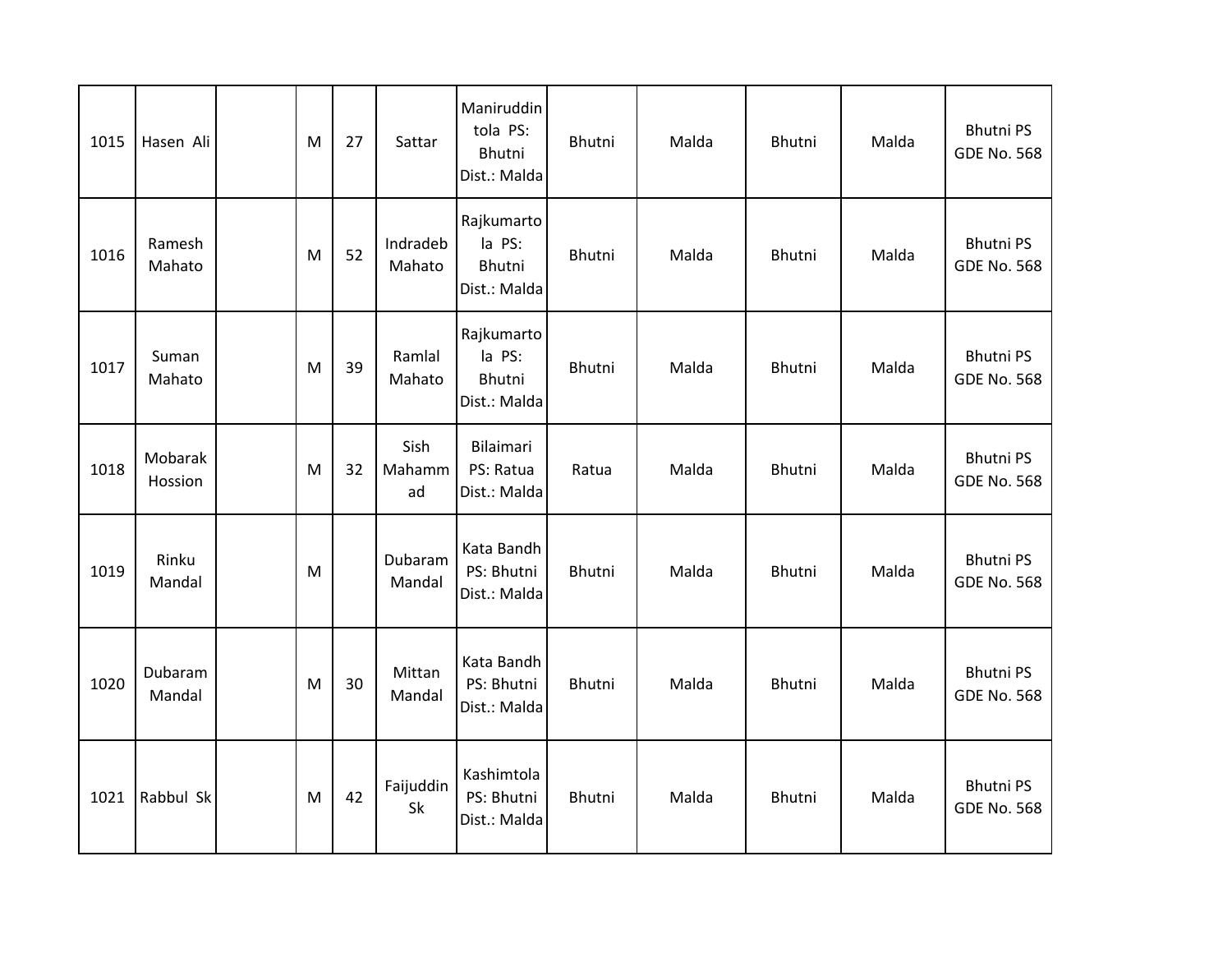| 1022 | Dinesh<br>Das          | M | 46 | Lt.<br>Gobinda<br>Das | Chhoto<br><b>Bagmar PS:</b><br>Manickchak<br>Dist.: Malda          | Manickchak | Malda               | Bhutni   | Malda | <b>Bhutni PS</b><br><b>GDE No. 568</b> |
|------|------------------------|---|----|-----------------------|--------------------------------------------------------------------|------------|---------------------|----------|-------|----------------------------------------|
| 1023 | Biswajit<br>Mandal     | M | 19 | Mihir<br>Mandal       | Bramhan<br>Gram PS:<br>Harirampur<br>Dist.:<br>Dakshin<br>Dinajpur | Harirampur | Dakshin<br>Dinajpur | Bhutni   | Malda | <b>Bhutni PS</b><br><b>GDE No. 568</b> |
| 1024 | Swagata<br>Sarkar      | M | 19 | Sumit Ku.<br>Sarkar   | KALIGRAM<br>PS:<br>Chanchal<br>Dist.: Malda                        | Chanchal   | Malda               | Chanchal | Malda | Chanchal PS<br>GDE No. 1381            |
| 1025 | Deb Dulal<br>Das       | M | 21 | Mahadeb<br>Das        | KALIGRAM<br>PS:<br>Chanchal<br>Dist.: Malda                        | Chanchal   | Malda               | Chanchal | Malda | Chanchal PS<br>GDE No. 1381            |
| 1026 | Joy Das                | M | 21 | Haru Das              | KALIGRAM<br>PS:<br>Chanchal<br>Dist.: Malda                        | Chanchal   | Malda               | Chanchal | Malda | Chanchal PS<br>GDE No. 1381            |
| 1027 | Pradyu<br>Ghosh<br>Roy | M | 23 | Prabir Roy            | KALIGRAM<br>PS:<br>Chanchal<br>Dist.: Malda                        | Chanchal   | Malda               | Chanchal | Malda | Chanchal PS<br>GDE No. 1381            |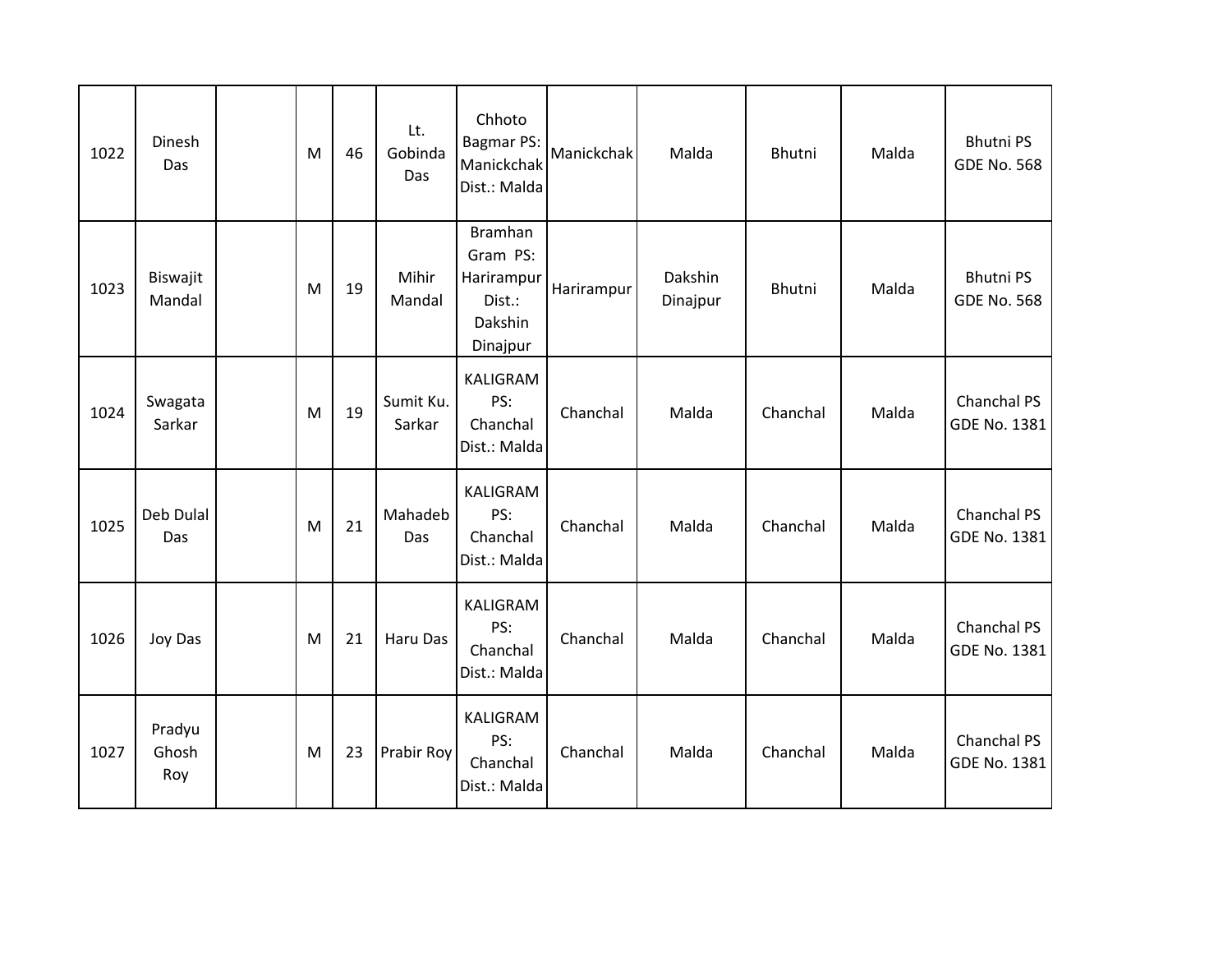| 1028 | Aishin Ray<br>Choudhur<br>у | M | 20 | Jaladhi<br>Ray<br>Choudhur<br>y | <b>KALIGRAM</b><br>PS:<br>Chanchal<br>Dist.: Malda                    | Chanchal         | Malda      | Chanchal         | Malda | Chanchal PS<br><b>GDE No. 1381</b>  |
|------|-----------------------------|---|----|---------------------------------|-----------------------------------------------------------------------|------------------|------------|------------------|-------|-------------------------------------|
| 1029 | Adhir<br>Sarkar             | M | 22 | Ajit Sarkar                     | KALIGRAM<br>PS:<br>Chanchal<br>Dist.: Malda                           | Chanchal         | Malda      | Chanchal         | Malda | Chanchal PS<br>GDE No. 1381         |
| 1030 | Debraj<br>Das               | M | 18 | <b>Bhala Das</b>                | <b>RANIGANJ</b><br>PS:<br>Chanchal<br>Dist.: Malda                    | Chanchal         | Malda      | Chanchal         | Malda | Chanchal PS<br>GDE No. 1377         |
| 1031 | Sujit Mim                   | M | 34 | Jone<br>Joshif<br>Mim           | Kalibari<br>Railway<br>colony PS:<br>English<br>bazar Dist.:<br>Malda | English<br>bazar | Malda      | English<br>bazar | Malda | English bazar<br>PS GDE No.<br>1750 |
| 1032 | Sanjay<br>Routh             | M | 53 | Lt Ram<br>Bahadur<br>Raut       | New Jaliguri<br>PS:<br>Jalpaiguri<br>Dist.:<br>Jalpaiguri             | Jalpaiguri       | Jalpaiguri | English<br>bazar | Malda | English bazar<br>PS GDE No.<br>1750 |
| 1033 | <b>Bullu</b><br>Bhumij      | M | 30 | Nirmal<br>Bhumij                | Deshbandh<br>upara PS:<br>English<br>bazar Dist.:<br>Malda            | English<br>bazar | Malda      | English<br>bazar | Malda | English bazar<br>PS GDE No.<br>1750 |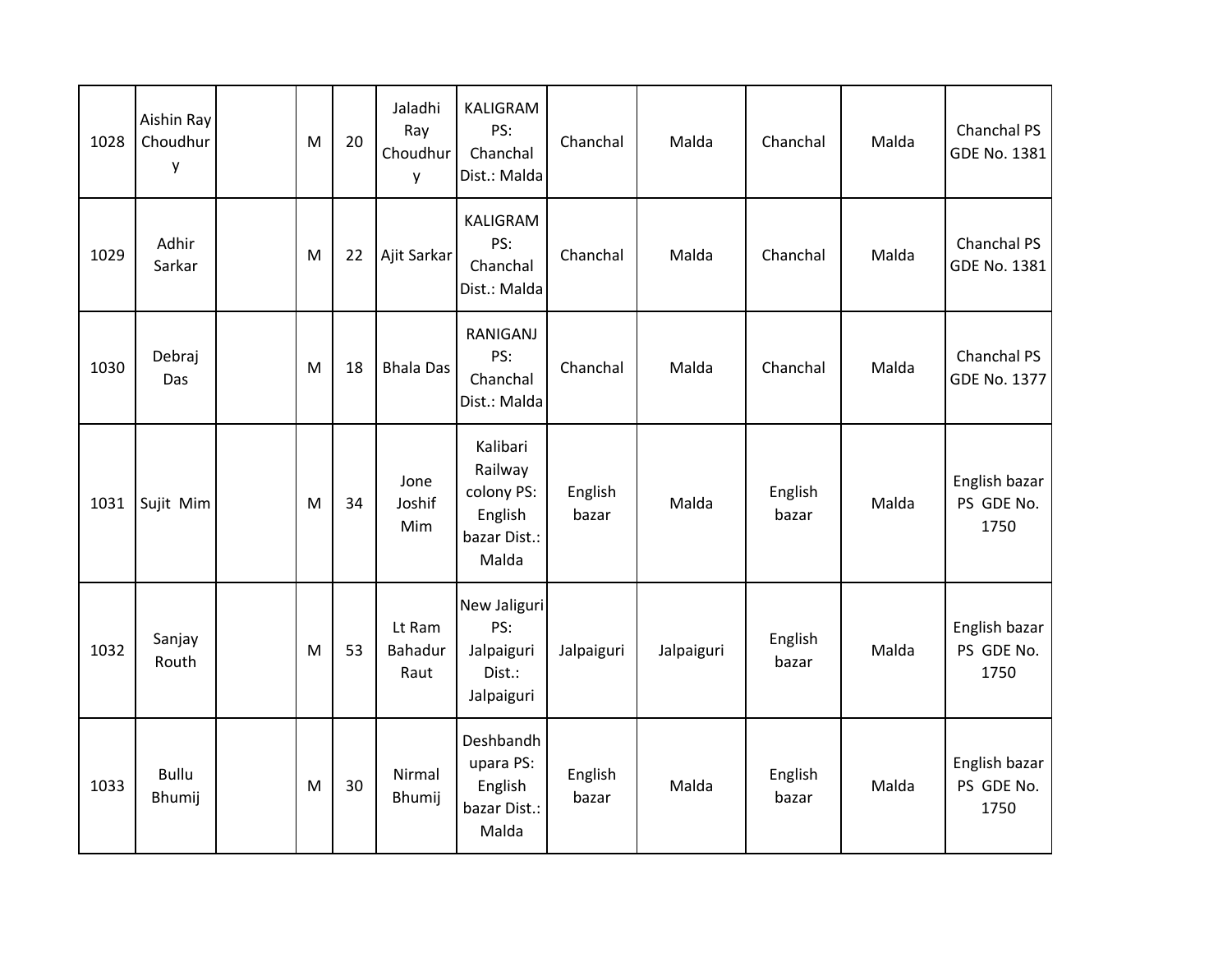| 1034 | Goutam<br>Sarkar        | M | 33 | Lt Sachin<br>Sarkar               | Uttar<br>Baluchar<br>PS: English<br>bazar Dist.:<br>Malda             | English<br>bazar | Malda               | English<br>bazar | Malda | English bazar<br>PS GDE No.<br>1750 |
|------|-------------------------|---|----|-----------------------------------|-----------------------------------------------------------------------|------------------|---------------------|------------------|-------|-------------------------------------|
| 1035 | Rakesh<br>Das           | M |    | Lt Ram<br><b>Bilash Das</b>       | Kashi Chak,<br>$P.S-$<br>Sikurpara<br>PS: Baduria                     | <b>Baduria</b>   | <b>Basirhat</b>     | English<br>bazar | Malda | English bazar<br>PS GDE No.<br>1750 |
| 1036 | Punai<br>Harijan        | M | 40 | Lt Babulal<br>Harijan             | Madarganj,<br>$P.S-$<br>Amdanna,<br>Dist.<br>Bhagalpur<br>PS: Baduria | <b>Baduria</b>   | <b>Basirhat</b>     | English<br>bazar | Malda | English bazar<br>PS GDE No.<br>1750 |
| 1037 | Kinkar<br><b>Barman</b> | M | 45 | <b>Tilak</b><br><b>Barman</b>     | <b>Binai PS:</b><br>Harirampur<br>Dist.:<br>Dakshin<br>Dinajpur       | Harirampur       | Dakshin<br>Dinajpur | English<br>bazar | Malda | English bazar<br>PS GDE No.<br>1750 |
| 1038 | Umen<br><b>Barman</b>   | M | 30 | Chitta<br><b>Barman</b>           | <b>Binai PS:</b><br>Harirampur<br>Dist.:<br>Dakshin<br>Dinajpur       | Harirampur       | Dakshin<br>Dinajpur | English<br>bazar | Malda | English bazar<br>PS GDE No.<br>1750 |
| 1039 | Sushil<br><b>Barman</b> | M | 40 | Birendra<br>Nath<br><b>Barman</b> | Kokil PS:<br>Harirampur<br>Dist.:<br>Dakshin<br>Dinajpur              | Harirampur       | Dakshin<br>Dinajpur | English<br>bazar | Malda | English bazar<br>PS GDE No.<br>1750 |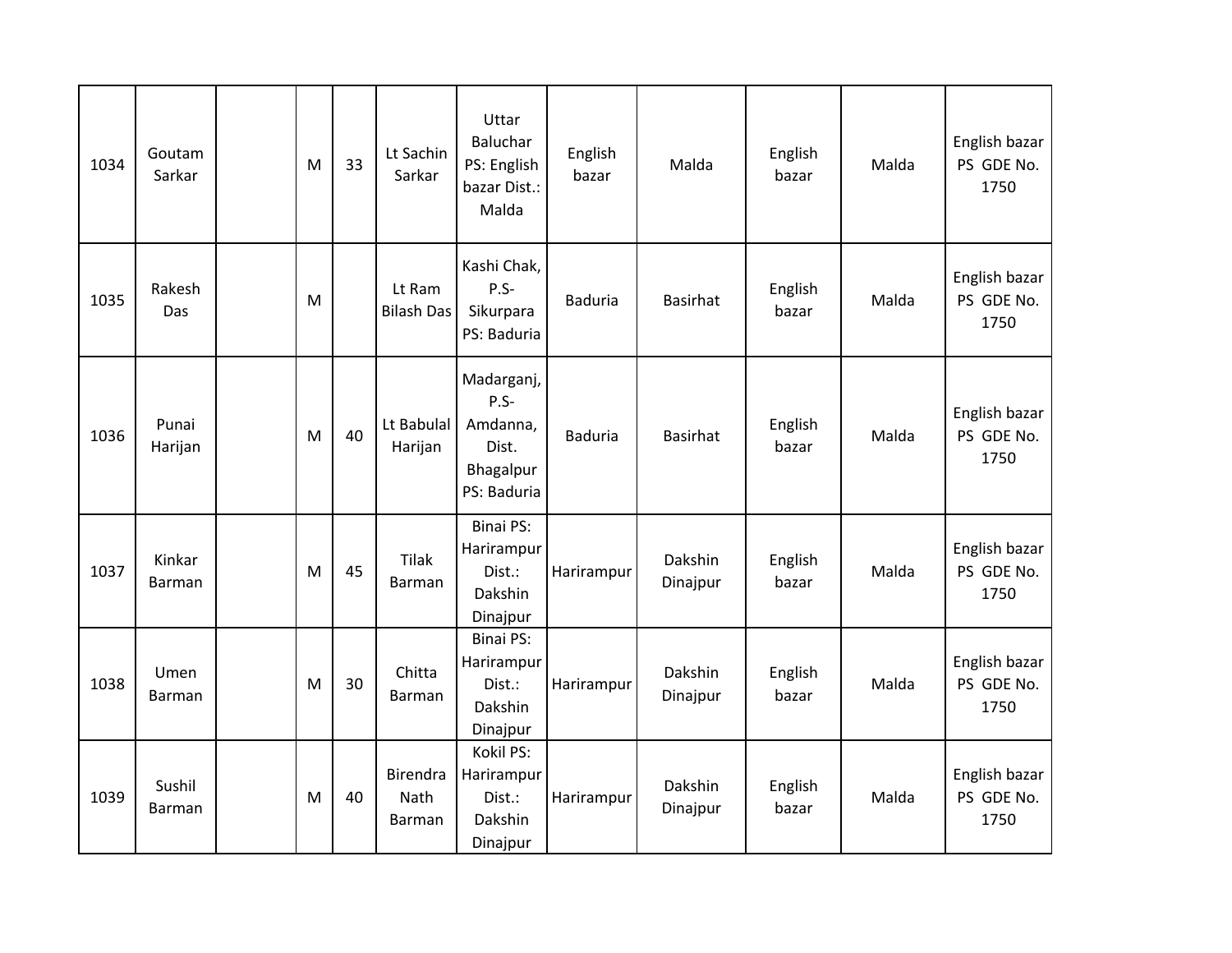| 1040 | Chatan<br>Das          | M | 38 | Lt Kripa<br>Sindhu<br>Das   | Buraburital<br>a PS:<br>English<br>bazar Dist.:<br>Malda         | English<br>bazar | Malda | English<br>bazar | Malda | English bazar<br>PS GDE No.<br>1750 |
|------|------------------------|---|----|-----------------------------|------------------------------------------------------------------|------------------|-------|------------------|-------|-------------------------------------|
| 1041 | Ankur<br>Sarkar        | M | 23 | Nikhil<br>Sarkar            | Uttar<br><b>Baluchar</b><br>PS: English<br>bazar Dist.:<br>Malda | English<br>bazar | Malda | English<br>bazar | Malda | English bazar<br>PS GDE No.<br>1750 |
| 1042 | Sukdeb<br>Mandal       | M | 37 | Late<br>Kanchiram<br>Mandal | Jalsha PS:<br>Gajole<br>Dist.: Malda                             | Gajole           | Malda | Habibpur         | Malda | Habibpur PS<br><b>GDE No. 780</b>   |
| 1043 | Nayan<br>Mandal        | M | 38 | Lt Sasthi<br>Mandal         | Barbona<br>PS:<br>Kaliachak<br>Dist.: Malda                      | Kaliachak        | Malda | Habibpur         | Malda | Habibpur PS<br><b>GDE No. 780</b>   |
| 1044 | Ranjit<br>Sardar       | M | 46 | Rabi<br>Sardar              | Manikora<br>PS:<br>Habibpur<br>Dist.: Malda                      | Habibpur         | Malda | Habibpur         | Malda | Habibpur PS<br><b>GDE No. 805</b>   |
| 1045 | <b>Braja</b><br>Haldar | M | 30 | Lt Biren<br>Haldar          | Nongbohor<br>a PS:<br>Habibpur<br>Dist.: Malda                   | Habibpur         | Malda | Habibpur         | Malda | Habibpur PS<br><b>GDE No. 805</b>   |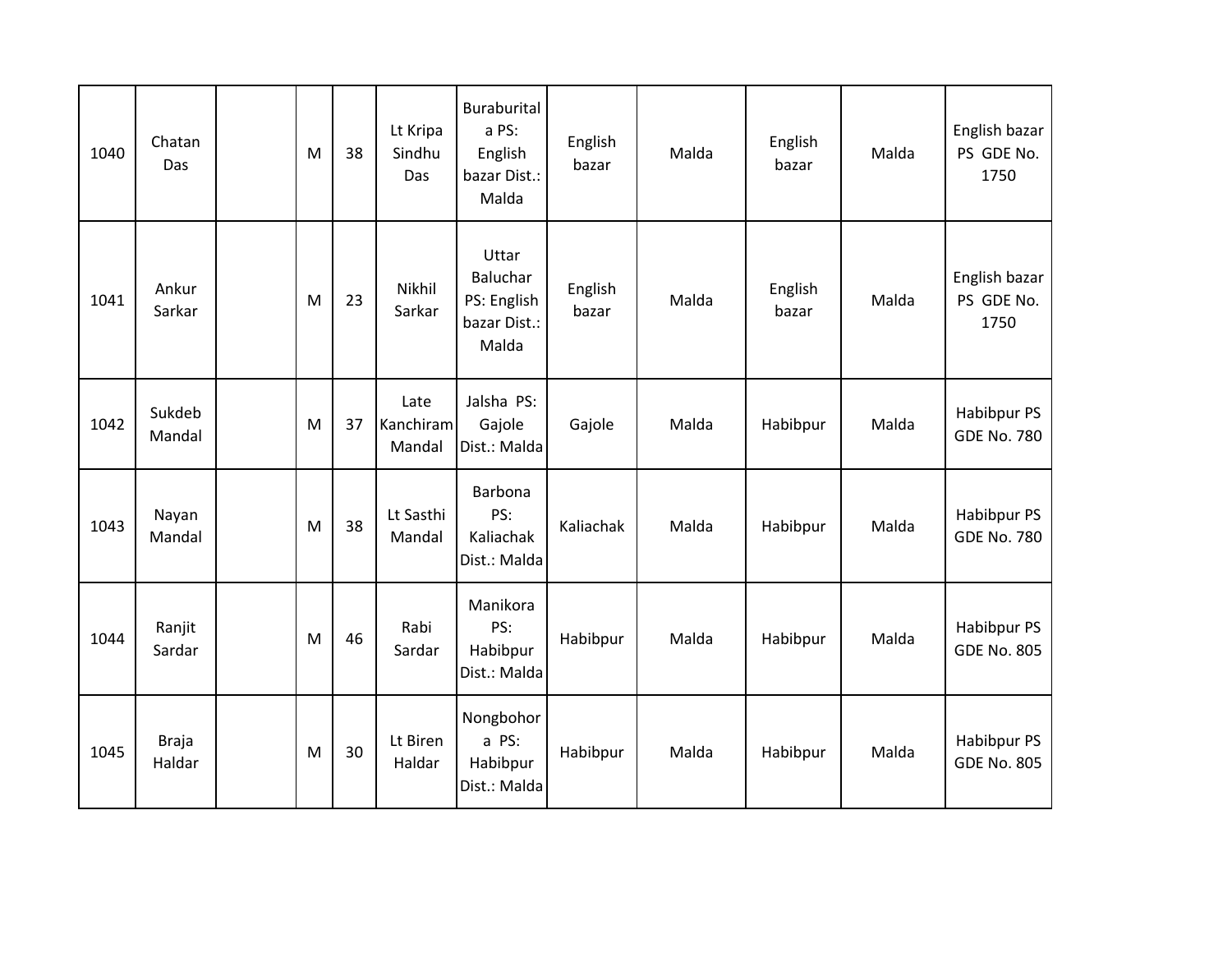| 1046 | Pradip<br>Sardar       | M | 38 | Rabi<br>Sardar            | Bahadurpur<br>PS:<br>Habibpur<br>Dist.: Malda                                                            | Habibpur             | Malda | Habibpur             | Malda | Habibpur PS<br><b>GDE No. 805</b>       |
|------|------------------------|---|----|---------------------------|----------------------------------------------------------------------------------------------------------|----------------------|-------|----------------------|-------|-----------------------------------------|
| 1047 | Kaliuchara<br>n Mandal | M | 32 | Gokul<br>Mandal           | Bahadurpur<br>PS:<br>Habibpur<br>Dist.: Malda                                                            | Habibpur             | Malda | Habibpur             | Malda | Habibpur PS<br><b>GDE No. 805</b>       |
| 1048 | Bhudhadu<br>e Mandal   | M |    | Shib<br>Narayan<br>Mandal | Vill<br>Balarampur<br>, P.S-<br>Amdabad,<br>Dist-<br>Katihar PS:<br>Harishchan<br>drapur<br>Dist.: Malda | Harishchan<br>drapur | Malda | Harishchand<br>rapur | Malda | Harishchandra<br>pur PS GDE<br>No. 1235 |
| 1049 | Saddam<br>Hossain      | M |    | Abu Tahir                 | Degun PS:<br>Harishchan<br>drapur<br>Dist.: Malda                                                        | Harishchan<br>drapur | Malda | Harishchand<br>rapur | Malda | Harishchandra<br>pur PS GDE<br>No. 1235 |
| 1050 | Md Ali                 | M |    | Nur Islam                 | Degun PS:<br>Harishchan<br>drapur<br>Dist.: Malda                                                        | Harishchan<br>drapur | Malda | Harishchand<br>rapur | Malda | Harishchandra<br>pur PS GDE<br>No. 1235 |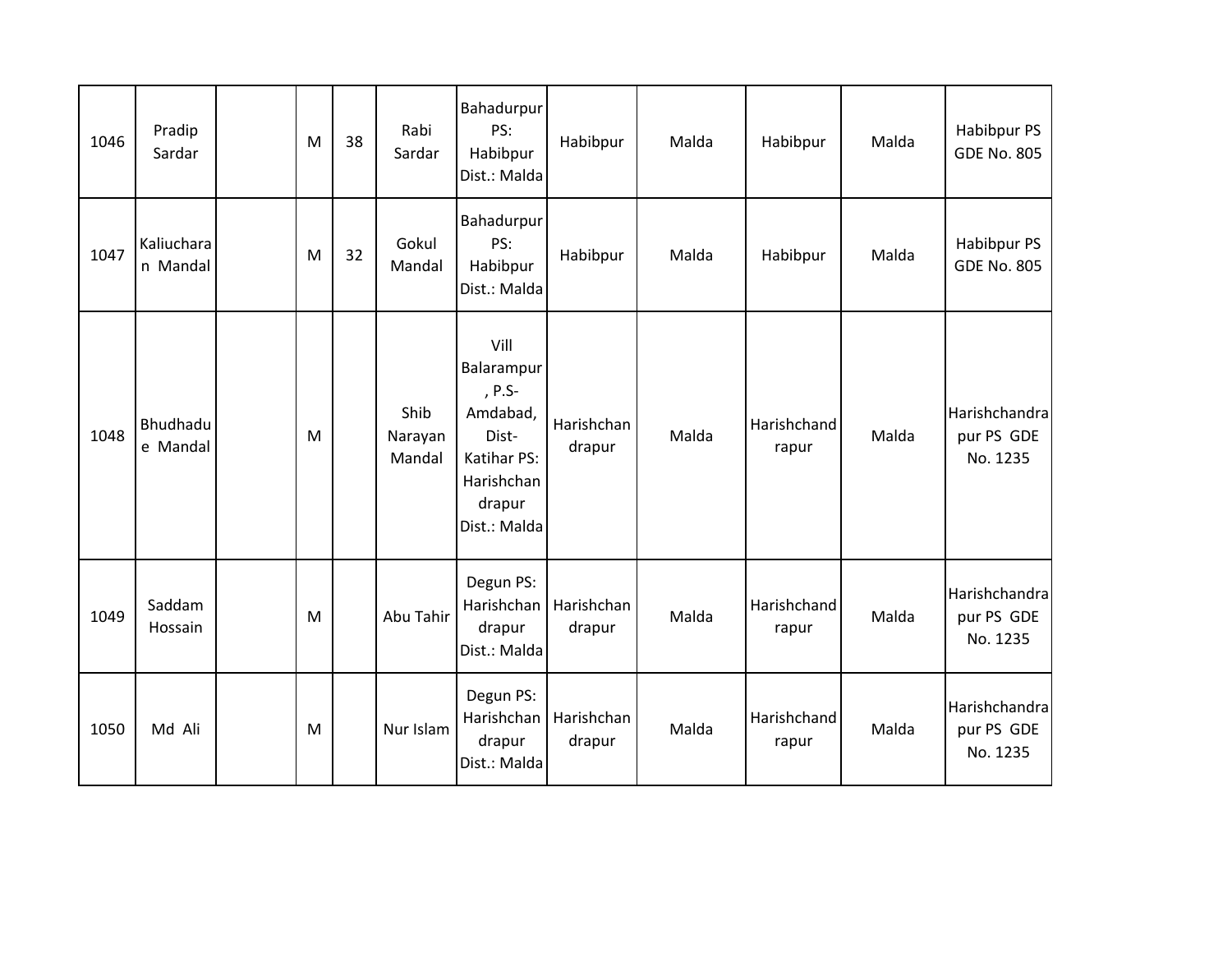| 1051 | <b>Tarik</b><br>Anowar    | M |    | Sahidul<br>Hoque  | Degun PS:<br>Harishchan<br>drapur<br>Dist.: Malda                  | Harishchan<br>drapur | Malda | Harishchand<br>rapur | Malda | Harishchandra<br>pur PS GDE<br>No. 1235 |
|------|---------------------------|---|----|-------------------|--------------------------------------------------------------------|----------------------|-------|----------------------|-------|-----------------------------------------|
| 1052 | Ajmal<br>Hossain          | M |    | Umar Ali          | Kawamari<br>PS:<br>Harishchan<br>drapur<br>Dist.: Malda            | Harishchan<br>drapur | Malda | Harishchand<br>rapur | Malda | Harishchandra<br>pur PS GDE<br>No. 1235 |
| 1053 | Uttam<br>Haldar           | M | 40 | Suresh<br>Haldar  | Gandhi<br>Colony,<br>Mangalbari<br>PS:<br>Oldmalda<br>Dist.: Malda | Oldmalda             | Malda | Oldmalda             | Malda | Oldmalda PS<br><b>GDE No. 623</b>       |
| 1054 | Tushar<br>Kanti<br>Mandal | M | 38 | Ajit<br>Mandal    | Mangalpara<br>Nageswarp<br>ur PS:<br>Oldmalda<br>Dist.: Malda      | Oldmalda             | Malda | Oldmalda             | Malda | Oldmalda PS<br><b>GDE No. 623</b>       |
| 1055 | Kasim<br>Sekh             | M | 28 | <b>Belal Sekh</b> | Parasamun<br>di,<br>Mangalbari<br>PS:<br>Oldmalda<br>Dist.: Malda  | Oldmalda             | Malda | Oldmalda             | Malda | Oldmalda PS<br><b>GDE No. 623</b>       |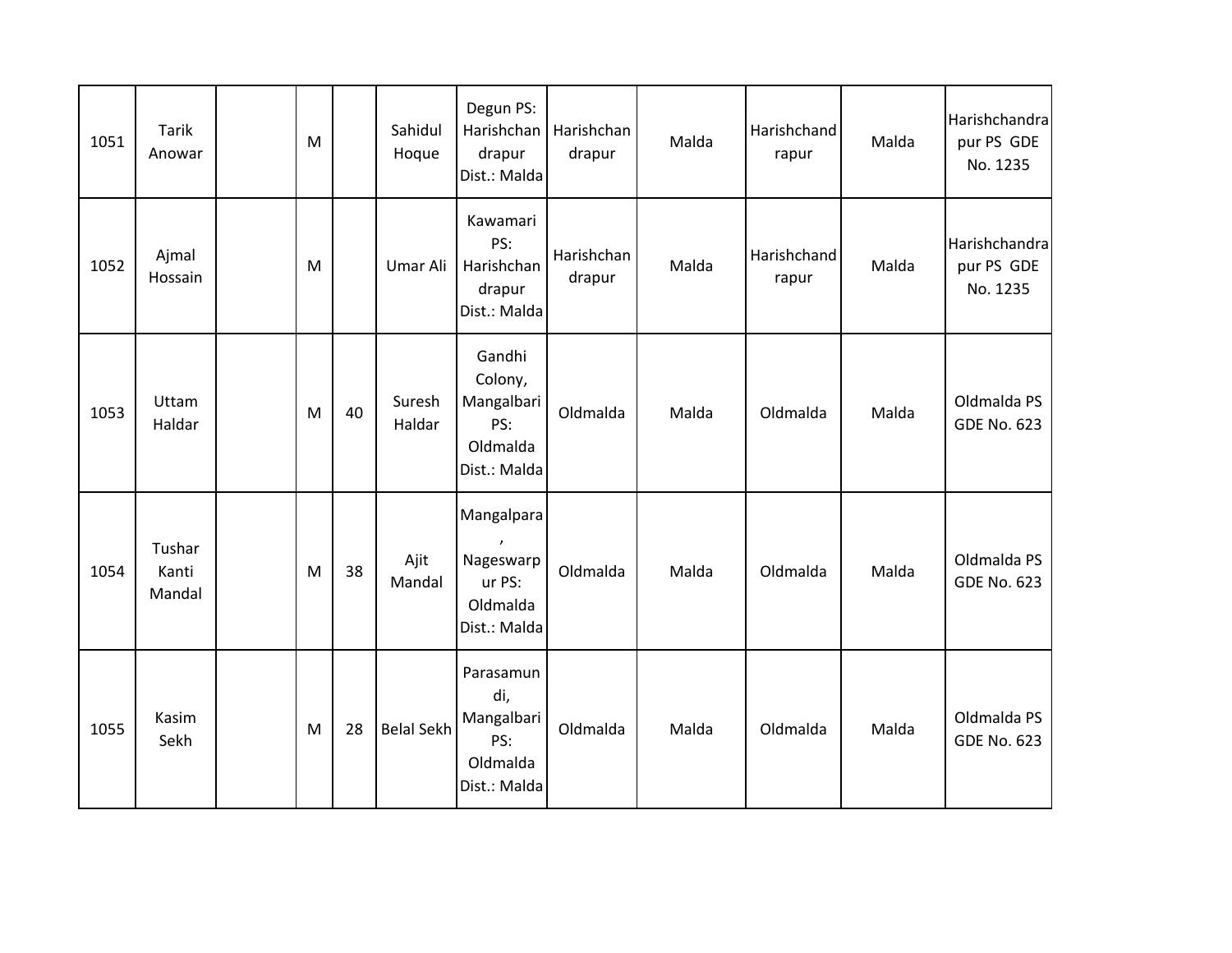| 1056 | Saheb Sk               | M         | 28 | Halem Sk                    | Parasamun<br>di,<br>Mangalbari<br>PS:<br>Oldmalda<br>Dist.: Malda         | Oldmalda         | Malda           | Oldmalda         | Malda       | Oldmalda PS<br><b>GDE No. 623</b>   |
|------|------------------------|-----------|----|-----------------------------|---------------------------------------------------------------------------|------------------|-----------------|------------------|-------------|-------------------------------------|
| 1057 | Gopal<br>Saha          | M         | 52 | Lt Naren<br>Saha            | Shibrampall<br>у,<br>Mangalbari<br>PS:<br>Oldmalda<br>Dist.: Malda        | Oldmalda         | Malda           | Oldmalda         | Malda       | Oldmalda PS<br><b>GDE No. 623</b>   |
| 1058 | Tofijul                | ${\sf M}$ | 36 | Abdul<br>Hoque              | Chatar PS:<br>Pukhuria<br>Dist.: Malda                                    | Pukhuria         | Malda           | Pukhuria         | Malda       | Pukhuria PS<br><b>GDE No. 946</b>   |
| 1059 | Nayam<br><b>Mallis</b> | M         | 29 | Lalu Mallis                 | Balutola                                                                  |                  | <b>Basirhat</b> | Ratua            | Malda       | Ratua PS GDE<br>No. 925             |
| 1060 | Pappu<br>Mallis        | ${\sf M}$ | 47 | Late<br>Chhotelal<br>Mallis | Baghwa                                                                    |                  | <b>Basirhat</b> | Ratua            | Malda       | Ratua PS GDE<br>No. 925             |
| 1061 | Bikash<br>Mallis       | M         |    | Lalu Mallis                 | Gargama                                                                   |                  | <b>Basirhat</b> | Ratua            | Malda       | Ratua PS GDE<br>No. 925             |
| 1062 | Abdur<br>Rahim         |           | 18 | Golam Sk                    | Diar<br>Jalibagichha<br>PS:<br>Bhagawang<br>ola Dist.:<br>Murshidaba<br>d | Bhagawang<br>ola | Murshidabad     | Bhagawango<br>la | Murshidabad | Bhagawangol<br>a PS GDE No.<br>1121 |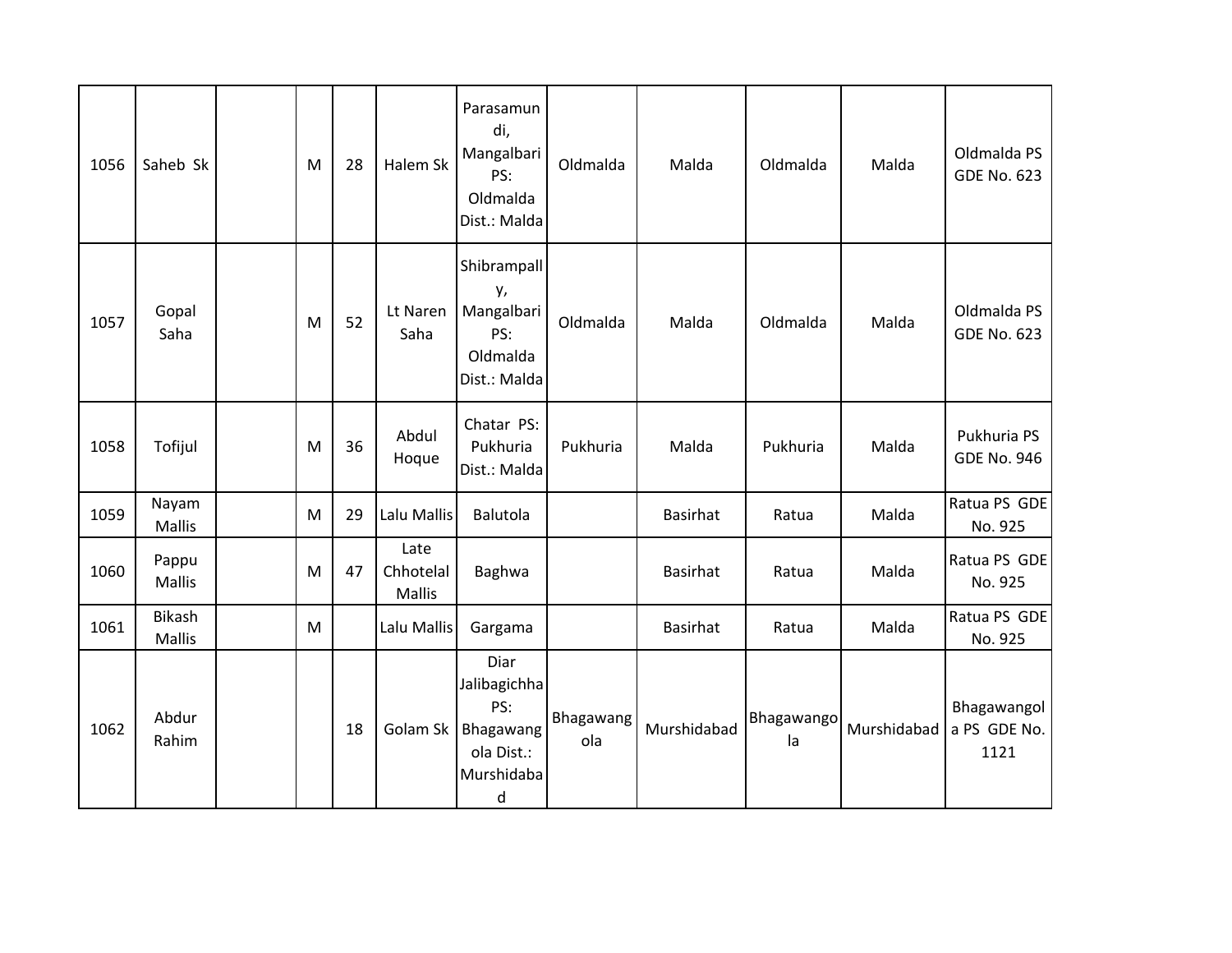| 1063 | Abu Talha<br>Basar       | M         | 27 | Hazi<br>Siddik<br>Hossain  | Bahaliapara<br>PS:<br><b>Bhagawang</b><br>ola Dist.:<br>Murshidaba<br>d | Bhagawang<br>ola | Murshidabad | Bhagawango<br>la        | Murshidabad | Bhagawangol<br>a PS GDE No.<br>1121 |
|------|--------------------------|-----------|----|----------------------------|-------------------------------------------------------------------------|------------------|-------------|-------------------------|-------------|-------------------------------------|
| 1064 | Nitesh<br><b>Bahalia</b> | ${\sf M}$ | 27 | Nitailal<br><b>Bahalia</b> | Bahaliapara<br>PS:<br>Bhagawang<br>ola Dist.:<br>Murshidaba<br>d        | Bhagawang<br>ola | Murshidabad | Bhagawango<br>la        | Murshidabad | Bhagawangol<br>a PS GDE No.<br>1121 |
| 1065 | Nimai<br>Chandra<br>Paul | ${\sf M}$ | 19 | Nepal Paul                 | Palpara PS:<br>Bhagawang<br>ola Dist.:<br>Murshidaba<br>d               | Bhagawang<br>ola | Murshidabad | <b>Bhagawango</b><br>la | Murshidabad | Bhagawangol<br>a PS GDE No.<br>1121 |
| 1066 | Anowar S                 | M         | 33 | Late<br>Motabar<br>Rahaman | Kalukhali<br>PS:<br><b>Bhagawang</b><br>ola Dist.:<br>Murshidaba<br>d   | Bhagawang<br>ola | Murshidabad | Bhagawango<br>la        | Murshidabad | Bhagawangol<br>a PS GDE No.<br>1121 |
| 1067 | Rebekul<br>Sk            | M         |    | <b>Khaled Sk</b>           | Pachgram<br>PS:<br>Bharatpur<br>Dist.:<br>Murshidaba<br>d               | Bharatpur        | Murshidabad | Bharatpur               | Murshidabad | <b>Bharatpur PS</b><br>GDE No. 1093 |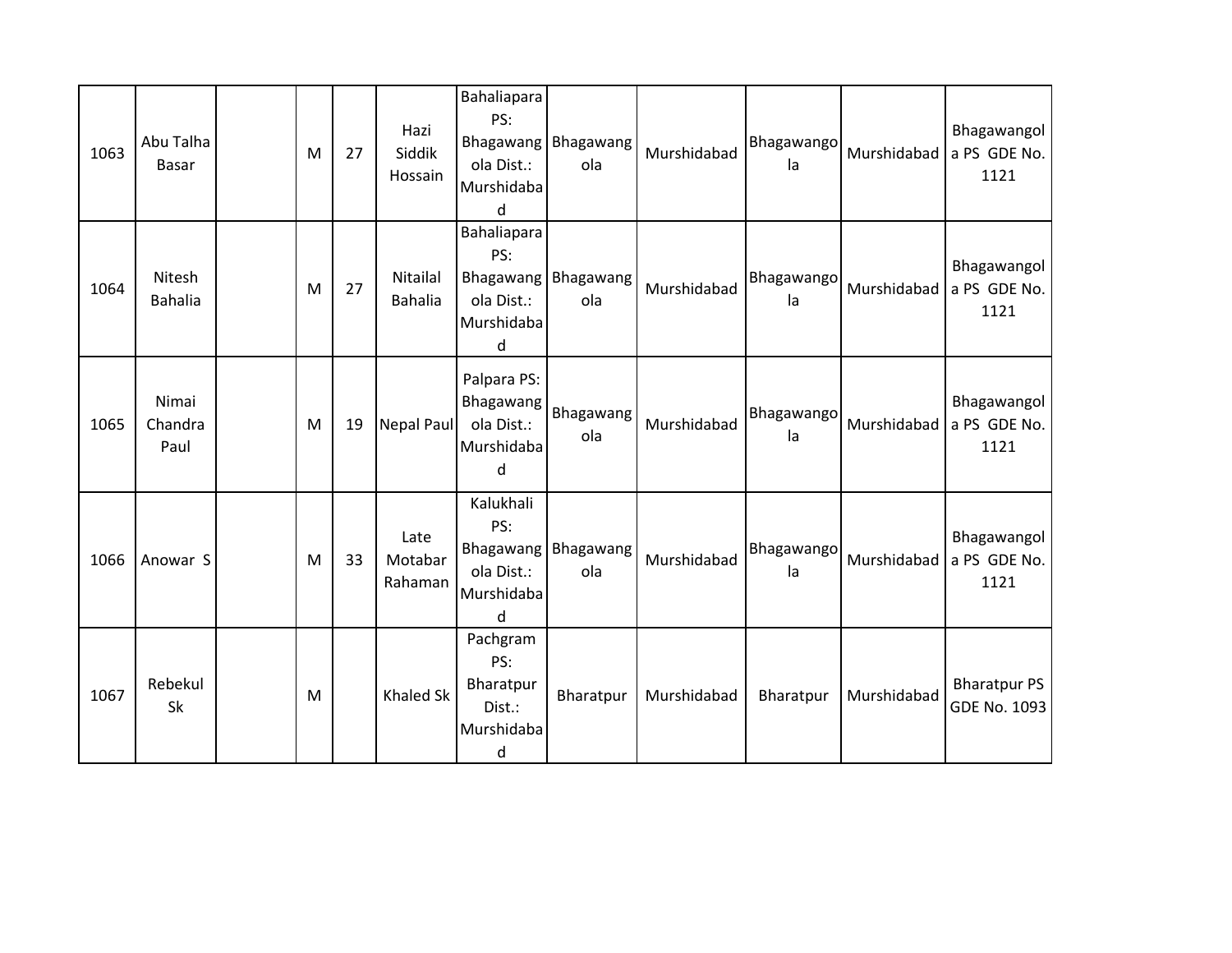| 1068 | Hasan Sk                     | M |    | Asebbar<br>Sk              | Masundi<br>PS:<br>Bharatpur<br>Dist.:<br>Murshidaba<br>d      | Bharatpur     | Murshidabad | Bharatpur | Murshidabad | <b>Bharatpur PS</b><br>GDE No. 1093     |
|------|------------------------------|---|----|----------------------------|---------------------------------------------------------------|---------------|-------------|-----------|-------------|-----------------------------------------|
| 1069 | Rajibul<br>Khan              | M |    | Alo Khan                   | Talgram PS:<br>Bharatpur<br>Dist.:<br>Murshidaba<br>d         | Bharatpur     | Murshidabad | Bharatpur | Murshidabad | <b>Bharatpur PS</b><br>GDE No. 1093     |
| 1070 | Samirul<br>Sk                | M |    | Asem Ali<br>Sk             | Kalidaspur<br>PS:<br>Hariharpara<br>Dist.:<br>Murshidaba<br>d | Hariharpara   | Murshidabad | Bharatpur | Murshidabad | <b>Bharatpur PS</b><br>GDE No. 1085     |
| 1071 | <b>Badroddoj</b><br>a Mollik |   | 45 | Lt<br>Samsuddi<br>n Mollik | <b>BELDANGA</b><br>PS: Burwan<br>Dist.:<br>Murshidaba<br>d    | <b>Burwan</b> | Murshidabad | Burwan    | Murshidabad | <b>Burwan PS</b><br><b>GDE No. 1200</b> |
| 1072 | Md<br>Jahangir<br>Mollik     |   | 39 | Lt Nasrat<br>Mollik        | <b>BELDANGA</b><br>PS: Burwan<br>Dist.:<br>Murshidaba<br>d    | Burwan        | Murshidabad | Burwan    | Murshidabad | <b>Burwan PS</b><br><b>GDE No. 1200</b> |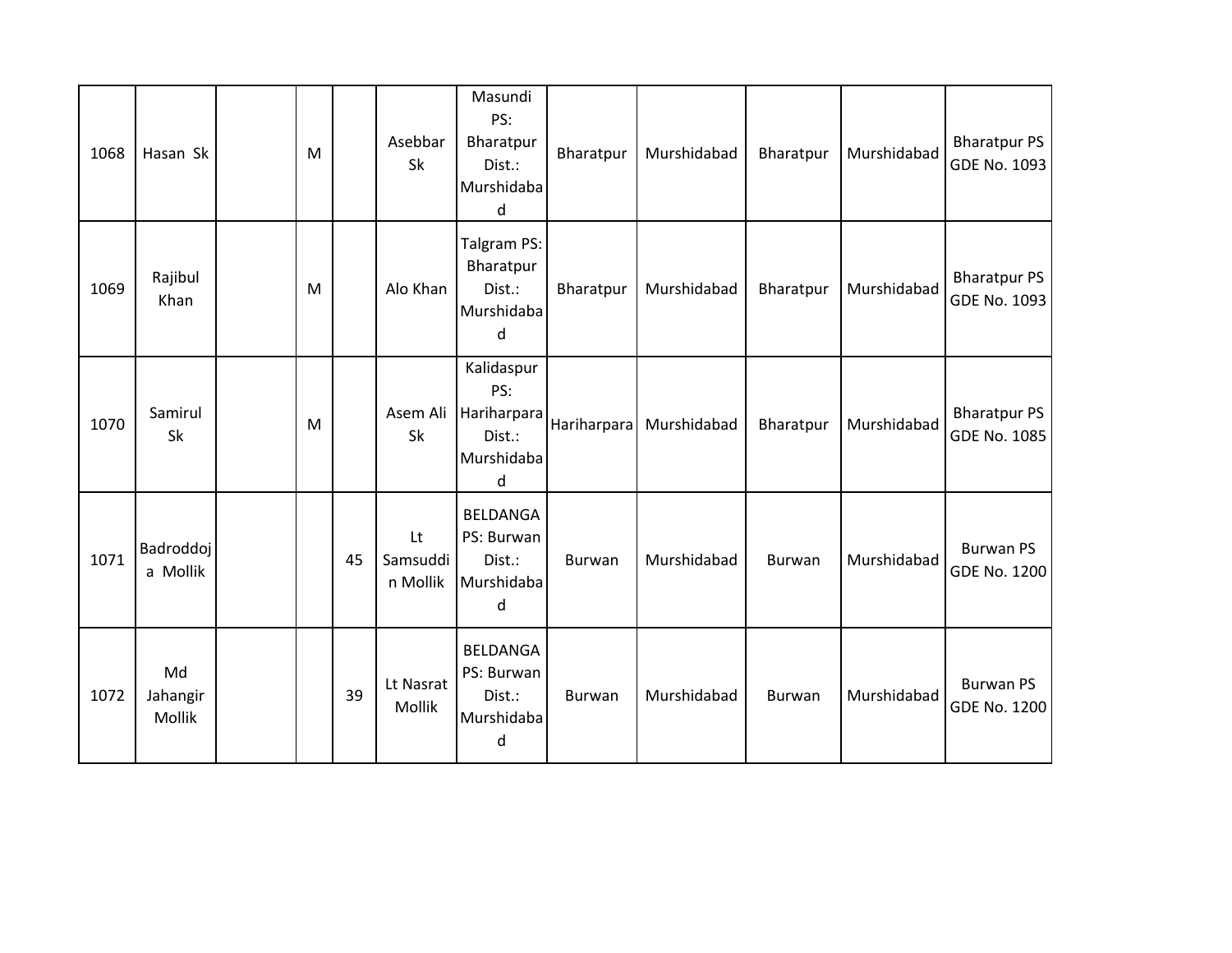| 1073 | Md Ali<br>Zimath        |  | 50 | Lt Siddik<br>Hossain   | BELDANGA<br>PS: Burwan<br>Dist.:<br>Murshidaba<br>d                        | Burwan        | Murshidabad | Burwan | Murshidabad | <b>Burwan PS</b><br>GDE No. 1200        |
|------|-------------------------|--|----|------------------------|----------------------------------------------------------------------------|---------------|-------------|--------|-------------|-----------------------------------------|
| 1074 | Bholan<br>Rajak         |  | 51 | Lt Subadh<br>Rajak     | PANCHTHU<br>PI PS:<br>Burwan<br>Dist.:<br>Murshidaba<br>d                  | <b>Burwan</b> | Murshidabad | Burwan | Murshidabad | <b>Burwan PS</b><br><b>GDE No. 1212</b> |
| 1075 | Budhadev<br>Rajak       |  | 32 | Angur<br>Rajak         | PANCHTHU<br>PI PS:<br>Burwan<br>Dist.:<br>Murshidaba<br>d                  | Burwan        | Murshidabad | Burwan | Murshidabad | <b>Burwan PS</b><br><b>GDE No. 1212</b> |
| 1076 | Sadhan<br>Dului         |  | 36 | Lt Jiten<br>Dului      | <b>SALPA PS:</b><br>Burwan<br>Dist.:<br>Murshidaba<br>d                    | Burwan        | Murshidabad | Burwan | Murshidabad | <b>Burwan PS</b><br>GDE No. 1209        |
| 1077 | Rakesh<br><b>Bhalla</b> |  | 19 | Dilip<br><b>Bhalla</b> | SULTANPU<br>R PS:<br><b>Burwan</b><br>Dist.:<br>Murshidaba<br>$\mathsf{d}$ | Burwan        | Murshidabad | Burwan | Murshidabad | <b>Burwan PS</b><br><b>GDE No. 1209</b> |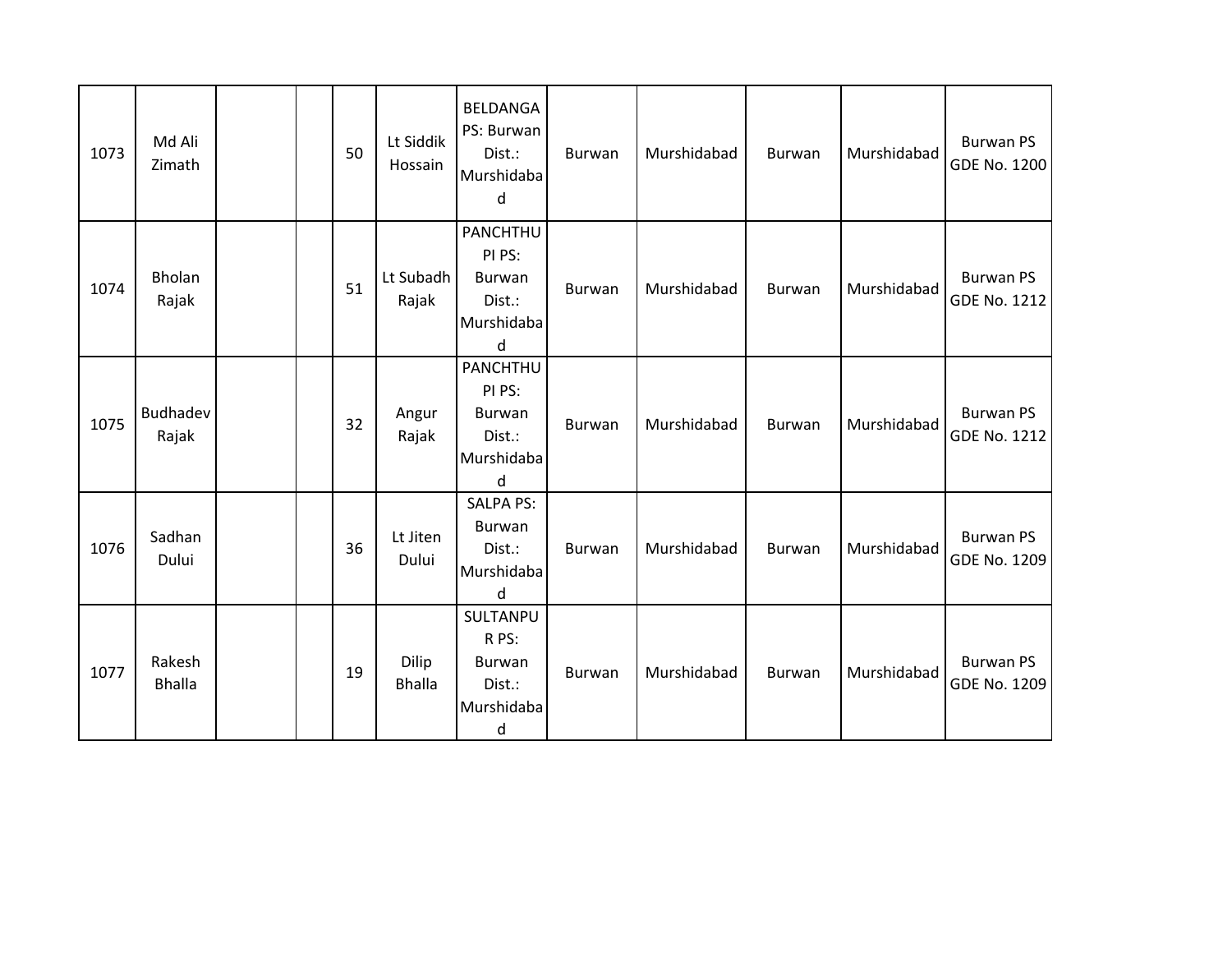| 1078 | Sudipta<br><b>Dhibar</b> |   | 19 | Bapi<br><b>Dhibar</b>            | Jugswara<br>PS: Burwan<br>Dist.:<br>Murshidaba<br>d                  | Burwan     | Murshidabad | <b>Burwan</b> | Murshidabad | <b>Burwan PS</b><br>GDE No. 1209    |
|------|--------------------------|---|----|----------------------------------|----------------------------------------------------------------------|------------|-------------|---------------|-------------|-------------------------------------|
| 1079 | Santi<br><b>Bittar</b>   |   | 46 | Lt<br>Jatadhari<br><b>Bittar</b> | Salpa PS:<br>Burwan<br>Dist.:<br>Murshidaba<br>d                     | Burwan     | Murshidabad | <b>Burwan</b> | Murshidabad | <b>Burwan PS</b><br>GDE No. 1209    |
| 1080 | Bhajan<br>Das            | M | 26 | <b>Bhudeb</b><br>Das             | Chhaighari<br>Daspara PS:<br>Daulatabad<br>Dist.:<br>Murshidaba<br>d | Daulatabad | Murshidabad | Daulatabad    | Murshidabad | Daulatabad PS<br><b>GDE No. 931</b> |
| 1081 | <b>Bapan Das</b>         | M | 19 | <b>Bhudeb</b><br>Das             | Chhaighari<br>Daspara PS:<br>Daulatabad<br>Dist.:<br>Murshidaba<br>d | Daulatabad | Murshidabad | Daulatabad    | Murshidabad | Daulatabad PS<br><b>GDE No. 931</b> |
| 1082 | Arjun Das                | M | 25 | Madan<br>Das                     | Chhaighari<br>Daspara PS:<br>Daulatabad<br>Dist.:<br>Murshidaba<br>d | Daulatabad | Murshidabad | Daulatabad    | Murshidabad | Daulatabad PS<br><b>GDE No. 931</b> |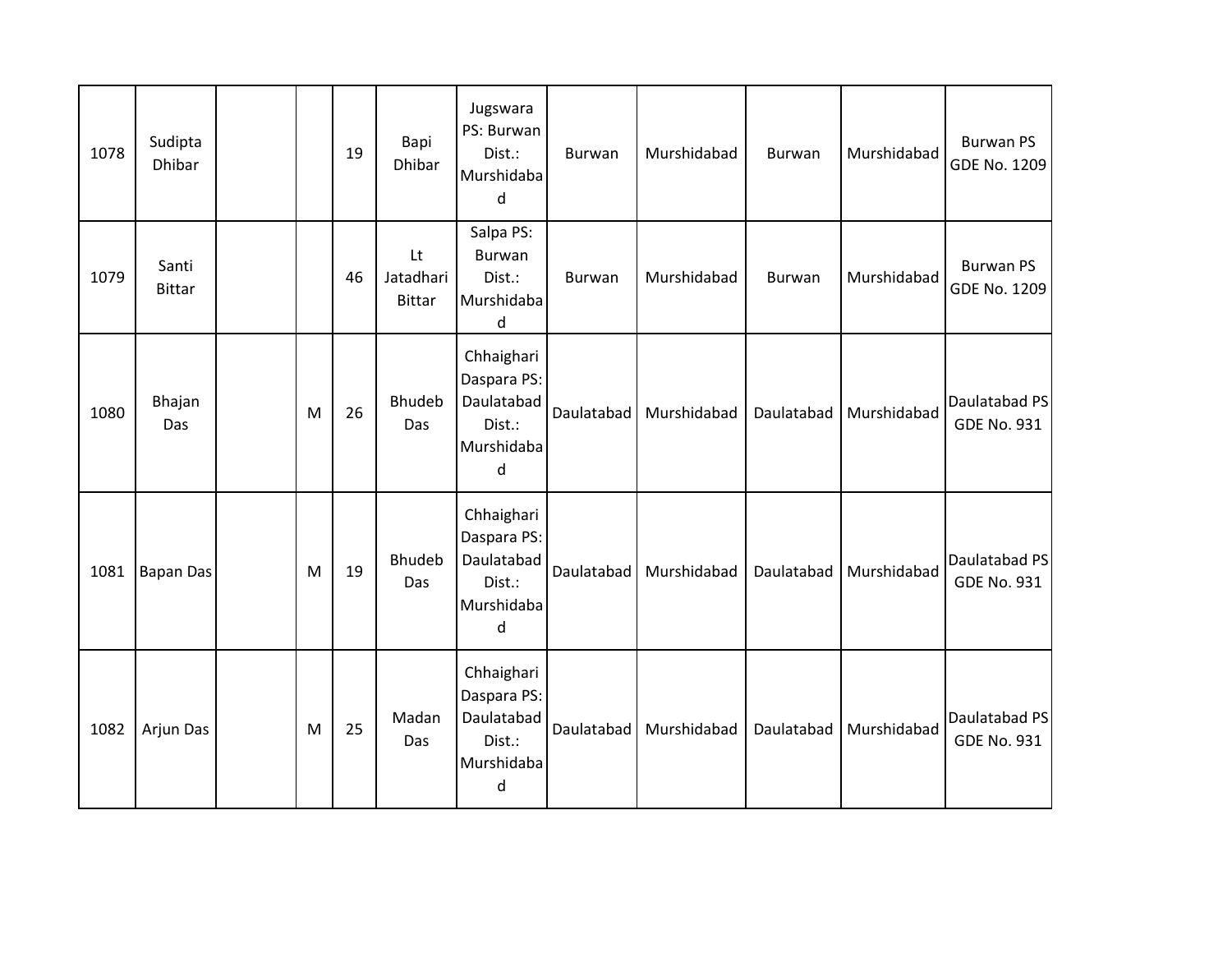| 1083 | Tatai<br>Mondal   | M | 26 | Arabinda<br>Mondal  | PS: Domkal<br>Dist.:<br>Murshidaba<br>d | Domkal | Murshidabad | Domkal | Murshidabad | Domkal PS<br><b>GDE No. 1408</b> |
|------|-------------------|---|----|---------------------|-----------------------------------------|--------|-------------|--------|-------------|----------------------------------|
| 1084 | Selim<br>Mondal   | M | 22 | Asadul<br>Mondal    | PS: Domkal<br>Dist.:<br>Murshidaba<br>d | Domkal | Murshidabad | Domkal | Murshidabad | Domkal PS<br><b>GDE No. 1408</b> |
| 1085 | Ansarul<br>Shaikh | M | 20 | Jamrul<br>Shaikh    | PS: Domkal<br>Dist.:<br>Murshidaba<br>d | Domkal | Murshidabad | Domkal | Murshidabad | Domkal PS<br><b>GDE No. 1408</b> |
| 1086 | Saharul<br>Mondal | M | 22 | Hajrat<br>Mondal    | PS: Domkal<br>Dist.:<br>Murshidaba<br>d | Domkal | Murshidabad | Domkal | Murshidabad | Domkal PS<br><b>GDE No. 1408</b> |
| 1087 | Sirajul<br>Saikh  | M | 30 | Mainuddi<br>n Saikh | PS: Domkal<br>Dist.:<br>Murshidaba<br>d | Domkal | Murshidabad | Domkal | Murshidabad | Domkal PS<br><b>GDE No. 1408</b> |
| 1088 | Insar Sk          | M | 27 | Kajimuddi<br>n Sk   | PS: Domkal<br>Dist.:<br>Murshidaba<br>d | Domkal | Murshidabad | Domkal | Murshidabad | Domkal PS<br><b>GDE No. 1400</b> |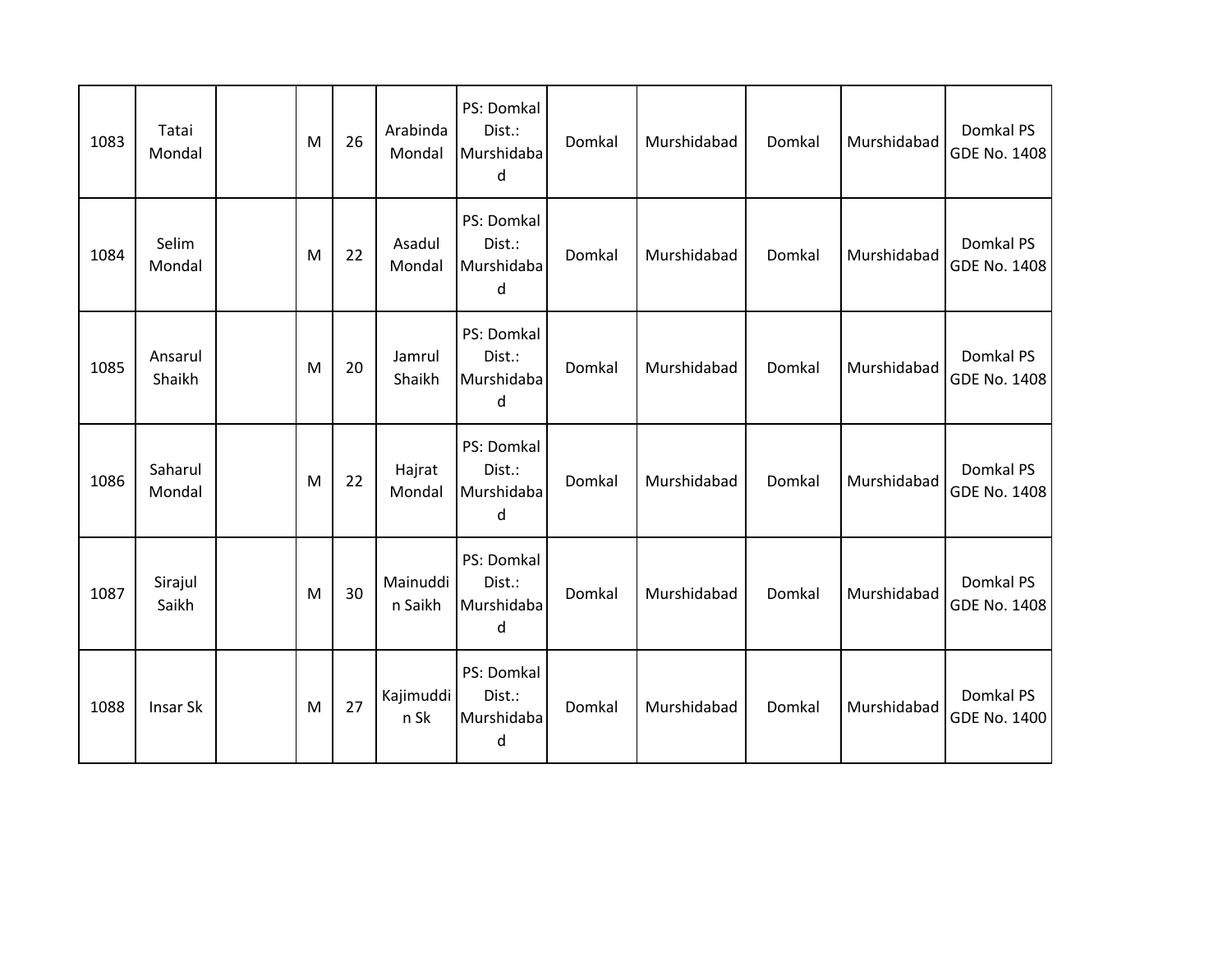| 1089 | Papan Das     | M         | <b>Tapan Das</b>  | Hariharpara<br>PS:<br>Hariharpara<br>Dist.:<br>Murshidaba<br>d | Hariharpara | Murshidabad | Hariharpara | Murshidabad | Hariharpara<br>PS GDE No.<br>1147 |
|------|---------------|-----------|-------------------|----------------------------------------------------------------|-------------|-------------|-------------|-------------|-----------------------------------|
| 1090 | Sk Kamej      | M         | Khalek Sk         | Pardiar PS:<br>Domkal<br>Dist.:<br>Murshidaba<br>d             | Domkal      | Murshidabad | Hariharpara | Murshidabad | Hariharpara<br>PS GDE No.<br>1157 |
| 1091 | Rafikul Sk    | ${\sf M}$ | Mostafa<br>Sk     | Pardiar PS:<br>Domkal<br>Dist.:<br>Murshidaba<br>d             | Domkal      | Murshidabad | Hariharpara | Murshidabad | Hariharpara<br>PS GDE No.<br>1157 |
| 1092 | Safikul Sk    | M         | Mustafa<br>Sk     | Pardiar PS:<br>Domkal<br>Dist.:<br>Murshidaba<br>$\sf d$       | Domkal      | Murshidabad | Hariharpara | Murshidabad | Hariharpara<br>PS GDE No.<br>1157 |
| 1093 | Mustafa<br>Sk | M         | Lt. Abdul<br>Bari | Pardiar PS:<br>Domkal<br>Dist.:<br>Murshidaba<br>d             | Domkal      | Murshidabad | Hariharpara | Murshidabad | Hariharpara<br>PS GDE No.<br>1166 |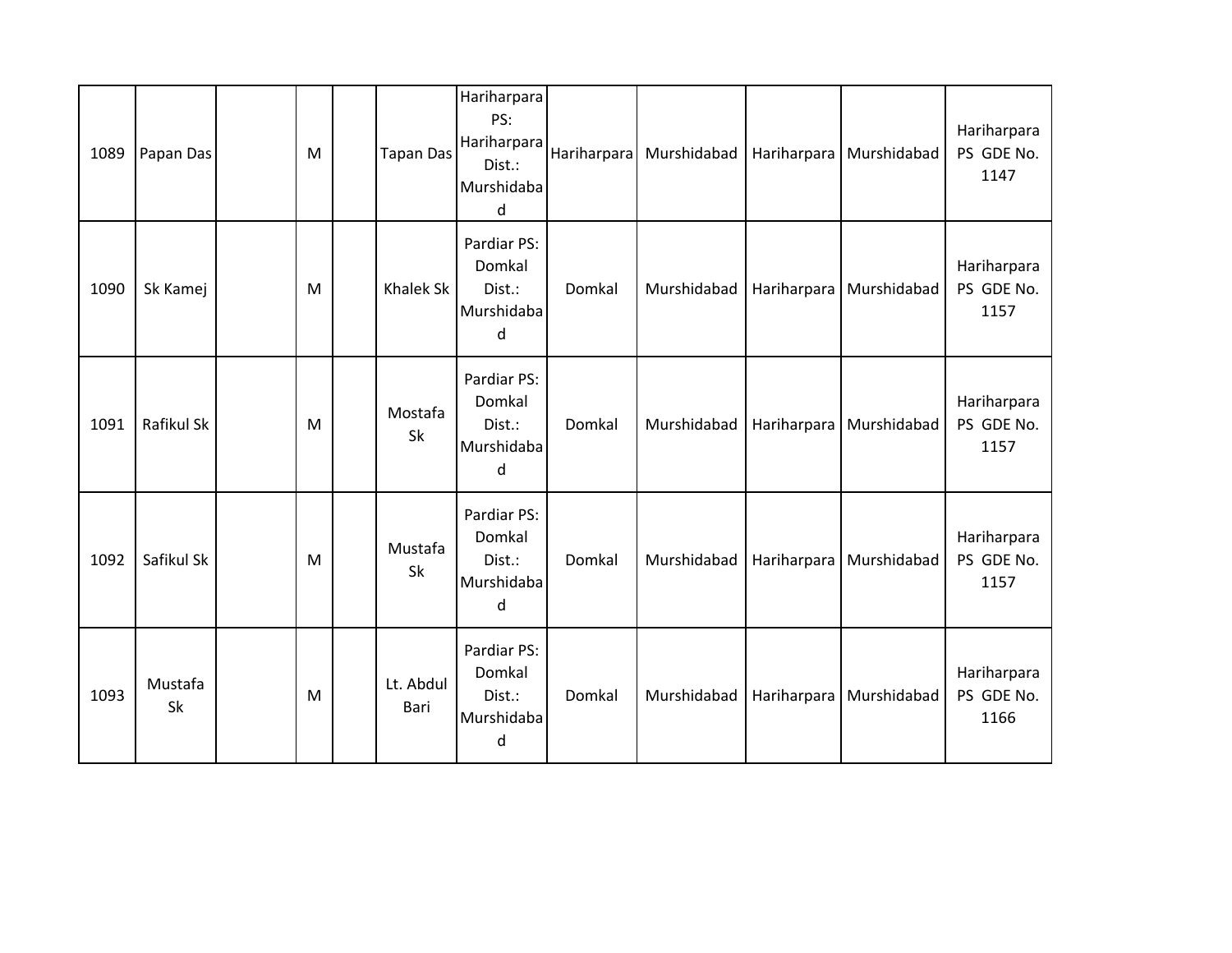| 1094 | Sirajul Sk             | M         | Fojal<br>Karim Sk          | Mosurdang<br>a PS:<br>Hariharpara<br>Dist.:<br>Murshidaba<br>d              |                    | Hariharpara Murshidabad | Hariharpara | Murshidabad | Hariharpara<br>PS GDE No.<br>1166 |
|------|------------------------|-----------|----------------------------|-----------------------------------------------------------------------------|--------------------|-------------------------|-------------|-------------|-----------------------------------|
| 1095 | Joynuddin<br>Sk        | M         | Haidar Sk                  | HAriharpaa<br>ra PS:<br>Hariharpara<br>Dist.:<br>Murshidaba<br>$\mathsf{d}$ | Hariharpara        | Murshidabad             | Hariharpara | Murshidabad | Hariharpara<br>PS GDE No.<br>1166 |
| 1096 | Abdul Ali<br>Sk        | ${\sf M}$ | Musaraf<br>Sk              | Hariharpara<br>PS:<br>Hariharpara<br>Dist.:<br>Murshidaba<br>d              | <b>Hariharpara</b> | Murshidabad             | Hariharpara | Murshidabad | Hariharpara<br>PS GDE No.<br>1166 |
| 1097 | Sariful Sk             | M         | Sabdul Sk                  | Nasipur PS:<br>Hariharpara<br>Dist.:<br>Murshidaba<br>d                     | Hariharpara        | Murshidabad             | Hariharpara | Murshidabad | Hariharpara<br>PS GDE No.<br>1166 |
| 1098 | <b>Tapas</b><br>Mondal | M         | Satyanara<br>yan<br>Mondal | Shibnagar<br>PS:<br>Hariharpara<br>Dist.:<br>Murshidaba<br>d                | Hariharpara        | Murshidabad             | Hariharpara | Murshidabad | Hariharpara<br>PS GDE No.<br>1166 |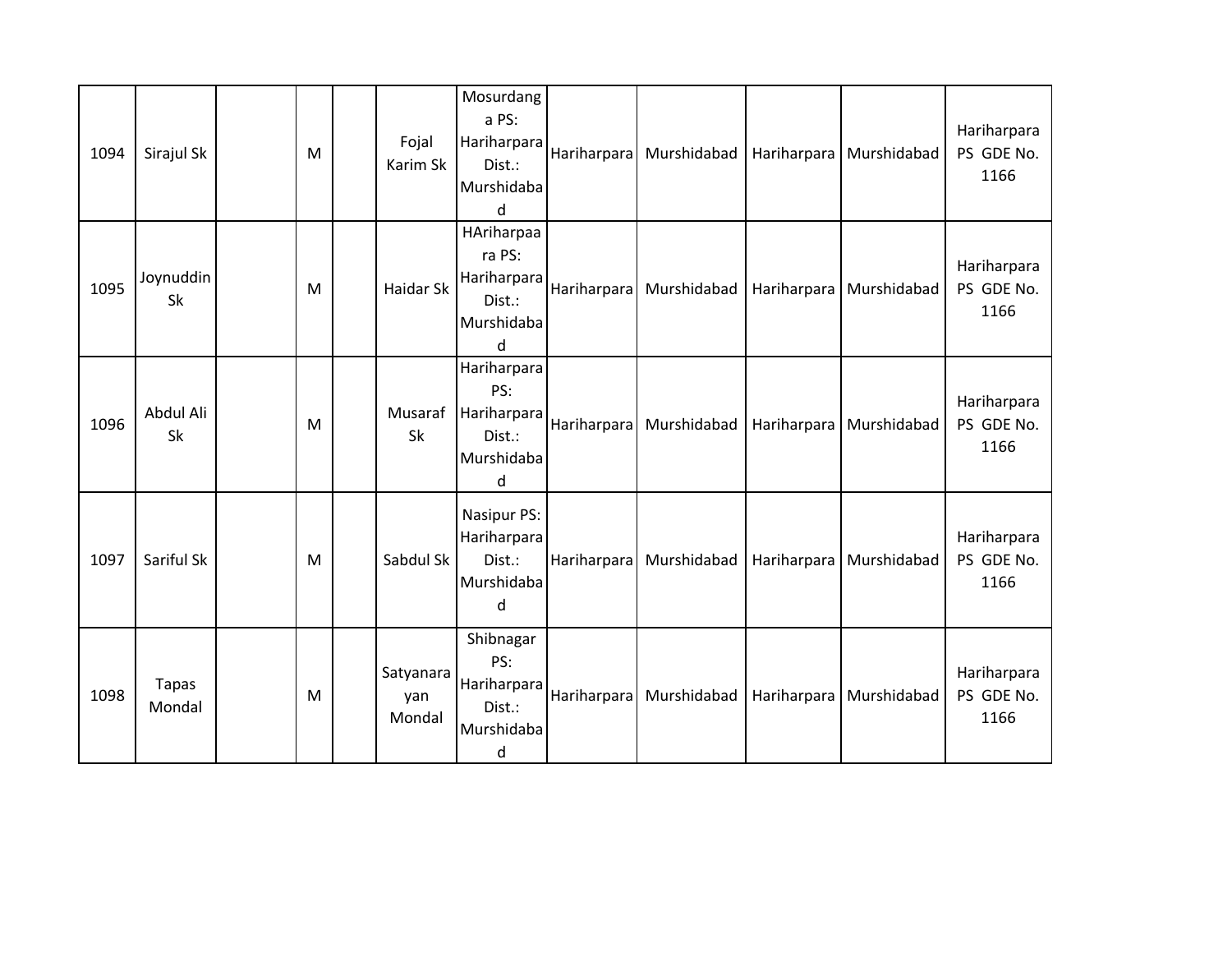| 1099 | Md Alam        | M | Jamsed<br>Alam | Chowsia, PS-<br>Islampur<br>PS:<br>Islampore<br>Dist.:<br>Islampur<br>Police<br>District     | Islampore | Islampur<br><b>Police District</b> | Islampore | Islampur<br><b>Police District</b> | <b>Islampore PS</b><br><b>GDE No. 506</b> |
|------|----------------|---|----------------|----------------------------------------------------------------------------------------------|-----------|------------------------------------|-----------|------------------------------------|-------------------------------------------|
| 1100 | Abdul<br>Rasid | M | Samsul         | Golapara, PS-<br>Islampur<br>PS:<br>Islampore<br>Dist.:<br>Islampur<br>Police<br>District    | Islampore | Islampur<br><b>Police District</b> | Islampore | Islampur<br>Police District        | <b>Islampore PS</b><br><b>GDE No. 506</b> |
| 1101 | Israial        | M | Juned<br>Alam  | Teenpool,<br>PS-<br>Islampur<br>PS:<br>Islampore<br>Dist.:<br>Islampur<br>Police<br>District | Islampore | Islampur<br><b>Police District</b> | Islampore | Islampur<br><b>Police District</b> | <b>Islampore PS</b><br><b>GDE No. 506</b> |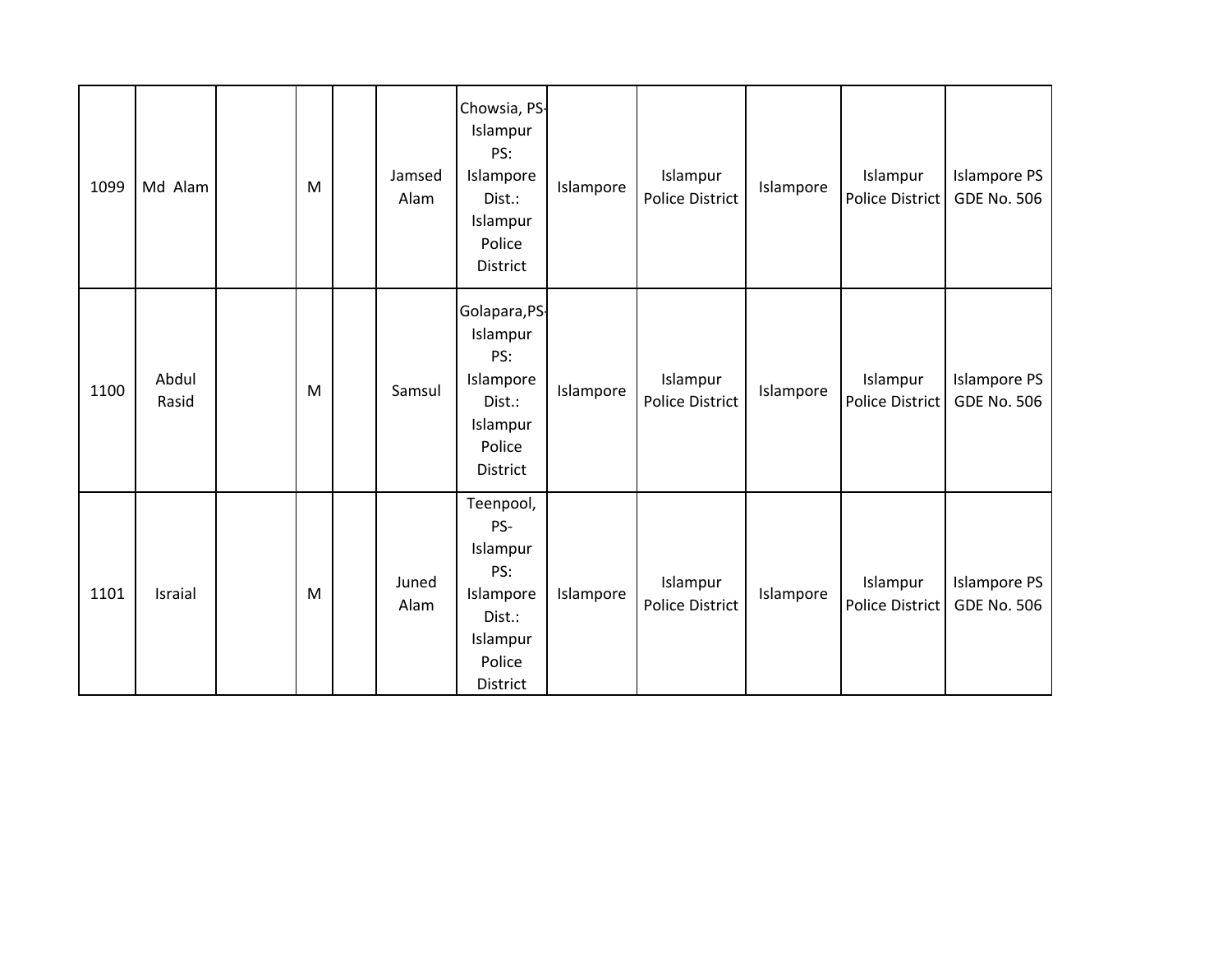| 1102 | Halim             | ${\sf M}$ | Ahammed<br>Hussain | Old station<br>basty, PS-<br>Islampur<br>PS:<br>Islampore<br>Dist.:<br>Islampur<br>Police<br>District | Islampore  | Islampur<br>Police District | Islampore | Islampur<br>Police District | <b>Islampore PS</b><br><b>GDE No. 506</b>  |
|------|-------------------|-----------|--------------------|-------------------------------------------------------------------------------------------------------|------------|-----------------------------|-----------|-----------------------------|--------------------------------------------|
| 1103 | Sagir Sha         | ${\sf M}$ | Sirajul Sha        | <b>NASHIPUR</b><br>PS:<br>Islampore<br>Dist.:<br>Murshidaba<br>d                                      | Islampore  | Murshidabad                 | Islampore | Murshidabad                 | <b>Islampore PS</b><br><b>GDE No. 1204</b> |
| 1104 | Sirajul<br>Mondal | M         | Mahasin<br>Sk      | <b>NASHIPUR</b><br>PS:<br>Islampore<br>Dist.:<br>Murshidaba<br>d                                      | Islampore  | Murshidabad                 | Islampore | Murshidabad                 | <b>Islampore PS</b><br><b>GDE No. 1204</b> |
| 1105 | Sabnur Sk         | M         | Saigar Sk          | <b>BARDHA</b><br>PS:<br>Daulatabad<br>Dist.:<br>Murshidaba<br>d                                       | Daulatabad | Murshidabad                 | Islampore | Murshidabad                 | <b>Islampore PS</b><br><b>GDE No. 1204</b> |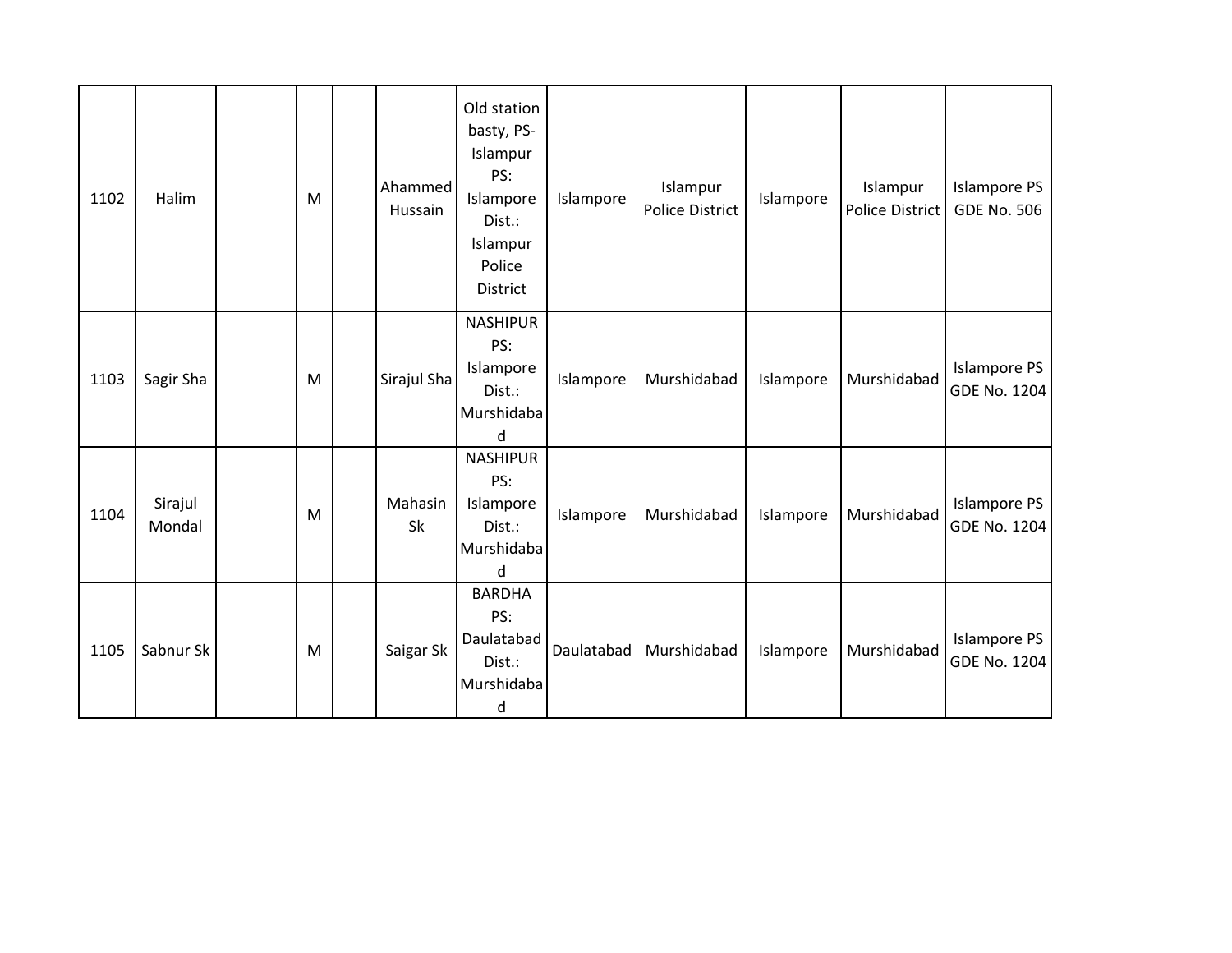| 1106 | Bidhan<br>Ghosh        | M         | Shakti<br>Ghosh           | <b>BAGHARPU</b><br><b>R RAMNA</b><br>PS: Domkal<br>Dist.:<br>Murshidaba<br>d    | Domkal    | Murshidabad | Islampore | Murshidabad | <b>Islampore PS</b><br><b>GDE No. 1204</b> |
|------|------------------------|-----------|---------------------------|---------------------------------------------------------------------------------|-----------|-------------|-----------|-------------|--------------------------------------------|
| 1107 | Tapan<br>Mandal        | ${\sf M}$ | Banshi<br>Badan<br>Mandal | GOAS<br><b>GOJEPARA</b><br>PS:<br>Islampore<br>Dist.:<br>Murshidaba<br>d        | Islampore | Murshidabad | Islampore | Murshidabad | <b>Islampore PS</b><br><b>GDE No. 1204</b> |
| 1108 | <b>Biren Das</b>       | M         | Kalipada<br>Das           | <b>GOAS</b><br><b>GOJEPARA</b><br>PS:<br>Islampore<br>Dist.:<br>Murshidaba<br>d | Islampore | Murshidabad | Islampore | Murshidabad | <b>Islampore PS</b><br><b>GDE No. 1204</b> |
| 1109 | <b>Bakul</b><br>Mondal | M         | Esrail<br>Mondal          | <b>KOSBA</b><br>GOAS PS:<br>Islampore<br>Dist.:<br>Murshidaba<br>d              | Islampore | Murshidabad | Islampore | Murshidabad | <b>Islampore PS</b><br><b>GDE No. 1204</b> |
| 1110 | Hazrat Sk              | M         | Younus Sk                 | <b>NAJIRPUR</b><br>PS:<br>Islampore<br>Dist.:<br>Murshidaba<br>d                | Islampore | Murshidabad | Islampore | Murshidabad | <b>Islampore PS</b><br><b>GDE No. 1204</b> |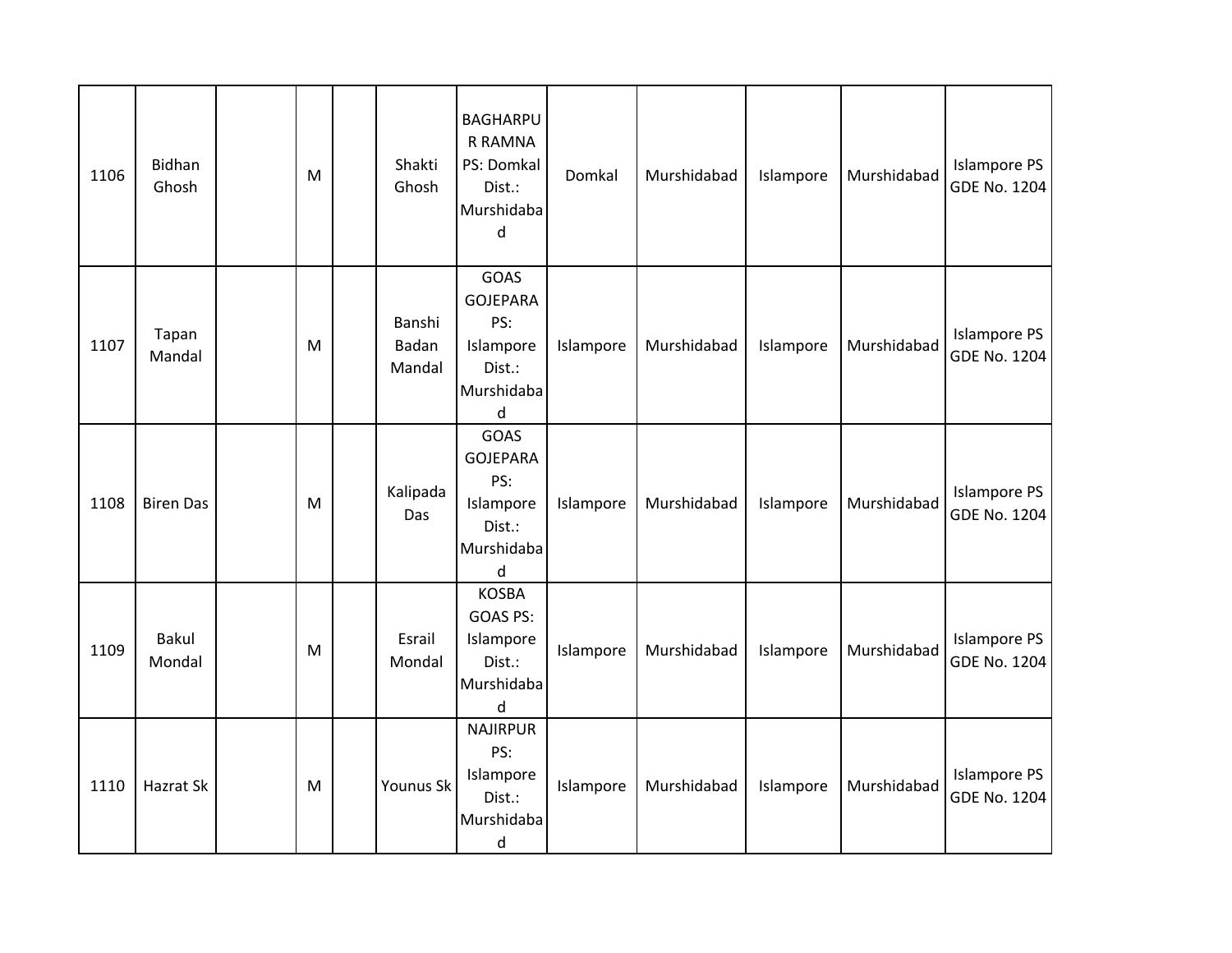| 1111 | Prasanta<br>Das            | М           |    | Kartick<br>Das      | <b>KHEMRAJP</b><br>UR PS:<br>Islampore<br>Dist.:<br>Murshidaba<br>d | Islampore | Murshidabad | Islampore | Murshidabad | <b>Islampore PS</b><br><b>GDE No. 1220</b> |
|------|----------------------------|-------------|----|---------------------|---------------------------------------------------------------------|-----------|-------------|-----------|-------------|--------------------------------------------|
| 1112 | Kartick<br>Das             | M           |    | Shyamal<br>Das      | <b>KHEMRAJP</b><br>UR PS:<br>Islampore<br>Dist.:<br>Murshidaba<br>d | Islampore | Murshidabad | Islampore | Murshidabad | <b>Islampore PS</b><br><b>GDE No. 1220</b> |
| 1113 | Jinnatan<br>Bibi           | $\mathsf F$ | 52 | Golam<br>Mostafa    | Raipara PS:<br>Jalangi<br>Dist.:<br>Murshidaba<br>$\sf d$           | Jalangi   | Murshidabad | Jalangi   | Murshidabad | Jalangi PS<br><b>GDE No. 859</b>           |
| 1114 | Rabi<br>Mondal             | M           | 52 | Mainul<br>Mondal    | Raipara PS:<br>Jalangi<br>Dist.:<br>Murshidaba<br>d                 | Jalangi   | Murshidabad | Jalangi   | Murshidabad | Jalangi PS<br><b>GDE No. 859</b>           |
| 1115 | <b>Babar Ali</b><br>Mondal | M           | 45 | Abdul Saif<br>Molla | Nacherarpa<br>ra PS:<br>Jalangi<br>Dist.:<br>Murshidaba<br>d        | Jalangi   | Murshidabad | Jalangi   | Murshidabad | Jalangi PS<br><b>GDE No. 885</b>           |
| 1116 | Sujan<br>Mondal            | M           | 24 | Sentu<br>Mondal     | Nachearpar<br>a PS: Jalangi<br>Dist.:<br>Murshidaba<br>d            | Jalangi   | Murshidabad | Jalangi   | Murshidabad | Jalangi PS<br><b>GDE No. 885</b>           |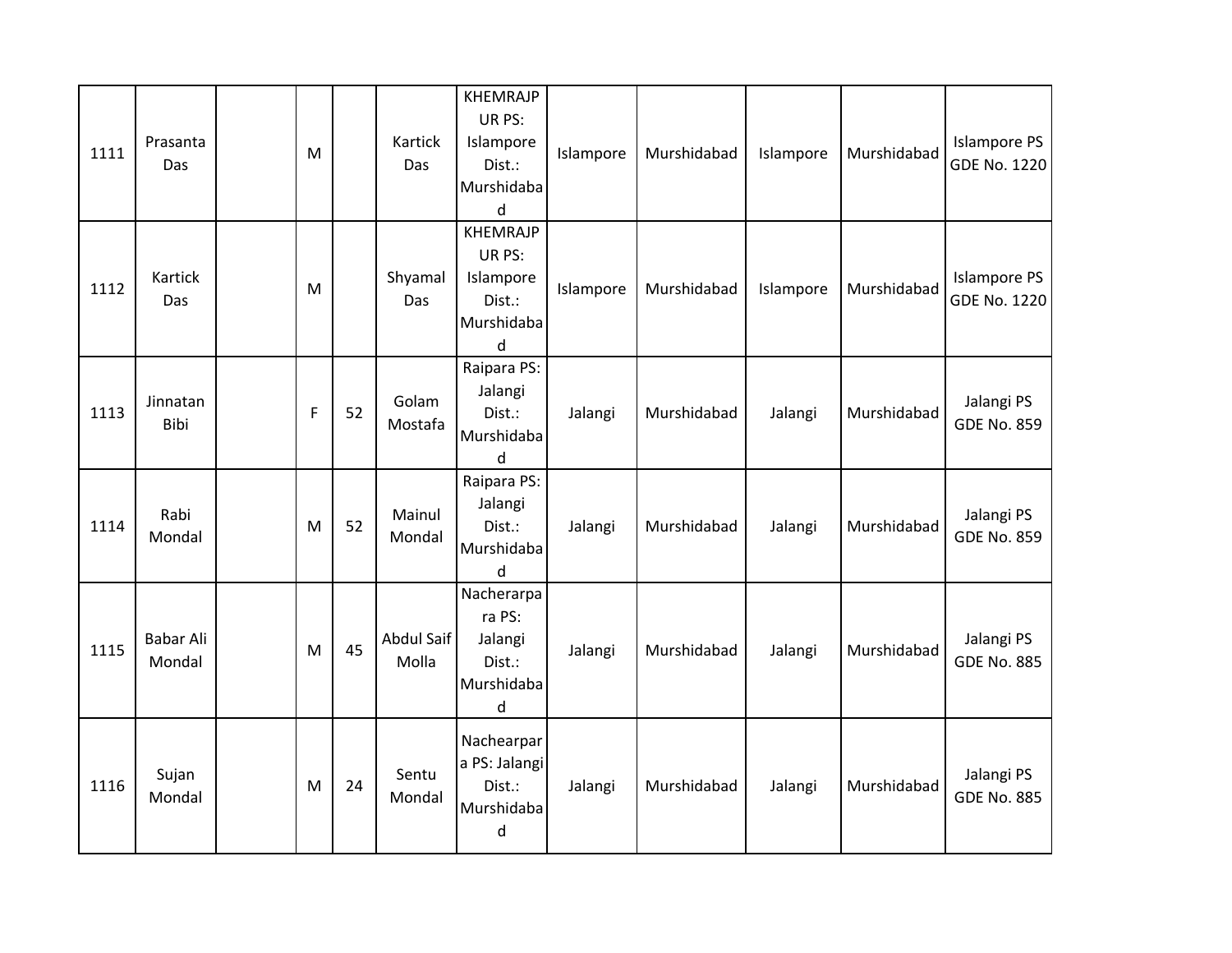| 1117 | Raju Bed              | M | 44 | Lt. Dulal<br><b>Bed</b>     | Inatpur PS:<br>Jalangi<br>Dist.:<br>Murshidaba<br>d                    | Jalangi          | Murshidabad | Jalangi | Murshidabad | Jalangi PS<br><b>GDE No. 885</b> |
|------|-----------------------|---|----|-----------------------------|------------------------------------------------------------------------|------------------|-------------|---------|-------------|----------------------------------|
| 1118 | Sansuddin<br>Sk       |   | 38 | S/o-Rasid<br>Sk             | Rosulpur<br>PS: Jiaganj<br>Dist.:<br>Murshidaba<br>d                   | Jiaganj          | Murshidabad | Jiaganj | Murshidabad | Jiaganj PS<br><b>GDE No. 806</b> |
| 1119 | Jarman Sk             |   | 52 | $S/O-$<br>Moinuddi<br>n Sk  | Basantapur<br>PS:<br><b>Bhagawang</b><br>ola Dist.:<br>Murshidaba<br>d | Bhagawang<br>ola | Murshidabad | Jiaganj | Murshidabad | Jiaganj PS<br><b>GDE No. 806</b> |
| 1120 | Lalchand<br>Sk        |   | 39 | $S/O-$<br>Mulukcha<br>nd Sk | Rosulpur<br>PS:<br>Nabagram<br>Dist.:<br>Murshidaba<br>$\mathsf{d}$    | Nabagram         | Murshidabad | Jiaganj | Murshidabad | Jiaganj PS<br><b>GDE No. 806</b> |
| 1121 | Biswajit<br>Mandal    | M | 29 | Sakshi<br>Mandal            | Haripur PS:<br>Khargram<br>Dist.:<br>Murshidaba<br>d                   | Khargram         | Murshidabad | Kandi   | Murshidabad | Kandi PS GDE<br>No. 1463         |
| 1122 | Baidyanat<br>h Mandal | M | 47 | Provakar<br>Mandal          | <b>Bundai PS:</b><br>Kandi Dist.:<br>Murshidaba<br>d                   | Kandi            | Murshidabad | Kandi   | Murshidabad | Kandi PS GDE<br>No. 1463         |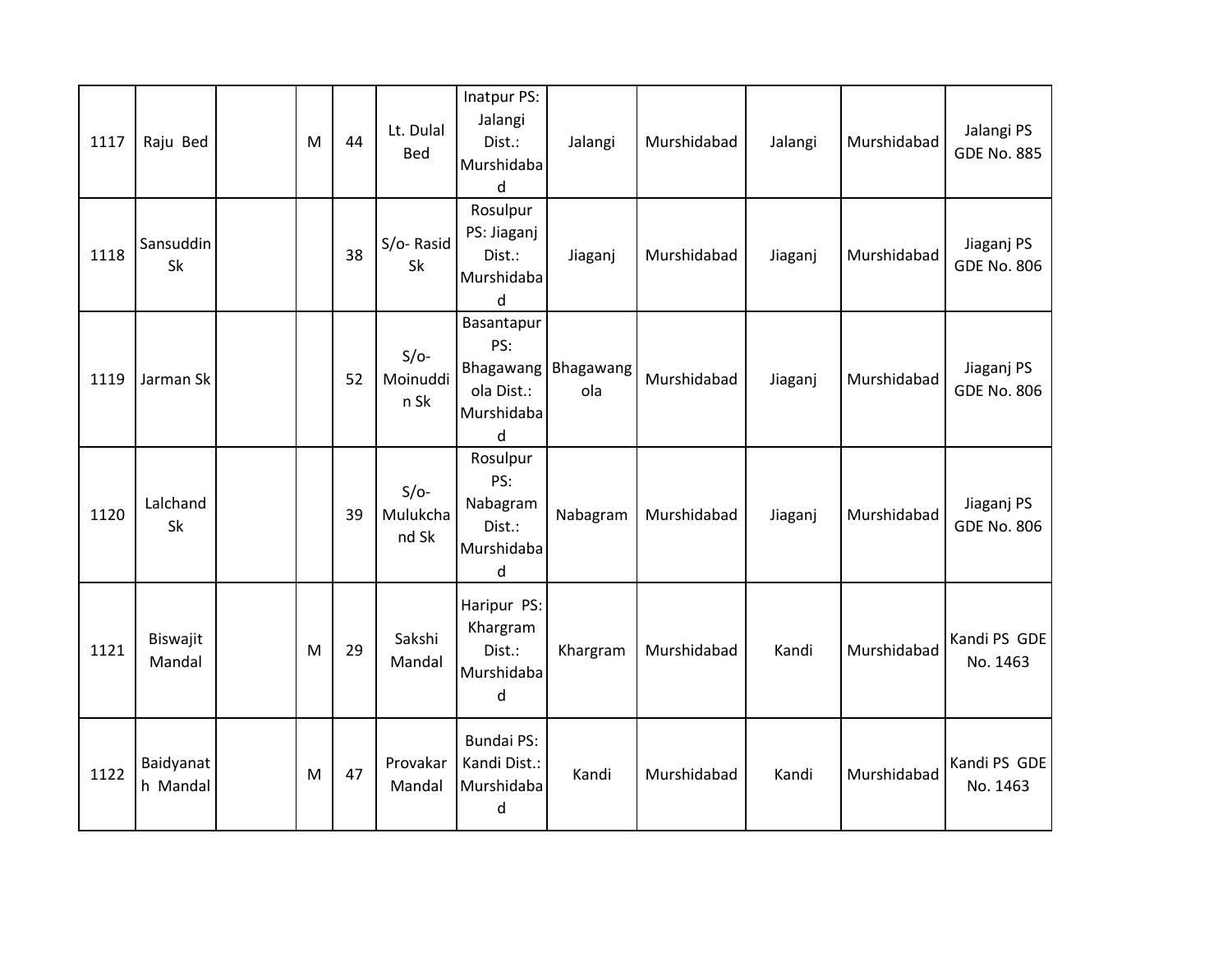| 1123 | Nayan<br>Mondal  |   | 30 | Bahadur<br>Mondal     | Augram PS:<br>Khargram<br>Dist.:<br>Murshidaba<br>d                 | Khargram | Murshidabad | Khargram | Murshidabad | Khargram PS<br><b>GDE No. 1442</b> |
|------|------------------|---|----|-----------------------|---------------------------------------------------------------------|----------|-------------|----------|-------------|------------------------------------|
| 1124 | Habib Sk         | M | 19 | Bohiujama<br>I Sk     | Khargram<br>PS:<br>Khargram<br>Dist.:<br>Murshidaba<br><sub>d</sub> | Khargram | Murshidabad | Khargram | Murshidabad | Khargram PS<br><b>GDE No. 1442</b> |
| 1125 | Ranglal Sk       | M | 30 | <b>Tajirul Sk</b>     | Khargram<br>PS:<br>Khargram<br>Dist.:<br>Murshidaba<br>d            | Khargram | Murshidabad | Khargram | Murshidabad | Khargram PS<br><b>GDE No. 1442</b> |
| 1126 | Rahul Sk         | M | 18 | Ajimat Sk             | Khargram<br>PS:<br>Khargram<br>Dist.:<br>Murshidaba<br>$\mathsf{d}$ | Khargram | Murshidabad | Khargram | Murshidabad | Khargram PS<br><b>GDE No. 1442</b> |
| 1127 | Sukumar<br>Bagdi | M | 42 | Lt.ganapat<br>i Bagdi | Khargram<br>PS:<br>Khargram<br>Dist.:<br>Murshidaba<br>d            | Khargram | Murshidabad | Khargram | Murshidabad | Khargram PS<br><b>GDE No. 1442</b> |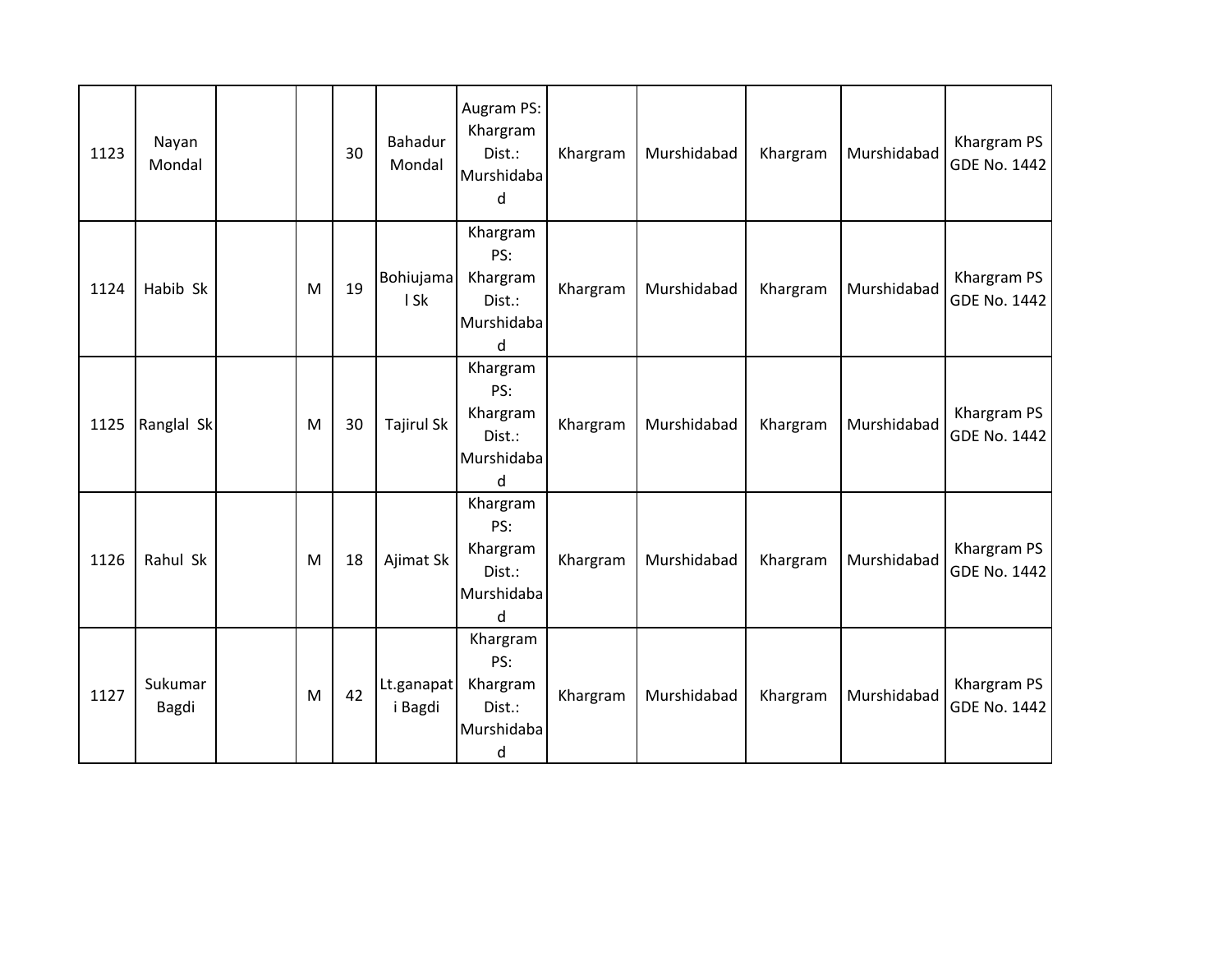| 1128 | Noton<br>Bagdi         |         | M         | 24 | Lt.latu<br>Bagdi      | Eroali PS:<br>Khargram<br>Dist.:<br>Murshidaba<br>d    | Khargram | Murshidabad | Khargram | Murshidabad | Khargram PS<br><b>GDE No. 1442</b> |
|------|------------------------|---------|-----------|----|-----------------------|--------------------------------------------------------|----------|-------------|----------|-------------|------------------------------------|
| 1129 | Anil<br>Kumar<br>Bagdi |         | M         | 55 | Lt.ganapat<br>i Bagdi | Eroali PS:<br>Khargram<br>Dist.:<br>Murshidaba<br>d    | Khargram | Murshidabad | Khargram | Murshidabad | Khargram PS<br><b>GDE No. 1442</b> |
| 1130 | Abu<br>Hasan           | Hossain | M         | 33 | Naijuddin<br>Sk       | Badalmati<br>PS: Ranitala<br>Dist.:<br>Murshidaba<br>d | Ranitala | Murshidabad | Lalgola  | Murshidabad | Lalgola PS<br>GDE No. 1535         |
| 1131 | Sabirul<br>Islam       |         | ${\sf M}$ | 20 | Rasidul Sk            | Badalmati<br>PS: Ranitala<br>Dist.:<br>Murshidaba<br>d | Ranitala | Murshidabad | Lalgola  | Murshidabad | Lalgola PS<br>GDE No. 1535         |
| 1132 | Saddam<br>Hossain      |         | M         | 30 | Naijuddin<br>Sk       | Badalmati<br>PS: Ranitala<br>Dist.:<br>Murshidaba<br>d | Ranitala | Murshidabad | Lalgola  | Murshidabad | Lalgola PS<br>GDE No. 1535         |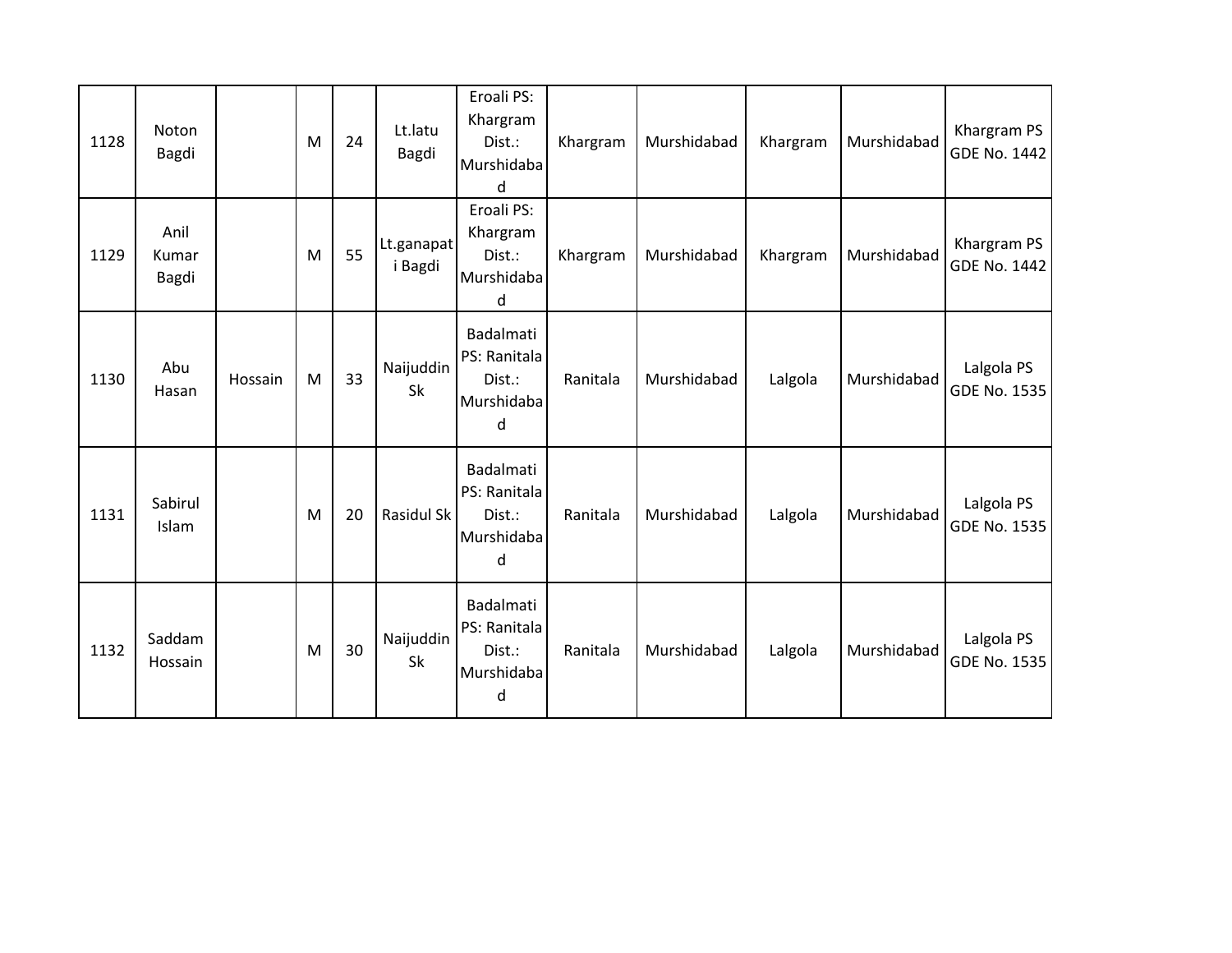| 1133 | Sarikul Sk        | M         | 30 | Saifuddin<br>Sk     | Lalgola<br>Pathanpara<br>PS: Lalgola<br>Dist.:<br>Murshidaba<br>d | Lalgola | Murshidabad | Lalgola | Murshidabad | Lalgola PS<br>GDE No. 1570 |
|------|-------------------|-----------|----|---------------------|-------------------------------------------------------------------|---------|-------------|---------|-------------|----------------------------|
| 1134 | Sadikul Sk        | M         | 25 | Hossain<br>Ali      | Malotipur<br>PS: Lalgola<br>Dist.:<br>Murshidaba<br>d             | Lalgola | Murshidabad | Lalgola | Murshidabad | Lalgola PS<br>GDE No. 1570 |
| 1135 | Sanjit<br>Rabidas | M         | 36 | Lt Badal<br>Rabidas | Horijanpur<br>PS: Lalgola<br>Dist.:<br>Murshidaba<br>d            | Lalgola | Murshidabad | Lalgola | Murshidabad | Lalgola PS<br>GDE No. 1570 |
| 1136 | Sajal<br>Haldar   | ${\sf M}$ | 23 | Ramen<br>Haldar     | Mollikpur<br>PS: Lalgola<br>Dist.:<br>Murshidaba<br>d             | Lalgola | Murshidabad | Lalgola | Murshidabad | Lalgola PS<br>GDE No. 1570 |
| 1137 | Sagar<br>Haldar   | M         | 28 | Sanjib<br>Haldar    | Mollikpur<br>PS: Lalgola<br>Dist.:<br>Murshidaba<br>d             | Lalgola | Murshidabad | Lalgola | Murshidabad | Lalgola PS<br>GDE No. 1570 |
| 1138 | Rajib Das         | ${\sf M}$ | 21 | Sujit Das           | Sarapara<br>PS: Lalgola<br>Dist.:<br>Murshidaba<br>$\mathsf{d}$   | Lalgola | Murshidabad | Lalgola | Murshidabad | Lalgola PS<br>GDE No. 1570 |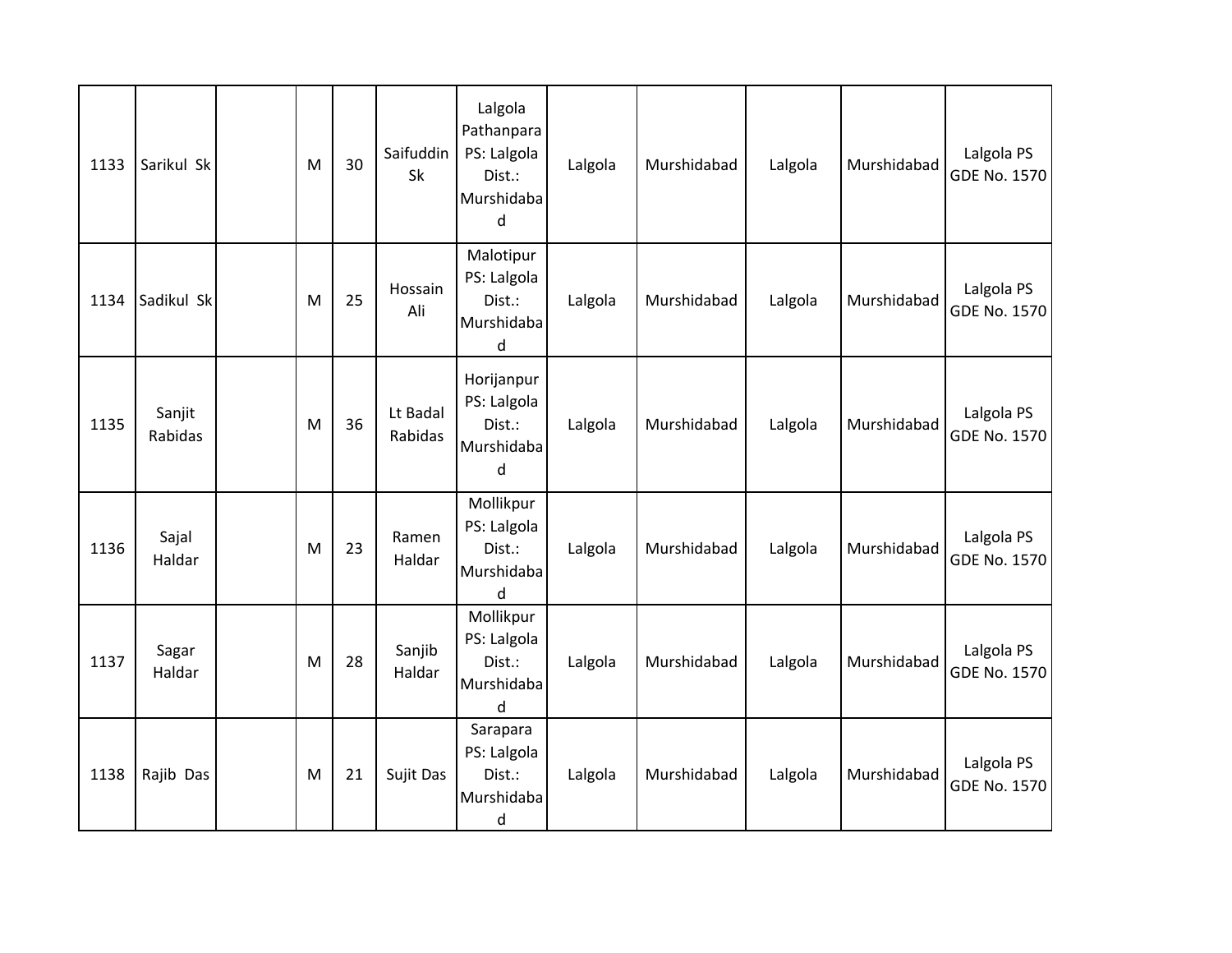| 1139 | Shyamapa<br>da Haldar | M | 45 | Mahadeb<br>Haldar    | Bahadurpur<br>PS: Lalgola<br>Dist.:<br>Murshidaba<br>d             | Lalgola | Murshidabad | Lalgola | Murshidabad | Lalgola PS<br>GDE No. 1570 |
|------|-----------------------|---|----|----------------------|--------------------------------------------------------------------|---------|-------------|---------|-------------|----------------------------|
| 1140 | Safikul Ali           | M | 41 | Attar Ali            | Bhabanipur<br>PS: Lalgola<br>Dist.:<br>Murshidaba<br>d             | Lalgola | Murshidabad | Lalgola | Murshidabad | Lalgola PS<br>GDE No. 1570 |
| 1141 | Najirul Sk            | M | 25 | Munjur Sk            | Natatala<br>PS: Lalgola<br>Dist.:<br>Murshidaba<br>d               | Lalgola | Murshidabad | Lalgola | Murshidabad | Lalgola PS<br>GDE No. 1570 |
| 1142 | Md Faikul<br>Islam    | M | 25 | Maharam<br><b>Sk</b> | Dakshin<br>Latiberpara<br>PS: Lalgola<br>Dist.:<br>Murshidaba<br>d | Lalgola | Murshidabad | Lalgola | Murshidabad | Lalgola PS<br>GDE No. 1570 |
| 1143 | Tajel Sk              | M | 26 | Kajem Ali            | Dakshin<br>Latiberpara<br>PS: Lalgola<br>Dist.:<br>Murshidaba<br>d | Lalgola | Murshidabad | Lalgola | Murshidabad | Lalgola PS<br>GDE No. 1570 |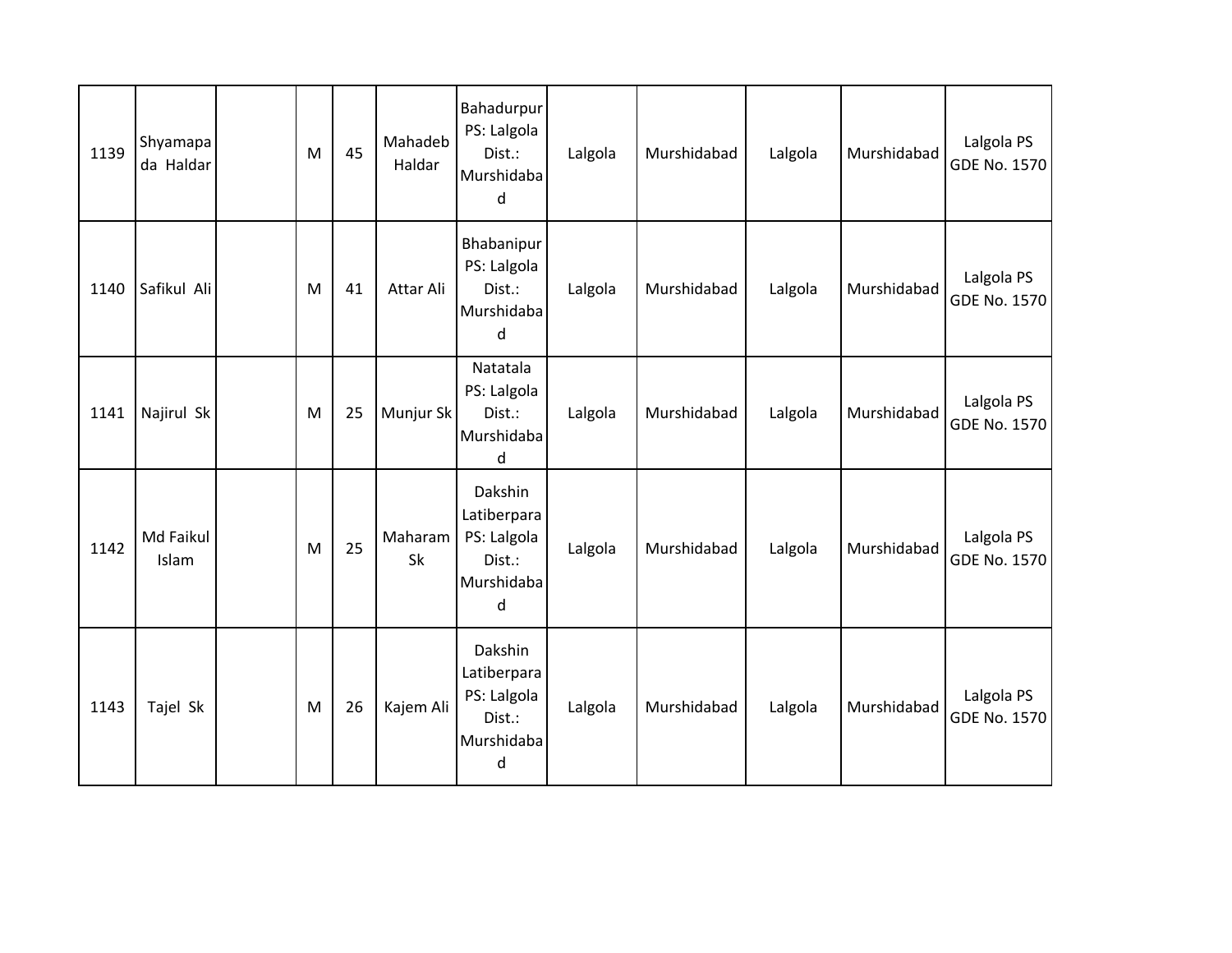| 1144 | Masadul<br>Sk      | M | 23 | Rejaur Sk                         | Dakshin<br>Latiberpara<br>PS: Lalgola<br>Dist.:<br>Murshidaba<br>d  | Lalgola          | Murshidabad | Lalgola | Murshidabad | Lalgola PS<br><b>GDE No. 1570</b> |
|------|--------------------|---|----|-----------------------------------|---------------------------------------------------------------------|------------------|-------------|---------|-------------|-----------------------------------|
| 1145 | Bhadu<br>Haldar    | M | 38 | Nimai<br>Haldar                   | Golapnagar<br>PS: Lalgola<br>Dist.:<br>Murshidaba<br>d              | Lalgola          | Murshidabad | Lalgola | Murshidabad | Lalgola PS<br>GDE No. 1570        |
| 1146 | Biswajit<br>Sarkar | M | 21 | Chamatka<br>r Sarkar              | Golapnagar<br>PS: Lalgola<br>Dist.:<br>Murshidaba<br>d              | Lalgola          | Murshidabad | Lalgola | Murshidabad | Lalgola PS<br><b>GDE No. 1570</b> |
| 1147 | Choton<br>Karmakar | M | 26 | Ohini<br><b>Biswa</b><br>Karmakar | Beliashyam<br>pur PS:<br>Bhagawang<br>ola Dist.:<br>Murshidaba<br>d | Bhagawang<br>ola | Murshidabad | Lalgola | Murshidabad | Lalgola PS<br>GDE No. 1570        |
| 1148 | Arup<br>Haldar     | M | 19 | Akhil<br>Haldar                   | Golapnagar<br>PS: Lalgola<br>Dist.:<br>Murshidaba<br>d              | Lalgola          | Murshidabad | Lalgola | Murshidabad | Lalgola PS<br>GDE No. 1570        |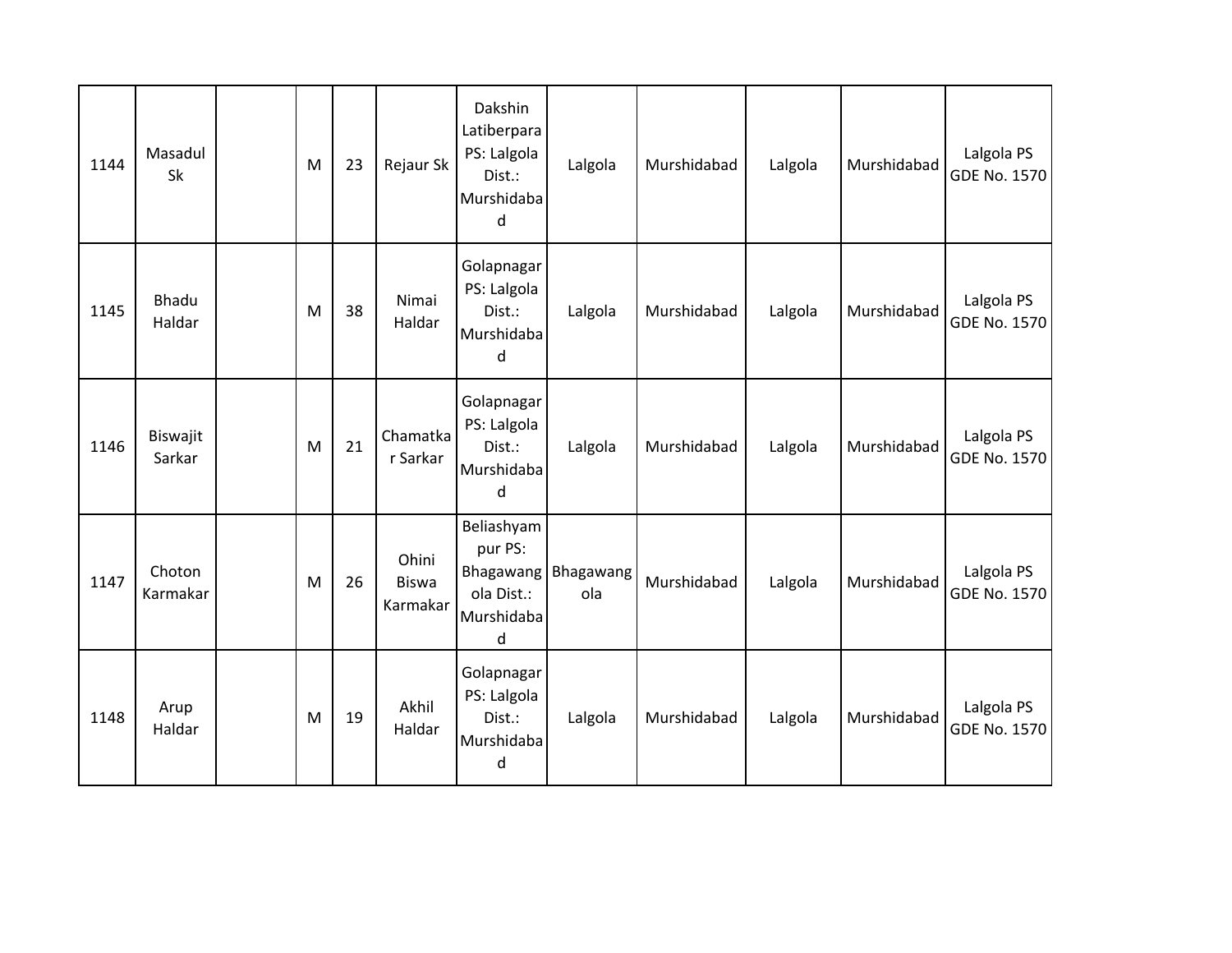| 1149 | Basudeb<br>Ghosh | Ujjwal | M           | 27 | Biswanath<br>Ghosh      | Panchgram<br>Ghoshpara<br>PS:<br>Nabagram<br>Dist.:<br>Murshidaba<br>d    | Nabagram   | Murshidabad                        | Nabagram | Murshidabad | Nabagram PS<br><b>GDE No. 1064</b> |
|------|------------------|--------|-------------|----|-------------------------|---------------------------------------------------------------------------|------------|------------------------------------|----------|-------------|------------------------------------|
| 1150 | Laxmi<br>Ghosh   |        | $\mathsf F$ | 26 | Rakhu<br>Ghosh          | Panchgram<br>Ghoshpara<br>PS:<br>Nabagram<br>Dist.:<br>Murshidaba<br>d    | Nabagram   | Murshidabad                        | Nabagram | Murshidabad | Nabagram PS<br>GDE No. 1064        |
| 1151 | Amajuddi<br>n Sk |        | M           |    | Johiruddin<br>Sk        | Gouripur<br>PS:<br>Sagardighi<br>Dist.:<br>Jangipur<br>Police<br>District | Sagardighi | Jangipur<br><b>Police District</b> | Nabagram | Murshidabad | Nabagram PS<br>GDE No. 1043        |
| 1152 | Arun<br>Mondal   |        | M           | 40 | Lt. Sisir Kr.<br>Mondal | Palsanda<br>More PS:<br>Nabagram<br>Dist.:<br>Murshidaba<br>d             | Nabagram   | Murshidabad                        | Nabagram | Murshidabad | Nabagram PS<br>GDE No. 1043        |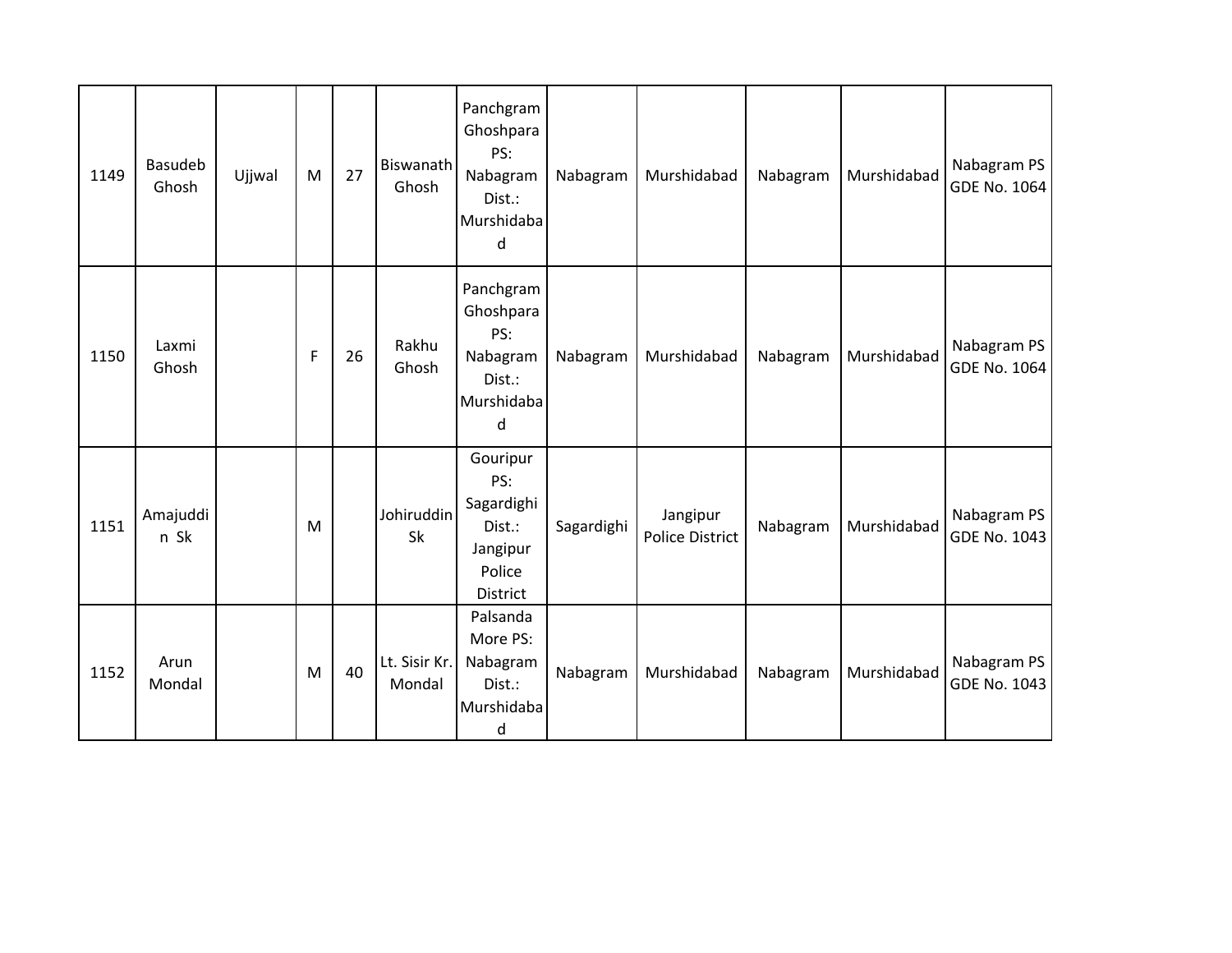| 1153 | Atibur Sk          | M | 35 | Tempu Sk             | Mohurul<br>PS:<br>Nabagram<br>Dist.:<br>Murshidaba<br>d  | Nabagram  | Murshidabad | Nabagram  | Murshidabad | Nabagram PS<br><b>GDE No. 1073</b> |
|------|--------------------|---|----|----------------------|----------------------------------------------------------|-----------|-------------|-----------|-------------|------------------------------------|
| 1154 | Hasibur<br>Sk      | M |    | Tempu<br><b>Sk32</b> | Mohurul<br>PS:<br>Nabagram<br>Dist.:<br>Murshidaba<br>d  | Nabagram  | Murshidabad | Nabagram  | Murshidabad | Nabagram PS<br><b>GDE No. 1073</b> |
| 1155 | Taser Sk           | M | 42 | Lt. Arsad<br>Sk      | Shilgram<br>PS:<br>Nabagram<br>Dist.:<br>Murshidaba<br>d | Nabagram  | Murshidabad | Nabagram  | Murshidabad | Nabagram PS<br>GDE No. 1073        |
| 1156 | Hannan Sk          | M | 37 | Jamiir Sk            | PS: Nawda<br>Dist.:<br>Murshidaba<br>d                   | Nawda     | Murshidabad | Nawda     | Murshidabad | Nawda PS<br><b>GDE No. 997</b>     |
| 1157 | Asarul<br>Malithya | M | 31 | Kalam<br>Malithya    | Rajpur PS:<br>Nawda<br>Dist.:<br>Murshidaba<br>d         | Nawda     | Murshidabad | Nawda     | Murshidabad | Nawda PS<br><b>GDE No. 997</b>     |
| 1158 | Sumon<br>Saha      | M | 24 | Haradhon<br>Saha     | Chatra PS:<br>Islampore<br>Dist.:<br>Murshidaba<br>d     | Islampore | Murshidabad | Raninagar | Murshidabad | Raninagar PS<br><b>GDE No. 913</b> |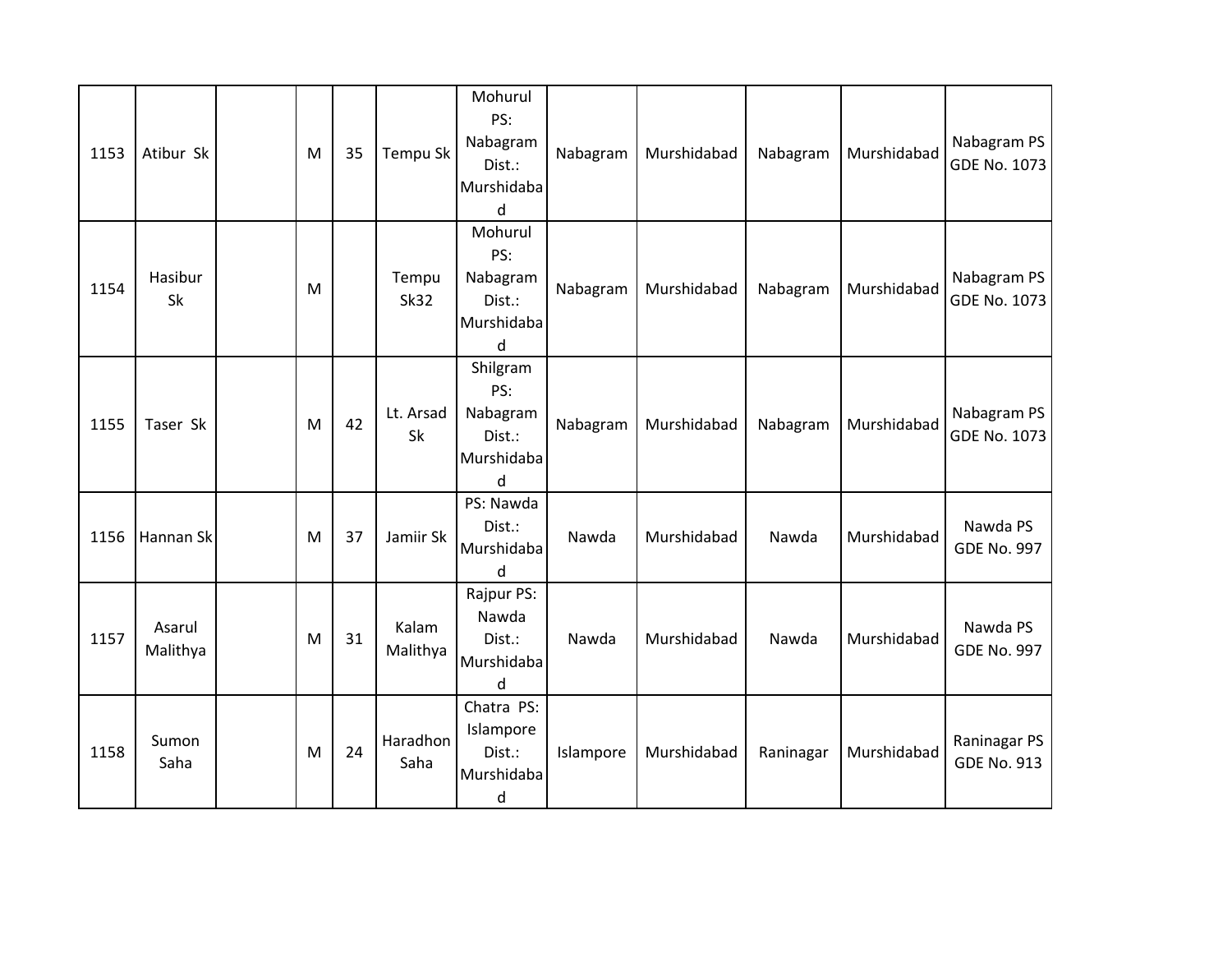| 1159 | Amirul<br>Saha     | M | 40 | Lt-Basir<br>Saha         | Ranitala<br>Bazar PS:<br>Ranitala<br>Dist.:<br>Murshidaba<br>d                     | Ranitala    | Murshidabad                            | Ranitala  | Murshidabad | Ranitala PS<br>GDE No. 1031        |
|------|--------------------|---|----|--------------------------|------------------------------------------------------------------------------------|-------------|----------------------------------------|-----------|-------------|------------------------------------|
| 1160 | Samiul<br>Madal    | M | 22 | Abdul<br>Salam<br>Mandal | Sonatikri<br>PS: Nawda<br>Dist.:<br>Murshidaba<br>d                                | Nawda       | Murshidabad                            | Rejinagar | Murshidabad | Rejinagar PS<br><b>GDE No. 996</b> |
| 1161 | Rohitosh<br>Mandal | M | 39 | Shambona<br>th Mandal    | Sonatikri<br>PS: Nawda<br>Dist.:<br>Murshidaba<br>$\mathbf d$                      | Nawda       | Murshidabad                            | Rejinagar | Murshidabad | Rejinagar PS<br><b>GDE No. 996</b> |
| 1162 | Simota<br>Sinha    | F |    | Manab<br>Sinha           | Palashapara<br>PS:<br>Palashipara<br>Dist.:<br>Krishnanag<br>ar Police<br>District | Palashipara | Krishnanagar<br><b>Police District</b> | Saktipur  | Murshidabad | Saktipur PS<br><b>GDE No. 880</b>  |
| 1163 | Basudeb<br>Mondal  | M |    | Dhren<br>Mondal          | Palashipara<br>PS:<br>Palashipara<br>Dist.:<br>Krishnanag<br>ar Police<br>District | Palashipara | Krishnanagar<br><b>Police District</b> | Saktipur  | Murshidabad | Saktipur PS<br><b>GDE No. 880</b>  |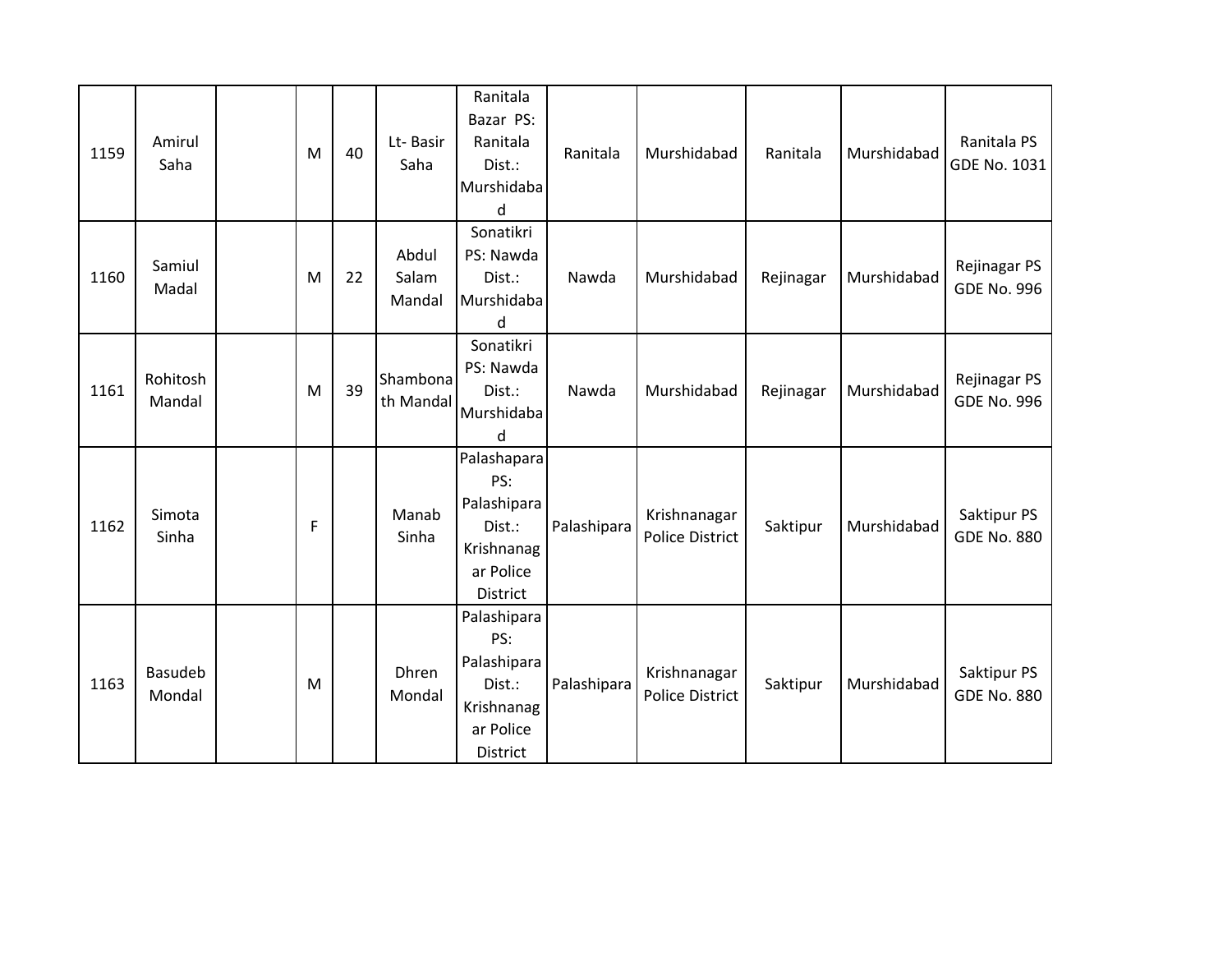| 1164 | Kanehar<br>Dutta    | M |    | Kanogopal<br>Dutta          | Chak<br>islampur<br>PS:<br>Islampore<br>Dist.:<br>Islampur<br>Police<br><b>District</b> | Islampore | Islampur<br><b>Police District</b> | Saktipur | Murshidabad | Saktipur PS<br><b>GDE No. 880</b> |
|------|---------------------|---|----|-----------------------------|-----------------------------------------------------------------------------------------|-----------|------------------------------------|----------|-------------|-----------------------------------|
| 1165 | Kanugopal<br>Durtta | M |    | Lt Ananda<br>Gopal<br>Dutta | PS:<br>Islampore<br>Dist.:<br>Islampur<br>Police<br><b>District</b>                     | Islampore | Islampur<br><b>Police District</b> | Saktipur | Murshidabad | Saktipur PS<br><b>GDE No. 880</b> |
| 1166 | Makrul Sk           | M | 25 | Salamat<br>Sk               | Angarpur<br>PS:<br>Bharatpur<br>Dist.:<br>Murshidaba<br>$\mathsf{d}$                    | Bharatpur | Murshidabad                        | Salar    | Murshidabad | Salar PS GDE<br>No. 1046          |
| 1167 | Rahul Sk            | M | 25 | Rahatulla<br><b>Sk</b>      | Angarpur<br>PS:<br>Bharatpur<br>Dist.:<br>Murshidaba<br>$\mathsf{d}$                    | Bharatpur | Murshidabad                        | Salar    | Murshidabad | Salar PS GDE<br>No. 1046          |
| 1168 | Safikul<br>Mollick  | M | 25 | Sukur<br>Mollick            | Angarpur<br>PS:<br>Bharatpur<br>Dist.:<br>Murshidaba<br>$\sf d$                         | Bharatpur | Murshidabad                        | Salar    | Murshidabad | Salar PS GDE<br>No. 1046          |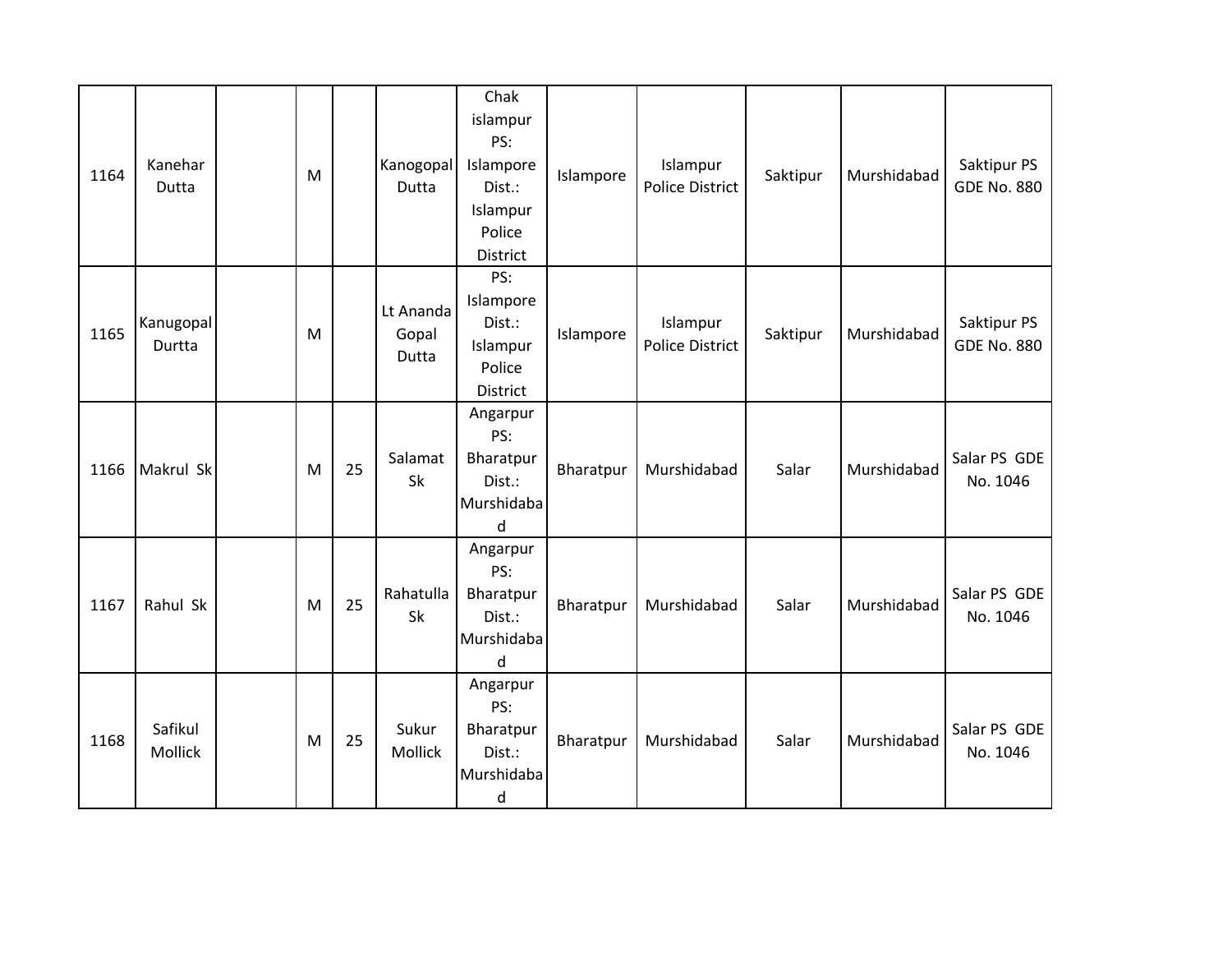| 1169 | Rupchand<br>Sk   | M | 27 | <b>Taleb Sk</b>  | Talibpur PS:<br>Salar Dist.:<br>Murshidaba<br><sub>d</sub>       | Salar     | Murshidabad          | Salar     | Murshidabad          | Salar PS GDE<br>No. 1046           |
|------|------------------|---|----|------------------|------------------------------------------------------------------|-----------|----------------------|-----------|----------------------|------------------------------------|
| 1170 | Harun Sk         | M | 40 | <b>Baktar Sk</b> | Salar<br>Hazampara<br>PS: Salar<br>Dist.:<br>Murshidaba<br>d     | Salar     | Murshidabad          | Salar     | Murshidabad          | Salar PS GDE<br>No. 1046           |
| 1171 | Sabir Sk         | M | 18 | Sagor Sk         | Ujunia PS:<br>Salar Dist.:<br>Murshidaba<br>d                    | Salar     | Murshidabad          | Salar     | Murshidabad          | Salar PS GDE<br>No. 1046           |
| 1172 | Ismiyal Sk       | M | 18 | Sanowar<br>Sk    | Ujunia PS:<br>Salar Dist.:<br>Murshidaba<br>d                    | Salar     | Murshidabad          | Salar     | Murshidabad          | Salar PS GDE<br>No. 1046           |
| 1173 | Sk Manglu        | M | 42 | Sk Based         | Rajardanga<br>PS:<br>Anandapur<br>Dist.:<br>Paschim<br>Mednipore | Anandapur | Paschim<br>Mednipore | Anandapur | Paschim<br>Mednipore | Anandapur PS<br><b>GDE No. 865</b> |
| 1174 | Saiful<br>Mandal | M | 35 | Hemani<br>Mandal | Rajardanga<br>PS:<br>Anandapur<br>Dist.:<br>Paschim<br>Mednipore | Anandapur | Paschim<br>Mednipore | Anandapur | Paschim<br>Mednipore | Anandapur PS<br><b>GDE No. 865</b> |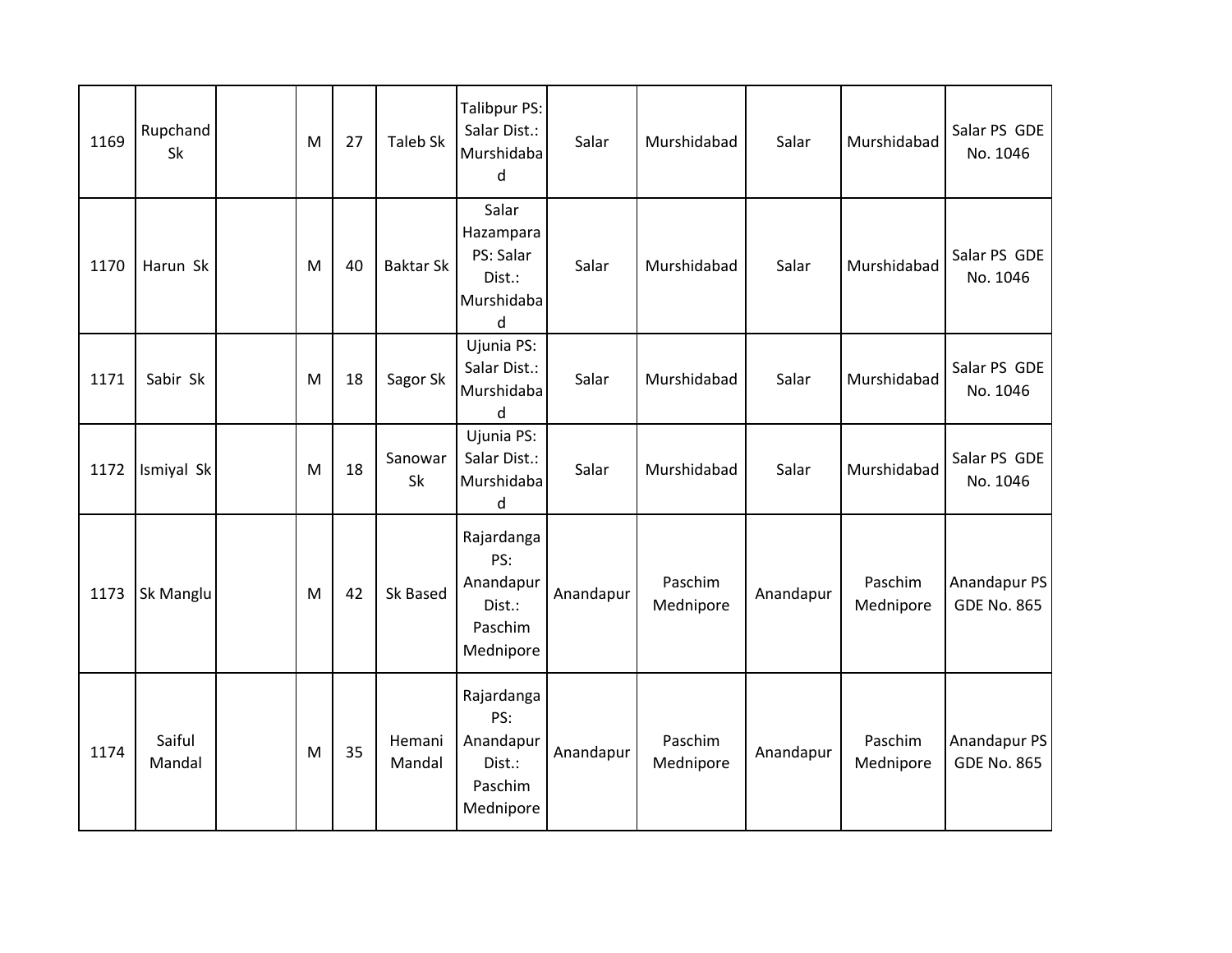| 1175 | Ajit<br>Shyamal      | M | 47 | Shyamal | PACHASBET<br>IA PS:<br>h Dist.:<br>Paschim<br>Mednipore  | Lt Bhupati Narayangar Narayangar<br>h | Paschim<br>Mednipore | Belda           | Paschim<br>Mednipore | Belda PS GDE<br>No. 1141          |
|------|----------------------|---|----|---------|----------------------------------------------------------|---------------------------------------|----------------------|-----------------|----------------------|-----------------------------------|
| 1176 | Abhijt<br>Santra     | M | 18 | Nepal   | Alampur<br>PS: Keshpur<br>Dist.:<br>Paschim<br>Mednipore | Keshpur                               | Paschim<br>Mednipore | Chandrakon<br>a | Paschim<br>Mednipore | Chandrakona<br>PS GDE No.<br>1128 |
| 1177 | Soumyadi<br>p Santra | M | 26 | Gopal   | Alampur<br>PS: Keshpur<br>Dist.:<br>Paschim<br>Mednipore | Keshpur                               | Paschim<br>Mednipore | Chandrakon<br>a | Paschim<br>Mednipore | Chandrakona<br>PS GDE No.<br>1128 |
| 1178 | Ramesh<br>Karak      | M |    | Manik   | Alampur<br>PS: Keshpur<br>Dist.:<br>Paschim<br>Mednipore | Keshpur                               | Paschim<br>Mednipore | Chandrakon<br>a | Paschim<br>Mednipore | Chandrakona<br>PS GDE No.<br>1128 |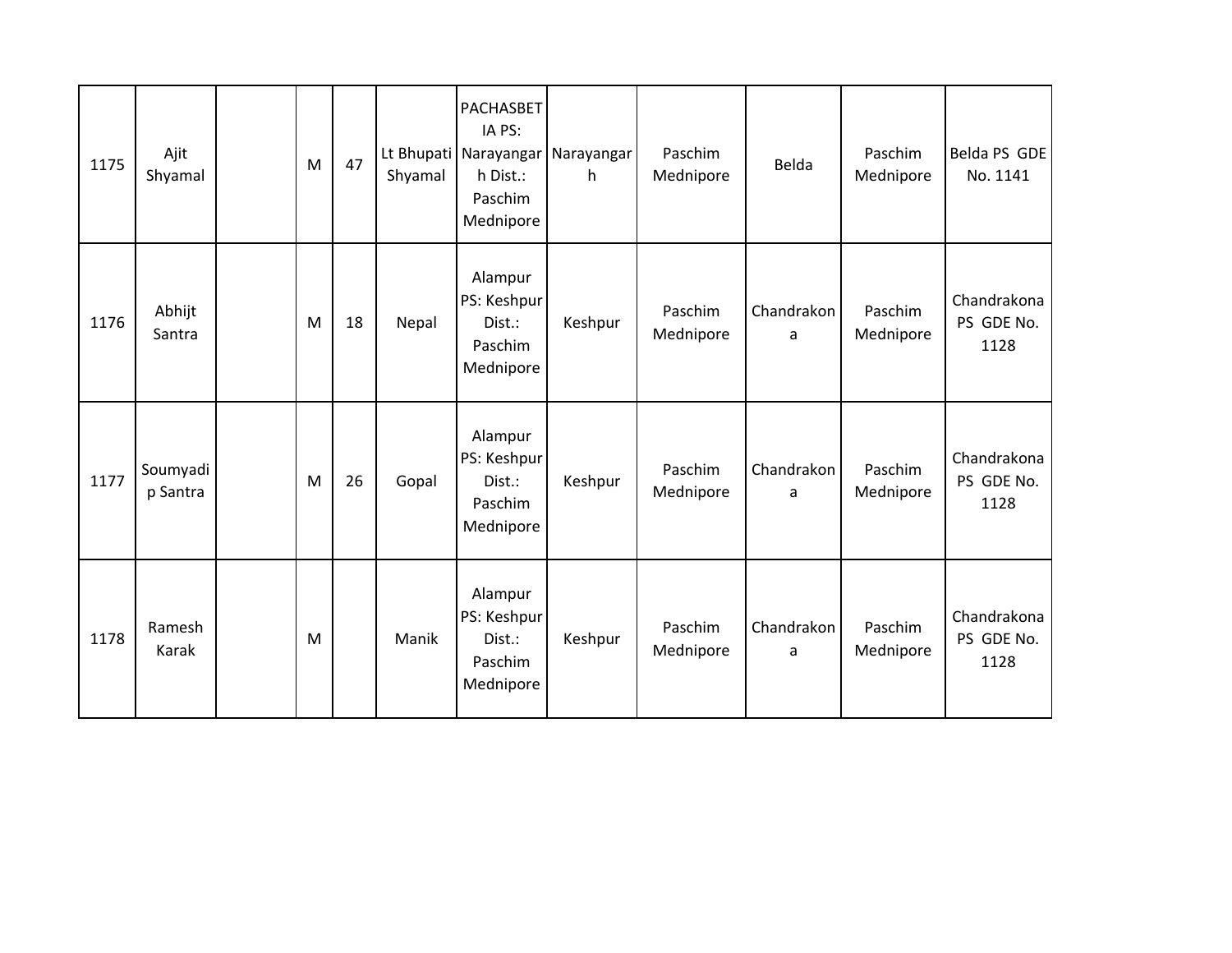| 1179 | Abdulla<br>Mallick | M | 26 | Sk. Jalil               | Krishnapur<br>PS: Keshpur<br>Dist.:<br>Paschim<br>Mednipore                                    | Keshpur  | Paschim<br>Mednipore | Chandrakon<br>a | Paschim<br>Mednipore | Chandrakona<br>PS Outpost<br>Ramjibanpur<br>TOP GDE No.<br>755 |
|------|--------------------|---|----|-------------------------|------------------------------------------------------------------------------------------------|----------|----------------------|-----------------|----------------------|----------------------------------------------------------------|
| 1180 | Habibul<br>Mallick | M | 24 | Najrul<br>Mallick       | Krishnapur<br>PS: Keshpur<br>Dist.:<br>Paschim<br>Mednipore                                    | Keshpur  | Paschim<br>Mednipore | Chandrakon<br>a | Paschim<br>Mednipore | Chandrakona<br>PS Outpost<br>Ramjibanpur<br>TOP GDE No.<br>755 |
| 1181 | Sk Mithun<br>Molla | M | 32 | Sk Osman<br>Molla       | <b>TAUGLICHA</b><br>K KASBA,<br><b>AMARSHI</b><br>PS:<br>Pataspur<br>Dist.: Purba<br>Mednipore | Pataspur | Purba<br>Mednipore   | Dantan          | Paschim<br>Mednipore | Dantan PS<br><b>GDE No. 2256</b>                               |
| 1182 | Sk Imran           | M | 28 | <b>Sk</b><br>Safiruddin | <b>BHIKUBAR</b><br>PS: Dantan<br>Dist.:<br>Paschim<br>Mednipore                                | Dantan   | Paschim<br>Mednipore | Dantan          | Paschim<br>Mednipore | Dantan PS<br><b>GDE No. 2256</b>                               |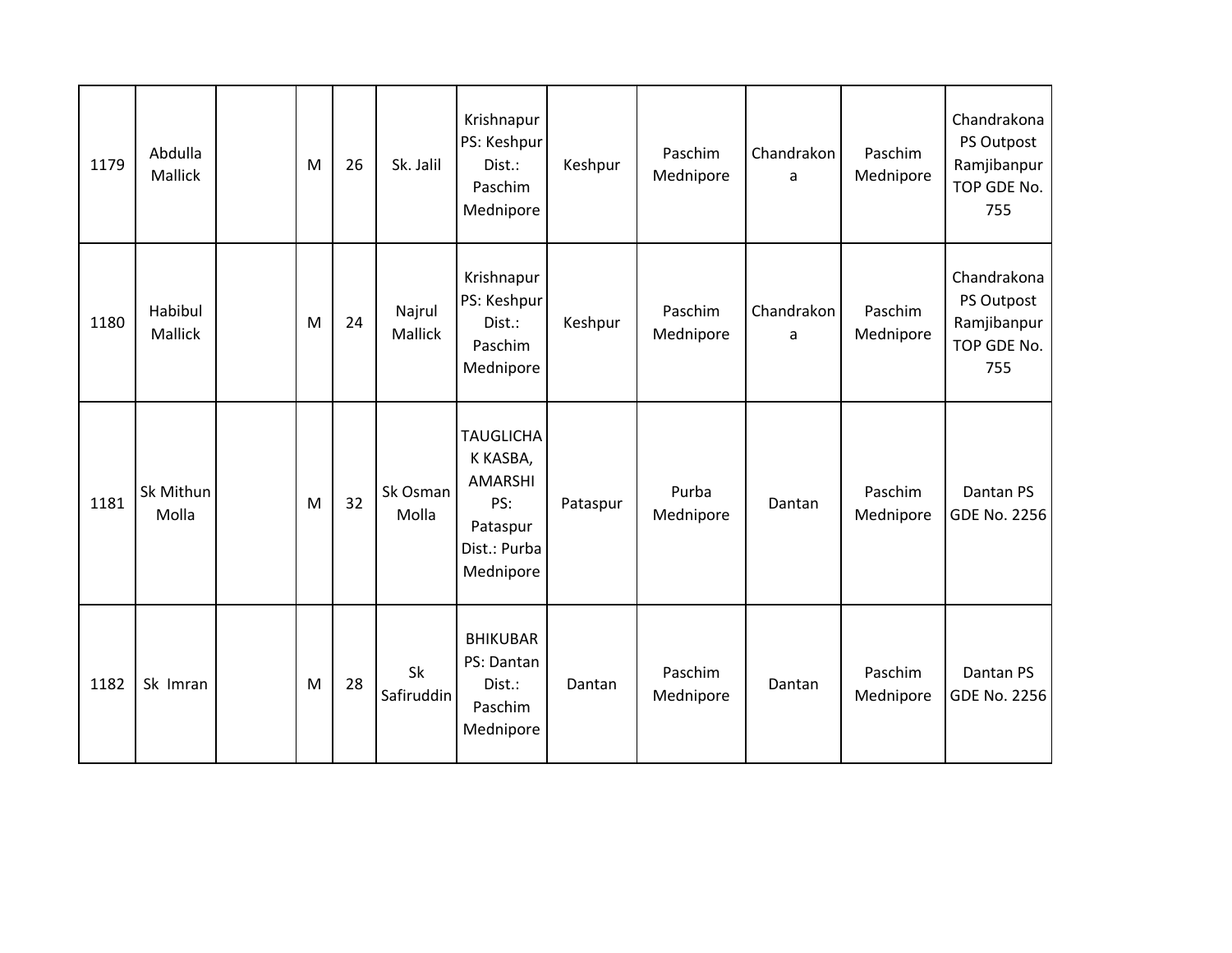| 1183 | Mantu<br>Dolai (37)           |  | S/o Anil<br>Dolai           | OF<br><b>BAIKUNTHA</b><br>PUR, PS –<br>DASPUR,<br>DIST. –<br>PASCHIM<br><b>MEDI</b>  | Basirhat        | Daspur | Paschim<br>Mednipore | Daspur PS<br>GDE No. 1266 |
|------|-------------------------------|--|-----------------------------|--------------------------------------------------------------------------------------|-----------------|--------|----------------------|---------------------------|
| 1184 | <b>Tapas</b><br>Manna<br>(25) |  | $S/O$ Lt.<br>Netai<br>Manna | <b>OF</b><br>TALIBHATA,<br>PS –<br>DASPUR,<br>DIST. –<br>PASCHIM<br><b>MEDINI</b>    | Basirhat        | Daspur | Paschim<br>Mednipore | Daspur PS<br>GDE No. 1266 |
| 1185 | Asit<br><b>Bhukta</b><br>(25) |  | S/o Purna<br><b>Bhukta</b>  | OF<br>TALIBHATA,<br>PS –<br>DASPUR,<br>DIST. â€"<br><b>PASCHIM</b><br><b>MEDINIP</b> | <b>Basirhat</b> | Daspur | Paschim<br>Mednipore | Daspur PS<br>GDE No. 1266 |
| 1186 | Dilip Bag<br>(33)             |  | S/o Nemai<br><b>Bag</b>     | OF<br><b>BAIKUNTHA</b><br>PUR, PS –<br>DASPUR,<br>DIST. –<br>PASCHIM<br><b>MEDI</b>  | <b>Basirhat</b> | Daspur | Paschim<br>Mednipore | Daspur PS<br>GDE No. 1266 |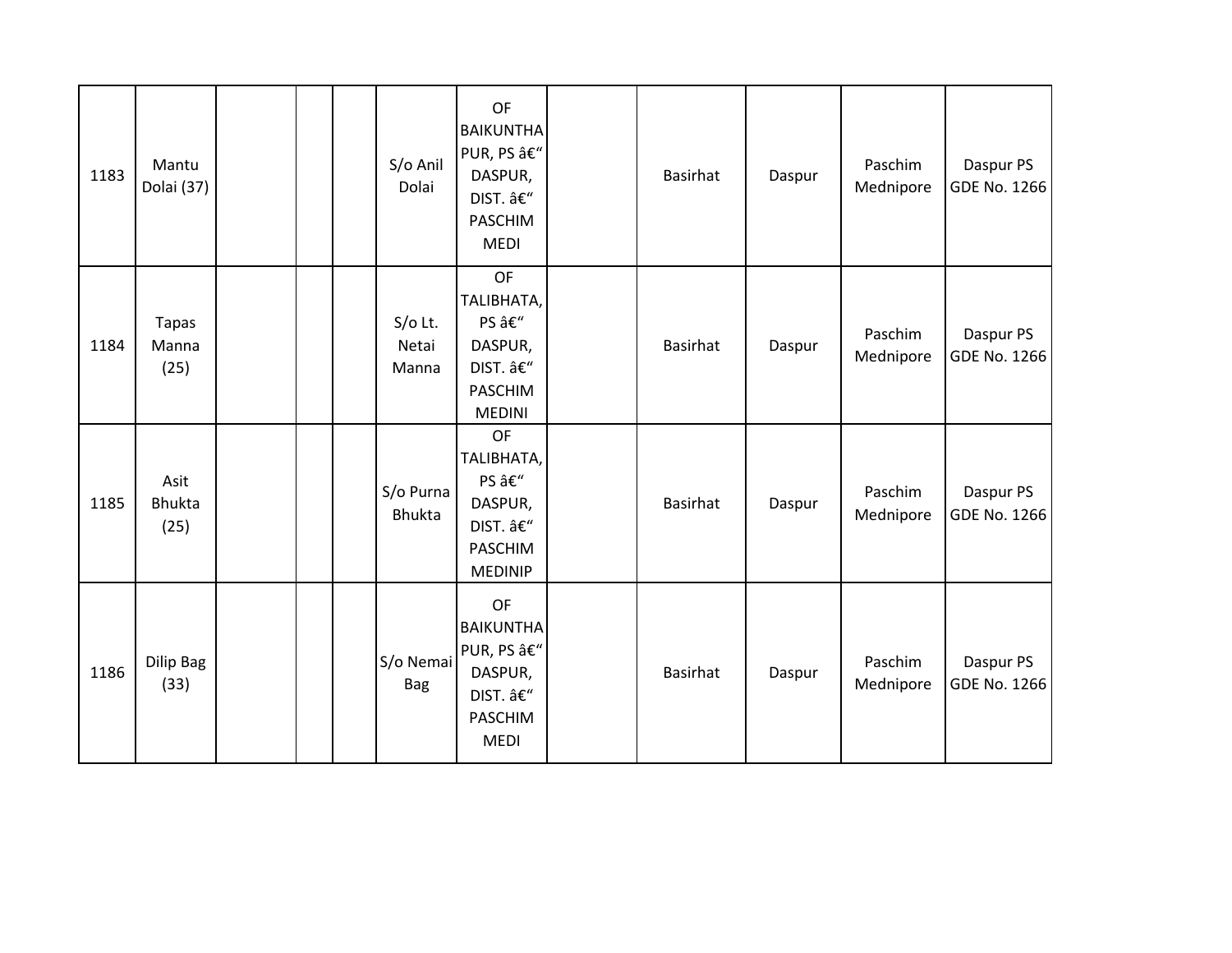| 1187 | Uttam<br>Samanta<br>(46) |  | S/O<br>Shambhu<br>Samanta    | OF<br>GADIGHAT,<br>PS –<br>DASPUR,<br>DIST. â€"<br>PASCHIM<br>MEDINIPU                   | <b>Basirhat</b> | Daspur | Paschim<br>Mednipore | Daspur PS<br>GDE No. 1266 |
|------|--------------------------|--|------------------------------|------------------------------------------------------------------------------------------|-----------------|--------|----------------------|---------------------------|
| 1188 | Kalipada<br>Das (32)     |  | $S/O$ Lt.<br><b>Gour Das</b> | OF<br>RASIKGANJ,<br>PS –<br>DASPUR,<br>DIST. –<br>PASCHIM<br><b>MEDINIP</b>              | <b>Basirhat</b> | Daspur | Paschim<br>Mednipore | Daspur PS<br>GDE No. 1266 |
| 1189 | Prasenjit<br>Dolai (29)  |  | S/O<br>Kartick<br>Dolai      | OF<br><b>MURSHIDN</b><br>AGAR, PS<br>–<br>DASPUR,<br>DIST. â€"<br>PASCHIM<br><b>MEDI</b> | Basirhat        | Daspur | Paschim<br>Mednipore | Daspur PS<br>GDE No. 1266 |
| 1190 | Jagadish<br>Alu (26)     |  | S/O<br>Subrata<br>Alu        | OF GURLI,<br>PS –<br>DASPUR,<br>DIST. –<br>PASCHIM<br><b>MEDINIPUR</b>                   | Basirhat        | Daspur | Paschim<br>Mednipore | Daspur PS<br>GDE No. 1266 |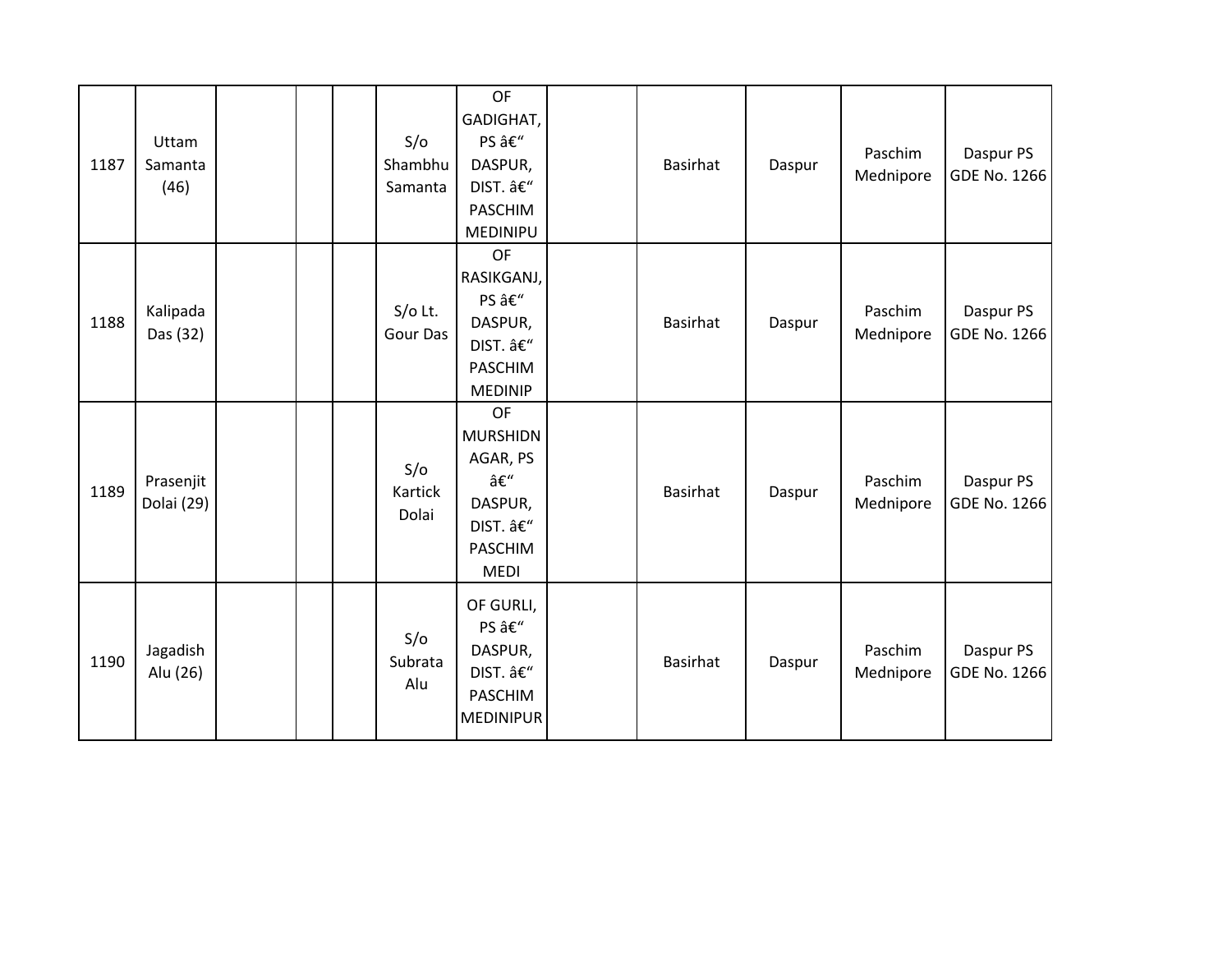| 1191 | Samaull<br>Khan        |   | 36 | Abubakka<br>r Khan  | of<br>Domuani<br>PO-<br>Guiadaha<br>PS-<br>Garhbeta,<br>Dist. Pasc |       | <b>Basirhat</b>      | Garbeta | Paschim<br>Mednipore | Garbeta PS<br>Outpost<br>Chandrakona<br>Road Bith<br><b>House GDE</b><br>No. 1125 |
|------|------------------------|---|----|---------------------|--------------------------------------------------------------------|-------|----------------------|---------|----------------------|-----------------------------------------------------------------------------------|
| 1192 | Sk Lukman<br>Hakim     | M |    | Sk Abdul<br>Rahim   | Shyampur<br>PS: Debra<br>Dist.:<br>Paschim<br>Mednipore            | Debra | Paschim<br>Mednipore | Ghatal  | Paschim<br>Mednipore | <b>Ghatal PS</b><br><b>GDE No. 1250</b>                                           |
| 1193 | Sk Jan<br>Mahamm<br>ad | M | 48 | Lt. Sk<br>Asraf Ali | Shyampur<br>PS: Debra<br>Dist.:<br>Paschim<br>Mednipore            | Debra | Paschim<br>Mednipore | Ghatal  | Paschim<br>Mednipore | <b>Ghatal PS</b><br>GDE No. 1250                                                  |
| 1194 | Sk Saheb<br>Ali        | M | 26 | Sk Safet<br>Ali     | Shyampur<br>PS: Debra<br>Dist.:<br>Paschim<br>Mednipore            | Debra | Paschim<br>Mednipore | Ghatal  | Paschim<br>Mednipore | <b>Ghatal PS</b><br><b>GDE No. 1250</b>                                           |
| 1195 | Sk Jamsed<br>Ali       | M | 56 | Md Hasen<br>Ali     | Shyampur<br>PS: Debra<br>Dist.:<br>Paschim<br>Mednipore            | Debra | Paschim<br>Mednipore | Ghatal  | Paschim<br>Mednipore | <b>Ghatal PS</b><br>GDE No. 1250                                                  |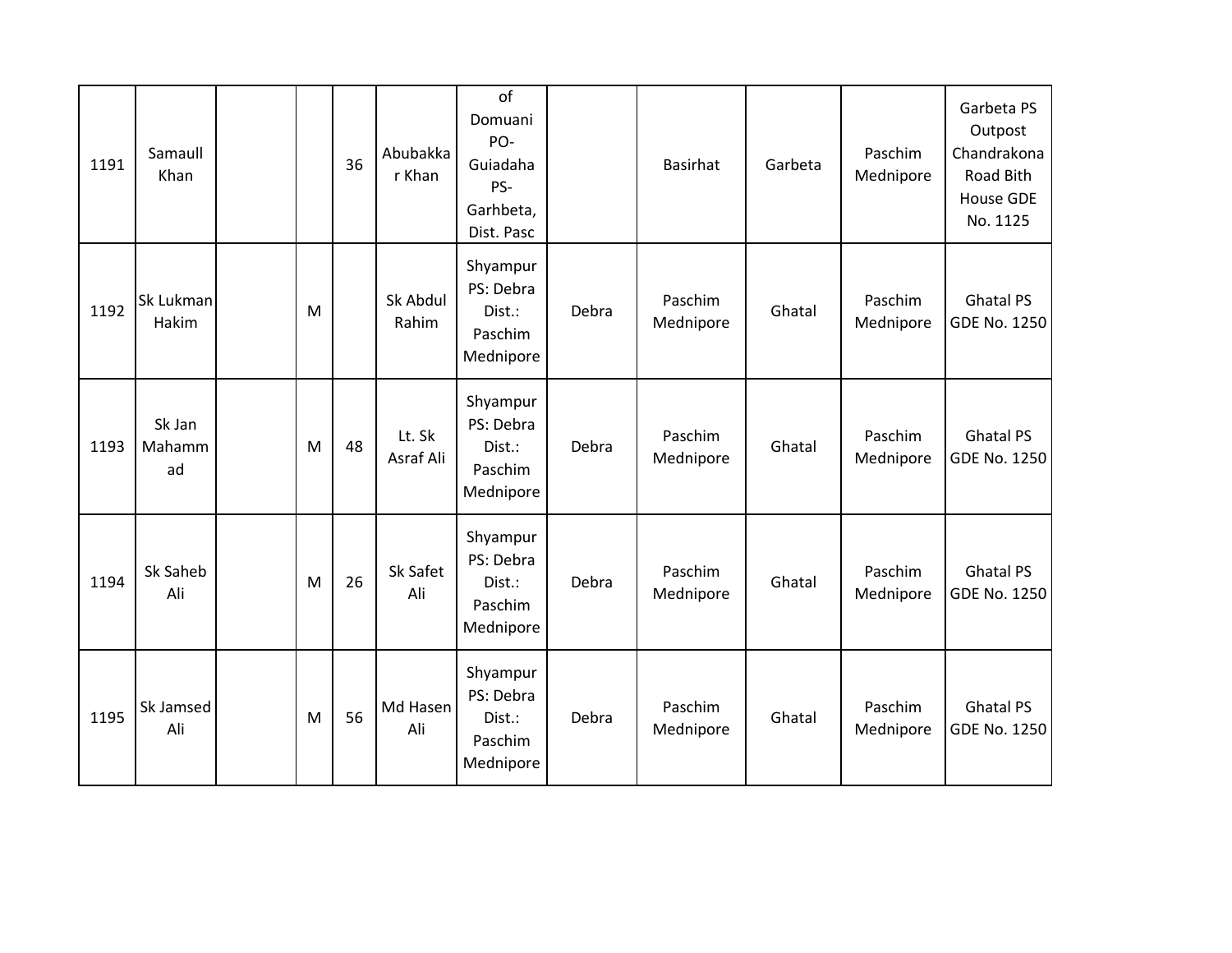| 1196 | Bapi X<br>Bapi<br>Samanta | M | 37 | Bisnupada              | Mansuka<br>Kharagpur,<br>PO.<br>Monsuka<br>PS: Ghatal<br>Dist.:<br>Paschim<br>Mednipore | Ghatal | Paschim<br>Mednipore | Ghatal | Paschim<br>Mednipore | <b>Ghatal PS</b><br>GDE No. 1240 |
|------|---------------------------|---|----|------------------------|-----------------------------------------------------------------------------------------|--------|----------------------|--------|----------------------|----------------------------------|
| 1197 | Kartik<br>Roy             | M | 26 | Sukumar<br>Roy         | Jalsora, PO.<br>Radhanana<br>gar PS:<br>Ghatal<br>Dist.:<br>Paschim<br>Mednipore        | Ghatal | Paschim<br>Mednipore | Ghatal | Paschim<br>Mednipore | <b>Ghatal PS</b><br>GDE No. 1240 |
| 1198 | Totan<br>Ghosh            | M | 26 | Rabindran<br>ath Ghosh | Sunmura,<br>PS. Debra,<br>PS: Debra<br>Dist.:<br>Paschim<br>Mednipore                   | Debra  | Paschim<br>Mednipore | Ghatal | Paschim<br>Mednipore | <b>Ghatal PS</b><br>GDE No. 1240 |
| 1199 | Sadhan<br>Pal             | M | 40 | Hiru Pal               | Rathipur<br>PS: Ghatal<br>Dist.:<br>Paschim<br>Mednipore                                | Ghatal | Paschim<br>Mednipore | Ghatal | Paschim<br>Mednipore | <b>Ghatal PS</b><br>GDE No. 1256 |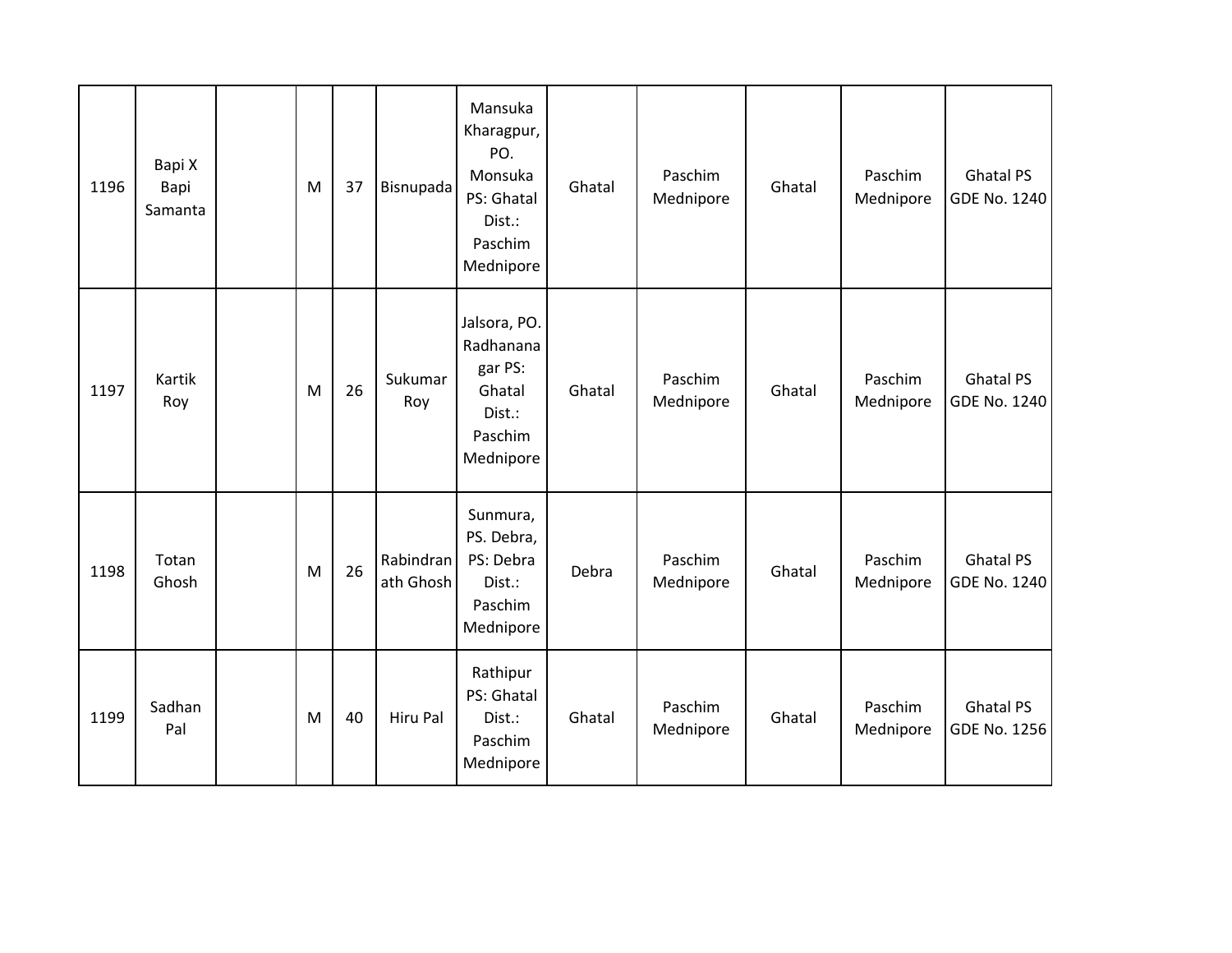| 1200 | Nodiyacha<br>nd Mal | M | 55 | Haladhar<br>Mal  | Of Murakati<br>P.O-<br>Andhariya<br>Bandhrisole<br>P.S. Goalto<br>PS:<br>Goaltore<br>Dist.:<br>Paschim<br>Mednipore | Goaltore   | Paschim<br>Mednipore | Goaltore   | Paschim<br>Mednipore | <b>Goaltore PS</b><br><b>GDE No. 1126</b>  |
|------|---------------------|---|----|------------------|---------------------------------------------------------------------------------------------------------------------|------------|----------------------|------------|----------------------|--------------------------------------------|
| 1201 | Naba Mal            | M | 35 | Sadhan<br>Mal    | Vill-<br>Murakati<br>P.O-<br>Andhariya<br>Bandhrisole<br>PS:<br>Goaltore<br>Dist.:<br>Paschim<br>Mednipore          | Goaltore   | Paschim<br>Mednipore | Goaltore   | Paschim<br>Mednipore | Goaltore PS<br><b>GDE No. 1126</b>         |
| 1202 | Subrata<br>Chalak   | M | 23 | Sanjit<br>Chalak | Monidaha<br>PS:<br>Gurguripal<br>Dist.:<br>Paschim<br>Mednipore                                                     | Gurguripal | Paschim<br>Mednipore | Gurguripal | Paschim<br>Mednipore | <b>Gurguripal PS</b><br><b>GDE No. 948</b> |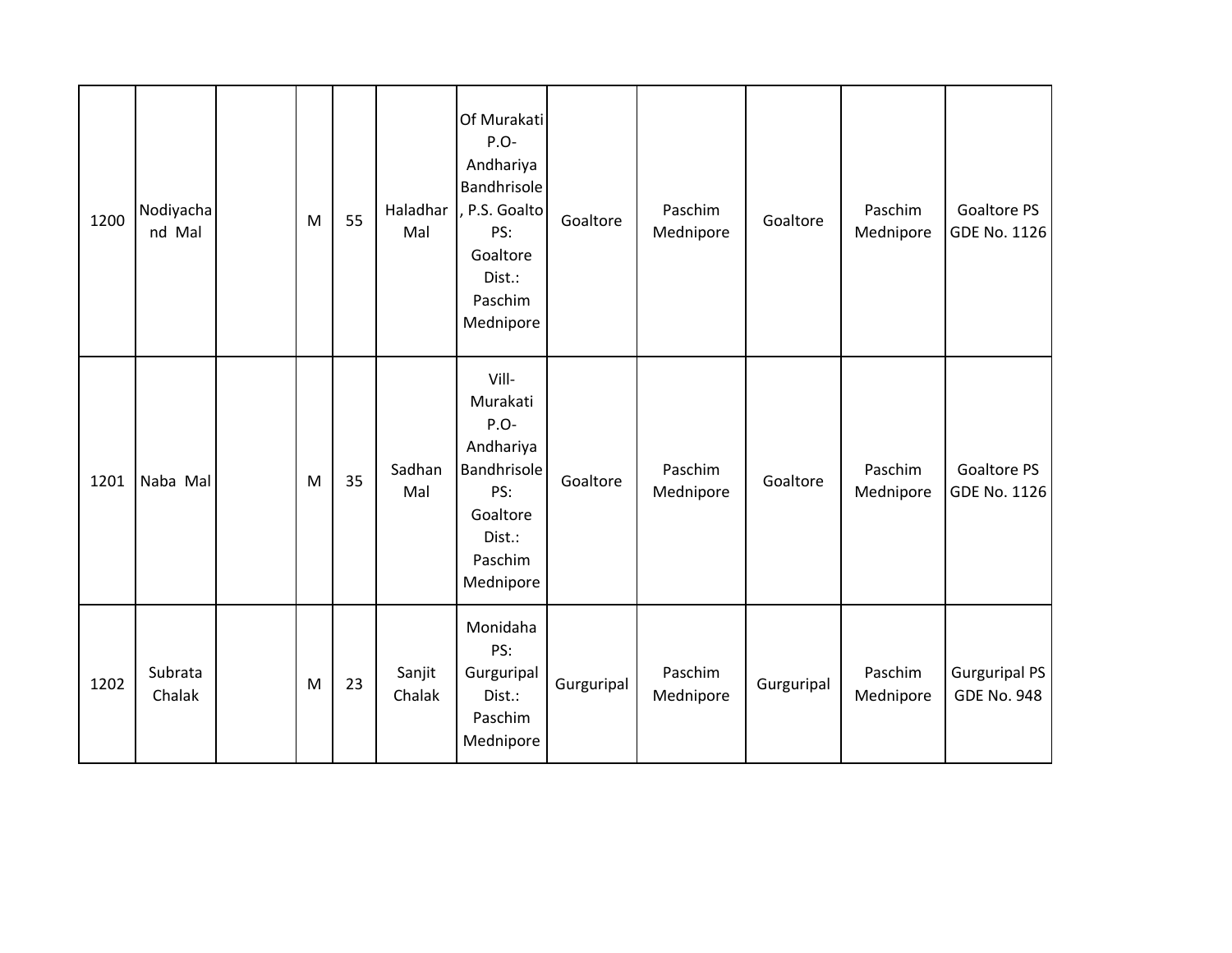| 1203 | Sukchand<br>Dolai       | ${\sf M}$ | 22 | Sridam<br>Dolai    | Mantabera<br>PS:<br>Gurguripal<br>Dist.:<br>Paschim<br>Mednipore                                                     | Gurguripal         | Paschim<br>Mednipore | Gurguripal         | Paschim<br>Mednipore | <b>Gurguripal PS</b><br><b>GDE No. 948</b> |
|------|-------------------------|-----------|----|--------------------|----------------------------------------------------------------------------------------------------------------------|--------------------|----------------------|--------------------|----------------------|--------------------------------------------|
| 1204 | Sk.<br>Ashique<br>Uddin | M         |    | Sk. Hasim<br>Uddin | Vill –<br>Kanchanpur<br>, PO+PS –<br>Keshiary,<br>Dist –<br>Paschi PS:<br>Keshiary<br>Dist.:<br>Paschim<br>Mednipore | Keshiary           | Paschim<br>Mednipore | Keshiary           | Paschim<br>Mednipore | <b>Keshiary PS</b><br>GDE No. 1320         |
| 1205 | Sarif Khan              | M         | 30 | Karim<br>Khan      | Santi Nagar,<br>Chilkhana<br>PS:<br>Kharagpore<br>town Dist.:<br>Paschim<br>Mednipore                                | Kharagpore<br>town | Paschim<br>Mednipore | Kharagpore<br>town | Paschim<br>Mednipore | Kharagpore<br>town PS GDE<br>No. 1457      |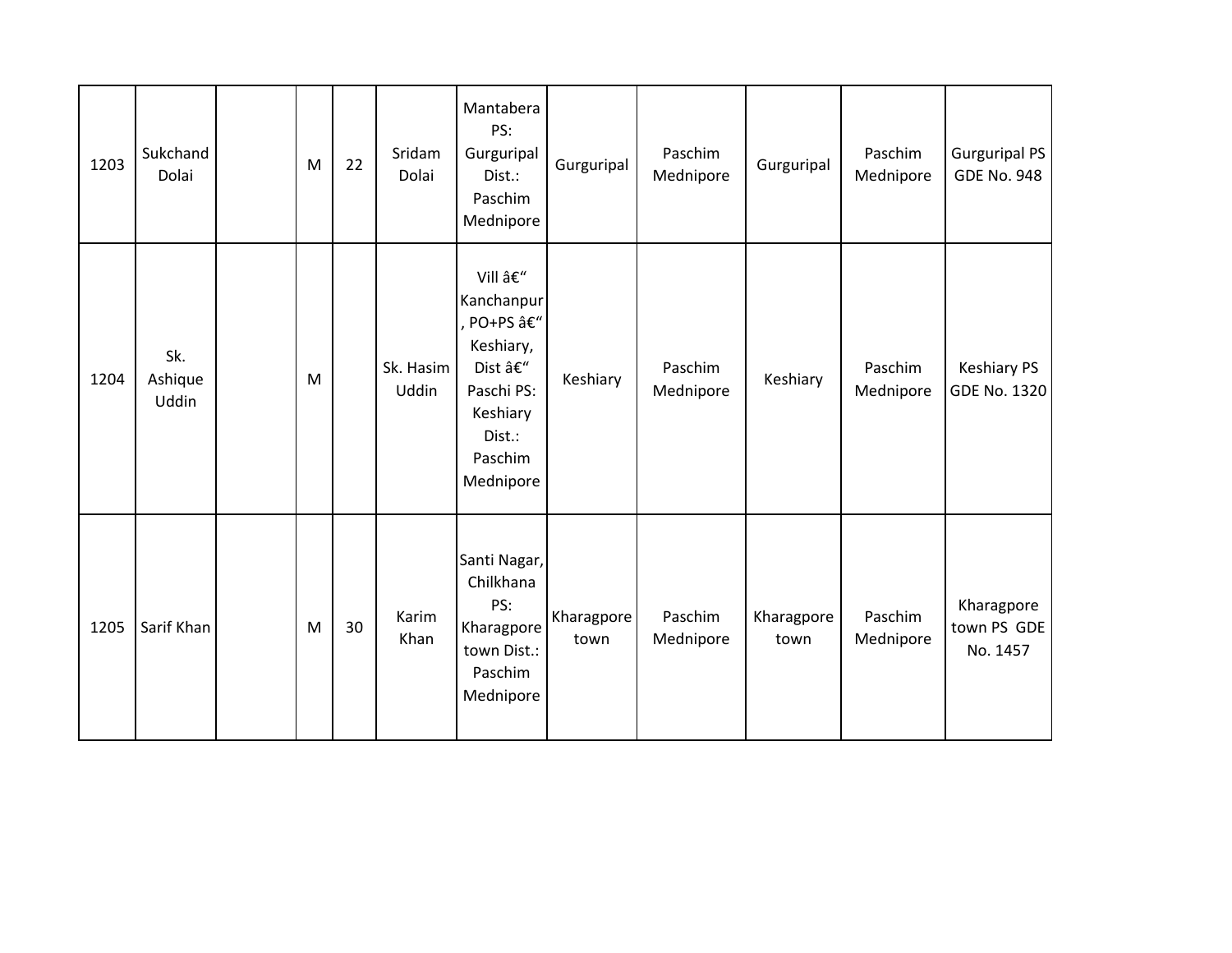| 1206 | Sanjay<br>Kalindi | M | 18 | Satrughan<br>Kalindi        | Malancha<br>Super<br>Market PS:<br>Kharagpore<br>town Dist.:<br>Paschim<br>Mednipore | Kharagpore<br>town                | Paschim<br>Mednipore | Kharagpore<br>town | Paschim<br>Mednipore | Kharagpore<br>town PS GDE<br>No. 1457 |
|------|-------------------|---|----|-----------------------------|--------------------------------------------------------------------------------------|-----------------------------------|----------------------|--------------------|----------------------|---------------------------------------|
| 1207 | Suman<br>Sankar   | M | 18 | Rajesh<br>Sonkar            | Debalpur<br>PS:<br>town Dist.:<br>Paschim<br>Mednipore                               | Kharagpore   Kharagpore<br>town   | Paschim<br>Mednipore | Kharagpore<br>town | Paschim<br>Mednipore | Kharagpore<br>town PS GDE<br>No. 1457 |
| 1208 | Prabir<br>Hussain | M | 35 | Lt. Md.<br>Jahur<br>Hussain | Debalpur<br>PS:<br>town Dist.:<br>Paschim<br>Mednipore                               | Kharagpore   Kharagpore  <br>town | Paschim<br>Mednipore | Kharagpore<br>town | Paschim<br>Mednipore | Kharagpore<br>town PS GDE<br>No. 1457 |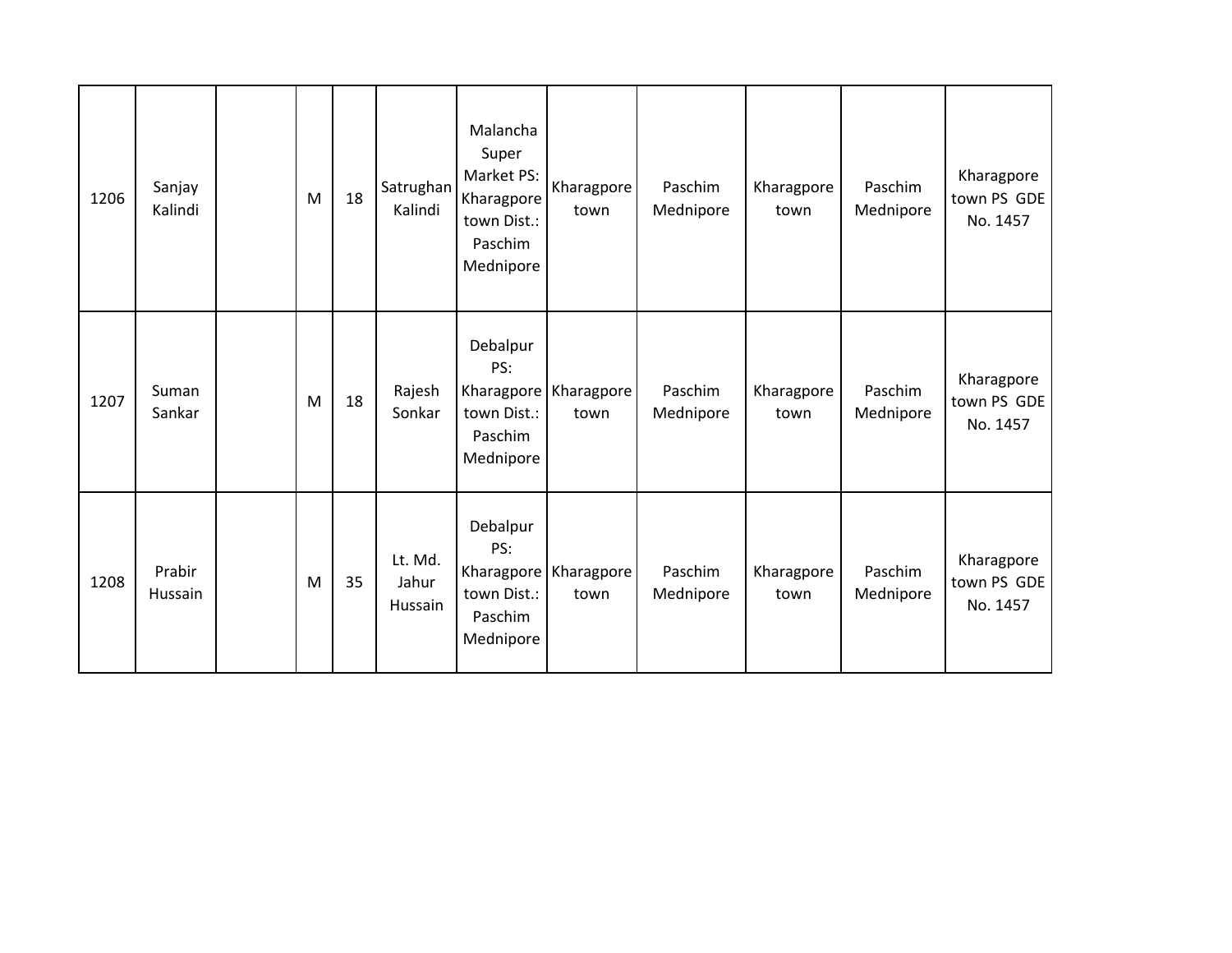| 1209 | Aditya Das     |       | M |    | Lt.<br>Panchana<br>n Das | $178/1/1 - B$ ,<br>Ramesh<br>Dutta<br>Street PS:<br>Kolkata<br>leather<br>complex<br>Dist.:<br>Kolkata | Kolkata<br>leather<br>complex | Kolkata              | Kharagpore<br>town | Paschim<br>Mednipore | Kharagpore<br>town PS GDE<br>No. 1457 |
|------|----------------|-------|---|----|--------------------------|--------------------------------------------------------------------------------------------------------|-------------------------------|----------------------|--------------------|----------------------|---------------------------------------|
| 1210 | Sk.<br>Habibul |       | M | 36 | Lt. Sk.<br>Fajlu         | Mehebub<br>Nagar,<br>Panchberia<br>PS:<br>Kharagpore<br>town Dist.:<br>Paschim<br>Mednipore            | Kharagpore<br>town            | Paschim<br>Mednipore | Kharagpore<br>town | Paschim<br>Mednipore | Kharagpore<br>town PS GDE<br>No. 1457 |
| 1211 | Sk.<br>Ramjan  | Ideel | M | 32 | Sk.<br>Sahajada          | Panchberia,<br>Mehebub<br>Nagar PS:<br>Kharagpore<br>town Dist.:<br>Paschim<br>Mednipore               | Kharagpore<br>town            | Paschim<br>Mednipore | Kharagpore<br>town | Paschim<br>Mednipore | Kharagpore<br>town PS GDE<br>No. 1457 |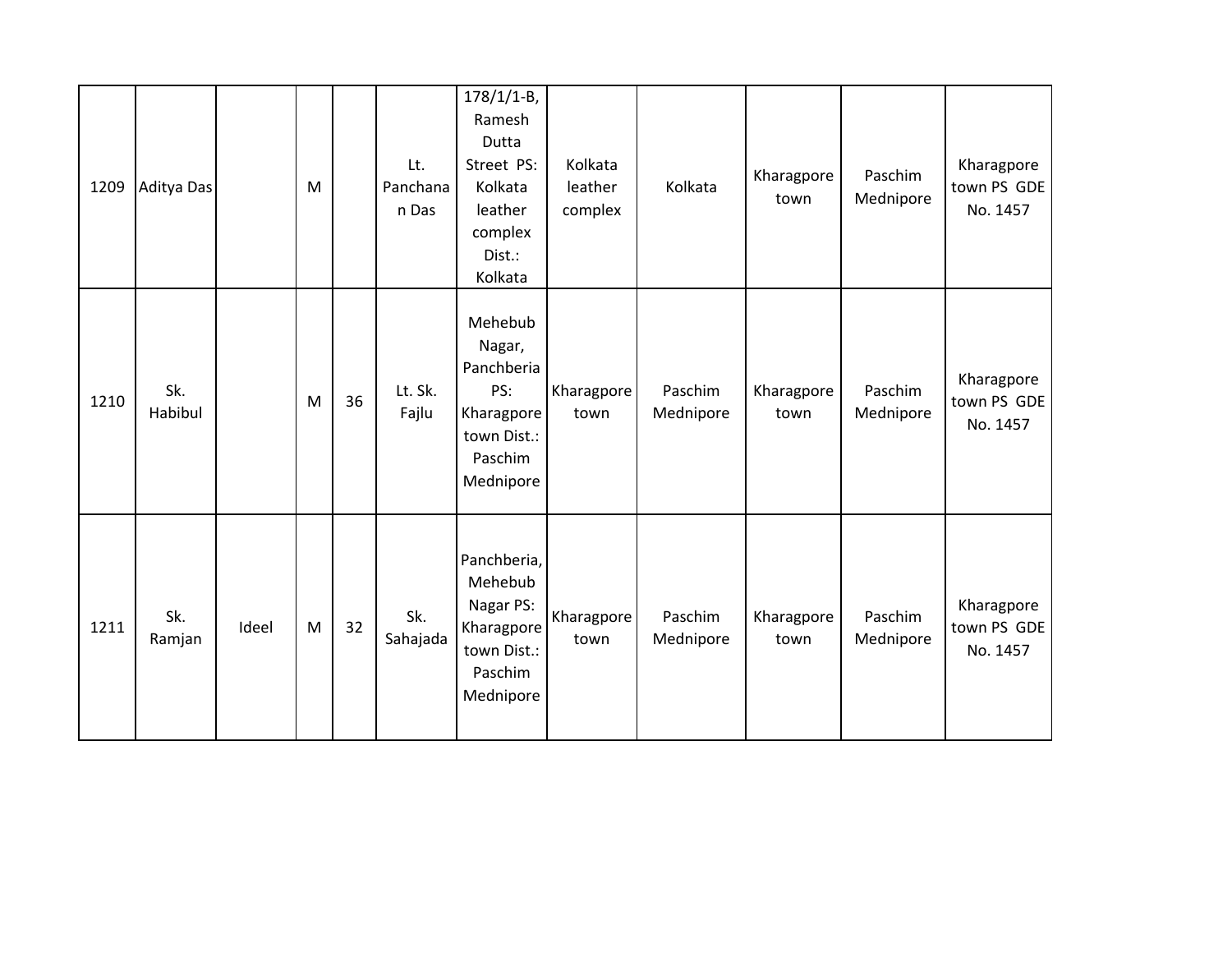| 1212 | Manoj<br>Dhar                  | M | 65 | Lt. R.p.<br>Dhar        | Talbagicha<br>PS:<br>town Dist.:<br>Paschim<br>Mednipore                                 | Kharagpore   Kharagpore<br>town | Paschim<br>Mednipore | Kharagpore<br>town | Paschim<br>Mednipore | Kharagpore<br>town PS GDE<br>No. 1417                                              |
|------|--------------------------------|---|----|-------------------------|------------------------------------------------------------------------------------------|---------------------------------|----------------------|--------------------|----------------------|------------------------------------------------------------------------------------|
| 1213 | Pradip<br>Kumar<br><b>Dhar</b> | M | 56 | Lt. R.p.<br><b>Dhar</b> | Talbagicha<br>PS:<br>town Dist.:<br>Paschim<br>Mednipore                                 | Kharagpore   Kharagpore<br>town | Paschim<br>Mednipore | Kharagpore<br>town | Paschim<br>Mednipore | Kharagpore<br>town PS GDE<br>No. 1417                                              |
| 1214 | Anil Das                       | M | 62 | Lt. Ananta<br>Das       | Kharida<br><b>Kumar Para</b><br>PS:<br>Kharagpore<br>town Dist.:<br>Paschim<br>Mednipore | Kharagpore<br>town              | Paschim<br>Mednipore | Kharagpore<br>town | Paschim<br>Mednipore | Kharagpore<br>town PS GDE<br>No. 1417                                              |
| 1215 | Raghu<br>Soren                 | M |    | Bhagabat<br>Soren       | PS:<br>Kharagpur<br>local Dist.:<br>Paschim<br>Mednipore                                 | Kharagpur<br>local              | Paschim<br>Mednipore | Kharagpur<br>local | Paschim<br>Mednipore | Kharagpur<br>local PS<br>Outpost<br>Kalaikunda<br>bith House<br><b>GDE No. 800</b> |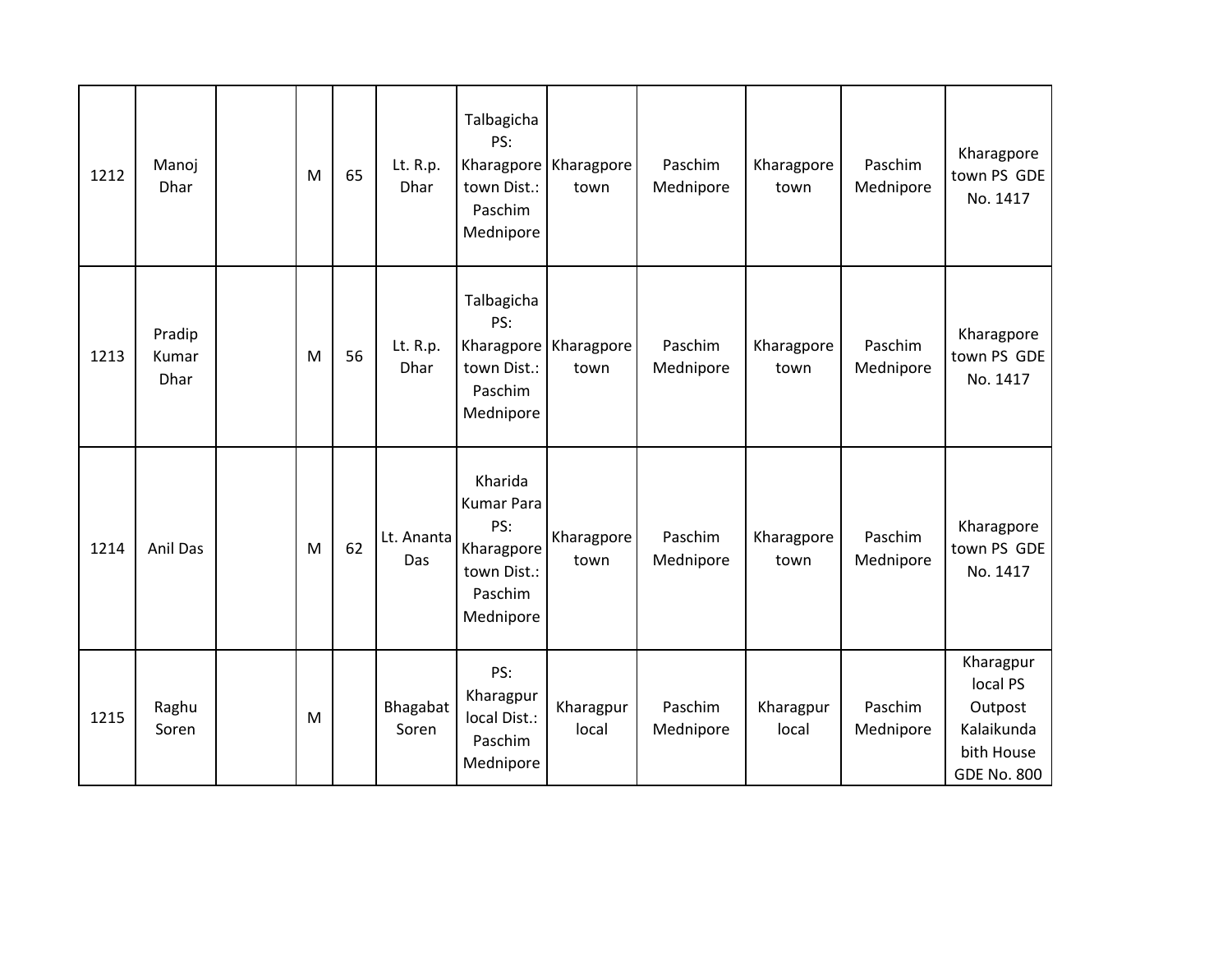| 1216 | Mabendra<br>Pahan      | M |    | Sukumar<br>Pahan                  | PS:<br>Kharagpur<br>local Dist.:<br>Paschim<br>Mednipore                                          | Kharagpur<br>local | Paschim<br>Mednipore | Kharagpur<br>local | Paschim<br>Mednipore | Kharagpur<br>local PS<br>Outpost<br>Kalaikunda<br>bith House<br><b>GDE No. 800</b> |
|------|------------------------|---|----|-----------------------------------|---------------------------------------------------------------------------------------------------|--------------------|----------------------|--------------------|----------------------|------------------------------------------------------------------------------------|
| 1217 | Ram<br>Vilash<br>Yadav | M |    | Suresh<br>Yadav                   | PS:<br>Kharagpur<br>local Dist.:<br>Paschim<br>Mednipore                                          | Kharagpur<br>local | Paschim<br>Mednipore | Kharagpur<br>local | Paschim<br>Mednipore | Kharagpur<br>local PS GDE<br>No. 1617                                              |
| 1218 | Sanjib<br>Debey        | M | 49 | Lt<br>Ramsingh<br>asan<br>Dubey   | Goalkuacha<br>k, Sadhu<br>Goli, PS-<br>Kotwali PS:<br>Midnapore<br>Dist.:<br>Paschim<br>Mednipore | Midnapore          | Paschim<br>Mednipore | Midnapore          | Paschim<br>Mednipore | Midnapore PS<br><b>GDE No. 1542</b>                                                |
| 1219 | Avijit Nath<br>@ Laltu | M | 56 | Lt Kumud<br><b>Bandhu</b><br>Nath | U/1, Bidhan<br>Nagar, PS-<br>Kotwali PS:<br>Midnapore<br>Dist.:<br>Paschim<br>Mednipore           | Midnapore          | Paschim<br>Mednipore | Midnapore          | Paschim<br>Mednipore | Midnapore PS<br><b>GDE No. 1542</b>                                                |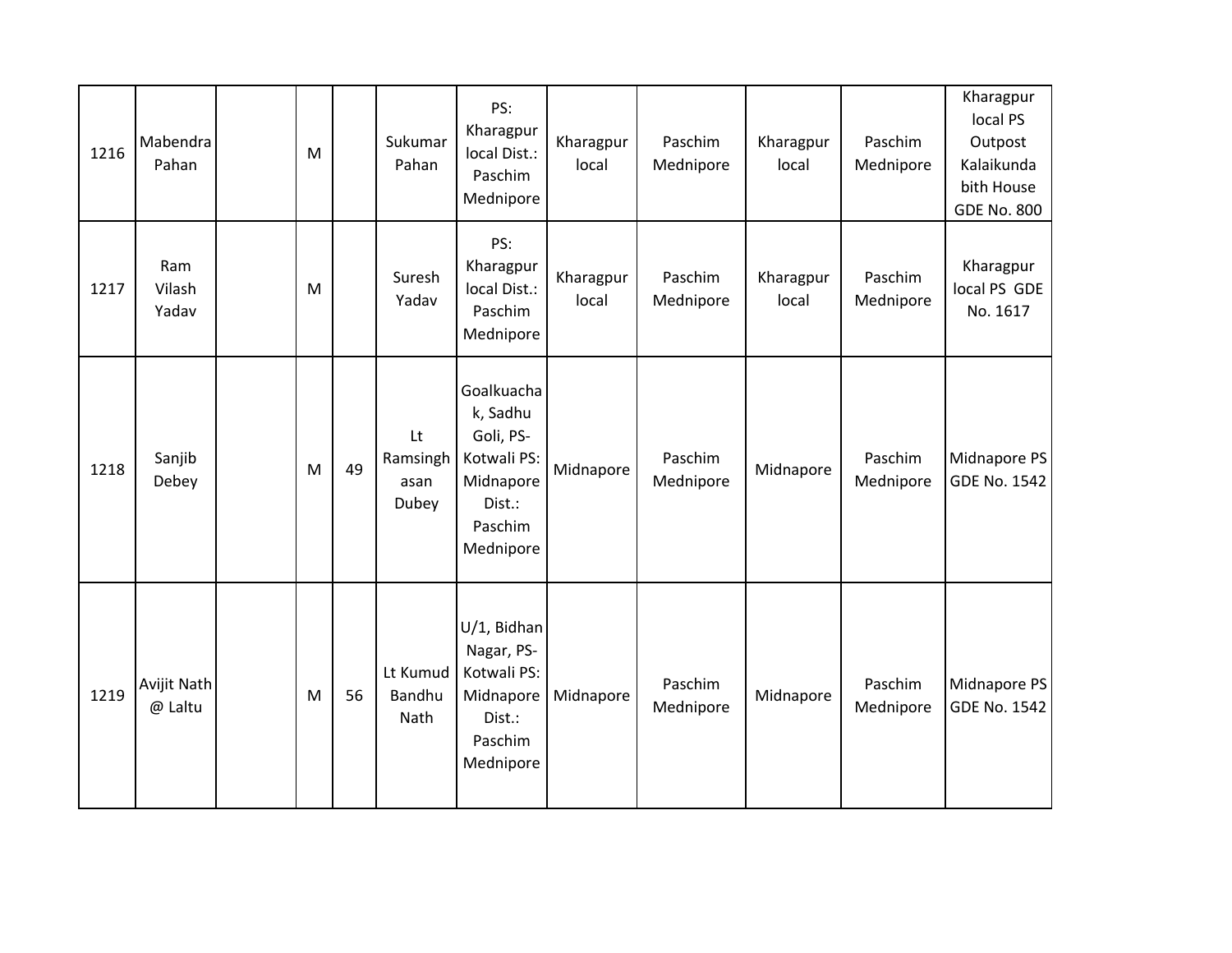| 1220 | <b>Barun Das</b> | M | 55 | Lt<br>Haripada<br>Das | Mirjabazar,<br>Goalapara,<br>PS-Kotwali<br>PS:<br>Midnapore<br>Dist.:<br>Paschim<br>Mednipore                           | Midnapore | Paschim<br>Mednipore | Midnapore | Paschim<br>Mednipore | Midnapore PS<br>GDE No. 1542 |
|------|------------------|---|----|-----------------------|-------------------------------------------------------------------------------------------------------------------------|-----------|----------------------|-----------|----------------------|------------------------------|
| 1221 | Sk<br>Saharukh   | M | 22 | Lt Sk Amir            | New Bus<br>Stand,<br>Gobindanag<br>ar, PS-KGP<br>$(T)$ , a/p-<br>Tan PS:<br>Midnapore<br>Dist.:<br>Paschim<br>Mednipore | Midnapore | Paschim<br>Mednipore | Midnapore | Paschim<br>Mednipore | Midnapore PS<br>GDE No. 1542 |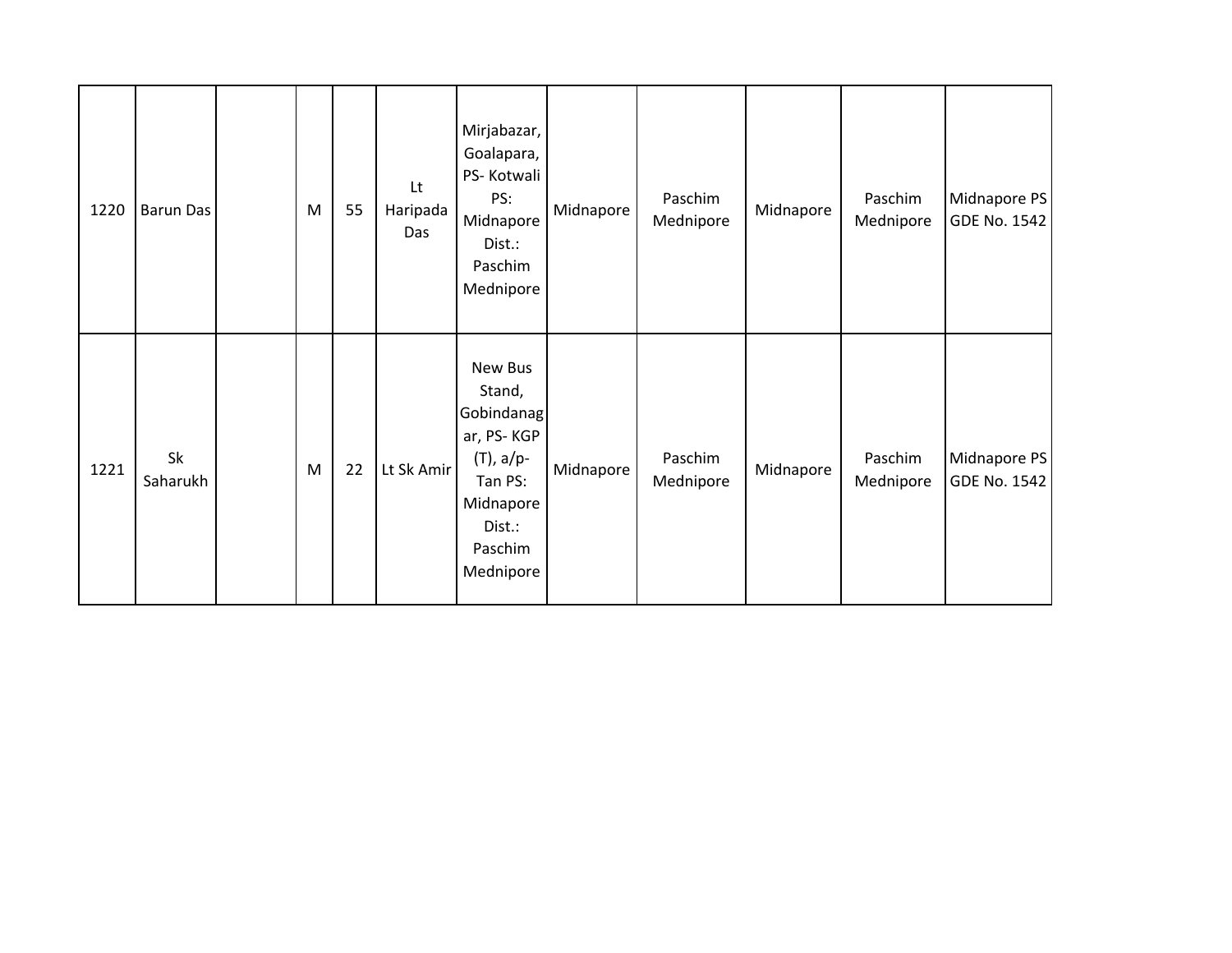| 1222 | Sk Maidul      | M                                                                                     | 25 | Lt Sk<br>Niyamat   | New Bus<br>Stand,<br>Gobindanag<br>ar, PS-KGP<br>$(T)$ , a/p-<br>Tan PS:<br>Midnapore<br>Dist.:<br>Paschim<br>Mednipore  | Midnapore          | Paschim<br>Mednipore | Midnapore | Paschim<br>Mednipore | Midnapore PS<br><b>GDE No. 1542</b> |
|------|----------------|---------------------------------------------------------------------------------------|----|--------------------|--------------------------------------------------------------------------------------------------------------------------|--------------------|----------------------|-----------|----------------------|-------------------------------------|
| 1223 | Jhapu<br>Mahji | $\mathsf{M}% _{T}=\mathsf{M}_{T}\!\left( a,b\right) ,\ \mathsf{M}_{T}=\mathsf{M}_{T}$ | 28 | Lt Sridam<br>Majhi | Khejurdang<br>a, PS-<br>Gurguripal<br>PS:<br>Gurguripal<br>Dist.:<br>Paschim<br>Mednipore                                | Gurguripal         | Paschim<br>Mednipore | Midnapore | Paschim<br>Mednipore | Midnapore PS<br><b>GDE No. 1542</b> |
| 1224 | Sk<br>Soleman  | M                                                                                     | 36 | Sk Ansar           | Dakhin<br>Dhakia, PS<br>KGP(L), Dist<br>Paschim<br>Medinipur<br>PS:<br>Kharagpur<br>local Dist.:<br>Paschim<br>Mednipore | Kharagpur<br>local | Paschim<br>Mednipore | Pingla    | Paschim<br>Mednipore | Pingla PS GDE<br>No. 1080           |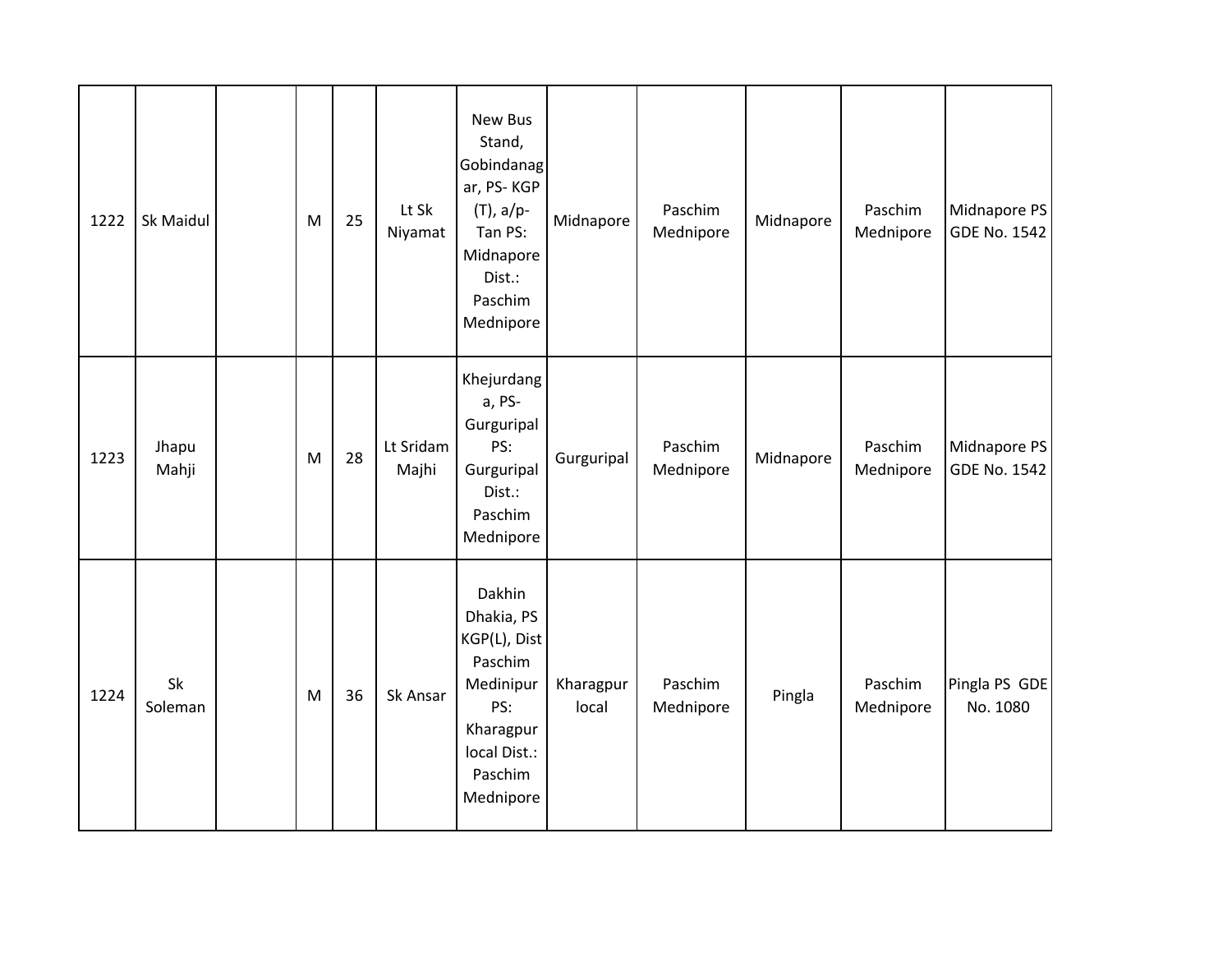| 1225 | Sudarsan<br>Khamrai        | $\mathsf{M}% _{T}=\mathsf{M}_{T}\!\left( a,b\right) ,\ \mathsf{M}_{T}=\mathsf{M}_{T}$ | 50 | Lakhikant<br>a Prasad<br>Khamrai | Vill-<br>Abdulla, PS<br>Pingla, Dist<br>Paschim<br>Medinipur<br>PS: Pingla<br>Dist.:<br>Paschim<br>Mednipore | Pingla | Paschim<br>Mednipore | Pingla | Paschim<br>Mednipore | Pingla PS GDE<br>No. 1080 |
|------|----------------------------|---------------------------------------------------------------------------------------|----|----------------------------------|--------------------------------------------------------------------------------------------------------------|--------|----------------------|--------|----------------------|---------------------------|
| 1226 | Padmaloc<br>han<br>Samanta | M                                                                                     | 45 | Lt<br>Rajkrishna<br>Samanta      | Vill-<br>Abdulla, PS<br>Pingla, Dist<br>Paschim<br>Medinipur<br>PS: Pingla<br>Dist.:<br>Paschim<br>Mednipore | Pingla | Paschim<br>Mednipore | Pingla | Paschim<br>Mednipore | Pingla PS GDE<br>No. 1080 |
| 1227 | Ratan<br>Chandra<br>Bera   | M                                                                                     | 30 | Sanatan<br>Bera                  | Vill- Pindrui,<br>PS Pingla,<br>Dist<br>Paschim<br>Medinipur<br>PS: Pingla<br>Dist.:<br>Paschim<br>Mednipore | Pingla | Paschim<br>Mednipore | Pingla | Paschim<br>Mednipore | Pingla PS GDE<br>No. 1080 |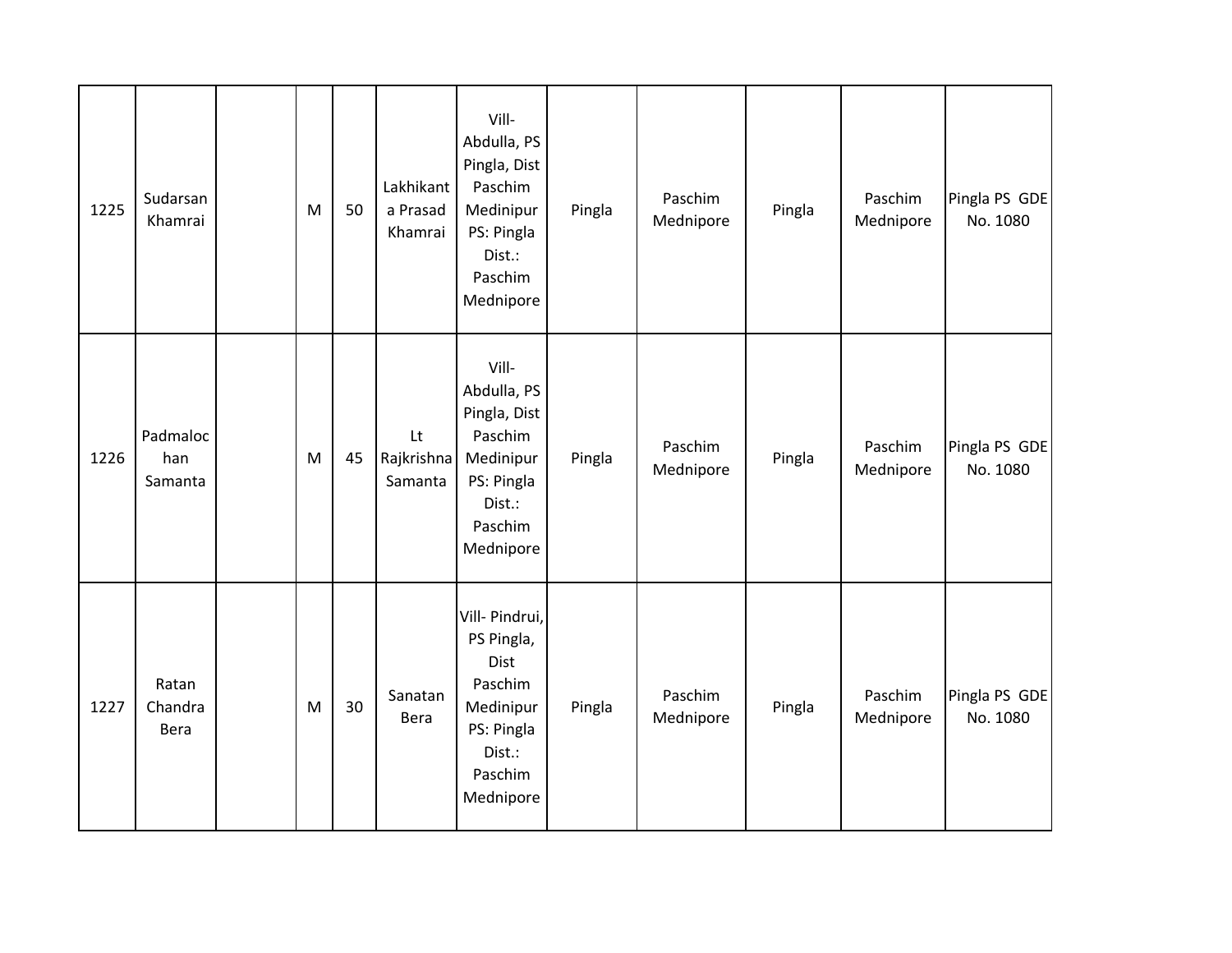| 1228 | Nilimash<br>Sing        | M | 28 | Harekrish<br>na Sing    | Vill-<br>Tildaganj,<br>PS Pingla,<br>Dist<br>Paschim<br>Medinipur<br>PS: Pingla<br>Dist.:<br>Paschim<br>Mednipore | Pingla  | Paschim<br>Mednipore | Pingla  | Paschim<br>Mednipore | Pingla PS GDE<br>No. 1087         |
|------|-------------------------|---|----|-------------------------|-------------------------------------------------------------------------------------------------------------------|---------|----------------------|---------|----------------------|-----------------------------------|
| 1229 | Swpan<br><b>Bandra</b>  | M | 20 | Jaydev<br><b>Bandra</b> | Vill- Bhua,<br>PS Sabang,<br>Dist<br>Paschim<br>Medinipur<br>PS: Pingla<br>Dist.:<br>Paschim<br>Mednipore         | Pingla  | Paschim<br>Mednipore | Pingla  | Paschim<br>Mednipore | Pingla PS GDE<br>No. 1080         |
| 1230 | Sourav<br><b>Ballav</b> | M | 22 | Pratab<br>Ballav        | Salboni PS:<br>Salbani<br>Dist.:<br>Paschim<br>Mednipore                                                          | Salbani | Paschim<br>Mednipore | Salbani | Paschim<br>Mednipore | Salbani PS<br><b>GDE No. 1182</b> |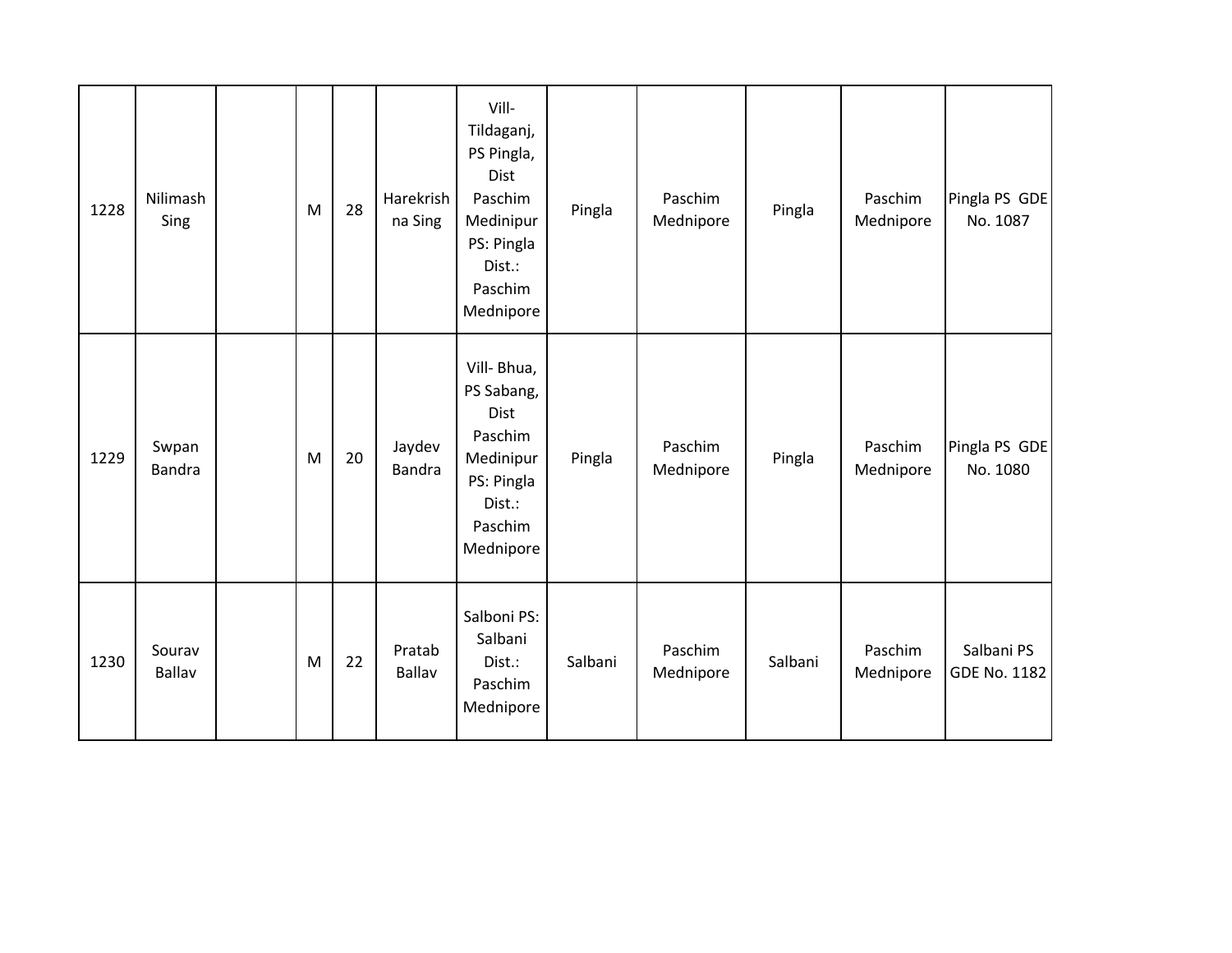| 1231 | Santanu<br>Mudi       | M | 24 | Kamala<br>Mudi             | Salboni PS:<br>Salbani<br>Dist.:<br>Paschim<br>Mednipore         | Salbani | Paschim<br>Mednipore | Salbani | Paschim<br>Mednipore | Salbani PS<br>GDE No. 1182 |
|------|-----------------------|---|----|----------------------------|------------------------------------------------------------------|---------|----------------------|---------|----------------------|----------------------------|
| 1232 | <b>Dipak</b><br>Manna | M | 42 | Lt. Sudhir<br>Ch.<br>Manna | Dhengasole<br>PS: Salbani<br>Dist.:<br>Paschim<br>Mednipore      | Salbani | Paschim<br>Mednipore | Salbani | Paschim<br>Mednipore | Salbani PS<br>GDE No. 1182 |
| 1233 | Sujoy<br>Mahata       | M | 21 | Biswaswar<br>Mahata        | Banamalipu<br>r PS:<br>Salbani<br>Dist.:<br>Paschim<br>Mednipore | Salbani | Paschim<br>Mednipore | Salbani | Paschim<br>Mednipore | Salbani PS<br>GDE No. 1182 |
| 1234 | Amiya<br>Mahata       | M | 27 | <b>Biren</b><br>Mahata     | Banamalipu<br>r PS:<br>Salbani<br>Dist.:<br>Paschim<br>Mednipore | Salbani | Paschim<br>Mednipore | Salbani | Paschim<br>Mednipore | Salbani PS<br>GDE No. 1182 |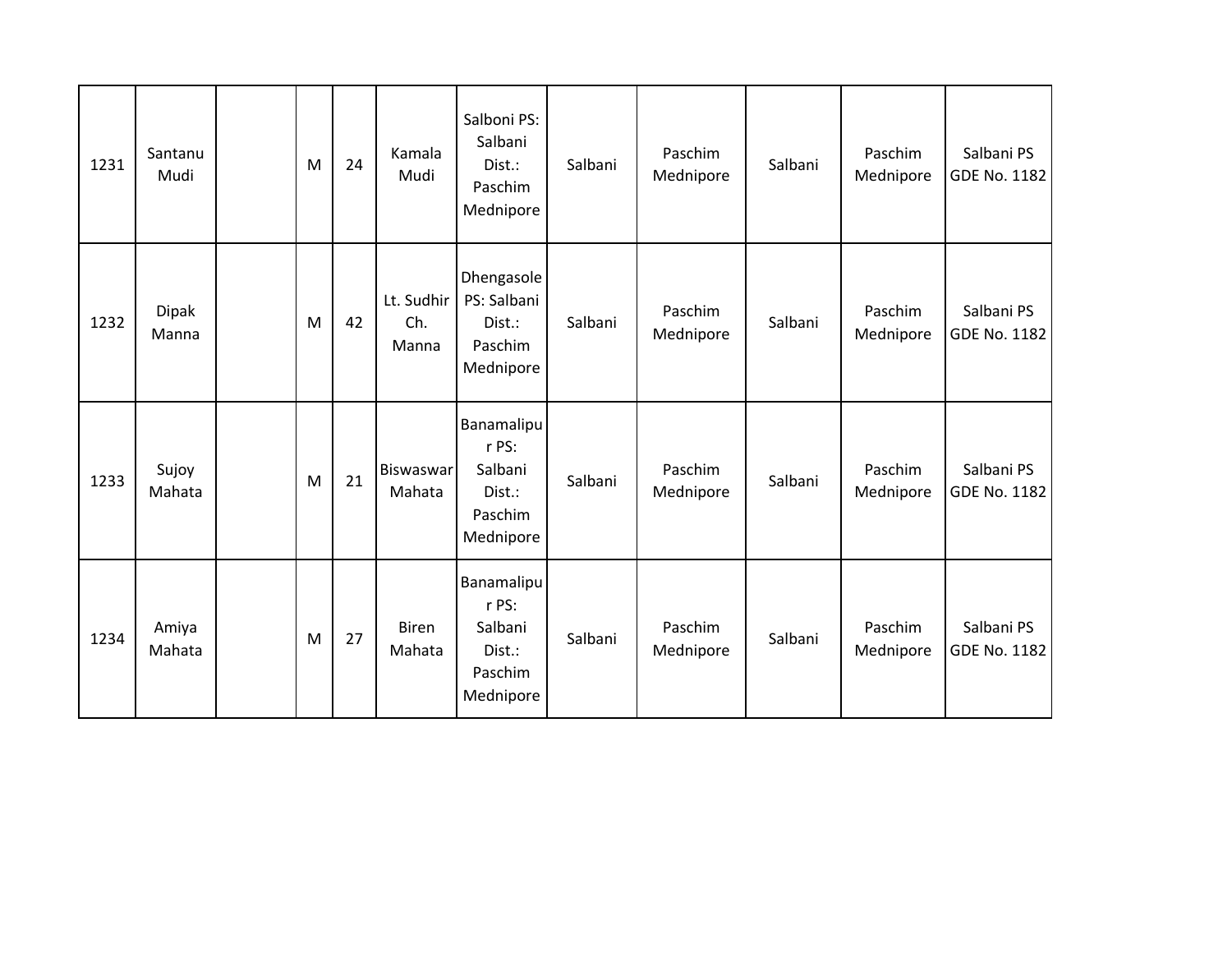| 1235 | Suvendu<br>Mahata       | M | 32 | Nimai<br>Mahata           | Baragada<br>PS: Salbani<br>Dist.:<br>Paschim<br>Mednipore    | Salbani | Paschim<br>Mednipore | Salbani   | Paschim<br>Mednipore    | Salbani PS<br><b>GDE No. 1135</b>   |
|------|-------------------------|---|----|---------------------------|--------------------------------------------------------------|---------|----------------------|-----------|-------------------------|-------------------------------------|
| 1236 | Subrata<br>Mahata       | M | 39 | Lt. Parbati<br>Mahata     | Sitanathpur<br>PS: Salbani<br>Dist.:<br>Paschim<br>Mednipore | Salbani | Paschim<br>Mednipore | Salbani   | Paschim<br>Mednipore    | Salbani PS<br>GDE No. 1135          |
| 1237 | Raju<br>Digar           | M | 37 | Lt. Gokul<br>Digar        | Chaktarini<br>PS: Salbani<br>Dist.:<br>Paschim<br>Mednipore  | Salbani | Paschim<br>Mednipore | Salbani   | Paschim<br>Mednipore    | Salbani PS<br><b>GDE No. 1135</b>   |
| 1238 | Anindita<br>Koley       | F |    | Subhendu<br>Koley         |                                                              |         | <b>Basirhat</b>      | Nadanghat | Purba<br><b>Burdwan</b> | Nadanghat PS<br>GDE No. 1174        |
| 1239 | Subhendu<br>Koley       | M |    | Joydeb<br>Koley           |                                                              |         | <b>Basirhat</b>      | Nadanghat | Purba<br>Burdwan        | Nadanghat PS<br><b>GDE No. 1174</b> |
| 1240 | Ashima<br><b>Bag</b>    | F |    | Biswanath<br><b>Bag</b>   |                                                              |         | <b>Basirhat</b>      | Nadanghat | Purba<br><b>Burdwan</b> | Nadanghat PS<br><b>GDE No. 1174</b> |
| 1241 | Biswanath<br><b>Bag</b> | M |    | Lt.<br>Mrityunjo<br>y Bag |                                                              |         | <b>Basirhat</b>      | Nadanghat | Purba<br>Burdwan        | Nadanghat PS<br><b>GDE No. 1174</b> |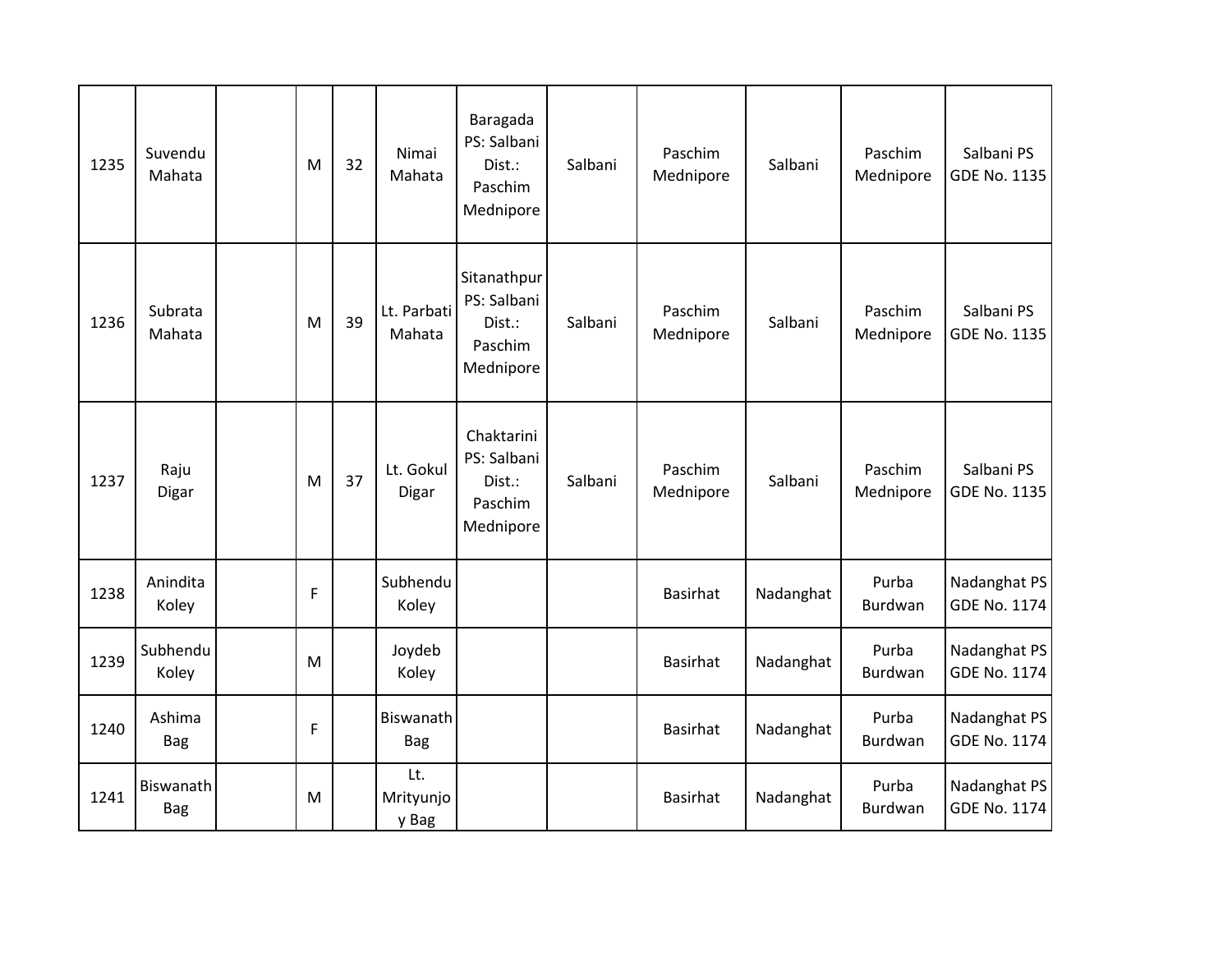| 1242 | Mamata<br>Pal      |       | F | Ashim Pal             |  | <b>Basirhat</b> | Nadanghat | Purba<br>Burdwan | Nadanghat PS<br><b>GDE No. 1174</b> |
|------|--------------------|-------|---|-----------------------|--|-----------------|-----------|------------------|-------------------------------------|
| 1243 | Palash<br>Roy      |       | M | Santu Roy             |  | <b>Basirhat</b> | Nadanghat | Purba<br>Burdwan | Nadanghat PS<br><b>GDE No. 1174</b> |
| 1244 | Puja Das           |       | F | Subha Das             |  | <b>Basirhat</b> | Nadanghat | Purba<br>Burdwan | Nadanghat PS<br><b>GDE No. 1174</b> |
| 1245 | Subha<br>Das       |       | M | <b>Sunil Das</b>      |  | <b>Basirhat</b> | Nadanghat | Purba<br>Burdwan | Nadanghat PS<br><b>GDE No. 1176</b> |
| 1246 | Kakoli<br>Adhikary |       | M | Biswanath<br>Adhikary |  | <b>Basirhat</b> | Nadanghat | Purba<br>Burdwan | Nadanghat PS<br><b>GDE No. 1176</b> |
| 1247 | Joydeb<br>Koley    |       | M | Lt. Panhu<br>Koley    |  | <b>Basirhat</b> | Nadanghat | Purba<br>Burdwan | Nadanghat PS<br><b>GDE No. 1176</b> |
| 1248 | Chanchal<br>Koley  |       | M | Joydeb<br>Koley       |  | <b>Basirhat</b> | Nadanghat | Purba<br>Burdwan | Nadanghat PS<br><b>GDE No. 1176</b> |
| 1249 | Kakoli<br>Koley    |       | F | Joydeb<br>Koley       |  | <b>Basirhat</b> | Nadanghat | Purba<br>Burdwan | Nadanghat PS<br><b>GDE No. 1176</b> |
| 1250 | Priya<br>Koley     |       | F | Chanchal<br>Koley     |  | <b>Basirhat</b> | Nadanghat | Purba<br>Burdwan | Nadanghat PS<br><b>GDE No. 1176</b> |
| 1251 | Payel<br>Koley     | Pipli | F | Srikanta<br>Koley     |  | <b>Basirhat</b> | Nadanghat | Purba<br>Burdwan | Nadanghat PS<br><b>GDE No. 1176</b> |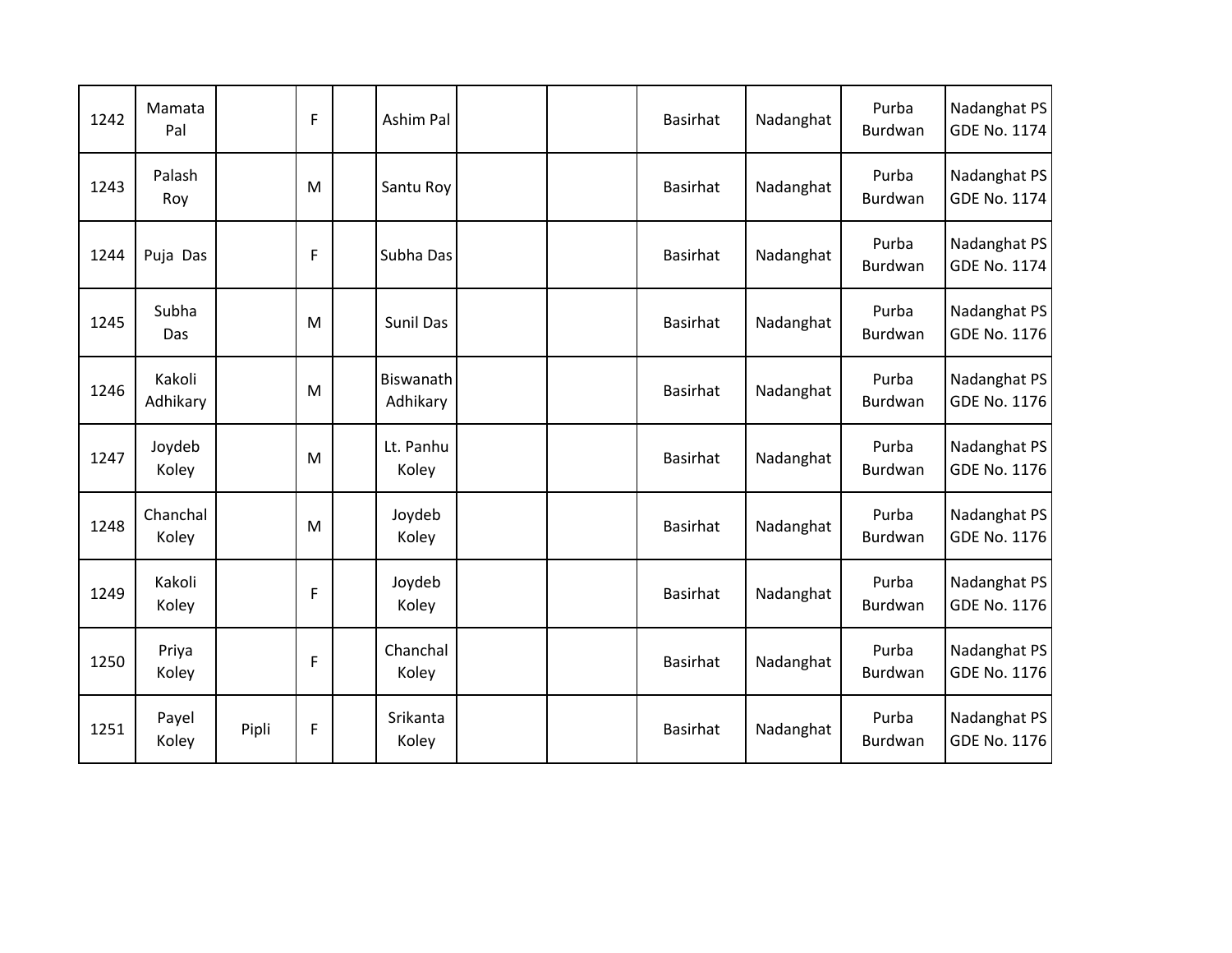| 1252 | Pintu<br>Pradhan<br>(33) | M | 33 | $S/O$ Lt.<br>Gobinda<br>Pradhan      | of<br>Barghasipur<br><b>PS</b><br>Bhabanipur<br>Dist Purba<br>Medinipur,                                                    |                  | Basirhat           | Bhabanipur             | Purba<br>Mednipore | Bhabanipur<br>PS GDE No.<br>1270 |
|------|--------------------------|---|----|--------------------------------------|-----------------------------------------------------------------------------------------------------------------------------|------------------|--------------------|------------------------|--------------------|----------------------------------|
| 1253 | Sonjoy<br>Das            | M |    | Khoqon<br>Das                        | Gobindocha<br>k, PS<br>Bhupatinag<br>ar, Dist<br>Purba<br>Medinipur<br>PS:<br>Bhupatinag<br>ar Dist.:<br>Purba<br>Mednipore | Bhupatinag<br>ar | Purba<br>Mednipore | Bhagawanp<br>ur        | Purba<br>Mednipore | Bhagawanpur<br>PS GDE No.<br>992 |
| 1254 | Ranjit<br>Mondal         | M |    | Late<br><b>Bangobind</b><br>a Mondal | Champak<br>Raychak PS<br>Bhupatinag<br>ar, Dist<br>Purba<br>Medini PS:<br>Bhupatinag<br>ar Dist.:<br>Purba<br>Mednipore     | Bhupatinag<br>ar | Purba<br>Mednipore | Bhagawanp<br><b>ur</b> | Purba<br>Mednipore | Bhagawanpur<br>PS GDE No.<br>992 |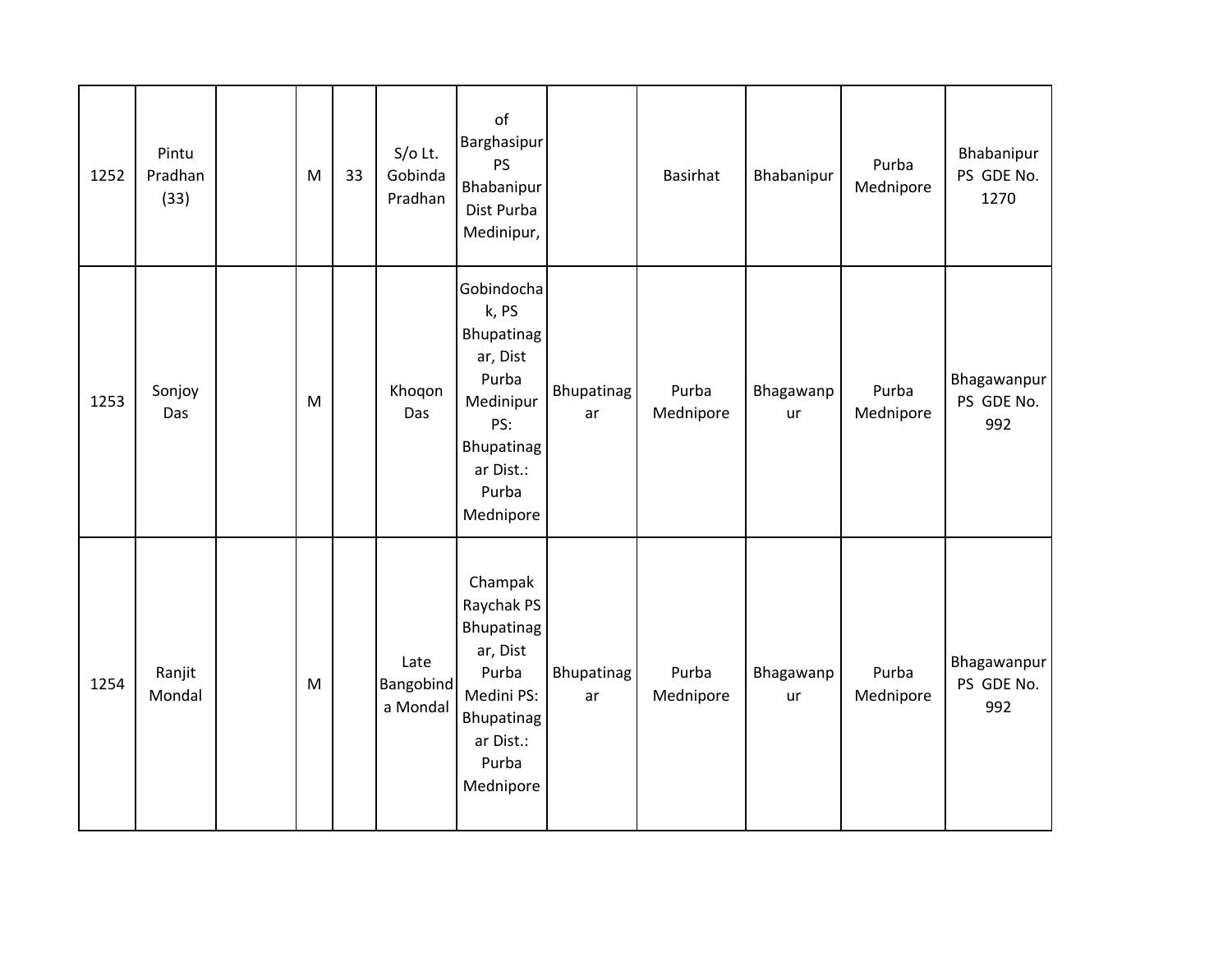| 1255 | Rajdep<br>Maity   | M |    | Sanjib<br>Maity       | Aladarput,<br>PS- Junput<br>Coastal,<br>Dist.- Purba<br>Medini | Basirhat        | Contai | Purba<br>Mednipore | Contai PS<br>GDE No. 1485 |
|------|-------------------|---|----|-----------------------|----------------------------------------------------------------|-----------------|--------|--------------------|---------------------------|
| 1256 | Debkumar<br>Jana  | M | 19 | Pintulal<br>Jana      | Bhabanicha<br>k, PS-Egra,<br>Dist.- Purba<br>Medinipur         | <b>Basirhat</b> | Contai | Purba<br>Mednipore | Contai PS<br>GDE No. 1485 |
| 1257 | Tanmay<br>Das     | M | 25 | <b>Tapan Das</b>      | Kasafalia,<br>PS-Khejuri,<br>Dist.- Purba<br>Medinipur         | <b>Basirhat</b> | Contai | Purba<br>Mednipore | Contai PS<br>GDE No. 1485 |
| 1258 | Sankar<br>Pradhan | M | 49 | Lt. Kangal<br>Pradhan | Baradarua,<br>PS- Contai,<br>Dist.- Purba<br>Medinipur         | Basirhat        | Contai | Purba<br>Mednipore | Contai PS<br>GDE No. 1485 |
| 1259 | Rakesh<br>Maity   | M | 36 | Panchana<br>n Maity   | Pachgechia,<br>PS- Contai,<br>Dist.- Purba<br>Medinipur        | <b>Basirhat</b> | Contai | Purba<br>Mednipore | Contai PS<br>GDE No. 1485 |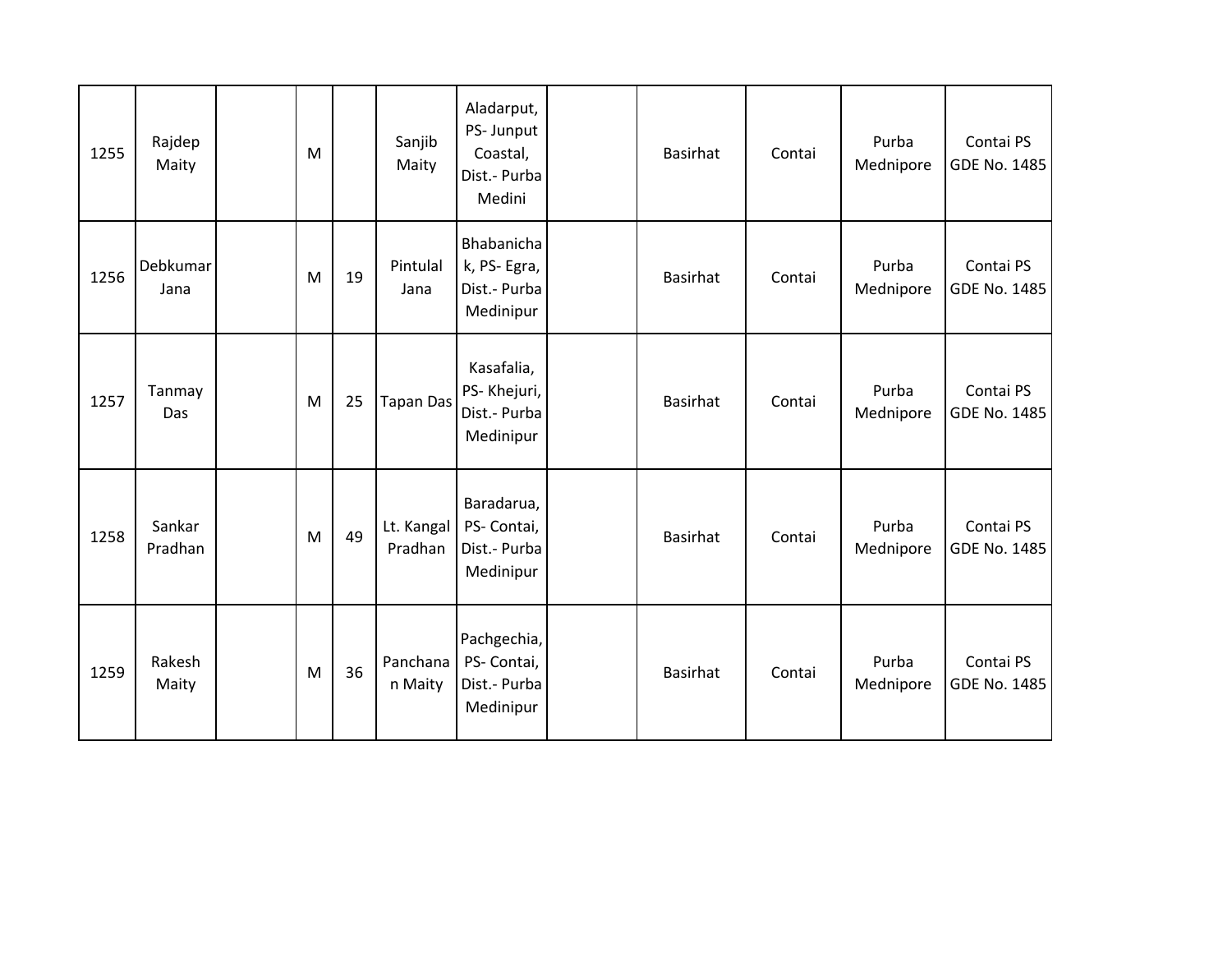| 1260 | Sushanta<br>Ghosh      | ${\sf M}$ | 30 | Nandakish<br>or Ghosh    | Vill-<br>ahalyanaga<br>r,<br>Mukundapu<br>r, PS- Purba<br>Jadavpur, |           | <b>Basirhat</b>    | Digha<br>mohana<br>coastal | Purba<br>Mednipore | Digha mohana<br>coastal PS<br><b>GDE No. 698</b> |
|------|------------------------|-----------|----|--------------------------|---------------------------------------------------------------------|-----------|--------------------|----------------------------|--------------------|--------------------------------------------------|
| 1261 | Totan<br><b>Bhuina</b> | ${\sf M}$ | 25 | Subhash<br><b>Bhuina</b> | Vill-<br>Mirzapur all<br>of PS-Digha<br>Mohana<br>Coastal           |           | <b>Basirhat</b>    | Digha<br>mohana<br>coastal | Purba<br>Mednipore | Digha mohana<br>coastal PS<br><b>GDE No. 698</b> |
| 1262 | Santanu<br>Ray         | ${\sf M}$ | 33 | Prasanta<br>Ray          | Vill-<br>Gopalpur,<br>PS-<br>Mandarmo<br>ni Coastal,<br>Dist-Purba  |           | <b>Basirhat</b>    | Digha<br>mohana<br>coastal | Purba<br>Mednipore | Digha mohana<br>coastal PS<br><b>GDE No. 698</b> |
| 1263 | Pallab<br>Das          | M         | 35 | Ratan Das                | Bhuniaraich<br>ak PS:<br>Durgachak<br>Dist.: Purba<br>Mednipore     | Durgachak | Purba<br>Mednipore | Durgachak                  | Purba<br>Mednipore | Durgachak PS<br><b>GDE No. 788</b>               |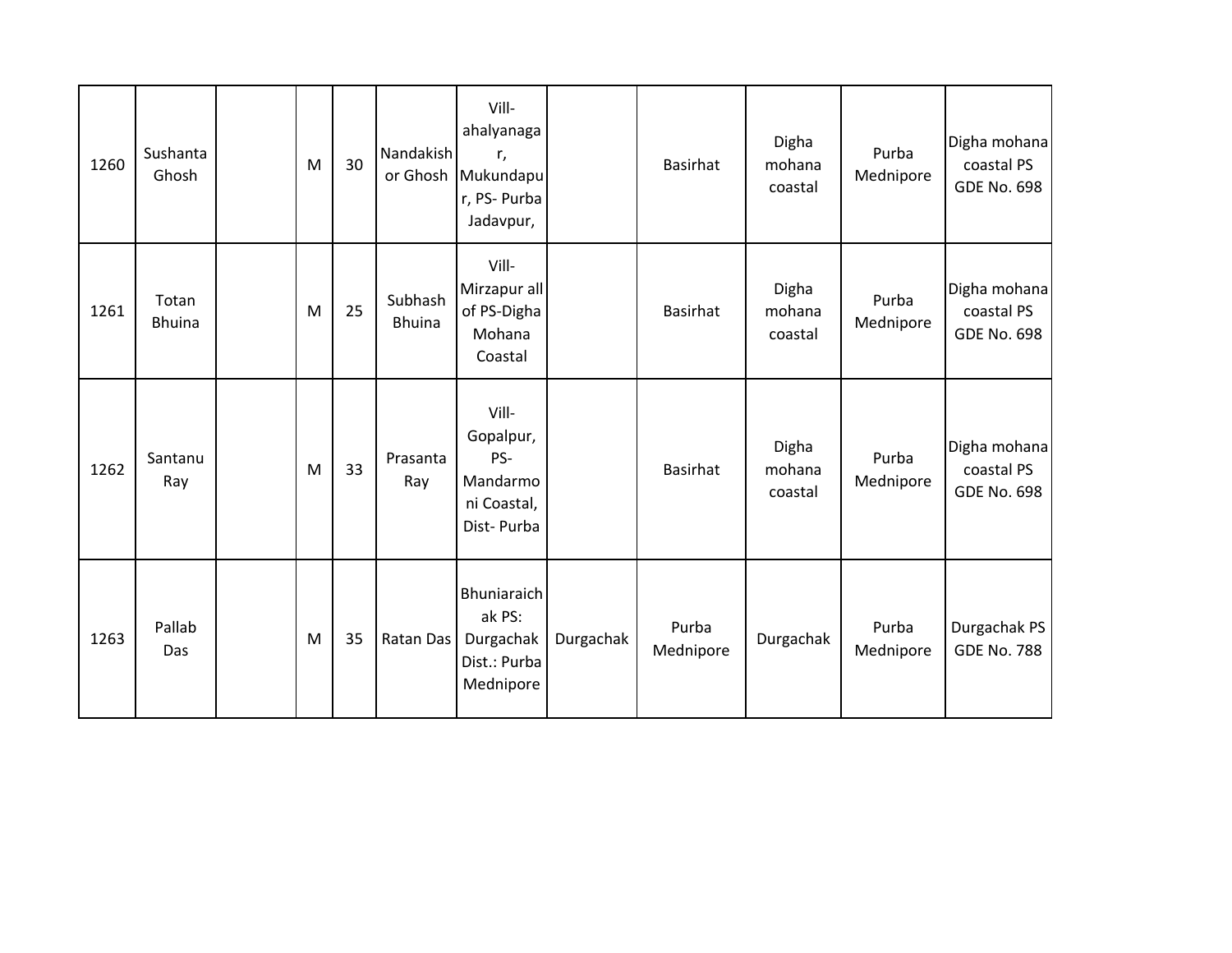| 1264 | Sk Khajar         | M | 36 | Sk<br>Monirul          | Basudevpur<br>PS:<br>Durgachak<br>Dist.: Purba<br>Mednipore                                                  | Durgachak | Purba<br>Mednipore   | Durgachak | Purba<br>Mednipore | Durgachak PS<br><b>GDE No. 788</b> |
|------|-------------------|---|----|------------------------|--------------------------------------------------------------------------------------------------------------|-----------|----------------------|-----------|--------------------|------------------------------------|
| 1265 | Ashikuddi<br>n Sk | M | 25 | Sk<br>Baktiwckd<br>din | Village-<br>Purba<br>Maynapara,<br>PS-Belda,<br>Dist-<br>Paschim PS:<br>Belda Dist.:<br>Paschim<br>Mednipore | Belda     | Paschim<br>Mednipore | Egra      | Purba<br>Mednipore | Egra PS GDE<br>No. 1093            |
| 1266 | Pradip<br>Das     | M | 20 | Sanjoy<br>Das          | village-<br>Negua, PS-<br>Egra, Dist-<br>Purba<br>Medinipur.<br>PS: Egra<br>Dist.: Purba<br>Mednipore        | Egra      | Purba<br>Mednipore   | Egra      | Purba<br>Mednipore | Egra PS GDE<br>No. 1093            |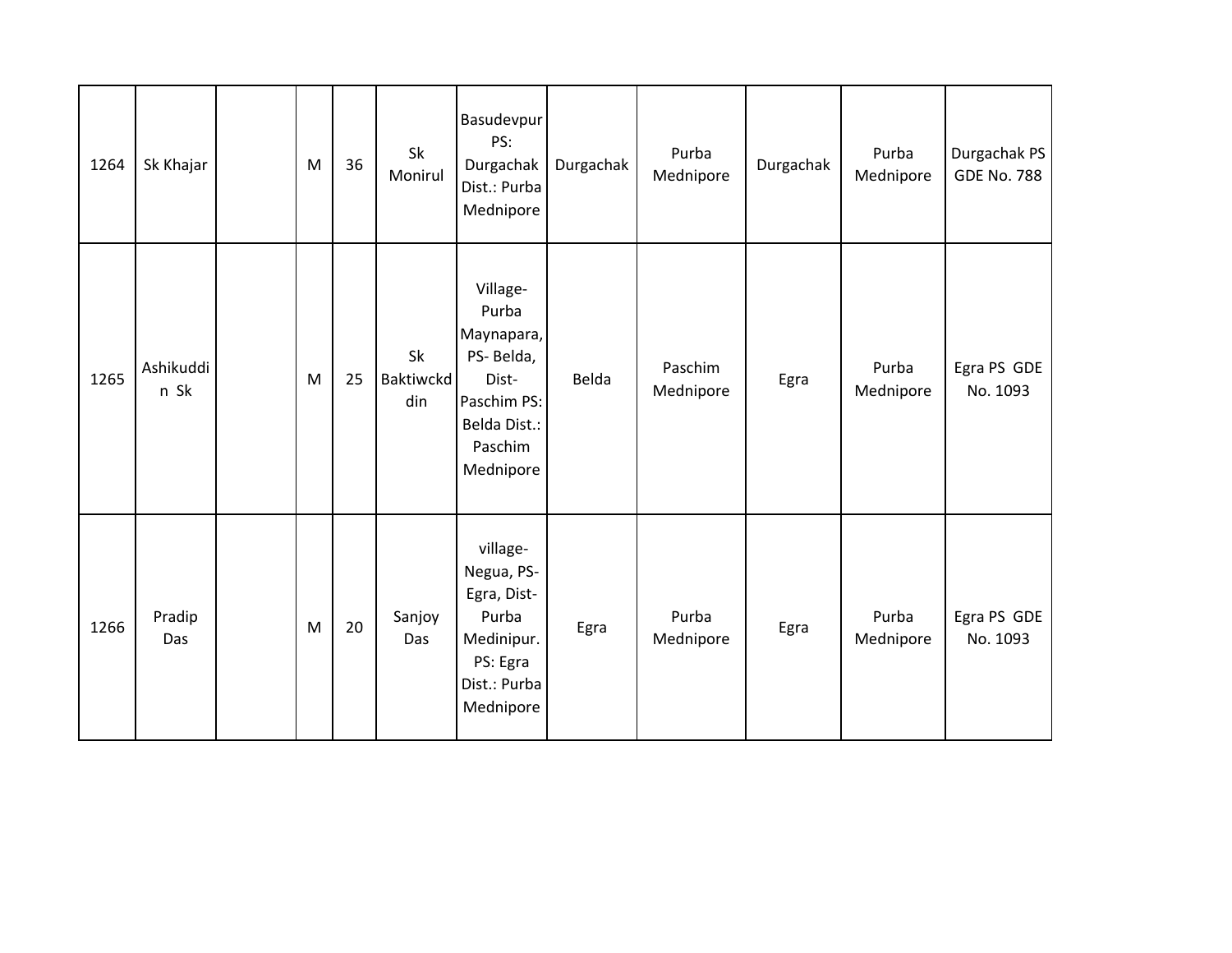| 1267 | Jahar Bag                       | M                                                                                     | 26 | Aswini<br>Bag     | village-<br>Dubda, PS-<br>Egra, Dist-<br>Purba<br>Medinipur.<br>PS: Egra<br>Dist.: Purba<br>Mednipore | Egra | Purba<br>Mednipore | Egra | Purba<br>Mednipore | Egra PS GDE<br>No. 1088 |
|------|---------------------------------|---------------------------------------------------------------------------------------|----|-------------------|-------------------------------------------------------------------------------------------------------|------|--------------------|------|--------------------|-------------------------|
| 1268 | <b>Bhala</b><br>Sankar<br>Disai | M                                                                                     | 35 | Rabindra<br>Disai | village-<br>Dubda, PS-<br>Egra, Dist-<br>Purba<br>Medinipur<br>PS: Egra<br>Dist.: Purba<br>Mednipore  | Egra | Purba<br>Mednipore | Egra | Purba<br>Mednipore | Egra PS GDE<br>No. 1088 |
| 1269 | Pradip<br>Roy                   | $\mathsf{M}% _{T}=\mathsf{M}_{T}\!\left( a,b\right) ,\ \mathsf{M}_{T}=\mathsf{M}_{T}$ | 28 | Jayanta<br>Roy    | village-<br>Chatla, PS-<br>Egra, Dist-<br>Purba<br>Medinipur<br>PS: Egra<br>Dist.: Purba<br>Mednipore | Egra | Purba<br>Mednipore | Egra | Purba<br>Mednipore | Egra PS GDE<br>No. 1088 |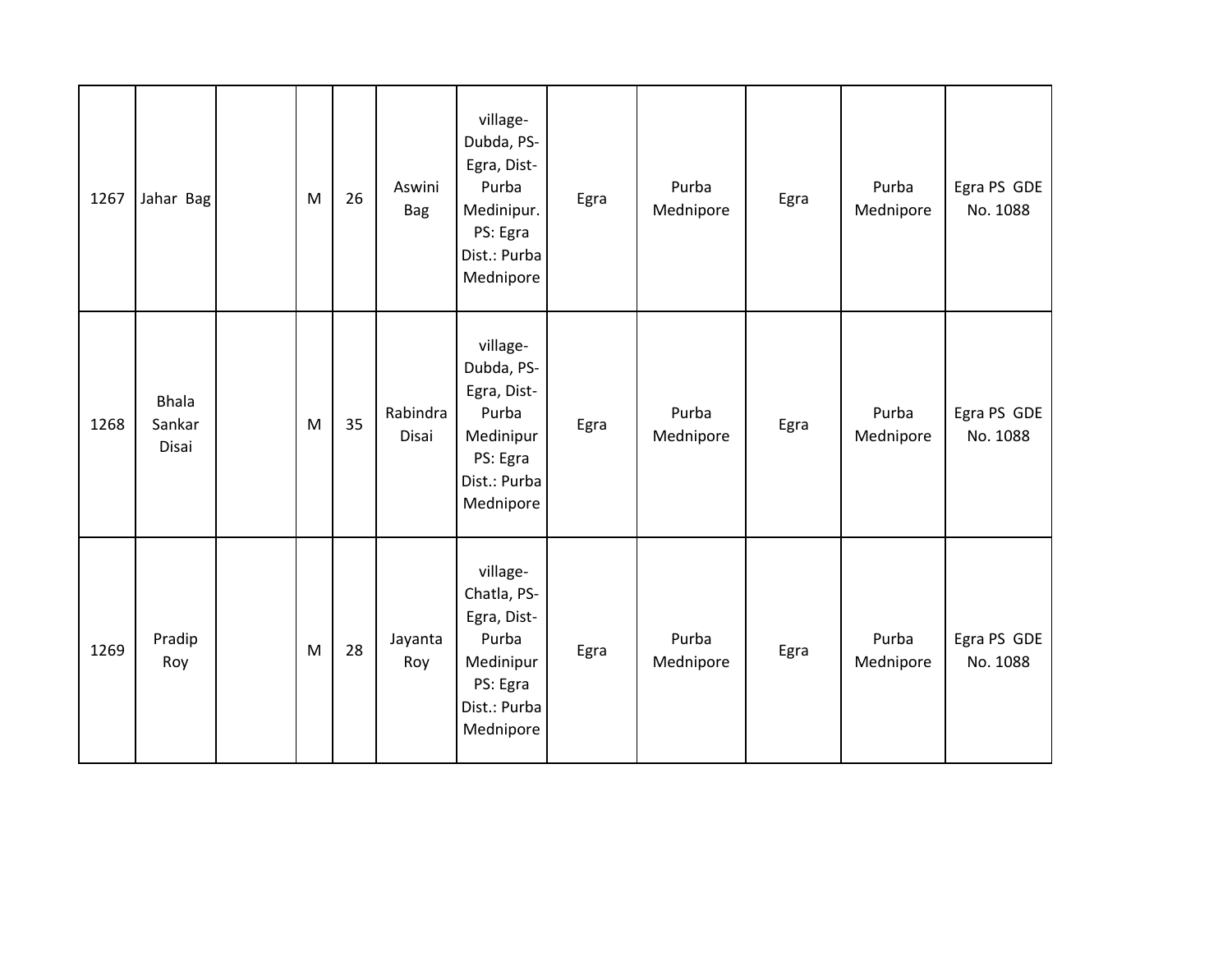| 1270 | <b>Budhadev</b><br>Maity | M | 33 | Benimadh<br>ab Maity | Village-<br>Urdhabpur,<br>PS-Egra,<br>Dist-Purba<br>Medinipu<br>PS: Egra<br>Dist.: Purba<br>Mednipore   | Egra           | Purba<br>Mednipore | Egra       | Purba<br>Mednipore | Egra PS GDE<br>No. 1086          |
|------|--------------------------|---|----|----------------------|---------------------------------------------------------------------------------------------------------|----------------|--------------------|------------|--------------------|----------------------------------|
| 1271 | Swapan<br>Maity          | M | 29 | Janmenjo<br>y Maity  | Village-<br>Sikrachakda<br>i, PS-Egra,<br>Dist-Purba<br>Medini PS:<br>Egra Dist.:<br>Purba<br>Mednipore | Egra           | Purba<br>Mednipore | Egra       | Purba<br>Mednipore | Egra PS GDE<br>No. 1086          |
| 1272 | Sk<br>Rabibul<br>(30)    | M |    | $S/O$ Sk<br>Alok     | Mansadip                                                                                                |                | <b>Basirhat</b>    | Mahishadal | Purba<br>Mednipore | Mahishadal<br>PS GDE No.<br>1030 |
| 1273 | Dilip<br>Maity (34)      | M |    | S/o Satta<br>Maity   | Khanchi PS:<br>Nandakuma<br>r Dist.:<br>Purba<br>Mednipore                                              | Nandakuma<br>r | Purba<br>Mednipore | Mahishadal | Purba<br>Mednipore | Mahishadal<br>PS GDE No.<br>1030 |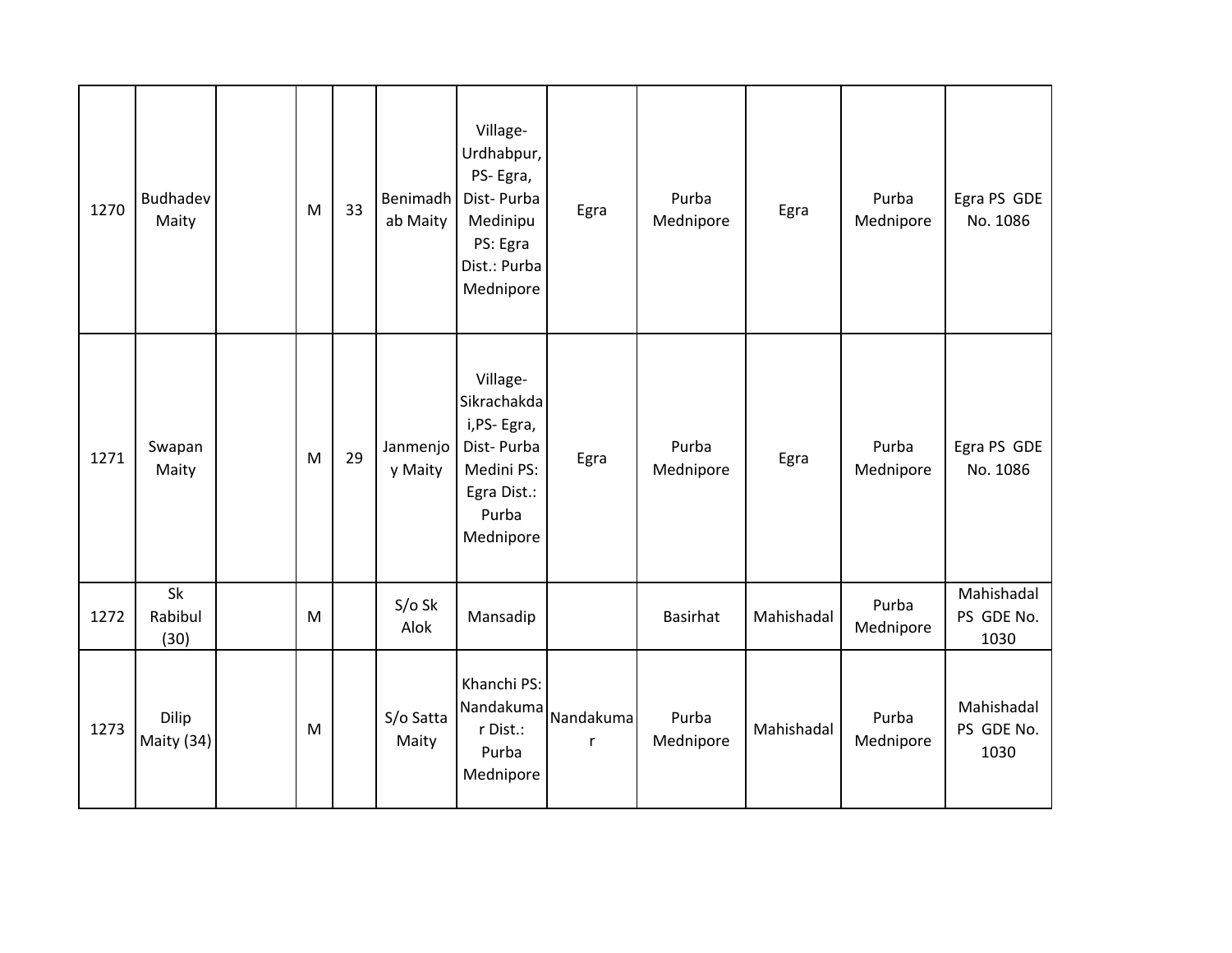| 1274 | Somnath<br>Mondal<br>(24)   | M |    | S/o Sanat<br>Mondal         | Deulpoota<br>PS:<br>Sutahata<br>Dist.: Purba<br>Mednipore  | Sutahata              | Purba<br>Mednipore | Mahishadal | Purba<br>Mednipore | Mahishadal<br>PS GDE No.<br>1040  |
|------|-----------------------------|---|----|-----------------------------|------------------------------------------------------------|-----------------------|--------------------|------------|--------------------|-----------------------------------|
| 1275 | Pijus<br>Pramanik<br>(34)   | M |    | S/o Ajit<br>Pramank         | Suklalpur<br>PS:<br>Dist.: Purba<br>Mednipore              | Mahishadal Mahishadal | Purba<br>Mednipore | Mahishadal | Purba<br>Mednipore | Mahishadal<br>PS GDE No.<br>1040  |
| 1276 | Sahajan<br><b>Khan</b> (28) | M |    | S/o Najrul<br>Islam<br>Khan | Hirarampur<br>PS:<br>Dist.: Purba<br>Mednipore             | Mahishadal Mahishadal | Purba<br>Mednipore | Mahishadal | Purba<br>Mednipore | Mahishadal<br>PS GDE No.<br>1040  |
| 1277 | Ajimuddin<br>Sha (31)       | M |    | S/o Ansar<br>Sha            | Hirarampur<br>PS:<br>Dist.: Purba<br>Mednipore             | Mahishadal Mahishadal | Purba<br>Mednipore | Mahishadal | Purba<br>Mednipore | Mahishadal<br>PS GDE No.<br>1040  |
| 1278 | Tarun Giri                  | M | 38 | <b>Bimal Giri</b>           | <b>Bahiri PS:</b><br>Marishda<br>Dist.: Purba<br>Mednipore | Marishda              | Purba<br>Mednipore | Marishda   | Purba<br>Mednipore | Marishda PS<br><b>GDE No. 912</b> |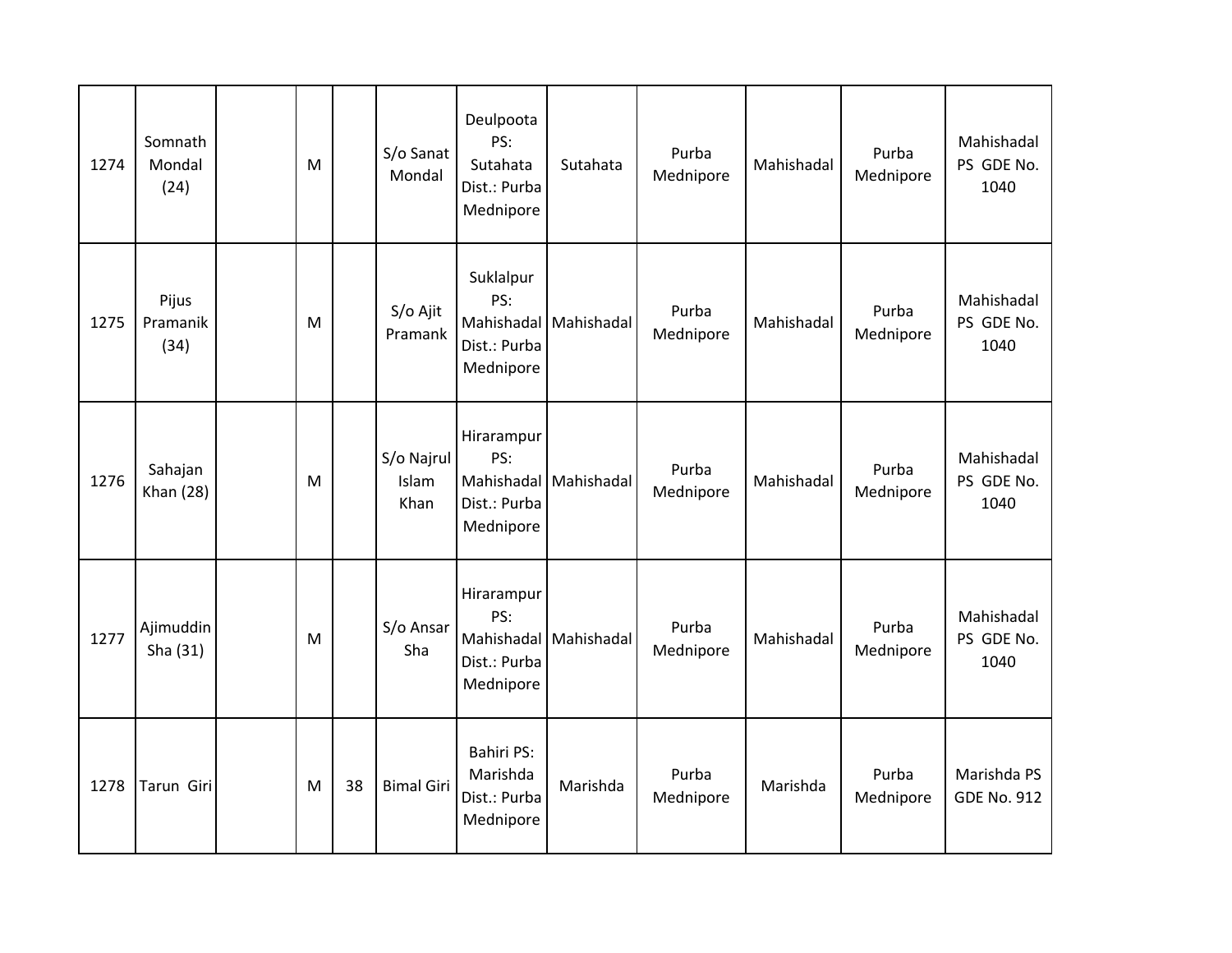| 1279 | Tapan<br>Singha                  | M | 25 | Ranjit<br>Singha              | Babulpur<br>PS:<br>r Dist.:<br>Purba<br>Mednipore   | Nandakuma Nandakuma<br>r            | Purba<br>Mednipore | Moyna          | Purba<br>Mednipore | Moyna PS<br><b>GDE No. 910</b>   |
|------|----------------------------------|---|----|-------------------------------|-----------------------------------------------------|-------------------------------------|--------------------|----------------|--------------------|----------------------------------|
| 1280 | Sanjit<br>Sahoo                  | M | 27 | Tapan                         | Kamarda<br>PS:<br>r Dist.:<br>Purba<br>Mednipore    | Nandakuma Nandakuma<br>$\mathsf{r}$ | Purba<br>Mednipore | Nandakuma<br>r | Purba<br>Mednipore | Nandakumar<br>PS GDE No.<br>2171 |
| 1281 | Shyam<br>Sundar<br><b>Ballav</b> | M | 34 | Krishna<br>Prasad             | Kamarda<br>PS:<br>r Dist.:<br>Purba<br>Mednipore    | Nandakuma Nandakuma<br>$\mathsf{r}$ | Purba<br>Mednipore | Nandakuma<br>r | Purba<br>Mednipore | Nandakumar<br>PS GDE No.<br>2171 |
| 1282 | Tridip Das                       | M | 32 | Lt.<br><b>Bimalesh</b><br>Das | Contai PS:<br>Contai<br>Dist.: Purba<br>Mednipore   | Contai                              | Purba<br>Mednipore | Nandakuma<br>r | Purba<br>Mednipore | Nandakumar<br>PS GDE No.<br>2177 |
| 1283 | Bachan<br>Pachar                 | M | 28 | Lt. Nataraj                   | Thakurchak<br>PS:<br>r Dist.:<br>Purba<br>Mednipore | Nandakuma Nandakuma<br>$\mathsf{r}$ | Purba<br>Mednipore | Nandakuma<br>r | Purba<br>Mednipore | Nandakumar<br>PS GDE No.<br>2177 |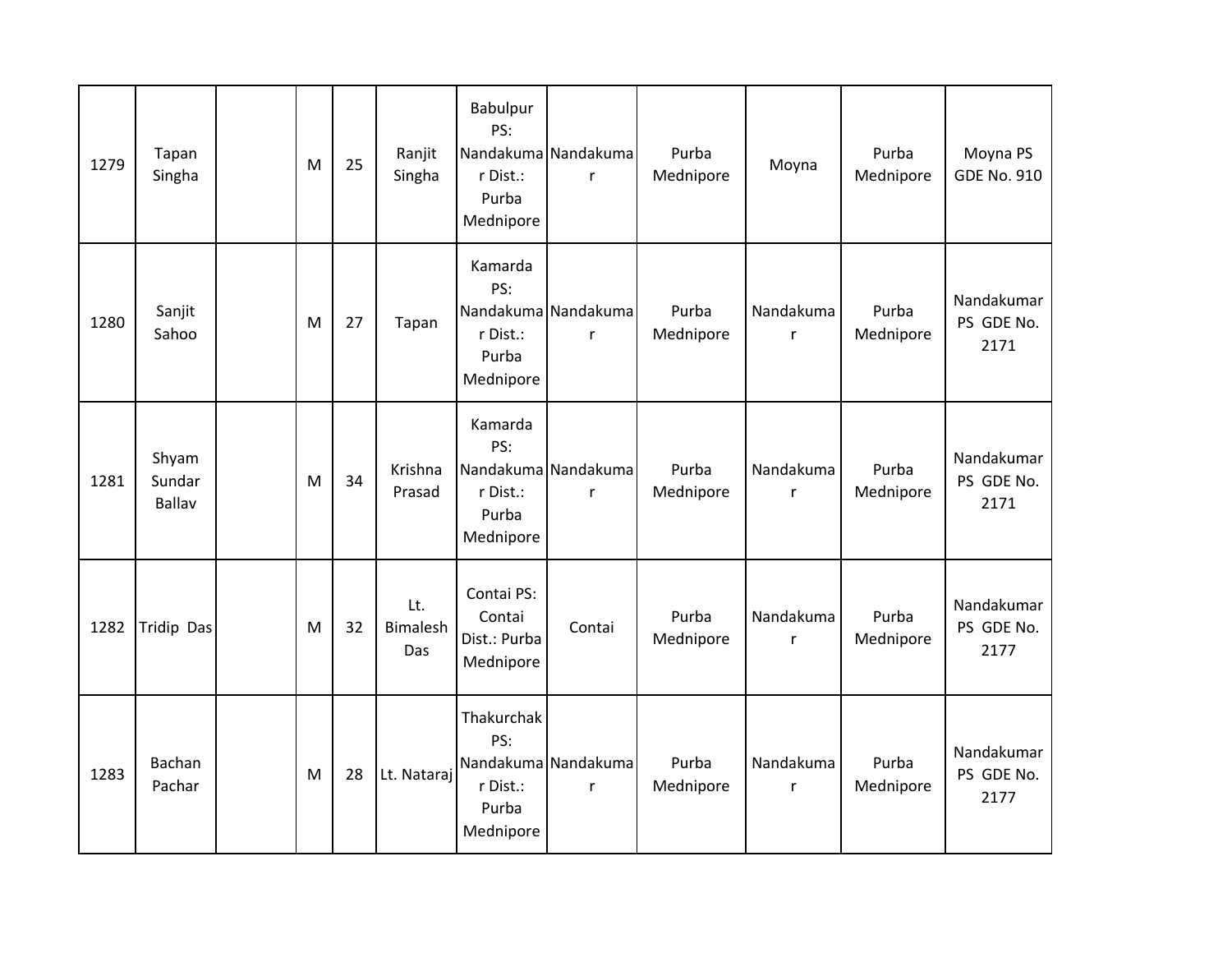| 1284 | Subhadee<br>p Bag         | M | 20 | Amiya<br>Ranjan                  | Kalagechia<br>PS:<br>r Dist.:<br>Purba<br>Mednipore | Nandakuma Nandakuma<br>r | Purba<br>Mednipore | Nandakuma<br>r | Purba<br>Mednipore | Nandakumar<br>PS GDE No.<br>2179   |
|------|---------------------------|---|----|----------------------------------|-----------------------------------------------------|--------------------------|--------------------|----------------|--------------------|------------------------------------|
| 1285 | Krishna<br>Prasad<br>Maji | M | 31 | Sankar<br>Prasad                 | Kalagechia<br>PS:<br>r Dist.:<br>Purba<br>Mednipore | Nandakuma Nandakuma<br>r | Purba<br>Mednipore | Nandakuma<br>r | Purba<br>Mednipore | Nandakumar<br>PS GDE No.<br>2179   |
| 1286 | Subhamoy<br>Maji          | M | 20 | Dilip<br>Kumar                   | Kalagechia<br>PS:<br>r Dist.:<br>Purba<br>Mednipore | Nandakuma Nandakuma<br>r | Purba<br>Mednipore | Nandakuma<br>r | Purba<br>Mednipore | Nandakumar<br>PS GDE No.<br>2179   |
| 1287 | Adwaita<br>Giri           |   |    | Lt.<br><b>Bamkim</b><br>Ch. Giri | PS:<br>Pataspur<br>Dist.: Purba<br>Mednipore        | Pataspur                 | Purba<br>Mednipore | Pataspur       | Purba<br>Mednipore | Pataspur PS<br><b>GDE No. 1105</b> |
| 1288 | Sambhuna<br>th Sau        |   |    | Rabindra<br>Nath Sau             | PS:<br>Pataspur<br>Dist.: Purba<br>Mednipore        | Pataspur                 | Purba<br>Mednipore | Pataspur       | Purba<br>Mednipore | Pataspur PS<br><b>GDE No. 1105</b> |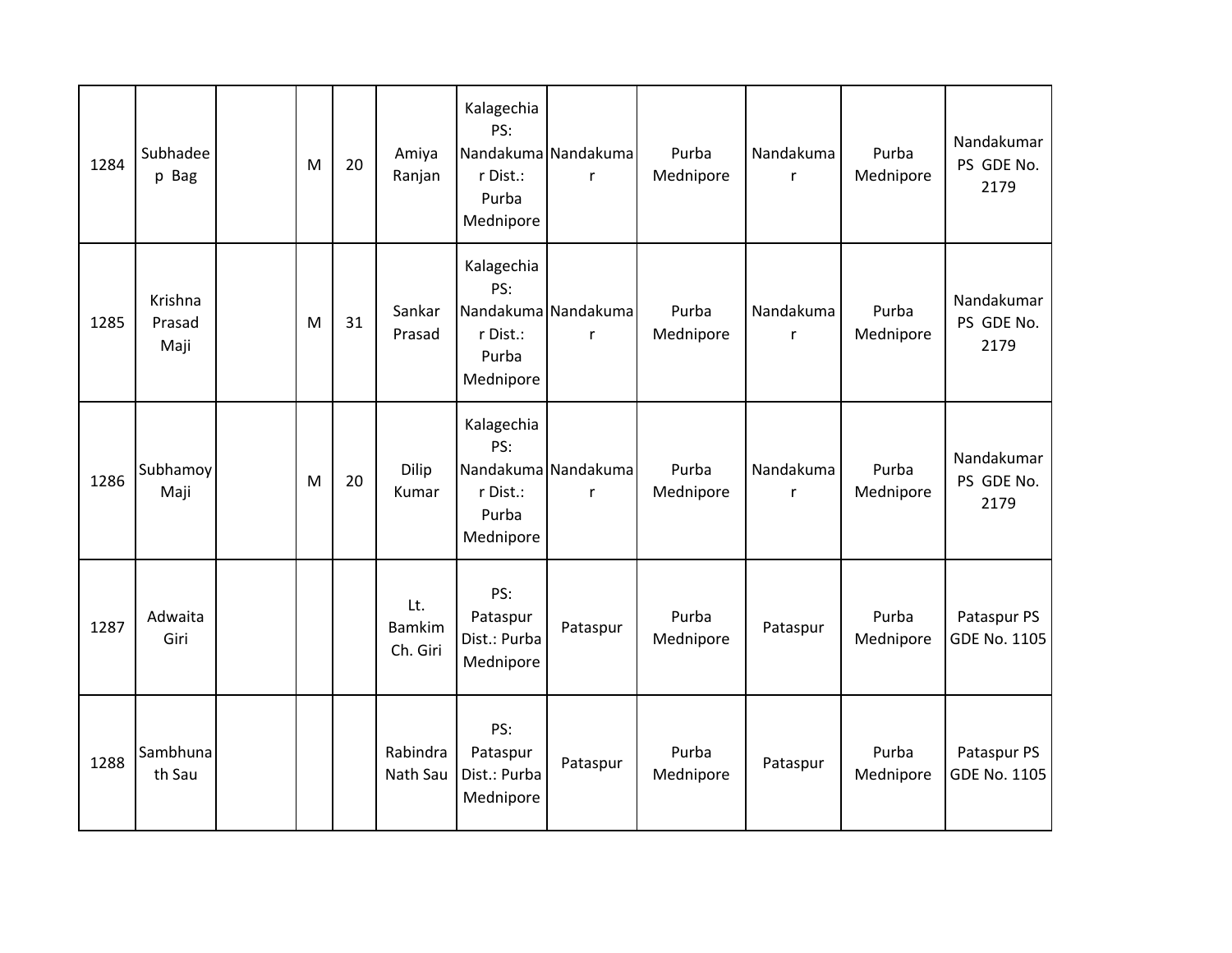| 1289 | Akbar Sk         | M | 32 | Lt. Sontu<br><b>Sk</b> | Gondia PS:<br>Ramnagar<br>Dist.:<br>Diamond<br>Harbour<br>Police<br>District | Ramnagar | Diamond<br>Harbour<br><b>Police District</b> | Ramnagar | Diamond<br>Harbour<br><b>Police District</b> | Ramnagar PS<br><b>GDE No. 939</b> |
|------|------------------|---|----|------------------------|------------------------------------------------------------------------------|----------|----------------------------------------------|----------|----------------------------------------------|-----------------------------------|
| 1290 | Kutub Sk         | M | 30 | Lt. Sontu<br>Sk        | Gondia PS:<br>Ramnagar<br>Dist.:<br>Diamond<br>Harbour<br>Police<br>District | Ramnagar | Diamond<br>Harbour<br><b>Police District</b> | Ramnagar | Diamond<br>Harbour<br><b>Police District</b> | Ramnagar PS<br><b>GDE No. 939</b> |
| 1291 | Sk Abu<br>Salam  | M | 30 | Lt. Abur Sk            | Poali PS:<br>Ramnagar<br>Dist.:<br>Diamond<br>Harbour<br>Police<br>District  | Ramnagar | Diamond<br>Harbour<br><b>Police District</b> | Ramnagar | Diamond<br>Harbour<br>Police District        | Ramnagar PS<br><b>GDE No. 939</b> |
| 1292 | Nimai<br>Sahis   | M |    | Lt.badal<br>Sahish     | <b>Bahar PS:</b><br>Adra Dist.:<br>Purulia                                   | Adra     | Purulia                                      | Adra     | Purulia                                      | Adra PS GDE<br>No. 934            |
| 1293 | Mohan<br>Mahato  | M |    | Lt.rahul<br>Mahato     | <b>Bahar PS:</b><br>Adra Dist.:<br>Purulia                                   | Adra     | Purulia                                      | Adra     | Purulia                                      | Adra PS GDE<br>No. 934            |
| 1294 | Rakesh<br>Mahato | M |    | Lt.kunal<br>Mahato     | <b>Bahar PS:</b><br>Adra Dist.:<br>Purulia                                   | Adra     | Purulia                                      | Adra     | Purulia                                      | Adra PS GDE<br>No. 934            |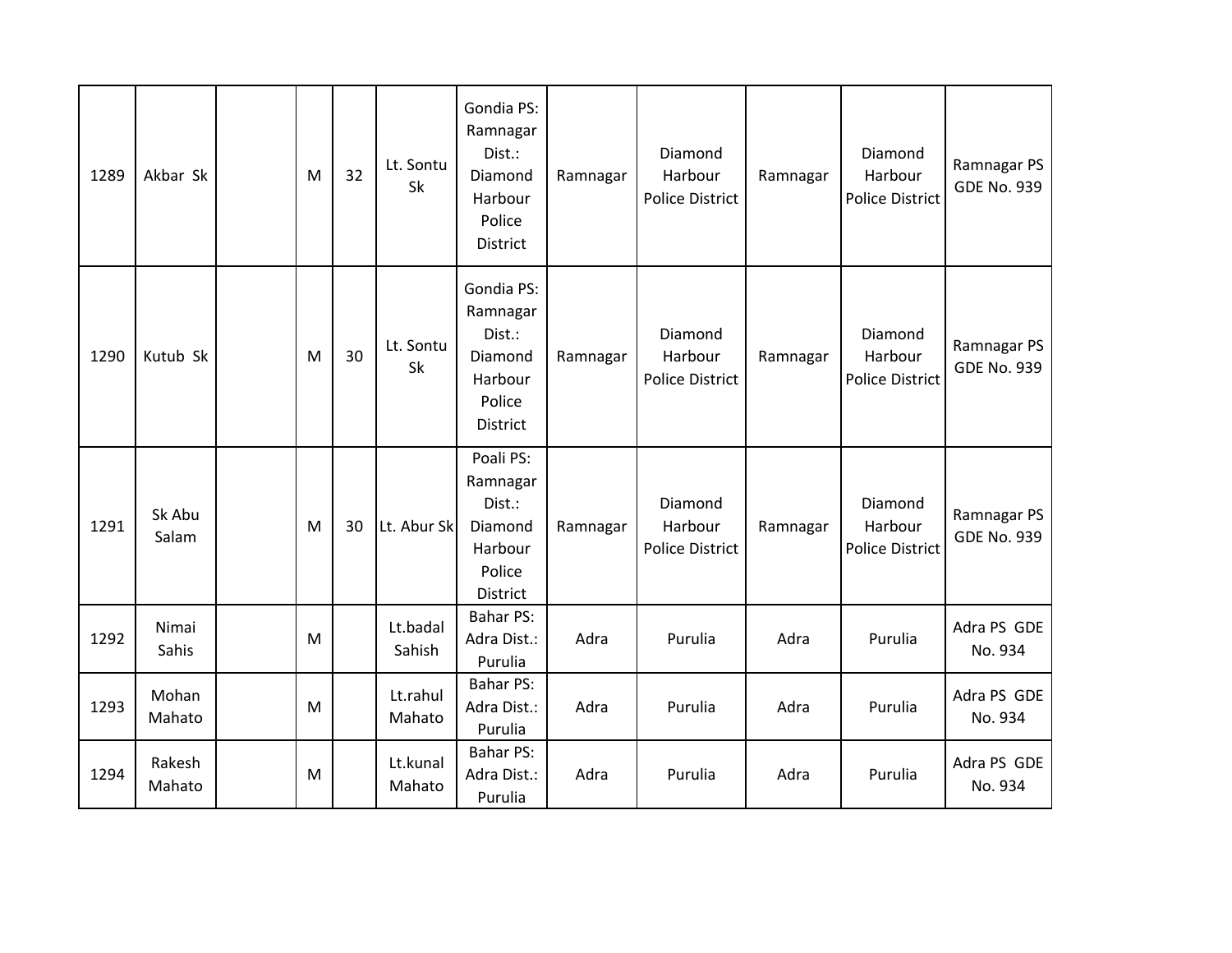| 1295 | Sanjib<br>Mahato      | M | 37 | Lt. Raghu<br>Mahato        | Boram PS:<br>Arsha Dist.:<br>Purulia               | Arsha    | Purulia | Arsha    | Purulia | Arsha PS GDE<br>No. 836                                  |
|------|-----------------------|---|----|----------------------------|----------------------------------------------------|----------|---------|----------|---------|----------------------------------------------------------|
| 1296 | Ashutosh<br>Singh     | M | 42 | Lt.<br>Prahllad<br>Singh   | Boram PS:<br>Arsha Dist.:<br>Purulia               | Arsha    | Purulia | Arsha    | Purulia | Arsha PS GDE<br>No. 836                                  |
| 1297 | Shibram<br>Orang      | M | 24 | Biplab<br>Orang            | Ghatbon<br>PS: Arsha<br>Dist.:<br>Purulia          | Arsha    | Purulia | Arsha    | Purulia | Arsha PS GDE<br>No. 836                                  |
| 1298 | Sumanta<br>Orang      | M | 27 | Biplab<br>Orang            | Ghatbon<br>PS: Arsha<br>Dist.:<br>Purulia          | Arsha    | Purulia | Arsha    | Purulia | Arsha PS GDE<br>No. 836                                  |
| 1299 | <b>Dipak</b><br>Kumar | M | 26 | Sunil<br>Kumar             | Gobindapur<br>PS:<br>Bagmundi<br>Dist.:<br>Purulia | Bagmundi | Purulia | Bagmundi | Purulia | Bagmundi PS<br><b>GDE No. 1325</b>                       |
| 1300 | Jyotilal<br>Machuar   | M | 38 | Khetramo<br>han<br>Machuar | Dava PS:<br>Bagmundi<br>Dist.:<br>Purulia          | Bagmundi | Purulia | Bagmundi | Purulia | Bagmundi PS<br><b>GDE No. 1325</b>                       |
| 1301 | Sk Parvej             | M | 33 | Sk<br>Mainuddi<br>n        | Bagandih<br>PS:<br>Bagmundi<br>Dist.:<br>Purulia   | Bagmundi | Purulia | Bagmundi | Purulia | Bagmundi PS<br><b>Outpost Suisa</b><br>OP GDE No.<br>531 |
| 1302 | Uttam<br>Dutta        | M | 34 | Lt-jagan<br>Dutta          | Ilu PS:<br>Jhalda Dist.:<br>Purulia                | Jhalda   | Purulia | Bagmundi | Purulia | Bagmundi PS<br><b>Outpost Suisa</b><br>OP GDE No.<br>531 |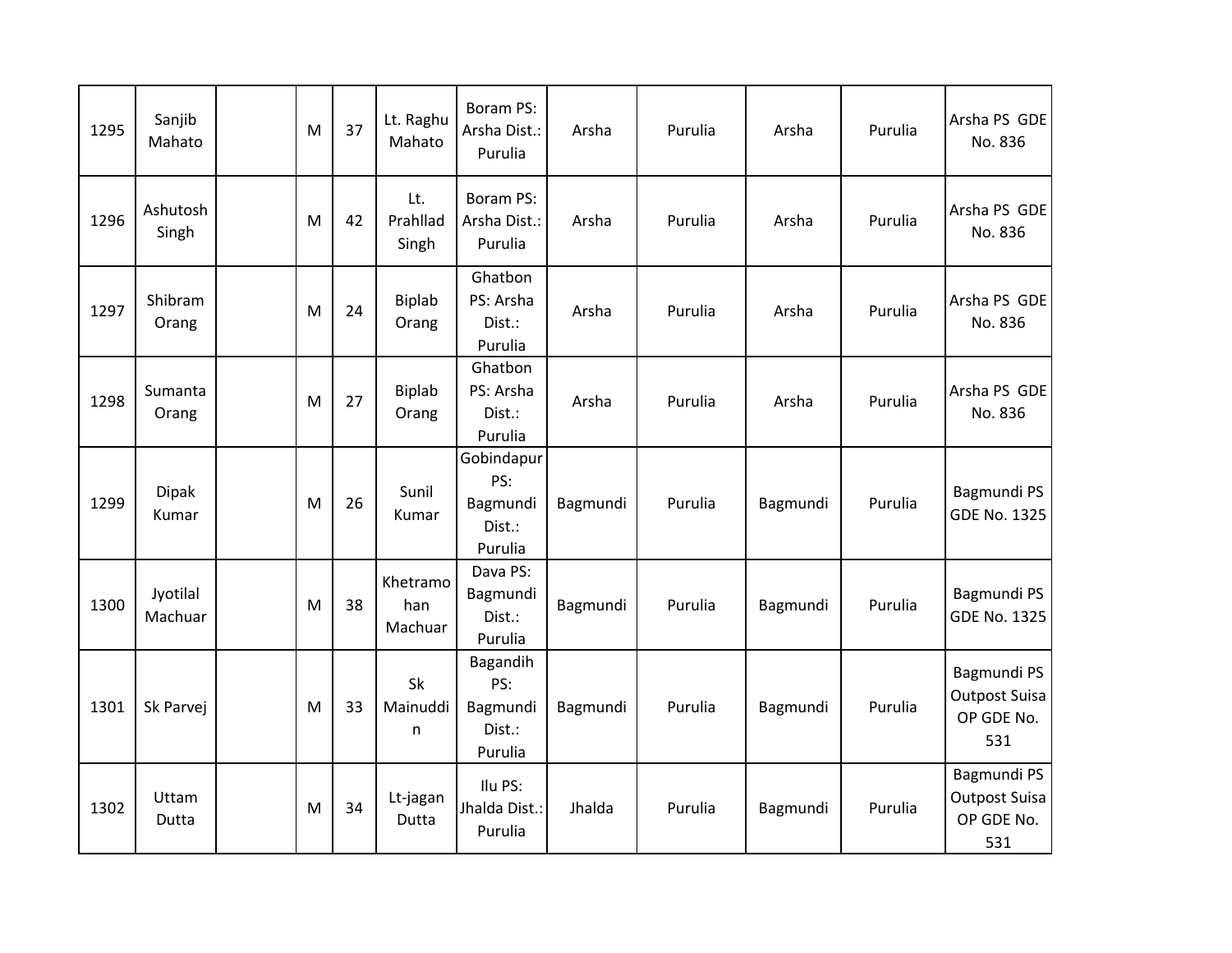| 1303 | Mahabir<br>Hansda          | M | 38 | Lt. Kamar<br>Hansda      | Bhogidih<br>PS:<br>Bandowan<br>Dist.:<br>Purulia                    | Bandowan  | Purulia         | Bandowan    | Purulia | <b>Bandowan PS</b><br>GDE No. 1060        |
|------|----------------------------|---|----|--------------------------|---------------------------------------------------------------------|-----------|-----------------|-------------|---------|-------------------------------------------|
| 1304 | Santosh<br>Mahato          | M | 27 | Atul<br>Mahato           | Herbona<br>PS:<br>Barabazar<br>Dist.:<br>Purulia                    | Barabazar | Purulia         | Bandowan    | Purulia | <b>Bandowan PS</b><br><b>GDE No. 1060</b> |
| 1305 | <b>Brindaban</b><br>Mahato | M | 24 | Subhas<br>Ch.<br>Mahato  | Vill-<br>Kumir, PS-<br>Kamalpur, D<br>ist-East<br>Singhbhum(<br>JH) |           | <b>Basirhat</b> | Bandowan    | Purulia | <b>Bandowan PS</b><br><b>GDE No. 1068</b> |
| 1306 | Parimal<br>Soren           | M | 30 | Kalipada<br>Soren        | Rithugora<br>PS:<br>Bandowan<br>Dist.:<br>Purulia                   | Bandowan  | Purulia         | Bandowan    | Purulia | <b>Bandowan PS</b><br><b>GDE No. 1068</b> |
| 1307 | Sudhan<br>Mal              | M |    | Charu Mal                |                                                                     |           | <b>Basirhat</b> | <b>Bora</b> | Purulia | Bora PS GDE<br>No. 763                    |
| 1308 | Madan<br>Mal               | M |    | <b>Badal Mal</b>         |                                                                     |           | <b>Basirhat</b> | <b>Bora</b> | Purulia | Bora PS GDE<br>No. 763                    |
| 1309 | Pankaj<br>Sardar           | M |    | Nimai<br>Sardar          |                                                                     |           | <b>Basirhat</b> | <b>Bora</b> | Purulia | Bora PS GDE<br>No. 763                    |
| 1310 | Hansu<br>Kalindi           | M |    | <b>Bankim</b><br>Kalindi |                                                                     |           | <b>Basirhat</b> | <b>Bora</b> | Purulia | Bora PS GDE<br>No. 762                    |
| 1311 | Gurupada<br>Das            | M |    | Anath Das                |                                                                     |           | <b>Basirhat</b> | <b>Bora</b> | Purulia | Bora PS GDE<br>No. 762                    |
| 1312 | Binay<br>Pramanik          | M |    | Tipu<br>Pramanik         |                                                                     |           | <b>Basirhat</b> | <b>Bora</b> | Purulia | Bora PS GDE<br>No. 762                    |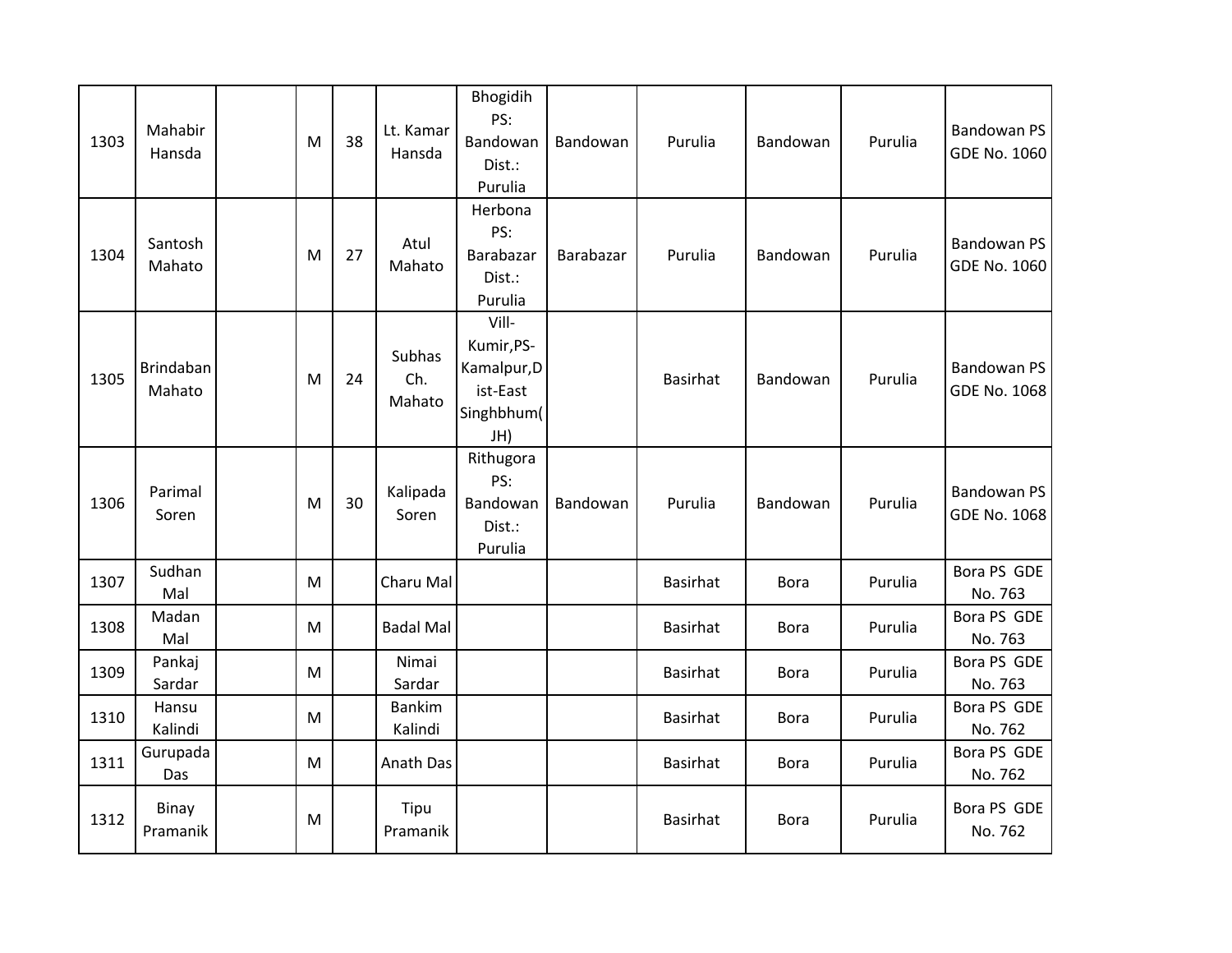| 1313 | Ambuj<br>Gorai                | M | 31 | Satadal<br>Gorai            | Khairipira<br>PS: Hura<br>Dist.:<br>Purulia              | Hura     | Purulia | Hura   | Purulia | Hura PS GDE<br>No. 948    |
|------|-------------------------------|---|----|-----------------------------|----------------------------------------------------------|----------|---------|--------|---------|---------------------------|
| 1314 | Manoj<br>Mahato               | M | 33 | Laltu<br>Mahato             | Khairipihra<br>PS: Hura<br>Dist.:<br>Purulia             | Hura     | Purulia | Hura   | Purulia | Hura PS GDE<br>No. 948    |
| 1315 | Rakesh<br>Pati                | M | 39 | Lalmohan<br>Pati            | Bishpuria<br>PS: Hura<br>Dist.:<br>Purulia               | Hura     | Purulia | Hura   | Purulia | Hura PS GDE<br>No. 950    |
| 1316 | Bikash<br>Sarkar              | M | 41 | Ranjit<br>Sarkar            | Bishpuria<br>PS: Hura<br>Dist.:<br>Purulia               | Hura     | Purulia | Hura   | Purulia | Hura PS GDE<br>No. 950    |
| 1317 | Rabi Kuiry                    | M |    | Lt. Kuila<br>Kuiry          | Near old<br>Jhalda PS<br>PS: Jhalda<br>Dist.:<br>Purulia | Jhalda   | Purulia | Jhalda | Purulia | Jhalda PS<br>GDE No. 1019 |
| 1318 | Lalu Khan                     | M |    | Asgar<br>Khan               | Mosina PS:<br>Jhalda Dist.:<br>Purulia                   | Jhalda   | Purulia | Jhalda | Purulia | Jhalda PS<br>GDE No. 1019 |
| 1319 | Laxmi<br>Narayan<br>Kalindi   | M |    | Gour<br>Kalindi             | Koreng PS:<br>Jhalda Dist.:<br>Purulia                   | Jhalda   | Purulia | Jhalda | Purulia | Jhalda PS<br>GDE No. 1019 |
| 1320 | Dukhahar<br>an Sing<br>Sardar | M |    | <b>Dilip Sing</b><br>Sardar | Jajahatu<br>PS: Kotshila<br>Dist.:<br>Purulia            | Kotshila | Purulia | Jhalda | Purulia | Jhalda PS<br>GDE No. 1019 |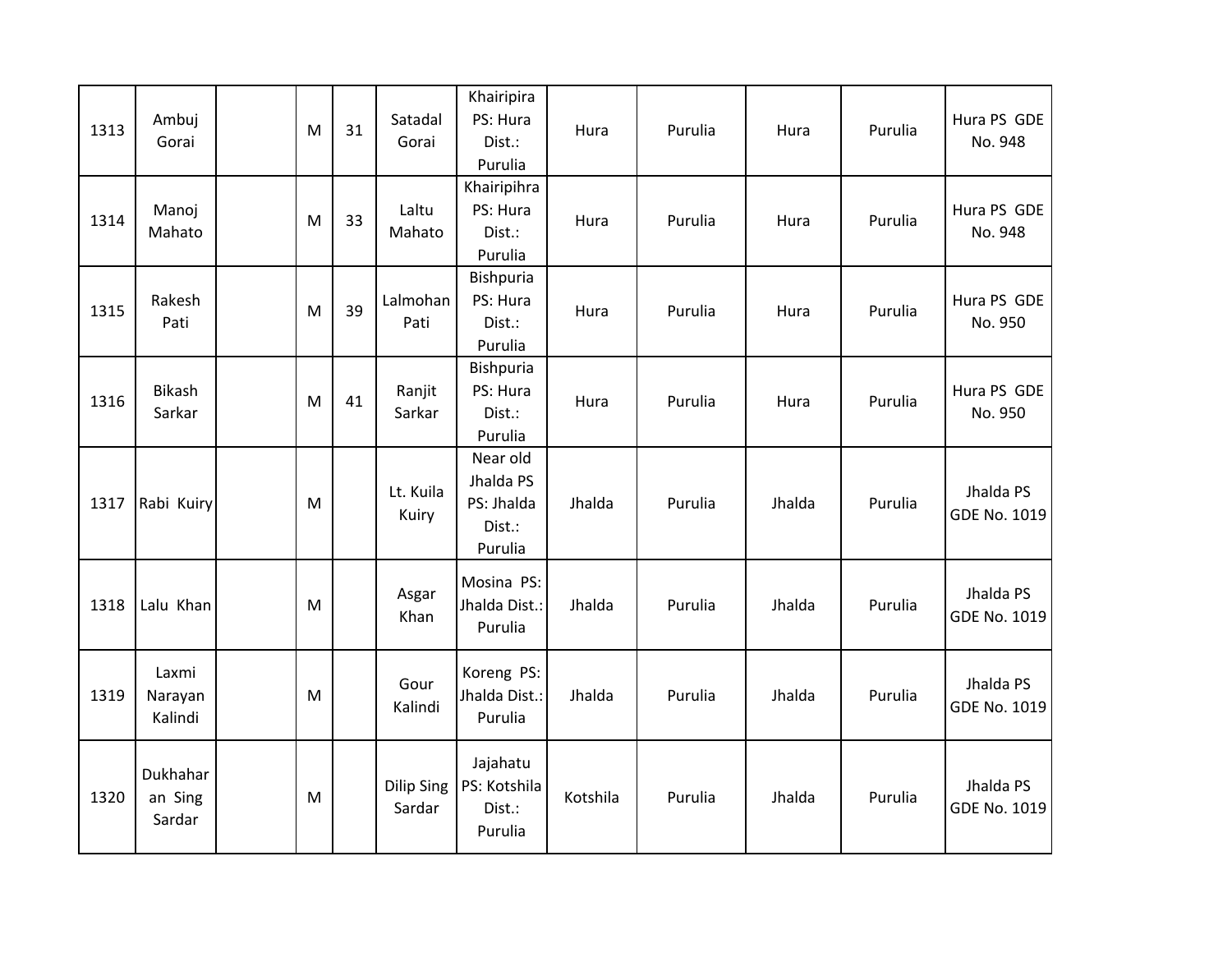| 1321 | Birlangan<br>Mahato      | M | Chitto<br>Bauri           | Begunkodar<br>PS: Kotshila<br>Dist.:<br>Purulia | Kotshila | Purulia | Jhalda | Purulia | Jhalda PS<br>GDE No. 1019                              |
|------|--------------------------|---|---------------------------|-------------------------------------------------|----------|---------|--------|---------|--------------------------------------------------------|
| 1322 | Krishna<br>Mahato        | M | Lt. Jiten<br>Mahato       | Mosina PS:<br>Jhalda Dist.:<br>Purulia          | Jhalda   | Purulia | Jhalda | Purulia | Jhalda PS<br>GDE No. 1030                              |
| 1323 | Sudarshan<br>Lohar       | M | Kartik<br>Lohar           | Mosina PS:<br>Jhalda Dist.:<br>Purulia          | Jhalda   | Purulia | Jhalda | Purulia | Jhalda PS<br>GDE No. 1030                              |
| 1324 | Sujit<br>Paramanik       | M | Lt. Khirod<br>Paramanik   | Mosina PS:<br>Jhalda Dist.:<br>Purulia          | Jhalda   | Purulia | Jhalda | Purulia | Jhalda PS<br>GDE No. 1030                              |
| 1325 | Kalu<br>Mahato           | M | Lt.<br>Prasanta<br>Mahato | Darda PS:<br>Jhalda Dist.:<br>Purulia           | Jhalda   | Purulia | Jhalda | Purulia | Jhalda PS<br>GDE No. 1030                              |
| 1326 | Jayanta<br>Paramanik     | M | Lt. Sanjib<br>Paramanik   | Ichag PS:<br>Jhalda Dist.:<br>Purulia           | Jhalda   | Purulia | Jhalda | Purulia | Jhalda PS<br>GDE No. 1030                              |
| 1327 | <b>Birsing</b><br>Mahato | M | Mritunjoy<br>Mahato       | Maru PS:<br>Jhalda Dist.:<br>Purulia            | Jhalda   | Purulia | Jhalda | Purulia | Jhalda PS<br><b>Outpost Tulin</b><br>OP GDE No.<br>665 |
| 1328 | Fatik<br>Mahato          | M | Naresh<br>Mahato          | Bengo PS:<br>Jhalda Dist.:<br>Purulia           | Jhalda   | Purulia | Jhalda | Purulia | Jhalda PS<br><b>Outpost Tulin</b><br>OP GDE No.<br>665 |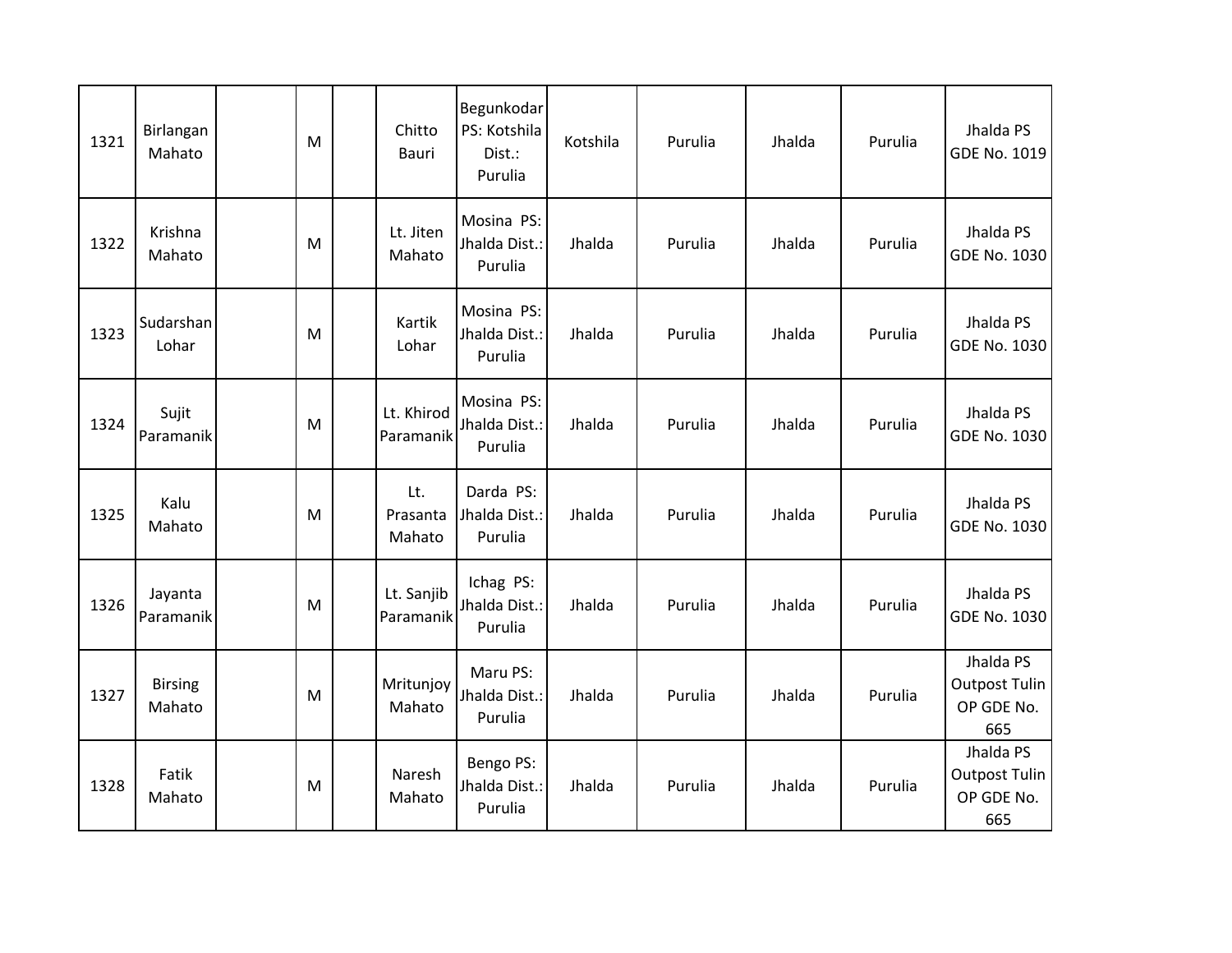| 1329 | Rathu<br>Mahato          | ${\sf M}$ | 32 | Niranjan<br>Mahato    | Kathaltard<br>PS: Joypur<br>Dist.:<br>Purulia             | Joypur | Purulia | Joypur | Purulia | Joypur PS<br>GDE No. 1098        |
|------|--------------------------|-----------|----|-----------------------|-----------------------------------------------------------|--------|---------|--------|---------|----------------------------------|
| 1330 | Abinash<br>Mahato        | ${\sf M}$ | 20 | Guruchara<br>n Mahato | Kathaltard<br>PS: Joypur<br>Dist.:<br>Purulia             | Joypur | Purulia | Joypur | Purulia | Joypur PS<br>GDE No. 1098        |
| 1331 | Shantiram<br>Mahato      | M         | 45 | Lt. Charku<br>Mahato  | Kosangi<br>More PS:<br>Joypur<br>Dist.:<br>Purulia        | Joypur | Purulia | Joypur | Purulia | Joypur PS<br><b>GDE No. 646</b>  |
| 1332 | Anil<br>Kumar<br>Soren   | ${\sf M}$ | 37 | Digam<br>Majhi        | <b>Bartard</b><br>More PS:<br>Joypur<br>Dist.:<br>Purulia | Joypur | Purulia | Joypur | Purulia | Joypur PS<br>GDE No. 1108        |
| 1333 | Karan<br>Kumar<br>Mahato | M         | 32 | Ghambhir<br>Mahato    | Bartard<br>More PS:<br>Joypur<br>Dist.:<br>Purulia        | Joypur | Purulia | Joypur | Purulia | Joypur PS<br><b>GDE No. 1108</b> |
| 1334 | Kartick<br>Kuiry         | M         |    | Mahadeb<br>Kuiry      | Joypur<br><b>Bazar PS:</b><br>Joypur<br>Dist.:<br>Purulia | Joypur | Purulia | Joypur | Purulia | Joypur PS<br>GDE No. 1093        |
| 1335 | Bablu<br>Yadab           | M         | 29 | Jaynath<br>Yadab      | Joypur<br>Bazar PS:<br>Joypur<br>Dist.:<br>Purulia        | Joypur | Purulia | Joypur | Purulia | Joypur PS<br><b>GDE No. 1105</b> |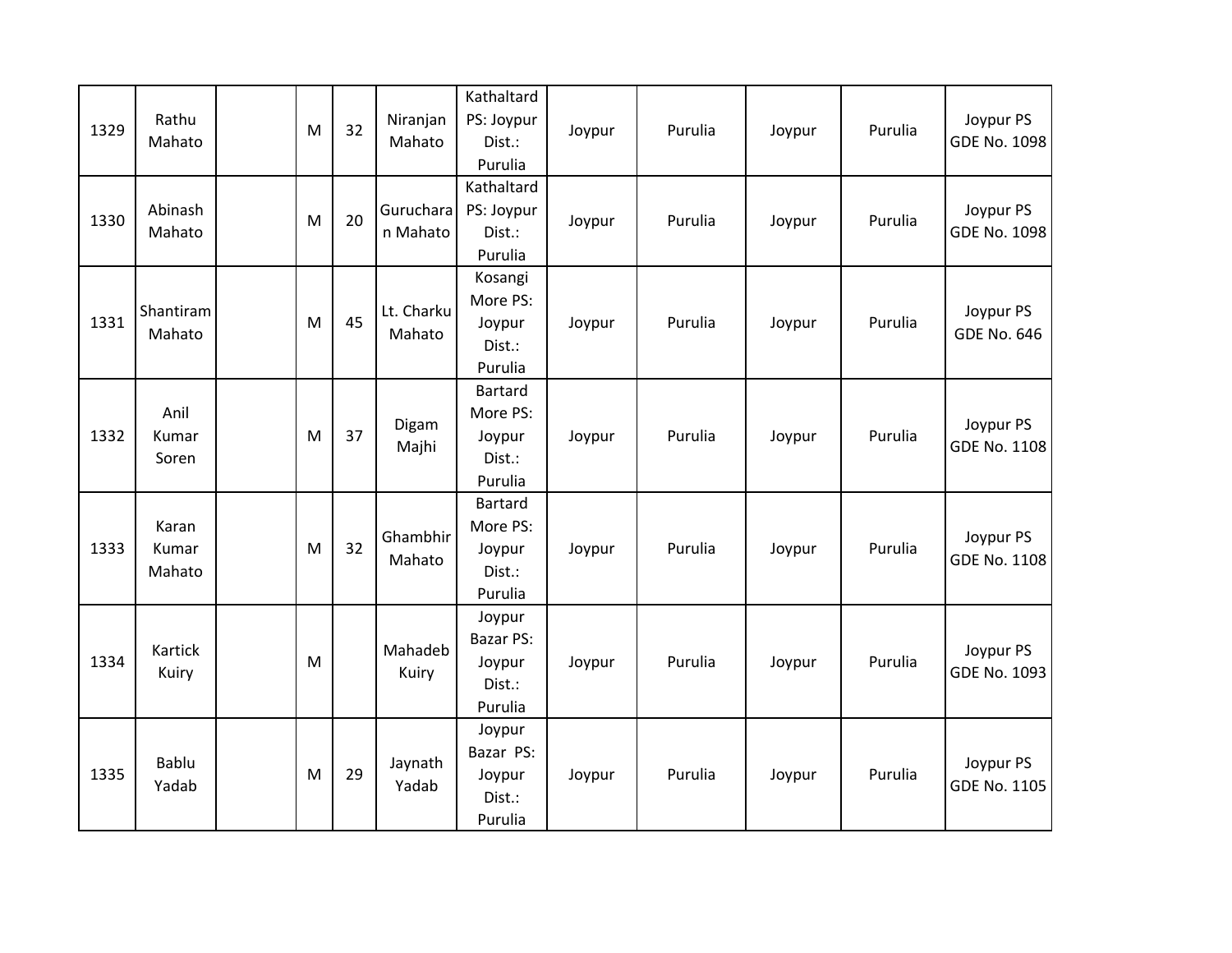| 1336 | Dinesh<br>Kumar<br>Modi   | M | 34 | Jagadish<br>Modi      | Joypur<br>Bazar PS:<br>Joypur<br>Dist.:<br>Purulia | Joypur | Purulia | Joypur | Purulia | Joypur PS<br>GDE No. 1105        |
|------|---------------------------|---|----|-----------------------|----------------------------------------------------|--------|---------|--------|---------|----------------------------------|
| 1337 | Lavlesh<br>Singh          | M | 42 | Lt. Laxmi<br>Singh    | Joypur<br>Bazar PS:<br>Joypur<br>Dist.:<br>Purulia | Joypur | Purulia | Joypur | Purulia | Joypur PS<br><b>GDE No. 1105</b> |
| 1338 | Akhilesh<br>Prasad        | M | 45 | Narendra<br>Prasad    | Joypur<br>Bazar PS:<br>Joypur<br>Dist.:<br>Purulia | Joypur | Purulia | Joypur | Purulia | Joypur PS<br>GDE No. 1105        |
| 1339 | Kishor<br>Karmali         | M | 50 | Radhanat<br>h Karmali | Joypur<br>Bazar PS:<br>Joypur<br>Dist.:<br>Purulia | Joypur | Purulia | Joypur | Purulia | Joypur PS<br>GDE No. 1105        |
| 1340 | Binoy<br>Kumar            | M | 43 | Ramnanda<br>n Prasad  | Joypur<br>Bazar PS:<br>Joypur<br>Dist.:<br>Purulia | Joypur | Purulia | Joypur | Purulia | Joypur PS<br>GDE No. 1105        |
| 1341 | Deawrat<br>Kumar<br>Singh | M | 37 | Rajbahadu<br>r Singh  | Joypur<br>Bazar PS:<br>Joypur<br>Dist.:<br>Purulia | Joypur | Purulia | Joypur | Purulia | Joypur PS<br>GDE No. 1105        |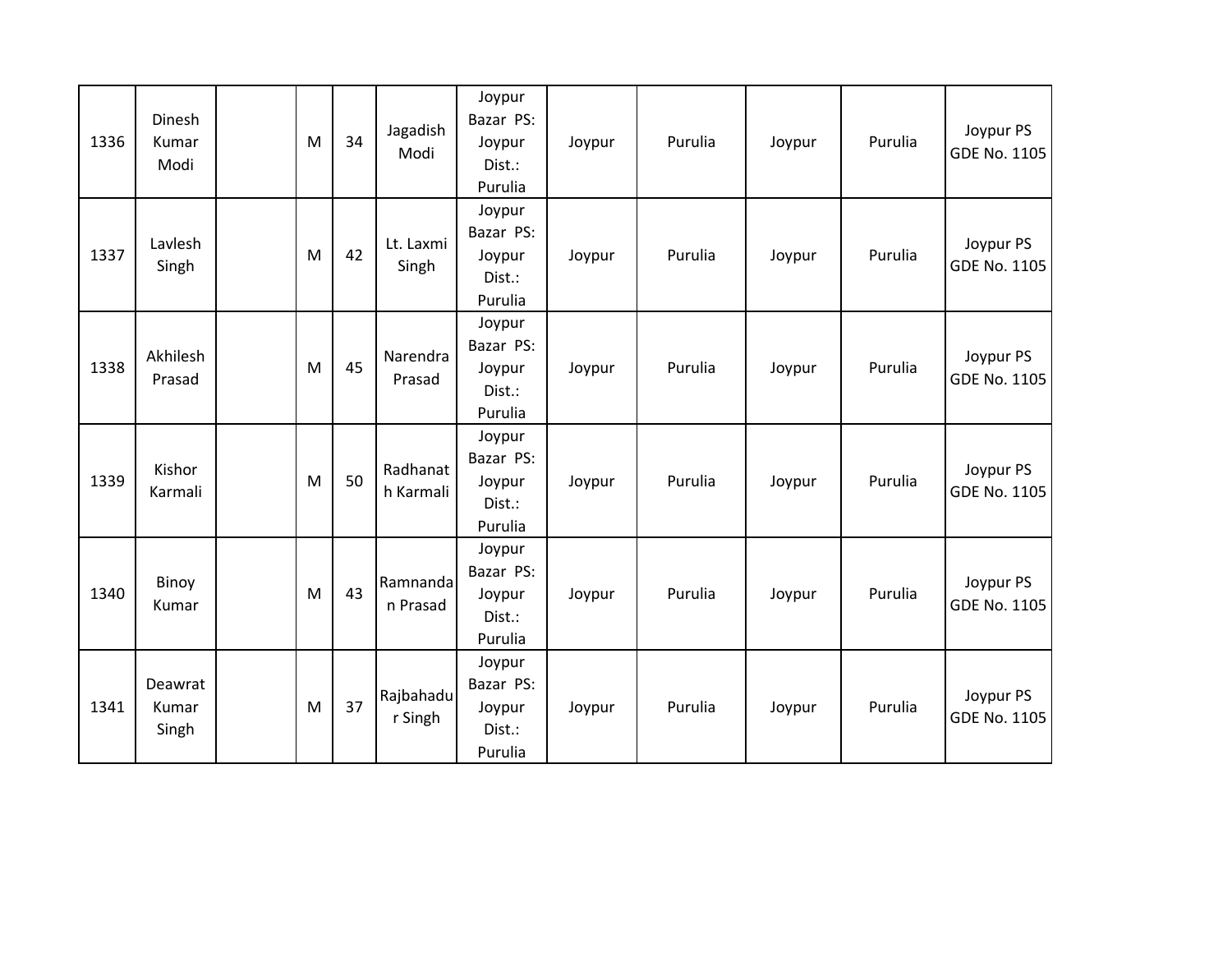| 1342 | Ajoy<br>Chowdhur<br>y    | M | 30 | Tufan<br>Chowdhur<br>у | Rajwar para<br>PS:<br>Kashipur<br>Dist.:<br>Purulia | Kashipur | Purulia | Kashipur | Purulia | Kashipur PS<br><b>GDE No. 980</b> |
|------|--------------------------|---|----|------------------------|-----------------------------------------------------|----------|---------|----------|---------|-----------------------------------|
| 1343 | Maheswar<br><b>Bauri</b> | M |    | Dewan<br>Bauri         | Ahartore<br>PS:<br>Kashipur<br>Dist.:<br>Purulia    | Kashipur | Purulia | Kashipur | Purulia | Kashipur PS<br><b>GDE No. 980</b> |
| 1344 | Kartik<br>Mahato         | M | 22 | Jiten<br>Mahato        | Chuna PS:<br>Kashipur<br>Dist.:<br>Purulia          | Kashipur | Purulia | Kashipur | Purulia | Kashipur PS<br><b>GDE No. 980</b> |
| 1345 | Ananda<br>Mandal         | M |    | Rakhal<br>Mandal       | Kalidaha<br>PS:<br>Kashipur<br>Dist.:<br>Purulia    | Kashipur | Purulia | Kashipur | Purulia | Kashipur PS<br><b>GDE No. 971</b> |
| 1346 | Pankaj<br>Karmakar       | M |    | Anath<br>Karmakar      | Indrabil PS:<br>Kashipur<br>Dist.:<br>Purulia       | Kashipur | Purulia | Kashipur | Purulia | Kashipur PS<br><b>GDE No. 971</b> |
| 1347 | Prabodh<br>Hembram       | M |    | Rampada<br>Hembram     | Sihika PS:<br>Kashipur<br>Dist.:<br>Purulia         | Kashipur | Purulia | Kashipur | Purulia | Kashipur PS<br><b>GDE No. 971</b> |
| 1348 | Sujay<br>Baroyar         | M |    | Tarit<br>Baroyan       | Narayanpur<br>PS: Joypur<br>Dist.:<br>Purulia       | Joypur   | Purulia | Kotshila | Purulia | Kotshila PS<br><b>GDE No. 886</b> |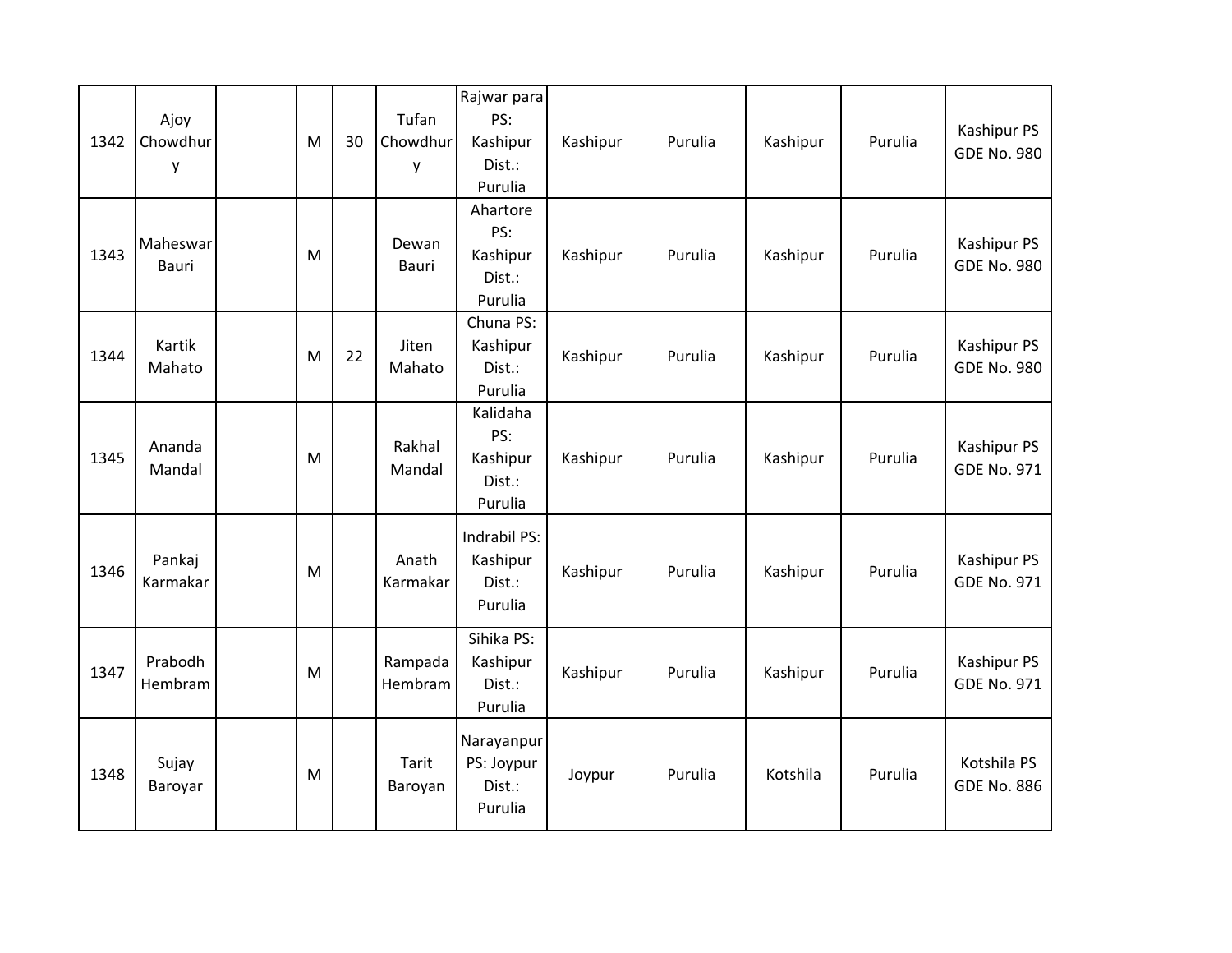| 1349 | Kartick<br>Song     | M |    | <b>Puran Sing</b>  | Narayanpur<br>PS: Joypur<br>Dist.:<br>Purulia         | Joypur   | Purulia | Kotshila | Purulia | Kotshila PS<br><b>GDE No. 886</b> |
|------|---------------------|---|----|--------------------|-------------------------------------------------------|----------|---------|----------|---------|-----------------------------------|
| 1350 | Durjadhan<br>Mahato | M |    | Gogendra<br>Mahato | Rahan PS:<br>Kotshila<br>Dist.:<br>Purulia            | Kotshila | Purulia | Kotshila | Purulia | Kotshila PS<br><b>GDE No. 886</b> |
| 1351 | Samar<br>Kumar      | M | 38 | Joyram<br>Kumar    | <b>Bartolia PS:</b><br>Kotshila<br>Dist.:<br>Purulia  | Kotshila | Purulia | Kotshila | Purulia | Kotshila PS<br><b>GDE No. 879</b> |
| 1352 | Dharani<br>Gorain   | M |    | Bhutka<br>Gorain   | Bhutka<br>Gorain PS:<br>Kotshila<br>Dist.:<br>Purulia | Kotshila | Purulia | Kotshila | Purulia | Kotshila PS<br><b>GDE No. 879</b> |
| 1353 | Gopal<br>Mahato     | M |    | Lt.lalu<br>Mahato  | Hakasara<br>PS: Kotshila<br>Dist.:<br>Purulia         | Kotshila | Purulia | Kotshila | Purulia | Kotshila PS<br><b>GDE No. 879</b> |
| 1354 | Rahul Maji          | M | 32 | Sudarshan<br>Maji  | Benipur PS:<br>Neturia<br>Dist.:<br>Purulia           | Neturia  | Purulia | Neturia  | Purulia | Neturia PS<br><b>GDE No. 1025</b> |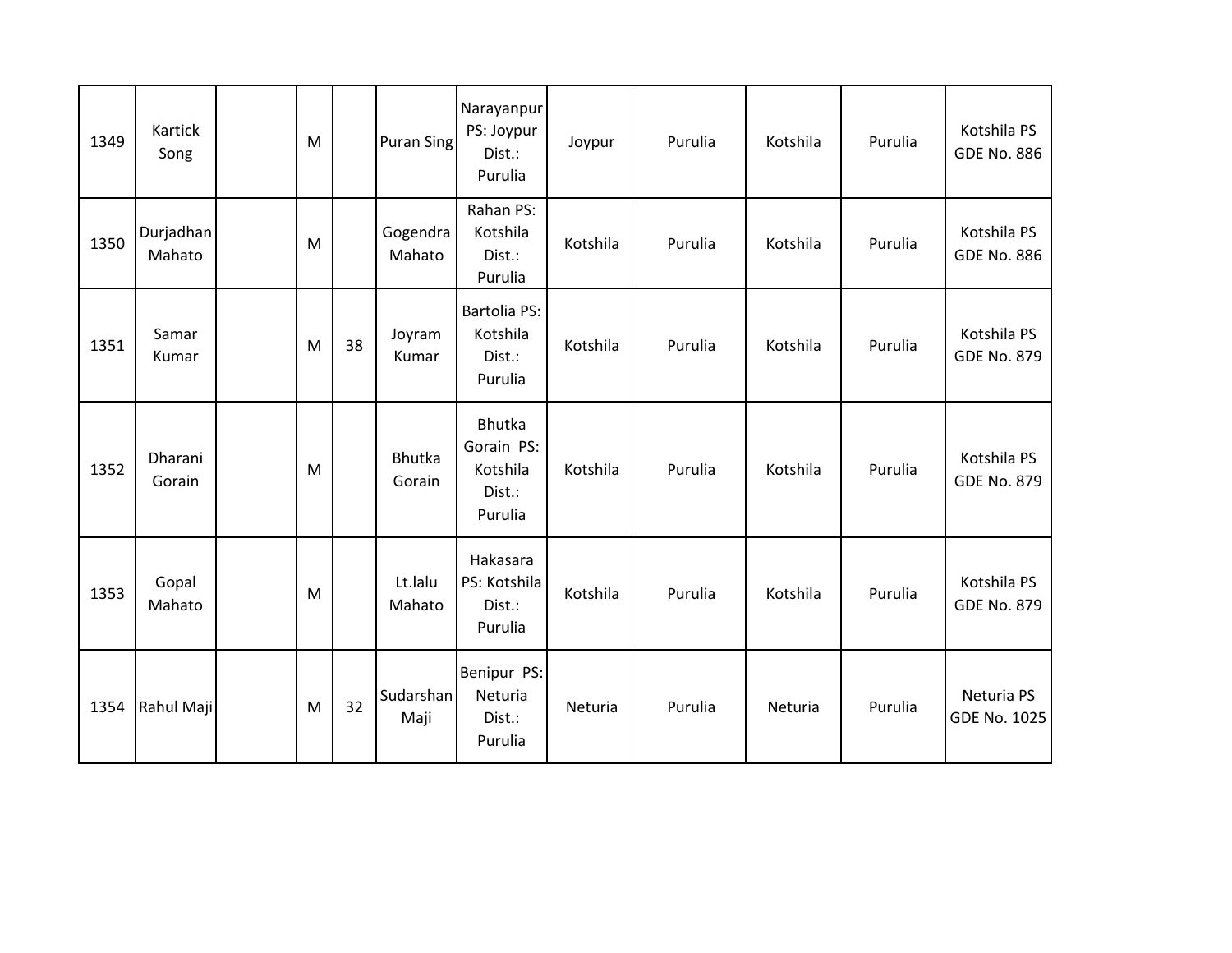| 1355 | Arup<br><b>Dhibar</b>  | M | 34 | Gouranga<br><b>Dhibar</b> | Benipur PS:<br>Neturia<br>Dist.:<br>Purulia  | Neturia | Purulia         | Neturia | Purulia | Neturia PS<br><b>GDE No. 1025</b> |
|------|------------------------|---|----|---------------------------|----------------------------------------------|---------|-----------------|---------|---------|-----------------------------------|
| 1356 | Parikshit<br>Mandal    | M | 62 | Lt.<br>Dijapada<br>Mandal | Gopalpur<br>PS: Neturia<br>Dist.:<br>Purulia | Neturia | Purulia         | Neturia | Purulia | Neturia PS<br>GDE No. 1033        |
| 1357 | Ranjit<br>Mandal       | M | 30 | Parikshit<br>Mandal       | Gopalpur<br>PS: Neturia<br>Dist.:<br>Purulia | Neturia | Purulia         | Neturia | Purulia | Neturia PS<br>GDE No. 1033        |
| 1358 | Pasupati<br>Mahato     | M | 25 | Manbodh<br>Mahato         | Tentulhity<br>PS: Para<br>Dist.:<br>Purulia  | Para    | Purulia         | Para    | Purulia | Para PS GDE<br>No. 938            |
| 1359 | <b>Binod</b><br>Mahato | M | 27 | Jiten<br>Mahato           | Tentulhity<br>PS: Para<br>Dist.:<br>Purulia  | Para    | Purulia         | Para    | Purulia | Para PS GDE<br>No. 938            |
| 1360 | Karna<br>Mandal        | M | 29 | Lt. Sabir<br>Mandal       | Jhapra PS:<br>Para Dist.:<br>Purulia         | Para    | Purulia         | Para    | Purulia | Para PS GDE<br>No. 261            |
| 1361 | Ranjit<br>Mahato       | M | 22 | Srikanta<br>Mahato        | Jhapra PS:<br>Para Dist.:<br>Purulia         | Para    | Purulia         | Para    | Purulia | Para PS GDE<br>No. 261            |
| 1362 | Bablu<br>Hembram       |   |    | Abani<br>Hembram          |                                              |         | <b>Basirhat</b> | Puncha  | Purulia | Puncha PS<br><b>GDE No. 895</b>   |
| 1363 | <b>Total Dey</b>       |   |    | Chaitan<br>Dey            |                                              |         | <b>Basirhat</b> | Puncha  | Purulia | Puncha PS<br><b>GDE No. 891</b>   |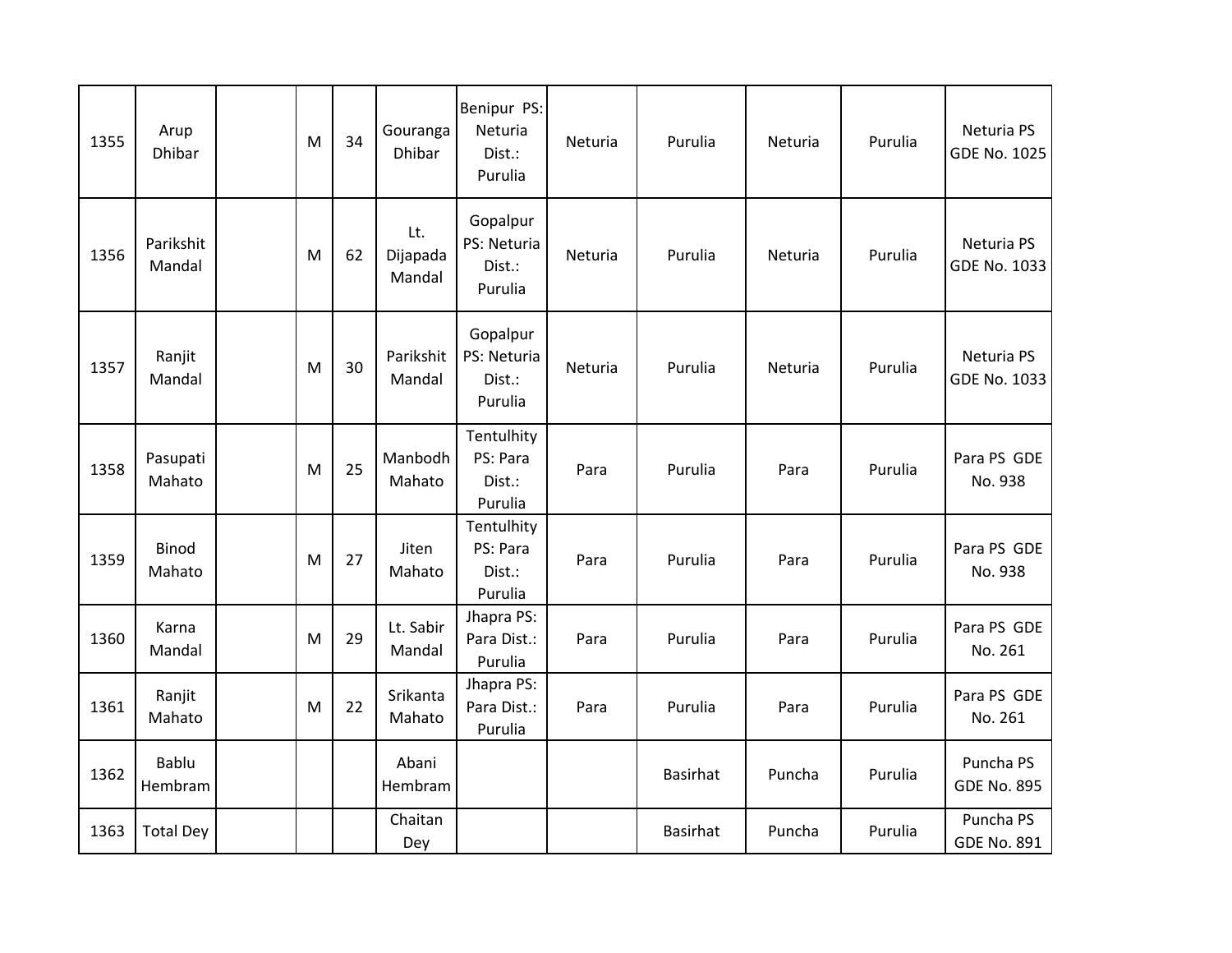| 1364 | Prasanta<br>Bauri       | ${\sf M}$ | 18 | Hiraman<br><b>Bouri</b> | Reny Road,<br>Dhobghata<br>near<br>Durgamand<br>ir PS:<br>Purulia<br>town Dist.:<br>Purulia                | Purulia<br>town | Purulia | Purulia town | Purulia | Purulia town<br>PS GDE No.<br>1271 |
|------|-------------------------|-----------|----|-------------------------|------------------------------------------------------------------------------------------------------------|-----------------|---------|--------------|---------|------------------------------------|
| 1365 | Anirban<br>Rakshit      | M         | 35 | Hiralal<br>Rakshit      | Vill+P.O-<br>Hura PS:<br>Hura Dist.:<br>Purulia                                                            | Hura            | Purulia | Purulia town | Purulia | Purulia town<br>PS GDE No.<br>1271 |
| 1366 | <b>Bholu</b><br>Bhuniya | M         | 22 | Chotu<br>Bhuniya        | Dulmi,<br>Bhuniya<br>Para, ward<br>no-07 PS:<br>Purulia<br>town Dist.:<br>Purulia                          | Purulia<br>town | Purulia | Purulia town | Purulia | Purulia town<br>PS GDE No.<br>1271 |
| 1367 | Ranjit<br>Mallik        | M         | 31 | Rabilocha<br>n Mallik   | Sindarpatty<br>Old<br>Manbazar<br>Roadnear<br>Sitala<br>Mandir, W<br>PS: Purulia<br>town Dist.:<br>Purulia | Purulia<br>town | Purulia | Purulia town | Purulia | Purulia town<br>PS GDE No.<br>1271 |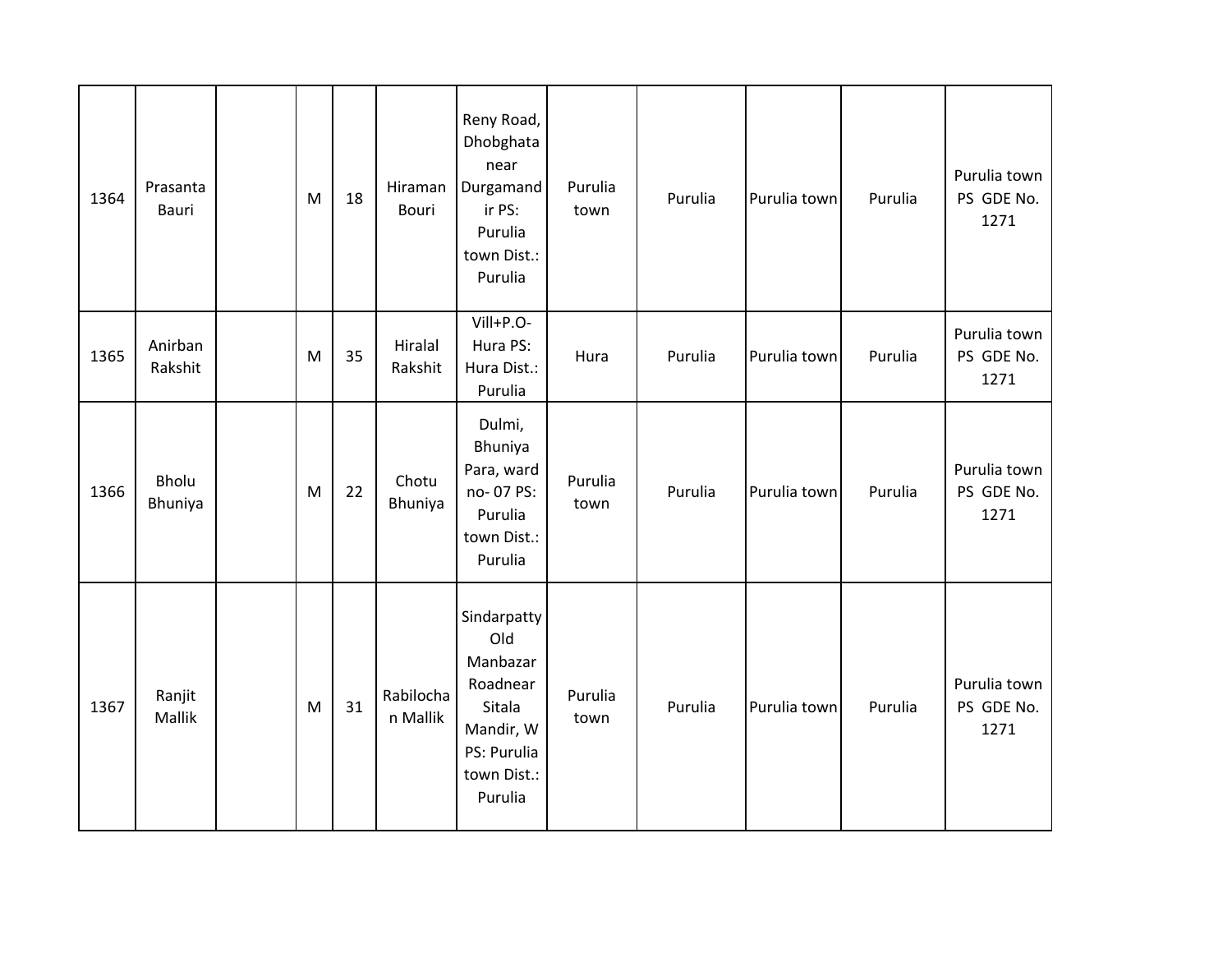| 1368 | Biswanath<br>Chakrabor<br>ty | M | 32 | Lt.<br>Durgapad<br>a<br>Chakrabor<br>ty | Rany Road,<br>Khejuridang<br>a, ward no-<br>16 PS:<br>Purulia<br>town Dist.:<br>Purulia     | Purulia<br>town     | Purulia | Purulia town | Purulia | Purulia town<br>PS GDE No.<br>1271 |
|------|------------------------------|---|----|-----------------------------------------|---------------------------------------------------------------------------------------------|---------------------|---------|--------------|---------|------------------------------------|
| 1369 | Laltu<br>Mahato              | M | 35 | Lt. Anil<br>Mahato                      | Ketika, near<br>Durga<br>Mandir,<br>Ward No-<br>09 PS:<br>Purulia<br>town Dist.:<br>Purulia | Purulia<br>town     | Purulia | Purulia town | Purulia | Purulia town<br>PS GDE No.<br>1271 |
| 1370 | Nisha<br>Mahato              | M | 35 | Sashadhar<br>Mahato                     | Vill-<br>Narudih,<br>P.O-Ketika<br>PS: Purulia<br>mufassil<br>Dist.:<br>Purulia             | Purulia<br>mufassil | Purulia | Purulia town | Purulia | Purulia town<br>PS GDE No.<br>1271 |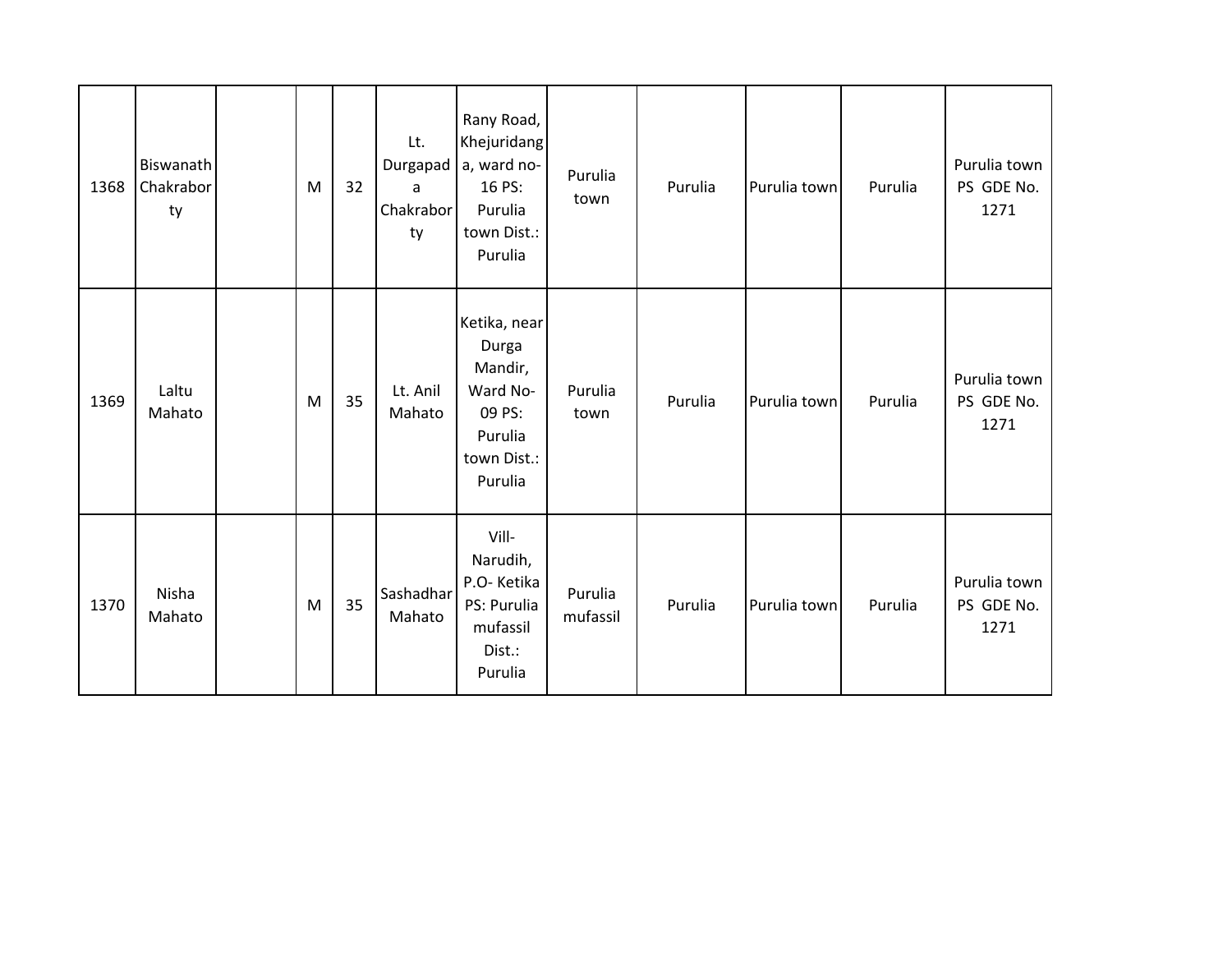| 1371 | Gajanan<br>Sutradhar | M | 44 | Lt. Gour<br>Sutradhar | Namopara,<br>BakultalaLa<br>ne, Ward<br>No-17 PS:<br>Purulia<br>town Dist.:<br>Purulia | Purulia<br>town | Purulia | Purulia town | Purulia | Purulia town<br>PS GDE No.<br>1273 |
|------|----------------------|---|----|-----------------------|----------------------------------------------------------------------------------------|-----------------|---------|--------------|---------|------------------------------------|
| 1372 | Ananda<br>Bauri      | M | 55 | Abnash<br>Bauri       | Ketika,<br>Near Kuiri<br>Para, Ward<br>No-09 PS:<br>Purulia<br>town Dist.:<br>Purulia  | Purulia<br>town | Purulia | Purulia town | Purulia | Purulia town<br>PS GDE No.<br>1273 |
| 1373 | Saraban<br>Kalindi   | M | 17 | Jayanta<br>Kalindi    | Dhobghata,<br>Ward No-<br>16 PS:<br>Purulia<br>town Dist.:<br>Purulia                  | Purulia<br>town | Purulia | Purulia town | Purulia | Purulia town<br>PS GDE No.<br>1273 |
| 1374 | Nikhil<br>Sahis      | M | 19 | Lt. Rajen<br>Sahis    | Dhobghata,<br>Reni Road,<br>Ward No-<br>16 PS:<br>Purulia<br>town Dist.:<br>Purulia    | Purulia<br>town | Purulia | Purulia town | Purulia | Purulia town<br>PS GDE No.<br>1273 |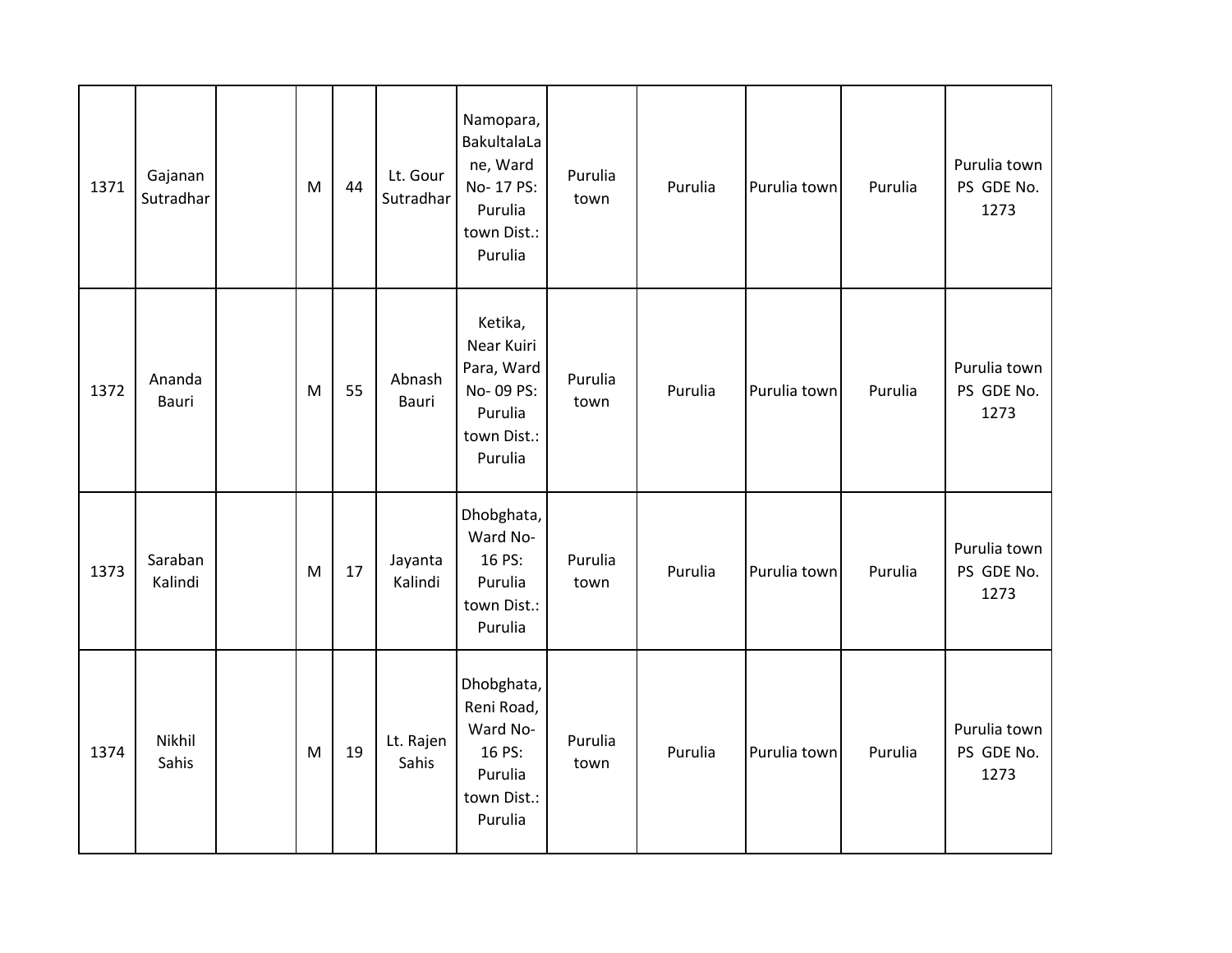| 1375 | Nitya<br>Gopal<br>Ojha | ${\sf M}$ | 26 | Laxmipad<br>a Ojha        | Vill-Namo<br>Surulia, P.O-<br>Bongabari<br>PS: Purulia<br>mufassil<br>Dist.:<br>Purulia       | Purulia<br>mufassil | Purulia | Purulia town | Purulia | Purulia town<br>PS GDE No.<br>1273 |
|------|------------------------|-----------|----|---------------------------|-----------------------------------------------------------------------------------------------|---------------------|---------|--------------|---------|------------------------------------|
| 1376 | Ganesh<br>Lohar        | ${\sf M}$ | 19 | Goutam<br>Lohar           | Namopara,<br>Rathtala,<br>Ward No-<br>16 PS:<br>Purulia<br>town Dist.:<br>Purulia             | Purulia<br>town     | Purulia | Purulia town | Purulia | Purulia town<br>PS GDE No.<br>1273 |
| 1377 | Sabir<br>Ansari        | M         | 40 | Lt.<br>Alauddin<br>Ansari | Vill-<br>Palanja, P.O-<br>Dabar<br>Balarampur<br>PS: Purulia<br>mufassil<br>Dist.:<br>Purulia | Purulia<br>mufassil | Purulia | Purulia town | Purulia | Purulia town<br>PS GDE No.<br>1273 |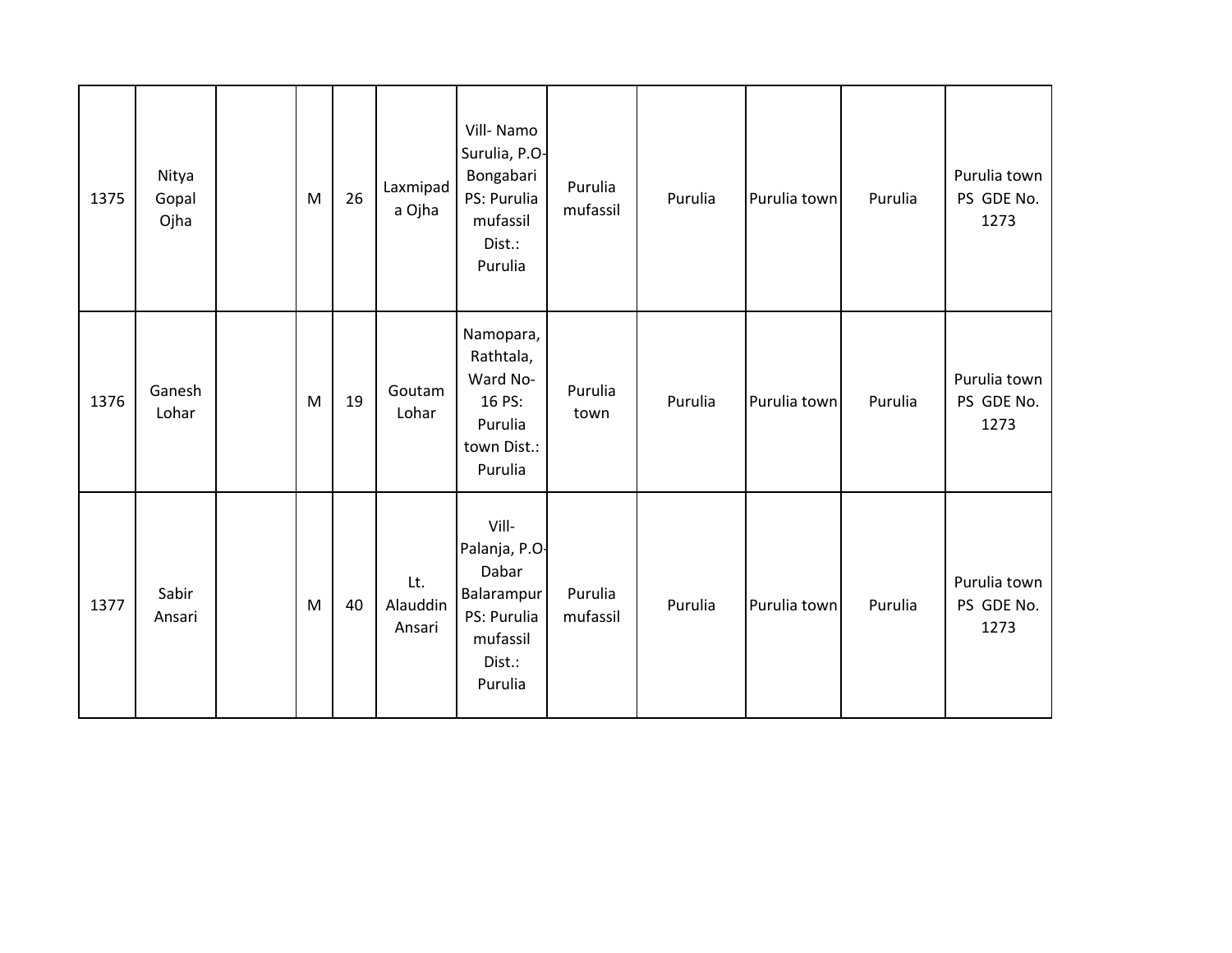| 1378 | Akash<br>Sahis | ${\sf M}$                                                                             | 18 | Mihir<br>Sahis        | Huchukpara<br>, Near Hotel<br>Nest, Ward<br>No-05 PS:<br>Purulia<br>town Dist.:<br>Purulia        | Purulia<br>town | Purulia | Purulia town | Purulia | Purulia town<br>PS GDE No.<br>1275 |
|------|----------------|---------------------------------------------------------------------------------------|----|-----------------------|---------------------------------------------------------------------------------------------------|-----------------|---------|--------------|---------|------------------------------------|
| 1379 | Sk. Sahil      | $\mathsf{M}% _{T}=\mathsf{M}_{T}\!\left( a,b\right) ,\ \mathsf{M}_{T}=\mathsf{M}_{T}$ | 18 | Sk.<br><b>Babulal</b> | Munsefdan<br>ga, near<br>Pakroshi<br>Gali, Ward<br>No-02 PS:<br>Purulia<br>town Dist.:<br>Purulia | Purulia<br>town | Purulia | Purulia town | Purulia | Purulia town<br>PS GDE No.<br>1275 |
| 1380 | Pintu<br>Bagdi | M                                                                                     | 18 | Biswanath<br>Bagdi    | Huchukpara<br>, near Hotel<br>Nest, Ward<br>No-05 PS:<br>Purulia<br>town Dist.:<br>Purulia        | Purulia<br>town | Purulia | Purulia town | Purulia | Purulia town<br>PS GDE No.<br>1275 |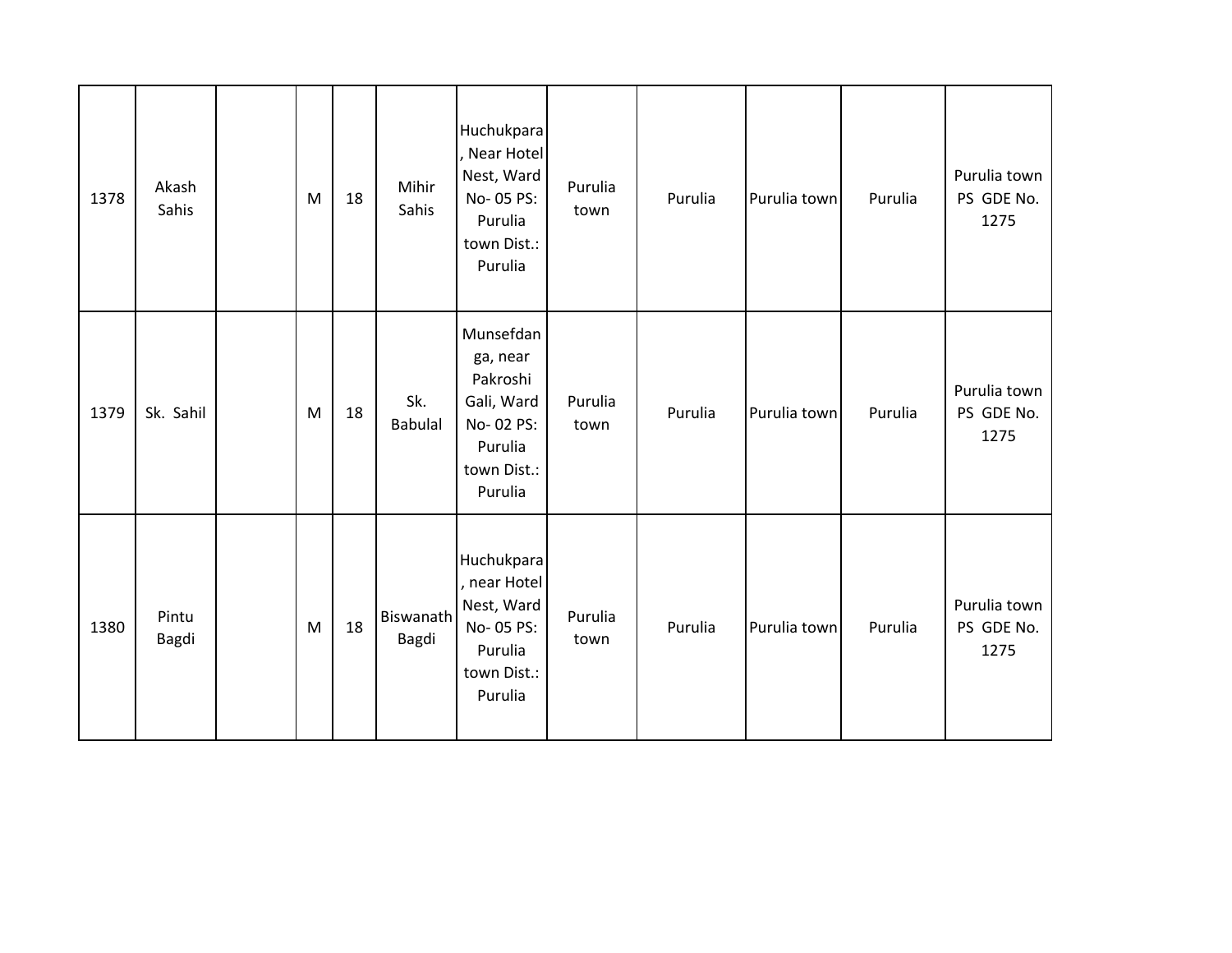| 1381 | Sk. Rahan     | M         | 18 | Sk. Akbar       | Huchukpara<br>, Ward No-<br>05 PS:<br>Purulia<br>town Dist.:<br>Purulia                           | Purulia<br>town | Purulia | Purulia town | Purulia | Purulia town<br>PS GDE No.<br>1275 |
|------|---------------|-----------|----|-----------------|---------------------------------------------------------------------------------------------------|-----------------|---------|--------------|---------|------------------------------------|
| 1382 | Sk. Saban     | M         | 18 | Sk. Islam       | Chunabhan<br>ti,<br>Islamnagar,<br>Ward No-<br>22 PS:<br>Purulia<br>town Dist.:<br>Purulia        | Purulia<br>town | Purulia | Purulia town | Purulia | Purulia town<br>PS GDE No.<br>1275 |
| 1383 | Imran<br>Alam | ${\sf M}$ | 25 | Samim<br>Ahamed | Ranibandh,<br>Para, JK<br>College<br>Road, Ward<br>No-09 PS:<br>Purulia<br>town Dist.:<br>Purulia | Purulia<br>town | Purulia | Purulia town | Purulia | Purulia town<br>PS GDE No.<br>1275 |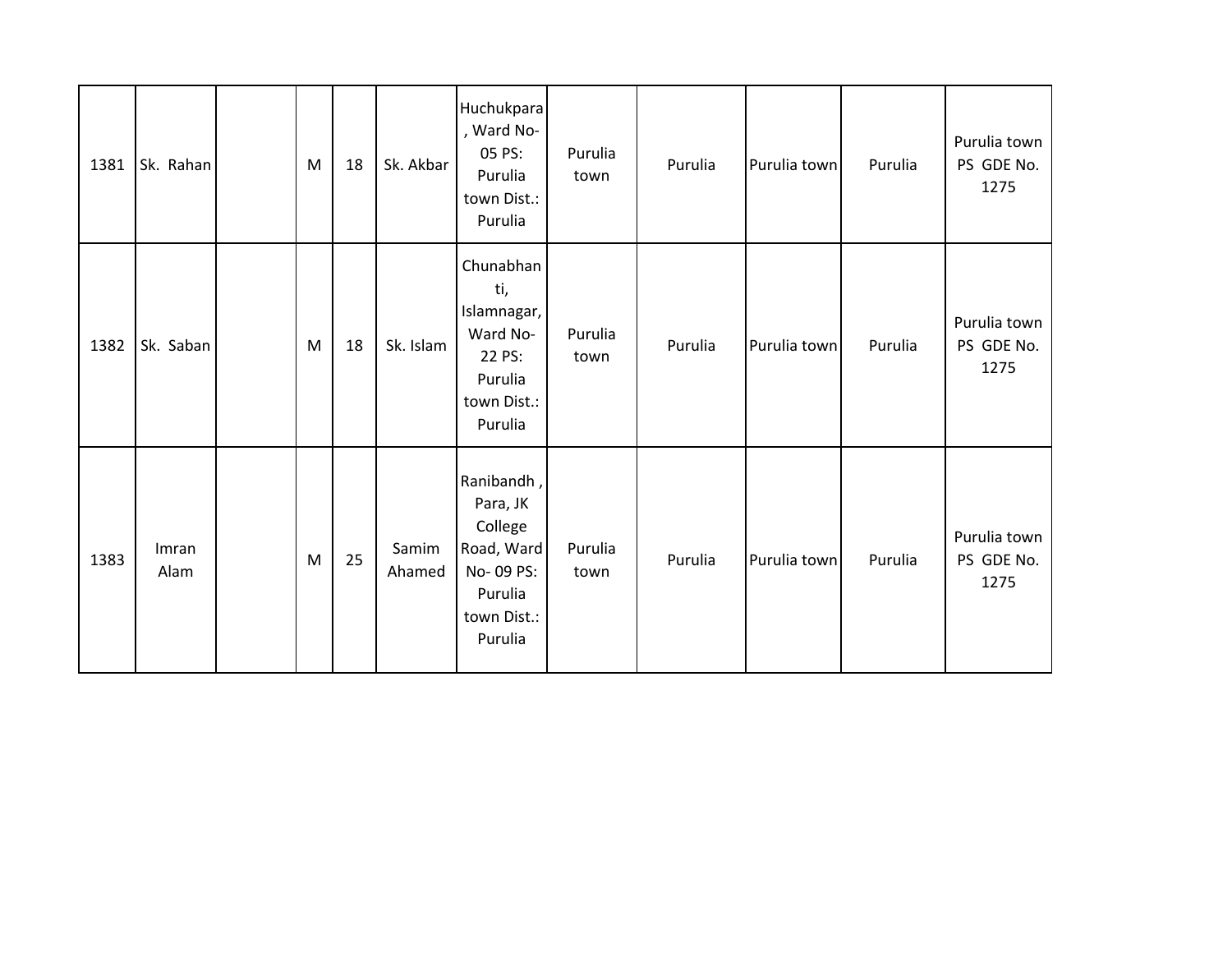| 1384 | Sk. Raja            | M | 21 | Sk. Irfan         | Rajabandh,<br>Chunabhan<br>ti, Ward No-<br>10 PS:<br>Purulia<br>town Dist.:<br>Purulia | Purulia<br>town | Purulia         | Purulia town | Purulia | Purulia town<br>PS GDE No.<br>1275 |
|------|---------------------|---|----|-------------------|----------------------------------------------------------------------------------------|-----------------|-----------------|--------------|---------|------------------------------------|
| 1385 | Dhumbal<br>Modak    |   | 52 | Bhutnath<br>Modak | Kankibazar                                                                             |                 | <b>Basirhat</b> | Santaldih    | Purulia | Santaldih PS<br><b>GDE No. 912</b> |
| 1386 | Akul Ch<br>Modak    |   | 56 | Sailesh<br>Modak  | Kankibazar                                                                             |                 | <b>Basirhat</b> | Santaldih    | Purulia | Santaldih PS<br><b>GDE No. 912</b> |
| 1387 | Kalicharan<br>Bauri |   | 42 | Nandu<br>Bauri    | Ichhar                                                                                 |                 | <b>Basirhat</b> | Santaldih    | Purulia | Santaldih PS<br><b>GDE No. 285</b> |
| 1388 | Sunil Bauri         | M | 25 | Ambuj<br>Bauri    | Gourigram,<br>Chandankiy<br>ari, Bokaro                                                |                 | <b>Basirhat</b> | Santaldih    | Purulia | Santaldih PS<br><b>GDE No. 285</b> |
| 1389 | Purnendu<br>Mondal  | M | 36 | Paban<br>Mondal   | <b>Balitora PS:</b><br>Santari<br>Dist.:<br>Purulia                                    | Santari         | Purulia         | Santari      | Purulia | Santari PS<br><b>GDE No. 794</b>   |
| 1390 | Krishna<br>Mondal   | M | 25 | Ranjit<br>Mondal  | <b>Balitora PS:</b><br>Santari<br>Dist.:<br>Purulia                                    | Santari         | Purulia         | Santari      | Purulia | Santari PS<br><b>GDE No. 794</b>   |
| 1391 | Paresh<br>Ghosh     | M | 33 | Ramu<br>Ghosh     | <b>Balitora PS:</b><br>Santari<br>Dist.:<br>Purulia                                    | Santari         | Purulia         | Santari      | Purulia | Santari PS<br><b>GDE No. 794</b>   |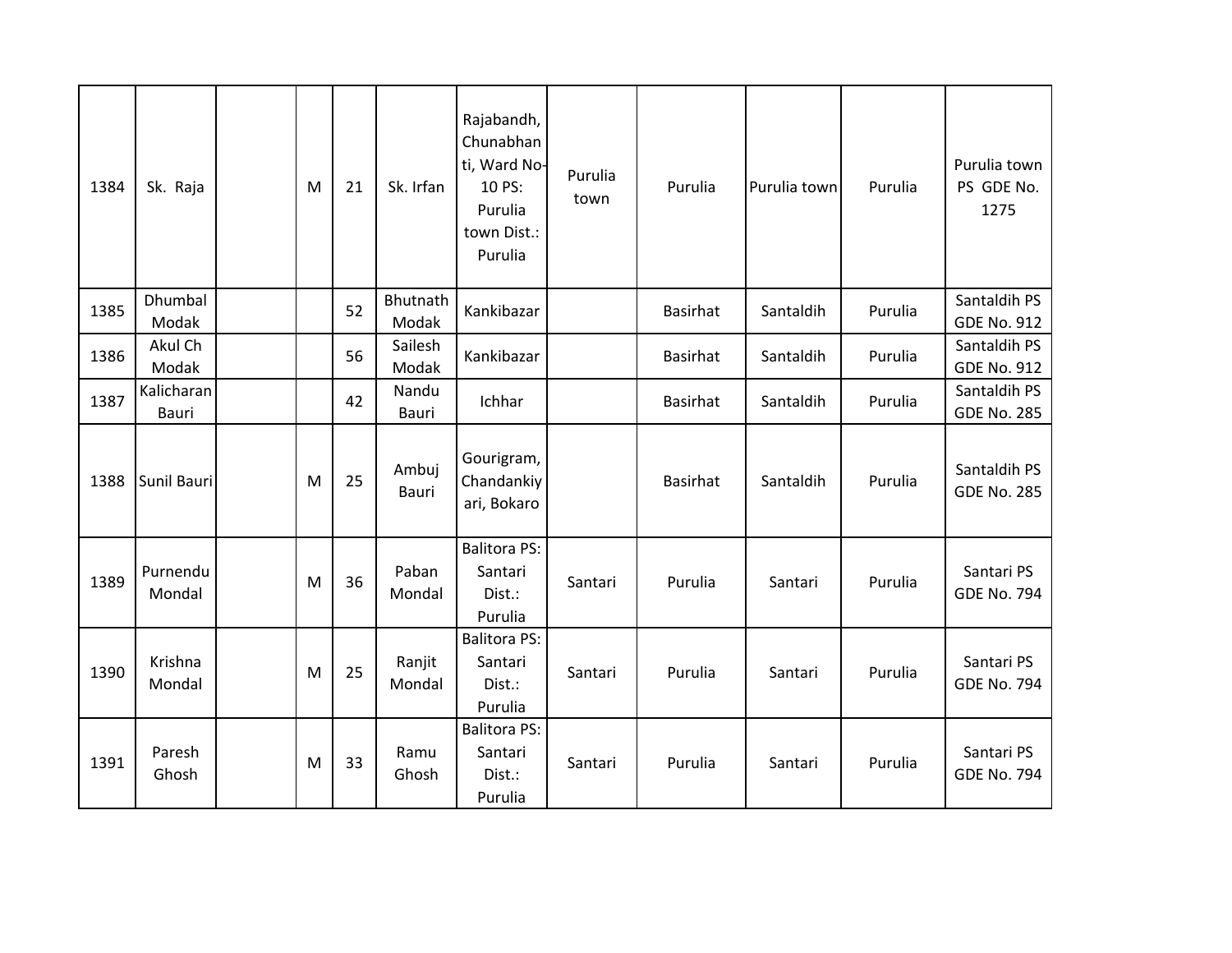| 1392 | Madan<br>Ghosh      | M | 34 | Prafulla<br>Ghosh   | <b>Balitora PS:</b><br>Santari<br>Dist.:<br>Purulia | Santari | Purulia | Santari | Purulia | Santari PS<br><b>GDE No. 794</b> |
|------|---------------------|---|----|---------------------|-----------------------------------------------------|---------|---------|---------|---------|----------------------------------|
| 1393 | Surojit<br>Bhandary | M | 32 | Gobinda<br>Bhandary | <b>Balitora PS:</b><br>Santari<br>Dist.:<br>Purulia | Santari | Purulia | Santari | Purulia | Santari PS<br><b>GDE No. 794</b> |
| 1394 | Sk. Aman            | M | 26 | Zakir Ali           | Murulia PS:<br>Santari<br>Dist.:<br>Purulia         | Santari | Purulia | Santari | Purulia | Santari PS<br><b>GDE No. 794</b> |
| 1395 | Md.<br>Zaved        | M | 22 | Junu Sk.            | Murulia PS:<br>Santari<br>Dist.:<br>Purulia         | Santari | Purulia | Santari | Purulia | Santari PS<br><b>GDE No. 794</b> |
| 1396 | Fani Gope           | M | 40 | Subodh<br>Gope      | Chakaltore<br>PS: Tamna<br>Dist.:<br>Purulia        | Tamna   | Purulia | Tamna   | Purulia | Tamna PS<br><b>GDE No. 1023</b>  |
| 1397 | Lalit Gope          | M | 43 | Paban<br>Gope       | Chakaltore<br>PS: Tamna<br>Dist.:<br>Purulia        | Tamna   | Purulia | Tamna   | Purulia | Tamna PS<br>GDE No. 1023         |
| 1398 | Biswesar<br>Gope    | M | 28 | Hablu<br>Gope       | Chakaltore<br>PS: Tamna<br>Dist.:<br>Purulia        | Tamna   | Purulia | Tamna   | Purulia | Tamna PS<br>GDE No. 1023         |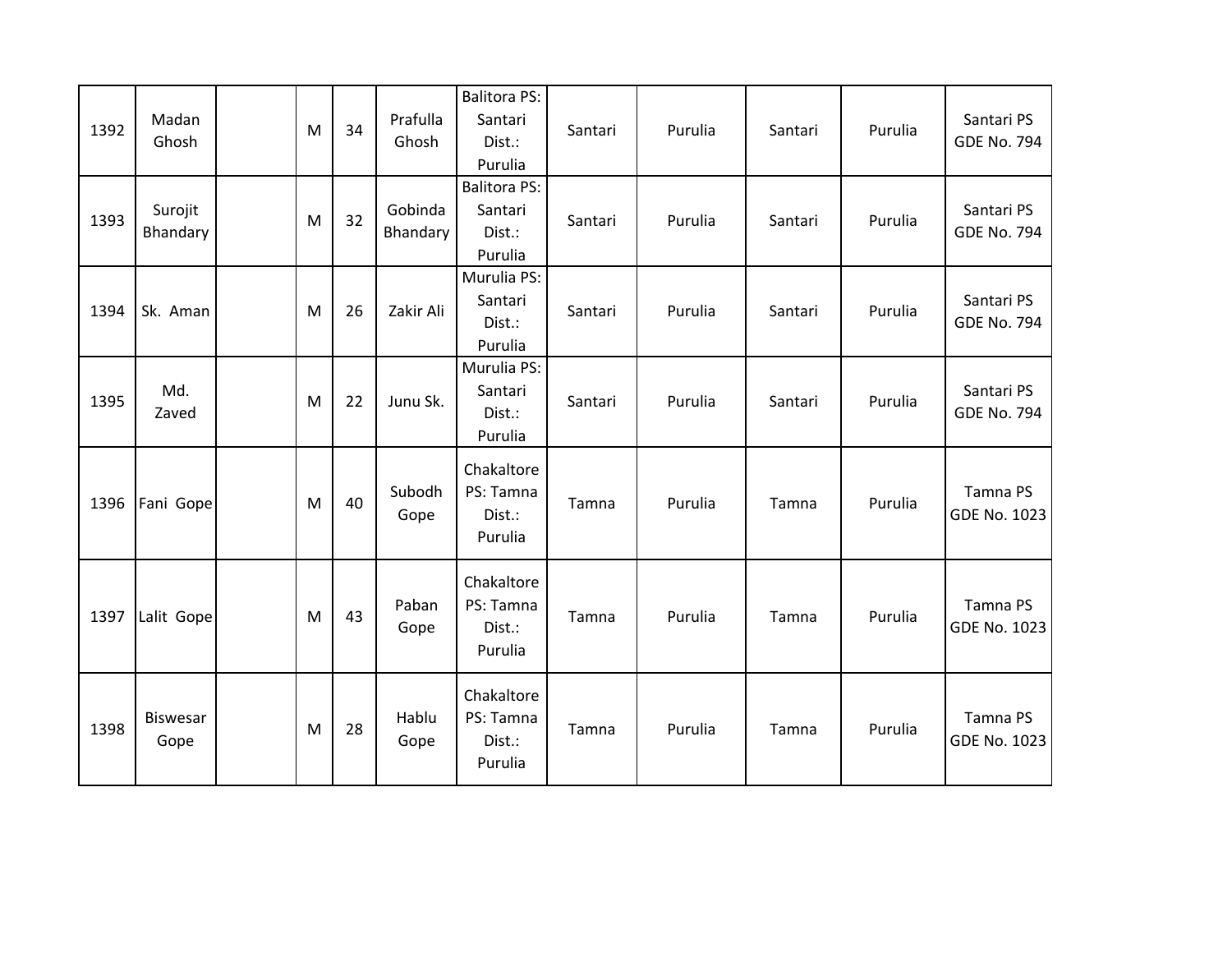| 1399 | Mathur<br>Bauri           | M | 25 | Dilip Bauri               | Pandrama<br>PS: Tamna<br>Dist.:<br>Purulia | Tamna | Purulia         | Tamna     | Purulia                    | Tamna PS<br><b>GDE No. 1023</b>    |
|------|---------------------------|---|----|---------------------------|--------------------------------------------|-------|-----------------|-----------|----------------------------|------------------------------------|
| 1400 | Sona<br>Bauri             | M | 29 | <b>Atul Bauri</b>         | Pandrama<br>PS: Tamna<br>Dist.:<br>Purulia | Tamna | Purulia         | Tamna     | Purulia                    | Tamna PS<br><b>GDE No. 1023</b>    |
| 1401 | Sanjit<br>Bauri           | M | 39 | Tulshi<br><b>Bauri</b>    | Pandrama<br>PS: Tamna<br>Dist.:<br>Purulia | Tamna | Purulia         | Tamna     | Purulia                    | Tamna PS<br><b>GDE No. 1023</b>    |
| 1402 | Insan<br>Khan             | M | 37 | Ibrahim<br>Khan           | Damda PS:<br>Tamna<br>Dist.:<br>Purulia    | Tamna | Purulia         | Tamna     | Purulia                    | Tamna PS<br><b>GDE No. 1023</b>    |
| 1403 | Abu Khan                  | M | 31 | Maniruddi<br>n Khan       | Damda PS:<br>Tamna<br>Dist.:<br>Purulia    | Tamna | Purulia         | Tamna     | Purulia                    | Tamna PS<br><b>GDE No. 1023</b>    |
| 1404 | Yusuf<br>Khan             | M | 27 | Najmul<br>Khan            | Damda PS:<br>Tamna<br>Dist.:<br>Purulia    | Tamna | Purulia         | Tamna     | Purulia                    | Tamna PS<br><b>GDE No. 1023</b>    |
| 1405 | Majbur<br>Khan            | M | 22 | Hazat<br>Khan             | Damda PS:<br>Tamna<br>Dist.:<br>Purulia    | Tamna | Purulia         | Tamna     | Purulia                    | Tamna PS<br><b>GDE No. 1023</b>    |
| 1406 | Jiban<br>Barman           |   |    | Dipankar<br>Debsharm<br>a |                                            |       | <b>Basirhat</b> | Kaliaganj | Raiganj Police<br>District | Kaliaganj PS<br><b>GDE No. 892</b> |
| 1407 | Dipankar<br>Debsharm<br>a |   |    | Ranjit<br>Debsharm<br>a   |                                            |       | <b>Basirhat</b> | Kaliaganj | Raiganj Police<br>District | Kaliaganj PS<br><b>GDE No. 892</b> |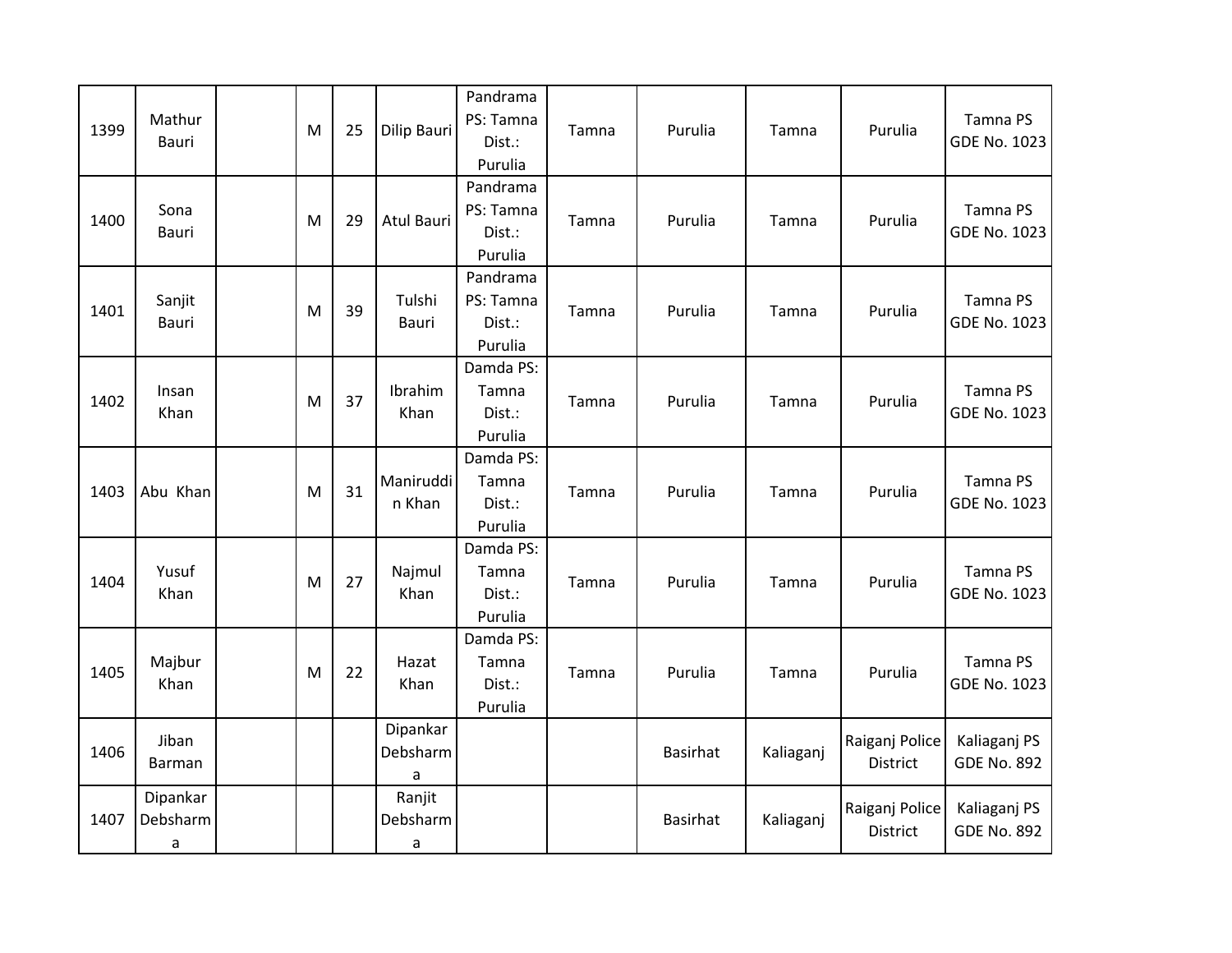| 1408 | Sandip<br>Roy             |   | 33 | Netai Roy               | Maheshtala<br>, Dakghar<br>PS:<br>Maheshtala<br>Dist.:<br>Diamond<br>Harbour<br>Police<br><b>District</b>             | Maheshtala | Diamond<br>Harbour<br><b>Police District</b> | Ballygunge<br>g.r.p.s. | Sealdah<br>G.R.P. | Ballygunge<br>g.r.p.s. PS<br><b>GDE No. 892</b> |
|------|---------------------------|---|----|-------------------------|-----------------------------------------------------------------------------------------------------------------------|------------|----------------------------------------------|------------------------|-------------------|-------------------------------------------------|
| 1409 | Sudip Roy                 |   | 31 | Netai Roy               | Maheshtala<br>, Dakghar<br>PS:<br>Maheshtala<br>Dist.:<br>Diamond<br>Harbour<br>Police<br>District                    | Maheshtala | Diamond<br>Harbour<br><b>Police District</b> | Ballygunge<br>g.r.p.s. | Sealdah<br>G.R.P. | Ballygunge<br>g.r.p.s. PS<br><b>GDE No. 892</b> |
| 1410 | Subham<br>Chakrabor<br>ty | M | 24 | Anup<br>Chakrabor<br>ty | 1 No Udyan<br>Pally<br>Sodepur,<br>Kol- 110 PS:<br>Khardah<br>Dist.:<br>Barrackpor<br>e Police<br>Commissio<br>nerate | Khardah    | Barrackpore<br>Police<br>Commissioner<br>ate | Dumdum<br>g.r.p.s.     | Sealdah<br>G.R.P. | Dumdum<br>g.r.p.s. PS<br><b>GDE No. 894</b>     |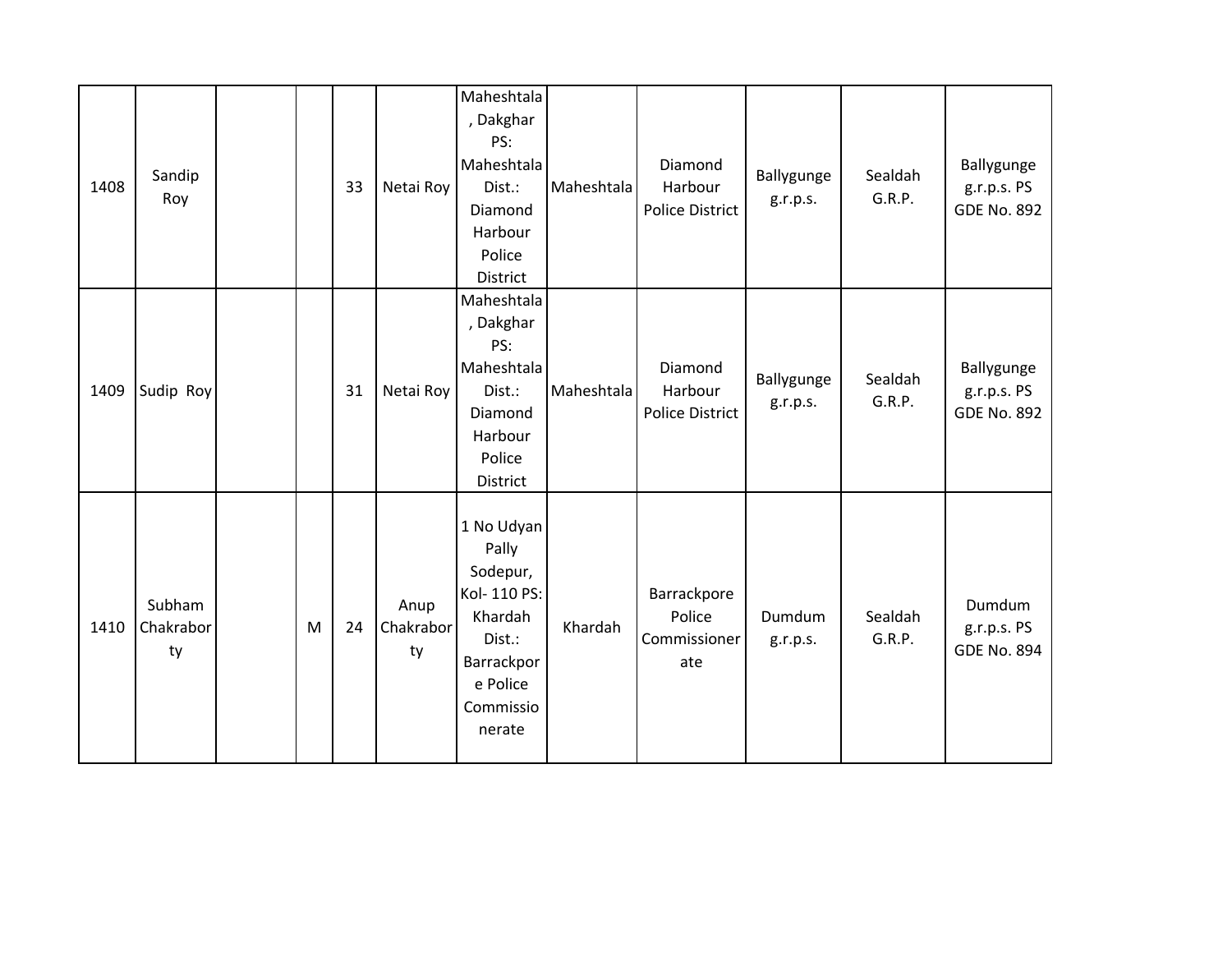| 1411 | Ayan Paul       | M | 24 | Lt.<br>Amitava<br>Paul | 14<br>Arunachal<br>West,<br>Sodepur,<br>Kol-110 PS:<br>Khardah<br>Dist.:<br>Barrackpor<br>e Police<br>Commissio<br>nerate | Khardah         | Barrackpore<br>Police<br>Commissioner<br>ate | Dumdum<br>g.r.p.s.        | Sealdah<br>G.R.P. | Dumdum<br>g.r.p.s. PS<br><b>GDE No. 894</b>       |
|------|-----------------|---|----|------------------------|---------------------------------------------------------------------------------------------------------------------------|-----------------|----------------------------------------------|---------------------------|-------------------|---------------------------------------------------|
| 1412 | Doblu<br>Rajwas | M | 35 | Paradhin<br>Rajwas     | Basantapur<br>PS: Kaligunj<br>Dist.:<br>Krishnanag<br>ar Police<br><b>District</b>                                        | Kaligunj        | Krishnanagar<br><b>Police District</b>       | Krishnanaga<br>r g.r.p.s. | Sealdah<br>G.R.P. | Krishnanagar<br>g.r.p.s. PS<br><b>GDE No. 746</b> |
| 1413 | Kamalesh<br>Das | M | 38 | Bishawnat<br>h Das     | Bethuadaha<br>ri PS:<br>Nakashipar<br>a Dist.:<br>Krishnanag<br>ar Police<br>District                                     | Nakashipar<br>a | Krishnanagar<br><b>Police District</b>       | Krishnanaga<br>r g.r.p.s. | Sealdah<br>G.R.P. | Krishnanagar<br>g.r.p.s. PS<br><b>GDE No. 746</b> |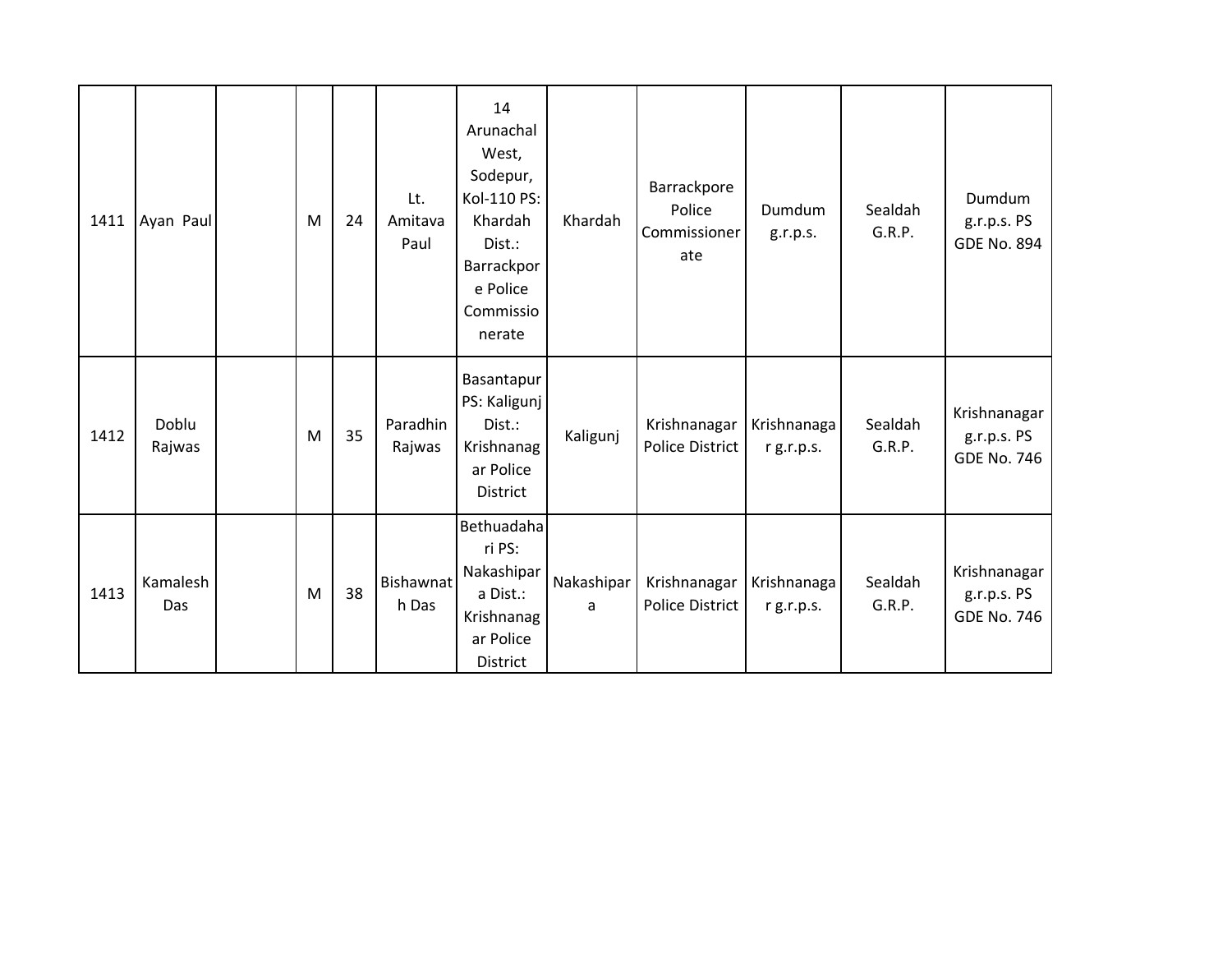| 1414 | Biprasish<br>Gorai       | M | 26 | S/O<br>Prasanta<br>Gorai    | Chittaranja<br>n PS:<br>Chittaranja<br>n Dist.:<br>Asansol<br>Durgapur<br>Police<br>Commissio<br>nerate | Chittaranja<br>n | Asansol<br>Durgapur<br>Police<br>Commissioner<br>ate | Naihati<br>g.r.p.s. | Sealdah<br>G.R.P. | Naihati g.r.p.s.<br>PS GDE No.<br>821 |
|------|--------------------------|---|----|-----------------------------|---------------------------------------------------------------------------------------------------------|------------------|------------------------------------------------------|---------------------|-------------------|---------------------------------------|
| 1415 | Rafikul<br>Islam         | M | 25 | S/O<br>Jalaluddin           | Gopalnagar<br>PS: Lalgola<br>Dist.:<br>Murshidaba<br>d                                                  | Lalgola          | Murshidabad                                          | Naihati<br>g.r.p.s. | Sealdah<br>G.R.P. | Naihati g.r.p.s.<br>PS GDE No.<br>821 |
| 1416 | Asabul Sk                | M | 19 | S/o Arman<br><b>Sk</b>      | Beldanga<br>PS:<br>Beldanga<br>Dist.:<br>Murshidaba<br>d                                                | Beldanga         | Murshidabad                                          | Naihati<br>g.r.p.s. | Sealdah<br>G.R.P. | Naihati g.r.p.s.<br>PS GDE No.<br>821 |
| 1417 | Arindam<br><b>Bhawia</b> | M | 22 | S/o Abiran<br><b>Bhawia</b> | Nedinapur<br>PS: Daspur<br>Dist.:<br>Paschim<br>Mednipore                                               | Daspur           | Paschim<br>Mednipore                                 | Naihati<br>g.r.p.s. | Sealdah<br>G.R.P. | Naihati g.r.p.s.<br>PS GDE No.<br>821 |
| 1418 | Kabiul<br>Malla          | M | 26 | S/O<br>Alauddin<br>Malla    | Loknathpur<br>PS:<br>Rejinagar<br>Dist.:<br>Murshidaba<br>d                                             | Rejinagar        | Murshidabad                                          | Naihati<br>g.r.p.s. | Sealdah<br>G.R.P. | Naihati g.r.p.s.<br>PS GDE No.<br>821 |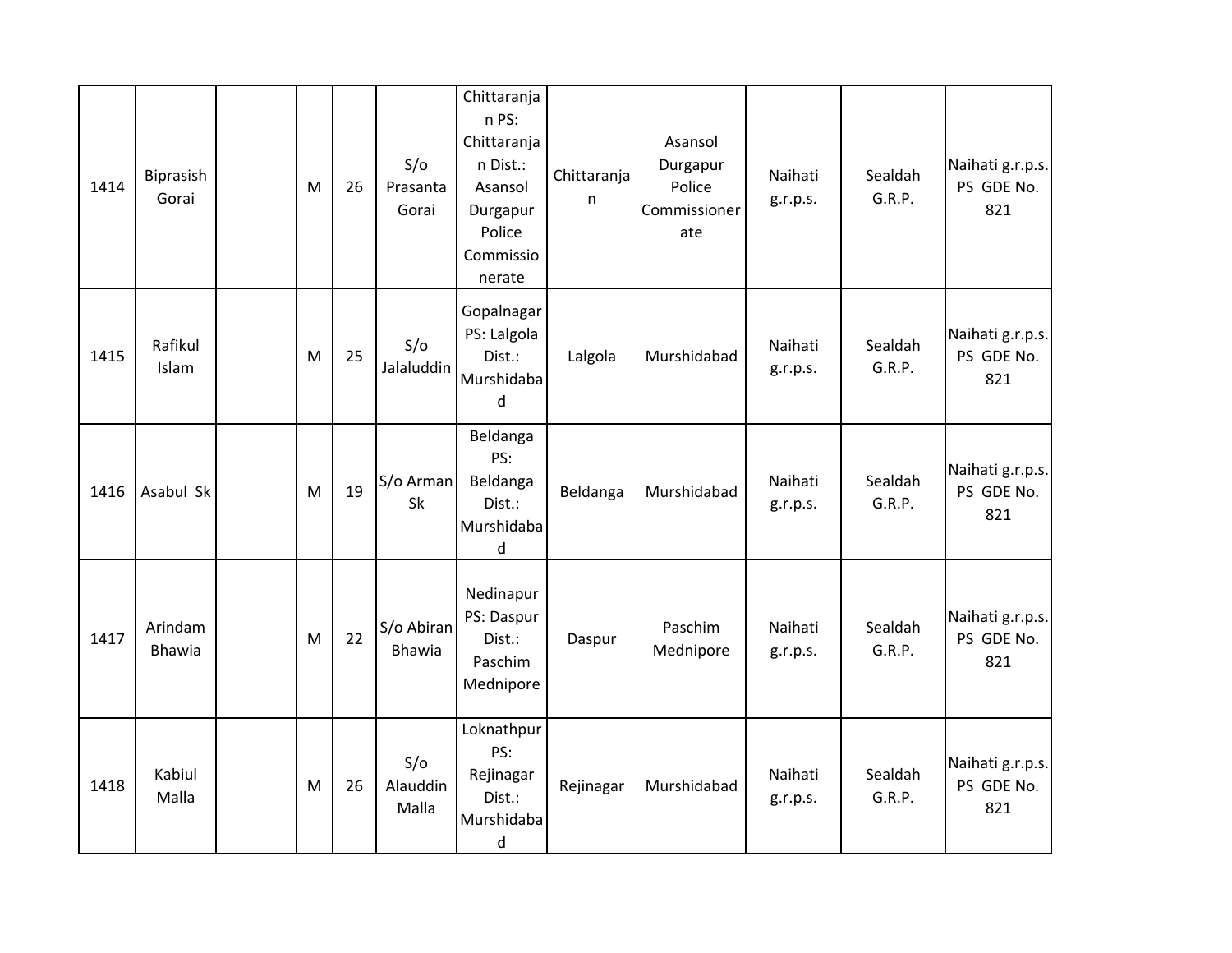| 1419 | Sajal<br>Sasmal | M |    | S/o Kajal<br>Sasmal             | Lake<br>Towan,<br>Dakshinno<br>wer Bazar<br>PS: Lake<br>town Dist.:<br>Bidhannaga<br>r Police<br>Commissio<br>nerate | Lake town | Bidhannagar<br>Police<br>Commissioner<br>ate | Naihati<br>g.r.p.s. | Sealdah<br>G.R.P. | Naihati g.r.p.s.<br>PS GDE No.<br>821 |
|------|-----------------|---|----|---------------------------------|----------------------------------------------------------------------------------------------------------------------|-----------|----------------------------------------------|---------------------|-------------------|---------------------------------------|
| 1420 | Abi Dutta       | M | 19 | S/O<br>Basudeb<br>Dutta         | Lake<br>Towan,<br>Dakshinno<br>wer Bazar<br>PS: Lake<br>town Dist.:<br>Bidhannaga<br>r Police<br>Commissio<br>nerate | Lake town | Bidhannagar<br>Police<br>Commissioner<br>ate | Naihati<br>g.r.p.s. | Sealdah<br>G.R.P. | Naihati g.r.p.s.<br>PS GDE No.<br>821 |
| 1421 | Tahaful<br>Alam | M | 22 | S/O<br>Samsuddi<br>n<br>Ahammad | Khanna PS:<br>Gaighata<br>Dist.:<br>Bongaon<br>Police<br>District                                                    | Gaighata  | Bongaon<br><b>Police District</b>            | Naihati<br>g.r.p.s. | Sealdah<br>G.R.P. | Naihati g.r.p.s.<br>PS GDE No.<br>821 |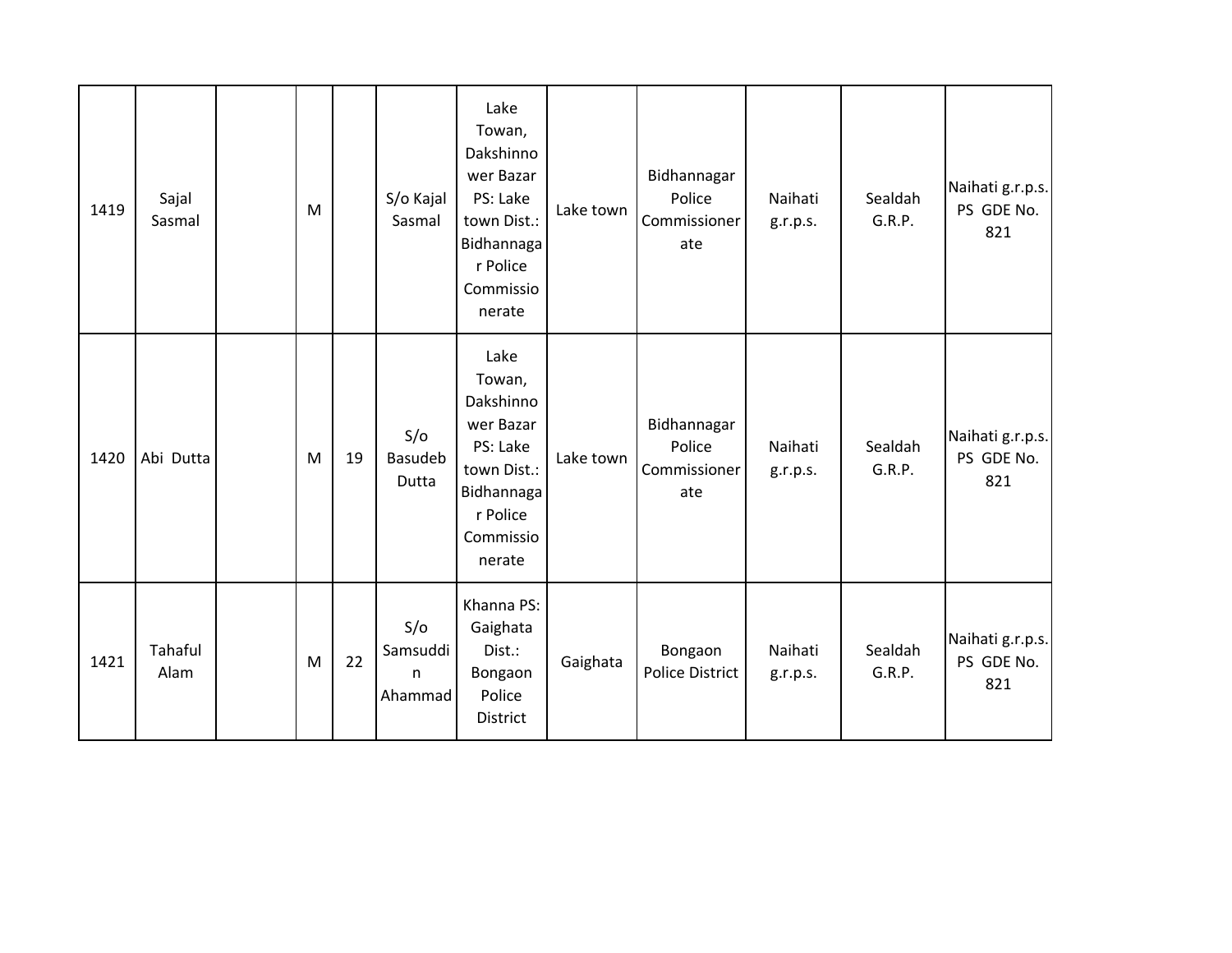| 1422 | Amit<br>Kahar          | M                                                                                                          | 30 | S/o Gopal<br>Kahar     | 174/1/C<br>N.N.K. Road<br>PS:<br>Baranagar<br>Dist.:<br>Barrackpor<br>e Police<br>Commissio<br>nerate     | Baranagar | Barrackpore<br>Police<br>Commissioner<br>ate | Naihati<br>g.r.p.s. | Sealdah<br>G.R.P. | Naihati g.r.p.s.<br>PS GDE No.<br>821 |
|------|------------------------|------------------------------------------------------------------------------------------------------------|----|------------------------|-----------------------------------------------------------------------------------------------------------|-----------|----------------------------------------------|---------------------|-------------------|---------------------------------------|
| 1423 | Md.<br>Sarukh          | $\mathsf{M}% _{T}=\mathsf{M}_{T}\!\left( a,b\right) ,\ \mathsf{M}_{T}=\mathsf{M}_{T}\!\left( a,b\right) ,$ | 25 | S/o Md.<br>Faruk       | P.K. Biswas<br>Road,<br>Khardah PS:<br>Khardah<br>Dist.:<br>Barrackpor<br>e Police<br>Commissio<br>nerate | Khardah   | Barrackpore<br>Police<br>Commissioner<br>ate | Naihati<br>g.r.p.s. | Sealdah<br>G.R.P. | Naihati g.r.p.s.<br>PS GDE No.<br>821 |
| 1424 | Rahit<br>Kumar<br>Saha | M                                                                                                          | 22 | S/O<br>Santosh<br>Saha | Barakpur<br>PS: Titagarh<br>Dist.:<br>Barrackpor<br>e Police<br>Commissio<br>nerate                       | Titagarh  | Barrackpore<br>Police<br>Commissioner<br>ate | Naihati<br>g.r.p.s. | Sealdah<br>G.R.P. | Naihati g.r.p.s.<br>PS GDE No.<br>821 |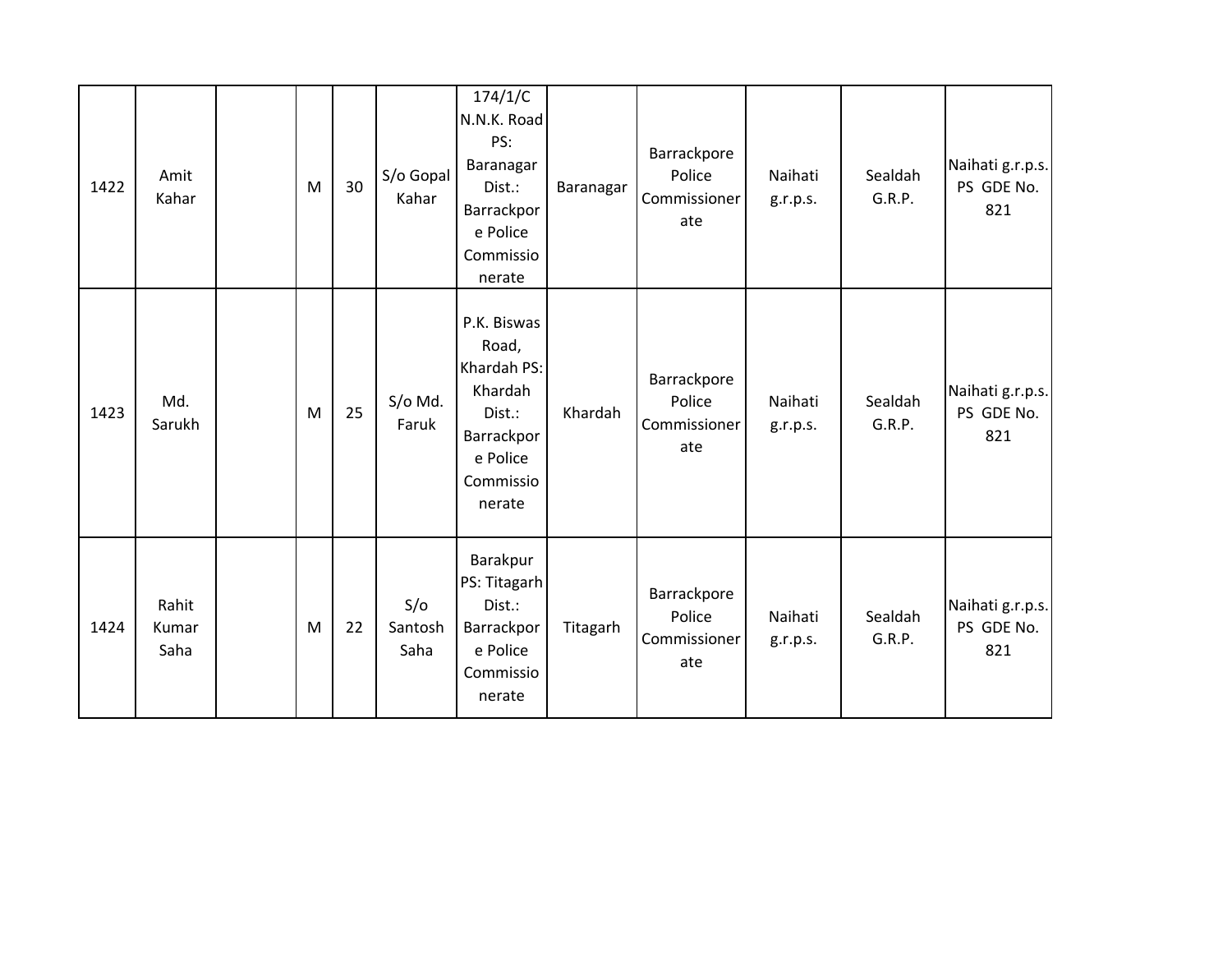| 1425 | Ganesh<br><b>Biswas</b>   | M | 29 | $S/O$ Lt.<br><b>Badal</b><br><b>Biswas</b>     | Kanchrapar<br>a, Bagbazar<br>More PS:<br><b>Bizpur Dist.:</b><br>Barrackpor<br>e Police<br>Commissio<br>nerate | Bizpur  | Barrackpore<br>Police<br>Commissioner<br>ate | Naihati<br>g.r.p.s.  | Sealdah<br>G.R.P. | Naihati g.r.p.s.<br>PS GDE No.<br>824         |
|------|---------------------------|---|----|------------------------------------------------|----------------------------------------------------------------------------------------------------------------|---------|----------------------------------------------|----------------------|-------------------|-----------------------------------------------|
| 1426 | Jaganath<br>Mukharje<br>e | M | 48 | $S/O$ Lt.<br>Joytirbhus<br>an<br>Mukharje<br>e | T 29 H Rail<br><b>Quttar PS:</b><br>Naihati<br>Dist.:<br>Barrackpor<br>e Police<br>Commissio<br>nerate         | Naihati | Barrackpore<br>Police<br>Commissioner<br>ate | Naihati<br>g.r.p.s.  | Sealdah<br>G.R.P. | Naihati g.r.p.s.<br>PS GDE No.<br>824         |
| 1427 | Bapi<br>Singha<br>Roy     | M | 47 | Dimon<br>Singha<br>Roy                         | Bongaon<br>PS:<br>Bongaon<br>Dist.:<br>Bongaon<br>Police<br>District                                           | Bongaon | Bongaon<br><b>Police District</b>            | Ranaghat<br>g.r.p.s. | Sealdah<br>G.R.P. | Ranaghat<br>g.r.p.s. PS<br><b>GDE No. 854</b> |
| 1428 | Riton<br>Ghosh            | M | 32 | Mritunjoy<br>Ghosh                             | Kanchrapar<br>a PS: Bizpur<br>Dist.:<br>Barrackpor<br>e Police<br>Commissio<br>nerate                          | Bizpur  | Barrackpore<br>Police<br>Commissioner<br>ate | Ranaghat<br>g.r.p.s. | Sealdah<br>G.R.P. | Ranaghat<br>g.r.p.s. PS<br><b>GDE No. 854</b> |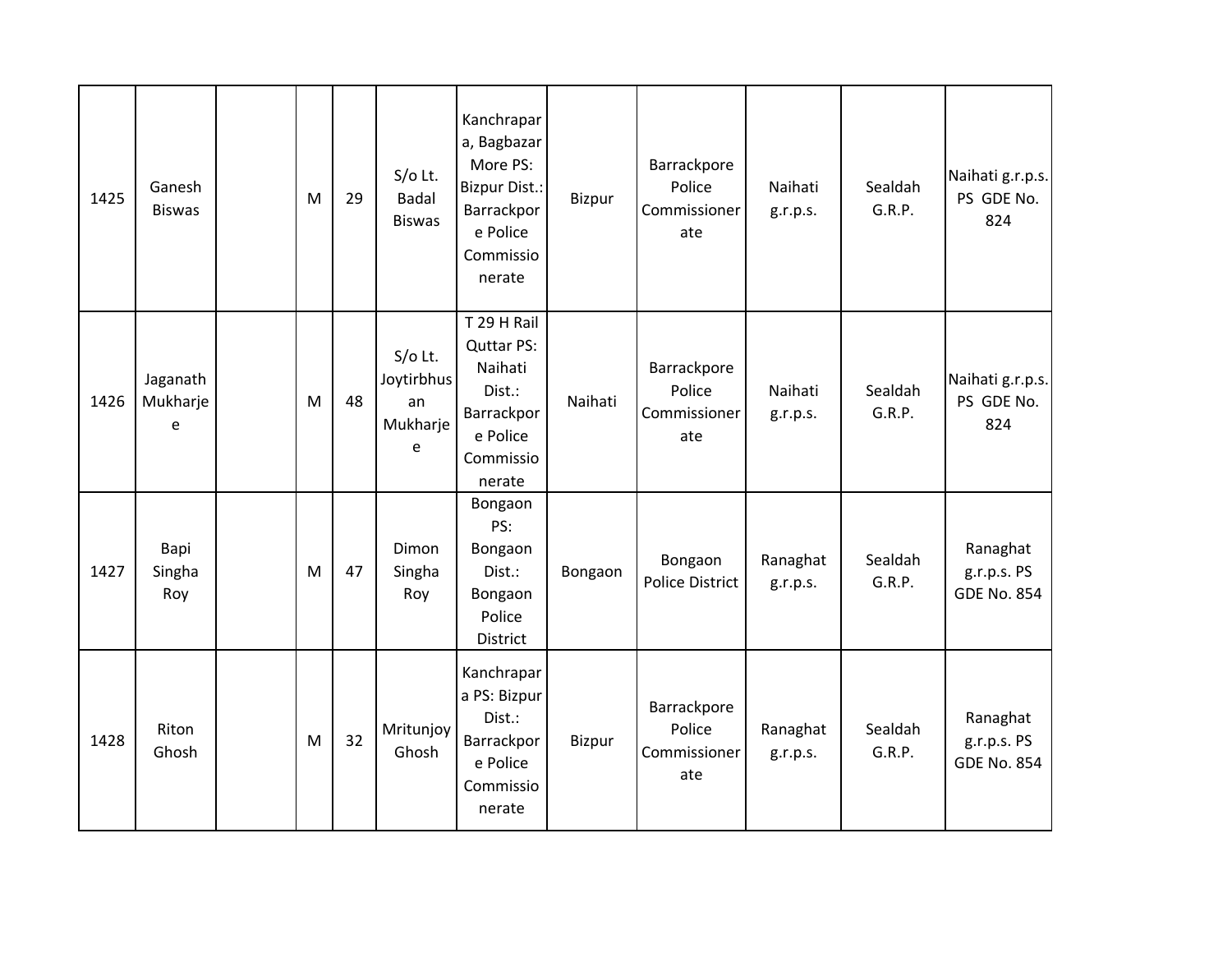| 1429 | Raju<br>Dutta          | M | 35 | Kartick<br>Dutta       | Bongaon<br>PS:<br>Bongaon<br>Dist.:<br>Bongaon<br>Police<br><b>District</b>             | Bongaon  | Bongaon<br><b>Police District</b>  | Ranaghat<br>g.r.p.s. | Sealdah<br>G.R.P. | Ranaghat<br>g.r.p.s. PS<br><b>GDE No. 854</b> |
|------|------------------------|---|----|------------------------|-----------------------------------------------------------------------------------------|----------|------------------------------------|----------------------|-------------------|-----------------------------------------------|
| 1430 | <b>Bidek</b><br>Bagchi | M | 35 | Krishnapa<br>da Bagchi | Bahirgachi<br>PS:<br>Dhantala<br>Dist.:<br>Ranaghat<br>Police<br>District               | Dhantala | Ranaghat<br><b>Police District</b> | Ranaghat<br>g.r.p.s. | Sealdah<br>G.R.P. | Ranaghat<br>g.r.p.s. PS<br><b>GDE No. 875</b> |
| 1431 | Naresh<br>Saha         | M | 21 | Narayan<br>Saha        | Soloya PS:<br>Dhantala<br>Dist.:<br>Ranaghat<br>Police<br>District                      | Dhantala | Ranaghat<br><b>Police District</b> | Ranaghat<br>g.r.p.s. | Sealdah<br>G.R.P. | Ranaghat<br>g.r.p.s. PS<br><b>GDE No. 875</b> |
| 1432 | Suman<br>Bala          | M | 30 | Rabin Bala             | Duttafulia<br>PS:<br><b>Dhantala</b><br>Dist.:<br>Ranaghat<br>Police<br><b>District</b> | Dhantala | Ranaghat<br><b>Police District</b> | Ranaghat<br>g.r.p.s. | Sealdah<br>G.R.P. | Ranaghat<br>g.r.p.s. PS<br><b>GDE No. 875</b> |
| 1433 | Narayan<br>Sarkar      | M | 21 | Nirod<br>Sarkar        | Bhabanipur<br>PS: Hanskhli<br>Dist.:<br>Ranaghat<br>Police<br><b>District</b>           | Hanskhli | Ranaghat<br>Police District        | Ranaghat<br>g.r.p.s. | Sealdah<br>G.R.P. | Ranaghat<br>g.r.p.s. PS<br><b>GDE No. 875</b> |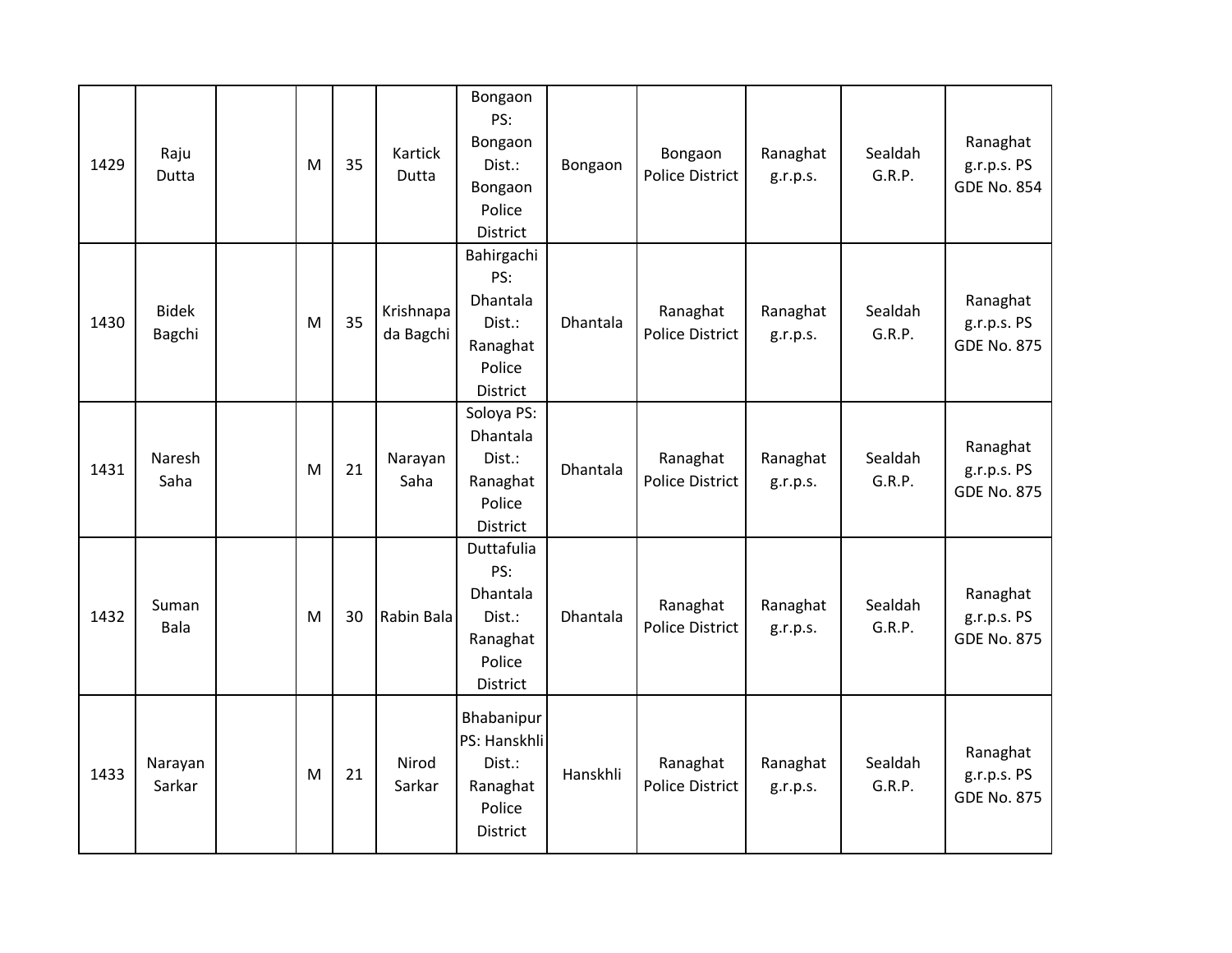| 1434 | Sumanta<br>Paul         | M | 23 | Joydeb<br>Paul                     | Chakdah<br>Gourpara<br>PS:<br>Chakdah<br>Dist.:<br>Ranaghat<br>Police<br>District | Chakdah        | Ranaghat<br><b>Police District</b> | Ranaghat<br>g.r.p.s. | Sealdah<br>G.R.P. | Ranaghat<br>g.r.p.s. PS<br><b>GDE No. 875</b>                         |
|------|-------------------------|---|----|------------------------------------|-----------------------------------------------------------------------------------|----------------|------------------------------------|----------------------|-------------------|-----------------------------------------------------------------------|
| 1435 | Somnath<br>Barman       | M | 21 | <b>Bivas</b><br>Barman             | PS: Baduria<br>Dist.:<br>Alipurduar                                               | <b>Baduria</b> | Alipurduar                         | Sealdah<br>g.r.p.s.  | Sealdah<br>G.R.P. | Sealdah<br>g.r.p.s. PS<br><b>GDE No. 1000</b>                         |
| 1436 | Mohitosh<br>Malakar     | M | 43 | Rajendra<br><b>Nath</b><br>Malakar | Neutia, P.O.<br>- Bishnupur<br>Chakdah<br>Nadia                                   |                | <b>Basirhat</b>                    | Sealdah<br>g.r.p.s.  | Sealdah<br>G.R.P. | Sealdah<br>g.r.p.s. PS<br>Outpost<br>Bidhannagar<br>OP GDE No.<br>445 |
| 1437 | Sanjib<br><b>Biswas</b> | M | 23 | Sudeb<br><b>Biswas</b>             | Nabapally,<br><b>Barasat</b><br>Barasat<br>North 24<br>Pgs                        |                | <b>Basirhat</b>                    | Sealdah<br>g.r.p.s.  | Sealdah<br>G.R.P. | Sealdah<br>g.r.p.s. PS<br>Outpost<br>Bidhannagar<br>OP GDE No.<br>445 |
| 1438 | Jagaunath<br>Malo       | M | 18 | Pankaj<br>Malo                     | Agarpara<br>North<br><b>Station</b><br>Road, Kutir<br>Silpabari<br>Kha            |                | <b>Basirhat</b>                    | Sealdah<br>g.r.p.s.  | Sealdah<br>G.R.P. | Sealdah<br>g.r.p.s. PS<br>Outpost<br>Bidhannagar<br>OP GDE No.<br>445 |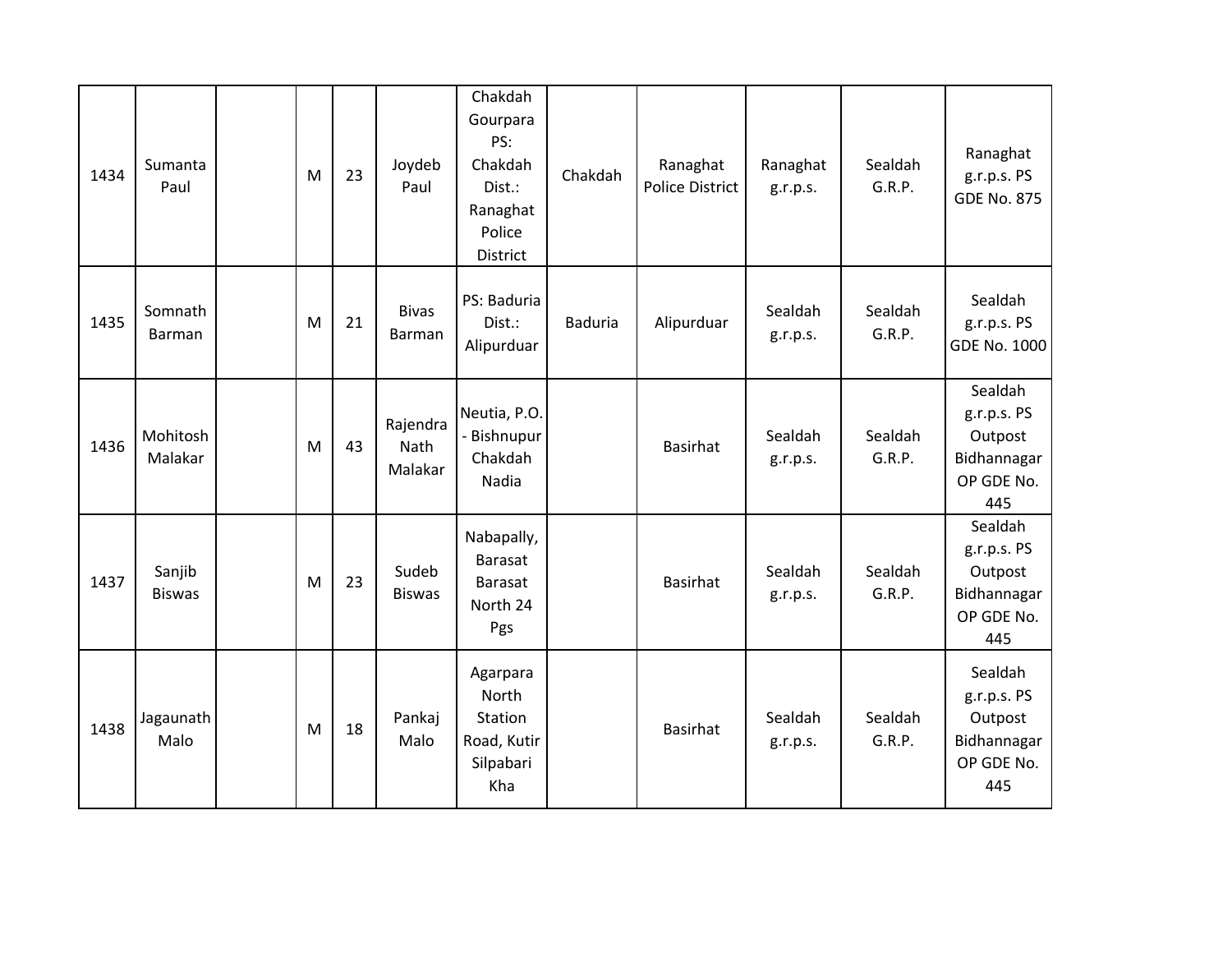| 1439 | Agarpara<br>North<br><b>Station</b><br>Road,<br>Kutir<br>Silpabari<br>Kha | M | 19 | Tarun<br>Chowdhur<br>у | Agarpara,<br>Kutir<br>Silpabari<br>Khardah<br>North 24<br>Pgs    |            | <b>Basirhat</b> | Sealdah<br>g.r.p.s.    | Sealdah<br>G.R.P.         | Sealdah<br>g.r.p.s. PS<br>Outpost<br>Bidhannagar<br>OP GDE No.<br>445 |
|------|---------------------------------------------------------------------------|---|----|------------------------|------------------------------------------------------------------|------------|-----------------|------------------------|---------------------------|-----------------------------------------------------------------------|
| 1440 | Sanjit<br>Mondal                                                          | M | 32 | Bhaim Ch.<br>Mondal    | <b>Kanak Pore</b><br>Gopalnagar<br>North 24<br>Pgs               |            | <b>Basirhat</b> | Sealdah<br>g.r.p.s.    | Sealdah<br>G.R.P.         | Sealdah<br>g.r.p.s. PS<br>GDE No. 1020                                |
| 1441 | Suman<br>Ghosh                                                            | M | 30 | <b>Basueb</b><br>Ghosh | Gawkhali<br>Bagda<br>North 24<br>Pgs                             |            | <b>Basirhat</b> | Sealdah<br>g.r.p.s.    | Sealdah<br>G.R.P.         | Sealdah<br>g.r.p.s. PS<br>GDE No. 1020                                |
| 1442 | Sanjit<br>Barman                                                          | M | 26 | Subodh<br>Barman       | Of-<br>Salkumarha<br>t PS:<br>Alipurduar<br>Dist.:<br>Alipurduar | Alipurduar | Alipurduar      | Alipurduar<br>g.r.p.s. | <b>SILIGURI</b><br>G.R.P. | Alipurduar<br>g.r.p.s. PS<br><b>GDE No. 521</b>                       |
| 1443 | Biswajit<br>Barman                                                        | M | 29 | Kanteswar<br>Barman    | Of-<br>Salkumarha<br>t PS:<br>Alipurduar<br>Dist.:<br>Alipurduar | Alipurduar | Alipurduar      | Alipurduar<br>g.r.p.s. | <b>SILIGURI</b><br>G.R.P. | Alipurduar<br>g.r.p.s. PS<br><b>GDE No. 521</b>                       |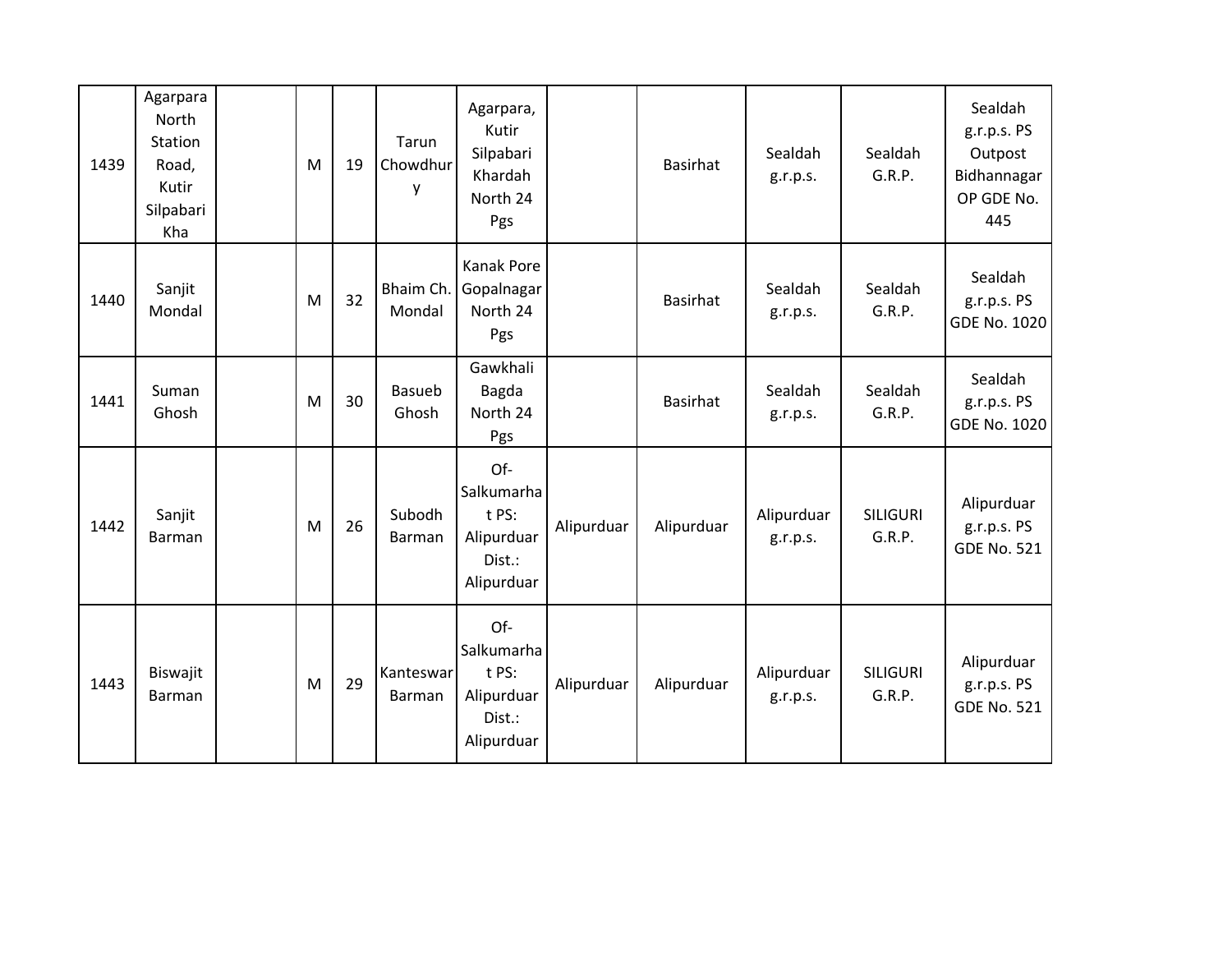| 1444 | Parimal<br>Barman       | M | 22 | Kaltu<br><b>Barman</b>     | Of-<br>Salkumarha<br>t PS:<br>Alipurduar<br>Dist.:<br>Alipurduar                  | Alipurduar | Alipurduar                          | Alipurduar<br>g.r.p.s. | <b>SILIGURI</b><br>G.R.P. | Alipurduar<br>g.r.p.s. PS<br><b>GDE No. 521</b>    |
|------|-------------------------|---|----|----------------------------|-----------------------------------------------------------------------------------|------------|-------------------------------------|------------------------|---------------------------|----------------------------------------------------|
| 1445 | Tapan<br>Barman         | M | 28 | Khagen<br><b>Barman</b>    | Of-<br>Salkumarha<br>t PS:<br>Alipurduar<br>Dist.:<br>Alipurduar                  | Alipurduar | Alipurduar                          | Alipurduar<br>g.r.p.s. | <b>SILIGURI</b><br>G.R.P. | Alipurduar<br>g.r.p.s. PS<br><b>GDE No. 521</b>    |
| 1446 | Sanjay<br>Rabidas       | M | 41 | Lt.<br>Niranjan<br>Rabidas | Salalpur PS:<br>Bamangola<br>Dist.: Malda                                         | Bamangola  | Malda                               | Malda<br>g.r.p.s.      | <b>SILIGURI</b><br>G.R.P. | Malda g.r.p.s.<br>PS GDE No.<br>1338               |
| 1447 | Asraful Sk              | M | 43 | Lt. Amarul<br><b>Sk</b>    | Hazinur<br>Mahamma<br>dtola, PS<br>Radhanagar<br>sahebganj                        |            | <b>Basirhat</b>                     | Malda<br>g.r.p.s.      | <b>SILIGURI</b><br>G.R.P. | Malda g.r.p.s.<br>PS GDE No.<br>565                |
| 1448 | <b>Bikash</b><br>Halder | M | 29 | S/O<br>Sudarsan<br>Halder  | Vill.- Chapla<br>PS: Raidighi<br>Dist.:<br>Sundarban<br>Police<br><b>District</b> | Raidighi   | Sundarban<br><b>Police District</b> | Dholahat               | Sundarban                 | <b>Dholahat PS</b><br>Police District GDE No. 1224 |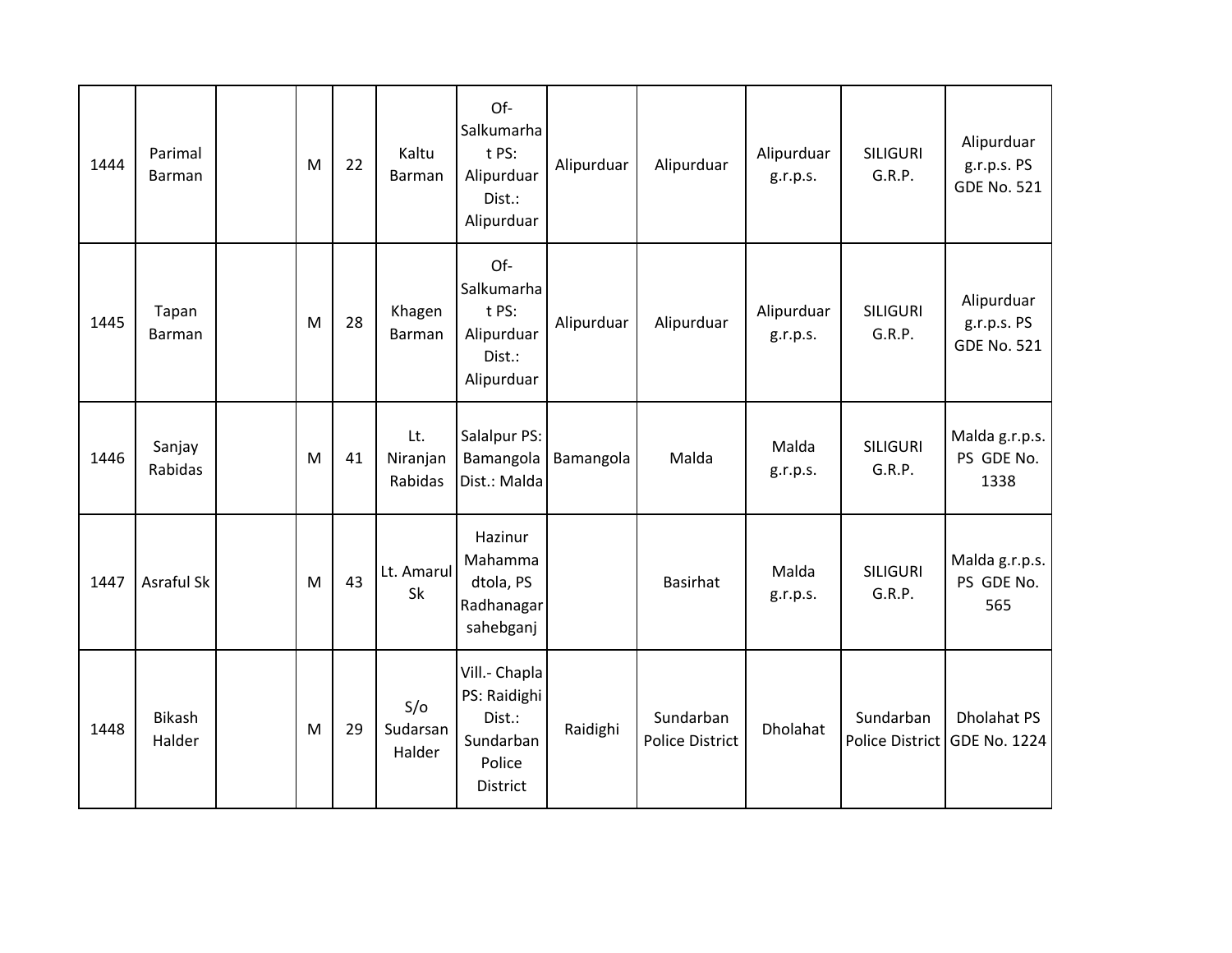| 1449 | Rajkumar<br>Tikadar | M | 25 | S/o Fhani<br>Bhusan<br>Tikadar | Vill.- Chapla<br>PS: Raidighi<br>Dist.:<br>Sundarban<br>Police<br>District     | Raidighi | Sundarban<br><b>Police District</b> | Dholahat                    | Sundarban                           | <b>Dholahat PS</b><br>Police District GDE No. 1224 |
|------|---------------------|---|----|--------------------------------|--------------------------------------------------------------------------------|----------|-------------------------------------|-----------------------------|-------------------------------------|----------------------------------------------------|
| 1450 | Marich<br>Sardar    | M | 43 | S/O<br>Damudar<br>Sardar       | Vill.-<br>Jamtala PS:<br>Dholahat<br>Dist.:<br>Sundarban<br>Police<br>District | Dholahat | Sundarban<br>Police District        | Dholahat                    | Sundarban                           | <b>Dholahat PS</b><br>Police District GDE No. 1224 |
| 1451 | Khakan<br>Sardar    | M | 36 | S/O<br>Amullaya<br>Sardar      | Vill.-<br>Jamtala PS:<br>Dholahat<br>Dist.:<br>Sundarban<br>Police<br>District | Dholahat | Sundarban<br><b>Police District</b> | Dholahat                    | Sundarban                           | <b>Dholahat PS</b><br>Police District GDE No. 1224 |
| 1452 | Ujal Das            | M |    | Lt Keshab<br>Das               |                                                                                |          | <b>Basirhat</b>                     | Harwood<br>point<br>coastal | Sundarban<br><b>Police District</b> | Harwood<br>point coastal<br>PS GDE No.<br>1074     |
| 1453 | <b>Bhobe</b><br>Das | M |    | Chitte Das                     |                                                                                |          | <b>Basirhat</b>                     | Harwood<br>point<br>coastal | Sundarban<br><b>Police District</b> | Harwood<br>point coastal<br>PS GDE No.<br>1074     |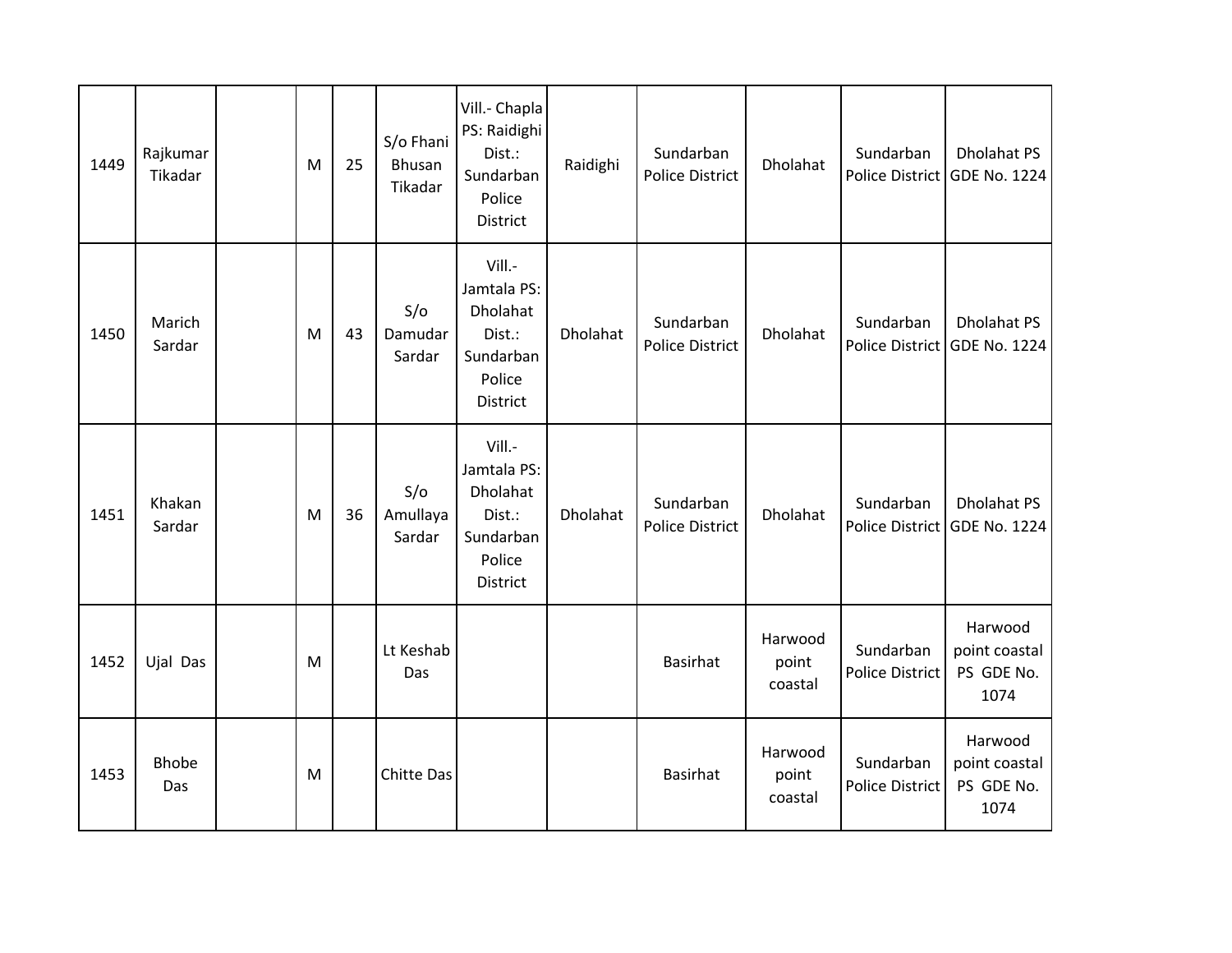| 1454 | Jhuntu<br>Das             | M |    | Lt<br>Laxmikant<br>a Das |                                                                                                             |       | Basirhat                            | Harwood<br>point<br>coastal | Sundarban<br>Police District        | Harwood<br>point coastal<br>PS GDE No.<br>1074 |
|------|---------------------------|---|----|--------------------------|-------------------------------------------------------------------------------------------------------------|-------|-------------------------------------|-----------------------------|-------------------------------------|------------------------------------------------|
| 1455 | Biplab<br>Das             | M |    | <b>Dulal Das</b>         |                                                                                                             |       | Basirhat                            | Harwood<br>point<br>coastal | Sundarban<br>Police District        | Harwood<br>point coastal<br>PS GDE No.<br>1074 |
| 1456 | Md.<br>Samim<br>Molla     | M | 26 | Nasir<br>Uddin<br>Molla  | Chaktarabai<br>dya PO-<br>Shyambasu<br>r chak PS:<br>Kulpi Dist.:<br>Sundarban<br>Police<br><b>District</b> | Kulpi | Sundarban<br><b>Police District</b> | Kulpi                       | Sundarban<br>Police District        | Kulpi PS GDE<br>No. 1059                       |
| 1457 | Sakir<br>Uddin<br>Purkait | M | 23 | Akbar<br>Purkait         | Shyambasu<br>r chak PS:<br>Kulpi Dist.:<br>Sundarban<br>Police<br><b>District</b>                           | Kulpi | Sundarban<br><b>Police District</b> | Kulpi                       | Sundarban<br><b>Police District</b> | Kulpi PS GDE<br>No. 1059                       |